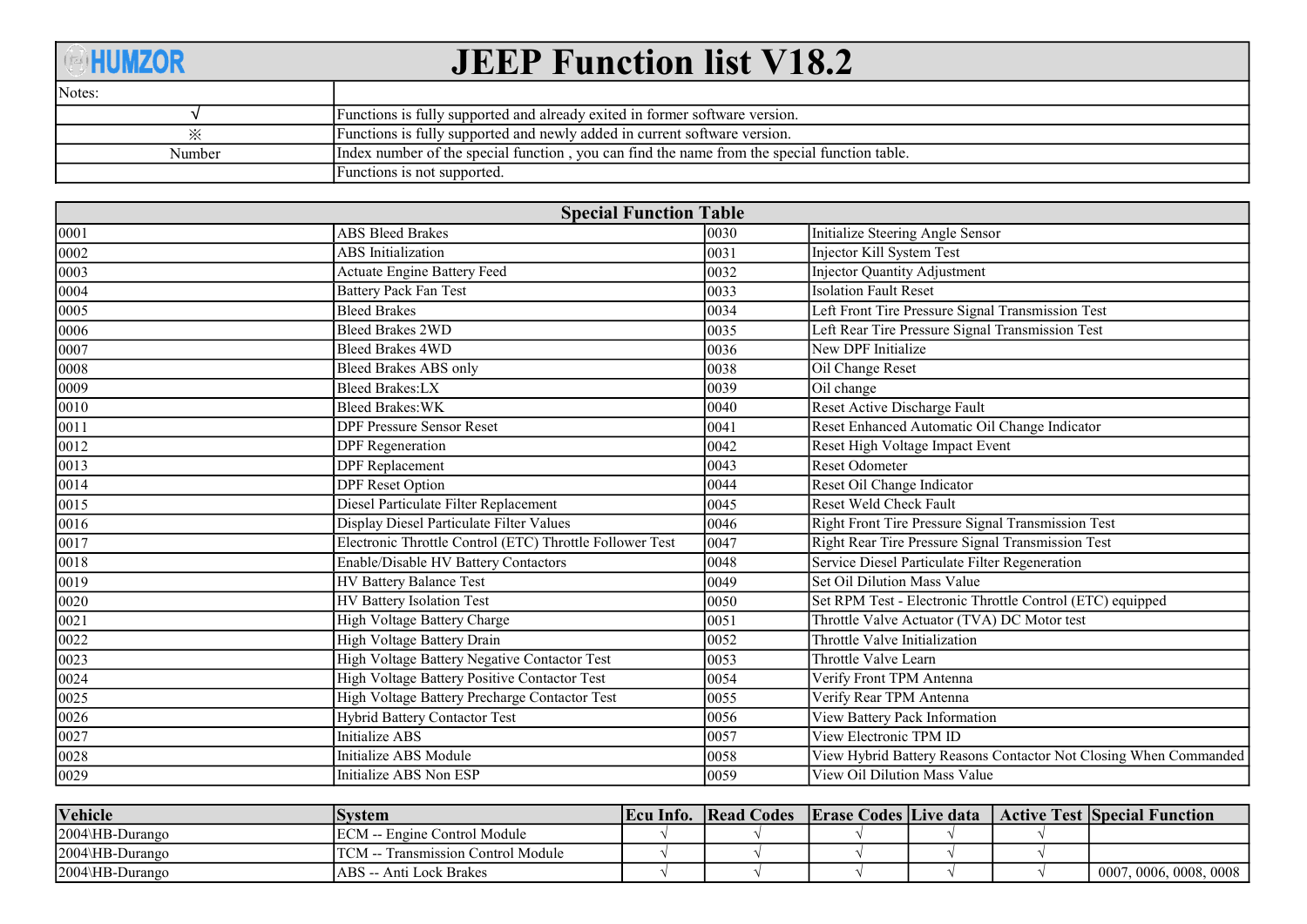| 2004\HB-Durango<br>$\sqrt{}$<br>ORC -- AirBag/Occupant Restraint<br>$\sqrt{ }$<br>$\sqrt{}$<br>$\sqrt{ }$<br>MIC/CCN -- Mechanical Instrument Cluster<br>2004\HB-Durango<br>$\sqrt{ }$<br>2004\HB-Durango<br>CGW -- Central Gateway<br>$\sqrt{ }$<br>$\sqrt{ }$<br>2004\HB-Durango<br>WCM/TPMS -- Wireless Control<br>$\sqrt{ }$<br>2004\HB-Durango<br>RADIO -- Radio<br>$\sqrt{ }$<br>$\sqrt{ }$<br>2004\HB-Durango<br>HVAC -- Heat, Ventilation and A/C<br>$\sqrt{ }$<br>$\sqrt{ }$<br>2004\HB-Durango<br>MSM -- Memory Seat/Memory Heated Seat<br>$\sqrt{}$<br>DDM -- Driver Door Module<br>2004\HB-Durango<br>$\sqrt{ }$<br>V<br>PDM -- Passenger Door Module<br>2004\HB-Durango<br>$\sqrt{ }$<br>$\sqrt{ }$<br>2004\HB-Durango<br>OCM -- Occupant Classification<br>$\sqrt{ }$<br>J<br>$\sqrt{ }$<br><b>EOM</b> -- Electronic Overhead<br>$\sqrt{ }$<br>2004\HB-Durango<br>$\sqrt{ }$<br>$\sqrt{ }$<br>$\sqrt{ }$<br>$\sqrt{ }$<br>2004\HB-Durango<br>SDAR -- Satellite Radio<br>2004\HB-Durango<br>$\sqrt{ }$<br>AMP -- Amplifier<br>HFM -- Hands Free Module<br>2004\HB-Durango<br>$\sqrt{ }$<br>$\sqrt{ }$<br>$\sqrt{ }$<br>$\sqrt{ }$<br>2004\HB-Durango<br>VES -- Vehicle Entertainment System<br>$\sqrt{ }$<br>$\sqrt{ }$<br>J<br>N<br>2004\HB-Durango<br>HSM -- Heated Seat Module<br>$\sqrt{ }$<br>$\sqrt{ }$<br>V<br>$\sqrt{ }$<br>2005\HB-Durango<br>ECM -- Engine Control Module<br>$\sqrt{ }$<br>0031,0050<br>$\sqrt{ }$<br>$\sqrt{}$<br>2005\HB-Durango<br>TCM -- Transmission Control Module<br>$\sqrt{ }$<br>$\sqrt{ }$<br>$\sqrt{}$<br>2005\HB-Durango<br>ABS -- Anti Lock Brakes<br>$\sqrt{ }$<br>0007, 0006, 0008, 0008<br>$\sqrt{ }$<br>$\sqrt{ }$<br>2005\HB-Durango<br>ORC -- AirBag/Occupant Restraint<br>MIC/CCN -- Mechanical Instrument Cluster<br>2005\HB-Durango<br>$\sqrt{ }$<br>$\sqrt{ }$<br>$\sqrt{ }$<br>$\sqrt{}$<br>CGW -- Central Gateway<br>2005\HB-Durango<br>$\sqrt{ }$<br>$\sqrt{ }$<br>N<br>$\sqrt{}$<br>WCM/TPMS -- Wireless Control<br>$\sqrt{ }$<br>2005\HB-Durango<br>$\sqrt{ }$<br>$\sqrt{ }$<br>RADIO -- Radio<br>$\sqrt{ }$<br>$\sqrt{ }$<br>2005\HB-Durango<br>$\sqrt{}$<br>$\sqrt{ }$<br>2005\HB-Durango<br>HVAC -- Heat, Ventilation and A/C<br>$\sqrt{ }$<br>MSM -- Memory Seat/Memory Heated Seat<br>2005\HB-Durango<br>$\sqrt{ }$<br>$\sqrt{ }$<br>DDM -- Driver Door Module<br>$\sqrt{ }$<br>2005\HB-Durango<br>$\sqrt{ }$<br>$\sqrt{ }$<br>2005\HB-Durango<br>OCM -- Occupant Classification<br>$\sqrt{}$<br>2005\HB-Durango<br>EOM -- Electronic Overhead<br>$\sqrt{ }$<br>$\sqrt{ }$<br>$\sqrt{ }$<br>V<br>2005\HB-Durango<br>SDAR -- Satellite Radio<br>$\sqrt{ }$<br>$\sqrt{}$<br>2005\HB-Durango<br>AMP -- Amplifier<br>$\sqrt{ }$<br>HFM -- Hands Free Module<br>$\sqrt{ }$<br>2005\HB-Durango<br>$\sqrt{ }$<br>$\sqrt{ }$<br>$\sqrt{ }$<br>$\sqrt{ }$<br>2005\HB-Durango<br>VES -- Vehicle Entertainment System<br>$\sqrt{}$<br>2005\HB-Durango<br>HSM -- Heated Seat Module<br>$\sqrt{ }$<br>V<br>V<br>2005\LX-300, Charger, Magnum, Grand<br>$\sqrt{ }$<br>V<br>$\sqrt{ }$<br>0050, 0031<br>ECM -- Engine Control Module<br>$\sqrt{ }$<br>$\sqrt{ }$<br>Voyager<br>2005\LX-300, Charger, Magnum, Grand<br>$\sqrt{}$<br>$\sqrt{}$<br>$\sqrt{}$<br>$\sqrt{ }$<br>TCM -- Transmission Control Module<br>$\sqrt{}$<br>Voyager<br>2005\LX-300, Charger, Magnum, Grand<br>0028, 0005, 0002, 0030,<br>$\sqrt{}$<br>$\sqrt{}$<br>$\sqrt{}$<br>$\sqrt{ }$<br>ABS -- Anti Lock Brakes<br>$\sqrt{}$<br>0009, 0010<br>Voyager<br>2005\LX-300, Charger, Magnum, Grand<br>$\sqrt{}$<br>$\sqrt{ }$<br>$\sqrt{}$<br>$\sqrt{}$<br>ORC -- AirBag/Occupant Restraint<br>Voyager<br>2005\LX-300, Charger, Magnum, Grand<br>$\sqrt{}$<br>$\sqrt{}$<br>$\sqrt{ }$<br>$\sqrt{ }$<br>$\sqrt{}$<br>MIC/CCN -- Mechanical Instrument Cluster<br>Voyager |  |  |  |  |
|----------------------------------------------------------------------------------------------------------------------------------------------------------------------------------------------------------------------------------------------------------------------------------------------------------------------------------------------------------------------------------------------------------------------------------------------------------------------------------------------------------------------------------------------------------------------------------------------------------------------------------------------------------------------------------------------------------------------------------------------------------------------------------------------------------------------------------------------------------------------------------------------------------------------------------------------------------------------------------------------------------------------------------------------------------------------------------------------------------------------------------------------------------------------------------------------------------------------------------------------------------------------------------------------------------------------------------------------------------------------------------------------------------------------------------------------------------------------------------------------------------------------------------------------------------------------------------------------------------------------------------------------------------------------------------------------------------------------------------------------------------------------------------------------------------------------------------------------------------------------------------------------------------------------------------------------------------------------------------------------------------------------------------------------------------------------------------------------------------------------------------------------------------------------------------------------------------------------------------------------------------------------------------------------------------------------------------------------------------------------------------------------------------------------------------------------------------------------------------------------------------------------------------------------------------------------------------------------------------------------------------------------------------------------------------------------------------------------------------------------------------------------------------------------------------------------------------------------------------------------------------------------------------------------------------------------------------------------------------------------------------------------------------------------------------------------------------------------------------------------------------------------------------------------------------------------------------------------------------------------------------------------------------------------------------------------------------------------------------------------------------------------------------------------------------------------------------------------------------------------------------------------------------------------------------------------------------------------------------------------------------------------------------------------------------------------------------------------------------------------------------------------------------------------------|--|--|--|--|
|                                                                                                                                                                                                                                                                                                                                                                                                                                                                                                                                                                                                                                                                                                                                                                                                                                                                                                                                                                                                                                                                                                                                                                                                                                                                                                                                                                                                                                                                                                                                                                                                                                                                                                                                                                                                                                                                                                                                                                                                                                                                                                                                                                                                                                                                                                                                                                                                                                                                                                                                                                                                                                                                                                                                                                                                                                                                                                                                                                                                                                                                                                                                                                                                                                                                                                                                                                                                                                                                                                                                                                                                                                                                                                                                                                                                    |  |  |  |  |
|                                                                                                                                                                                                                                                                                                                                                                                                                                                                                                                                                                                                                                                                                                                                                                                                                                                                                                                                                                                                                                                                                                                                                                                                                                                                                                                                                                                                                                                                                                                                                                                                                                                                                                                                                                                                                                                                                                                                                                                                                                                                                                                                                                                                                                                                                                                                                                                                                                                                                                                                                                                                                                                                                                                                                                                                                                                                                                                                                                                                                                                                                                                                                                                                                                                                                                                                                                                                                                                                                                                                                                                                                                                                                                                                                                                                    |  |  |  |  |
|                                                                                                                                                                                                                                                                                                                                                                                                                                                                                                                                                                                                                                                                                                                                                                                                                                                                                                                                                                                                                                                                                                                                                                                                                                                                                                                                                                                                                                                                                                                                                                                                                                                                                                                                                                                                                                                                                                                                                                                                                                                                                                                                                                                                                                                                                                                                                                                                                                                                                                                                                                                                                                                                                                                                                                                                                                                                                                                                                                                                                                                                                                                                                                                                                                                                                                                                                                                                                                                                                                                                                                                                                                                                                                                                                                                                    |  |  |  |  |
|                                                                                                                                                                                                                                                                                                                                                                                                                                                                                                                                                                                                                                                                                                                                                                                                                                                                                                                                                                                                                                                                                                                                                                                                                                                                                                                                                                                                                                                                                                                                                                                                                                                                                                                                                                                                                                                                                                                                                                                                                                                                                                                                                                                                                                                                                                                                                                                                                                                                                                                                                                                                                                                                                                                                                                                                                                                                                                                                                                                                                                                                                                                                                                                                                                                                                                                                                                                                                                                                                                                                                                                                                                                                                                                                                                                                    |  |  |  |  |
|                                                                                                                                                                                                                                                                                                                                                                                                                                                                                                                                                                                                                                                                                                                                                                                                                                                                                                                                                                                                                                                                                                                                                                                                                                                                                                                                                                                                                                                                                                                                                                                                                                                                                                                                                                                                                                                                                                                                                                                                                                                                                                                                                                                                                                                                                                                                                                                                                                                                                                                                                                                                                                                                                                                                                                                                                                                                                                                                                                                                                                                                                                                                                                                                                                                                                                                                                                                                                                                                                                                                                                                                                                                                                                                                                                                                    |  |  |  |  |
|                                                                                                                                                                                                                                                                                                                                                                                                                                                                                                                                                                                                                                                                                                                                                                                                                                                                                                                                                                                                                                                                                                                                                                                                                                                                                                                                                                                                                                                                                                                                                                                                                                                                                                                                                                                                                                                                                                                                                                                                                                                                                                                                                                                                                                                                                                                                                                                                                                                                                                                                                                                                                                                                                                                                                                                                                                                                                                                                                                                                                                                                                                                                                                                                                                                                                                                                                                                                                                                                                                                                                                                                                                                                                                                                                                                                    |  |  |  |  |
|                                                                                                                                                                                                                                                                                                                                                                                                                                                                                                                                                                                                                                                                                                                                                                                                                                                                                                                                                                                                                                                                                                                                                                                                                                                                                                                                                                                                                                                                                                                                                                                                                                                                                                                                                                                                                                                                                                                                                                                                                                                                                                                                                                                                                                                                                                                                                                                                                                                                                                                                                                                                                                                                                                                                                                                                                                                                                                                                                                                                                                                                                                                                                                                                                                                                                                                                                                                                                                                                                                                                                                                                                                                                                                                                                                                                    |  |  |  |  |
|                                                                                                                                                                                                                                                                                                                                                                                                                                                                                                                                                                                                                                                                                                                                                                                                                                                                                                                                                                                                                                                                                                                                                                                                                                                                                                                                                                                                                                                                                                                                                                                                                                                                                                                                                                                                                                                                                                                                                                                                                                                                                                                                                                                                                                                                                                                                                                                                                                                                                                                                                                                                                                                                                                                                                                                                                                                                                                                                                                                                                                                                                                                                                                                                                                                                                                                                                                                                                                                                                                                                                                                                                                                                                                                                                                                                    |  |  |  |  |
|                                                                                                                                                                                                                                                                                                                                                                                                                                                                                                                                                                                                                                                                                                                                                                                                                                                                                                                                                                                                                                                                                                                                                                                                                                                                                                                                                                                                                                                                                                                                                                                                                                                                                                                                                                                                                                                                                                                                                                                                                                                                                                                                                                                                                                                                                                                                                                                                                                                                                                                                                                                                                                                                                                                                                                                                                                                                                                                                                                                                                                                                                                                                                                                                                                                                                                                                                                                                                                                                                                                                                                                                                                                                                                                                                                                                    |  |  |  |  |
|                                                                                                                                                                                                                                                                                                                                                                                                                                                                                                                                                                                                                                                                                                                                                                                                                                                                                                                                                                                                                                                                                                                                                                                                                                                                                                                                                                                                                                                                                                                                                                                                                                                                                                                                                                                                                                                                                                                                                                                                                                                                                                                                                                                                                                                                                                                                                                                                                                                                                                                                                                                                                                                                                                                                                                                                                                                                                                                                                                                                                                                                                                                                                                                                                                                                                                                                                                                                                                                                                                                                                                                                                                                                                                                                                                                                    |  |  |  |  |
|                                                                                                                                                                                                                                                                                                                                                                                                                                                                                                                                                                                                                                                                                                                                                                                                                                                                                                                                                                                                                                                                                                                                                                                                                                                                                                                                                                                                                                                                                                                                                                                                                                                                                                                                                                                                                                                                                                                                                                                                                                                                                                                                                                                                                                                                                                                                                                                                                                                                                                                                                                                                                                                                                                                                                                                                                                                                                                                                                                                                                                                                                                                                                                                                                                                                                                                                                                                                                                                                                                                                                                                                                                                                                                                                                                                                    |  |  |  |  |
|                                                                                                                                                                                                                                                                                                                                                                                                                                                                                                                                                                                                                                                                                                                                                                                                                                                                                                                                                                                                                                                                                                                                                                                                                                                                                                                                                                                                                                                                                                                                                                                                                                                                                                                                                                                                                                                                                                                                                                                                                                                                                                                                                                                                                                                                                                                                                                                                                                                                                                                                                                                                                                                                                                                                                                                                                                                                                                                                                                                                                                                                                                                                                                                                                                                                                                                                                                                                                                                                                                                                                                                                                                                                                                                                                                                                    |  |  |  |  |
|                                                                                                                                                                                                                                                                                                                                                                                                                                                                                                                                                                                                                                                                                                                                                                                                                                                                                                                                                                                                                                                                                                                                                                                                                                                                                                                                                                                                                                                                                                                                                                                                                                                                                                                                                                                                                                                                                                                                                                                                                                                                                                                                                                                                                                                                                                                                                                                                                                                                                                                                                                                                                                                                                                                                                                                                                                                                                                                                                                                                                                                                                                                                                                                                                                                                                                                                                                                                                                                                                                                                                                                                                                                                                                                                                                                                    |  |  |  |  |
|                                                                                                                                                                                                                                                                                                                                                                                                                                                                                                                                                                                                                                                                                                                                                                                                                                                                                                                                                                                                                                                                                                                                                                                                                                                                                                                                                                                                                                                                                                                                                                                                                                                                                                                                                                                                                                                                                                                                                                                                                                                                                                                                                                                                                                                                                                                                                                                                                                                                                                                                                                                                                                                                                                                                                                                                                                                                                                                                                                                                                                                                                                                                                                                                                                                                                                                                                                                                                                                                                                                                                                                                                                                                                                                                                                                                    |  |  |  |  |
|                                                                                                                                                                                                                                                                                                                                                                                                                                                                                                                                                                                                                                                                                                                                                                                                                                                                                                                                                                                                                                                                                                                                                                                                                                                                                                                                                                                                                                                                                                                                                                                                                                                                                                                                                                                                                                                                                                                                                                                                                                                                                                                                                                                                                                                                                                                                                                                                                                                                                                                                                                                                                                                                                                                                                                                                                                                                                                                                                                                                                                                                                                                                                                                                                                                                                                                                                                                                                                                                                                                                                                                                                                                                                                                                                                                                    |  |  |  |  |
|                                                                                                                                                                                                                                                                                                                                                                                                                                                                                                                                                                                                                                                                                                                                                                                                                                                                                                                                                                                                                                                                                                                                                                                                                                                                                                                                                                                                                                                                                                                                                                                                                                                                                                                                                                                                                                                                                                                                                                                                                                                                                                                                                                                                                                                                                                                                                                                                                                                                                                                                                                                                                                                                                                                                                                                                                                                                                                                                                                                                                                                                                                                                                                                                                                                                                                                                                                                                                                                                                                                                                                                                                                                                                                                                                                                                    |  |  |  |  |
|                                                                                                                                                                                                                                                                                                                                                                                                                                                                                                                                                                                                                                                                                                                                                                                                                                                                                                                                                                                                                                                                                                                                                                                                                                                                                                                                                                                                                                                                                                                                                                                                                                                                                                                                                                                                                                                                                                                                                                                                                                                                                                                                                                                                                                                                                                                                                                                                                                                                                                                                                                                                                                                                                                                                                                                                                                                                                                                                                                                                                                                                                                                                                                                                                                                                                                                                                                                                                                                                                                                                                                                                                                                                                                                                                                                                    |  |  |  |  |
|                                                                                                                                                                                                                                                                                                                                                                                                                                                                                                                                                                                                                                                                                                                                                                                                                                                                                                                                                                                                                                                                                                                                                                                                                                                                                                                                                                                                                                                                                                                                                                                                                                                                                                                                                                                                                                                                                                                                                                                                                                                                                                                                                                                                                                                                                                                                                                                                                                                                                                                                                                                                                                                                                                                                                                                                                                                                                                                                                                                                                                                                                                                                                                                                                                                                                                                                                                                                                                                                                                                                                                                                                                                                                                                                                                                                    |  |  |  |  |
|                                                                                                                                                                                                                                                                                                                                                                                                                                                                                                                                                                                                                                                                                                                                                                                                                                                                                                                                                                                                                                                                                                                                                                                                                                                                                                                                                                                                                                                                                                                                                                                                                                                                                                                                                                                                                                                                                                                                                                                                                                                                                                                                                                                                                                                                                                                                                                                                                                                                                                                                                                                                                                                                                                                                                                                                                                                                                                                                                                                                                                                                                                                                                                                                                                                                                                                                                                                                                                                                                                                                                                                                                                                                                                                                                                                                    |  |  |  |  |
|                                                                                                                                                                                                                                                                                                                                                                                                                                                                                                                                                                                                                                                                                                                                                                                                                                                                                                                                                                                                                                                                                                                                                                                                                                                                                                                                                                                                                                                                                                                                                                                                                                                                                                                                                                                                                                                                                                                                                                                                                                                                                                                                                                                                                                                                                                                                                                                                                                                                                                                                                                                                                                                                                                                                                                                                                                                                                                                                                                                                                                                                                                                                                                                                                                                                                                                                                                                                                                                                                                                                                                                                                                                                                                                                                                                                    |  |  |  |  |
|                                                                                                                                                                                                                                                                                                                                                                                                                                                                                                                                                                                                                                                                                                                                                                                                                                                                                                                                                                                                                                                                                                                                                                                                                                                                                                                                                                                                                                                                                                                                                                                                                                                                                                                                                                                                                                                                                                                                                                                                                                                                                                                                                                                                                                                                                                                                                                                                                                                                                                                                                                                                                                                                                                                                                                                                                                                                                                                                                                                                                                                                                                                                                                                                                                                                                                                                                                                                                                                                                                                                                                                                                                                                                                                                                                                                    |  |  |  |  |
|                                                                                                                                                                                                                                                                                                                                                                                                                                                                                                                                                                                                                                                                                                                                                                                                                                                                                                                                                                                                                                                                                                                                                                                                                                                                                                                                                                                                                                                                                                                                                                                                                                                                                                                                                                                                                                                                                                                                                                                                                                                                                                                                                                                                                                                                                                                                                                                                                                                                                                                                                                                                                                                                                                                                                                                                                                                                                                                                                                                                                                                                                                                                                                                                                                                                                                                                                                                                                                                                                                                                                                                                                                                                                                                                                                                                    |  |  |  |  |
|                                                                                                                                                                                                                                                                                                                                                                                                                                                                                                                                                                                                                                                                                                                                                                                                                                                                                                                                                                                                                                                                                                                                                                                                                                                                                                                                                                                                                                                                                                                                                                                                                                                                                                                                                                                                                                                                                                                                                                                                                                                                                                                                                                                                                                                                                                                                                                                                                                                                                                                                                                                                                                                                                                                                                                                                                                                                                                                                                                                                                                                                                                                                                                                                                                                                                                                                                                                                                                                                                                                                                                                                                                                                                                                                                                                                    |  |  |  |  |
|                                                                                                                                                                                                                                                                                                                                                                                                                                                                                                                                                                                                                                                                                                                                                                                                                                                                                                                                                                                                                                                                                                                                                                                                                                                                                                                                                                                                                                                                                                                                                                                                                                                                                                                                                                                                                                                                                                                                                                                                                                                                                                                                                                                                                                                                                                                                                                                                                                                                                                                                                                                                                                                                                                                                                                                                                                                                                                                                                                                                                                                                                                                                                                                                                                                                                                                                                                                                                                                                                                                                                                                                                                                                                                                                                                                                    |  |  |  |  |
|                                                                                                                                                                                                                                                                                                                                                                                                                                                                                                                                                                                                                                                                                                                                                                                                                                                                                                                                                                                                                                                                                                                                                                                                                                                                                                                                                                                                                                                                                                                                                                                                                                                                                                                                                                                                                                                                                                                                                                                                                                                                                                                                                                                                                                                                                                                                                                                                                                                                                                                                                                                                                                                                                                                                                                                                                                                                                                                                                                                                                                                                                                                                                                                                                                                                                                                                                                                                                                                                                                                                                                                                                                                                                                                                                                                                    |  |  |  |  |
|                                                                                                                                                                                                                                                                                                                                                                                                                                                                                                                                                                                                                                                                                                                                                                                                                                                                                                                                                                                                                                                                                                                                                                                                                                                                                                                                                                                                                                                                                                                                                                                                                                                                                                                                                                                                                                                                                                                                                                                                                                                                                                                                                                                                                                                                                                                                                                                                                                                                                                                                                                                                                                                                                                                                                                                                                                                                                                                                                                                                                                                                                                                                                                                                                                                                                                                                                                                                                                                                                                                                                                                                                                                                                                                                                                                                    |  |  |  |  |
|                                                                                                                                                                                                                                                                                                                                                                                                                                                                                                                                                                                                                                                                                                                                                                                                                                                                                                                                                                                                                                                                                                                                                                                                                                                                                                                                                                                                                                                                                                                                                                                                                                                                                                                                                                                                                                                                                                                                                                                                                                                                                                                                                                                                                                                                                                                                                                                                                                                                                                                                                                                                                                                                                                                                                                                                                                                                                                                                                                                                                                                                                                                                                                                                                                                                                                                                                                                                                                                                                                                                                                                                                                                                                                                                                                                                    |  |  |  |  |
|                                                                                                                                                                                                                                                                                                                                                                                                                                                                                                                                                                                                                                                                                                                                                                                                                                                                                                                                                                                                                                                                                                                                                                                                                                                                                                                                                                                                                                                                                                                                                                                                                                                                                                                                                                                                                                                                                                                                                                                                                                                                                                                                                                                                                                                                                                                                                                                                                                                                                                                                                                                                                                                                                                                                                                                                                                                                                                                                                                                                                                                                                                                                                                                                                                                                                                                                                                                                                                                                                                                                                                                                                                                                                                                                                                                                    |  |  |  |  |
|                                                                                                                                                                                                                                                                                                                                                                                                                                                                                                                                                                                                                                                                                                                                                                                                                                                                                                                                                                                                                                                                                                                                                                                                                                                                                                                                                                                                                                                                                                                                                                                                                                                                                                                                                                                                                                                                                                                                                                                                                                                                                                                                                                                                                                                                                                                                                                                                                                                                                                                                                                                                                                                                                                                                                                                                                                                                                                                                                                                                                                                                                                                                                                                                                                                                                                                                                                                                                                                                                                                                                                                                                                                                                                                                                                                                    |  |  |  |  |
|                                                                                                                                                                                                                                                                                                                                                                                                                                                                                                                                                                                                                                                                                                                                                                                                                                                                                                                                                                                                                                                                                                                                                                                                                                                                                                                                                                                                                                                                                                                                                                                                                                                                                                                                                                                                                                                                                                                                                                                                                                                                                                                                                                                                                                                                                                                                                                                                                                                                                                                                                                                                                                                                                                                                                                                                                                                                                                                                                                                                                                                                                                                                                                                                                                                                                                                                                                                                                                                                                                                                                                                                                                                                                                                                                                                                    |  |  |  |  |
|                                                                                                                                                                                                                                                                                                                                                                                                                                                                                                                                                                                                                                                                                                                                                                                                                                                                                                                                                                                                                                                                                                                                                                                                                                                                                                                                                                                                                                                                                                                                                                                                                                                                                                                                                                                                                                                                                                                                                                                                                                                                                                                                                                                                                                                                                                                                                                                                                                                                                                                                                                                                                                                                                                                                                                                                                                                                                                                                                                                                                                                                                                                                                                                                                                                                                                                                                                                                                                                                                                                                                                                                                                                                                                                                                                                                    |  |  |  |  |
|                                                                                                                                                                                                                                                                                                                                                                                                                                                                                                                                                                                                                                                                                                                                                                                                                                                                                                                                                                                                                                                                                                                                                                                                                                                                                                                                                                                                                                                                                                                                                                                                                                                                                                                                                                                                                                                                                                                                                                                                                                                                                                                                                                                                                                                                                                                                                                                                                                                                                                                                                                                                                                                                                                                                                                                                                                                                                                                                                                                                                                                                                                                                                                                                                                                                                                                                                                                                                                                                                                                                                                                                                                                                                                                                                                                                    |  |  |  |  |
|                                                                                                                                                                                                                                                                                                                                                                                                                                                                                                                                                                                                                                                                                                                                                                                                                                                                                                                                                                                                                                                                                                                                                                                                                                                                                                                                                                                                                                                                                                                                                                                                                                                                                                                                                                                                                                                                                                                                                                                                                                                                                                                                                                                                                                                                                                                                                                                                                                                                                                                                                                                                                                                                                                                                                                                                                                                                                                                                                                                                                                                                                                                                                                                                                                                                                                                                                                                                                                                                                                                                                                                                                                                                                                                                                                                                    |  |  |  |  |
|                                                                                                                                                                                                                                                                                                                                                                                                                                                                                                                                                                                                                                                                                                                                                                                                                                                                                                                                                                                                                                                                                                                                                                                                                                                                                                                                                                                                                                                                                                                                                                                                                                                                                                                                                                                                                                                                                                                                                                                                                                                                                                                                                                                                                                                                                                                                                                                                                                                                                                                                                                                                                                                                                                                                                                                                                                                                                                                                                                                                                                                                                                                                                                                                                                                                                                                                                                                                                                                                                                                                                                                                                                                                                                                                                                                                    |  |  |  |  |
|                                                                                                                                                                                                                                                                                                                                                                                                                                                                                                                                                                                                                                                                                                                                                                                                                                                                                                                                                                                                                                                                                                                                                                                                                                                                                                                                                                                                                                                                                                                                                                                                                                                                                                                                                                                                                                                                                                                                                                                                                                                                                                                                                                                                                                                                                                                                                                                                                                                                                                                                                                                                                                                                                                                                                                                                                                                                                                                                                                                                                                                                                                                                                                                                                                                                                                                                                                                                                                                                                                                                                                                                                                                                                                                                                                                                    |  |  |  |  |
|                                                                                                                                                                                                                                                                                                                                                                                                                                                                                                                                                                                                                                                                                                                                                                                                                                                                                                                                                                                                                                                                                                                                                                                                                                                                                                                                                                                                                                                                                                                                                                                                                                                                                                                                                                                                                                                                                                                                                                                                                                                                                                                                                                                                                                                                                                                                                                                                                                                                                                                                                                                                                                                                                                                                                                                                                                                                                                                                                                                                                                                                                                                                                                                                                                                                                                                                                                                                                                                                                                                                                                                                                                                                                                                                                                                                    |  |  |  |  |
|                                                                                                                                                                                                                                                                                                                                                                                                                                                                                                                                                                                                                                                                                                                                                                                                                                                                                                                                                                                                                                                                                                                                                                                                                                                                                                                                                                                                                                                                                                                                                                                                                                                                                                                                                                                                                                                                                                                                                                                                                                                                                                                                                                                                                                                                                                                                                                                                                                                                                                                                                                                                                                                                                                                                                                                                                                                                                                                                                                                                                                                                                                                                                                                                                                                                                                                                                                                                                                                                                                                                                                                                                                                                                                                                                                                                    |  |  |  |  |
|                                                                                                                                                                                                                                                                                                                                                                                                                                                                                                                                                                                                                                                                                                                                                                                                                                                                                                                                                                                                                                                                                                                                                                                                                                                                                                                                                                                                                                                                                                                                                                                                                                                                                                                                                                                                                                                                                                                                                                                                                                                                                                                                                                                                                                                                                                                                                                                                                                                                                                                                                                                                                                                                                                                                                                                                                                                                                                                                                                                                                                                                                                                                                                                                                                                                                                                                                                                                                                                                                                                                                                                                                                                                                                                                                                                                    |  |  |  |  |
|                                                                                                                                                                                                                                                                                                                                                                                                                                                                                                                                                                                                                                                                                                                                                                                                                                                                                                                                                                                                                                                                                                                                                                                                                                                                                                                                                                                                                                                                                                                                                                                                                                                                                                                                                                                                                                                                                                                                                                                                                                                                                                                                                                                                                                                                                                                                                                                                                                                                                                                                                                                                                                                                                                                                                                                                                                                                                                                                                                                                                                                                                                                                                                                                                                                                                                                                                                                                                                                                                                                                                                                                                                                                                                                                                                                                    |  |  |  |  |
|                                                                                                                                                                                                                                                                                                                                                                                                                                                                                                                                                                                                                                                                                                                                                                                                                                                                                                                                                                                                                                                                                                                                                                                                                                                                                                                                                                                                                                                                                                                                                                                                                                                                                                                                                                                                                                                                                                                                                                                                                                                                                                                                                                                                                                                                                                                                                                                                                                                                                                                                                                                                                                                                                                                                                                                                                                                                                                                                                                                                                                                                                                                                                                                                                                                                                                                                                                                                                                                                                                                                                                                                                                                                                                                                                                                                    |  |  |  |  |
|                                                                                                                                                                                                                                                                                                                                                                                                                                                                                                                                                                                                                                                                                                                                                                                                                                                                                                                                                                                                                                                                                                                                                                                                                                                                                                                                                                                                                                                                                                                                                                                                                                                                                                                                                                                                                                                                                                                                                                                                                                                                                                                                                                                                                                                                                                                                                                                                                                                                                                                                                                                                                                                                                                                                                                                                                                                                                                                                                                                                                                                                                                                                                                                                                                                                                                                                                                                                                                                                                                                                                                                                                                                                                                                                                                                                    |  |  |  |  |
|                                                                                                                                                                                                                                                                                                                                                                                                                                                                                                                                                                                                                                                                                                                                                                                                                                                                                                                                                                                                                                                                                                                                                                                                                                                                                                                                                                                                                                                                                                                                                                                                                                                                                                                                                                                                                                                                                                                                                                                                                                                                                                                                                                                                                                                                                                                                                                                                                                                                                                                                                                                                                                                                                                                                                                                                                                                                                                                                                                                                                                                                                                                                                                                                                                                                                                                                                                                                                                                                                                                                                                                                                                                                                                                                                                                                    |  |  |  |  |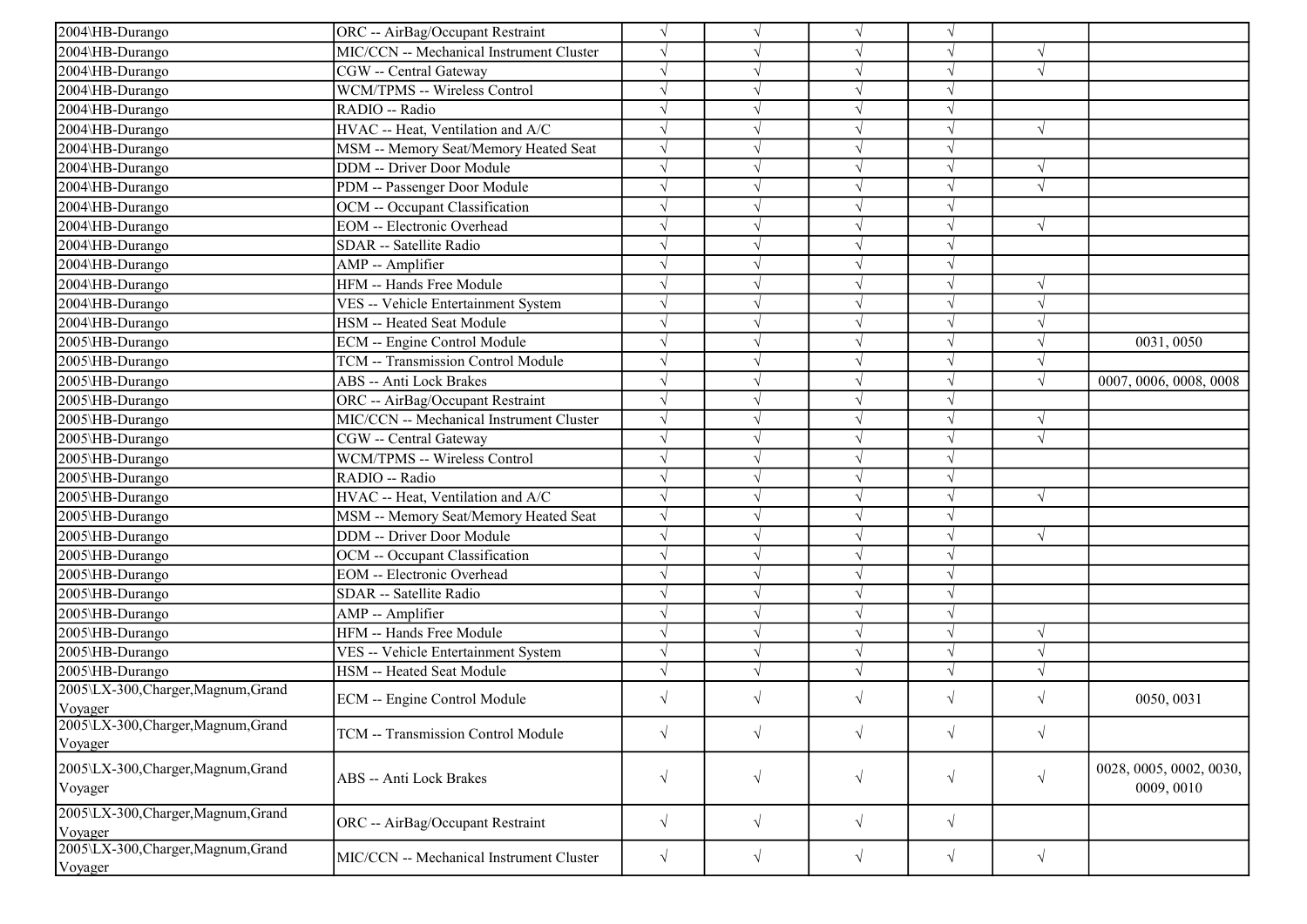| 2005\LX-300, Charger, Magnum, Grand<br>Voyager | CGW -- Central Gateway                      | $\sqrt{}$  | $\sqrt{}$  | $\sqrt{}$  | $\sqrt{ }$ | $\sqrt{}$  |            |
|------------------------------------------------|---------------------------------------------|------------|------------|------------|------------|------------|------------|
| 2005\LX-300, Charger, Magnum, Grand            |                                             |            |            |            |            |            |            |
| Voyager                                        | WCM/TPMS -- Wireless Control                | $\sqrt{}$  | $\sqrt{ }$ | $\sqrt{ }$ | $\sqrt{ }$ |            |            |
| 2005\LX-300, Charger, Magnum, Grand            | PTS -- Parktronics                          | $\sqrt{}$  | $\sqrt{}$  | $\sqrt{}$  | $\sqrt{ }$ | $\sqrt{}$  |            |
| Voyager                                        |                                             |            |            |            |            |            |            |
| 2005\LX-300, Charger, Magnum, Grand<br>Voyager | RADIO -- Radio                              | $\sqrt{}$  | $\sqrt{}$  | $\sqrt{}$  | $\sqrt{}$  |            |            |
| 2005\LX-300, Charger, Magnum, Grand<br>Voyager | HVAC -- Heat, Ventilation and A/C           | $\sqrt{}$  | $\sqrt{ }$ | $\sqrt{}$  | $\sqrt{ }$ | $\sqrt{}$  |            |
| 2005\LX-300, Charger, Magnum, Grand<br>Voyager | MSM -- Memory Seat/Memory Heated Seat       | $\sqrt{}$  | $\sqrt{}$  | $\sqrt{ }$ | $\sqrt{ }$ |            |            |
| 2005\LX-300, Charger, Magnum, Grand<br>Voyager | DDM -- Driver Door Module                   | $\sqrt{}$  | $\sqrt{ }$ | $\sqrt{ }$ | $\sqrt{ }$ | $\sqrt{ }$ |            |
| 2005\LX-300, Charger, Magnum, Grand<br>Voyager | PDM -- Passenger Door Module                | $\sqrt{}$  | $\sqrt{}$  | $\sqrt{ }$ | $\sqrt{ }$ | $\sqrt{2}$ |            |
| 2005\LX-300, Charger, Magnum, Grand<br>Voyager | SCM -- Steering Column                      | $\sqrt{}$  | $\sqrt{}$  | $\sqrt{}$  | $\sqrt{ }$ | $\sqrt{}$  |            |
| 2005\LX-300, Charger, Magnum, Grand<br>Voyager | ESM -- Electronic Shifter                   | $\sqrt{}$  | $\sqrt{ }$ | $\sqrt{ }$ | $\sqrt{ }$ | $\sqrt{2}$ |            |
| 2005\LX-300, Charger, Magnum, Grand<br>Voyager | OCM -- Occupant Classification              | $\sqrt{}$  | $\sqrt{}$  | $\sqrt{}$  | $\sqrt{ }$ |            |            |
| 2005\LX-300, Charger, Magnum, Grand<br>Voyager | SUNR -- Sunroof                             | $\sqrt{}$  | $\sqrt{ }$ | $\sqrt{ }$ | $\sqrt{ }$ | $\sqrt{2}$ |            |
| 2005\LX-300, Charger, Magnum, Grand<br>Voyager | HIDT -- High Intensity Discharge Translator | $\sqrt{}$  | $\sqrt{ }$ | $\sqrt{ }$ | $\sqrt{}$  | $\sqrt{}$  |            |
| 2005\LX-300, Charger, Magnum, Grand<br>Voyager | <b>EOM</b> -- Electronic Overhead           | $\sqrt{}$  | $\sqrt{ }$ | $\sqrt{}$  | $\sqrt{}$  | $\sqrt{}$  |            |
| 2005\LX-300,Charger,Magnum,Grand<br>Voyager    | RSM -- Rain Sensor Module                   | $\sqrt{}$  | $\sqrt{}$  | $\sqrt{}$  | $\sqrt{ }$ |            |            |
| 2005\LX-300, Charger, Magnum, Grand<br>Voyager | SDAR -- Satellite Radio                     | $\sqrt{}$  | $\sqrt{}$  | $\sqrt{ }$ | $\sqrt{ }$ |            |            |
| 2005\LX-300, Charger, Magnum, Grand<br>Voyager | AMP -- Amplifier                            | $\sqrt{}$  | $\sqrt{ }$ | $\sqrt{ }$ | $\sqrt{ }$ |            |            |
| 2005\LX-300, Charger, Magnum, Grand<br>Voyager | HFM -- Hands Free Module                    | $\sqrt{ }$ | $\sqrt{}$  | $\sqrt{}$  | $\sqrt{ }$ | $\sqrt{}$  |            |
| 2005\LX-300, Charger, Magnum, Grand<br>Voyager | HSM -- Heated Seat Module                   | $\sqrt{}$  | $\sqrt{}$  | $\sqrt{ }$ | $\sqrt{ }$ | $\sqrt{}$  |            |
| 2005\ND-Dakota                                 | ECM -- Engine Control Module                | $\sqrt{}$  |            | $\sqrt{ }$ | $\sqrt{ }$ | $\sqrt{ }$ | 0031,0050  |
| 2005\ND-Dakota                                 | TCM -- Transmission Control Module          | $\sqrt{ }$ | $\sqrt{ }$ | $\sqrt{ }$ | $\sqrt{ }$ | $\sqrt{ }$ |            |
| 2005\ND-Dakota                                 | <b>ABS</b> -- Anti Lock Brakes              |            |            | $\sqrt{ }$ |            |            | 0005, 0028 |
| 2005\ND-Dakota                                 | ORC -- AirBag/Occupant Restraint            |            |            | $\sqrt{ }$ |            |            |            |
| 2005\ND-Dakota                                 | MIC/CCN -- Mechanical Instrument Cluster    | $\sqrt{}$  |            | $\sqrt{}$  |            | $\sqrt{}$  |            |
| 2005\ND-Dakota                                 | CGW -- Central Gateway                      |            |            | $\sqrt{ }$ |            |            |            |
| 2005\ND-Dakota                                 | WCM/TPMS -- Wireless Control                | $\sqrt{}$  |            | $\sqrt{ }$ |            |            |            |
| 2005\ND-Dakota                                 | HVAC -- Heat, Ventilation and A/C           | $\sqrt{}$  |            | $\sqrt{}$  |            | $\sqrt{ }$ |            |
| 2005\ND-Dakota                                 | OCM -- Occupant Classification              | $\sqrt{}$  |            | $\sqrt{ }$ |            |            |            |
| 2005\ND-Dakota                                 | EOM -- Electronic Overhead                  | V          |            | $\sqrt{ }$ | $\sqrt{ }$ |            |            |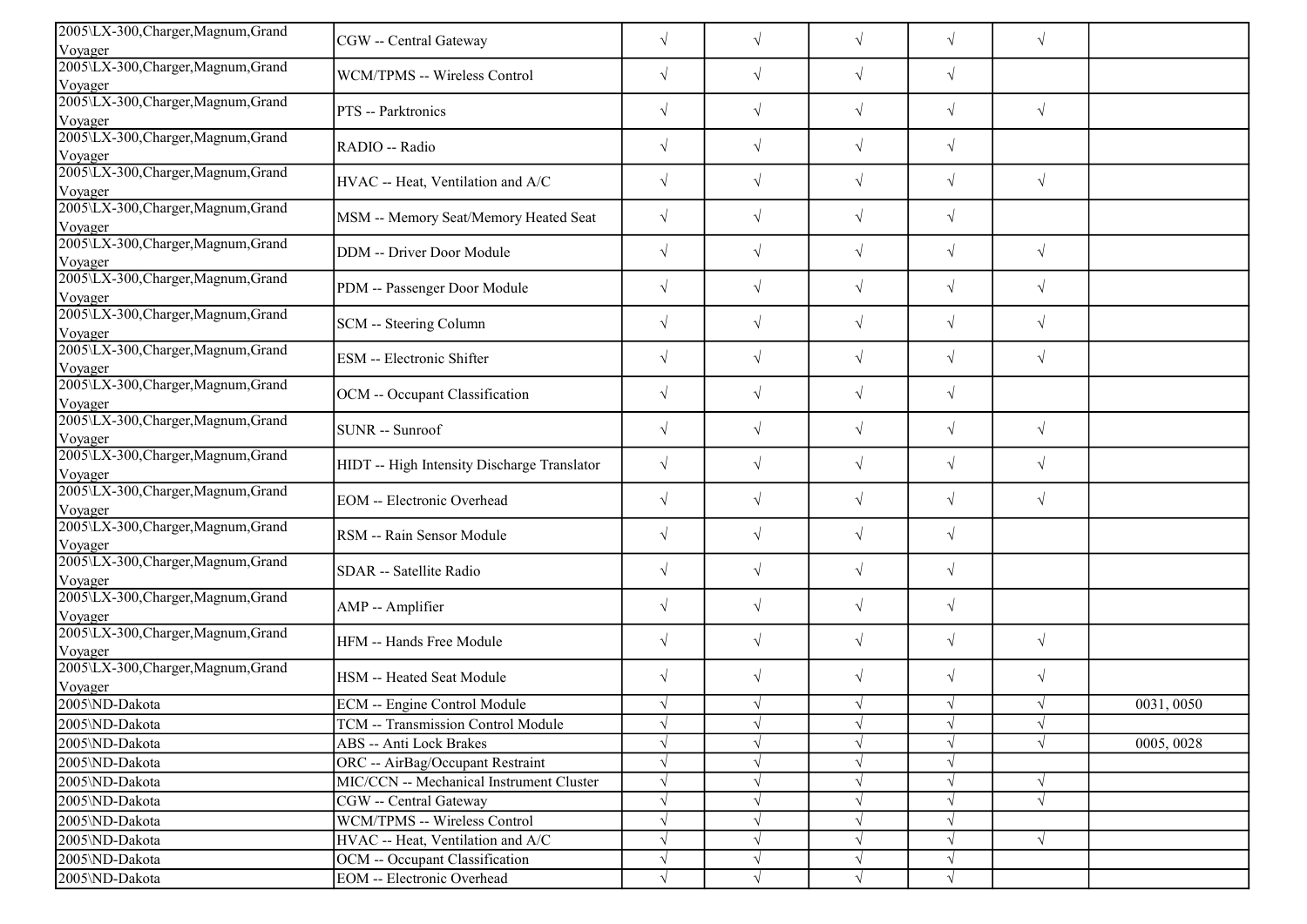| 2005\ND-Dakota         | SDAR -- Satellite Radio                     | $\sqrt{ }$ |           |            |            |            |                        |
|------------------------|---------------------------------------------|------------|-----------|------------|------------|------------|------------------------|
| 2005\ND-Dakota         | AMP -- Amplifier                            | $\sqrt{ }$ |           |            |            |            |                        |
| 2005\ND-Dakota         | HFM -- Hands Free Module                    | $\sqrt{ }$ |           |            |            | $\sqrt{ }$ |                        |
| 2005\WK-Grand Cherokee | ECM -- Engine Control Module                |            |           |            |            |            | 0031,0050              |
| 2005\WK-Grand Cherokee | TCM -- Transmission Control Module          | $\sqrt{}$  |           |            |            | $\sqrt{ }$ |                        |
| 2005\WK-Grand Cherokee | ABS -- Anti Lock Brakes                     | $\sqrt{ }$ |           |            |            | N          | 0002, 0005, 0028, 0030 |
| 2005\WK-Grand Cherokee | ORC -- AirBag/Occupant Restraint            | $\sqrt{ }$ |           |            |            |            |                        |
| 2005\WK-Grand Cherokee | MIC/CCN -- Mechanical Instrument Cluster    | $\sqrt{ }$ |           |            |            | $\sqrt{ }$ |                        |
| 2005\WK-Grand Cherokee | CGW -- Central Gateway                      | $\sqrt{ }$ |           | $\sqrt{ }$ |            | $\sqrt{ }$ |                        |
| 2005\WK-Grand Cherokee | WCM/TPMS -- Wireless Control                | $\sqrt{ }$ |           |            |            |            |                        |
| 2005\WK-Grand Cherokee | PTS -- Parktronics                          | $\sqrt{ }$ |           |            |            | $\sqrt{ }$ |                        |
| 2005\WK-Grand Cherokee | RADIO -- Radio                              | $\sqrt{ }$ |           |            |            |            |                        |
| 2005\WK-Grand Cherokee | HVAC -- Heat, Ventilation and A/C           | $\sqrt{ }$ |           |            |            | $\sqrt{ }$ |                        |
| 2005\WK-Grand Cherokee | MSM -- Memory Seat/Memory Heated Seat       | $\sqrt{ }$ |           |            |            |            |                        |
| 2005\WK-Grand Cherokee | DDM -- Driver Door Module                   | $\sqrt{ }$ |           | $\sqrt{ }$ |            | $\sqrt{ }$ |                        |
| 2005\WK-Grand Cherokee | PDM -- Passenger Door Module                | $\sqrt{ }$ |           |            |            | $\sqrt{}$  |                        |
| 2005\WK-Grand Cherokee | SCM -- Steering Column                      | $\sqrt{}$  |           |            |            |            |                        |
| 2005\WK-Grand Cherokee | ESM -- Electronic Shifter                   | $\sqrt{ }$ |           |            |            | $\sqrt{ }$ |                        |
| 2005\WK-Grand Cherokee | FDCM -- Final Drive Control/All Wheel Drive | $\sqrt{ }$ |           |            |            | N          |                        |
| 2005\WK-Grand Cherokee | OCM -- Occupant Classification              | $\sqrt{ }$ |           | $\sqrt{ }$ | V          |            |                        |
| 2005\WK-Grand Cherokee | SUNR -- Sunroof                             | $\sqrt{ }$ |           | $\sqrt{ }$ | $\sqrt{ }$ | $\sqrt{ }$ |                        |
| 2005\WK-Grand Cherokee | AHBM -- Automatic High Beam                 | $\sqrt{ }$ |           | $\sqrt{ }$ |            | $\sqrt{ }$ |                        |
| 2005\WK-Grand Cherokee | <b>EOM</b> -- Electronic Overhead           | $\sqrt{ }$ |           |            |            |            |                        |
| 2005\WK-Grand Cherokee | ITM -- Intrusion Transceiver Module         | $\sqrt{ }$ |           | $\sqrt{ }$ |            | $\sqrt{ }$ |                        |
| 2005\WK-Grand Cherokee | RSM -- Rain Sensor Module                   | $\sqrt{ }$ |           |            |            |            |                        |
| 2005\WK-Grand Cherokee | SDAR -- Satellite Radio                     | $\sqrt{ }$ |           |            |            |            |                        |
| 2005\WK-Grand Cherokee | AMP -- Amplifier                            | $\sqrt{ }$ |           | $\sqrt{ }$ |            |            |                        |
| 2005\WK-Grand Cherokee | HFM -- Hands Free Module                    | $\sqrt{ }$ |           |            |            | $\sqrt{ }$ |                        |
| 2005\WK-Grand Cherokee | VES -- Vehicle Entertainment System         | $\sqrt{ }$ |           |            |            |            |                        |
| 2005\WK-Grand Cherokee | HSM -- Heated Seat Module                   | $\sqrt{ }$ |           |            |            |            |                        |
| 2006\DR-RAM            | ECM -- Engine Control Module                | $\sqrt{ }$ |           |            |            |            |                        |
| 2006\DR-RAM            | TCM -- Transmission Control Module          | $\sqrt{ }$ | ٦I        | $\sqrt{ }$ |            | $\sqrt{ }$ |                        |
| 2006\DR-RAM            | ABS -- Anti Lock Brakes                     | $\sqrt{ }$ |           | $\sqrt{ }$ |            | $\sqrt{ }$ |                        |
| 2006\DR-RAM            | ORC -- AirBag/Occupant Restraint            | $\sqrt{ }$ |           | $\sqrt{ }$ |            |            |                        |
| 2006\DR-RAM            | MIC/CCN -- Mechanical Instrument Cluster    | $\sqrt{ }$ |           |            |            |            |                        |
| 2006\DR-RAM            | CGW -- Central Gateway                      | $\sqrt{ }$ |           |            |            |            | 0003                   |
| 2006\DR-RAM            | RADIO -- Radio                              | $\sqrt{ }$ | $\sqrt{}$ | $\sqrt{ }$ | $\sqrt{ }$ |            |                        |
| 2006\DR-RAM            | HVAC -- Heat, Ventilation and A/C           | $\sqrt{ }$ |           |            |            |            |                        |
| 2006\DR-RAM            | FDCM -- Final Drive Control/All Wheel Drive | $\sqrt{ }$ |           |            |            |            |                        |
| 2006\DR-RAM            | OCM -- Occupant Classification              | $\sqrt{}$  |           |            |            |            |                        |
| 2006\DR-RAM            | SUNR -- Sunroof                             | $\sqrt{}$  |           |            |            | $\sqrt{ }$ |                        |
| 2006\DR-RAM            | EOM -- Electronic Overhead                  | $\sqrt{}$  |           |            |            |            |                        |
| 2006\DR-RAM            | SDAR -- Satellite Radio                     | $\sqrt{}$  |           |            |            |            |                        |
| 2006\DR-RAM            | AMP -- Amplifier                            | $\sqrt{}$  |           | $\sqrt{ }$ |            |            |                        |
| 2006\DR-RAM            | HFM -- Hands Free Module                    | $\sqrt{ }$ |           |            |            | $\sqrt{ }$ |                        |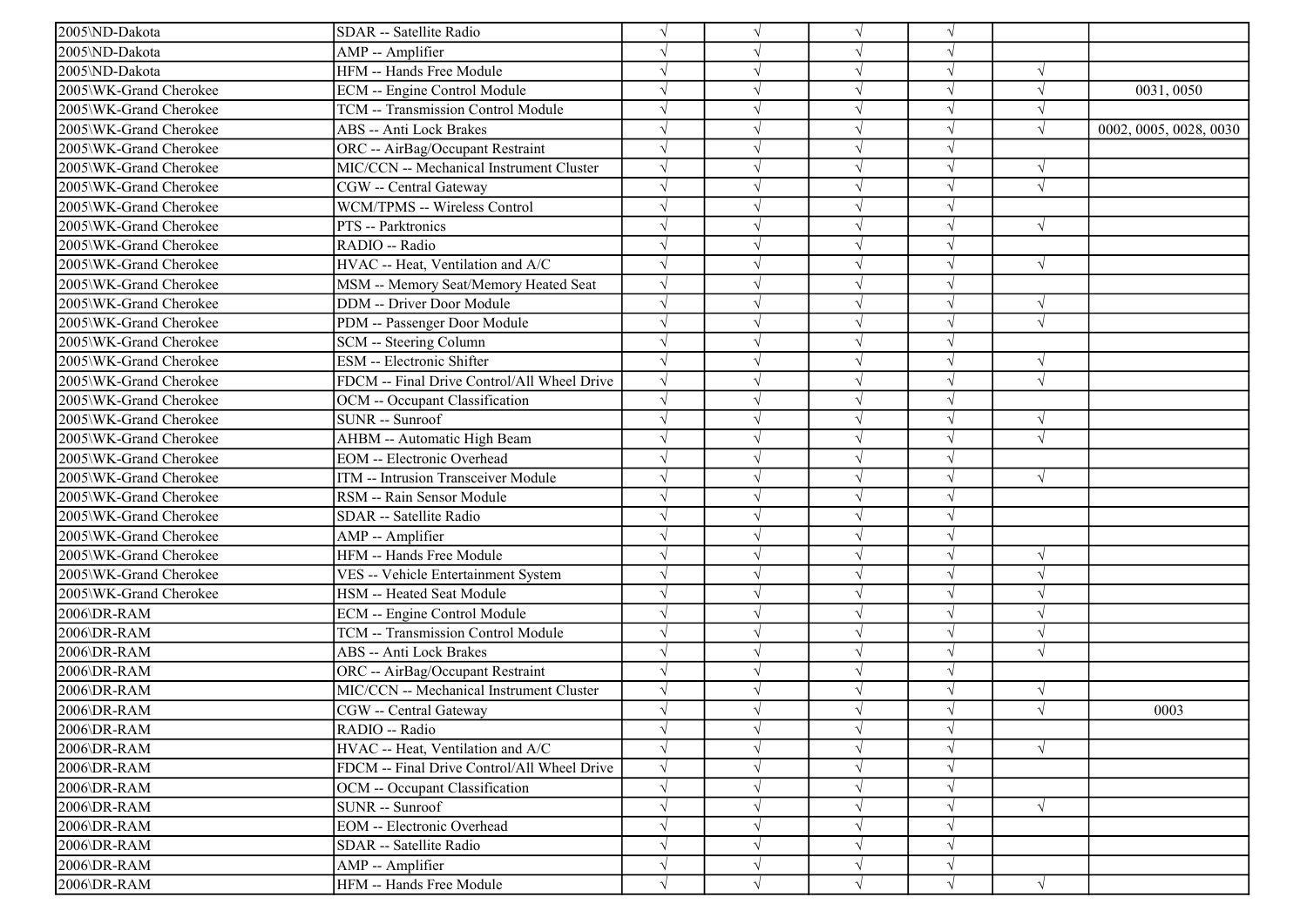| 2006\DR-RAM                                    | VES -- Vehicle Entertainment System      | $\sqrt{ }$ |            | $\sqrt{ }$ | $\sqrt{ }$ | $\sqrt{ }$ |                        |
|------------------------------------------------|------------------------------------------|------------|------------|------------|------------|------------|------------------------|
| 2006\HB-Durango                                | ECM -- Engine Control Module             |            |            | $\sqrt{ }$ | V          | $\sqrt{ }$ |                        |
| 2006\HB-Durango                                | TCM -- Transmission Control Module       |            |            | $\sqrt{ }$ | J          | $\sqrt{ }$ |                        |
| 2006\HB-Durango                                | ABS -- Anti Lock Brakes                  |            |            | $\sqrt{ }$ | $\sqrt{}$  | $\sqrt{ }$ |                        |
| 2006\HB-Durango                                | ORC -- AirBag/Occupant Restraint         |            |            | $\sqrt{ }$ |            |            |                        |
| 2006\HB-Durango                                | MIC/CCN -- Mechanical Instrument Cluster | $\sqrt{}$  |            | $\sqrt{ }$ |            | $\sqrt{ }$ |                        |
| 2006\HB-Durango                                | CGW -- Central Gateway                   |            |            | $\sqrt{ }$ | $\sqrt{}$  | $\sqrt{ }$ |                        |
| 2006\HB-Durango                                | WCM/TPMS -- Wireless Control             | $\sqrt{}$  |            | $\sqrt{ }$ | V          |            |                        |
| 2006\HB-Durango                                | SAS -- Steering Angle Sensor             | $\sqrt{ }$ |            | $\sqrt{ }$ | $\sqrt{}$  |            |                        |
| 2006\HB-Durango                                | RADIO -- Radio                           |            |            | $\sqrt{ }$ | $\sqrt{}$  |            |                        |
| 2006\HB-Durango                                | HVAC -- Heat, Ventilation and A/C        |            |            | $\sqrt{ }$ |            | $\sqrt{ }$ |                        |
| 2006\HB-Durango                                | MSM -- Memory Seat/Memory Heated Seat    |            |            | $\sqrt{}$  | V          |            |                        |
| 2006\HB-Durango                                | DDM -- Driver Door Module                |            |            | $\sqrt{ }$ | V          | $\sqrt{ }$ |                        |
| 2006\HB-Durango                                | PDM -- Passenger Door Module             |            |            | $\sqrt{ }$ | V          | $\sqrt{ }$ |                        |
| 2006\HB-Durango                                | PLGM -- Power Liftgate Module            |            |            | $\sqrt{ }$ | V          | $\sqrt{ }$ |                        |
| 2006\HB-Durango                                | OCM -- Occupant Classification           |            |            | $\sqrt{ }$ | J          |            |                        |
| 2006\HB-Durango                                | <b>EOM</b> -- Electronic Overhead        |            |            | $\sqrt{ }$ |            |            |                        |
| 2006\HB-Durango                                | SDAR -- Satellite Radio                  |            |            | $\sqrt{}$  |            |            |                        |
| 2006\HB-Durango                                | AMP -- Amplifier                         |            |            | $\sqrt{ }$ |            |            |                        |
| 2006\HB-Durango                                | HFM -- Hands Free Module                 |            |            | $\sqrt{ }$ | J          | $\sqrt{ }$ |                        |
| 2006\HB-Durango                                | VES -- Vehicle Entertainment System      | $\sqrt{ }$ |            | $\sqrt{ }$ | J          | $\sqrt{ }$ |                        |
| 2006\HB-Durango                                | HSM -- Heated Seat Module                | $\sqrt{ }$ |            | $\sqrt{ }$ | V          | $\sqrt{ }$ |                        |
| 2006\KJ-Liberty                                | <b>ECM</b> -- Engine Control Module      |            |            | $\sqrt{}$  |            | $\sqrt{ }$ |                        |
| 2006\KJ-Liberty                                | TCM -- Transmission Control Module       |            |            | $\sqrt{ }$ | J          | $\sqrt{ }$ |                        |
| 2006\KJ-Liberty                                | ABS -- Anti Lock Brakes                  |            |            | $\sqrt{ }$ | V          | $\sqrt{ }$ |                        |
| 2006\KJ-Liberty                                | SAS -- Steering Angle Sensor             |            | $\sqrt{ }$ | $\sqrt{}$  | $\sqrt{}$  |            |                        |
| 2006\LX-300, Charger, Magnum, Grand<br>Voyager | ECM -- Engine Control Module             | $\sqrt{}$  | $\sqrt{}$  | $\sqrt{}$  | $\sqrt{ }$ | $\sqrt{ }$ |                        |
| 2006\LX-300, Charger, Magnum, Grand<br>Voyager | TCM -- Transmission Control Module       | $\sqrt{}$  | $\sqrt{}$  | $\sqrt{}$  | $\sqrt{}$  | $\sqrt{ }$ |                        |
| 2006\LX-300, Charger, Magnum, Grand<br>Voyager | ABS -- Anti Lock Brakes                  | $\sqrt{}$  | $\sqrt{}$  | $\sqrt{}$  | $\sqrt{}$  | $\sqrt{ }$ | 0002, 0005, 0028, 0030 |
| 2006\LX-300, Charger, Magnum, Grand<br>Voyager | ORC -- AirBag/Occupant Restraint         | $\sqrt{}$  | $\sqrt{}$  | $\sqrt{}$  | $\sqrt{}$  |            |                        |
| 2006\LX-300, Charger, Magnum, Grand<br>Voyager | CGW -- Central Gateway                   | $\sqrt{}$  | $\sqrt{ }$ | $\sqrt{}$  | $\sqrt{}$  | $\sqrt{ }$ |                        |
| 2006\LX-300,Charger,Magnum,Grand<br>Voyager    | WCM/TPMS -- Wireless Control             | $\sqrt{}$  | $\sqrt{ }$ | $\sqrt{ }$ | $\sqrt{ }$ |            |                        |
| 2006\LX-300, Charger, Magnum, Grand<br>Voyager | PTS -- Parktronics                       | $\sqrt{}$  | $\sqrt{ }$ | $\sqrt{}$  | $\sqrt{ }$ | $\sqrt{ }$ |                        |
| 2006\LX-300,Charger,Magnum,Grand<br>Voyager    | RADIO -- Radio                           | $\sqrt{2}$ | $\sqrt{ }$ | $\sqrt{ }$ | $\sqrt{}$  |            |                        |
| 2006\LX-300, Charger, Magnum, Grand<br>Voyager | HVAC -- Heat, Ventilation and A/C        | $\sqrt{}$  | $\sqrt{ }$ | $\sqrt{}$  | $\sqrt{}$  | $\sqrt{ }$ |                        |
| 2006\LX-300, Charger, Magnum, Grand<br>Voyager | MSM -- Memory Seat/Memory Heated Seat    | $\sqrt{}$  | $\sqrt{ }$ | $\sqrt{}$  | $\sqrt{ }$ |            |                        |
|                                                |                                          |            |            |            |            |            |                        |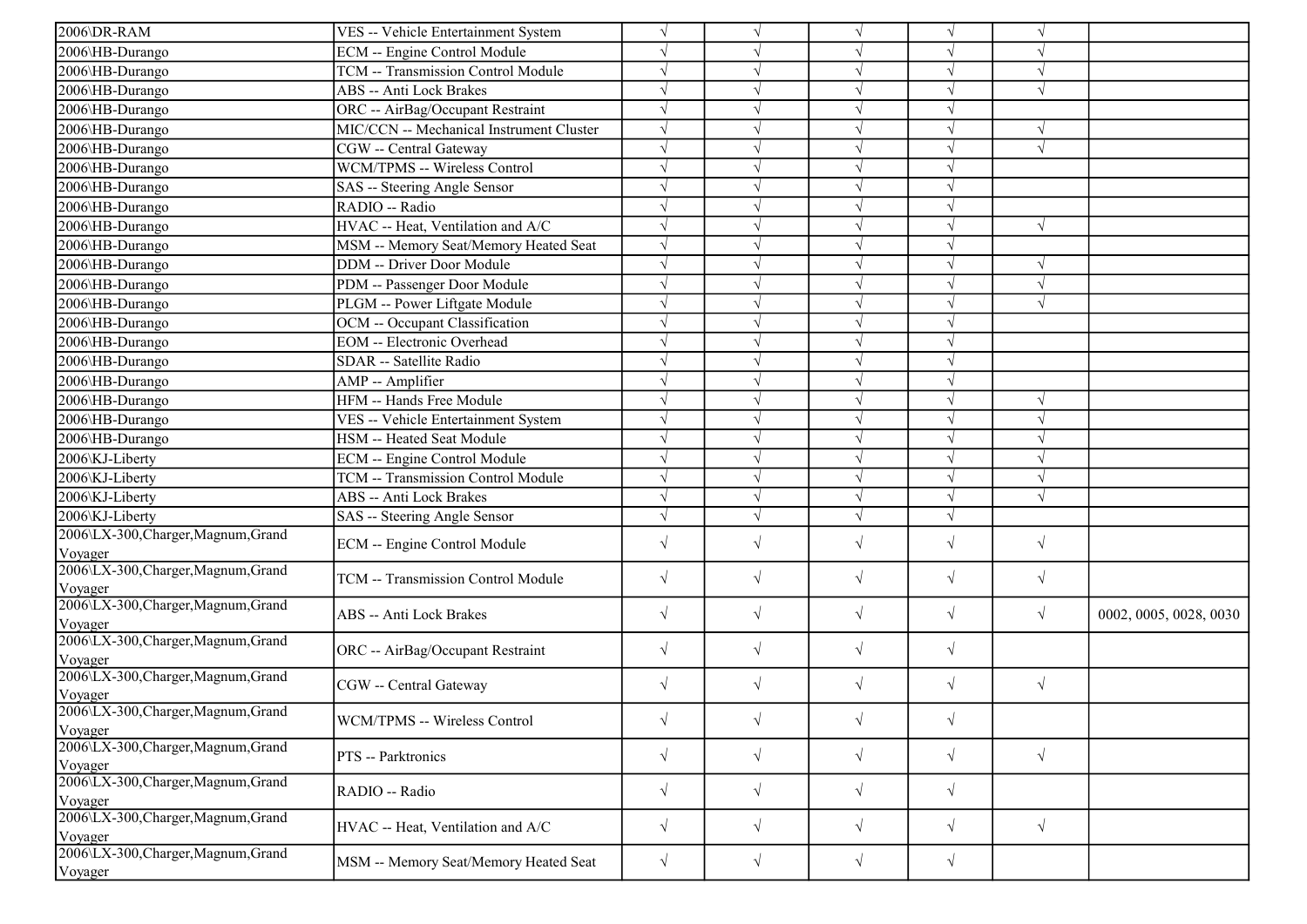| 2006\LX-300, Charger, Magnum, Grand<br>Voyager | DDM -- Driver Door Module                   | $\sqrt{}$  | $\sqrt{}$  | $\sqrt{}$  | $\sqrt{}$  | $\sqrt{}$  |  |
|------------------------------------------------|---------------------------------------------|------------|------------|------------|------------|------------|--|
| 2006\LX-300, Charger, Magnum, Grand            |                                             |            |            |            |            |            |  |
| Voyager                                        | PDM -- Passenger Door Module                | $\sqrt{}$  | $\sqrt{ }$ | $\sqrt{ }$ | $\sqrt{ }$ | $\sqrt{2}$ |  |
| 2006\LX-300, Charger, Magnum, Grand            |                                             |            |            |            |            |            |  |
| Voyager                                        | SCM -- Steering Column                      | $\sqrt{}$  | $\sqrt{ }$ | $\sqrt{ }$ | $\sqrt{}$  | $\sqrt{ }$ |  |
| 2006\LX-300, Charger, Magnum, Grand            |                                             |            |            |            |            |            |  |
| Voyager                                        | ESM -- Electronic Shifter                   | $\sqrt{ }$ | $\sqrt{ }$ | $\sqrt{}$  | $\sqrt{}$  | $\sqrt{ }$ |  |
| 2006\LX-300, Charger, Magnum, Grand            |                                             | $\sqrt{}$  | $\sqrt{ }$ | $\sqrt{}$  | $\sqrt{}$  |            |  |
| Voyager                                        | OCM -- Occupant Classification              |            |            |            |            |            |  |
| 2006\LX-300, Charger, Magnum, Grand            | SUNR -- Sunroof                             | $\sqrt{}$  | $\sqrt{ }$ | $\sqrt{}$  | $\sqrt{}$  | $\sqrt{ }$ |  |
| Voyager                                        |                                             |            |            |            |            |            |  |
| 2006\LX-300, Charger, Magnum, Grand            | PTIM -- Police/Taxi Interface Module        | $\sqrt{}$  | $\sqrt{ }$ | $\sqrt{ }$ | $\sqrt{2}$ | $\sqrt{ }$ |  |
| Voyager                                        |                                             |            |            |            |            |            |  |
| 2006\LX-300, Charger, Magnum, Grand            | HIDT -- High Intensity Discharge Translator | $\sqrt{}$  | $\sqrt{}$  | $\sqrt{}$  | $\sqrt{}$  | $\sqrt{ }$ |  |
| Voyager                                        |                                             |            |            |            |            |            |  |
| 2006\LX-300, Charger, Magnum, Grand            | AHBM -- Automatic High Beam                 | $\sqrt{}$  | $\sqrt{ }$ | $\sqrt{}$  | $\sqrt{}$  | $\sqrt{ }$ |  |
| Voyager                                        |                                             |            |            |            |            |            |  |
| 2006\LX-300, Charger, Magnum, Grand            | EOM -- Electronic Overhead                  | $\sqrt{}$  | $\sqrt{ }$ | $\sqrt{}$  | $\sqrt{}$  |            |  |
| Voyager<br>2006\LX-300, Charger, Magnum, Grand |                                             |            |            |            |            |            |  |
|                                                | ITM -- Intrusion Transceiver Module         | $\sqrt{}$  | $\sqrt{}$  | $\sqrt{}$  | $\sqrt{}$  | $\sqrt{ }$ |  |
| Voyager<br>2006\LX-300, Charger, Magnum, Grand |                                             |            |            |            |            |            |  |
| Voyager                                        | RSM -- Rain Sensor Module                   | $\sqrt{}$  | $\sqrt{ }$ | $\sqrt{}$  | $\sqrt{ }$ |            |  |
| 2006\LX-300, Charger, Magnum, Grand            |                                             |            |            |            |            |            |  |
| Voyager                                        | SDAR -- Satellite Radio                     | $\sqrt{}$  | $\sqrt{ }$ | $\sqrt{}$  | $\sqrt{}$  |            |  |
| 2006\LX-300, Charger, Magnum, Grand            |                                             |            |            |            |            |            |  |
| Voyager                                        | AMP -- Amplifier                            | $\sqrt{ }$ | $\sqrt{ }$ | $\sqrt{}$  | $\sqrt{}$  |            |  |
| 2006\LX-300, Charger, Magnum, Grand            |                                             |            |            |            |            |            |  |
| Voyager                                        | HFM -- Hands Free Module                    | $\sqrt{ }$ | $\sqrt{ }$ | $\sqrt{}$  | $\sqrt{}$  | $\sqrt{ }$ |  |
| 2006\LX-300, Charger, Magnum, Grand            |                                             |            |            |            |            |            |  |
| Voyager                                        | VES -- Vehicle Entertainment System         | $\sqrt{}$  | $\sqrt{}$  | $\sqrt{}$  | $\sqrt{}$  | $\sqrt{ }$ |  |
| 2006\LX-300, Charger, Magnum, Grand            |                                             | $\sqrt{}$  | $\sqrt{ }$ | $\sqrt{ }$ | $\sqrt{}$  | $\sqrt{ }$ |  |
| Voyager                                        | HSM -- Heated Seat Module                   |            |            |            |            |            |  |
| 2006\ND-Dakota                                 | ECM -- Engine Control Module                | $\sqrt{ }$ | $\sqrt{ }$ | $\sqrt{ }$ | $\sqrt{ }$ | $\sqrt{ }$ |  |
| 2006\ND-Dakota                                 | TCM -- Transmission Control Module          |            |            | $\sqrt{ }$ | $\sqrt{}$  | $\sqrt{ }$ |  |
| 2006\ND-Dakota                                 | ABS -- Anti Lock Brakes                     |            |            | $\sqrt{}$  | $\sqrt{}$  | $\sqrt{ }$ |  |
| 2006\ND-Dakota                                 | ORC -- AirBag/Occupant Restraint            |            | $\sqrt{ }$ | $\sqrt{}$  | $\sqrt{}$  |            |  |
| 2006\ND-Dakota                                 | MIC/CCN -- Mechanical Instrument Cluster    |            |            | $\sqrt{ }$ | $\sqrt{ }$ | $\sqrt{ }$ |  |
| 2006\ND-Dakota                                 | CGW -- Central Gateway                      | $\sqrt{ }$ | $\sqrt{ }$ | $\sqrt{ }$ | $\sqrt{}$  | $\sqrt{ }$ |  |
| 2006\ND-Dakota                                 | WCM/TPMS -- Wireless Control                |            |            | $\sqrt{}$  | V          |            |  |
| 2006\ND-Dakota                                 | RADIO -- Radio                              |            |            | $\sqrt{}$  |            |            |  |
| 2006\ND-Dakota                                 | HVAC -- Heat, Ventilation and A/C           |            |            | V          |            | $\sqrt{ }$ |  |
| 2006\ND-Dakota                                 | OCM -- Occupant Classification              |            |            | $\sqrt{}$  |            |            |  |
| 2006\ND-Dakota                                 | <b>EOM</b> -- Electronic Overhead           |            |            | $\sqrt{}$  | V          |            |  |
| 2006\ND-Dakota                                 | SDAR -- Satellite Radio                     |            | V          | $\sqrt{ }$ | V          |            |  |
| 2006\ND-Dakota                                 | AMP -- Amplifier                            | $\sqrt{ }$ | $\sqrt{ }$ | $\sqrt{}$  | $\sqrt{}$  |            |  |
| 2006\ND-Dakota                                 | HFM -- Hands Free Module                    |            |            | $\sqrt{ }$ |            |            |  |
|                                                |                                             |            | $\sqrt{}$  |            | $\sqrt{}$  | $\sqrt{}$  |  |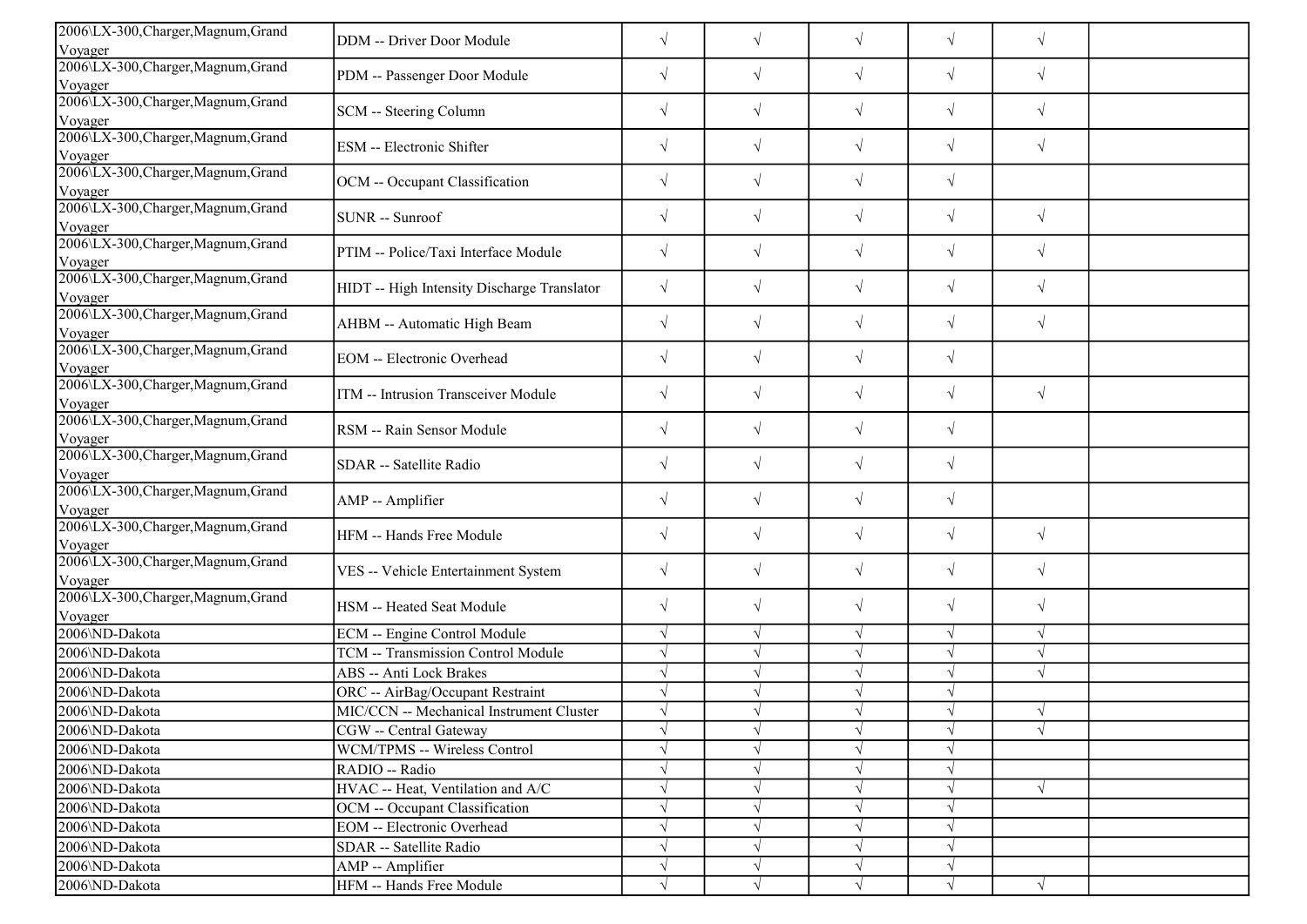| 2006\NM-Raider         | ECM -- Engine Control Module                | $\sqrt{}$  |            | $\sqrt{ }$ | V          | $\sqrt{ }$ |                        |
|------------------------|---------------------------------------------|------------|------------|------------|------------|------------|------------------------|
| 2006\NM-Raider         | TCM -- Transmission Control Module          | $\sqrt{}$  |            | $\sqrt{ }$ | $\sqrt{}$  | $\sqrt{ }$ |                        |
| 2006\NM-Raider         | ORC -- AirBag/Occupant Restraint            | $\sqrt{}$  |            | $\sqrt{ }$ | $\sqrt{}$  |            |                        |
| 2006\NM-Raider         | MIC/CCN -- Mechanical Instrument Cluster    |            |            |            |            |            |                        |
| 2006\NM-Raider         | CGW -- Central Gateway                      | $\sqrt{}$  |            | $\sqrt{}$  |            | $\sqrt{ }$ |                        |
| 2006\NM-Raider         | WCM/TPMS -- Wireless Control                | $\sqrt{}$  |            | $\sqrt{ }$ |            |            |                        |
| 2006\NM-Raider         | RADIO -- Radio                              | $\sqrt{}$  |            | V          | V          |            |                        |
| 2006\NM-Raider         | HVAC -- Heat, Ventilation and A/C           | $\sqrt{ }$ |            | $\sqrt{}$  | $\sqrt{}$  | $\sqrt{ }$ |                        |
| 2006\NM-Raider         | OCM -- Occupant Classification              | $\sqrt{}$  |            | $\sqrt{ }$ | $\sqrt{}$  |            |                        |
| 2006\NM-Raider         | <b>EOM</b> -- Electronic Overhead           |            |            | $\sqrt{}$  |            |            |                        |
| 2006\NM-Raider         | SDAR -- Satellite Radio                     |            |            | $\sqrt{}$  | J          |            |                        |
| 2006\NM-Raider         | AMP -- Amplifier                            |            |            | $\sqrt{}$  | V          |            |                        |
| 2006\NM-Raider         | HFM -- Hands Free Module                    |            |            | $\sqrt{ }$ | V          | $\sqrt{ }$ |                        |
| 2006\PT-PT Cruiser     | ECM -- Engine Control Module                | $\sqrt{}$  |            | $\sqrt{ }$ | V          | $\sqrt{ }$ | 0050, 0017, 0031, 0031 |
| 2006\PT-PT Cruiser     | TCM -- Transmission Control Module          | $\sqrt{ }$ |            | $\sqrt{}$  | J          | $\sqrt{ }$ |                        |
| 2006\PT-PT Cruiser     | <b>ABS</b> -- Anti Lock Brakes              |            |            | $\sqrt{}$  |            | $\sqrt{ }$ | 0002, 0005, 0028, 0030 |
| 2006\PT-PT Cruiser     | ORC -- AirBag/Occupant Restraint            | $\sqrt{}$  |            | $\sqrt{}$  |            |            |                        |
| 2006\PT-PT Cruiser     | MIC/CCN -- Mechanical Instrument Cluster    | $\sqrt{}$  |            | $\sqrt{}$  |            | $\sqrt{ }$ |                        |
| 2006\PT-PT Cruiser     | CGW -- Central Gateway                      | $\sqrt{}$  |            | $\sqrt{}$  | J          | $\sqrt{ }$ | 0003                   |
| 2006\PT-PT Cruiser     | WCM/TPMS -- Wireless Control                | $\sqrt{ }$ |            | $\sqrt{}$  | J          |            |                        |
| 2006\PT-PT Cruiser     | RADIO -- Radio                              | $\sqrt{ }$ |            | $\sqrt{ }$ | $\sqrt{}$  |            |                        |
| 2006\PT-PT Cruiser     | <b>DDM</b> -- Driver Door Module            | $\sqrt{}$  |            | $\sqrt{ }$ | $\sqrt{ }$ | $\sqrt{ }$ |                        |
| 2006\PT-PT Cruiser     | PDM -- Passenger Door Module                |            |            | $\sqrt{ }$ |            | $\sqrt{ }$ |                        |
| 2006\PT-PT Cruiser     | OCM -- Occupant Classification              |            |            | $\sqrt{ }$ |            |            |                        |
| 2006\PT-PT Cruiser     | <b>ITM</b> -- Intrusion Transceiver Module  | $\sqrt{}$  |            | $\sqrt{ }$ | V          | $\sqrt{ }$ |                        |
| 2006\PT-PT Cruiser     | SDAR -- Satellite Radio                     |            |            | $\sqrt{}$  | V          |            |                        |
| 2006\PT-PT Cruiser     | AMP -- Amplifier                            |            |            | $\sqrt{ }$ | $\sqrt{}$  |            |                        |
| 2006\PT-PT Cruiser     | HFM -- Hands Free Module                    | $\sqrt{}$  |            | $\sqrt{}$  | $\sqrt{}$  | $\sqrt{ }$ |                        |
| 2006\WK-Grand Cherokee | ECM -- Engine Control Module                |            |            | $\sqrt{ }$ |            |            |                        |
| 2006\WK-Grand Cherokee | TCM -- Transmission Control Module          |            |            | $\sqrt{}$  |            | $\sqrt{ }$ |                        |
| 2006\WK-Grand Cherokee | <b>ABS</b> -- Anti Lock Brakes              | $\sqrt{}$  |            | $\sqrt{}$  | J          | $\sqrt{ }$ |                        |
| 2006\WK-Grand Cherokee | ORC -- AirBag/Occupant Restraint            | $\sqrt{ }$ |            | $\sqrt{ }$ | V          |            |                        |
| 2006\WK-Grand Cherokee | MIC/CCN -- Mechanical Instrument Cluster    | $\sqrt{}$  |            | $\sqrt{ }$ | $\sqrt{}$  | $\sqrt{ }$ |                        |
| 2006\WK-Grand Cherokee | CGW -- Central Gateway                      | $\sqrt{ }$ |            | $\sqrt{ }$ | $\sqrt{ }$ | $\sqrt{ }$ |                        |
| 2006\WK-Grand Cherokee | <b>WCM/TPMS -- Wireless Control</b>         |            |            | $\sqrt{ }$ |            |            |                        |
| 2006\WK-Grand Cherokee | PTS -- Parktronics                          |            |            |            |            | $\sqrt{ }$ |                        |
| 2006\WK-Grand Cherokee | RADIO -- Radio                              | $\sqrt{}$  | $\sqrt{ }$ | $\sqrt{ }$ | $\sqrt{ }$ |            |                        |
| 2006\WK-Grand Cherokee | HVAC -- Heat, Ventilation and A/C           | $\sqrt{}$  |            | $\sqrt{}$  | V          | $\sqrt{ }$ |                        |
| 2006\WK-Grand Cherokee | MSM -- Memory Seat/Memory Heated Seat       | $\sqrt{}$  |            | $\sqrt{ }$ | V          |            |                        |
| 2006\WK-Grand Cherokee | <b>DDM</b> -- Driver Door Module            | $\sqrt{ }$ |            | $\sqrt{ }$ | J          | $\sqrt{ }$ |                        |
| 2006\WK-Grand Cherokee | PDM -- Passenger Door Module                |            |            | $\sqrt{}$  |            | $\sqrt{ }$ |                        |
| 2006\WK-Grand Cherokee | ESM -- Electronic Shifter                   | $\sqrt{}$  |            | $\sqrt{ }$ | V          | $\sqrt{ }$ |                        |
| 2006\WK-Grand Cherokee | FDCM -- Final Drive Control/All Wheel Drive | $\sqrt{ }$ |            | $\sqrt{}$  | V          | $\sqrt{ }$ |                        |
| 2006\WK-Grand Cherokee | OCM -- Occupant Classification              | $\sqrt{ }$ | V          | $\sqrt{ }$ | $\sqrt{}$  |            |                        |
| 2006\WK-Grand Cherokee | TM -- Trailer                               |            | $\sqrt{}$  | $\sqrt{ }$ |            |            |                        |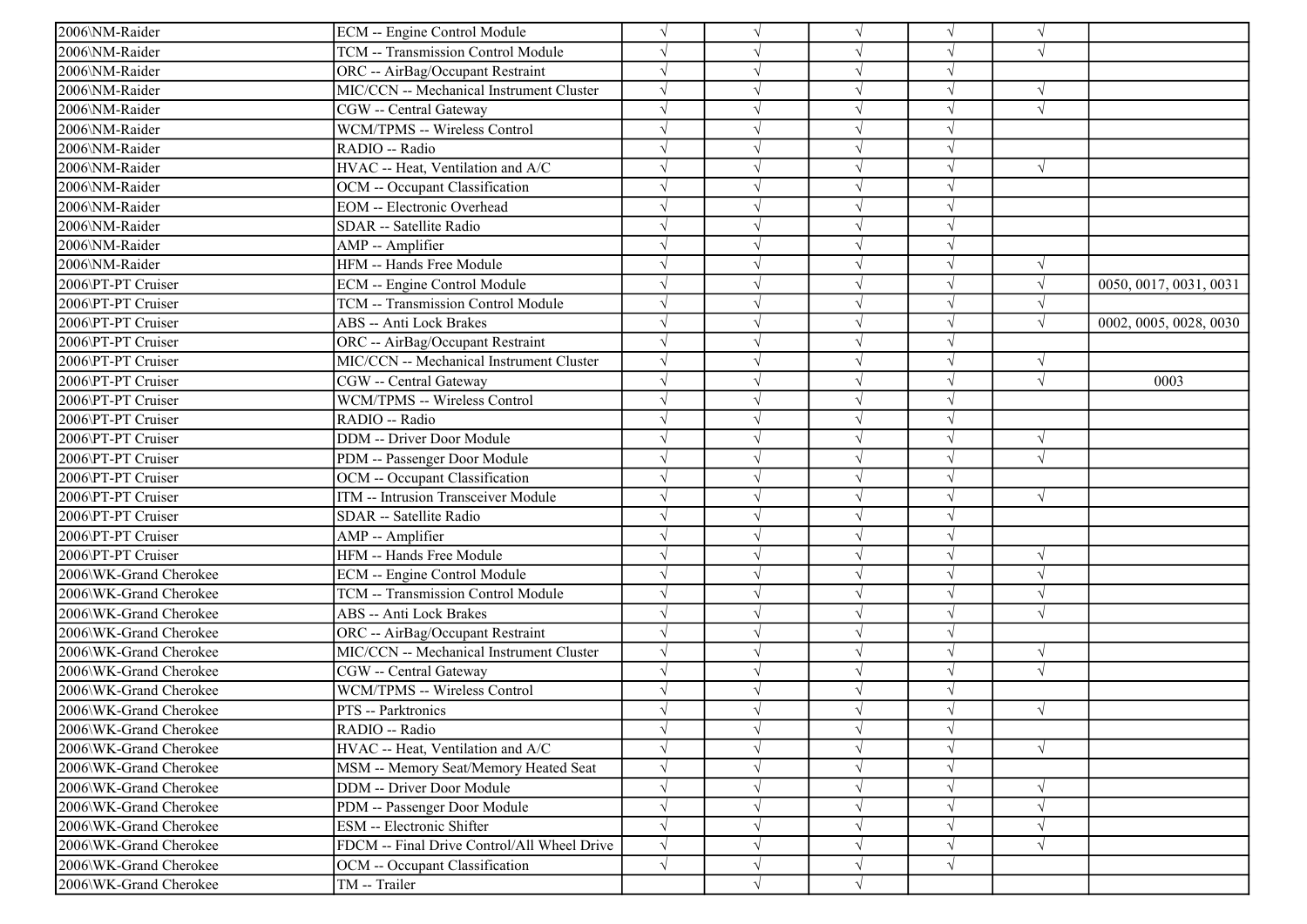| 2006\WK-Grand Cherokee | SUNR -- Sunroof                             | $\sqrt{}$  |            | $\sqrt{ }$ | V          | $\sqrt{ }$ |                  |
|------------------------|---------------------------------------------|------------|------------|------------|------------|------------|------------------|
| 2006\WK-Grand Cherokee | AHBM -- Automatic High Beam                 | $\sqrt{ }$ |            | $\sqrt{ }$ | $\sqrt{}$  | $\sqrt{ }$ |                  |
| 2006\WK-Grand Cherokee | <b>EOM</b> -- Electronic Overhead           | $\sqrt{}$  |            | $\sqrt{ }$ | $\sqrt{}$  |            |                  |
| 2006\WK-Grand Cherokee | ITM -- Intrusion Transceiver Module         |            |            |            |            | $\sqrt{ }$ |                  |
| 2006\WK-Grand Cherokee | RSM -- Rain Sensor Module                   |            |            | $\sqrt{}$  |            |            |                  |
| 2006\WK-Grand Cherokee | SDAR -- Satellite Radio                     | $\sqrt{}$  |            | $\sqrt{}$  | $\sqrt{}$  |            |                  |
| 2006\WK-Grand Cherokee | AMP -- Amplifier                            | $\sqrt{}$  |            | V          | V          |            |                  |
| 2006\WK-Grand Cherokee | HFM -- Hands Free Module                    | $\sqrt{ }$ |            | $\sqrt{ }$ | $\sqrt{}$  | $\sqrt{ }$ |                  |
| 2006\WK-Grand Cherokee | VES -- Vehicle Entertainment System         | $\sqrt{}$  |            | $\sqrt{ }$ | $\sqrt{}$  | $\sqrt{ }$ |                  |
| 2006\WK-Grand Cherokee | HSM -- Heated Seat Module                   |            |            | $\sqrt{ }$ |            | $\sqrt{ }$ |                  |
| 2006\XK-Commander      | <b>ECM</b> -- Engine Control Module         |            |            | $\sqrt{ }$ | J          | $\sqrt{ }$ |                  |
| 2006\XK-Commander      | TCM -- Transmission Control Module          |            |            | $\sqrt{}$  |            | $\sqrt{ }$ |                  |
| 2006\XK-Commander      | <b>ABS</b> -- Anti Lock Brakes              |            |            | $\sqrt{}$  | V          | $\sqrt{ }$ |                  |
| 2006\XK-Commander      | ORC -- AirBag/Occupant Restraint            | $\sqrt{}$  |            | $\sqrt{}$  | V          |            |                  |
| 2006\XK-Commander      | MIC/CCN -- Mechanical Instrument Cluster    | $\sqrt{}$  |            | $\sqrt{}$  | J          | $\sqrt{ }$ |                  |
| 2006\XK-Commander      | CGW -- Central Gateway                      |            |            | $\sqrt{}$  |            | $\sqrt{ }$ |                  |
| 2006\XK-Commander      | WCM/TPMS -- Wireless Control                | $\sqrt{}$  |            | $\sqrt{}$  |            |            |                  |
| 2006\XK-Commander      | PTS -- Parktronics                          |            |            | $\sqrt{}$  |            | $\sqrt{ }$ |                  |
| 2006\XK-Commander      | RADIO -- Radio                              | $\sqrt{}$  |            | $\sqrt{}$  | J          |            |                  |
| 2006\XK-Commander      | HVAC -- Heat, Ventilation and A/C           | $\sqrt{ }$ |            | $\sqrt{ }$ | J          | $\sqrt{ }$ |                  |
| 2006\XK-Commander      | MSM -- Memory Seat/Memory Heated Seat       | $\sqrt{}$  |            | $\sqrt{ }$ | $\sqrt{}$  |            |                  |
| 2006\XK-Commander      | <b>DDM</b> -- Driver Door Module            | $\sqrt{}$  |            | $\sqrt{ }$ | $\sqrt{ }$ | $\sqrt{ }$ |                  |
| 2006\XK-Commander      | PDM -- Passenger Door Module                |            |            | $\sqrt{ }$ |            | $\sqrt{ }$ |                  |
| 2006\XK-Commander      | SCM -- Steering Column                      |            |            | $\sqrt{ }$ |            |            |                  |
| 2006\XK-Commander      | <b>ESM</b> -- Electronic Shifter            | $\sqrt{}$  |            | $\sqrt{ }$ | V          | $\sqrt{ }$ |                  |
| 2006\XK-Commander      | FDCM -- Final Drive Control/All Wheel Drive | $\sqrt{ }$ |            | $\sqrt{ }$ | J          | $\sqrt{ }$ |                  |
| 2006\XK-Commander      | OCM -- Occupant Classification              | $\sqrt{}$  |            | $\sqrt{ }$ | $\sqrt{ }$ |            |                  |
| 2006\XK-Commander      | TM -- Trailer                               |            |            | $\sqrt{}$  |            |            |                  |
| 2006\XK-Commander      | SUNR -- Sunroof                             |            |            | $\sqrt{}$  | N          | $\sqrt{ }$ |                  |
| 2006\XK-Commander      | AHBM -- Automatic High Beam                 | $\sqrt{}$  |            | $\sqrt{ }$ |            | $\sqrt{ }$ |                  |
| 2006\XK-Commander      | ITM -- Intrusion Transceiver Module         | $\sqrt{}$  |            | $\sqrt{ }$ | J          | $\sqrt{ }$ |                  |
| 2006\XK-Commander      | RSM -- Rain Sensor Module                   | $\sqrt{}$  |            | $\sqrt{ }$ | V          |            |                  |
| 2006\XK-Commander      | SDAR -- Satellite Radio                     | $\sqrt{}$  |            | $\sqrt{ }$ | $\sqrt{}$  |            |                  |
| 2006\XK-Commander      | AMP -- Amplifier                            | $\sqrt{ }$ |            | $\sqrt{ }$ | $\sqrt{ }$ |            |                  |
| 2006\XK-Commander      | HFM -- Hands Free Module                    |            |            | $\sqrt{ }$ |            | $\sqrt{ }$ |                  |
| 2006\XK-Commander      | HSM -- Heated Seat Module                   |            |            |            |            | $\sqrt{ }$ |                  |
| 2007\CS-Pacifica       | ECM -- Engine Control Module                | $\sqrt{}$  | $\sqrt{ }$ | $\sqrt{}$  | $\sqrt{ }$ | $\sqrt{ }$ |                  |
| 2007\CS-Pacifica       | <b>ABS</b> -- Anti Lock Brakes              | $\sqrt{}$  |            | $\sqrt{}$  | V          | $\sqrt{ }$ |                  |
| 2007\CS-Pacifica       | ORC -- AirBag/Occupant Restraint            | $\sqrt{}$  |            | $\sqrt{}$  | V          |            |                  |
| 2007\CS-Pacifica       | CGW -- Central Gateway                      | $\sqrt{}$  |            | $\sqrt{}$  | J          | $\sqrt{ }$ |                  |
| 2007\CS-Pacifica       | SAS -- Steering Angle Sensor                |            |            | $\sqrt{}$  |            |            |                  |
| 2007\CS-Pacifica       | FDCM -- Final Drive Control/All Wheel Drive | $\sqrt{}$  |            | $\sqrt{}$  | V          |            |                  |
| 2007\CS-Pacifica       | PLGM -- Power Liftgate Module               | $\sqrt{}$  |            | $\sqrt{}$  | V          | $\sqrt{ }$ |                  |
| 2007\DR-RAM            | ECM -- Engine Control Module                | $\sqrt{}$  | V          | $\sqrt{}$  | $\sqrt{}$  | $\sqrt{ }$ | 0031, 0032, 0031 |
| 2007\DR-RAM            | TCM -- Transmission Control Module          | $\sqrt{}$  | $\sqrt{ }$ | $\sqrt{ }$ | $\sqrt{ }$ | $\sqrt{ }$ |                  |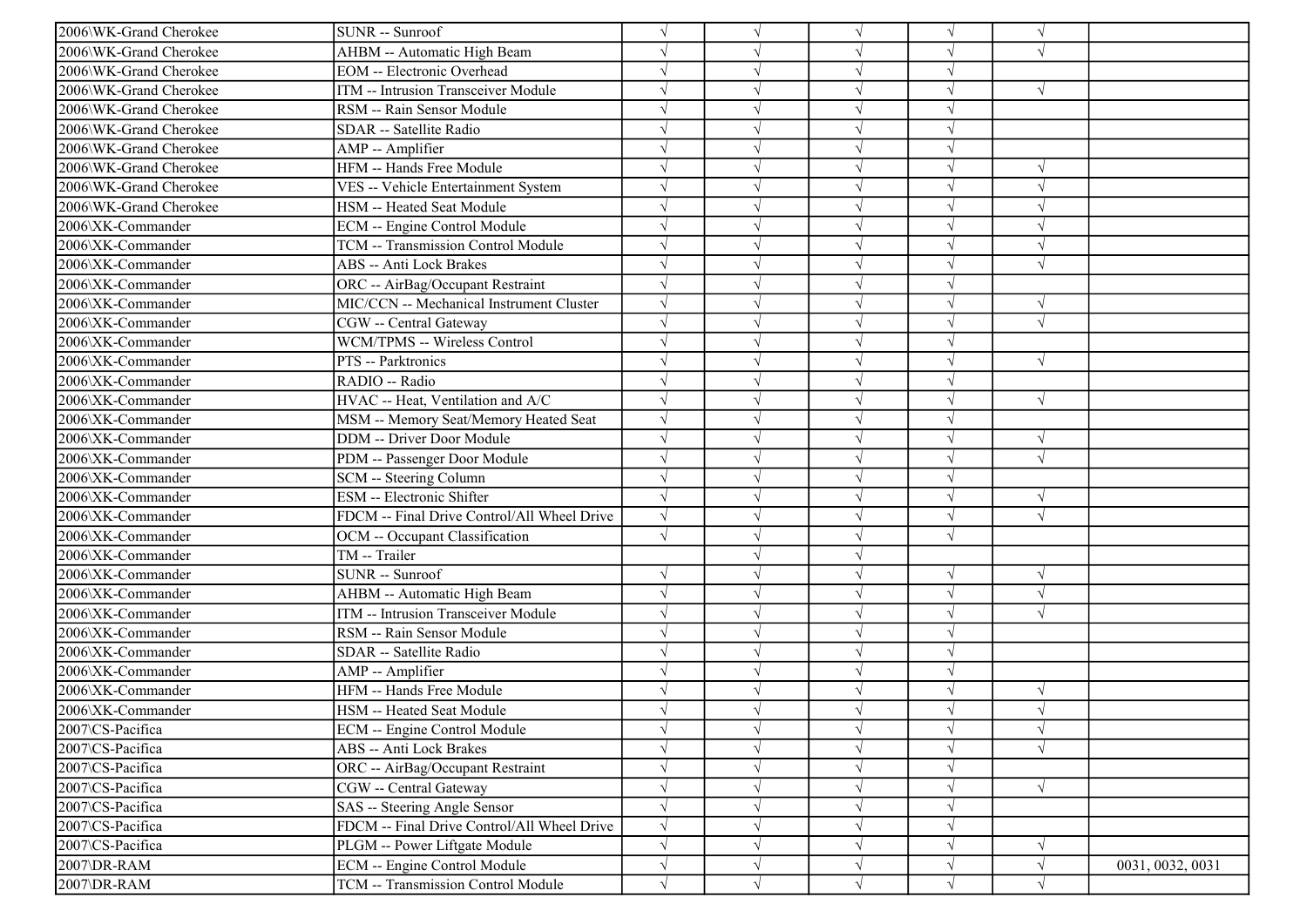| 2007\DR-RAM     | ABS -- Anti Lock Brakes                     | $\sqrt{}$  |            | $\sqrt{ }$ | $\sqrt{ }$ | $\sqrt{ }$ |  |
|-----------------|---------------------------------------------|------------|------------|------------|------------|------------|--|
| 2007\DR-RAM     | ORC -- AirBag/Occupant Restraint            |            |            | $\sqrt{ }$ | J          |            |  |
| 2007\DR-RAM     | MIC/CCN -- Mechanical Instrument Cluster    |            |            | $\sqrt{ }$ | J          | $\sqrt{ }$ |  |
| 2007\DR-RAM     | CGW -- Central Gateway                      |            |            | $\sqrt{}$  |            | $\sqrt{ }$ |  |
| 2007\DR-RAM     | WCM/TPMS -- Wireless Control                |            |            | V          |            |            |  |
| 2007\DR-RAM     | SAS -- Steering Angle Sensor                |            |            | $\sqrt{ }$ | V          |            |  |
| 2007\DR-RAM     | RADIO -- Radio                              | $\sqrt{ }$ |            | $\sqrt{ }$ | J          |            |  |
| 2007\DR-RAM     | HVAC -- Heat, Ventilation and A/C           | $\sqrt{ }$ |            | $\sqrt{ }$ | V          | $\sqrt{ }$ |  |
| 2007\DR-RAM     | FDCM -- Final Drive Control/All Wheel Drive |            |            | $\sqrt{}$  |            |            |  |
| 2007\DR-RAM     | SUNR -- Sunroof                             |            |            | $\sqrt{ }$ | J          | $\sqrt{ }$ |  |
| 2007\DR-RAM     | <b>EOM</b> -- Electronic Overhead           |            |            | $\sqrt{ }$ |            | $\sqrt{ }$ |  |
| 2007\DR-RAM     | SDAR -- Satellite Radio                     |            |            | $\sqrt{ }$ | V          |            |  |
| 2007\DR-RAM     | AMP -- Amplifier                            |            |            | $\sqrt{ }$ | V          |            |  |
| 2007\DR-RAM     | HFM -- Hands Free Module                    |            |            | $\sqrt{ }$ | J          | $\sqrt{ }$ |  |
| 2007\DR-RAM     | VES -- Vehicle Entertainment System         |            |            | $\sqrt{ }$ | $\sqrt{}$  | $\sqrt{ }$ |  |
| 2007\HB-Durango | ECM -- Engine Control Module                |            |            | $\sqrt{ }$ |            | $\sqrt{ }$ |  |
| 2007\HB-Durango | ABS -- Anti Lock Brakes                     |            |            | $\sqrt{ }$ |            | $\sqrt{ }$ |  |
| 2007\HB-Durango | ORC -- AirBag/Occupant Restraint            | $\sqrt{ }$ |            | $\sqrt{}$  | V          |            |  |
| 2007\HB-Durango | MIC/CCN -- Mechanical Instrument Cluster    | $\sqrt{ }$ |            | $\sqrt{ }$ | V          | $\sqrt{ }$ |  |
| 2007\HB-Durango | CGW -- Central Gateway                      | $\sqrt{ }$ |            | $\sqrt{ }$ | $\sqrt{}$  | $\sqrt{ }$ |  |
| 2007\HB-Durango | WCM/TPMS -- Wireless Control                | $\sqrt{}$  |            | $\sqrt{ }$ | V          |            |  |
| 2007\HB-Durango | SAS -- Steering Angle Sensor                |            |            | $\sqrt{ }$ | $\sqrt{ }$ |            |  |
| 2007\HB-Durango | PTS -- Parktronics                          |            |            | $\sqrt{ }$ |            | $\sqrt{ }$ |  |
| 2007\HB-Durango | RADIO -- Radio                              |            |            | $\sqrt{ }$ | V          |            |  |
| 2007\HB-Durango | HVAC -- Heat, Ventilation and A/C           |            |            | $\sqrt{ }$ | V          | $\sqrt{ }$ |  |
| 2007\HB-Durango | MSM -- Memory Seat/Memory Heated Seat       |            |            | $\sqrt{ }$ | V          |            |  |
| 2007\HB-Durango | DDM -- Driver Door Module                   |            |            | $\sqrt{ }$ | J          | $\sqrt{ }$ |  |
| 2007\HB-Durango | PDM -- Passenger Door Module                |            |            | $\sqrt{ }$ |            | $\sqrt{ }$ |  |
| 2007\HB-Durango | PLGM -- Power Liftgate Module               |            |            | $\sqrt{ }$ |            | $\sqrt{ }$ |  |
| 2007\HB-Durango | <b>EOM</b> -- Electronic Overhead           |            |            | $\sqrt{ }$ | V          | $\sqrt{ }$ |  |
| 2007\HB-Durango | SDAR -- Satellite Radio                     |            |            | $\sqrt{ }$ | V          |            |  |
| 2007\HB-Durango | AMP -- Amplifier                            | $\sqrt{}$  |            | $\sqrt{ }$ | V          |            |  |
| 2007\HB-Durango | HFM -- Hands Free Module                    |            |            | $\sqrt{ }$ | $\sqrt{ }$ | $\sqrt{ }$ |  |
| 2007\HB-Durango | VES -- Vehicle Entertainment System         |            |            | $\sqrt{ }$ |            | $\sqrt{ }$ |  |
| 2007\HB-Durango | HSM -- Heated Seat Module                   |            |            | $\sqrt{ }$ | ٦I         | $\sqrt{ }$ |  |
| 2007\HG-Aspen   | ECM -- Engine Control Module                |            |            |            |            | $\sqrt{ }$ |  |
| 2007\HG-Aspen   | ABS -- Anti Lock Brakes                     |            | $\sqrt{ }$ | $\sqrt{}$  | $\sqrt{ }$ | $\sqrt{ }$ |  |
| 2007\HG-Aspen   | ORC -- AirBag/Occupant Restraint            | $\sqrt{}$  |            | $\sqrt{ }$ | $\sqrt{ }$ |            |  |
| 2007\HG-Aspen   | MIC/CCN -- Mechanical Instrument Cluster    | $\sqrt{}$  |            | $\sqrt{ }$ | V          | $\sqrt{ }$ |  |
| 2007\HG-Aspen   | CGW -- Central Gateway                      |            |            | $\sqrt{ }$ |            | $\sqrt{ }$ |  |
| 2007\HG-Aspen   | WCM/TPMS -- Wireless Control                | $\sqrt{}$  |            | $\sqrt{ }$ | V          |            |  |
| 2007\HG-Aspen   | SAS -- Steering Angle Sensor                |            |            | $\sqrt{ }$ | V          |            |  |
| 2007\HG-Aspen   | PTS -- Parktronics                          | $\sqrt{}$  | V          | $\sqrt{ }$ | V          | $\sqrt{ }$ |  |
| 2007\HG-Aspen   | RADIO -- Radio                              | $\sqrt{}$  | $\sqrt{ }$ | $\sqrt{ }$ | $\sqrt{}$  |            |  |
| 2007\HG-Aspen   | HVAC -- Heat, Ventilation and A/C           | $\sqrt{}$  | $\sqrt{ }$ | $\sqrt{}$  | $\sqrt{}$  | $\sqrt{ }$ |  |
|                 |                                             |            |            |            |            |            |  |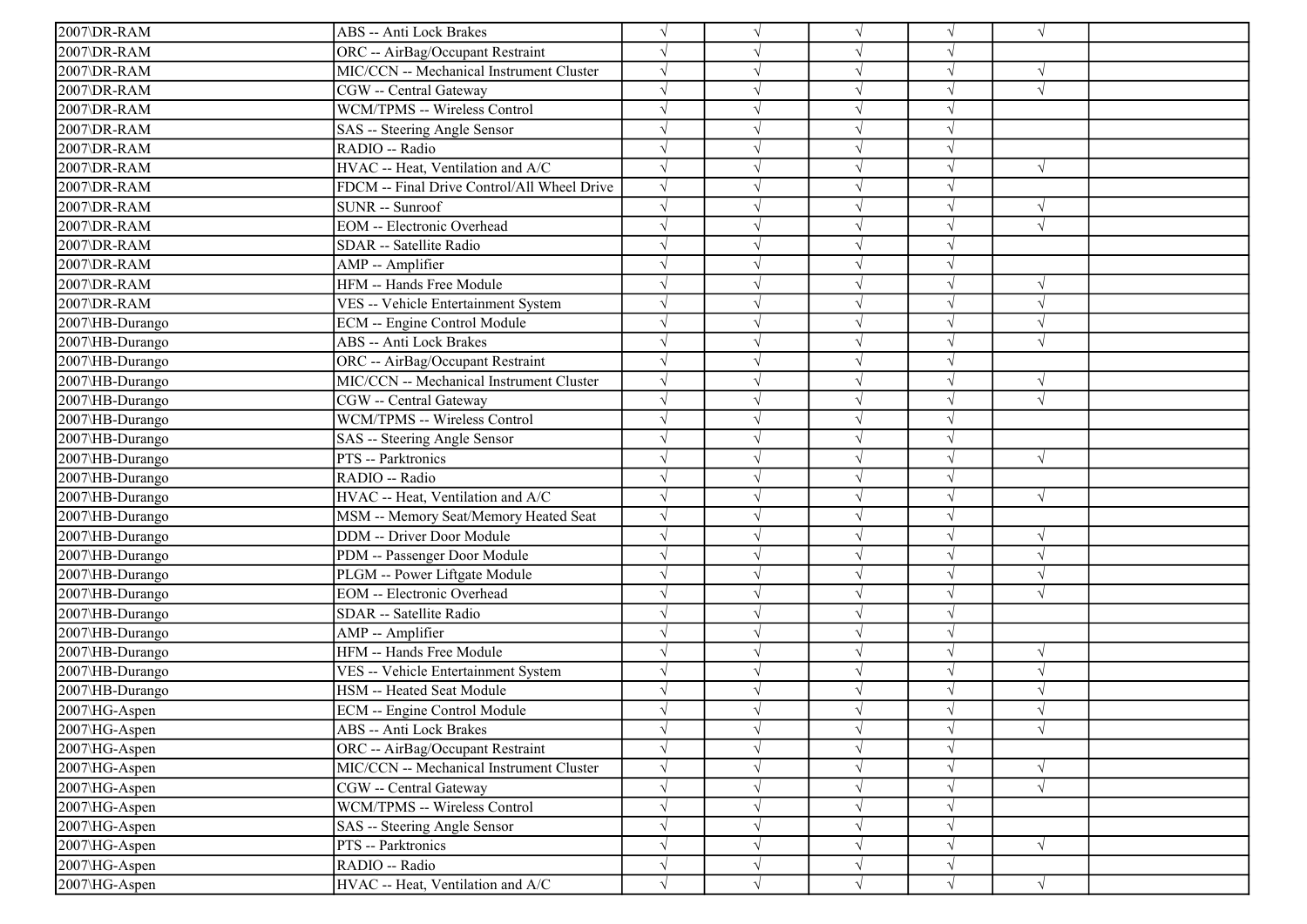| 2007\HG-Aspen                                                                       | MSM -- Memory Seat/Memory Heated Seat                                                   | $\sqrt{ }$ |            | $\sqrt{}$  | V          |            |      |
|-------------------------------------------------------------------------------------|-----------------------------------------------------------------------------------------|------------|------------|------------|------------|------------|------|
| 2007\HG-Aspen                                                                       | DDM -- Driver Door Module                                                               | $\sqrt{ }$ |            | $\sqrt{}$  | $\sqrt{}$  | $\sqrt{ }$ |      |
| 2007\HG-Aspen                                                                       | PDM -- Passenger Door Module                                                            | $\sqrt{ }$ |            | $\sqrt{ }$ | √          | $\sqrt{ }$ |      |
| 2007\HG-Aspen                                                                       | PLGM -- Power Liftgate Module                                                           | $\sqrt{ }$ |            | V          |            | $\sqrt{ }$ |      |
| 2007\HG-Aspen                                                                       | <b>EOM</b> -- Electronic Overhead                                                       | $\sqrt{}$  | $\sqrt{}$  | $\sqrt{}$  | J          | $\sqrt{ }$ |      |
| 2007\HG-Aspen                                                                       | SDAR -- Satellite Radio                                                                 | $\sqrt{ }$ |            | $\sqrt{}$  | $\sqrt{}$  |            |      |
| 2007\HG-Aspen                                                                       | AMP -- Amplifier                                                                        | $\sqrt{ }$ |            | V          | J          |            |      |
| 2007\HG-Aspen                                                                       | HFM -- Hands Free Module                                                                | $\sqrt{ }$ | V          | $\sqrt{ }$ | $\sqrt{}$  |            |      |
| 2007\HG-Aspen                                                                       | VES -- Vehicle Entertainment System                                                     | $\sqrt{ }$ | $\sqrt{ }$ | $\sqrt{ }$ | $\sqrt{ }$ | $\sqrt{ }$ |      |
| 2007\HG-Aspen                                                                       | HSM -- Heated Seat Module                                                               | $\sqrt{ }$ |            | $\sqrt{ }$ | $\sqrt{}$  | $\sqrt{ }$ |      |
| 2007\JK-Wrangler                                                                    | ECM -- Engine Control Module                                                            | $\sqrt{ }$ | $\sqrt{}$  | $\sqrt{}$  | $\sqrt{}$  | $\sqrt{ }$ |      |
| 2007\JK-Wrangler                                                                    | TCM -- Transmission Control Module                                                      | $\sqrt{ }$ | V          | $\sqrt{}$  | $\sqrt{}$  | $\sqrt{ }$ |      |
| 2007\JK-Wrangler                                                                    | ABS -- Anti Lock Brakes                                                                 | $\sqrt{ }$ |            | $\sqrt{}$  | V          | $\sqrt{ }$ |      |
| 2007\JK-Wrangler                                                                    | ORC -- AirBag/Occupant Restraint                                                        | $\sqrt{ }$ | $\sqrt{ }$ | $\sqrt{}$  | $\sqrt{}$  |            |      |
| 2007\JK-Wrangler                                                                    | MIC/CCN -- Mechanical Instrument Cluster                                                | $\sqrt{ }$ | J          | $\sqrt{}$  | J          | $\sqrt{ }$ |      |
| 2007\JK-Wrangler                                                                    | CGW -- Central Gateway                                                                  | $\sqrt{ }$ |            | $\sqrt{ }$ | $\sqrt{}$  | $\sqrt{ }$ | 0003 |
| 2007\JK-Wrangler                                                                    | WCM/TPMS -- Wireless Control                                                            | $\sqrt{}$  |            | $\sqrt{}$  |            |            |      |
| 2007\JK-Wrangler                                                                    | SAS -- Steering Angle Sensor                                                            | $\sqrt{ }$ |            | V          | V          |            |      |
| 2007\JK-Wrangler                                                                    | RADIO -- Radio                                                                          | $\sqrt{ }$ |            | $\sqrt{}$  | $\sqrt{}$  | $\sqrt{ }$ |      |
| 2007\JK-Wrangler                                                                    | OCM -- Occupant Classification                                                          | $\sqrt{ }$ |            | $\sqrt{ }$ | J          |            |      |
| 2007\JK-Wrangler                                                                    | ASBS -- Automatic Sway Bar System                                                       | $\sqrt{ }$ | J          | $\sqrt{ }$ | $\sqrt{ }$ |            |      |
| 2007\JK-Wrangler                                                                    | ITM -- Intrusion Transceiver Module                                                     | $\sqrt{ }$ | $\sqrt{ }$ | $\sqrt{}$  | $\sqrt{ }$ | $\sqrt{ }$ |      |
| 2007\JK-Wrangler                                                                    | AMP -- Amplifier                                                                        | $\sqrt{ }$ | $\sqrt{ }$ | $\sqrt{ }$ | $\sqrt{}$  |            |      |
| 2007\JS-Avenger,Sebring,Convertible-Sedan                                           | TCM -- Transmission Control Module                                                      | $\sqrt{ }$ | $\sqrt{}$  | $\sqrt{2}$ | $\sqrt{}$  | $\sqrt{ }$ |      |
| 2007\JS-Avenger, Sebring, Convertible-Sedan   ABS -- Anti Lock Brakes               |                                                                                         | $\sqrt{ }$ | $\sqrt{}$  | $\sqrt{}$  | $\sqrt{}$  | $\sqrt{ }$ |      |
| 2007\JS-Avenger,Sebring,Convertible-Sedan  ORC -- AirBag/Occupant Restraint         |                                                                                         | $\sqrt{ }$ | $\sqrt{}$  | $\sqrt{}$  | $\sqrt{}$  |            |      |
| 2007\JS-Avenger,Sebring,Convertible-Sedan  MIC/CCN -- Mechanical Instrument Cluster |                                                                                         | $\sqrt{ }$ | $\sqrt{ }$ | $\sqrt{}$  | $\sqrt{}$  | $\sqrt{ }$ |      |
| 2007\JS-Avenger, Sebring, Convertible-Sedan   CGW -- Central Gateway                |                                                                                         | $\sqrt{ }$ | $\sqrt{}$  | $\sqrt{ }$ | $\sqrt{}$  | $\sqrt{ }$ |      |
| 2007\JS-Avenger,Sebring,Convertible-Sedan  WCM/TPMS -- Wireless Control             |                                                                                         | $\sqrt{ }$ | $\sqrt{ }$ | $\sqrt{ }$ | $\sqrt{}$  |            |      |
| 2007\JS-Avenger,Sebring,Convertible-Sedan  SAS -- Steering Angle Sensor             |                                                                                         | $\sqrt{ }$ | $\sqrt{ }$ | $\sqrt{ }$ | $\sqrt{ }$ |            |      |
| 2007\JS-Avenger,Sebring,Convertible-Sedan  RADIO -- Radio                           |                                                                                         | $\sqrt{}$  | $\sqrt{ }$ | $\sqrt{ }$ | $\sqrt{}$  | $\sqrt{ }$ |      |
| 2007\JS-Avenger,Sebring,Convertible-Sedan HVAC -- Heat, Ventilation and A/C         |                                                                                         | $\sqrt{ }$ | $\sqrt{ }$ | $\sqrt{ }$ | $\sqrt{}$  | $\sqrt{ }$ |      |
| 2007\JS-Avenger,Sebring,Convertible-Sedan                                           | DDM -- Driver Door Module                                                               | $\sqrt{ }$ | $\sqrt{ }$ | $\sqrt{}$  | $\sqrt{}$  | $\sqrt{ }$ |      |
| 2007\JS-Avenger,Sebring,Convertible-Sedan  PDM -- Passenger Door Module             |                                                                                         | $\sqrt{}$  | $\sqrt{ }$ | $\sqrt{ }$ | $\sqrt{}$  | $\sqrt{ }$ |      |
|                                                                                     | 2007\JS-Avenger, Sebring, Convertible-Sedan FDCM -- Final Drive Control/All Wheel Drive | $\sqrt{ }$ | $\sqrt{}$  | $\sqrt{}$  | $\sqrt{ }$ |            |      |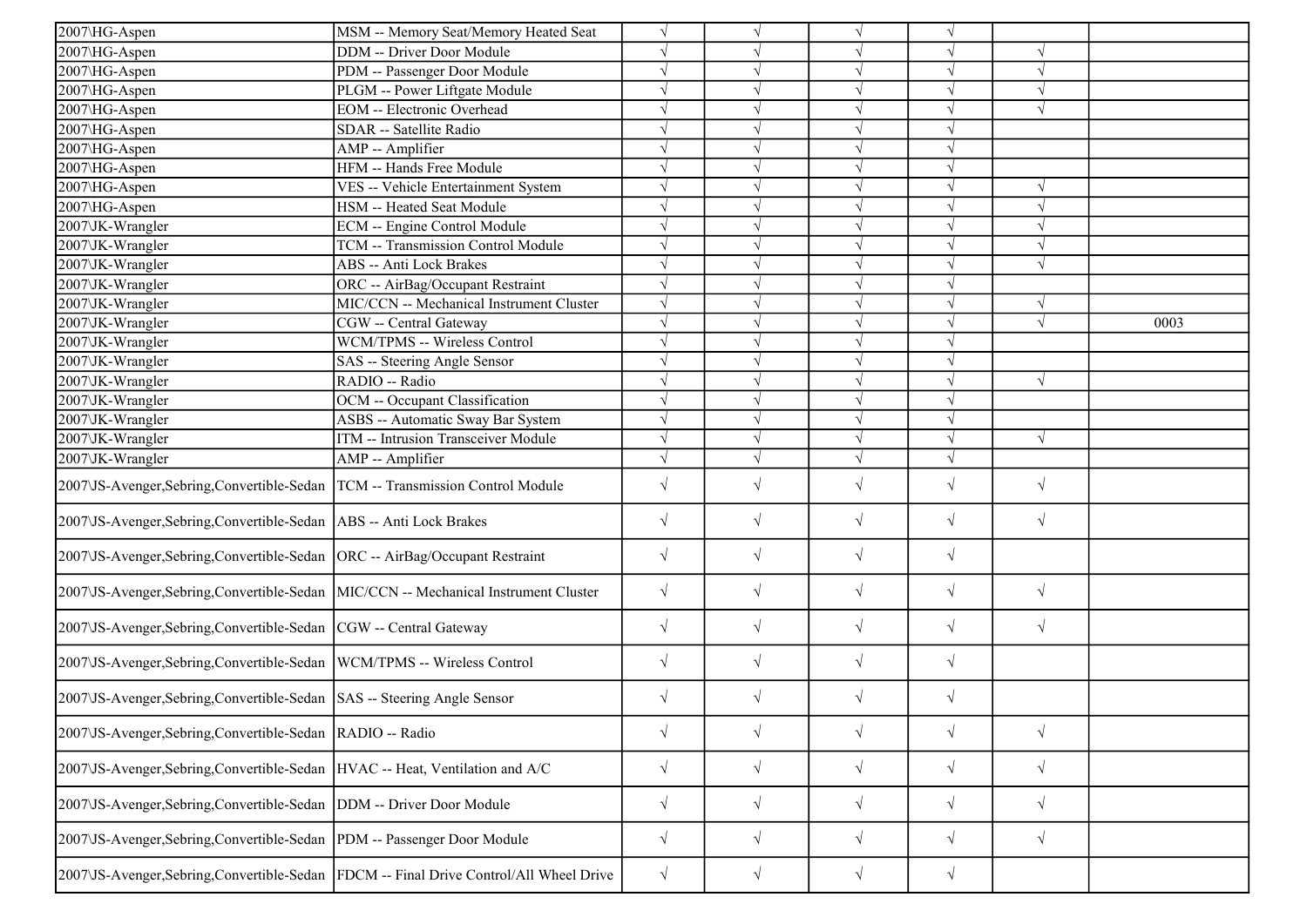| 2007\JS-Avenger,Sebring,Convertible-Sedan  ITM -- Intrusion Transceiver Module |                                          | $\sqrt{}$  | $\sqrt{ }$ | $\sqrt{ }$ | $\sqrt{ }$ | $\sqrt{}$  |      |
|--------------------------------------------------------------------------------|------------------------------------------|------------|------------|------------|------------|------------|------|
| 2007\JS-Avenger,Sebring,Convertible-Sedan  PTCM -- Power Top Control Module    |                                          | $\sqrt{}$  | $\sqrt{}$  | $\sqrt{}$  | $\sqrt{ }$ |            |      |
| 2007\JS-Avenger,Sebring,Convertible-Sedan   AMP -- Amplifier                   |                                          | $\sqrt{}$  | $\sqrt{}$  | $\sqrt{}$  | $\sqrt{ }$ |            |      |
| 2007\JS-Avenger, Sebring, Convertible-Sedan   HFM -- Hands Free Module         |                                          | $\sqrt{}$  | $\sqrt{}$  | $\sqrt{}$  | $\sqrt{ }$ | $\sqrt{ }$ |      |
| 2007\JS-Avenger, Sebring, Convertible-Sedan   VES3 -- Last Row Screen          |                                          | $\sqrt{}$  | $\sqrt{}$  | $\sqrt{}$  | $\sqrt{ }$ | $\sqrt{ }$ |      |
| 2007\KA-Nitro                                                                  | ECM -- Engine Control Module             | $\sqrt{}$  | $\sqrt{ }$ | $\sqrt{}$  | V          | $\sqrt{}$  |      |
| 2007\KA-Nitro                                                                  | TCM -- Transmission Control Module       |            |            | $\sqrt{ }$ |            |            |      |
| 2007\KA-Nitro                                                                  | ABS -- Anti Lock Brakes                  | $\sqrt{}$  |            | $\sqrt{ }$ | $\sqrt{ }$ | $\sqrt{ }$ |      |
| 2007\KA-Nitro                                                                  | ORC -- AirBag/Occupant Restraint         | $\sqrt{}$  |            | $\sqrt{}$  | V          |            |      |
| 2007\KA-Nitro                                                                  | MIC/CCN -- Mechanical Instrument Cluster | V          |            | $\sqrt{ }$ |            |            |      |
| 2007\KA-Nitro                                                                  | CGW -- Central Gateway                   | $\sqrt{}$  |            | $\sqrt{}$  |            | $\sqrt{ }$ | 0003 |
| 2007\KA-Nitro                                                                  | WCM/TPMS -- Wireless Control             | J          |            | $\sqrt{}$  |            |            |      |
| 2007\KA-Nitro                                                                  | SAS -- Steering Angle Sensor             |            |            | $\sqrt{}$  |            |            |      |
| 2007\KA-Nitro                                                                  | PTS -- Parktronics                       |            |            | $\sqrt{}$  |            | $\sqrt{ }$ |      |
| 2007\KA-Nitro                                                                  | RADIO -- Radio                           | $\sqrt{ }$ |            | $\sqrt{}$  |            |            |      |
| 2007\KA-Nitro                                                                  | HVAC -- Heat, Ventilation and A/C        |            |            | $\sqrt{ }$ |            |            |      |
| 2007\KA-Nitro                                                                  | DMFR -- Door Module Front Right          |            |            | $\sqrt{ }$ |            |            |      |
| 2007\KA-Nitro                                                                  | DMFL -- Door Module Front Left           |            |            | $\sqrt{ }$ |            | $\sqrt{ }$ |      |
| 2007\KA-Nitro                                                                  | ESM -- Electronic Shifter                |            |            | $\sqrt{ }$ |            |            |      |
| 2007\KA-Nitro                                                                  | OCM -- Occupant Classification           |            |            | $\sqrt{ }$ | $\sqrt{ }$ |            |      |
| 2007\KA-Nitro                                                                  | ITM -- Intrusion Transceiver Module      |            |            | $\sqrt{ }$ | J          | $\sqrt{ }$ |      |
| 2007\KA-Nitro                                                                  | AMP -- Amplifier                         |            |            | $\sqrt{}$  |            |            |      |
| 2007\KA-Nitro                                                                  | HFM -- Hands Free Module                 | $\sqrt{}$  |            | $\sqrt{ }$ | $\sqrt{ }$ | $\sqrt{ }$ |      |
| 2007\KA-Nitro                                                                  | VES3 -- Last Row Screen                  |            |            | $\sqrt{ }$ |            | $\sqrt{ }$ |      |
| 2007\KJ-Liberty                                                                | ECM -- Engine Control Module             |            |            | $\sqrt{}$  |            |            |      |
| 2007\KJ-Liberty                                                                | ABS -- Anti Lock Brakes                  |            |            | $\sqrt{ }$ |            | $\sqrt{ }$ |      |
| 2007\KJ-Liberty                                                                | SAS -- Steering Angle Sensor             |            |            | $\sqrt{ }$ |            |            |      |
| 2007\LX-300, Charger, Magnum, Grand<br>Voyager                                 | TCM -- Transmission Control Module       | $\sqrt{}$  | $\sqrt{ }$ | $\sqrt{}$  | $\sqrt{ }$ |            |      |
| 2007\LX-300, Charger, Magnum, Grand<br>Voyager                                 | ABS -- Anti Lock Brakes                  | $\sqrt{}$  | $\sqrt{ }$ | $\sqrt{}$  | $\sqrt{ }$ | $\sqrt{ }$ |      |
| 2007\LX-300,Charger,Magnum,Grand<br>Voyager                                    | ORC -- AirBag/Occupant Restraint         | $\sqrt{}$  | $\sqrt{}$  | $\sqrt{}$  | $\sqrt{}$  |            |      |
| 2007\LX-300, Charger, Magnum, Grand<br>Voyager                                 | MIC/CCN -- Mechanical Instrument Cluster | $\sqrt{}$  | $\sqrt{ }$ | $\sqrt{ }$ | $\sqrt{ }$ | $\sqrt{}$  |      |
| 2007\LX-300, Charger, Magnum, Grand<br>Voyager                                 | CGW -- Central Gateway                   | $\sqrt{}$  | $\sqrt{ }$ | $\sqrt{ }$ | $\sqrt{ }$ | $\sqrt{}$  |      |
| 2007\LX-300, Charger, Magnum, Grand<br>Voyager                                 | WCM/TPMS -- Wireless Control             | $\sqrt{}$  | $\sqrt{ }$ | $\sqrt{}$  | $\sqrt{ }$ |            |      |
| 2007\LX-300, Charger, Magnum, Grand<br>Voyager                                 | PTS -- Parktronics                       | $\sqrt{}$  | $\sqrt{ }$ | $\sqrt{ }$ | $\sqrt{ }$ | $\sqrt{}$  |      |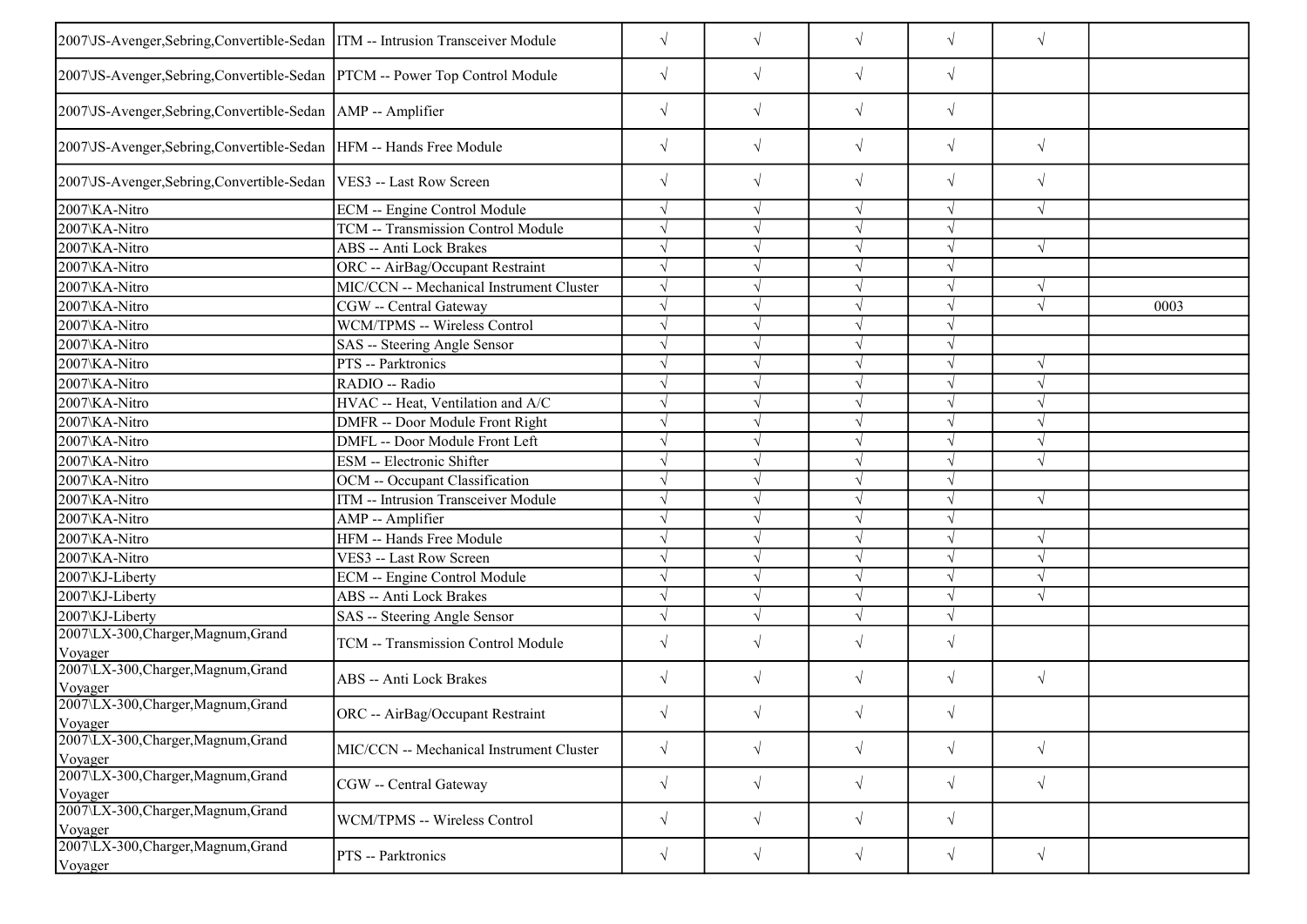| 2007\LX-300, Charger, Magnum, Grand<br>Voyager | RADIO -- Radio                              | $\sqrt{}$  | $\sqrt{}$  | $\sqrt{}$  | $\sqrt{}$  |            |  |
|------------------------------------------------|---------------------------------------------|------------|------------|------------|------------|------------|--|
| 2007\LX-300, Charger, Magnum, Grand<br>Voyager | HVAC -- Heat, Ventilation and A/C           | $\sqrt{}$  | $\sqrt{ }$ | $\sqrt{ }$ | $\sqrt{ }$ | $\sqrt{ }$ |  |
| 2007\LX-300, Charger, Magnum, Grand<br>Voyager | ACC -- Adaptive Cruise Control              | $\sqrt{}$  | $\sqrt{}$  | $\sqrt{}$  | $\sqrt{}$  |            |  |
| 2007\LX-300, Charger, Magnum, Grand<br>Voyager | MSM -- Memory Seat/Memory Heated Seat       | $\sqrt{}$  | $\sqrt{}$  | $\sqrt{ }$ | $\sqrt{}$  |            |  |
| 2007\LX-300, Charger, Magnum, Grand<br>Voyager | DDM -- Driver Door Module                   | $\sqrt{}$  | $\sqrt{}$  | $\sqrt{}$  | $\sqrt{ }$ | $\sqrt{ }$ |  |
| 2007\LX-300, Charger, Magnum, Grand<br>Voyager | PDM -- Passenger Door Module                | $\sqrt{}$  | $\sqrt{ }$ | $\sqrt{}$  | $\sqrt{ }$ | $\sqrt{ }$ |  |
| 2007\LX-300, Charger, Magnum, Grand<br>Voyager | SCM -- Steering Column                      | $\sqrt{}$  | $\sqrt{ }$ | $\sqrt{}$  | $\sqrt{}$  | $\sqrt{ }$ |  |
| 2007\LX-300, Charger, Magnum, Grand<br>Voyager | ESM -- Electronic Shifter                   | $\sqrt{}$  | $\sqrt{ }$ | $\sqrt{ }$ | $\sqrt{ }$ | $\sqrt{ }$ |  |
| 2007\LX-300, Charger, Magnum, Grand<br>Voyager | SUNR -- Sunroof                             | $\sqrt{}$  | $\sqrt{ }$ | $\sqrt{ }$ | $\sqrt{ }$ | $\sqrt{ }$ |  |
| 2007\LX-300, Charger, Magnum, Grand<br>Voyager | PTIM -- Police/Taxi Interface Module        | $\sqrt{}$  | $\sqrt{ }$ | $\sqrt{}$  | $\sqrt{ }$ | $\sqrt{ }$ |  |
| 2007\LX-300, Charger, Magnum, Grand<br>Voyager | HIDT -- High Intensity Discharge Translator | $\sqrt{}$  | $\sqrt{}$  | $\sqrt{}$  | $\sqrt{}$  | $\sqrt{ }$ |  |
| 2007\LX-300, Charger, Magnum, Grand<br>Voyager | AHBM -- Automatic High Beam                 | $\sqrt{}$  | $\sqrt{ }$ | $\sqrt{}$  | $\sqrt{}$  | $\sqrt{ }$ |  |
| 2007\LX-300, Charger, Magnum, Grand<br>Voyager | <b>EOM</b> -- Electronic Overhead           | $\sqrt{}$  | $\sqrt{ }$ | $\sqrt{}$  | $\sqrt{}$  |            |  |
| 2007\LX-300, Charger, Magnum, Grand<br>Voyager | ITM -- Intrusion Transceiver Module         | $\sqrt{ }$ | $\sqrt{ }$ | $\sqrt{ }$ | $\sqrt{ }$ | $\sqrt{ }$ |  |
| 2007\LX-300, Charger, Magnum, Grand<br>Voyager | RSM -- Rain Sensor Module                   | $\sqrt{}$  | $\sqrt{}$  | $\sqrt{ }$ | $\sqrt{ }$ |            |  |
| 2007\LX-300, Charger, Magnum, Grand<br>Voyager | SDAR -- Satellite Radio                     | $\sqrt{}$  | $\sqrt{ }$ | $\sqrt{}$  | $\sqrt{ }$ |            |  |
| 2007\LX-300, Charger, Magnum, Grand<br>Voyager | AMP -- Amplifier                            | $\sqrt{}$  | $\sqrt{ }$ | $\sqrt{ }$ | $\sqrt{}$  |            |  |
| 2007\LX-300, Charger, Magnum, Grand<br>Voyager | HFM -- Hands Free Module                    | $\sqrt{}$  | $\sqrt{ }$ | $\sqrt{ }$ | $\sqrt{ }$ | $\sqrt{ }$ |  |
| 2007\LX-300, Charger, Magnum, Grand<br>Voyager | VES -- Vehicle Entertainment System         | $\sqrt{}$  | $\sqrt{ }$ | $\sqrt{ }$ | $\sqrt{ }$ | $\sqrt{ }$ |  |
| 2007\LX-300, Charger, Magnum, Grand<br>Voyager | HSM -- Heated Seat Module                   | $\sqrt{}$  | $\sqrt{ }$ | $\sqrt{}$  | $\sqrt{}$  | $\sqrt{ }$ |  |
| 2007\MK-Compass, Patriot                       | ECM -- Engine Control Module                | $\sqrt{ }$ | $\sqrt{ }$ | $\sqrt{ }$ | $\sqrt{ }$ | $\sqrt{ }$ |  |
| 2007\MK-Compass,Patriot                        | TCM -- Transmission Control Module          | V          | $\sqrt{}$  | $\sqrt{ }$ | $\sqrt{ }$ | $\sqrt{ }$ |  |
| 2007\MK-Compass,Patriot                        | ABS -- Anti Lock Brakes                     |            |            | $\sqrt{ }$ |            | $\sqrt{ }$ |  |
| 2007\MK-Compass,Patriot                        | ORC -- AirBag/Occupant Restraint            |            |            | $\sqrt{ }$ |            |            |  |
| 2007\MK-Compass,Patriot                        | MIC/CCN -- Mechanical Instrument Cluster    |            |            | $\sqrt{ }$ |            | $\sqrt{ }$ |  |
| 2007\MK-Compass,Patriot                        | CGW -- Central Gateway                      |            |            | $\sqrt{ }$ |            | $\sqrt{ }$ |  |
| 2007\MK-Compass,Patriot                        | WCM/TPMS -- Wireless Control                | $\sqrt{ }$ | $\sqrt{ }$ | $\sqrt{ }$ | $\sqrt{ }$ |            |  |
| 2007\MK-Compass,Patriot                        | SAS -- Steering Angle Sensor                |            | $\sqrt{ }$ | $\sqrt{ }$ | $\sqrt{ }$ |            |  |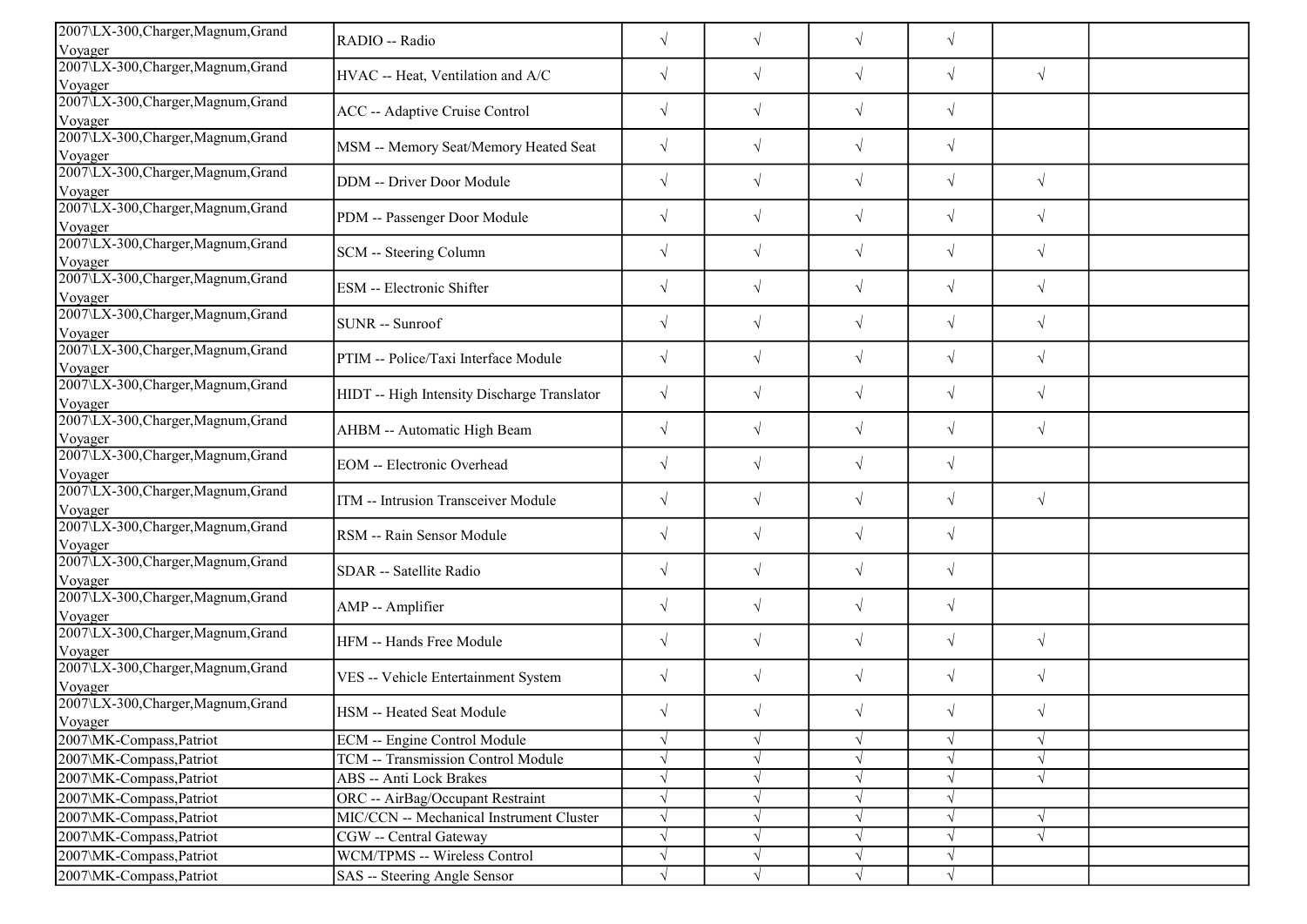| 2007\MK-Compass, Patriot | RADIO -- Radio                              | $\sqrt{}$  |            |               |            |               |                        |
|--------------------------|---------------------------------------------|------------|------------|---------------|------------|---------------|------------------------|
| 2007\MK-Compass,Patriot  | FDCM -- Final Drive Control/All Wheel Drive | $\sqrt{ }$ |            | $\sqrt{ }$    |            | $\sqrt{ }$    |                        |
| 2007\MK-Compass,Patriot  | OCM -- Occupant Classification              | $\sqrt{}$  |            |               |            |               |                        |
| 2007\MK-Compass,Patriot  | ITM -- Intrusion Transceiver Module         |            |            |               |            | $\sqrt{ }$    |                        |
| 2007\MK-Compass,Patriot  | AMP -- Amplifier                            | $\sqrt{2}$ |            |               |            |               |                        |
| 2007\MK-Compass,Patriot  | HFM -- Hands Free Module                    | $\sqrt{}$  |            | N             |            | $\sqrt{ }$    |                        |
| 2007\ND-Dakota           | ECM -- Engine Control Module                | $\sqrt{ }$ |            | V             |            | $\sqrt{ }$    |                        |
| 2007\ND-Dakota           | ABS -- Anti Lock Brakes                     | $\sqrt{}$  |            |               |            | $\sqrt{2}$    |                        |
| 2007\ND-Dakota           | ORC -- AirBag/Occupant Restraint            | $\sqrt{ }$ |            | $\sqrt{ }$    |            |               |                        |
| 2007\ND-Dakota           | MIC/CCN -- Mechanical Instrument Cluster    | $\sqrt{ }$ |            |               |            |               |                        |
| 2007\ND-Dakota           | CGW -- Central Gateway                      | $\sqrt{}$  |            |               |            | $\sqrt{ }$    |                        |
| 2007\ND-Dakota           | WCM/TPMS -- Wireless Control                | $\sqrt{}$  |            |               |            |               |                        |
| 2007\ND-Dakota           | RADIO -- Radio                              |            |            | N             |            |               |                        |
| 2007\ND-Dakota           | HVAC -- Heat, Ventilation and A/C           | $\sqrt{}$  |            | $\sqrt{ }$    | $\sqrt{ }$ | $\sqrt{ }$    |                        |
| 2007\ND-Dakota           | OCM -- Occupant Classification              | $\sqrt{}$  |            | $\sqrt{ }$    |            |               |                        |
| 2007\ND-Dakota           | <b>EOM</b> -- Electronic Overhead           |            |            |               |            | $\sqrt{ }$    |                        |
| 2007\ND-Dakota           | SDAR -- Satellite Radio                     |            |            |               |            |               |                        |
| 2007\ND-Dakota           | AMP -- Amplifier                            | $\sqrt{}$  |            |               |            |               |                        |
| 2007\NM-Raider           | ECM -- Engine Control Module                | $\sqrt{ }$ |            | $\mathcal{L}$ |            | $\sqrt{ }$    |                        |
| 2007\NM-Raider           | ABS -- Anti Lock Brakes                     | $\sqrt{ }$ |            | $\sqrt{ }$    |            | $\sqrt{ }$    |                        |
| 2007\NM-Raider           | ORC -- AirBag/Occupant Restraint            | $\sqrt{ }$ |            | $\sqrt{ }$    |            |               |                        |
| 2007\NM-Raider           | MIC/CCN -- Mechanical Instrument Cluster    | $\sqrt{ }$ |            | $\sqrt{ }$    |            | $\sqrt{ }$    |                        |
| 2007\NM-Raider           | CGW -- Central Gateway                      |            |            |               |            | $\sqrt{ }$    |                        |
| 2007\NM-Raider           | WCM/TPMS -- Wireless Control                |            |            |               |            |               |                        |
| 2007\NM-Raider           | RADIO -- Radio                              | $\sqrt{ }$ |            | N             |            |               |                        |
| 2007\NM-Raider           | HVAC -- Heat, Ventilation and A/C           |            |            |               |            | $\sqrt{ }$    |                        |
| 2007\NM-Raider           | OCM -- Occupant Classification              | $\sqrt{ }$ |            | $\sqrt{ }$    |            |               |                        |
| 2007\NM-Raider           | <b>EOM</b> -- Electronic Overhead           | $\sqrt{}$  |            |               |            | $\sqrt{ }$    |                        |
| 2007\NM-Raider           | SDAR -- Satellite Radio                     |            |            |               |            |               |                        |
| 2007\NM-Raider           | AMP -- Amplifier                            |            |            |               |            |               |                        |
| 2007\PM-Caliber          | ECM -- Engine Control Module                | $\sqrt{}$  |            |               |            | $\sqrt{ }$    |                        |
| 2007\PM-Caliber          | TCM -- Transmission Control Module          | $\sqrt{}$  |            |               |            | $\mathcal{A}$ |                        |
| 2007\PM-Caliber          | ABS -- Anti Lock Brakes                     | $\sqrt{}$  |            | $\sqrt{ }$    |            | $\sqrt{ }$    |                        |
| 2007\PM-Caliber          | ORC -- AirBag/Occupant Restraint            | $\sqrt{ }$ |            | $\sqrt{ }$    |            |               |                        |
| 2007\PM-Caliber          | MIC/CCN -- Mechanical Instrument Cluster    |            |            |               |            |               |                        |
| 2007\PM-Caliber          | CGW -- Central Gateway                      |            |            |               |            | $\sqrt{ }$    |                        |
| 2007\PM-Caliber          | WCM/TPMS -- Wireless Control                | $\sqrt{}$  | $\sqrt{ }$ | $\sqrt{}$     | $\sqrt{}$  |               |                        |
| 2007\PM-Caliber          | SAS -- Steering Angle Sensor                | $\sqrt{}$  |            | V             |            |               |                        |
| 2007\PM-Caliber          | RADIO -- Radio                              | $\sqrt{}$  |            |               |            |               |                        |
| 2007\PM-Caliber          | FDCM -- Final Drive Control/All Wheel Drive | $\sqrt{}$  |            |               |            | $\sqrt{ }$    |                        |
| 2007\PM-Caliber          | OCM -- Occupant Classification              |            |            |               |            |               |                        |
| 2007\PM-Caliber          | ITM -- Intrusion Transceiver Module         | $\sqrt{}$  |            | $\sqrt{}$     |            | $\sqrt{ }$    |                        |
| 2007\PM-Caliber          | SDAR -- Satellite Radio                     | $\sqrt{}$  |            |               |            |               |                        |
| 2007\PM-Caliber          | HFM -- Hands Free Module                    | $\sqrt{}$  |            | V             | V          | $\sqrt{ }$    |                        |
| 2007\PT-PT Cruiser       | ECM -- Engine Control Module                | $\sqrt{}$  | $\sqrt{ }$ | $\sqrt{ }$    | $\sqrt{}$  | $\sqrt{ }$    | 0050, 0017, 0031, 0031 |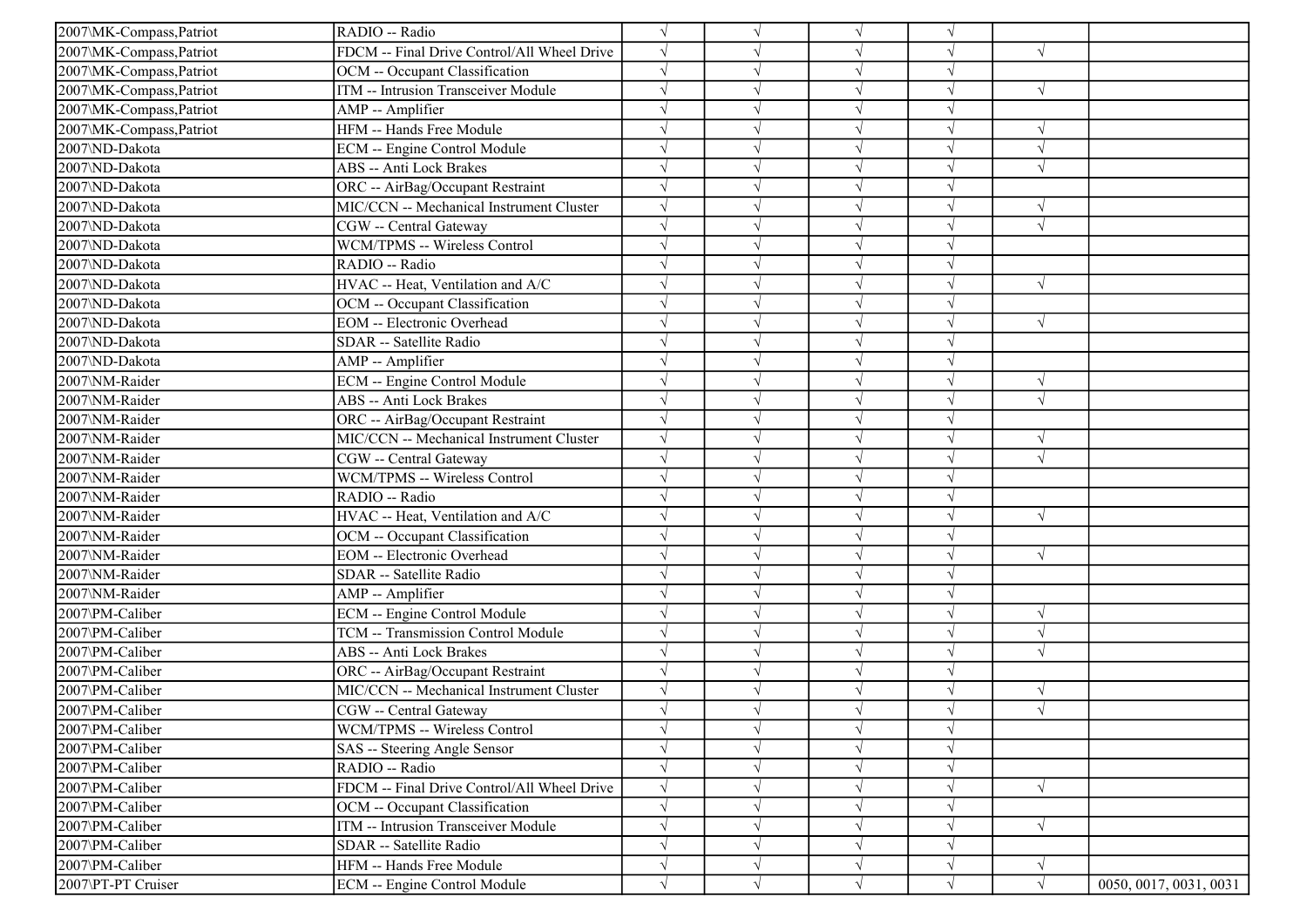| 2007\PT-PT Cruiser     | TCM -- Transmission Control Module          | $\sqrt{ }$ |            | $\sqrt{ }$ | $\sqrt{ }$ | $\sqrt{ }$ |                                             |
|------------------------|---------------------------------------------|------------|------------|------------|------------|------------|---------------------------------------------|
| 2007\PT-PT Cruiser     | <b>ABS</b> -- Anti Lock Brakes              | $\sqrt{ }$ | $\sqrt{ }$ | $\sqrt{ }$ | $\sqrt{ }$ | $\sqrt{ }$ | 0002, 0005, 0028, 0030                      |
| 2007\PT-PT Cruiser     | ORC -- AirBag/Occupant Restraint            | $\sqrt{ }$ | $\sqrt{}$  | $\sqrt{ }$ | $\sqrt{ }$ |            |                                             |
| 2007\PT-PT Cruiser     | MIC/CCN -- Mechanical Instrument Cluster    | $\sqrt{ }$ |            | $\sqrt{ }$ | $\sqrt{ }$ |            |                                             |
| 2007\PT-PT Cruiser     | CGW -- Central Gateway                      | $\sqrt{ }$ |            | $\sqrt{ }$ | $\sqrt{ }$ | $\sqrt{ }$ | 0003                                        |
| 2007\PT-PT Cruiser     | WCM/TPMS -- Wireless Control                | $\sqrt{ }$ |            | $\sqrt{ }$ | $\sqrt{ }$ |            |                                             |
| 2007\PT-PT Cruiser     | RADIO -- Radio                              | $\sqrt{ }$ |            | $\sqrt{ }$ | $\sqrt{ }$ |            |                                             |
| 2007\PT-PT Cruiser     | <b>DDM</b> -- Driver Door Module            | $\sqrt{ }$ | $\sqrt{}$  | $\sqrt{ }$ | $\sqrt{ }$ | $\sqrt{ }$ |                                             |
| 2007\PT-PT Cruiser     | PDM -- Passenger Door Module                | $\sqrt{ }$ | $\sqrt{}$  | $\sqrt{ }$ | $\sqrt{ }$ | $\sqrt{ }$ |                                             |
| 2007\PT-PT Cruiser     | OCM -- Occupant Classification              | $\sqrt{ }$ |            | $\sqrt{ }$ | $\sqrt{ }$ |            |                                             |
| 2007\PT-PT Cruiser     | <b>ITM</b> -- Intrusion Transceiver Module  | $\sqrt{ }$ |            | $\sqrt{ }$ | $\sqrt{ }$ | $\sqrt{ }$ |                                             |
| 2007\PT-PT Cruiser     | SDAR -- Satellite Radio                     | $\sqrt{ }$ |            | $\sqrt{ }$ | $\sqrt{ }$ |            |                                             |
| 2007\PT-PT Cruiser     | AMP -- Amplifier                            | $\sqrt{ }$ |            | $\sqrt{ }$ | $\sqrt{ }$ |            |                                             |
| 2007\PT-PT Cruiser     | HFM -- Hands Free Module                    | $\sqrt{ }$ | $\sqrt{}$  | $\sqrt{ }$ | $\sqrt{ }$ | V          |                                             |
| 2007\VB-Sprinter       | ECM -- Engine Control Module                | $\sqrt{ }$ |            | $\sqrt{ }$ | $\sqrt{ }$ | V          | 0052, 0031                                  |
| 2007\VB-Sprinter       | TCM -- Transmission Control Module          | $\sqrt{ }$ |            | $\sqrt{ }$ | $\sqrt{ }$ |            |                                             |
| 2007\VB-Sprinter       | <b>ABS</b> -- Anti Lock Brakes              | $\sqrt{}$  |            | $\sqrt{ }$ | $\sqrt{ }$ |            | 0005                                        |
| 2007\VB-Sprinter       | ORC -- AirBag/Occupant Restraint            | $\sqrt{ }$ |            |            |            |            |                                             |
| 2007\VB-Sprinter       | MIC/CCN -- Mechanical Instrument Cluster    | $\sqrt{ }$ |            | $\sqrt{ }$ | $\sqrt{ }$ |            | 0038                                        |
| 2007\VB-Sprinter       | TPM -- Tire Pressure Monitor                | $\sqrt{ }$ | $\sqrt{}$  | $\sqrt{ }$ | $\sqrt{ }$ |            | 0034, 0035, 0046, 0047,<br>0054, 0055, 0057 |
| 2007\VB-Sprinter       | <b>BCM -- Body Controller</b>               | $\sqrt{ }$ | $\sqrt{}$  | $\sqrt{}$  | $\sqrt{}$  | $\sqrt{ }$ |                                             |
| 2007\VB-Sprinter       | CGW -- Central Gateway                      | $\sqrt{ }$ |            | $\sqrt{ }$ | $\sqrt{ }$ |            |                                             |
| 2007\VB-Sprinter       | PTS -- Parktronics                          | $\sqrt{ }$ |            | $\sqrt{2}$ | $\sqrt{ }$ | $\sqrt{ }$ |                                             |
| 2007\VB-Sprinter       | RADIO -- Radio                              | $\sqrt{ }$ |            | $\sqrt{ }$ | $\sqrt{}$  |            |                                             |
| 2007\VB-Sprinter       | HVAC -- Heat, Ventilation and A/C           | $\sqrt{ }$ | $\sqrt{}$  | $\sqrt{ }$ | $\sqrt{ }$ | $\sqrt{ }$ |                                             |
| 2007\VB-Sprinter       | DDM -- Driver Door Module                   | $\sqrt{ }$ | $\sqrt{}$  | $\sqrt{ }$ | $\sqrt{ }$ | V          |                                             |
| 2007\VB-Sprinter       | SCM -- Steering Column                      | $\sqrt{ }$ | $\sqrt{}$  | $\sqrt{ }$ | $\sqrt{ }$ | $\sqrt{}$  |                                             |
| 2007\VB-Sprinter       | SBM -- Center Console / Switch Bank Module  | $\sqrt{ }$ | $\sqrt{}$  | $\sqrt{ }$ | $\sqrt{ }$ | $\sqrt{ }$ |                                             |
| 2007\VB-Sprinter       | ESM -- Electronic Shifter                   | $\sqrt{ }$ | $\sqrt{}$  | $\sqrt{ }$ | $\sqrt{ }$ | $\sqrt{}$  |                                             |
| 2007\VB-Sprinter       | BCH -- Booster Cabin Heater Module (ZHZ)    | $\sqrt{ }$ | $\sqrt{ }$ | $\sqrt{ }$ | $\sqrt{ }$ | $\sqrt{ }$ |                                             |
| 2007\VB-Sprinter       | ACH -- Auxiliary Cabin Heater (STH)         | $\sqrt{ }$ | $\sqrt{}$  | $\sqrt{ }$ | $\sqrt{ }$ | $\sqrt{ }$ |                                             |
| 2007\VB-Sprinter       | TM -- Trailer                               | $\sqrt{ }$ |            | $\sqrt{ }$ | $\sqrt{ }$ |            |                                             |
| 2007\VB-Sprinter       | AHLM -- Headlamp Leveling                   | $\sqrt{ }$ |            | $\sqrt{ }$ | $\sqrt{ }$ | $\sqrt{ }$ |                                             |
| 2007\VB-Sprinter       | RCM -- Roof Control Module                  | $\sqrt{ }$ | $\sqrt{}$  | $\sqrt{ }$ | $\sqrt{ }$ | $\sqrt{ }$ |                                             |
| 2007\VB-Sprinter       | AEHM -- Auxiliary Electrical Heating Module | $\sqrt{}$  | $\sqrt{}$  | $\sqrt{ }$ | $\sqrt{ }$ |            |                                             |
| 2007\VB-Sprinter       | CDC -- CD Changer                           | $\sqrt{ }$ |            | $\sqrt{ }$ | $\sqrt{ }$ |            |                                             |
| 2007\VB-Sprinter       | PSM -- Universal/Special ECU                | $\sqrt{}$  |            | $\sqrt{ }$ | $\sqrt{ }$ | $\sqrt{ }$ |                                             |
| 2007\WK-Grand Cherokee | ECM -- Engine Control Module                | $\sqrt{}$  |            | $\sqrt{ }$ | $\sqrt{ }$ | $\sqrt{ }$ |                                             |
| 2007\WK-Grand Cherokee | TCM -- Transmission Control Module          | $\sqrt{ }$ |            | $\sqrt{ }$ |            |            |                                             |
| 2007\WK-Grand Cherokee | ABS -- Anti Lock Brakes                     | $\sqrt{}$  |            | $\sqrt{ }$ | $\sqrt{ }$ | $\sqrt{ }$ |                                             |
| 2007\WK-Grand Cherokee | ORC -- AirBag/Occupant Restraint            | $\sqrt{ }$ | $\sqrt{}$  | $\sqrt{ }$ | $\sqrt{ }$ |            |                                             |
| 2007\WK-Grand Cherokee | MIC/CCN -- Mechanical Instrument Cluster    | $\sqrt{ }$ | $\sqrt{}$  | $\sqrt{ }$ | $\sqrt{ }$ | $\sqrt{ }$ |                                             |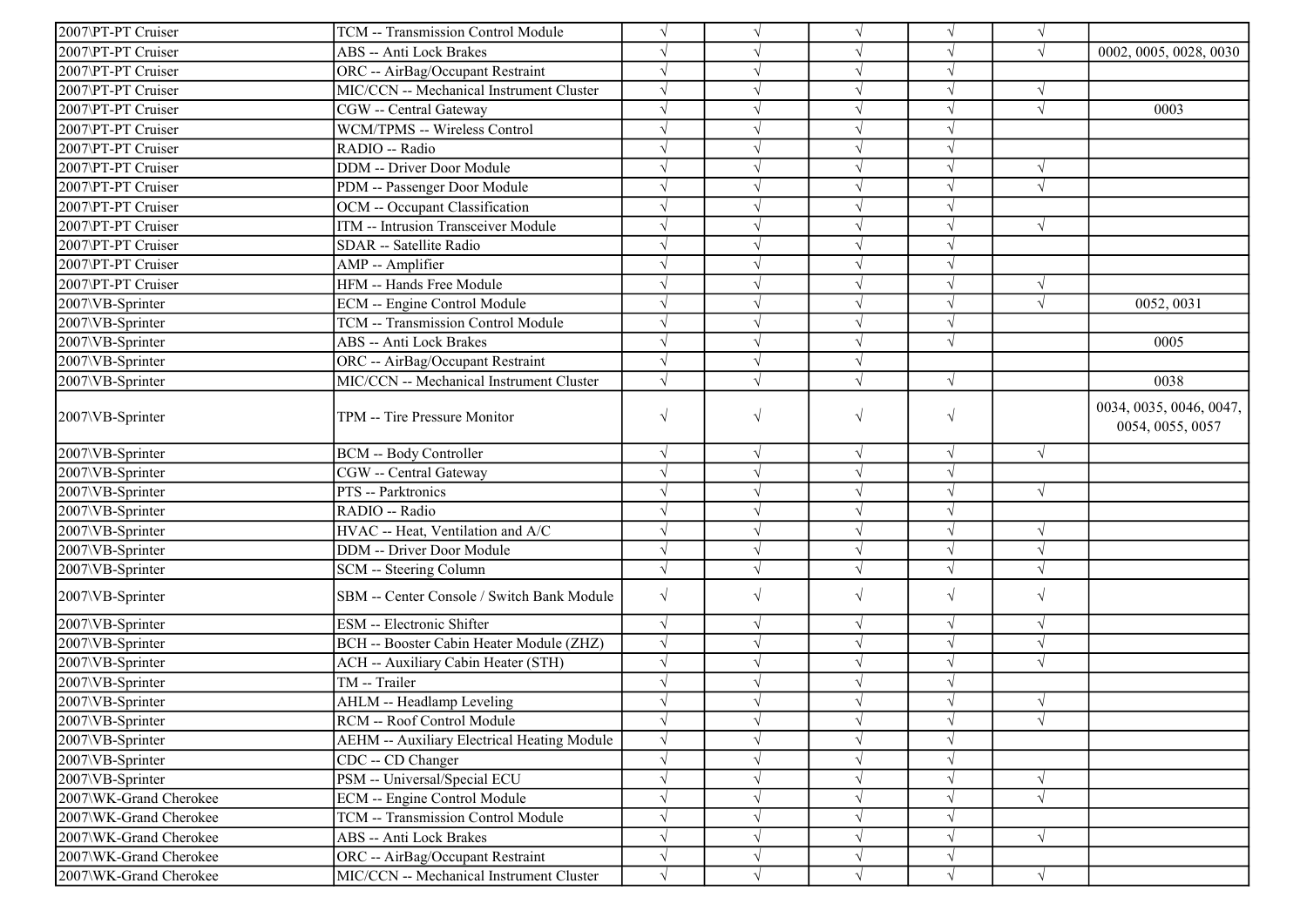| 2007\WK-Grand Cherokee | CGW -- Central Gateway                      |            |               | $\sqrt{ }$ | $\sqrt{}$  | $\sqrt{ }$ |  |
|------------------------|---------------------------------------------|------------|---------------|------------|------------|------------|--|
| 2007\WK-Grand Cherokee | WCM/TPMS -- Wireless Control                | $\sqrt{ }$ |               | $\sqrt{ }$ | V          |            |  |
| 2007\WK-Grand Cherokee | PTS -- Parktronics                          |            |               | $\sqrt{ }$ | $\sqrt{}$  | $\sqrt{ }$ |  |
| 2007\WK-Grand Cherokee | RADIO -- Radio                              |            |               | $\sqrt{ }$ |            |            |  |
| 2007\WK-Grand Cherokee | HVAC -- Heat, Ventilation and A/C           |            |               | $\sqrt{ }$ | J          | $\sqrt{ }$ |  |
| 2007\WK-Grand Cherokee | MSM -- Memory Seat/Memory Heated Seat       |            |               | $\sqrt{ }$ |            |            |  |
| 2007\WK-Grand Cherokee | DDM -- Driver Door Module                   |            |               | $\sqrt{ }$ | V          | $\sqrt{ }$ |  |
| 2007\WK-Grand Cherokee | PDM -- Passenger Door Module                | $\sqrt{ }$ |               | $\sqrt{ }$ | V          | $\sqrt{ }$ |  |
| 2007\WK-Grand Cherokee | SCM -- Steering Column                      | $\sqrt{}$  |               | $\sqrt{ }$ | $\sqrt{ }$ |            |  |
| 2007\WK-Grand Cherokee | ESM -- Electronic Shifter                   |            |               | $\sqrt{ }$ | $\sqrt{ }$ |            |  |
| 2007\WK-Grand Cherokee | FDCM -- Final Drive Control/All Wheel Drive | $\sqrt{}$  |               | $\sqrt{ }$ | $\sqrt{ }$ | $\sqrt{ }$ |  |
| 2007\WK-Grand Cherokee | TM -- Trailer                               |            |               | $\sqrt{ }$ |            |            |  |
| 2007\WK-Grand Cherokee | SUNR -- Sunroof                             |            |               | $\sqrt{ }$ | V          | $\sqrt{ }$ |  |
| 2007\WK-Grand Cherokee | AHBM -- Automatic High Beam                 |            |               | $\sqrt{ }$ | $\sqrt{}$  | $\sqrt{ }$ |  |
| 2007\WK-Grand Cherokee | <b>EOM</b> -- Electronic Overhead           |            |               | $\sqrt{ }$ | V          |            |  |
| 2007\WK-Grand Cherokee | ITM -- Intrusion Transceiver Module         |            |               | $\sqrt{ }$ |            | $\sqrt{ }$ |  |
| 2007\WK-Grand Cherokee | RSM -- Rain Sensor Module                   |            |               | $\sqrt{ }$ |            |            |  |
| 2007\WK-Grand Cherokee | SDAR -- Satellite Radio                     |            |               | $\sqrt{ }$ |            |            |  |
| 2007\WK-Grand Cherokee | AMP -- Amplifier                            |            |               | $\sqrt{ }$ | V          |            |  |
| 2007\WK-Grand Cherokee | HFM -- Hands Free Module                    |            |               | $\sqrt{ }$ | V          | $\sqrt{ }$ |  |
| 2007\WK-Grand Cherokee | VES -- Vehicle Entertainment System         |            |               | $\sqrt{ }$ |            | $\sqrt{ }$ |  |
| 2007\WK-Grand Cherokee | HSM -- Heated Seat Module                   |            |               | $\sqrt{ }$ |            | $\sqrt{ }$ |  |
| 2007\XK-Commander      | <b>ECM</b> -- Engine Control Module         |            |               | $\sqrt{ }$ |            | $\sqrt{ }$ |  |
| 2007\XK-Commander      | TCM -- Transmission Control Module          |            |               | $\sqrt{ }$ |            |            |  |
| 2007\XK-Commander      | <b>ABS</b> -- Anti Lock Brakes              |            |               | $\sqrt{ }$ | √          | $\sqrt{ }$ |  |
| 2007\XK-Commander      | ORC -- AirBag/Occupant Restraint            |            |               | $\sqrt{ }$ | V          |            |  |
| 2007\XK-Commander      | MIC/CCN -- Mechanical Instrument Cluster    |            |               | $\sqrt{ }$ | V          | $\sqrt{ }$ |  |
| 2007\XK-Commander      | CGW -- Central Gateway                      |            |               | $\sqrt{ }$ |            | $\sqrt{ }$ |  |
| 2007\XK-Commander      | WCM/TPMS -- Wireless Control                |            |               | $\sqrt{ }$ |            |            |  |
| 2007\XK-Commander      | PTS -- Parktronics                          |            |               | $\sqrt{ }$ |            | $\sqrt{ }$ |  |
| 2007\XK-Commander      | RADIO -- Radio                              | $\sqrt{ }$ |               | $\sqrt{ }$ | V          |            |  |
| 2007\XK-Commander      | HVAC -- Heat, Ventilation and A/C           |            |               | $\sqrt{ }$ | J          | $\sqrt{ }$ |  |
| 2007\XK-Commander      | MSM -- Memory Seat/Memory Heated Seat       | $\sqrt{}$  |               | $\sqrt{ }$ | V          |            |  |
| 2007\XK-Commander      | PDM -- Passenger Door Module                |            |               | $\sqrt{ }$ | $\sqrt{}$  | $\sqrt{ }$ |  |
| 2007\XK-Commander      | SCM -- Steering Column                      |            |               | $\sqrt{ }$ |            |            |  |
| 2007\XK-Commander      | ESM -- Electronic Shifter                   |            |               |            |            | $\sqrt{ }$ |  |
| 2007\XK-Commander      | FDCM -- Final Drive Control/All Wheel Drive | $\sqrt{}$  | $\sqrt{ }$    | $\sqrt{ }$ | $\sqrt{}$  | $\sqrt{ }$ |  |
| 2007\XK-Commander      | PLGM -- Power Liftgate Module               | $\sqrt{ }$ |               | $\sqrt{ }$ | √          | $\sqrt{ }$ |  |
| 2007\XK-Commander      | TM -- Trailer                               |            |               | $\sqrt{ }$ |            |            |  |
| 2007\XK-Commander      | SUNR -- Sunroof                             |            |               | $\sqrt{ }$ |            | $\sqrt{ }$ |  |
| 2007\XK-Commander      | AHBM -- Automatic High Beam                 |            |               | $\sqrt{}$  | $\sqrt{}$  | $\sqrt{ }$ |  |
| 2007\XK-Commander      | ITM -- Intrusion Transceiver Module         | $\sqrt{}$  |               | $\sqrt{ }$ | V          | $\sqrt{ }$ |  |
| 2007\XK-Commander      | RSM -- Rain Sensor Module                   |            |               | $\sqrt{ }$ |            |            |  |
| 2007\XK-Commander      | SDAR -- Satellite Radio                     | $\sqrt{}$  | $\mathcal{N}$ | $\sqrt{ }$ | $\sqrt{}$  |            |  |
| 2007\XK-Commander      | AMP -- Amplifier                            | $\sqrt{}$  | $\sqrt{ }$    | $\sqrt{ }$ | $\sqrt{}$  |            |  |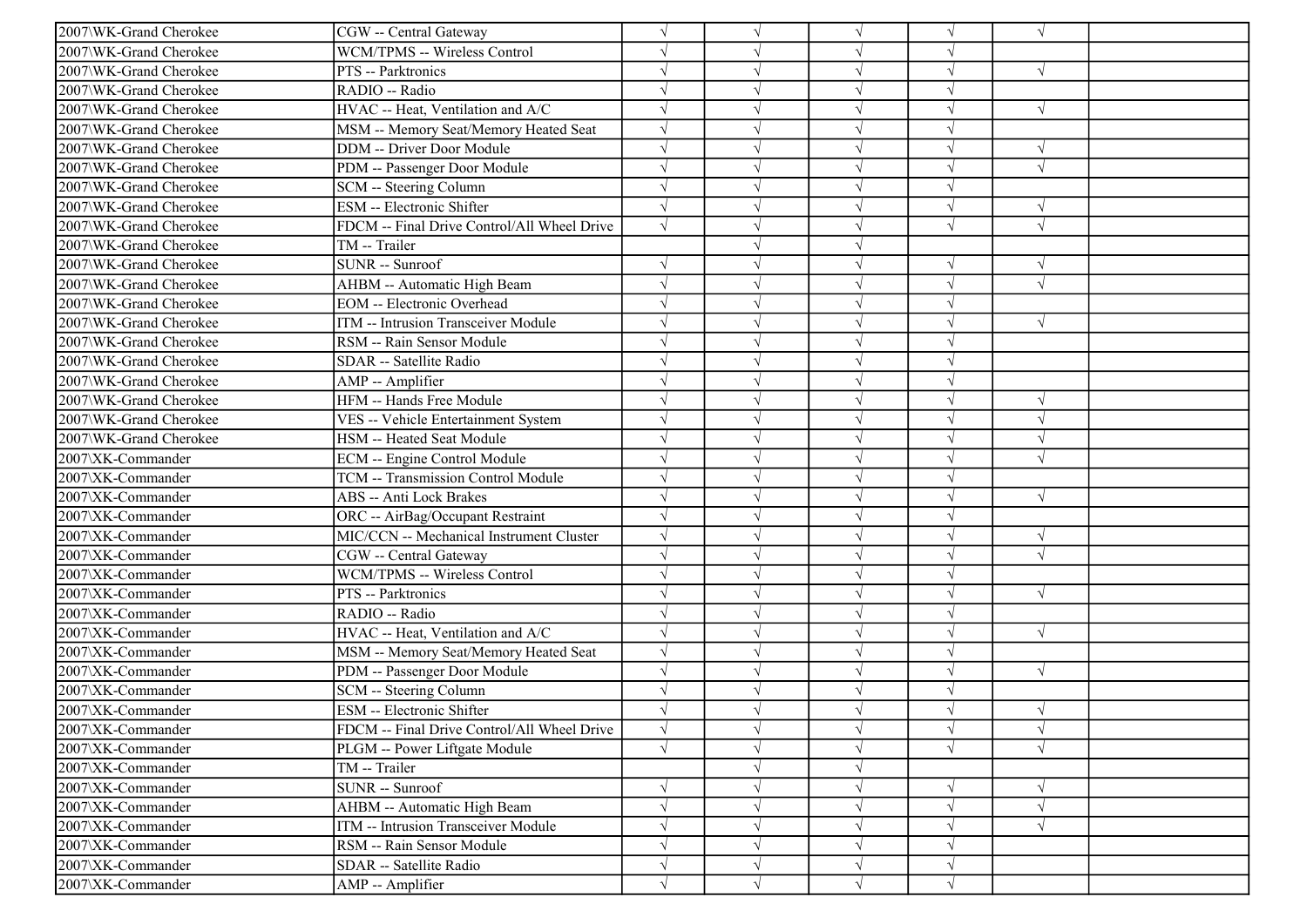| 2007\XK-Commander | HFM -- Hands Free Module                    | $\sqrt{ }$            |            |            |            |            |                  |
|-------------------|---------------------------------------------|-----------------------|------------|------------|------------|------------|------------------|
| 2007\XK-Commander | VES -- Vehicle Entertainment System         | $\sqrt{ }$            |            |            |            |            |                  |
| 2007\XK-Commander | HSM -- Heated Seat Module                   | $\sqrt{ }$            |            |            |            |            |                  |
| 2008\CS-Pacifica  | ECM -- Engine Control Module                |                       |            |            |            |            |                  |
| 2008\CS-Pacifica  | <b>ABS</b> -- Anti Lock Brakes              | $\sqrt{}$             |            |            |            | $\sqrt{ }$ |                  |
| 2008\CS-Pacifica  | ORC -- AirBag/Occupant Restraint            | $\sqrt{ }$            |            |            |            |            |                  |
| 2008\CS-Pacifica  | CGW -- Central Gateway                      | $\sqrt{ }$            |            |            |            | $\sqrt{ }$ |                  |
| 2008\CS-Pacifica  | SAS -- Steering Angle Sensor                | $\sqrt{ }$            |            |            |            |            |                  |
| 2008\CS-Pacifica  | FDCM -- Final Drive Control/All Wheel Drive | $\sqrt{ }$            |            | $\sqrt{ }$ |            |            |                  |
| 2008\CS-Pacifica  | PLGM -- Power Liftgate Module               | $\sqrt{}$             |            |            |            |            |                  |
| 2008\DR-RAM       | <b>ECM</b> -- Engine Control Module         | $\sqrt{}$             |            |            |            | $\sqrt{ }$ | 0031, 0032, 0031 |
| 2008\DR-RAM       | TCM -- Transmission Control Module          | $\sqrt{ }$            |            |            |            |            |                  |
| 2008\DR-RAM       | ABS -- Anti Lock Brakes                     | $\sqrt{ }$            |            |            |            | $\sqrt{ }$ | 0002, 0005       |
| 2008\DR-RAM       | ORC -- AirBag/Occupant Restraint            | $\sqrt{}$             |            |            |            |            |                  |
| 2008\DR-RAM       | MIC/CCN -- Mechanical Instrument Cluster    | $\sqrt{}$             |            | $\sqrt{ }$ |            | $\sqrt{ }$ |                  |
| 2008\DR-RAM       | CGW -- Central Gateway                      | $\sqrt{ }$            |            |            |            | $\sqrt{}$  |                  |
| 2008\DR-RAM       | WCM/TPMS -- Wireless Control                | $\sqrt{ }$            |            |            |            |            |                  |
| 2008\DR-RAM       | SAS -- Steering Angle Sensor                | $\sqrt{ }$            |            |            |            |            |                  |
| 2008\DR-RAM       | RADIO -- Radio                              | $\sqrt{ }$            |            |            |            |            |                  |
| 2008\DR-RAM       | HVAC -- Heat, Ventilation and A/C           | $\sqrt{ }$            |            |            | J          | $\sqrt{ }$ |                  |
| 2008\DR-RAM       | FDCM -- Final Drive Control/All Wheel Drive | $\sqrt{ }$            |            | $\sqrt{ }$ |            |            |                  |
| 2008\DR-RAM       | SUNR -- Sunroof                             | $\overline{\sqrt{ }}$ |            |            |            | $\sqrt{ }$ |                  |
| 2008\DR-RAM       | EOM -- Electronic Overhead                  | $\sqrt{ }$            |            |            |            | $\sqrt{ }$ |                  |
| 2008\DR-RAM       | SDAR -- Satellite Radio                     | $\sqrt{}$             |            |            |            |            |                  |
| 2008\DR-RAM       | AMP -- Amplifier                            | $\sqrt{ }$            |            | $\sqrt{ }$ |            |            |                  |
| 2008\DR-RAM       | HFM -- Hands Free Module                    | $\sqrt{ }$            |            |            |            |            |                  |
| 2008\DR-RAM       | VES -- Vehicle Entertainment System         | $\sqrt{ }$            |            |            |            | $\sqrt{ }$ |                  |
| 2008\HB-Durango   | ABS -- Anti Lock Brakes                     | $\sqrt{ }$            |            |            |            | $\sqrt{}$  | 0002, 0005       |
| 2008\HB-Durango   | ORC -- AirBag/Occupant Restraint            | $\sqrt{ }$            |            |            |            |            |                  |
| 2008\HB-Durango   | MIC/CCN -- Mechanical Instrument Cluster    | $\sqrt{}$             |            |            |            | $\sqrt{ }$ |                  |
| 2008\HB-Durango   | CGW -- Central Gateway                      | $\sqrt{ }$            |            |            |            | $\sqrt{ }$ |                  |
| 2008\HB-Durango   | WCM/TPMS -- Wireless Control                | $\sqrt{ }$            |            |            |            |            |                  |
| 2008\HB-Durango   | SAS -- Steering Angle Sensor                | $\sqrt{ }$            |            | $\sqrt{ }$ |            |            |                  |
| 2008\HB-Durango   | PTS -- Parktronics                          | $\sqrt{ }$            |            | $\sqrt{ }$ |            | $\sqrt{ }$ |                  |
| 2008\HB-Durango   | RADIO -- Radio                              | $\sqrt{ }$            |            |            |            | $\sqrt{ }$ |                  |
| 2008\HB-Durango   | HVAC -- Heat, Ventilation and A/C           |                       |            |            |            |            |                  |
| 2008\HB-Durango   | MSM -- Memory Seat/Memory Heated Seat       | $\sqrt{}$             | $\sqrt{ }$ | $\sqrt{ }$ |            |            |                  |
| 2008\HB-Durango   | DDM -- Driver Door Module                   | $\sqrt{}$             |            |            |            |            |                  |
| 2008\HB-Durango   | PDM -- Passenger Door Module                | $\sqrt{}$             |            | $\sqrt{ }$ |            | $\sqrt{ }$ |                  |
| 2008\HB-Durango   | PLGM -- Power Liftgate Module               | $\sqrt{}$             |            | $\sqrt{ }$ |            | V          |                  |
| 2008\HB-Durango   | PTIM -- Police/Taxi Interface Module        | $\sqrt{}$             |            |            |            |            |                  |
| 2008\HB-Durango   | <b>EOM</b> -- Electronic Overhead           | $\sqrt{ }$            |            | $\sqrt{ }$ |            | $\sqrt{ }$ |                  |
| 2008\HB-Durango   | AMP -- Amplifier                            | $\sqrt{}$             |            |            |            |            |                  |
| 2008\HB-Durango   | HFM -- Hands Free Module                    | $\sqrt{}$             |            | $\sqrt{ }$ | $\sqrt{ }$ | V          |                  |
| 2008\HB-Durango   | VES3 -- Last Row Screen                     | $\sqrt{ }$            | $\sqrt{ }$ | $\sqrt{ }$ | $\sqrt{}$  | $\sqrt{ }$ |                  |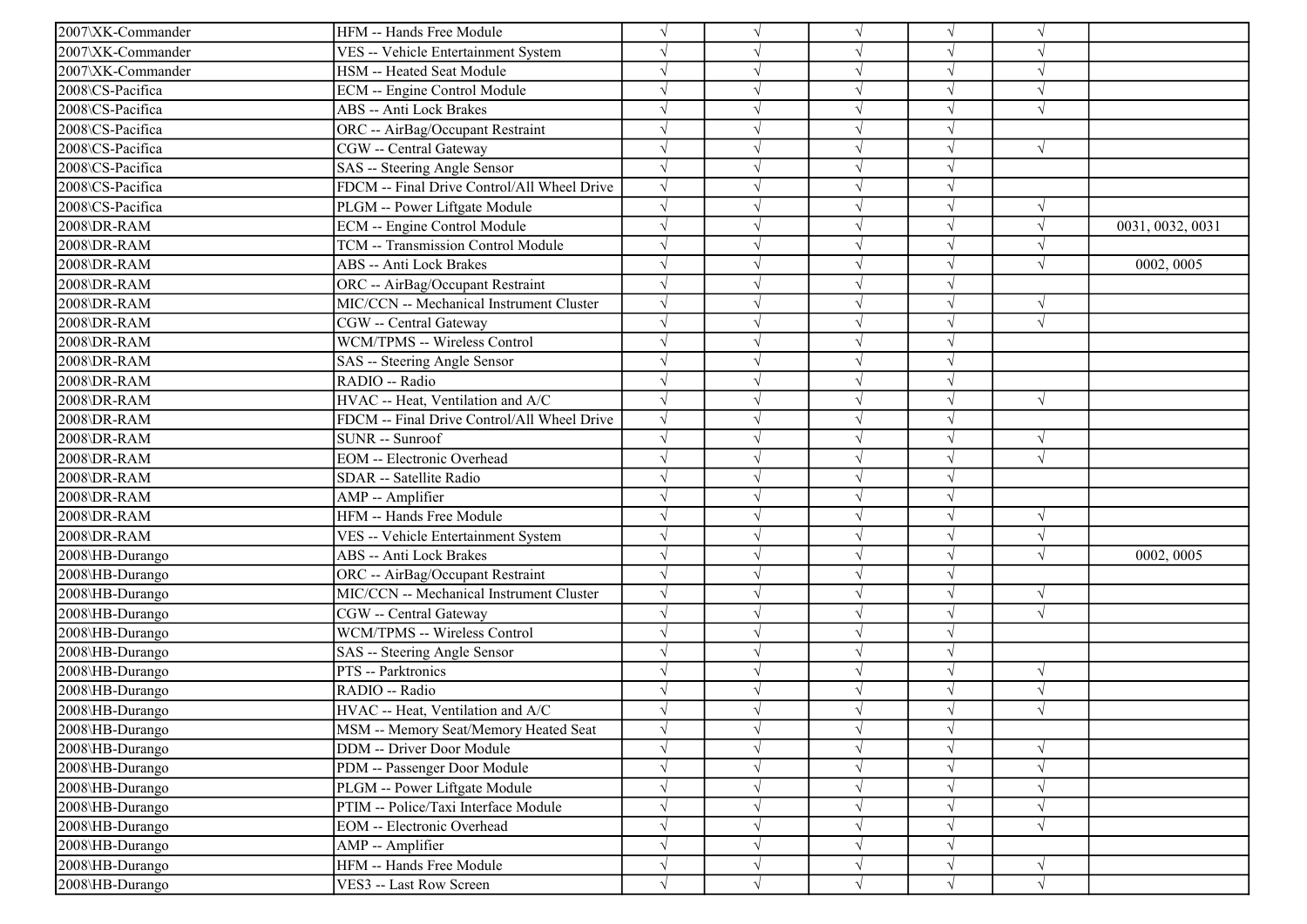| 2008\HB-Durango  | HSM -- Heated Seat Module                   | $\sqrt{ }$ |           |               |            |               |            |
|------------------|---------------------------------------------|------------|-----------|---------------|------------|---------------|------------|
| 2008\HG-Aspen    | ECM -- Engine Control Module                | $\sqrt{ }$ |           | $\sqrt{ }$    |            | $\sqrt{ }$    |            |
| 2008\HG-Aspen    | <b>ABS</b> -- Anti Lock Brakes              | $\sqrt{ }$ |           |               |            | $\sqrt{ }$    | 0002, 0005 |
| 2008\HG-Aspen    | ORC -- AirBag/Occupant Restraint            |            |           |               |            |               |            |
| 2008\HG-Aspen    | MIC/CCN -- Mechanical Instrument Cluster    | $\sqrt{ }$ |           |               |            | $\sqrt{ }$    |            |
| 2008\HG-Aspen    | CGW -- Central Gateway                      | $\sqrt{ }$ |           | $\sqrt{ }$    |            | $\sqrt{ }$    |            |
| 2008\HG-Aspen    | WCM/TPMS -- Wireless Control                | $\sqrt{ }$ |           | $\mathcal{L}$ |            |               |            |
| 2008\HG-Aspen    | SAS -- Steering Angle Sensor                | $\sqrt{ }$ |           | $\sqrt{ }$    |            |               |            |
| 2008\HG-Aspen    | PTS -- Parktronics                          | $\sqrt{ }$ |           | $\sqrt{ }$    |            | $\sqrt{ }$    |            |
| 2008\HG-Aspen    | RADIO -- Radio                              | $\sqrt{ }$ |           | $\sqrt{ }$    |            | $\sqrt{ }$    |            |
| 2008\HG-Aspen    | HVAC -- Heat, Ventilation and A/C           | $\sqrt{ }$ |           |               |            | $\sqrt{ }$    |            |
| 2008\HG-Aspen    | MSM -- Memory Seat/Memory Heated Seat       | $\sqrt{}$  |           |               |            |               |            |
| 2008\HG-Aspen    | <b>DDM</b> -- Driver Door Module            | $\sqrt{ }$ |           | $\mathcal{N}$ |            |               |            |
| 2008\HG-Aspen    | PDM -- Passenger Door Module                | $\sqrt{ }$ |           |               |            | $\sqrt{ }$    |            |
| 2008\HG-Aspen    | PLGM -- Power Liftgate Module               | $\sqrt{ }$ |           | $\sqrt{ }$    |            | $\sqrt{ }$    |            |
| 2008\HG-Aspen    | PTIM -- Police/Taxi Interface Module        |            |           |               |            |               |            |
| 2008\HG-Aspen    | <b>EOM</b> -- Electronic Overhead           | $\sqrt{ }$ |           |               |            | $\sqrt{ }$    |            |
| 2008\HG-Aspen    | AMP -- Amplifier                            | $\sqrt{ }$ |           |               |            |               |            |
| 2008\HG-Aspen    | HFM -- Hands Free Module                    | $\sqrt{ }$ |           | $\sqrt{ }$    |            | N             |            |
| 2008\HG-Aspen    | VES3 -- Last Row Screen                     | $\sqrt{ }$ |           | $\sqrt{ }$    | $\sqrt{ }$ | $\sqrt{ }$    |            |
| 2008\HG-Aspen    | HSM -- Heated Seat Module                   | $\sqrt{ }$ |           | $\sqrt{ }$    |            | $\sqrt{ }$    |            |
| 2008\J8-Wrangler | TCM -- Transmission Control Module          | $\sqrt{ }$ |           | $\sqrt{ }$    |            | $\sqrt{ }$    |            |
| 2008\J8-Wrangler | <b>ABS</b> -- Anti Lock Brakes              | $\sqrt{ }$ |           |               |            | $\sqrt{ }$    | 0002, 0005 |
| 2008\J8-Wrangler | ORC -- AirBag/Occupant Restraint            | $\sqrt{ }$ |           | $\sqrt{ }$    |            |               |            |
| 2008\J8-Wrangler | MIC/CCN -- Mechanical Instrument Cluster    | $\sqrt{ }$ | $\sqrt{}$ | $\sqrt{ }$    |            | $\sqrt{ }$    |            |
| 2008\J8-Wrangler | CGW -- Central Gateway                      | $\sqrt{ }$ |           |               |            | $\sqrt{ }$    | 0003       |
| 2008\J8-Wrangler | WCM/TPMS -- Wireless Control                | $\sqrt{ }$ |           | $\sqrt{ }$    |            |               |            |
| 2008\J8-Wrangler | SAS -- Steering Angle Sensor                | $\sqrt{ }$ |           | $\sqrt{ }$    |            |               |            |
| 2008\J8-Wrangler | RADIO -- Radio                              |            |           |               |            |               |            |
| 2008\J8-Wrangler | HVAC -- Heat, Ventilation and A/C           | $\sqrt{ }$ |           |               |            | $\sqrt{}$     |            |
| 2008\JC-Journey  | <b>ECM</b> -- Engine Control Module         | $\sqrt{ }$ |           | $\sqrt{ }$    |            | N             |            |
| 2008\JC-Journey  | <b>TCM -- Transmission Control Module</b>   | $\sqrt{ }$ |           | N             |            | $\mathcal{A}$ |            |
| 2008\JC-Journey  | <b>ABS</b> -- Anti Lock Brakes              | $\sqrt{}$  |           | $\sqrt{ }$    |            | $\sqrt{ }$    | 0002, 0005 |
| 2008\JC-Journey  | ORC -- AirBag/Occupant Restraint            | $\sqrt{}$  |           | $\sqrt{ }$    |            |               |            |
| 2008\JC-Journey  | MIC/CCN -- Mechanical Instrument Cluster    | $\sqrt{ }$ |           |               |            |               |            |
| 2008\JC-Journey  | CGW -- Central Gateway                      | $\sqrt{ }$ |           |               |            | $\sqrt{ }$    | 0003       |
| 2008\JC-Journey  | WCM/TPMS -- Wireless Control                | $\sqrt{}$  | $\sqrt{}$ | $\sqrt{}$     |            | $\sqrt{ }$    |            |
| 2008\JC-Journey  | SAS -- Steering Angle Sensor                | $\sqrt{}$  |           |               |            |               |            |
| 2008\JC-Journey  | RADIO -- Radio                              | $\sqrt{}$  |           |               |            | $\sqrt{ }$    |            |
| 2008\JC-Journey  | HVAC -- Heat, Ventilation and A/C           | $\sqrt{}$  |           | $\sqrt{ }$    |            | $\sqrt{ }$    |            |
| 2008\JC-Journey  | DMFR -- Door Module Front Right             | $\sqrt{}$  |           |               |            |               |            |
| 2008\JC-Journey  | DMFL -- Door Module Front Left              | $\sqrt{ }$ |           | $\sqrt{ }$    |            | $\sqrt{ }$    |            |
| 2008\JC-Journey  | FDCM -- Final Drive Control/All Wheel Drive | $\sqrt{ }$ |           |               |            |               |            |
| 2008\JC-Journey  | ITM -- Intrusion Transceiver Module         | $\sqrt{}$  |           | V             | $\sqrt{ }$ | $\sqrt{ }$    |            |
| 2008\JC-Journey  | AMP -- Amplifier                            | $\sqrt{}$  | V         | $\sqrt{ }$    | $\sqrt{ }$ |               |            |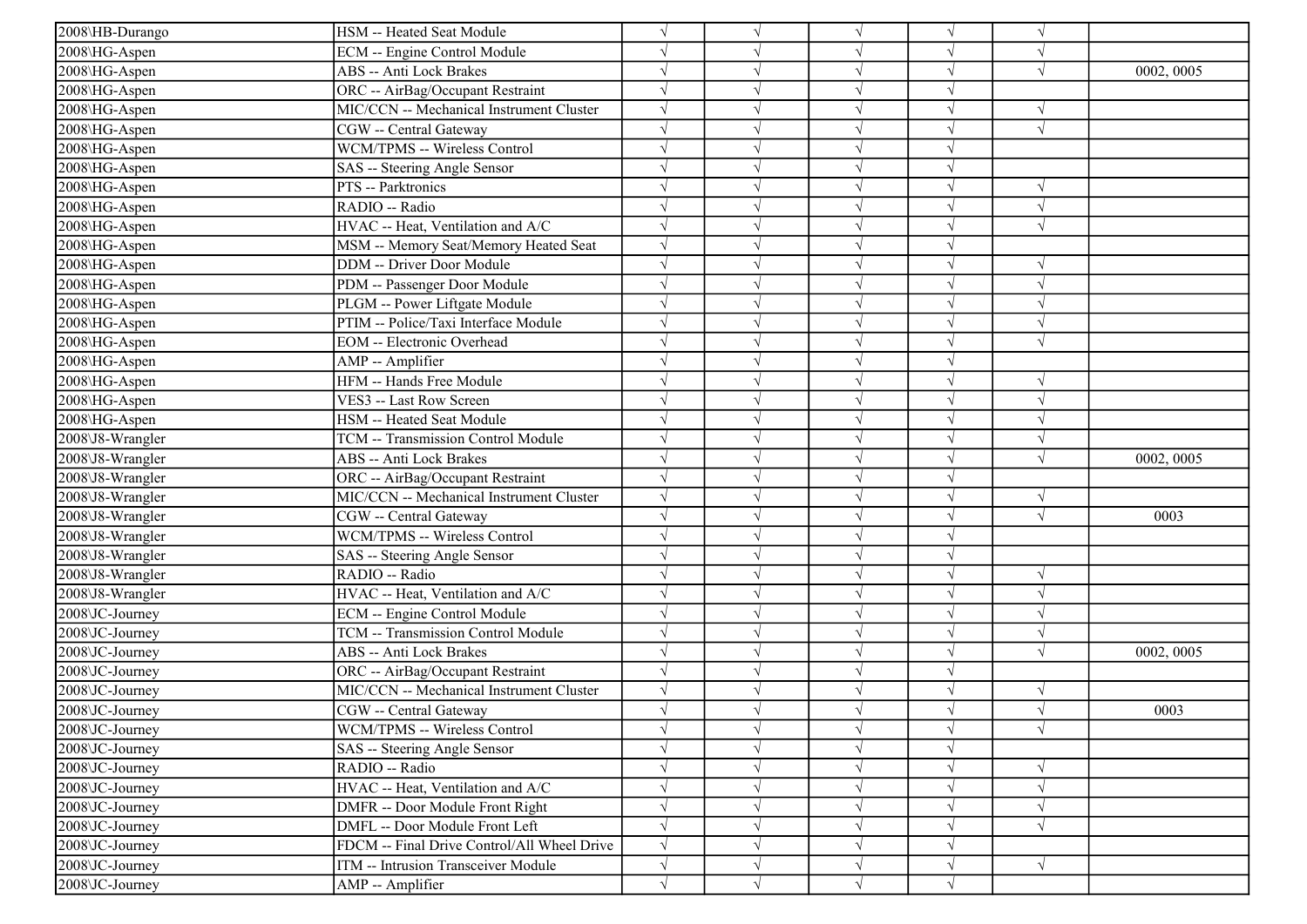| 2008\JC-Journey                                                                     | HFM -- Hands Free Module                                                              | $\sqrt{}$  |            | $\sqrt{}$  | V          | $\sqrt{ }$ |            |
|-------------------------------------------------------------------------------------|---------------------------------------------------------------------------------------|------------|------------|------------|------------|------------|------------|
| 2008\JC-Journey                                                                     | VES3 -- Last Row Screen                                                               | $\sqrt{}$  |            | $\sqrt{}$  | J          | $\sqrt{ }$ |            |
| 2008\JC-Journey                                                                     | <b>DISP</b> -- Front Display                                                          |            |            | $\sqrt{ }$ | V          |            |            |
| 2008\JK-Wrangler                                                                    | <b>ECM</b> -- Engine Control Module                                                   | $\sqrt{}$  |            | $\sqrt{ }$ | $\sqrt{}$  | $\sqrt{ }$ |            |
| 2008\JK-Wrangler                                                                    | TCM -- Transmission Control Module                                                    | $\sqrt{}$  |            | $\sqrt{ }$ | J          | $\sqrt{ }$ |            |
| 2008\JK-Wrangler                                                                    | <b>ABS</b> -- Anti Lock Brakes                                                        |            |            | $\sqrt{}$  |            | $\sqrt{ }$ | 0002, 0005 |
| 2008\JK-Wrangler                                                                    | ORC -- AirBag/Occupant Restraint                                                      | $\sqrt{ }$ |            | $\sqrt{ }$ | $\sqrt{}$  |            |            |
| 2008\JK-Wrangler                                                                    | MIC/CCN -- Mechanical Instrument Cluster                                              | $\sqrt{}$  |            | $\sqrt{}$  | J          | $\sqrt{ }$ |            |
| 2008\JK-Wrangler                                                                    | CGW -- Central Gateway                                                                | $\sqrt{}$  |            | $\sqrt{}$  | $\sqrt{}$  | $\sqrt{ }$ | 0003       |
| 2008\JK-Wrangler                                                                    | WCM/TPMS -- Wireless Control                                                          | $\sqrt{ }$ |            | $\sqrt{ }$ | $\sqrt{}$  |            |            |
| 2008\JK-Wrangler                                                                    | SAS -- Steering Angle Sensor                                                          | $\sqrt{}$  |            | $\sqrt{ }$ | $\sqrt{}$  |            |            |
| 2008\JK-Wrangler                                                                    | RADIO -- Radio                                                                        | $\sqrt{}$  |            | $\sqrt{}$  | $\sqrt{}$  | $\sqrt{ }$ |            |
| 2008\JK-Wrangler                                                                    | ASBS -- Automatic Sway Bar System                                                     | $\sqrt{ }$ |            | $\sqrt{}$  | J          |            |            |
| 2008\JK-Wrangler                                                                    | ITM -- Intrusion Transceiver Module                                                   | $\sqrt{}$  |            | $\sqrt{}$  | J          | $\sqrt{ }$ |            |
| 2008\JK-Wrangler                                                                    | AMP -- Amplifier                                                                      | $\sqrt{}$  | $\sqrt{ }$ | $\sqrt{}$  | $\sqrt{ }$ |            |            |
| 2008\JS-Avenger,Sebring,Convertible-Sedan  TCM -- Transmission Control Module       |                                                                                       | $\sqrt{}$  | $\sqrt{ }$ | $\sqrt{}$  | $\sqrt{}$  | $\sqrt{ }$ |            |
| 2008\JS-Avenger, Sebring, Convertible-Sedan   ABS -- Anti Lock Brakes               |                                                                                       | $\sqrt{}$  | $\sqrt{ }$ | $\sqrt{}$  | $\sqrt{}$  | $\sqrt{ }$ | 0002, 0005 |
| 2008\JS-Avenger,Sebring,Convertible-Sedan  ORC -- AirBag/Occupant Restraint         |                                                                                       | $\sqrt{}$  | $\sqrt{ }$ | $\sqrt{ }$ | $\sqrt{}$  |            |            |
| 2008\JS-Avenger,Sebring,Convertible-Sedan  MIC/CCN -- Mechanical Instrument Cluster |                                                                                       | $\sqrt{}$  | $\sqrt{}$  | $\sqrt{}$  | $\sqrt{ }$ | $\sqrt{ }$ |            |
| 2008\JS-Avenger,Sebring,Convertible-Sedan  CGW -- Central Gateway                   |                                                                                       | $\sqrt{}$  | $\sqrt{ }$ | $\sqrt{}$  | $\sqrt{}$  | $\sqrt{ }$ |            |
| 2008\JS-Avenger,Sebring,Convertible-Sedan  WCM/TPMS -- Wireless Control             |                                                                                       | $\sqrt{}$  | $\sqrt{ }$ | $\sqrt{}$  | $\sqrt{}$  |            |            |
| 2008\JS-Avenger,Sebring,Convertible-Sedan  SAS -- Steering Angle Sensor             |                                                                                       | $\sqrt{}$  | $\sqrt{ }$ | $\sqrt{ }$ | $\sqrt{}$  |            |            |
| 2008\JS-Avenger,Sebring,Convertible-Sedan  RADIO -- Radio                           |                                                                                       | $\sqrt{}$  | $\sqrt{ }$ | $\sqrt{}$  | $\sqrt{}$  | $\sqrt{ }$ |            |
| 2008\JS-Avenger,Sebring,Convertible-Sedan  HVAC -- Heat, Ventilation and A/C        |                                                                                       | $\sqrt{}$  | $\sqrt{ }$ | $\sqrt{}$  | $\sqrt{}$  | $\sqrt{ }$ |            |
| 2008\JS-Avenger,Sebring,Convertible-Sedan  DDM -- Driver Door Module                |                                                                                       | $\sqrt{}$  | $\sqrt{ }$ | $\sqrt{}$  | $\sqrt{ }$ | $\sqrt{ }$ |            |
| 2008\JS-Avenger,Sebring,Convertible-Sedan  PDM -- Passenger Door Module             |                                                                                       | $\sqrt{}$  | $\sqrt{}$  | $\sqrt{2}$ | $\sqrt{}$  | $\sqrt{ }$ |            |
|                                                                                     | 2008\JS-Avenger,Sebring,Convertible-Sedan FDCM -- Final Drive Control/All Wheel Drive | $\sqrt{}$  | $\sqrt{}$  | $\sqrt{}$  | $\sqrt{ }$ |            |            |
| 2008\JS-Avenger,Sebring,Convertible-Sedan  ITM -- Intrusion Transceiver Module      |                                                                                       | $\sqrt{}$  | $\sqrt{}$  | $\sqrt{ }$ | $\sqrt{ }$ | $\sqrt{ }$ |            |
| 2008\JS-Avenger,Sebring,Convertible-Sedan  PTCM -- Power Top Control Module         |                                                                                       | $\sqrt{}$  | $\sqrt{ }$ | $\sqrt{}$  | $\sqrt{}$  |            |            |
| 2008\JS-Avenger,Sebring,Convertible-Sedan   AMP -- Amplifier                        |                                                                                       | $\sqrt{}$  | $\sqrt{ }$ | $\sqrt{}$  | $\sqrt{}$  |            |            |
| 2008 JS-Avenger, Sebring, Convertible-Sedan   HFM -- Hands Free Module              |                                                                                       | $\sqrt{}$  | $\sqrt{ }$ | $\sqrt{}$  | $\sqrt{}$  | $\sqrt{ }$ |            |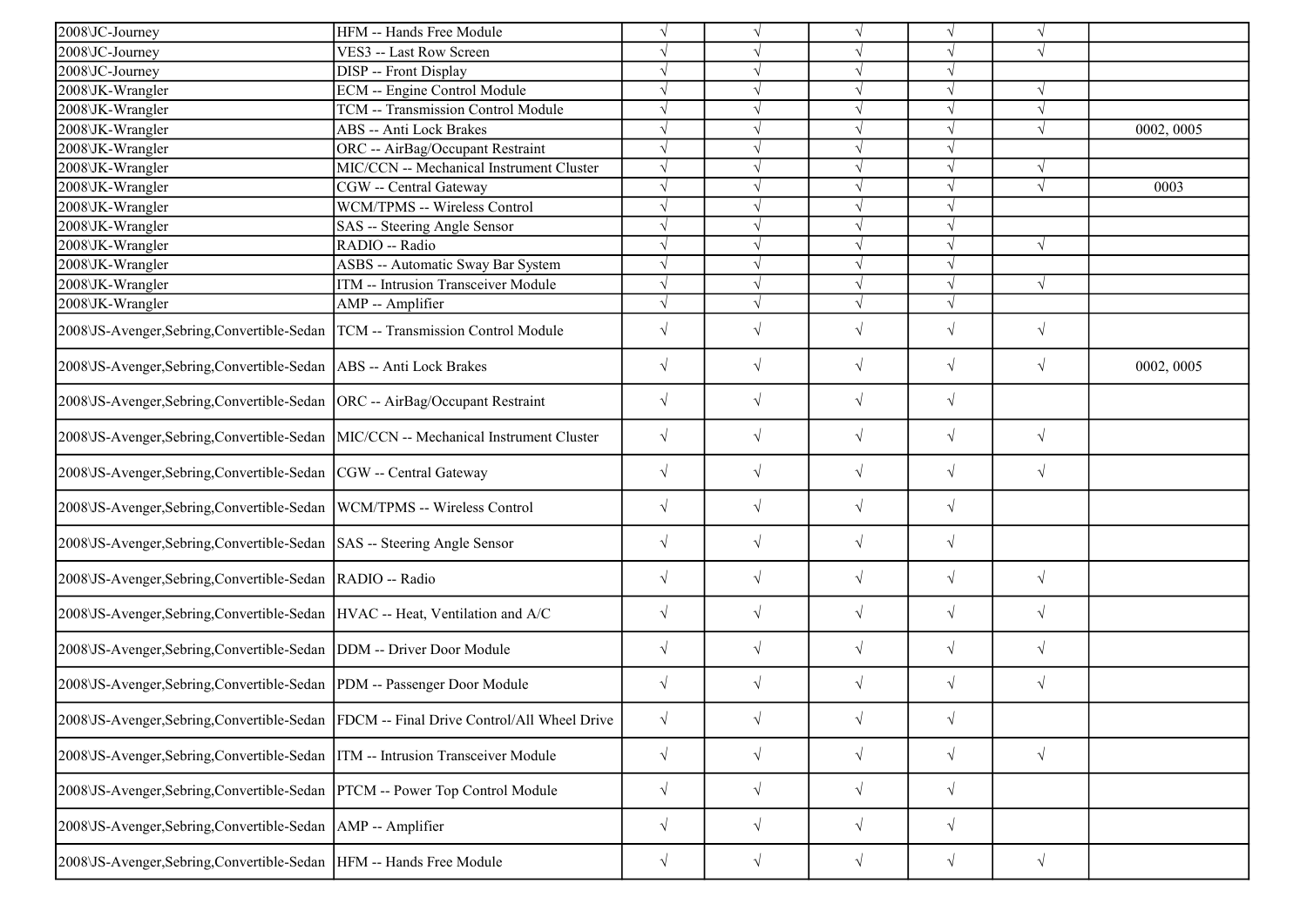| 2008\JS-Avenger, Sebring, Convertible-Sedan   VES3 -- Last Row Screen |                                             | $\sqrt{ }$ | $\sqrt{}$  | $\sqrt{ }$ | $\sqrt{}$  | $\sqrt{ }$ |            |
|-----------------------------------------------------------------------|---------------------------------------------|------------|------------|------------|------------|------------|------------|
| 2008\KA-Nitro                                                         | ECM -- Engine Control Module                | $\sqrt{ }$ | $\sqrt{}$  | $\sqrt{}$  | $\sqrt{}$  | $\sqrt{ }$ |            |
| 2008\KA-Nitro                                                         | TCM -- Transmission Control Module          | $\sqrt{ }$ | $\sqrt{}$  |            |            |            |            |
| 2008\KA-Nitro                                                         | ABS -- Anti Lock Brakes                     | $\sqrt{ }$ |            |            | $\sqrt{}$  | $\sqrt{ }$ | 0002, 0005 |
| 2008\KA-Nitro                                                         | ORC -- AirBag/Occupant Restraint            | $\sqrt{ }$ | V          | $\sqrt{ }$ | $\sqrt{ }$ |            |            |
| 2008\KA-Nitro                                                         | MIC/CCN -- Mechanical Instrument Cluster    | $\sqrt{ }$ | V          | $\sqrt{ }$ |            |            |            |
| 2008\KA-Nitro                                                         | CGW -- Central Gateway                      | $\sqrt{ }$ |            | $\sqrt{ }$ |            | $\sqrt{ }$ | 0003       |
| 2008\KA-Nitro                                                         | WCM/TPMS -- Wireless Control                | $\sqrt{ }$ | J          | $\sqrt{ }$ | $\sqrt{ }$ |            |            |
| 2008\KA-Nitro                                                         | SAS -- Steering Angle Sensor                | $\sqrt{ }$ |            |            |            |            |            |
| 2008\KA-Nitro                                                         | PTS -- Parktronics                          | $\sqrt{ }$ |            |            |            | $\sqrt{}$  |            |
| 2008\KA-Nitro                                                         | RADIO -- Radio                              | $\sqrt{ }$ | V          | $\sqrt{ }$ | $\sqrt{}$  | N          |            |
| 2008\KA-Nitro                                                         | HVAC -- Heat, Ventilation and A/C           | $\sqrt{ }$ | V          | $\sqrt{ }$ |            |            |            |
| 2008\KA-Nitro                                                         | DMFR -- Door Module Front Right             | $\sqrt{ }$ | V          | $\sqrt{ }$ | $\sqrt{}$  |            |            |
| 2008\KA-Nitro                                                         | DMFL -- Door Module Front Left              | $\sqrt{ }$ | $\sqrt{ }$ | $\sqrt{ }$ | $\sqrt{ }$ | $\sqrt{ }$ |            |
| 2008\KA-Nitro                                                         | ESM -- Electronic Shifter                   | $\sqrt{ }$ |            |            |            | $\sqrt{}$  |            |
| 2008\KA-Nitro                                                         | OCM -- Occupant Classification              | $\sqrt{ }$ | ٦I         | $\sqrt{ }$ | $\sqrt{}$  |            |            |
| 2008\KA-Nitro                                                         | ITM -- Intrusion Transceiver Module         | $\sqrt{ }$ |            |            |            | $\sqrt{ }$ |            |
| 2008\KA-Nitro                                                         | AMP -- Amplifier                            | $\sqrt{ }$ | $\sqrt{ }$ | $\sqrt{ }$ |            |            |            |
| 2008\KA-Nitro                                                         | HFM -- Hands Free Module                    | $\sqrt{ }$ | V          | $\sqrt{ }$ | $\sqrt{ }$ | $\sqrt{ }$ |            |
| 2008\KA-Nitro                                                         | VES3 -- Last Row Screen                     | $\sqrt{ }$ |            | $\sqrt{ }$ | $\sqrt{ }$ | $\sqrt{ }$ |            |
| 2008\KK-Liberty                                                       | <b>ECM</b> -- Engine Control Module         | $\sqrt{}$  |            |            |            | $\sqrt{ }$ |            |
| 2008\KK-Liberty                                                       | TCM -- Transmission Control Module          | $\sqrt{ }$ |            |            |            |            |            |
| 2008\KK-Liberty                                                       | ABS -- Anti Lock Brakes                     | $\sqrt{ }$ |            |            |            |            | 0002, 0005 |
| 2008\KK-Liberty                                                       | MIC/CCN -- Mechanical Instrument Cluster    | $\sqrt{ }$ | V          | $\sqrt{ }$ |            |            |            |
| 2008\KK-Liberty                                                       | CGW -- Central Gateway                      | $\sqrt{ }$ | V          | $\sqrt{ }$ | $\sqrt{ }$ | $\sqrt{ }$ | 0003       |
| 2008\KK-Liberty                                                       | WCM/TPMS -- Wireless Control                | $\sqrt{ }$ | V          | $\sqrt{ }$ | $\sqrt{ }$ |            |            |
| 2008\KK-Liberty                                                       | SAS -- Steering Angle Sensor                | $\sqrt{ }$ | $\sqrt{}$  | $\sqrt{ }$ | $\sqrt{}$  |            |            |
| 2008\KK-Liberty                                                       | PTS -- Parktronics                          | $\sqrt{ }$ |            |            |            |            |            |
| 2008\KK-Liberty                                                       | RADIO -- Radio                              | $\sqrt{ }$ |            |            | $\sqrt{ }$ | N          |            |
| 2008\KK-Liberty                                                       | HVAC -- Heat, Ventilation and A/C           | $\sqrt{ }$ | V          | $\sqrt{ }$ | $\sqrt{ }$ | N          |            |
| 2008\KK-Liberty                                                       | MSM -- Memory Seat/Memory Heated Seat       | $\sqrt{ }$ |            | $\sqrt{ }$ |            |            |            |
| 2008\KK-Liberty                                                       | DMFR -- Door Module Front Right             | $\sqrt{ }$ | $\sqrt{}$  | $\sqrt{ }$ | $\sqrt{ }$ | $\sqrt{ }$ |            |
| 2008\KK-Liberty                                                       | DMFL -- Door Module Front Left              | $\sqrt{ }$ |            | $\sqrt{ }$ | $\sqrt{ }$ |            |            |
| 2008\KK-Liberty                                                       | ESM -- Electronic Shifter                   | $\sqrt{ }$ |            |            |            |            |            |
| 2008\KK-Liberty                                                       | FDCM -- Final Drive Control/All Wheel Drive | $\sqrt{ }$ |            |            |            |            |            |
| 2008\KK-Liberty                                                       | OCM -- Occupant Classification              | $\sqrt{}$  | $\sqrt{}$  | $\sqrt{ }$ | $\sqrt{}$  |            |            |
| 2008\KK-Liberty                                                       | SUNR -- Sunroof                             | $\sqrt{ }$ |            |            |            |            |            |
| 2008\KK-Liberty                                                       | ITM -- Intrusion Transceiver Module         | $\sqrt{}$  | $\sqrt{}$  | $\sqrt{ }$ | $\sqrt{}$  | $\sqrt{ }$ |            |
| 2008\KK-Liberty                                                       | AMP -- Amplifier                            | $\sqrt{ }$ | $\sqrt{}$  | $\sqrt{}$  | $\sqrt{}$  |            |            |
| 2008\KK-Liberty                                                       | HFM -- Hands Free Module                    | $\sqrt{}$  | V          | $\sqrt{}$  |            | $\sqrt{ }$ |            |
| 2008\KK-Liberty                                                       | VES3 -- Last Row Screen                     | $\sqrt{ }$ | $\sqrt{ }$ | $\sqrt{ }$ | $\sqrt{}$  | $\sqrt{ }$ |            |
| 2008\LC-Challenger                                                    | <b>ECM</b> -- Engine Control Module         | $\sqrt{}$  | $\sqrt{}$  | $\sqrt{ }$ | $\sqrt{}$  | $\sqrt{}$  |            |
| 2008\LC-Challenger                                                    | TCM -- Transmission Control Module          | $\sqrt{}$  | $\sqrt{}$  | $\sqrt{ }$ | $\sqrt{}$  |            |            |
| 2008\LC-Challenger                                                    | ABS -- Anti Lock Brakes                     | $\sqrt{}$  | $\sqrt{}$  | $\sqrt{ }$ | $\sqrt{}$  | $\sqrt{ }$ | 0002, 0005 |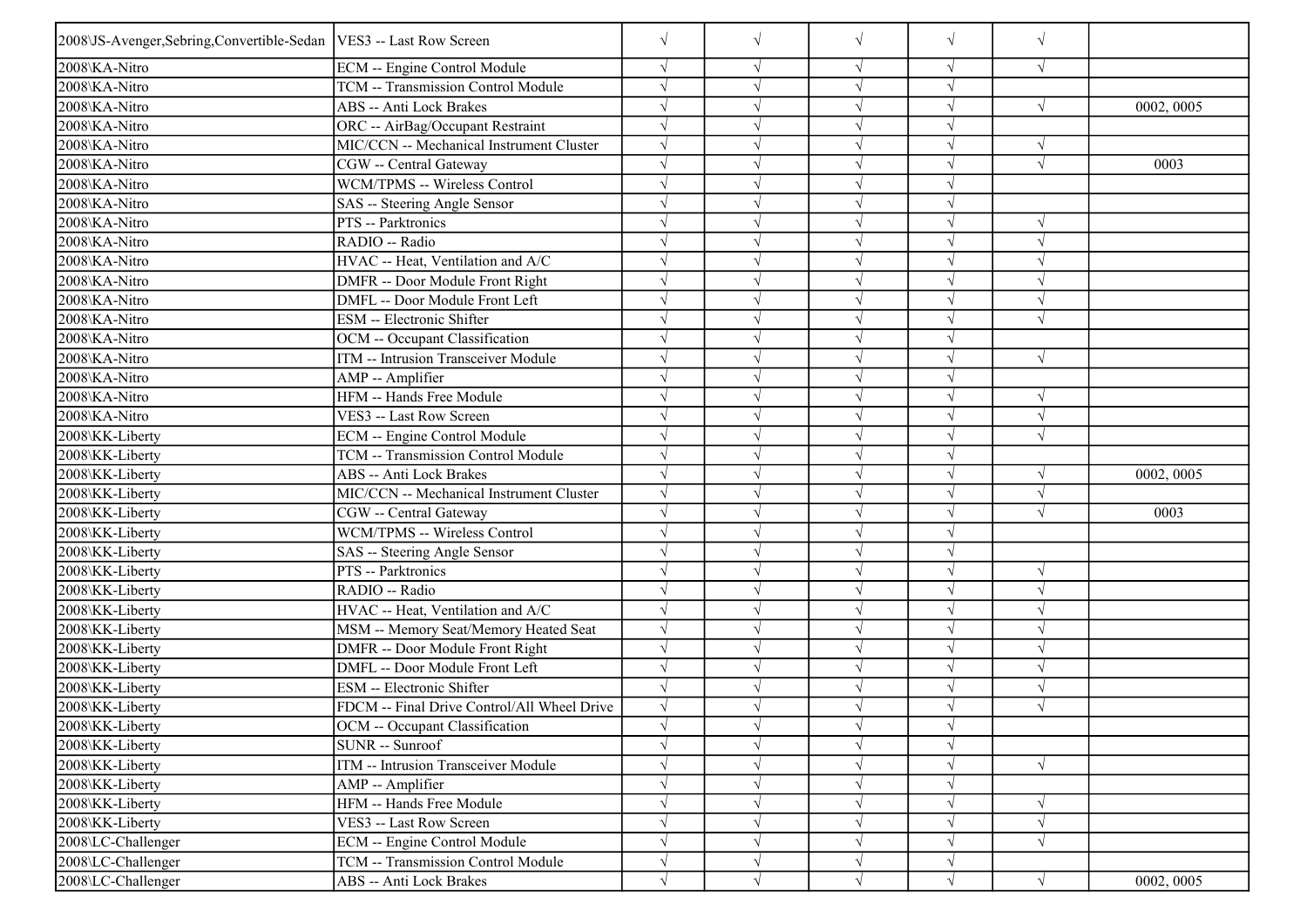| 2008\LC-Challenger                             | ORC -- AirBag/Occupant Restraint         | $\sqrt{ }$ |            |            |            |               |            |
|------------------------------------------------|------------------------------------------|------------|------------|------------|------------|---------------|------------|
| 2008\LC-Challenger                             | MIC/CCN -- Mechanical Instrument Cluster | $\sqrt{ }$ |            |            |            | $\sqrt{ }$    |            |
| 2008\LC-Challenger                             | TPM -- Tire Pressure Monitor             | $\sqrt{ }$ |            |            |            |               |            |
| 2008\LC-Challenger                             | CGW -- Central Gateway                   | $\sqrt{ }$ |            |            |            |               |            |
| 2008\LC-Challenger                             | <b>WCM/TPMS -- Wireless Control</b>      | $\sqrt{ }$ |            | $\sqrt{ }$ |            | $\sqrt{ }$    |            |
| 2008\LC-Challenger                             | RADIO -- Radio                           | $\sqrt{ }$ |            |            |            |               |            |
| 2008\LC-Challenger                             | HVAC -- Heat, Ventilation and A/C        | $\sqrt{ }$ |            |            |            |               |            |
| 2008\LC-Challenger                             | DDM -- Driver Door Module                | $\sqrt{}$  | $\sqrt{}$  | $\sqrt{ }$ |            | $\sqrt{ }$    |            |
| 2008\LC-Challenger                             | PDM -- Passenger Door Module             | $\sqrt{ }$ |            |            |            | $\mathcal{N}$ |            |
| 2008\LC-Challenger                             | SCM -- Steering Column                   | $\sqrt{ }$ |            | $\sqrt{ }$ |            | $\sqrt{ }$    |            |
| 2008\LC-Challenger                             | <b>ESM</b> -- Electronic Shifter         | $\sqrt{}$  |            | $\sqrt{ }$ |            | $\sqrt{ }$    |            |
| 2008\LC-Challenger                             | SUNR -- Sunroof                          | $\sqrt{ }$ |            |            |            | $\sqrt{ }$    |            |
| 2008\LC-Challenger                             | <b>EOM</b> -- Electronic Overhead        | $\sqrt{ }$ | V          | $\sqrt{ }$ |            |               |            |
| 2008\LC-Challenger                             | AMP -- Amplifier                         | $\sqrt{ }$ | $\sqrt{}$  | $\sqrt{ }$ |            |               |            |
| 2008\LC-Challenger                             | HFM -- Hands Free Module                 | $\sqrt{ }$ |            |            |            | V             |            |
| 2008\LC-Challenger                             | HSM -- Heated Seat Module                | $\sqrt{}$  | V          | $\sqrt{ }$ |            | $\sqrt{ }$    |            |
| 2008\LC-Challenger                             | PEM -- Passive Entry Module              | $\sqrt{}$  | $\sqrt{}$  | $\sqrt{}$  |            |               |            |
| 2008\LX-300, Charger, Magnum, Grand<br>Voyager | ECM -- Engine Control Module             | $\sqrt{2}$ | $\sqrt{}$  | $\sqrt{ }$ | $\sqrt{}$  | $\sqrt{ }$    |            |
| 2008\LX-300, Charger, Magnum, Grand<br>Voyager | <b>ABS</b> -- Anti Lock Brakes           | $\sqrt{}$  | $\sqrt{}$  | $\sqrt{ }$ | $\sqrt{}$  | $\sqrt{ }$    | 0002, 0005 |
| 2008\LX-300, Charger, Magnum, Grand<br>Voyager | ORC -- AirBag/Occupant Restraint         | $\sqrt{}$  | $\sqrt{}$  | $\sqrt{ }$ | $\sqrt{}$  |               |            |
| 2008\LX-300, Charger, Magnum, Grand<br>Voyager | MIC/CCN -- Mechanical Instrument Cluster | $\sqrt{ }$ | $\sqrt{}$  | $\sqrt{ }$ | $\sqrt{}$  | $\sqrt{ }$    |            |
| 2008\LX-300, Charger, Magnum, Grand<br>Voyager | CGW -- Central Gateway                   | $\sqrt{ }$ | $\sqrt{}$  | $\sqrt{ }$ | $\sqrt{}$  | $\sqrt{ }$    |            |
| 2008\LX-300, Charger, Magnum, Grand<br>Voyager | WCM/TPMS -- Wireless Control             | $\sqrt{}$  | $\sqrt{ }$ | $\sqrt{}$  | $\sqrt{}$  | $\sqrt{ }$    |            |
| 2008\LX-300, Charger, Magnum, Grand<br>Voyager | PTS -- Parktronics                       | $\sqrt{}$  | $\sqrt{}$  | $\sqrt{}$  | $\sqrt{}$  | $\sqrt{ }$    |            |
| 2008\LX-300, Charger, Magnum, Grand<br>Voyager | RADIO -- Radio                           | $\sqrt{}$  | $\sqrt{}$  | $\sqrt{}$  | $\sqrt{}$  | $\sqrt{ }$    |            |
| 2008\LX-300, Charger, Magnum, Grand<br>Voyager | HVAC -- Heat, Ventilation and A/C        | $\sqrt{}$  | $\sqrt{}$  | $\sqrt{}$  | $\sqrt{}$  | $\sqrt{ }$    |            |
| 2008\LX-300, Charger, Magnum, Grand<br>Voyager | <b>ACC</b> -- Adaptive Cruise Control    | $\sqrt{ }$ | $\sqrt{}$  | $\sqrt{}$  | $\sqrt{}$  |               |            |
| 2008\LX-300,Charger,Magnum,Grand<br>Voyager    | MSM -- Memory Seat/Memory Heated Seat    | $\sqrt{}$  | $\sqrt{ }$ | $\sqrt{ }$ | $\sqrt{ }$ |               |            |
| 2008\LX-300, Charger, Magnum, Grand<br>Voyager | DDM -- Driver Door Module                | $\sqrt{}$  | $\sqrt{}$  | $\sqrt{}$  | $\sqrt{}$  | $\sqrt{ }$    |            |
| 2008\LX-300, Charger, Magnum, Grand<br>Voyager | PDM -- Passenger Door Module             | $\sqrt{}$  | $\sqrt{ }$ | $\sqrt{}$  | $\sqrt{}$  | $\sqrt{ }$    |            |
| 2008\LX-300, Charger, Magnum, Grand<br>Voyager | SCM -- Steering Column                   | $\sqrt{ }$ | $\sqrt{ }$ | $\sqrt{}$  | $\sqrt{}$  | $\sqrt{ }$    |            |
| 2008\LX-300, Charger, Magnum, Grand<br>Voyager | ESM -- Electronic Shifter                | $\sqrt{ }$ | $\sqrt{ }$ | $\sqrt{}$  | $\sqrt{}$  | $\sqrt{ }$    |            |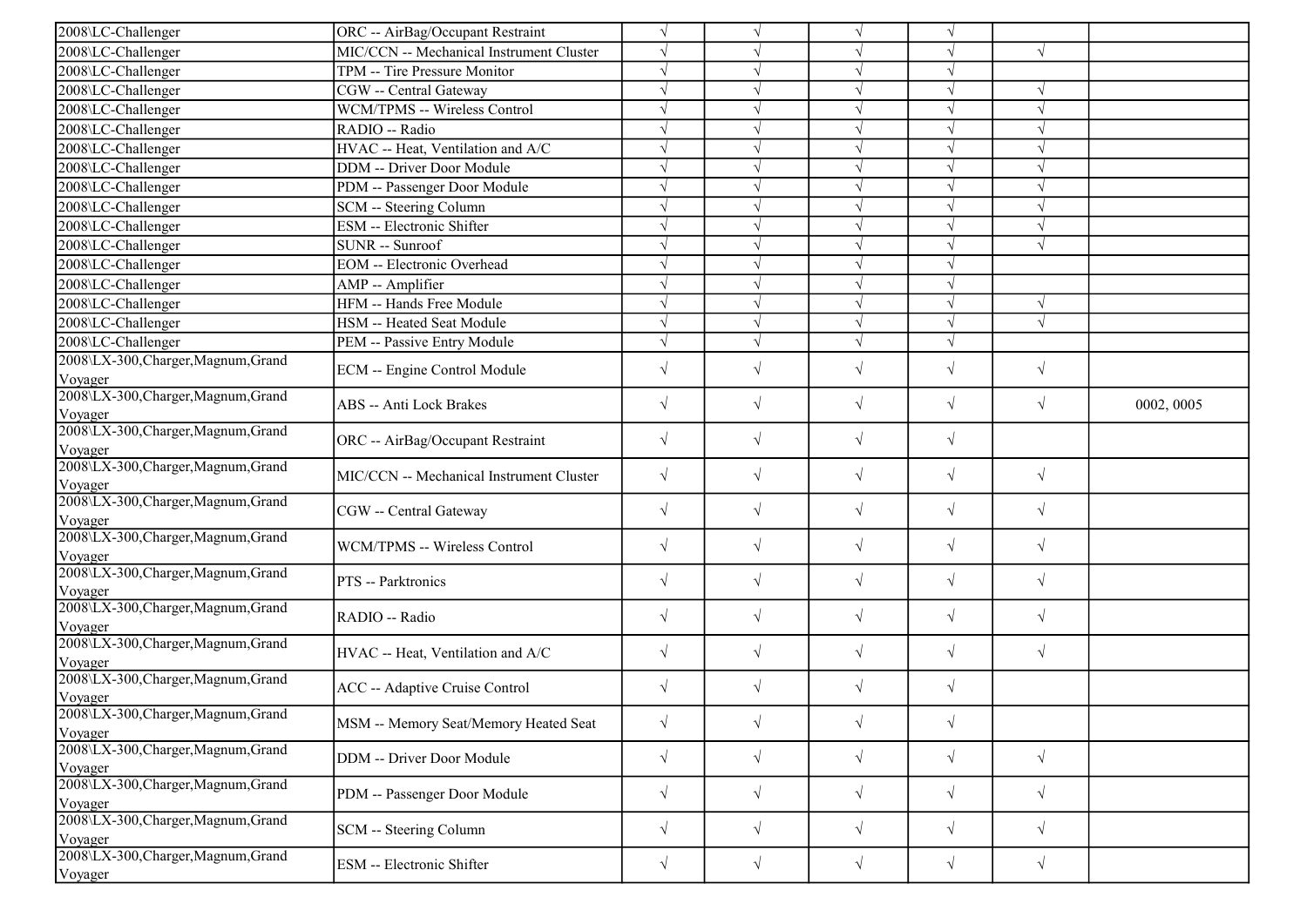| 2008\LX-300, Charger, Magnum, Grand<br>Voyager | SUNR -- Sunroof                             | $\sqrt{}$ | $\sqrt{}$  | $\sqrt{}$  | $\sqrt{}$  | $\sqrt{ }$ |            |
|------------------------------------------------|---------------------------------------------|-----------|------------|------------|------------|------------|------------|
| 2008\LX-300, Charger, Magnum, Grand<br>Voyager | PTIM -- Police/Taxi Interface Module        | $\sqrt{}$ | $\sqrt{ }$ | $\sqrt{}$  | $\sqrt{}$  | $\sqrt{ }$ |            |
| 2008\LX-300, Charger, Magnum, Grand<br>Voyager | HIDT -- High Intensity Discharge Translator | $\sqrt{}$ | $\sqrt{ }$ | $\sqrt{}$  | $\sqrt{}$  | $\sqrt{}$  |            |
| 2008\LX-300, Charger, Magnum, Grand<br>Voyager | AHBM -- Automatic High Beam                 | $\sqrt{}$ | $\sqrt{}$  | $\sqrt{}$  | $\sqrt{}$  |            |            |
| 2008\LX-300,Charger,Magnum,Grand<br>Voyager    | <b>EOM</b> -- Electronic Overhead           | $\sqrt{}$ | $\sqrt{}$  | $\sqrt{}$  | $\sqrt{}$  |            |            |
| 2008\LX-300, Charger, Magnum, Grand<br>Voyager | ITM -- Intrusion Transceiver Module         | $\sqrt{}$ | $\sqrt{2}$ | $\sqrt{}$  | $\sqrt{}$  | $\sqrt{ }$ |            |
| 2008\LX-300, Charger, Magnum, Grand<br>Voyager | RSM -- Rain Sensor Module                   | $\sqrt{}$ | $\sqrt{ }$ | $\sqrt{}$  | $\sqrt{}$  |            |            |
| 2008\LX-300, Charger, Magnum, Grand<br>Voyager | SDARV -- Satellite Video Receiver           | $\sqrt{}$ | $\sqrt{ }$ | $\sqrt{}$  | $\sqrt{}$  |            |            |
| 2008\LX-300, Charger, Magnum, Grand<br>Voyager | AMP -- Amplifier                            | $\sqrt{}$ | $\sqrt{}$  | $\sqrt{ }$ | $\sqrt{}$  |            |            |
| 2008\LX-300, Charger, Magnum, Grand<br>Voyager | HFM -- Hands Free Module                    | $\sqrt{}$ | $\sqrt{ }$ | $\sqrt{}$  | $\sqrt{}$  | $\sqrt{ }$ |            |
| 2008\LX-300, Charger, Magnum, Grand<br>Voyager | VES3 -- Last Row Screen                     | $\sqrt{}$ | $\sqrt{ }$ | $\sqrt{}$  | $\sqrt{}$  | $\sqrt{}$  |            |
| 2008\LX-300, Charger, Magnum, Grand<br>Voyager | HSM -- Heated Seat Module                   | $\sqrt{}$ | $\sqrt{ }$ | $\sqrt{}$  | $\sqrt{}$  | $\sqrt{ }$ |            |
| 2008\MK-Compass,Patriot                        | ECM -- Engine Control Module                | $\sqrt{}$ | $\sqrt{ }$ | $\sqrt{ }$ | $\sqrt{}$  | $\sqrt{ }$ |            |
| 2008\MK-Compass, Patriot                       | TCM -- Transmission Control Module          | $\sqrt{}$ |            | $\sqrt{ }$ | $\sqrt{}$  | $\sqrt{ }$ |            |
| 2008\MK-Compass,Patriot                        | <b>ABS</b> -- Anti Lock Brakes              |           |            | $\sqrt{}$  |            | $\sqrt{ }$ | 0002, 0005 |
| 2008\MK-Compass,Patriot                        | ORC -- AirBag/Occupant Restraint            |           |            | $\sqrt{ }$ | $\sqrt{ }$ |            |            |
| 2008\MK-Compass,Patriot                        | MIC/CCN -- Mechanical Instrument Cluster    |           |            | $\sqrt{ }$ | $\sqrt{}$  | $\sqrt{ }$ |            |
| 2008\MK-Compass, Patriot                       | CGW -- Central Gateway                      | $\sqrt{}$ |            | $\sqrt{}$  |            | $\sqrt{ }$ |            |
| 2008\MK-Compass,Patriot                        | WCM/TPMS -- Wireless Control                | $\sqrt{}$ | $\sqrt{ }$ | $\sqrt{ }$ | V          |            |            |
| 2008\MK-Compass,Patriot                        | SAS -- Steering Angle Sensor                | $\sqrt{}$ |            | $\sqrt{ }$ | $\sqrt{}$  |            |            |
| 2008\MK-Compass,Patriot                        | RADIO -- Radio                              |           |            | $\sqrt{ }$ | V          |            |            |
| 2008\MK-Compass,Patriot                        | FDCM -- Final Drive Control/All Wheel Drive |           |            | $\sqrt{ }$ |            | $\sqrt{ }$ |            |
| 2008\MK-Compass,Patriot                        | ITM -- Intrusion Transceiver Module         |           |            | $\sqrt{}$  |            | $\sqrt{ }$ |            |
| 2008\MK-Compass,Patriot                        | SDAR -- Satellite Radio                     | $\sqrt{}$ |            | $\sqrt{ }$ | V          |            |            |
| 2008\MK-Compass,Patriot                        | AMP -- Amplifier                            | $\sqrt{}$ |            | $\sqrt{ }$ |            |            |            |
| 2008\ND-Dakota                                 | ECM -- Engine Control Module                | $\sqrt{}$ |            | $\sqrt{ }$ | $\sqrt{}$  | $\sqrt{ }$ |            |
| 2008\ND-Dakota                                 | ABS -- Anti Lock Brakes                     | $\sqrt{}$ | $\sqrt{ }$ | $\sqrt{ }$ | $\sqrt{ }$ | $\sqrt{ }$ | 0002, 0005 |
| 2008\ND-Dakota                                 | ORC -- AirBag/Occupant Restraint            |           |            | $\sqrt{}$  |            |            |            |
| 2008\ND-Dakota                                 | MIC/CCN -- Mechanical Instrument Cluster    |           |            | $\sqrt{ }$ | $\sqrt{}$  | $\sqrt{ }$ |            |
| 2008\ND-Dakota                                 | CGW -- Central Gateway                      | $\sqrt{}$ |            | $\sqrt{}$  | V          | $\sqrt{}$  |            |
| 2008\ND-Dakota                                 | WCM/TPMS -- Wireless Control                |           |            | $\sqrt{}$  |            |            |            |
| 2008\ND-Dakota                                 | RADIO -- Radio                              |           |            | $\sqrt{ }$ | V          | $\sqrt{}$  |            |
| 2008\ND-Dakota                                 | HVAC -- Heat, Ventilation and A/C           |           |            | $\sqrt{}$  | V          | $\sqrt{ }$ |            |
| 2008\ND-Dakota                                 | EOM -- Electronic Overhead                  |           |            | $\sqrt{}$  |            |            |            |
| 2008\ND-Dakota                                 | AMP -- Amplifier                            | $\sqrt{}$ | V          | $\sqrt{ }$ | $\sqrt{}$  |            |            |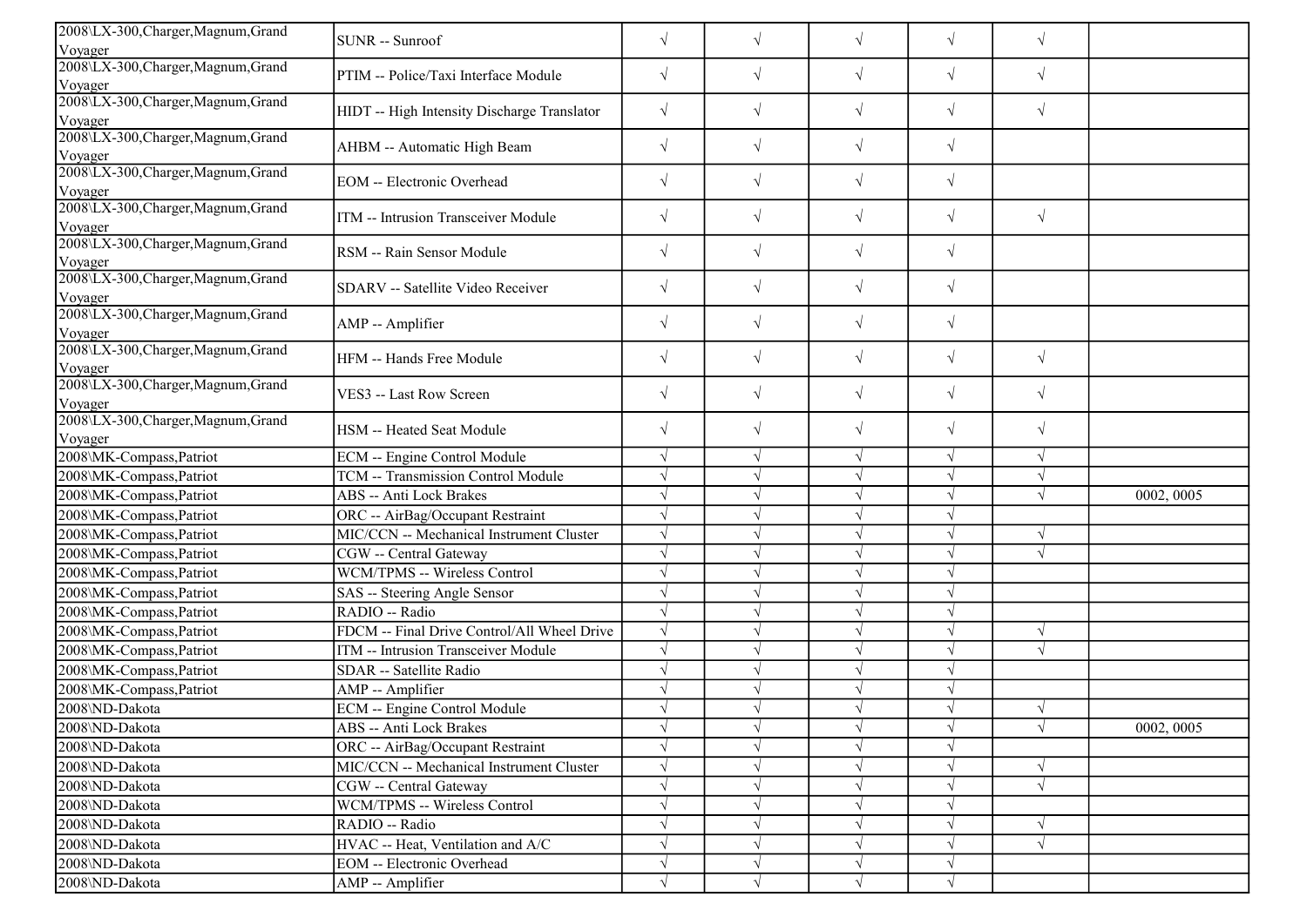| 2008\ND-Dakota                 | HFM -- Hands Free Module                    | $\sqrt{ }$ | $\sqrt{}$  | $\sqrt{ }$ | V          | $\sqrt{ }$ |                        |
|--------------------------------|---------------------------------------------|------------|------------|------------|------------|------------|------------------------|
| 2008\NM-Raider                 | ECM -- Engine Control Module                | $\sqrt{}$  |            |            |            |            |                        |
| 2008\NM-Raider                 | ABS -- Anti Lock Brakes                     | $\sqrt{ }$ |            |            |            |            | 0002, 0005             |
| 2008\NM-Raider                 | ORC -- AirBag/Occupant Restraint            | $\sqrt{}$  |            |            |            |            |                        |
| 2008\NM-Raider                 | MIC/CCN -- Mechanical Instrument Cluster    | $\sqrt{ }$ |            |            |            |            |                        |
| 2008\NM-Raider                 | CGW -- Central Gateway                      | $\sqrt{ }$ |            |            |            | V          |                        |
| 2008\NM-Raider                 | WCM/TPMS -- Wireless Control                | $\sqrt{ }$ |            |            |            |            |                        |
| 2008\NM-Raider                 | RADIO -- Radio                              | $\sqrt{ }$ |            | $\sqrt{ }$ |            | $\sqrt{ }$ |                        |
| 2008\NM-Raider                 | HVAC -- Heat, Ventilation and A/C           | $\sqrt{ }$ |            |            |            | $\sqrt{ }$ |                        |
| 2008\NM-Raider                 | <b>EOM</b> -- Electronic Overhead           | $\sqrt{}$  |            |            |            |            |                        |
| 2008\NM-Raider                 | AMP -- Amplifier                            | $\sqrt{ }$ |            |            |            |            |                        |
| 2008\NM-Raider                 | HFM -- Hands Free Module                    | $\sqrt{ }$ |            |            |            |            |                        |
| 2008\PM-Caliber                | ECM -- Engine Control Module                | $\sqrt{ }$ |            |            |            | $\sqrt{ }$ |                        |
| 2008\PM-Caliber                | TCM -- Transmission Control Module          | $\sqrt{}$  |            | $\sqrt{ }$ |            | $\sqrt{ }$ |                        |
| 2008\PM-Caliber                | ABS -- Anti Lock Brakes                     | $\sqrt{ }$ |            |            |            | $\sqrt{}$  | 0002, 0005             |
| 2008\PM-Caliber                | ORC -- AirBag/Occupant Restraint            | $\sqrt{ }$ |            |            |            |            |                        |
| 2008\PM-Caliber                | MIC/CCN -- Mechanical Instrument Cluster    | $\sqrt{ }$ |            |            |            | $\sqrt{ }$ |                        |
| 2008\PM-Caliber                | CGW -- Central Gateway                      | $\sqrt{ }$ |            |            |            |            |                        |
| 2008\PM-Caliber                | WCM/TPMS -- Wireless Control                | $\sqrt{ }$ |            |            |            |            |                        |
| 2008\PM-Caliber                | SAS -- Steering Angle Sensor                | $\sqrt{ }$ |            | $\sqrt{ }$ |            |            |                        |
| 2008\PM-Caliber                | RADIO -- Radio                              | $\sqrt{ }$ |            | $\sqrt{ }$ |            | $\sqrt{ }$ |                        |
| 2008\PM-Caliber                | FDCM -- Final Drive Control/All Wheel Drive | $\sqrt{ }$ |            |            |            | $\sqrt{ }$ |                        |
| 2008\PM-Caliber                | ITM -- Intrusion Transceiver Module         | $\sqrt{ }$ |            |            |            | $\sqrt{ }$ |                        |
| 2008\PM-Caliber                | SDAR -- Satellite Radio                     | $\sqrt{ }$ |            |            |            |            |                        |
| 2008\PM-Caliber                | AMP -- Amplifier                            | $\sqrt{ }$ |            |            |            |            |                        |
| 2008\PM-Caliber                | HFM -- Hands Free Module                    | $\sqrt{ }$ |            |            |            | $\sqrt{ }$ |                        |
| 2008\PM-Caliber                | EBG -- Electronic Booster Gauge             | $\sqrt{ }$ |            | $\sqrt{ }$ |            |            |                        |
| 2008\PT-PT Cruiser             | ECM -- Engine Control Module                | $\sqrt{ }$ |            |            |            |            | 0050, 0017, 0031, 0031 |
| 2008\PT-PT Cruiser             | TCM -- Transmission Control Module          | $\sqrt{}$  |            |            |            | $\sqrt{ }$ |                        |
| 2008\PT-PT Cruiser             | ORC -- AirBag/Occupant Restraint            | $\sqrt{ }$ |            |            |            |            |                        |
| 2008\PT-PT Cruiser             | MIC/CCN -- Mechanical Instrument Cluster    | $\sqrt{ }$ |            |            |            |            |                        |
| 2008\PT-PT Cruiser             | CGW -- Central Gateway                      | $\sqrt{ }$ |            |            |            | $\sqrt{ }$ | 0003                   |
| 2008\PT-PT Cruiser             | <b>WCM/TPMS -- Wireless Control</b>         | $\sqrt{ }$ |            | $\sqrt{ }$ |            |            |                        |
| 2008\PT-PT Cruiser             | RADIO -- Radio                              | $\sqrt{ }$ |            |            |            |            |                        |
| 2008\PT-PT Cruiser             | DDM -- Driver Door Module                   | $\sqrt{ }$ |            |            |            | $\sqrt{ }$ |                        |
| 2008\PT-PT Cruiser             | PDM -- Passenger Door Module                |            |            |            |            |            |                        |
| 2008\PT-PT Cruiser             | OCM -- Occupant Classification              | $\sqrt{}$  | $\sqrt{}$  | V          | $\sqrt{ }$ |            |                        |
| 2008\PT-PT Cruiser             | ITM -- Intrusion Transceiver Module         | $\sqrt{}$  |            | $\sqrt{ }$ | $\sqrt{ }$ | $\sqrt{ }$ |                        |
| 2008\PT-PT Cruiser             | SDAR -- Satellite Radio                     | $\sqrt{ }$ |            | $\sqrt{ }$ |            |            |                        |
| 2008\PT-PT Cruiser             | AMP -- Amplifier                            | $\sqrt{ }$ |            |            |            |            |                        |
| 2008\PT-PT Cruiser             | HFM -- Hands Free Module                    | $\sqrt{ }$ |            | $\sqrt{ }$ |            | $\sqrt{ }$ |                        |
| 2008\R2-Mini-Van               | ECM -- Engine Control Module                |            |            |            |            | $\sqrt{ }$ |                        |
| 2008\RT-Caravan,Town & Country | ECM -- Engine Control Module                | $\sqrt{ }$ |            |            |            |            |                        |
| 2008\RT-Caravan,Town & Country | TCM -- Transmission Control Module          | $\sqrt{}$  | $\sqrt{ }$ | $\sqrt{ }$ | $\sqrt{ }$ | $\sqrt{ }$ |                        |
| 2008\RT-Caravan,Town & Country | ABS -- Anti Lock Brakes                     | $\sqrt{ }$ | $\sqrt{}$  | $\sqrt{ }$ | $\sqrt{ }$ | $\sqrt{}$  | 0002, 0005             |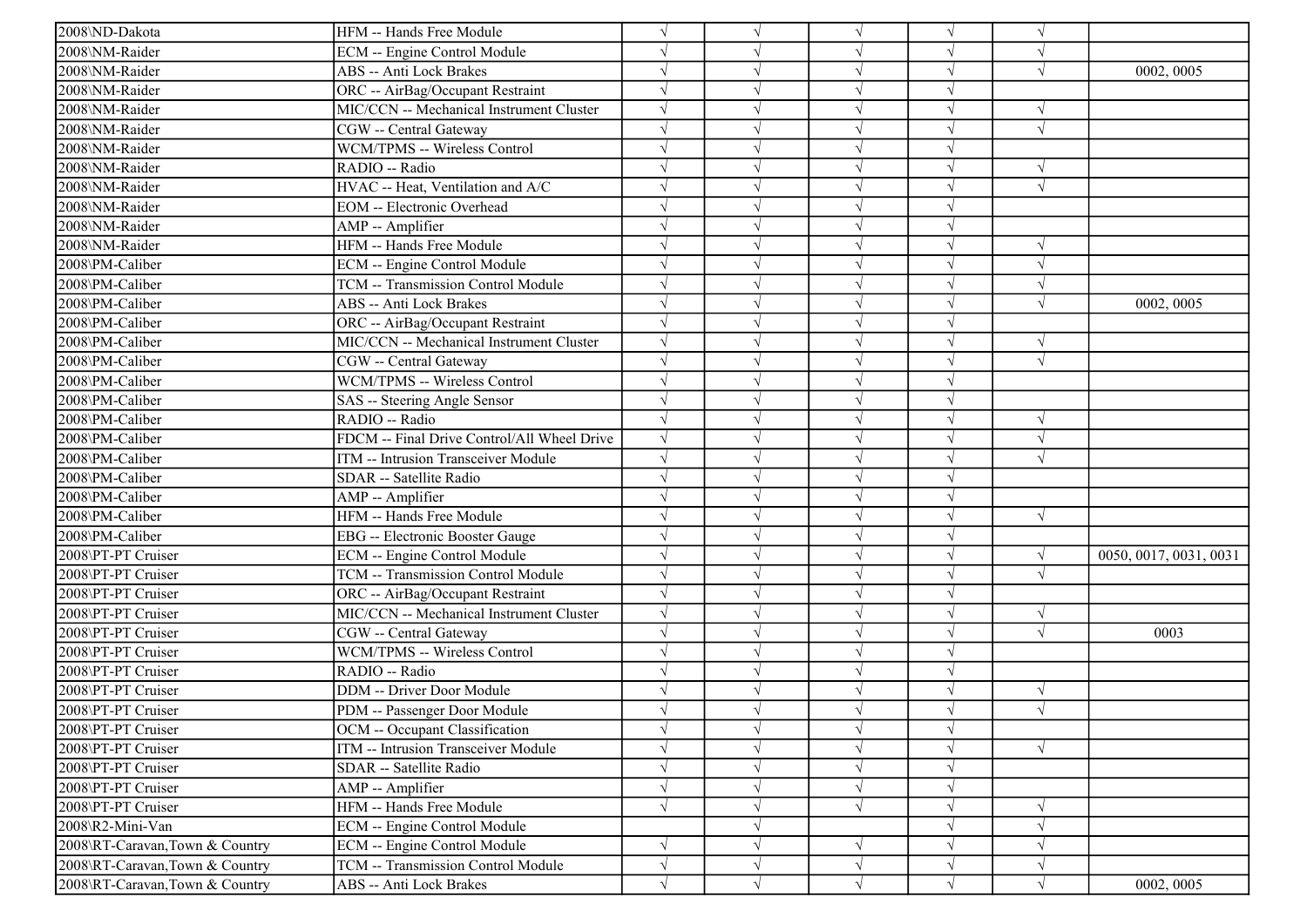| 2008\RT-Caravan,Town & Country | ORC -- AirBag/Occupant Restraint            | $\sqrt{ }$ |            |            |            |            |                                             |
|--------------------------------|---------------------------------------------|------------|------------|------------|------------|------------|---------------------------------------------|
| 2008\RT-Caravan,Town & Country | MIC/CCN -- Mechanical Instrument Cluster    | $\sqrt{ }$ |            | $\sqrt{ }$ |            |            |                                             |
| 2008\RT-Caravan,Town & Country | CGW -- Central Gateway                      | $\sqrt{ }$ |            | $\sqrt{}$  |            | $\sqrt{ }$ | 0003                                        |
| 2008\RT-Caravan,Town & Country | WCM/TPMS -- Wireless Control                | $\sqrt{ }$ |            |            |            |            |                                             |
| 2008\RT-Caravan,Town & Country | SAS -- Steering Angle Sensor                | $\sqrt{}$  |            |            |            |            |                                             |
| 2008\RT-Caravan,Town & Country | PTS -- Parktronics                          | $\sqrt{ }$ |            |            |            | V          |                                             |
| 2008\RT-Caravan,Town & Country | RADIO -- Radio                              | $\sqrt{ }$ |            | N          |            | $\sqrt{ }$ |                                             |
| 2008\RT-Caravan,Town & Country | HVAC -- Heat, Ventilation and A/C           | $\sqrt{ }$ | V          | $\sqrt{ }$ |            | $\sqrt{ }$ |                                             |
| 2008\RT-Caravan,Town & Country | MSM -- Memory Seat/Memory Heated Seat       | $\sqrt{ }$ |            | $\sqrt{ }$ |            | $\sqrt{ }$ |                                             |
| 2008\RT-Caravan,Town & Country | DMRL -- Rear Door Module (Left)             | $\sqrt{ }$ |            | $\sqrt{ }$ |            | $\sqrt{ }$ |                                             |
| 2008\RT-Caravan,Town & Country | DMRR -- Rear Door Module (Right)            | $\sqrt{ }$ |            | $\sqrt{ }$ |            | $\sqrt{ }$ |                                             |
| 2008\RT-Caravan,Town & Country | DMFR -- Door Module Front Right             | $\sqrt{ }$ |            |            |            | $\sqrt{ }$ |                                             |
| 2008\RT-Caravan,Town & Country | DMFL -- Door Module Front Left              | $\sqrt{ }$ |            | $\sqrt{ }$ |            | $\sqrt{ }$ |                                             |
| 2008\RT-Caravan,Town & Country | PSDMR -- Power Sliding Doors (Right)        | $\sqrt{}$  | V          |            |            |            |                                             |
| 2008\RT-Caravan,Town & Country | PSDML -- Power Sliding Doors (Left)         | $\sqrt{}$  |            | $\sqrt{ }$ |            |            |                                             |
| 2008\RT-Caravan,Town & Country | PLGM -- Power Liftgate Module               | $\sqrt{ }$ |            |            |            | V          |                                             |
| 2008\RT-Caravan,Town & Country | FSM -- Fold Stow Module                     | $\sqrt{}$  |            |            |            | V          |                                             |
| 2008\RT-Caravan,Town & Country | SUNR -- Sunroof                             | $\sqrt{ }$ |            |            |            |            |                                             |
| 2008\RT-Caravan,Town & Country | HIDT -- High Intensity Discharge Translator | $\sqrt{ }$ |            | $\sqrt{ }$ |            | V          |                                             |
| 2008\RT-Caravan,Town & Country | ITM -- Intrusion Transceiver Module         | $\sqrt{ }$ |            | $\sqrt{ }$ | J          | $\sqrt{ }$ |                                             |
| 2008\RT-Caravan,Town & Country | DVD -- DVD Changer                          | $\sqrt{ }$ |            | $\sqrt{ }$ | $\sqrt{ }$ |            |                                             |
| 2008\RT-Caravan,Town & Country | SDARV -- Satellite Video Receiver           | $\sqrt{ }$ |            | $\sqrt{}$  |            |            |                                             |
| 2008\RT-Caravan,Town & Country | AMP -- Amplifier                            | $\sqrt{ }$ |            | $\sqrt{ }$ |            |            |                                             |
| 2008\RT-Caravan,Town & Country | VES2 -- Second Row Screen                   | $\sqrt{ }$ |            | $\sqrt{ }$ |            | $\sqrt{ }$ |                                             |
| 2008\RT-Caravan,Town & Country | VES3 -- Last Row Screen                     | $\sqrt{ }$ | V          | $\sqrt{ }$ |            | $\sqrt{ }$ |                                             |
| 2008\VB-Sprinter               | ECM -- Engine Control Module                | $\sqrt{}$  |            |            |            | $\sqrt{ }$ | 0052, 0031                                  |
| 2008\VB-Sprinter               | TCM -- Transmission Control Module          | $\sqrt{ }$ |            | $\sqrt{ }$ |            |            |                                             |
| 2008\VB-Sprinter               | ABS -- Anti Lock Brakes                     | $\sqrt{ }$ |            |            | $\sqrt{ }$ |            | 0005                                        |
| 2008\VB-Sprinter               | ORC -- AirBag/Occupant Restraint            | $\sqrt{ }$ |            |            |            |            |                                             |
| 2008\VB-Sprinter               | MIC/CCN -- Mechanical Instrument Cluster    | $\sqrt{ }$ |            |            | $\sqrt{ }$ |            | 0038                                        |
| 2008\VB-Sprinter               | TPM -- Tire Pressure Monitor                | $\sqrt{ }$ | $\sqrt{}$  | $\sqrt{}$  | $\sqrt{ }$ |            | 0034, 0035, 0046, 0047,<br>0054, 0055, 0057 |
| 2008\VB-Sprinter               | <b>BCM -- Body Controller</b>               | $\sqrt{}$  | $\sqrt{ }$ | $\sqrt{ }$ | $\sqrt{ }$ | $\sqrt{ }$ |                                             |
| 2008\VB-Sprinter               | CGW -- Central Gateway                      | $\sqrt{}$  | $\sqrt{}$  | $\sqrt{ }$ |            |            |                                             |
| 2008\VB-Sprinter               | PTS -- Parktronics                          | $\sqrt{ }$ |            |            |            | $\sqrt{ }$ |                                             |
| 2008\VB-Sprinter               | RADIO -- Radio                              | $\sqrt{ }$ |            |            |            |            |                                             |
| 2008\VB-Sprinter               | HVAC -- Heat, Ventilation and A/C           | $\sqrt{}$  |            |            |            | $\sqrt{}$  |                                             |
| 2008\VB-Sprinter               | PSDMR -- Power Sliding Doors (Right)        | $\sqrt{}$  |            |            |            |            |                                             |
| 2008\VB-Sprinter               | PSDML -- Power Sliding Doors (Left)         | $\sqrt{}$  |            | $\sqrt{ }$ |            |            |                                             |
| 2008\VB-Sprinter               | DDM -- Driver Door Module                   | $\sqrt{ }$ | $\sqrt{}$  | $\sqrt{ }$ |            | $\sqrt{}$  |                                             |
| 2008\VB-Sprinter               | SCM -- Steering Column                      | $\sqrt{}$  |            |            |            | $\sqrt{}$  |                                             |
| 2008\VB-Sprinter               | SBM -- Center Console / Switch Bank Module  | $\sqrt{}$  | $\sqrt{}$  | $\sqrt{}$  | $\sqrt{}$  | $\sqrt{ }$ |                                             |
| 2008\VB-Sprinter               | <b>ESM</b> -- Electronic Shifter            | $\sqrt{ }$ | $\sqrt{}$  | $\sqrt{}$  | $\sqrt{}$  | $\sqrt{ }$ |                                             |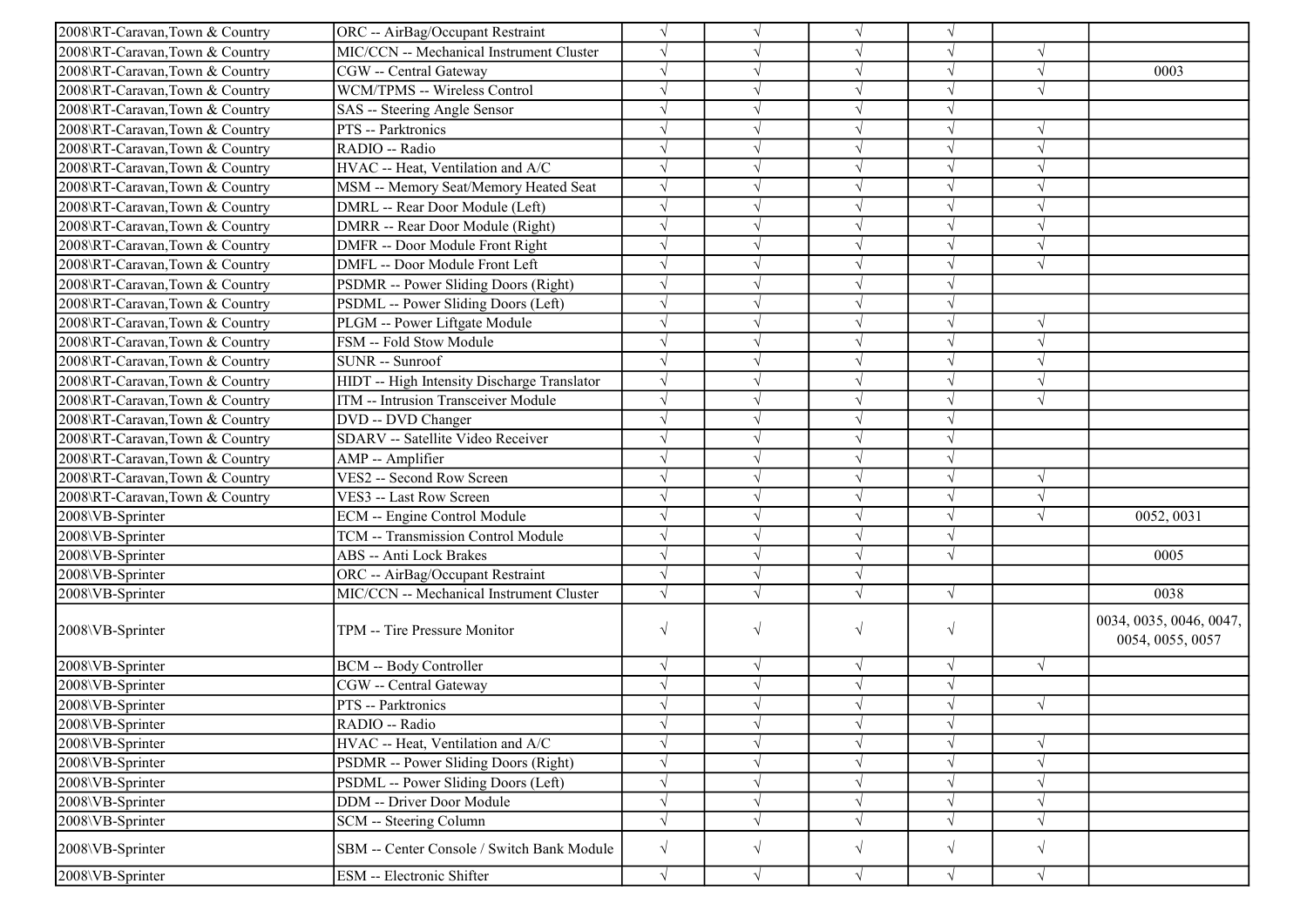| 2008\VB-Sprinter       | BCH -- Booster Cabin Heater Module (ZHZ)    | $\sqrt{}$  |            | $\sqrt{ }$ | $\sqrt{ }$ | $\sqrt{ }$ |            |
|------------------------|---------------------------------------------|------------|------------|------------|------------|------------|------------|
| 2008\VB-Sprinter       | ACH -- Auxiliary Cabin Heater (STH)         | $\sqrt{}$  |            | $\sqrt{ }$ | J          | $\sqrt{ }$ |            |
| 2008\VB-Sprinter       | TM -- Trailer                               |            |            | $\sqrt{ }$ |            |            |            |
| 2008\VB-Sprinter       | AHLM -- Headlamp Leveling                   | $\sqrt{}$  |            | $\sqrt{}$  |            | $\sqrt{ }$ |            |
| 2008\VB-Sprinter       | RCM -- Roof Control Module                  | $\sqrt{}$  |            | $\sqrt{}$  |            | $\sqrt{ }$ |            |
| 2008\VB-Sprinter       | AEHM -- Auxiliary Electrical Heating Module | $\sqrt{ }$ |            | $\sqrt{ }$ | J          |            |            |
| 2008\VB-Sprinter       | CDC -- CD Changer                           | $\sqrt{ }$ |            | $\sqrt{ }$ | J          |            |            |
| 2008\VB-Sprinter       | HFM -- Hands Free Module                    | $\sqrt{}$  |            | $\sqrt{ }$ | J          |            |            |
| 2008\VB-Sprinter       | PSM -- Universal/Special ECU                | $\sqrt{ }$ |            | $\sqrt{}$  | J          | $\sqrt{ }$ |            |
| 2008\WK-Grand Cherokee | <b>ECM</b> -- Engine Control Module         |            |            | $\sqrt{}$  |            | $\sqrt{ }$ |            |
| 2008\WK-Grand Cherokee | TCM -- Transmission Control Module          |            |            | $\sqrt{}$  |            |            |            |
| 2008\WK-Grand Cherokee | <b>ABS</b> -- Anti Lock Brakes              |            |            | $\sqrt{}$  | V          | $\sqrt{ }$ | 0002, 0005 |
| 2008\WK-Grand Cherokee | ORC -- AirBag/Occupant Restraint            | $\sqrt{}$  |            | $\sqrt{}$  | J          |            |            |
| 2008\WK-Grand Cherokee | MIC/CCN -- Mechanical Instrument Cluster    | $\sqrt{}$  |            | $\sqrt{}$  | J          | $\sqrt{ }$ |            |
| 2008\WK-Grand Cherokee | CGW -- Central Gateway                      | $\sqrt{}$  |            | $\sqrt{}$  | $\sqrt{}$  | $\sqrt{ }$ |            |
| 2008\WK-Grand Cherokee | WCM/TPMS -- Wireless Control                |            |            | $\sqrt{}$  |            | $\sqrt{ }$ |            |
| 2008\WK-Grand Cherokee | SAS -- Steering Angle Sensor                |            |            | $\sqrt{}$  |            |            |            |
| 2008\WK-Grand Cherokee | PTS -- Parktronics                          | $\sqrt{ }$ |            | $\sqrt{}$  | J          | $\sqrt{ }$ |            |
| 2008\WK-Grand Cherokee | RADIO -- Radio                              | $\sqrt{ }$ |            | $\sqrt{ }$ | V          | $\sqrt{ }$ |            |
| 2008\WK-Grand Cherokee | MSM -- Memory Seat/Memory Heated Seat       | $\sqrt{ }$ |            | $\sqrt{ }$ | J          |            |            |
| 2008\WK-Grand Cherokee | <b>DDM</b> -- Driver Door Module            | $\sqrt{ }$ |            | $\sqrt{ }$ | $\sqrt{ }$ | $\sqrt{ }$ |            |
| 2008\WK-Grand Cherokee | PDM -- Passenger Door Module                | $\sqrt{ }$ |            | $\sqrt{ }$ | J          | $\sqrt{ }$ |            |
| 2008\WK-Grand Cherokee | ESM -- Electronic Shifter                   | $\sqrt{}$  |            | $\sqrt{ }$ |            | $\sqrt{ }$ |            |
| 2008\WK-Grand Cherokee | FDCM -- Final Drive Control/All Wheel Drive | $\sqrt{ }$ |            | $\sqrt{}$  | $\sqrt{ }$ | $\sqrt{ }$ |            |
| 2008\WK-Grand Cherokee | TM -- Trailer                               |            |            | $\sqrt{}$  |            |            |            |
| 2008\WK-Grand Cherokee | SUNR -- Sunroof                             | $\sqrt{}$  |            | $\sqrt{}$  | V          | $\sqrt{ }$ |            |
| 2008\WK-Grand Cherokee | AHLM -- Headlamp Leveling                   | $\sqrt{}$  |            | $\sqrt{ }$ | $\sqrt{}$  | $\sqrt{ }$ |            |
| 2008\WK-Grand Cherokee | AHBM -- Automatic High Beam                 |            |            | $\sqrt{ }$ |            |            |            |
| 2008\WK-Grand Cherokee | <b>EOM</b> -- Electronic Overhead           |            |            | $\sqrt{ }$ | V          |            |            |
| 2008\WK-Grand Cherokee | ITM -- Intrusion Transceiver Module         | $\sqrt{}$  |            | $\sqrt{ }$ | J          | $\sqrt{ }$ |            |
| 2008\WK-Grand Cherokee | RSM -- Rain Sensor Module                   |            |            | $\sqrt{}$  | V          |            |            |
| 2008\WK-Grand Cherokee | SDARV -- Satellite Video Receiver           | $\sqrt{ }$ |            | $\sqrt{ }$ | V          |            |            |
| 2008\WK-Grand Cherokee | AMP -- Amplifier                            | $\sqrt{ }$ |            | $\sqrt{ }$ | $\sqrt{ }$ |            |            |
| 2008\WK-Grand Cherokee | HFM -- Hands Free Module                    |            |            | $\sqrt{ }$ |            | $\sqrt{ }$ |            |
| 2008\WK-Grand Cherokee | VES3 -- Last Row Screen                     | $\sqrt{}$  |            | $\sqrt{}$  |            | $\sqrt{ }$ |            |
| 2008\WK-Grand Cherokee | HSM -- Heated Seat Module                   |            |            |            |            | $\sqrt{ }$ |            |
| 2008\XK-Commander      | ECM -- Engine Control Module                | $\sqrt{}$  | $\sqrt{ }$ | $\sqrt{}$  | $\sqrt{ }$ | $\sqrt{ }$ |            |
| 2008\XK-Commander      | TCM -- Transmission Control Module          | $\sqrt{}$  |            | $\sqrt{ }$ | $\sqrt{ }$ |            |            |
| 2008\XK-Commander      | <b>ABS</b> -- Anti Lock Brakes              | $\sqrt{}$  |            | $\sqrt{ }$ | $\sqrt{ }$ | $\sqrt{ }$ | 0002, 0005 |
| 2008\XK-Commander      | ORC -- AirBag/Occupant Restraint            |            |            | $\sqrt{}$  |            |            |            |
| 2008\XK-Commander      | MIC/CCN -- Mechanical Instrument Cluster    | $\sqrt{}$  |            | $\sqrt{ }$ | V          | $\sqrt{ }$ |            |
| 2008\XK-Commander      | CGW -- Central Gateway                      | $\sqrt{}$  |            | $\sqrt{}$  | V          | $\sqrt{ }$ |            |
| 2008\XK-Commander      | WCM/TPMS -- Wireless Control                | $\sqrt{}$  |            | $\sqrt{}$  | $\sqrt{}$  | $\sqrt{ }$ |            |
| 2008\XK-Commander      | SAS -- Steering Angle Sensor                | $\sqrt{ }$ | $\sqrt{ }$ | $\sqrt{ }$ | $\sqrt{ }$ |            |            |
| 2008\XK-Commander      | PTS -- Parktronics                          | $\sqrt{}$  | $\sqrt{ }$ | $\sqrt{}$  | $\sqrt{}$  | $\sqrt{ }$ |            |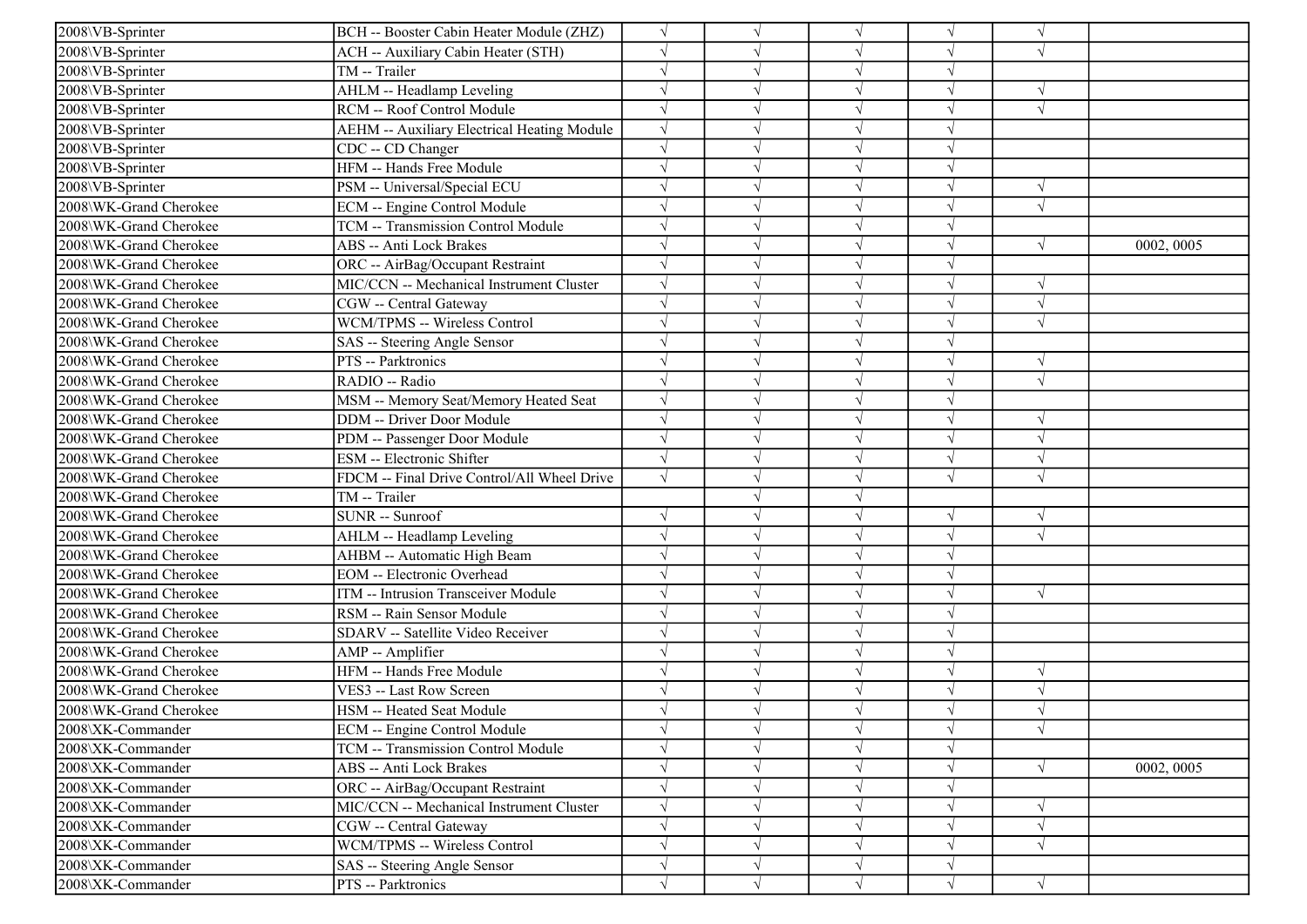| 2008\XK-Commander        | RADIO -- Radio                              |            | $\sqrt{ }$ | $\sqrt{ }$ | $\sqrt{}$ | $\sqrt{ }$ |                  |
|--------------------------|---------------------------------------------|------------|------------|------------|-----------|------------|------------------|
| 2008\XK-Commander        | HVAC -- Heat, Ventilation and A/C           |            |            | $\sqrt{ }$ |           | $\sqrt{ }$ |                  |
| 2008\XK-Commander        | MSM -- Memory Seat/Memory Heated Seat       |            |            | $\sqrt{ }$ |           |            |                  |
| 2008\XK-Commander        | <b>DDM</b> -- Driver Door Module            |            |            | $\sqrt{ }$ | $\sqrt{}$ | $\sqrt{2}$ |                  |
| 2008\XK-Commander        | PDM -- Passenger Door Module                |            |            | $\sqrt{ }$ |           |            |                  |
| 2008\XK-Commander        | ESM -- Electronic Shifter                   |            |            | $\sqrt{ }$ |           |            |                  |
| 2008\XK-Commander        | FDCM -- Final Drive Control/All Wheel Drive | $\sqrt{ }$ |            | $\sqrt{ }$ | $\sqrt{}$ | $\sqrt{ }$ |                  |
| 2008\XK-Commander        | PLGM -- Power Liftgate Module               |            |            | $\sqrt{ }$ |           | N          |                  |
| 2008\XK-Commander        | TM -- Trailer                               |            |            | $\sqrt{ }$ |           |            |                  |
| 2008\XK-Commander        | SUNR -- Sunroof                             |            |            | $\sqrt{ }$ | $\sqrt{}$ | $\sqrt{ }$ |                  |
| 2008\XK-Commander        | AHBM -- Automatic High Beam                 |            |            | $\sqrt{ }$ |           |            |                  |
| 2008\XK-Commander        | ITM -- Intrusion Transceiver Module         |            |            | $\sqrt{ }$ |           | $\sqrt{ }$ |                  |
| 2008\XK-Commander        | RSM -- Rain Sensor Module                   |            |            | $\sqrt{ }$ |           |            |                  |
| 2008\XK-Commander        | AMP -- Amplifier                            |            |            | $\sqrt{ }$ |           |            |                  |
| 2008\XK-Commander        | HFM -- Hands Free Module                    | $\sqrt{}$  |            | $\sqrt{ }$ | $\sqrt{}$ | $\sqrt{ }$ |                  |
| 2008\XK-Commander        | VES3 -- Last Row Screen                     |            |            | $\sqrt{ }$ | J         | $\sqrt{ }$ |                  |
| 2008\XK-Commander        | HSM -- Heated Seat Module                   |            |            | $\sqrt{ }$ |           |            |                  |
| 2008\ZB-Viper            | ECM -- Engine Control Module                |            |            | $\sqrt{ }$ |           | $\sqrt{ }$ | 0017, 0031       |
| 2008\ZB-Viper            | OCM -- Occupant Classification              |            |            | $\sqrt{ }$ |           |            |                  |
| 2008\ZH-Crossfire(NAFTA) | <b>ECM</b> -- Engine Control Module         |            |            | $\sqrt{ }$ | V         | $\sqrt{ }$ |                  |
| 2008\ZH-Crossfire(NAFTA) | <b>TCM -- Transmission Control Module</b>   | $\sqrt{}$  |            | $\sqrt{ }$ | V         |            |                  |
| 2008\ZH-Crossfire(NAFTA) | ESP -- Electronic Stability Program         | $\sqrt{ }$ |            | $\sqrt{ }$ | $\sqrt{}$ | $\sqrt{ }$ |                  |
| 2008\ZH-Crossfire(NAFTA) | ORC -- AirBag/Occupant Restraint            |            |            | $\sqrt{ }$ |           |            |                  |
| 2008\ZH-Crossfire(NAFTA) | IC -- Instrument Cluster                    |            |            | $\sqrt{ }$ | V         | $\sqrt{ }$ |                  |
| 2008\ZH-Crossfire(NAFTA) | TPM -- Tire Pressure Monitor                |            |            | $\sqrt{ }$ | V         |            |                  |
| 2008\ZH-Crossfire(NAFTA) | <b>BCM -- Body Controller</b>               |            |            | $\sqrt{ }$ | V         | $\gamma$   |                  |
| 2008\ZH-Crossfire(NAFTA) | SKM -- SKIM/SKREEM/TPM                      |            |            | $\sqrt{ }$ | V         | $\sqrt{ }$ |                  |
| 2008\ZH-Crossfire(NAFTA) | HVAC -- Heat, Ventilation and A/C           |            |            | $\sqrt{ }$ | V         | $\sqrt{ }$ |                  |
| 2008\ZH-Crossfire(NAFTA) | SLA -- Shift Lever Sensor Assembly          |            |            | $\sqrt{ }$ |           | $\sqrt{ }$ |                  |
| 2008\ZH-Crossfire(NAFTA) | OCM -- Occupant Classification              |            |            | $\sqrt{ }$ |           |            |                  |
| 2008\ZH-Crossfire(NAFTA) | PTCM -- Power Top Control Module            |            |            | $\sqrt{ }$ | J         | $\sqrt{ }$ |                  |
| 2008\ZH-Crossfire(NAFTA) | <b>CLP</b>                                  | $\sqrt{ }$ |            | $\sqrt{ }$ |           | $\sqrt{ }$ |                  |
| 2009\DR-RAM              | ECM -- Engine Control Module                | $\sqrt{ }$ |            | $\sqrt{ }$ | √         | $\sqrt{ }$ | 0031, 0032, 0031 |
| 2009\DR-RAM              | TCM -- Transmission Control Module          | $\sqrt{ }$ |            | $\sqrt{ }$ | $\sqrt{}$ | $\sqrt{ }$ |                  |
| 2009\DR-RAM              | <b>ABS</b> -- Anti Lock Brakes              |            |            | $\sqrt{ }$ | $\sqrt{}$ | $\sqrt{2}$ | 0002, 0005       |
| 2009\DR-RAM              | ORC -- AirBag/Occupant Restraint            |            |            |            |           |            |                  |
| 2009\DR-RAM              | MIC/CCN -- Mechanical Instrument Cluster    | $\sqrt{}$  | $\sqrt{}$  | $\sqrt{}$  | V         | $\sqrt{ }$ |                  |
| 2009\DR-RAM              | CGW -- Central Gateway                      | $\sqrt{}$  | $\sqrt{ }$ | $\sqrt{ }$ | $\sqrt{}$ | $\sqrt{ }$ |                  |
| 2009\DR-RAM              | WCM/TPMS -- Wireless Control                |            |            | $\sqrt{ }$ | V         |            |                  |
| 2009\DR-RAM              | SAS -- Steering Angle Sensor                |            |            | $\sqrt{ }$ |           |            |                  |
| 2009\DR-RAM              | RADIO -- Radio                              |            |            | $\sqrt{ }$ |           |            |                  |
| 2009\DR-RAM              | HVAC -- Heat, Ventilation and A/C           |            |            | V          |           | $\sqrt{ }$ |                  |
| 2009\DR-RAM              | FDCM -- Final Drive Control/All Wheel Drive | $\sqrt{}$  |            | $\sqrt{ }$ |           |            |                  |
| 2009\DR-RAM              | SUNR -- Sunroof                             | $\sqrt{}$  | $\sqrt{ }$ | $\sqrt{ }$ | V         | $\sqrt{ }$ |                  |
| 2009\DR-RAM              | EOM -- Electronic Overhead                  |            | V          | $\sqrt{ }$ |           | $\sqrt{ }$ |                  |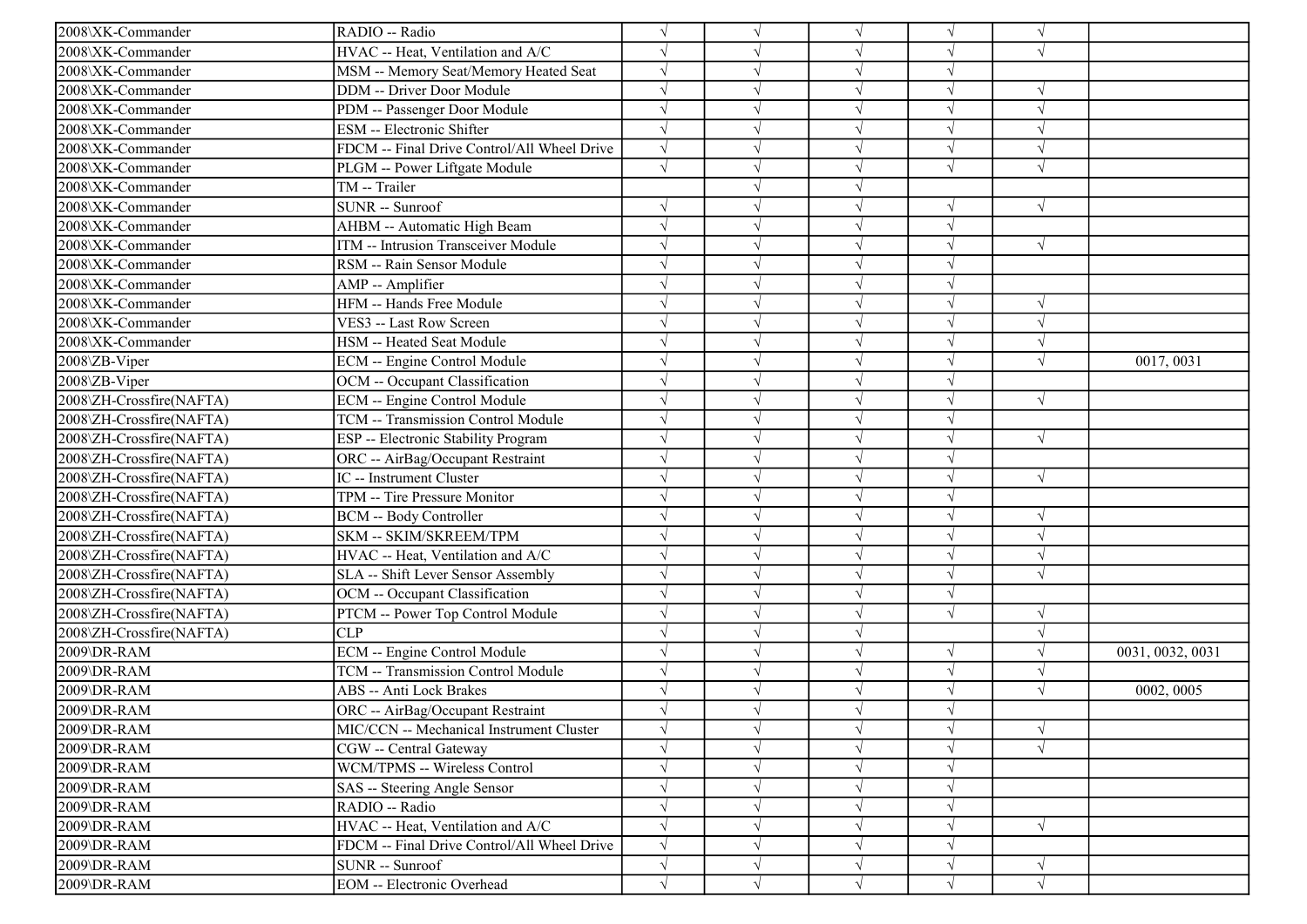| 2009\DR-RAM       | SDAR -- Satellite Radio                     | $\sqrt{}$  |            |            |            |            |            |
|-------------------|---------------------------------------------|------------|------------|------------|------------|------------|------------|
| 2009\DR-RAM       | AMP -- Amplifier                            | $\sqrt{ }$ |            | $\sqrt{ }$ |            |            |            |
| 2009\DR-RAM       | HFM -- Hands Free Module                    | $\sqrt{ }$ |            |            |            | $\sqrt{ }$ |            |
| 2009\DR-RAM       | VES -- Vehicle Entertainment System         | $\sqrt{ }$ |            |            |            |            |            |
| 2009\DS-Ram Truck | ECM -- Engine Control Module                | $\sqrt{}$  |            |            |            |            |            |
| 2009\DS-Ram Truck | DTCM -- Drive Train Control Module          | $\sqrt{ }$ |            |            |            |            |            |
| 2009\DS-Ram Truck | ABS -- Anti Lock Brakes                     | $\sqrt{ }$ |            |            |            |            | 0002, 0005 |
| 2009\DS-Ram Truck | MIC/CCN -- Mechanical Instrument Cluster    | $\sqrt{ }$ |            |            |            |            |            |
| 2009\DS-Ram Truck | CGW -- Central Gateway                      | $\sqrt{ }$ |            | $\sqrt{ }$ |            | $\sqrt{ }$ |            |
| 2009\DS-Ram Truck | WCM/TPMS -- Wireless Control                | $\sqrt{ }$ |            |            |            | $\sqrt{ }$ |            |
| 2009\DS-Ram Truck | SAS -- Steering Angle Sensor                | $\sqrt{ }$ |            |            |            |            |            |
| 2009\DS-Ram Truck | PTS -- Parktronics                          | $\sqrt{ }$ |            |            |            | $\sqrt{ }$ |            |
| 2009\DS-Ram Truck | RADIO -- Radio                              | $\sqrt{ }$ |            |            |            | $\sqrt{ }$ |            |
| 2009\DS-Ram Truck | HVAC -- Heat, Ventilation and A/C           | $\sqrt{ }$ |            |            |            |            |            |
| 2009\DS-Ram Truck | MSM -- Memory Seat/Memory Heated Seat       | $\sqrt{}$  |            | $\sqrt{ }$ |            | $\sqrt{ }$ |            |
| 2009\DS-Ram Truck | DMFR -- Door Module Front Right             | $\sqrt{ }$ |            |            |            |            |            |
| 2009\DS-Ram Truck | DMFL -- Door Module Front Left              | $\sqrt{}$  |            |            |            | $\sqrt{ }$ |            |
| 2009\DS-Ram Truck | SDARV -- Satellite Video Receiver           | $\sqrt{ }$ |            |            |            |            |            |
| 2009\DS-Ram Truck | AMP -- Amplifier                            | $\sqrt{ }$ |            |            |            |            |            |
| 2009\DS-Ram Truck | HFM -- Hands Free Module                    | $\sqrt{ }$ |            | $\sqrt{ }$ | $\sqrt{ }$ | $\sqrt{ }$ |            |
| 2009\DS-Ram Truck | VES3 -- Last Row Screen                     | $\sqrt{ }$ |            | $\sqrt{ }$ |            | $\sqrt{ }$ |            |
| 2009\DS-Ram Truck | HSM -- Heated Seat Module                   | $\sqrt{ }$ |            |            |            | $\sqrt{ }$ |            |
| 2009\HB-Durango   | ECM -- Engine Control Module                | $\sqrt{ }$ |            |            |            | $\sqrt{ }$ |            |
| 2009\HB-Durango   | TCM -- Transmission Control Module          | $\sqrt{ }$ |            | $\sqrt{ }$ |            |            |            |
| 2009\HB-Durango   | ABS -- Anti Lock Brakes                     | $\sqrt{ }$ |            |            |            | $\sqrt{ }$ | 0005, 0002 |
| 2009\HB-Durango   | ORC -- AirBag/Occupant Restraint            | $\sqrt{ }$ |            |            |            |            |            |
| 2009\HB-Durango   | MIC/CCN -- Mechanical Instrument Cluster    | $\sqrt{ }$ |            | $\sqrt{ }$ |            | $\sqrt{ }$ |            |
| 2009\HB-Durango   | CGW -- Central Gateway                      | $\sqrt{ }$ |            |            |            | $\sqrt{ }$ |            |
| 2009\HB-Durango   | HGM -- Hybrid Gateway Module                | $\sqrt{ }$ |            |            |            |            |            |
| 2009\HB-Durango   | WCM/TPMS -- Wireless Control                | $\sqrt{}$  |            |            |            |            |            |
| 2009\HB-Durango   | SAS -- Steering Angle Sensor                | $\sqrt{ }$ |            | $\sqrt{ }$ |            |            |            |
| 2009\HB-Durango   | EPS -- Electric Power Steering              | $\sqrt{ }$ |            | N          |            |            |            |
| 2009\HB-Durango   | PTS -- Parktronics                          | $\sqrt{ }$ |            | $\sqrt{ }$ |            | $\sqrt{ }$ |            |
| 2009\HB-Durango   | RADIO -- Radio                              | $\sqrt{ }$ |            | $\sqrt{}$  |            | $\sqrt{ }$ |            |
| 2009\HB-Durango   | HVAC -- Heat, Ventilation and A/C           | $\sqrt{ }$ | $\sqrt{ }$ |            |            | $\sqrt{ }$ |            |
| 2009\HB-Durango   | APM -- Adjustable Pedal Module              | $\sqrt{ }$ |            |            |            |            |            |
| 2009\HB-Durango   | MSM -- Memory Seat/Memory Heated Seat       | $\sqrt{}$  | $\sqrt{}$  | $\sqrt{}$  |            |            |            |
| 2009\HB-Durango   | DDM -- Driver Door Module                   | $\sqrt{ }$ |            |            |            |            |            |
| 2009\HB-Durango   | PDM -- Passenger Door Module                | $\sqrt{}$  |            | $\sqrt{ }$ |            | $\sqrt{ }$ |            |
| 2009\HB-Durango   | FDCM -- Final Drive Control/All Wheel Drive | $\sqrt{ }$ |            | $\sqrt{ }$ |            |            |            |
| 2009\HB-Durango   | PLGM -- Power Liftgate Module               | $\sqrt{}$  |            |            |            |            |            |
| 2009\HB-Durango   | <b>EOM</b> -- Electronic Overhead           | $\sqrt{ }$ |            | $\sqrt{ }$ |            | $\sqrt{ }$ |            |
| 2009\HB-Durango   | SDARV -- Satellite Video Receiver           | $\sqrt{ }$ |            | $\sqrt{ }$ |            |            |            |
| 2009\HB-Durango   | AMP -- Amplifier                            | $\sqrt{}$  |            | $\sqrt{ }$ | $\sqrt{ }$ |            |            |
| 2009\HB-Durango   | HFM -- Hands Free Module                    | $\sqrt{ }$ | $\sqrt{ }$ | $\sqrt{ }$ | $\sqrt{}$  | $\sqrt{ }$ |            |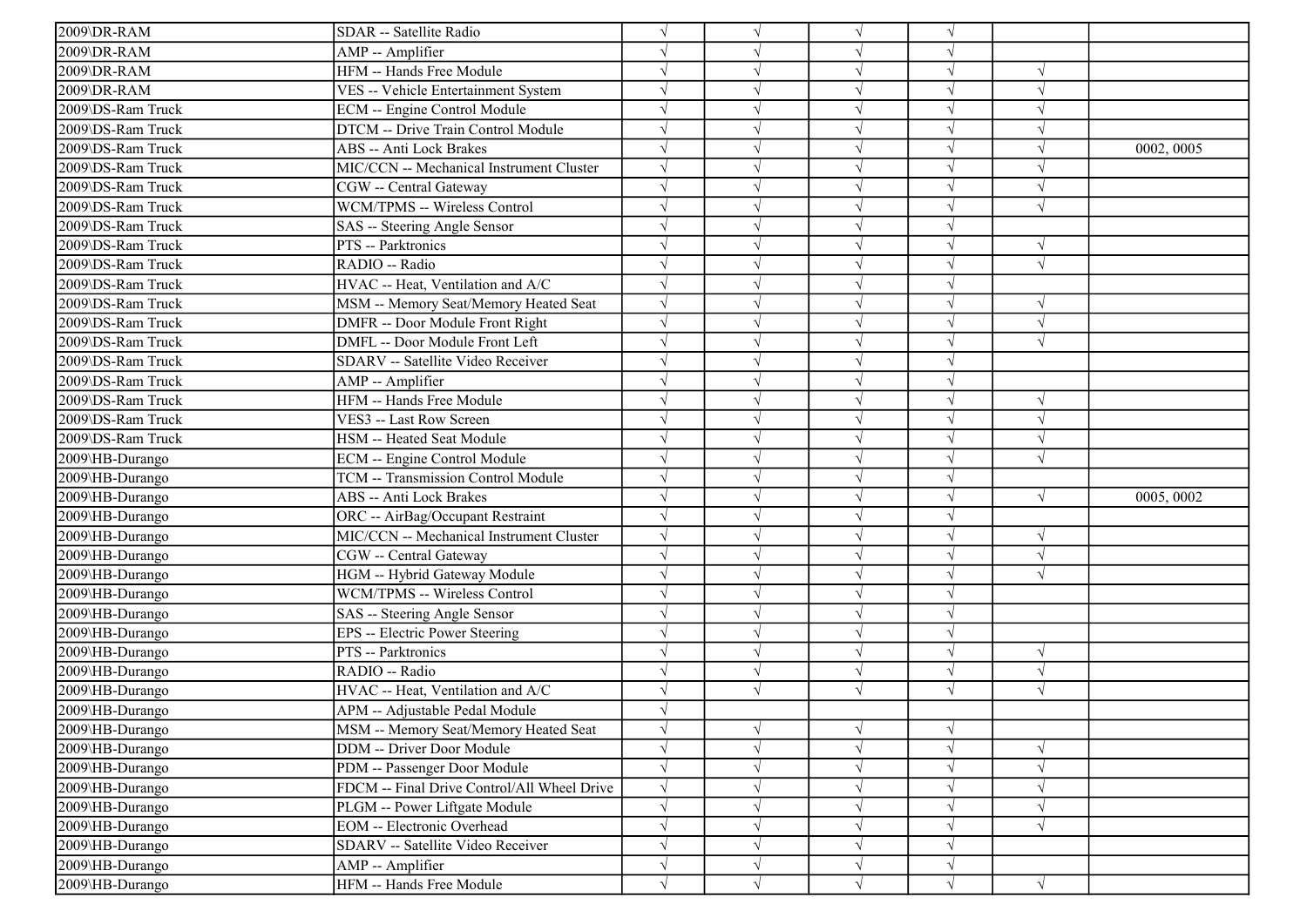| 2009\HB-Durango       | VES3 -- Last Row Screen                     | $\sqrt{ }$ | $\sqrt{ }$ | $\sqrt{ }$            | $\sqrt{ }$ | $\sqrt{ }$ |                                 |
|-----------------------|---------------------------------------------|------------|------------|-----------------------|------------|------------|---------------------------------|
| 2009\HB-Durango       | <b>BPCM -- Battery Pack Control Module</b>  | $\sqrt{ }$ |            |                       | $\sqrt{ }$ |            | 0004, 0026, 0040, 0045,<br>0058 |
| 2009\HB-Durango       | EAC -- Electric A/C Compressor              | $\sqrt{ }$ | $\sqrt{ }$ | $\sqrt{ }$            | $\sqrt{ }$ |            |                                 |
| 2009\HB-Durango       | HCP -- Hybrid Control Processor             | $\sqrt{ }$ | $\sqrt{2}$ | $\overline{\sqrt{2}}$ | $\sqrt{ }$ |            | 0042, 0021, 0056                |
| 2009\HB-Durango       | MCPA -- Motor Control Processor A           | $\sqrt{ }$ |            |                       | $\sqrt{ }$ |            |                                 |
| 2009\HB-Durango       | MCPB -- Motor Control Processor B           | $\sqrt{ }$ |            |                       | $\sqrt{ }$ |            |                                 |
| 2009\HG-Aspen         | ECM -- Engine Control Module                | $\sqrt{}$  | $\sqrt{}$  | $\sqrt{ }$            | $\sqrt{ }$ | $\sqrt{ }$ |                                 |
| 2009\HG-Aspen         | TCM -- Transmission Control Module          | $\sqrt{}$  | $\sqrt{}$  | $\sqrt{ }$            | $\sqrt{ }$ |            |                                 |
| 2009\HG-Aspen         | <b>ABS</b> -- Anti Lock Brakes              | $\sqrt{ }$ | $\sqrt{}$  | $\sqrt{ }$            | $\sqrt{ }$ | $\sqrt{ }$ | 0005, 0002                      |
| 2009\HG-Aspen         | ORC -- AirBag/Occupant Restraint            | $\sqrt{}$  | $\sqrt{}$  | $\sqrt{ }$            | $\sqrt{ }$ |            |                                 |
| 2009\HG-Aspen         | MIC/CCN -- Mechanical Instrument Cluster    | $\sqrt{}$  |            | $\sqrt{ }$            | $\sqrt{ }$ | $\sqrt{}$  |                                 |
| 2009\HG-Aspen         | CGW -- Central Gateway                      | $\sqrt{ }$ |            | $\sqrt{ }$            | $\sqrt{ }$ |            |                                 |
| 2009\HG-Aspen         | HGM -- Hybrid Gateway Module                | $\sqrt{ }$ |            | $\sqrt{ }$            | $\sqrt{ }$ | $\sqrt{}$  |                                 |
| 2009\HG-Aspen         | WCM/TPMS -- Wireless Control                | $\sqrt{ }$ | $\sqrt{}$  | $\sqrt{ }$            | $\sqrt{ }$ |            |                                 |
| 2009\HG-Aspen         | SAS -- Steering Angle Sensor                | $\sqrt{ }$ | $\sqrt{}$  | $\sqrt{ }$            | $\sqrt{ }$ |            |                                 |
| 2009\HG-Aspen         | EPS -- Electric Power Steering              | $\sqrt{ }$ | $\sqrt{}$  | $\sqrt{ }$            | $\sqrt{ }$ |            |                                 |
| $2009\text{MG-Aspen}$ | PTS -- Parktronics                          | $\sqrt{ }$ | $\sqrt{ }$ | $\sqrt{ }$            | $\sqrt{ }$ | $\sqrt{ }$ |                                 |
| 2009\HG-Aspen         | RADIO -- Radio                              | $\sqrt{ }$ |            | $\sqrt{ }$            | $\sqrt{ }$ | $\sqrt{ }$ |                                 |
| 2009\HG-Aspen         | HVAC -- Heat, Ventilation and A/C           | $\sqrt{ }$ | $\sqrt{ }$ | $\sqrt{ }$            | $\sqrt{ }$ | $\sqrt{ }$ |                                 |
| 2009\HG-Aspen         | APM -- Adjustable Pedal Module              | $\sqrt{ }$ |            |                       |            |            |                                 |
| 2009\HG-Aspen         | MSM -- Memory Seat/Memory Heated Seat       | $\sqrt{ }$ | $\sqrt{}$  | $\sqrt{ }$            | $\sqrt{ }$ |            |                                 |
| 2009\HG-Aspen         | DDM -- Driver Door Module                   | $\sqrt{ }$ | $\sqrt{}$  | $\sqrt{ }$            | $\sqrt{ }$ | $\sqrt{ }$ |                                 |
| 2009\HG-Aspen         | PDM -- Passenger Door Module                | $\sqrt{ }$ |            | $\sqrt{ }$            | $\sqrt{ }$ |            |                                 |
| 2009\HG-Aspen         | FDCM -- Final Drive Control/All Wheel Drive | $\sqrt{ }$ |            | $\sqrt{ }$            | $\sqrt{ }$ |            |                                 |
| 2009\HG-Aspen         | PLGM -- Power Liftgate Module               | $\sqrt{}$  |            | $\sqrt{ }$            | $\sqrt{}$  |            |                                 |
| 2009\HG-Aspen         | <b>EOM</b> -- Electronic Overhead           | $\sqrt{ }$ |            | $\sqrt{ }$            | $\sqrt{ }$ |            |                                 |
| 2009\HG-Aspen         | SDARV -- Satellite Video Receiver           | $\sqrt{ }$ | $\sqrt{}$  | $\sqrt{ }$            | $\sqrt{ }$ |            |                                 |
| 2009\HG-Aspen         | AMP -- Amplifier                            | $\sqrt{ }$ | $\sqrt{ }$ | $\sqrt{ }$            | $\sqrt{ }$ |            |                                 |
| 2009\HG-Aspen         | HFM -- Hands Free Module                    | $\sqrt{ }$ | $\sqrt{ }$ | $\sqrt{ }$            | $\sqrt{ }$ | $\sqrt{ }$ |                                 |
| 2009\HG-Aspen         | VES3 -- Last Row Screen                     | $\sqrt{ }$ | $\sqrt{ }$ | $\sqrt{ }$            | $\sqrt{ }$ | $\sqrt{ }$ |                                 |
| 2009\HG-Aspen         | HSM -- Heated Seat Module                   | $\sqrt{ }$ |            |                       | $\sqrt{ }$ | $\sqrt{ }$ |                                 |
| 2009\HG-Aspen         | <b>BPCM -- Battery Pack Control Module</b>  | $\sqrt{ }$ |            |                       | $\sqrt{ }$ |            | 0004, 0026, 0040, 0045,<br>0058 |
| 2009\HG-Aspen         | EAC -- Electric A/C Compressor              | √          | N          | N                     | $\sqrt{}$  |            |                                 |
| 2009\HG-Aspen         | HCP -- Hybrid Control Processor             | $\sqrt{ }$ |            |                       | $\sqrt{ }$ |            | 0042, 0021, 0056                |
| 2009\HG-Aspen         | MCPA -- Motor Control Processor A           | $\sqrt{ }$ |            |                       | $\sqrt{}$  |            |                                 |
| 2009\HG-Aspen         | MCPB -- Motor Control Processor B           | $\sqrt{ }$ |            |                       | $\sqrt{ }$ |            |                                 |
| 2009\J8-Wrangler      | <b>ECM</b> -- Engine Control Module         | $\sqrt{}$  |            | $\sqrt{ }$            | $\sqrt{}$  | V          |                                 |
| 2009\J8-Wrangler      | TCM -- Transmission Control Module          | $\sqrt{ }$ | $\sqrt{}$  | $\sqrt{ }$            | $\sqrt{}$  | V          |                                 |
| 2009\J8-Wrangler      | ABS -- Anti Lock Brakes                     | $\sqrt{ }$ | $\sqrt{}$  | $\sqrt{ }$            | $\sqrt{}$  | V          | 0002, 0005                      |
| 2009\J8-Wrangler      | MIC/CCN -- Mechanical Instrument Cluster    | $\sqrt{ }$ | $\sqrt{}$  | $\sqrt{ }$            | $\sqrt{}$  | $\sqrt{}$  |                                 |
| 2009\J8-Wrangler      | CGW -- Central Gateway                      | $\sqrt{ }$ | $\sqrt{}$  | $\sqrt{ }$            | $\sqrt{ }$ | $\sqrt{}$  | 0003                            |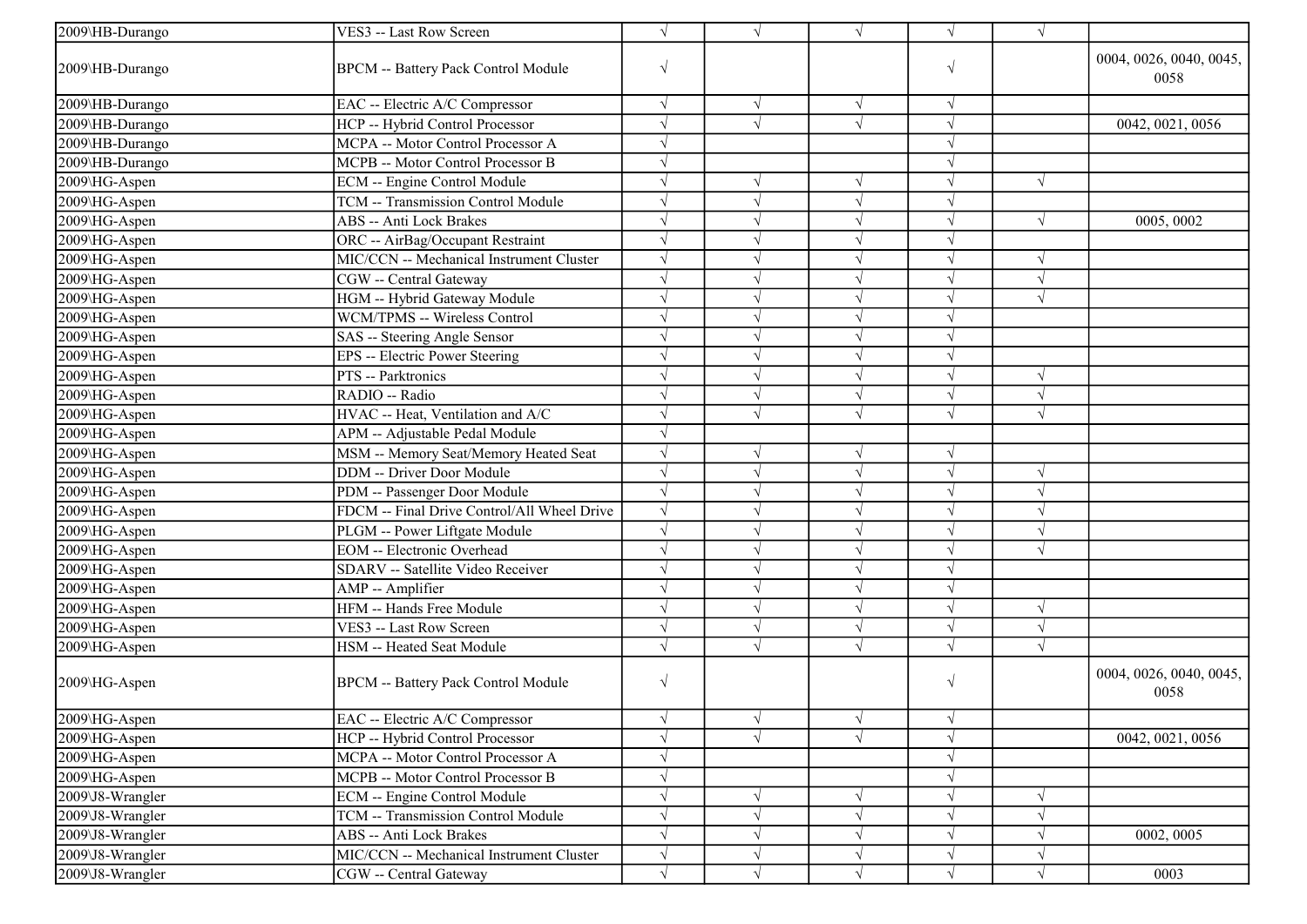| 2009\J8-Wrangler                                                                    | WCM/TPMS -- Wireless Control                | $\sqrt{ }$ | V          | $\sqrt{ }$ | $\sqrt{ }$ |            |            |
|-------------------------------------------------------------------------------------|---------------------------------------------|------------|------------|------------|------------|------------|------------|
| 2009\J8-Wrangler                                                                    | SAS -- Steering Angle Sensor                | $\sqrt{}$  |            | $\sqrt{ }$ | J          |            |            |
| 2009\J8-Wrangler                                                                    | RADIO -- Radio                              |            |            | $\sqrt{}$  | J          | $\sqrt{ }$ |            |
| 2009\J8-Wrangler                                                                    | HVAC -- Heat, Ventilation and A/C           | $\sqrt{}$  |            | $\sqrt{}$  |            | $\sqrt{ }$ |            |
| 2009\JC-Journey                                                                     | <b>ECM</b> -- Engine Control Module         | $\sqrt{}$  |            | $\sqrt{}$  |            | $\sqrt{ }$ |            |
| 2009\JC-Journey                                                                     | TCM -- Transmission Control Module          | $\sqrt{ }$ |            | $\sqrt{ }$ | J          | $\sqrt{ }$ |            |
| 2009\JC-Journey                                                                     | <b>ABS</b> -- Anti Lock Brakes              | $\sqrt{}$  |            | $\sqrt{}$  | J          | $\sqrt{ }$ | 0002, 0005 |
| 2009\JC-Journey                                                                     | ORC -- AirBag/Occupant Restraint            | $\sqrt{ }$ |            | $\sqrt{ }$ | J          |            |            |
| 2009\JC-Journey                                                                     | MIC/CCN -- Mechanical Instrument Cluster    | $\sqrt{}$  |            | $\sqrt{ }$ | $\sqrt{}$  | $\sqrt{ }$ |            |
| 2009\JC-Journey                                                                     | CGW -- Central Gateway                      |            |            | $\sqrt{}$  | J          | $\sqrt{ }$ | 0003       |
| 2009 JC-Journey                                                                     | <b>WCM/TPMS -- Wireless Control</b>         |            |            | $\sqrt{ }$ |            | $\sqrt{ }$ |            |
| 2009\JC-Journey                                                                     | SAS -- Steering Angle Sensor                | $\sqrt{}$  |            | $\sqrt{ }$ | V          |            |            |
| 2009\JC-Journey                                                                     | RADIO -- Radio                              | $\sqrt{}$  |            | $\sqrt{}$  | V          | $\sqrt{ }$ |            |
| 2009 JC-Journey                                                                     | HVAC -- Heat, Ventilation and A/C           | $\sqrt{}$  |            | $\sqrt{ }$ | J          | $\sqrt{ }$ |            |
| 2009\JC-Journey                                                                     | DMFR -- Door Module Front Right             | $\sqrt{}$  |            | $\sqrt{}$  | $\sqrt{}$  | $\sqrt{ }$ |            |
| 2009\JC-Journey                                                                     | DMFL -- Door Module Front Left              | $\sqrt{ }$ |            | $\sqrt{}$  |            | $\sqrt{ }$ |            |
| 2009\JC-Journey                                                                     | FDCM -- Final Drive Control/All Wheel Drive | $\sqrt{ }$ |            | $\sqrt{ }$ |            |            |            |
| 2009\JC-Journey                                                                     | ITM -- Intrusion Transceiver Module         | $\sqrt{}$  |            | $\sqrt{}$  | J          | $\sqrt{ }$ |            |
| 2009\JC-Journey                                                                     | SDARV -- Satellite Video Receiver           | $\sqrt{}$  |            | $\sqrt{ }$ | V          |            |            |
| 2009\JC-Journey                                                                     | AMP -- Amplifier                            | $\sqrt{}$  |            | $\sqrt{ }$ | $\sqrt{}$  |            |            |
| 2009\JC-Journey                                                                     | HFM -- Hands Free Module                    | $\sqrt{ }$ |            | $\sqrt{ }$ | $\sqrt{ }$ | $\sqrt{ }$ |            |
| 2009\JC-Journey                                                                     | VES3 -- Last Row Screen                     | $\sqrt{ }$ |            | $\sqrt{}$  | J          | $\sqrt{ }$ |            |
| 2009\JC-Journey                                                                     | <b>DISP</b> -- Front Display                |            |            | $\sqrt{ }$ | V          |            |            |
| 2009\JK-Wrangler                                                                    | <b>ECM</b> -- Engine Control Module         | $\sqrt{}$  |            | $\sqrt{ }$ | V          | $\sqrt{ }$ |            |
| 2009\JK-Wrangler                                                                    | TCM -- Transmission Control Module          |            |            | $\sqrt{}$  | V          | $\sqrt{ }$ |            |
| 2009\JK-Wrangler                                                                    | <b>ABS</b> -- Anti Lock Brakes              | $\sqrt{}$  |            | $\sqrt{}$  | V          | $\sqrt{ }$ | 0002, 0005 |
| 2009\JK-Wrangler                                                                    | ORC -- AirBag/Occupant Restraint            | $\sqrt{}$  |            | $\sqrt{ }$ | $\sqrt{}$  |            |            |
| 2009\JK-Wrangler                                                                    | MIC/CCN -- Mechanical Instrument Cluster    |            |            | $\sqrt{}$  |            | $\sqrt{ }$ |            |
| 2009\JK-Wrangler                                                                    | CGW -- Central Gateway                      | $\sqrt{}$  |            | $\sqrt{}$  |            | $\sqrt{ }$ | 0003       |
| 2009\JK-Wrangler                                                                    | WCM/TPMS -- Wireless Control                | $\sqrt{}$  |            | $\sqrt{}$  | J          |            |            |
| 2009\JK-Wrangler                                                                    | SAS -- Steering Angle Sensor                | $\sqrt{}$  |            | $\sqrt{}$  | V          |            |            |
| 2009\JK-Wrangler                                                                    | RADIO -- Radio                              | $\sqrt{}$  |            | $\sqrt{ }$ | $\sqrt{}$  | $\sqrt{ }$ |            |
| 2009\JK-Wrangler                                                                    | ASBS -- Automatic Sway Bar System           | $\sqrt{}$  |            | $\sqrt{ }$ | $\sqrt{ }$ |            |            |
| 2009\JK-Wrangler                                                                    | ITM -- Intrusion Transceiver Module         |            |            | $\sqrt{}$  |            | $\sqrt{ }$ |            |
| 2009\JK-Wrangler                                                                    | AMP -- Amplifier                            | $\sqrt{}$  |            | $\sqrt{}$  | V          |            |            |
| 2009\JK-Wrangler                                                                    | HFM -- Hands Free Module                    |            |            |            |            | $\sqrt{ }$ |            |
| 2009\JS-Avenger, Sebring, Convertible-Sedan ECM -- Engine Control Module            |                                             | $\sqrt{}$  | $\sqrt{}$  | $\sqrt{}$  | $\sqrt{}$  | $\sqrt{ }$ |            |
| 2009\JS-Avenger, Sebring, Convertible-Sedan   ABS -- Anti Lock Brakes               |                                             | $\sqrt{}$  | $\sqrt{ }$ | $\sqrt{ }$ | $\sqrt{}$  | $\sqrt{ }$ | 0002, 0005 |
| 2009\JS-Avenger,Sebring,Convertible-Sedan  ORC -- AirBag/Occupant Restraint         |                                             | $\sqrt{ }$ | $\sqrt{ }$ | $\sqrt{}$  | $\sqrt{}$  |            |            |
| 2009\JS-Avenger,Sebring,Convertible-Sedan  MIC/CCN -- Mechanical Instrument Cluster |                                             | $\sqrt{}$  | $\sqrt{ }$ | $\sqrt{}$  | $\sqrt{}$  | $\sqrt{ }$ |            |
| 2009\JS-Avenger, Sebring, Convertible-Sedan   CGW -- Central Gateway                |                                             | $\sqrt{}$  | $\sqrt{}$  | $\sqrt{}$  | $\sqrt{}$  | $\sqrt{ }$ |            |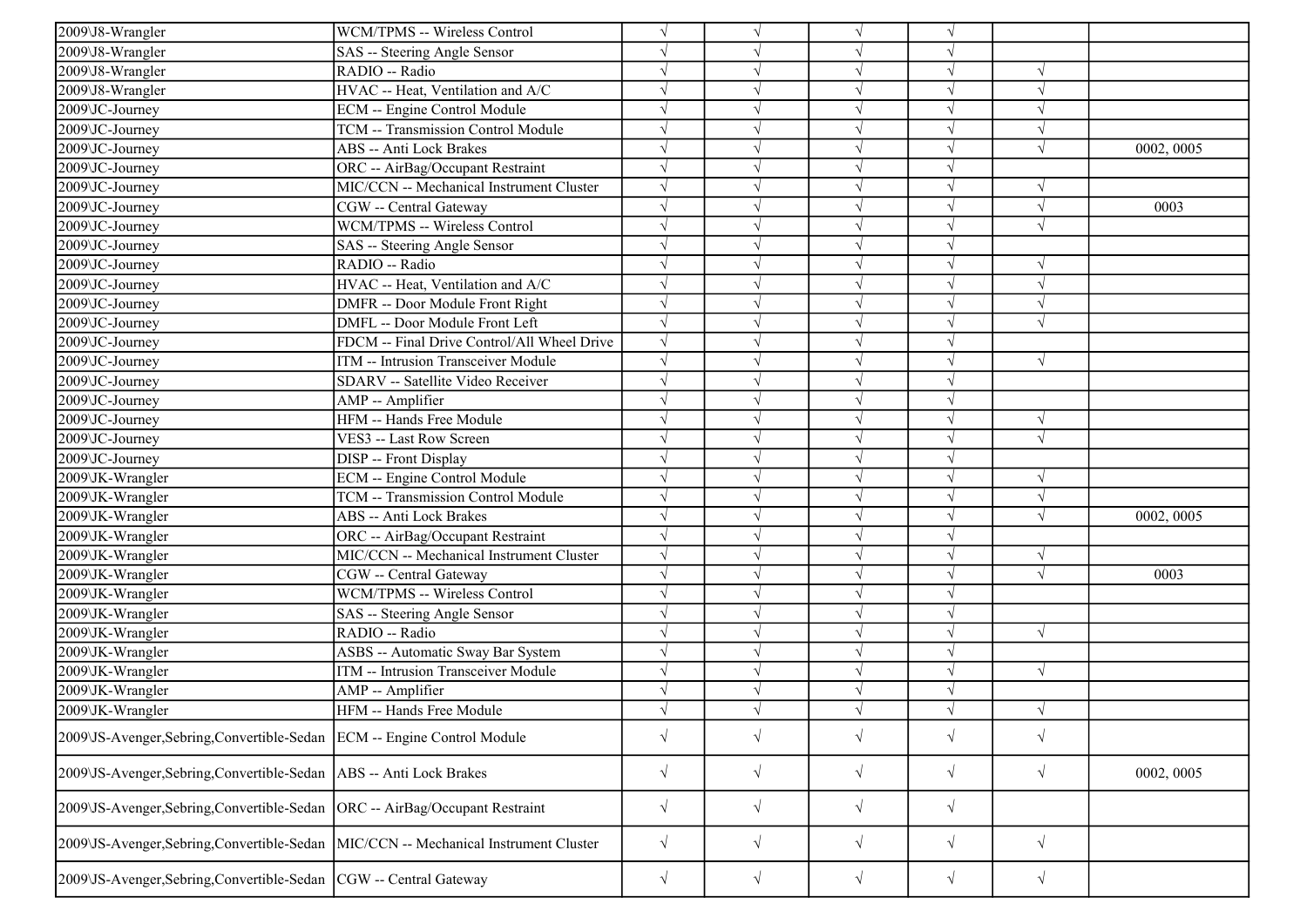| 2009\JS-Avenger, Sebring, Convertible-Sedan   WCM/TPMS -- Wireless Control     |                                                                                        | $\sqrt{}$  | $\sqrt{}$  | $\sqrt{ }$ | $\sqrt{}$  |            |            |
|--------------------------------------------------------------------------------|----------------------------------------------------------------------------------------|------------|------------|------------|------------|------------|------------|
| 2009\JS-Avenger,Sebring,Convertible-Sedan  SAS -- Steering Angle Sensor        |                                                                                        | $\sqrt{}$  | $\sqrt{ }$ | $\sqrt{}$  | $\sqrt{}$  |            |            |
|                                                                                |                                                                                        |            |            |            |            |            |            |
| 2009\JS-Avenger, Sebring, Convertible-Sedan   RADIO -- Radio                   |                                                                                        | $\sqrt{}$  | $\sqrt{ }$ | $\sqrt{}$  | $\sqrt{}$  | $\sqrt{ }$ |            |
| 2009\JS-Avenger,Sebring,Convertible-Sedan HVAC -- Heat, Ventilation and A/C    |                                                                                        | $\sqrt{ }$ | $\sqrt{ }$ | $\sqrt{ }$ | $\sqrt{}$  | $\sqrt{ }$ |            |
| 2009\JS-Avenger, Sebring, Convertible-Sedan   DDM -- Driver Door Module        |                                                                                        | $\sqrt{ }$ | $\sqrt{ }$ | $\sqrt{}$  | $\sqrt{}$  | $\sqrt{ }$ |            |
| 2009\JS-Avenger, Sebring, Convertible-Sedan  PDM -- Passenger Door Module      |                                                                                        | $\sqrt{}$  | $\sqrt{ }$ | $\sqrt{ }$ | $\sqrt{}$  | $\sqrt{ }$ |            |
|                                                                                | 2009\JS-Avenger,Sebring,Convertible-Sedan  FDCM -- Final Drive Control/All Wheel Drive | $\sqrt{}$  | $\sqrt{ }$ | $\sqrt{ }$ | $\sqrt{}$  |            |            |
| 2009\JS-Avenger,Sebring,Convertible-Sedan  ITM -- Intrusion Transceiver Module |                                                                                        | $\sqrt{}$  | $\sqrt{ }$ | $\sqrt{}$  | $\sqrt{}$  | $\sqrt{ }$ |            |
| 2009\JS-Avenger,Sebring,Convertible-Sedan  PTCM -- Power Top Control Module    |                                                                                        | $\sqrt{}$  | $\sqrt{}$  | $\sqrt{}$  | $\sqrt{}$  |            |            |
| 2009\JS-Avenger, Sebring, Convertible-Sedan   AMP -- Amplifier                 |                                                                                        | $\sqrt{}$  | $\sqrt{ }$ | $\sqrt{}$  | $\sqrt{}$  |            |            |
| 2009\JS-Avenger, Sebring, Convertible-Sedan   HFM -- Hands Free Module         |                                                                                        | $\sqrt{}$  | $\sqrt{ }$ | $\sqrt{}$  | $\sqrt{}$  | $\sqrt{ }$ |            |
| 2009\JS-Avenger, Sebring, Convertible-Sedan   VES3 -- Last Row Screen          |                                                                                        | $\sqrt{}$  | $\sqrt{ }$ | $\sqrt{ }$ | $\sqrt{}$  | $\sqrt{ }$ |            |
| 2009\KA-Nitro                                                                  | ECM -- Engine Control Module                                                           |            | $\sqrt{ }$ | $\sqrt{ }$ | J          | $\sqrt{ }$ |            |
| 2009\KA-Nitro                                                                  | TCM -- Transmission Control Module                                                     | $\sqrt{ }$ | $\sqrt{ }$ | $\sqrt{ }$ | V          |            |            |
| 2009\KA-Nitro                                                                  | ABS -- Anti Lock Brakes                                                                |            | $\sqrt{ }$ | $\sqrt{ }$ | $\sqrt{}$  | $\sqrt{ }$ | 0002, 0005 |
| 2009\KA-Nitro                                                                  | ORC -- AirBag/Occupant Restraint                                                       |            |            | $\sqrt{}$  |            |            |            |
| 2009\KA-Nitro                                                                  | MIC/CCN -- Mechanical Instrument Cluster                                               |            |            | $\sqrt{ }$ | $\sqrt{ }$ | $\sqrt{ }$ |            |
| 2009\KA-Nitro                                                                  | CGW -- Central Gateway                                                                 |            |            | $\sqrt{ }$ |            | $\sqrt{ }$ | 0003       |
| 2009\KA-Nitro                                                                  | WCM/TPMS -- Wireless Control                                                           |            |            | $\sqrt{}$  |            |            |            |
| 2009\KA-Nitro                                                                  | SAS -- Steering Angle Sensor                                                           | J          |            | $\sqrt{ }$ | $\sqrt{}$  |            |            |
| 2009\KA-Nitro                                                                  | PTS -- Parktronics                                                                     | $\sqrt{ }$ |            | $\sqrt{ }$ | $\sqrt{ }$ | $\sqrt{ }$ |            |
| 2009\KA-Nitro                                                                  | RADIO -- Radio                                                                         |            |            | $\sqrt{ }$ |            | $\sqrt{ }$ |            |
| 2009\KA-Nitro                                                                  | HVAC -- Heat, Ventilation and A/C                                                      |            |            | $\sqrt{ }$ | $\sqrt{}$  | $\sqrt{ }$ |            |
| 2009\KA-Nitro                                                                  | DMFR -- Door Module Front Right                                                        |            |            | $\sqrt{ }$ | $\sqrt{}$  | $\sqrt{ }$ |            |
| 2009\KA-Nitro                                                                  | DMFL -- Door Module Front Left                                                         |            |            | $\sqrt{ }$ | V          | $\sqrt{ }$ |            |
| 2009\KA-Nitro                                                                  | ESM -- Electronic Shifter                                                              | $\sqrt{ }$ | $\sqrt{ }$ | $\sqrt{ }$ | $\sqrt{ }$ | $\sqrt{ }$ |            |
| 2009\KA-Nitro                                                                  | OCM -- Occupant Classification                                                         | $\sqrt{ }$ | $\sqrt{ }$ | $\sqrt{ }$ | $\sqrt{ }$ |            |            |
|                                                                                |                                                                                        |            |            |            |            |            |            |
| 2009\KA-Nitro                                                                  | ITM -- Intrusion Transceiver Module                                                    |            |            | $\sqrt{}$  |            | $\sqrt{ }$ |            |
| 2009\KA-Nitro                                                                  | AMP -- Amplifier                                                                       |            | $\sqrt{ }$ | $\sqrt{ }$ | $\sqrt{}$  |            |            |
| 2009\KA-Nitro                                                                  | HFM -- Hands Free Module                                                               |            | $\sqrt{ }$ | $\sqrt{ }$ | $\sqrt{}$  | $\sqrt{ }$ |            |
| 2009\KA-Nitro                                                                  | VES3 -- Last Row Screen                                                                |            | $\sqrt{ }$ | $\sqrt{ }$ | V          | $\sqrt{ }$ |            |
| 2009\KK-Liberty                                                                | ECM -- Engine Control Module                                                           |            |            | $\sqrt{}$  |            | $\sqrt{ }$ |            |
| 2009\KK-Liberty                                                                | TCM -- Transmission Control Module                                                     |            |            | $\sqrt{}$  | $\sqrt{}$  |            |            |
| 2009\KK-Liberty                                                                | ABS -- Anti Lock Brakes                                                                |            |            | $\sqrt{}$  | $\sqrt{}$  | $\sqrt{}$  | 0002, 0005 |
| 2009\KK-Liberty                                                                | ORC -- AirBag/Occupant Restraint                                                       |            | V          | $\sqrt{ }$ | V          |            |            |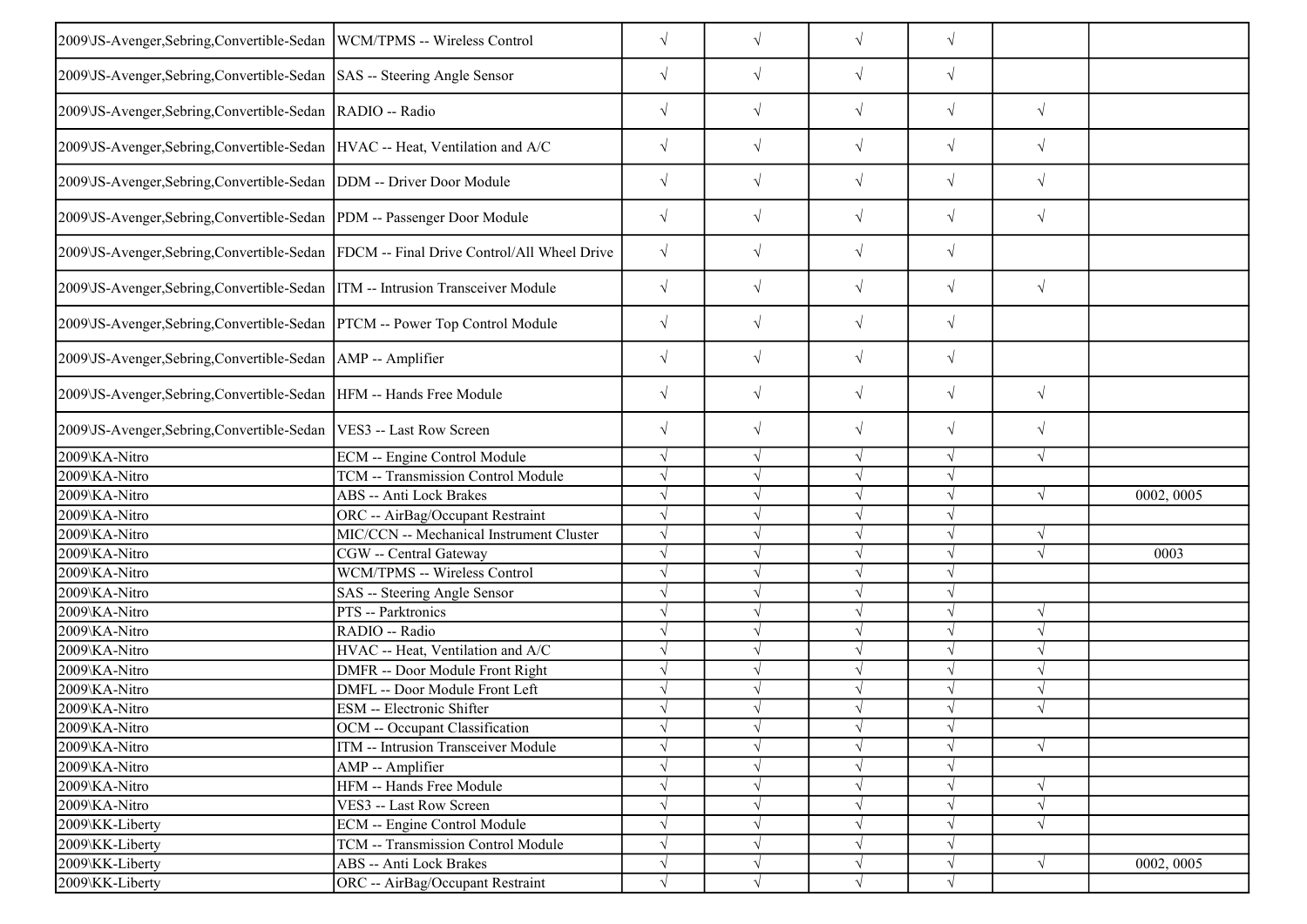| 2009\KK-Liberty                                | CGW -- Central Gateway                      | $\sqrt{}$  |            | $\sqrt{ }$ | V          | $\sqrt{ }$ | 0003       |
|------------------------------------------------|---------------------------------------------|------------|------------|------------|------------|------------|------------|
| 2009\KK-Liberty                                | WCM/TPMS -- Wireless Control                |            |            | V          |            |            |            |
| 2009\KK-Liberty                                | SAS -- Steering Angle Sensor                | $\sqrt{}$  |            | $\sqrt{}$  | V          |            |            |
| 2009\KK-Liberty                                | PTS -- Parktronics                          |            |            | V          | V          |            |            |
| 2009\KK-Liberty                                | RADIO -- Radio                              |            |            | $\sqrt{}$  | V          | $\sqrt{ }$ |            |
| 2009\KK-Liberty                                | HVAC -- Heat, Ventilation and A/C           | $\sqrt{ }$ |            | $\sqrt{ }$ | $\sqrt{}$  | $\sqrt{ }$ |            |
| 2009\KK-Liberty                                | MSM -- Memory Seat/Memory Heated Seat       |            |            | $\sqrt{}$  |            |            |            |
| 2009\KK-Liberty                                | DMFR -- Door Module Front Right             | $\sqrt{}$  |            | $\sqrt{}$  |            | $\sqrt{ }$ |            |
| 2009\KK-Liberty                                | DMFL -- Door Module Front Left              | $\sqrt{}$  |            | $\sqrt{ }$ |            | $\sqrt{ }$ |            |
| 2009\KK-Liberty                                | ESM -- Electronic Shifter                   | $\sqrt{}$  |            | $\sqrt{}$  | V          | $\gamma$   |            |
| 2009\KK-Liberty                                | FDCM -- Final Drive Control/All Wheel Drive | $\sqrt{}$  |            | $\sqrt{ }$ | J          | $\sqrt{ }$ |            |
| 2009\KK-Liberty                                | OCM -- Occupant Classification              | $\sqrt{ }$ |            | $\sqrt{ }$ | $\sqrt{}$  |            |            |
| 2009\KK-Liberty                                | <b>SUNR</b> -- Sunroof                      |            |            | $\sqrt{ }$ |            |            |            |
| 2009\KK-Liberty                                | <b>ITM</b> -- Intrusion Transceiver Module  | $\sqrt{}$  |            | $\sqrt{ }$ | N          | $\sqrt{ }$ |            |
| 2009\KK-Liberty                                | AMP -- Amplifier                            |            |            | $\sqrt{}$  |            |            |            |
| 2009\KK-Liberty                                | HFM -- Hands Free Module                    |            |            | $\sqrt{ }$ | V          | $\sqrt{ }$ |            |
| 2009\KK-Liberty                                | VES3 -- Last Row Screen                     | $\sqrt{}$  |            | $\sqrt{}$  | V          | $\sqrt{ }$ |            |
| 2009\LC-Challenger                             | <b>ECM</b> -- Engine Control Module         | $\sqrt{ }$ |            | $\sqrt{}$  | J          | $\sqrt{ }$ |            |
| 2009\LC-Challenger                             | TCM -- Transmission Control Module          |            |            | $\sqrt{ }$ |            |            |            |
| 2009\LC-Challenger                             | ABS -- Anti Lock Brakes                     |            |            | $\sqrt{}$  |            | $\sqrt{ }$ | 0002, 0005 |
| 2009\LC-Challenger                             | ORC -- AirBag/Occupant Restraint            | $\sqrt{}$  |            | $\sqrt{}$  |            |            |            |
| 2009\LC-Challenger                             | MIC/CCN -- Mechanical Instrument Cluster    | $\sqrt{ }$ |            | $\sqrt{}$  | J          | $\sqrt{ }$ |            |
| 2009\LC-Challenger                             | TPM -- Tire Pressure Monitor                | $\sqrt{ }$ |            | $\sqrt{ }$ | V          |            |            |
| 2009\LC-Challenger                             | CGW -- Central Gateway                      | $\sqrt{ }$ |            | $\sqrt{ }$ | $\sqrt{}$  | $\sqrt{ }$ |            |
| 2009\LC-Challenger                             | <b>WCM/TPMS -- Wireless Control</b>         | $\sqrt{}$  |            | $\sqrt{ }$ | $\sqrt{}$  | $\sqrt{ }$ |            |
| 2009\LC-Challenger                             | RADIO -- Radio                              |            |            | $\sqrt{}$  |            | $\sqrt{ }$ |            |
| 2009\LC-Challenger                             | HVAC -- Heat, Ventilation and A/C           |            |            | $\sqrt{}$  | J          | $\sqrt{ }$ |            |
| 2009\LC-Challenger                             | <b>DDM</b> -- Driver Door Module            | $\sqrt{ }$ |            | $\sqrt{}$  | J          | $\sqrt{ }$ |            |
| 2009\LC-Challenger                             | PDM -- Passenger Door Module                |            |            | V          | V          | $\sqrt{ }$ |            |
| 2009\LC-Challenger                             | SCM -- Steering Column                      | $\sqrt{}$  |            | $\sqrt{ }$ | $\sqrt{}$  | $\sqrt{ }$ |            |
| 2009\LC-Challenger                             | <b>ESM</b> -- Electronic Shifter            | $\sqrt{}$  |            | $\sqrt{}$  | $\sqrt{}$  | $\sqrt{ }$ |            |
| 2009\LC-Challenger                             | SUNR -- Sunroof                             |            |            | V          |            | $\sqrt{ }$ |            |
| 2009\LC-Challenger                             | <b>EOM</b> -- Electronic Overhead           |            |            | $\sqrt{}$  |            |            |            |
| 2009\LC-Challenger                             | AMP -- Amplifier                            | $\sqrt{}$  |            | $\sqrt{}$  | J          |            |            |
| 2009\LC-Challenger                             | HFM -- Hands Free Module                    | $\sqrt{ }$ |            | V          | V          | $\sqrt{ }$ |            |
| 2009\LC-Challenger                             | HSM -- Heated Seat Module                   | $\sqrt{}$  |            | $\sqrt{ }$ | V          | $\sqrt{ }$ |            |
| 2009\LC-Challenger                             | PEM -- Passive Entry Module                 | $\sqrt{}$  | $\sqrt{ }$ | $\sqrt{}$  | $\sqrt{ }$ |            |            |
| 2009\LX-300, Charger, Magnum, Grand<br>Voyager | ECM -- Engine Control Module                | $\sqrt{}$  | $\sqrt{ }$ | $\sqrt{}$  | $\sqrt{}$  | $\sqrt{ }$ |            |
| 2009\LX-300, Charger, Magnum, Grand<br>Voyager | TCM -- Transmission Control Module          | $\sqrt{}$  | $\sqrt{ }$ | $\sqrt{}$  | $\sqrt{}$  |            |            |
| 2009\LX-300, Charger, Magnum, Grand<br>Voyager | ABS -- Anti Lock Brakes                     | $\sqrt{}$  | $\sqrt{ }$ | $\sqrt{}$  | $\sqrt{}$  | $\sqrt{ }$ | 0002, 0005 |
| 2009\LX-300, Charger, Magnum, Grand<br>Voyager | ORC -- AirBag/Occupant Restraint            | $\sqrt{}$  | $\sqrt{}$  | $\sqrt{}$  | $\sqrt{}$  |            |            |
|                                                |                                             |            |            |            |            |            |            |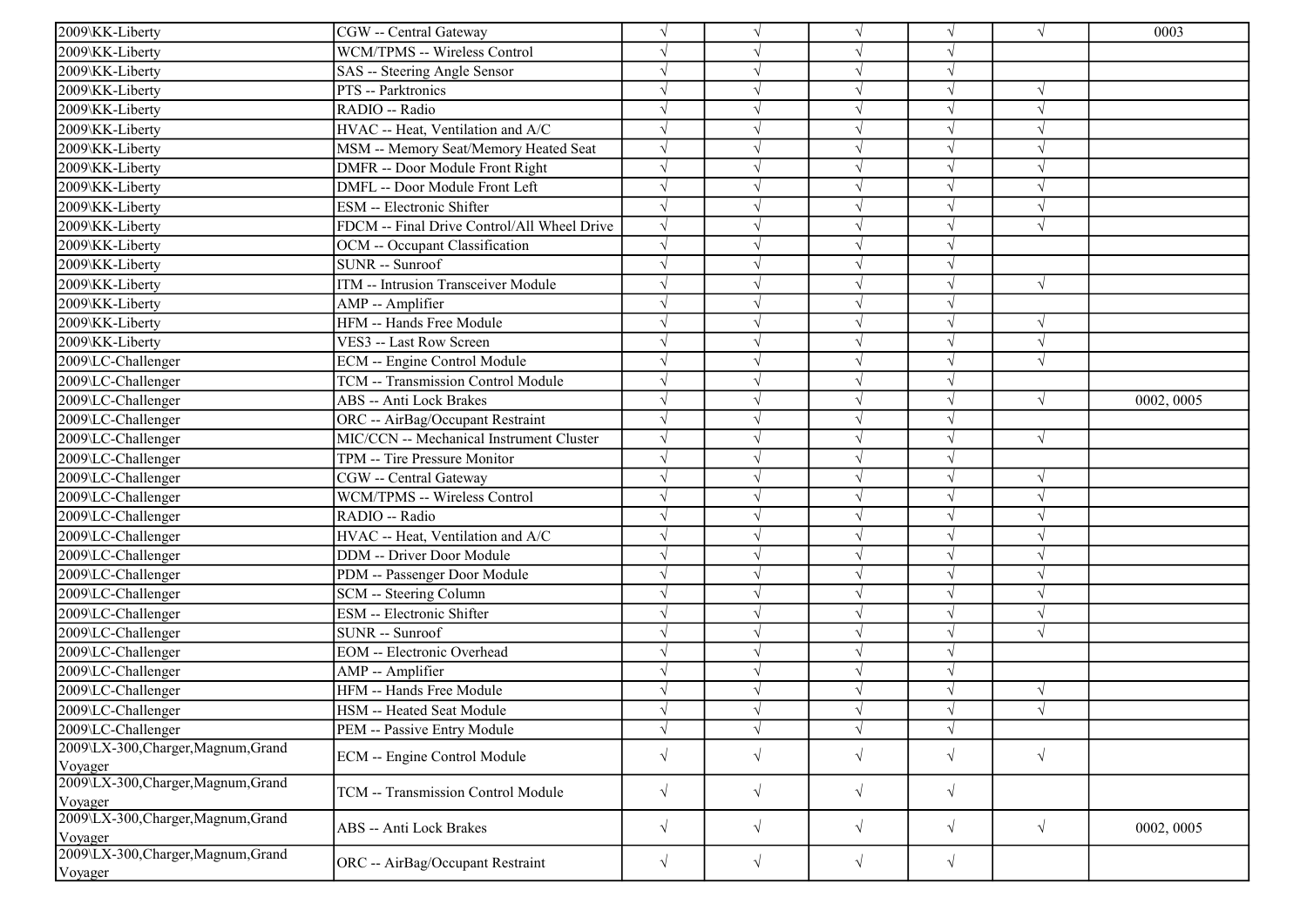| 2009\LX-300, Charger, Magnum, Grand<br>Voyager            | MIC/CCN -- Mechanical Instrument Cluster    | $\sqrt{}$  | $\sqrt{ }$ | $\sqrt{ }$ | $\sqrt{ }$ | $\sqrt{}$  |  |
|-----------------------------------------------------------|---------------------------------------------|------------|------------|------------|------------|------------|--|
| 2009\LX-300, Charger, Magnum, Grand                       | TPM -- Tire Pressure Monitor                | $\sqrt{}$  | $\sqrt{ }$ | $\sqrt{ }$ | $\sqrt{ }$ |            |  |
| Voyager<br>2009\LX-300, Charger, Magnum, Grand            | CGW -- Central Gateway                      | $\sqrt{}$  | $\sqrt{}$  | $\sqrt{}$  | $\sqrt{ }$ | $\sqrt{}$  |  |
| Voyager<br>2009\LX-300, Charger, Magnum, Grand            | WCM/TPMS -- Wireless Control                | $\sqrt{}$  | $\sqrt{}$  | $\sqrt{ }$ | $\sqrt{ }$ | $\sqrt{ }$ |  |
| Voyager<br>2009\LX-300, Charger, Magnum, Grand            | PTS -- Parktronics                          | $\sqrt{}$  | $\sqrt{}$  | $\sqrt{}$  | $\sqrt{ }$ | $\sqrt{ }$ |  |
| Voyager<br>2009\LX-300, Charger, Magnum, Grand            |                                             |            |            |            |            |            |  |
| Voyager                                                   | RADIO -- Radio                              | $\sqrt{}$  | $\sqrt{ }$ | $\sqrt{ }$ | $\sqrt{ }$ | $\sqrt{ }$ |  |
| 2009\LX-300, Charger, Magnum, Grand<br>Voyager            | HVAC -- Heat, Ventilation and A/C           | $\sqrt{}$  | $\sqrt{ }$ | $\sqrt{}$  | $\sqrt{ }$ | $\sqrt{}$  |  |
| 2009\LX-300, Charger, Magnum, Grand<br>Voyager            | ACC -- Adaptive Cruise Control              | $\sqrt{}$  | $\sqrt{ }$ | $\sqrt{}$  | $\sqrt{ }$ |            |  |
| 2009\LX-300, Charger, Magnum, Grand<br>Voyager            | MSM -- Memory Seat/Memory Heated Seat       | $\sqrt{}$  | $\sqrt{ }$ | $\sqrt{}$  | $\sqrt{ }$ |            |  |
| 2009\LX-300, Charger, Magnum, Grand<br>Voyager            | <b>DDM</b> -- Driver Door Module            | $\sqrt{}$  | $\sqrt{ }$ | $\sqrt{ }$ | $\sqrt{ }$ | $\sqrt{}$  |  |
| 2009\LX-300, Charger, Magnum, Grand<br>Voyager            | PDM -- Passenger Door Module                | $\sqrt{}$  | $\sqrt{ }$ | $\sqrt{ }$ | $\sqrt{ }$ | $\sqrt{}$  |  |
| 2009\LX-300, Charger, Magnum, Grand<br>Voyager            | SCM -- Steering Column                      | $\sqrt{}$  | $\sqrt{ }$ | $\sqrt{ }$ | $\sqrt{ }$ | $\sqrt{}$  |  |
| 2009\LX-300, Charger, Magnum, Grand<br>Voyager            | ESM -- Electronic Shifter                   | $\sqrt{}$  | $\sqrt{}$  | $\sqrt{ }$ | $\sqrt{ }$ | $\sqrt{}$  |  |
| 2009\LX-300, Charger, Magnum, Grand<br>Voyager            | SUNR -- Sunroof                             | $\sqrt{}$  | $\sqrt{}$  | $\sqrt{ }$ | $\sqrt{ }$ | $\sqrt{}$  |  |
| 2009\LX-300, Charger, Magnum, Grand<br>Voyager            | PTIM -- Police/Taxi Interface Module        | $\sqrt{}$  | $\sqrt{}$  | $\sqrt{ }$ | $\sqrt{ }$ | $\sqrt{}$  |  |
| 2009\LX-300, Charger, Magnum, Grand<br>Voyager            | HIDT -- High Intensity Discharge Translator | $\sqrt{ }$ | $\sqrt{ }$ | $\sqrt{ }$ | $\sqrt{}$  | $\sqrt{ }$ |  |
| 2009\LX-300, Charger, Magnum, Grand                       | AHBM -- Automatic High Beam                 | $\sqrt{}$  | $\sqrt{ }$ | $\sqrt{ }$ | $\sqrt{ }$ |            |  |
| Voyager<br>2009\LX-300, Charger, Magnum, Grand<br>Voyager | <b>EOM</b> -- Electronic Overhead           | $\sqrt{}$  | $\sqrt{}$  | $\sqrt{ }$ | $\sqrt{ }$ |            |  |
| 2009\LX-300, Charger, Magnum, Grand<br>Voyager            | ITM -- Intrusion Transceiver Module         | $\sqrt{}$  | $\sqrt{ }$ | $\sqrt{ }$ | $\sqrt{ }$ | $\sqrt{}$  |  |
| 2009\LX-300, Charger, Magnum, Grand                       | RSM -- Rain Sensor Module                   | $\sqrt{ }$ | $\sqrt{}$  | $\sqrt{}$  | $\sqrt{ }$ |            |  |
| Voyager<br>2009\LX-300, Charger, Magnum, Grand            | SDARV -- Satellite Video Receiver           | $\sqrt{}$  | $\sqrt{ }$ | $\sqrt{ }$ | $\sqrt{ }$ |            |  |
| Voyager<br>2009\LX-300, Charger, Magnum, Grand            | AMP -- Amplifier                            | $\sqrt{}$  | $\sqrt{ }$ | $\sqrt{ }$ | $\sqrt{ }$ |            |  |
| Voyager<br>2009\LX-300, Charger, Magnum, Grand            | HFM -- Hands Free Module                    | $\sqrt{}$  | $\sqrt{ }$ | $\sqrt{}$  | $\sqrt{ }$ | $\sqrt{}$  |  |
| Voyager<br>2009\LX-300, Charger, Magnum, Grand            | VES3 -- Last Row Screen                     | $\sqrt{}$  | $\sqrt{ }$ | $\sqrt{ }$ | $\sqrt{ }$ | $\sqrt{}$  |  |
| Voyager                                                   |                                             |            |            |            |            |            |  |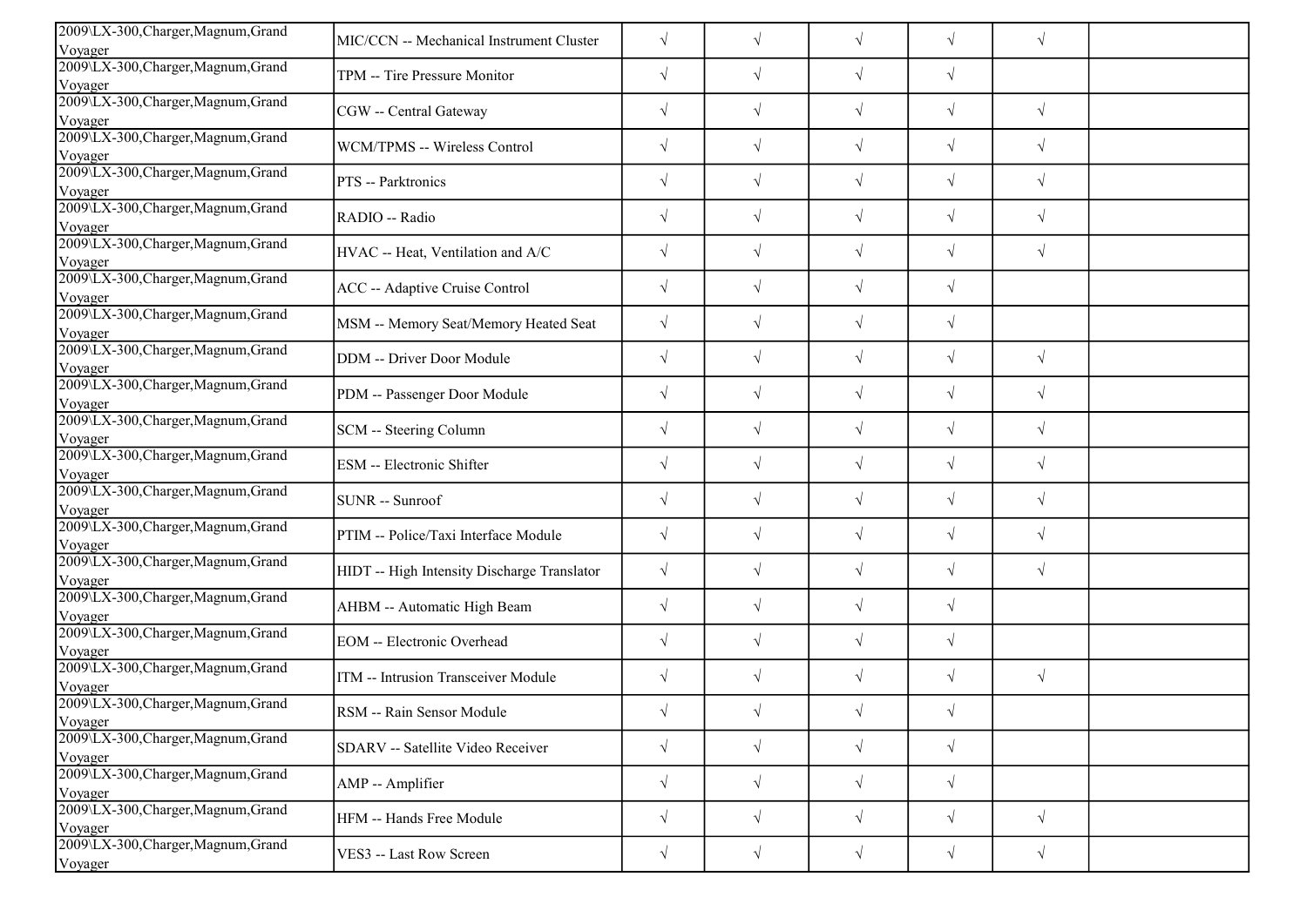| 2009\LX-300, Charger, Magnum, Grand            | HSM -- Heated Seat Module                   | $\sqrt{ }$ | $\sqrt{}$ | $\sqrt{}$     | $\sqrt{}$  | $\sqrt{ }$ |            |
|------------------------------------------------|---------------------------------------------|------------|-----------|---------------|------------|------------|------------|
| Voyager<br>2009\LX-300, Charger, Magnum, Grand |                                             |            |           |               |            |            |            |
| Voyager                                        | PEM -- Passive Entry Module                 | $\sqrt{}$  | $\sqrt{}$ | $\sqrt{}$     | $\sqrt{}$  |            |            |
| 2009\MK-Compass,Patriot                        | ECM -- Engine Control Module                | $\sqrt{ }$ | $\sqrt{}$ | $\sqrt{ }$    | $\sqrt{}$  | $\sqrt{ }$ |            |
| 2009\MK-Compass,Patriot                        | TCM -- Transmission Control Module          | $\sqrt{ }$ |           |               |            | $\sqrt{ }$ |            |
| 2009\MK-Compass,Patriot                        | <b>ABS</b> -- Anti Lock Brakes              | $\sqrt{ }$ |           |               |            | $\sqrt{ }$ | 0002, 0005 |
| 2009\MK-Compass,Patriot                        | ORC -- AirBag/Occupant Restraint            | $\sqrt{ }$ |           | $\mathcal{L}$ | $\sqrt{}$  |            |            |
| 2009\MK-Compass,Patriot                        | MIC/CCN -- Mechanical Instrument Cluster    | $\sqrt{ }$ |           | $\mathcal{L}$ | $\sqrt{}$  | $\lambda$  |            |
| 2009\MK-Compass,Patriot                        | CGW -- Central Gateway                      | $\sqrt{ }$ |           |               | $\sqrt{}$  | $\sqrt{ }$ |            |
| 2009\MK-Compass,Patriot                        | WCM/TPMS -- Wireless Control                | $\sqrt{ }$ |           | $\sqrt{ }$    |            |            |            |
| 2009\MK-Compass, Patriot                       | SAS -- Steering Angle Sensor                | $\sqrt{ }$ |           |               |            |            |            |
| 2009\MK-Compass, Patriot                       | RADIO -- Radio                              | $\sqrt{ }$ |           |               |            | $\sqrt{ }$ |            |
| 2009\MK-Compass,Patriot                        | FDCM -- Final Drive Control/All Wheel Drive | $\sqrt{ }$ |           |               | V          |            |            |
| 2009\MK-Compass,Patriot                        | ITM -- Intrusion Transceiver Module         | $\sqrt{ }$ |           | N             | $\sqrt{}$  |            |            |
| 2009\MK-Compass,Patriot                        | HFM -- Hands Free Module                    | $\sqrt{ }$ |           | $\sqrt{ }$    | $\sqrt{}$  | $\sqrt{ }$ |            |
| 2009\ND-Dakota                                 | <b>ECM</b> -- Engine Control Module         | $\sqrt{ }$ |           | $\sqrt{ }$    | $\sqrt{}$  | $\sqrt{ }$ |            |
| 2009\ND-Dakota                                 | ABS -- Anti Lock Brakes                     | $\sqrt{ }$ |           |               |            | $\sqrt{ }$ | 0002, 0005 |
| 2009\ND-Dakota                                 | ORC -- AirBag/Occupant Restraint            | $\sqrt{ }$ |           |               | $\sqrt{ }$ |            |            |
| 2009\ND-Dakota                                 | MIC/CCN -- Mechanical Instrument Cluster    | $\sqrt{ }$ |           |               |            | $\sqrt{ }$ |            |
| 2009\ND-Dakota                                 | CGW -- Central Gateway                      | $\sqrt{ }$ |           |               | $\sqrt{}$  | $\sqrt{ }$ |            |
| 2009\ND-Dakota                                 | WCM/TPMS -- Wireless Control                | $\sqrt{}$  |           | $\sqrt{ }$    | V          |            |            |
| 2009\ND-Dakota                                 | RADIO -- Radio                              | $\sqrt{ }$ |           | $\sqrt{ }$    | $\sqrt{ }$ | $\sqrt{ }$ |            |
| 2009\ND-Dakota                                 | HVAC -- Heat, Ventilation and A/C           | $\sqrt{ }$ |           |               |            | $\sqrt{ }$ |            |
| 2009\ND-Dakota                                 | <b>EOM</b> -- Electronic Overhead           | $\sqrt{ }$ |           |               |            |            |            |
| 2009\ND-Dakota                                 | AMP -- Amplifier                            | $\sqrt{ }$ |           |               |            |            |            |
| 2009\ND-Dakota                                 | HFM -- Hands Free Module                    | $\sqrt{ }$ |           | $\sqrt{ }$    | $\sqrt{}$  | $\sqrt{ }$ |            |
| 2009\NM-Raider                                 | ECM -- Engine Control Module                | $\sqrt{ }$ |           | N             | V          | $\sqrt{ }$ |            |
| 2009\NM-Raider                                 | ABS -- Anti Lock Brakes                     | $\sqrt{ }$ |           | $\sqrt{ }$    | $\sqrt{}$  | $\sqrt{ }$ | 0002, 0005 |
| 2009\NM-Raider                                 | ORC -- AirBag/Occupant Restraint            | $\sqrt{ }$ |           | $\sqrt{ }$    | $\sqrt{}$  |            |            |
| 2009\NM-Raider                                 | MIC/CCN -- Mechanical Instrument Cluster    | $\sqrt{ }$ |           |               |            | $\sqrt{ }$ |            |
| 2009\NM-Raider                                 | CGW -- Central Gateway                      | $\sqrt{ }$ |           | N             |            | $\sqrt{ }$ |            |
| 2009\NM-Raider                                 | <b>WCM/TPMS -- Wireless Control</b>         | $\sqrt{ }$ |           | $\sqrt{ }$    | $\sqrt{}$  |            |            |
| 2009\NM-Raider                                 | RADIO -- Radio                              | $\sqrt{ }$ |           |               |            | $\sqrt{ }$ |            |
| 2009\NM-Raider                                 | HVAC -- Heat, Ventilation and A/C           | $\sqrt{}$  |           | N             |            | $\sqrt{ }$ |            |
| 2009\NM-Raider                                 | <b>EOM</b> -- Electronic Overhead           | $\sqrt{}$  |           |               |            |            |            |
| 2009\NM-Raider                                 | AMP -- Amplifier                            | $\sqrt{ }$ |           |               | V          |            |            |
| 2009\NM-Raider                                 | HFM -- Hands Free Module                    | $\sqrt{}$  |           |               |            | $\sqrt{ }$ |            |
| 2009\PM-Caliber                                | ECM -- Engine Control Module                | $\sqrt{ }$ |           |               |            |            |            |
| 2009\PM-Caliber                                | TCM -- Transmission Control Module          | $\sqrt{}$  |           |               |            |            |            |
| 2009\PM-Caliber                                | ABS -- Anti Lock Brakes                     | $\sqrt{ }$ |           | V             | $\sqrt{}$  | $\sqrt{ }$ | 0002, 0005 |
| 2009\PM-Caliber                                | ORC -- AirBag/Occupant Restraint            | $\sqrt{ }$ |           |               |            |            |            |
| 2009\PM-Caliber                                | MIC/CCN -- Mechanical Instrument Cluster    | $\sqrt{}$  |           |               | V          | $\sqrt{ }$ |            |
| 2009\PM-Caliber                                | CGW -- Central Gateway                      | $\sqrt{}$  | V         | $\sqrt{}$     | $\sqrt{}$  | $\sqrt{ }$ |            |
| 2009\PM-Caliber                                | WCM/TPMS -- Wireless Control                | $\sqrt{ }$ |           |               | V          |            |            |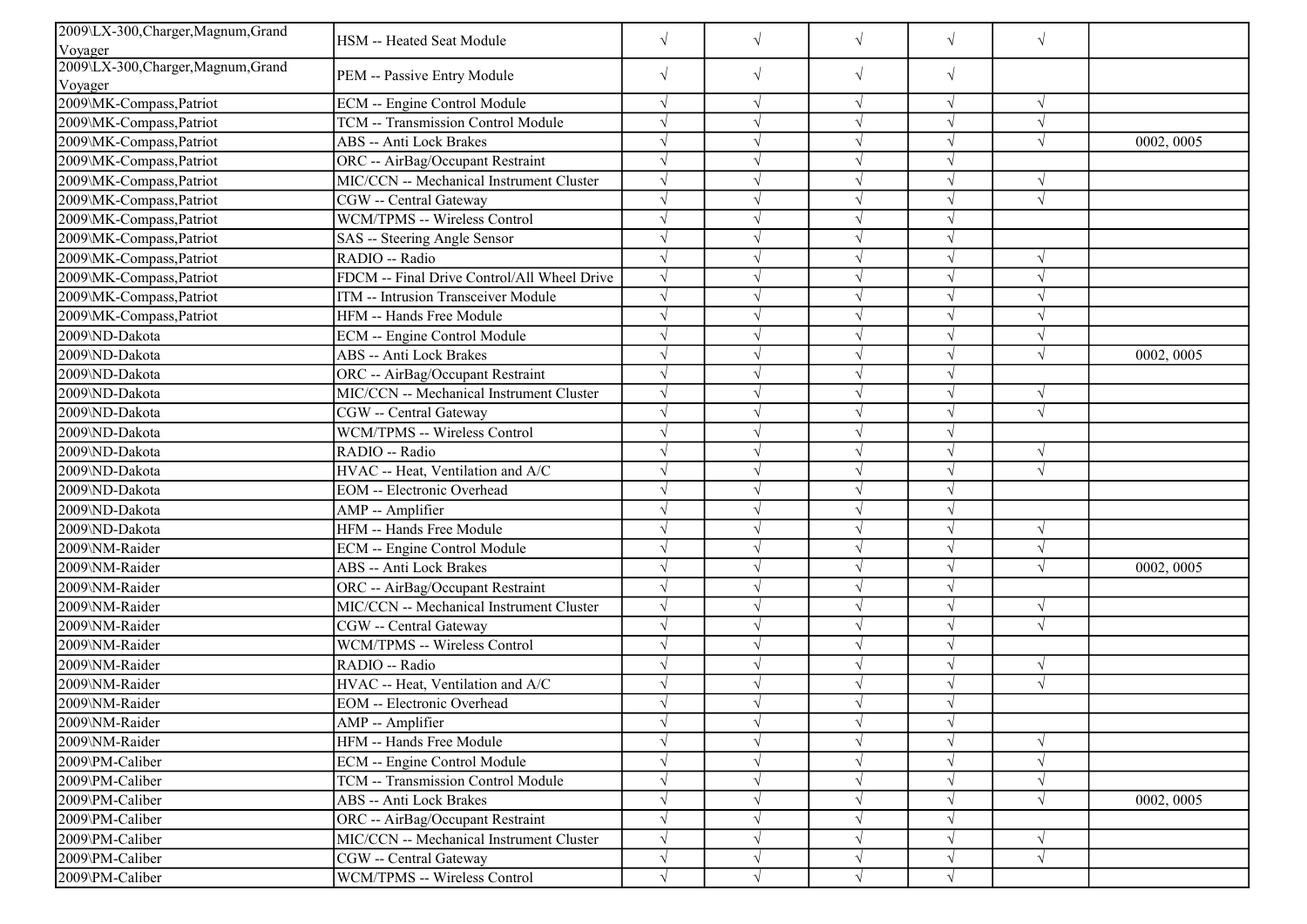| 2009\PM-Caliber    | SAS -- Steering Angle Sensor                | $\sqrt{ }$ |            |            |            |            |                        |
|--------------------|---------------------------------------------|------------|------------|------------|------------|------------|------------------------|
| 2009\PM-Caliber    | RADIO -- Radio                              | $\sqrt{ }$ |            | $\sqrt{ }$ | $\sqrt{ }$ |            |                        |
| 2009\PM-Caliber    | FDCM -- Final Drive Control/All Wheel Drive | $\sqrt{ }$ |            | $\sqrt{}$  |            | $\sqrt{ }$ |                        |
| 2009\PM-Caliber    | ITM -- Intrusion Transceiver Module         | $\sqrt{ }$ |            |            |            |            |                        |
| 2009\PM-Caliber    | AMP -- Amplifier                            | $\sqrt{ }$ |            | $\sqrt{ }$ |            |            |                        |
| 2009\PM-Caliber    | HFM -- Hands Free Module                    | $\sqrt{ }$ |            |            |            | $\sqrt{ }$ |                        |
| 2009\PM-Caliber    | EBG -- Electronic Booster Gauge             | $\sqrt{ }$ |            |            |            |            |                        |
| 2009\PT-PT Cruiser | <b>ECM -- Engine Control Module</b>         | $\sqrt{ }$ |            |            | $\sqrt{}$  | $\sqrt{ }$ | 0050, 0017, 0031, 0031 |
| 2009\PT-PT Cruiser | TCM -- Transmission Control Module          | $\sqrt{ }$ | ٦l         | $\sqrt{ }$ |            | $\sqrt{ }$ |                        |
| 2009\PT-PT Cruiser | ORC -- AirBag/Occupant Restraint            | $\sqrt{ }$ |            |            |            |            |                        |
| 2009\PT-PT Cruiser | MIC/CCN -- Mechanical Instrument Cluster    | $\sqrt{ }$ |            |            |            | $\sqrt{ }$ |                        |
| 2009\PT-PT Cruiser | CGW -- Central Gateway                      | $\sqrt{ }$ |            |            |            | $\sqrt{ }$ | 0003                   |
| 2009\PT-PT Cruiser | WCM/TPMS -- Wireless Control                | $\sqrt{}$  | V          |            |            |            |                        |
| 2009\PT-PT Cruiser | RADIO -- Radio                              | $\sqrt{ }$ | J          | $\sqrt{ }$ | J          |            |                        |
| 2009\PT-PT Cruiser | DDM -- Driver Door Module                   | $\sqrt{ }$ |            | $\sqrt{ }$ |            | $\sqrt{ }$ |                        |
| 2009\PT-PT Cruiser | PDM -- Passenger Door Module                | $\sqrt{ }$ |            |            |            | $\sqrt{}$  |                        |
| 2009\PT-PT Cruiser | OCM -- Occupant Classification              | $\sqrt{ }$ |            |            |            |            |                        |
| 2009\PT-PT Cruiser | ITM -- Intrusion Transceiver Module         | $\sqrt{ }$ |            |            |            | $\sqrt{ }$ |                        |
| 2009\PT-PT Cruiser | SDAR -- Satellite Radio                     | $\sqrt{ }$ | V          |            |            |            |                        |
| 2009\PT-PT Cruiser | AMP -- Amplifier                            | $\sqrt{ }$ | V          | $\sqrt{ }$ | $\sqrt{ }$ |            |                        |
| 2009\PT-PT Cruiser | HFM -- Hands Free Module                    | $\sqrt{ }$ |            | $\sqrt{ }$ | $\sqrt{ }$ | $\sqrt{ }$ |                        |
| 2009\R2-Mini-Van   | ECM -- Engine Control Module                |            |            |            |            | $\sqrt{ }$ |                        |
| 2009\RM-Routan     | <b>ECM</b> -- Engine Control Module         | $\sqrt{ }$ |            |            |            | $\sqrt{ }$ |                        |
| 2009\RM-Routan     | <b>ABS</b> -- Anti Lock Brakes              | $\sqrt{ }$ |            | $\sqrt{ }$ |            | $\sqrt{ }$ | 0002, 0005             |
| 2009\RM-Routan     | ORC -- AirBag/Occupant Restraint            | $\sqrt{ }$ |            | $\sqrt{ }$ | $\sqrt{ }$ |            |                        |
| 2009\RM-Routan     | MIC/CCN -- Mechanical Instrument Cluster    | $\sqrt{ }$ |            |            |            |            |                        |
| 2009\RM-Routan     | CGW -- Central Gateway                      | $\sqrt{ }$ |            | $\sqrt{ }$ | J          | $\sqrt{ }$ | 0003                   |
| 2009\RM-Routan     | WCM/TPMS -- Wireless Control                | $\sqrt{}$  |            | $\sqrt{}$  |            | $\sqrt{}$  |                        |
| 2009\RM-Routan     | SAS -- Steering Angle Sensor                | $\sqrt{ }$ |            |            |            |            |                        |
| 2009\RM-Routan     | PTS -- Parktronics                          | $\sqrt{ }$ |            | $\sqrt{ }$ |            | $\sqrt{}$  |                        |
| 2009\RM-Routan     | RADIO -- Radio                              | $\sqrt{ }$ |            | $\sqrt{ }$ |            |            |                        |
| 2009\RM-Routan     | HVAC -- Heat, Ventilation and A/C           | $\sqrt{ }$ | V          |            |            |            |                        |
| 2009\RM-Routan     | MSM -- Memory Seat/Memory Heated Seat       | $\sqrt{}$  |            | $\sqrt{ }$ |            |            |                        |
| 2009\RM-Routan     | DMRL -- Rear Door Module (Left)             | $\sqrt{ }$ |            | $\sqrt{}$  |            | $\sqrt{ }$ |                        |
| 2009\RM-Routan     | DMRR -- Rear Door Module (Right)            | $\sqrt{ }$ |            |            |            |            |                        |
| 2009\RM-Routan     | DMFR -- Door Module Front Right             |            |            |            |            |            |                        |
| 2009\RM-Routan     | DMFL -- Door Module Front Left              | $\sqrt{}$  | $\sqrt{ }$ | $\sqrt{}$  | $\sqrt{}$  | $\sqrt{ }$ |                        |
| 2009\RM-Routan     | PSDMR -- Power Sliding Doors (Right)        | $\sqrt{ }$ |            |            |            |            |                        |
| 2009\RM-Routan     | PSDML -- Power Sliding Doors (Left)         | $\sqrt{}$  |            | $\sqrt{ }$ |            |            |                        |
| 2009\RM-Routan     | PLGM -- Power Liftgate Module               | $\sqrt{ }$ |            | $\sqrt{ }$ |            | $\sqrt{}$  |                        |
| 2009\RM-Routan     | FSM -- Fold Stow Module                     | $\sqrt{}$  |            |            |            |            |                        |
| 2009\RM-Routan     | <b>SUNR</b> -- Sunroof                      | $\sqrt{}$  |            | $\sqrt{ }$ |            | $\sqrt{ }$ |                        |
| 2009\RM-Routan     | DVD -- DVD Changer                          | $\sqrt{}$  |            | $\sqrt{ }$ |            |            |                        |
| 2009\RM-Routan     | AMP -- Amplifier                            | $\sqrt{ }$ | V          | $\sqrt{}$  | $\sqrt{}$  |            |                        |
| 2009\RM-Routan     | HFM -- Hands Free Module                    | $\sqrt{ }$ | $\sqrt{ }$ |            | $\sqrt{}$  | $\sqrt{ }$ |                        |
|                    |                                             |            |            |            |            |            |                        |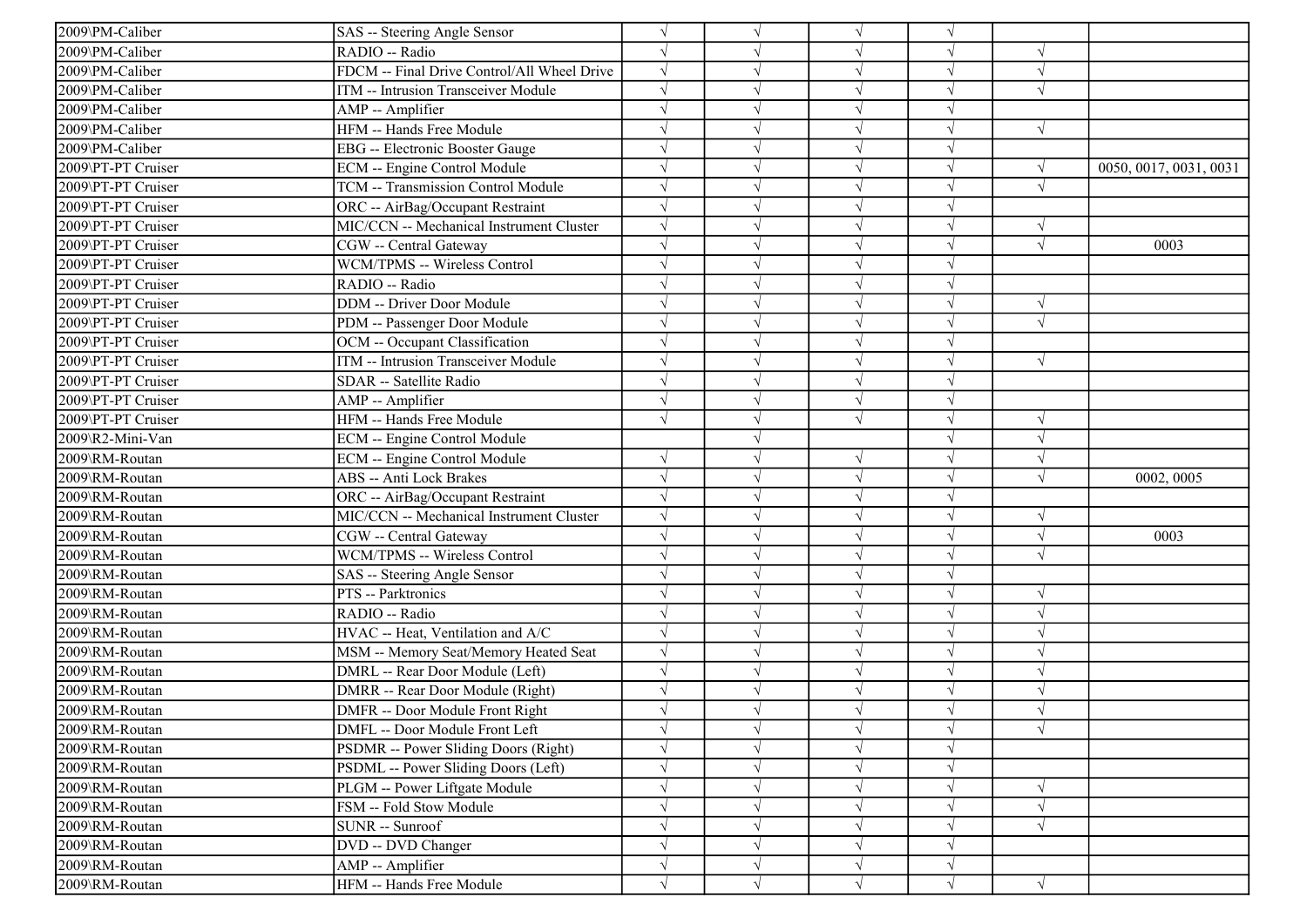| 2009\RM-Routan                 | VES2 -- Second Row Screen                   | $\sqrt{}$  |            | $\sqrt{ }$ | $\sqrt{ }$ | $\sqrt{ }$ |                                             |
|--------------------------------|---------------------------------------------|------------|------------|------------|------------|------------|---------------------------------------------|
| 2009\RM-Routan                 | VES3 -- Last Row Screen                     |            |            | $\sqrt{}$  | J          | $\sqrt{ }$ |                                             |
| 2009\RT-Caravan,Town & Country | ECM -- Engine Control Module                |            |            | $\sqrt{}$  |            |            |                                             |
| 2009\RT-Caravan,Town & Country | <b>ABS</b> -- Anti Lock Brakes              | $\sqrt{}$  |            | $\sqrt{}$  |            | $\sqrt{ }$ | 0002, 0005                                  |
| 2009\RT-Caravan,Town & Country | ORC -- AirBag/Occupant Restraint            | $\sqrt{}$  |            | $\sqrt{}$  |            |            |                                             |
| 2009\RT-Caravan,Town & Country | MIC/CCN -- Mechanical Instrument Cluster    | $\sqrt{ }$ |            | $\sqrt{}$  | J          | $\sqrt{ }$ |                                             |
| 2009\RT-Caravan,Town & Country | CGW -- Central Gateway                      | $\sqrt{ }$ |            | $\sqrt{ }$ | J          | $\sqrt{ }$ | 0003                                        |
| 2009\RT-Caravan,Town & Country | WCM/TPMS -- Wireless Control                | $\sqrt{}$  |            | $\sqrt{ }$ | J          | $\sqrt{ }$ |                                             |
| 2009\RT-Caravan,Town & Country | SAS -- Steering Angle Sensor                |            |            | $\sqrt{ }$ |            |            |                                             |
| 2009\RT-Caravan,Town & Country | PTS -- Parktronics                          |            |            | $\sqrt{}$  |            | $\sqrt{ }$ |                                             |
| 2009\RT-Caravan,Town & Country | RADIO -- Radio                              |            |            | V          |            | $\sqrt{ }$ |                                             |
| 2009\RT-Caravan,Town & Country | HVAC -- Heat, Ventilation and A/C           |            |            | $\sqrt{}$  | V          | $\sqrt{ }$ |                                             |
| 2009\RT-Caravan,Town & Country | MSM -- Memory Seat/Memory Heated Seat       | $\sqrt{}$  |            | $\sqrt{ }$ | V          | $\sqrt{ }$ |                                             |
| 2009\RT-Caravan,Town & Country | DMRL -- Rear Door Module (Left)             | $\sqrt{}$  |            | $\sqrt{ }$ | J          | $\sqrt{ }$ |                                             |
| 2009\RT-Caravan,Town & Country | DMRR -- Rear Door Module (Right)            | $\sqrt{}$  |            | $\sqrt{}$  | J          | $\sqrt{ }$ |                                             |
| 2009\RT-Caravan,Town & Country | DMFR -- Door Module Front Right             |            |            | $\sqrt{}$  |            | $\sqrt{ }$ |                                             |
| 2009\RT-Caravan,Town & Country | DMFL -- Door Module Front Left              |            |            | $\sqrt{}$  |            | $\sqrt{ }$ |                                             |
| 2009\RT-Caravan,Town & Country | PSDMR -- Power Sliding Doors (Right)        | $\sqrt{ }$ |            | $\sqrt{}$  | J          |            |                                             |
| 2009\RT-Caravan,Town & Country | PSDML -- Power Sliding Doors (Left)         | $\sqrt{ }$ |            | $\sqrt{ }$ | V          |            |                                             |
| 2009\RT-Caravan,Town & Country | PLGM -- Power Liftgate Module               | $\sqrt{ }$ |            | $\sqrt{ }$ | $\sqrt{}$  | $\sqrt{ }$ |                                             |
| 2009\RT-Caravan,Town & Country | FSM -- Fold Stow Module                     | $\sqrt{ }$ |            | $\sqrt{ }$ | $\sqrt{ }$ | $\sqrt{ }$ |                                             |
| 2009\RT-Caravan,Town & Country | SUNR -- Sunroof                             |            |            | $\sqrt{ }$ |            | $\sqrt{ }$ |                                             |
| 2009\RT-Caravan,Town & Country | HIDT -- High Intensity Discharge Translator | $\sqrt{}$  |            | $\sqrt{}$  |            | $\sqrt{ }$ |                                             |
| 2009\RT-Caravan,Town & Country | AHBM -- Automatic High Beam                 | $\sqrt{}$  |            | $\sqrt{ }$ | V          |            |                                             |
| 2009\RT-Caravan,Town & Country | ITM -- Intrusion Transceiver Module         |            |            | $\sqrt{ }$ | V          | $\sqrt{ }$ |                                             |
| 2009\RT-Caravan,Town & Country | DVD -- DVD Changer                          |            |            | $\sqrt{}$  | V          |            |                                             |
| 2009\RT-Caravan,Town & Country | SDARV -- Satellite Video Receiver           | $\sqrt{}$  |            | $\sqrt{ }$ | $\sqrt{}$  |            |                                             |
| 2009\RT-Caravan,Town & Country | AMP -- Amplifier                            |            |            | $\sqrt{ }$ |            |            |                                             |
| 2009\RT-Caravan,Town & Country | HFM -- Hands Free Module                    | $\sqrt{}$  |            | $\sqrt{}$  |            | $\sqrt{ }$ |                                             |
| 2009\RT-Caravan,Town & Country | VES2 -- Second Row Screen                   | $\sqrt{}$  |            | $\sqrt{}$  | J          | $\sqrt{ }$ |                                             |
| 2009\RT-Caravan,Town & Country | VES3 -- Last Row Screen                     | $\sqrt{}$  |            | $\sqrt{}$  | J          | $\sqrt{ }$ |                                             |
| 2009\RT-Caravan,Town & Country | <b>BSM</b> -- Blind Spot Module             | $\sqrt{}$  |            | $\sqrt{ }$ | $\sqrt{}$  |            |                                             |
| 2009\VB-Sprinter               | ECM -- Engine Control Module                | $\sqrt{ }$ |            | $\sqrt{ }$ | $\sqrt{ }$ | $\sqrt{ }$ | 0052, 0031                                  |
| 2009\VB-Sprinter               | TCM -- Transmission Control Module          |            |            | $\sqrt{}$  | J          |            |                                             |
| 2009\VB-Sprinter               | <b>ABS</b> -- Anti Lock Brakes              |            |            | V          | $\sqrt{ }$ |            | 0005                                        |
| 2009\VB-Sprinter               | ORC -- AirBag/Occupant Restraint            |            |            |            |            |            |                                             |
| 2009\VB-Sprinter               | MIC/CCN -- Mechanical Instrument Cluster    | $\sqrt{}$  | $\sqrt{}$  | $\sqrt{}$  | $\sqrt{}$  |            | 0038                                        |
| 2009\VB-Sprinter               | TPM -- Tire Pressure Monitor                | $\sqrt{}$  | $\sqrt{}$  | $\sqrt{}$  | $\sqrt{}$  |            | 0034, 0035, 0046, 0047,<br>0054, 0055, 0057 |
| 2009\VB-Sprinter               | <b>BCM</b> -- Body Controller               | $\sqrt{}$  | $\sqrt{ }$ | $\sqrt{}$  | $\sqrt{ }$ | $\sqrt{ }$ |                                             |
| 2009\VB-Sprinter               | CGW -- Central Gateway                      | $\sqrt{ }$ | $\sqrt{ }$ | $\sqrt{}$  | $\sqrt{ }$ |            |                                             |
| 2009\VB-Sprinter               | PTS -- Parktronics                          | $\sqrt{}$  | V          | $\sqrt{}$  | $\sqrt{}$  | $\sqrt{}$  |                                             |
| 2009\VB-Sprinter               | HVAC -- Heat, Ventilation and A/C           | $\sqrt{}$  | V          | $\sqrt{}$  | $\sqrt{}$  | $\sqrt{ }$ |                                             |
| 2009\VB-Sprinter               | PSDMR -- Power Sliding Doors (Right)        | $\sqrt{}$  | $\sqrt{ }$ | $\sqrt{}$  | $\sqrt{}$  | $\sqrt{ }$ |                                             |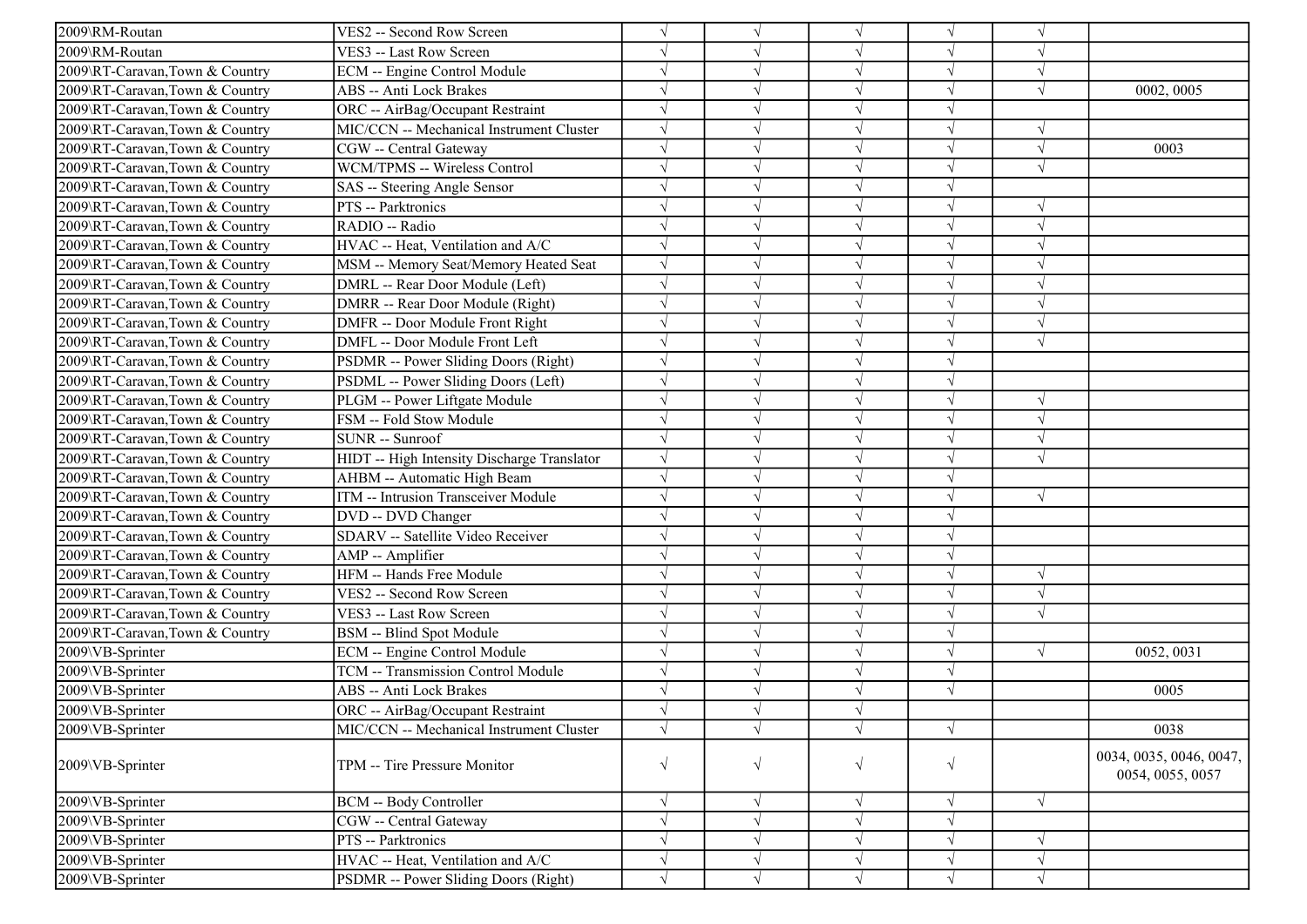| 2009\VB-Sprinter       | PSDML -- Power Sliding Doors (Left)                | $\sqrt{ }$ | $\sqrt{ }$ | $\sqrt{}$  | $\sqrt{ }$ | $\sqrt{ }$ |            |
|------------------------|----------------------------------------------------|------------|------------|------------|------------|------------|------------|
| 2009\VB-Sprinter       | DDM -- Driver Door Module                          | $\sqrt{ }$ | V          | $\sqrt{ }$ | $\sqrt{ }$ | $\sqrt{ }$ |            |
| 2009\VB-Sprinter       | SCM -- Steering Column                             | $\sqrt{ }$ | $\sqrt{}$  | $\sqrt{ }$ | $\sqrt{ }$ | $\sqrt{ }$ |            |
| 2009\VB-Sprinter       | SBM -- Center Console / Switch Bank Module         | $\sqrt{ }$ | $\sqrt{}$  | $\sqrt{ }$ | $\sqrt{ }$ | $\sqrt{ }$ |            |
| 2009\VB-Sprinter       | ESM -- Electronic Shifter                          | $\sqrt{ }$ | V          | $\sqrt{ }$ | $\sqrt{ }$ | V          |            |
| 2009\VB-Sprinter       | BCH -- Booster Cabin Heater Module (ZHZ)           | $\sqrt{ }$ | $\sqrt{}$  | $\sqrt{ }$ | $\sqrt{ }$ | $\sqrt{ }$ |            |
| 2009\VB-Sprinter       | ACH -- Auxiliary Cabin Heater (STH)                | $\sqrt{}$  | $\sqrt{}$  | $\sqrt{}$  | $\sqrt{}$  | $\sqrt{ }$ |            |
| 2009\VB-Sprinter       | TM -- Trailer                                      | $\sqrt{ }$ |            |            |            |            |            |
| 2009\VB-Sprinter       | AHLM -- Headlamp Leveling                          | $\sqrt{ }$ |            | $\sqrt{ }$ | $\sqrt{}$  | $\sqrt{ }$ |            |
| 2009\VB-Sprinter       | RCM -- Roof Control Module                         | $\sqrt{ }$ |            | $\sqrt{ }$ | $\sqrt{}$  | $\sqrt{ }$ |            |
| 2009\VB-Sprinter       | <b>AEHM -- Auxiliary Electrical Heating Module</b> | $\sqrt{ }$ | $\sqrt{}$  | $\sqrt{ }$ | $\sqrt{}$  |            |            |
| 2009\VB-Sprinter       | CDC -- CD Changer                                  | $\sqrt{ }$ | $\sqrt{}$  | $\sqrt{ }$ | $\sqrt{ }$ |            |            |
| 2009\VB-Sprinter       | HFM -- Hands Free Module                           | $\sqrt{ }$ | $\sqrt{}$  | $\sqrt{ }$ | $\sqrt{ }$ |            |            |
| 2009\VB-Sprinter       | PSM -- Universal/Special ECU                       | $\sqrt{ }$ |            | $\sqrt{ }$ | $\sqrt{}$  | $\sqrt{ }$ |            |
| 2009\WK-Grand Cherokee | ECM -- Engine Control Module                       | $\sqrt{ }$ |            | $\sqrt{ }$ | $\sqrt{ }$ | $\sqrt{ }$ |            |
| 2009\WK-Grand Cherokee | TCM -- Transmission Control Module                 | $\sqrt{ }$ |            | $\sqrt{ }$ | $\sqrt{}$  |            |            |
| 2009\WK-Grand Cherokee | ABS -- Anti Lock Brakes                            | $\sqrt{ }$ | $\sqrt{}$  | $\sqrt{ }$ | $\sqrt{}$  | $\sqrt{ }$ | 0002, 0005 |
| 2009\WK-Grand Cherokee | ORC -- AirBag/Occupant Restraint                   | $\sqrt{ }$ | $\sqrt{}$  | $\sqrt{ }$ | $\sqrt{ }$ |            |            |
| 2009\WK-Grand Cherokee | MIC/CCN -- Mechanical Instrument Cluster           | $\sqrt{ }$ | $\sqrt{}$  | $\sqrt{ }$ | $\sqrt{ }$ | $\sqrt{ }$ |            |
| 2009\WK-Grand Cherokee | CGW -- Central Gateway                             | $\sqrt{ }$ |            | $\sqrt{ }$ | $\sqrt{}$  | $\sqrt{}$  |            |
| 2009\WK-Grand Cherokee | WCM/TPMS -- Wireless Control                       | $\sqrt{ }$ |            |            |            | $\sqrt{ }$ |            |
| 2009\WK-Grand Cherokee | SAS -- Steering Angle Sensor                       | $\sqrt{ }$ |            | $\sqrt{ }$ | $\sqrt{}$  |            |            |
| 2009\WK-Grand Cherokee | PTS -- Parktronics                                 | $\sqrt{ }$ | $\sqrt{}$  | $\sqrt{ }$ | $\sqrt{}$  | $\sqrt{ }$ |            |
| 2009\WK-Grand Cherokee | RADIO -- Radio                                     | $\sqrt{ }$ | V          | $\sqrt{ }$ | $\sqrt{ }$ | N          |            |
| 2009\WK-Grand Cherokee | HVAC -- Heat, Ventilation and A/C                  | $\sqrt{ }$ | $\sqrt{}$  | $\sqrt{ }$ | $\sqrt{ }$ | $\sqrt{ }$ |            |
| 2009\WK-Grand Cherokee | MSM -- Memory Seat/Memory Heated Seat              | $\sqrt{ }$ | $\sqrt{}$  | $\sqrt{}$  | $\sqrt{ }$ |            |            |
| 2009\WK-Grand Cherokee | <b>DDM</b> -- Driver Door Module                   | $\sqrt{ }$ | J          | $\sqrt{ }$ | $\sqrt{ }$ | $\sqrt{ }$ |            |
| 2009\WK-Grand Cherokee | PDM -- Passenger Door Module                       | $\sqrt{ }$ |            | $\sqrt{ }$ | $\sqrt{}$  | $\sqrt{ }$ |            |
| 2009\WK-Grand Cherokee | ESM -- Electronic Shifter                          | $\sqrt{ }$ | $\sqrt{}$  | $\sqrt{}$  | $\sqrt{}$  | $\sqrt{ }$ |            |
| 2009\WK-Grand Cherokee | FDCM -- Final Drive Control/All Wheel Drive        | $\sqrt{ }$ | V          | $\sqrt{ }$ | $\sqrt{ }$ | $\sqrt{ }$ |            |
| 2009\WK-Grand Cherokee | TM -- Trailer                                      |            |            | $\sqrt{ }$ |            |            |            |
| 2009\WK-Grand Cherokee | SUNR -- Sunroof                                    | $\sqrt{ }$ | $\sqrt{}$  | $\sqrt{}$  | $\sqrt{}$  | $\sqrt{ }$ |            |
| 2009\WK-Grand Cherokee | AHLM -- Headlamp Leveling                          | $\sqrt{ }$ |            |            |            | $\sqrt{ }$ |            |
| 2009\WK-Grand Cherokee | <b>AHBM -- Automatic High Beam</b>                 | $\sqrt{ }$ |            | $\sqrt{ }$ | $\sqrt{}$  |            |            |
| 2009\WK-Grand Cherokee | <b>EOM</b> -- Electronic Overhead                  | $\sqrt{ }$ |            |            | $\sqrt{ }$ |            |            |
| 2009\WK-Grand Cherokee | ITM -- Intrusion Transceiver Module                | $\sqrt{ }$ | $\sqrt{ }$ | $\sqrt{ }$ | $\sqrt{}$  | $\sqrt{ }$ |            |
| 2009\WK-Grand Cherokee | RSM -- Rain Sensor Module                          | $\sqrt{ }$ |            | $\sqrt{ }$ | $\sqrt{ }$ |            |            |
| 2009\WK-Grand Cherokee | AMP -- Amplifier                                   | $\sqrt{ }$ | $\sqrt{}$  | $\sqrt{ }$ | $\sqrt{}$  |            |            |
| 2009\WK-Grand Cherokee | HFM -- Hands Free Module                           | $\sqrt{ }$ |            |            |            | $\sqrt{ }$ |            |
| 2009\WK-Grand Cherokee | VES3 -- Last Row Screen                            | $\sqrt{ }$ | $\sqrt{}$  | $\sqrt{ }$ | $\sqrt{ }$ | $\sqrt{ }$ |            |
| 2009\WK-Grand Cherokee | HSM -- Heated Seat Module                          | $\sqrt{ }$ | V          | $\sqrt{ }$ | $\sqrt{}$  | $\sqrt{ }$ |            |
| 2009\XK-Commander      | <b>ECM</b> -- Engine Control Module                | $\sqrt{ }$ | V          | $\sqrt{ }$ | $\sqrt{ }$ | $\sqrt{ }$ |            |
| 2009\XK-Commander      | TCM -- Transmission Control Module                 | $\sqrt{}$  | $\sqrt{}$  | $\sqrt{ }$ | $\sqrt{ }$ |            |            |
| 2009\XK-Commander      | ABS -- Anti Lock Brakes                            | $\sqrt{ }$ | $\sqrt{}$  | $\sqrt{ }$ | $\sqrt{ }$ | $\sqrt{ }$ | 0002, 0005 |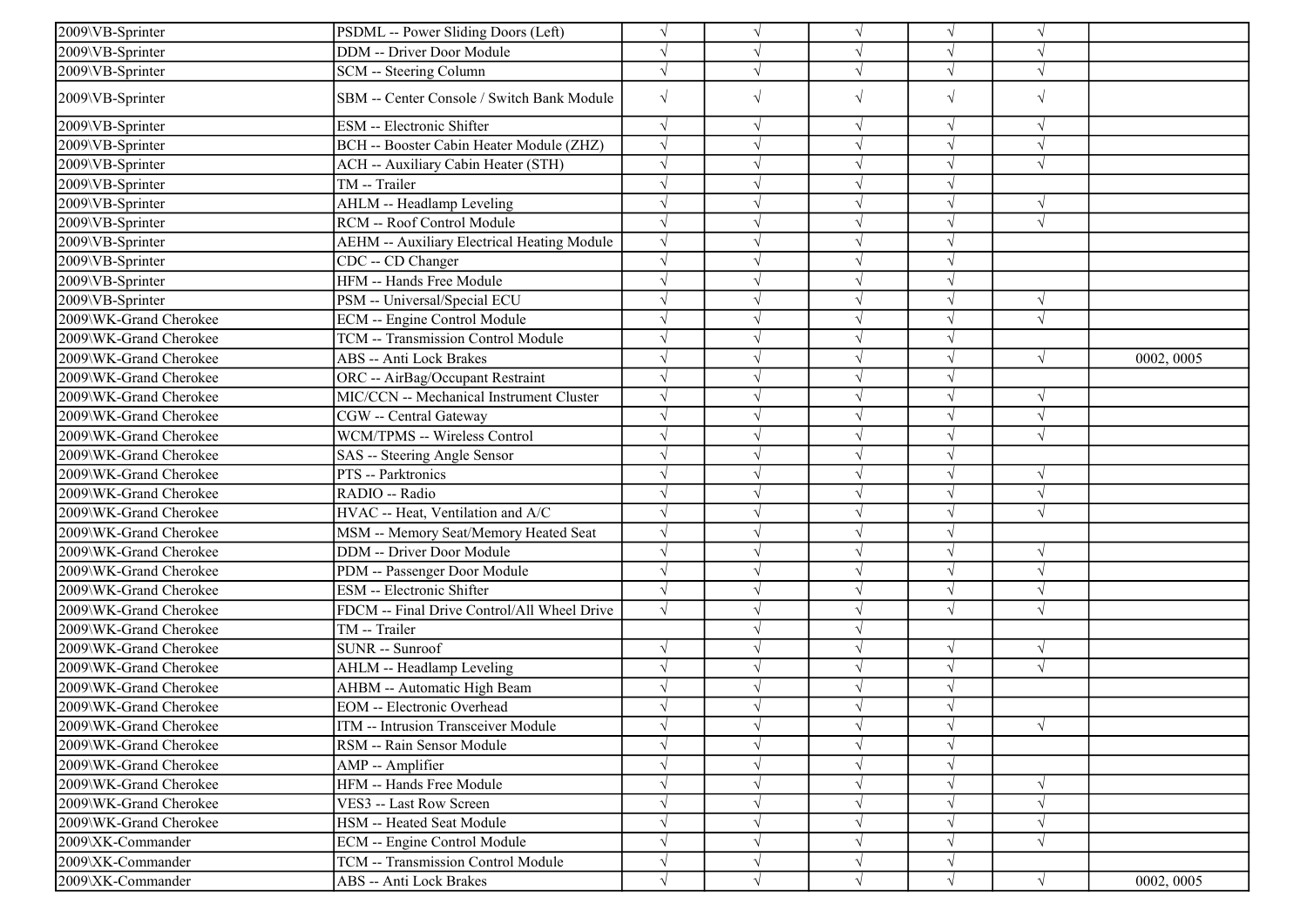| 2009\XK-Commander | ORC -- AirBag/Occupant Restraint            | $\sqrt{ }$ | $\sqrt{}$  | $\sqrt{ }$ | $\sqrt{ }$ |               |                        |
|-------------------|---------------------------------------------|------------|------------|------------|------------|---------------|------------------------|
| 2009\XK-Commander | MIC/CCN -- Mechanical Instrument Cluster    | $\sqrt{ }$ |            |            |            |               |                        |
| 2009\XK-Commander | CGW -- Central Gateway                      | $\sqrt{ }$ |            |            |            |               |                        |
| 2009\XK-Commander | WCM/TPMS -- Wireless Control                | $\sqrt{}$  |            |            |            | $\sqrt{}$     |                        |
| 2009\XK-Commander | SAS -- Steering Angle Sensor                | $\sqrt{ }$ |            |            |            |               |                        |
| 2009\XK-Commander | PTS -- Parktronics                          | $\sqrt{ }$ |            |            |            |               |                        |
| 2009\XK-Commander | RADIO -- Radio                              | $\sqrt{ }$ |            |            |            | $\sqrt{ }$    |                        |
| 2009\XK-Commander | HVAC -- Heat, Ventilation and A/C           | $\sqrt{ }$ |            | $\sqrt{ }$ |            | $\sqrt{ }$    |                        |
| 2009\XK-Commander | MSM -- Memory Seat/Memory Heated Seat       | $\sqrt{ }$ |            |            |            |               |                        |
| 2009\XK-Commander | DDM -- Driver Door Module                   | $\sqrt{ }$ |            |            |            |               |                        |
| 2009\XK-Commander | PDM -- Passenger Door Module                | $\sqrt{ }$ |            |            |            |               |                        |
| 2009\XK-Commander | ESM -- Electronic Shifter                   | $\sqrt{ }$ |            |            |            |               |                        |
| 2009\XK-Commander | FDCM -- Final Drive Control/All Wheel Drive | $\sqrt{ }$ |            |            |            | $\sqrt{ }$    |                        |
| 2009\XK-Commander | PLGM -- Power Liftgate Module               | $\sqrt{ }$ |            | $\sqrt{ }$ | $\sqrt{ }$ | $\sqrt{ }$    |                        |
| 2009\XK-Commander | TM -- Trailer                               |            |            |            |            |               |                        |
| 2009\XK-Commander | SUNR -- Sunroof                             | $\sqrt{ }$ |            |            |            | $\sqrt{ }$    |                        |
| 2009\XK-Commander | AHLM -- Headlamp Leveling                   | $\sqrt{}$  |            |            |            | $\sqrt{}$     |                        |
| 2009\XK-Commander | AHBM -- Automatic High Beam                 | $\sqrt{ }$ |            | $\sqrt{ }$ |            |               |                        |
| 2009\XK-Commander | ITM -- Intrusion Transceiver Module         | $\sqrt{ }$ |            | $\sqrt{ }$ |            | $\sqrt{ }$    |                        |
| 2009\XK-Commander | RSM -- Rain Sensor Module                   | $\sqrt{ }$ |            | $\sqrt{ }$ |            |               |                        |
| 2009\XK-Commander | SDARV -- Satellite Video Receiver           | $\sqrt{ }$ |            | $\sqrt{}$  |            |               |                        |
| 2009\XK-Commander | AMP -- Amplifier                            | $\sqrt{ }$ |            |            |            |               |                        |
| 2009\XK-Commander | HFM -- Hands Free Module                    | $\sqrt{}$  |            |            |            |               |                        |
| 2009\XK-Commander | VES3 -- Last Row Screen                     | $\sqrt{ }$ |            | $\sqrt{ }$ |            | $\sqrt{ }$    |                        |
| 2009\XK-Commander | HSM -- Heated Seat Module                   | $\sqrt{ }$ |            |            |            | $\mathcal{N}$ |                        |
| 2009\ZB-Viper     | ECM -- Engine Control Module                | $\sqrt{ }$ |            |            |            | $\sqrt{ }$    | 0017, 0031             |
| 2009\ZB-Viper     | OCM -- Occupant Classification              | $\sqrt{ }$ |            | $\sqrt{ }$ |            |               |                        |
| 2010\D2-Ram Truck | ECM -- Engine Control Module                | $\sqrt{ }$ |            |            |            |               | 0017, 0031, 0032, 0037 |
| 2010\D2-Ram Truck | DTCM -- Drive Train Control Module          | $\sqrt{}$  |            |            |            | $\sqrt{ }$    |                        |
| 2010\D2-Ram Truck | ABS -- Anti Lock Brakes                     | $\sqrt{ }$ |            |            |            | V             | 0002, 0005             |
| 2010\D2-Ram Truck | ORC -- AirBag/Occupant Restraint            | $\sqrt{ }$ |            |            |            |               |                        |
| 2010\D2-Ram Truck | MIC/CCN -- Mechanical Instrument Cluster    | $\sqrt{ }$ |            |            |            | $\sqrt{ }$    |                        |
| 2010\D2-Ram Truck | WCM/TPMS -- Wireless Control                | $\sqrt{ }$ |            | $\sqrt{ }$ |            | $\sqrt{ }$    |                        |
| 2010\D2-Ram Truck | SAS -- Steering Angle Sensor                | $\sqrt{ }$ |            |            |            |               |                        |
| 2010\D2-Ram Truck | PTS -- Parktronics                          | $\sqrt{ }$ |            |            |            | $\sqrt{ }$    |                        |
| 2010\D2-Ram Truck | RADIO -- Radio                              |            |            |            |            |               |                        |
| 2010\D2-Ram Truck | HVAC -- Heat, Ventilation and A/C           | $\sqrt{}$  | $\sqrt{ }$ | $\sqrt{ }$ | $\sqrt{ }$ |               |                        |
| 2010\D2-Ram Truck | MSM -- Memory Seat/Memory Heated Seat       | $\sqrt{}$  |            | $\sqrt{ }$ | $\sqrt{ }$ |               |                        |
| 2010\D2-Ram Truck | DMFR -- Door Module Front Right             | $\sqrt{}$  |            | $\sqrt{ }$ |            | $\sqrt{ }$    |                        |
| 2010\D2-Ram Truck | DMFL -- Door Module Front Left              | $\sqrt{ }$ |            |            |            |               |                        |
| 2010\D2-Ram Truck | SDARV -- Satellite Video Receiver           | $\sqrt{ }$ |            | $\sqrt{ }$ |            |               |                        |
| 2010\D2-Ram Truck | AMP -- Amplifier                            | $\sqrt{ }$ |            | $\sqrt{ }$ |            |               |                        |
| 2010\D2-Ram Truck | HFM -- Hands Free Module                    | $\sqrt{}$  |            | $\sqrt{ }$ | $\sqrt{ }$ | $\sqrt{ }$    |                        |
| 2010\D2-Ram Truck | VES3 -- Last Row Screen                     | $\sqrt{ }$ | $\sqrt{ }$ | $\sqrt{ }$ | $\sqrt{ }$ | $\sqrt{ }$    |                        |
| 2010\D2-Ram Truck | HSM -- Heated Seat Module                   | $\sqrt{}$  | $\sqrt{ }$ | $\sqrt{}$  | $\sqrt{}$  | $\sqrt{}$     |                        |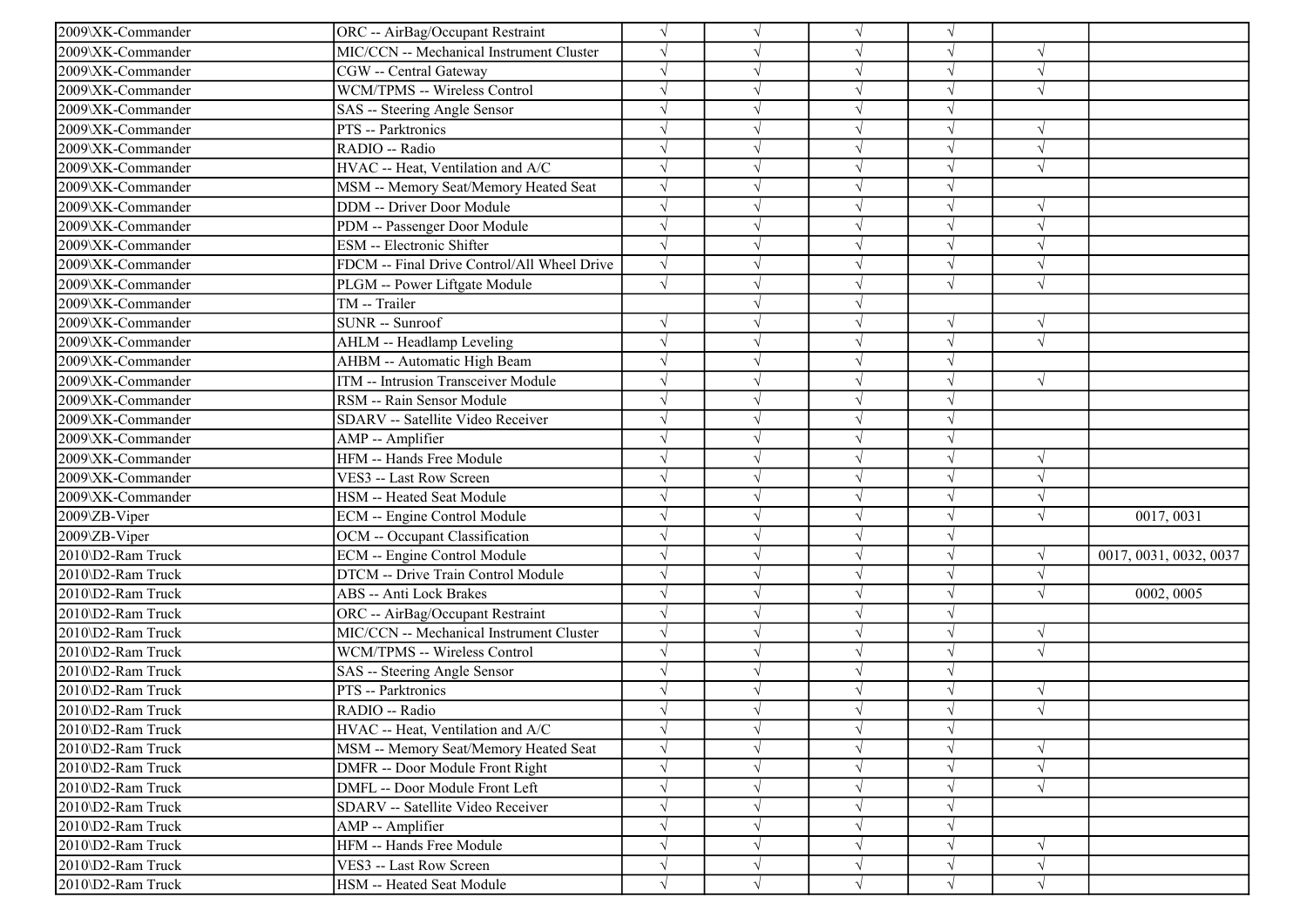| 2010\D2-Ram Truck | ITBM -- Integrated Trailer Brake Module     | $\sqrt{}$  | $\sqrt{}$ | $\sqrt{ }$ |            |            |                  |
|-------------------|---------------------------------------------|------------|-----------|------------|------------|------------|------------------|
| 2010\DJ-Ram Truck | <b>ECM</b> -- Engine Control Module         | $\sqrt{ }$ |           |            |            |            | 0032, 0037, 0031 |
| 2010\DJ-Ram Truck | DTCM -- Drive Train Control Module          | $\sqrt{}$  |           | $\sqrt{ }$ |            | $\sqrt{ }$ |                  |
| 2010\DJ-Ram Truck | ABS -- Anti Lock Brakes                     | $\sqrt{ }$ |           |            |            | $\sqrt{ }$ | 0002, 0005       |
| 2010\DJ-Ram Truck | ORC -- AirBag/Occupant Restraint            |            |           |            |            |            |                  |
| 2010\DJ-Ram Truck | MIC/CCN -- Mechanical Instrument Cluster    | $\sqrt{ }$ |           |            |            | $\sqrt{ }$ |                  |
| 2010\DJ-Ram Truck | TPM -- Tire Pressure Monitor                | $\sqrt{ }$ |           |            |            |            |                  |
| 2010\DJ-Ram Truck | CGW -- Central Gateway                      | $\sqrt{ }$ |           |            |            |            |                  |
| 2010\DJ-Ram Truck | WCM/TPMS -- Wireless Control                | $\sqrt{ }$ |           | $\sqrt{ }$ |            | $\sqrt{ }$ |                  |
| 2010\DJ-Ram Truck | SAS -- Steering Angle Sensor                | $\sqrt{}$  |           |            |            |            |                  |
| 2010\DJ-Ram Truck | PTS -- Parktronics                          |            |           |            |            |            |                  |
| 2010\DJ-Ram Truck | RADIO -- Radio                              | $\sqrt{ }$ |           |            |            | $\sqrt{ }$ |                  |
| 2010\DJ-Ram Truck | HVAC -- Heat, Ventilation and A/C           | $\sqrt{ }$ |           |            |            |            |                  |
| 2010\DJ-Ram Truck | MSM -- Memory Seat/Memory Heated Seat       | $\sqrt{ }$ |           |            |            | V          |                  |
| 2010\DJ-Ram Truck | <b>DMFR</b> -- Door Module Front Right      | $\sqrt{ }$ |           |            |            | $\sqrt{ }$ |                  |
| 2010\DJ-Ram Truck | DMFL -- Door Module Front Left              | $\sqrt{ }$ |           | $\sqrt{ }$ |            | $\sqrt{ }$ |                  |
| 2010\DJ-Ram Truck | FDCM -- Final Drive Control/All Wheel Drive | $\sqrt{ }$ |           |            |            |            |                  |
| 2010\DJ-Ram Truck | SDARV -- Satellite Video Receiver           | $\sqrt{ }$ |           |            |            |            |                  |
| 2010\DJ-Ram Truck | AMP -- Amplifier                            | $\sqrt{ }$ |           |            |            |            |                  |
| 2010\DJ-Ram Truck | HFM -- Hands Free Module                    | $\sqrt{ }$ |           | $\sqrt{ }$ |            | $\sqrt{ }$ |                  |
| 2010\DJ-Ram Truck | VES3 -- Last Row Screen                     | $\sqrt{ }$ |           |            |            | $\sqrt{ }$ |                  |
| 2010\DJ-Ram Truck | HSM -- Heated Seat Module                   | $\sqrt{ }$ |           | $\sqrt{ }$ |            | $\sqrt{ }$ |                  |
| 2010\DJ-Ram Truck | ITBM -- Integrated Trailer Brake Module     | $\sqrt{ }$ |           |            |            |            |                  |
| 2010\DR-RAM       | ECM -- Engine Control Module                | $\sqrt{ }$ |           |            |            | $\sqrt{ }$ | 0031, 0032, 0031 |
| 2010\DR-RAM       | TCM -- Transmission Control Module          | $\sqrt{ }$ |           |            |            | $\sqrt{ }$ |                  |
| 2010\DR-RAM       | <b>ABS</b> -- Anti Lock Brakes              | $\sqrt{ }$ |           |            |            |            | 0002, 0005       |
| 2010\DR-RAM       | MIC/CCN -- Mechanical Instrument Cluster    | $\sqrt{ }$ |           |            |            | $\sqrt{ }$ |                  |
| 2010\DR-RAM       | CGW -- Central Gateway                      | $\sqrt{ }$ |           | $\sqrt{ }$ |            | $\sqrt{ }$ |                  |
| 2010\DR-RAM       | WCM/TPMS -- Wireless Control                | $\sqrt{ }$ |           |            |            |            |                  |
| 2010\DR-RAM       | SAS -- Steering Angle Sensor                | $\sqrt{ }$ |           |            |            |            |                  |
| 2010\DR-RAM       | RADIO -- Radio                              | $\sqrt{ }$ |           |            |            |            |                  |
| 2010\DR-RAM       | HVAC -- Heat, Ventilation and A/C           | $\sqrt{ }$ |           | $\sqrt{ }$ |            | $\sqrt{ }$ |                  |
| 2010\DR-RAM       | FDCM -- Final Drive Control/All Wheel Drive | $\sqrt{ }$ |           |            |            |            |                  |
| 2010\DR-RAM       | SUNR -- Sunroof                             | $\sqrt{ }$ |           | $\sqrt{ }$ | $\sqrt{ }$ | $\sqrt{ }$ |                  |
| 2010\DR-RAM       | <b>EOM</b> -- Electronic Overhead           | $\sqrt{ }$ |           |            |            | $\sqrt{ }$ |                  |
| 2010\DR-RAM       | SDAR -- Satellite Radio                     |            |           |            |            |            |                  |
| 2010\DR-RAM       | AMP -- Amplifier                            | $\sqrt{}$  | V         | $\sqrt{ }$ |            |            |                  |
| 2010\DR-RAM       | HFM -- Hands Free Module                    | $\sqrt{}$  | √         | $\sqrt{ }$ |            |            |                  |
| 2010\DR-RAM       | VES -- Vehicle Entertainment System         | $\sqrt{ }$ |           |            |            | $\sqrt{ }$ |                  |
| 2010\DS-Ram Truck | <b>ECM</b> -- Engine Control Module         | $\sqrt{}$  |           | $\sqrt{ }$ |            |            |                  |
| 2010\DS-Ram Truck | DTCM -- Drive Train Control Module          | $\sqrt{}$  |           | $\sqrt{ }$ |            | $\sqrt{ }$ |                  |
| 2010\DS-Ram Truck | <b>ABS</b> -- Anti Lock Brakes              | $\sqrt{ }$ |           |            |            | $\sqrt{ }$ | 0002, 0005       |
| 2010\DS-Ram Truck | ORC -- AirBag/Occupant Restraint            | $\sqrt{ }$ |           | $\sqrt{ }$ |            |            |                  |
| 2010\DS-Ram Truck | MIC/CCN -- Mechanical Instrument Cluster    | $\sqrt{}$  | V         | V          | $\sqrt{ }$ | $\sqrt{ }$ |                  |
| 2010\DS-Ram Truck | TPM -- Tire Pressure Monitor                | $\sqrt{}$  | V         | $\sqrt{ }$ | $\sqrt{}$  |            |                  |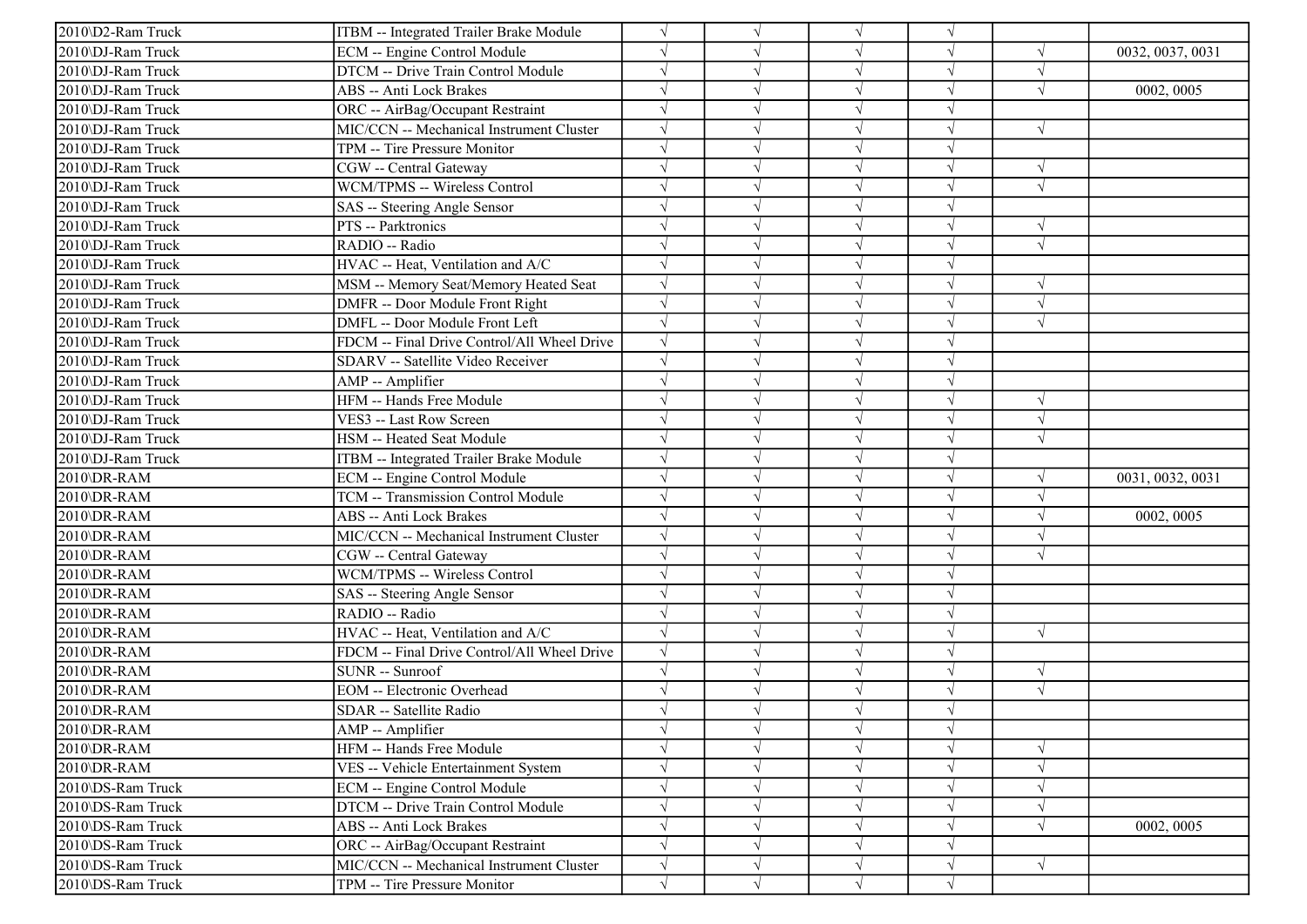| 2010\DS-Ram Truck         | CGW -- Central Gateway                   |            | $\sqrt{ }$ | $\sqrt{ }$ | $\sqrt{}$  | $\sqrt{ }$ |                  |
|---------------------------|------------------------------------------|------------|------------|------------|------------|------------|------------------|
| 2010\DS-Ram Truck         | WCM/TPMS -- Wireless Control             |            |            | $\sqrt{ }$ |            | $\sqrt{ }$ |                  |
| 2010\DS-Ram Truck         | SAS -- Steering Angle Sensor             |            |            | $\sqrt{ }$ |            |            |                  |
| 2010\DS-Ram Truck         | PTS -- Parktronics                       |            |            | $\sqrt{ }$ | $\sqrt{}$  | $\sqrt{ }$ |                  |
| 2010\DS-Ram Truck         | RADIO -- Radio                           |            |            | $\sqrt{}$  |            | $\sqrt{ }$ |                  |
| 2010\DS-Ram Truck         | HVAC -- Heat, Ventilation and A/C        |            |            | V          |            |            |                  |
| 2010\DS-Ram Truck         | MSM -- Memory Seat/Memory Heated Seat    |            |            | $\sqrt{}$  | $\sqrt{}$  | $\sqrt{ }$ |                  |
| 2010\DS-Ram Truck         | DMFR -- Door Module Front Right          |            |            | $\sqrt{ }$ |            | $\sqrt{ }$ |                  |
| 2010\DS-Ram Truck         | DMFL -- Door Module Front Left           |            |            | $\sqrt{ }$ |            | $\sqrt{ }$ |                  |
| 2010\DS-Ram Truck         | SDARV -- Satellite Video Receiver        |            |            | $\sqrt{ }$ | $\sqrt{}$  |            |                  |
| 2010\DS-Ram Truck         | AMP -- Amplifier                         |            |            | $\sqrt{ }$ |            |            |                  |
| 2010\DS-Ram Truck         | HFM -- Hands Free Module                 |            |            | $\sqrt{ }$ |            | $\sqrt{ }$ |                  |
| 2010\DS-Ram Truck         | VES3 -- Last Row Screen                  |            |            | $\sqrt{ }$ |            | $\sqrt{ }$ |                  |
| 2010\DS-Ram Truck         | HSM -- Heated Seat Module                |            |            | $\sqrt{ }$ |            | $\sqrt{ }$ |                  |
| 2010\DS-Ram Truck         | ITBM -- Integrated Trailer Brake Module  |            |            | $\sqrt{ }$ | $\sqrt{}$  |            |                  |
| 2010\DX-Ram Truck         | ECM -- Engine Control Module             |            |            | $\sqrt{}$  | $\sqrt{}$  | $\sqrt{ }$ | 0032, 0037, 0031 |
| 2010\DX-Ram Truck         | DTCM -- Drive Train Control Module       |            |            | $\sqrt{}$  |            |            |                  |
| 2010\DX-Ram Truck         | ABS -- Anti Lock Brakes                  |            |            | $\sqrt{ }$ |            | $\sqrt{ }$ | 0002, 0005       |
| 2010\DX-Ram Truck         | ORC -- AirBag/Occupant Restraint         |            |            | $\sqrt{ }$ |            |            |                  |
| 2010\DX-Ram Truck         | MIC/CCN -- Mechanical Instrument Cluster |            |            | $\sqrt{ }$ |            | $\sqrt{ }$ |                  |
| 2010\DX-Ram Truck         | CGW -- Central Gateway                   | J          |            | $\sqrt{ }$ | V          | $\sqrt{ }$ |                  |
| 2010\DX-Ram Truck         | WCM/TPMS -- Wireless Control             | $\sqrt{ }$ |            | $\sqrt{ }$ | $\sqrt{}$  | $\sqrt{ }$ |                  |
| 2010\DX-Ram Truck         | SAS -- Steering Angle Sensor             |            |            | $\sqrt{ }$ |            |            |                  |
| 2010\DX-Ram Truck         | PTS -- Parktronics                       |            |            | $\sqrt{}$  | $\sqrt{}$  | $\sqrt{ }$ |                  |
| 2010\DX-Ram Truck         | RADIO -- Radio                           |            |            | $\sqrt{ }$ |            | $\sqrt{ }$ |                  |
| 2010\DX-Ram Truck         | HVAC -- Heat, Ventilation and A/C        |            |            | $\sqrt{ }$ | V          |            |                  |
| 2010\DX-Ram Truck         | MSM -- Memory Seat/Memory Heated Seat    | J          |            | $\sqrt{ }$ | V          | $\sqrt{ }$ |                  |
| 2010\DX-Ram Truck         | DMFR -- Door Module Front Right          |            |            | $\sqrt{ }$ | J          | $\sqrt{ }$ |                  |
| 2010\DX-Ram Truck         | DMFL -- Door Module Front Left           |            |            | $\sqrt{ }$ |            | $\sqrt{ }$ |                  |
| 2010\DX-Ram Truck         | SDARV -- Satellite Video Receiver        |            |            | $\sqrt{}$  |            |            |                  |
| 2010\DX-Ram Truck         | AMP -- Amplifier                         |            |            | $\sqrt{ }$ |            |            |                  |
| 2010\DX-Ram Truck         | HFM -- Hands Free Module                 |            |            | $\sqrt{ }$ | J          | $\sqrt{ }$ |                  |
| 2010\DX-Ram Truck         | VES3 -- Last Row Screen                  |            |            | $\sqrt{ }$ | J          | $\sqrt{ }$ |                  |
| 2010\DX-Ram Truck         | HSM -- Heated Seat Module                |            |            | $\sqrt{ }$ | $\sqrt{}$  | $\sqrt{ }$ |                  |
| 2010\DX-Ram Truck         | ITBM -- Integrated Trailer Brake Module  |            |            | $\sqrt{ }$ | $\sqrt{}$  |            |                  |
| 2010\J8-Wrangler          | ECM -- Engine Control Module             |            |            |            |            | $\sqrt{ }$ |                  |
| $2010\text{V}$ 8-Wrangler | TCM -- Transmission Control Module       |            | $\sqrt{}$  | $\sqrt{}$  | $\sqrt{}$  | $\sqrt{ }$ |                  |
| 2010\J8-Wrangler          | ABS -- Anti Lock Brakes                  |            | $\sqrt{ }$ | $\sqrt{}$  | $\sqrt{}$  | $\sqrt{ }$ | 0002, 0005       |
| 2010\J8-Wrangler          | ORC -- AirBag/Occupant Restraint         |            |            | $\sqrt{}$  | V          |            |                  |
| 2010\J8-Wrangler          | MIC/CCN -- Mechanical Instrument Cluster | $\sqrt{}$  |            | $\sqrt{}$  | $\sqrt{}$  | $\sqrt{}$  |                  |
| 2010\J8-Wrangler          | CGW -- Central Gateway                   |            |            | $\sqrt{}$  | $\sqrt{}$  | $\sqrt{ }$ | 0003             |
| 2010\J8-Wrangler          | WCM/TPMS -- Wireless Control             |            |            | $\sqrt{}$  |            |            |                  |
| 2010\J8-Wrangler          | SAS -- Steering Angle Sensor             |            |            | $\sqrt{}$  | V          |            |                  |
| 2010\J8-Wrangler          | RADIO -- Radio                           | $\sqrt{}$  | $\sqrt{}$  | $\sqrt{}$  | V          | $\sqrt{}$  |                  |
| 2010\J8-Wrangler          | HVAC -- Heat, Ventilation and A/C        | $\sqrt{ }$ | $\sqrt{ }$ | $\sqrt{ }$ | $\sqrt{ }$ | $\sqrt{ }$ |                  |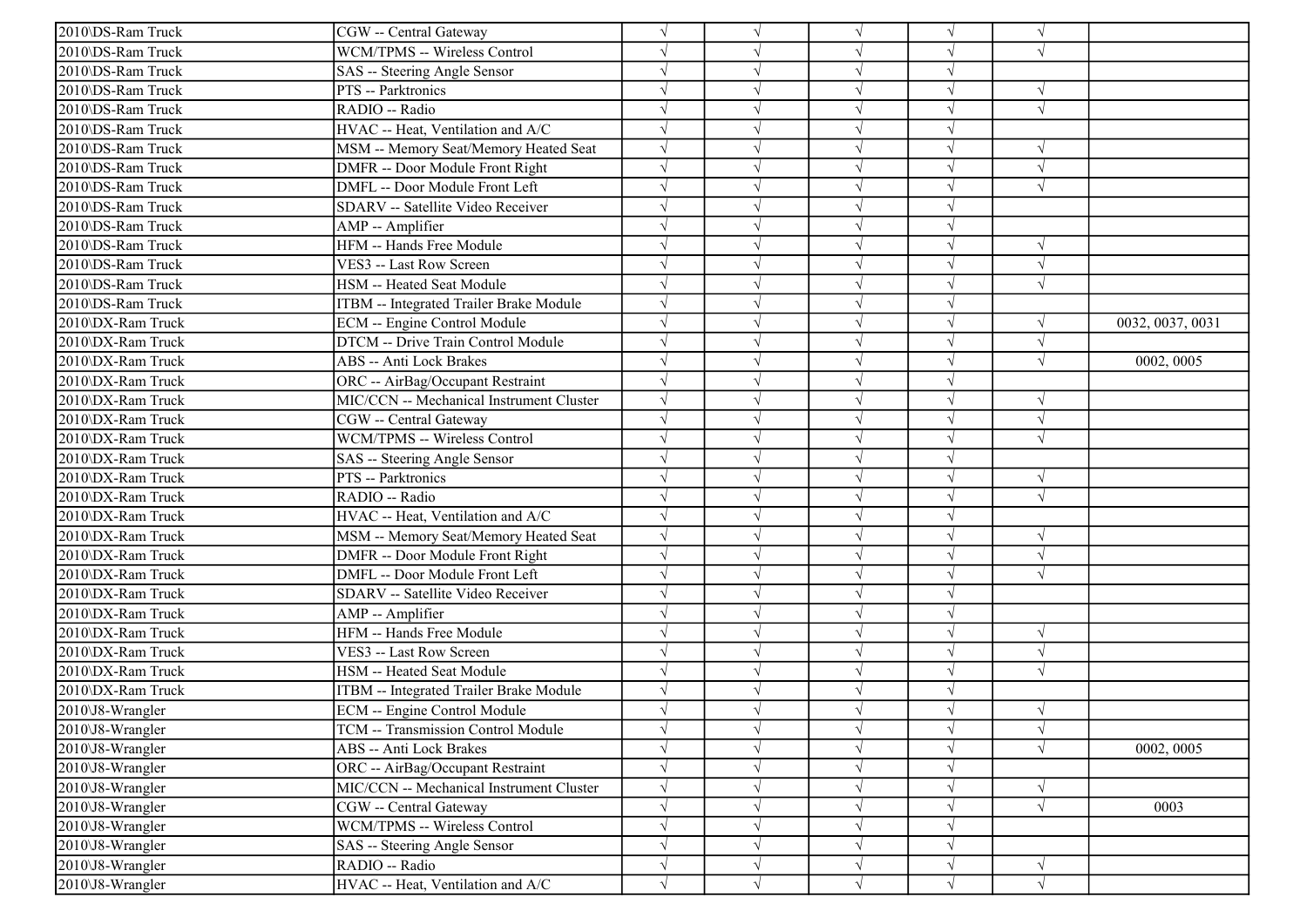| $2010$ JC-Journey                                                                   | ECM -- Engine Control Module                | $\sqrt{ }$ |            | $\sqrt{ }$ |            | $\sqrt{ }$ | 0017, 0013, 0031 |
|-------------------------------------------------------------------------------------|---------------------------------------------|------------|------------|------------|------------|------------|------------------|
| 2010\JC-Journey                                                                     | TCM -- Transmission Control Module          | $\sqrt{ }$ | $\sqrt{ }$ | $\sqrt{ }$ | $\sqrt{}$  | V          |                  |
| 2010\JC-Journey                                                                     | ABS -- Anti Lock Brakes                     | $\sqrt{ }$ | V          | $\sqrt{ }$ | $\sqrt{}$  | $\sqrt{ }$ | 0002, 0005       |
| 2010 JC-Journey                                                                     | ORC -- AirBag/Occupant Restraint            | $\sqrt{}$  |            | $\sqrt{ }$ | $\sqrt{}$  |            |                  |
| 2010 JC-Journey                                                                     | MIC/CCN -- Mechanical Instrument Cluster    | $\sqrt{}$  | V          | $\sqrt{ }$ | $\sqrt{}$  |            |                  |
| 2010\JC-Journey                                                                     | CGW -- Central Gateway                      | $\sqrt{ }$ |            |            |            | $\sqrt{}$  | 0003             |
| 2010\JC-Journey                                                                     | WCM/TPMS -- Wireless Control                | $\sqrt{ }$ |            | $\sqrt{ }$ |            | $\sqrt{ }$ |                  |
| 2010\JC-Journey                                                                     | SAS -- Steering Angle Sensor                | $\sqrt{ }$ | √          | $\sqrt{}$  | $\sqrt{}$  |            |                  |
| 2010\JC-Journey                                                                     | RADIO -- Radio                              | $\sqrt{ }$ | $\sqrt{ }$ | $\sqrt{ }$ | $\sqrt{ }$ | $\sqrt{ }$ |                  |
| 2010\JC-Journey                                                                     | HVAC -- Heat, Ventilation and A/C           | $\sqrt{}$  | $\sqrt{}$  | $\sqrt{ }$ | $\sqrt{}$  | $\sqrt{ }$ |                  |
| 2010\JC-Journey                                                                     | DMFR -- Door Module Front Right             | $\sqrt{ }$ | $\sqrt{ }$ | $\sqrt{}$  | $\sqrt{}$  | $\sqrt{ }$ |                  |
| 2010\JC-Journey                                                                     | DMFL -- Door Module Front Left              | $\sqrt{ }$ |            |            |            | $\sqrt{ }$ |                  |
| 2010\JC-Journey                                                                     | FDCM -- Final Drive Control/All Wheel Drive | $\sqrt{}$  | V          | $\sqrt{ }$ | $\sqrt{}$  |            |                  |
| 2010\JC-Journey                                                                     | ITM -- Intrusion Transceiver Module         | $\sqrt{}$  | $\sqrt{}$  | $\sqrt{ }$ | $\sqrt{}$  | $\sqrt{ }$ |                  |
| 2010\JC-Journey                                                                     | AMP -- Amplifier                            | $\sqrt{ }$ | V          | $\sqrt{ }$ |            |            |                  |
| 2010\JC-Journey                                                                     | HFM -- Hands Free Module                    | $\sqrt{}$  | V          | $\sqrt{}$  | $\sqrt{}$  | $\sqrt{ }$ |                  |
| 2010\JC-Journey                                                                     | VES3 -- Last Row Screen                     | $\sqrt{}$  | $\sqrt{}$  | $\sqrt{}$  | $\sqrt{ }$ | $\sqrt{ }$ |                  |
| 2010 JC-Journey                                                                     | DISP -- Front Display                       | $\sqrt{ }$ |            | $\sqrt{ }$ |            |            |                  |
| 2010\JK-Wrangler                                                                    | <b>ECM</b> -- Engine Control Module         | $\sqrt{ }$ |            | $\sqrt{ }$ | $\sqrt{}$  | $\sqrt{}$  |                  |
| 2010\JK-Wrangler                                                                    | TCM -- Transmission Control Module          | $\sqrt{}$  | $\sqrt{ }$ | $\sqrt{ }$ | $\sqrt{}$  | $\sqrt{}$  |                  |
| 2010\JK-Wrangler                                                                    | ABS -- Anti Lock Brakes                     | $\sqrt{ }$ | V          | $\sqrt{ }$ | $\sqrt{}$  | N          | 0002, 0005       |
| 2010\JK-Wrangler                                                                    | ORC -- AirBag/Occupant Restraint            | $\sqrt{ }$ | $\sqrt{}$  | $\sqrt{ }$ | $\sqrt{}$  |            |                  |
| 2010\JK-Wrangler                                                                    | MIC/CCN -- Mechanical Instrument Cluster    | $\sqrt{ }$ | $\sqrt{}$  | $\sqrt{ }$ | $\sqrt{}$  | $\sqrt{ }$ |                  |
| 2010\JK-Wrangler                                                                    | CGW -- Central Gateway                      | $\sqrt{ }$ | $\sqrt{ }$ |            |            | $\sqrt{ }$ | 0003             |
| 2010\JK-Wrangler                                                                    | WCM/TPMS -- Wireless Control                | $\sqrt{ }$ | V          | $\sqrt{ }$ | $\sqrt{}$  |            |                  |
| 2010\JK-Wrangler                                                                    | SAS -- Steering Angle Sensor                | $\sqrt{}$  | $\sqrt{}$  | $\sqrt{ }$ | $\sqrt{}$  |            |                  |
| 2010\JK-Wrangler                                                                    | RADIO -- Radio                              | $\sqrt{}$  | V          | $\sqrt{ }$ |            | $\sqrt{ }$ |                  |
| 2010\JK-Wrangler                                                                    | ASBS -- Automatic Sway Bar System           | $\sqrt{}$  | V          | $\sqrt{ }$ | $\sqrt{}$  |            |                  |
| 2010\JK-Wrangler                                                                    | ITM -- Intrusion Transceiver Module         | $\sqrt{}$  | V          | $\sqrt{ }$ | $\sqrt{}$  | $\sqrt{ }$ |                  |
| 2010\JK-Wrangler                                                                    | AMP -- Amplifier                            | $\sqrt{}$  |            |            |            |            |                  |
| 2010\JK-Wrangler                                                                    | HFM -- Hands Free Module                    | $\sqrt{ }$ | $\sqrt{}$  | $\sqrt{ }$ | $\sqrt{ }$ | $\sqrt{ }$ |                  |
| 2010\JS-Avenger,Sebring,Convertible-Sedan   ECM -- Engine Control Module            |                                             | $\sqrt{ }$ | $\sqrt{}$  | $\sqrt{ }$ | $\sqrt{}$  | $\sqrt{ }$ | 0013             |
| 2010 US-Avenger, Sebring, Convertible-Sedan   TCM -- Transmission Control Module    |                                             | $\sqrt{}$  | $\sqrt{}$  | $\sqrt{ }$ | $\sqrt{}$  | $\sqrt{ }$ |                  |
| 2010\JS-Avenger,Sebring,Convertible-Sedan   ABS -- Anti Lock Brakes                 |                                             | $\sqrt{}$  | $\sqrt{}$  |            | $\sqrt{}$  | $\sqrt{}$  | 0002, 0005       |
| 2010\JS-Avenger,Sebring,Convertible-Sedan                                           | ORC -- AirBag/Occupant Restraint            | $\sqrt{ }$ | $\sqrt{ }$ | $\sqrt{ }$ | $\sqrt{}$  |            |                  |
| 2010\JS-Avenger,Sebring,Convertible-Sedan  MIC/CCN -- Mechanical Instrument Cluster |                                             | $\sqrt{ }$ | $\sqrt{}$  | $\sqrt{ }$ | $\sqrt{}$  | $\sqrt{ }$ |                  |
| 2010\JS-Avenger,Sebring,Convertible-Sedan  CGW -- Central Gateway                   |                                             | $\sqrt{ }$ | $\sqrt{}$  | $\sqrt{ }$ | $\sqrt{}$  | $\sqrt{ }$ | 0003             |
| 2010\JS-Avenger,Sebring,Convertible-Sedan  WCM/TPMS -- Wireless Control             |                                             | $\sqrt{ }$ | $\sqrt{ }$ | $\sqrt{ }$ | $\sqrt{}$  |            |                  |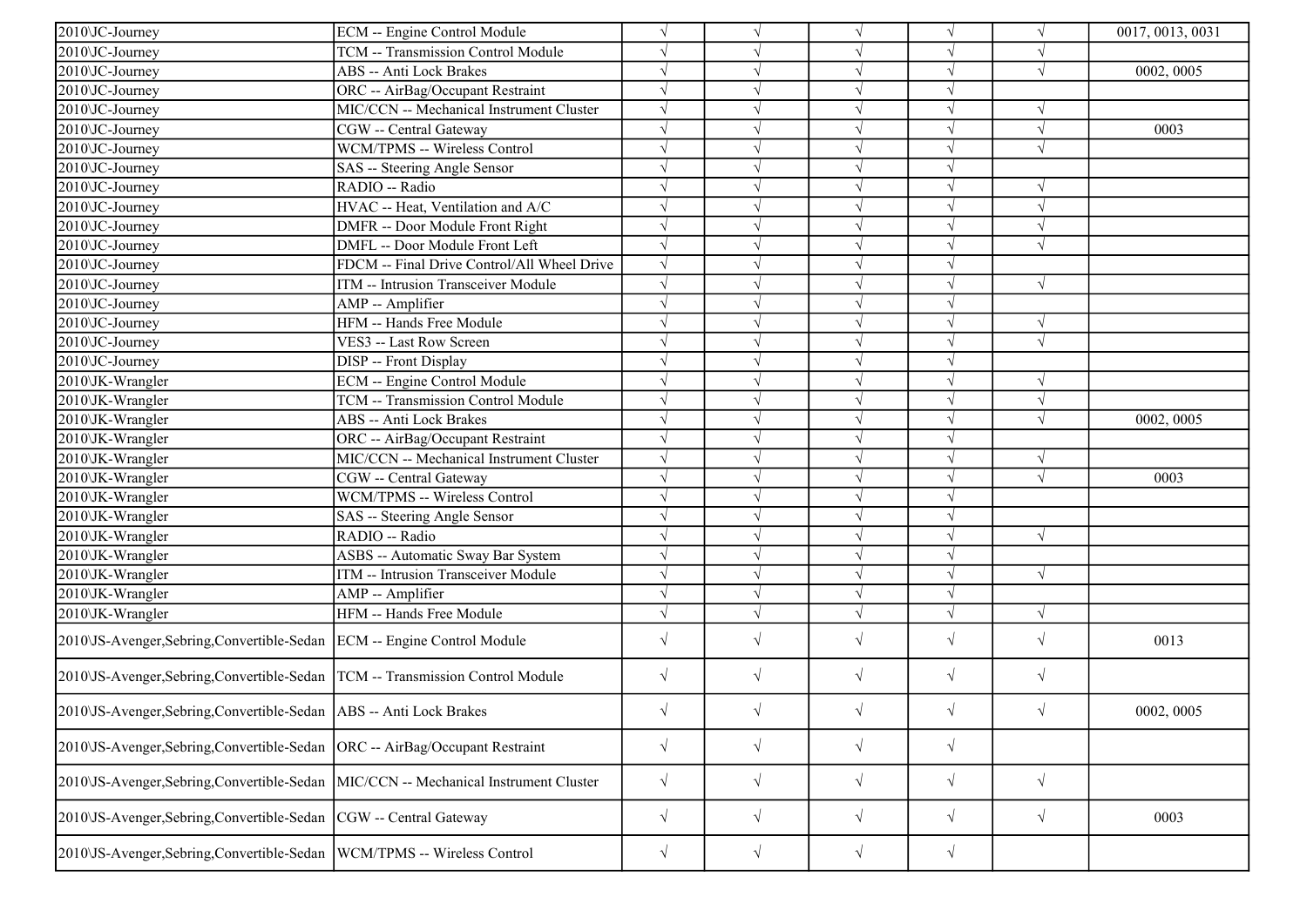| 2010\JS-Avenger,Sebring,Convertible-Sedan SAS -- Steering Angle Sensor         |                                                                                        | $\sqrt{}$  | $\sqrt{ }$ | $\sqrt{ }$ | $\sqrt{}$  |            |            |
|--------------------------------------------------------------------------------|----------------------------------------------------------------------------------------|------------|------------|------------|------------|------------|------------|
| 2010\JS-Avenger,Sebring,Convertible-Sedan  RADIO -- Radio                      |                                                                                        | $\sqrt{}$  | $\sqrt{}$  | $\sqrt{ }$ | $\sqrt{ }$ | $\sqrt{}$  |            |
| 2010\JS-Avenger,Sebring,Convertible-Sedan  HVAC -- Heat, Ventilation and A/C   |                                                                                        | $\sqrt{}$  | $\sqrt{ }$ | $\sqrt{ }$ | $\sqrt{}$  | $\sqrt{ }$ |            |
| 2010\JS-Avenger,Sebring,Convertible-Sedan   DDM -- Driver Door Module          |                                                                                        | $\sqrt{ }$ | $\sqrt{}$  | $\sqrt{ }$ | $\sqrt{}$  | $\sqrt{ }$ |            |
| 2010 JS-Avenger, Sebring, Convertible-Sedan   PDM -- Passenger Door Module     |                                                                                        | $\sqrt{}$  | $\sqrt{ }$ | $\sqrt{ }$ | $\sqrt{}$  | $\sqrt{ }$ |            |
|                                                                                | 2010\JS-Avenger,Sebring,Convertible-Sedan  FDCM -- Final Drive Control/All Wheel Drive | $\sqrt{}$  | $\sqrt{ }$ | $\sqrt{ }$ | $\sqrt{}$  |            |            |
| 2010\JS-Avenger,Sebring,Convertible-Sedan  ITM -- Intrusion Transceiver Module |                                                                                        | $\sqrt{}$  | $\sqrt{}$  | $\sqrt{ }$ | $\sqrt{}$  | $\sqrt{ }$ |            |
| 2010\JS-Avenger,Sebring,Convertible-Sedan  PTCM -- Power Top Control Module    |                                                                                        | $\sqrt{}$  | $\sqrt{}$  | $\sqrt{}$  | $\sqrt{}$  |            |            |
| 2010\JS-Avenger,Sebring,Convertible-Sedan   AMP -- Amplifier                   |                                                                                        | $\sqrt{}$  | $\sqrt{}$  | $\sqrt{ }$ | $\sqrt{}$  |            |            |
| 2010\JS-Avenger,Sebring,Convertible-Sedan  HFM -- Hands Free Module            |                                                                                        | $\sqrt{}$  | $\sqrt{ }$ | $\sqrt{ }$ | $\sqrt{}$  | $\sqrt{}$  |            |
| 2010\JS-Avenger, Sebring, Convertible-Sedan   VES3 -- Last Row Screen          |                                                                                        | $\sqrt{}$  | $\sqrt{ }$ | $\sqrt{}$  | $\sqrt{}$  | $\sqrt{}$  |            |
| 2010\KA-Nitro                                                                  | ECM -- Engine Control Module                                                           | $\sqrt{}$  | $\sqrt{ }$ | $\sqrt{ }$ | $\sqrt{}$  | $\sqrt{ }$ |            |
| 2010\KA-Nitro                                                                  | TCM -- Transmission Control Module                                                     |            |            | $\sqrt{ }$ | V          |            |            |
| 2010\KA-Nitro                                                                  | <b>ABS</b> -- Anti Lock Brakes                                                         |            |            | $\sqrt{ }$ | V          | $\sqrt{ }$ | 0002, 0005 |
| 2010\KA-Nitro                                                                  | ORC -- AirBag/Occupant Restraint                                                       | $\sqrt{ }$ |            | $\sqrt{ }$ | $\sqrt{ }$ |            |            |
| 2010\KA-Nitro                                                                  | CGW -- Central Gateway                                                                 |            |            | $\sqrt{ }$ | V          | $\sqrt{ }$ | 0003       |
| 2010\KA-Nitro                                                                  | WCM/TPMS -- Wireless Control                                                           |            |            | $\sqrt{ }$ | $\sqrt{ }$ |            |            |
| 2010\KA-Nitro                                                                  | SAS -- Steering Angle Sensor                                                           | $\sqrt{}$  |            | $\sqrt{ }$ | $\sqrt{}$  |            |            |
| 2010\KA-Nitro                                                                  | PTS -- Parktronics                                                                     |            |            | $\sqrt{ }$ |            | $\sqrt{ }$ |            |
| 2010\KA-Nitro                                                                  | RADIO -- Radio                                                                         |            |            | $\sqrt{ }$ |            | $\sqrt{ }$ |            |
| 2010\KA-Nitro                                                                  | HVAC -- Heat, Ventilation and A/C                                                      | $\sqrt{}$  |            | $\sqrt{ }$ | $\sqrt{}$  | $\sqrt{ }$ |            |
| 2010\KA-Nitro                                                                  | DMFR -- Door Module Front Right                                                        | $\sqrt{}$  |            | $\sqrt{ }$ | J          | $\sqrt{ }$ |            |
| 2010\KA-Nitro                                                                  | DMFL -- Door Module Front Left                                                         | $\sqrt{}$  |            | $\sqrt{ }$ | $\sqrt{}$  | $\sqrt{ }$ |            |
| 2010\KA-Nitro                                                                  | <b>ESM</b> -- Electronic Shifter                                                       | $\sqrt{ }$ | $\sqrt{ }$ | $\sqrt{ }$ | $\sqrt{}$  | $\sqrt{ }$ |            |
| 2010\KA-Nitro                                                                  | OCM -- Occupant Classification                                                         |            |            | $\sqrt{ }$ |            |            |            |
| 2010\KA-Nitro                                                                  | <b>ITM</b> -- Intrusion Transceiver Module                                             | $\sqrt{ }$ | $\sqrt{ }$ | $\sqrt{ }$ | $\sqrt{}$  | $\sqrt{ }$ |            |
| 2010\KA-Nitro                                                                  | AMP -- Amplifier                                                                       |            |            | $\sqrt{ }$ | $\sqrt{ }$ |            |            |
| 2010\KA-Nitro                                                                  | HFM -- Hands Free Module                                                               |            | $\sqrt{ }$ | $\sqrt{ }$ | V          | $\sqrt{ }$ |            |
| 2010\KK-Liberty                                                                | <b>ECM</b> -- Engine Control Module                                                    | $\sqrt{}$  |            | $\sqrt{ }$ | $\sqrt{}$  | $\sqrt{ }$ |            |
| 2010\KK-Liberty                                                                | TCM -- Transmission Control Module                                                     |            |            | $\sqrt{ }$ | V          |            |            |
| 2010\KK-Liberty                                                                | <b>ABS</b> -- Anti Lock Brakes                                                         |            |            | $\sqrt{ }$ |            | $\sqrt{ }$ | 0002, 0005 |
| 2010\KK-Liberty                                                                | ORC -- AirBag/Occupant Restraint                                                       | $\sqrt{}$  |            | $\sqrt{ }$ |            |            |            |
| 2010\KK-Liberty                                                                | MIC/CCN -- Mechanical Instrument Cluster                                               | $\sqrt{}$  |            | $\sqrt{ }$ | V          | $\sqrt{ }$ |            |
| 2010\KK-Liberty                                                                | CGW -- Central Gateway                                                                 | $\sqrt{}$  | V          | $\sqrt{ }$ | V          | $\sqrt{ }$ | 0003       |
| 2010\KK-Liberty                                                                | WCM/TPMS -- Wireless Control                                                           | $\sqrt{}$  | $\sqrt{ }$ | $\sqrt{ }$ | $\sqrt{}$  |            |            |
| 2010\KK-Liberty                                                                | SAS -- Steering Angle Sensor                                                           | $\sqrt{}$  | $\sqrt{}$  | $\sqrt{ }$ | $\sqrt{}$  |            |            |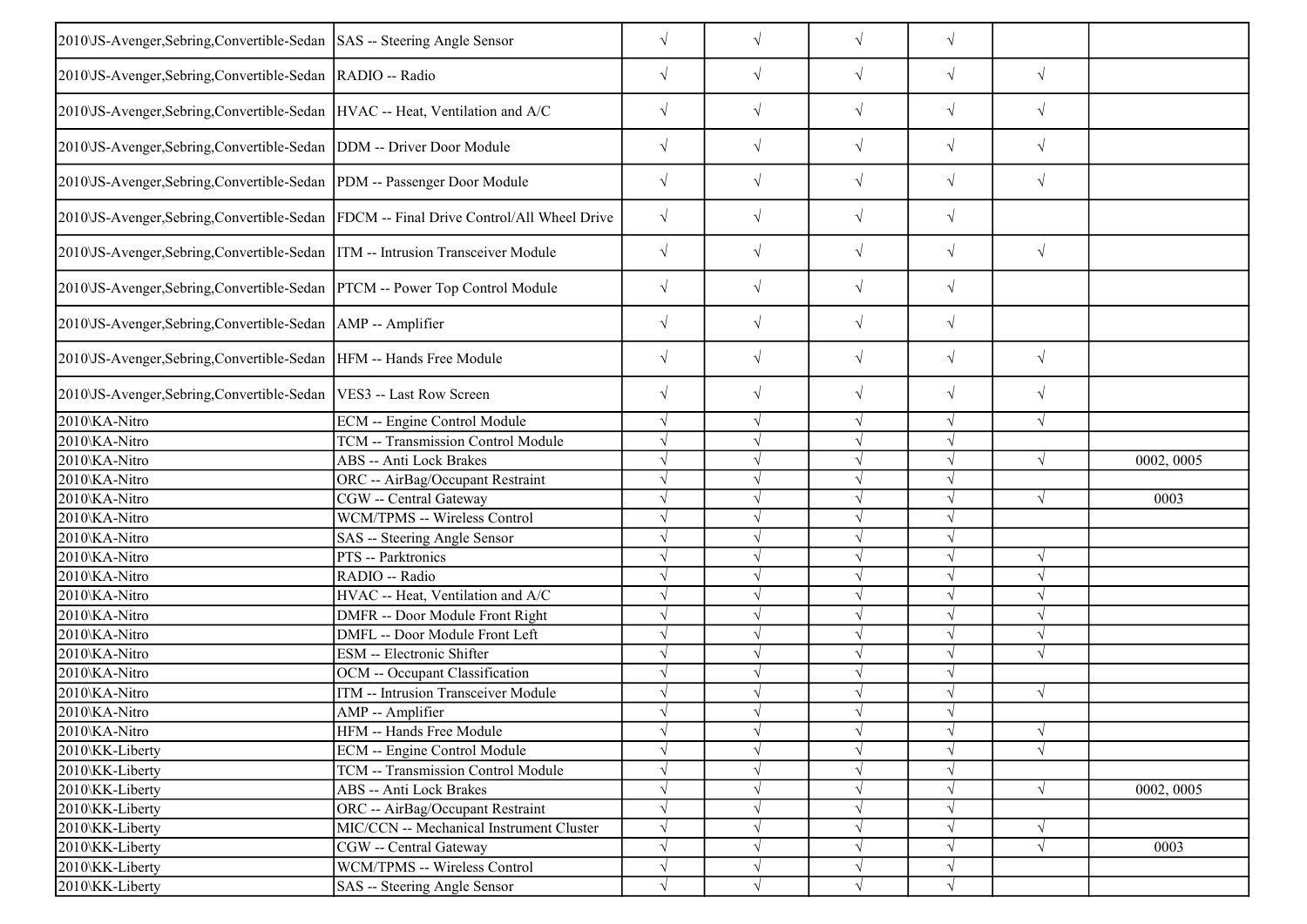| 2010\KK-Liberty                                | PTS -- Parktronics                          | $\sqrt{}$  |            | $\sqrt{}$  | V          | N          |            |
|------------------------------------------------|---------------------------------------------|------------|------------|------------|------------|------------|------------|
| 2010\KK-Liberty                                | RADIO -- Radio                              | $\sqrt{}$  |            | $\sqrt{}$  | $\sqrt{}$  | $\sqrt{ }$ |            |
| 2010\KK-Liberty                                | HVAC -- Heat, Ventilation and A/C           | $\sqrt{}$  |            | $\sqrt{}$  | $\sqrt{}$  | $\sqrt{ }$ |            |
| 2010\KK-Liberty                                | MSM -- Memory Seat/Memory Heated Seat       |            |            | V          |            |            |            |
| 2010\KK-Liberty                                | DMFR -- Door Module Front Right             | $\sqrt{}$  |            | $\sqrt{}$  | J          | $\sqrt{ }$ |            |
| 2010\KK-Liberty                                | DMFL -- Door Module Front Left              | $\sqrt{}$  |            | $\sqrt{ }$ | $\sqrt{}$  | $\sqrt{ }$ |            |
| 2010\KK-Liberty                                | <b>ESM</b> -- Electronic Shifter            | $\sqrt{ }$ |            | V          | V          | $\sqrt{ }$ |            |
| 2010\KK-Liberty                                | FDCM -- Final Drive Control/All Wheel Drive | $\sqrt{}$  |            | $\sqrt{ }$ | $\sqrt{}$  | $\sqrt{ }$ |            |
| 2010\KK-Liberty                                | OCM -- Occupant Classification              | $\sqrt{ }$ |            | $\sqrt{ }$ | $\sqrt{}$  |            |            |
| 2010\KK-Liberty                                | <b>SUNR</b> -- Sunroof                      |            |            | $\sqrt{ }$ | J          |            |            |
| 2010\KK-Liberty                                | ITM -- Intrusion Transceiver Module         | $\sqrt{}$  |            | $\sqrt{}$  | J          | $\sqrt{ }$ |            |
| 2010\KK-Liberty                                | AMP -- Amplifier                            |            |            | $\sqrt{}$  | V          |            |            |
| 2010\KK-Liberty                                | HFM -- Hands Free Module                    | $\sqrt{}$  |            | $\sqrt{ }$ | V          | $\sqrt{ }$ |            |
| 2010\LC-Challenger                             | <b>ECM</b> -- Engine Control Module         | $\sqrt{}$  |            | $\sqrt{}$  | V          | $\sqrt{ }$ |            |
| 2010\LC-Challenger                             | TCM -- Transmission Control Module          | $\sqrt{}$  |            | $\sqrt{}$  | J          |            |            |
| 2010\LC-Challenger                             | ABS -- Anti Lock Brakes                     |            |            | $\sqrt{}$  | J          | $\sqrt{ }$ | 0002, 0005 |
| 2010\LC-Challenger                             | ORC -- AirBag/Occupant Restraint            | $\sqrt{}$  |            | $\sqrt{}$  |            |            |            |
| 2010\LC-Challenger                             | MIC/CCN -- Mechanical Instrument Cluster    | $\sqrt{}$  |            | $\sqrt{}$  |            | $\sqrt{ }$ |            |
| 2010\LC-Challenger                             | CGW -- Central Gateway                      | $\sqrt{}$  |            | $\sqrt{}$  | J          | $\sqrt{ }$ |            |
| 2010\LC-Challenger                             | WCM/TPMS -- Wireless Control                | $\sqrt{ }$ |            | $\sqrt{}$  | J          | $\sqrt{ }$ |            |
| 2010\LC-Challenger                             | RADIO -- Radio                              | $\sqrt{}$  |            | $\sqrt{ }$ | $\sqrt{}$  | $\sqrt{ }$ |            |
| 2010\LC-Challenger                             | HVAC -- Heat, Ventilation and A/C           | $\sqrt{}$  |            | $\sqrt{}$  | $\sqrt{ }$ | $\sqrt{ }$ |            |
| 2010\LC-Challenger                             | <b>DDM</b> -- Driver Door Module            |            |            | $\sqrt{}$  |            | $\sqrt{ }$ |            |
| 2010\LC-Challenger                             | PDM -- Passenger Door Module                |            |            | $\sqrt{}$  |            | $\sqrt{ }$ |            |
| 2010\LC-Challenger                             | SCM -- Steering Column                      | $\sqrt{}$  |            | $\sqrt{ }$ | V          | $\sqrt{ }$ |            |
| 2010\LC-Challenger                             | <b>ESM</b> -- Electronic Shifter            | $\sqrt{}$  |            | $\sqrt{ }$ | J          | $\sqrt{ }$ |            |
| 2010\LC-Challenger                             | SUNR -- Sunroof                             | $\sqrt{}$  |            | $\sqrt{ }$ | $\sqrt{}$  | $\sqrt{ }$ |            |
| 2010\LC-Challenger                             | <b>EOM</b> -- Electronic Overhead           | $\sqrt{}$  |            | $\sqrt{}$  | J          |            |            |
| 2010\LC-Challenger                             | AMP -- Amplifier                            |            |            | $\sqrt{}$  |            |            |            |
| 2010\LC-Challenger                             | HFM -- Hands Free Module                    | $\sqrt{}$  |            | $\sqrt{}$  |            | $\sqrt{ }$ |            |
| 2010\LC-Challenger                             | HSM -- Heated Seat Module                   | $\sqrt{}$  |            | $\sqrt{}$  | J          | $\sqrt{ }$ |            |
| 2010\LC-Challenger                             | PEM -- Passive Entry Module                 | $\sqrt{ }$ |            | $\sqrt{}$  | J          |            |            |
| 2010\LX-300, Charger, Magnum, Grand            |                                             | $\sqrt{}$  | J          | $\sqrt{}$  | $\sqrt{}$  | $\sqrt{ }$ |            |
| Voyager                                        | ECM -- Engine Control Module                |            |            |            |            |            | 0031       |
| 2010\LX-300,Charger,Magnum,Grand<br>Voyager    | TCM -- Transmission Control Module          | $\sqrt{ }$ | V          | $\sqrt{}$  | $\sqrt{ }$ |            |            |
| 2010\LX-300,Charger,Magnum,Grand               | DTCM -- Drive Train Control Module          | $\sqrt{}$  | $\sqrt{ }$ | $\sqrt{}$  | $\sqrt{}$  | $\sqrt{ }$ |            |
| Voyager<br>2010\LX-300, Charger, Magnum, Grand | <b>ABS</b> -- Anti Lock Brakes              | $\sqrt{}$  | $\sqrt{ }$ | $\sqrt{ }$ | $\sqrt{}$  | $\sqrt{ }$ | 0002, 0005 |
| Voyager                                        |                                             |            |            |            |            |            |            |
| 2010\LX-300, Charger, Magnum, Grand<br>Voyager | ORC -- AirBag/Occupant Restraint            | $\sqrt{}$  | $\sqrt{ }$ | $\sqrt{}$  | $\sqrt{}$  |            |            |
| 2010\LX-300, Charger, Magnum, Grand<br>Voyager | MIC/CCN -- Mechanical Instrument Cluster    | $\sqrt{}$  | $\sqrt{ }$ | $\sqrt{}$  | $\sqrt{}$  | $\sqrt{ }$ |            |
| 2010\LX-300, Charger, Magnum, Grand<br>Voyager | TPM -- Tire Pressure Monitor                | $\sqrt{}$  | $\sqrt{ }$ | $\sqrt{}$  | $\sqrt{}$  |            |            |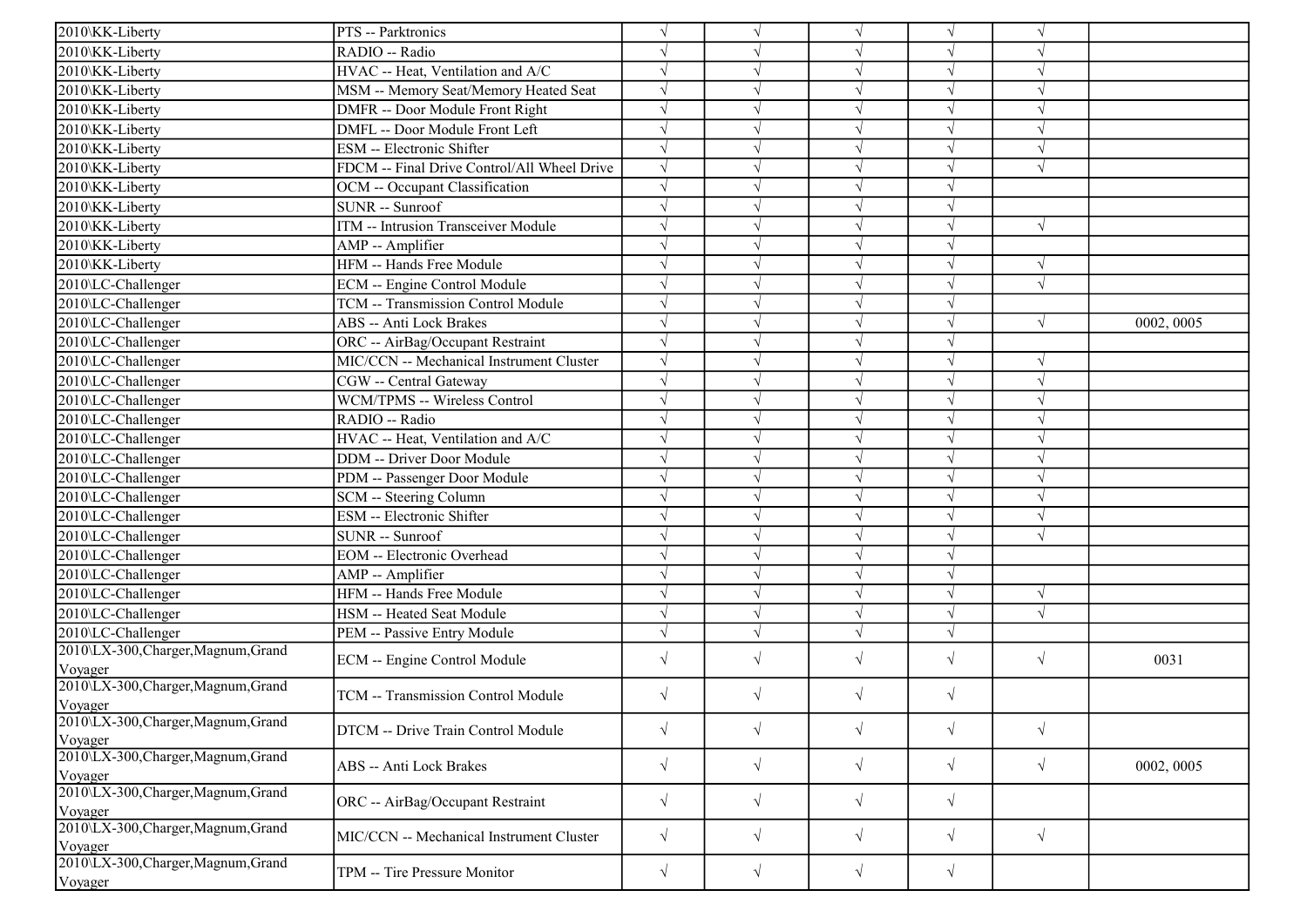| 2010\LX-300, Charger, Magnum, Grand<br>Voyager | CGW -- Central Gateway                      | $\sqrt{}$  | $\sqrt{ }$ | $\sqrt{}$  | $\sqrt{}$  | $\sqrt{ }$ |                  |
|------------------------------------------------|---------------------------------------------|------------|------------|------------|------------|------------|------------------|
| 2010\LX-300,Charger,Magnum,Grand<br>Voyager    | WCM/TPMS -- Wireless Control                | $\sqrt{ }$ | $\sqrt{ }$ | $\sqrt{}$  | $\sqrt{}$  | $\sqrt{ }$ |                  |
| 2010\LX-300,Charger,Magnum,Grand<br>Voyager    | PTS -- Parktronics                          | $\sqrt{}$  | $\sqrt{ }$ | $\sqrt{}$  | $\sqrt{}$  | $\sqrt{ }$ |                  |
| 2010\LX-300, Charger, Magnum, Grand<br>Voyager | RADIO -- Radio                              | $\sqrt{}$  | $\sqrt{}$  | $\sqrt{}$  | $\sqrt{}$  | $\sqrt{ }$ |                  |
| 2010\LX-300,Charger,Magnum,Grand<br>Voyager    | HVAC -- Heat, Ventilation and A/C           | $\sqrt{}$  | $\sqrt{ }$ | $\sqrt{}$  | $\sqrt{}$  | $\sqrt{ }$ |                  |
| 2010\LX-300, Charger, Magnum, Grand<br>Voyager | ACC -- Adaptive Cruise Control              | $\sqrt{}$  | $\sqrt{ }$ | $\sqrt{}$  | $\sqrt{}$  |            |                  |
| 2010\LX-300, Charger, Magnum, Grand<br>Voyager | MSM -- Memory Seat/Memory Heated Seat       | $\sqrt{}$  | $\sqrt{ }$ | $\sqrt{ }$ | $\sqrt{}$  |            |                  |
| 2010\LX-300,Charger,Magnum,Grand<br>Voyager    | DDM -- Driver Door Module                   | $\sqrt{}$  | $\sqrt{ }$ | $\sqrt{}$  | $\sqrt{}$  | $\sqrt{ }$ |                  |
| 2010\LX-300, Charger, Magnum, Grand<br>Voyager | PDM -- Passenger Door Module                | $\sqrt{}$  | $\sqrt{ }$ | $\sqrt{}$  | $\sqrt{}$  | $\sqrt{ }$ |                  |
| 2010\LX-300, Charger, Magnum, Grand<br>Voyager | SCM -- Steering Column                      | $\sqrt{}$  | $\sqrt{ }$ | $\sqrt{}$  | $\sqrt{}$  | $\sqrt{ }$ |                  |
| 2010\LX-300, Charger, Magnum, Grand<br>Voyager | ESM -- Electronic Shifter                   | $\sqrt{}$  | $\sqrt{ }$ | $\sqrt{}$  | $\sqrt{}$  | $\sqrt{2}$ |                  |
| 2010\LX-300,Charger,Magnum,Grand<br>Voyager    | SUNR -- Sunroof                             | $\sqrt{ }$ | $\sqrt{ }$ | $\sqrt{}$  | $\sqrt{}$  | $\sqrt{ }$ |                  |
| 2010\LX-300, Charger, Magnum, Grand<br>Voyager | PTIM -- Police/Taxi Interface Module        | $\sqrt{}$  | $\sqrt{ }$ | $\sqrt{}$  | $\sqrt{}$  | $\sqrt{ }$ |                  |
| 2010\LX-300,Charger,Magnum,Grand<br>Voyager    | HIDT -- High Intensity Discharge Translator | $\sqrt{ }$ | $\sqrt{}$  | $\sqrt{}$  | $\sqrt{}$  | $\sqrt{ }$ |                  |
| 2010\LX-300, Charger, Magnum, Grand<br>Voyager | AHBM -- Automatic High Beam                 | $\sqrt{}$  | $\sqrt{ }$ | $\sqrt{}$  | $\sqrt{}$  |            |                  |
| 2010\LX-300,Charger,Magnum,Grand<br>Voyager    | <b>EOM</b> -- Electronic Overhead           | $\sqrt{}$  | $\sqrt{}$  | $\sqrt{}$  | $\sqrt{}$  |            |                  |
| 2010\LX-300,Charger,Magnum,Grand<br>Voyager    | ITM -- Intrusion Transceiver Module         | $\sqrt{}$  | $\sqrt{ }$ | $\sqrt{ }$ | $\sqrt{}$  | $\sqrt{ }$ |                  |
| 2010\LX-300, Charger, Magnum, Grand<br>Voyager | RSM -- Rain Sensor Module                   | $\sqrt{}$  | $\sqrt{ }$ | $\sqrt{}$  | $\sqrt{}$  |            |                  |
| 2010\LX-300, Charger, Magnum, Grand<br>Voyager | AMP -- Amplifier                            | $\sqrt{ }$ | $\sqrt{ }$ | $\sqrt{}$  | $\sqrt{}$  |            |                  |
| 2010\LX-300, Charger, Magnum, Grand<br>Voyager | HFM -- Hands Free Module                    | $\sqrt{ }$ | $\sqrt{ }$ | $\sqrt{}$  | $\sqrt{ }$ | $\sqrt{ }$ |                  |
| 2010\LX-300, Charger, Magnum, Grand<br>Voyager | VES3 -- Last Row Screen                     | $\sqrt{}$  | $\sqrt{}$  | $\sqrt{ }$ | $\sqrt{ }$ | $\sqrt{ }$ |                  |
| 2010\LX-300, Charger, Magnum, Grand<br>Voyager | HSM -- Heated Seat Module                   | $\sqrt{}$  | $\sqrt{}$  | $\sqrt{ }$ | $\sqrt{ }$ | $\sqrt{ }$ |                  |
| 2010\LX-300,Charger,Magnum,Grand<br>Voyager    | PEM -- Passive Entry Module                 | $\sqrt{}$  | $\sqrt{ }$ | $\sqrt{ }$ | $\sqrt{ }$ |            |                  |
| 2010\MK-Compass,Patriot                        | ECM -- Engine Control Module                | $\sqrt{}$  | $\sqrt{ }$ | $\sqrt{}$  | $\sqrt{}$  | $\sqrt{ }$ | 0012, 0036, 0053 |
| 2010\MK-Compass, Patriot                       | TCM -- Transmission Control Module          | $\sqrt{}$  | $\sqrt{}$  | $\sqrt{ }$ | $\sqrt{}$  | $\sqrt{ }$ |                  |
| 2010\MK-Compass, Patriot                       | ABS -- Anti Lock Brakes                     | $\sqrt{}$  | $\sqrt{}$  | $\sqrt{}$  | $\sqrt{}$  | $\sqrt{ }$ | 0002, 0005       |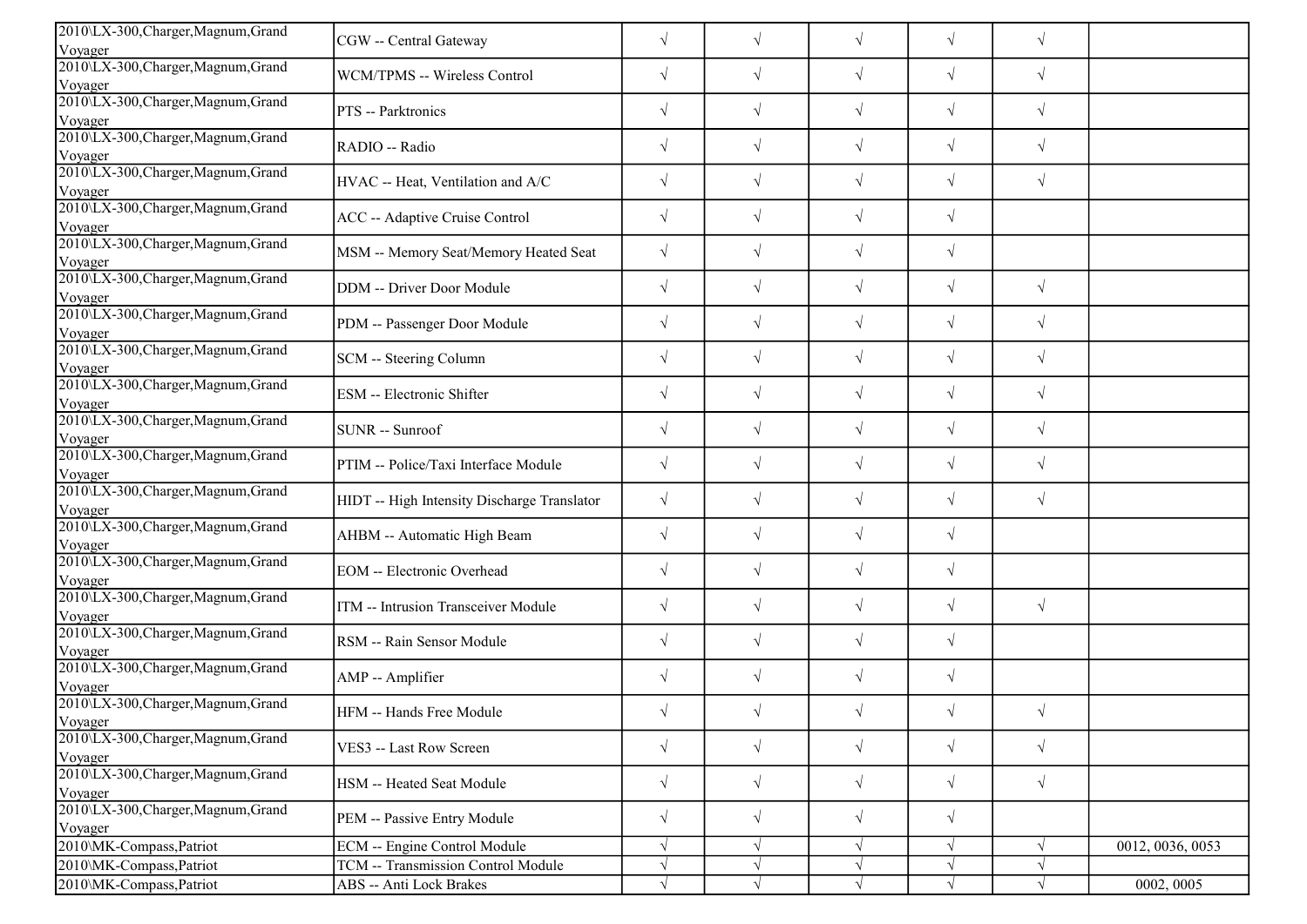| 2010\MK-Compass, Patriot | ORC -- AirBag/Occupant Restraint            |            |            | $\sqrt{ }$ | V          |            |                  |
|--------------------------|---------------------------------------------|------------|------------|------------|------------|------------|------------------|
| 2010\MK-Compass,Patriot  | MIC/CCN -- Mechanical Instrument Cluster    |            |            | $\sqrt{ }$ | V          | $\sqrt{ }$ |                  |
| 2010\MK-Compass,Patriot  | CGW -- Central Gateway                      |            |            | $\sqrt{ }$ | $\sqrt{}$  | $\sqrt{ }$ | 0003             |
| 2010\MK-Compass,Patriot  | WCM/TPMS -- Wireless Control                |            |            | $\sqrt{ }$ |            |            |                  |
| 2010\MK-Compass,Patriot  | SAS -- Steering Angle Sensor                |            |            | $\sqrt{}$  | V          |            |                  |
| 2010\MK-Compass,Patriot  | RADIO -- Radio                              |            |            | $\sqrt{ }$ | V          | $\sqrt{ }$ |                  |
| 2010\MK-Compass,Patriot  | HVAC -- Heat, Ventilation and A/C           |            |            | $\sqrt{ }$ | J          | $\sqrt{ }$ |                  |
| 2010\MK-Compass,Patriot  | FDCM -- Final Drive Control/All Wheel Drive | $\sqrt{ }$ |            | $\sqrt{ }$ | V          | $\sqrt{ }$ |                  |
| 2010\MK-Compass,Patriot  | ITM -- Intrusion Transceiver Module         |            |            | $\sqrt{ }$ | $\sqrt{ }$ | $\sqrt{ }$ |                  |
| 2010\MK-Compass,Patriot  | AMP -- Amplifier                            |            |            | $\sqrt{ }$ |            |            |                  |
| 2010\MK-Compass,Patriot  | HFM -- Hands Free Module                    |            |            | $\sqrt{}$  | J          | $\sqrt{ }$ |                  |
| 2010\ND-Dakota           | <b>ECM</b> -- Engine Control Module         |            |            | $\sqrt{ }$ |            | $\gamma$   |                  |
| 2010\ND-Dakota           | ABS -- Anti Lock Brakes                     |            |            | $\sqrt{ }$ | V          | $\sqrt{ }$ | 0002, 0005       |
| 2010\ND-Dakota           | ORC -- AirBag/Occupant Restraint            |            |            | $\sqrt{ }$ | V          |            |                  |
| 2010\ND-Dakota           | MIC/CCN -- Mechanical Instrument Cluster    |            |            | $\sqrt{ }$ | V          | $\sqrt{ }$ |                  |
| 2010\ND-Dakota           | CGW -- Central Gateway                      |            |            | $\sqrt{ }$ |            | $\sqrt{ }$ |                  |
| 2010\ND-Dakota           | WCM/TPMS -- Wireless Control                |            |            | $\sqrt{ }$ |            |            |                  |
| 2010\ND-Dakota           | RADIO -- Radio                              |            |            | $\sqrt{ }$ |            | $\sqrt{ }$ |                  |
| 2010\ND-Dakota           | HVAC -- Heat, Ventilation and A/C           |            |            | $\sqrt{ }$ | V          | $\sqrt{ }$ |                  |
| 2010\ND-Dakota           | EOM -- Electronic Overhead                  |            |            | $\sqrt{ }$ | V          |            |                  |
| 2010\ND-Dakota           | AMP -- Amplifier                            |            |            | $\sqrt{ }$ | $\sqrt{ }$ |            |                  |
| 2010\ND-Dakota           | HFM -- Hands Free Module                    |            |            | $\sqrt{ }$ | $\sqrt{}$  | $\sqrt{ }$ |                  |
| 2010\NM-Raider           | ECM -- Engine Control Module                |            |            | $\sqrt{ }$ |            | $\sqrt{ }$ |                  |
| 2010\NM-Raider           | ABS -- Anti Lock Brakes                     |            |            | $\sqrt{ }$ | J          | $\sqrt{ }$ | 0002, 0005       |
| 2010\NM-Raider           | ORC -- AirBag/Occupant Restraint            |            |            | $\sqrt{ }$ | V          |            |                  |
| 2010\NM-Raider           | MIC/CCN -- Mechanical Instrument Cluster    |            |            | $\sqrt{ }$ | J          | $\sqrt{ }$ |                  |
| 2010\NM-Raider           | CGW -- Central Gateway                      |            |            | $\sqrt{ }$ | J          | $\sqrt{ }$ |                  |
| 2010\NM-Raider           | WCM/TPMS -- Wireless Control                |            |            | $\sqrt{ }$ | $\sqrt{}$  |            |                  |
| 2010\NM-Raider           | RADIO -- Radio                              |            |            | $\sqrt{ }$ |            | $\sqrt{ }$ |                  |
| 2010\NM-Raider           | HVAC -- Heat, Ventilation and A/C           |            |            | $\sqrt{ }$ |            | $\sqrt{ }$ |                  |
| 2010\NM-Raider           | <b>EOM</b> -- Electronic Overhead           |            |            | $\sqrt{ }$ | V          |            |                  |
| 2010\NM-Raider           | HFM -- Hands Free Module                    |            |            | $\sqrt{ }$ | V          | $\sqrt{ }$ |                  |
| 2010\PM-Caliber          | ECM -- Engine Control Module                |            |            | $\sqrt{ }$ | V          | $\sqrt{ }$ | 0012, 0036, 0053 |
| 2010\PM-Caliber          | TCM -- Transmission Control Module          |            |            | $\sqrt{ }$ | $\sqrt{ }$ | $\sqrt{ }$ |                  |
| 2010\PM-Caliber          | ABS -- Anti Lock Brakes                     |            |            | $\sqrt{ }$ |            | $\sqrt{ }$ | 0002, 0005       |
| 2010\PM-Caliber          | ORC -- AirBag/Occupant Restraint            |            |            |            |            |            |                  |
| 2010\PM-Caliber          | MIC/CCN -- Mechanical Instrument Cluster    |            | $\sqrt{}$  | $\sqrt{}$  | $\sqrt{ }$ | $\sqrt{ }$ |                  |
| 2010\PM-Caliber          | CGW -- Central Gateway                      |            |            | $\sqrt{ }$ | V          | $\sqrt{ }$ | 0003             |
| 2010\PM-Caliber          | WCM/TPMS -- Wireless Control                |            |            | $\sqrt{ }$ | V          |            |                  |
| 2010\PM-Caliber          | SAS -- Steering Angle Sensor                |            |            | $\sqrt{ }$ | V          |            |                  |
| 2010\PM-Caliber          | RADIO -- Radio                              |            |            | $\sqrt{ }$ |            | $\sqrt{ }$ |                  |
| 2010\PM-Caliber          | HVAC -- Heat, Ventilation and A/C           |            |            | $\sqrt{ }$ | V          | $\sqrt{ }$ |                  |
| 2010\PM-Caliber          | FDCM -- Final Drive Control/All Wheel Drive |            |            | $\sqrt{ }$ |            | $\sqrt{ }$ |                  |
| 2010\PM-Caliber          | ITM -- Intrusion Transceiver Module         | $\sqrt{}$  | V          | $\sqrt{ }$ | V          | $\sqrt{ }$ |                  |
| 2010\PM-Caliber          | AMP -- Amplifier                            | $\sqrt{}$  | $\sqrt{ }$ | $\sqrt{ }$ | $\sqrt{ }$ |            |                  |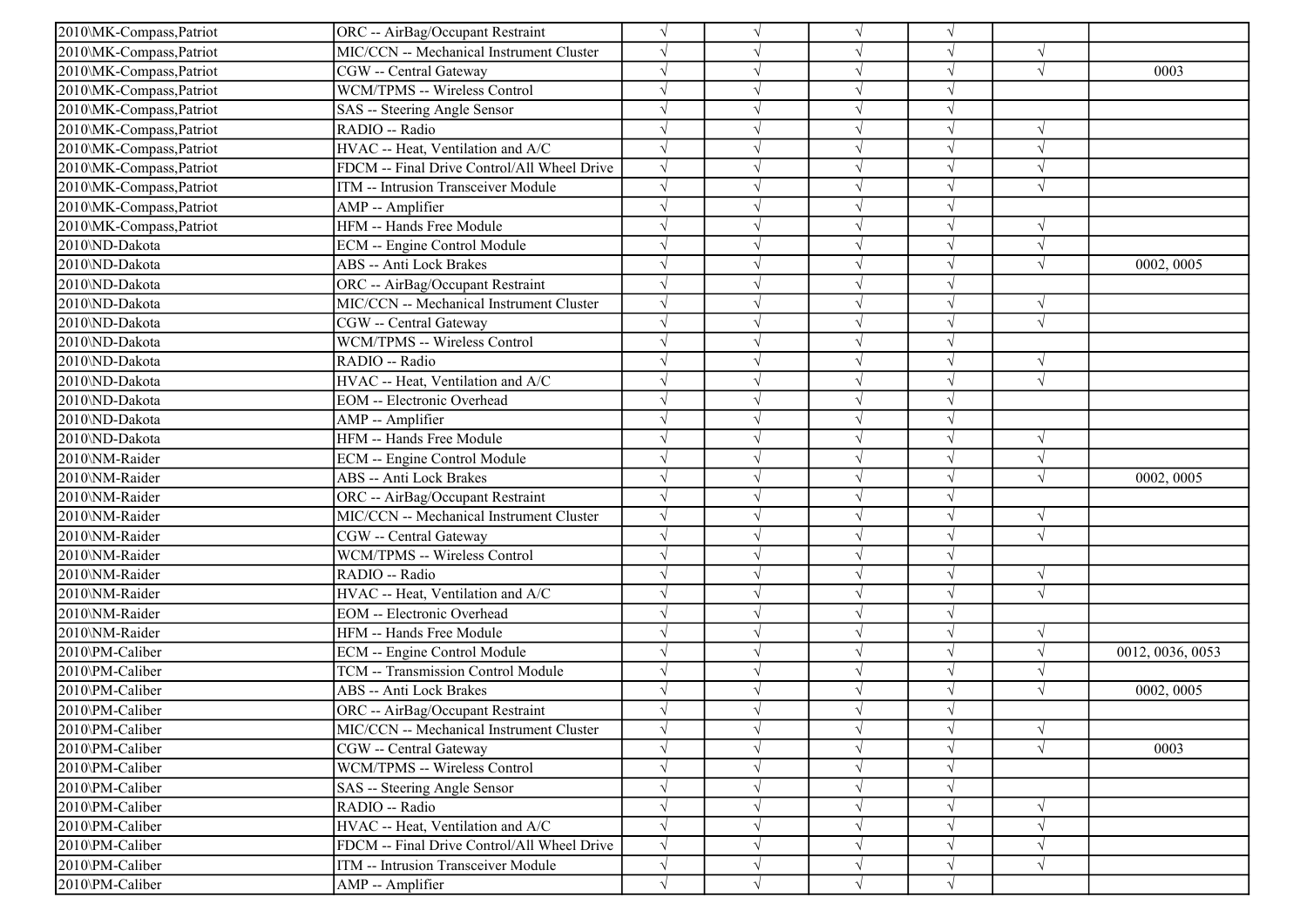| 2010\PM-Caliber                | HFM -- Hands Free Module                 | $\sqrt{ }$ |            |            |            | $\sqrt{ }$ |                        |
|--------------------------------|------------------------------------------|------------|------------|------------|------------|------------|------------------------|
| 2010\PM-Caliber                | <b>EBG</b> -- Electronic Booster Gauge   | $\sqrt{ }$ |            |            |            |            |                        |
| 2010\PT-PT Cruiser             | ECM -- Engine Control Module             | $\sqrt{}$  |            |            |            |            | 0050, 0017, 0031, 0031 |
| 2010\PT-PT Cruiser             | TCM -- Transmission Control Module       | $\sqrt{ }$ |            |            |            |            |                        |
| 2010\PT-PT Cruiser             | ABS -- Anti Lock Brakes                  | $\sqrt{}$  |            | $\sqrt{ }$ |            | $\sqrt{ }$ | 0002, 0005, 0028, 0030 |
| 2010\PT-PT Cruiser             | ORC -- AirBag/Occupant Restraint         | $\sqrt{ }$ |            |            |            |            |                        |
| 2010\PT-PT Cruiser             | MIC/CCN -- Mechanical Instrument Cluster | $\sqrt{ }$ |            |            |            |            |                        |
| 2010\PT-PT Cruiser             | CGW -- Central Gateway                   | $\sqrt{ }$ |            |            |            | $\sqrt{ }$ | 0003                   |
| 2010\PT-PT Cruiser             | WCM/TPMS -- Wireless Control             | $\sqrt{ }$ |            | $\sqrt{ }$ |            |            |                        |
| 2010\PT-PT Cruiser             | RADIO -- Radio                           | $\sqrt{ }$ |            |            |            |            |                        |
| 2010\PT-PT Cruiser             | <b>DDM</b> -- Driver Door Module         | $\sqrt{ }$ |            |            |            | $\sqrt{ }$ |                        |
| 2010\PT-PT Cruiser             | PDM -- Passenger Door Module             | $\sqrt{ }$ |            |            |            | $\sqrt{ }$ |                        |
| 2010\PT-PT Cruiser             | OCM -- Occupant Classification           | $\sqrt{ }$ |            | $\sqrt{ }$ |            |            |                        |
| 2010\PT-PT Cruiser             | ITM -- Intrusion Transceiver Module      | $\sqrt{ }$ |            |            |            | $\sqrt{ }$ |                        |
| 2010\PT-PT Cruiser             | SDAR -- Satellite Radio                  | $\sqrt{ }$ |            | $\sqrt{ }$ |            |            |                        |
| 2010\PT-PT Cruiser             | AMP -- Amplifier                         | $\sqrt{ }$ |            |            |            |            |                        |
| 2010\PT-PT Cruiser             | HFM -- Hands Free Module                 | $\sqrt{}$  |            |            |            | $\sqrt{ }$ |                        |
| 2010\RM-Routan                 | ECM -- Engine Control Module             | $\sqrt{ }$ |            |            |            |            |                        |
| 2010\RM-Routan                 | ABS -- Anti Lock Brakes                  | $\sqrt{ }$ |            |            |            |            | 0002, 0005             |
| 2010\RM-Routan                 | ORC -- AirBag/Occupant Restraint         | $\sqrt{ }$ |            | $\sqrt{ }$ | V          |            |                        |
| 2010\RM-Routan                 | MIC/CCN -- Mechanical Instrument Cluster | $\sqrt{ }$ |            | $\sqrt{ }$ | $\sqrt{ }$ | $\sqrt{ }$ |                        |
| 2010\RM-Routan                 | CGW -- Central Gateway                   | $\sqrt{}$  |            |            |            | $\sqrt{ }$ | 0003                   |
| 2010\RM-Routan                 | WCM/TPMS -- Wireless Control             | $\sqrt{ }$ |            |            |            | $\sqrt{ }$ |                        |
| 2010\RM-Routan                 | SAS -- Steering Angle Sensor             | $\sqrt{}$  |            | $\sqrt{ }$ |            |            |                        |
| 2010\RM-Routan                 | PTS -- Parktronics                       | $\sqrt{ }$ |            |            |            |            |                        |
| 2010\RM-Routan                 | HVAC -- Heat, Ventilation and A/C        | $\sqrt{ }$ |            |            |            |            |                        |
| 2010\RM-Routan                 | MSM -- Memory Seat/Memory Heated Seat    | $\sqrt{ }$ |            | $\sqrt{ }$ |            |            |                        |
| 2010\RM-Routan                 | DMRL -- Rear Door Module (Left)          | $\sqrt{ }$ |            |            |            |            |                        |
| 2010\RM-Routan                 | DMRR -- Rear Door Module (Right)         | $\sqrt{ }$ |            |            |            |            |                        |
| 2010\RM-Routan                 | DMFR -- Door Module Front Right          | $\sqrt{}$  |            |            |            |            |                        |
| 2010\RM-Routan                 | DMFL -- Door Module Front Left           | $\sqrt{ }$ |            |            |            | V          |                        |
| 2010\RM-Routan                 | PSDMR -- Power Sliding Doors (Right)     | $\sqrt{ }$ |            |            |            |            |                        |
| 2010\RM-Routan                 | PSDML -- Power Sliding Doors (Left)      | $\sqrt{ }$ |            | $\sqrt{ }$ |            |            |                        |
| 2010\RM-Routan                 | PLGM -- Power Liftgate Module            | $\sqrt{ }$ |            | $\sqrt{ }$ |            | $\sqrt{ }$ |                        |
| 2010\RM-Routan                 | FSM -- Fold Stow Module                  | $\sqrt{ }$ |            |            |            | $\sqrt{ }$ |                        |
| 2010\RM-Routan                 | SUNR -- Sunroof                          |            |            |            |            |            |                        |
| 2010\RM-Routan                 | DVD -- DVD Changer                       | $\sqrt{ }$ | $\sqrt{ }$ | $\sqrt{ }$ |            |            |                        |
| 2010\RM-Routan                 | AMP -- Amplifier                         | $\sqrt{}$  |            |            |            |            |                        |
| 2010\RM-Routan                 | HFM -- Hands Free Module                 | $\sqrt{}$  |            | $\sqrt{ }$ | $\sqrt{}$  | $\sqrt{ }$ |                        |
| 2010\RM-Routan                 | VES2 -- Second Row Screen                | $\sqrt{}$  |            | $\sqrt{ }$ |            | V          |                        |
| 2010\RM-Routan                 | VES3 -- Last Row Screen                  | $\sqrt{ }$ |            |            |            |            |                        |
| 2010\RT-Caravan,Town & Country | <b>ECM</b> -- Engine Control Module      | $\sqrt{}$  |            | $\sqrt{ }$ |            | V          |                        |
| 2010\RT-Caravan,Town & Country | TCM -- Transmission Control Module       | $\sqrt{ }$ |            | $\sqrt{ }$ |            |            |                        |
| 2010\RT-Caravan,Town & Country | ABS -- Anti Lock Brakes                  | $\sqrt{}$  |            | $\sqrt{ }$ | $\sqrt{ }$ | V          | 0002, 0005             |
| 2010\RT-Caravan,Town & Country | ORC -- AirBag/Occupant Restraint         | $\sqrt{ }$ | $\sqrt{ }$ | $\sqrt{ }$ | $\sqrt{}$  |            |                        |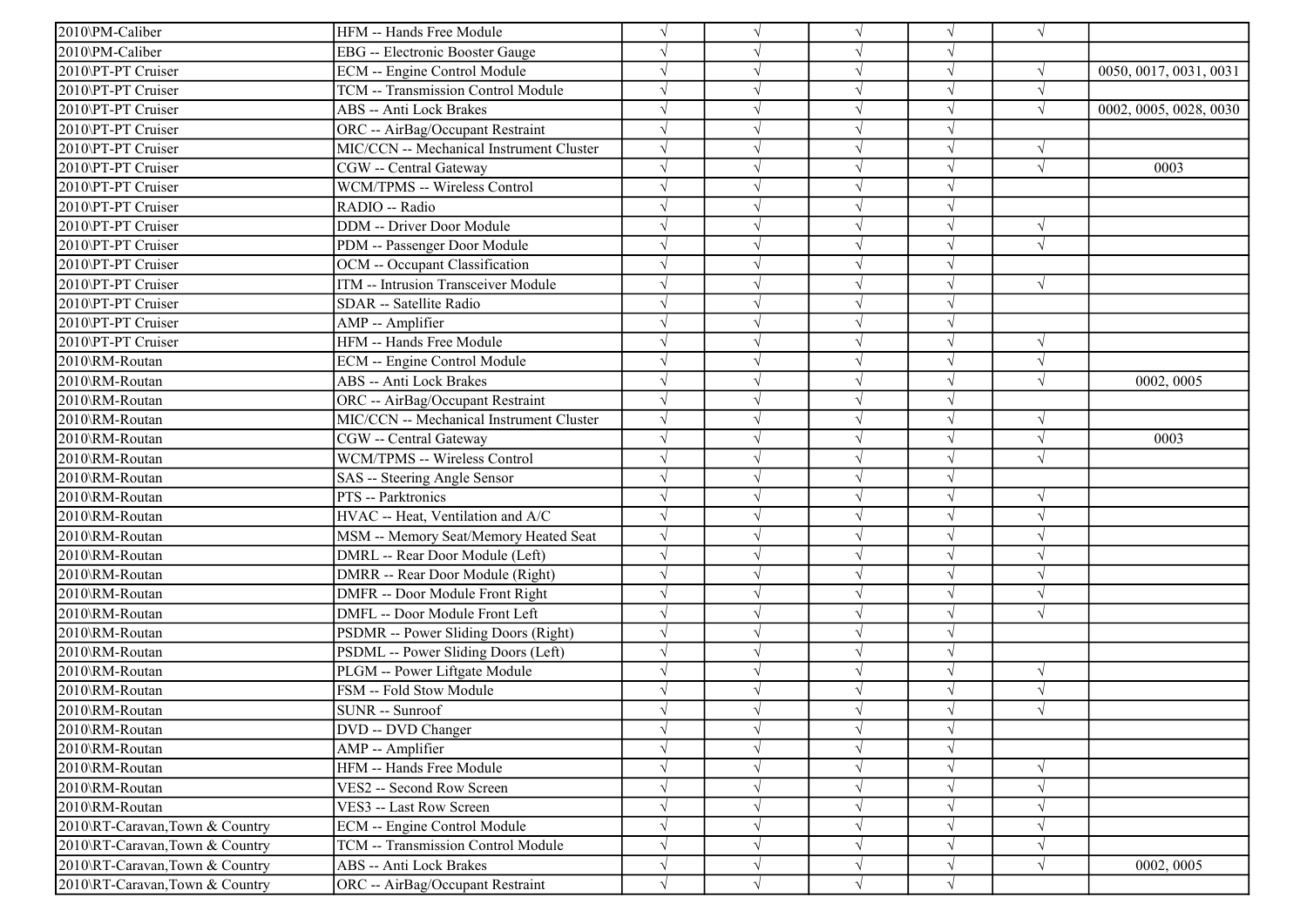| 2010\RT-Caravan,Town & Country | MIC/CCN -- Mechanical Instrument Cluster    |            |            | $\sqrt{ }$ | V          | $\gamma$      |            |
|--------------------------------|---------------------------------------------|------------|------------|------------|------------|---------------|------------|
| 2010\RT-Caravan,Town & Country | CGW -- Central Gateway                      |            |            | $\sqrt{ }$ | V          | $\sqrt{ }$    | 0003       |
| 2010\RT-Caravan,Town & Country | WCM/TPMS -- Wireless Control                |            |            | $\sqrt{ }$ | $\sqrt{}$  | $\sqrt{ }$    |            |
| 2010\RT-Caravan,Town & Country | SAS -- Steering Angle Sensor                |            |            | $\sqrt{ }$ |            |               |            |
| 2010\RT-Caravan,Town & Country | PTS -- Parktronics                          |            |            | $\sqrt{ }$ | V          | $\sqrt{ }$    |            |
| 2010\RT-Caravan,Town & Country | RADIO -- Radio                              |            |            | $\sqrt{ }$ |            | $\sqrt{ }$    |            |
| 2010\RT-Caravan,Town & Country | HVAC -- Heat, Ventilation and A/C           |            |            | $\sqrt{ }$ | J          | $\mathcal{A}$ |            |
| 2010\RT-Caravan,Town & Country | MSM -- Memory Seat/Memory Heated Seat       | $\sqrt{}$  |            | $\sqrt{ }$ | V          | $\sqrt{ }$    |            |
| 2010\RT-Caravan,Town & Country | DMRL -- Rear Door Module (Left)             | $\sqrt{}$  |            | $\sqrt{ }$ |            | $\sqrt{ }$    |            |
| 2010\RT-Caravan,Town & Country | DMRR -- Rear Door Module (Right)            |            |            | $\sqrt{ }$ |            | $\sqrt{ }$    |            |
| 2010\RT-Caravan,Town & Country | DMFR -- Door Module Front Right             |            |            | $\sqrt{ }$ |            | $\sqrt{ }$    |            |
| 2010\RT-Caravan,Town & Country | DMFL -- Door Module Front Left              |            |            | $\sqrt{ }$ |            | $\sqrt{ }$    |            |
| 2010\RT-Caravan,Town & Country | PSDMR -- Power Sliding Doors (Right)        |            |            | $\sqrt{ }$ | V          |               |            |
| 2010\RT-Caravan,Town & Country | PSDML -- Power Sliding Doors (Left)         |            |            | $\sqrt{ }$ | $\sqrt{}$  |               |            |
| 2010\RT-Caravan,Town & Country | PLGM -- Power Liftgate Module               |            |            | $\sqrt{ }$ | V          | $\sqrt{ }$    |            |
| 2010\RT-Caravan,Town & Country | FSM -- Fold Stow Module                     |            |            | $\sqrt{ }$ |            | $\sqrt{2}$    |            |
| 2010\RT-Caravan,Town & Country | SUNR -- Sunroof                             |            |            | $\sqrt{ }$ | J          | $\sqrt{ }$    |            |
| 2010\RT-Caravan,Town & Country | HIDT -- High Intensity Discharge Translator | $\sqrt{ }$ |            | $\sqrt{ }$ |            | $\sqrt{ }$    |            |
| 2010\RT-Caravan,Town & Country | AHBM -- Automatic High Beam                 | $\sqrt{ }$ |            | $\sqrt{ }$ | V          |               |            |
| 2010\RT-Caravan,Town & Country | DVD -- DVD Changer                          | $\sqrt{}$  |            | $\sqrt{ }$ | V          |               |            |
| 2010\RT-Caravan,Town & Country | SDARV -- Satellite Video Receiver           |            |            | $\sqrt{ }$ | V          |               |            |
| 2010\RT-Caravan,Town & Country | AMP -- Amplifier                            |            |            | $\sqrt{ }$ | $\sqrt{}$  |               |            |
| 2010\RT-Caravan,Town & Country | HFM -- Hands Free Module                    |            |            | $\sqrt{ }$ |            | $\sqrt{ }$    |            |
| 2010\RT-Caravan,Town & Country | VES2 -- Second Row Screen                   |            |            | $\sqrt{ }$ |            | $\sqrt{ }$    |            |
| 2010\RT-Caravan,Town & Country | VES3 -- Last Row Screen                     |            |            | $\sqrt{ }$ | $\sqrt{ }$ | $\sqrt{ }$    |            |
| 2010\RT-Caravan,Town & Country | BSM -- Blind Spot Module                    |            |            | $\sqrt{ }$ | V          |               |            |
| 2010\WK-Grand Cherokee         | ECM -- Engine Control Module                |            |            | $\sqrt{ }$ | V          | $\sqrt{ }$    | 0031       |
| 2010\WK-Grand Cherokee         | TCM -- Transmission Control Module          |            |            | $\sqrt{ }$ | V          |               |            |
| 2010\WK-Grand Cherokee         | <b>ABS</b> -- Anti Lock Brakes              |            |            | $\sqrt{ }$ | J          | $\sqrt{ }$    | 0002, 0005 |
| 2010\WK-Grand Cherokee         | ORC -- AirBag/Occupant Restraint            |            |            | $\sqrt{ }$ |            |               |            |
| 2010\WK-Grand Cherokee         | MIC/CCN -- Mechanical Instrument Cluster    | $\sqrt{ }$ |            | $\sqrt{ }$ | V          | $\sqrt{ }$    |            |
| 2010\WK-Grand Cherokee         | CGW -- Central Gateway                      | $\sqrt{ }$ |            | $\sqrt{ }$ | J          | $\sqrt{ }$    |            |
| 2010\WK-Grand Cherokee         | WCM/TPMS -- Wireless Control                | $\sqrt{}$  |            | $\sqrt{ }$ | V          | $\sqrt{ }$    |            |
| 2010\WK-Grand Cherokee         | SAS -- Steering Angle Sensor                |            |            | $\sqrt{ }$ | $\sqrt{}$  |               |            |
| 2010\WK-Grand Cherokee         | PTS -- Parktronics                          |            |            | $\sqrt{ }$ |            |               |            |
| 2010\WK-Grand Cherokee         | RADIO -- Radio                              |            |            |            |            | $\sqrt{ }$    |            |
| 2010\WK-Grand Cherokee         | HVAC -- Heat, Ventilation and A/C           | $\sqrt{ }$ | $\sqrt{ }$ | $\sqrt{ }$ | $\sqrt{}$  | $\sqrt{}$     |            |
| 2010\WK-Grand Cherokee         | MSM -- Memory Seat/Memory Heated Seat       | $\sqrt{}$  |            | $\sqrt{ }$ | V          |               |            |
| 2010\WK-Grand Cherokee         | <b>DDM</b> -- Driver Door Module            | $\sqrt{}$  |            | $\sqrt{ }$ | V          | $\sqrt{ }$    |            |
| 2010\WK-Grand Cherokee         | PDM -- Passenger Door Module                |            |            | $\sqrt{ }$ |            | $\sqrt{ }$    |            |
| 2010\WK-Grand Cherokee         | ESM -- Electronic Shifter                   |            |            | $\sqrt{ }$ |            | $\sqrt{ }$    |            |
| 2010\WK-Grand Cherokee         | FDCM -- Final Drive Control/All Wheel Drive | $\sqrt{ }$ |            | $\sqrt{ }$ | $\sqrt{}$  | $\sqrt{ }$    |            |
| 2010\WK-Grand Cherokee         | TM -- Trailer                               |            |            | $\sqrt{ }$ |            |               |            |
| 2010\WK-Grand Cherokee         | SUNR -- Sunroof                             | $\sqrt{}$  | $\sqrt{ }$ | $\sqrt{ }$ | V          | $\sqrt{ }$    |            |
| 2010\WK-Grand Cherokee         | AHLM -- Headlamp Leveling                   | $\sqrt{}$  | $\sqrt{}$  | $\sqrt{ }$ | $\sqrt{}$  | $\sqrt{}$     |            |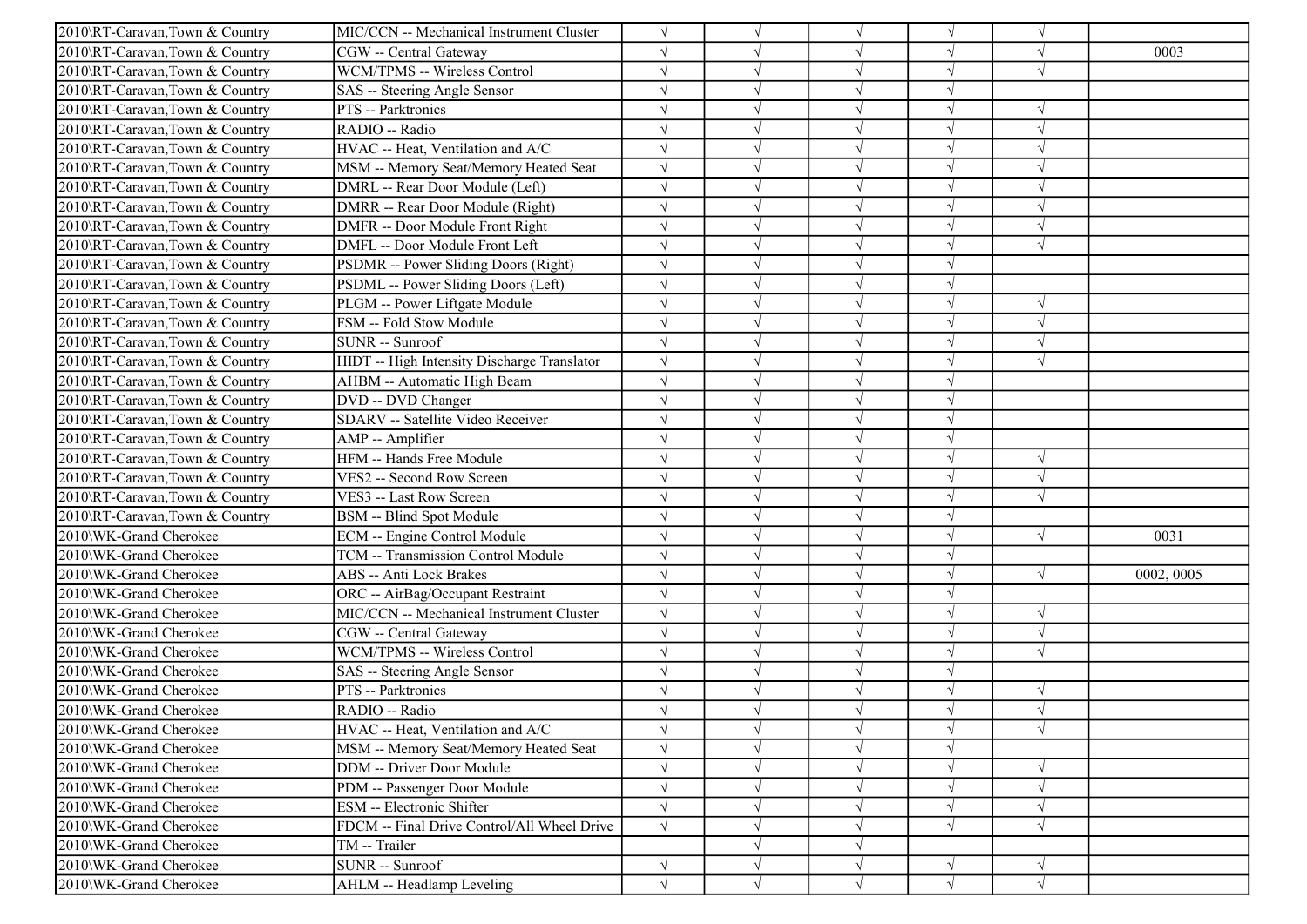| 2010\WK-Grand Cherokee | AHBM -- Automatic High Beam                 |            |            | $\sqrt{ }$ | V          |            |            |
|------------------------|---------------------------------------------|------------|------------|------------|------------|------------|------------|
| 2010\WK-Grand Cherokee | <b>EOM</b> -- Electronic Overhead           |            |            | $\sqrt{ }$ | V          |            |            |
| 2010\WK-Grand Cherokee | ITM -- Intrusion Transceiver Module         |            |            | $\sqrt{ }$ | $\sqrt{}$  | $\sqrt{ }$ |            |
| 2010\WK-Grand Cherokee | RSM -- Rain Sensor Module                   |            |            | $\sqrt{ }$ |            |            |            |
| 2010\WK-Grand Cherokee | SDARV -- Satellite Video Receiver           |            |            | $\sqrt{ }$ |            |            |            |
| 2010\WK-Grand Cherokee | AMP -- Amplifier                            |            |            | $\sqrt{ }$ | $\sqrt{}$  |            |            |
| 2010\WK-Grand Cherokee | HFM -- Hands Free Module                    |            |            | $\sqrt{ }$ | V          | $\sqrt{ }$ |            |
| 2010\WK-Grand Cherokee | VES3 -- Last Row Screen                     | $\sqrt{ }$ |            | $\sqrt{ }$ | V          | $\sqrt{ }$ |            |
| 2010\WK-Grand Cherokee | HSM -- Heated Seat Module                   |            |            | $\sqrt{ }$ | $\sqrt{ }$ | $\sqrt{ }$ |            |
| 2010\XK-Commander      | ECM -- Engine Control Module                |            |            | $\sqrt{ }$ |            | $\sqrt{ }$ |            |
| 2010\XK-Commander      | TCM -- Transmission Control Module          |            |            | $\sqrt{ }$ | J          |            |            |
| 2010\XK-Commander      | <b>ABS</b> -- Anti Lock Brakes              |            |            | $\sqrt{ }$ |            | $\sqrt{ }$ | 0002, 0005 |
| 2010\XK-Commander      | ORC -- AirBag/Occupant Restraint            |            |            | $\sqrt{ }$ | V          |            |            |
| 2010\XK-Commander      | CGW -- Central Gateway                      |            |            | $\sqrt{ }$ | $\sqrt{}$  | $\sqrt{ }$ |            |
| 2010\XK-Commander      | WCM/TPMS -- Wireless Control                | $\sqrt{ }$ |            | $\sqrt{ }$ | $\sqrt{}$  | $\sqrt{ }$ |            |
| 2010\XK-Commander      | SAS -- Steering Angle Sensor                |            |            | $\sqrt{ }$ |            |            |            |
| 2010\XK-Commander      | PTS -- Parktronics                          |            |            | $\sqrt{ }$ | $\sqrt{}$  | $\sqrt{ }$ |            |
| 2010\XK-Commander      | RADIO -- Radio                              |            |            | $\sqrt{ }$ |            | $\sqrt{ }$ |            |
| 2010\XK-Commander      | HVAC -- Heat, Ventilation and A/C           | $\sqrt{ }$ |            | $\sqrt{ }$ | V          | $\sqrt{ }$ |            |
| 2010\XK-Commander      | MSM -- Memory Seat/Memory Heated Seat       | $\sqrt{ }$ |            | $\sqrt{ }$ | V          |            |            |
| 2010\XK-Commander      | <b>DDM</b> -- Driver Door Module            |            |            | $\sqrt{ }$ | V          | $\sqrt{ }$ |            |
| 2010\XK-Commander      | PDM -- Passenger Door Module                |            |            | $\sqrt{ }$ | $\sqrt{ }$ | $\sqrt{ }$ |            |
| 2010\XK-Commander      | <b>ESM</b> -- Electronic Shifter            |            |            | $\sqrt{ }$ |            | $\sqrt{ }$ |            |
| 2010\XK-Commander      | FDCM -- Final Drive Control/All Wheel Drive |            |            | $\sqrt{ }$ |            | $\sqrt{ }$ |            |
| 2010\XK-Commander      | PLGM -- Power Liftgate Module               | $\sqrt{ }$ |            | $\sqrt{ }$ | $\sqrt{}$  | $\sqrt{ }$ |            |
| 2010\XK-Commander      | TM -- Trailer                               |            |            | $\sqrt{ }$ |            |            |            |
| 2010\XK-Commander      | SUNR -- Sunroof                             |            |            | $\sqrt{ }$ | $\sqrt{}$  | $\sqrt{ }$ |            |
| 2010\XK-Commander      | AHLM -- Headlamp Leveling                   |            |            | $\sqrt{ }$ | $\sqrt{}$  | $\sqrt{ }$ |            |
| 2010\XK-Commander      | AHBM -- Automatic High Beam                 |            |            | $\sqrt{ }$ | J          |            |            |
| 2010\XK-Commander      | ITM -- Intrusion Transceiver Module         |            |            | $\sqrt{ }$ |            | $\sqrt{ }$ |            |
| 2010\XK-Commander      | RSM -- Rain Sensor Module                   |            |            | $\sqrt{ }$ | V          |            |            |
| 2010\XK-Commander      | SDARV -- Satellite Video Receiver           |            |            | $\sqrt{ }$ | V          |            |            |
| 2010\XK-Commander      | AMP -- Amplifier                            |            |            | $\sqrt{ }$ | $\sqrt{}$  |            |            |
| 2010\XK-Commander      | HFM -- Hands Free Module                    | $\sqrt{ }$ |            | $\sqrt{ }$ | $\sqrt{}$  | $\sqrt{ }$ |            |
| 2010\XK-Commander      | VES3 -- Last Row Screen                     |            |            | $\sqrt{ }$ |            | $\sqrt{2}$ |            |
| 2010\XK-Commander      | HSM -- Heated Seat Module                   |            |            |            |            | $\sqrt{ }$ |            |
| 2010\ZB-Viper          | ECM -- Engine Control Module                | $\sqrt{}$  | $\sqrt{ }$ | $\sqrt{}$  | $\sqrt{}$  | $\sqrt{}$  | 0017, 0031 |
| 2010\ZB-Viper          | OCM -- Occupant Classification              |            |            | $\sqrt{ }$ | $\sqrt{ }$ |            |            |
| 2011\D2-Ram Truck      | <b>ECM</b> -- Engine Control Module         |            |            | $\sqrt{ }$ | $\sqrt{ }$ | $\sqrt{ }$ |            |
| 2011\D2-Ram Truck      | DTCM -- Drive Train Control Module          |            |            | $\sqrt{ }$ | V          | $\sqrt{ }$ |            |
| 2011\D2-Ram Truck      | <b>ABS</b> -- Anti Lock Brakes              |            |            | $\sqrt{ }$ |            | $\sqrt{ }$ | 0002, 0005 |
| 2011\D2-Ram Truck      | ORC -- AirBag/Occupant Restraint            | $\sqrt{}$  |            | $\sqrt{ }$ | V          |            |            |
| 2011\D2-Ram Truck      | MIC/CCN -- Mechanical Instrument Cluster    | $\sqrt{}$  |            | $\sqrt{ }$ | V          | $\sqrt{ }$ |            |
| 2011\D2-Ram Truck      | CGW -- Central Gateway                      | $\sqrt{}$  | $\sqrt{ }$ | $\sqrt{ }$ | $\sqrt{}$  | $\sqrt{ }$ | 0003       |
| 2011\D2-Ram Truck      | WCM/TPMS -- Wireless Control                | $\sqrt{}$  | $\sqrt{}$  | $\sqrt{ }$ | $\sqrt{}$  | $\sqrt{}$  |            |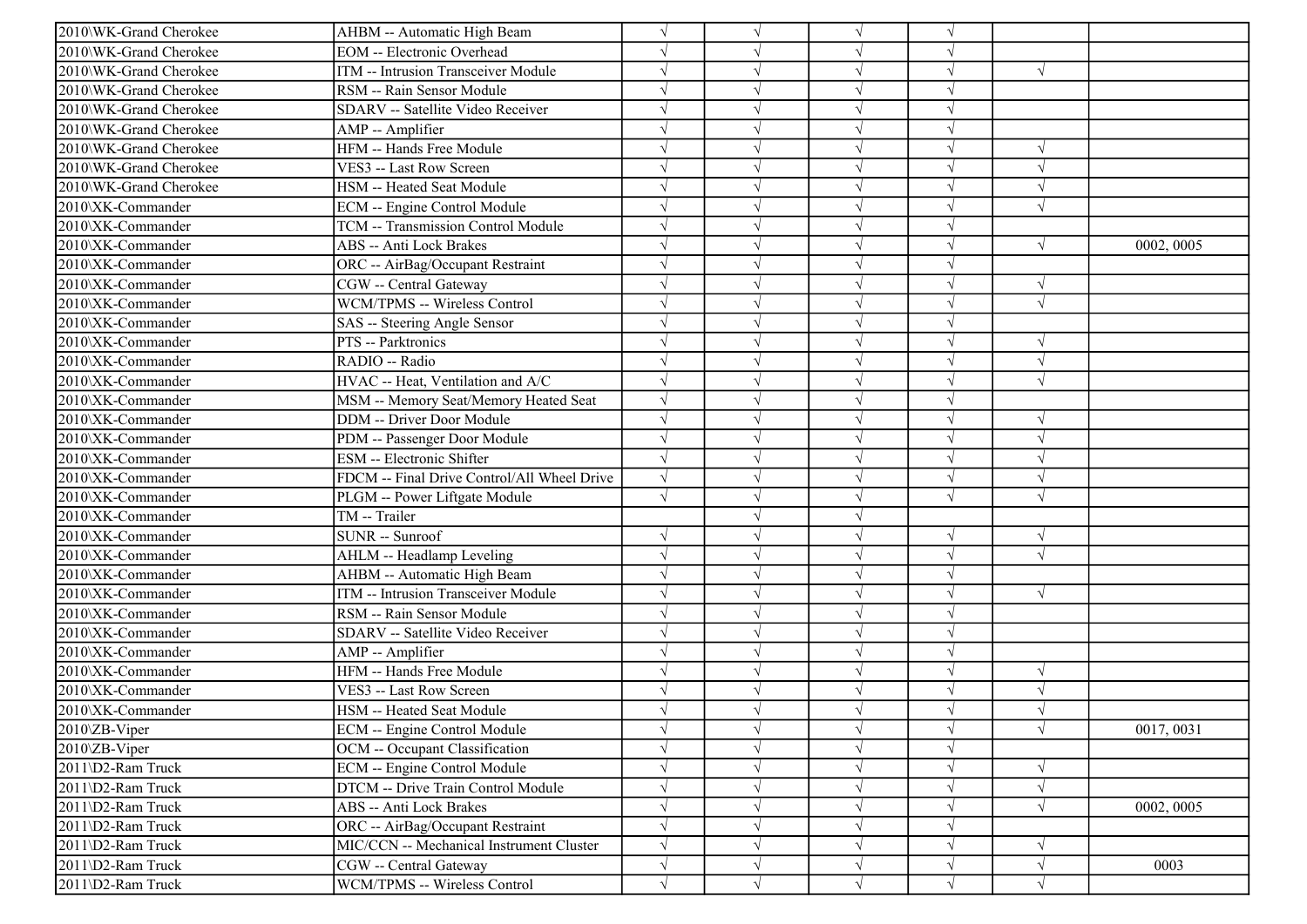| 2011\D2-Ram Truck | SAS -- Steering Angle Sensor             |            |            | $\sqrt{ }$ | $\sqrt{ }$ |            |                  |
|-------------------|------------------------------------------|------------|------------|------------|------------|------------|------------------|
| 2011\D2-Ram Truck | PTS -- Parktronics                       |            |            | $\sqrt{ }$ | V          | $\sqrt{ }$ |                  |
| 2011\D2-Ram Truck | RADIO -- Radio                           |            |            | $\sqrt{ }$ | $\sqrt{}$  | $\sqrt{ }$ |                  |
| 2011\D2-Ram Truck | HVAC -- Heat, Ventilation and A/C        |            |            | $\sqrt{ }$ |            |            |                  |
| 2011\D2-Ram Truck | MSM -- Memory Seat/Memory Heated Seat    | $\sqrt{}$  |            | $\sqrt{}$  | J          | $\sqrt{ }$ |                  |
| 2011\D2-Ram Truck | DMFR -- Door Module Front Right          |            |            | $\sqrt{ }$ | J          | $\sqrt{ }$ |                  |
| 2011\D2-Ram Truck | DMFL -- Door Module Front Left           |            |            | $\sqrt{ }$ | V          | $\sqrt{ }$ |                  |
| 2011\D2-Ram Truck | AMP -- Amplifier                         |            |            | $\sqrt{ }$ | J          |            |                  |
| 2011\D2-Ram Truck | HFM -- Hands Free Module                 |            |            | $\sqrt{ }$ | $\sqrt{ }$ | $\sqrt{ }$ |                  |
| 2011\D2-Ram Truck | VES3 -- Last Row Screen                  |            |            | $\sqrt{ }$ | J          | $\sqrt{ }$ |                  |
| 2011\D2-Ram Truck | HSM -- Heated Seat Module                |            |            | $\sqrt{}$  | J          | $\sqrt{ }$ |                  |
| 2011\D2-Ram Truck | ITBM -- Integrated Trailer Brake Module  |            |            | $\sqrt{ }$ | V          |            |                  |
| 2011\DD-Ram Truck | ECM -- Engine Control Module             |            |            | $\sqrt{ }$ | $\sqrt{ }$ | $\gamma$   | 0032, 0037, 0031 |
| 2011\DD-Ram Truck | TCM -- Transmission Control Module       |            |            | $\sqrt{ }$ | J          | $\sqrt{ }$ |                  |
| 2011\DD-Ram Truck | DTCM -- Drive Train Control Module       |            |            | $\sqrt{ }$ | J          | $\sqrt{ }$ |                  |
| 2011\DD-Ram Truck | ABS -- Anti Lock Brakes                  |            |            | $\sqrt{ }$ |            | $\sqrt{ }$ | 0002, 0005       |
| 2011\DD-Ram Truck | ORC -- AirBag/Occupant Restraint         |            |            | $\sqrt{ }$ |            |            |                  |
| 2011\DD-Ram Truck | MIC/CCN -- Mechanical Instrument Cluster |            |            | $\sqrt{ }$ |            | $\sqrt{ }$ |                  |
| 2011\DD-Ram Truck | CGW -- Central Gateway                   |            |            | $\sqrt{ }$ | $\sqrt{}$  | $\sqrt{ }$ |                  |
| 2011\DD-Ram Truck | WCM/TPMS -- Wireless Control             | $\sqrt{}$  |            | $\sqrt{ }$ | J          | $\sqrt{ }$ |                  |
| 2011\DD-Ram Truck | SAS -- Steering Angle Sensor             | $\sqrt{}$  |            | $\sqrt{ }$ | $\sqrt{ }$ |            |                  |
| 2011\DD-Ram Truck | RADIO -- Radio                           |            |            | $\sqrt{ }$ | $\sqrt{ }$ | $\sqrt{ }$ |                  |
| 2011\DD-Ram Truck | HVAC -- Heat, Ventilation and A/C        |            |            | $\sqrt{ }$ |            | $\sqrt{ }$ |                  |
| 2011\DD-Ram Truck | MSM -- Memory Seat/Memory Heated Seat    |            |            | $\sqrt{}$  | J          | $\sqrt{ }$ |                  |
| 2011\DD-Ram Truck | DMFR -- Door Module Front Right          | $\sqrt{}$  |            | $\sqrt{ }$ | $\sqrt{ }$ | $\sqrt{ }$ |                  |
| 2011\DD-Ram Truck | DMFL -- Door Module Front Left           |            |            | $\sqrt{ }$ | J          | $\sqrt{ }$ |                  |
| 2011\DD-Ram Truck | AMP -- Amplifier                         |            |            | $\sqrt{ }$ | $\sqrt{}$  |            |                  |
| 2011\DD-Ram Truck | HFM -- Hands Free Module                 |            |            | $\sqrt{ }$ | $\sqrt{}$  | $\sqrt{ }$ |                  |
| 2011\DD-Ram Truck | HSM -- Heated Seat Module                |            |            | $\sqrt{ }$ |            | $\sqrt{ }$ |                  |
| 2011\DD-Ram Truck | ITBM -- Integrated Trailer Brake Module  |            |            | $\sqrt{ }$ | J          |            |                  |
| 2011\DD-Ram Truck | DCU -- Dosing Control Unit               | $\sqrt{}$  |            |            |            |            |                  |
| 2011\DJ-Ram Truck | ECM -- Engine Control Module             | $\sqrt{ }$ | $\sqrt{ }$ | $\sqrt{ }$ | $\sqrt{ }$ | $\sqrt{ }$ |                  |
| 2011\DJ-Ram Truck | DTCM -- Drive Train Control Module       |            |            | $\sqrt{ }$ | $\sqrt{}$  | $\sqrt{ }$ |                  |
| 2011\DJ-Ram Truck | ABS -- Anti Lock Brakes                  |            |            | $\sqrt{ }$ | $\sqrt{ }$ | $\sqrt{ }$ | 0002, 0005       |
| 2011\DJ-Ram Truck | ORC -- AirBag/Occupant Restraint         |            |            | $\sqrt{ }$ |            |            |                  |
| 2011\DJ-Ram Truck | MIC/CCN -- Mechanical Instrument Cluster |            |            |            |            | $\sqrt{ }$ |                  |
| 2011\DJ-Ram Truck | TPM -- Tire Pressure Monitor             | $\sqrt{}$  | $\sqrt{}$  | $\sqrt{}$  | $\sqrt{ }$ |            |                  |
| 2011\DJ-Ram Truck | CGW -- Central Gateway                   | $\sqrt{}$  |            | $\sqrt{ }$ | $\sqrt{ }$ | $\sqrt{ }$ | 0003             |
| 2011\DJ-Ram Truck | WCM/TPMS -- Wireless Control             | $\sqrt{}$  |            | $\sqrt{ }$ | $\sqrt{ }$ | $\sqrt{ }$ |                  |
| 2011\DJ-Ram Truck | SAS -- Steering Angle Sensor             |            |            | $\sqrt{ }$ | V          |            |                  |
| 2011\DJ-Ram Truck | PTS -- Parktronics                       |            |            | $\sqrt{ }$ |            | $\sqrt{ }$ |                  |
| 2011\DJ-Ram Truck | RADIO -- Radio                           |            |            | $\sqrt{ }$ | V          | $\sqrt{ }$ |                  |
| 2011\DJ-Ram Truck | HVAC -- Heat, Ventilation and A/C        |            |            | $\sqrt{ }$ | V          | $\sqrt{ }$ |                  |
| 2011\DJ-Ram Truck | MSM -- Memory Seat/Memory Heated Seat    | $\sqrt{}$  | V          | $\sqrt{ }$ | $\sqrt{ }$ | $\sqrt{ }$ |                  |
| 2011\DJ-Ram Truck | DMFR -- Door Module Front Right          | $\sqrt{}$  | $\sqrt{ }$ | $\sqrt{ }$ | $\sqrt{ }$ | $\sqrt{ }$ |                  |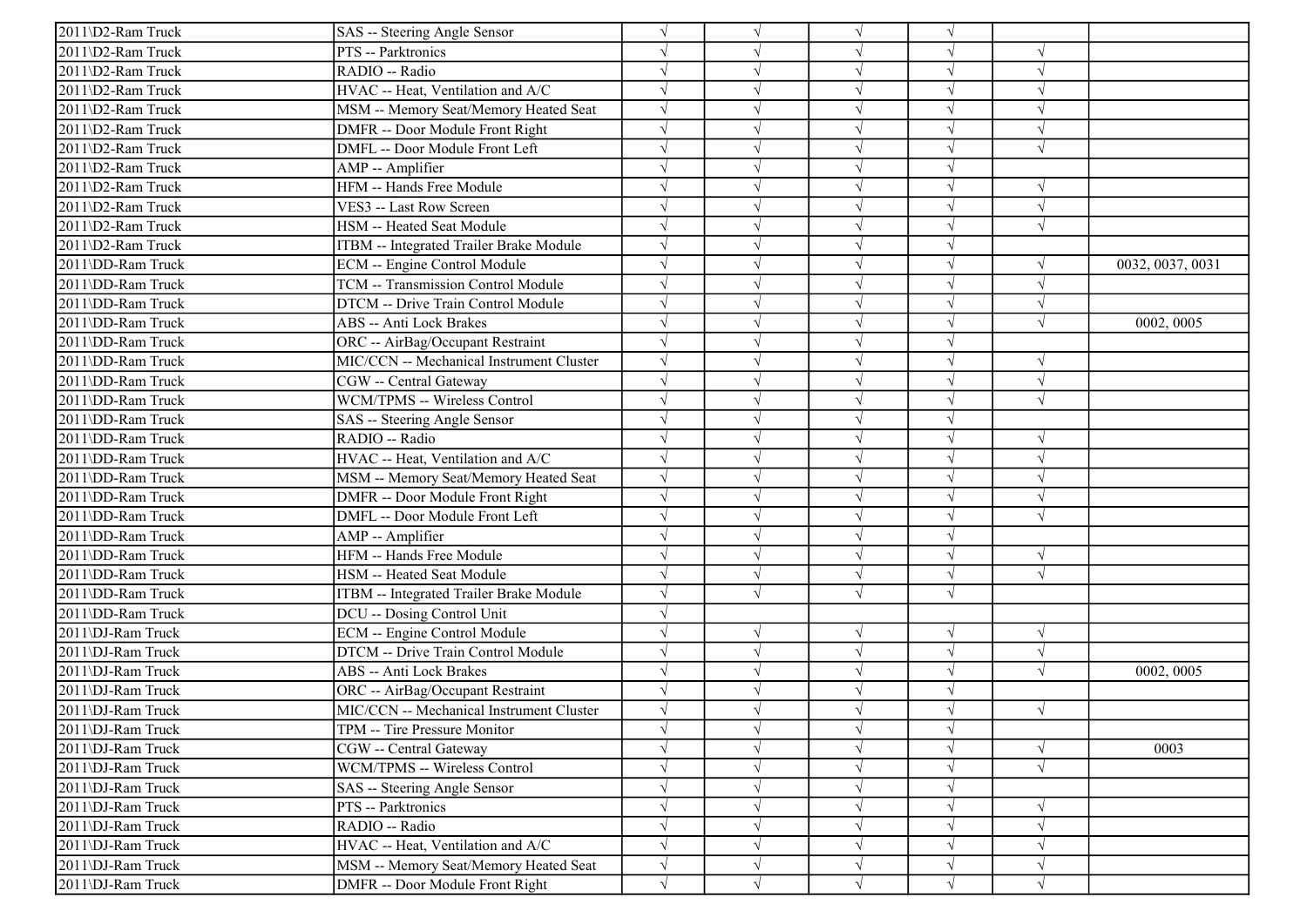| 2011\DJ-Ram Truck | DMFL -- Door Module Front Left           |            | $\sqrt{ }$ | $\sqrt{ }$ | $\sqrt{}$  | $\sqrt{ }$ |                  |
|-------------------|------------------------------------------|------------|------------|------------|------------|------------|------------------|
| 2011\DJ-Ram Truck | SDARV -- Satellite Video Receiver        |            |            | $\sqrt{ }$ |            |            |                  |
| 2011\DJ-Ram Truck | AMP -- Amplifier                         |            |            | $\sqrt{ }$ | $\sqrt{ }$ |            |                  |
| 2011\DJ-Ram Truck | HFM -- Hands Free Module                 |            |            | $\sqrt{ }$ | $\sqrt{}$  | $\sqrt{ }$ |                  |
| 2011\DJ-Ram Truck | VES3 -- Last Row Screen                  |            |            | $\sqrt{ }$ |            | $\sqrt{ }$ |                  |
| 2011\DJ-Ram Truck | HSM -- Heated Seat Module                |            |            | $\sqrt{ }$ |            | $\sqrt{ }$ |                  |
| 2011\DJ-Ram Truck | ITBM -- Integrated Trailer Brake Module  |            |            | $\sqrt{ }$ | $\sqrt{}$  |            |                  |
| 2011\DP-Ram Truck | ECM -- Engine Control Module             |            |            | $\sqrt{ }$ | J          | $\sqrt{ }$ | 0032, 0037, 0031 |
| 2011\DP-Ram Truck | TCM -- Transmission Control Module       |            |            | $\sqrt{ }$ |            | $\sqrt{ }$ |                  |
| 2011\DP-Ram Truck | DTCM -- Drive Train Control Module       |            |            | $\sqrt{ }$ | $\sqrt{}$  | $\sqrt{ }$ |                  |
| 2011\DP-Ram Truck | ABS -- Anti Lock Brakes                  |            |            | $\sqrt{ }$ |            | $\sqrt{ }$ | 0002, 0005       |
| 2011\DP-Ram Truck | ORC -- AirBag/Occupant Restraint         |            |            | $\sqrt{}$  |            |            |                  |
| 2011\DP-Ram Truck | MIC/CCN -- Mechanical Instrument Cluster |            |            | $\sqrt{}$  | V          | $\sqrt{ }$ |                  |
| 2011\DP-Ram Truck | CGW -- Central Gateway                   |            |            | $\sqrt{ }$ |            | $\sqrt{ }$ |                  |
| 2011\DP-Ram Truck | WCM/TPMS -- Wireless Control             |            |            | $\sqrt{ }$ | $\sqrt{}$  | $\sqrt{ }$ |                  |
| 2011\DP-Ram Truck | SAS -- Steering Angle Sensor             |            |            | $\sqrt{ }$ | $\sqrt{}$  |            |                  |
| 2011\DP-Ram Truck | RADIO -- Radio                           |            |            | $\sqrt{ }$ |            |            |                  |
| 2011\DP-Ram Truck | HVAC -- Heat, Ventilation and A/C        |            |            | $\sqrt{ }$ |            | $\sqrt{ }$ |                  |
| 2011\DP-Ram Truck | MSM -- Memory Seat/Memory Heated Seat    |            |            | $\sqrt{}$  |            | $\sqrt{ }$ |                  |
| 2011\DP-Ram Truck | DMFR -- Door Module Front Right          |            |            | $\sqrt{ }$ |            | $\sqrt{ }$ |                  |
| 2011\DP-Ram Truck | DMFL -- Door Module Front Left           | $\sqrt{}$  | $\sqrt{ }$ | $\sqrt{ }$ | J          | $\sqrt{ }$ |                  |
| 2011\DP-Ram Truck | AMP -- Amplifier                         | $\sqrt{ }$ |            | $\sqrt{ }$ | $\sqrt{ }$ |            |                  |
| 2011\DP-Ram Truck | HFM -- Hands Free Module                 |            |            | $\sqrt{ }$ | $\sqrt{}$  | $\sqrt{ }$ |                  |
| 2011\DP-Ram Truck | HSM -- Heated Seat Module                |            |            | $\sqrt{ }$ | $\sqrt{}$  | $\sqrt{ }$ |                  |
| 2011\DP-Ram Truck | ITBM -- Integrated Trailer Brake Module  |            |            | $\sqrt{ }$ | $\sqrt{}$  |            |                  |
| 2011\DP-Ram Truck | DCU -- Dosing Control Unit               |            |            |            |            |            |                  |
| 2011\DS-Ram Truck | ECM -- Engine Control Module             |            | $\sqrt{ }$ | $\sqrt{ }$ | $\sqrt{}$  | $\sqrt{ }$ | 0017, 0031       |
| 2011\DS-Ram Truck | TCM -- Transmission Control Module       |            | $\sqrt{ }$ | $\sqrt{ }$ | $\sqrt{}$  |            |                  |
| 2011\DS-Ram Truck | DTCM -- Drive Train Control Module       |            |            | $\sqrt{ }$ | V          | $\sqrt{ }$ |                  |
| 2011\DS-Ram Truck | ABS -- Anti Lock Brakes                  |            |            | $\sqrt{ }$ |            | $\sqrt{ }$ | 0002, 0005       |
| 2011\DS-Ram Truck | ORC -- AirBag/Occupant Restraint         |            |            | $\sqrt{ }$ | J          |            |                  |
| 2011\DS-Ram Truck | MIC/CCN -- Mechanical Instrument Cluster | $\sqrt{ }$ |            | $\sqrt{ }$ | $\sqrt{}$  | $\sqrt{ }$ |                  |
| 2011\DS-Ram Truck | TPM -- Tire Pressure Monitor             |            |            | $\sqrt{ }$ | V          |            |                  |
| 2011\DS-Ram Truck | CGW -- Central Gateway                   |            |            | $\sqrt{ }$ | $\sqrt{}$  | $\sqrt{ }$ | 0003             |
| 2011\DS-Ram Truck | HGM -- Hybrid Gateway Module             |            |            | $\sqrt{ }$ | $\sqrt{ }$ | $\sqrt{ }$ |                  |
| 2011\DS-Ram Truck | PHGM -- Plug In Hybrid Gateway Module    |            |            | $\sqrt{ }$ |            | $\sqrt{ }$ |                  |
| 2011\DS-Ram Truck | WCM/TPMS -- Wireless Control             |            | $\sqrt{}$  | $\sqrt{}$  | $\sqrt{}$  | $\sqrt{}$  |                  |
| 2011\DS-Ram Truck | SAS -- Steering Angle Sensor             |            | $\sqrt{ }$ | $\sqrt{}$  | $\sqrt{}$  |            |                  |
| 2011\DS-Ram Truck | EPS -- Electric Power Steering           |            |            | $\sqrt{}$  | V          |            |                  |
| 2011\DS-Ram Truck | PTS -- Parktronics                       |            | $\sqrt{}$  | $\sqrt{}$  | $\sqrt{}$  | $\sqrt{}$  |                  |
| 2011\DS-Ram Truck | HVAC -- Heat, Ventilation and A/C        |            | $\sqrt{ }$ | $\sqrt{}$  | $\sqrt{}$  | $\sqrt{}$  |                  |
| 2011\DS-Ram Truck | APM -- Adjustable Pedal Module           |            |            |            |            |            |                  |
| 2011\DS-Ram Truck | MSM -- Memory Seat/Memory Heated Seat    | $\sqrt{}$  | $\sqrt{ }$ | $\sqrt{}$  | V          | $\sqrt{ }$ |                  |
| 2011\DS-Ram Truck | DMFR -- Door Module Front Right          | $\sqrt{}$  | $\sqrt{}$  | $\sqrt{ }$ | $\sqrt{}$  | $\sqrt{}$  |                  |
| 2011\DS-Ram Truck | DMFL -- Door Module Front Left           | $\sqrt{}$  | $\sqrt{ }$ | $\sqrt{ }$ | $\sqrt{}$  | $\sqrt{ }$ |                  |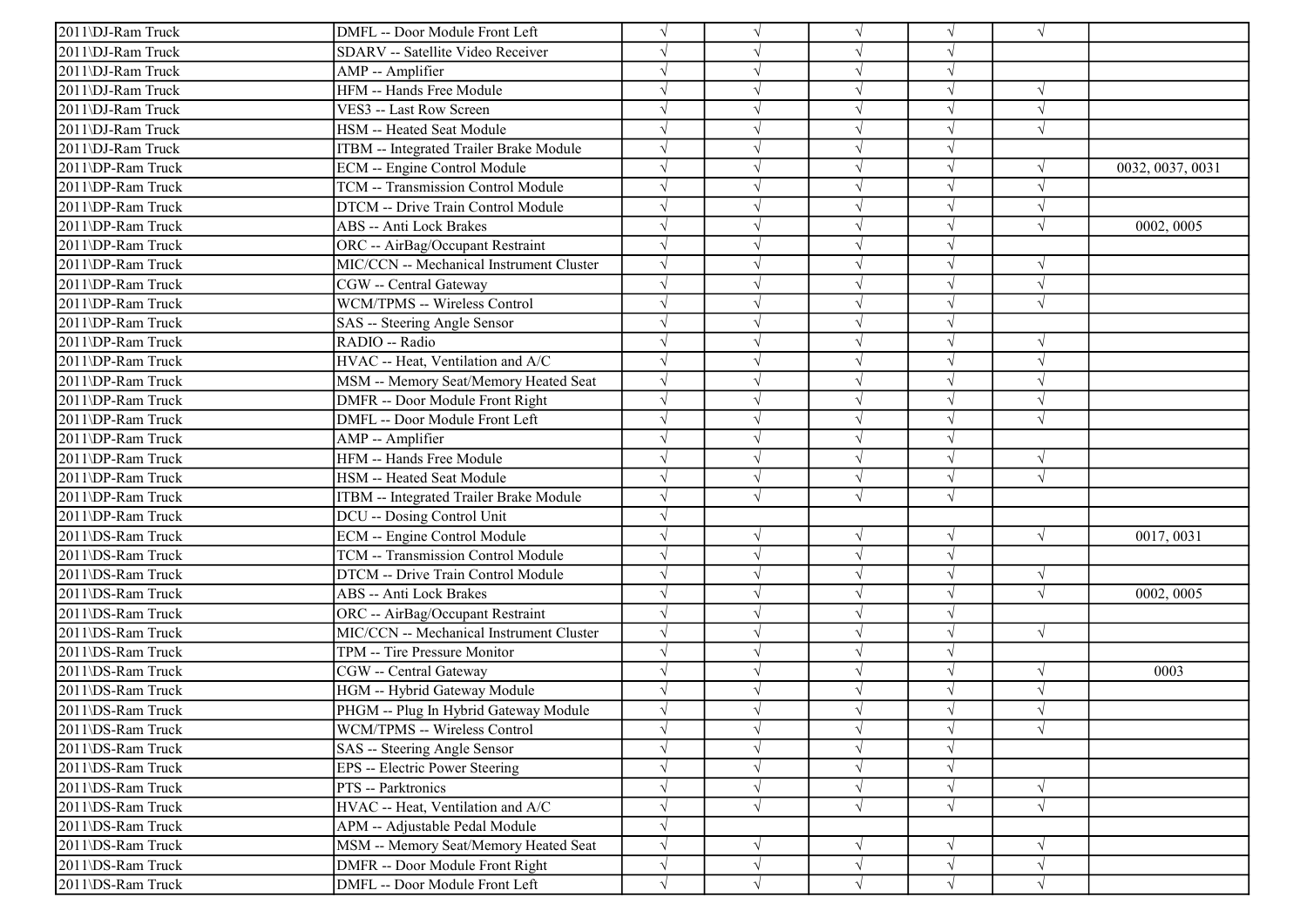| 2011\DS-Ram Truck | SDARV -- Satellite Video Receiver          |           |            | $\sqrt{ }$ | $\sqrt{ }$ |            |                  |
|-------------------|--------------------------------------------|-----------|------------|------------|------------|------------|------------------|
| 2011\DS-Ram Truck | AMP -- Amplifier                           |           |            | $\sqrt{ }$ | $\sqrt{ }$ |            |                  |
| 2011\DS-Ram Truck | HFM -- Hands Free Module                   |           |            | $\sqrt{ }$ | $\sqrt{ }$ | $\sqrt{ }$ |                  |
| 2011\DS-Ram Truck | VES3 -- Last Row Screen                    |           |            | $\sqrt{ }$ |            | $\gamma$   |                  |
| 2011\DS-Ram Truck | HSM -- Heated Seat Module                  |           |            | $\sqrt{ }$ | J          | $\sqrt{ }$ |                  |
| 2011\DS-Ram Truck | <b>BPCM -- Battery Pack Control Module</b> |           |            | $\sqrt{ }$ | J          | $\sqrt{ }$ | 0040             |
| 2011\DS-Ram Truck | EAC -- Electric A/C Compressor             |           |            | $\sqrt{ }$ | $\sqrt{ }$ |            |                  |
| 2011\DS-Ram Truck | HCP -- Hybrid Control Processor            |           | $\sqrt{ }$ | $\sqrt{ }$ | V          |            |                  |
| 2011\DS-Ram Truck | ITBM -- Integrated Trailer Brake Module    |           | $\sqrt{ }$ | $\sqrt{ }$ | $\sqrt{ }$ |            |                  |
| 2011\DS-Ram Truck | MCPA -- Motor Control Processor A          |           |            |            |            |            |                  |
| 2011\DS-Ram Truck | MCPB -- Motor Control Processor B          |           |            |            | J          |            |                  |
| 2011\DS-Ram Truck | BTM -- Battery Thermal Module              |           |            | $\sqrt{ }$ | V          | $\sqrt{ }$ |                  |
| 2011\DS-Ram Truck | DRM -- Data Recorder Module                |           |            | $\sqrt{ }$ | V          |            |                  |
| 2011\DS-Ram Truck | OBCM -- On Board Charging Module           |           | $\sqrt{ }$ | $\sqrt{ }$ | $\sqrt{ }$ | $\sqrt{ }$ |                  |
| 2011\DX-Ram Truck | ECM -- Engine Control Module               |           |            | $\sqrt{ }$ | V          | $\sqrt{ }$ | 0032, 0037, 0031 |
| 2011\DX-Ram Truck | DTCM -- Drive Train Control Module         |           |            | $\sqrt{}$  |            | $\sqrt{ }$ |                  |
| 2011\DX-Ram Truck | ABS -- Anti Lock Brakes                    |           |            | $\sqrt{ }$ |            | $\sqrt{ }$ | 0002, 0005       |
| 2011\DX-Ram Truck | ORC -- AirBag/Occupant Restraint           |           |            | $\sqrt{ }$ |            |            |                  |
| 2011\DX-Ram Truck | MIC/CCN -- Mechanical Instrument Cluster   |           |            | $\sqrt{ }$ | $\sqrt{}$  | $\sqrt{ }$ |                  |
| 2011\DX-Ram Truck | TPM -- Tire Pressure Monitor               | J         |            | $\sqrt{ }$ | V          |            |                  |
| 2011\DX-Ram Truck | CGW -- Central Gateway                     |           |            | $\sqrt{ }$ | $\sqrt{ }$ | $\sqrt{ }$ | 0003             |
| 2011\DX-Ram Truck | WCM/TPMS -- Wireless Control               |           |            | $\sqrt{ }$ | $\sqrt{ }$ | $\sqrt{ }$ |                  |
| 2011\DX-Ram Truck | SAS -- Steering Angle Sensor               |           |            | $\sqrt{ }$ | J          |            |                  |
| 2011\DX-Ram Truck | PTS -- Parktronics                         |           |            | $\sqrt{ }$ | $\sqrt{ }$ | $\sqrt{ }$ |                  |
| 2011\DX-Ram Truck | RADIO -- Radio                             |           |            | $\sqrt{ }$ | $\sqrt{ }$ | $\sqrt{ }$ |                  |
| 2011\DX-Ram Truck | HVAC -- Heat, Ventilation and A/C          |           |            | $\sqrt{ }$ | J          | $\sqrt{ }$ |                  |
| 2011\DX-Ram Truck | MSM -- Memory Seat/Memory Heated Seat      |           |            | $\sqrt{ }$ | V          | $\sqrt{ }$ |                  |
| 2011\DX-Ram Truck | DMFR -- Door Module Front Right            |           |            | $\sqrt{ }$ | $\sqrt{}$  | $\sqrt{ }$ |                  |
| 2011\DX-Ram Truck | DMFL -- Door Module Front Left             |           |            | $\sqrt{ }$ |            | $\sqrt{ }$ |                  |
| 2011\DX-Ram Truck | SDARV -- Satellite Video Receiver          |           |            | $\sqrt{ }$ |            |            |                  |
| 2011\DX-Ram Truck | AMP -- Amplifier                           |           |            | $\sqrt{ }$ | $\sqrt{ }$ |            |                  |
| 2011\DX-Ram Truck | HFM -- Hands Free Module                   |           |            | $\sqrt{ }$ | $\sqrt{ }$ | $\sqrt{ }$ |                  |
| 2011\DX-Ram Truck | VES3 -- Last Row Screen                    |           |            | $\sqrt{ }$ | $\sqrt{}$  | $\sqrt{ }$ |                  |
| 2011\DX-Ram Truck | HSM -- Heated Seat Module                  |           |            | $\sqrt{ }$ | $\sqrt{ }$ | $\sqrt{ }$ |                  |
| 2011\J8-Wrangler  | ECM -- Engine Control Module               |           |            | $\sqrt{ }$ |            | $\sqrt{ }$ |                  |
| 2011\J8-Wrangler  | TCM -- Transmission Control Module         |           |            |            |            |            |                  |
| 2011\J8-Wrangler  | ABS -- Anti Lock Brakes                    |           | $\sqrt{ }$ | $\sqrt{}$  | $\sqrt{}$  | $\sqrt{ }$ | 0002, 0005       |
| 2011\J8-Wrangler  | ORC -- AirBag/Occupant Restraint           |           |            | $\sqrt{}$  | $\sqrt{ }$ |            |                  |
| 2011\J8-Wrangler  | MIC/CCN -- Mechanical Instrument Cluster   |           | $\sqrt{ }$ | $\sqrt{}$  | $\sqrt{ }$ | $\sqrt{ }$ |                  |
| 2011\J8-Wrangler  | CGW -- Central Gateway                     |           |            | $\sqrt{}$  | V          | $\sqrt{ }$ | 0003             |
| 2011\J8-Wrangler  | WCM/TPMS -- Wireless Control               |           |            | $\sqrt{ }$ |            |            |                  |
| 2011\J8-Wrangler  | SAS -- Steering Angle Sensor               |           | $\sqrt{ }$ | $\sqrt{ }$ | V          |            |                  |
| 2011\J8-Wrangler  | RADIO -- Radio                             |           | $\sqrt{ }$ | $\sqrt{ }$ | V          | $\sqrt{ }$ |                  |
| 2011\J8-Wrangler  | HVAC -- Heat, Ventilation and A/C          | $\sqrt{}$ | $\sqrt{ }$ | $\sqrt{}$  | V          | $\sqrt{ }$ |                  |
| 2011\JC-Journey   | ECM -- Engine Control Module               | $\sqrt{}$ | $\sqrt{ }$ | $\sqrt{}$  | $\sqrt{}$  | $\sqrt{ }$ | 0041             |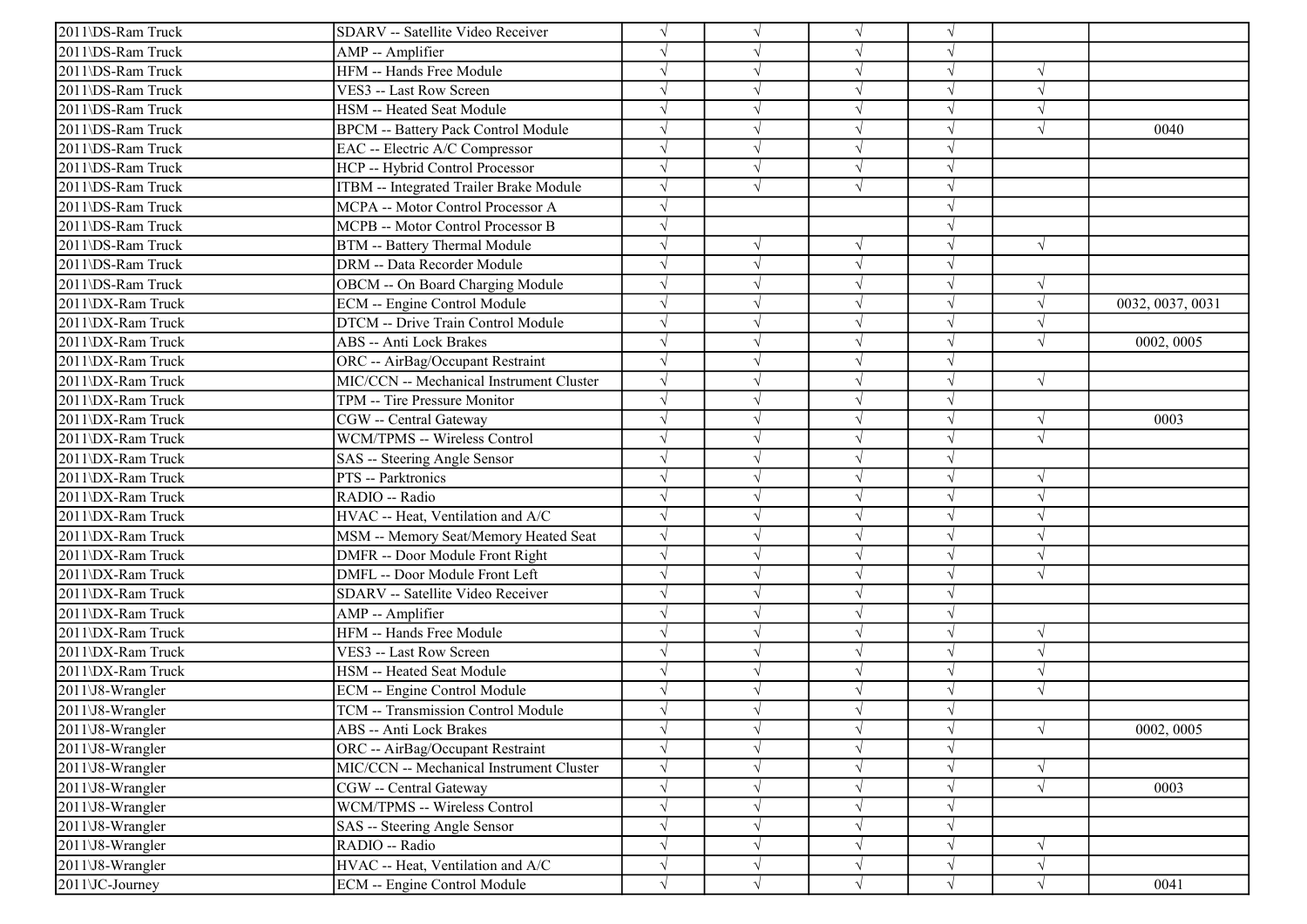| $\sqrt{2011\text{VC}}$ -Journey | DTCM -- Drive Train Control Module       |            |            | $\sqrt{ }$ |            | $\sqrt{ }$ |            |
|---------------------------------|------------------------------------------|------------|------------|------------|------------|------------|------------|
| 2011 JC-Journey                 | ABS -- Anti Lock Brakes                  |            |            | $\sqrt{ }$ | V          | $\sqrt{ }$ |            |
| 2011 JC-Journey                 | ORC -- AirBag/Occupant Restraint         |            |            | $\sqrt{}$  | V          |            |            |
| 2011\JC-Journey                 | IPC -- Instrument Panel Cluster          |            |            | V          |            | $\sqrt{ }$ |            |
| 2011\JC-Journey                 | TPM -- Tire Pressure Monitor             |            |            | $\sqrt{ }$ | J          |            |            |
| 2011\JC-Journey                 | BCM -- Body Controller                   |            |            | $\sqrt{}$  |            | $\sqrt{ }$ |            |
| 2011\JC-Journey                 | TGW -- Telematic Gateway Radio           |            |            | $\sqrt{ }$ | V          |            |            |
| 2011\JC-Journey                 | RFH -- Radio Frequency Hub               | $\sqrt{ }$ |            | $\sqrt{ }$ | $\sqrt{ }$ | $\sqrt{ }$ |            |
| 2011\JC-Journey                 | PTS -- Parktronics                       |            |            | $\sqrt{ }$ | $\sqrt{}$  | $\sqrt{ }$ |            |
| 2011\JC-Journey                 | ICS -- Integrated Center Stack           |            |            | $\sqrt{ }$ | $\sqrt{ }$ | $\sqrt{ }$ |            |
| 2011\JC-Journey                 | HVAC -- Heat, Ventilation and A/C        |            |            | $\sqrt{}$  | $\sqrt{ }$ | $\sqrt{ }$ |            |
| $\overline{20}11\$ UC-Journey   | SCCM -- Steering Column Control Module   |            |            | $\sqrt{}$  |            |            |            |
| 2011\JC-Journey                 | DDM -- Driver Door Module                |            |            | $\sqrt{ }$ | V          | $\sqrt{ }$ |            |
| 2011\JC-Journey                 | PDM -- Passenger Door Module             |            | $\sqrt{ }$ | $\sqrt{ }$ | $\sqrt{}$  | $\sqrt{ }$ |            |
| 2011\JC-Journey                 | ITM -- Intrusion Transceiver Module      |            |            | $\sqrt{}$  | J          | $\sqrt{ }$ |            |
| 2011\JC-Journey                 | AMP -- Amplifier                         |            |            | $\sqrt{ }$ |            |            |            |
| 2011\JC-Journey                 | HFM -- Hands Free Module                 |            |            | $\sqrt{}$  | $\sqrt{}$  |            |            |
| 2011\JC-Journey                 | VES3 -- Last Row Screen                  |            |            | $\sqrt{ }$ |            | $\sqrt{ }$ |            |
| 2011\JC-Journey                 | HSM -- Heated Seat Module                |            |            | $\sqrt{ }$ | J          | $\sqrt{ }$ |            |
| 2011\JF-Freemont                | ECM -- Engine Control Module             |            | $\sqrt{ }$ | $\sqrt{ }$ | J          | $\sqrt{ }$ | 0041       |
| 2011\JF-Freemont                | DTCM -- Drive Train Control Module       |            |            | $\sqrt{ }$ |            | $\sqrt{ }$ |            |
| 2011\JF-Freemont                | ABS -- Anti Lock Brakes                  |            |            | $\sqrt{ }$ | $\sqrt{}$  | $\sqrt{ }$ |            |
| 2011\JF-Freemont                | ORC -- AirBag/Occupant Restraint         |            |            | $\sqrt{ }$ | J          |            |            |
| 2011\JF-Freemont                | <b>IPC</b> -- Instrument Panel Cluster   |            |            | $\sqrt{}$  |            | $\sqrt{ }$ |            |
| 2011\JF-Freemont                | TPM -- Tire Pressure Monitor             |            | $\sqrt{ }$ | $\sqrt{ }$ | $\sqrt{}$  |            |            |
| 2011\JF-Freemont                | <b>BCM</b> -- Body Controller            |            |            | $\sqrt{ }$ |            | $\sqrt{ }$ |            |
| 2011\JF-Freemont                | TGW -- Telematic Gateway Radio           |            |            | $\sqrt{ }$ | V          |            |            |
| 2011\JF-Freemont                | RFH -- Radio Frequency Hub               |            |            | $\sqrt{}$  | V          | $\sqrt{ }$ |            |
| 2011\JF-Freemont                | ICS -- Integrated Center Stack           |            |            | $\sqrt{ }$ | J          | $\sqrt{ }$ |            |
| 2011\JF-Freemont                | HVAC -- Heat, Ventilation and A/C        |            |            | $\sqrt{ }$ |            | $\sqrt{ }$ |            |
| 2011\JF-Freemont                | SCCM -- Steering Column Control Module   | $\sqrt{ }$ |            | $\sqrt{ }$ | V          |            |            |
| 2011\JF-Freemont                | DDM -- Driver Door Module                |            |            | $\sqrt{ }$ | J          | $\sqrt{ }$ |            |
| 2011\JF-Freemont                | PDM -- Passenger Door Module             |            |            | $\sqrt{ }$ | V          | $\sqrt{ }$ |            |
| 2011\JF-Freemont                | ITM -- Intrusion Transceiver Module      |            |            | $\sqrt{ }$ | $\sqrt{ }$ | $\sqrt{ }$ |            |
| 2011\JF-Freemont                | AMP -- Amplifier                         |            |            | $\sqrt{ }$ |            |            |            |
| 2011\JF-Freemont                | HFM -- Hands Free Module                 |            |            | N          |            |            |            |
| 2011\JF-Freemont                | VES3 -- Last Row Screen                  |            | $\sqrt{ }$ | $\sqrt{ }$ | $\sqrt{}$  | $\sqrt{ }$ |            |
| 2011\JF-Freemont                | HSM -- Heated Seat Module                |            |            | $\sqrt{ }$ |            | $\sqrt{ }$ |            |
| 2011\JK-Wrangler                | ECM -- Engine Control Module             |            | $\sqrt{ }$ | $\sqrt{ }$ | V          | $\sqrt{ }$ |            |
| 2011\JK-Wrangler                | TCM -- Transmission Control Module       |            |            | $\sqrt{ }$ | V          |            |            |
| 2011\JK-Wrangler                | ABS -- Anti Lock Brakes                  |            |            | $\sqrt{}$  | V          | $\sqrt{ }$ | 0002, 0005 |
| 2011\JK-Wrangler                | ORC -- AirBag/Occupant Restraint         |            |            | $\sqrt{ }$ | V          |            |            |
| 2011\JK-Wrangler                | MIC/CCN -- Mechanical Instrument Cluster |            | $\sqrt{ }$ | $\sqrt{ }$ | V          | $\sqrt{ }$ |            |
| 2011\JK-Wrangler                | CGW -- Central Gateway                   | $\sqrt{}$  | $\sqrt{ }$ | $\sqrt{ }$ | $\sqrt{}$  | $\sqrt{ }$ | 0003       |
| 2011\JK-Wrangler                | WCM/TPMS -- Wireless Control             | $\sqrt{}$  | $\sqrt{}$  | $\sqrt{}$  | $\sqrt{}$  |            |            |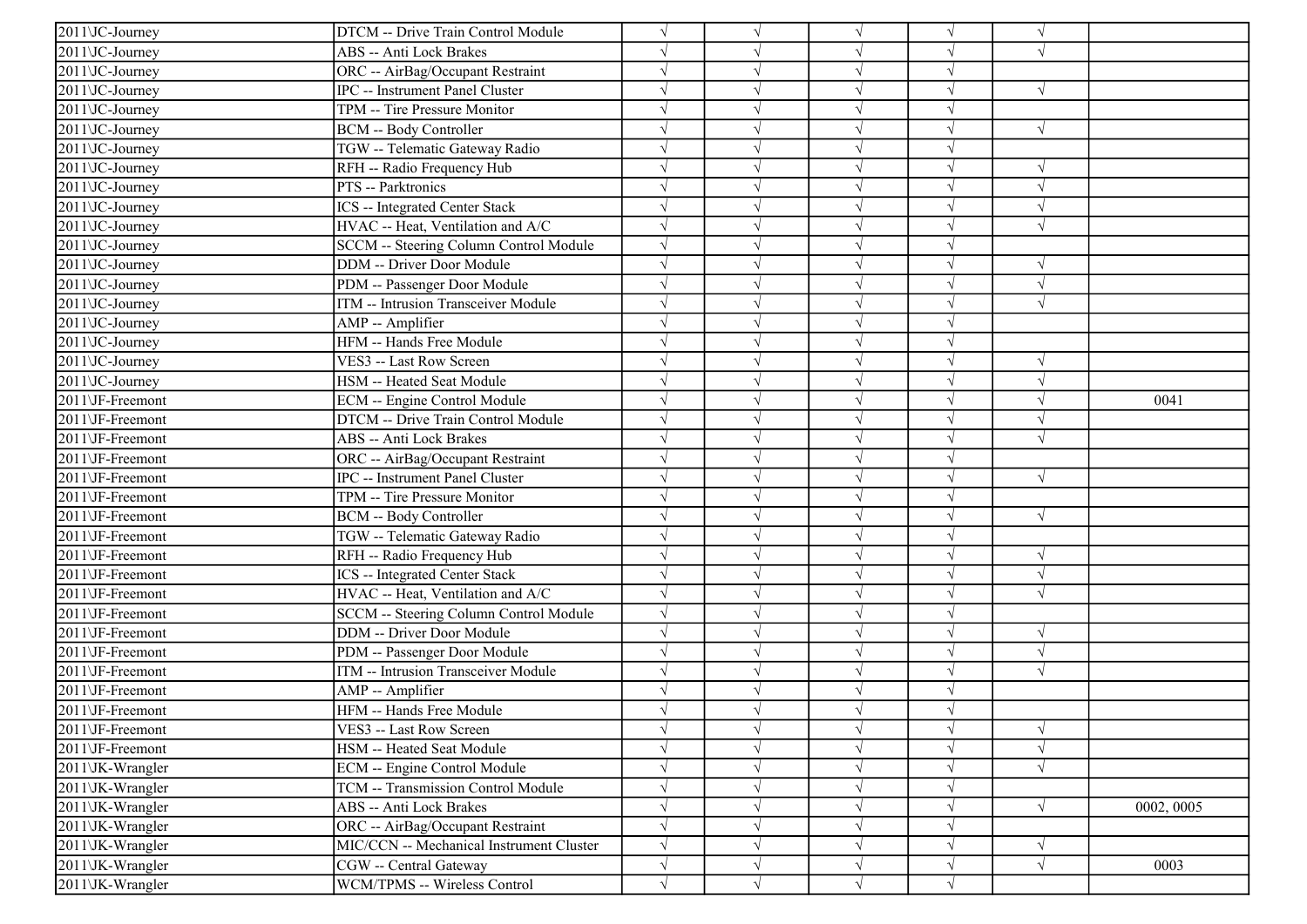| 2011\JK-Wrangler                                                                    | SAS -- Steering Angle Sensor                                                           | $\sqrt{ }$ | $\sqrt{ }$ | $\sqrt{}$             | $\sqrt{}$  |            |            |
|-------------------------------------------------------------------------------------|----------------------------------------------------------------------------------------|------------|------------|-----------------------|------------|------------|------------|
| 2011\JK-Wrangler                                                                    | RADIO -- Radio                                                                         | $\sqrt{ }$ |            |                       | V          |            |            |
| 2011\JK-Wrangler                                                                    | HVAC -- Heat, Ventilation and A/C                                                      | $\sqrt{}$  | J          | $\sqrt{ }$            | $\sqrt{ }$ | $\sqrt{ }$ |            |
| 2011\JK-Wrangler                                                                    | ESM -- Electronic Shifter                                                              | $\sqrt{}$  | J          | $\sqrt{}$             | $\sqrt{ }$ | $\sqrt{ }$ |            |
| 2011\JK-Wrangler                                                                    | ASBS -- Automatic Sway Bar System                                                      | $\sqrt{ }$ |            |                       |            |            |            |
| 2011\JK-Wrangler                                                                    | ITM -- Intrusion Transceiver Module                                                    | $\sqrt{}$  |            | $\sqrt{}$             | $\sqrt{}$  | $\sqrt{ }$ |            |
| 2011\JK-Wrangler                                                                    | AMP -- Amplifier                                                                       | $\sqrt{ }$ | J          | $\overline{\sqrt{2}}$ | $\sqrt{}$  |            |            |
| 2011\JK-Wrangler                                                                    | HFM -- Hands Free Module                                                               | $\sqrt{ }$ | J          |                       | $\sqrt{ }$ | $\sqrt{ }$ |            |
| 2011\JS-Avenger,Sebring,Convertible-Sedan ECM -- Engine Control Module              |                                                                                        | $\sqrt{ }$ | $\sqrt{}$  | $\sqrt{}$             | $\sqrt{}$  | $\sqrt{ }$ |            |
| 2011\JS-Avenger,Sebring,Convertible-Sedan  TCM -- Transmission Control Module       |                                                                                        | $\sqrt{ }$ | $\sqrt{}$  | $\sqrt{}$             | $\sqrt{}$  | $\sqrt{}$  |            |
| 2011\JS-Avenger,Sebring,Convertible-Sedan   ABS -- Anti Lock Brakes                 |                                                                                        | $\sqrt{ }$ | $\sqrt{}$  | $\sqrt{}$             | $\sqrt{}$  | $\sqrt{ }$ | 0002, 0005 |
| 2011\JS-Avenger,Sebring,Convertible-Sedan  ORC -- AirBag/Occupant Restraint         |                                                                                        | $\sqrt{ }$ | $\sqrt{ }$ | $\sqrt{ }$            | $\sqrt{}$  |            |            |
| 2011\JS-Avenger,Sebring,Convertible-Sedan  MIC/CCN -- Mechanical Instrument Cluster |                                                                                        | $\sqrt{}$  | $\sqrt{ }$ | $\sqrt{ }$            | $\sqrt{}$  | $\sqrt{ }$ |            |
| 2011\JS-Avenger,Sebring,Convertible-Sedan  CGW -- Central Gateway                   |                                                                                        | $\sqrt{ }$ | $\sqrt{}$  | $\sqrt{}$             | $\sqrt{}$  | $\sqrt{ }$ | 0003       |
| 2011\JS-Avenger,Sebring,Convertible-Sedan  WCM/TPMS -- Wireless Control             |                                                                                        | $\sqrt{}$  | $\sqrt{}$  | $\sqrt{ }$            | $\sqrt{}$  |            |            |
| 2011\JS-Avenger,Sebring,Convertible-Sedan  SAS -- Steering Angle Sensor             |                                                                                        | $\sqrt{ }$ | $\sqrt{}$  | $\sqrt{}$             | $\sqrt{}$  |            |            |
| 2011\JS-Avenger,Sebring,Convertible-Sedan  RADIO -- Radio                           |                                                                                        | $\sqrt{ }$ | $\sqrt{2}$ | $\sqrt{}$             | $\sqrt{}$  | $\sqrt{ }$ |            |
| 2011\JS-Avenger,Sebring,Convertible-Sedan HVAC -- Heat, Ventilation and A/C         |                                                                                        | $\sqrt{ }$ | $\sqrt{}$  | $\sqrt{ }$            | $\sqrt{}$  | $\sqrt{ }$ |            |
| 2011\JS-Avenger,Sebring,Convertible-Sedan  DDM -- Driver Door Module                |                                                                                        | $\sqrt{ }$ | $\sqrt{}$  | $\sqrt{}$             | $\sqrt{}$  | $\sqrt{ }$ |            |
| 2011\JS-Avenger,Sebring,Convertible-Sedan  PDM -- Passenger Door Module             |                                                                                        | $\sqrt{ }$ | $\sqrt{}$  | $\sqrt{}$             | $\sqrt{}$  | $\sqrt{}$  |            |
| 2011\JS-Avenger,Sebring,Convertible-Sedan   ESM -- Electronic Shifter               |                                                                                        | $\sqrt{ }$ | $\sqrt{}$  | $\sqrt{}$             | $\sqrt{}$  | $\sqrt{ }$ |            |
|                                                                                     | 2011\JS-Avenger,Sebring,Convertible-Sedan  FDCM -- Final Drive Control/All Wheel Drive | $\sqrt{}$  | $\sqrt{}$  | $\sqrt{}$             | $\sqrt{}$  |            |            |
| 2011\JS-Avenger, Sebring, Convertible-Sedan   PTCM -- Power Top Control Module      |                                                                                        | $\sqrt{}$  | $\sqrt{}$  | $\sqrt{ }$            | $\sqrt{}$  |            |            |
| 2011\JS-Avenger,Sebring,Convertible-Sedan   AMP -- Amplifier                        |                                                                                        | $\sqrt{}$  | $\sqrt{}$  | $\sqrt{}$             | $\sqrt{}$  |            |            |
| 2011\JS-Avenger, Sebring, Convertible-Sedan  HFM -- Hands Free Module               |                                                                                        | $\sqrt{ }$ | $\sqrt{}$  | $\sqrt{}$             | $\sqrt{}$  | $\sqrt{ }$ |            |
| 2011 VS-Avenger, Sebring, Convertible-Sedan   VES3 -- Last Row Screen               |                                                                                        | $\sqrt{ }$ | $\sqrt{}$  | $\sqrt{}$             | $\sqrt{}$  | $\sqrt{ }$ |            |
| 2011\KA-Nitro                                                                       | ECM -- Engine Control Module                                                           | $\sqrt{}$  | V          | V                     | V          | $\sqrt{ }$ |            |
| 2011\KA-Nitro                                                                       | TCM -- Transmission Control Module                                                     | $\sqrt{ }$ | V          | $\sqrt{}$             | $\sqrt{}$  |            |            |
| 2011\KA-Nitro                                                                       | ABS -- Anti Lock Brakes                                                                | $\sqrt{}$  | $\sqrt{ }$ | $\sqrt{}$             | $\sqrt{}$  | $\sqrt{ }$ | 0002, 0005 |
| 2011\KA-Nitro                                                                       | ORC -- AirBag/Occupant Restraint                                                       | $\sqrt{ }$ | $\sqrt{ }$ | $\sqrt{ }$            |            |            |            |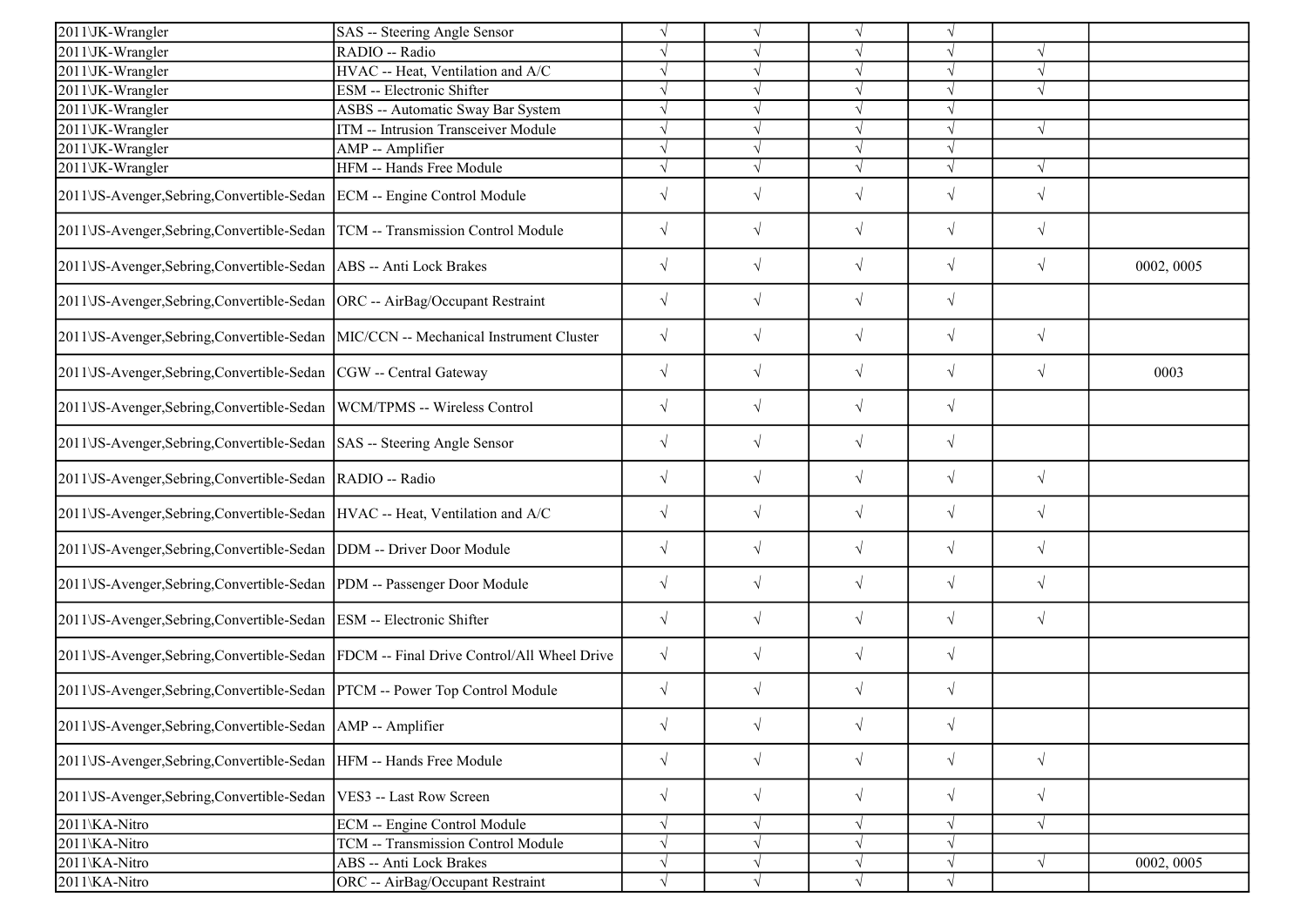| 2011\KA-Nitro      | MIC/CCN -- Mechanical Instrument Cluster    | V          |            | $\sqrt{ }$ |            | $\sqrt{ }$ |            |
|--------------------|---------------------------------------------|------------|------------|------------|------------|------------|------------|
| 2011\KA-Nitro      | CGW -- Central Gateway                      |            |            | $\sqrt{ }$ |            | $\sqrt{ }$ | 0003       |
| 2011\KA-Nitro      | WCM/TPMS -- Wireless Control                |            |            | $\sqrt{ }$ | $\sqrt{}$  |            |            |
| 2011\KA-Nitro      | SAS -- Steering Angle Sensor                |            |            | $\sqrt{}$  |            |            |            |
| 2011\KA-Nitro      | PTS -- Parktronics                          |            |            | $\sqrt{ }$ | $\sqrt{}$  | $\sqrt{ }$ |            |
| 2011\KA-Nitro      | RADIO -- Radio                              |            |            | $\sqrt{ }$ |            | $\sqrt{ }$ |            |
| 2011\KA-Nitro      | HVAC -- Heat, Ventilation and A/C           | $\sqrt{}$  |            | $\sqrt{ }$ | V          | $\sqrt{ }$ |            |
| 2011\KA-Nitro      | DMFR -- Door Module Front Right             | $\sqrt{ }$ |            | $\sqrt{ }$ | J          | $\sqrt{ }$ |            |
| 2011\KA-Nitro      | DMFL -- Door Module Front Left              |            |            | $\sqrt{ }$ | $\sqrt{ }$ | $\sqrt{ }$ |            |
| 2011\KA-Nitro      | ESM -- Electronic Shifter                   |            |            | $\sqrt{ }$ |            | $\sqrt{ }$ |            |
| 2011\KA-Nitro      | OCM -- Occupant Classification              |            |            | $\sqrt{ }$ |            |            |            |
| 2011\KA-Nitro      | ITM -- Intrusion Transceiver Module         |            |            | $\sqrt{}$  |            | $\sqrt{ }$ |            |
| 2011\KA-Nitro      | AMP -- Amplifier                            |            |            | $\sqrt{ }$ |            |            |            |
| 2011\KA-Nitro      | HFM -- Hands Free Module                    |            | $\sqrt{ }$ | $\sqrt{ }$ | $\sqrt{}$  | $\sqrt{ }$ |            |
| 2011\KK-Liberty    | ECM -- Engine Control Module                |            |            | $\sqrt{ }$ |            | $\sqrt{ }$ |            |
| 2011\KK-Liberty    | TCM -- Transmission Control Module          |            |            | $\sqrt{}$  |            |            |            |
| 2011\KK-Liberty    | ABS -- Anti Lock Brakes                     |            |            | $\sqrt{ }$ |            | $\sqrt{ }$ | 0002, 0005 |
| 2011\KK-Liberty    | ORC -- AirBag/Occupant Restraint            |            |            | V          |            |            |            |
| 2011\KK-Liberty    | MIC/CCN -- Mechanical Instrument Cluster    | $\sqrt{}$  |            | $\sqrt{}$  | V          | $\sqrt{ }$ |            |
| 2011\KK-Liberty    | CGW -- Central Gateway                      | $\sqrt{ }$ |            | $\sqrt{ }$ | J          | $\sqrt{ }$ | 0003       |
| 2011\KK-Liberty    | WCM/TPMS -- Wireless Control                | $\sqrt{}$  |            | $\sqrt{ }$ | $\sqrt{}$  |            |            |
| 2011\KK-Liberty    | SAS -- Steering Angle Sensor                |            |            | $\sqrt{ }$ | $\sqrt{}$  |            |            |
| 2011\KK-Liberty    | PTS -- Parktronics                          |            |            | $\sqrt{ }$ |            | $\sqrt{ }$ |            |
| 2011\KK-Liberty    | RADIO -- Radio                              |            |            | $\sqrt{ }$ | $\sqrt{ }$ | $\sqrt{ }$ |            |
| 2011\KK-Liberty    | HVAC -- Heat, Ventilation and A/C           |            |            | $\sqrt{ }$ | $\sqrt{ }$ | $\sqrt{ }$ |            |
| 2011\KK-Liberty    | MSM -- Memory Seat/Memory Heated Seat       |            |            | $\sqrt{ }$ |            | $\sqrt{ }$ |            |
| 2011\KK-Liberty    | DMFR -- Door Module Front Right             | $\sqrt{}$  |            | $\sqrt{ }$ |            | $\sqrt{ }$ |            |
| 2011\KK-Liberty    | DMFL -- Door Module Front Left              |            |            | $\sqrt{}$  | $\sqrt{}$  | $\sqrt{ }$ |            |
| 2011\KK-Liberty    | ESM -- Electronic Shifter                   |            |            | $\sqrt{ }$ |            |            |            |
| 2011\KK-Liberty    | FDCM -- Final Drive Control/All Wheel Drive | $\sqrt{}$  |            | $\sqrt{}$  |            | $\sqrt{ }$ |            |
| 2011\KK-Liberty    | OCM -- Occupant Classification              | $\sqrt{}$  |            | $\sqrt{ }$ | V          |            |            |
| 2011\KK-Liberty    | ITM -- Intrusion Transceiver Module         | $\sqrt{}$  |            | $\sqrt{ }$ | V          | $\sqrt{ }$ |            |
| 2011\KK-Liberty    | AMP -- Amplifier                            |            |            | $\sqrt{ }$ | $\sqrt{}$  |            |            |
| 2011\KK-Liberty    | HFM -- Hands Free Module                    | $\sqrt{ }$ |            | $\sqrt{ }$ | $\sqrt{ }$ | $\sqrt{ }$ |            |
| 2011\LC-Challenger | ECM -- Engine Control Module                |            |            | $\sqrt{ }$ |            | $\sqrt{ }$ |            |
| 2011\LC-Challenger | TCM -- Transmission Control Module          |            |            |            |            |            |            |
| 2011\LC-Challenger | ABS -- Anti Lock Brakes                     | $\sqrt{}$  | $\sqrt{ }$ | $\sqrt{}$  | $\sqrt{}$  | $\sqrt{ }$ | 0001,0002  |
| 2011\LC-Challenger | ORC -- AirBag/Occupant Restraint            | $\sqrt{}$  |            | $\sqrt{}$  |            |            |            |
| 2011\LC-Challenger | MIC/CCN -- Mechanical Instrument Cluster    | $\sqrt{}$  | V          | $\sqrt{ }$ | $\sqrt{}$  | $\sqrt{ }$ |            |
| 2011\LC-Challenger | TPM -- Tire Pressure Monitor                | $\sqrt{}$  |            | $\sqrt{}$  | V          |            |            |
| 2011\LC-Challenger | CGW -- Central Gateway                      |            |            | $\sqrt{}$  |            | $\sqrt{ }$ |            |
| 2011\LC-Challenger | WCM/TPMS -- Wireless Control                | $\sqrt{}$  |            | $\sqrt{ }$ | V          | $\sqrt{ }$ |            |
| 2011\LC-Challenger | SAS -- Steering Angle Sensor                | $\sqrt{}$  |            | $\sqrt{}$  |            | $\sqrt{ }$ |            |
| 2011\LC-Challenger | EPS -- Electric Power Steering              | $\sqrt{}$  | V          | $\sqrt{}$  | V          |            |            |
| 2011\LC-Challenger | RADIO -- Radio                              | $\sqrt{}$  | $\sqrt{}$  | $\sqrt{ }$ | $\sqrt{}$  | $\sqrt{}$  |            |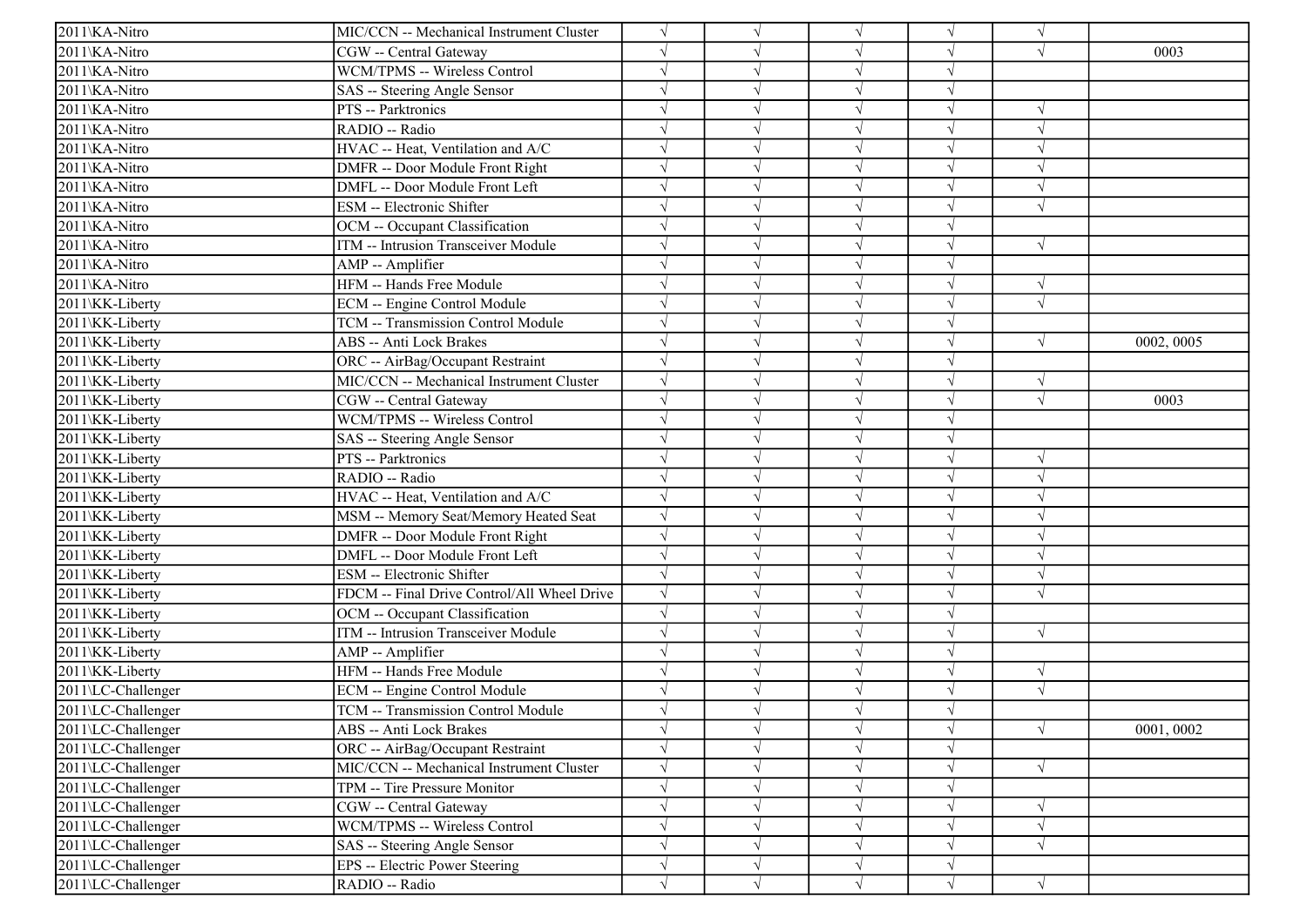| 2011\LC-Challenger                             | HVAC -- Heat, Ventilation and A/C       |            |            |                          | V          | $\gamma$   |      |
|------------------------------------------------|-----------------------------------------|------------|------------|--------------------------|------------|------------|------|
|                                                | <b>DDM</b> -- Driver Door Module        |            |            | $\sqrt{ }$<br>$\sqrt{ }$ | V          | $\sqrt{2}$ |      |
| 2011\LC-Challenger                             | PDM -- Passenger Door Module            |            |            | $\sqrt{ }$               | $\sqrt{}$  | $\sqrt{ }$ |      |
| 2011\LC-Challenger                             |                                         |            |            |                          |            |            |      |
| 2011\LC-Challenger                             | ESM -- Electronic Shifter               |            |            | $\sqrt{ }$               |            |            |      |
| 2011\LC-Challenger                             | SUNR -- Sunroof                         |            |            | $\sqrt{ }$               | V          | $\sqrt{ }$ |      |
| 2011\LC-Challenger                             | <b>EOM</b> -- Electronic Overhead       | $\sqrt{}$  |            | $\sqrt{ }$               | J          |            |      |
| 2011\LC-Challenger                             | AMP -- Amplifier                        |            |            | $\sqrt{ }$               | V          |            |      |
| 2011\LC-Challenger                             | HFM -- Hands Free Module                | $\sqrt{}$  |            | $\sqrt{ }$               | $\sqrt{ }$ | $\sqrt{ }$ |      |
| 2011\LC-Challenger                             | HSM -- Heated Seat Module               |            |            | $\sqrt{ }$               | $\sqrt{ }$ | $\sqrt{ }$ |      |
| 2011\LC-Challenger                             | PEM -- Passive Entry Module             |            |            | $\sqrt{ }$               | $\sqrt{}$  |            |      |
| 2011\LD-Charger                                | <b>ECM</b> -- Engine Control Module     |            |            | $\sqrt{}$                | $\sqrt{}$  | $\sqrt{ }$ |      |
| 2011\LD-Charger                                | TCM -- Transmission Control Module      |            |            | $\sqrt{ }$               |            |            |      |
| 2011\LD-Charger                                | DTCM -- Drive Train Control Module      |            |            | $\sqrt{ }$               | V          | $\sqrt{ }$ |      |
| 2011\LD-Charger                                | <b>ABS</b> -- Anti Lock Brakes          |            | $\sqrt{ }$ | $\sqrt{ }$               | $\sqrt{}$  | $\sqrt{ }$ |      |
| 2011\LD-Charger                                | ORC -- AirBag/Occupant Restraint        |            |            | $\sqrt{ }$               | V          |            |      |
| 2011\LD-Charger                                | <b>IPC</b> -- Instrument Panel Cluster  |            |            | $\sqrt{ }$               | J          | $\sqrt{ }$ |      |
| 2011\LD-Charger                                | TPM -- Tire Pressure Monitor            |            |            | $\sqrt{ }$               | J          |            |      |
| 2011\LD-Charger                                | <b>BCM -- Body Controller</b>           |            |            | $\sqrt{ }$               |            | $\sqrt{ }$ |      |
| 2011\LD-Charger                                | TGW -- Telematic Gateway Radio          | $\sqrt{}$  |            | $\sqrt{ }$               | V          |            |      |
| 2011\LD-Charger                                | RFH -- Radio Frequency Hub              | $\sqrt{ }$ | $\sqrt{ }$ | $\sqrt{ }$               | V          | $\sqrt{ }$ |      |
| 2011\LD-Charger                                | EPS -- Electric Power Steering          |            |            | $\sqrt{ }$               | V          |            |      |
| 2011\LD-Charger                                | PTS -- Parktronics                      |            |            | $\sqrt{ }$               | $\sqrt{}$  | $\sqrt{ }$ |      |
| 2011\LD-Charger                                | ICS -- Integrated Center Stack          |            |            | $\sqrt{ }$               | J          | $\sqrt{ }$ |      |
| 2011\LD-Charger                                | HVAC -- Heat, Ventilation and A/C       |            |            | $\sqrt{ }$               |            | $\sqrt{ }$ |      |
| 2011\LD-Charger                                | <b>ACC</b> -- Adaptive Cruise Control   | $\sqrt{ }$ | $\sqrt{ }$ | $\sqrt{ }$               | $\sqrt{ }$ |            |      |
| 2011\LD-Charger                                | MSM -- Memory Seat/Memory Heated Seat   |            |            | $\sqrt{ }$               | V          | $\sqrt{ }$ |      |
| 2011\LD-Charger                                | <b>DDM</b> -- Driver Door Module        |            |            | $\sqrt{ }$               | V          | $\sqrt{ }$ |      |
| 2011\LD-Charger                                | PDM -- Passenger Door Module            |            |            | $\sqrt{ }$               | V          | $\sqrt{ }$ |      |
| 2011\LD-Charger                                | <b>ESM</b> -- Electronic Shifter        |            |            | $\sqrt{ }$               | N          | $\sqrt{ }$ |      |
| 2011\LD-Charger                                | AMP -- Amplifier                        |            |            | $\sqrt{ }$               |            |            |      |
| 2011\LD-Charger                                | HFM -- Hands Free Module                | $\sqrt{}$  |            | $\sqrt{ }$               | V          |            |      |
| 2011\LD-Charger                                | HSM -- Heated Seat Module               | $\sqrt{ }$ |            | $\sqrt{ }$               | V          | $\sqrt{ }$ |      |
| 2011\LD-Charger                                | <b>BSM</b> -- Blind Spot Module         | $\sqrt{ }$ | $\sqrt{ }$ | $\sqrt{ }$               | $\sqrt{}$  |            |      |
| 2011\LD-Charger                                | VSIM -- Vehicle System Interface Module | $\sqrt{}$  |            | $\sqrt{ }$               | $\sqrt{ }$ | $\sqrt{ }$ |      |
| 2011\LX-300, Charger, Magnum, Grand            |                                         | $\sqrt{ }$ | $\sqrt{ }$ |                          |            | $\sqrt{ }$ |      |
| Voyager                                        | ECM -- Engine Control Module            |            |            | $\sqrt{ }$               | $\sqrt{}$  |            | 0041 |
| 2011\LX-300, Charger, Magnum, Grand<br>Voyager | TCM -- Transmission Control Module      | $\sqrt{}$  | $\sqrt{}$  | $\sqrt{ }$               | $\sqrt{}$  |            |      |
| 2011\LX-300, Charger, Magnum, Grand<br>Voyager | DTCM -- Drive Train Control Module      | $\sqrt{}$  | $\sqrt{ }$ | $\sqrt{}$                | $\sqrt{}$  | $\sqrt{ }$ |      |
| 2011\LX-300, Charger, Magnum, Grand<br>Voyager | ABS -- Anti Lock Brakes                 | $\sqrt{}$  | $\sqrt{ }$ | $\sqrt{ }$               | $\sqrt{}$  | $\sqrt{ }$ |      |
| 2011\LX-300, Charger, Magnum, Grand<br>Voyager | ORC -- AirBag/Occupant Restraint        | $\sqrt{}$  | $\sqrt{}$  | $\sqrt{ }$               | $\sqrt{}$  |            |      |
| 2011\LX-300, Charger, Magnum, Grand<br>Voyager | IPC -- Instrument Panel Cluster         | $\sqrt{}$  | $\sqrt{}$  | $\sqrt{ }$               | $\sqrt{ }$ | $\sqrt{ }$ |      |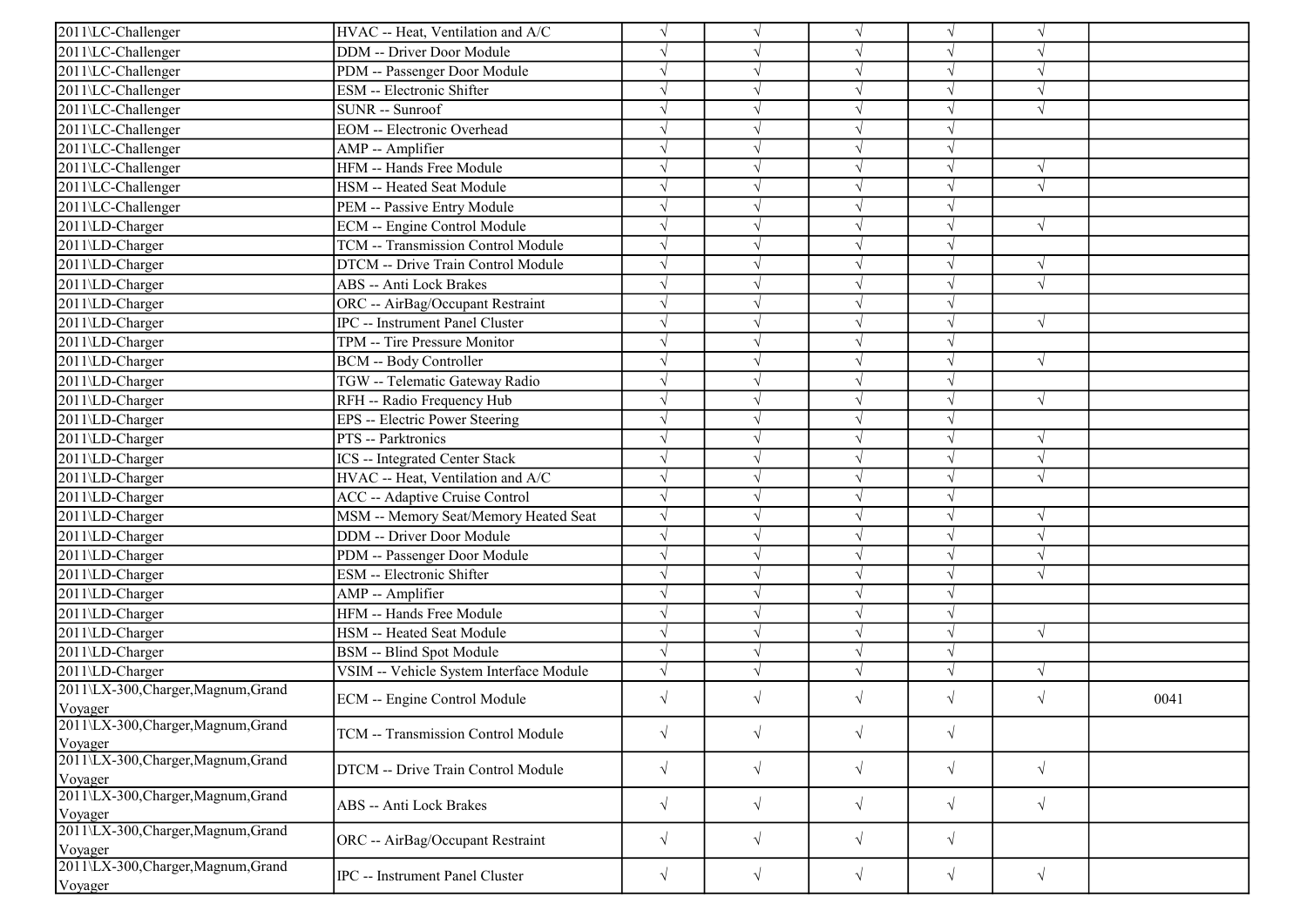| 2011\LX-300,Charger,Magnum,Grand               | TPM -- Tire Pressure Monitor                | $\sqrt{}$  | $\sqrt{ }$ | $\sqrt{}$  | $\sqrt{}$  |            |                  |
|------------------------------------------------|---------------------------------------------|------------|------------|------------|------------|------------|------------------|
| Voyager                                        |                                             |            |            |            |            |            |                  |
| 2011\LX-300, Charger, Magnum, Grand<br>Voyager | <b>BCM -- Body Controller</b>               | $\sqrt{}$  | $\sqrt{ }$ | $\sqrt{ }$ | $\sqrt{}$  | $\sqrt{ }$ |                  |
| 2011\LX-300, Charger, Magnum, Grand<br>Voyager | TGW -- Telematic Gateway Radio              | $\sqrt{}$  | $\sqrt{}$  | $\sqrt{}$  | $\sqrt{}$  |            |                  |
| 2011\LX-300,Charger,Magnum,Grand               | RFH -- Radio Frequency Hub                  | $\sqrt{ }$ | $\sqrt{ }$ | $\sqrt{ }$ | $\sqrt{}$  | $\sqrt{ }$ |                  |
| Voyager                                        |                                             |            |            |            |            |            |                  |
| 2011\LX-300, Charger, Magnum, Grand<br>Voyager | EPS -- Electric Power Steering              | $\sqrt{ }$ | $\sqrt{ }$ | $\sqrt{}$  | $\sqrt{}$  |            |                  |
| 2011\LX-300, Charger, Magnum, Grand<br>Voyager | PTS -- Parktronics                          | $\sqrt{}$  | $\sqrt{ }$ | $\sqrt{ }$ | $\sqrt{}$  | $\sqrt{ }$ |                  |
| 2011\LX-300, Charger, Magnum, Grand<br>Voyager | ICS -- Integrated Center Stack              | $\sqrt{ }$ | $\sqrt{}$  | $\sqrt{}$  | $\sqrt{}$  | $\sqrt{ }$ |                  |
| 2011\LX-300, Charger, Magnum, Grand<br>Voyager | HVAC -- Heat, Ventilation and A/C           | $\sqrt{}$  | $\sqrt{}$  | $\sqrt{}$  | $\sqrt{}$  | $\sqrt{ }$ |                  |
| 2011\LX-300, Charger, Magnum, Grand<br>Voyager | AFLS -- Adaptive Front Lighting System      | $\sqrt{}$  | $\sqrt{ }$ | $\sqrt{}$  | $\sqrt{}$  | $\sqrt{ }$ |                  |
| 2011\LX-300, Charger, Magnum, Grand<br>Voyager | ACC -- Adaptive Cruise Control              | $\sqrt{}$  | $\sqrt{}$  | $\sqrt{}$  | $\sqrt{}$  |            |                  |
| 2011\LX-300, Charger, Magnum, Grand<br>Voyager | SCCM -- Steering Column Control Module      | $\sqrt{}$  | $\sqrt{}$  | $\sqrt{}$  | $\sqrt{ }$ |            |                  |
| 2011\LX-300, Charger, Magnum, Grand<br>Voyager | MSM -- Memory Seat/Memory Heated Seat       | $\sqrt{}$  | $\sqrt{}$  | $\sqrt{ }$ | $\sqrt{}$  | $\sqrt{ }$ |                  |
| 2011\LX-300, Charger, Magnum, Grand<br>Voyager | DDM -- Driver Door Module                   | $\sqrt{}$  | $\sqrt{}$  | $\sqrt{}$  | $\sqrt{}$  | $\sqrt{ }$ |                  |
| 2011\LX-300, Charger, Magnum, Grand<br>Voyager | PDM -- Passenger Door Module                | $\sqrt{ }$ | $\sqrt{}$  | $\sqrt{ }$ | $\sqrt{}$  | $\sqrt{ }$ |                  |
| 2011\LX-300,Charger,Magnum,Grand<br>Voyager    | ESM -- Electronic Shifter                   | $\sqrt{ }$ | $\sqrt{ }$ | $\sqrt{}$  | $\sqrt{}$  | $\sqrt{ }$ |                  |
| 2011\LX-300, Charger, Magnum, Grand<br>Voyager | AMP -- Amplifier                            | $\sqrt{ }$ | $\sqrt{ }$ | $\sqrt{ }$ | $\sqrt{}$  |            |                  |
| 2011\LX-300, Charger, Magnum, Grand<br>Voyager | HFM -- Hands Free Module                    | $\sqrt{}$  | $\sqrt{}$  | $\sqrt{ }$ | $\sqrt{}$  |            |                  |
| 2011\LX-300, Charger, Magnum, Grand<br>Voyager | HSM -- Heated Seat Module                   | $\sqrt{}$  | $\sqrt{}$  | $\sqrt{}$  | $\sqrt{}$  | $\sqrt{ }$ |                  |
| 2011\LX-300, Charger, Magnum, Grand<br>Voyager | BSM -- Blind Spot Module                    | $\sqrt{ }$ | $\sqrt{}$  | $\sqrt{ }$ | $\sqrt{}$  |            |                  |
| 2011\MK-Compass, Patriot                       | ECM -- Engine Control Module                |            | $\sqrt{ }$ | $\sqrt{ }$ | $\sqrt{}$  | $\sqrt{ }$ | 0012, 0036, 0053 |
| 2011\MK-Compass,Patriot                        | TCM -- Transmission Control Module          | $\sqrt{}$  | $\sqrt{ }$ | $\sqrt{ }$ | $\sqrt{ }$ | $\sqrt{ }$ |                  |
| 2011\MK-Compass, Patriot                       | ABS -- Anti Lock Brakes                     |            |            | $\sqrt{ }$ | J          | $\sqrt{ }$ | 0002, 0005       |
| 2011\MK-Compass, Patriot                       | ORC -- AirBag/Occupant Restraint            |            |            | $\sqrt{}$  |            |            |                  |
| 2011\MK-Compass, Patriot                       | MIC/CCN -- Mechanical Instrument Cluster    |            |            | $\sqrt{}$  | V          | $\sqrt{ }$ |                  |
| 2011\MK-Compass, Patriot                       | WCM/TPMS -- Wireless Control                |            |            | $\sqrt{}$  |            |            |                  |
| 2011\MK-Compass, Patriot                       | SAS -- Steering Angle Sensor                |            |            | $\sqrt{ }$ | V          |            |                  |
| 2011\MK-Compass, Patriot                       | RADIO -- Radio                              |            | $\sqrt{ }$ | $\sqrt{ }$ | $\sqrt{}$  | $\sqrt{ }$ |                  |
| 2011\MK-Compass,Patriot                        | HVAC -- Heat, Ventilation and A/C           |            | $\sqrt{ }$ | $\sqrt{ }$ |            | $\sqrt{ }$ |                  |
| 2011\MK-Compass, Patriot                       | FDCM -- Final Drive Control/All Wheel Drive |            | $\sqrt{ }$ | $\sqrt{ }$ | $\sqrt{}$  | $\sqrt{ }$ |                  |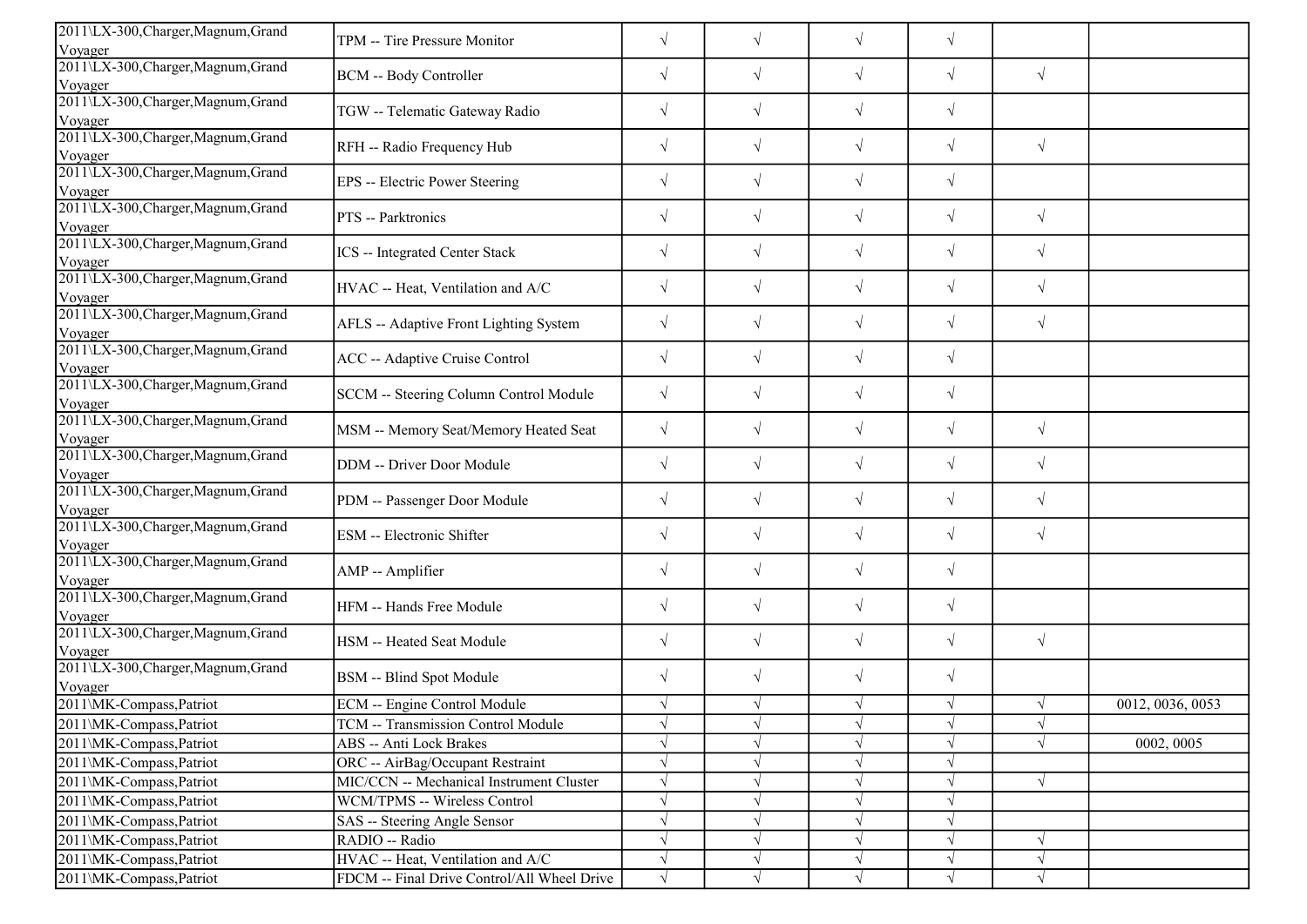| 2011\MK-Compass, Patriot | ITM -- Intrusion Transceiver Module      |            |            | $\sqrt{ }$ | $\sqrt{ }$ | $\sqrt{ }$ |                  |
|--------------------------|------------------------------------------|------------|------------|------------|------------|------------|------------------|
| 2011\MK-Compass, Patriot | AMP -- Amplifier                         |            |            | $\sqrt{ }$ | V          |            |                  |
| 2011\MK-Compass, Patriot | HFM -- Hands Free Module                 |            |            | $\sqrt{ }$ | V          | $\sqrt{ }$ |                  |
| 2011\ND-Dakota           | ECM -- Engine Control Module             |            |            | $\sqrt{ }$ |            | $\sqrt{ }$ |                  |
| 2011\ND-Dakota           | ABS -- Anti Lock Brakes                  |            |            | $\sqrt{ }$ | V          | $\sqrt{ }$ | 0002, 0005       |
| 2011\ND-Dakota           | ORC -- AirBag/Occupant Restraint         |            |            | $\sqrt{ }$ |            |            |                  |
| 2011\ND-Dakota           | MIC/CCN -- Mechanical Instrument Cluster |            |            | $\sqrt{ }$ |            | $\sqrt{ }$ |                  |
| 2011\ND-Dakota           | CGW -- Central Gateway                   |            |            | $\sqrt{ }$ | J          | $\sqrt{ }$ |                  |
| 2011\ND-Dakota           | WCM/TPMS -- Wireless Control             |            |            | $\sqrt{ }$ | V          |            |                  |
| 2011\ND-Dakota           | RADIO -- Radio                           |            |            | $\sqrt{ }$ | V          | $\sqrt{ }$ |                  |
| 2011\ND-Dakota           | HVAC -- Heat, Ventilation and A/C        |            |            | $\sqrt{ }$ | $\sqrt{}$  | $\sqrt{ }$ |                  |
| 2011\ND-Dakota           | <b>EOM</b> -- Electronic Overhead        |            |            | $\sqrt{ }$ |            |            |                  |
| 2011\ND-Dakota           | AMP -- Amplifier                         |            |            | $\sqrt{ }$ | V          |            |                  |
| 2011\ND-Dakota           | HFM -- Hands Free Module                 |            |            | $\sqrt{ }$ | J          | $\sqrt{ }$ |                  |
| 2011\NY-Ypsilon          | ECM -- Engine Control Module             |            |            | $\sqrt{ }$ | J          | $\gamma$   |                  |
| 2011\NY-Ypsilon          | TCM -- Transmission Control Module       |            |            | $\sqrt{ }$ | V          | $\sqrt{ }$ |                  |
| 2011\NY-Ypsilon          | ABS -- Anti Lock Brakes                  |            |            | $\sqrt{ }$ | $\sqrt{}$  | $\sqrt{ }$ |                  |
| 2011\NY-Ypsilon          | ORC -- AirBag/Occupant Restraint         |            |            | $\sqrt{ }$ |            |            |                  |
| 2011\NY-Ypsilon          | IPC -- Instrument Panel Cluster          |            |            | $\sqrt{}$  |            | $\sqrt{ }$ | 0043             |
| 2011\NY-Ypsilon          | <b>BCM -- Body Controller</b>            |            |            | $\sqrt{ }$ | $\sqrt{}$  | $\sqrt{ }$ |                  |
| 2011\NY-Ypsilon          | <b>EPS</b> -- Electric Power Steering    |            |            | $\sqrt{ }$ | V          |            |                  |
| 2011\NY-Ypsilon          | HVAC -- Heat, Ventilation and A/C        |            |            | $\sqrt{ }$ | V          | $\sqrt{ }$ |                  |
| 2011\NY-Ypsilon          | AHM -- Additional Heater Module          |            |            | $\sqrt{ }$ | $\sqrt{ }$ | $\sqrt{ }$ |                  |
| 2011\PM-Caliber          | ECM -- Engine Control Module             |            |            | $\sqrt{ }$ | $\sqrt{ }$ | $\sqrt{ }$ | 0012, 0036, 0053 |
| 2011\PM-Caliber          | TCM -- Transmission Control Module       |            |            | $\sqrt{}$  | V          | $\sqrt{ }$ |                  |
| 2011\PM-Caliber          | ABS -- Anti Lock Brakes                  |            |            | $\sqrt{ }$ |            | $\sqrt{ }$ | 0002, 0005       |
| 2011\PM-Caliber          | ORC -- AirBag/Occupant Restraint         |            |            | $\sqrt{ }$ | V          |            |                  |
| 2011\PM-Caliber          | MIC/CCN -- Mechanical Instrument Cluster |            |            | $\sqrt{ }$ | V          | $\sqrt{ }$ |                  |
| 2011\PM-Caliber          | CGW -- Central Gateway                   |            |            | $\sqrt{ }$ |            | $\sqrt{ }$ | 0003             |
| 2011\PM-Caliber          | WCM/TPMS -- Wireless Control             |            |            | $\sqrt{ }$ |            |            |                  |
| 2011\PM-Caliber          | SAS -- Steering Angle Sensor             |            |            | $\sqrt{}$  |            |            |                  |
| 2011\PM-Caliber          | RADIO -- Radio                           |            |            | $\sqrt{ }$ |            | $\sqrt{ }$ |                  |
| 2011\PM-Caliber          | HVAC -- Heat, Ventilation and A/C        |            |            | $\sqrt{ }$ | V          | $\sqrt{ }$ |                  |
| 2011\PM-Caliber          | ITM -- Intrusion Transceiver Module      |            |            | $\sqrt{ }$ | V          | $\sqrt{ }$ |                  |
| 2011\PM-Caliber          | HFM -- Hands Free Module                 |            |            | $\sqrt{ }$ | $\sqrt{ }$ | $\sqrt{ }$ |                  |
| 2011\RM-Routan           | ECM -- Engine Control Module             |            |            | $\sqrt{ }$ | $\sqrt{ }$ | $\sqrt{ }$ |                  |
| 2011\RM-Routan           | ABS -- Anti Lock Brakes                  | $\sqrt{ }$ | $\sqrt{ }$ | $\sqrt{ }$ | $\sqrt{ }$ | $\sqrt{ }$ | 0002, 0005       |
| 2011\RM-Routan           | ORC -- AirBag/Occupant Restraint         |            | $\sqrt{ }$ | $\sqrt{ }$ | $\sqrt{ }$ |            |                  |
| 2011\RM-Routan           | MIC/CCN -- Mechanical Instrument Cluster |            | $\sqrt{ }$ | $\sqrt{ }$ | $\sqrt{ }$ | $\sqrt{ }$ |                  |
| 2011\RM-Routan           | TPM -- Tire Pressure Monitor             |            |            | $\sqrt{ }$ | V          |            |                  |
| 2011\RM-Routan           | CGW -- Central Gateway                   | $\sqrt{}$  | $\sqrt{ }$ | $\sqrt{ }$ | $\sqrt{ }$ | $\sqrt{ }$ | 0003             |
| 2011\RM-Routan           | WCM/TPMS -- Wireless Control             |            |            | $\sqrt{ }$ | $\sqrt{}$  | $\sqrt{ }$ |                  |
| 2011\RM-Routan           | SAS -- Steering Angle Sensor             |            |            | $\sqrt{ }$ |            |            |                  |
| 2011\RM-Routan           | PTS -- Parktronics                       |            | $\sqrt{ }$ | $\sqrt{}$  | V          | $\sqrt{ }$ |                  |
| 2011\RM-Routan           | RADIO -- Radio                           | $\sqrt{}$  | $\sqrt{ }$ | $\sqrt{ }$ | $\sqrt{ }$ | $\sqrt{ }$ |                  |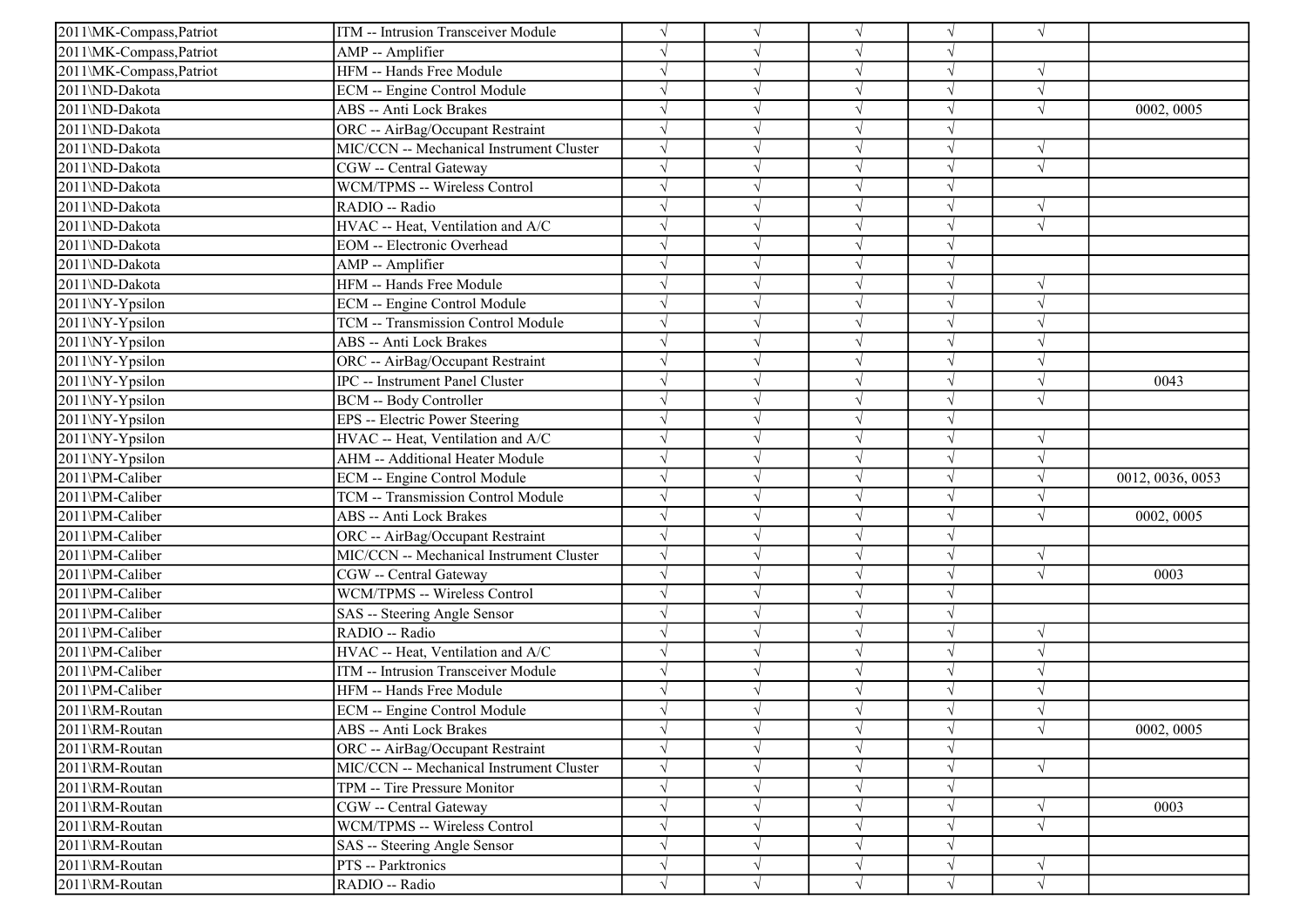| 2011\RM-Routan                 | HVAC -- Heat, Ventilation and A/C           | $\sqrt{ }$ |            | $\sqrt{ }$ |            |            |                                             |
|--------------------------------|---------------------------------------------|------------|------------|------------|------------|------------|---------------------------------------------|
| 2011\RM-Routan                 | MSM -- Memory Seat/Memory Heated Seat       | $\sqrt{ }$ |            | $\sqrt{ }$ |            |            |                                             |
| 2011\RM-Routan                 | DMRL -- Rear Door Module (Left)             | $\sqrt{}$  |            |            |            | $\sqrt{ }$ |                                             |
| 2011\RM-Routan                 | DMRR -- Rear Door Module (Right)            | $\sqrt{}$  |            |            |            |            |                                             |
| 2011\RM-Routan                 | DMFR -- Door Module Front Right             | $\sqrt{ }$ |            |            |            | $\sqrt{ }$ |                                             |
| 2011\RM-Routan                 | DMFL -- Door Module Front Left              | $\sqrt{}$  |            |            |            | $\sqrt{}$  |                                             |
| 2011\RM-Routan                 | PSDMR -- Power Sliding Doors (Right)        | $\sqrt{ }$ |            |            |            |            |                                             |
| 2011\RM-Routan                 | PSDML -- Power Sliding Doors (Left)         | $\sqrt{ }$ |            | $\sqrt{ }$ |            |            |                                             |
| 2011\RM-Routan                 | PLGM -- Power Liftgate Module               | $\sqrt{ }$ |            | $\sqrt{ }$ |            | $\sqrt{ }$ |                                             |
| 2011\RM-Routan                 | FSM -- Fold Stow Module                     | $\sqrt{ }$ |            | $\sqrt{ }$ |            | $\sqrt{ }$ |                                             |
| 2011\RM-Routan                 | SUNR -- Sunroof                             | $\sqrt{ }$ |            | $\sqrt{}$  |            | $\sqrt{ }$ |                                             |
| 2011\RM-Routan                 | DVD -- DVD Changer                          | $\sqrt{ }$ |            |            |            |            |                                             |
| 2011\RM-Routan                 | AMP -- Amplifier                            | $\sqrt{ }$ |            |            |            |            |                                             |
| 2011\RM-Routan                 | HFM -- Hands Free Module                    | $\sqrt{ }$ |            | $\sqrt{ }$ | $\sqrt{ }$ | V          |                                             |
| 2011\RM-Routan                 | VES2 -- Second Row Screen                   | $\sqrt{ }$ |            |            |            |            |                                             |
| 2011\RM-Routan                 | VES3 -- Last Row Screen                     | $\sqrt{ }$ |            | $\sqrt{ }$ |            | $\sqrt{ }$ |                                             |
| 2011\RM-Routan                 | HSM -- Heated Seat Module                   | $\sqrt{ }$ |            | $\sqrt{}$  |            | $\sqrt{ }$ |                                             |
| 2011\RM-Routan                 | PEM -- Passive Entry Module                 | $\sqrt{ }$ |            |            |            |            |                                             |
| 2011\RT-Caravan,Town & Country | ECM -- Engine Control Module                | $\sqrt{ }$ | $\sqrt{ }$ | $\sqrt{}$  | $\sqrt{ }$ | $\sqrt{ }$ | 0015, 0016, 0031, 0032,<br>0048, 0049, 0059 |
| 2011\RT-Caravan,Town & Country | TCM -- Transmission Control Module          | $\sqrt{ }$ | $\sqrt{ }$ | $\sqrt{ }$ | $\sqrt{ }$ | $\sqrt{ }$ |                                             |
| 2011\RT-Caravan,Town & Country | ABS -- Anti Lock Brakes                     | $\sqrt{ }$ |            | $\sqrt{ }$ |            | $\sqrt{ }$ | 0002, 0005                                  |
| 2011\RT-Caravan,Town & Country | ORC -- AirBag/Occupant Restraint            | $\sqrt{ }$ |            | $\sqrt{ }$ |            |            |                                             |
| 2011\RT-Caravan,Town & Country | MIC/CCN -- Mechanical Instrument Cluster    | $\sqrt{ }$ |            |            |            | $\sqrt{ }$ |                                             |
| 2011\RT-Caravan,Town & Country | TPM -- Tire Pressure Monitor                | $\sqrt{ }$ |            |            |            |            |                                             |
| 2011\RT-Caravan,Town & Country | CGW -- Central Gateway                      | $\sqrt{ }$ |            | $\sqrt{ }$ |            | $\sqrt{ }$ | 0003                                        |
| 2011\RT-Caravan,Town & Country | WCM/TPMS -- Wireless Control                | $\sqrt{ }$ |            | $\sqrt{ }$ |            | N          |                                             |
| 2011\RT-Caravan,Town & Country | SAS -- Steering Angle Sensor                | $\sqrt{ }$ |            |            |            |            |                                             |
| 2011\RT-Caravan,Town & Country | RADIO -- Radio                              | $\sqrt{ }$ | $\sqrt{ }$ | $\sqrt{ }$ | $\sqrt{ }$ | $\sqrt{ }$ |                                             |
| 2011\RT-Caravan,Town & Country | HVAC -- Heat, Ventilation and A/C           | $\sqrt{}$  |            |            |            | $\sqrt{ }$ |                                             |
| 2011\RT-Caravan,Town & Country | MSM -- Memory Seat/Memory Heated Seat       | $\sqrt{}$  |            | $\sqrt{ }$ |            | $\sqrt{ }$ |                                             |
| 2011\RT-Caravan,Town & Country | DMRL -- Rear Door Module (Left)             | $\sqrt{ }$ |            | $\sqrt{ }$ |            | V          |                                             |
| 2011\RT-Caravan,Town & Country | DMRR -- Rear Door Module (Right)            | $\sqrt{ }$ |            |            |            |            |                                             |
| 2011\RT-Caravan,Town & Country | DMFR -- Door Module Front Right             | $\sqrt{}$  |            | $\sqrt{ }$ |            | $\sqrt{ }$ |                                             |
| 2011\RT-Caravan,Town & Country | DMFL -- Door Module Front Left              | $\sqrt{}$  |            |            |            | $\sqrt{}$  |                                             |
| 2011\RT-Caravan,Town & Country | PSDMR -- Power Sliding Doors (Right)        | $\sqrt{ }$ |            |            |            |            |                                             |
| 2011\RT-Caravan,Town & Country | PSDML -- Power Sliding Doors (Left)         | $\sqrt{ }$ |            |            |            |            |                                             |
| 2011\RT-Caravan,Town & Country | PLGM -- Power Liftgate Module               | $\sqrt{ }$ |            |            |            | $\sqrt{ }$ |                                             |
| 2011\RT-Caravan,Town & Country | FSM -- Fold Stow Module                     | $\sqrt{}$  |            |            |            |            |                                             |
| 2011\RT-Caravan,Town & Country | SUNR -- Sunroof                             | $\sqrt{ }$ |            | $\sqrt{ }$ |            |            |                                             |
| 2011\RT-Caravan,Town & Country | HIDT -- High Intensity Discharge Translator | $\sqrt{ }$ |            | $\sqrt{ }$ |            | $\sqrt{ }$ |                                             |
| 2011\RT-Caravan,Town & Country | AHBM -- Automatic High Beam                 | $\sqrt{}$  | $\sqrt{}$  | $\sqrt{ }$ |            |            |                                             |
| 2011\RT-Caravan,Town & Country | ITM -- Intrusion Transceiver Module         | $\sqrt{ }$ | $\sqrt{}$  | $\sqrt{}$  | $\sqrt{ }$ | $\sqrt{ }$ |                                             |
| 2011\RT-Caravan,Town & Country | DVD -- DVD Changer                          | $\sqrt{ }$ | $\sqrt{ }$ | $\sqrt{ }$ |            |            |                                             |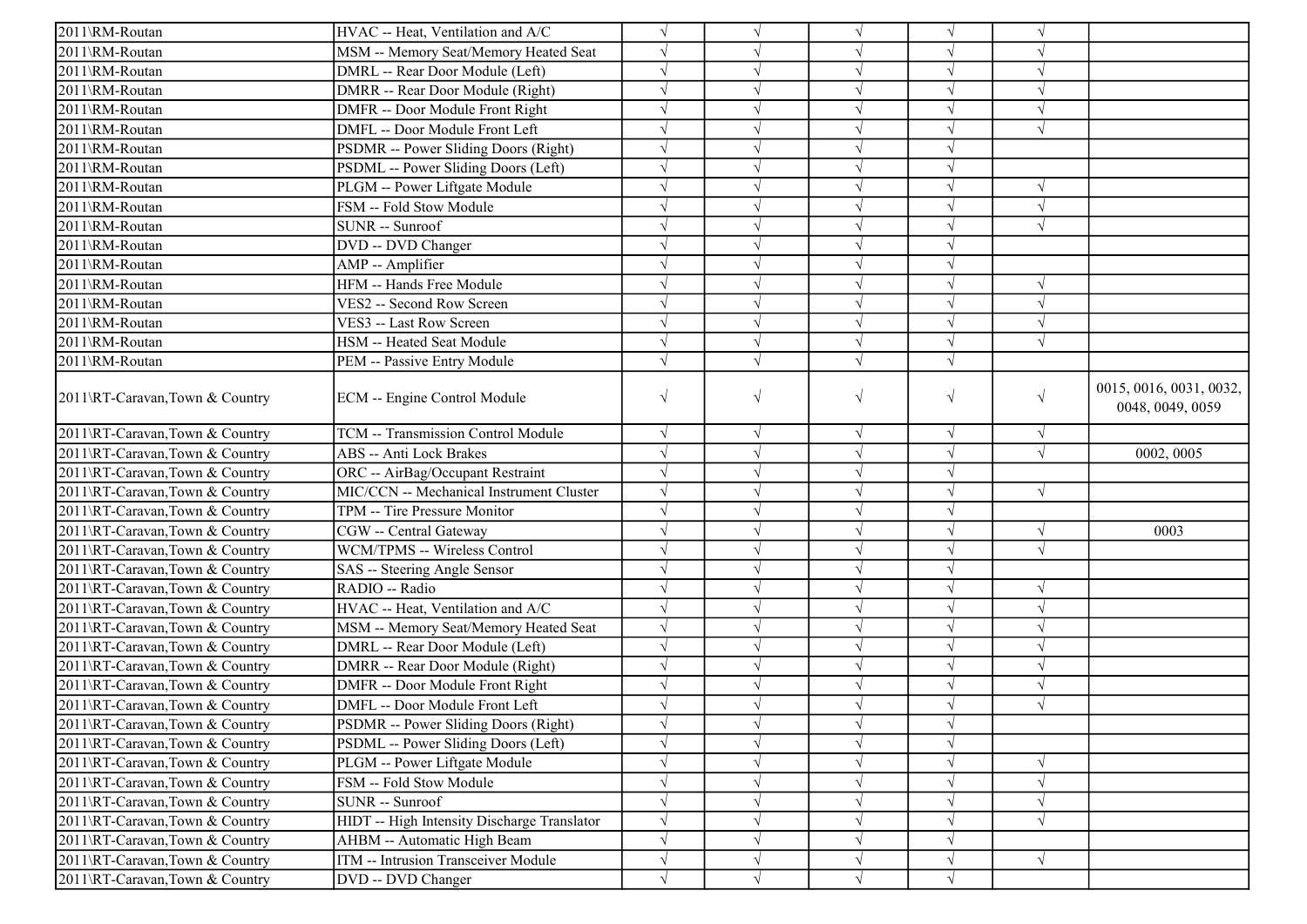| 2011\RT-Caravan,Town & Country | SDARV -- Satellite Video Receiver        |            |            | $\sqrt{ }$ |            |            |           |
|--------------------------------|------------------------------------------|------------|------------|------------|------------|------------|-----------|
| 2011\RT-Caravan,Town & Country | AMP -- Amplifier                         |            |            | $\sqrt{ }$ | V          |            |           |
| 2011\RT-Caravan,Town & Country | HFM -- Hands Free Module                 |            |            | $\sqrt{}$  | V          | $\sqrt{ }$ |           |
| 2011\RT-Caravan,Town & Country | VES2 -- Second Row Screen                |            |            | V          |            |            |           |
| 2011\RT-Caravan,Town & Country | VES3 -- Last Row Screen                  |            |            | $\sqrt{ }$ | J          | $\sqrt{ }$ |           |
| 2011\RT-Caravan,Town & Country | HSM -- Heated Seat Module                |            |            | $\sqrt{ }$ |            | $\sqrt{ }$ |           |
| 2011\RT-Caravan,Town & Country | BSM -- Blind Spot Module                 |            |            | $\sqrt{ }$ | V          |            |           |
| 2011\RT-Caravan,Town & Country | PEM -- Passive Entry Module              |            |            | $\sqrt{ }$ | V          |            |           |
| 2011\WD-Durango                | ECM -- Engine Control Module             |            |            | $\sqrt{ }$ | $\sqrt{}$  | $\sqrt{ }$ |           |
| 2011\WD-Durango                | TCM -- Transmission Control Module       |            |            | $\sqrt{ }$ |            |            |           |
| 2011\WD-Durango                | DTCM -- Drive Train Control Module       |            |            | $\sqrt{ }$ | $\sqrt{}$  | $\sqrt{ }$ |           |
| 2011\WD-Durango                | ABS -- Anti Lock Brakes                  |            |            | $\sqrt{}$  |            | $\sqrt{ }$ | 0001,0002 |
| 2011\WD-Durango                | ORC -- AirBag/Occupant Restraint         |            |            | $\sqrt{}$  | V          |            |           |
| 2011\WD-Durango                | MIC/CCN -- Mechanical Instrument Cluster | $\sqrt{ }$ | $\sqrt{ }$ | $\sqrt{}$  | $\sqrt{}$  | $\sqrt{ }$ |           |
| 2011\WD-Durango                | TPM -- Tire Pressure Monitor             |            |            | $\sqrt{}$  |            |            |           |
| 2011\WD-Durango                | CGW -- Central Gateway                   |            |            | $\sqrt{}$  | J          | $\sqrt{ }$ | 0003      |
| 2011\WD-Durango                | WCM/TPMS -- Wireless Control             |            |            | $\sqrt{}$  |            | $\sqrt{ }$ |           |
| 2011\WD-Durango                | SAS -- Steering Angle Sensor             |            |            | $\sqrt{}$  |            | $\sqrt{ }$ |           |
| 2011\WD-Durango                | EPS -- Electric Power Steering           |            |            | $\sqrt{ }$ | J          |            |           |
| 2011\WD-Durango                | PTS -- Parktronics                       |            | $\sqrt{ }$ | $\sqrt{ }$ | V          | $\sqrt{ }$ |           |
| 2011\WD-Durango                | RADIO -- Radio                           |            |            | $\sqrt{ }$ |            | $\sqrt{ }$ |           |
| 2011\WD-Durango                | HVAC -- Heat, Ventilation and A/C        |            |            | $\sqrt{ }$ | $\sqrt{}$  | $\sqrt{ }$ |           |
| 2011\WD-Durango                | ACC -- Adaptive Cruise Control           |            |            | $\sqrt{ }$ | J          |            |           |
| 2011\WD-Durango                | DMFR -- Door Module Front Right          |            |            | $\sqrt{}$  |            | $\sqrt{ }$ |           |
| 2011\WD-Durango                | DMFL -- Door Module Front Left           |            | $\sqrt{ }$ | $\sqrt{ }$ | $\sqrt{ }$ | $\sqrt{ }$ |           |
| 2011\WD-Durango                | ESM -- Electronic Shifter                |            |            | $\sqrt{ }$ |            | $\sqrt{ }$ |           |
| 2011\WD-Durango                | PLGM -- Power Liftgate Module            |            |            | $\sqrt{}$  |            | $\sqrt{ }$ |           |
| 2011\WD-Durango                | AHLM -- Headlamp Leveling                |            |            | $\sqrt{}$  | J          | $\sqrt{ }$ |           |
| 2011\WD-Durango                | AHBM -- Automatic High Beam              |            |            | $\sqrt{ }$ |            | $\sqrt{ }$ |           |
| 2011\WD-Durango                | ITM -- Intrusion Transceiver Module      |            |            | $\sqrt{ }$ |            | $\sqrt{ }$ |           |
| 2011\WD-Durango                | SDARV -- Satellite Video Receiver        |            |            | $\sqrt{ }$ | V          |            |           |
| 2011\WD-Durango                | AMP -- Amplifier                         |            |            | $\sqrt{ }$ | J          |            |           |
| 2011\WD-Durango                | HFM -- Hands Free Module                 |            |            | $\sqrt{ }$ | V          | $\sqrt{ }$ |           |
| 2011\WD-Durango                | VES3 -- Last Row Screen                  |            |            | $\sqrt{ }$ | $\sqrt{ }$ | $\sqrt{ }$ |           |
| 2011\WD-Durango                | HSM -- Heated Seat Module                |            |            | $\sqrt{}$  |            | $\sqrt{ }$ |           |
| 2011\WD-Durango                | <b>BSM</b> -- Blind Spot Module          |            |            | N          |            |            |           |
| 2011\WD-Durango                | PEM -- Passive Entry Module              |            | $\sqrt{ }$ | $\sqrt{ }$ | $\sqrt{}$  |            |           |
| 2011\WK-Grand Cherokee         | ECM -- Engine Control Module             |            |            | $\sqrt{}$  | V          | $\sqrt{ }$ | 0041      |
| 2011\WK-Grand Cherokee         | TCM -- Transmission Control Module       |            | $\sqrt{ }$ | $\sqrt{ }$ | V          |            |           |
| 2011\WK-Grand Cherokee         | DTCM -- Drive Train Control Module       |            |            | $\sqrt{ }$ | V          | $\sqrt{ }$ |           |
| 2011\WK-Grand Cherokee         | ABS -- Anti Lock Brakes                  |            |            | $\sqrt{}$  |            | $\sqrt{ }$ | 0001,0002 |
| 2011\WK-Grand Cherokee         | ORC -- AirBag/Occupant Restraint         |            |            | $\sqrt{ }$ | V          |            |           |
| 2011\WK-Grand Cherokee         | MIC/CCN -- Mechanical Instrument Cluster |            | V          | $\sqrt{ }$ | V          | $\sqrt{ }$ |           |
| 2011\WK-Grand Cherokee         | TPM -- Tire Pressure Monitor             | $\sqrt{}$  | $\sqrt{ }$ | $\sqrt{ }$ | $\sqrt{}$  |            |           |
| 2011\WK-Grand Cherokee         | CGW -- Central Gateway                   | $\sqrt{}$  | $\sqrt{ }$ | $\sqrt{ }$ | $\sqrt{}$  | $\sqrt{}$  | 0003      |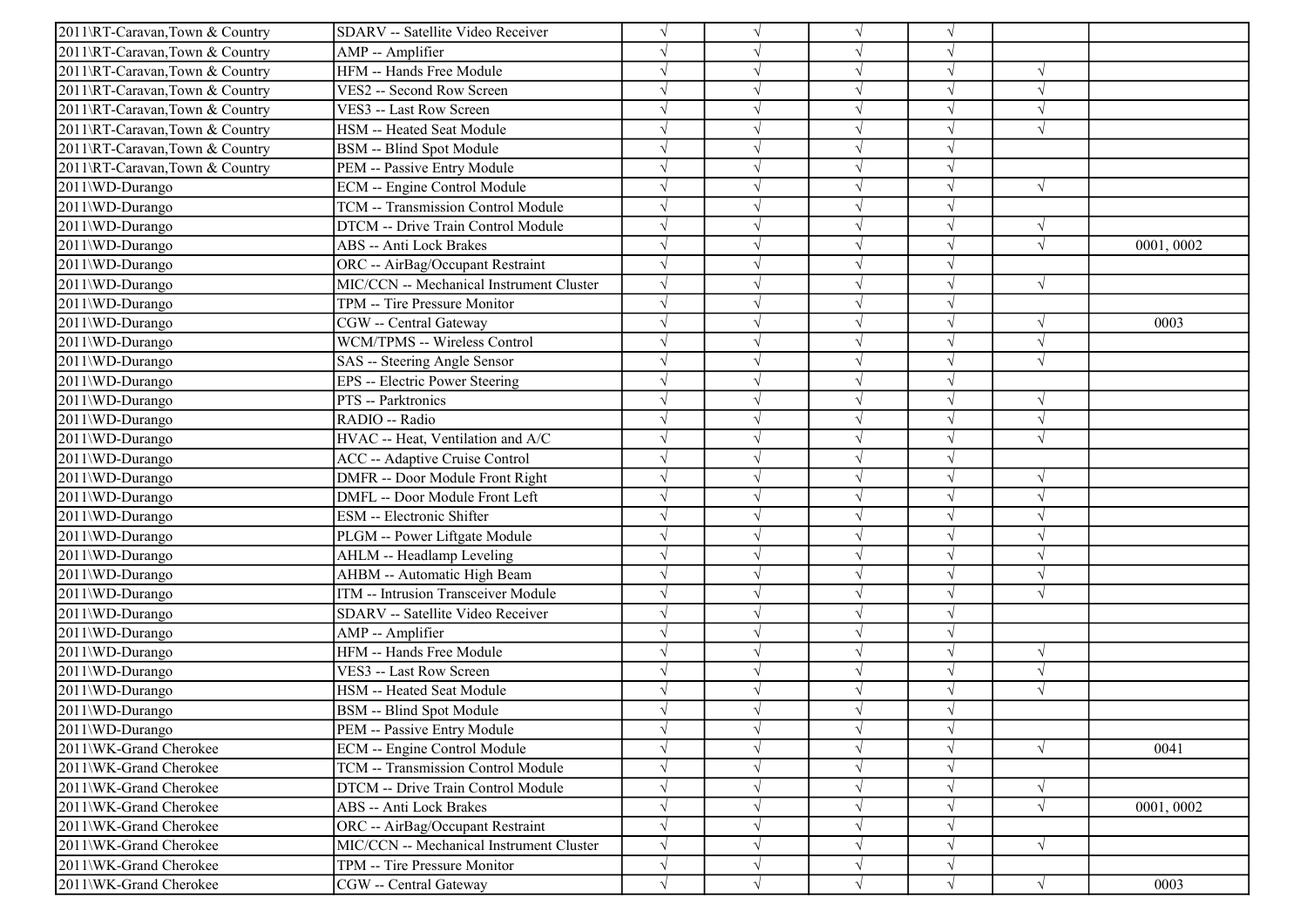| 2011\WK-Grand Cherokee | WCM/TPMS -- Wireless Control                 |            |            | $\sqrt{ }$ |            | $\sqrt{ }$ |                  |
|------------------------|----------------------------------------------|------------|------------|------------|------------|------------|------------------|
| 2011\WK-Grand Cherokee | SAS -- Steering Angle Sensor                 |            |            | $\sqrt{ }$ |            | $\sqrt{ }$ |                  |
| 2011\WK-Grand Cherokee | EPS -- Electric Power Steering               |            |            | $\sqrt{ }$ | $\sqrt{}$  |            |                  |
| 2011\WK-Grand Cherokee | PTS -- Parktronics                           |            |            | $\sqrt{}$  |            |            |                  |
| 2011\WK-Grand Cherokee | RADIO -- Radio                               |            |            | $\sqrt{ }$ |            | $\sqrt{ }$ |                  |
| 2011\WK-Grand Cherokee | HVAC -- Heat, Ventilation and A/C            |            |            | $\sqrt{ }$ |            | $\sqrt{ }$ |                  |
| 2011\WK-Grand Cherokee | ACC -- Adaptive Cruise Control               |            |            | $\sqrt{ }$ | V          |            |                  |
| 2011\WK-Grand Cherokee | MSM -- Memory Seat/Memory Heated Seat        | $\sqrt{ }$ |            | $\sqrt{ }$ | $\sqrt{}$  | $\sqrt{ }$ |                  |
| 2011\WK-Grand Cherokee | DMFR -- Door Module Front Right              |            |            | $\sqrt{ }$ |            | $\sqrt{ }$ |                  |
| 2011\WK-Grand Cherokee | DMFL -- Door Module Front Left               |            |            | $\sqrt{ }$ |            |            |                  |
| 2011\WK-Grand Cherokee | ESM -- Electronic Shifter                    |            |            | $\sqrt{ }$ | $\sqrt{ }$ | $\sqrt{ }$ |                  |
| 2011\WK-Grand Cherokee | PLGM -- Power Liftgate Module                |            |            | $\sqrt{ }$ |            | $\sqrt{ }$ |                  |
| 2011\WK-Grand Cherokee | AHLM -- Headlamp Leveling                    |            |            | $\sqrt{ }$ | V          | $\sqrt{ }$ |                  |
| 2011\WK-Grand Cherokee | AHBM -- Automatic High Beam                  |            | $\sqrt{ }$ | $\sqrt{ }$ | $\sqrt{}$  | $\sqrt{ }$ |                  |
| 2011\WK-Grand Cherokee | ITM -- Intrusion Transceiver Module          |            |            | $\sqrt{ }$ |            | $\sqrt{ }$ |                  |
| 2011\WK-Grand Cherokee | SDARV -- Satellite Video Receiver            |            |            | $\sqrt{}$  |            |            |                  |
| 2011\WK-Grand Cherokee | AMP -- Amplifier                             |            |            | $\sqrt{ }$ | $\sqrt{}$  |            |                  |
| 2011\WK-Grand Cherokee | VES3 -- Last Row Screen                      |            |            | $\sqrt{ }$ |            | $\sqrt{ }$ |                  |
| 2011\WK-Grand Cherokee | HSM -- Heated Seat Module                    |            |            | $\sqrt{ }$ | J          | $\sqrt{ }$ |                  |
| 2011\WK-Grand Cherokee | <b>BSM</b> -- Blind Spot Module              |            |            | $\sqrt{ }$ | V          |            |                  |
| 2011\WK-Grand Cherokee | PEM -- Passive Entry Module                  |            |            | $\sqrt{ }$ |            |            |                  |
| 2011\WK-Grand Cherokee | <b>ASCM -- Air Suspension Control Module</b> |            |            | $\sqrt{ }$ | $\sqrt{}$  |            |                  |
| 2011\WK-Grand Cherokee | ELSD -- Electronic Limited Slip Differential |            |            | $\sqrt{ }$ | $\sqrt{}$  |            |                  |
| 2012\D2-Ram Truck      | ECM -- Engine Control Module                 |            |            | $\sqrt{ }$ |            | $\sqrt{ }$ | 0032, 0037, 0031 |
| 2012\D2-Ram Truck      | DTCM -- Drive Train Control Module           |            |            | $\sqrt{ }$ | $\sqrt{}$  | $\sqrt{ }$ |                  |
| 2012\D2-Ram Truck      | ABS -- Anti Lock Brakes                      |            |            | $\sqrt{ }$ |            | $\sqrt{ }$ | 0002, 0005       |
| 2012\D2-Ram Truck      | ORC -- AirBag/Occupant Restraint             |            |            | $\sqrt{ }$ |            |            |                  |
| 2012\D2-Ram Truck      | MIC/CCN -- Mechanical Instrument Cluster     |            |            | $\sqrt{ }$ | V          | $\sqrt{ }$ |                  |
| 2012\D2-Ram Truck      | CGW -- Central Gateway                       |            |            | $\sqrt{ }$ |            | $\sqrt{ }$ | 0003             |
| 2012\D2-Ram Truck      | WCM/TPMS -- Wireless Control                 |            |            | $\sqrt{ }$ |            | $\sqrt{ }$ |                  |
| 2012\D2-Ram Truck      | SAS -- Steering Angle Sensor                 |            |            | $\sqrt{ }$ | $\sqrt{ }$ |            |                  |
| 2012\D2-Ram Truck      | PTS -- Parktronics                           |            |            | $\sqrt{ }$ | J          | $\sqrt{ }$ |                  |
| 2012\D2-Ram Truck      | RADIO -- Radio                               |            |            | $\sqrt{ }$ |            | $\sqrt{ }$ |                  |
| 2012\D2-Ram Truck      | HVAC -- Heat, Ventilation and A/C            |            |            | $\sqrt{ }$ | $\sqrt{ }$ | $\sqrt{ }$ |                  |
| 2012\D2-Ram Truck      | MSM -- Memory Seat/Memory Heated Seat        |            |            | $\sqrt{ }$ |            |            |                  |
| 2012\D2-Ram Truck      | DMFR -- Door Module Front Right              |            |            |            |            |            |                  |
| 2012\D2-Ram Truck      | DMFL -- Door Module Front Left               |            | $\sqrt{ }$ | $\sqrt{ }$ | $\sqrt{}$  | $\sqrt{ }$ |                  |
| 2012\D2-Ram Truck      | AMP -- Amplifier                             |            |            | $\sqrt{ }$ | V          |            |                  |
| 2012\D2-Ram Truck      | HFM -- Hands Free Module                     |            |            | $\sqrt{ }$ | V          | $\sqrt{ }$ |                  |
| 2012\D2-Ram Truck      | VES3 -- Last Row Screen                      |            |            | $\sqrt{ }$ |            | $\sqrt{ }$ |                  |
| 2012\D2-Ram Truck      | HSM -- Heated Seat Module                    |            |            | $\sqrt{}$  |            | $\sqrt{ }$ |                  |
| 2012\D2-Ram Truck      | ITBM -- Integrated Trailer Brake Module      |            |            | $\sqrt{ }$ | V          |            |                  |
| 2012\DD-Ram Truck      | ECM -- Engine Control Module                 |            |            | $\sqrt{ }$ | V          | $\sqrt{ }$ | 0032, 0037, 0031 |
| 2012\DD-Ram Truck      | TCM -- Transmission Control Module           | $\sqrt{}$  | $\sqrt{ }$ | $\sqrt{ }$ | V          | $\sqrt{ }$ |                  |
| 2012\DD-Ram Truck      | DTCM -- Drive Train Control Module           | $\sqrt{}$  | $\sqrt{}$  | $\sqrt{ }$ | $\sqrt{}$  | $\sqrt{ }$ |                  |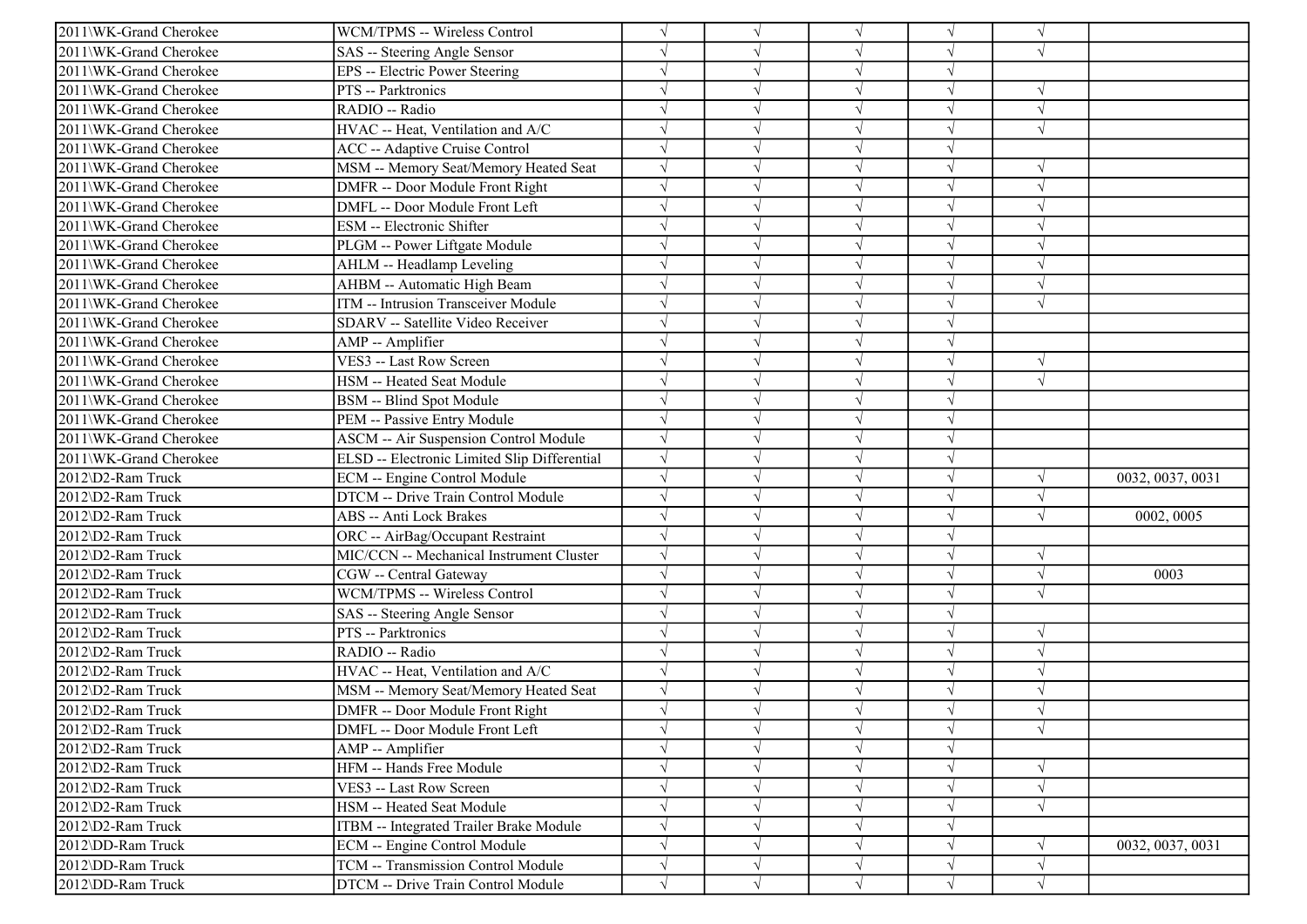| 2012\DD-Ram Truck | ABS -- Anti Lock Brakes                     |            |            | $\sqrt{ }$ | $\sqrt{ }$ | $\sqrt{ }$ | 0002, 0005       |
|-------------------|---------------------------------------------|------------|------------|------------|------------|------------|------------------|
| 2012\DD-Ram Truck | ORC -- AirBag/Occupant Restraint            |            |            | $\sqrt{ }$ | V          |            |                  |
| 2012\DD-Ram Truck | MIC/CCN -- Mechanical Instrument Cluster    |            |            | $\sqrt{ }$ | $\sqrt{}$  | $\sqrt{ }$ |                  |
| 2012\DD-Ram Truck | CGW -- Central Gateway                      |            |            | $\sqrt{ }$ |            | $\sqrt{ }$ | 0003             |
| 2012\DD-Ram Truck | WCM/TPMS -- Wireless Control                |            |            | $\sqrt{ }$ | J          | $\sqrt{ }$ |                  |
| 2012\DD-Ram Truck | SAS -- Steering Angle Sensor                |            |            | $\sqrt{ }$ | J          |            |                  |
| 2012\DD-Ram Truck | RADIO -- Radio                              |            |            | $\sqrt{ }$ | V          | $\sqrt{ }$ |                  |
| 2012\DD-Ram Truck | HVAC -- Heat, Ventilation and A/C           |            |            | $\sqrt{ }$ | V          | $\sqrt{ }$ |                  |
| 2012\DD-Ram Truck | MSM -- Memory Seat/Memory Heated Seat       |            |            | $\sqrt{ }$ | $\sqrt{ }$ | $\sqrt{ }$ |                  |
| 2012\DD-Ram Truck | DMFR -- Door Module Front Right             |            |            | $\sqrt{ }$ |            | $\sqrt{ }$ |                  |
| 2012\DD-Ram Truck | DMFL -- Door Module Front Left              |            |            | $\sqrt{}$  | J          | $\sqrt{ }$ |                  |
| 2012\DD-Ram Truck | HFM -- Hands Free Module                    |            |            | $\sqrt{ }$ |            | $\sqrt{ }$ |                  |
| 2012\DD-Ram Truck | HSM -- Heated Seat Module                   |            |            | $\sqrt{ }$ | V          | $\sqrt{ }$ |                  |
| 2012\DD-Ram Truck | ITBM -- Integrated Trailer Brake Module     |            | $\sqrt{ }$ | $\sqrt{ }$ | $\sqrt{ }$ |            |                  |
| 2012\DD-Ram Truck | DCU -- Dosing Control Unit                  |            |            |            |            |            |                  |
| 2012\DJ-Ram Truck | ECM -- Engine Control Module                |            |            | $\sqrt{ }$ | J          | $\sqrt{ }$ | 0032, 0037, 0031 |
| 2012\DJ-Ram Truck | DTCM -- Drive Train Control Module          |            |            | $\sqrt{}$  |            | $\sqrt{ }$ |                  |
| 2012\DJ-Ram Truck | ABS -- Anti Lock Brakes                     |            |            | $\sqrt{ }$ |            | $\sqrt{ }$ | 0002, 0005       |
| 2012\DJ-Ram Truck | ORC -- AirBag/Occupant Restraint            |            |            | $\sqrt{ }$ | $\sqrt{}$  |            |                  |
| 2012\DJ-Ram Truck | MIC/CCN -- Mechanical Instrument Cluster    | $\sqrt{ }$ |            | $\sqrt{ }$ | V          | $\sqrt{ }$ |                  |
| 2012\DJ-Ram Truck | TPM -- Tire Pressure Monitor                |            |            | $\sqrt{ }$ | $\sqrt{ }$ |            |                  |
| 2012\DJ-Ram Truck | <b>CGW</b> -- Central Gateway               |            |            | $\sqrt{ }$ | $\sqrt{ }$ | $\sqrt{ }$ | 0003             |
| 2012\DJ-Ram Truck | WCM/TPMS -- Wireless Control                |            |            | $\sqrt{ }$ |            | $\sqrt{ }$ |                  |
| 2012\DJ-Ram Truck | SAS -- Steering Angle Sensor                |            |            | $\sqrt{ }$ | $\sqrt{ }$ |            |                  |
| 2012\DJ-Ram Truck | PTS -- Parktronics                          |            |            | $\sqrt{ }$ | $\sqrt{ }$ | $\sqrt{ }$ |                  |
| 2012\DJ-Ram Truck | RADIO -- Radio                              |            |            | $\sqrt{ }$ | J          | $\sqrt{ }$ |                  |
| 2012\DJ-Ram Truck | HVAC -- Heat, Ventilation and A/C           |            |            | $\sqrt{ }$ | V          | $\sqrt{ }$ |                  |
| 2012\DJ-Ram Truck | MSM -- Memory Seat/Memory Heated Seat       |            |            | $\sqrt{ }$ | $\sqrt{}$  | $\sqrt{ }$ |                  |
| 2012\DJ-Ram Truck | DMFR -- Door Module Front Right             |            |            | $\sqrt{ }$ |            |            |                  |
| 2012\DJ-Ram Truck | DMFL -- Door Module Front Left              |            |            | $\sqrt{ }$ |            | $\sqrt{ }$ |                  |
| 2012\DJ-Ram Truck | FDCM -- Final Drive Control/All Wheel Drive | $\sqrt{ }$ |            | $\sqrt{ }$ | J          |            |                  |
| 2012\DJ-Ram Truck | AMP -- Amplifier                            | $\sqrt{ }$ |            | $\sqrt{ }$ | $\sqrt{ }$ |            |                  |
| 2012\DJ-Ram Truck | HFM -- Hands Free Module                    |            |            | $\sqrt{ }$ | $\sqrt{}$  | $\sqrt{ }$ |                  |
| 2012\DJ-Ram Truck | VES3 -- Last Row Screen                     |            |            | $\sqrt{ }$ | $\sqrt{ }$ | $\sqrt{ }$ |                  |
| 2012\DJ-Ram Truck | HSM -- Heated Seat Module                   |            |            | $\sqrt{ }$ |            | $\sqrt{ }$ |                  |
| 2012\DJ-Ram Truck | ITBM -- Integrated Trailer Brake Module     |            |            |            |            |            |                  |
| 2012\DP-Ram Truck | ECM -- Engine Control Module                |            | $\sqrt{ }$ | $\sqrt{}$  | $\sqrt{ }$ | $\sqrt{ }$ | 0032, 0037, 0031 |
| 2012\DP-Ram Truck | TCM -- Transmission Control Module          |            |            | $\sqrt{ }$ | V          | $\sqrt{ }$ |                  |
| 2012\DP-Ram Truck | DTCM -- Drive Train Control Module          |            |            | $\sqrt{ }$ | $\sqrt{ }$ | $\sqrt{ }$ |                  |
| 2012\DP-Ram Truck | ABS -- Anti Lock Brakes                     |            |            | $\sqrt{ }$ | V          | $\sqrt{ }$ | 0002, 0005       |
| 2012\DP-Ram Truck | ORC -- AirBag/Occupant Restraint            |            |            | $\sqrt{ }$ |            |            |                  |
| 2012\DP-Ram Truck | MIC/CCN -- Mechanical Instrument Cluster    |            |            | $\sqrt{ }$ | V          | $\sqrt{ }$ |                  |
| 2012\DP-Ram Truck | CGW -- Central Gateway                      |            |            | $\sqrt{ }$ | V          | $\sqrt{ }$ | 0003             |
| 2012\DP-Ram Truck | WCM/TPMS -- Wireless Control                | $\sqrt{ }$ | V          | $\sqrt{ }$ | $\sqrt{ }$ | $\sqrt{ }$ |                  |
| 2012\DP-Ram Truck | SAS -- Steering Angle Sensor                | $\sqrt{ }$ | $\sqrt{ }$ | $\sqrt{ }$ | $\sqrt{ }$ |            |                  |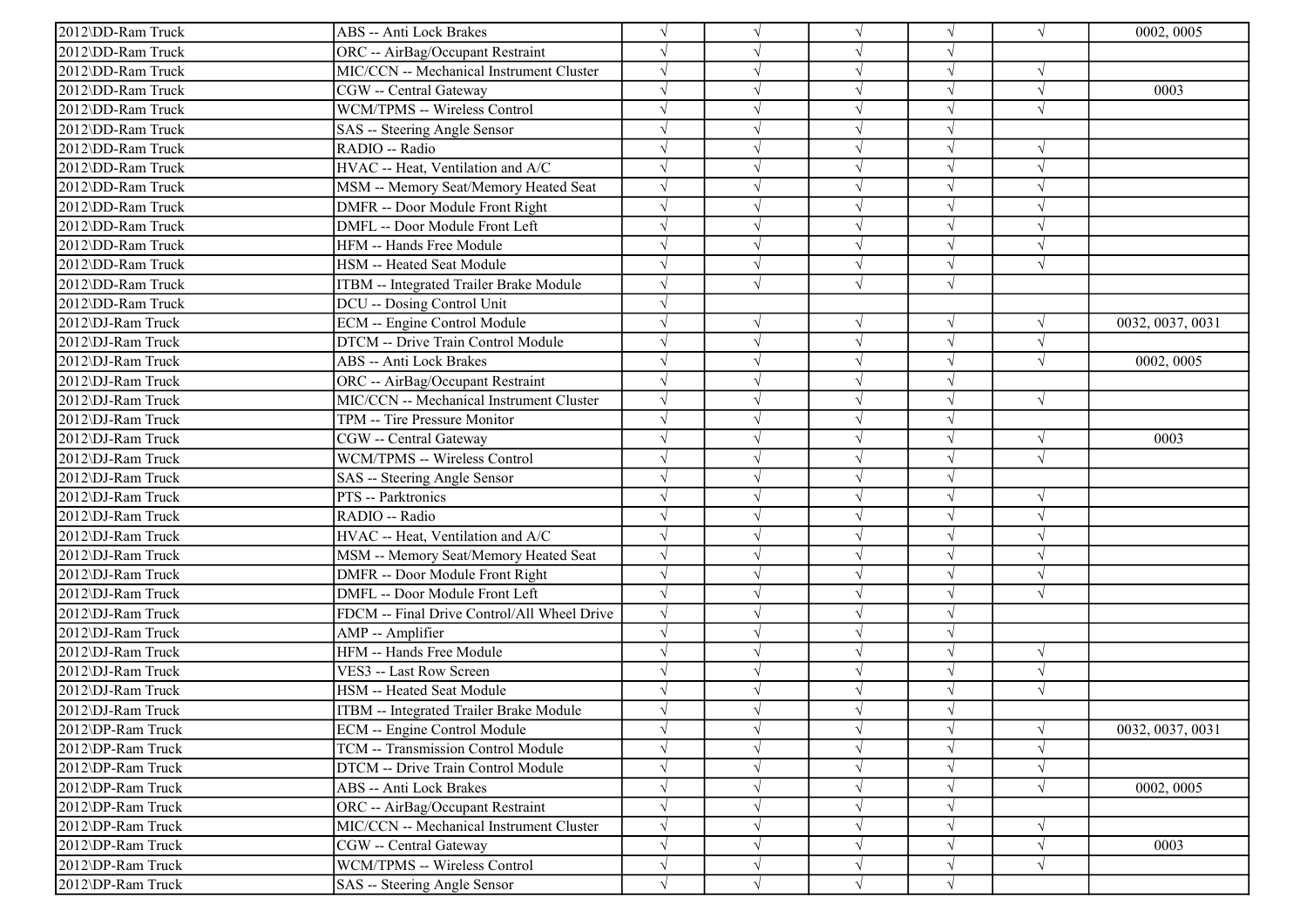| 2012\DP-Ram Truck | RADIO -- Radio                           |            |            | $\sqrt{ }$ | $\sqrt{ }$ | $\gamma$   |                  |
|-------------------|------------------------------------------|------------|------------|------------|------------|------------|------------------|
| 2012\DP-Ram Truck | HVAC -- Heat, Ventilation and A/C        |            |            | $\sqrt{ }$ | V          | $\sqrt{ }$ |                  |
| 2012\DP-Ram Truck | MSM -- Memory Seat/Memory Heated Seat    |            |            | $\sqrt{ }$ | $\sqrt{}$  | $\sqrt{ }$ |                  |
| 2012\DP-Ram Truck | DMFR -- Door Module Front Right          |            |            | $\sqrt{ }$ |            |            |                  |
| 2012\DP-Ram Truck | DMFL -- Door Module Front Left           |            |            | $\sqrt{ }$ | J          | $\sqrt{ }$ |                  |
| 2012\DP-Ram Truck | HFM -- Hands Free Module                 |            |            | $\sqrt{ }$ | J          | $\sqrt{ }$ |                  |
| 2012\DP-Ram Truck | HSM -- Heated Seat Module                |            |            | $\sqrt{ }$ | $\sqrt{ }$ | $\sqrt{ }$ |                  |
| 2012\DP-Ram Truck | ITBM -- Integrated Trailer Brake Module  |            |            | $\sqrt{ }$ | $\sqrt{ }$ |            |                  |
| 2012\DP-Ram Truck | DCU -- Dosing Control Unit               |            |            |            |            |            |                  |
| 2012\DS-Ram Truck | ECM -- Engine Control Module             |            |            | $\sqrt{ }$ |            | $\sqrt{ }$ |                  |
| 2012\DS-Ram Truck | DTCM -- Drive Train Control Module       |            |            | $\sqrt{ }$ | J          | $\sqrt{ }$ |                  |
| 2012\DS-Ram Truck | ABS -- Anti Lock Brakes                  |            |            | $\sqrt{ }$ |            | $\sqrt{ }$ | 0002, 0005       |
| 2012\DS-Ram Truck | ORC -- AirBag/Occupant Restraint         |            |            | $\sqrt{ }$ | V          |            |                  |
| 2012\DS-Ram Truck | MIC/CCN -- Mechanical Instrument Cluster |            |            | $\sqrt{ }$ | V          | $\sqrt{ }$ |                  |
| 2012\DS-Ram Truck | TPM -- Tire Pressure Monitor             |            |            | $\sqrt{ }$ | J          |            |                  |
| 2012\DS-Ram Truck | CGW -- Central Gateway                   |            |            | $\sqrt{ }$ |            | $\sqrt{ }$ | 0003             |
| 2012\DS-Ram Truck | WCM/TPMS -- Wireless Control             |            |            | $\sqrt{ }$ |            | $\sqrt{ }$ |                  |
| 2012\DS-Ram Truck | SAS -- Steering Angle Sensor             |            |            | $\sqrt{ }$ |            |            |                  |
| 2012\DS-Ram Truck | PTS -- Parktronics                       |            |            | $\sqrt{ }$ | $\sqrt{}$  | $\sqrt{ }$ |                  |
| 2012\DS-Ram Truck | RADIO -- Radio                           |            |            | $\sqrt{ }$ | V          | $\sqrt{ }$ |                  |
| 2012\DS-Ram Truck | HVAC -- Heat, Ventilation and A/C        |            |            | $\sqrt{ }$ | J          | $\sqrt{ }$ |                  |
| 2012\DS-Ram Truck | MSM -- Memory Seat/Memory Heated Seat    |            |            | $\sqrt{ }$ | $\sqrt{}$  | $\sqrt{ }$ |                  |
| 2012\DS-Ram Truck | DMFR -- Door Module Front Right          |            |            | $\sqrt{ }$ |            | $\sqrt{ }$ |                  |
| 2012\DS-Ram Truck | DMFL -- Door Module Front Left           |            |            | $\sqrt{ }$ | J          | $\sqrt{ }$ |                  |
| 2012\DS-Ram Truck | AMP -- Amplifier                         |            |            | $\sqrt{ }$ | $\sqrt{ }$ |            |                  |
| 2012\DS-Ram Truck | HFM -- Hands Free Module                 |            |            | $\sqrt{ }$ | ٦I         | $\sqrt{ }$ |                  |
| 2012\DS-Ram Truck | VES3 -- Last Row Screen                  |            |            | $\sqrt{ }$ | V          | $\sqrt{ }$ |                  |
| 2012\DS-Ram Truck | HSM -- Heated Seat Module                |            |            | $\sqrt{ }$ | $\sqrt{}$  | $\sqrt{ }$ |                  |
| 2012\DS-Ram Truck | ITBM -- Integrated Trailer Brake Module  |            |            | $\sqrt{ }$ |            |            |                  |
| 2012\DX-Ram Truck | ECM -- Engine Control Module             |            |            | $\sqrt{ }$ |            | $\sqrt{ }$ | 0032, 0037, 0031 |
| 2012\DX-Ram Truck | DTCM -- Drive Train Control Module       |            |            | $\sqrt{ }$ | J          | $\sqrt{ }$ |                  |
| 2012\DX-Ram Truck | ABS -- Anti Lock Brakes                  |            |            | $\sqrt{ }$ | $\sqrt{ }$ | $\sqrt{ }$ | 0002, 0005       |
| 2012\DX-Ram Truck | ORC -- AirBag/Occupant Restraint         |            |            | $\sqrt{ }$ | $\sqrt{}$  |            |                  |
| 2012\DX-Ram Truck | MIC/CCN -- Mechanical Instrument Cluster |            |            | $\sqrt{ }$ | $\sqrt{ }$ | $\sqrt{ }$ |                  |
| 2012\DX-Ram Truck | TPM -- Tire Pressure Monitor             |            |            | $\sqrt{ }$ |            |            |                  |
| 2012\DX-Ram Truck | CGW -- Central Gateway                   |            |            |            |            | $\sqrt{ }$ | 0003             |
| 2012\DX-Ram Truck | WCM/TPMS -- Wireless Control             |            | $\sqrt{ }$ | $\sqrt{}$  | $\sqrt{ }$ | $\sqrt{ }$ |                  |
| 2012\DX-Ram Truck | SAS -- Steering Angle Sensor             |            |            | $\sqrt{ }$ | V          |            |                  |
| 2012\DX-Ram Truck | PTS -- Parktronics                       |            |            | $\sqrt{ }$ | $\sqrt{ }$ | $\sqrt{ }$ |                  |
| 2012\DX-Ram Truck | RADIO -- Radio                           |            |            | $\sqrt{ }$ | V          | $\sqrt{ }$ |                  |
| 2012\DX-Ram Truck | HVAC -- Heat, Ventilation and A/C        |            |            | $\sqrt{ }$ |            |            |                  |
| 2012\DX-Ram Truck | MSM -- Memory Seat/Memory Heated Seat    | $\sqrt{ }$ |            | $\sqrt{ }$ | V          | $\sqrt{ }$ |                  |
| 2012\DX-Ram Truck | DMFR -- Door Module Front Right          | $\sqrt{ }$ |            | $\sqrt{ }$ |            | $\sqrt{ }$ |                  |
| 2012\DX-Ram Truck | DMFL -- Door Module Front Left           | $\sqrt{}$  | V          | $\sqrt{}$  | V          | $\sqrt{ }$ |                  |
| 2012\DX-Ram Truck | HFM -- Hands Free Module                 | $\sqrt{ }$ | $\sqrt{ }$ | $\sqrt{ }$ | $\sqrt{ }$ | $\sqrt{ }$ |                  |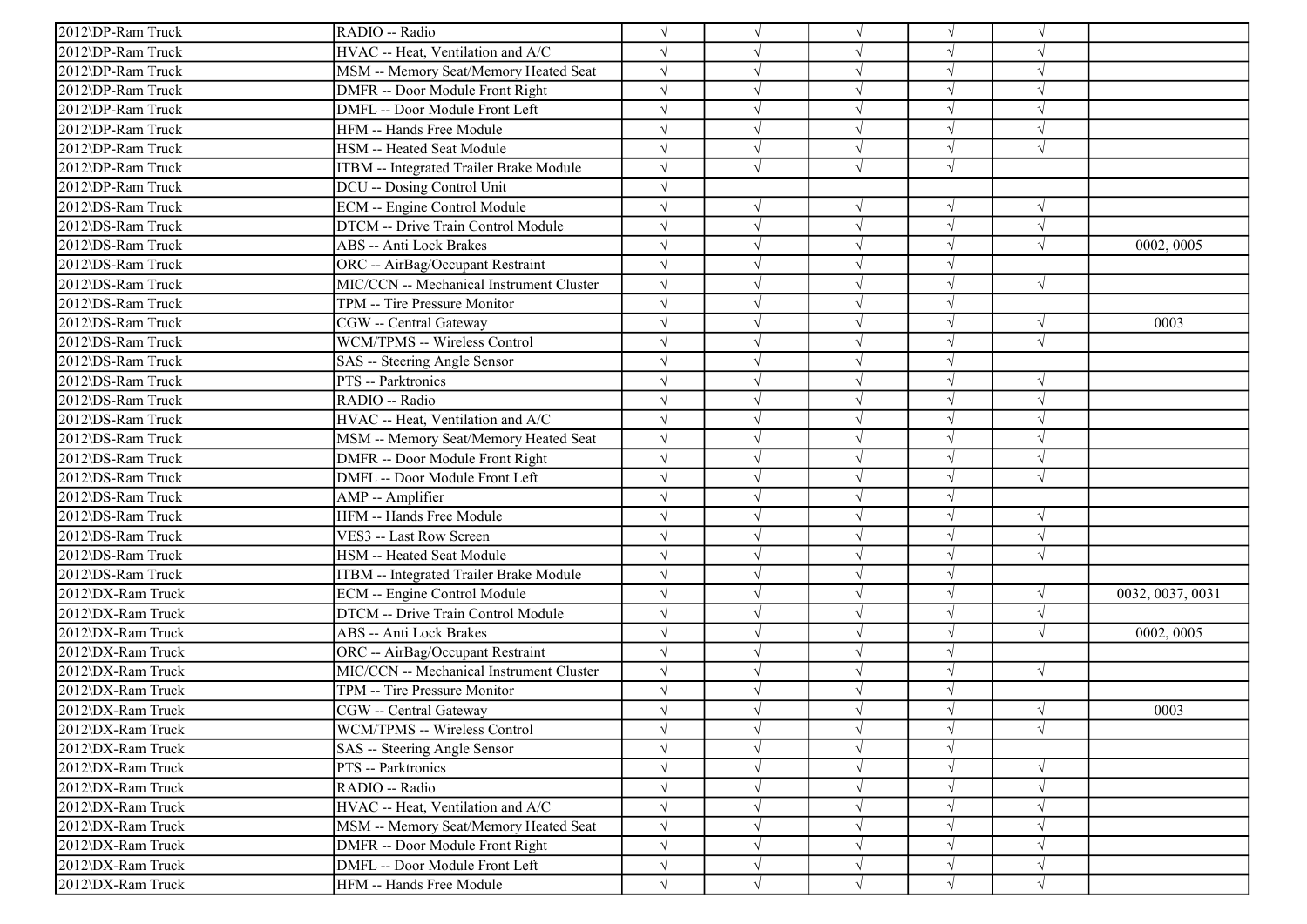| 2012\DX-Ram Truck | VES3 -- Last Row Screen                   | $\sqrt{}$  |            | $\sqrt{}$  |            | $\sqrt{ }$ |            |
|-------------------|-------------------------------------------|------------|------------|------------|------------|------------|------------|
| 2012\DX-Ram Truck | HSM -- Heated Seat Module                 |            |            | $\sqrt{}$  | V          | $\sqrt{ }$ |            |
| 2012\DX-Ram Truck | ITBM -- Integrated Trailer Brake Module   | $\sqrt{}$  |            | $\sqrt{}$  | V          |            |            |
| 2012\FF-500       | ECM -- Engine Control Module              |            |            | $\sqrt{ }$ | J          | $\sqrt{ }$ |            |
| 2012\FF-500       | <b>TCM -- Transmission Control Module</b> |            |            | $\sqrt{}$  | J          | $\sqrt{ }$ |            |
| 2012\FF-500       | ABS -- Anti Lock Brakes                   |            |            | $\sqrt{}$  |            | $\sqrt{ }$ |            |
| 2012\FF-500       | ORC -- AirBag/Occupant Restraint          |            |            | $\sqrt{}$  |            |            |            |
| 2012\FF-500       | <b>IPC</b> -- Instrument Panel Cluster    | $\sqrt{}$  |            | $\sqrt{}$  | J          | $\sqrt{ }$ |            |
| 2012\FF-500       | TPM -- Tire Pressure Monitor              | $\sqrt{ }$ |            | $\sqrt{ }$ | V          | $\sqrt{ }$ |            |
| 2012\FF-500       | <b>BCM -- Body Controller</b>             | $\sqrt{}$  |            | $\sqrt{}$  | $\sqrt{}$  | $\sqrt{ }$ |            |
| 2012\FF-500       | <b>EPS</b> -- Electric Power Steering     | $\sqrt{}$  |            | $\sqrt{}$  | J          |            |            |
| 2012\FF-500       | PTS -- Parktronics                        |            |            | $\sqrt{}$  |            |            |            |
| 2012\FF-500       | RADIO -- Radio                            |            |            | $\sqrt{ }$ | V          | $\sqrt{ }$ |            |
| 2012\FF-500       | HVAC -- Heat, Ventilation and A/C         | $\sqrt{}$  |            | $\sqrt{}$  | V          | $\sqrt{ }$ |            |
| 2012\FF-500       | CTM -- Convergence Telematic Module       |            |            | $\sqrt{}$  | V          | $\sqrt{ }$ |            |
| 2012\FF-500       | VTM -- Vehicle Tracking Module            | $\sqrt{}$  |            | $\sqrt{ }$ | V          |            |            |
| 2012\J8-Wrangler  | <b>ECM</b> -- Engine Control Module       | $\sqrt{}$  |            | $\sqrt{ }$ | $\sqrt{}$  | $\sqrt{ }$ |            |
| 2012\J8-Wrangler  | TCM -- Transmission Control Module        |            |            | $\sqrt{}$  |            |            |            |
| 2012\J8-Wrangler  | <b>ABS</b> -- Anti Lock Brakes            | $\sqrt{}$  |            | $\sqrt{}$  |            | $\sqrt{ }$ | 0002, 0005 |
| 2012\J8-Wrangler  | ORC -- AirBag/Occupant Restraint          | $\sqrt{ }$ |            | $\sqrt{}$  | V          |            |            |
| 2012\J8-Wrangler  | MIC/CCN -- Mechanical Instrument Cluster  | $\sqrt{ }$ |            | $\sqrt{}$  | J          | $\sqrt{ }$ |            |
| 2012\J8-Wrangler  | CGW -- Central Gateway                    | $\sqrt{}$  |            | $\sqrt{ }$ | $\sqrt{}$  | $\sqrt{ }$ | 0003       |
| 2012\J8-Wrangler  | WCM/TPMS -- Wireless Control              | $\sqrt{ }$ |            | $\sqrt{ }$ | $\sqrt{ }$ |            |            |
| 2012\J8-Wrangler  | SAS -- Steering Angle Sensor              |            |            | $\sqrt{}$  | $\sqrt{}$  |            |            |
| 2012\J8-Wrangler  | RADIO -- Radio                            | $\sqrt{}$  |            | $\sqrt{}$  | V          | $\sqrt{ }$ |            |
| 2012\J8-Wrangler  | HVAC -- Heat, Ventilation and A/C         |            |            | $\sqrt{}$  | J          | $\sqrt{ }$ |            |
| 2012\JC-Journey   | <b>ECM</b> -- Engine Control Module       | $\sqrt{}$  |            | $\sqrt{}$  | V          | $\sqrt{ }$ | 0041       |
| 2012\JC-Journey   | TCM -- Transmission Control Module        | $\sqrt{}$  |            | $\sqrt{ }$ | V          | $\sqrt{ }$ |            |
| 2012\JC-Journey   | DTCM -- Drive Train Control Module        | $\sqrt{}$  |            | $\sqrt{ }$ | J          | $\sqrt{ }$ |            |
| 2012\JC-Journey   | ABS -- Anti Lock Brakes                   |            |            | $\sqrt{}$  |            | $\sqrt{ }$ |            |
| 2012\JC-Journey   | ORC -- AirBag/Occupant Restraint          | $\sqrt{}$  |            | $\sqrt{ }$ | V          |            |            |
| 2012\JC-Journey   | <b>IPC</b> -- Instrument Panel Cluster    | $\sqrt{}$  |            | $\sqrt{}$  |            | $\sqrt{ }$ |            |
| 2012\JC-Journey   | TPM -- Tire Pressure Monitor              | $\sqrt{}$  |            | $\sqrt{}$  | $\sqrt{}$  |            |            |
| 2012\JC-Journey   | <b>BCM -- Body Controller</b>             | $\sqrt{ }$ |            | $\sqrt{ }$ | V          | $\sqrt{ }$ |            |
| 2012\JC-Journey   | TGW -- Telematic Gateway Radio            | $\sqrt{ }$ |            | $\sqrt{ }$ | $\sqrt{ }$ |            |            |
| 2012\JC-Journey   | RFH -- Radio Frequency Hub                |            |            |            | J          | $\sqrt{ }$ |            |
| 2012\JC-Journey   | PTS -- Parktronics                        | $\sqrt{ }$ | $\sqrt{ }$ | $\sqrt{}$  | $\sqrt{ }$ | $\sqrt{ }$ |            |
| 2012\JC-Journey   | <b>ICS</b> -- Integrated Center Stack     | $\sqrt{ }$ |            | $\sqrt{}$  | V          | $\sqrt{ }$ |            |
| 2012\JC-Journey   | SCCM -- Steering Column Control Module    | $\sqrt{}$  |            | $\sqrt{}$  | V          |            |            |
| 2012\JC-Journey   | <b>DDM</b> -- Driver Door Module          | $\sqrt{}$  |            | $\sqrt{}$  | V          | $\sqrt{ }$ |            |
| 2012\JC-Journey   | PDM -- Passenger Door Module              | $\sqrt{ }$ |            | $\sqrt{ }$ | $\sqrt{}$  | $\sqrt{ }$ |            |
| $2012$ JC-Journey | ITM -- Intrusion Transceiver Module       | $\sqrt{}$  |            | $\sqrt{}$  | $\sqrt{}$  | $\sqrt{ }$ |            |
| 2012\JC-Journey   | AMP -- Amplifier                          |            |            | $\sqrt{}$  |            |            |            |
| 2012\JC-Journey   | HFM -- Hands Free Module                  | $\sqrt{}$  |            | $\sqrt{}$  | V          |            |            |
| 2012\JC-Journey   | VES3 -- Last Row Screen                   | $\sqrt{ }$ | $\sqrt{}$  | $\sqrt{}$  | $\sqrt{ }$ | $\sqrt{ }$ |            |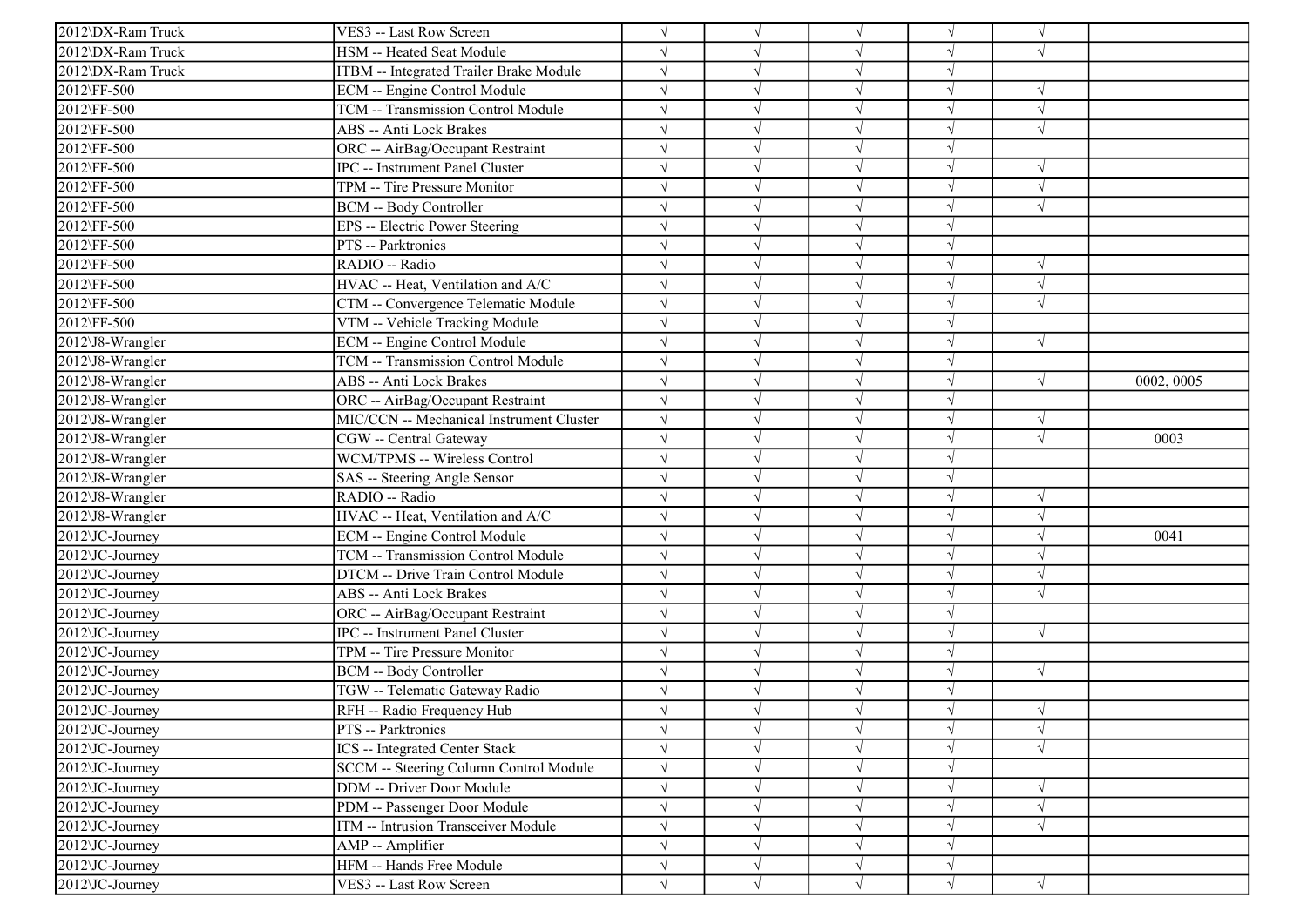| 2012\JC-Journey                                                                | HSM -- Heated Seat Module                       | $\sqrt{ }$ | $\sqrt{ }$ | $\sqrt{ }$    | $\sqrt{}$  | $\sqrt{ }$ |            |
|--------------------------------------------------------------------------------|-------------------------------------------------|------------|------------|---------------|------------|------------|------------|
| 2012\JC-Journey                                                                | <b>EPPM</b> -- Electronic Pedestrian Protection | $\sqrt{}$  | $\sqrt{}$  | $\sqrt{ }$    | $\sqrt{}$  |            |            |
|                                                                                | Module                                          |            |            |               |            |            |            |
| 2012\JF-Freemont                                                               | <b>ECM</b> -- Engine Control Module             | $\sqrt{ }$ | $\sqrt{ }$ | $\sqrt{ }$    | $\sqrt{}$  | $\sqrt{ }$ | 0041       |
| 2012\JF-Freemont                                                               | <b>TCM -- Transmission Control Module</b>       | $\sqrt{ }$ |            |               |            | $\sqrt{ }$ |            |
| 2012\JF-Freemont                                                               | DTCM -- Drive Train Control Module              | $\sqrt{ }$ |            | $\mathcal{N}$ |            | $\sqrt{ }$ |            |
| 2012\JF-Freemont                                                               | ABS -- Anti Lock Brakes                         | $\sqrt{ }$ |            |               |            | $\sqrt{ }$ |            |
| 2012\JF-Freemont                                                               | ORC -- AirBag/Occupant Restraint                | $\sqrt{ }$ |            | $\sqrt{ }$    |            |            |            |
| 2012\JF-Freemont                                                               | IPC -- Instrument Panel Cluster                 | $\sqrt{ }$ |            |               |            | $\sqrt{ }$ |            |
| 2012\JF-Freemont                                                               | TPM -- Tire Pressure Monitor                    | $\sqrt{ }$ |            |               |            |            |            |
| 2012\JF-Freemont                                                               | BCM -- Body Controller                          | $\sqrt{ }$ |            |               |            | $\sqrt{ }$ |            |
| 2012\JF-Freemont                                                               | TGW -- Telematic Gateway Radio                  | $\sqrt{ }$ |            | N             | $\sqrt{}$  |            |            |
| 2012\JF-Freemont                                                               | RFH -- Radio Frequency Hub                      | $\sqrt{ }$ |            |               | $\sqrt{ }$ | $\sqrt{ }$ |            |
| 2012\JF-Freemont                                                               | PTS -- Parktronics                              | $\sqrt{ }$ |            | $\sqrt{ }$    |            | $\sqrt{ }$ |            |
| 2012\JF-Freemont                                                               | <b>ICS</b> -- Integrated Center Stack           | $\sqrt{}$  |            |               |            | $\sqrt{ }$ |            |
| 2012\JF-Freemont                                                               | HVAC -- Heat, Ventilation and A/C               | $\sqrt{ }$ |            |               |            | $\sqrt{ }$ |            |
| 2012\JF-Freemont                                                               | SCCM -- Steering Column Control Module          | $\sqrt{}$  |            |               |            |            |            |
| 2012\JF-Freemont                                                               | DDM -- Driver Door Module                       | $\sqrt{ }$ |            | $\sqrt{ }$    | $\sqrt{}$  | $\sqrt{ }$ |            |
| 2012\JF-Freemont                                                               | PDM -- Passenger Door Module                    | $\sqrt{ }$ |            |               |            | $\sqrt{ }$ |            |
| 2012\JF-Freemont                                                               | ITM -- Intrusion Transceiver Module             | $\sqrt{ }$ |            | $\sqrt{ }$    |            | $\sqrt{ }$ |            |
| 2012\JF-Freemont                                                               | AMP -- Amplifier                                | $\sqrt{ }$ |            |               |            |            |            |
| 2012\JF-Freemont                                                               | HFM -- Hands Free Module                        | $\sqrt{}$  |            |               |            |            |            |
| 2012\JF-Freemont                                                               | VES3 -- Last Row Screen                         | $\sqrt{ }$ |            | $\sqrt{ }$    |            | $\sqrt{ }$ |            |
| 2012\JF-Freemont                                                               | HSM -- Heated Seat Module                       | $\sqrt{ }$ | V          | $\sqrt{ }$    | $\sqrt{ }$ | $\sqrt{ }$ |            |
|                                                                                | <b>EPPM</b> -- Electronic Pedestrian Protection |            |            |               |            |            |            |
| 2012\JF-Freemont                                                               | Module                                          | $\sqrt{ }$ | $\sqrt{}$  | $\sqrt{ }$    | $\sqrt{}$  |            |            |
| 2012\JK-Wrangler                                                               | <b>ECM</b> -- Engine Control Module             | $\sqrt{ }$ | V          | $\sqrt{ }$    | $\sqrt{}$  | $\sqrt{ }$ |            |
| 2012\JK-Wrangler                                                               | TCM -- Transmission Control Module              | $\sqrt{ }$ |            | $\sqrt{ }$    | $\sqrt{}$  |            |            |
| 2012\JK-Wrangler                                                               | ABS -- Anti Lock Brakes                         | $\sqrt{ }$ |            | $\sqrt{ }$    | $\sqrt{ }$ | $\sqrt{ }$ | 0002, 0005 |
| 2012\JK-Wrangler                                                               | ORC -- AirBag/Occupant Restraint                | $\sqrt{ }$ |            |               | $\sqrt{}$  |            |            |
| 2012\JK-Wrangler                                                               | MIC/CCN -- Mechanical Instrument Cluster        | $\sqrt{ }$ |            | $\sqrt{ }$    | $\sqrt{ }$ | $\sqrt{ }$ |            |
| 2012\JK-Wrangler                                                               | CGW -- Central Gateway                          | $\sqrt{}$  |            | $\sqrt{ }$    |            | $\sqrt{ }$ | 0003       |
| 2012\JK-Wrangler                                                               | WCM/TPMS -- Wireless Control                    | $\sqrt{ }$ |            |               |            |            |            |
| 2012\JK-Wrangler                                                               | SAS -- Steering Angle Sensor                    | $\sqrt{ }$ |            |               |            |            |            |
| 2012\JK-Wrangler                                                               | HVAC -- Heat, Ventilation and A/C               | $\sqrt{ }$ | V          | $\mathcal{N}$ | $\sqrt{}$  | $\sqrt{ }$ |            |
| 2012\JK-Wrangler                                                               | ESM -- Electronic Shifter                       | $\sqrt{ }$ |            |               |            | $\sqrt{ }$ |            |
| 2012\JK-Wrangler                                                               | ASBS -- Automatic Sway Bar System               | $\sqrt{ }$ | $\sqrt{}$  | $\sqrt{ }$    | $\sqrt{ }$ |            |            |
| 2012\JK-Wrangler                                                               | ITM -- Intrusion Transceiver Module             | $\sqrt{}$  | V          | $\sqrt{ }$    | $\sqrt{}$  | $\sqrt{ }$ |            |
| 2012\JK-Wrangler                                                               | AMP -- Amplifier                                | $\sqrt{ }$ | V          | $\sqrt{ }$    | $\sqrt{}$  |            |            |
| 2012\JK-Wrangler                                                               | HFM -- Hands Free Module                        | $\sqrt{ }$ | $\sqrt{}$  | $\sqrt{ }$    | $\sqrt{}$  | $\sqrt{ }$ |            |
|                                                                                |                                                 |            |            |               |            |            |            |
| 2012\JS-Avenger,Sebring,Convertible-Sedan                                      | ECM -- Engine Control Module                    | $\sqrt{ }$ | $\sqrt{}$  | $\sqrt{}$     | $\sqrt{}$  | $\sqrt{ }$ |            |
| 2012\JS-Avenger,Sebring,Convertible-Sedan                                      | ABS -- Anti Lock Brakes                         | $\sqrt{}$  | $\sqrt{}$  | $\sqrt{}$     | $\sqrt{}$  | $\sqrt{ }$ | 0002, 0005 |
| 2012\JS-Avenger, Sebring, Convertible-Sedan   ORC -- AirBag/Occupant Restraint |                                                 | $\sqrt{ }$ | $\sqrt{}$  | $\sqrt{}$     | $\sqrt{}$  |            |            |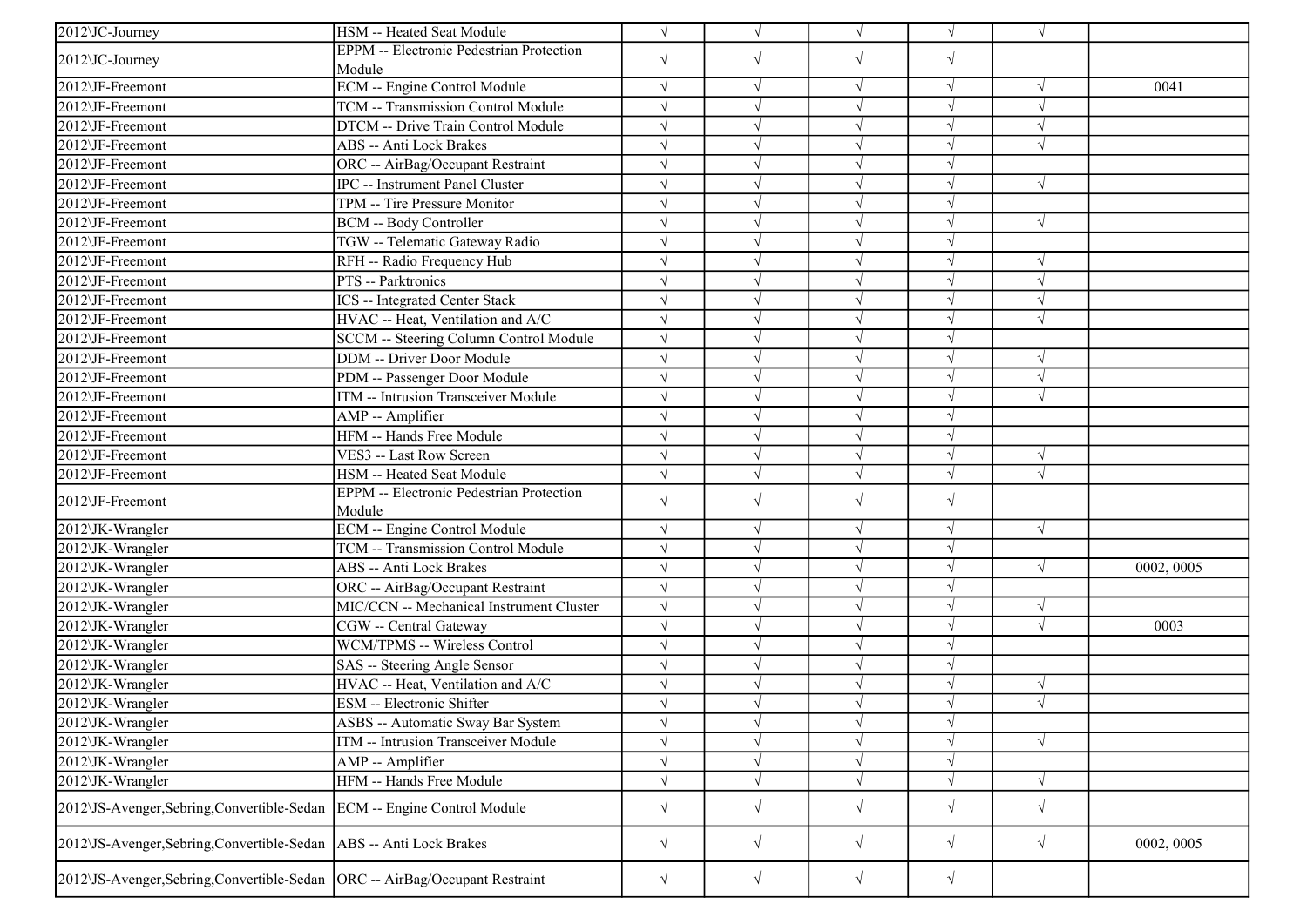| 2012 VS-Avenger, Sebring, Convertible-Sedan MIC/CCN -- Mechanical Instrument Cluster |                                          | $\sqrt{}$  | $\sqrt{ }$ | $\sqrt{}$  | $\sqrt{ }$ | $\sqrt{}$  |            |
|--------------------------------------------------------------------------------------|------------------------------------------|------------|------------|------------|------------|------------|------------|
| 2012\JS-Avenger,Sebring,Convertible-Sedan  CGW -- Central Gateway                    |                                          | $\sqrt{}$  | $\sqrt{ }$ | $\sqrt{ }$ | $\sqrt{ }$ | $\sqrt{ }$ | 0003       |
| 2012 US-Avenger, Sebring, Convertible-Sedan   WCM/TPMS -- Wireless Control           |                                          | $\sqrt{}$  | $\sqrt{}$  | $\sqrt{}$  | $\sqrt{ }$ |            |            |
| 2012 US-Avenger, Sebring, Convertible-Sedan   SAS -- Steering Angle Sensor           |                                          | $\sqrt{}$  | $\sqrt{ }$ | $\sqrt{}$  | $\sqrt{}$  |            |            |
| 2012\JS-Avenger,Sebring,Convertible-Sedan  RADIO -- Radio                            |                                          | $\sqrt{}$  | $\sqrt{ }$ | $\sqrt{}$  | $\sqrt{}$  | $\sqrt{}$  |            |
| 2012 US-Avenger, Sebring, Convertible-Sedan   HVAC -- Heat, Ventilation and A/C      |                                          | $\sqrt{}$  | $\sqrt{ }$ | $\sqrt{}$  | $\sqrt{ }$ | $\sqrt{}$  |            |
| 2012 US-Avenger, Sebring, Convertible-Sedan   DDM -- Driver Door Module              |                                          | $\sqrt{}$  | $\sqrt{ }$ | $\sqrt{ }$ | $\sqrt{ }$ | $\sqrt{ }$ |            |
| 2012 US-Avenger, Sebring, Convertible-Sedan  PDM -- Passenger Door Module            |                                          | $\sqrt{}$  | $\sqrt{ }$ | $\sqrt{}$  | $\sqrt{ }$ | $\sqrt{}$  |            |
| 2012 JS-Avenger, Sebring, Convertible-Sedan   PTCM -- Power Top Control Module       |                                          | $\sqrt{}$  | $\sqrt{ }$ | $\sqrt{}$  | $\sqrt{}$  |            |            |
| 2012\JS-Avenger,Sebring,Convertible-Sedan   AMP -- Amplifier                         |                                          | $\sqrt{}$  | $\sqrt{ }$ | $\sqrt{}$  | $\sqrt{ }$ |            |            |
| 2012 US-Avenger, Sebring, Convertible-Sedan   HFM -- Hands Free Module               |                                          | $\sqrt{}$  | $\sqrt{ }$ | $\sqrt{}$  | $\sqrt{ }$ | $\sqrt{}$  |            |
| 2012\KA-Nitro                                                                        | ECM -- Engine Control Module             | $\sqrt{}$  | $\sqrt{ }$ | $\sqrt{ }$ | $\sqrt{ }$ | $\sqrt{}$  |            |
| 2012\KA-Nitro                                                                        | TCM -- Transmission Control Module       |            |            | $\sqrt{ }$ |            |            |            |
| 2012\KA-Nitro                                                                        | ABS -- Anti Lock Brakes                  |            |            | $\sqrt{ }$ | $\sqrt{ }$ | $\sqrt{ }$ | 0002, 0005 |
| 2012\KA-Nitro                                                                        | ORC -- AirBag/Occupant Restraint         | $\sqrt{}$  |            | $\sqrt{}$  | V          |            |            |
| 2012\KA-Nitro                                                                        | MIC/CCN -- Mechanical Instrument Cluster | $\sqrt{}$  |            | $\sqrt{ }$ |            | $\sqrt{ }$ |            |
| 2012\KA-Nitro                                                                        | CGW -- Central Gateway                   | $\sqrt{}$  |            | $\sqrt{ }$ |            | $\sqrt{ }$ | 0003       |
| 2012\KA-Nitro                                                                        | WCM/TPMS -- Wireless Control             | $\sqrt{}$  |            | $\sqrt{ }$ | J          |            |            |
| 2012\KA-Nitro                                                                        | SAS -- Steering Angle Sensor             |            |            | $\sqrt{ }$ |            |            |            |
| 2012\KA-Nitro                                                                        | PTS -- Parktronics                       |            |            | $\sqrt{ }$ |            | $\sqrt{ }$ |            |
| 2012\KA-Nitro                                                                        | RADIO -- Radio                           | $\sqrt{}$  |            | $\sqrt{ }$ |            | $\sqrt{ }$ |            |
| 2012\KA-Nitro                                                                        | HVAC -- Heat, Ventilation and A/C        | $\sqrt{}$  |            | $\sqrt{ }$ |            |            |            |
| 2012\KA-Nitro                                                                        | DMFR -- Door Module Front Right          | $\sqrt{ }$ |            | $\sqrt{ }$ |            |            |            |
| 2012\KA-Nitro                                                                        | DMFL -- Door Module Front Left           | $\sqrt{}$  |            | $\sqrt{}$  | $\sqrt{}$  | $\sqrt{ }$ |            |
| 2012\KA-Nitro                                                                        | ESM -- Electronic Shifter                |            |            | $\sqrt{ }$ |            |            |            |
| 2012\KA-Nitro                                                                        | OCM -- Occupant Classification           | $\sqrt{}$  |            | $\sqrt{ }$ | $\sqrt{ }$ |            |            |
| 2012\KA-Nitro                                                                        | ITM -- Intrusion Transceiver Module      | $\sqrt{ }$ |            | $\sqrt{ }$ | $\sqrt{ }$ | $\sqrt{ }$ |            |
| 2012\KA-Nitro                                                                        | AMP -- Amplifier                         | V          | $\sqrt{}$  | $\sqrt{}$  |            |            |            |
| 2012\KA-Nitro                                                                        | HFM -- Hands Free Module                 | $\sqrt{}$  | $\sqrt{ }$ | $\sqrt{ }$ | $\sqrt{ }$ | $\sqrt{ }$ |            |
| 2012\KK-Liberty                                                                      | ECM -- Engine Control Module             |            |            | $\sqrt{}$  |            | $\sqrt{}$  |            |
| 2012\KK-Liberty                                                                      | ABS -- Anti Lock Brakes                  |            |            | $\sqrt{}$  |            |            | 0002, 0005 |
| 2012\KK-Liberty                                                                      | ORC -- AirBag/Occupant Restraint         | $\sqrt{}$  |            | $\sqrt{ }$ | V          |            |            |
| 2012\KK-Liberty                                                                      | MIC/CCN -- Mechanical Instrument Cluster | $\sqrt{}$  |            | $\sqrt{}$  | $\sqrt{ }$ | $\sqrt{ }$ |            |
| 2012\KK-Liberty                                                                      | CGW -- Central Gateway                   | $\sqrt{}$  |            | $\sqrt{ }$ |            | $\sqrt{}$  | 0003       |
| 2012\KK-Liberty                                                                      | WCM/TPMS -- Wireless Control             | $\sqrt{}$  | $\sqrt{ }$ | $\sqrt{ }$ | $\sqrt{ }$ |            |            |
| 2012\KK-Liberty                                                                      | SAS -- Steering Angle Sensor             | $\sqrt{}$  | $\sqrt{}$  | $\sqrt{ }$ | $\sqrt{}$  |            |            |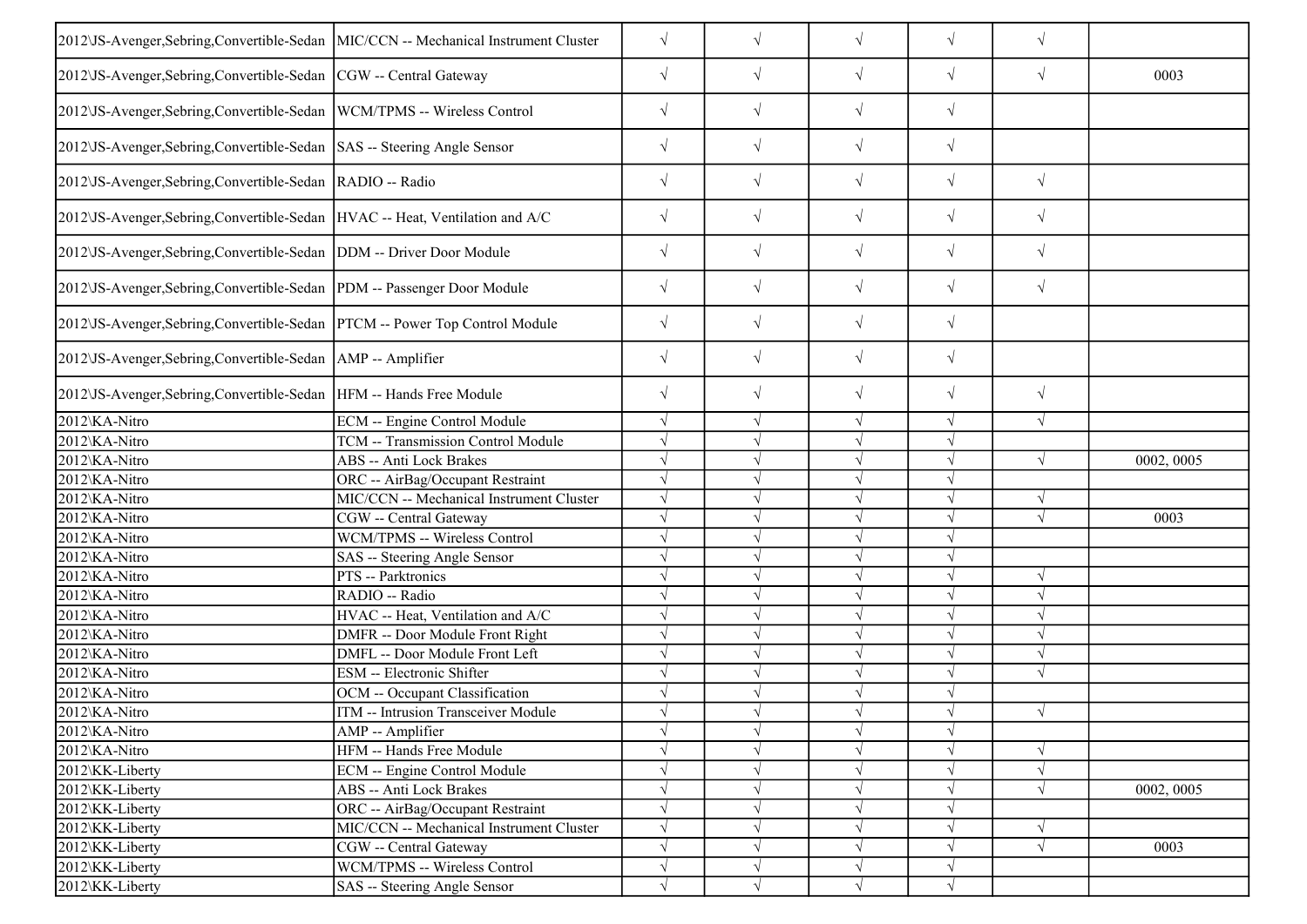| 2012\KK-Liberty    | PTS -- Parktronics                           | $\sqrt{}$  |           | $\sqrt{}$  | $\sqrt{ }$ | $\sqrt{ }$ |           |
|--------------------|----------------------------------------------|------------|-----------|------------|------------|------------|-----------|
| 2012\KK-Liberty    | RADIO -- Radio                               |            |           | $\sqrt{}$  | V          |            |           |
| 2012\KK-Liberty    | HVAC -- Heat, Ventilation and A/C            | $\sqrt{ }$ |           | $\sqrt{}$  | J          | $\sqrt{ }$ |           |
| 2012\KK-Liberty    | MSM -- Memory Seat/Memory Heated Seat        | $\sqrt{}$  |           | $\sqrt{ }$ | $\sqrt{}$  | $\sqrt{ }$ |           |
| 2012\KK-Liberty    | DMFR -- Door Module Front Right              |            |           | $\sqrt{}$  |            |            |           |
| 2012\KK-Liberty    | DMFL -- Door Module Front Left               | $\sqrt{}$  |           | $\sqrt{}$  |            |            |           |
| 2012\KK-Liberty    | <b>ESM</b> -- Electronic Shifter             | $\sqrt{ }$ |           | $\sqrt{}$  | $\sqrt{}$  | $\sqrt{ }$ |           |
| 2012\KK-Liberty    | FDCM -- Final Drive Control/All Wheel Drive  | $\sqrt{ }$ |           | $\sqrt{ }$ | V          | $\sqrt{ }$ |           |
| 2012\KK-Liberty    | OCM -- Occupant Classification               | $\sqrt{}$  |           | $\sqrt{ }$ | $\sqrt{}$  |            |           |
| 2012\KK-Liberty    | $SUNR - Sunroof$                             | $\sqrt{}$  |           | $\sqrt{ }$ | $\sqrt{}$  |            |           |
| 2012\KK-Liberty    | ITM -- Intrusion Transceiver Module          |            |           | $\sqrt{ }$ |            | $\sqrt{ }$ |           |
| 2012\KK-Liberty    | AMP -- Amplifier                             |            |           | $\sqrt{}$  |            |            |           |
| 2012\KK-Liberty    | HFM -- Hands Free Module                     |            |           | $\sqrt{}$  | V          | $\sqrt{ }$ |           |
| 2012\LC-Challenger | <b>ECM</b> -- Engine Control Module          |            |           | $\sqrt{}$  | V          | $\sqrt{ }$ |           |
| 2012\LC-Challenger | TCM -- Transmission Control Module           | $\sqrt{}$  |           | $\sqrt{}$  | V          |            |           |
| 2012\LC-Challenger | <b>ABS</b> -- Anti Lock Brakes               | $\sqrt{}$  |           | $\sqrt{}$  | $\sqrt{}$  | $\sqrt{ }$ | 0001,0002 |
| 2012\LC-Challenger | ORC -- AirBag/Occupant Restraint             |            |           | $\sqrt{}$  |            |            |           |
| 2012\LC-Challenger | MIC/CCN -- Mechanical Instrument Cluster     | $\sqrt{}$  |           | $\sqrt{}$  | N          | $\sqrt{ }$ |           |
| 2012\LC-Challenger | TPM -- Tire Pressure Monitor                 | $\sqrt{}$  |           | $\sqrt{}$  |            |            |           |
| 2012\LC-Challenger | CGW -- Central Gateway                       | $\sqrt{}$  |           | $\sqrt{}$  | $\sqrt{}$  | $\sqrt{ }$ |           |
| 2012\LC-Challenger | WCM/TPMS -- Wireless Control                 | $\sqrt{ }$ |           | $\sqrt{ }$ | V          | $\sqrt{ }$ |           |
| 2012\LC-Challenger | SAS -- Steering Angle Sensor                 | $\sqrt{ }$ |           | $\sqrt{ }$ | J          | $\sqrt{ }$ |           |
| 2012\LC-Challenger | EPS -- Electric Power Steering               |            |           | $\sqrt{}$  | J          |            |           |
| 2012\LC-Challenger | RADIO -- Radio                               |            |           | $\sqrt{}$  | J          | $\sqrt{ }$ |           |
| 2012\LC-Challenger | HVAC -- Heat, Ventilation and A/C            |            |           | $\sqrt{}$  | J          | $\sqrt{ }$ |           |
| 2012\LC-Challenger | <b>DDM</b> -- Driver Door Module             |            |           | $\sqrt{}$  | J          | $\sqrt{ }$ |           |
| 2012\LC-Challenger | PDM -- Passenger Door Module                 | $\sqrt{}$  |           | $\sqrt{}$  | J          | $\sqrt{ }$ |           |
| 2012\LC-Challenger | <b>ESM</b> -- Electronic Shifter             | $\sqrt{ }$ |           | $\sqrt{ }$ | $\sqrt{}$  | $\sqrt{ }$ |           |
| 2012\LC-Challenger | SUNR -- Sunroof                              |            |           | $\sqrt{}$  |            | $\sqrt{ }$ |           |
| 2012\LC-Challenger | <b>EOM</b> -- Electronic Overhead            |            |           | $\sqrt{}$  |            |            |           |
| 2012\LC-Challenger | AMP -- Amplifier                             | $\sqrt{ }$ |           | $\sqrt{}$  | V          |            |           |
| 2012\LC-Challenger | HFM -- Hands Free Module                     | $\sqrt{}$  |           | $\sqrt{}$  | J          | $\sqrt{ }$ |           |
| 2012\LC-Challenger | HSM -- Heated Seat Module                    | $\sqrt{ }$ |           | $\sqrt{}$  | J          | $\sqrt{ }$ |           |
| 2012\LC-Challenger | <b>ADCM</b> -- Active Damping Control Module | $\sqrt{}$  |           | $\sqrt{ }$ | $\sqrt{}$  |            |           |
| 2012\LD-Charger    | ECM -- Engine Control Module                 | $\sqrt{}$  |           | $\sqrt{}$  | V          | $\sqrt{ }$ |           |
| 2012\LD-Charger    | TCM -- Transmission Control Module           |            |           |            | $\sqrt{ }$ |            |           |
| 2012\LD-Charger    | DTCM -- Drive Train Control Module           | $\sqrt{}$  | V         | $\sqrt{}$  | V          | $\sqrt{ }$ |           |
| 2012\LD-Charger    | ABS -- Anti Lock Brakes                      | $\sqrt{}$  | V         | $\sqrt{}$  | V          | $\sqrt{ }$ |           |
| 2012\LD-Charger    | ORC -- AirBag/Occupant Restraint             | $\sqrt{}$  |           | $\sqrt{}$  | V          |            |           |
| 2012\LD-Charger    | <b>IPC</b> -- Instrument Panel Cluster       | $\sqrt{}$  |           | $\sqrt{}$  | $\sqrt{}$  | $\sqrt{ }$ |           |
| 2012\LD-Charger    | TPM -- Tire Pressure Monitor                 | $\sqrt{}$  |           | $\sqrt{}$  | $\sqrt{}$  |            |           |
| 2012\LD-Charger    | <b>BCM</b> -- Body Controller                | $\sqrt{}$  |           | $\sqrt{ }$ | V          | $\sqrt{ }$ |           |
| 2012\LD-Charger    | TGW -- Telematic Gateway Radio               | $\sqrt{ }$ |           | $\sqrt{}$  | V          |            |           |
| 2012\LD-Charger    | RFH -- Radio Frequency Hub                   | $\sqrt{}$  | V         | $\sqrt{}$  | V          | $\sqrt{ }$ |           |
| 2012\LD-Charger    | EPS -- Electric Power Steering               | $\sqrt{}$  | $\sqrt{}$ | $\sqrt{ }$ | $\sqrt{ }$ |            |           |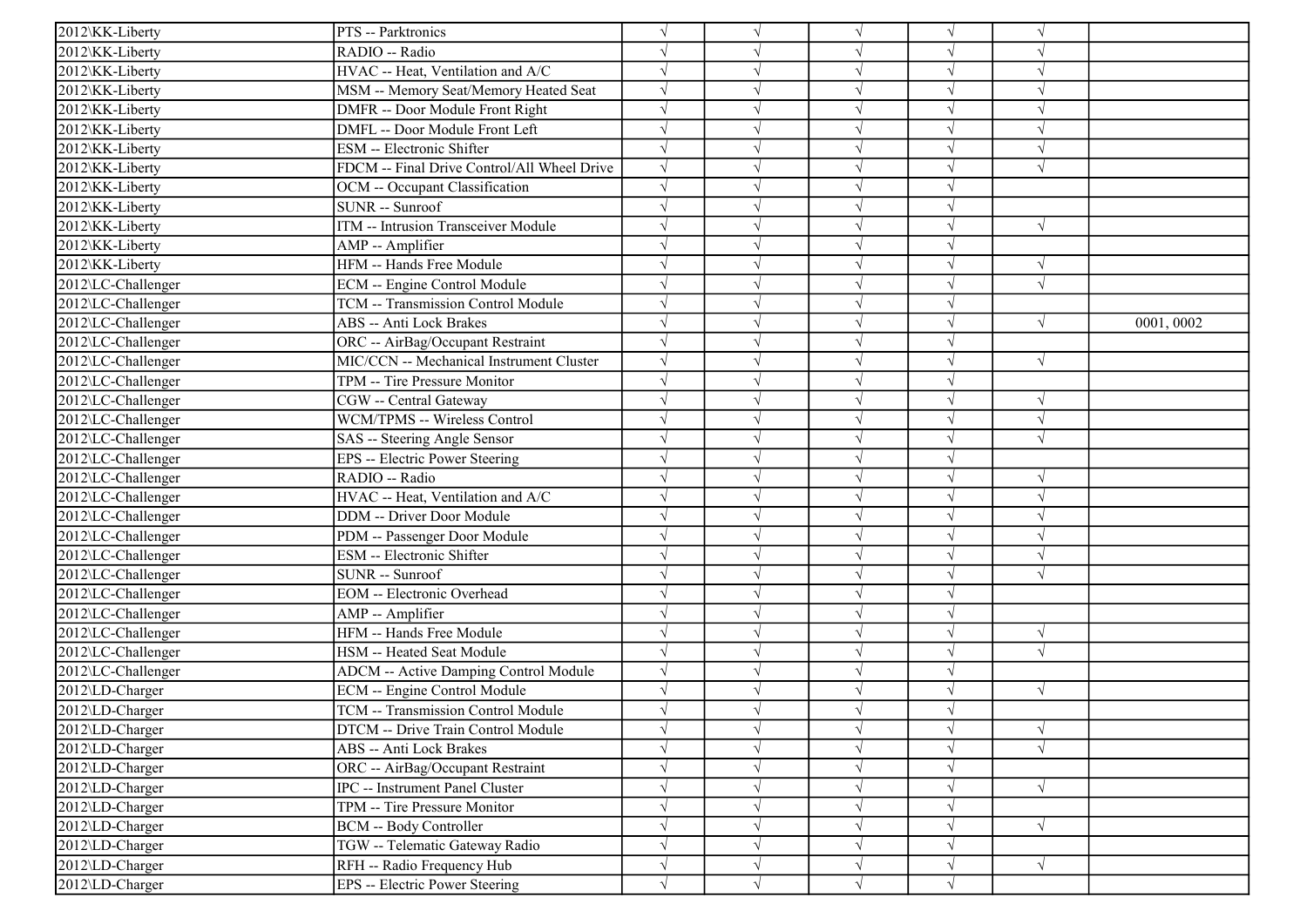| 2012\LD-Charger                                | PTS -- Parktronics                            | $\sqrt{ }$ |            | $\sqrt{ }$ |            |            |      |
|------------------------------------------------|-----------------------------------------------|------------|------------|------------|------------|------------|------|
| 2012\LD-Charger                                | ICS -- Integrated Center Stack                | $\sqrt{ }$ |            |            |            |            |      |
| 2012\LD-Charger                                | HVAC -- Heat, Ventilation and A/C             | $\sqrt{ }$ |            |            |            | $\sqrt{ }$ |      |
| 2012\LD-Charger                                | ACC -- Adaptive Cruise Control                | $\sqrt{ }$ |            |            |            |            |      |
| 2012\LD-Charger                                | <b>SCCM</b> -- Steering Column Control Module | $\sqrt{}$  |            | $\sqrt{ }$ |            |            |      |
| 2012\LD-Charger                                | MSM -- Memory Seat/Memory Heated Seat         | $\sqrt{ }$ |            |            |            | $\sqrt{ }$ |      |
| 2012\LD-Charger                                | DDM -- Driver Door Module                     | $\sqrt{ }$ |            | $\sqrt{ }$ |            | N          |      |
| 2012\LD-Charger                                | PDM -- Passenger Door Module                  | $\sqrt{ }$ | J          | $\sqrt{ }$ |            | V          |      |
| 2012\LD-Charger                                | ESM -- Electronic Shifter                     | $\sqrt{ }$ |            | $\sqrt{ }$ |            | $\sqrt{ }$ |      |
| 2012\LD-Charger                                | ITM -- Intrusion Transceiver Module           | $\sqrt{ }$ |            | $\sqrt{ }$ | $\sqrt{ }$ | $\sqrt{ }$ |      |
| 2012\LD-Charger                                | AMP -- Amplifier                              | $\sqrt{ }$ | J          | $\sqrt{ }$ |            |            |      |
| 2012\LD-Charger                                | HFM -- Hands Free Module                      | $\sqrt{}$  |            |            |            |            |      |
| 2012\LD-Charger                                | HSM -- Heated Seat Module                     | $\sqrt{ }$ |            | $\sqrt{2}$ |            | $\sqrt{ }$ |      |
| 2012\LD-Charger                                | <b>BSM</b> -- Blind Spot Module               | $\sqrt{}$  | J          | $\sqrt{ }$ |            |            |      |
| 2012\LD-Charger                                | <b>ADCM</b> -- Active Damping Control Module  | $\sqrt{ }$ | V          |            |            |            |      |
| 2012\LD-Charger                                | VSIM -- Vehicle System Interface Module       | $\sqrt{}$  | V          | $\sqrt{ }$ | $\sqrt{}$  | $\sqrt{ }$ |      |
| 2012\LX-300, Charger, Magnum, Grand            |                                               |            |            |            |            |            |      |
| Voyager                                        | ECM -- Engine Control Module                  | $\sqrt{ }$ | $\sqrt{}$  | $\sqrt{}$  | $\sqrt{}$  | $\sqrt{ }$ | 0041 |
| 2012\LX-300, Charger, Magnum, Grand            | TCM -- Transmission Control Module            | $\sqrt{ }$ | $\sqrt{2}$ | $\sqrt{}$  | $\sqrt{}$  |            |      |
| Voyager                                        |                                               |            |            |            |            |            |      |
| 2012\LX-300, Charger, Magnum, Grand            | DTCM -- Drive Train Control Module            | $\sqrt{ }$ | $\sqrt{}$  | $\sqrt{ }$ | $\sqrt{}$  | $\sqrt{ }$ |      |
| Voyager                                        |                                               |            |            |            |            |            |      |
| 2012\LX-300, Charger, Magnum, Grand            | ABS -- Anti Lock Brakes                       | $\sqrt{}$  | $\sqrt{}$  | $\sqrt{}$  | $\sqrt{ }$ | $\sqrt{ }$ |      |
| Voyager<br>2012\LX-300, Charger, Magnum, Grand |                                               |            |            |            |            |            |      |
| Voyager                                        | ORC -- AirBag/Occupant Restraint              | $\sqrt{ }$ | $\sqrt{}$  | $\sqrt{}$  | $\sqrt{}$  |            |      |
| 2012\LX-300, Charger, Magnum, Grand            |                                               |            |            |            |            |            |      |
| Voyager                                        | <b>IPC</b> -- Instrument Panel Cluster        | $\sqrt{ }$ | $\sqrt{}$  | $\sqrt{}$  | $\sqrt{}$  | $\sqrt{ }$ |      |
| 2012\LX-300, Charger, Magnum, Grand            |                                               |            | $\sqrt{}$  |            | $\sqrt{}$  |            |      |
| Voyager                                        | TPM -- Tire Pressure Monitor                  | $\sqrt{ }$ |            | $\sqrt{}$  |            |            |      |
| 2012\LX-300, Charger, Magnum, Grand            | BCM -- Body Controller                        | $\sqrt{ }$ | $\sqrt{}$  | $\sqrt{}$  | $\sqrt{}$  | $\sqrt{ }$ |      |
| Voyager                                        |                                               |            |            |            |            |            |      |
| 2012\LX-300, Charger, Magnum, Grand            | TGW -- Telematic Gateway Radio                | $\sqrt{ }$ | $\sqrt{}$  | $\sqrt{}$  | $\sqrt{}$  |            |      |
| Voyager<br>2012\LX-300, Charger, Magnum, Grand |                                               |            |            |            |            |            |      |
| Voyager                                        | RFH -- Radio Frequency Hub                    | $\sqrt{ }$ | $\sqrt{}$  | $\sqrt{}$  | $\sqrt{}$  | $\sqrt{ }$ |      |
| 2012\LX-300, Charger, Magnum, Grand            |                                               |            |            |            |            |            |      |
| <b>V</b> ovager                                | EPS -- Electric Power Steering                | $\sqrt{ }$ |            |            | $\sqrt{}$  |            |      |
| 2012\LX-300, Charger, Magnum, Grand            |                                               |            |            |            |            |            |      |
| Voyager                                        | <b>ICS</b> -- Integrated Center Stack         | $\sqrt{ }$ | $\sqrt{}$  | $\sqrt{}$  | $\sqrt{}$  | $\sqrt{ }$ |      |
| 2012\LX-300, Charger, Magnum, Grand            |                                               | $\sqrt{ }$ | $\sqrt{ }$ | $\sqrt{}$  | $\sqrt{}$  | $\sqrt{ }$ |      |
| Voyager                                        | HVAC -- Heat, Ventilation and A/C             |            |            |            |            |            |      |
| 2012\LX-300, Charger, Magnum, Grand            | AFLS -- Adaptive Front Lighting System        | $\sqrt{ }$ | $\sqrt{}$  | $\sqrt{}$  | $\sqrt{}$  | $\sqrt{ }$ |      |
| Voyager                                        |                                               |            |            |            |            |            |      |
| 2012\LX-300, Charger, Magnum, Grand            | ACC -- Adaptive Cruise Control                | $\sqrt{ }$ | $\sqrt{}$  | $\sqrt{}$  | $\sqrt{}$  |            |      |
| Voyager<br>2012\LX-300, Charger, Magnum, Grand |                                               |            |            |            |            |            |      |
|                                                | SCCM -- Steering Column Control Module        | $\sqrt{ }$ | $\sqrt{}$  | $\sqrt{}$  | $\sqrt{}$  |            |      |
| Voyager                                        |                                               |            |            |            |            |            |      |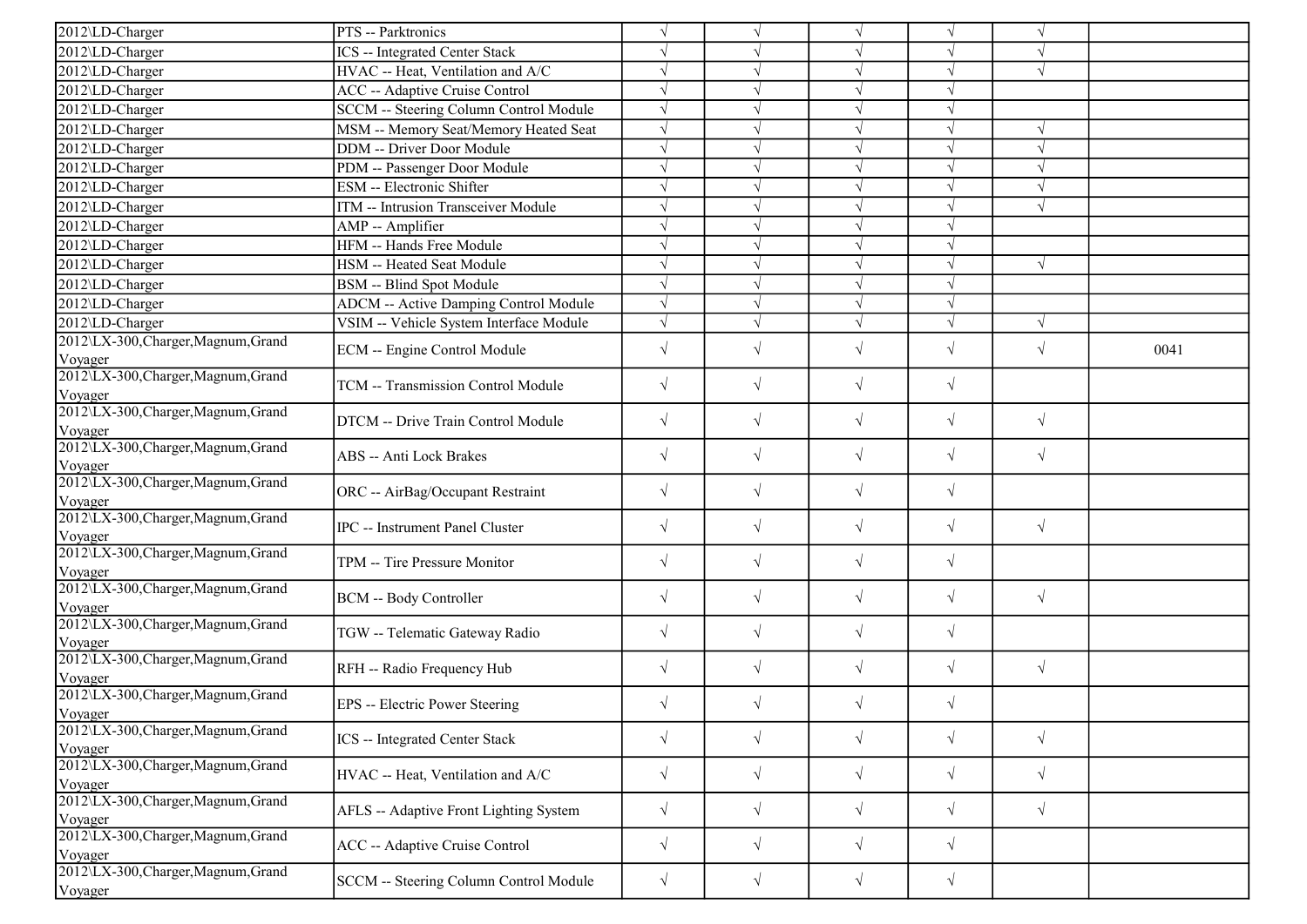| 2012\LX-300,Charger,Magnum,Grand               |                                              |            |            |            |           |            |                  |
|------------------------------------------------|----------------------------------------------|------------|------------|------------|-----------|------------|------------------|
| Voyager                                        | MSM -- Memory Seat/Memory Heated Seat        | $\sqrt{}$  | $\sqrt{}$  | $\sqrt{}$  | $\sqrt{}$ | $\sqrt{ }$ |                  |
| 2012\LX-300, Charger, Magnum, Grand<br>Voyager | DDM -- Driver Door Module                    | $\sqrt{}$  | $\sqrt{ }$ | $\sqrt{}$  | $\sqrt{}$ | $\sqrt{ }$ |                  |
| 2012\LX-300, Charger, Magnum, Grand<br>Voyager | PDM -- Passenger Door Module                 | $\sqrt{}$  | $\sqrt{ }$ | $\sqrt{ }$ | $\sqrt{}$ | $\sqrt{ }$ |                  |
| 2012\LX-300, Charger, Magnum, Grand<br>Voyager | ESM -- Electronic Shifter                    | $\sqrt{ }$ | $\sqrt{ }$ | $\sqrt{}$  | $\sqrt{}$ | $\sqrt{ }$ |                  |
| 2012\LX-300, Charger, Magnum, Grand<br>Voyager | ITM -- Intrusion Transceiver Module          | $\sqrt{}$  | $\sqrt{ }$ | $\sqrt{}$  | $\sqrt{}$ | $\sqrt{ }$ |                  |
| 2012\LX-300, Charger, Magnum, Grand<br>Voyager | AMP -- Amplifier                             | $\sqrt{}$  | $\sqrt{}$  | $\sqrt{}$  | $\sqrt{}$ |            |                  |
| 2012\LX-300, Charger, Magnum, Grand<br>Voyager | HFM -- Hands Free Module                     | $\sqrt{}$  | $\sqrt{ }$ | $\sqrt{ }$ | $\sqrt{}$ |            |                  |
| 2012\LX-300, Charger, Magnum, Grand<br>Voyager | HSM -- Heated Seat Module                    | $\sqrt{}$  | $\sqrt{}$  | $\sqrt{}$  | $\sqrt{}$ | $\sqrt{ }$ |                  |
| 2012\LX-300, Charger, Magnum, Grand<br>Voyager | BSM -- Blind Spot Module                     | $\sqrt{}$  | $\sqrt{ }$ | $\sqrt{ }$ | $\sqrt{}$ |            |                  |
| 2012\LX-300, Charger, Magnum, Grand<br>Voyager | ADCM -- Active Damping Control Module        | $\sqrt{}$  | $\sqrt{ }$ | $\sqrt{}$  | $\sqrt{}$ |            |                  |
| 2012\MK-Compass,Patriot                        | <b>ECM</b> -- Engine Control Module          | $\sqrt{ }$ | $\sqrt{ }$ | $\sqrt{ }$ | $\sqrt{}$ | $\sqrt{ }$ | 0012, 0036, 0053 |
| 2012\MK-Compass,Patriot                        | TCM -- Transmission Control Module           | V          |            | $\sqrt{ }$ | V         | $\sqrt{ }$ |                  |
| 2012\MK-Compass,Patriot                        | ABS -- Anti Lock Brakes                      |            |            | $\sqrt{ }$ | J         | $\sqrt{ }$ | 0002, 0005       |
| 2012\MK-Compass,Patriot                        | ORC -- AirBag/Occupant Restraint             |            |            | $\sqrt{ }$ | V         |            |                  |
| 2012\MK-Compass, Patriot                       | MIC/CCN -- Mechanical Instrument Cluster     |            |            | $\sqrt{ }$ |           | $\sqrt{ }$ |                  |
| 2012\MK-Compass, Patriot                       | CGW -- Central Gateway                       |            |            | $\sqrt{ }$ |           | $\sqrt{ }$ | 0003             |
| 2012\MK-Compass,Patriot                        | WCM/TPMS -- Wireless Control                 |            |            | $\sqrt{ }$ | $\sqrt{}$ |            |                  |
| 2012\MK-Compass,Patriot                        | SAS -- Steering Angle Sensor                 |            |            | $\sqrt{ }$ | J         |            |                  |
| 2012\MK-Compass,Patriot                        | RADIO -- Radio                               |            |            | $\sqrt{ }$ | $\sqrt{}$ | $\sqrt{ }$ |                  |
| 2012\MK-Compass,Patriot                        | HVAC -- Heat, Ventilation and A/C            | $\sqrt{ }$ |            | $\sqrt{ }$ | $\sqrt{}$ | $\sqrt{ }$ |                  |
|                                                | FDCM -- Final Drive Control/All Wheel Drive  |            |            | $\sqrt{ }$ |           | $\sqrt{ }$ |                  |
| 2012\MK-Compass,Patriot                        |                                              |            |            | $\sqrt{}$  |           | $\sqrt{ }$ |                  |
| 2012\MK-Compass,Patriot                        | ITM -- Intrusion Transceiver Module          |            |            |            | V         |            |                  |
| 2012\MK-Compass,Patriot                        | AMP -- Amplifier<br>HFM -- Hands Free Module |            |            | $\sqrt{}$  |           |            |                  |
| 2012\MK-Compass,Patriot                        |                                              |            |            | V          | V         | $\sqrt{ }$ |                  |
| 2012\ND-Dakota                                 | <b>ECM</b> -- Engine Control Module          |            |            | $\sqrt{ }$ | V         | $\sqrt{ }$ |                  |
| 2012\ND-Dakota                                 | ABS -- Anti Lock Brakes                      |            |            | $\sqrt{ }$ |           | $\sqrt{ }$ | 0002, 0005       |
| 2012\ND-Dakota                                 | ORC -- AirBag/Occupant Restraint             |            |            | V          |           |            |                  |
| $2012$ ND-Dakota                               | MIC/CCN -- Mechanical Instrument Cluster     | $\sqrt{}$  | V.         |            | $\sqrt{}$ | $\sqrt{ }$ |                  |
| 2012\ND-Dakota                                 | CGW -- Central Gateway                       |            |            | $\sqrt{ }$ |           | $\sqrt{ }$ |                  |
| 2012\ND-Dakota                                 | WCM/TPMS -- Wireless Control                 |            |            | $\sqrt{ }$ |           |            |                  |
| 2012\ND-Dakota                                 | RADIO -- Radio                               |            |            | $\sqrt{ }$ |           | $\sqrt{ }$ |                  |
| 2012\ND-Dakota                                 | HVAC -- Heat, Ventilation and A/C            |            |            | $\sqrt{ }$ |           | $\sqrt{ }$ |                  |
| 2012\ND-Dakota                                 | EOM -- Electronic Overhead                   |            |            | $\sqrt{ }$ |           |            |                  |
| 2012\ND-Dakota                                 | AMP -- Amplifier                             |            |            | $\sqrt{ }$ | V         |            |                  |
| 2012\PF-Dart                                   | ECM -- Engine Control Module                 |            |            | $\sqrt{ }$ | V         | $\sqrt{ }$ |                  |
| 2012\PF-Dart                                   | TCM -- Transmission Control Module           | $\sqrt{}$  | $\sqrt{}$  | $\sqrt{ }$ | V         | $\sqrt{ }$ |                  |
| 2012\PF-Dart                                   | ABS -- Anti Lock Brakes                      | $\sqrt{}$  | $\sqrt{ }$ | $\sqrt{ }$ | $\sqrt{}$ | $\sqrt{ }$ |                  |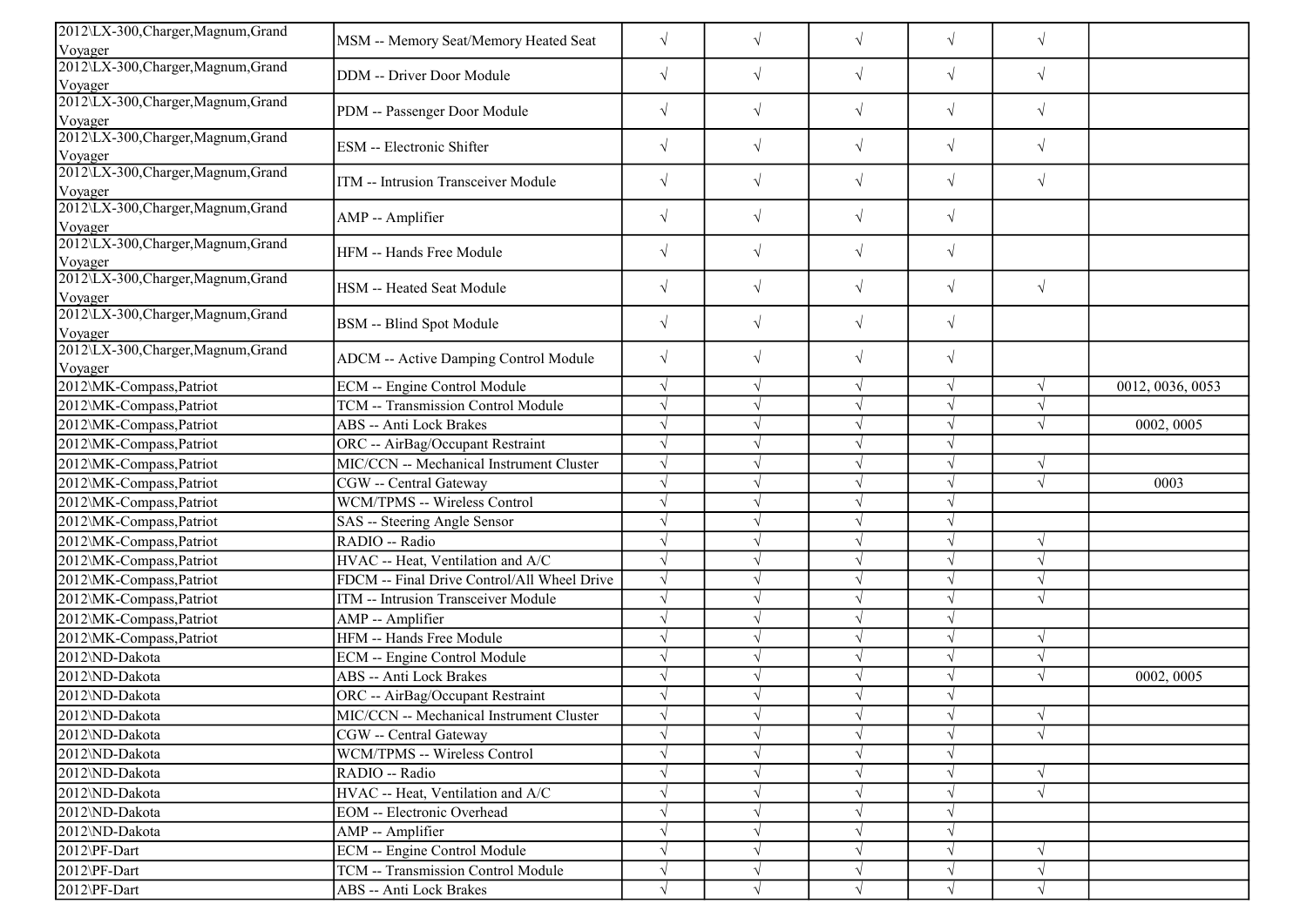| 2012\PF-Dart    | ORC -- AirBag/Occupant Restraint            | $\sqrt{ }$ |           |            |            |            |                        |
|-----------------|---------------------------------------------|------------|-----------|------------|------------|------------|------------------------|
| 2012\PF-Dart    | <b>IPC</b> -- Instrument Panel Cluster      | $\sqrt{}$  |           | $\sqrt{ }$ |            |            |                        |
| 2012\PF-Dart    | <b>BCM -- Body Controller</b>               | $\sqrt{ }$ |           |            |            | $\sqrt{ }$ |                        |
| 2012\PF-Dart    | RFH -- Radio Frequency Hub                  | $\sqrt{ }$ |           |            |            |            |                        |
| 2012\PF-Dart    | EPS -- Electric Power Steering              | $\sqrt{}$  |           |            |            |            |                        |
| 2012\PF-Dart    | ICS -- Integrated Center Stack              | $\sqrt{}$  |           |            |            | V          |                        |
| 2012\PF-Dart    | RADIO -- Radio                              | $\sqrt{ }$ |           |            |            | $\sqrt{ }$ |                        |
| 2012\PF-Dart    | HVAC -- Heat, Ventilation and A/C           | $\sqrt{ }$ |           |            |            | $\sqrt{ }$ |                        |
| 2012\PF-Dart    | SCCM -- Steering Column Control Module      | $\sqrt{ }$ |           | $\sqrt{ }$ |            |            |                        |
| 2012\PF-Dart    | PAM -- Park Assist Module                   | $\sqrt{ }$ |           | $\sqrt{ }$ |            |            |                        |
| 2012\PF-Dart    | ESM -- Electronic Shifter                   | $\sqrt{ }$ |           |            |            |            |                        |
| 2012\PF-Dart    | OCM -- Occupant Classification              | $\sqrt{ }$ |           |            |            |            |                        |
| 2012\PF-Dart    | AMP -- Amplifier                            | $\sqrt{ }$ | V         |            |            |            |                        |
| 2012\PF-Dart    | CSWM -- Comfort Seat Wheel Module           | $\sqrt{}$  | √         |            |            | $\sqrt{ }$ |                        |
| 2012\PF-Dart    | CTM -- Convergence Telematic Module         | $\sqrt{}$  |           | $\sqrt{ }$ |            |            |                        |
| 2012\PF-Dart    | LBSS -- Left Blind Spot Sensor              | $\sqrt{ }$ |           |            |            | V          |                        |
| 2012\PF-Dart    | RBSS -- Right Blind Spot Sensor             | $\sqrt{}$  |           |            |            | V          |                        |
| 2012\PF-Dart    | <b>EDM</b> -- External Disc Module          | $\sqrt{}$  |           |            |            |            |                        |
| 2012\PM-Caliber | ECM -- Engine Control Module                | $\sqrt{ }$ |           | $\sqrt{ }$ | $\sqrt{ }$ |            | 0012, 0036, 0053       |
| 2012\PM-Caliber | TCM -- Transmission Control Module          | $\sqrt{ }$ |           | $\sqrt{ }$ | $\sqrt{}$  |            |                        |
| 2012\PM-Caliber | ABS -- Anti Lock Brakes                     | $\sqrt{ }$ |           | $\sqrt{ }$ | $\sqrt{ }$ | $\sqrt{ }$ | 0002, 0005             |
| 2012\PM-Caliber | ORC -- AirBag/Occupant Restraint            | $\sqrt{ }$ |           |            |            |            |                        |
| 2012\PM-Caliber | MIC/CCN -- Mechanical Instrument Cluster    | $\sqrt{ }$ |           |            |            | $\sqrt{ }$ |                        |
| 2012\PM-Caliber | CGW -- Central Gateway                      | $\sqrt{ }$ |           | $\sqrt{ }$ |            | $\sqrt{ }$ | 0003                   |
| 2012\PM-Caliber | WCM/TPMS -- Wireless Control                | $\sqrt{ }$ |           | $\sqrt{ }$ |            |            |                        |
| 2012\PM-Caliber | SAS -- Steering Angle Sensor                | $\sqrt{ }$ |           |            |            |            |                        |
| 2012\PM-Caliber | RADIO -- Radio                              | $\sqrt{ }$ |           | $\sqrt{ }$ |            | $\sqrt{ }$ |                        |
| 2012\PM-Caliber | HVAC -- Heat, Ventilation and A/C           | $\sqrt{ }$ |           |            |            | $\sqrt{ }$ |                        |
| 2012\PM-Caliber | FDCM -- Final Drive Control/All Wheel Drive | $\sqrt{ }$ |           |            |            |            |                        |
| 2012\PM-Caliber | ITM -- Intrusion Transceiver Module         | $\sqrt{ }$ |           |            |            | $\sqrt{}$  |                        |
| 2012\PM-Caliber | AMP -- Amplifier                            | $\sqrt{ }$ |           |            |            |            |                        |
| 2012\PM-Caliber | HFM -- Hands Free Module                    | $\sqrt{ }$ |           | N          |            | $\sqrt{ }$ |                        |
| 2012\RM-Routan  | ECM -- Engine Control Module                | $\sqrt{ }$ |           | $\sqrt{ }$ |            |            |                        |
| 2012\RM-Routan  | ABS -- Anti Lock Brakes                     | $\sqrt{ }$ |           | $\sqrt{ }$ |            | $\sqrt{ }$ | 0002, 0001, 0005, 0002 |
| 2012\RM-Routan  | ORC -- AirBag/Occupant Restraint            | $\sqrt{ }$ |           |            |            |            |                        |
| 2012\RM-Routan  | MIC/CCN -- Mechanical Instrument Cluster    | $\sqrt{ }$ |           |            |            |            |                        |
| 2012\RM-Routan  | CGW -- Central Gateway                      | $\sqrt{}$  | $\sqrt{}$ | $\sqrt{ }$ |            | $\sqrt{ }$ | 0003                   |
| 2012\RM-Routan  | WCM/TPMS -- Wireless Control                | $\sqrt{}$  |           |            |            | V          |                        |
| 2012\RM-Routan  | SAS -- Steering Angle Sensor                | $\sqrt{}$  |           |            |            |            |                        |
| 2012\RM-Routan  | PTS -- Parktronics                          | $\sqrt{}$  |           | $\sqrt{ }$ |            | V          |                        |
| 2012\RM-Routan  | RADIO -- Radio                              | $\sqrt{}$  |           |            |            |            |                        |
| 2012\RM-Routan  | HVAC -- Heat, Ventilation and A/C           | $\sqrt{ }$ |           | $\sqrt{ }$ |            | V          |                        |
| 2012\RM-Routan  | MSM -- Memory Seat/Memory Heated Seat       | $\sqrt{ }$ |           | $\sqrt{ }$ |            |            |                        |
| 2012\RM-Routan  | DMRL -- Rear Door Module (Left)             | $\sqrt{}$  |           | $\sqrt{ }$ | $\sqrt{ }$ | N          |                        |
| 2012\RM-Routan  | DMRR -- Rear Door Module (Right)            | $\sqrt{ }$ | $\sqrt{}$ | $\sqrt{ }$ | $\sqrt{ }$ | $\sqrt{ }$ |                        |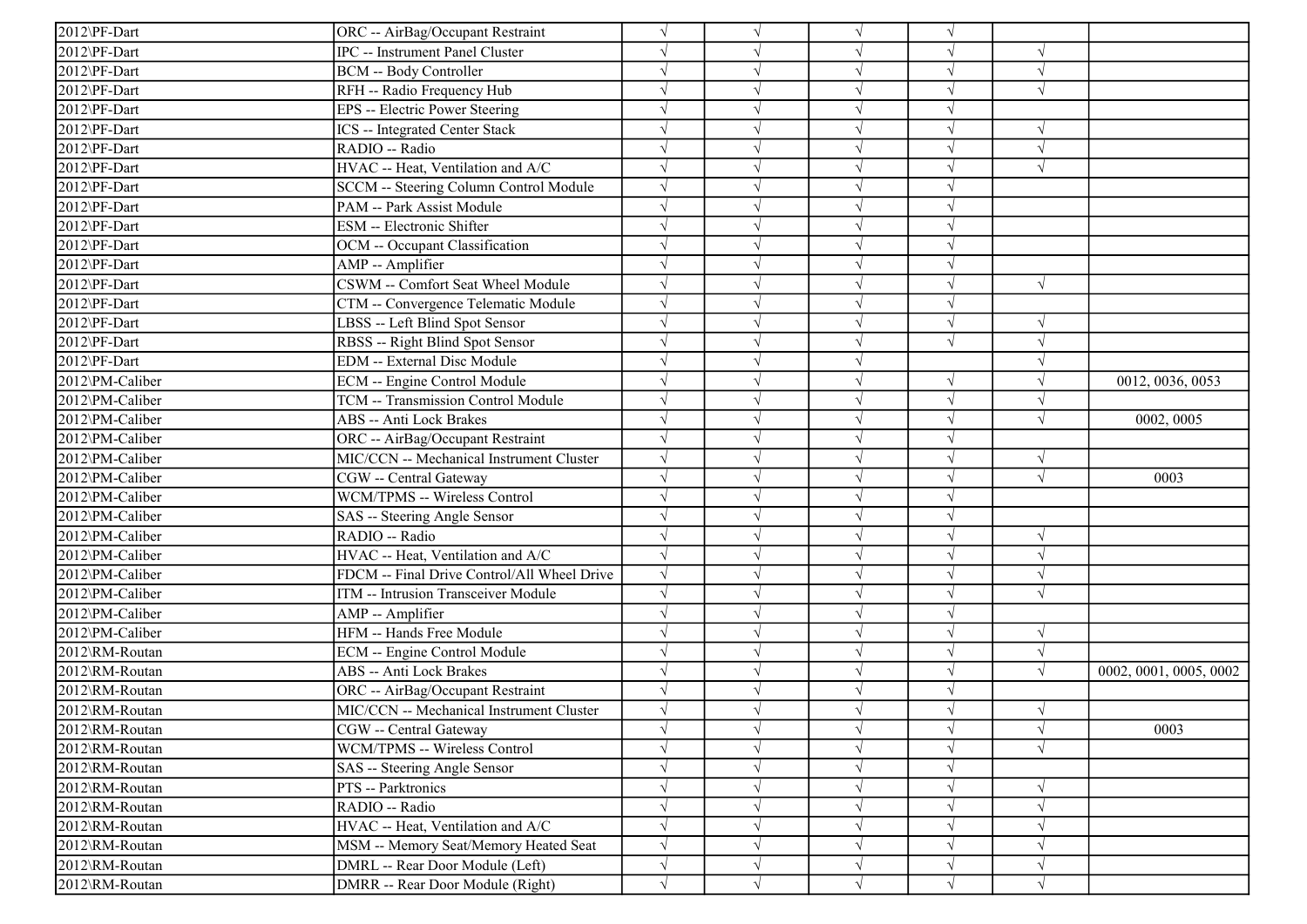| 2012\RM-Routan                 | DMFR -- Door Module Front Right             | $\sqrt{ }$ |               | $\sqrt{}$  |            | $\sqrt{ }$ |                        |
|--------------------------------|---------------------------------------------|------------|---------------|------------|------------|------------|------------------------|
| 2012\RM-Routan                 | DMFL -- Door Module Front Left              | $\sqrt{ }$ |               | $\sqrt{}$  | V          | $\sqrt{ }$ |                        |
| 2012\RM-Routan                 | PSDMR -- Power Sliding Doors (Right)        | $\sqrt{ }$ |               | $\sqrt{}$  | V          |            |                        |
| 2012\RM-Routan                 | PSDML -- Power Sliding Doors (Left)         | $\sqrt{ }$ |               | $\sqrt{}$  | J          |            |                        |
| 2012\RM-Routan                 | PLGM -- Power Liftgate Module               | $\sqrt{ }$ |               | V          | J          | $\sqrt{ }$ |                        |
| 2012\RM-Routan                 | FSM -- Fold Stow Module                     |            |               | $\sqrt{}$  |            | $\sqrt{ }$ |                        |
| 2012\RM-Routan                 | SUNR -- Sunroof                             | $\sqrt{ }$ |               | $\sqrt{}$  |            | $\sqrt{ }$ |                        |
| 2012\RM-Routan                 | DVD -- DVD Changer                          | $\sqrt{ }$ |               | $\sqrt{}$  | J          |            |                        |
| 2012\RM-Routan                 | AMP -- Amplifier                            | $\sqrt{ }$ |               | $\sqrt{ }$ | J          |            |                        |
| 2012\RM-Routan                 | HFM -- Hands Free Module                    | $\sqrt{}$  |               | $\sqrt{ }$ | $\sqrt{}$  | $\sqrt{ }$ |                        |
| 2012\RM-Routan                 | VES2 -- Second Row Screen                   | $\sqrt{ }$ |               | $\sqrt{}$  | J          | $\sqrt{ }$ |                        |
| 2012\RM-Routan                 | VES3 -- Last Row Screen                     |            |               | $\sqrt{}$  |            | $\sqrt{ }$ |                        |
| 2012\RM-Routan                 | HSM -- Heated Seat Module                   |            |               | $\sqrt{}$  |            | $\sqrt{ }$ |                        |
| 2012\RM-Routan                 | BSM -- Blind Spot Module                    | $\sqrt{ }$ |               | $\sqrt{}$  | V          |            |                        |
| 2012\RM-Routan                 | PEM -- Passive Entry Module                 | $\sqrt{ }$ |               | V          | V          |            |                        |
| 2012\RT-Caravan,Town & Country | ECM -- Engine Control Module                | $\sqrt{ }$ |               | $\sqrt{}$  | $\sqrt{}$  | $\sqrt{ }$ |                        |
| 2012\RT-Caravan,Town & Country | TCM -- Transmission Control Module          | $\sqrt{ }$ |               | $\sqrt{}$  | $\sqrt{}$  | $\sqrt{ }$ |                        |
| 2012\RT-Caravan,Town & Country | ABS -- Anti Lock Brakes                     |            |               | V          |            | $\sqrt{ }$ | 0002, 0001, 0005, 0002 |
| 2012\RT-Caravan,Town & Country | ORC -- AirBag/Occupant Restraint            | $\sqrt{}$  |               | $\sqrt{}$  |            |            |                        |
| 2012\RT-Caravan,Town & Country | MIC/CCN -- Mechanical Instrument Cluster    | $\sqrt{ }$ |               | $\sqrt{}$  | $\sqrt{}$  | $\sqrt{ }$ |                        |
| 2012\RT-Caravan,Town & Country | TPM -- Tire Pressure Monitor                | $\sqrt{ }$ |               | $\sqrt{}$  | V          |            |                        |
| 2012\RT-Caravan,Town & Country | CGW -- Central Gateway                      | $\sqrt{ }$ |               | $\sqrt{ }$ | $\sqrt{ }$ | $\sqrt{ }$ | 0003                   |
| 2012\RT-Caravan,Town & Country | WCM/TPMS -- Wireless Control                | $\sqrt{}$  |               | $\sqrt{ }$ | $\sqrt{ }$ | $\sqrt{ }$ |                        |
| 2012\RT-Caravan,Town & Country | SAS -- Steering Angle Sensor                | $\sqrt{ }$ |               | $\sqrt{ }$ | V          |            |                        |
| 2012\RT-Caravan,Town & Country | PTS -- Parktronics                          | $\sqrt{ }$ |               | $\sqrt{}$  | $\sqrt{ }$ | $\sqrt{ }$ |                        |
| 2012\RT-Caravan,Town & Country | RADIO -- Radio                              |            |               | $\sqrt{}$  | J          | $\sqrt{ }$ |                        |
| 2012\RT-Caravan,Town & Country | HVAC -- Heat, Ventilation and A/C           | $\sqrt{ }$ |               | $\sqrt{}$  | V          | $\sqrt{ }$ |                        |
| 2012\RT-Caravan,Town & Country | MSM -- Memory Seat/Memory Heated Seat       | $\sqrt{}$  |               | $\sqrt{ }$ | $\sqrt{ }$ | $\sqrt{ }$ |                        |
| 2012\RT-Caravan,Town & Country | DMRL -- Rear Door Module (Left)             | $\sqrt{}$  |               | $\sqrt{ }$ | J          | $\sqrt{ }$ |                        |
| 2012\RT-Caravan,Town & Country | DMRR -- Rear Door Module (Right)            |            |               | $\sqrt{}$  |            |            |                        |
| 2012\RT-Caravan,Town & Country | DMFL -- Door Module Front Left              | $\sqrt{ }$ |               | $\sqrt{}$  |            | $\sqrt{ }$ |                        |
| 2012\RT-Caravan,Town & Country | PSDMR -- Power Sliding Doors (Right)        | $\sqrt{ }$ |               | $\sqrt{}$  | V          |            |                        |
| 2012\RT-Caravan,Town & Country | PSDML -- Power Sliding Doors (Left)         | $\sqrt{}$  |               | $\sqrt{ }$ | $\sqrt{}$  |            |                        |
| 2012\RT-Caravan,Town & Country | PLGM -- Power Liftgate Module               | $\sqrt{ }$ |               | $\sqrt{ }$ | J          | $\sqrt{ }$ |                        |
| 2012\RT-Caravan,Town & Country | FSM -- Fold Stow Module                     | $\sqrt{ }$ |               | $\sqrt{ }$ | $\sqrt{ }$ | $\sqrt{ }$ |                        |
| 2012\RT-Caravan,Town & Country | SUNR -- Sunroof                             |            |               |            |            | $\sqrt{ }$ |                        |
| 2012\RT-Caravan,Town & Country | HIDT -- High Intensity Discharge Translator | $\sqrt{ }$ | $\mathcal{N}$ | $\sqrt{}$  | $\sqrt{ }$ | $\sqrt{ }$ |                        |
| 2012\RT-Caravan,Town & Country | AHBM -- Automatic High Beam                 | $\sqrt{}$  | V             | $\sqrt{}$  | $\sqrt{ }$ |            |                        |
| 2012\RT-Caravan,Town & Country | ITM -- Intrusion Transceiver Module         | $\sqrt{}$  |               | $\sqrt{}$  | $\sqrt{ }$ | $\sqrt{ }$ |                        |
| 2012\RT-Caravan,Town & Country | DVD -- DVD Changer                          | $\sqrt{}$  |               | $\sqrt{ }$ | V          |            |                        |
| 2012\RT-Caravan,Town & Country | AMP -- Amplifier                            | $\sqrt{ }$ |               | $\sqrt{}$  | $\sqrt{ }$ |            |                        |
| 2012\RT-Caravan,Town & Country | HFM -- Hands Free Module                    | $\sqrt{}$  |               | $\sqrt{}$  | $\sqrt{}$  | $\sqrt{}$  |                        |
| 2012\RT-Caravan,Town & Country | VES2 -- Second Row Screen                   | $\sqrt{ }$ |               | $\sqrt{}$  |            | $\sqrt{ }$ |                        |
| 2012\RT-Caravan,Town & Country | VES3 -- Last Row Screen                     | $\sqrt{ }$ |               | $\sqrt{}$  | V          | $\sqrt{ }$ |                        |
| 2012\RT-Caravan,Town & Country | HSM -- Heated Seat Module                   | $\sqrt{}$  | $\sqrt{ }$    | $\sqrt{ }$ | $\sqrt{ }$ | $\sqrt{}$  |                        |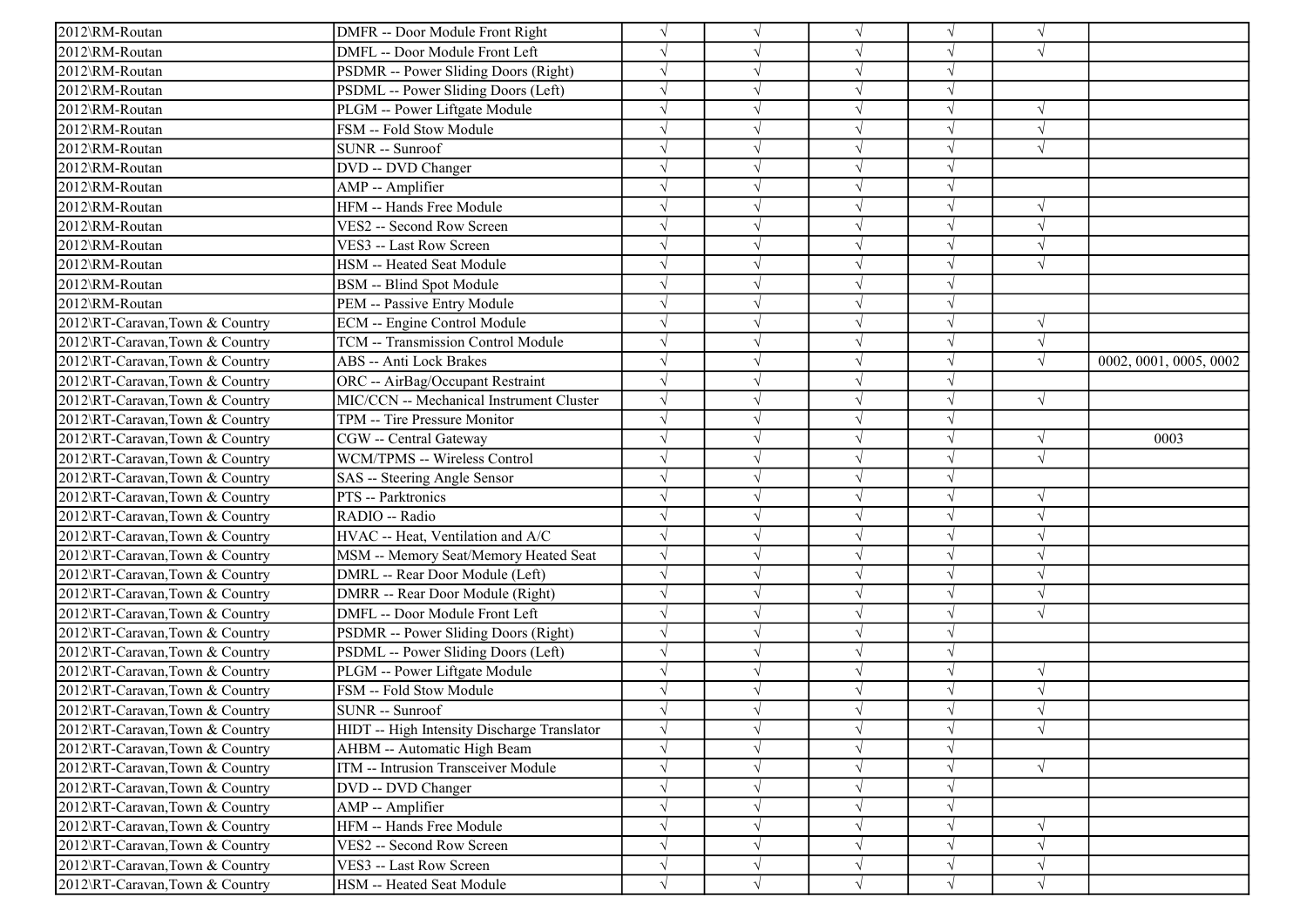| 2012\RT-Caravan,Town & Country | BSM -- Blind Spot Module                                  | $\sqrt{ }$ |            | $\sqrt{}$  | $\sqrt{ }$ |            |           |
|--------------------------------|-----------------------------------------------------------|------------|------------|------------|------------|------------|-----------|
| 2012\RT-Caravan,Town & Country | PEM -- Passive Entry Module                               | $\sqrt{ }$ | V          | $\sqrt{ }$ | $\sqrt{ }$ |            |           |
| 2012\RT-Caravan,Town & Country | <b>EPPM</b> -- Electronic Pedestrian Protection<br>Module | $\sqrt{}$  | $\sqrt{}$  | $\sqrt{}$  | $\sqrt{ }$ |            |           |
| 2012\WD-Durango                | <b>ECM</b> -- Engine Control Module                       | $\sqrt{ }$ |            | $\sqrt{ }$ | $\sqrt{ }$ | $\sqrt{}$  |           |
| 2012\WD-Durango                | TCM -- Transmission Control Module                        | $\sqrt{ }$ | V          | $\sqrt{}$  | $\sqrt{ }$ |            |           |
| 2012\WD-Durango                | DTCM -- Drive Train Control Module                        | $\sqrt{ }$ |            | $\sqrt{ }$ | V          | $\sqrt{ }$ |           |
| 2012\WD-Durango                | ABS -- Anti Lock Brakes                                   | $\sqrt{ }$ |            | $\sqrt{}$  | $\sqrt{}$  | $\sqrt{ }$ | 0001,0002 |
| 2012\WD-Durango                | ORC -- AirBag/Occupant Restraint                          | $\sqrt{ }$ |            | $\sqrt{ }$ | $\sqrt{}$  |            |           |
| 2012\WD-Durango                | MIC/CCN -- Mechanical Instrument Cluster                  | $\sqrt{ }$ |            | $\sqrt{}$  |            | $\sqrt{ }$ |           |
| 2012\WD-Durango                | TPM -- Tire Pressure Monitor                              | $\sqrt{ }$ |            | $\sqrt{ }$ | J          |            |           |
| 2012\WD-Durango                | CGW -- Central Gateway                                    | $\sqrt{ }$ |            | $\sqrt{}$  | V          | $\sqrt{ }$ | 0003      |
| 2012\WD-Durango                | WCM/TPMS -- Wireless Control                              | $\sqrt{ }$ |            | $\sqrt{ }$ | V          | $\sqrt{ }$ |           |
| 2012\WD-Durango                | SAS -- Steering Angle Sensor                              | $\sqrt{ }$ |            | $\sqrt{ }$ | J          | $\sqrt{ }$ |           |
| 2012\WD-Durango                | EPS -- Electric Power Steering                            | $\sqrt{ }$ |            | $\sqrt{ }$ | $\sqrt{}$  |            |           |
| 2012\WD-Durango                | PTS -- Parktronics                                        | $\sqrt{ }$ |            | $\sqrt{ }$ | J          | $\gamma$   |           |
| 2012\WD-Durango                | RADIO -- Radio                                            | $\sqrt{ }$ |            | $\sqrt{}$  | J          | $\sqrt{ }$ |           |
| 2012\WD-Durango                | HVAC -- Heat, Ventilation and A/C                         | $\sqrt{ }$ |            | $\sqrt{}$  |            | $\sqrt{ }$ |           |
| 2012\WD-Durango                | ACC -- Adaptive Cruise Control                            | $\sqrt{ }$ |            | $\sqrt{}$  | V          |            |           |
| 2012\WD-Durango                | MSM -- Memory Seat/Memory Heated Seat                     | $\sqrt{ }$ |            | $\sqrt{}$  | V          | $\sqrt{ }$ |           |
| 2012\WD-Durango                | DMFR -- Door Module Front Right                           | $\sqrt{ }$ |            | $\sqrt{}$  | J          | $\sqrt{ }$ |           |
| 2012\WD-Durango                | DMFL -- Door Module Front Left                            | $\sqrt{ }$ |            | $\sqrt{}$  |            | $\sqrt{2}$ |           |
| 2012\WD-Durango                | ESM -- Electronic Shifter                                 | $\sqrt{ }$ |            | $\sqrt{ }$ |            | $\sqrt{ }$ |           |
| 2012\WD-Durango                | PLGM -- Power Liftgate Module                             | $\sqrt{ }$ |            | $\sqrt{}$  |            | $\sqrt{ }$ |           |
| 2012\WD-Durango                | AHLM -- Headlamp Leveling                                 | $\sqrt{ }$ |            | $\sqrt{ }$ | J          | $\sqrt{ }$ |           |
| 2012\WD-Durango                | ITM -- Intrusion Transceiver Module                       | $\sqrt{ }$ |            | $\sqrt{ }$ | J          | $\sqrt{ }$ |           |
| 2012\WD-Durango                | AMP -- Amplifier                                          | $\sqrt{ }$ |            | $\sqrt{ }$ | $\sqrt{ }$ |            |           |
| 2012\WD-Durango                | HFM -- Hands Free Module                                  | $\sqrt{ }$ |            | $\sqrt{}$  | $\sqrt{ }$ | $\sqrt{ }$ |           |
| 2012\WD-Durango                | VES3 -- Last Row Screen                                   | $\sqrt{ }$ |            | $\sqrt{}$  | J          | $\sqrt{ }$ |           |
| 2012\WD-Durango                | HSM -- Heated Seat Module                                 | $\sqrt{ }$ |            | $\sqrt{}$  | V          | $\sqrt{ }$ |           |
| 2012\WD-Durango                | BSM -- Blind Spot Module                                  | $\sqrt{ }$ |            | $\sqrt{}$  | V          |            |           |
| 2012\WD-Durango                | PEM -- Passive Entry Module                               | $\sqrt{ }$ |            | $\sqrt{}$  | V          |            |           |
| 2012\WK-Grand Cherokee         | ECM -- Engine Control Module                              | $\sqrt{ }$ |            | $\sqrt{ }$ | $\sqrt{}$  | $\sqrt{}$  | 0041      |
| 2012\WK-Grand Cherokee         | TCM -- Transmission Control Module                        | $\sqrt{ }$ |            | $\sqrt{ }$ | $\sqrt{}$  |            |           |
| 2012\WK-Grand Cherokee         | DTCM -- Drive Train Control Module                        |            |            | $\sqrt{ }$ |            | V          |           |
| 2012\WK-Grand Cherokee         | ABS -- Anti Lock Brakes                                   | $\sqrt{ }$ |            |            |            | $\sqrt{ }$ | 0001,0002 |
| 2012\WK-Grand Cherokee         | ORC -- AirBag/Occupant Restraint                          | $\sqrt{}$  |            | $\sqrt{}$  | V          |            |           |
| 2012\WK-Grand Cherokee         | MIC/CCN -- Mechanical Instrument Cluster                  | $\sqrt{ }$ |            |            |            | $\sqrt{ }$ |           |
| 2012\WK-Grand Cherokee         | TPM -- Tire Pressure Monitor                              | $\sqrt{}$  |            | $\sqrt{}$  | V          |            |           |
| 2012\WK-Grand Cherokee         | CGW -- Central Gateway                                    | $\sqrt{}$  |            | $\sqrt{}$  |            | $\sqrt{ }$ | 0003      |
| 2012\WK-Grand Cherokee         | WCM/TPMS -- Wireless Control                              |            |            | $\sqrt{}$  |            | $\sqrt{ }$ |           |
| 2012\WK-Grand Cherokee         | SAS -- Steering Angle Sensor                              | $\sqrt{ }$ | V          | $\sqrt{}$  | $\sqrt{ }$ | $\sqrt{ }$ |           |
| 2012\WK-Grand Cherokee         | EPS -- Electric Power Steering                            | $\sqrt{ }$ |            | $\sqrt{}$  | V          |            |           |
| 2012\WK-Grand Cherokee         | PTS -- Parktronics                                        | $\sqrt{}$  |            | V          | V          | $\sqrt{ }$ |           |
| 2012\WK-Grand Cherokee         | RADIO -- Radio                                            | $\sqrt{}$  | $\sqrt{ }$ | $\sqrt{}$  | $\sqrt{ }$ | $\sqrt{}$  |           |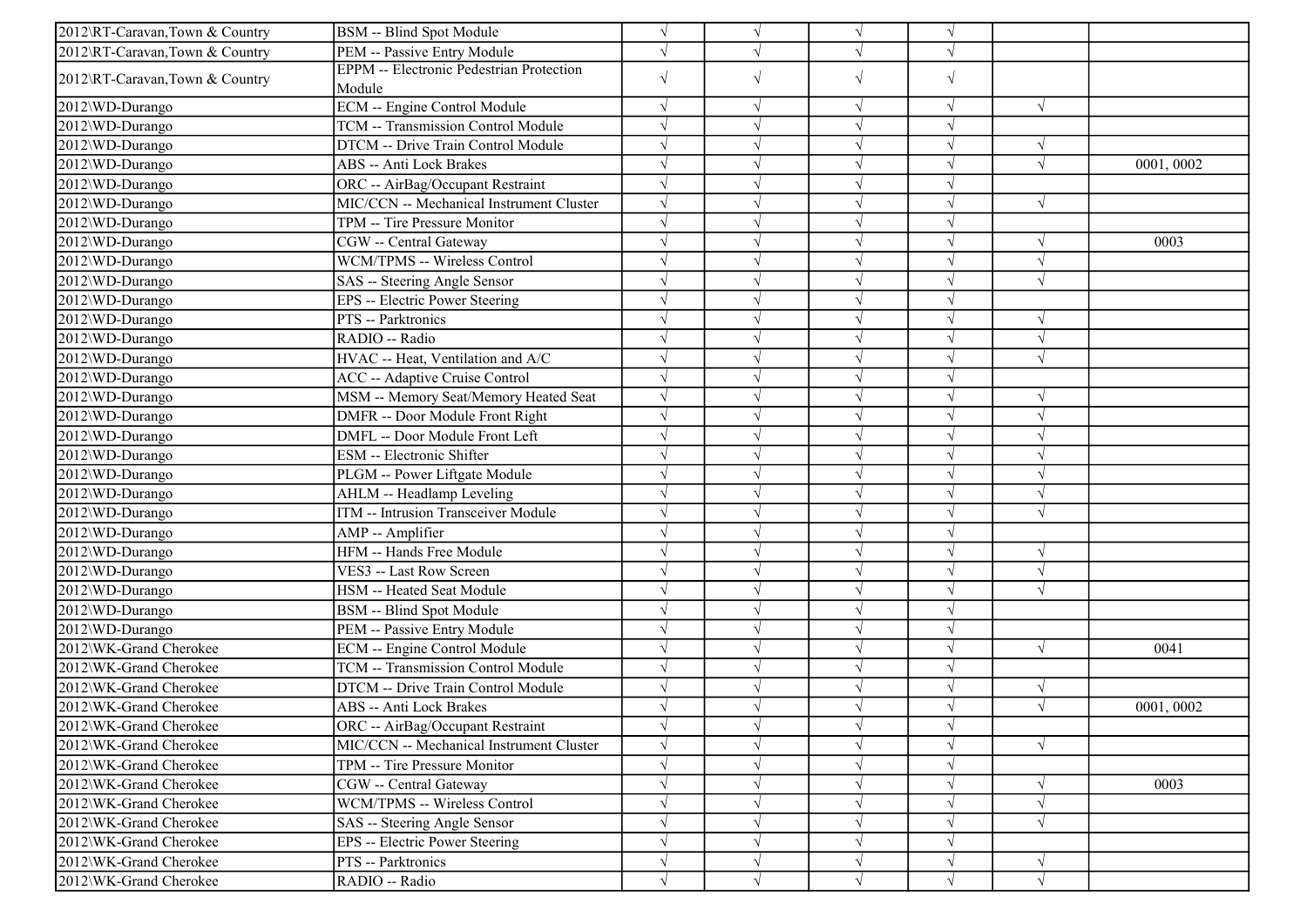| 2012\WK-Grand Cherokee | HVAC -- Heat, Ventilation and A/C            |            |            | $\sqrt{ }$ | $\sqrt{}$  | $\sqrt{ }$    |  |
|------------------------|----------------------------------------------|------------|------------|------------|------------|---------------|--|
| 2012\WK-Grand Cherokee | <b>ACC</b> -- Adaptive Cruise Control        |            |            | $\sqrt{ }$ | V          |               |  |
| 2012\WK-Grand Cherokee | MSM -- Memory Seat/Memory Heated Seat        | $\sqrt{}$  |            | $\sqrt{ }$ | $\sqrt{}$  | $\sqrt{ }$    |  |
| 2012\WK-Grand Cherokee | DMFR -- Door Module Front Right              |            |            | $\sqrt{ }$ |            |               |  |
| 2012\WK-Grand Cherokee | DMFL -- Door Module Front Left               |            |            | $\sqrt{ }$ | V          | $\sqrt{ }$    |  |
| 2012\WK-Grand Cherokee | ESM -- Electronic Shifter                    |            |            | $\sqrt{ }$ |            | $\sqrt{ }$    |  |
| 2012\WK-Grand Cherokee | PLGM -- Power Liftgate Module                |            |            | $\sqrt{ }$ | J          | $\mathcal{A}$ |  |
| 2012\WK-Grand Cherokee | AHLM -- Headlamp Leveling                    | $\sqrt{ }$ |            | $\sqrt{ }$ | V          | $\sqrt{ }$    |  |
| 2012\WK-Grand Cherokee | AHBM -- Automatic High Beam                  |            |            | $\sqrt{ }$ | $\sqrt{}$  | $\sqrt{ }$    |  |
| 2012\WK-Grand Cherokee | ITM -- Intrusion Transceiver Module          |            |            | $\sqrt{ }$ |            | $\sqrt{ }$    |  |
| 2012\WK-Grand Cherokee | AMP -- Amplifier                             |            |            | $\sqrt{ }$ | V          |               |  |
| 2012\WK-Grand Cherokee | HFM -- Hands Free Module                     |            |            | $\sqrt{ }$ |            | $\sqrt{ }$    |  |
| 2012\WK-Grand Cherokee | VES3 -- Last Row Screen                      |            |            | $\sqrt{ }$ | V          | $\sqrt{ }$    |  |
| 2012\WK-Grand Cherokee | HSM -- Heated Seat Module                    |            |            | $\sqrt{ }$ | $\sqrt{}$  | $\sqrt{ }$    |  |
| 2012\WK-Grand Cherokee | BSM -- Blind Spot Module                     |            |            | $\sqrt{ }$ | V          |               |  |
| 2012\WK-Grand Cherokee | PEM -- Passive Entry Module                  |            |            | $\sqrt{ }$ |            |               |  |
| 2012\WK-Grand Cherokee | <b>ADCM</b> -- Active Damping Control Module | $\sqrt{}$  |            | $\sqrt{ }$ |            |               |  |
| 2012\WK-Grand Cherokee | <b>ASCM -- Air Suspension Control Module</b> | $\sqrt{ }$ |            | $\sqrt{ }$ |            |               |  |
| 2012\WK-Grand Cherokee | ELSD -- Electronic Limited Slip Differential | $\sqrt{ }$ |            | $\sqrt{ }$ | V          |               |  |
| 2013\D2-Ram Truck      | TCM -- Transmission Control Module           | $\sqrt{ }$ |            | $\sqrt{ }$ | V          | $\sqrt{ }$    |  |
| 2013\D2-Ram Truck      | DTCM -- Drive Train Control Module           |            |            | $\sqrt{ }$ |            | $\sqrt{ }$    |  |
| 2013\D2-Ram Truck      | ABS -- Anti Lock Brakes                      |            |            | $\sqrt{ }$ | $\sqrt{ }$ | $\sqrt{ }$    |  |
| 2013\D2-Ram Truck      | ORC -- AirBag/Occupant Restraint             |            |            | $\sqrt{ }$ |            | $\sqrt{ }$    |  |
| 2013\D2-Ram Truck      | IPC -- Instrument Panel Cluster              |            |            | $\sqrt{ }$ |            | $\sqrt{ }$    |  |
| 2013\D2-Ram Truck      | <b>BCM -- Body Controller</b>                | $\sqrt{}$  |            | $\sqrt{ }$ | √          | $\sqrt{ }$    |  |
| 2013\D2-Ram Truck      | RFH -- Radio Frequency Hub                   |            |            | $\sqrt{ }$ |            | $\sqrt{ }$    |  |
| 2013\D2-Ram Truck      | PTS -- Parktronics                           |            |            | $\sqrt{ }$ |            | $\sqrt{ }$    |  |
| 2013\D2-Ram Truck      | <b>ICS</b> -- Integrated Center Stack        |            |            | $\sqrt{ }$ | J          | $\sqrt{ }$    |  |
| 2013\D2-Ram Truck      | RADIO -- Radio                               |            |            | $\sqrt{ }$ |            | $\mathcal{N}$ |  |
| 2013\D2-Ram Truck      | HVAC -- Heat, Ventilation and A/C            |            |            | $\sqrt{ }$ |            | $\sqrt{ }$    |  |
| 2013\D2-Ram Truck      | SCCM -- Steering Column Control Module       | $\sqrt{ }$ |            | $\sqrt{ }$ | V          |               |  |
| 2013\D2-Ram Truck      | MSM -- Memory Seat/Memory Heated Seat        | $\sqrt{ }$ |            | $\sqrt{ }$ | V          | $\sqrt{ }$    |  |
| 2013\D2-Ram Truck      | <b>DDM</b> -- Driver Door Module             |            |            | $\sqrt{ }$ | V          | $\sqrt{ }$    |  |
| 2013\D2-Ram Truck      | PDM -- Passenger Door Module                 |            |            | $\sqrt{ }$ | $\sqrt{}$  | $\sqrt{ }$    |  |
| 2013\D2-Ram Truck      | AMP -- Amplifier                             |            |            | $\sqrt{ }$ |            |               |  |
| 2013\D2-Ram Truck      | HSM -- Heated Seat Module                    |            |            |            |            | $\sqrt{ }$    |  |
| 2013\D2-Ram Truck      | ITBM -- Integrated Trailer Brake Module      | $\sqrt{}$  | $\sqrt{ }$ | $\sqrt{ }$ | $\sqrt{}$  |               |  |
| 2013\D2-Ram Truck      | <b>ASCM -- Air Suspension Control Module</b> | $\sqrt{}$  |            | $\sqrt{ }$ | $\sqrt{}$  |               |  |
| 2013\D2-Ram Truck      | DCU -- Dosing Control Unit                   |            |            | $\sqrt{ }$ |            |               |  |
| 2013\D2-Ram Truck      | VSIM -- Vehicle System Interface Module      |            |            | $\sqrt{ }$ | $\sqrt{}$  | $\sqrt{ }$    |  |
| 2013\D2-Ram Truck      | VGT -- Variable Geometry Turbo               |            |            | $\sqrt{ }$ |            |               |  |
| 2013\D2-Ram Truck      | <b>EDM</b> -- External Disc Module           | $\sqrt{}$  |            | $\sqrt{ }$ | $\sqrt{ }$ | $\sqrt{ }$    |  |
| 2013\DD-Ram Truck      | <b>ECM</b> -- Engine Control Module          |            | $\sqrt{ }$ | $\sqrt{ }$ | V          | $\sqrt{ }$    |  |
| 2013\DD-Ram Truck      | TCM -- Transmission Control Module           | $\sqrt{}$  | $\sqrt{ }$ | $\sqrt{ }$ | $\sqrt{}$  | $\sqrt{ }$    |  |
| 2013\DD-Ram Truck      | DTCM -- Drive Train Control Module           | $\sqrt{}$  | $\sqrt{ }$ | $\sqrt{ }$ | $\sqrt{}$  | $\sqrt{}$     |  |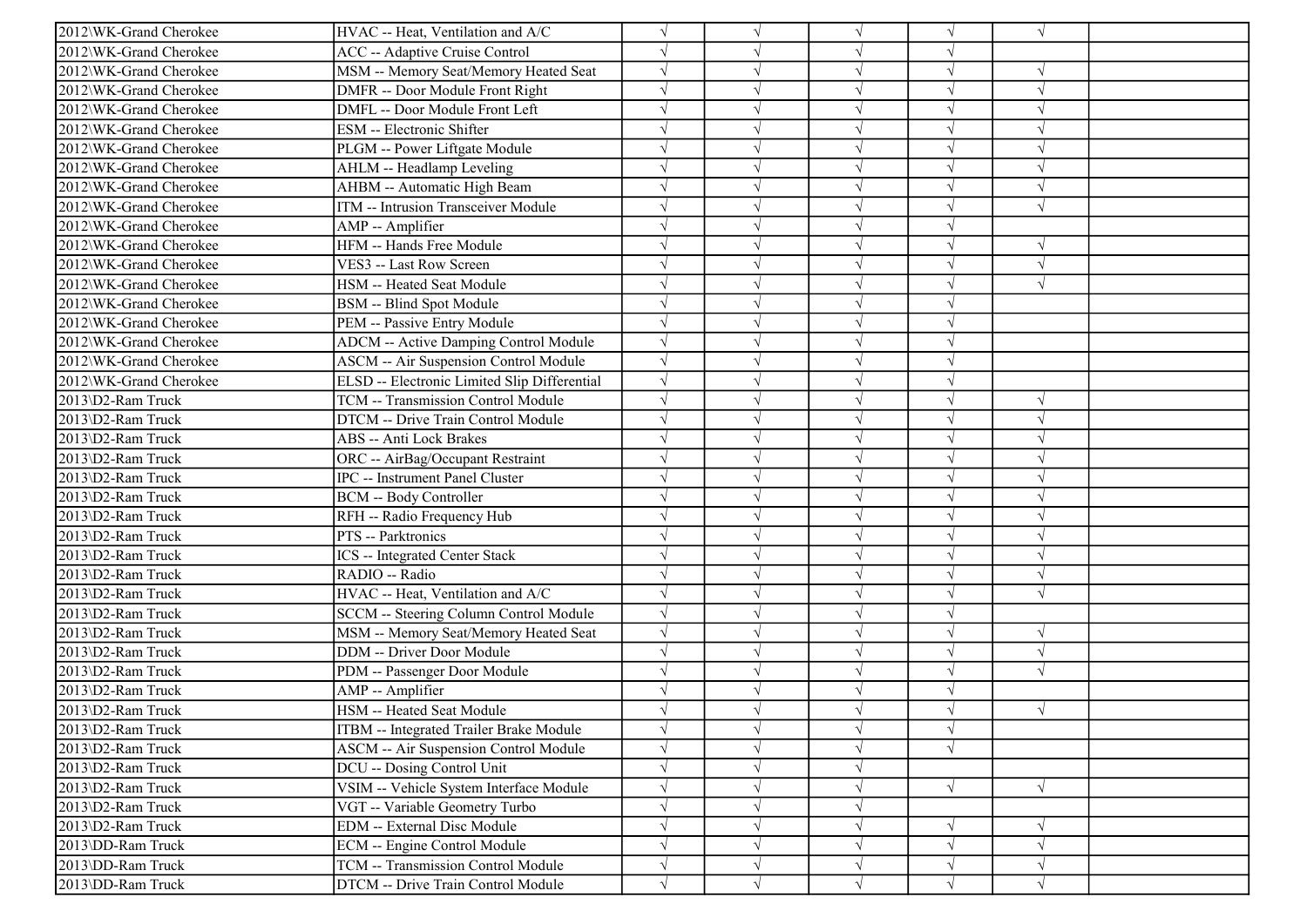| 2013\DD-Ram Truck | <b>ABS</b> -- Anti Lock Brakes               | $\sqrt{}$  |            | $\sqrt{ }$ | $\sqrt{}$  | $\sqrt{ }$               |  |
|-------------------|----------------------------------------------|------------|------------|------------|------------|--------------------------|--|
| 2013\DD-Ram Truck | ORC -- AirBag/Occupant Restraint             |            |            | $\sqrt{ }$ |            | $\sqrt{2}$               |  |
| 2013\DD-Ram Truck | IPC -- Instrument Panel Cluster              |            |            | $\sqrt{ }$ |            |                          |  |
| 2013\DD-Ram Truck | <b>BCM -- Body Controller</b>                |            |            | $\sqrt{ }$ |            | $\sqrt{ }$               |  |
| 2013\DD-Ram Truck | RFH -- Radio Frequency Hub                   |            |            | $\sqrt{ }$ |            | N                        |  |
| 2013\DD-Ram Truck | PTS -- Parktronics                           |            |            | $\sqrt{ }$ | J          | $\mathcal{A}$            |  |
| 2013\DD-Ram Truck | <b>ICS</b> -- Integrated Center Stack        | $\sqrt{ }$ |            | $\sqrt{ }$ | J          | $\sqrt{ }$               |  |
| 2013\DD-Ram Truck | RADIO -- Radio                               |            |            | $\sqrt{ }$ |            | $\sqrt{ }$               |  |
| 2013\DD-Ram Truck | HVAC -- Heat, Ventilation and A/C            |            |            | $\sqrt{ }$ |            | $\sqrt{ }$               |  |
| 2013\DD-Ram Truck | SCCM -- Steering Column Control Module       |            |            | $\sqrt{ }$ |            |                          |  |
| 2013\DD-Ram Truck | MSM -- Memory Seat/Memory Heated Seat        |            |            | $\sqrt{ }$ |            | $\mathcal{N}$            |  |
| 2013\DD-Ram Truck | DDM -- Driver Door Module                    |            |            | $\sqrt{ }$ | V          | $\sqrt{ }$               |  |
| 2013\DD-Ram Truck | PDM -- Passenger Door Module                 |            |            | $\sqrt{ }$ | V          | $\sqrt{ }$               |  |
| 2013\DD-Ram Truck | HSM -- Heated Seat Module                    |            |            | $\sqrt{ }$ | V          | $\sqrt{ }$               |  |
| 2013\DD-Ram Truck | ITBM -- Integrated Trailer Brake Module      | $\sqrt{}$  |            | $\sqrt{ }$ | $\sqrt{}$  |                          |  |
| 2013\DD-Ram Truck | DCU -- Dosing Control Unit                   |            |            | $\sqrt{ }$ |            |                          |  |
| 2013\DD-Ram Truck | VSIM -- Vehicle System Interface Module      | $\sqrt{}$  |            | $\sqrt{ }$ | √          | $\sqrt{ }$               |  |
| 2013\DD-Ram Truck | VGT -- Variable Geometry Turbo               | $\sqrt{ }$ |            | $\sqrt{ }$ |            |                          |  |
| 2013\DD-Ram Truck | <b>EDM</b> -- External Disc Module           |            |            | $\sqrt{ }$ | $\sqrt{ }$ | $\sqrt{ }$               |  |
| 2013\DJ-Ram Truck | <b>ECM</b> -- Engine Control Module          | $\sqrt{}$  |            | $\sqrt{ }$ |            | $\sqrt{2}$               |  |
| 2013\DJ-Ram Truck | TCM -- Transmission Control Module           |            |            | $\sqrt{ }$ | $\sqrt{}$  | $\sqrt{ }$               |  |
| 2013\DJ-Ram Truck | DTCM -- Drive Train Control Module           |            |            | $\sqrt{ }$ |            | $\mathcal{N}$            |  |
| 2013\DJ-Ram Truck | <b>ABS</b> -- Anti Lock Brakes               |            |            | $\sqrt{ }$ |            | $\sqrt{ }$               |  |
| 2013\DJ-Ram Truck | ORC -- AirBag/Occupant Restraint             |            |            | $\sqrt{ }$ | V          | $\sqrt{ }$               |  |
| 2013\DJ-Ram Truck | <b>IPC</b> -- Instrument Panel Cluster       |            |            | $\sqrt{ }$ |            | $\sqrt{ }$               |  |
| 2013\DJ-Ram Truck | TPM -- Tire Pressure Monitor                 |            |            | $\sqrt{ }$ | V          |                          |  |
| 2013\DJ-Ram Truck | <b>BCM -- Body Controller</b>                | $\sqrt{ }$ |            | $\sqrt{ }$ | V          | $\sqrt{ }$               |  |
| 2013\DJ-Ram Truck | RFH -- Radio Frequency Hub                   |            |            | $\sqrt{ }$ |            |                          |  |
| 2013\DJ-Ram Truck | PTS -- Parktronics                           |            |            | $\sqrt{ }$ |            | $\sqrt{ }$               |  |
| 2013\DJ-Ram Truck | ICS -- Integrated Center Stack               |            |            | $\sqrt{ }$ |            |                          |  |
| 2013\DJ-Ram Truck | RADIO -- Radio                               |            |            | $\sqrt{ }$ |            | N                        |  |
| 2013\DJ-Ram Truck | HVAC -- Heat, Ventilation and A/C            | $\sqrt{}$  |            | $\sqrt{ }$ | V          | $\sqrt{ }$               |  |
| 2013\DJ-Ram Truck | SCCM -- Steering Column Control Module       | $\sqrt{ }$ |            | $\sqrt{ }$ | $\sqrt{}$  |                          |  |
| 2013\DJ-Ram Truck | MSM -- Memory Seat/Memory Heated Seat        |            |            | $\sqrt{ }$ |            |                          |  |
| 2013\DJ-Ram Truck | <b>DDM</b> -- Driver Door Module             |            |            | $\sqrt{ }$ |            | $\sqrt{ }$               |  |
| 2013\DJ-Ram Truck | PDM -- Passenger Door Module                 |            |            |            |            | $\overline{\mathcal{N}}$ |  |
| 2013\DJ-Ram Truck | FDCM -- Final Drive Control/All Wheel Drive  | $\sqrt{}$  | $\sqrt{ }$ | $\sqrt{}$  | $\sqrt{}$  |                          |  |
| 2013\DJ-Ram Truck | AMP -- Amplifier                             | $\sqrt{}$  |            | $\sqrt{}$  | $\sqrt{}$  |                          |  |
| 2013\DJ-Ram Truck | HSM -- Heated Seat Module                    |            |            | $\sqrt{ }$ | $\sqrt{}$  | $\sqrt{ }$               |  |
| 2013\DJ-Ram Truck | ITBM -- Integrated Trailer Brake Module      |            |            | $\sqrt{ }$ |            |                          |  |
| 2013\DJ-Ram Truck | <b>ASCM -- Air Suspension Control Module</b> | $\sqrt{}$  |            | $\sqrt{ }$ | $\sqrt{ }$ |                          |  |
| 2013\DJ-Ram Truck | DCU -- Dosing Control Unit                   | $\sqrt{}$  |            | $\sqrt{ }$ |            |                          |  |
| 2013\DJ-Ram Truck | VSIM -- Vehicle System Interface Module      | $\sqrt{}$  | $\sqrt{}$  | $\sqrt{ }$ | $\sqrt{}$  | $\sqrt{ }$               |  |
| 2013\DJ-Ram Truck | VGT -- Variable Geometry Turbo               | $\sqrt{ }$ | $\sqrt{ }$ | $\sqrt{ }$ |            |                          |  |
| 2013\DJ-Ram Truck | EDM -- External Disc Module                  | $\sqrt{}$  | $\sqrt{}$  | $\sqrt{}$  | $\sqrt{ }$ | $\sqrt{ }$               |  |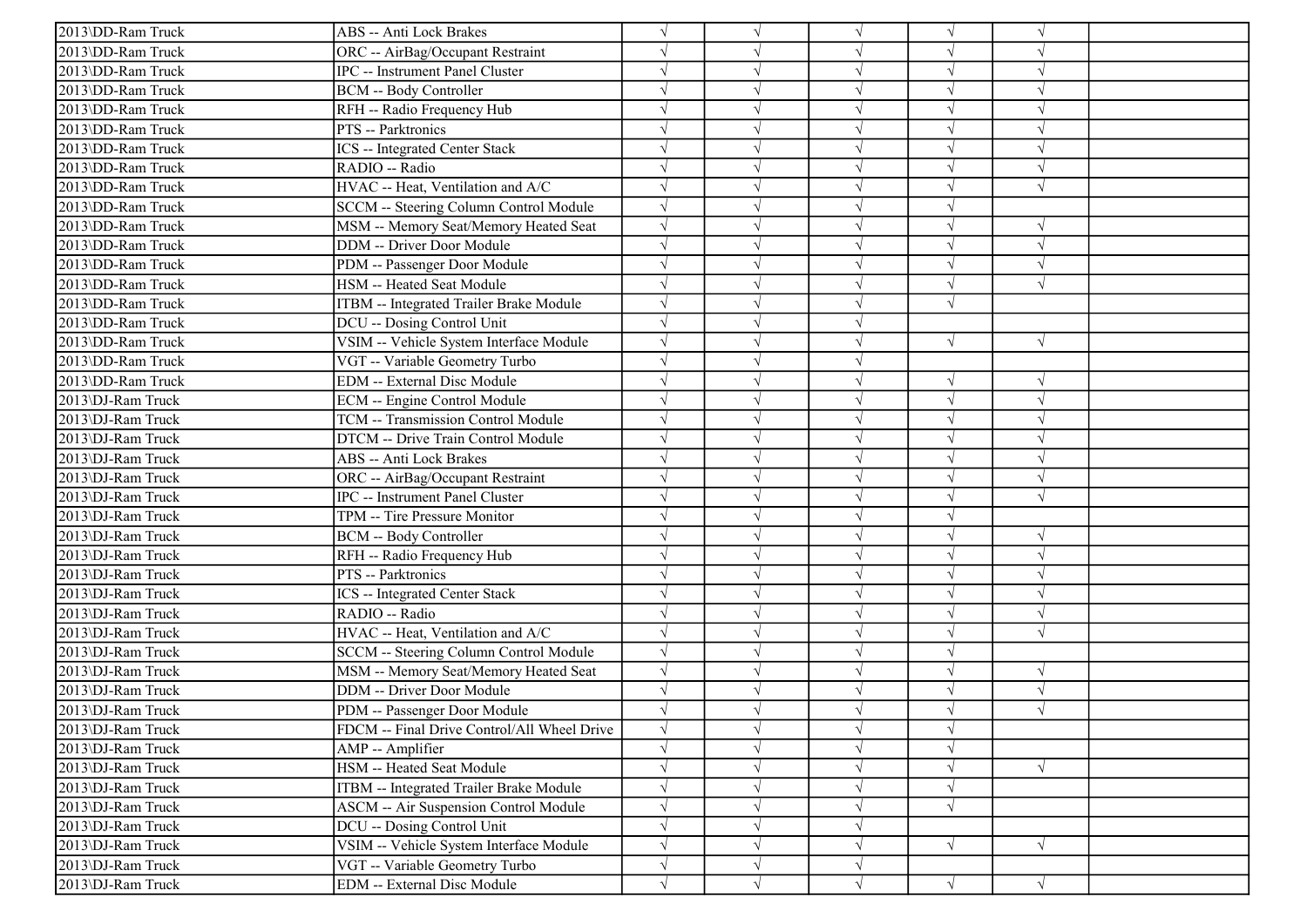| 2013\DP-Ram Truck | ECM -- Engine Control Module            |            |            | $\sqrt{ }$ |            |            |  |
|-------------------|-----------------------------------------|------------|------------|------------|------------|------------|--|
| 2013\DP-Ram Truck | TCM -- Transmission Control Module      |            |            | $\sqrt{ }$ |            | $\sqrt{ }$ |  |
| 2013\DP-Ram Truck | DTCM -- Drive Train Control Module      |            |            | $\sqrt{ }$ | $\sqrt{}$  | $\sqrt{ }$ |  |
| 2013\DP-Ram Truck | ABS -- Anti Lock Brakes                 |            |            | V          |            |            |  |
| 2013\DP-Ram Truck | ORC -- AirBag/Occupant Restraint        |            |            | $\sqrt{ }$ |            | $\sqrt{ }$ |  |
| 2013\DP-Ram Truck | IPC -- Instrument Panel Cluster         |            |            | $\sqrt{ }$ |            | $\sqrt{ }$ |  |
| 2013\DP-Ram Truck | <b>BCM -- Body Controller</b>           |            |            | $\sqrt{ }$ |            | N          |  |
| 2013\DP-Ram Truck | PTS -- Parktronics                      |            |            | $\sqrt{ }$ | J          | $\sqrt{ }$ |  |
| 2013\DP-Ram Truck | <b>ICS</b> -- Integrated Center Stack   |            |            | $\sqrt{ }$ |            | $\sqrt{ }$ |  |
| 2013\DP-Ram Truck | RADIO -- Radio                          |            |            | $\sqrt{ }$ |            |            |  |
| 2013\DP-Ram Truck | HVAC -- Heat, Ventilation and A/C       |            |            | $\sqrt{}$  | J          | $\sqrt{ }$ |  |
| 2013\DP-Ram Truck | SCCM -- Steering Column Control Module  |            |            | $\sqrt{ }$ |            |            |  |
| 2013\DP-Ram Truck | MSM -- Memory Seat/Memory Heated Seat   |            |            | $\sqrt{ }$ | V          | $\sqrt{ }$ |  |
| 2013\DP-Ram Truck | DDM -- Driver Door Module               |            | $\sqrt{ }$ | $\sqrt{ }$ | V          | $\sqrt{ }$ |  |
| 2013\DP-Ram Truck | PDM -- Passenger Door Module            |            |            | $\sqrt{ }$ |            | $\sqrt{ }$ |  |
| 2013\DP-Ram Truck | AMP -- Amplifier                        |            |            | $\sqrt{ }$ |            |            |  |
| 2013\DP-Ram Truck | HSM -- Heated Seat Module               |            |            | $\sqrt{ }$ | $\sqrt{}$  | $\sqrt{ }$ |  |
| 2013\DP-Ram Truck | ITBM -- Integrated Trailer Brake Module |            |            | $\sqrt{}$  |            |            |  |
| 2013\DP-Ram Truck | DCU -- Dosing Control Unit              |            |            | $\sqrt{ }$ |            |            |  |
| 2013\DP-Ram Truck | VSIM -- Vehicle System Interface Module | $\sqrt{ }$ |            | $\sqrt{ }$ | $\sqrt{ }$ | $\sqrt{ }$ |  |
| 2013\DP-Ram Truck | VGT -- Variable Geometry Turbo          |            |            | $\sqrt{ }$ |            |            |  |
| 2013\DP-Ram Truck | EDM -- External Disc Module             |            |            | $\sqrt{ }$ | $\sqrt{ }$ | $\sqrt{ }$ |  |
| 2013\DS-Ram Truck | ECM -- Engine Control Module            |            |            | $\sqrt{ }$ | $\sqrt{ }$ | $\sqrt{ }$ |  |
| 2013\DS-Ram Truck | TCM -- Transmission Control Module      |            |            | $\sqrt{ }$ |            |            |  |
| 2013\DS-Ram Truck | DTCM -- Drive Train Control Module      |            |            | $\sqrt{ }$ | $\sqrt{}$  | $\sqrt{ }$ |  |
| 2013\DS-Ram Truck | ABS -- Anti Lock Brakes                 |            |            | $\sqrt{ }$ |            | $\sqrt{ }$ |  |
| 2013\DS-Ram Truck | ORC -- AirBag/Occupant Restraint        |            |            | $\sqrt{ }$ |            | $\sqrt{ }$ |  |
| 2013\DS-Ram Truck | <b>IPC</b> -- Instrument Panel Cluster  |            |            | $\sqrt{ }$ |            | $\sqrt{ }$ |  |
| 2013\DS-Ram Truck | TPM -- Tire Pressure Monitor            |            |            | $\sqrt{}$  |            |            |  |
| 2013\DS-Ram Truck | <b>BCM -- Body Controller</b>           |            |            | $\sqrt{}$  |            | $\sqrt{ }$ |  |
| 2013\DS-Ram Truck | RFH -- Radio Frequency Hub              |            |            | $\sqrt{ }$ | J          | $\sqrt{ }$ |  |
| 2013\DS-Ram Truck | EPS -- Electric Power Steering          |            |            | $\sqrt{ }$ | J          |            |  |
| 2013\DS-Ram Truck | PTS -- Parktronics                      |            |            | $\sqrt{ }$ | V          | $\sqrt{ }$ |  |
| 2013\DS-Ram Truck | ICS -- Integrated Center Stack          |            |            | $\sqrt{ }$ | $\sqrt{}$  | $\sqrt{ }$ |  |
| 2013\DS-Ram Truck | RADIO -- Radio                          |            |            | $\sqrt{ }$ |            |            |  |
| 2013\DS-Ram Truck | HVAC -- Heat, Ventilation and A/C       |            |            |            |            |            |  |
| 2013\DS-Ram Truck | SCCM -- Steering Column Control Module  |            | $\sqrt{ }$ | $\sqrt{ }$ | $\sqrt{}$  |            |  |
| 2013\DS-Ram Truck | MSM -- Memory Seat/Memory Heated Seat   |            |            | $\sqrt{}$  | V          | $\sqrt{ }$ |  |
| 2013\DS-Ram Truck | DDM -- Driver Door Module               |            |            | $\sqrt{ }$ |            | $\sqrt{ }$ |  |
| 2013\DS-Ram Truck | PDM -- Passenger Door Module            |            |            | $\sqrt{ }$ |            | $\sqrt{ }$ |  |
| 2013\DS-Ram Truck | ESM -- Electronic Shifter               |            |            | $\sqrt{}$  |            |            |  |
| 2013\DS-Ram Truck | AMP -- Amplifier                        |            |            | $\sqrt{}$  | V          |            |  |
| 2013\DS-Ram Truck | HSM -- Heated Seat Module               |            | $\sqrt{ }$ | $\sqrt{}$  |            | $\sqrt{ }$ |  |
| 2013\DS-Ram Truck | ITBM -- Integrated Trailer Brake Module | $\sqrt{}$  | $\sqrt{ }$ | $\sqrt{ }$ | V          |            |  |
| 2013\DS-Ram Truck | ASCM -- Air Suspension Control Module   | $\sqrt{}$  | $\sqrt{ }$ | $\sqrt{ }$ | $\sqrt{}$  |            |  |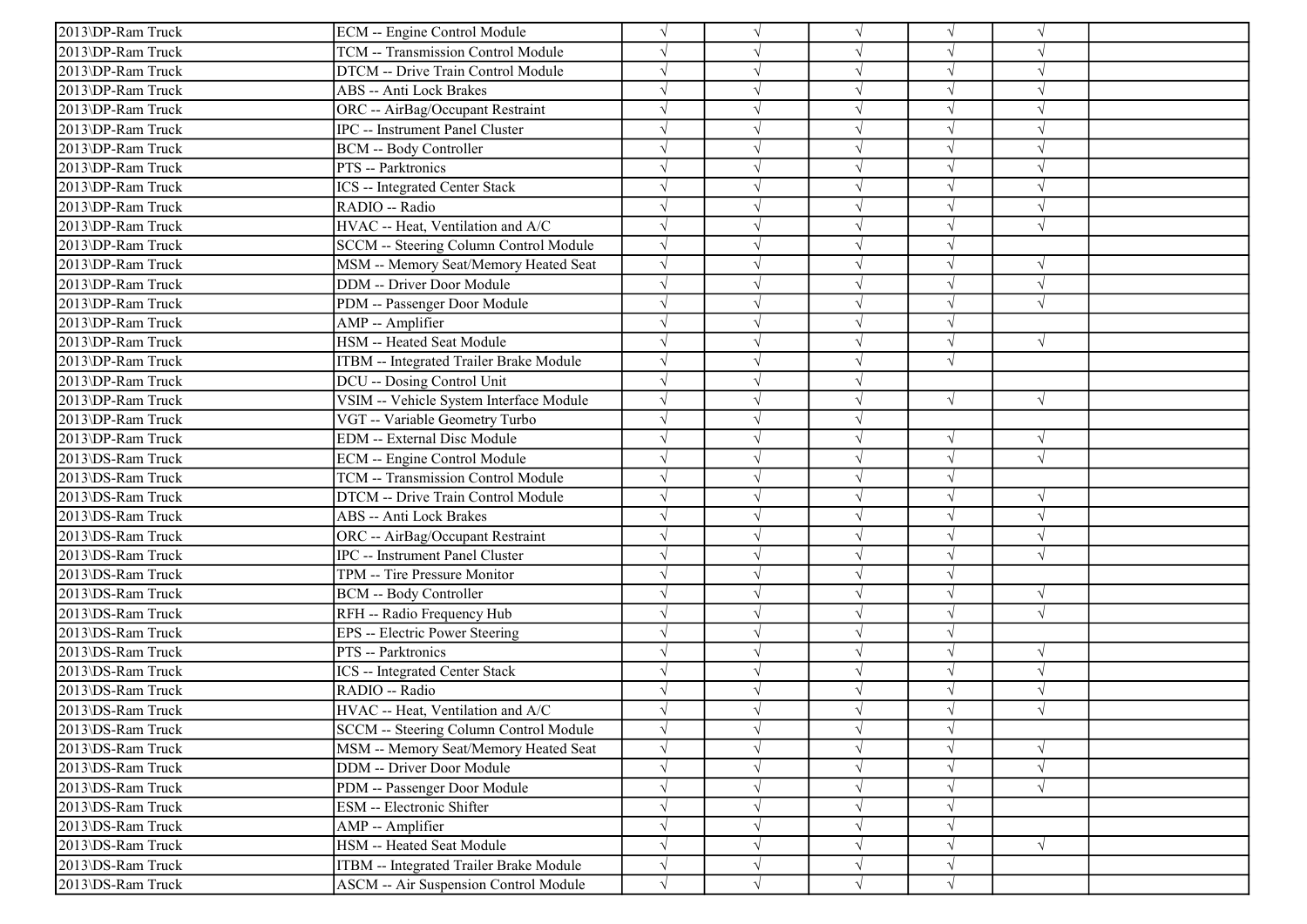| 2013\DS-Ram Truck | <b>EDM</b> -- External Disc Module            |            | $\sqrt{ }$ | $\sqrt{ }$ | $\sqrt{}$  | $\sqrt{ }$ |  |
|-------------------|-----------------------------------------------|------------|------------|------------|------------|------------|--|
| 2013\DX-Ram Truck | TCM -- Transmission Control Module            |            |            | $\sqrt{ }$ |            |            |  |
| 2013\DX-Ram Truck | DTCM -- Drive Train Control Module            |            |            | $\sqrt{ }$ |            | $\sqrt{ }$ |  |
| 2013\DX-Ram Truck | ABS -- Anti Lock Brakes                       |            |            | $\sqrt{ }$ | $\sqrt{}$  | $\sqrt{ }$ |  |
| 2013\DX-Ram Truck | ORC -- AirBag/Occupant Restraint              |            |            | $\sqrt{ }$ |            |            |  |
| 2013\DX-Ram Truck | IPC -- Instrument Panel Cluster               |            |            | $\sqrt{ }$ |            | $\sqrt{ }$ |  |
| 2013\DX-Ram Truck | TPM -- Tire Pressure Monitor                  |            |            | $\sqrt{}$  | J          |            |  |
| 2013\DX-Ram Truck | <b>BCM -- Body Controller</b>                 |            |            | $\sqrt{ }$ |            | $\sqrt{ }$ |  |
| 2013\DX-Ram Truck | RFH -- Radio Frequency Hub                    |            |            | $\sqrt{ }$ |            | $\sqrt{ }$ |  |
| 2013\DX-Ram Truck | EPS -- Electric Power Steering                |            |            | $\sqrt{ }$ | $\sqrt{ }$ |            |  |
| 2013\DX-Ram Truck | PTS -- Parktronics                            |            |            | $\sqrt{ }$ |            |            |  |
| 2013\DX-Ram Truck | ICS -- Integrated Center Stack                |            |            | $\sqrt{ }$ |            | $\sqrt{ }$ |  |
| 2013\DX-Ram Truck | RADIO -- Radio                                |            |            | $\sqrt{ }$ |            | $\sqrt{ }$ |  |
| 2013\DX-Ram Truck | HVAC -- Heat, Ventilation and A/C             |            |            | $\sqrt{ }$ |            | $\sqrt{ }$ |  |
| 2013\DX-Ram Truck | <b>SCCM</b> -- Steering Column Control Module | $\sqrt{ }$ |            | $\sqrt{ }$ | $\sqrt{}$  |            |  |
| 2013\DX-Ram Truck | MSM -- Memory Seat/Memory Heated Seat         |            |            | $\sqrt{ }$ | $\sqrt{}$  | $\sqrt{ }$ |  |
| 2013\DX-Ram Truck | DDM -- Driver Door Module                     |            |            | $\sqrt{ }$ |            |            |  |
| 2013\DX-Ram Truck | PDM -- Passenger Door Module                  |            |            | $\sqrt{ }$ |            | $\sqrt{ }$ |  |
| 2013\DX-Ram Truck | ESM -- Electronic Shifter                     |            |            | $\sqrt{}$  |            |            |  |
| 2013\DX-Ram Truck | AMP -- Amplifier                              |            |            | $\sqrt{ }$ | V          |            |  |
| 2013\DX-Ram Truck | HSM -- Heated Seat Module                     | $\sqrt{ }$ |            | $\sqrt{ }$ | $\sqrt{ }$ | $\sqrt{ }$ |  |
| 2013\DX-Ram Truck | ITBM -- Integrated Trailer Brake Module       | $\sqrt{ }$ |            | $\sqrt{ }$ | $\sqrt{}$  |            |  |
| 2013\DX-Ram Truck | <b>ASCM -- Air Suspension Control Module</b>  |            |            | $\sqrt{ }$ | $\sqrt{}$  |            |  |
| 2013\DX-Ram Truck | DCU -- Dosing Control Unit                    |            |            | $\sqrt{}$  |            |            |  |
| 2013\DX-Ram Truck | VSIM -- Vehicle System Interface Module       |            |            | $\sqrt{ }$ | $\sqrt{ }$ | $\sqrt{ }$ |  |
| 2013\DX-Ram Truck | VGT -- Variable Geometry Turbo                |            |            | $\sqrt{ }$ |            |            |  |
| 2013\DX-Ram Truck | EDM -- External Disc Module                   |            |            | $\sqrt{ }$ | $\sqrt{}$  | $\sqrt{ }$ |  |
| 2013\FF-500       | ECM -- Engine Control Module                  |            |            | $\sqrt{ }$ | $\sqrt{}$  | $\sqrt{ }$ |  |
| 2013\FF-500       | TCM -- Transmission Control Module            |            |            | $\sqrt{ }$ |            | $\sqrt{ }$ |  |
| 2013\FF-500       | ABS -- Anti Lock Brakes                       |            |            | $\sqrt{ }$ |            |            |  |
| 2013\FF-500       | ORC -- AirBag/Occupant Restraint              |            |            | $\sqrt{ }$ | V          |            |  |
| 2013\FF-500       | <b>IPC</b> -- Instrument Panel Cluster        |            |            | $\sqrt{ }$ | J          | $\sqrt{ }$ |  |
| 2013\FF-500       | TPM -- Tire Pressure Monitor                  |            |            | $\sqrt{ }$ | J          | $\sqrt{ }$ |  |
| 2013\FF-500       | <b>BCM</b> -- Body Controller                 |            |            | $\sqrt{ }$ | $\sqrt{}$  | $\sqrt{ }$ |  |
| 2013\FF-500       | EPS -- Electric Power Steering                |            |            | $\sqrt{ }$ |            |            |  |
| 2013\FF-500       | <b>PTS</b> -- Parktronics                     |            |            |            |            |            |  |
| 2013\FF-500       | RADIO -- Radio                                |            | $\sqrt{}$  | $\sqrt{}$  | $\sqrt{}$  | $\sqrt{ }$ |  |
| 2013\FF-500       | HVAC -- Heat, Ventilation and A/C             |            | $\sqrt{ }$ | $\sqrt{ }$ | $\sqrt{}$  | $\sqrt{ }$ |  |
| 2013\FF-500       | EVCU -- Electronic Vehicle Control Unit       |            |            | $\sqrt{ }$ | √          | $\sqrt{ }$ |  |
| 2013\FF-500       | ESM -- Electronic Shifter                     |            |            | $\sqrt{}$  |            |            |  |
| 2013\FF-500       | EAC -- Electric A/C Compressor                |            |            | $\sqrt{}$  |            |            |  |
| 2013\FF-500       | OBCM -- On Board Charging Module              |            |            | $\sqrt{ }$ | V          |            |  |
| 2013\FF-500       | CTM -- Convergence Telematic Module           |            |            | $\sqrt{}$  |            | $\sqrt{ }$ |  |
| 2013\FF-500       | VTM -- Vehicle Tracking Module                | $\sqrt{}$  | $\sqrt{ }$ | $\sqrt{}$  | $\sqrt{}$  |            |  |
| 2013\FF-500       | RBC -- Regenerative Brake Controller          |            |            | $\sqrt{ }$ | J          |            |  |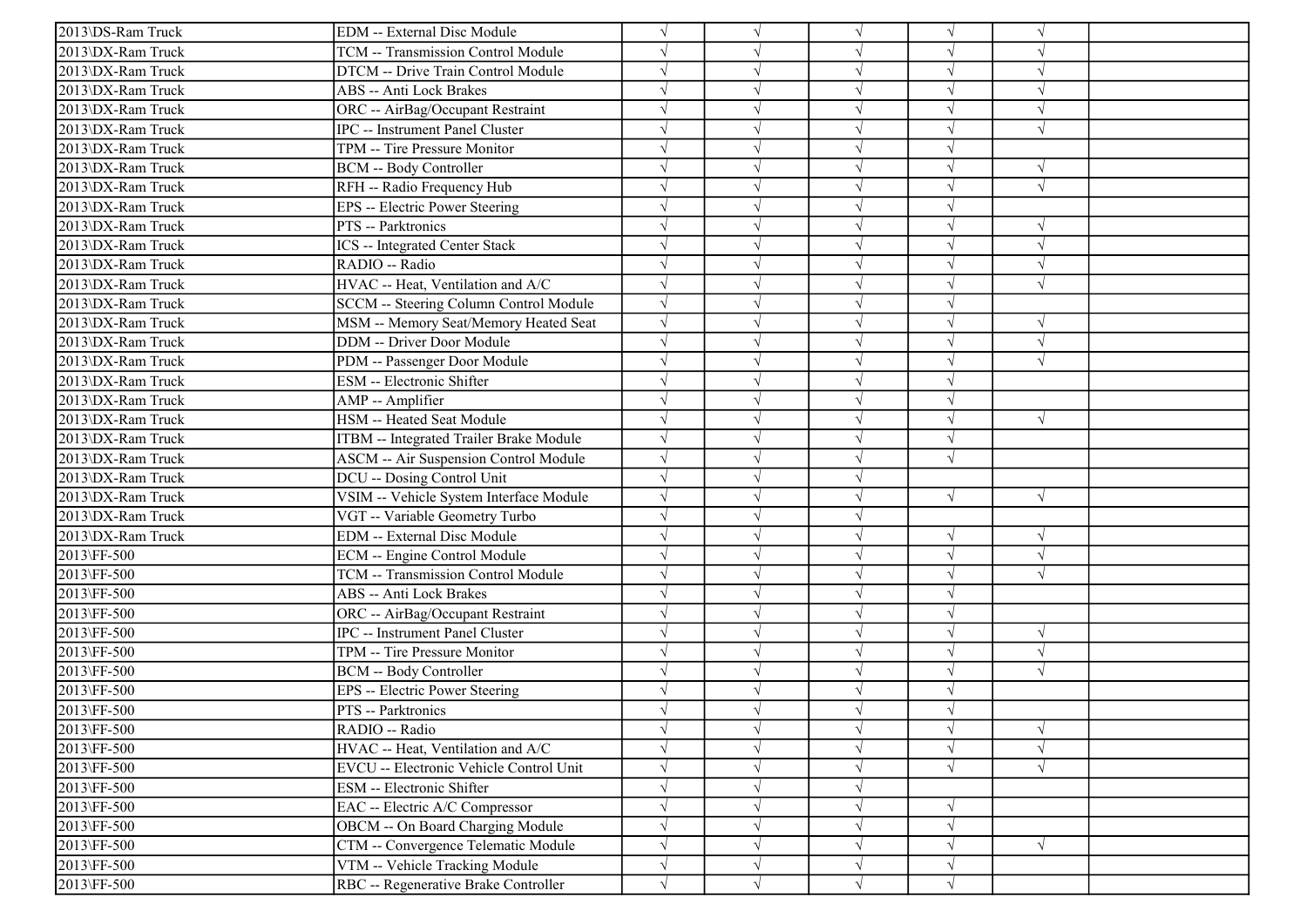| 2013\FF-500                  | PIM -- Power Inverter Module             |            |            | $\sqrt{ }$ |            |            |            |
|------------------------------|------------------------------------------|------------|------------|------------|------------|------------|------------|
| 2013\J8-Wrangler             | ECM -- Engine Control Module             |            |            | $\sqrt{}$  | V          | $\sqrt{ }$ |            |
| 2013\J8-Wrangler             | TCM -- Transmission Control Module       |            |            | $\sqrt{}$  | V          |            |            |
| 2013\J8-Wrangler             | ABS -- Anti Lock Brakes                  |            |            | V          |            | $\sqrt{ }$ | 0002, 0005 |
| 2013\J8-Wrangler             | ORC -- AirBag/Occupant Restraint         |            |            | $\sqrt{ }$ |            |            |            |
| 2013\J8-Wrangler             | MIC/CCN -- Mechanical Instrument Cluster |            |            | $\sqrt{ }$ | J          | $\sqrt{ }$ |            |
| 2013\J8-Wrangler             | CGW -- Central Gateway                   |            |            | $\sqrt{ }$ | V          | $\sqrt{ }$ | 0003       |
| 2013\J8-Wrangler             | WCM/TPMS -- Wireless Control             | $\sqrt{ }$ |            | $\sqrt{ }$ | V          |            |            |
| 2013\J8-Wrangler             | SAS -- Steering Angle Sensor             |            |            | $\sqrt{ }$ | $\sqrt{}$  |            |            |
| 2013\J8-Wrangler             | RADIO -- Radio                           |            |            | $\sqrt{ }$ | $\sqrt{ }$ |            |            |
| 2013\J8-Wrangler             | HVAC -- Heat, Ventilation and A/C        |            |            | $\sqrt{}$  | $\sqrt{ }$ | $\sqrt{ }$ |            |
| 2013\J8-Wrangler             | ESM -- Electronic Shifter                |            |            | $\sqrt{}$  |            | $\sqrt{ }$ |            |
| 2013\JC-Journey              | ECM -- Engine Control Module             |            |            | $\sqrt{ }$ | V          | $\sqrt{ }$ | 0041       |
| 2013 JC-Journey              | TCM -- Transmission Control Module       |            | $\sqrt{}$  | $\sqrt{ }$ | $\sqrt{}$  | $\sqrt{ }$ |            |
| 2013\JC-Journey              | DTCM -- Drive Train Control Module       |            |            | $\sqrt{}$  | J          | $\sqrt{ }$ |            |
| 2013\JC-Journey              | ABS -- Anti Lock Brakes                  |            |            | $\sqrt{ }$ |            | $\sqrt{ }$ |            |
| 2013\JC-Journey              | ORC -- AirBag/Occupant Restraint         |            |            | $\sqrt{}$  |            |            |            |
| 2013\JC-Journey              | IPC -- Instrument Panel Cluster          |            |            | $\sqrt{ }$ |            | $\sqrt{ }$ |            |
| 2013\JC-Journey              | TPM -- Tire Pressure Monitor             |            |            | $\sqrt{ }$ | J          |            |            |
| 2013\JC-Journey              | <b>BCM -- Body Controller</b>            |            | $\sqrt{ }$ | $\sqrt{ }$ | V          | $\sqrt{ }$ |            |
| 2013\JC-Journey              | TGW -- Telematic Gateway Radio           |            |            | $\sqrt{ }$ |            |            |            |
| 2013\JC-Journey              | RFH -- Radio Frequency Hub               |            |            | $\sqrt{ }$ | $\sqrt{}$  | $\sqrt{ }$ |            |
| 2013\JC-Journey              | PTS -- Parktronics                       |            |            | $\sqrt{}$  | J          | $\sqrt{ }$ |            |
| 2013\JC-Journey              | ICS -- Integrated Center Stack           |            |            | $\sqrt{}$  |            | $\sqrt{ }$ |            |
| $2013\overline{JC}$ -Journey | HVAC -- Heat, Ventilation and A/C        |            | $\sqrt{ }$ | $\sqrt{ }$ | $\sqrt{}$  | $\sqrt{ }$ |            |
| 2013\JC-Journey              | SCCM -- Steering Column Control Module   |            |            | $\sqrt{}$  | V          |            |            |
| 2013\JC-Journey              | DDM -- Driver Door Module                |            |            | $\sqrt{ }$ | $\sqrt{ }$ | $\sqrt{ }$ |            |
| 2013\JC-Journey              | PDM -- Passenger Door Module             |            |            | $\sqrt{ }$ | J          | $\sqrt{ }$ |            |
| 2013\JC-Journey              | ITM -- Intrusion Transceiver Module      |            |            | $\sqrt{ }$ |            | $\sqrt{ }$ |            |
| $2013$ JC-Journey            | AMP -- Amplifier                         |            |            | $\sqrt{ }$ |            |            |            |
| 2013\JC-Journey              | HFM -- Hands Free Module                 |            |            | $\sqrt{ }$ | V          |            |            |
| 2013\JC-Journey              | VES3 -- Last Row Screen                  |            |            | $\sqrt{ }$ | J          | $\sqrt{ }$ |            |
| 2013\JC-Journey              | HSM -- Heated Seat Module                |            |            | $\sqrt{ }$ | V          | $\sqrt{ }$ |            |
| 2013\JC-Journey              | VTM -- Vehicle Tracking Module           |            |            | $\sqrt{ }$ | $\sqrt{ }$ |            |            |
| 2013\JF-Freemont             | <b>ECM</b> -- Engine Control Module      |            |            | $\sqrt{}$  | J          | $\sqrt{ }$ | 0041       |
| 2013\JF-Freemont             | TCM -- Transmission Control Module       |            |            | $\sqrt{ }$ |            | $\sqrt{ }$ |            |
| 2013\JF-Freemont             | DTCM -- Drive Train Control Module       |            | $\sqrt{ }$ | $\sqrt{ }$ | $\sqrt{}$  | $\sqrt{ }$ |            |
| 2013\JF-Freemont             | ABS -- Anti Lock Brakes                  |            |            | $\sqrt{}$  |            | $\sqrt{ }$ |            |
| 2013\JF-Freemont             | ORC -- AirBag/Occupant Restraint         |            |            | $\sqrt{}$  |            |            |            |
| 2013\JF-Freemont             | IPC -- Instrument Panel Cluster          |            |            | $\sqrt{}$  | V          | $\sqrt{ }$ |            |
| 2013\JF-Freemont             | TPM -- Tire Pressure Monitor             |            |            | $\sqrt{}$  |            |            |            |
| 2013\JF-Freemont             | BCM -- Body Controller                   |            |            | $\sqrt{ }$ | V          | $\sqrt{ }$ |            |
| 2013\JF-Freemont             | TGW -- Telematic Gateway Radio           |            |            | $\sqrt{}$  |            |            |            |
| 2013\JF-Freemont             | RFH -- Radio Frequency Hub               | $\sqrt{ }$ | $\sqrt{}$  | $\sqrt{ }$ | V          | $\sqrt{ }$ |            |
| 2013\JF-Freemont             | PTS -- Parktronics                       |            | $\sqrt{}$  | $\sqrt{ }$ | $\sqrt{}$  | $\sqrt{ }$ |            |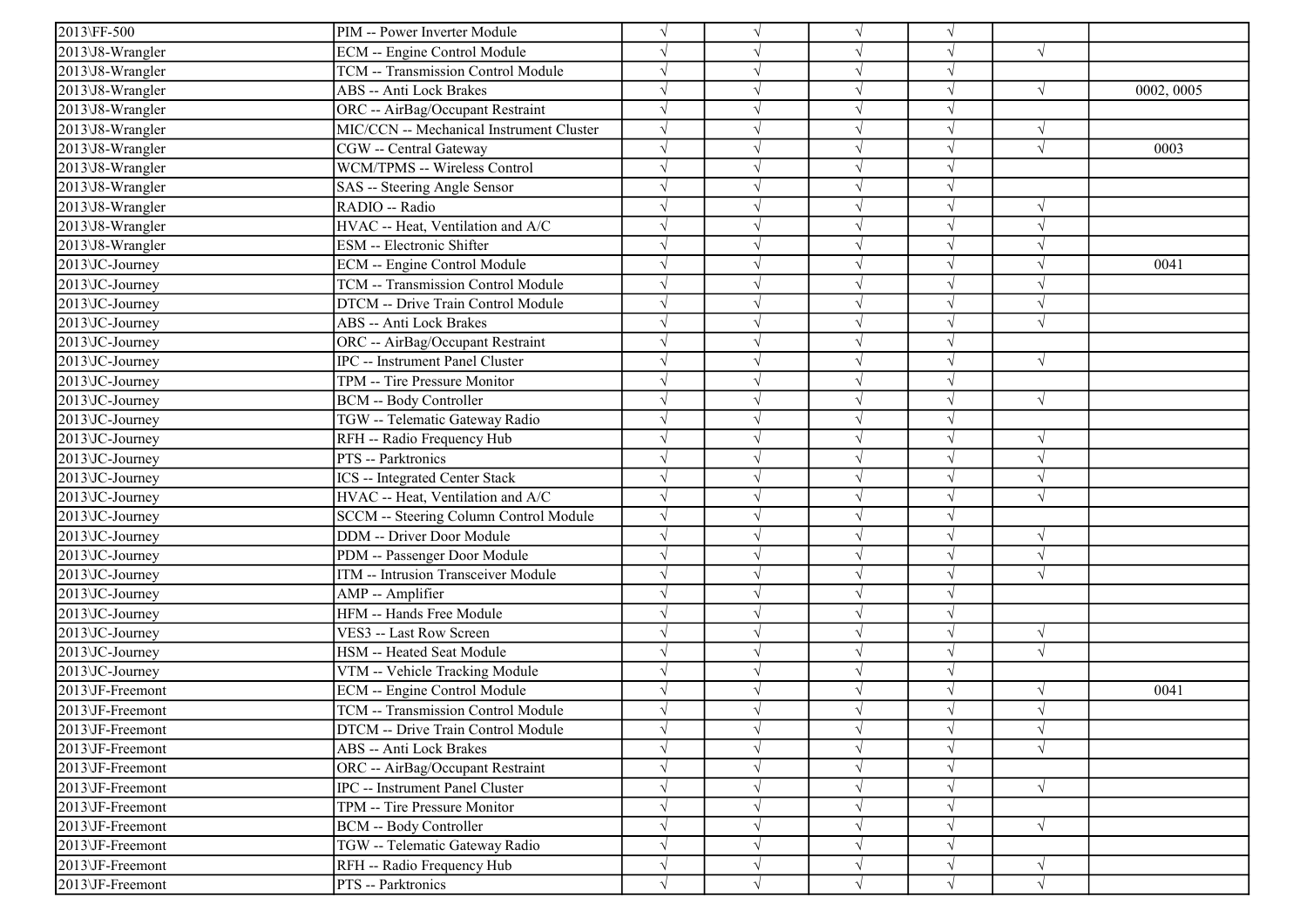| 2013\JF-Freemont                                                                    | ICS -- Integrated Center Stack                            | $\sqrt{}$  |            | $\sqrt{ }$            |            | $\sqrt{ }$ |            |
|-------------------------------------------------------------------------------------|-----------------------------------------------------------|------------|------------|-----------------------|------------|------------|------------|
| 2013\JF-Freemont                                                                    | HVAC -- Heat, Ventilation and A/C                         | $\sqrt{}$  |            | $\sqrt{ }$            | V          | $\sqrt{ }$ |            |
| 2013\JF-Freemont                                                                    | SCCM -- Steering Column Control Module                    | $\sqrt{}$  |            | $\sqrt{ }$            | $\sqrt{ }$ |            |            |
| 2013\JF-Freemont                                                                    | <b>DDM</b> -- Driver Door Module                          | $\sqrt{}$  |            | $\sqrt{ }$            | V          | $\sqrt{ }$ |            |
| 2013\JF-Freemont                                                                    | PDM -- Passenger Door Module                              | $\sqrt{}$  |            | $\sqrt{ }$            | $\sqrt{ }$ | $\sqrt{ }$ |            |
| 2013\JF-Freemont                                                                    | ITM -- Intrusion Transceiver Module                       |            |            | $\sqrt{ }$            |            | $\sqrt{ }$ |            |
| 2013\JF-Freemont                                                                    | AMP -- Amplifier                                          |            |            | $\sqrt{ }$            |            |            |            |
| 2013\JF-Freemont                                                                    | HFM -- Hands Free Module                                  | $\sqrt{ }$ |            | $\sqrt{ }$            | $\sqrt{ }$ |            |            |
| 2013\JF-Freemont                                                                    | VES3 -- Last Row Screen                                   | $\sqrt{ }$ |            | $\sqrt{ }$            | $\sqrt{ }$ | $\sqrt{ }$ |            |
| 2013\JF-Freemont                                                                    | HSM -- Heated Seat Module                                 | $\sqrt{}$  |            | $\sqrt{ }$            | $\sqrt{}$  | $\sqrt{ }$ |            |
| 2013\JF-Freemont                                                                    | <b>EPPM</b> -- Electronic Pedestrian Protection<br>Module | $\sqrt{}$  | $\sqrt{ }$ | $\sqrt{ }$            | $\sqrt{}$  |            |            |
| 2013\JF-Freemont                                                                    | VTM -- Vehicle Tracking Module                            | $\sqrt{ }$ | $\sqrt{ }$ | $\sqrt{ }$            | $\sqrt{ }$ |            |            |
| 2013\JK-Wrangler                                                                    | <b>ECM</b> -- Engine Control Module                       | $\sqrt{ }$ |            | $\sqrt{ }$            | $\sqrt{}$  | $\sqrt{ }$ |            |
| 2013\JK-Wrangler                                                                    | TCM -- Transmission Control Module                        | $\sqrt{ }$ |            | $\sqrt{ }$            | $\sqrt{ }$ |            |            |
| 2013\JK-Wrangler                                                                    | ABS -- Anti Lock Brakes                                   |            |            | $\sqrt{}$             | J          | $\sqrt{ }$ | 0002, 0005 |
| 2013\JK-Wrangler                                                                    | ORC -- AirBag/Occupant Restraint                          | $\sqrt{}$  |            | $\sqrt{}$             | V          |            |            |
| 2013\JK-Wrangler                                                                    | MIC/CCN -- Mechanical Instrument Cluster                  | $\sqrt{}$  |            | $\sqrt{ }$            | V          | $\sqrt{ }$ |            |
| 2013\JK-Wrangler                                                                    | TPM -- Tire Pressure Monitor                              | $\sqrt{}$  |            | $\sqrt{ }$            | V          |            |            |
| 2013\JK-Wrangler                                                                    | CGW -- Central Gateway                                    | $\sqrt{}$  |            | $\sqrt{ }$            | $\sqrt{ }$ | $\sqrt{ }$ | 0003       |
| 2013\JK-Wrangler                                                                    | <b>WCM/TPMS -- Wireless Control</b>                       | $\sqrt{}$  |            | $\sqrt{ }$            | J          |            |            |
| 2013\JK-Wrangler                                                                    | SAS -- Steering Angle Sensor                              |            |            | $\sqrt{ }$            |            |            |            |
| 2013\JK-Wrangler                                                                    | RADIO -- Radio                                            |            |            | $\sqrt{ }$            |            | $\sqrt{ }$ |            |
| 2013\JK-Wrangler                                                                    | HVAC -- Heat, Ventilation and A/C                         | $\sqrt{}$  |            | $\sqrt{ }$            |            | $\sqrt{ }$ |            |
| 2013\JK-Wrangler                                                                    | ESM -- Electronic Shifter                                 | $\sqrt{}$  |            | $\sqrt{}$             | $\sqrt{}$  | $\sqrt{ }$ |            |
| 2013\JK-Wrangler                                                                    | ASBS -- Automatic Sway Bar System                         | $\sqrt{}$  |            | $\sqrt{ }$            | V          |            |            |
| 2013\JK-Wrangler                                                                    | ITM -- Intrusion Transceiver Module                       | $\sqrt{}$  | $\sqrt{ }$ | $\sqrt{ }$            | $\sqrt{ }$ | $\sqrt{ }$ |            |
| 2013\JK-Wrangler                                                                    | AMP -- Amplifier                                          | $\sqrt{}$  | $\sqrt{ }$ | $\overline{\sqrt{2}}$ | $\sqrt{ }$ |            |            |
| 2013\JS-Avenger,Sebring,Convertible-Sedan   ECM -- Engine Control Module            |                                                           | $\sqrt{}$  | $\sqrt{ }$ | $\sqrt{ }$            | $\sqrt{}$  | $\sqrt{ }$ |            |
| 2013\JS-Avenger,Sebring,Convertible-Sedan   ABS -- Anti Lock Brakes                 |                                                           | $\sqrt{}$  | $\sqrt{}$  | $\sqrt{}$             | $\sqrt{}$  | $\sqrt{ }$ | 0002, 0005 |
| 2013\JS-Avenger,Sebring,Convertible-Sedan  ORC -- AirBag/Occupant Restraint         |                                                           | $\sqrt{}$  | $\sqrt{ }$ | $\sqrt{ }$            | $\sqrt{}$  |            |            |
| 2013\JS-Avenger,Sebring,Convertible-Sedan  MIC/CCN -- Mechanical Instrument Cluster |                                                           | $\sqrt{}$  | $\sqrt{}$  | $\sqrt{}$             | $\sqrt{}$  | $\sqrt{}$  |            |
| 2013 JS-Avenger, Sebring, Convertible-Sedan   CGW -- Central Gateway                |                                                           | $\sqrt{}$  | $\sqrt{ }$ | $\sqrt{ }$            | $\sqrt{ }$ | $\sqrt{ }$ | 0003       |
| 2013\JS-Avenger,Sebring,Convertible-Sedan  WCM/TPMS -- Wireless Control             |                                                           | $\sqrt{}$  | $\sqrt{ }$ | $\sqrt{ }$            | $\sqrt{}$  |            |            |
| 2013 VS-Avenger, Sebring, Convertible-Sedan   SAS -- Steering Angle Sensor          |                                                           | $\sqrt{ }$ | $\sqrt{ }$ | $\sqrt{ }$            | $\sqrt{}$  |            |            |
| 2013\JS-Avenger,Sebring,Convertible-Sedan  RADIO -- Radio                           |                                                           | $\sqrt{}$  | $\sqrt{ }$ | $\sqrt{}$             | $\sqrt{}$  | $\sqrt{}$  |            |
| 2013\JS-Avenger,Sebring,Convertible-Sedan  HVAC -- Heat, Ventilation and A/C        |                                                           | $\sqrt{}$  | $\sqrt{ }$ | $\sqrt{}$             | $\sqrt{}$  | $\sqrt{ }$ |            |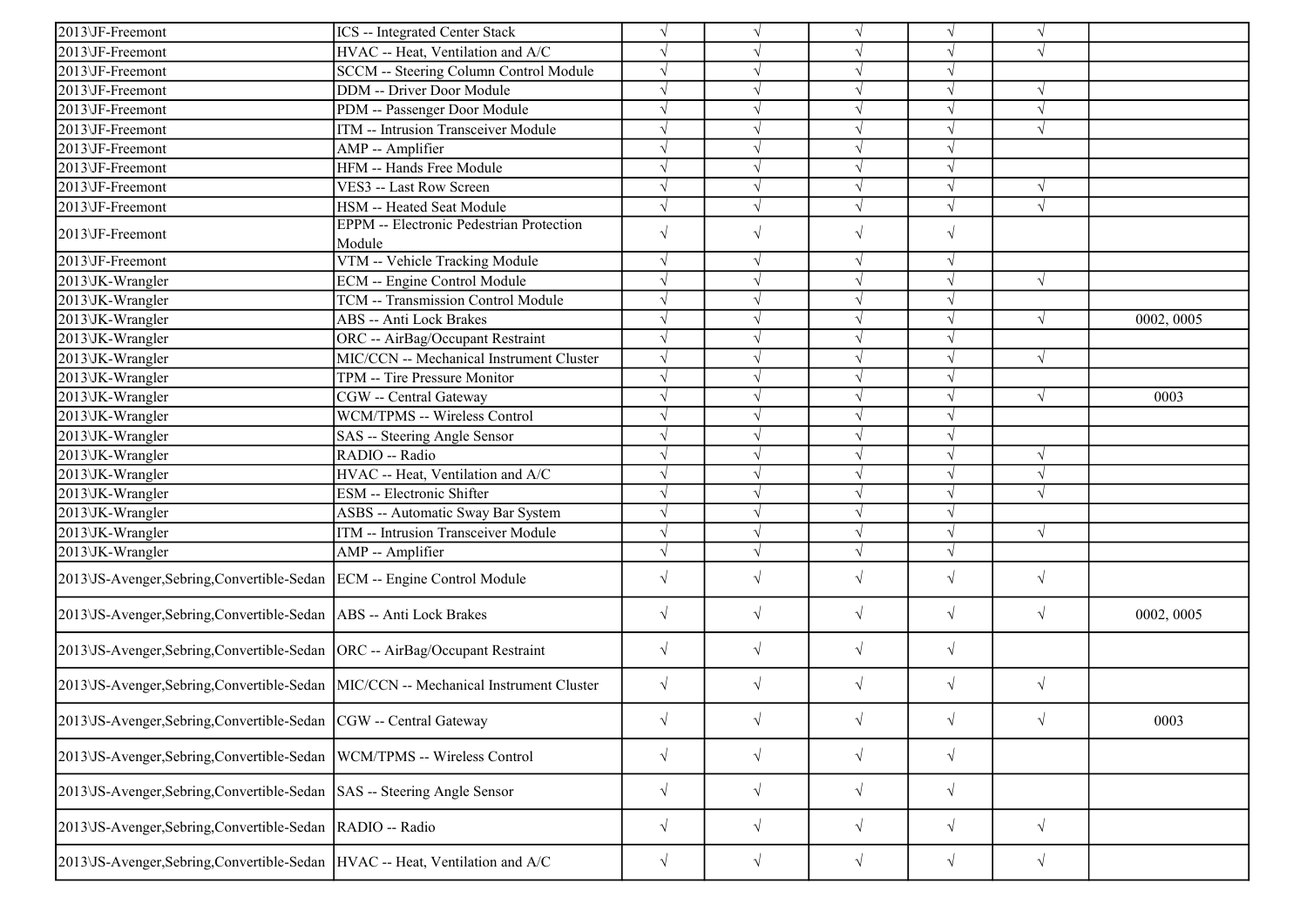| 2013\JS-Avenger, Sebring, Convertible-Sedan   DDM -- Driver Door Module     |                                             | $\sqrt{}$  | $\sqrt{}$  | $\sqrt{}$  | $\sqrt{}$ | $\sqrt{ }$ |            |
|-----------------------------------------------------------------------------|---------------------------------------------|------------|------------|------------|-----------|------------|------------|
| 2013\JS-Avenger,Sebring,Convertible-Sedan  PDM -- Passenger Door Module     |                                             | $\sqrt{}$  | $\sqrt{}$  | $\sqrt{ }$ | $\sqrt{}$ | $\sqrt{ }$ |            |
| 2013\JS-Avenger,Sebring,Convertible-Sedan  PTCM -- Power Top Control Module |                                             | $\sqrt{}$  | $\sqrt{}$  | $\sqrt{ }$ | $\sqrt{}$ |            |            |
| 2013\JS-Avenger,Sebring,Convertible-Sedan   AMP -- Amplifier                |                                             | $\sqrt{ }$ | $\sqrt{ }$ | $\sqrt{ }$ | $\sqrt{}$ |            |            |
| 2013 VS-Avenger, Sebring, Convertible-Sedan   HFM -- Hands Free Module      |                                             | $\sqrt{ }$ | $\sqrt{ }$ | $\sqrt{ }$ | $\sqrt{}$ | $\sqrt{ }$ |            |
| 2013\KK-Liberty                                                             | ECM -- Engine Control Module                | $\sqrt{ }$ | $\sqrt{ }$ | $\sqrt{ }$ | $\sqrt{}$ | $\sqrt{ }$ |            |
| 2013\KK-Liberty                                                             | TCM -- Transmission Control Module          |            |            | $\sqrt{ }$ | V         |            |            |
| 2013\KK-Liberty                                                             | <b>ABS</b> -- Anti Lock Brakes              | $\sqrt{}$  | $\sqrt{ }$ | $\sqrt{ }$ | $\sqrt{}$ | $\sqrt{ }$ | 0002, 0005 |
| 2013\KK-Liberty                                                             | ORC -- AirBag/Occupant Restraint            | $\sqrt{ }$ |            | $\sqrt{ }$ | V         |            |            |
| 2013\KK-Liberty                                                             | MIC/CCN -- Mechanical Instrument Cluster    |            |            | $\sqrt{ }$ | $\sqrt{}$ | $\sqrt{ }$ |            |
| 2013\KK-Liberty                                                             | CGW -- Central Gateway                      |            |            | $\sqrt{ }$ | J         | $\sqrt{ }$ | 0003       |
| 2013\KK-Liberty                                                             | WCM/TPMS -- Wireless Control                |            |            | $\sqrt{ }$ |           |            |            |
| 2013\KK-Liberty                                                             | SAS -- Steering Angle Sensor                | $\sqrt{ }$ |            | $\sqrt{ }$ | V         |            |            |
| 2013\KK-Liberty                                                             | PTS -- Parktronics                          | $\sqrt{}$  |            | $\sqrt{ }$ | V         | $\sqrt{ }$ |            |
| 2013\KK-Liberty                                                             | RADIO -- Radio                              | $\sqrt{ }$ |            | $\sqrt{ }$ | $\sqrt{}$ | $\sqrt{ }$ |            |
| 2013\KK-Liberty                                                             | HVAC -- Heat, Ventilation and A/C           |            |            | $\sqrt{ }$ | $\sqrt{}$ | $\sqrt{ }$ |            |
| 2013\KK-Liberty                                                             | MSM -- Memory Seat/Memory Heated Seat       |            |            | $\sqrt{ }$ | J         | $\Delta$   |            |
| 2013\KK-Liberty                                                             | DMFR -- Door Module Front Right             |            |            | $\sqrt{ }$ |           | $\sqrt{ }$ |            |
| 2013\KK-Liberty                                                             | DMFL -- Door Module Front Left              | $\sqrt{ }$ |            | $\sqrt{ }$ | $\sqrt{}$ | $\sqrt{ }$ |            |
| 2013\KK-Liberty                                                             | ESM -- Electronic Shifter                   |            |            | $\sqrt{ }$ | J         | $\sqrt{ }$ |            |
| 2013\KK-Liberty                                                             | FDCM -- Final Drive Control/All Wheel Drive | $\sqrt{ }$ |            | $\sqrt{ }$ | V         | $\sqrt{ }$ |            |
| 2013\KK-Liberty                                                             | OCM -- Occupant Classification              |            |            | $\sqrt{ }$ | $\sqrt{}$ |            |            |
| 2013\KK-Liberty                                                             | SUNR -- Sunroof                             |            |            | $\sqrt{ }$ |           |            |            |
| 2013\KK-Liberty                                                             | ITM -- Intrusion Transceiver Module         |            |            | $\sqrt{ }$ |           | $\sqrt{ }$ |            |
| 2013\KK-Liberty                                                             | AMP -- Amplifier                            |            |            | $\sqrt{ }$ | J         |            |            |
| 2013\KK-Liberty                                                             | HFM -- Hands Free Module                    |            |            | $\sqrt{ }$ | V         | $\sqrt{ }$ |            |
| 2013\LC-Challenger                                                          | <b>ECM</b> -- Engine Control Module         | $\sqrt{ }$ |            | $\sqrt{ }$ | $\sqrt{}$ | $\sqrt{ }$ |            |
| 2013\LC-Challenger                                                          | TCM -- Transmission Control Module          | $\sqrt{ }$ |            | $\sqrt{ }$ | $\sqrt{}$ |            |            |
| 2013\LC-Challenger                                                          | ABS -- Anti Lock Brakes                     |            |            | $\sqrt{ }$ | $\sqrt{}$ | $\sqrt{ }$ | 0001,0002  |
| 2013\LC-Challenger                                                          | ORC -- AirBag/Occupant Restraint            |            |            | $\sqrt{ }$ | V         |            |            |
| 2013\LC-Challenger                                                          | TPM -- Tire Pressure Monitor                |            |            | $\sqrt{ }$ | V         |            |            |
| 2013\LC-Challenger                                                          | CGW -- Central Gateway                      |            |            | $\sqrt{ }$ | ٦I        | $\sqrt{ }$ |            |
| 2013\LC-Challenger                                                          | WCM/TPMS -- Wireless Control                | $\sqrt{}$  | $\sqrt{}$  | $\sqrt{ }$ | $\sqrt{}$ | $\sqrt{ }$ |            |
| 2013\LC-Challenger                                                          | SAS -- Steering Angle Sensor                |            |            | $\sqrt{ }$ |           | $\sqrt{ }$ |            |
| 2013\LC-Challenger                                                          | EPS -- Electric Power Steering              |            |            | $\sqrt{ }$ |           |            |            |
| 2013\LC-Challenger                                                          | PTS -- Parktronics                          |            |            | $\sqrt{ }$ |           |            |            |
| 2013\LC-Challenger                                                          | RADIO -- Radio                              |            |            | $\sqrt{ }$ |           | $\sqrt{ }$ |            |
| 2013\LC-Challenger                                                          | HVAC -- Heat, Ventilation and A/C           |            |            | $\sqrt{ }$ |           | $\sqrt{ }$ |            |
| 2013\LC-Challenger                                                          | DDM -- Driver Door Module                   |            |            | $\sqrt{ }$ | V         | $\sqrt{ }$ |            |
| 2013\LC-Challenger                                                          | PDM -- Passenger Door Module                | $\sqrt{}$  | $\sqrt{ }$ | $\sqrt{ }$ | $\sqrt{}$ | $\sqrt{ }$ |            |
| 2013\LC-Challenger                                                          | ESM -- Electronic Shifter                   |            | $\sqrt{}$  | $\sqrt{ }$ | $\sqrt{}$ | $\sqrt{}$  |            |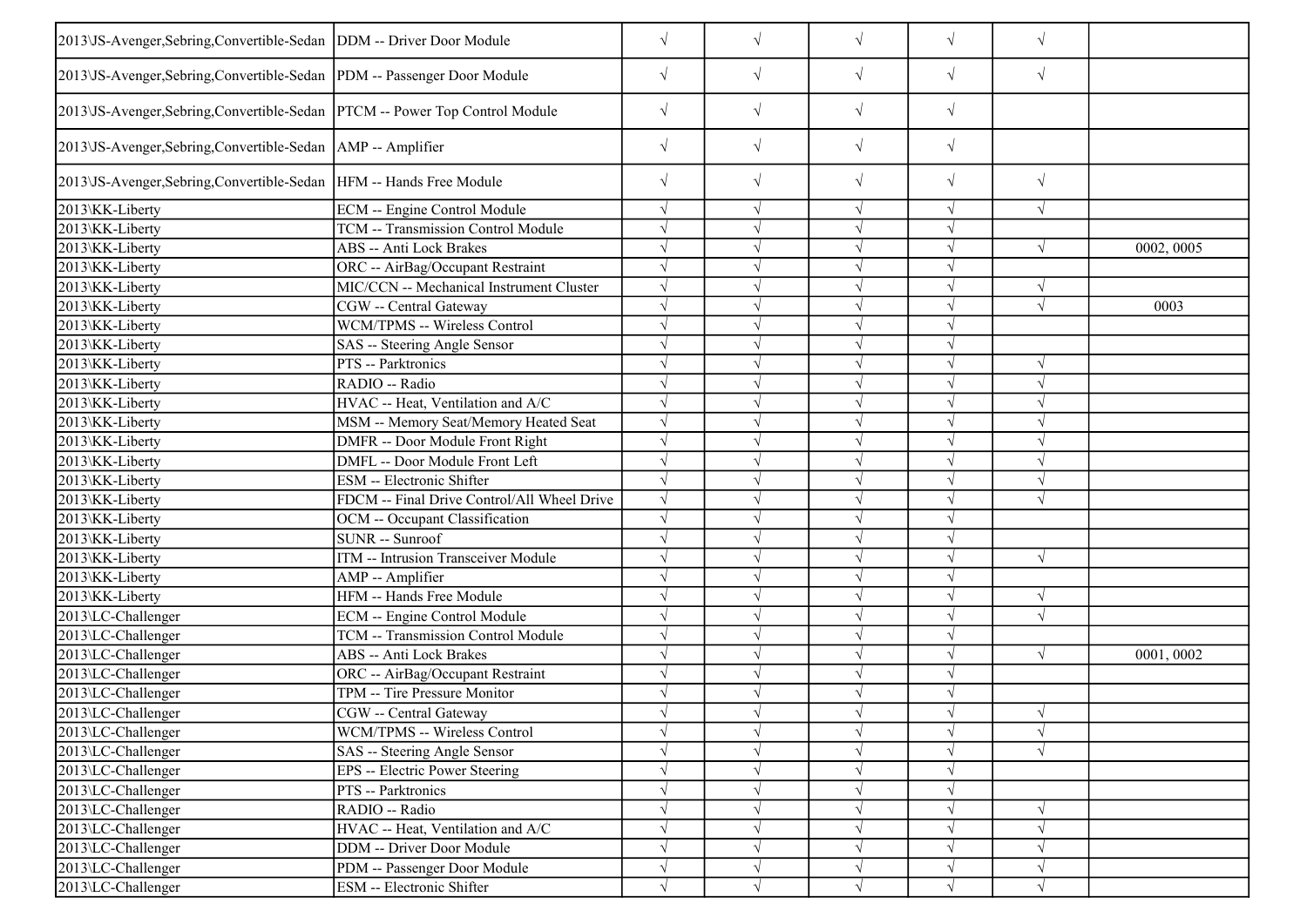| 2013\LC-Challenger                             | SUNR -- Sunroof                         |            |            | $\sqrt{ }$ | V          | $\sqrt{ }$ |      |
|------------------------------------------------|-----------------------------------------|------------|------------|------------|------------|------------|------|
| 2013\LC-Challenger                             | <b>EOM</b> -- Electronic Overhead       | $\sqrt{}$  |            | $\sqrt{ }$ | V          |            |      |
| 2013\LC-Challenger                             | AMP -- Amplifier                        | $\sqrt{}$  |            | $\sqrt{ }$ | $\sqrt{}$  |            |      |
| 2013\LC-Challenger                             | HFM -- Hands Free Module                |            |            | $\sqrt{ }$ |            |            |      |
| 2013\LC-Challenger                             | HSM -- Heated Seat Module               | $\sqrt{}$  |            | $\sqrt{ }$ | J          | $\sqrt{ }$ |      |
| 2013\LC-Challenger                             | PEM -- Passive Entry Module             | $\sqrt{}$  |            | $\sqrt{ }$ | V          |            |      |
| 2013\LC-Challenger                             | ADCM -- Active Damping Control Module   | $\sqrt{ }$ |            | $\sqrt{ }$ | V          |            |      |
| 2013\LD-Charger                                | ECM -- Engine Control Module            | $\sqrt{ }$ |            | $\sqrt{ }$ | V          | $\sqrt{ }$ |      |
| 2013\LD-Charger                                | TCM -- Transmission Control Module      | $\sqrt{ }$ |            | $\sqrt{ }$ | $\sqrt{ }$ |            |      |
| 2013\LD-Charger                                | DTCM -- Drive Train Control Module      |            |            | $\sqrt{ }$ | J          | $\gamma$   |      |
| 2013\LD-Charger                                | ABS -- Anti Lock Brakes                 | $\sqrt{}$  |            | $\sqrt{ }$ | J          | $\sqrt{ }$ |      |
| 2013\LD-Charger                                | ORC -- AirBag/Occupant Restraint        |            |            | $\sqrt{ }$ | V          |            |      |
| 2013\LD-Charger                                | IPC -- Instrument Panel Cluster         | $\sqrt{}$  |            | $\sqrt{ }$ | $\sqrt{ }$ | $\sqrt{ }$ |      |
| 2013\LD-Charger                                | TPM -- Tire Pressure Monitor            | $\sqrt{}$  |            | $\sqrt{ }$ | V          |            |      |
| 2013\LD-Charger                                | <b>BCM -- Body Controller</b>           | $\sqrt{}$  |            | $\sqrt{ }$ | V          | $\sqrt{ }$ |      |
| 2013\LD-Charger                                | TGW -- Telematic Gateway Radio          |            |            | $\sqrt{ }$ |            |            |      |
| 2013\LD-Charger                                | RFH -- Radio Frequency Hub              |            |            | $\sqrt{}$  | J          | $\sqrt{ }$ |      |
| 2013\LD-Charger                                | EPS -- Electric Power Steering          |            |            | $\sqrt{ }$ |            |            |      |
| 2013\LD-Charger                                | PTS -- Parktronics                      | $\sqrt{ }$ |            | $\sqrt{ }$ | V          | $\sqrt{ }$ |      |
| 2013\LD-Charger                                | <b>ICS</b> -- Integrated Center Stack   | $\sqrt{ }$ |            | $\sqrt{ }$ | V          | $\sqrt{ }$ |      |
| 2013\LD-Charger                                | HVAC -- Heat, Ventilation and A/C       | $\sqrt{ }$ |            | $\sqrt{ }$ | V          | $\sqrt{ }$ |      |
| 2013\LD-Charger                                | ACC -- Adaptive Cruise Control          | $\sqrt{ }$ |            | $\sqrt{ }$ | $\sqrt{ }$ |            |      |
| 2013\LD-Charger                                | SCCM -- Steering Column Control Module  | $\sqrt{}$  |            | $\sqrt{}$  | J          |            |      |
| 2013\LD-Charger                                | MSM -- Memory Seat/Memory Heated Seat   | $\sqrt{}$  |            | $\sqrt{ }$ |            | $\sqrt{ }$ |      |
| 2013\LD-Charger                                | DDM -- Driver Door Module               | $\sqrt{}$  |            | $\sqrt{ }$ | $\sqrt{ }$ | $\sqrt{ }$ |      |
| 2013\LD-Charger                                | PDM -- Passenger Door Module            | $\sqrt{}$  |            | $\sqrt{ }$ | V          | $\sqrt{ }$ |      |
| 2013\LD-Charger                                | ESM -- Electronic Shifter               | $\sqrt{}$  |            | $\sqrt{ }$ | V          | $\sqrt{ }$ |      |
| 2013\LD-Charger                                | ITM -- Intrusion Transceiver Module     | $\sqrt{}$  |            | $\sqrt{ }$ | $\sqrt{}$  | $\sqrt{ }$ |      |
| 2013\LD-Charger                                | HFM -- Hands Free Module                | $\sqrt{}$  |            | $\sqrt{ }$ | N          |            |      |
| 2013\LD-Charger                                | HSM -- Heated Seat Module               | $\sqrt{}$  |            | $\sqrt{ }$ |            | $\sqrt{ }$ |      |
| 2013\LD-Charger                                | ADCM -- Active Damping Control Module   | $\sqrt{}$  |            | $\sqrt{ }$ | V          |            |      |
| 2013\LD-Charger                                | VSIM -- Vehicle System Interface Module | $\sqrt{ }$ |            | $\sqrt{ }$ | V          | $\sqrt{ }$ |      |
| 2013\LD-Charger                                | LBSS -- Left Blind Spot Sensor          | $\sqrt{ }$ | $\sqrt{ }$ | $\sqrt{}$  | $\sqrt{ }$ |            |      |
| 2013\LD-Charger                                | RBSS -- Right Blind Spot Sensor         | $\sqrt{}$  |            | $\sqrt{ }$ | $\sqrt{ }$ |            |      |
| 2013\LX-300, Charger, Magnum, Grand            | ECM -- Engine Control Module            | $\sqrt{ }$ |            | $\sqrt{ }$ | $\sqrt{ }$ | $\sqrt{ }$ | 0041 |
| Voyager                                        |                                         |            |            |            |            |            |      |
| 2013\LX-300, Charger, Magnum, Grand<br>Voyager | TCM -- Transmission Control Module      | $\sqrt{}$  | $\sqrt{ }$ | $\sqrt{}$  | $\sqrt{}$  |            |      |
| 2013\LX-300,Charger,Magnum,Grand<br>Voyager    | DTCM -- Drive Train Control Module      | $\sqrt{}$  | $\sqrt{ }$ | $\sqrt{ }$ | $\sqrt{}$  | $\sqrt{ }$ |      |
| 2013\LX-300, Charger, Magnum, Grand<br>Voyager | ABS -- Anti Lock Brakes                 | $\sqrt{}$  | $\sqrt{ }$ | $\sqrt{ }$ | $\sqrt{}$  | $\sqrt{ }$ |      |
| 2013\LX-300, Charger, Magnum, Grand<br>Voyager | ORC -- AirBag/Occupant Restraint        | $\sqrt{}$  | $\sqrt{}$  | $\sqrt{}$  | $\sqrt{}$  |            |      |
| 2013\LX-300,Charger,Magnum,Grand<br>Voyager    | <b>IPC</b> -- Instrument Panel Cluster  | $\sqrt{}$  | $\sqrt{ }$ | $\sqrt{ }$ | $\sqrt{ }$ | $\sqrt{ }$ |      |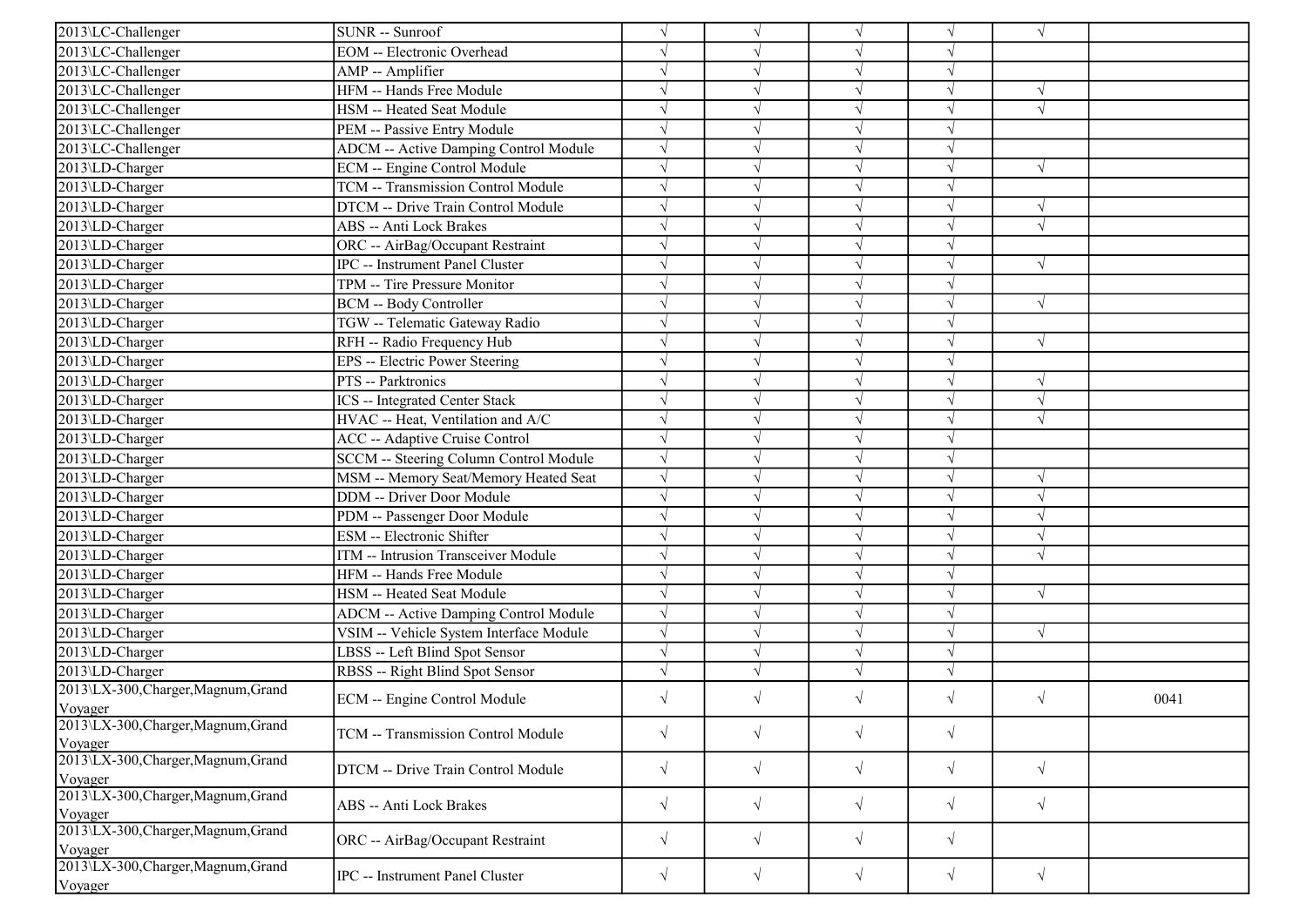| 2013\LX-300, Charger, Magnum, Grand<br>Voyager | TPM -- Tire Pressure Monitor                 | $\sqrt{}$  | $\sqrt{}$  | $\sqrt{}$  | $\sqrt{}$  |            |                  |
|------------------------------------------------|----------------------------------------------|------------|------------|------------|------------|------------|------------------|
| 2013\LX-300, Charger, Magnum, Grand<br>Voyager | BCM -- Body Controller                       | $\sqrt{}$  | $\sqrt{}$  | $\sqrt{ }$ | $\sqrt{ }$ | $\sqrt{ }$ |                  |
| 2013\LX-300, Charger, Magnum, Grand<br>Voyager | TGW -- Telematic Gateway Radio               | $\sqrt{}$  | $\sqrt{}$  | $\sqrt{}$  | $\sqrt{}$  |            |                  |
| 2013\LX-300, Charger, Magnum, Grand<br>Voyager | RFH -- Radio Frequency Hub                   | $\sqrt{}$  | $\sqrt{}$  | $\sqrt{ }$ | $\sqrt{ }$ | $\sqrt{ }$ |                  |
| 2013\LX-300, Charger, Magnum, Grand<br>Voyager | EPS -- Electric Power Steering               | $\sqrt{}$  | $\sqrt{}$  | $\sqrt{ }$ | $\sqrt{ }$ |            |                  |
| 2013\LX-300, Charger, Magnum, Grand<br>Voyager | PTS -- Parktronics                           | $\sqrt{}$  | $\sqrt{}$  | $\sqrt{ }$ | $\sqrt{ }$ | $\sqrt{ }$ |                  |
| 2013\LX-300, Charger, Magnum, Grand<br>Voyager | ICS -- Integrated Center Stack               | $\sqrt{}$  | $\sqrt{}$  | $\sqrt{ }$ | $\sqrt{ }$ | $\sqrt{ }$ |                  |
| 2013\LX-300, Charger, Magnum, Grand<br>Voyager | HVAC -- Heat, Ventilation and A/C            | $\sqrt{}$  | $\sqrt{}$  | $\sqrt{ }$ | $\sqrt{ }$ | $\sqrt{}$  |                  |
| 2013\LX-300, Charger, Magnum, Grand<br>Voyager | AFLS -- Adaptive Front Lighting System       | $\sqrt{}$  | $\sqrt{}$  | $\sqrt{ }$ | $\sqrt{}$  | $\sqrt{ }$ |                  |
| 2013\LX-300, Charger, Magnum, Grand<br>Voyager | ACC -- Adaptive Cruise Control               | $\sqrt{}$  | $\sqrt{}$  | $\sqrt{ }$ | $\sqrt{ }$ |            |                  |
| 2013\LX-300, Charger, Magnum, Grand<br>Voyager | SCCM -- Steering Column Control Module       | $\sqrt{}$  | $\sqrt{}$  | $\sqrt{ }$ | $\sqrt{ }$ |            |                  |
| 2013\LX-300, Charger, Magnum, Grand<br>Voyager | MSM -- Memory Seat/Memory Heated Seat        | $\sqrt{}$  | $\sqrt{}$  | $\sqrt{ }$ | $\sqrt{ }$ | $\sqrt{ }$ |                  |
| 2013\LX-300, Charger, Magnum, Grand<br>Voyager | DDM -- Driver Door Module                    | $\sqrt{}$  | $\sqrt{}$  | $\sqrt{}$  | $\sqrt{ }$ | $\sqrt{ }$ |                  |
| 2013\LX-300, Charger, Magnum, Grand<br>Voyager | PDM -- Passenger Door Module                 | $\sqrt{}$  | $\sqrt{}$  | $\sqrt{ }$ | $\sqrt{}$  | $\sqrt{ }$ |                  |
| 2013\LX-300, Charger, Magnum, Grand<br>Voyager | ESM -- Electronic Shifter                    | $\sqrt{}$  | $\sqrt{}$  | $\sqrt{ }$ | $\sqrt{}$  | $\sqrt{ }$ |                  |
| 2013\LX-300, Charger, Magnum, Grand<br>Voyager | ITM -- Intrusion Transceiver Module          | $\sqrt{}$  | $\sqrt{}$  | $\sqrt{ }$ | $\sqrt{ }$ | $\sqrt{ }$ |                  |
| 2013\LX-300, Charger, Magnum, Grand<br>Voyager | AMP -- Amplifier                             | $\sqrt{}$  | $\sqrt{ }$ | $\sqrt{ }$ | $\sqrt{ }$ |            |                  |
| 2013\LX-300, Charger, Magnum, Grand<br>Voyager | HFM -- Hands Free Module                     | $\sqrt{}$  | $\sqrt{ }$ | $\sqrt{ }$ | $\sqrt{}$  |            |                  |
| 2013\LX-300, Charger, Magnum, Grand<br>Voyager | HSM -- Heated Seat Module                    | $\sqrt{}$  | $\sqrt{}$  | $\sqrt{ }$ | $\sqrt{}$  | $\sqrt{ }$ |                  |
| 2013\LX-300, Charger, Magnum, Grand<br>Voyager | <b>ADCM -- Active Damping Control Module</b> | $\sqrt{ }$ | $\sqrt{ }$ | $\sqrt{ }$ | $\sqrt{ }$ |            |                  |
| 2013\LX-300, Charger, Magnum, Grand<br>Voyager | LBSS -- Left Blind Spot Sensor               | $\sqrt{}$  | $\sqrt{}$  | $\sqrt{ }$ | $\sqrt{ }$ |            |                  |
| 2013\LX-300, Charger, Magnum, Grand<br>Voyager | RBSS -- Right Blind Spot Sensor              | $\sqrt{}$  | $\sqrt{}$  | $\sqrt{ }$ | $\sqrt{ }$ |            |                  |
| 2013\MK-Compass, Patriot                       | ECM -- Engine Control Module                 | $\sqrt{}$  | $\sqrt{ }$ | $\sqrt{ }$ | $\sqrt{ }$ | $\sqrt{}$  | 0012, 0036, 0053 |
| 2013\MK-Compass,Patriot                        | TCM -- Transmission Control Module           | $\sqrt{ }$ | $\sqrt{ }$ | $\sqrt{}$  | $\sqrt{ }$ | $\sqrt{ }$ |                  |
| 2013\MK-Compass,Patriot                        | <b>ABS</b> -- Anti Lock Brakes               | $\sqrt{ }$ |            | $\sqrt{ }$ | $\sqrt{ }$ | $\sqrt{ }$ | 0002, 0005       |
| 2013\MK-Compass,Patriot                        | ORC -- AirBag/Occupant Restraint             | V          | $\sqrt{ }$ | $\sqrt{ }$ | $\sqrt{ }$ |            |                  |
| 2013\MK-Compass,Patriot                        | MIC/CCN -- Mechanical Instrument Cluster     | $\sqrt{ }$ | $\sqrt{}$  | $\sqrt{}$  | $\sqrt{ }$ | $\sqrt{ }$ |                  |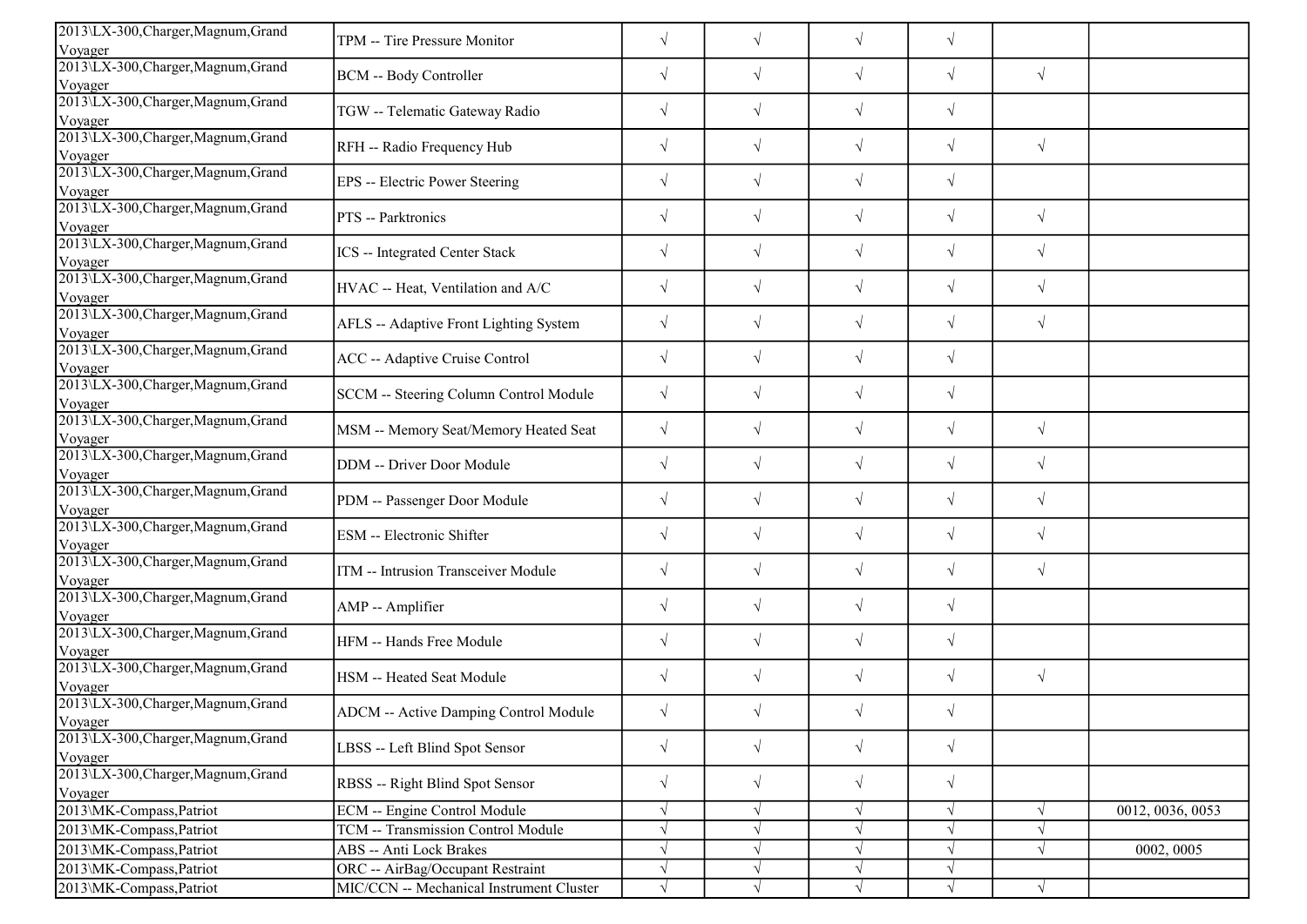| 2013\MK-Compass, Patriot | WCM/TPMS -- Wireless Control                |            |            | $\sqrt{ }$ |            |            |      |
|--------------------------|---------------------------------------------|------------|------------|------------|------------|------------|------|
| 2013\MK-Compass,Patriot  | SAS -- Steering Angle Sensor                |            |            | $\sqrt{ }$ | V          |            |      |
| 2013\MK-Compass, Patriot | RADIO -- Radio                              | $\sqrt{ }$ |            | $\sqrt{ }$ | V          | $\sqrt{ }$ |      |
| 2013\MK-Compass, Patriot | HVAC -- Heat, Ventilation and A/C           |            |            | $\sqrt{}$  |            |            |      |
| 2013\MK-Compass, Patriot | FDCM -- Final Drive Control/All Wheel Drive | $\sqrt{ }$ |            | $\sqrt{ }$ |            | $\sqrt{ }$ |      |
| 2013\MK-Compass, Patriot | ITM -- Intrusion Transceiver Module         | $\sqrt{}$  |            | $\sqrt{ }$ |            | $\sqrt{ }$ |      |
| 2013\MK-Compass, Patriot | AMP -- Amplifier                            | $\sqrt{}$  |            | $\sqrt{ }$ | V          |            |      |
| 2013\MK-Compass,Patriot  | HFM -- Hands Free Module                    |            |            | $\sqrt{ }$ | V          | $\sqrt{ }$ |      |
| 2013\NY-Ypsilon          | ECM -- Engine Control Module                |            |            | $\sqrt{ }$ | $\sqrt{ }$ | $\sqrt{ }$ |      |
| 2013\NY-Ypsilon          | TCM -- Transmission Control Module          |            |            | $\sqrt{ }$ |            |            |      |
| 2013\NY-Ypsilon          | <b>ABS</b> -- Anti Lock Brakes              |            |            | $\sqrt{ }$ |            | $\sqrt{ }$ |      |
| 2013\NY-Ypsilon          | ORC -- AirBag/Occupant Restraint            |            |            | $\sqrt{}$  |            | $\sqrt{ }$ |      |
| 2013\NY-Ypsilon          | IPC -- Instrument Panel Cluster             | $\sqrt{}$  |            | $\sqrt{}$  |            | $\sqrt{ }$ | 0043 |
| 2013\NY-Ypsilon          | <b>BCM -- Body Controller</b>               | $\sqrt{}$  | $\sqrt{ }$ | $\sqrt{ }$ | V          | $\sqrt{ }$ |      |
| 2013\NY-Ypsilon          | EPS -- Electric Power Steering              |            |            | $\sqrt{ }$ |            |            |      |
| 2013\NY-Ypsilon          | HVAC -- Heat, Ventilation and A/C           |            |            | $\sqrt{}$  |            | $\sqrt{ }$ |      |
| 2013\NY-Ypsilon          | AHM -- Additional Heater Module             |            |            | $\sqrt{ }$ |            | $\sqrt{ }$ |      |
| 2013\PF-Dart             | ECM -- Engine Control Module                |            |            | $\sqrt{}$  |            |            |      |
| 2013\PF-Dart             | TCM -- Transmission Control Module          | $\sqrt{}$  |            | $\sqrt{}$  |            | $\sqrt{ }$ |      |
| 2013\PF-Dart             | ABS -- Anti Lock Brakes                     | $\sqrt{}$  |            | $\sqrt{ }$ |            | $\sqrt{ }$ |      |
| 2013\PF-Dart             | ORC -- AirBag/Occupant Restraint            | $\sqrt{}$  |            | $\sqrt{ }$ | $\sqrt{ }$ |            |      |
| 2013\PF-Dart             | IPC -- Instrument Panel Cluster             |            |            | $\sqrt{}$  | $\sqrt{}$  | $\sqrt{ }$ |      |
| 2013\PF-Dart             | <b>BCM -- Body Controller</b>               |            |            | $\sqrt{ }$ |            | $\sqrt{ }$ |      |
| 2013\PF-Dart             | RFH -- Radio Frequency Hub                  |            |            | $\sqrt{ }$ | $\sqrt{ }$ | $\sqrt{ }$ |      |
| 2013\PF-Dart             | EPS -- Electric Power Steering              | $\sqrt{ }$ |            | $\sqrt{}$  | $\sqrt{}$  |            |      |
| 2013\PF-Dart             | ICS -- Integrated Center Stack              |            |            | $\sqrt{ }$ |            | $\sqrt{ }$ |      |
| 2013\PF-Dart             | RADIO -- Radio                              |            |            | $\sqrt{ }$ | J          | $\sqrt{ }$ |      |
| 2013\PF-Dart             | HVAC -- Heat, Ventilation and A/C           |            |            | $\sqrt{ }$ |            | $\sqrt{ }$ |      |
| 2013\PF-Dart             | SCCM -- Steering Column Control Module      |            |            | $\sqrt{ }$ |            |            |      |
| 2013\PF-Dart             | PAM -- Park Assist Module                   |            |            | $\sqrt{}$  |            |            |      |
| 2013\PF-Dart             | ESM -- Electronic Shifter                   | $\sqrt{}$  |            | $\sqrt{ }$ | V          |            |      |
| 2013\PF-Dart             | OCM -- Occupant Classification              | $\sqrt{}$  |            | $\sqrt{ }$ | V          |            |      |
| 2013\PF-Dart             | AMP -- Amplifier                            |            |            | $\sqrt{ }$ | $\sqrt{}$  |            |      |
| 2013\PF-Dart             | CSWM -- Comfort Seat Wheel Module           | $\sqrt{}$  |            | $\sqrt{ }$ | $\sqrt{}$  | $\sqrt{ }$ |      |
| 2013\PF-Dart             | CTM -- Convergence Telematic Module         |            |            | $\sqrt{ }$ |            |            |      |
| 2013\PF-Dart             | LBSS -- Left Blind Spot Sensor              |            |            | $\sqrt{ }$ |            | $\sqrt{ }$ |      |
| 2013\PF-Dart             | RBSS -- Right Blind Spot Sensor             | $\sqrt{}$  | $\sqrt{ }$ | $\sqrt{ }$ | $\sqrt{ }$ | $\sqrt{ }$ |      |
| 2013\PF-Dart             | <b>EDM</b> -- External Disc Module          | $\sqrt{}$  |            | $\sqrt{ }$ |            | $\sqrt{ }$ |      |
| 2013\RM-Routan           | ECM -- Engine Control Module                | $\sqrt{}$  | V          | $\sqrt{ }$ |            | $\sqrt{ }$ |      |
| 2013\RM-Routan           | ORC -- AirBag/Occupant Restraint            |            |            | $\sqrt{}$  | V          |            |      |
| 2013\RM-Routan           | MIC/CCN -- Mechanical Instrument Cluster    |            |            | $\sqrt{}$  |            | $\sqrt{ }$ |      |
| 2013\RM-Routan           | TPM -- Tire Pressure Monitor                | $\sqrt{}$  |            | $\sqrt{ }$ |            |            |      |
| 2013\RM-Routan           | CGW -- Central Gateway                      |            |            | $\sqrt{ }$ |            | $\sqrt{ }$ | 0003 |
| 2013\RM-Routan           | WCM/TPMS -- Wireless Control                | $\sqrt{}$  | V          | $\sqrt{ }$ | V          | $\sqrt{ }$ |      |
| 2013\RM-Routan           | SAS -- Steering Angle Sensor                | $\sqrt{}$  | $\sqrt{}$  | $\sqrt{ }$ | $\sqrt{}$  |            |      |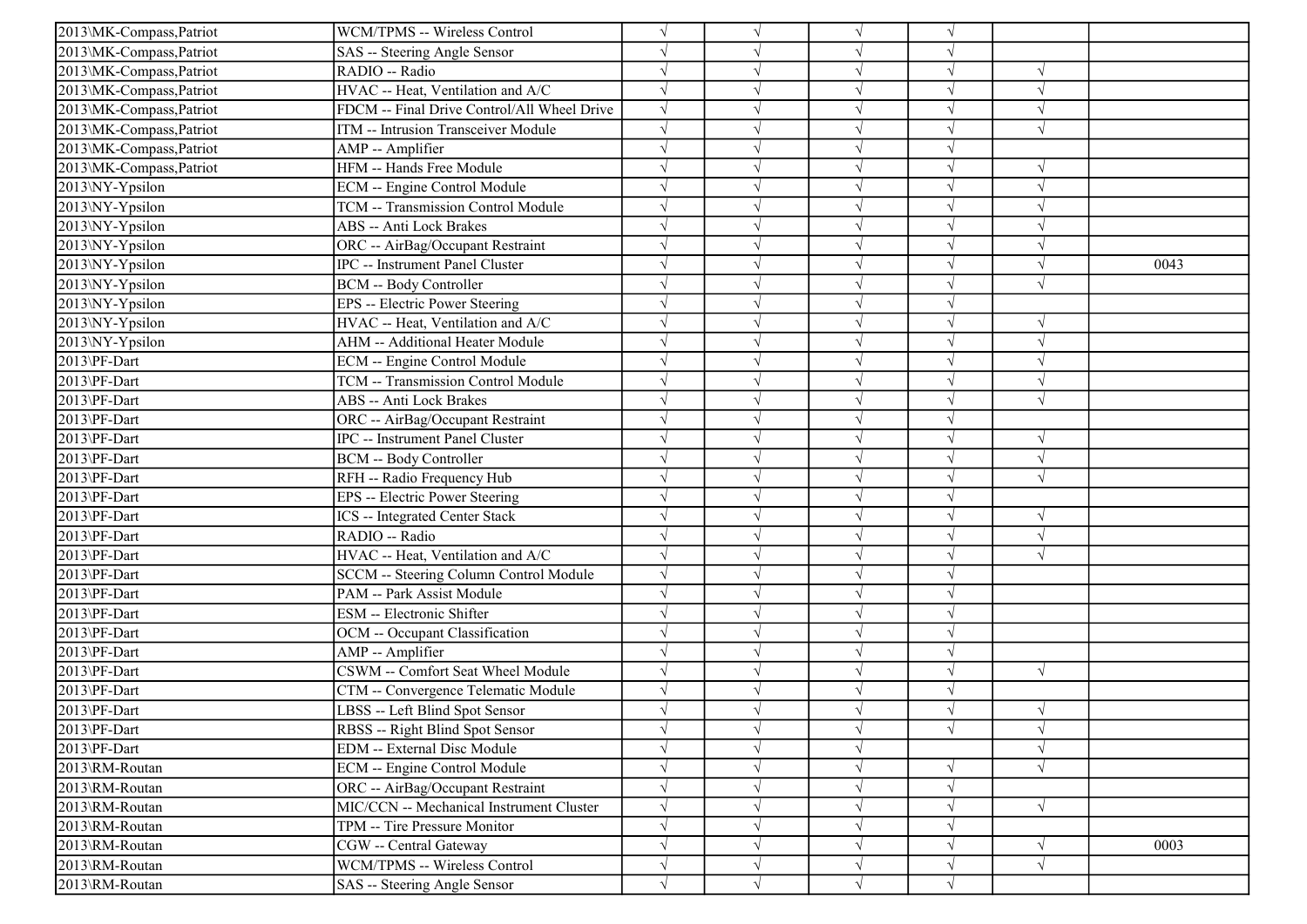| 2013\RM-Routan                 | PTS -- Parktronics                          | $\sqrt{ }$ |   | $\sqrt{}$  | $\sqrt{ }$ | $\sqrt{ }$ |                        |
|--------------------------------|---------------------------------------------|------------|---|------------|------------|------------|------------------------|
| 2013\RM-Routan                 | RADIO -- Radio                              |            |   | $\sqrt{}$  |            |            |                        |
| 2013\RM-Routan                 | HVAC -- Heat, Ventilation and A/C           | $\sqrt{ }$ |   | $\sqrt{}$  |            | $\sqrt{ }$ |                        |
| 2013\RM-Routan                 | MSM -- Memory Seat/Memory Heated Seat       | $\sqrt{ }$ |   | $\sqrt{}$  | $\sqrt{}$  | $\sqrt{2}$ |                        |
| 2013\RM-Routan                 | DMRL -- Rear Door Module (Left)             |            |   |            |            |            |                        |
| 2013\RM-Routan                 | DMRR -- Rear Door Module (Right)            | $\sqrt{ }$ |   |            |            |            |                        |
| 2013\RM-Routan                 | DMFR -- Door Module Front Right             | $\sqrt{ }$ |   | $\sqrt{}$  | J          | $\sqrt{ }$ |                        |
| 2013\RM-Routan                 | DMFL -- Door Module Front Left              | $\sqrt{ }$ |   | $\sqrt{ }$ |            | $\sqrt{ }$ |                        |
| 2013\RM-Routan                 | PSDMR -- Power Sliding Doors (Right)        | $\sqrt{ }$ |   | $\sqrt{ }$ | J          |            |                        |
| 2013\RM-Routan                 | PSDML -- Power Sliding Doors (Left)         | $\sqrt{ }$ |   | $\sqrt{ }$ | $\sqrt{ }$ |            |                        |
| 2013\RM-Routan                 | PLGM -- Power Liftgate Module               |            |   | $\sqrt{ }$ |            | $\sqrt{ }$ |                        |
| 2013\RM-Routan                 | FSM -- Fold Stow Module                     |            |   | $\sqrt{}$  |            | $\sqrt{ }$ |                        |
| 2013\RM-Routan                 | SUNR -- Sunroof                             |            |   | $\sqrt{}$  | V          | $\sqrt{ }$ |                        |
| 2013\RM-Routan                 | DVD -- DVD Changer                          |            |   | $\sqrt{}$  | V          |            |                        |
| 2013\RM-Routan                 | AMP -- Amplifier                            | $\sqrt{ }$ |   | $\sqrt{}$  | J          |            |                        |
| 2013\RM-Routan                 | HFM -- Hands Free Module                    | $\sqrt{ }$ |   | $\sqrt{ }$ | $\sqrt{}$  | $\sqrt{ }$ |                        |
| 2013\RM-Routan                 | VES2 -- Second Row Screen                   |            |   | $\sqrt{}$  |            | $\sqrt{ }$ |                        |
| 2013\RM-Routan                 | VES3 -- Last Row Screen                     | $\sqrt{ }$ |   | $\sqrt{}$  |            | $\sqrt{ }$ |                        |
| 2013\RM-Routan                 | HSM -- Heated Seat Module                   | $\sqrt{ }$ |   | $\sqrt{}$  |            | $\sqrt{ }$ |                        |
| 2013\RM-Routan                 | PEM -- Passive Entry Module                 | $\sqrt{ }$ |   | $\sqrt{}$  | J          |            |                        |
| 2013\RM-Routan                 | LBSS -- Left Blind Spot Sensor              | $\sqrt{ }$ |   | $\sqrt{}$  | J          |            |                        |
| 2013\RM-Routan                 | RBSS -- Right Blind Spot Sensor             | $\sqrt{ }$ |   | $\sqrt{ }$ | V          |            |                        |
| 2013\RT-Caravan,Town & Country | ECM -- Engine Control Module                | $\sqrt{ }$ |   | $\sqrt{ }$ |            | $\sqrt{ }$ |                        |
| 2013\RT-Caravan,Town & Country | TCM -- Transmission Control Module          |            |   | $\sqrt{}$  |            | $\sqrt{ }$ |                        |
| 2013\RT-Caravan,Town & Country | <b>ABS -- Anti Lock Brakes</b>              |            |   | $\sqrt{}$  |            | $\sqrt{ }$ | 0002, 0001, 0005, 0002 |
| 2013\RT-Caravan,Town & Country | ORC -- AirBag/Occupant Restraint            | $\sqrt{ }$ |   | $\sqrt{}$  | V          |            |                        |
| 2013\RT-Caravan,Town & Country | MIC/CCN -- Mechanical Instrument Cluster    | $\sqrt{ }$ |   | $\sqrt{}$  | J          | $\sqrt{ }$ |                        |
| 2013\RT-Caravan,Town & Country | TPM -- Tire Pressure Monitor                | $\sqrt{ }$ |   | $\sqrt{}$  | J          |            |                        |
| 2013\RT-Caravan,Town & Country | CGW -- Central Gateway                      |            |   | $\sqrt{}$  | J          | $\sqrt{ }$ | 0003                   |
| 2013\RT-Caravan,Town & Country | WCM/TPMS -- Wireless Control                |            |   | $\sqrt{}$  |            | $\sqrt{ }$ |                        |
| 2013\RT-Caravan,Town & Country | SAS -- Steering Angle Sensor                | $\sqrt{ }$ |   | $\sqrt{}$  |            |            |                        |
| 2013\RT-Caravan,Town & Country | PTS -- Parktronics                          | $\sqrt{ }$ |   | $\sqrt{}$  | J          | $\sqrt{ }$ |                        |
| 2013\RT-Caravan,Town & Country | RADIO -- Radio                              | $\sqrt{ }$ |   | $\sqrt{ }$ | J          | $\sqrt{ }$ |                        |
| 2013\RT-Caravan,Town & Country | MSM -- Memory Seat/Memory Heated Seat       | $\sqrt{ }$ |   | $\sqrt{ }$ | $\sqrt{}$  | $\sqrt{ }$ |                        |
| 2013\RT-Caravan,Town & Country | DMRL -- Rear Door Module (Left)             | $\sqrt{ }$ |   | $\sqrt{ }$ | $\sqrt{ }$ | $\sqrt{ }$ |                        |
| 2013\RT-Caravan,Town & Country | DMRR -- Rear Door Module (Right)            |            |   |            |            |            |                        |
| 2013\RT-Caravan,Town & Country | DMFR -- Door Module Front Right             | $\sqrt{}$  |   | $\sqrt{}$  | $\sqrt{ }$ | $\sqrt{ }$ |                        |
| 2013\RT-Caravan,Town & Country | DMFL -- Door Module Front Left              | $\sqrt{}$  |   | $\sqrt{}$  | $\sqrt{ }$ | $\sqrt{ }$ |                        |
| 2013\RT-Caravan,Town & Country | PSDMR -- Power Sliding Doors (Right)        | $\sqrt{}$  |   | $\sqrt{}$  | V          |            |                        |
| 2013\RT-Caravan,Town & Country | PSDML -- Power Sliding Doors (Left)         | $\sqrt{}$  |   | $\sqrt{}$  | $\sqrt{}$  |            |                        |
| 2013\RT-Caravan,Town & Country | PLGM -- Power Liftgate Module               | $\sqrt{}$  |   | $\sqrt{}$  | V          | $\sqrt{ }$ |                        |
| 2013\RT-Caravan,Town & Country | FSM -- Fold Stow Module                     | $\sqrt{ }$ |   | V          |            | $\sqrt{ }$ |                        |
| 2013\RT-Caravan,Town & Country | SUNR -- Sunroof                             | $\sqrt{ }$ |   | $\sqrt{}$  | V          | $\sqrt{ }$ |                        |
| 2013\RT-Caravan,Town & Country | HIDT -- High Intensity Discharge Translator | $\sqrt{}$  | V | $\sqrt{}$  | V          | $\sqrt{ }$ |                        |
| 2013\RT-Caravan,Town & Country | AHBM -- Automatic High Beam                 | $\sqrt{ }$ | V | $\sqrt{ }$ | $\sqrt{ }$ | $\sqrt{ }$ |                        |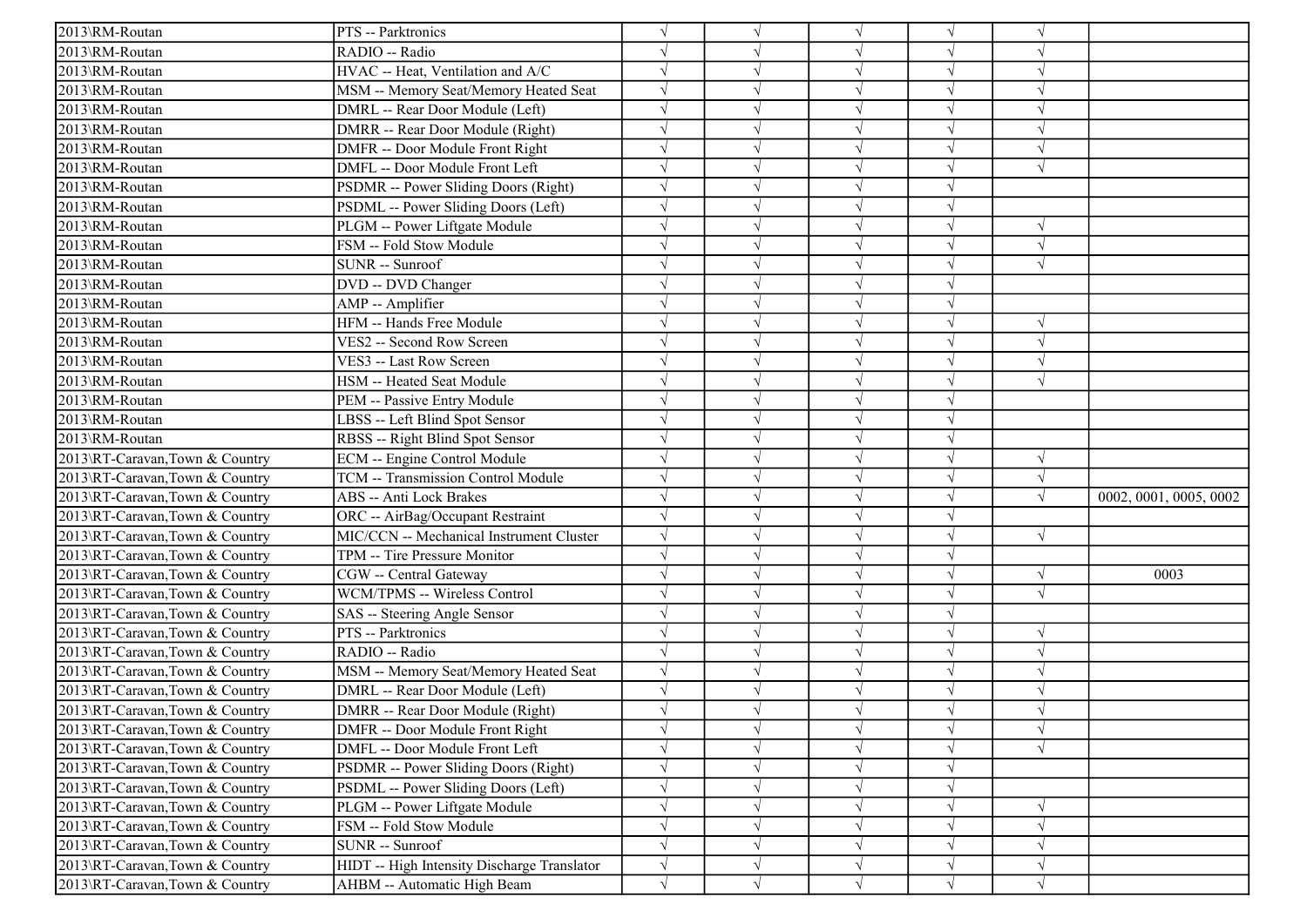| 2013\RT-Caravan,Town & Country | ITM -- Intrusion Transceiver Module             |            |            | $\sqrt{ }$ | V          | $\sqrt{ }$ |           |
|--------------------------------|-------------------------------------------------|------------|------------|------------|------------|------------|-----------|
| 2013\RT-Caravan,Town & Country | DVD -- DVD Changer                              |            |            | $\sqrt{ }$ | V          |            |           |
| 2013\RT-Caravan,Town & Country | AMP -- Amplifier                                |            |            | $\sqrt{}$  | $\sqrt{}$  |            |           |
| 2013\RT-Caravan,Town & Country | HFM -- Hands Free Module                        |            |            | $\sqrt{ }$ |            |            |           |
| 2013\RT-Caravan,Town & Country | VES2 -- Second Row Screen                       |            |            | $\sqrt{ }$ | J          | $\sqrt{ }$ |           |
| 2013\RT-Caravan,Town & Country | VES3 -- Last Row Screen                         |            |            | $\sqrt{ }$ | $\sqrt{}$  | $\sqrt{ }$ |           |
| 2013\RT-Caravan,Town & Country | HSM -- Heated Seat Module                       |            |            | $\sqrt{ }$ | $\sqrt{ }$ | $\sqrt{ }$ |           |
| 2013\RT-Caravan,Town & Country | PEM -- Passive Entry Module                     | $\sqrt{ }$ | $\sqrt{}$  | $\sqrt{ }$ | $\sqrt{}$  |            |           |
|                                | <b>EPPM</b> -- Electronic Pedestrian Protection | $\sqrt{}$  | $\sqrt{ }$ | $\sqrt{ }$ | $\sqrt{}$  |            |           |
| 2013\RT-Caravan,Town & Country | Module                                          |            |            |            |            |            |           |
| 2013\RT-Caravan,Town & Country | LBSS -- Left Blind Spot Sensor                  | $\sqrt{}$  | $\sqrt{ }$ | $\sqrt{ }$ | $\sqrt{ }$ |            |           |
| 2013\RT-Caravan,Town & Country | RBSS -- Right Blind Spot Sensor                 | $\sqrt{ }$ | $\sqrt{ }$ | $\sqrt{ }$ | $\sqrt{}$  |            |           |
| 2013\WD-Durango                | ECM -- Engine Control Module                    |            |            | $\sqrt{ }$ | V          | $\sqrt{ }$ |           |
| 2013\WD-Durango                | TCM -- Transmission Control Module              | $\sqrt{ }$ |            | $\sqrt{ }$ | $\sqrt{}$  |            |           |
| 2013\WD-Durango                | DTCM -- Drive Train Control Module              |            |            | $\sqrt{ }$ | V          | $\sqrt{ }$ |           |
| 2013\WD-Durango                | <b>ABS</b> -- Anti Lock Brakes                  |            |            | $\sqrt{ }$ |            | $\sqrt{ }$ | 0001,0002 |
| 2013\WD-Durango                | ORC -- AirBag/Occupant Restraint                | $\sqrt{ }$ |            | $\sqrt{ }$ | $\sqrt{}$  |            |           |
| 2013\WD-Durango                | MIC/CCN -- Mechanical Instrument Cluster        |            |            | $\sqrt{ }$ | V          | $\sqrt{ }$ |           |
| 2013\WD-Durango                | TPM -- Tire Pressure Monitor                    |            |            | $\sqrt{ }$ | V          |            |           |
| 2013\WD-Durango                | CGW -- Central Gateway                          |            |            | $\sqrt{ }$ | $\sqrt{ }$ | $\sqrt{ }$ | 0003      |
| 2013\WD-Durango                | WCM/TPMS -- Wireless Control                    |            |            | $\sqrt{ }$ |            | $\sqrt{2}$ |           |
| 2013\WD-Durango                | SAS -- Steering Angle Sensor                    |            |            | $\sqrt{ }$ |            | $\sqrt{ }$ |           |
| 2013\WD-Durango                | EPS -- Electric Power Steering                  | $\sqrt{ }$ |            | $\sqrt{ }$ | V          |            |           |
| 2013\WD-Durango                | PTS -- Parktronics                              |            |            | $\sqrt{ }$ | V          | $\sqrt{ }$ |           |
| 2013\WD-Durango                | RADIO -- Radio                                  |            |            | $\sqrt{ }$ | V          | $\sqrt{ }$ |           |
| 2013\WD-Durango                | HVAC -- Heat, Ventilation and A/C               | $\sqrt{ }$ |            | $\sqrt{ }$ | $\sqrt{}$  | $\sqrt{ }$ |           |
| 2013\WD-Durango                | <b>ACC</b> -- Adaptive Cruise Control           |            |            | $\sqrt{ }$ | V          |            |           |
| 2013\WD-Durango                | MSM -- Memory Seat/Memory Heated Seat           |            |            | $\sqrt{}$  | V          | $\sqrt{ }$ |           |
| 2013\WD-Durango                | DMFL -- Door Module Front Left                  |            |            | $\sqrt{ }$ |            | $\sqrt{ }$ |           |
| 2013\WD-Durango                | ESM -- Electronic Shifter                       |            |            | $\sqrt{ }$ | V          | $\sqrt{ }$ |           |
| 2013\WD-Durango                | PLGM -- Power Liftgate Module                   |            |            | $\sqrt{ }$ | V          | $\sqrt{ }$ |           |
| 2013\WD-Durango                | AHLM -- Headlamp Leveling                       |            |            | $\sqrt{ }$ | V          | $\sqrt{ }$ |           |
| 2013\WD-Durango                | AHBM -- Automatic High Beam                     |            |            | $\sqrt{ }$ | J          | $\sqrt{2}$ |           |
| 2013\WD-Durango                | ITM -- Intrusion Transceiver Module             |            |            | $\sqrt{ }$ |            | $\sqrt{ }$ |           |
| 2013\WD-Durango                | AMP -- Amplifier                                |            |            | $\sqrt{ }$ |            |            |           |
| 2013\WD-Durango                | HFM -- Hands Free Module                        |            |            | $\sqrt{ }$ | V          | $\sqrt{ }$ |           |
| 2013\WD-Durango                | VES3 -- Last Row Screen                         | $\sqrt{}$  | $\sqrt{}$  | $\sqrt{ }$ | $\sqrt{}$  | $\sqrt{}$  |           |
| 2013\WD-Durango                | HSM -- Heated Seat Module                       |            |            | $\sqrt{ }$ |            | $\sqrt{ }$ |           |
| 2013\WD-Durango                | <b>BSM</b> -- Blind Spot Module                 |            |            | $\sqrt{ }$ | $\sqrt{ }$ |            |           |
| 2013\WD-Durango                | PEM -- Passive Entry Module                     |            | $\sqrt{ }$ | $\sqrt{}$  | $\sqrt{}$  |            |           |
| 2013\WK-Grand Cherokee         | ECM -- Engine Control Module                    |            | $\sqrt{ }$ | $\sqrt{ }$ | V          | $\sqrt{ }$ | 0041      |
| 2013\WK-Grand Cherokee         | TCM -- Transmission Control Module              | $\sqrt{}$  | V          | $\sqrt{ }$ | $\sqrt{}$  |            |           |
| 2013\WK-Grand Cherokee         | DTCM -- Drive Train Control Module              | $\sqrt{}$  |            | $\sqrt{}$  | $\sqrt{}$  | $\sqrt{ }$ |           |
| 2013\WK-Grand Cherokee         | ABS -- Anti Lock Brakes                         | $\sqrt{}$  |            | $\sqrt{}$  | $\sqrt{}$  | $\sqrt{ }$ | 0001,0002 |
| 2013\WK-Grand Cherokee         | ORC -- AirBag/Occupant Restraint                | $\sqrt{}$  | $\sqrt{}$  | $\sqrt{ }$ | $\sqrt{}$  |            |           |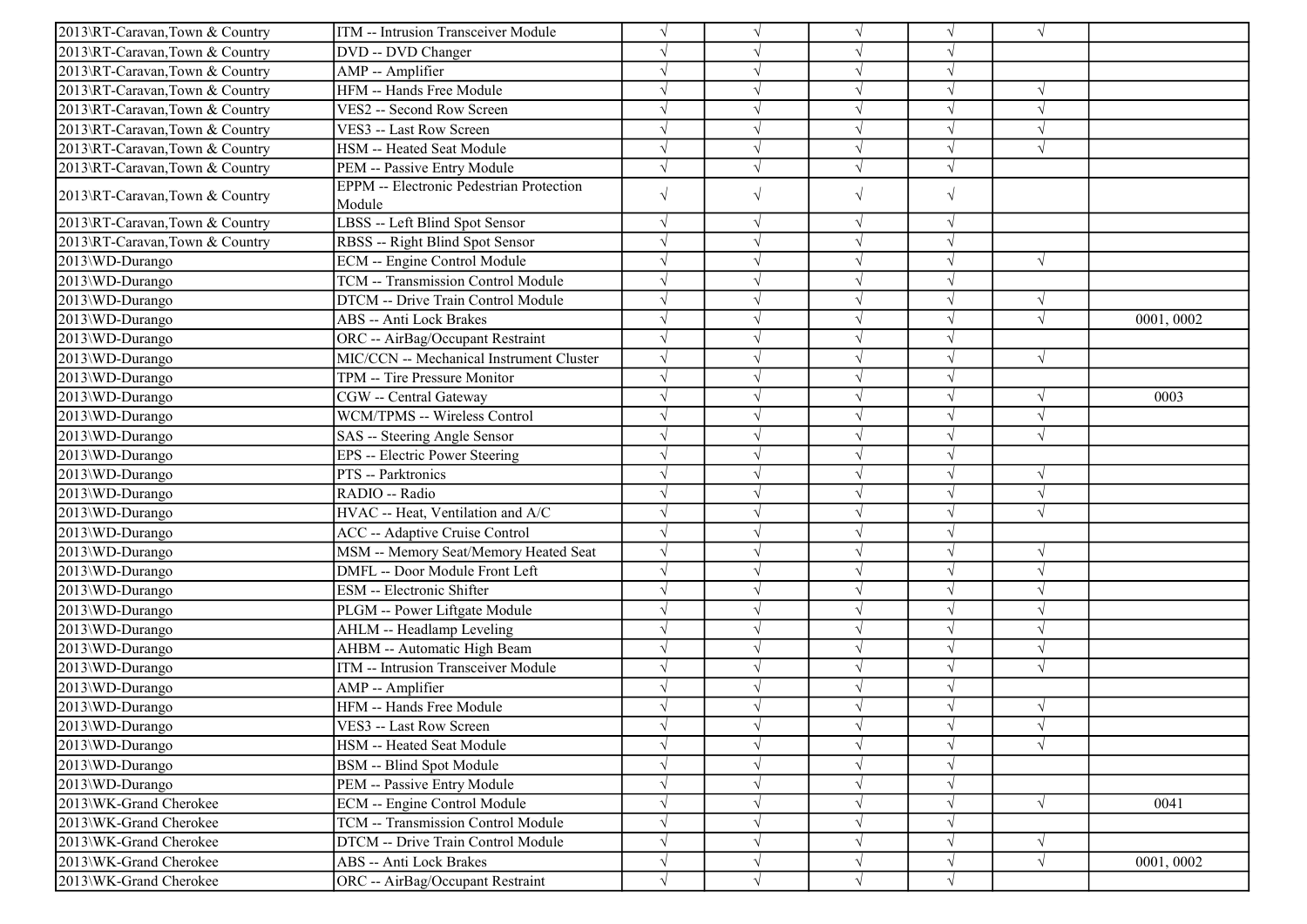| 2013\WK-Grand Cherokee                 | MIC/CCN -- Mechanical Instrument Cluster     |            |            | $\sqrt{ }$ | $\sqrt{}$  | $\sqrt{ }$    |      |
|----------------------------------------|----------------------------------------------|------------|------------|------------|------------|---------------|------|
| 2013\WK-Grand Cherokee                 | TPM -- Tire Pressure Monitor                 |            |            | $\sqrt{ }$ | V          |               |      |
| 2013\WK-Grand Cherokee                 | CGW -- Central Gateway                       |            |            | $\sqrt{ }$ | $\sqrt{}$  | $\sqrt{ }$    | 0003 |
| 2013\WK-Grand Cherokee                 | WCM/TPMS -- Wireless Control                 |            |            | $\sqrt{ }$ |            | $\mathcal{N}$ |      |
| 2013\WK-Grand Cherokee                 | SAS -- Steering Angle Sensor                 |            |            | $\sqrt{ }$ | J          | $\sqrt{ }$    |      |
| 2013\WK-Grand Cherokee                 | EPS -- Electric Power Steering               |            |            | $\sqrt{ }$ |            |               |      |
| 2013\WK-Grand Cherokee                 | PTS -- Parktronics                           |            |            | $\sqrt{ }$ | V          | $\sqrt{ }$    |      |
| 2013\WK-Grand Cherokee                 | RADIO -- Radio                               | $\sqrt{}$  |            | $\sqrt{ }$ | V          | $\sqrt{ }$    |      |
| 2013\WK-Grand Cherokee                 | HVAC -- Heat, Ventilation and A/C            |            |            | $\sqrt{ }$ | $\sqrt{}$  | $\sqrt{ }$    |      |
| 2013\WK-Grand Cherokee                 | <b>ACC</b> -- Adaptive Cruise Control        |            |            | $\sqrt{ }$ |            |               |      |
| 2013\WK-Grand Cherokee                 | MSM -- Memory Seat/Memory Heated Seat        |            |            | $\sqrt{}$  | $\sqrt{ }$ | $\sqrt{ }$    |      |
| 2013\WK-Grand Cherokee                 | DMFR -- Door Module Front Right              |            |            | $\sqrt{ }$ |            | $\sqrt{2}$    |      |
| 2013\WK-Grand Cherokee                 | DMFL -- Door Module Front Left               |            |            | $\sqrt{ }$ | V          | $\sqrt{ }$    |      |
| 2013\WK-Grand Cherokee                 | <b>ESM</b> -- Electronic Shifter             |            |            | $\sqrt{ }$ | $\sqrt{}$  | $\sqrt{ }$    |      |
| 2013\WK-Grand Cherokee                 | PLGM -- Power Liftgate Module                |            |            | $\sqrt{ }$ | V          | $\sqrt{ }$    |      |
| 2013\WK-Grand Cherokee                 | AHLM -- Headlamp Leveling                    |            |            | $\sqrt{ }$ |            | $\sqrt{2}$    |      |
| 2013\WK-Grand Cherokee                 | AHBM -- Automatic High Beam                  |            |            | $\sqrt{ }$ | J          | $\sqrt{ }$    |      |
| 2013\WK-Grand Cherokee                 | ITM -- Intrusion Transceiver Module          |            |            | $\sqrt{ }$ |            | $\sqrt{ }$    |      |
| 2013\WK-Grand Cherokee                 | AMP -- Amplifier                             |            |            | $\sqrt{ }$ | V          |               |      |
| 2013\WK-Grand Cherokee                 | HFM -- Hands Free Module                     | $\sqrt{ }$ |            | $\sqrt{ }$ | $\sqrt{}$  | $\sqrt{ }$    |      |
| 2013\WK-Grand Cherokee                 | VES3 -- Last Row Screen                      |            |            | $\sqrt{ }$ | V          | $\sqrt{ }$    |      |
| 2013\WK-Grand Cherokee                 | HSM -- Heated Seat Module                    |            |            | $\sqrt{ }$ | V          | $\sqrt{ }$    |      |
| 2013\WK-Grand Cherokee                 | PEM -- Passive Entry Module                  |            |            | $\sqrt{ }$ |            |               |      |
| 2013\WK-Grand Cherokee                 | <b>ADCM</b> -- Active Damping Control Module |            |            | $\sqrt{ }$ |            |               |      |
| 2013\WK-Grand Cherokee                 | <b>ASCM -- Air Suspension Control Module</b> | $\sqrt{ }$ |            | $\sqrt{ }$ | $\sqrt{}$  |               |      |
| 2013\WK-Grand Cherokee                 | ELSD -- Electronic Limited Slip Differential | $\sqrt{}$  |            | $\sqrt{ }$ | $\sqrt{}$  |               |      |
| 2013\ZD-Viper (Post-2013)              | ECM -- Engine Control Module                 | $\sqrt{ }$ |            | $\sqrt{ }$ | V          | $\sqrt{ }$    |      |
| 2013\ZD-Viper (Post-2013)              | ABS -- Anti Lock Brakes                      |            |            | $\sqrt{ }$ | V          | $\sqrt{ }$    |      |
| 2013\ZD-Viper (Post-2013)              | ORC -- AirBag/Occupant Restraint             |            |            | $\sqrt{ }$ |            | $\mathcal{N}$ |      |
| 2013\ZD-Viper (Post-2013)              | IPC -- Instrument Panel Cluster              |            |            | $\sqrt{ }$ |            | $\sqrt{ }$    |      |
| 2013\ZD-Viper (Post-2013)              | TPM -- Tire Pressure Monitor                 |            |            | $\sqrt{ }$ | V          |               |      |
| 2013\ZD-Viper (Post-2013)              | BCM -- Body Controller                       |            |            | $\sqrt{ }$ | V          | $\sqrt{ }$    |      |
| 2013\ZD-Viper (Post-2013)              | RFH -- Radio Frequency Hub                   |            |            | $\sqrt{ }$ | $\sqrt{}$  | $\sqrt{ }$    |      |
| 2013\ZD-Viper (Post-2013)              | <b>ICS</b> -- Integrated Center Stack        | $\sqrt{}$  |            | $\sqrt{ }$ | $\sqrt{}$  | $\sqrt{ }$    |      |
| 2013\ZD-Viper (Post-2013)              | RADIO -- Radio                               |            |            | $\sqrt{ }$ |            |               |      |
| $2013\text{ZD-Viper}$ (Post-2013)      | HVAC -- Heat, Ventilation and A/C            |            |            |            |            |               |      |
| $2013\Omega$ -Viper (Post-2013)        | SCCM -- Steering Column Control Module       | $\sqrt{}$  | $\sqrt{}$  | $\sqrt{}$  | $\sqrt{}$  |               |      |
| 2013\ZD-Viper (Post-2013)              | DDM -- Driver Door Module                    |            |            | $\sqrt{ }$ | $\sqrt{ }$ | $\sqrt{ }$    |      |
| $2013\overline{2}D$ -Viper (Post-2013) | PDM -- Passenger Door Module                 | $\sqrt{}$  |            | $\sqrt{ }$ | V          | $\sqrt{ }$    |      |
| $2013\overline{2}D$ -Viper (Post-2013) | OCM -- Occupant Classification               |            |            | $\sqrt{ }$ | V          |               |      |
| $2013\text{ZD-Viper}$ (Post-2013)      | AMP -- Amplifier                             |            |            | $\sqrt{ }$ |            |               |      |
| $2013\text{ZD-Viper}$ (Post-2013)      | <b>ADCM</b> -- Active Damping Control Module | $\sqrt{}$  |            | $\sqrt{ }$ | V          |               |      |
| 2014\4C                                | <b>ECM</b> -- Engine Control Module          | $\sqrt{}$  | $\sqrt{ }$ | $\sqrt{ }$ | V          | $\sqrt{ }$    |      |
| 2014\4C                                | TCM -- Transmission Control Module           | $\sqrt{}$  | $\sqrt{ }$ | $\sqrt{ }$ | V          |               |      |
| 2014\4C                                | ABS -- Anti Lock Brakes                      | $\sqrt{}$  | $\sqrt{ }$ | $\sqrt{ }$ | $\sqrt{}$  | $\sqrt{}$     |      |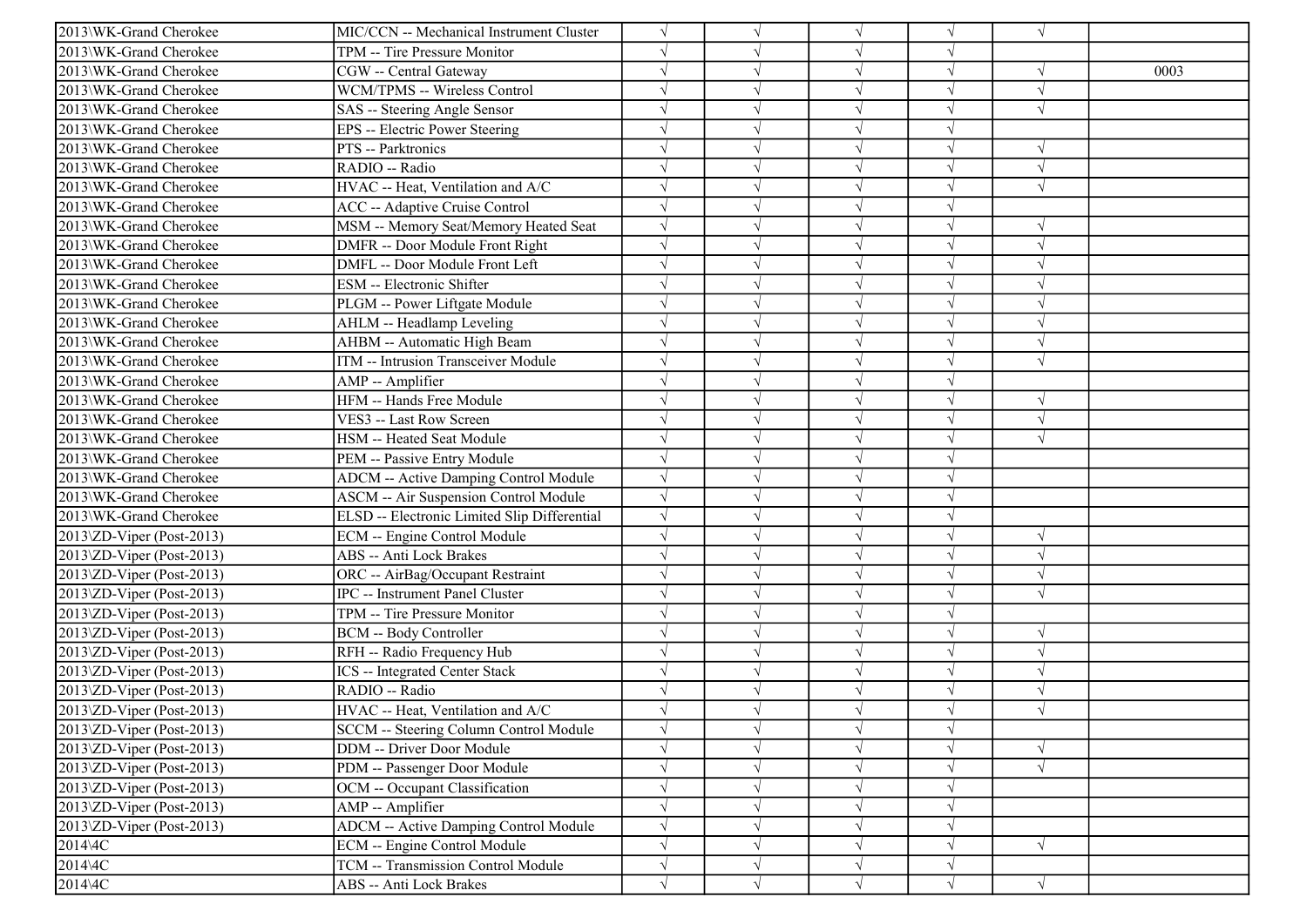| $2014$ 4C         | ORC -- AirBag/Occupant Restraint               | V          |            | $\sqrt{}$  |            |            |      |
|-------------------|------------------------------------------------|------------|------------|------------|------------|------------|------|
| 2014\4C           | <b>IPC</b> -- Instrument Panel Cluster         | $\sqrt{}$  |            | $\sqrt{ }$ |            | $\sqrt{ }$ |      |
| 2014\4C           | TPM -- Tire Pressure Monitor                   | $\sqrt{}$  |            | $\sqrt{}$  | $\sqrt{ }$ |            |      |
| 2014\4C           | BCM -- Body Controller                         |            |            | $\sqrt{}$  |            | $\sqrt{ }$ |      |
| 2014\4C           | PAM -- Park Assist Module                      |            |            | $\sqrt{}$  |            |            |      |
| 2014\BF-Fiat 500L | ECM -- Engine Control Module                   | $\sqrt{}$  |            | $\sqrt{}$  | V          | $\sqrt{ }$ |      |
| 2014\BF-Fiat 500L | TCM -- Transmission Control Module             | $\sqrt{}$  |            | $\sqrt{ }$ |            | $\sqrt{ }$ |      |
| 2014\BF-Fiat 500L | <b>ABS</b> -- Anti Lock Brakes                 | $\sqrt{}$  |            | $\sqrt{ }$ |            |            |      |
| 2014\BF-Fiat 500L | ORC -- AirBag/Occupant Restraint               | $\sqrt{}$  |            | $\sqrt{ }$ | $\sqrt{ }$ |            |      |
| 2014\BF-Fiat 500L | <b>IPC</b> -- Instrument Panel Cluster         | $\sqrt{}$  |            | $\sqrt{ }$ |            | $\sqrt{ }$ |      |
| 2014\BF-Fiat 500L | TPM -- Tire Pressure Monitor                   |            |            | $\sqrt{}$  |            | $\sqrt{ }$ |      |
| 2014\BF-Fiat 500L | <b>BCM -- Body Controller</b>                  |            |            | $\sqrt{}$  |            | $\sqrt{ }$ |      |
| 2014\BF-Fiat 500L | EPS -- Electric Power Steering                 | $\sqrt{}$  |            | $\sqrt{}$  |            |            |      |
| 2014\BF-Fiat 500L | HVAC -- Heat, Ventilation and A/C              | $\sqrt{}$  |            | $\sqrt{}$  | $\sqrt{}$  | $\sqrt{ }$ |      |
| 2014\BF-Fiat 500L | ETM -- Entertainment Telematic Module          |            |            | $\sqrt{}$  |            | $\sqrt{ }$ |      |
| 2014\BF-Fiat 500L | PAM -- Park Assist Module                      |            |            | $\sqrt{}$  |            |            |      |
| 2014\D2-Ram Truck | ECM -- Engine Control Module                   |            |            | $\sqrt{}$  |            | $\sqrt{ }$ | 0041 |
| 2014\D2-Ram Truck | TCM -- Transmission Control Module             |            |            | $\sqrt{}$  |            |            |      |
| 2014\D2-Ram Truck | DTCM -- Drive Train Control Module             | $\sqrt{}$  |            | $\sqrt{}$  |            | $\sqrt{ }$ |      |
| 2014\D2-Ram Truck | <b>ABS</b> -- Anti Lock Brakes                 | $\sqrt{}$  |            | $\sqrt{ }$ |            | $\sqrt{ }$ |      |
| 2014\D2-Ram Truck | ORC -- AirBag/Occupant Restraint               | $\sqrt{}$  |            | $\sqrt{ }$ | $\sqrt{ }$ | $\sqrt{ }$ |      |
| 2014\D2-Ram Truck | <b>IPC</b> -- Instrument Panel Cluster         | $\sqrt{}$  |            | $\sqrt{ }$ | $\sqrt{ }$ | $\sqrt{ }$ |      |
| 2014\D2-Ram Truck | BCM -- Body Controller                         |            |            | $\sqrt{ }$ |            | $\sqrt{ }$ |      |
| 2014\D2-Ram Truck | RFH -- Radio Frequency Hub                     | $\sqrt{}$  |            | $\sqrt{}$  | V          | $\sqrt{ }$ |      |
| 2014\D2-Ram Truck | PTS -- Parktronics                             | $\sqrt{}$  |            | $\sqrt{}$  | $\sqrt{ }$ | $\sqrt{ }$ |      |
| 2014\D2-Ram Truck | ICS -- Integrated Center Stack                 |            |            | $\sqrt{ }$ |            | $\sqrt{ }$ |      |
| 2014\D2-Ram Truck | RADIO -- Radio                                 | $\sqrt{}$  |            | $\sqrt{ }$ |            | $\sqrt{ }$ |      |
| 2014\D2-Ram Truck | HVAC -- Heat, Ventilation and A/C              | $\sqrt{}$  |            | $\sqrt{}$  |            | $\sqrt{ }$ |      |
| 2014\D2-Ram Truck | <b>SCCM -- Steering Column Control Module</b>  |            |            | $\sqrt{}$  |            |            |      |
| 2014\D2-Ram Truck | MSM -- Memory Seat/Memory Heated Seat          | $\sqrt{}$  |            | $\sqrt{}$  |            | $\sqrt{ }$ |      |
| 2014\D2-Ram Truck | DDM -- Driver Door Module                      | $\sqrt{}$  |            | $\sqrt{}$  | J          | $\sqrt{ }$ |      |
| 2014\D2-Ram Truck | PDM -- Passenger Door Module                   | $\sqrt{ }$ |            | $\sqrt{ }$ |            | $\sqrt{ }$ |      |
| 2014\D2-Ram Truck | AMP -- Amplifier                               | $\sqrt{}$  |            | $\sqrt{ }$ | V          |            |      |
| 2014\D2-Ram Truck | HSM -- Heated Seat Module                      | $\sqrt{}$  |            | $\sqrt{ }$ |            | $\sqrt{ }$ |      |
| 2014\D2-Ram Truck | <b>ITBM</b> -- Integrated Trailer Brake Module |            |            | $\sqrt{}$  |            |            |      |
| 2014\D2-Ram Truck | <b>ASCM -- Air Suspension Control Module</b>   |            |            |            |            |            |      |
| 2014\D2-Ram Truck | DCU -- Dosing Control Unit                     | $\sqrt{}$  | $\sqrt{ }$ | $\sqrt{}$  |            |            |      |
| 2014\D2-Ram Truck | VSIM -- Vehicle System Interface Module        | $\sqrt{}$  |            | $\sqrt{}$  |            | $\sqrt{ }$ |      |
| 2014\D2-Ram Truck | VGT -- Variable Geometry Turbo                 | $\sqrt{}$  |            | $\sqrt{ }$ |            |            |      |
| 2014\D2-Ram Truck | EDM -- External Disc Module                    | $\sqrt{}$  |            | $\sqrt{}$  |            | $\sqrt{ }$ |      |
| 2014\DD-Ram Truck | ECM -- Engine Control Module                   |            |            | $\sqrt{}$  |            | $\sqrt{ }$ | 0041 |
| 2014\DD-Ram Truck | TCM -- Transmission Control Module             | $\sqrt{}$  |            | $\sqrt{ }$ | V          | $\sqrt{ }$ |      |
| 2014\DD-Ram Truck | DTCM -- Drive Train Control Module             | $\sqrt{}$  |            | $\sqrt{}$  |            | $\sqrt{ }$ |      |
| 2014\DD-Ram Truck | <b>ABS</b> -- Anti Lock Brakes                 | $\sqrt{}$  |            | $\sqrt{}$  | V          | $\sqrt{ }$ |      |
| 2014\DD-Ram Truck | ORC -- AirBag/Occupant Restraint               | $\sqrt{}$  | $\sqrt{}$  | $\sqrt{ }$ | $\sqrt{ }$ | $\sqrt{ }$ |      |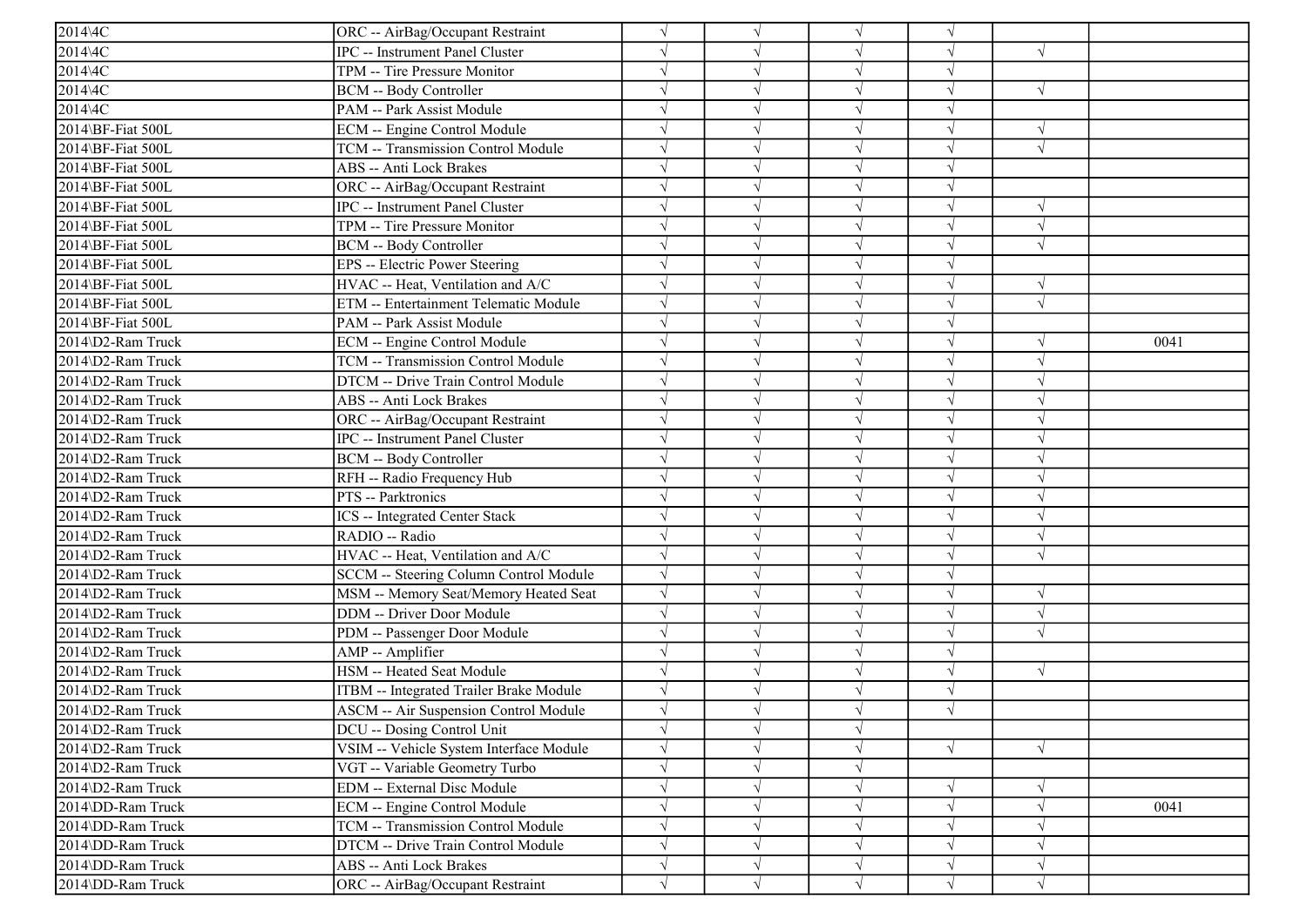| 2014\DD-Ram Truck | IPC -- Instrument Panel Cluster              |            |            | $\sqrt{ }$ | V          |               |      |
|-------------------|----------------------------------------------|------------|------------|------------|------------|---------------|------|
| 2014\DD-Ram Truck | <b>BCM -- Body Controller</b>                |            |            | $\sqrt{ }$ | V          | $\sqrt{ }$    |      |
| 2014\DD-Ram Truck | RFH -- Radio Frequency Hub                   |            |            | $\sqrt{ }$ | $\sqrt{}$  | $\sqrt{ }$    |      |
| 2014\DD-Ram Truck | PTS -- Parktronics                           |            |            | $\sqrt{ }$ |            |               |      |
| 2014\DD-Ram Truck | ICS -- Integrated Center Stack               | $\sqrt{}$  |            | $\sqrt{ }$ | J          | $\sqrt{ }$    |      |
| 2014\DD-Ram Truck | RADIO -- Radio                               |            |            | $\sqrt{ }$ |            | $\sqrt{ }$    |      |
| 2014\DD-Ram Truck | HVAC -- Heat, Ventilation and A/C            |            |            | $\sqrt{ }$ | V          | $\mathcal{N}$ |      |
| 2014\DD-Ram Truck | SCCM -- Steering Column Control Module       | $\sqrt{}$  |            | $\sqrt{ }$ | $\sqrt{}$  |               |      |
| 2014\DD-Ram Truck | MSM -- Memory Seat/Memory Heated Seat        | $\sqrt{}$  |            | $\sqrt{ }$ | $\sqrt{}$  | $\sqrt{ }$    |      |
| 2014\DD-Ram Truck | <b>DDM</b> -- Driver Door Module             |            |            | $\sqrt{ }$ | $\sqrt{}$  | $\sqrt{ }$    |      |
| 2014\DD-Ram Truck | AMP -- Amplifier                             |            |            | $\sqrt{ }$ | $\sqrt{ }$ |               |      |
| 2014\DD-Ram Truck | HSM -- Heated Seat Module                    |            |            | $\sqrt{ }$ | $\sqrt{}$  | $\sqrt{}$     |      |
| 2014\DD-Ram Truck | ITBM -- Integrated Trailer Brake Module      |            |            | $\sqrt{ }$ | $\sqrt{ }$ |               |      |
| 2014\DD-Ram Truck | DCU -- Dosing Control Unit                   | $\sqrt{}$  |            | $\sqrt{ }$ |            |               |      |
| 2014\DD-Ram Truck | VSIM -- Vehicle System Interface Module      | $\sqrt{}$  |            | $\sqrt{ }$ | $\sqrt{ }$ | $\sqrt{ }$    |      |
| 2014\DD-Ram Truck | VGT -- Variable Geometry Turbo               |            |            | $\sqrt{ }$ |            |               |      |
| 2014\DD-Ram Truck | <b>EDM</b> -- External Disc Module           |            |            | $\sqrt{}$  | $\sqrt{}$  | $\sqrt{ }$    |      |
| 2014\DJ-Ram Truck | ECM -- Engine Control Module                 |            |            | $\sqrt{ }$ |            | $\sqrt{ }$    | 0041 |
| 2014\DJ-Ram Truck | TCM -- Transmission Control Module           | $\sqrt{}$  |            | $\sqrt{ }$ | V          | $\sqrt{ }$    |      |
| 2014\DJ-Ram Truck | DTCM -- Drive Train Control Module           | $\sqrt{ }$ |            | $\sqrt{ }$ | $\sqrt{ }$ | $\sqrt{ }$    |      |
| 2014\DJ-Ram Truck | <b>ABS</b> -- Anti Lock Brakes               |            |            | $\sqrt{ }$ | V          | $\sqrt{ }$    |      |
| 2014\DJ-Ram Truck | ORC -- AirBag/Occupant Restraint             |            |            | $\sqrt{ }$ | V          | $\sqrt{ }$    |      |
| 2014\DJ-Ram Truck | IPC -- Instrument Panel Cluster              |            |            | $\sqrt{ }$ |            | $\sqrt{ }$    |      |
| 2014\DJ-Ram Truck | <b>BCM -- Body Controller</b>                |            |            | $\sqrt{ }$ |            | $\sqrt{2}$    |      |
| 2014\DJ-Ram Truck | RFH -- Radio Frequency Hub                   |            |            | $\sqrt{ }$ | $\sqrt{ }$ | $\sqrt{ }$    |      |
| 2014\DJ-Ram Truck | PTS -- Parktronics                           |            |            | $\sqrt{ }$ |            | $\sqrt{ }$    |      |
| 2014\DJ-Ram Truck | <b>ICS</b> -- Integrated Center Stack        |            |            | $\sqrt{ }$ | V          | $\sqrt{ }$    |      |
| 2014\DJ-Ram Truck | RADIO -- Radio                               |            |            | $\sqrt{ }$ | V          | $\sqrt{ }$    |      |
| 2014\DJ-Ram Truck | HVAC -- Heat, Ventilation and A/C            |            |            | $\sqrt{ }$ |            | $\sqrt{2}$    |      |
| 2014\DJ-Ram Truck | SCCM -- Steering Column Control Module       | $\sqrt{ }$ |            | $\sqrt{ }$ |            |               |      |
| 2014\DJ-Ram Truck | MSM -- Memory Seat/Memory Heated Seat        | $\sqrt{}$  |            | $\sqrt{ }$ | V          | $\sqrt{ }$    |      |
| 2014\DJ-Ram Truck | DDM -- Driver Door Module                    | $\sqrt{ }$ |            | $\sqrt{ }$ | V          | $\sqrt{ }$    |      |
| 2014\DJ-Ram Truck | PDM -- Passenger Door Module                 | $\sqrt{}$  |            | $\sqrt{ }$ | V          | $\sqrt{ }$    |      |
| 2014\DJ-Ram Truck | FDCM -- Final Drive Control/All Wheel Drive  | $\sqrt{}$  |            | $\sqrt{ }$ | $\sqrt{}$  |               |      |
| 2014\DJ-Ram Truck | AMP -- Amplifier                             |            |            | $\sqrt{ }$ |            |               |      |
| 2014\DJ-Ram Truck | HSM -- Heated Seat Module                    |            |            |            |            | $\sqrt{ }$    |      |
| 2014\DJ-Ram Truck | ITBM -- Integrated Trailer Brake Module      | $\sqrt{}$  | $\sqrt{}$  | $\sqrt{}$  | $\sqrt{}$  |               |      |
| 2014\DJ-Ram Truck | <b>ASCM -- Air Suspension Control Module</b> | $\sqrt{}$  |            | $\sqrt{ }$ | $\sqrt{}$  |               |      |
| 2014\DJ-Ram Truck | DCU -- Dosing Control Unit                   |            |            | $\sqrt{ }$ |            |               |      |
| 2014\DJ-Ram Truck | VSIM -- Vehicle System Interface Module      | $\sqrt{ }$ |            | $\sqrt{ }$ | $\sqrt{}$  | $\sqrt{}$     |      |
| 2014\DJ-Ram Truck | VGT -- Variable Geometry Turbo               |            |            | $\sqrt{ }$ |            |               |      |
| 2014\DJ-Ram Truck | <b>EDM</b> -- External Disc Module           | $\sqrt{}$  |            | $\sqrt{ }$ | $\sqrt{ }$ | $\sqrt{ }$    |      |
| 2014\DP-Ram Truck | <b>ECM</b> -- Engine Control Module          | $\sqrt{ }$ | $\sqrt{ }$ | $\sqrt{ }$ | $\sqrt{ }$ | $\sqrt{ }$    | 0041 |
| 2014\DP-Ram Truck | TCM -- Transmission Control Module           | $\sqrt{}$  | $\sqrt{ }$ | $\sqrt{ }$ | $\sqrt{}$  | $\sqrt{ }$    |      |
| 2014\DP-Ram Truck | DTCM -- Drive Train Control Module           | $\sqrt{}$  | $\sqrt{}$  | $\sqrt{ }$ | $\sqrt{}$  | $\sqrt{}$     |      |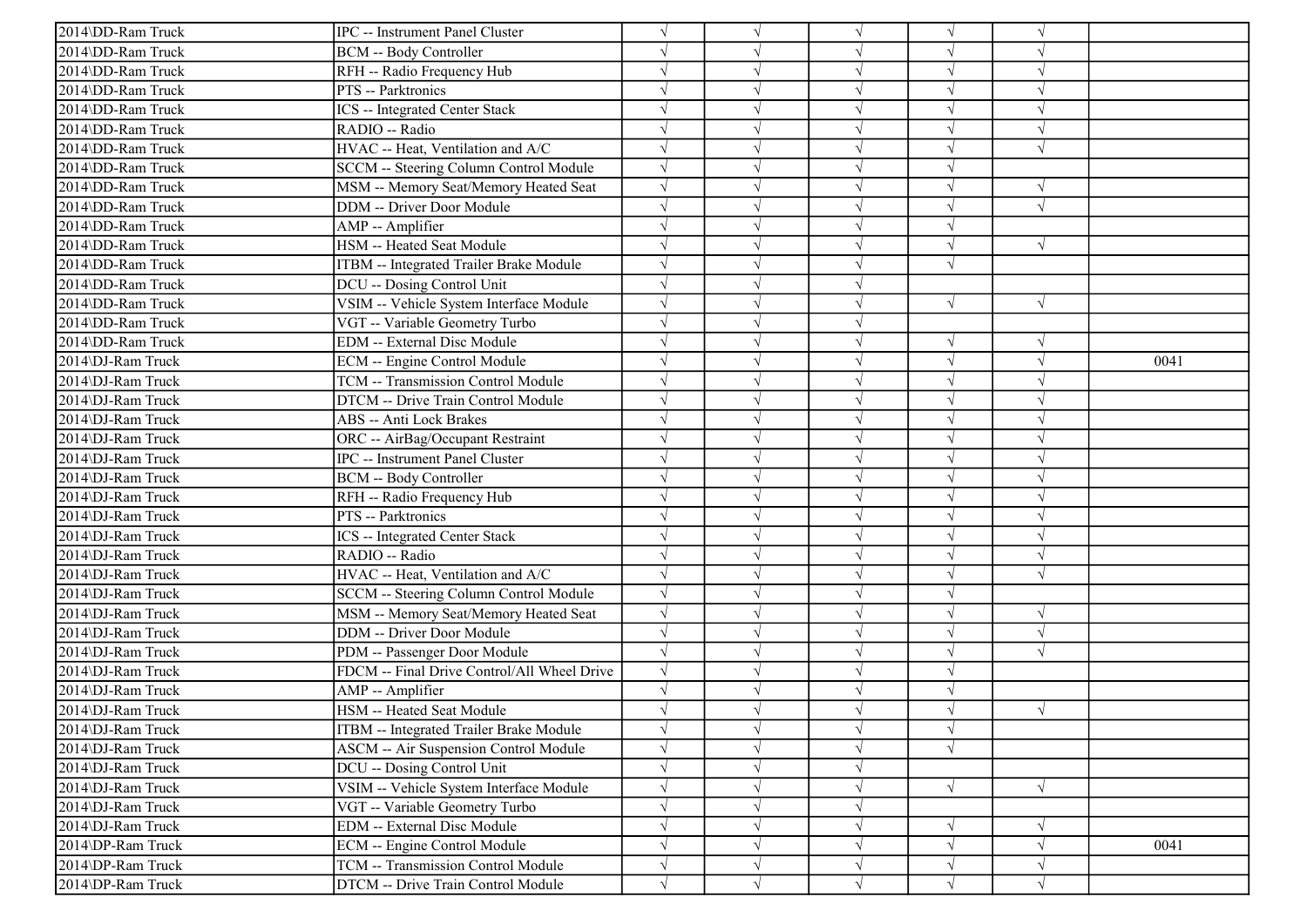| 2014\DP-Ram Truck | ABS -- Anti Lock Brakes                      |            |            | $\sqrt{ }$ |            |            |      |
|-------------------|----------------------------------------------|------------|------------|------------|------------|------------|------|
| 2014\DP-Ram Truck | ORC -- AirBag/Occupant Restraint             |            |            | $\sqrt{ }$ |            |            |      |
| 2014\DP-Ram Truck | IPC -- Instrument Panel Cluster              |            |            | $\sqrt{ }$ | $\sqrt{}$  | $\sqrt{ }$ |      |
| 2014\DP-Ram Truck | <b>BCM -- Body Controller</b>                |            |            | $\sqrt{}$  |            |            |      |
| 2014\DP-Ram Truck | PTS -- Parktronics                           |            |            | $\sqrt{ }$ |            | $\sqrt{ }$ |      |
| 2014\DP-Ram Truck | <b>ICS</b> -- Integrated Center Stack        |            |            | $\sqrt{ }$ |            | $\sqrt{ }$ |      |
| 2014\DP-Ram Truck | RADIO -- Radio                               |            |            | $\sqrt{ }$ |            | $\sqrt{ }$ |      |
| 2014\DP-Ram Truck | HVAC -- Heat, Ventilation and A/C            | $\sqrt{ }$ |            | $\sqrt{ }$ | J          | $\sqrt{ }$ |      |
| 2014\DP-Ram Truck | SCCM -- Steering Column Control Module       |            |            | $\sqrt{ }$ |            |            |      |
| 2014\DP-Ram Truck | MSM -- Memory Seat/Memory Heated Seat        |            |            | $\sqrt{ }$ |            |            |      |
| 2014\DP-Ram Truck | DDM -- Driver Door Module                    |            |            | $\sqrt{}$  | J          | $\sqrt{ }$ |      |
| 2014\DP-Ram Truck | PDM -- Passenger Door Module                 |            |            | $\sqrt{}$  |            | $\sqrt{ }$ |      |
| 2014\DP-Ram Truck | AMP -- Amplifier                             |            |            | $\sqrt{ }$ | V          |            |      |
| 2014\DP-Ram Truck | HSM -- Heated Seat Module                    |            |            | $\sqrt{ }$ | $\sqrt{}$  | $\sqrt{ }$ |      |
| 2014\DP-Ram Truck | ITBM -- Integrated Trailer Brake Module      |            |            | $\sqrt{ }$ | $\sqrt{}$  |            |      |
| 2014\DP-Ram Truck | DCU -- Dosing Control Unit                   |            |            | $\sqrt{ }$ |            |            |      |
| 2014\DP-Ram Truck | VSIM -- Vehicle System Interface Module      |            |            | $\sqrt{ }$ | $\sqrt{}$  | $\sqrt{ }$ |      |
| 2014\DP-Ram Truck | VGT -- Variable Geometry Turbo               |            |            | $\sqrt{}$  |            |            |      |
| 2014\DP-Ram Truck | EDM -- External Disc Module                  |            |            | $\sqrt{ }$ | V          | $\sqrt{ }$ |      |
| 2014\DS-Ram Truck | ECM -- Engine Control Module                 |            |            | $\sqrt{ }$ | J          | $\sqrt{ }$ | 0041 |
| 2014\DS-Ram Truck | TCM -- Transmission Control Module           |            |            | $\sqrt{ }$ |            |            |      |
| 2014\DS-Ram Truck | DTCM -- Drive Train Control Module           |            |            | $\sqrt{ }$ | $\sqrt{}$  | $\sqrt{ }$ |      |
| 2014\DS-Ram Truck | ABS -- Anti Lock Brakes                      |            |            | $\sqrt{ }$ |            | $\sqrt{ }$ |      |
| 2014\DS-Ram Truck | ORC -- AirBag/Occupant Restraint             |            |            | $\sqrt{ }$ |            | $\sqrt{ }$ |      |
| 2014\DS-Ram Truck | <b>IPC</b> -- Instrument Panel Cluster       |            |            | $\sqrt{ }$ | $\sqrt{}$  | $\sqrt{ }$ |      |
| 2014\DS-Ram Truck | <b>BCM -- Body Controller</b>                |            |            | $\sqrt{ }$ |            | $\sqrt{ }$ |      |
| 2014\DS-Ram Truck | RFH -- Radio Frequency Hub                   |            |            | $\sqrt{ }$ |            | $\sqrt{ }$ |      |
| 2014\DS-Ram Truck | EPS -- Electric Power Steering               |            |            | $\sqrt{ }$ | V          |            |      |
| 2014\DS-Ram Truck | PTS -- Parktronics                           |            |            | $\sqrt{}$  |            |            |      |
| 2014\DS-Ram Truck | ICS -- Integrated Center Stack               |            |            | $\sqrt{ }$ |            | $\sqrt{ }$ |      |
| 2014\DS-Ram Truck | RADIO -- Radio                               |            |            | $\sqrt{ }$ | J          | $\sqrt{ }$ |      |
| 2014\DS-Ram Truck | HVAC -- Heat, Ventilation and A/C            |            |            | $\sqrt{ }$ |            | $\sqrt{ }$ |      |
| 2014\DS-Ram Truck | SCCM -- Steering Column Control Module       | $\sqrt{ }$ |            | $\sqrt{ }$ | V          |            |      |
| 2014\DS-Ram Truck | MSM -- Memory Seat/Memory Heated Seat        |            |            | $\sqrt{ }$ | $\sqrt{ }$ | $\sqrt{ }$ |      |
| 2014\DS-Ram Truck | DDM -- Driver Door Module                    |            |            | $\sqrt{}$  |            |            |      |
| 2014\DS-Ram Truck | PDM -- Passenger Door Module                 |            |            |            |            |            |      |
| 2014\DS-Ram Truck | ESM -- Electronic Shifter                    |            | $\sqrt{ }$ | $\sqrt{ }$ | $\sqrt{}$  |            |      |
| 2014\DS-Ram Truck | AMP -- Amplifier                             |            |            | $\sqrt{ }$ | V          |            |      |
| 2014\DS-Ram Truck | HSM -- Heated Seat Module                    |            | $\sqrt{ }$ | $\sqrt{ }$ | V          | $\sqrt{ }$ |      |
| 2014\DS-Ram Truck | ITBM -- Integrated Trailer Brake Module      |            |            | $\sqrt{ }$ |            |            |      |
| 2014\DS-Ram Truck | <b>ASCM -- Air Suspension Control Module</b> |            |            | $\sqrt{}$  |            |            |      |
| 2014\DS-Ram Truck | EDM -- External Disc Module                  |            |            | $\sqrt{ }$ | V          | $\sqrt{ }$ |      |
| 2014\DX-Ram Truck | ECM -- Engine Control Module                 |            |            | $\sqrt{}$  |            | $\sqrt{ }$ | 0041 |
| 2014\DX-Ram Truck | DTCM -- Drive Train Control Module           | $\sqrt{ }$ | $\sqrt{}$  | $\sqrt{ }$ | V          | $\sqrt{ }$ |      |
| 2014\DX-Ram Truck | ABS -- Anti Lock Brakes                      | $\sqrt{ }$ | $\sqrt{ }$ | $\sqrt{ }$ | $\sqrt{}$  | $\sqrt{ }$ |      |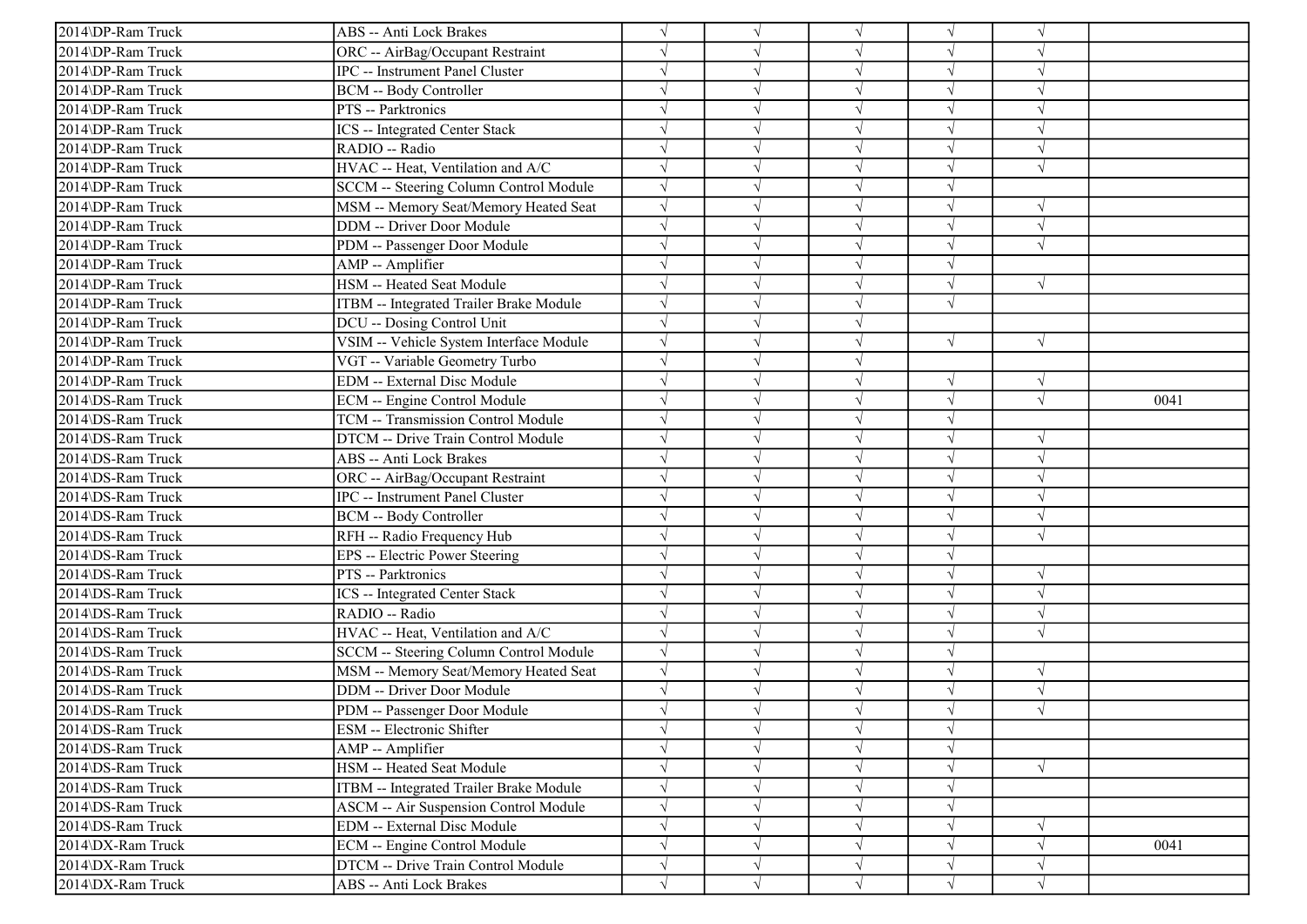| 2014\DX-Ram Truck | ORC -- AirBag/Occupant Restraint             | $\sqrt{}$             |            |            |            |            |                                                                  |
|-------------------|----------------------------------------------|-----------------------|------------|------------|------------|------------|------------------------------------------------------------------|
| 2014\DX-Ram Truck | <b>IPC</b> -- Instrument Panel Cluster       | $\sqrt{}$             |            | $\sqrt{ }$ |            |            |                                                                  |
| 2014\DX-Ram Truck | <b>BCM -- Body Controller</b>                | $\sqrt{ }$            |            | $\sqrt{ }$ |            | $\sqrt{ }$ |                                                                  |
| 2014\DX-Ram Truck | RFH -- Radio Frequency Hub                   | $\sqrt{ }$            |            |            |            |            |                                                                  |
| 2014\DX-Ram Truck | EPS -- Electric Power Steering               | $\sqrt{}$             |            |            |            |            |                                                                  |
| 2014\DX-Ram Truck | PTS -- Parktronics                           | $\sqrt{ }$            |            |            |            | V          |                                                                  |
| 2014\DX-Ram Truck | <b>ICS</b> -- Integrated Center Stack        | $\sqrt{ }$            |            |            |            | $\sqrt{ }$ |                                                                  |
| 2014\DX-Ram Truck | RADIO -- Radio                               | $\sqrt{ }$            |            |            |            | $\sqrt{ }$ |                                                                  |
| 2014\DX-Ram Truck | HVAC -- Heat, Ventilation and A/C            | $\sqrt{ }$            |            | $\sqrt{ }$ |            | $\sqrt{ }$ |                                                                  |
| 2014\DX-Ram Truck | SCCM -- Steering Column Control Module       | $\sqrt{ }$            |            |            |            |            |                                                                  |
| 2014\DX-Ram Truck | MSM -- Memory Seat/Memory Heated Seat        | $\sqrt{ }$            |            |            |            | $\sqrt{ }$ |                                                                  |
| 2014\DX-Ram Truck | DDM -- Driver Door Module                    | $\sqrt{ }$            |            |            |            | $\sqrt{ }$ |                                                                  |
| 2014\DX-Ram Truck | PDM -- Passenger Door Module                 | $\sqrt{ }$            |            |            |            | $\sqrt{ }$ |                                                                  |
| 2014\DX-Ram Truck | ESM -- Electronic Shifter                    | $\sqrt{ }$            |            |            |            |            |                                                                  |
| 2014\DX-Ram Truck | AMP -- Amplifier                             | $\sqrt{ }$            |            | $\sqrt{ }$ |            |            |                                                                  |
| 2014\DX-Ram Truck | HSM -- Heated Seat Module                    | $\sqrt{ }$            |            |            |            | $\sqrt{ }$ |                                                                  |
| 2014\DX-Ram Truck | ITBM -- Integrated Trailer Brake Module      | $\sqrt{}$             |            |            |            |            |                                                                  |
| 2014\DX-Ram Truck | <b>ASCM -- Air Suspension Control Module</b> | $\sqrt{ }$            |            |            |            |            |                                                                  |
| 2014\DX-Ram Truck | DCU -- Dosing Control Unit                   | $\sqrt{ }$            |            |            |            |            |                                                                  |
| 2014\DX-Ram Truck | VSIM -- Vehicle System Interface Module      | $\sqrt{ }$            |            | $\sqrt{ }$ | $\sqrt{ }$ | $\sqrt{ }$ |                                                                  |
| 2014\DX-Ram Truck | VGT -- Variable Geometry Turbo               | $\sqrt{ }$            |            | $\sqrt{ }$ |            |            |                                                                  |
| 2014\DX-Ram Truck | <b>EDM</b> -- External Disc Module           | $\overline{\sqrt{ }}$ |            | $\sqrt{ }$ |            | $\sqrt{ }$ |                                                                  |
| 2014\FF-500       | ECM -- Engine Control Module                 | $\sqrt{ }$            |            |            |            | $\sqrt{ }$ |                                                                  |
| 2014\FF-500       | TCM -- Transmission Control Module           | $\sqrt{ }$            |            |            |            | $\sqrt{ }$ |                                                                  |
| 2014\FF-500       | ABS -- Anti Lock Brakes                      | $\sqrt{ }$            | V          |            |            |            |                                                                  |
| 2014\FF-500       | ORC -- AirBag/Occupant Restraint             | $\sqrt{ }$            |            |            |            |            |                                                                  |
| 2014\FF-500       | IPC -- Instrument Panel Cluster              | $\sqrt{ }$            |            | $\sqrt{ }$ |            | $\sqrt{ }$ |                                                                  |
| 2014\FF-500       | TPM -- Tire Pressure Monitor                 | $\sqrt{ }$            |            |            |            | $\sqrt{ }$ |                                                                  |
| 2014\FF-500       | BCM -- Body Controller                       | $\sqrt{ }$            |            |            |            |            |                                                                  |
| 2014\FF-500       | EPS -- Electric Power Steering               | $\sqrt{}$             |            |            |            |            |                                                                  |
| 2014\FF-500       | PTS -- Parktronics                           | $\sqrt{ }$            |            |            |            |            |                                                                  |
| 2014\FF-500       | RADIO -- Radio                               | $\sqrt{ }$            |            | N          |            | $\sqrt{ }$ |                                                                  |
| 2014\FF-500       | HVAC -- Heat, Ventilation and A/C            | $\sqrt{ }$            |            | $\sqrt{ }$ |            | $\sqrt{ }$ |                                                                  |
| 2014\FF-500       | EVCU -- Electronic Vehicle Control Unit      | $\sqrt{ }$            | $\sqrt{ }$ | $\sqrt{ }$ | $\sqrt{ }$ | $\sqrt{ }$ | 0022                                                             |
| 2014\FF-500       | ESM -- Electronic Shifter                    | $\sqrt{ }$            | $\sqrt{ }$ |            |            |            |                                                                  |
| 2014\FF-500       | BPCM -- Battery Pack Control Module          | $\sqrt{}$             |            | $\sqrt{}$  | $\sqrt{}$  | $\sqrt{ }$ | 0018, 0025, 0024, 0040,<br>0023, 0042, 0033, 0020,<br>0045, 0019 |
| 2014\FF-500       | OBCM -- On Board Charging Module             | $\sqrt{ }$            | $\sqrt{ }$ | $\sqrt{ }$ | $\sqrt{ }$ |            |                                                                  |
| 2014\FF-500       | CTM -- Convergence Telematic Module          | $\sqrt{}$             |            |            |            | $\sqrt{ }$ |                                                                  |
| 2014\FF-500       | VTM -- Vehicle Tracking Module               | $\sqrt{}$             |            |            |            |            |                                                                  |
| 2014\FF-500       | RBC -- Regenerative Brake Controller         | $\sqrt{ }$            | $\sqrt{}$  | $\sqrt{}$  | $\sqrt{}$  |            |                                                                  |
| 2014\FF-500       | PIM -- Power Inverter Module                 | $\sqrt{ }$            | $\sqrt{}$  | $\sqrt{ }$ | $\sqrt{ }$ |            |                                                                  |
|                   |                                              |                       |            |            |            |            |                                                                  |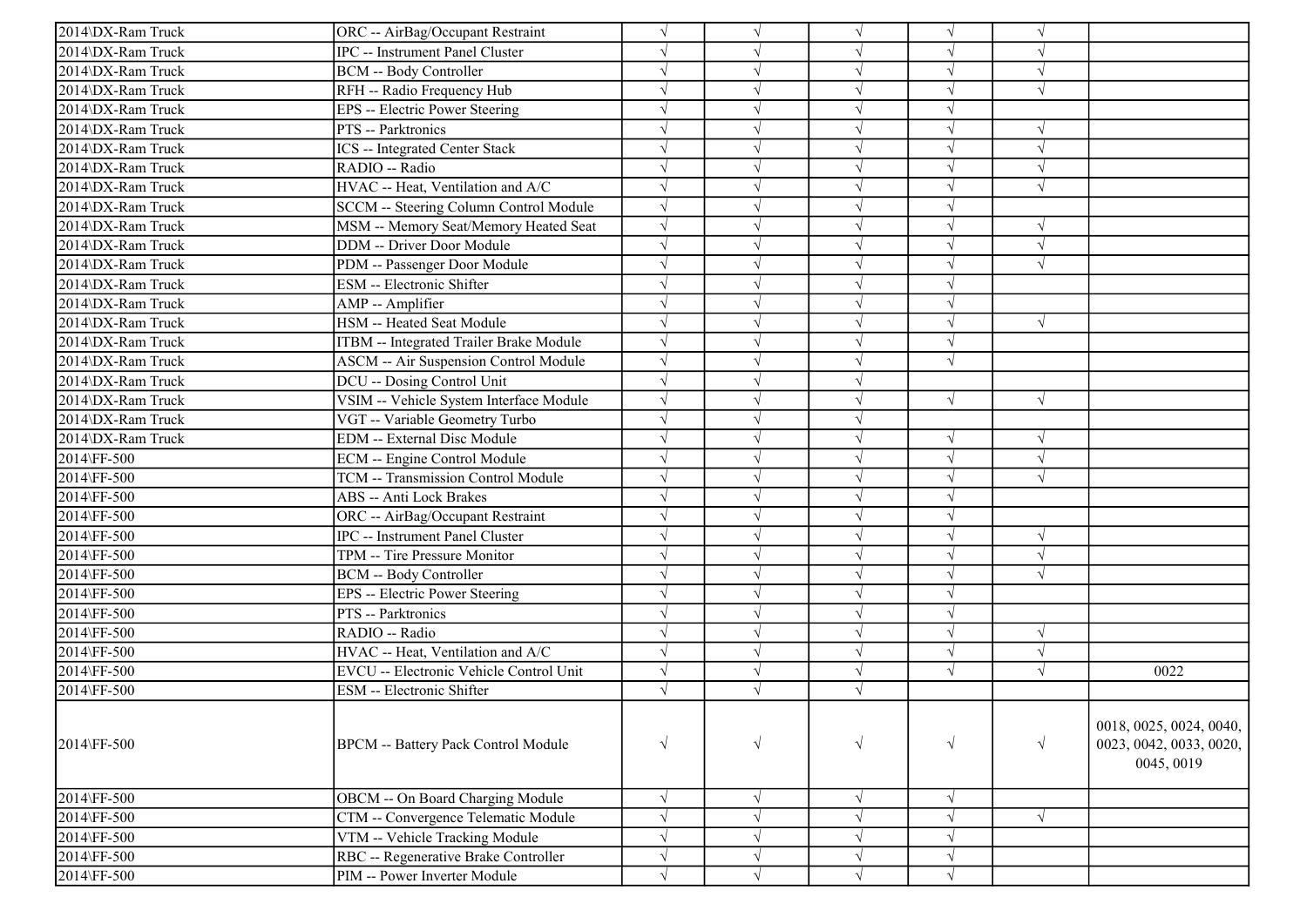| $2014\overline{3}8$ -Wrangler                  | ECM -- Engine Control Module                    | $\sqrt{}$  |            | $\sqrt{ }$ | $\sqrt{ }$ | $\sqrt{}$  |            |
|------------------------------------------------|-------------------------------------------------|------------|------------|------------|------------|------------|------------|
| 2014\J8-Wrangler                               | <b>TCM -- Transmission Control Module</b>       | $\sqrt{}$  |            | $\sqrt{ }$ | V          |            |            |
| 2014\J8-Wrangler                               | ABS -- Anti Lock Brakes                         |            |            | $\sqrt{ }$ | J          | $\sqrt{ }$ | 0002, 0005 |
| 2014\J8-Wrangler                               | ORC -- AirBag/Occupant Restraint                | $\sqrt{}$  |            | $\sqrt{ }$ | V          |            |            |
| 2014\J8-Wrangler                               | MIC/CCN -- Mechanical Instrument Cluster        | $\sqrt{}$  |            | $\sqrt{ }$ |            | $\sqrt{ }$ |            |
| 2014\J8-Wrangler                               | CGW -- Central Gateway                          | $\sqrt{ }$ |            | $\sqrt{ }$ | V          | $\sqrt{ }$ | 0003       |
| 2014\J8-Wrangler                               | WCM/TPMS -- Wireless Control                    | $\sqrt{ }$ |            | $\sqrt{ }$ | V          |            |            |
| 2014\J8-Wrangler                               | SAS -- Steering Angle Sensor                    | $\sqrt{}$  |            | $\sqrt{ }$ | V          |            |            |
| 2014\J8-Wrangler                               | RADIO -- Radio                                  | $\sqrt{}$  |            | $\sqrt{ }$ | J          | $\sqrt{ }$ |            |
| 2014\J8-Wrangler                               | HVAC -- Heat, Ventilation and A/C               |            |            | $\sqrt{ }$ | J          | $\sqrt{ }$ |            |
| 2014\J8-Wrangler                               | ESM -- Electronic Shifter                       |            |            | $\sqrt{ }$ |            | $\sqrt{ }$ |            |
| 2014\JC-Journey                                | ECM -- Engine Control Module                    | $\sqrt{}$  |            | $\sqrt{ }$ | $\sqrt{ }$ | $\sqrt{ }$ | 0041       |
| 2014\JC-Journey                                | TCM -- Transmission Control Module              | $\sqrt{}$  |            | $\sqrt{ }$ | $\sqrt{ }$ | $\sqrt{ }$ |            |
| 2014\JC-Journey                                | DTCM -- Drive Train Control Module              | $\sqrt{}$  |            | $\sqrt{ }$ | V          | $\sqrt{ }$ |            |
| 2014\JC-Journey                                | ABS -- Anti Lock Brakes                         | $\sqrt{}$  |            | $\sqrt{ }$ | V          | $\sqrt{ }$ |            |
| 2014\JC-Journey                                | ORC -- AirBag/Occupant Restraint                |            |            | $\sqrt{}$  |            |            |            |
| 2014\JC-Journey                                | IPC -- Instrument Panel Cluster                 | $\sqrt{}$  |            | $\sqrt{ }$ |            | $\sqrt{ }$ |            |
| 2014\JC-Journey                                | TPM -- Tire Pressure Monitor                    | $\sqrt{}$  |            | $\sqrt{ }$ | V          |            |            |
| 2014\JC-Journey                                | <b>BCM -- Body Controller</b>                   | $\sqrt{}$  |            | $\sqrt{ }$ | V          | $\sqrt{ }$ |            |
| 2014\JC-Journey                                | TGW -- Telematic Gateway Radio                  | $\sqrt{}$  |            | $\sqrt{ }$ | $\sqrt{ }$ |            |            |
| 2014\JC-Journey                                | RFH -- Radio Frequency Hub                      | $\sqrt{}$  |            | $\sqrt{ }$ | $\sqrt{ }$ | $\sqrt{ }$ |            |
| 2014\JC-Journey                                | PTS -- Parktronics                              | $\sqrt{}$  |            | $\sqrt{ }$ | J          | $\sqrt{ }$ |            |
| 2014\JC-Journey                                | <b>ICS</b> -- Integrated Center Stack           | $\sqrt{}$  |            | $\sqrt{ }$ | V          | $\sqrt{ }$ |            |
| 2014\JC-Journey                                | HVAC -- Heat, Ventilation and A/C               | $\sqrt{}$  |            | $\sqrt{ }$ | $\sqrt{ }$ | $\sqrt{ }$ |            |
| 2014\JC-Journey                                | SCCM -- Steering Column Control Module          | $\sqrt{}$  |            | $\sqrt{ }$ | V          |            |            |
| 2014 JC-Journey                                | <b>DDM</b> -- Driver Door Module                | $\sqrt{}$  |            | $\sqrt{ }$ | $\sqrt{ }$ | $\sqrt{ }$ |            |
| 2014 JC-Journey                                | PDM -- Passenger Door Module                    | $\sqrt{}$  |            | $\sqrt{ }$ | $\sqrt{}$  | $\sqrt{ }$ |            |
| 2014\JC-Journey                                | ITM -- Intrusion Transceiver Module             |            |            | $\sqrt{ }$ |            | $\sqrt{ }$ |            |
| 2014\JC-Journey                                | AMP -- Amplifier                                | $\sqrt{}$  |            | $\sqrt{ }$ | V          |            |            |
| 2014\JC-Journey                                | HFM -- Hands Free Module                        | $\sqrt{}$  |            | $\sqrt{ }$ | V          |            |            |
| 2014\JC-Journey                                | VES3 -- Last Row Screen                         | $\sqrt{}$  |            | $\sqrt{ }$ | V          | $\sqrt{ }$ |            |
| 2014\JC-Journey                                | HSM -- Heated Seat Module                       | $\sqrt{}$  |            | $\sqrt{}$  | $\sqrt{}$  | $\sqrt{ }$ |            |
| 2014\JC-Journey                                | <b>EPPM</b> -- Electronic Pedestrian Protection | $\sqrt{}$  | $\sqrt{ }$ | $\sqrt{ }$ | $\sqrt{ }$ |            |            |
|                                                | Module                                          |            |            |            |            |            |            |
| 2014\JC-Journey                                | VTM -- Vehicle Tracking Module                  | $\sqrt{}$  | $\sqrt{}$  | $\sqrt{ }$ | $\sqrt{}$  |            |            |
| 2014\JF-Freemont                               | TCM -- Transmission Control Module              | $\sqrt{ }$ |            | $\sqrt{ }$ | $\sqrt{ }$ | $\sqrt{ }$ |            |
| 2014\JF-Freemont                               | DTCM -- Drive Train Control Module              | $\sqrt{}$  | $\sqrt{ }$ | $\sqrt{}$  | $\sqrt{ }$ | $\sqrt{ }$ |            |
| 2014\JF-Freemont                               | <b>ABS</b> -- Anti Lock Brakes                  | $\sqrt{}$  |            | $\sqrt{ }$ | $\sqrt{ }$ | $\sqrt{ }$ |            |
| 2014\JF-Freemont                               | ORC -- AirBag/Occupant Restraint                | $\sqrt{}$  |            | $\sqrt{ }$ | V          |            |            |
| 2014\JF-Freemont                               | IPC -- Instrument Panel Cluster                 | $\sqrt{}$  |            | $\sqrt{ }$ | $\sqrt{ }$ | $\sqrt{ }$ |            |
| 2014\JF-Freemont                               | TPM -- Tire Pressure Monitor                    | $\sqrt{}$  |            | $\sqrt{ }$ | $\sqrt{ }$ |            |            |
| 2014\JF-Freemont                               | BCM -- Body Controller                          | $\sqrt{}$  |            | $\sqrt{ }$ | V          | $\sqrt{ }$ |            |
| $\overline{20}14\overline{\text{VF-Freemont}}$ | TGW -- Telematic Gateway Radio                  | $\sqrt{}$  |            | $\sqrt{}$  | V          |            |            |
| 2014\JF-Freemont                               | RFH -- Radio Frequency Hub                      | $\sqrt{}$  |            | $\sqrt{}$  | $\sqrt{}$  | $\sqrt{ }$ |            |
| 2014\JF-Freemont                               | PTS -- Parktronics                              | V          | V          | $\sqrt{ }$ | V          | $\sqrt{ }$ |            |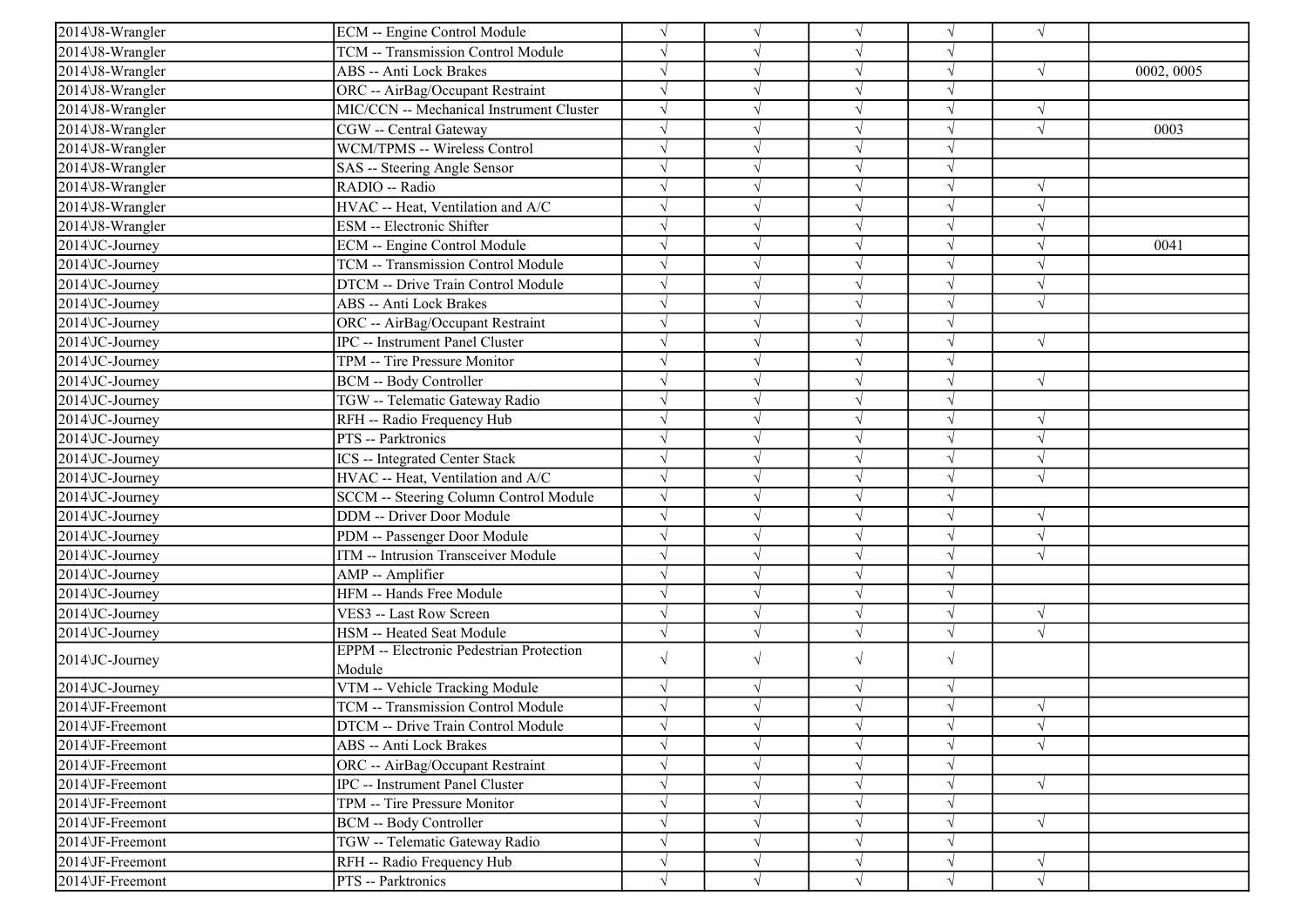| 2014\JF-Freemont                                                                    | ICS -- Integrated Center Stack                            | $\sqrt{}$  |            | $\sqrt{ }$ | V          | $\sqrt{ }$ |            |
|-------------------------------------------------------------------------------------|-----------------------------------------------------------|------------|------------|------------|------------|------------|------------|
| 2014\JF-Freemont                                                                    | HVAC -- Heat, Ventilation and A/C                         | $\sqrt{}$  |            | $\sqrt{ }$ | V          | $\sqrt{ }$ |            |
| 2014\JF-Freemont                                                                    | SCCM -- Steering Column Control Module                    | $\sqrt{}$  |            | $\sqrt{ }$ | $\sqrt{ }$ |            |            |
| 2014\JF-Freemont                                                                    | DDM -- Driver Door Module                                 |            |            | $\sqrt{ }$ | J          |            |            |
| 2014\JF-Freemont                                                                    | PDM -- Passenger Door Module                              | $\sqrt{}$  |            | $\sqrt{ }$ | $\sqrt{}$  | $\sqrt{ }$ |            |
| 2014\JF-Freemont                                                                    | ITM -- Intrusion Transceiver Module                       | $\sqrt{}$  |            | $\sqrt{ }$ | $\sqrt{}$  | $\sqrt{ }$ |            |
| 2014\JF-Freemont                                                                    | AMP -- Amplifier                                          | $\sqrt{ }$ |            | $\sqrt{ }$ | V          |            |            |
| 2014\JF-Freemont                                                                    | HFM -- Hands Free Module                                  | $\sqrt{ }$ |            | $\sqrt{ }$ | $\sqrt{ }$ |            |            |
| 2014\JF-Freemont                                                                    | VES3 -- Last Row Screen                                   | $\sqrt{}$  |            | $\sqrt{}$  | $\sqrt{}$  | $\sqrt{ }$ |            |
| 2014\JF-Freemont                                                                    | HSM -- Heated Seat Module                                 | $\sqrt{}$  |            | $\sqrt{}$  | $\sqrt{ }$ | $\sqrt{ }$ |            |
| 2014\JF-Freemont                                                                    | <b>EPPM</b> -- Electronic Pedestrian Protection<br>Module | $\sqrt{}$  | $\sqrt{ }$ | $\sqrt{ }$ | $\sqrt{}$  |            |            |
| 2014\JF-Freemont                                                                    | VTM -- Vehicle Tracking Module                            | $\sqrt{}$  | $\sqrt{ }$ | $\sqrt{ }$ | $\sqrt{ }$ |            |            |
| 2014\JK-Wrangler                                                                    | ECM -- Engine Control Module                              | $\sqrt{}$  |            | $\sqrt{ }$ | $\sqrt{ }$ | $\sqrt{ }$ | 0041       |
| 2014\JK-Wrangler                                                                    | TCM -- Transmission Control Module                        | $\sqrt{}$  |            | $\sqrt{ }$ | J          |            |            |
| 2014\JK-Wrangler                                                                    | ABS -- Anti Lock Brakes                                   | $\sqrt{ }$ |            | $\sqrt{}$  | V          | $\sqrt{}$  | 0002, 0005 |
| 2014\JK-Wrangler                                                                    | ORC -- AirBag/Occupant Restraint                          | $\sqrt{ }$ | V          | $\sqrt{ }$ | $\sqrt{ }$ |            |            |
| 2014\JK-Wrangler                                                                    | MIC/CCN -- Mechanical Instrument Cluster                  | $\sqrt{ }$ |            | $\sqrt{ }$ | V          | $\sqrt{ }$ |            |
| 2014\JK-Wrangler                                                                    | TPM -- Tire Pressure Monitor                              | $\sqrt{}$  |            | $\sqrt{ }$ | V          |            |            |
| 2014\JK-Wrangler                                                                    | CGW -- Central Gateway                                    | $\sqrt{}$  |            | $\sqrt{ }$ | $\sqrt{ }$ | $\sqrt{ }$ | 0003       |
| 2014\JK-Wrangler                                                                    | WCM/TPMS -- Wireless Control                              | $\sqrt{}$  |            | $\sqrt{ }$ | J          |            |            |
| 2014\JK-Wrangler                                                                    | SAS -- Steering Angle Sensor                              | $\sqrt{}$  |            | $\sqrt{}$  | J          |            |            |
| 2014\JK-Wrangler                                                                    | RADIO -- Radio                                            | $\sqrt{}$  |            | $\sqrt{ }$ | V          | $\sqrt{ }$ |            |
| 2014\JK-Wrangler                                                                    | HVAC -- Heat, Ventilation and A/C                         | $\sqrt{ }$ |            | $\sqrt{ }$ | V          | $\sqrt{ }$ |            |
| 2014\JK-Wrangler                                                                    | ESM -- Electronic Shifter                                 | $\sqrt{}$  |            | $\sqrt{ }$ | $\sqrt{}$  | $\sqrt{ }$ |            |
| 2014\JK-Wrangler                                                                    | ASBS -- Automatic Sway Bar System                         | $\sqrt{ }$ |            | $\sqrt{ }$ | $\sqrt{ }$ |            |            |
| 2014\JK-Wrangler                                                                    | ITM -- Intrusion Transceiver Module                       | $\sqrt{}$  |            | $\sqrt{}$  | $\sqrt{ }$ | $\sqrt{ }$ |            |
| 2014\JK-Wrangler                                                                    | AMP -- Amplifier                                          | $\sqrt{}$  |            | $\sqrt{}$  | $\sqrt{ }$ |            |            |
| 2014\JK-Wrangler                                                                    | HFM -- Hands Free Module                                  | $\sqrt{}$  | $\sqrt{ }$ | $\sqrt{ }$ | $\sqrt{ }$ | $\sqrt{ }$ |            |
| 2014 US-Avenger, Sebring, Convertible-Sedan ECM -- Engine Control Module            |                                                           | $\sqrt{ }$ | $\sqrt{ }$ | $\sqrt{}$  | $\sqrt{}$  | $\sqrt{ }$ | 0041       |
| 2014\JS-Avenger,Sebring,Convertible-Sedan  ORC -- AirBag/Occupant Restraint         |                                                           | $\sqrt{}$  | $\sqrt{ }$ | $\sqrt{}$  | $\sqrt{}$  |            |            |
| 2014\JS-Avenger,Sebring,Convertible-Sedan  MIC/CCN -- Mechanical Instrument Cluster |                                                           | $\sqrt{}$  | $\sqrt{ }$ | $\sqrt{}$  | $\sqrt{}$  | $\sqrt{}$  |            |
| 2014\JS-Avenger, Sebring, Convertible-Sedan   CGW -- Central Gateway                |                                                           | $\sqrt{}$  | $\sqrt{ }$ | $\sqrt{}$  | $\sqrt{}$  | $\sqrt{ }$ | 0003       |
| 2014\JS-Avenger,Sebring,Convertible-Sedan  WCM/TPMS -- Wireless Control             |                                                           | $\sqrt{}$  | $\sqrt{ }$ | $\sqrt{ }$ | $\sqrt{ }$ |            |            |
| 2014 US-Avenger, Sebring, Convertible-Sedan   SAS -- Steering Angle Sensor          |                                                           | $\sqrt{}$  | $\sqrt{ }$ | $\sqrt{ }$ | $\sqrt{}$  |            |            |
| 2014\JS-Avenger,Sebring,Convertible-Sedan  RADIO -- Radio                           |                                                           | $\sqrt{}$  | $\sqrt{ }$ | $\sqrt{}$  | $\sqrt{}$  | $\sqrt{ }$ |            |
| 2014\JS-Avenger,Sebring,Convertible-Sedan HVAC -- Heat, Ventilation and A/C         |                                                           | $\sqrt{}$  | $\sqrt{ }$ | $\sqrt{}$  | $\sqrt{}$  | $\sqrt{ }$ |            |
| 2014 US-Avenger, Sebring, Convertible-Sedan   DDM -- Driver Door Module             |                                                           | $\sqrt{}$  | $\sqrt{ }$ | $\sqrt{ }$ | $\sqrt{}$  | $\sqrt{ }$ |            |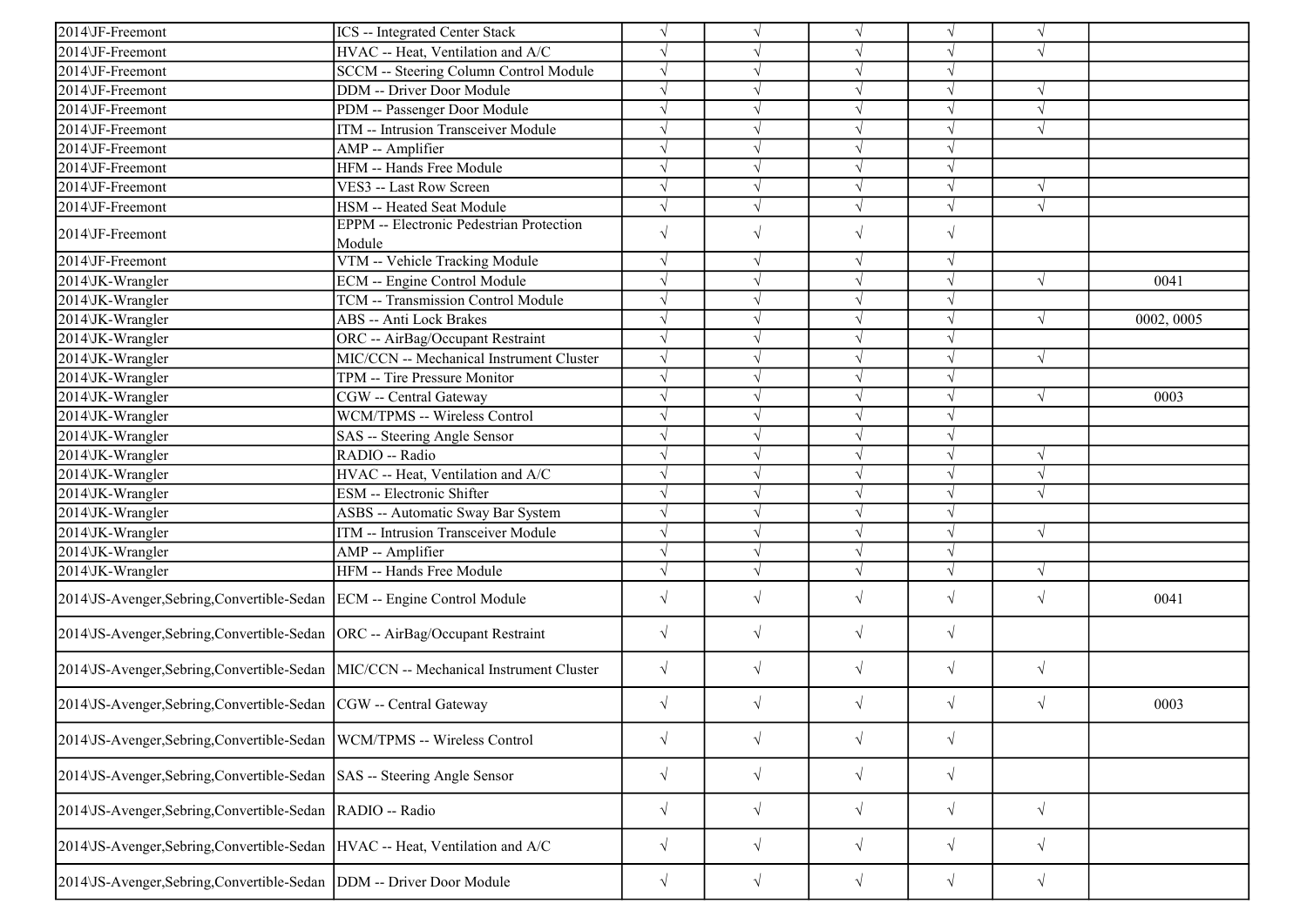| 2014 JS-Avenger, Sebring, Convertible-Sedan   PDM -- Passenger Door Module  |                                             | $\sqrt{}$  | $\sqrt{ }$ | $\sqrt{ }$ | $\sqrt{}$  | $\sqrt{}$  |            |
|-----------------------------------------------------------------------------|---------------------------------------------|------------|------------|------------|------------|------------|------------|
| 2014\JS-Avenger,Sebring,Convertible-Sedan  PTCM -- Power Top Control Module |                                             | $\sqrt{}$  | $\sqrt{}$  | $\sqrt{}$  | $\sqrt{}$  |            |            |
| 2014\JS-Avenger,Sebring,Convertible-Sedan   AMP -- Amplifier                |                                             | $\sqrt{ }$ | $\sqrt{ }$ | $\sqrt{}$  | $\sqrt{}$  |            |            |
| 2014\JS-Avenger, Sebring, Convertible-Sedan   HFM -- Hands Free Module      |                                             | $\sqrt{ }$ | $\sqrt{ }$ | $\sqrt{}$  | $\sqrt{}$  | $\sqrt{}$  |            |
| 2014\KK-Liberty                                                             | ECM -- Engine Control Module                |            | $\sqrt{ }$ | $\sqrt{ }$ | V          | $\sqrt{ }$ | 0041       |
| 2014\KK-Liberty                                                             | TCM -- Transmission Control Module          |            |            | $\sqrt{ }$ | $\sqrt{ }$ |            |            |
| 2014\KK-Liberty                                                             | <b>ABS</b> -- Anti Lock Brakes              |            |            | $\sqrt{}$  | $\sqrt{ }$ | $\sqrt{ }$ | 0002, 0005 |
| 2014\KK-Liberty                                                             | ORC -- AirBag/Occupant Restraint            |            |            | $\sqrt{}$  |            |            |            |
| 2014\KK-Liberty                                                             | MIC/CCN -- Mechanical Instrument Cluster    |            |            | $\sqrt{ }$ |            | $\sqrt{ }$ |            |
| 2014\KK-Liberty                                                             | CGW -- Central Gateway                      |            |            | $\sqrt{ }$ | J          | $\sqrt{ }$ | 0003       |
| 2014\KK-Liberty                                                             | WCM/TPMS -- Wireless Control                |            |            | $\sqrt{ }$ |            |            |            |
| 2014\KK-Liberty                                                             | SAS -- Steering Angle Sensor                |            |            | $\sqrt{ }$ | $\sqrt{}$  |            |            |
| 2014\KK-Liberty                                                             | PTS -- Parktronics                          |            |            | $\sqrt{ }$ | $\sqrt{}$  | $\sqrt{ }$ |            |
| 2014\KK-Liberty                                                             | RADIO -- Radio                              |            |            | $\sqrt{ }$ |            |            |            |
| 2014\KK-Liberty                                                             | HVAC -- Heat, Ventilation and A/C           |            |            | $\sqrt{ }$ |            |            |            |
| 2014\KK-Liberty                                                             | MSM -- Memory Seat/Memory Heated Seat       |            |            | $\sqrt{}$  | $\sqrt{}$  | $\sqrt{ }$ |            |
| 2014\KK-Liberty                                                             | DMFR -- Door Module Front Right             |            |            | $\sqrt{ }$ |            |            |            |
| 2014\KK-Liberty                                                             | DMFL -- Door Module Front Left              |            |            | $\sqrt{ }$ |            | $\sqrt{ }$ |            |
| 2014\KK-Liberty                                                             | ESM -- Electronic Shifter                   |            |            | $\sqrt{ }$ |            | $\sqrt{ }$ |            |
| 2014\KK-Liberty                                                             | FDCM -- Final Drive Control/All Wheel Drive |            |            | $\sqrt{}$  |            |            |            |
| 2014\KK-Liberty                                                             | OCM -- Occupant Classification              |            |            | $\sqrt{ }$ |            |            |            |
| 2014\KK-Liberty                                                             | SUNR -- Sunroof                             |            |            | $\sqrt{ }$ |            |            |            |
| 2014\KK-Liberty                                                             | ITM -- Intrusion Transceiver Module         |            |            | $\sqrt{}$  |            | $\sqrt{ }$ |            |
| 2014\KK-Liberty                                                             | AMP -- Amplifier                            | $\sqrt{ }$ | $\sqrt{ }$ | $\sqrt{ }$ |            |            |            |
| 2014\KK-Liberty                                                             | HFM -- Hands Free Module                    | $\sqrt{ }$ |            | $\sqrt{ }$ | $\sqrt{ }$ | $\sqrt{ }$ |            |
| 2014\KL-Cherokee                                                            | <b>ECM</b> -- Engine Control Module         |            |            | $\sqrt{ }$ |            | $\sqrt{ }$ | 0041       |
| 2014\KL-Cherokee                                                            | TCM -- Transmission Control Module          |            |            | $\sqrt{ }$ |            |            |            |
| 2014\KL-Cherokee                                                            | DTCM -- Drive Train Control Module          |            |            | $\sqrt{}$  | V          | $\sqrt{ }$ |            |
| 2014\KL-Cherokee                                                            | <b>ABS</b> -- Anti Lock Brakes              |            | $\sqrt{ }$ | $\sqrt{}$  |            |            |            |
| 2014\KL-Cherokee                                                            | ORC -- AirBag/Occupant Restraint            |            | $\sqrt{ }$ | $\sqrt{ }$ | $\sqrt{ }$ | $\sqrt{ }$ |            |
| 2014\KL-Cherokee                                                            | IPC -- Instrument Panel Cluster             |            |            | $\sqrt{ }$ |            | $\sqrt{ }$ |            |
| 2014\KL-Cherokee                                                            | <b>BCM -- Body Controller</b>               |            |            | $\sqrt{}$  |            | $\sqrt{ }$ |            |
| 2014\KL-Cherokee                                                            | RFH -- Radio Frequency Hub                  |            |            |            |            |            |            |
| 2014\KL-Cherokee                                                            | ESL -- Electronic Steering Lock             |            |            | $\sqrt{ }$ | $\sqrt{}$  |            |            |
| 2014\KL-Cherokee                                                            | EPS -- Electric Power Steering              |            |            | $\sqrt{ }$ | V          |            |            |
| 2014\KL-Cherokee                                                            | <b>ICS</b> -- Integrated Center Stack       |            |            | $\sqrt{ }$ |            | $\sqrt{ }$ |            |
| 2014\KL-Cherokee                                                            | RADIO -- Radio                              |            |            | $\sqrt{ }$ |            | $\sqrt{}$  |            |
| 2014\KL-Cherokee                                                            | HVAC -- Heat, Ventilation and A/C           |            | $\sqrt{ }$ | $\sqrt{ }$ | $\sqrt{}$  | $\sqrt{}$  |            |
| 2014\KL-Cherokee                                                            | <b>ACC</b> -- Adaptive Cruise Control       |            | V          | $\sqrt{ }$ | $\sqrt{ }$ |            |            |
| 2014\KL-Cherokee                                                            | PTU -- Power Transfer Unit                  |            | $\sqrt{ }$ | $\sqrt{ }$ |            |            |            |
| 2014\KL-Cherokee                                                            | SCCM -- Steering Column Control Module      | $\sqrt{}$  | $\sqrt{ }$ | $\sqrt{}$  | $\sqrt{}$  | $\sqrt{ }$ |            |
| 2014\KL-Cherokee                                                            | MSM -- Memory Seat/Memory Heated Seat       | $\sqrt{ }$ | $\sqrt{ }$ | $\sqrt{ }$ | $\sqrt{ }$ |            |            |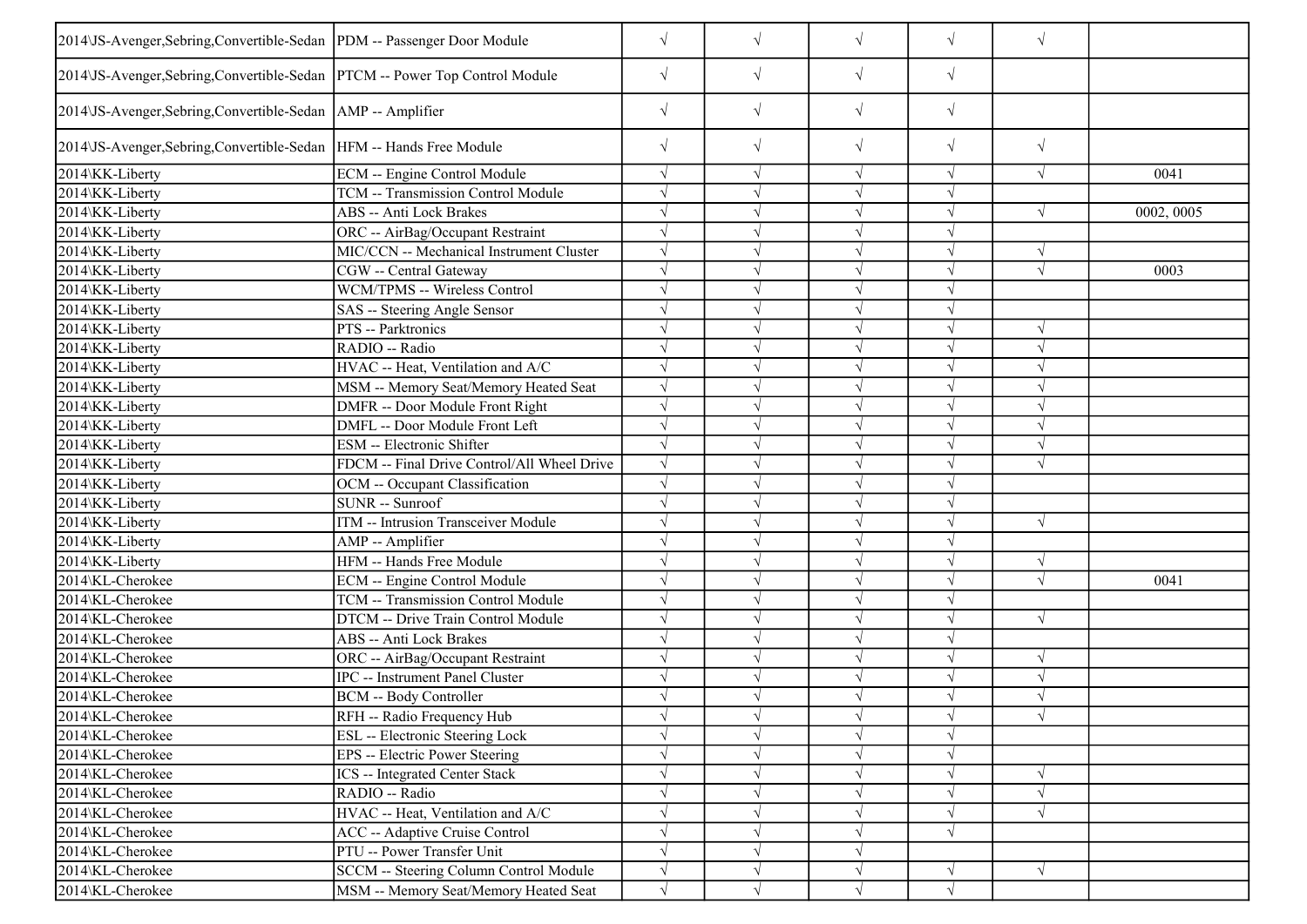| 2014\KL-Cherokee   | DDM -- Driver Door Module                |            |            | $\sqrt{ }$ | $\sqrt{ }$ | $\gamma$   |           |
|--------------------|------------------------------------------|------------|------------|------------|------------|------------|-----------|
| 2014\KL-Cherokee   | PDM -- Passenger Door Module             |            |            | $\sqrt{ }$ | V          | $\sqrt{ }$ |           |
| 2014\KL-Cherokee   | PAM -- Park Assist Module                |            |            | $\sqrt{ }$ | $\sqrt{}$  | $\sqrt{ }$ |           |
| 2014\KL-Cherokee   | ESM -- Electronic Shifter                |            |            | $\sqrt{ }$ |            |            |           |
| 2014\KL-Cherokee   | PLGM -- Power Liftgate Module            |            |            | $\sqrt{ }$ | V          | $\sqrt{ }$ |           |
| 2014\KL-Cherokee   | OCM -- Occupant Classification           |            |            | $\sqrt{ }$ | V          |            |           |
| 2014\KL-Cherokee   | AHLM -- Headlamp Leveling                |            |            | $\sqrt{ }$ | V          |            |           |
| 2014\KL-Cherokee   | AMP -- Amplifier                         |            |            | $\sqrt{ }$ | V          |            |           |
| 2014\KL-Cherokee   | CSWM -- Comfort Seat Wheel Module        |            |            | $\sqrt{ }$ | $\sqrt{ }$ | $\sqrt{ }$ |           |
| 2014\KL-Cherokee   | FFCM -- Forward Facing Camera Module     |            |            | $\sqrt{ }$ | J          |            |           |
| 2014\KL-Cherokee   | LBSS -- Left Blind Spot Sensor           |            |            | $\sqrt{ }$ | V          |            |           |
| 2014\KL-Cherokee   | RBSS -- Right Blind Spot Sensor          |            |            | $\sqrt{ }$ | $\sqrt{ }$ |            |           |
| 2014\KL-Cherokee   | RDM -- Rear Drive Module                 |            |            | $\sqrt{ }$ |            |            |           |
| 2014\KL-Cherokee   | <b>EDM</b> -- External Disc Module       |            |            | $\sqrt{ }$ |            | $\sqrt{ }$ |           |
| 2014\LC-Challenger | ECM -- Engine Control Module             |            |            | $\sqrt{ }$ | $\sqrt{ }$ | $\sqrt{ }$ | 0041      |
| 2014\LC-Challenger | TCM -- Transmission Control Module       |            |            | $\sqrt{ }$ | $\sqrt{}$  |            |           |
| 2014\LC-Challenger | ABS -- Anti Lock Brakes                  |            |            | $\sqrt{ }$ | J          | $\sqrt{ }$ | 0001,0002 |
| 2014\LC-Challenger | ORC -- AirBag/Occupant Restraint         |            |            | $\sqrt{ }$ |            |            |           |
| 2014\LC-Challenger | MIC/CCN -- Mechanical Instrument Cluster |            |            | $\sqrt{ }$ | $\sqrt{}$  | $\sqrt{ }$ |           |
| 2014\LC-Challenger | TPM -- Tire Pressure Monitor             | V          |            | $\sqrt{ }$ | V          |            |           |
| 2014\LC-Challenger | CGW -- Central Gateway                   |            |            | $\sqrt{ }$ | $\sqrt{ }$ | $\sqrt{ }$ |           |
| 2014\LC-Challenger | WCM/TPMS -- Wireless Control             |            |            | $\sqrt{ }$ | $\sqrt{ }$ | $\sqrt{ }$ |           |
| 2014\LC-Challenger | SAS -- Steering Angle Sensor             |            |            | $\sqrt{ }$ |            | $\sqrt{ }$ |           |
| 2014\LC-Challenger | EPS -- Electric Power Steering           |            |            | $\sqrt{}$  | $\sqrt{ }$ |            |           |
| 2014\LC-Challenger | PTS -- Parktronics                       |            | $\sqrt{ }$ | $\sqrt{ }$ | $\sqrt{ }$ |            |           |
| 2014\LC-Challenger | RADIO -- Radio                           |            |            | $\sqrt{ }$ | V          | $\sqrt{ }$ |           |
| 2014\LC-Challenger | HVAC -- Heat, Ventilation and A/C        |            |            | $\sqrt{ }$ | V          | $\sqrt{ }$ |           |
| 2014\LC-Challenger | DDM -- Driver Door Module                |            |            | $\sqrt{}$  | $\sqrt{}$  | $\sqrt{ }$ |           |
| 2014\LC-Challenger | ESM -- Electronic Shifter                |            |            | $\sqrt{ }$ |            | $\gamma$   |           |
| 2014\LC-Challenger | SUNR -- Sunroof                          |            |            | $\sqrt{ }$ |            | $\sqrt{ }$ |           |
| 2014\LC-Challenger | <b>EOM</b> -- Electronic Overhead        |            |            | $\sqrt{ }$ | V          |            |           |
| 2014\LC-Challenger | AMP -- Amplifier                         |            |            | $\sqrt{ }$ | $\sqrt{ }$ |            |           |
| 2014\LC-Challenger | HFM -- Hands Free Module                 |            |            | $\sqrt{ }$ | $\sqrt{}$  | $\sqrt{ }$ |           |
| 2014\LC-Challenger | HSM -- Heated Seat Module                |            |            | $\sqrt{ }$ | $\sqrt{ }$ | $\sqrt{ }$ |           |
| 2014\LC-Challenger | PEM -- Passive Entry Module              |            |            | $\sqrt{ }$ |            |            |           |
| 2014\LC-Challenger | ADCM -- Active Damping Control Module    |            |            |            |            |            |           |
| 2014\LD-Charger    | ECM -- Engine Control Module             |            | $\sqrt{}$  | $\sqrt{ }$ | $\sqrt{}$  | $\sqrt{ }$ | 0041      |
| 2014\LD-Charger    | TCM -- Transmission Control Module       |            |            | $\sqrt{ }$ | V          |            |           |
| 2014\LD-Charger    | DTCM -- Drive Train Control Module       |            | $\sqrt{ }$ | $\sqrt{}$  | $\sqrt{ }$ | $\sqrt{ }$ |           |
| 2014\LD-Charger    | ABS -- Anti Lock Brakes                  |            |            | $\sqrt{}$  | V          | $\sqrt{ }$ |           |
| 2014\LD-Charger    | ORC -- AirBag/Occupant Restraint         |            |            | $\sqrt{ }$ |            |            |           |
| 2014\LD-Charger    | IPC -- Instrument Panel Cluster          |            | V          | $\sqrt{ }$ | V          | $\sqrt{ }$ |           |
| 2014\LD-Charger    | TPM -- Tire Pressure Monitor             |            | V          | $\sqrt{ }$ | V          |            |           |
| 2014\LD-Charger    | <b>BCM -- Body Controller</b>            | $\sqrt{ }$ | $\sqrt{ }$ | $\sqrt{ }$ | V          | $\sqrt{ }$ |           |
| 2014\LD-Charger    | TGW -- Telematic Gateway Radio           | $\sqrt{}$  | $\sqrt{ }$ | $\sqrt{ }$ | $\sqrt{}$  |            |           |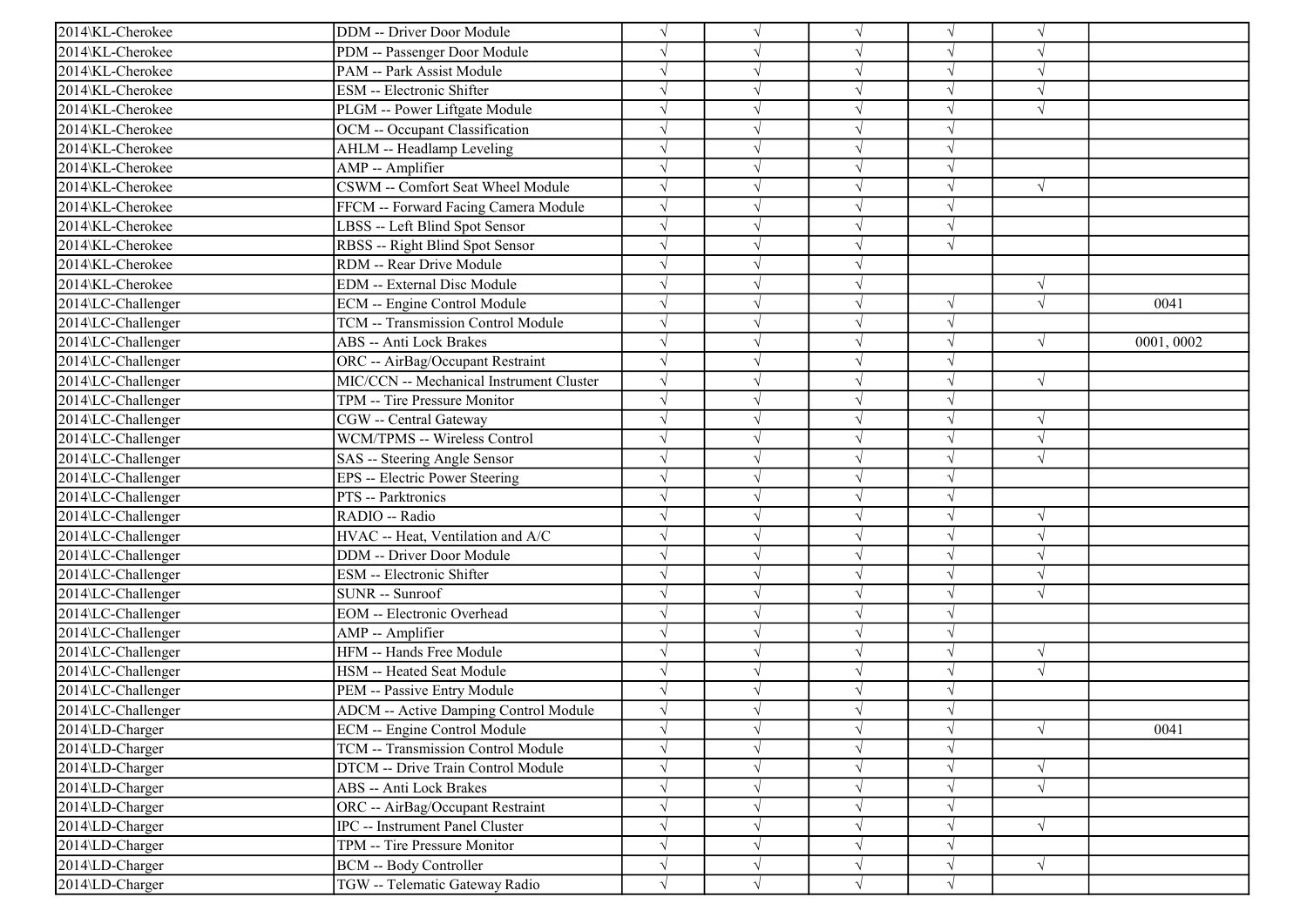| 2014\LD-Charger                                           | RFH -- Radio Frequency Hub                   | $\sqrt{ }$ | $\sqrt{ }$ | $\sqrt{ }$ |            | $\sqrt{ }$ |      |
|-----------------------------------------------------------|----------------------------------------------|------------|------------|------------|------------|------------|------|
| 2014\LD-Charger                                           | <b>EPS</b> -- Electric Power Steering        | $\sqrt{}$  |            |            |            |            |      |
| 2014\LD-Charger                                           | PTS -- Parktronics                           | $\sqrt{ }$ |            | $\sqrt{ }$ | $\sqrt{ }$ | $\sqrt{ }$ |      |
| 2014\LD-Charger                                           | <b>ICS</b> -- Integrated Center Stack        | $\sqrt{ }$ |            | $\sqrt{ }$ |            | $\sqrt{ }$ |      |
| 2014\LD-Charger                                           | HVAC -- Heat, Ventilation and A/C            | $\sqrt{ }$ |            |            |            |            |      |
| 2014\LD-Charger                                           | ACC -- Adaptive Cruise Control               | $\sqrt{ }$ |            | $\sqrt{ }$ |            |            |      |
| 2014\LD-Charger                                           | SCCM -- Steering Column Control Module       | $\sqrt{ }$ |            |            |            |            |      |
| 2014\LD-Charger                                           | MSM -- Memory Seat/Memory Heated Seat        | $\sqrt{ }$ |            | N          |            |            |      |
| 2014\LD-Charger                                           | DDM -- Driver Door Module                    | $\sqrt{ }$ |            | $\sqrt{ }$ |            | $\sqrt{ }$ |      |
| 2014\LD-Charger                                           | PDM -- Passenger Door Module                 | $\sqrt{ }$ |            | $\sqrt{ }$ |            | $\sqrt{ }$ |      |
| 2014\LD-Charger                                           | ESM -- Electronic Shifter                    | $\sqrt{ }$ |            |            |            | $\sqrt{ }$ |      |
| 2014\LD-Charger                                           | ITM -- Intrusion Transceiver Module          | $\sqrt{ }$ |            | $\sqrt{ }$ |            | $\sqrt{ }$ |      |
| 2014\LD-Charger                                           | AMP -- Amplifier                             | $\sqrt{ }$ |            |            |            |            |      |
| 2014\LD-Charger                                           | HFM -- Hands Free Module                     | $\sqrt{ }$ |            |            |            |            |      |
| 2014\LD-Charger                                           | HSM -- Heated Seat Module                    | $\sqrt{ }$ | V          | $\sqrt{ }$ | J          | $\sqrt{ }$ |      |
| 2014\LD-Charger                                           | <b>ADCM</b> -- Active Damping Control Module | $\sqrt{ }$ | V          | $\sqrt{}$  |            |            |      |
| 2014\LD-Charger                                           | VSIM -- Vehicle System Interface Module      | $\sqrt{ }$ |            |            |            | $\sqrt{ }$ |      |
| 2014\LD-Charger                                           | LBSS -- Left Blind Spot Sensor               | $\sqrt{ }$ | $\sqrt{}$  | $\sqrt{2}$ |            |            |      |
| 2014\LD-Charger                                           | RBSS -- Right Blind Spot Sensor              | $\sqrt{}$  |            |            |            |            |      |
| 2014\LX-300, Charger, Magnum, Grand                       |                                              |            |            |            |            |            |      |
| Voyager                                                   | ECM -- Engine Control Module                 | $\sqrt{ }$ | $\sqrt{}$  | $\sqrt{ }$ | $\sqrt{}$  | $\sqrt{ }$ | 0041 |
| 2014\LX-300, Charger, Magnum, Grand                       | TCM -- Transmission Control Module           | $\sqrt{ }$ | $\sqrt{}$  | $\sqrt{ }$ | $\sqrt{}$  |            |      |
| Voyager<br>2014\LX-300, Charger, Magnum, Grand<br>Voyager | DTCM -- Drive Train Control Module           | $\sqrt{ }$ | $\sqrt{}$  | $\sqrt{ }$ | $\sqrt{}$  | $\sqrt{ }$ |      |
| 2014\LX-300,Charger,Magnum,Grand<br>Voyager               | ORC -- AirBag/Occupant Restraint             | $\sqrt{ }$ | $\sqrt{ }$ | $\sqrt{ }$ | $\sqrt{}$  |            |      |
| 2014\LX-300, Charger, Magnum, Grand<br>Voyager            | <b>IPC</b> -- Instrument Panel Cluster       | $\sqrt{ }$ | $\sqrt{}$  | $\sqrt{}$  | $\sqrt{}$  | $\sqrt{ }$ |      |
| 2014\LX-300, Charger, Magnum, Grand<br>Voyager            | TPM -- Tire Pressure Monitor                 | $\sqrt{ }$ | $\sqrt{}$  | $\sqrt{}$  | $\sqrt{}$  |            |      |
| 2014\LX-300, Charger, Magnum, Grand<br>Voyager            | <b>BCM</b> -- Body Controller                | $\sqrt{ }$ | $\sqrt{}$  | $\sqrt{}$  | $\sqrt{}$  | $\sqrt{ }$ |      |
| 2014\LX-300, Charger, Magnum, Grand<br>Voyager            | TGW -- Telematic Gateway Radio               | $\sqrt{ }$ | $\sqrt{}$  | $\sqrt{}$  | $\sqrt{}$  |            |      |
| 2014\LX-300, Charger, Magnum, Grand<br>Voyager            | RFH -- Radio Frequency Hub                   | $\sqrt{ }$ | $\sqrt{}$  | $\sqrt{}$  | $\sqrt{}$  | $\sqrt{ }$ |      |
| 2014\LX-300, Charger, Magnum, Grand<br>Voyager            | EPS -- Electric Power Steering               | $\sqrt{ }$ | $\sqrt{}$  | $\sqrt{}$  | $\sqrt{}$  |            |      |
| 2014\LX-300, Charger, Magnum, Grand<br>Voyager            | PTS -- Parktronics                           | $\sqrt{ }$ | $\sqrt{}$  | $\sqrt{}$  | $\sqrt{}$  | $\sqrt{ }$ |      |
| 2014\LX-300,Charger,Magnum,Grand<br>Voyager               | ICS -- Integrated Center Stack               | $\sqrt{ }$ | $\sqrt{}$  | $\sqrt{}$  | $\sqrt{}$  | $\sqrt{ }$ |      |
| 2014\LX-300, Charger, Magnum, Grand<br>Voyager            | HVAC -- Heat, Ventilation and A/C            | $\sqrt{}$  | $\sqrt{}$  | $\sqrt{}$  | $\sqrt{}$  | $\sqrt{ }$ |      |
| 2014\LX-300, Charger, Magnum, Grand<br>Voyager            | AFLS -- Adaptive Front Lighting System       | $\sqrt{}$  | $\sqrt{}$  | $\sqrt{}$  | $\sqrt{}$  | $\sqrt{ }$ |      |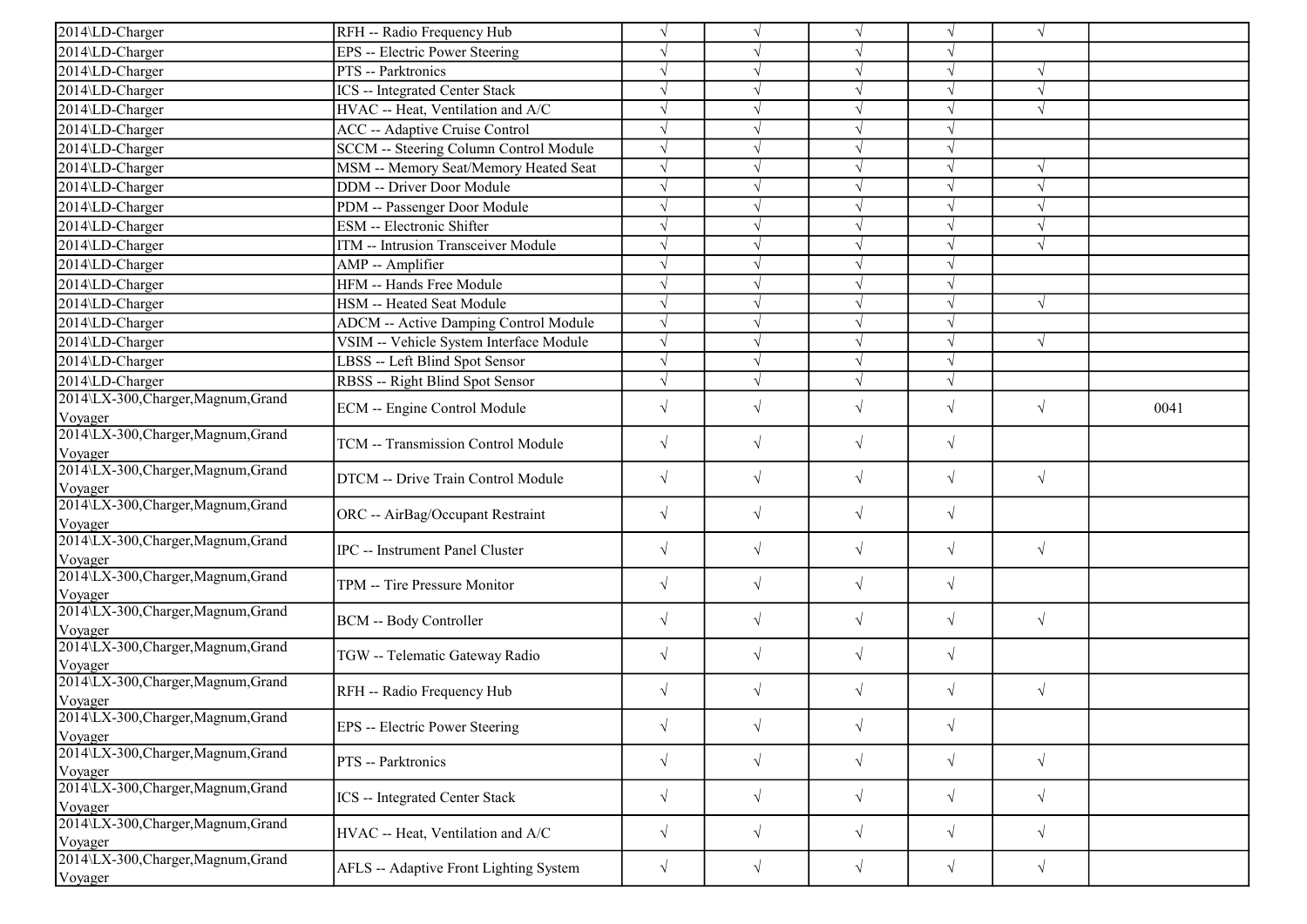| 2014\LX-300, Charger, Magnum, Grand            |                                             |            |            |            |            |            |            |
|------------------------------------------------|---------------------------------------------|------------|------------|------------|------------|------------|------------|
| Voyager                                        | ACC -- Adaptive Cruise Control              | $\sqrt{}$  | $\sqrt{}$  | $\sqrt{}$  | $\sqrt{}$  |            |            |
| 2014\LX-300, Charger, Magnum, Grand            | SCCM -- Steering Column Control Module      | $\sqrt{}$  | $\sqrt{ }$ | $\sqrt{ }$ | $\sqrt{}$  |            |            |
| Voyager                                        |                                             |            |            |            |            |            |            |
| 2014\LX-300, Charger, Magnum, Grand            | MSM -- Memory Seat/Memory Heated Seat       | $\sqrt{}$  | $\sqrt{ }$ | $\sqrt{ }$ | $\sqrt{}$  | $\sqrt{ }$ |            |
| Voyager                                        |                                             |            |            |            |            |            |            |
| 2014\LX-300, Charger, Magnum, Grand<br>Voyager | DDM -- Driver Door Module                   | $\sqrt{ }$ | $\sqrt{ }$ | $\sqrt{}$  | $\sqrt{}$  | $\sqrt{ }$ |            |
| 2014\LX-300, Charger, Magnum, Grand            | PDM -- Passenger Door Module                | $\sqrt{ }$ | $\sqrt{ }$ | $\sqrt{}$  | $\sqrt{}$  | $\sqrt{ }$ |            |
| Voyager                                        |                                             |            |            |            |            |            |            |
| 2014\LX-300, Charger, Magnum, Grand<br>Voyager | ESM -- Electronic Shifter                   | $\sqrt{}$  | $\sqrt{ }$ | $\sqrt{}$  | $\sqrt{}$  | $\sqrt{ }$ |            |
| 2014\LX-300, Charger, Magnum, Grand            |                                             |            |            |            |            |            |            |
| Voyager                                        | ITM -- Intrusion Transceiver Module         | $\sqrt{}$  | $\sqrt{ }$ | $\sqrt{}$  | $\sqrt{}$  | $\sqrt{ }$ |            |
| 2014\LX-300, Charger, Magnum, Grand            | AMP -- Amplifier                            | $\sqrt{}$  | $\sqrt{ }$ | $\sqrt{}$  | $\sqrt{}$  |            |            |
| Voyager                                        |                                             |            |            |            |            |            |            |
| 2014\LX-300, Charger, Magnum, Grand            | HFM -- Hands Free Module                    | $\sqrt{}$  | $\sqrt{ }$ | $\sqrt{ }$ | $\sqrt{}$  |            |            |
| Voyager                                        |                                             |            |            |            |            |            |            |
| 2014\LX-300, Charger, Magnum, Grand<br>Voyager | HSM -- Heated Seat Module                   | $\sqrt{}$  | $\sqrt{}$  | $\sqrt{}$  | $\sqrt{}$  | $\sqrt{}$  |            |
| 2014\LX-300, Charger, Magnum, Grand            |                                             |            |            |            |            |            |            |
| Voyager                                        | ADCM -- Active Damping Control Module       | $\sqrt{}$  | $\sqrt{}$  | $\sqrt{}$  | $\sqrt{}$  |            |            |
| 2014\LX-300, Charger, Magnum, Grand            |                                             |            |            |            |            |            |            |
| Voyager                                        | LBSS -- Left Blind Spot Sensor              | $\sqrt{}$  | $\sqrt{ }$ | $\sqrt{ }$ | $\sqrt{}$  |            |            |
| 2014\LX-300, Charger, Magnum, Grand            | RBSS -- Right Blind Spot Sensor             | $\sqrt{}$  | $\sqrt{ }$ | $\sqrt{}$  | $\sqrt{}$  |            |            |
| Voyager                                        |                                             |            |            |            |            |            |            |
| 2014\MK-Compass, Patriot                       | ECM -- Engine Control Module                |            | $\sqrt{ }$ | $\sqrt{}$  | $\sqrt{}$  | $\sqrt{ }$ | 0041       |
| 2014\MK-Compass, Patriot                       | <b>TCM -- Transmission Control Module</b>   | $\sqrt{ }$ | $\sqrt{ }$ | $\sqrt{ }$ | $\sqrt{}$  | $\sqrt{ }$ |            |
| 2014\MK-Compass, Patriot                       | ABS -- Anti Lock Brakes                     |            |            | $\sqrt{ }$ | V          | $\sqrt{ }$ | 0002, 0005 |
| 2014\MK-Compass,Patriot                        | ORC -- AirBag/Occupant Restraint            |            |            | $\sqrt{ }$ |            |            |            |
| 2014\MK-Compass, Patriot                       | MIC/CCN -- Mechanical Instrument Cluster    |            |            | $\sqrt{ }$ | $\sqrt{ }$ | $\sqrt{ }$ |            |
| 2014\MK-Compass, Patriot                       | CGW -- Central Gateway                      |            |            | $\sqrt{ }$ | $\sqrt{ }$ | $\sqrt{ }$ | 0003       |
| 2014\MK-Compass, Patriot                       | WCM/TPMS -- Wireless Control                |            |            | $\sqrt{ }$ |            |            |            |
| 2014\MK-Compass, Patriot                       | SAS -- Steering Angle Sensor                |            | $\sqrt{ }$ | $\sqrt{}$  | $\sqrt{}$  |            |            |
| 2014\MK-Compass, Patriot                       | RADIO -- Radio                              |            |            | $\sqrt{ }$ | $\sqrt{ }$ | $\sqrt{ }$ |            |
| 2014\MK-Compass,Patriot                        | HVAC -- Heat, Ventilation and A/C           |            |            | $\sqrt{}$  | V          | $\sqrt{ }$ |            |
| 2014\MK-Compass, Patriot                       | FDCM -- Final Drive Control/All Wheel Drive |            |            | $\sqrt{ }$ | J          | $\sqrt{ }$ |            |
| 2014\MK-Compass,Patriot                        | ITM -- Intrusion Transceiver Module         |            |            | $\sqrt{}$  |            |            |            |
| 2014\MK-Compass, Patriot                       | AMP -- Amplifier                            |            | $\sqrt{}$  | V          | V          |            |            |
| 2014\MK-Compass, Patriot                       | HFM -- Hands Free Module                    |            |            | $\sqrt{}$  |            | $\sqrt{ }$ |            |
| 2014\NY-Ypsilon                                | ECM -- Engine Control Module                |            |            | V          |            | $\sqrt{ }$ |            |
| 2014\NY-Ypsilon                                | ABS -- Anti Lock Brakes                     |            | $\sqrt{ }$ | $\sqrt{}$  |            | $\sqrt{ }$ |            |
| 2014\NY-Ypsilon                                | ORC -- AirBag/Occupant Restraint            |            | $\sqrt{ }$ | $\sqrt{ }$ |            | $\sqrt{ }$ |            |
| 2014\NY-Ypsilon                                | IPC -- Instrument Panel Cluster             |            |            | $\sqrt{}$  | V          | $\sqrt{ }$ | 0043       |
| 2014\NY-Ypsilon                                | BCM -- Body Controller                      |            | $\sqrt{ }$ | $\sqrt{ }$ | $\sqrt{}$  | $\sqrt{ }$ |            |
| 2014\NY-Ypsilon                                | EPS -- Electric Power Steering              |            | $\sqrt{ }$ | $\sqrt{}$  | $\sqrt{}$  |            |            |
| 2014\NY-Ypsilon                                | HVAC -- Heat, Ventilation and A/C           | $\sqrt{}$  | $\sqrt{ }$ | $\sqrt{ }$ | $\sqrt{}$  | $\sqrt{}$  |            |
|                                                |                                             |            |            |            |            |            |            |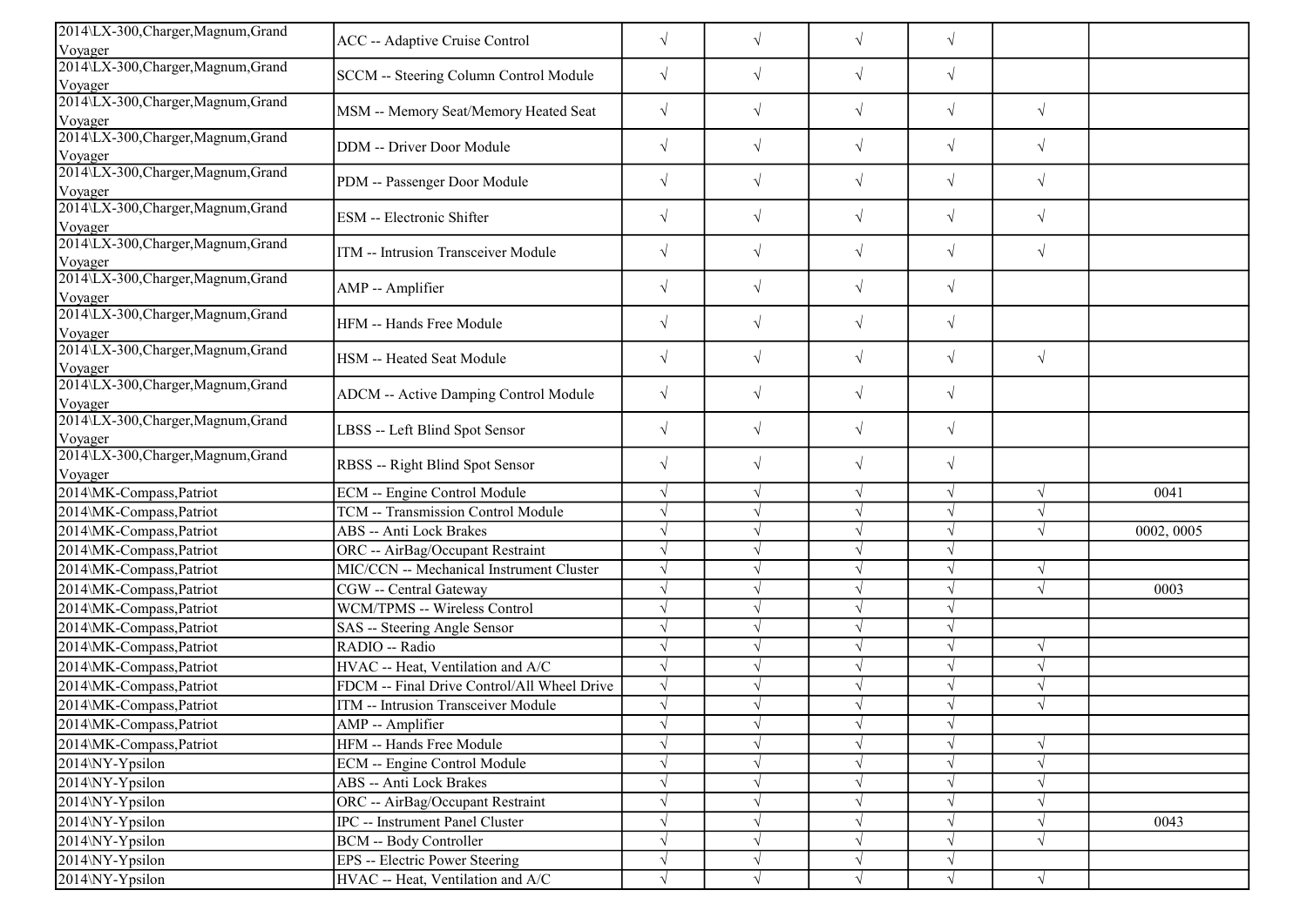| 2014\NY-Ypsilon | AHM -- Additional Heater Module          |            | $\sqrt{ }$ | $\sqrt{ }$ | $\sqrt{ }$ | $\sqrt{ }$ |            |
|-----------------|------------------------------------------|------------|------------|------------|------------|------------|------------|
| 2014\PF-Dart    | ECM -- Engine Control Module             |            |            | $\sqrt{ }$ | V          | $\sqrt{ }$ | 0041       |
| 2014\PF-Dart    | TCM -- Transmission Control Module       |            |            | $\sqrt{ }$ | V          | $\sqrt{ }$ |            |
| 2014\PF-Dart    | ABS -- Anti Lock Brakes                  |            |            | $\sqrt{ }$ | $\sqrt{}$  | $\sqrt{ }$ |            |
| 2014\PF-Dart    | ORC -- AirBag/Occupant Restraint         |            |            | $\sqrt{ }$ |            |            |            |
| 2014\PF-Dart    | IPC -- Instrument Panel Cluster          |            |            | $\sqrt{ }$ |            | $\sqrt{ }$ |            |
| 2014\PF-Dart    | <b>BCM -- Body Controller</b>            |            |            | $\sqrt{ }$ | $\sqrt{}$  | $\sqrt{ }$ |            |
| 2014\PF-Dart    | RFH -- Radio Frequency Hub               |            |            | $\sqrt{ }$ | J          | $\sqrt{ }$ |            |
| 2014\PF-Dart    | EPS -- Electric Power Steering           |            |            | $\sqrt{ }$ | $\sqrt{}$  |            |            |
| 2014\PF-Dart    | <b>ICS</b> -- Integrated Center Stack    |            |            | $\sqrt{ }$ | $\sqrt{ }$ | $\sqrt{ }$ |            |
| 2014\PF-Dart    | RADIO -- Radio                           |            |            | $\sqrt{ }$ | $\sqrt{ }$ | $\sqrt{ }$ |            |
| 2014\PF-Dart    | HVAC -- Heat, Ventilation and A/C        |            |            | $\sqrt{ }$ |            | $\sqrt{ }$ |            |
| 2014\PF-Dart    | SCCM -- Steering Column Control Module   |            |            | $\sqrt{ }$ | $\sqrt{ }$ |            |            |
| 2014\PF-Dart    | PAM -- Park Assist Module                |            |            | $\sqrt{ }$ | V          |            |            |
| 2014\PF-Dart    | ESM -- Electronic Shifter                |            | $\sqrt{ }$ | $\sqrt{ }$ | $\sqrt{ }$ |            |            |
| 2014\PF-Dart    | OCM -- Occupant Classification           |            |            | $\sqrt{ }$ | $\sqrt{ }$ |            |            |
| 2014\PF-Dart    | AMP -- Amplifier                         |            |            | $\sqrt{ }$ |            |            |            |
| 2014\PF-Dart    | CSWM -- Comfort Seat Wheel Module        |            |            | $\sqrt{ }$ | $\sqrt{}$  | $\sqrt{ }$ |            |
| 2014\PF-Dart    | CTM -- Convergence Telematic Module      |            |            | $\sqrt{ }$ |            |            |            |
| 2014\PF-Dart    | LBSS -- Left Blind Spot Sensor           |            |            | $\sqrt{ }$ | $\sqrt{ }$ | $\sqrt{ }$ |            |
| 2014\PF-Dart    | RBSS -- Right Blind Spot Sensor          |            |            | $\sqrt{ }$ | $\sqrt{ }$ | $\sqrt{ }$ |            |
| 2014\PF-Dart    | <b>EDM</b> -- External Disc Module       |            |            | $\sqrt{ }$ |            | $\sqrt{ }$ |            |
| 2014\RM-Routan  | ECM -- Engine Control Module             |            |            | $\sqrt{ }$ | V          | $\sqrt{ }$ | 0041       |
| 2014\RM-Routan  | ABS -- Anti Lock Brakes                  |            |            | $\sqrt{}$  | V          | $\sqrt{ }$ | 0001, 0002 |
| 2014\RM-Routan  | ORC -- AirBag/Occupant Restraint         |            |            | $\sqrt{ }$ | $\sqrt{ }$ |            |            |
| 2014\RM-Routan  | MIC/CCN -- Mechanical Instrument Cluster |            |            | $\sqrt{ }$ | $\sqrt{ }$ | $\sqrt{ }$ |            |
| 2014\RM-Routan  | TPM -- Tire Pressure Monitor             |            |            | $\sqrt{ }$ | $\sqrt{ }$ |            |            |
| 2014\RM-Routan  | CGW -- Central Gateway                   |            |            | $\sqrt{ }$ | V          | $\sqrt{ }$ | 0003       |
| 2014\RM-Routan  | WCM/TPMS -- Wireless Control             |            |            | $\sqrt{ }$ | $\sqrt{}$  | $\sqrt{ }$ |            |
| 2014\RM-Routan  | SAS -- Steering Angle Sensor             |            |            | $\sqrt{ }$ |            |            |            |
| 2014\RM-Routan  | PTS -- Parktronics                       |            |            | $\sqrt{ }$ | J          | $\sqrt{ }$ |            |
| 2014\RM-Routan  | RADIO -- Radio                           |            | $\sqrt{ }$ | $\sqrt{ }$ | V          | $\sqrt{ }$ |            |
| 2014\RM-Routan  | HVAC -- Heat, Ventilation and A/C        |            |            | $\sqrt{ }$ | V          | $\sqrt{ }$ |            |
| 2014\RM-Routan  | DMRL -- Rear Door Module (Left)          |            | $\sqrt{ }$ | $\sqrt{ }$ | $\sqrt{ }$ | $\sqrt{ }$ |            |
| 2014\RM-Routan  | DMRR -- Rear Door Module (Right)         |            |            | $\sqrt{ }$ | $\sqrt{ }$ | $\sqrt{ }$ |            |
| 2014\RM-Routan  | DMFR -- Door Module Front Right          |            |            | $\sqrt{ }$ |            | $\sqrt{ }$ |            |
| 2014\RM-Routan  | DMFL -- Door Module Front Left           |            | $\sqrt{}$  | $\sqrt{}$  | $\sqrt{ }$ | $\sqrt{ }$ |            |
| 2014\RM-Routan  | PSDMR -- Power Sliding Doors (Right)     |            | $\sqrt{ }$ | $\sqrt{ }$ | $\sqrt{ }$ |            |            |
| 2014\RM-Routan  | PSDML -- Power Sliding Doors (Left)      |            |            | $\sqrt{ }$ | V          |            |            |
| 2014\RM-Routan  | PLGM -- Power Liftgate Module            |            |            | $\sqrt{}$  | $\sqrt{ }$ | $\sqrt{ }$ |            |
| 2014\RM-Routan  | FSM -- Fold Stow Module                  |            |            | $\sqrt{ }$ | V          | $\sqrt{ }$ |            |
| 2014\RM-Routan  | SUNR -- Sunroof                          |            |            | $\sqrt{ }$ | V          | $\sqrt{ }$ |            |
| 2014\RM-Routan  | DVD -- DVD Changer                       |            |            | $\sqrt{ }$ | V          |            |            |
| 2014\RM-Routan  | AMP -- Amplifier                         | $\sqrt{}$  | $\sqrt{ }$ | $\sqrt{ }$ | $\sqrt{ }$ |            |            |
| 2014\RM-Routan  | HFM -- Hands Free Module                 | $\sqrt{ }$ | $\sqrt{ }$ | $\sqrt{ }$ | $\sqrt{ }$ | $\sqrt{ }$ |            |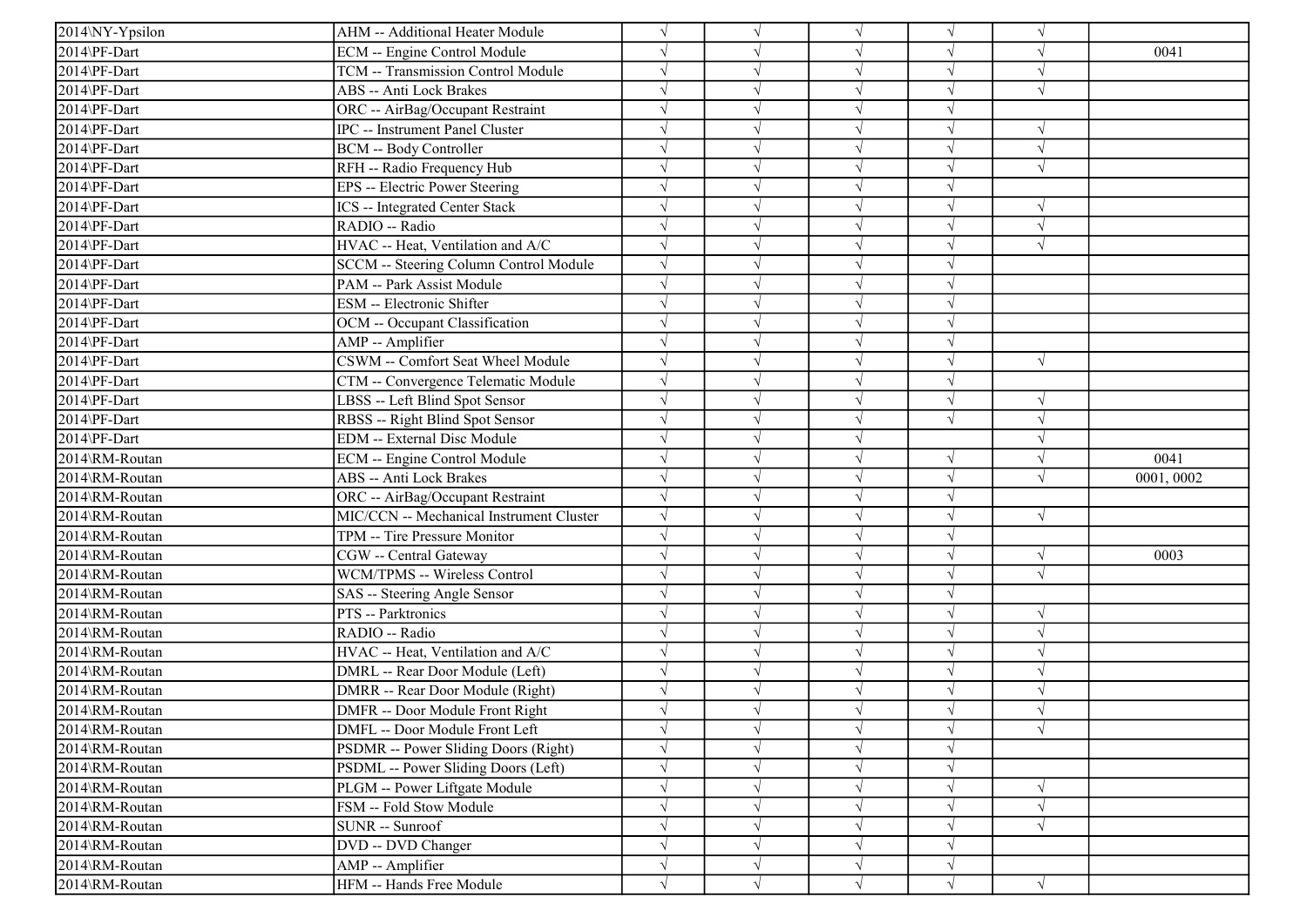| 2014\RM-Routan                 | VES2 -- Second Row Screen                       | $\sqrt{}$  |           |            | V          |            |                  |
|--------------------------------|-------------------------------------------------|------------|-----------|------------|------------|------------|------------------|
| 2014\RM-Routan                 | VES3 -- Last Row Screen                         | $\sqrt{}$  |           | $\sqrt{ }$ | $\sqrt{ }$ | $\sqrt{ }$ |                  |
| 2014\RM-Routan                 | HSM -- Heated Seat Module                       | $\sqrt{ }$ |           |            | $\sqrt{ }$ | $\sqrt{ }$ |                  |
| 2014\RM-Routan                 | PEM -- Passive Entry Module                     | $\sqrt{ }$ |           |            |            |            |                  |
| 2014\RM-Routan                 | LBSS -- Left Blind Spot Sensor                  | $\sqrt{ }$ |           |            | $\sqrt{}$  |            |                  |
| 2014\RM-Routan                 | RBSS -- Right Blind Spot Sensor                 | $\sqrt{ }$ |           |            | $\sqrt{}$  |            |                  |
| 2014\RT-Caravan,Town & Country | ECM -- Engine Control Module                    | $\sqrt{ }$ |           |            | $\sqrt{}$  | $\sqrt{ }$ | 0041             |
| 2014\RT-Caravan,Town & Country | TCM -- Transmission Control Module              | $\sqrt{ }$ |           | $\sqrt{ }$ | $\sqrt{}$  | $\sqrt{ }$ |                  |
| 2014\RT-Caravan,Town & Country | <b>ABS</b> -- Anti Lock Brakes                  | $\sqrt{ }$ |           | $\sqrt{ }$ | $\sqrt{ }$ | $\sqrt{ }$ | 0001,0002        |
| 2014\RT-Caravan,Town & Country | ORC -- AirBag/Occupant Restraint                | $\sqrt{ }$ |           |            |            |            |                  |
| 2014\RT-Caravan,Town & Country | MIC/CCN -- Mechanical Instrument Cluster        | $\sqrt{ }$ |           |            | $\sqrt{}$  | $\sqrt{ }$ |                  |
| 2014\RT-Caravan,Town & Country | TPM -- Tire Pressure Monitor                    | $\sqrt{ }$ |           |            |            |            |                  |
| 2014\RT-Caravan,Town & Country | CGW -- Central Gateway                          | $\sqrt{ }$ |           |            | $\sqrt{}$  | $\sqrt{ }$ | 0003             |
| 2014\RT-Caravan,Town & Country | WCM/TPMS -- Wireless Control                    | $\sqrt{ }$ |           | $\sqrt{ }$ | $\sqrt{}$  | $\sqrt{ }$ |                  |
| 2014\RT-Caravan,Town & Country | SAS -- Steering Angle Sensor                    | $\sqrt{ }$ |           | $\sqrt{ }$ |            |            |                  |
| 2014\RT-Caravan,Town & Country | PTS -- Parktronics                              | $\sqrt{ }$ |           |            |            | $\sqrt{ }$ |                  |
| 2014\RT-Caravan,Town & Country | RADIO -- Radio                                  | $\sqrt{ }$ |           |            | $\sqrt{ }$ | $\sqrt{ }$ |                  |
| 2014\RT-Caravan,Town & Country | HVAC -- Heat, Ventilation and A/C               | $\sqrt{ }$ |           |            |            | $\sqrt{ }$ |                  |
| 2014\RT-Caravan,Town & Country | MSM -- Memory Seat/Memory Heated Seat           | $\sqrt{ }$ |           | V          | $\sqrt{}$  | $\sqrt{ }$ |                  |
| 2014\RT-Caravan,Town & Country | DMRL -- Rear Door Module (Left)                 | $\sqrt{ }$ |           | $\sqrt{ }$ | $\sqrt{}$  | $\sqrt{ }$ |                  |
| 2014\RT-Caravan,Town & Country | DMRR -- Rear Door Module (Right)                | $\sqrt{}$  |           | $\sqrt{ }$ | $\sqrt{}$  | $\sqrt{ }$ |                  |
| 2014\RT-Caravan,Town & Country | DMFR -- Door Module Front Right                 | $\sqrt{}$  |           | $\sqrt{ }$ | $\sqrt{}$  | $\sqrt{ }$ |                  |
| 2014\RT-Caravan,Town & Country | DMFL -- Door Module Front Left                  | $\sqrt{ }$ |           |            |            | $\sqrt{ }$ |                  |
| 2014\RT-Caravan,Town & Country | PSDMR -- Power Sliding Doors (Right)            | $\sqrt{}$  |           |            |            |            |                  |
| 2014\RT-Caravan,Town & Country | PSDML -- Power Sliding Doors (Left)             | $\sqrt{ }$ | V         | V          | $\sqrt{}$  |            |                  |
| 2014\RT-Caravan,Town & Country | PLGM -- Power Liftgate Module                   | $\sqrt{ }$ |           |            | V          | $\sqrt{ }$ |                  |
| 2014\RT-Caravan,Town & Country | FSM -- Fold Stow Module                         | $\sqrt{ }$ |           |            |            | $\sqrt{ }$ |                  |
| 2014\RT-Caravan,Town & Country | HIDT -- High Intensity Discharge Translator     | $\sqrt{}$  |           |            | $\sqrt{}$  | $\sqrt{ }$ |                  |
| 2014\RT-Caravan,Town & Country | AHBM -- Automatic High Beam                     | $\sqrt{ }$ |           |            |            | $\sqrt{ }$ |                  |
| 2014\RT-Caravan,Town & Country | ITM -- Intrusion Transceiver Module             | $\sqrt{}$  |           |            |            | $\sqrt{ }$ |                  |
| 2014\RT-Caravan,Town & Country | DVD -- DVD Changer                              | $\sqrt{ }$ |           | N          | $\sqrt{}$  |            |                  |
| 2014\RT-Caravan,Town & Country | AMP -- Amplifier                                | $\sqrt{ }$ |           | $\sqrt{}$  | $\sqrt{}$  |            |                  |
| 2014\RT-Caravan,Town & Country | HFM -- Hands Free Module                        | $\sqrt{ }$ |           | $\sqrt{ }$ | $\sqrt{}$  | $\sqrt{ }$ |                  |
| 2014\RT-Caravan,Town & Country | VES2 -- Second Row Screen                       | $\sqrt{ }$ |           | $\sqrt{ }$ | $\sqrt{}$  | $\sqrt{ }$ |                  |
| 2014\RT-Caravan,Town & Country | VES3 -- Last Row Screen                         | $\sqrt{ }$ |           |            |            | $\sqrt{ }$ |                  |
| 2014\RT-Caravan,Town & Country | HSM -- Heated Seat Module                       |            |           |            |            |            |                  |
| 2014\RT-Caravan,Town & Country | PEM -- Passive Entry Module                     | $\sqrt{}$  | $\sqrt{}$ | $\sqrt{}$  | $\sqrt{}$  |            |                  |
| 2014\RT-Caravan,Town & Country | <b>EPPM</b> -- Electronic Pedestrian Protection | $\sqrt{}$  | $\sqrt{}$ | $\sqrt{}$  | $\sqrt{}$  |            |                  |
|                                | Module                                          |            |           |            |            |            |                  |
| 2014\RT-Caravan,Town & Country | LBSS -- Left Blind Spot Sensor                  | $\sqrt{ }$ | $\sqrt{}$ | $\sqrt{}$  | $\sqrt{}$  |            |                  |
| 2014\RT-Caravan,Town & Country | RBSS -- Right Blind Spot Sensor                 | $\sqrt{}$  | √         | V          | $\sqrt{}$  |            |                  |
| 2014\VF-ProMaster              | <b>ECM</b> -- Engine Control Module             | $\sqrt{}$  | √         | V          | $\sqrt{}$  | $\sqrt{ }$ | 0041, 0011, 0041 |
| 2014\VF-ProMaster              | TCM -- Transmission Control Module              | $\sqrt{}$  |           | $\sqrt{}$  | $\sqrt{}$  | $\sqrt{ }$ |                  |
| 2014\VF-ProMaster              | <b>ABS</b> -- Anti Lock Brakes                  | $\sqrt{}$  | V         | $\sqrt{}$  | $\sqrt{}$  | $\sqrt{ }$ |                  |
| 2014\VF-ProMaster              | ORC -- AirBag/Occupant Restraint                | $\sqrt{}$  | $\sqrt{}$ | $\sqrt{}$  | $\sqrt{}$  |            |                  |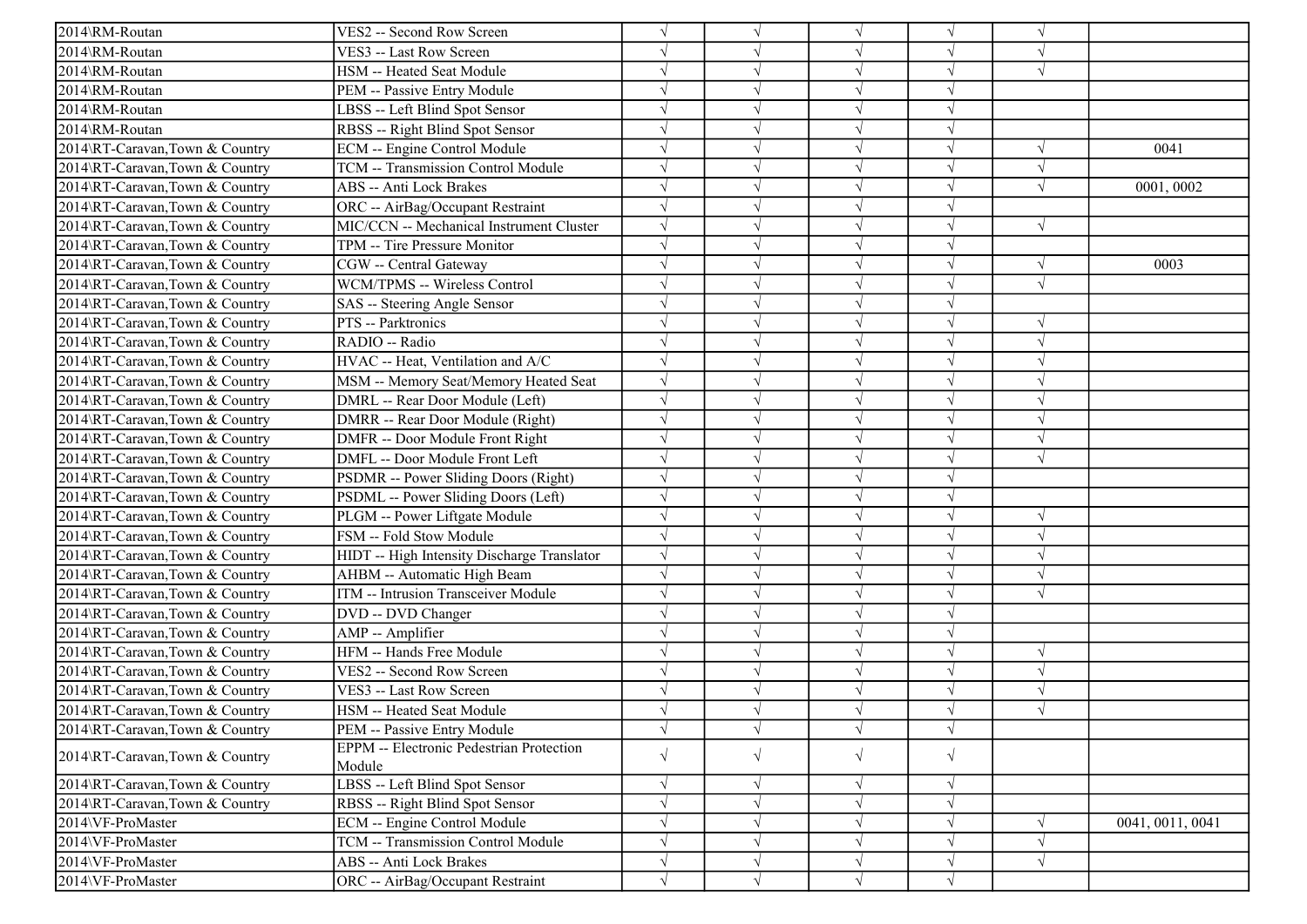| 2014\VF-ProMaster      | <b>IPC</b> -- Instrument Panel Cluster       |            |            | $\sqrt{ }$ | V          | $\gamma$   |      |
|------------------------|----------------------------------------------|------------|------------|------------|------------|------------|------|
| 2014\VF-ProMaster      | TPM -- Tire Pressure Monitor                 | $\sqrt{}$  |            | $\sqrt{ }$ | V          | $\sqrt{ }$ |      |
| 2014\VF-ProMaster      | <b>BCM -- Body Controller</b>                | $\sqrt{}$  |            | $\sqrt{ }$ | $\sqrt{}$  | $\sqrt{ }$ |      |
| 2014\VF-ProMaster      | HVAC -- Heat, Ventilation and A/C            |            |            | $\sqrt{ }$ |            |            |      |
| 2014\VF-ProMaster      | ETM -- Entertainment Telematic Module        | $\sqrt{}$  |            | $\sqrt{ }$ | J          | $\sqrt{ }$ |      |
| 2014\VF-ProMaster      | PAM -- Park Assist Module                    | $\sqrt{}$  |            | $\sqrt{ }$ | J          |            |      |
| 2014\WD-Durango        | ECM -- Engine Control Module                 | $\sqrt{}$  |            | $\sqrt{ }$ | V          | $\sqrt{ }$ | 0041 |
| 2014\WD-Durango        | TCM -- Transmission Control Module           | $\sqrt{ }$ |            | $\sqrt{ }$ | V          |            |      |
| 2014\WD-Durango        | DTCM -- Drive Train Control Module           | $\sqrt{}$  |            | $\sqrt{ }$ | $\sqrt{ }$ | $\sqrt{ }$ |      |
| 2014\WD-Durango        | ABS -- Anti Lock Brakes                      |            |            | $\sqrt{ }$ |            | $\sqrt{ }$ |      |
| 2014\WD-Durango        | ORC -- AirBag/Occupant Restraint             | $\sqrt{}$  |            | $\sqrt{}$  | V          |            |      |
| 2014\WD-Durango        | IPC -- Instrument Panel Cluster              |            |            | $\sqrt{ }$ |            | $\sqrt{ }$ |      |
| 2014\WD-Durango        | TPM -- Tire Pressure Monitor                 |            |            | $\sqrt{ }$ | V          |            |      |
| 2014\WD-Durango        | <b>BCM -- Body Controller</b>                | $\sqrt{}$  |            | $\sqrt{ }$ | $\sqrt{ }$ | $\sqrt{ }$ |      |
| 2014\WD-Durango        | RFH -- Radio Frequency Hub                   |            |            | $\sqrt{ }$ |            | $\sqrt{ }$ |      |
| 2014\WD-Durango        | EPS -- Electric Power Steering               |            |            | $\sqrt{ }$ |            |            |      |
| 2014\WD-Durango        | PTS -- Parktronics                           |            |            | $\sqrt{ }$ | J          | $\sqrt{ }$ |      |
| 2014\WD-Durango        | <b>ICS</b> -- Integrated Center Stack        |            |            | V          |            |            |      |
| 2014\WD-Durango        | RADIO -- Radio                               | $\sqrt{}$  |            | $\sqrt{ }$ | V          | $\sqrt{ }$ |      |
| 2014\WD-Durango        | HVAC -- Heat, Ventilation and A/C            | $\sqrt{ }$ |            | $\sqrt{ }$ | V          | $\sqrt{ }$ |      |
| 2014\WD-Durango        | HVACR -- Heat, Ventilation and A/C Rear      | $\sqrt{}$  |            | $\sqrt{ }$ | V          | $\sqrt{ }$ |      |
| 2014\WD-Durango        | ACC -- Adaptive Cruise Control               | $\sqrt{}$  |            | $\sqrt{ }$ | $\sqrt{ }$ |            |      |
| 2014\WD-Durango        | MSM -- Memory Seat/Memory Heated Seat        | $\sqrt{}$  |            | $\sqrt{ }$ | J          | $\sqrt{ }$ |      |
| 2014\WD-Durango        | DDM -- Driver Door Module                    |            |            | $\sqrt{ }$ |            | $\sqrt{ }$ |      |
| 2014\WD-Durango        | PDM -- Passenger Door Module                 | $\sqrt{}$  |            | $\sqrt{ }$ | $\sqrt{ }$ | $\sqrt{ }$ |      |
| 2014\WD-Durango        | ESM -- Electronic Shifter                    |            |            | $\sqrt{ }$ | V          |            |      |
| 2014\WD-Durango        | PLGM -- Power Liftgate Module                |            |            | $\sqrt{ }$ | V          | $\sqrt{}$  |      |
| 2014\WD-Durango        | AHLM -- Headlamp Leveling                    |            |            | $\sqrt{ }$ | V          |            |      |
| 2014\WD-Durango        | ITM -- Intrusion Transceiver Module          |            |            | $\sqrt{ }$ |            | $\sqrt{ }$ |      |
| 2014\WD-Durango        | AMP -- Amplifier                             | $\sqrt{}$  |            | $\sqrt{ }$ |            |            |      |
| 2014\WD-Durango        | VES2 -- Second Row Screen                    | $\sqrt{ }$ |            | $\sqrt{ }$ | V          | $\sqrt{ }$ |      |
| 2014\WD-Durango        | VES3 -- Last Row Screen                      | $\sqrt{ }$ |            | $\sqrt{ }$ | V          | $\sqrt{ }$ |      |
| 2014\WD-Durango        | HSM -- Heated Seat Module                    | $\sqrt{ }$ |            | $\sqrt{ }$ | V          | $\sqrt{ }$ |      |
| 2014\WD-Durango        | ELSD -- Electronic Limited Slip Differential | $\sqrt{}$  |            | $\sqrt{ }$ | $\sqrt{ }$ |            |      |
| 2014\WD-Durango        | FFCM -- Forward Facing Camera Module         | $\sqrt{}$  |            | $\sqrt{ }$ | $\sqrt{ }$ |            |      |
| 2014\WD-Durango        | LBSS -- Left Blind Spot Sensor               |            |            |            |            |            |      |
| 2014\WD-Durango        | RBSS -- Right Blind Spot Sensor              | $\sqrt{}$  | $\sqrt{ }$ | $\sqrt{}$  |            |            |      |
| 2014\WD-Durango        | EDM -- External Disc Module                  | $\sqrt{}$  |            | $\sqrt{ }$ |            | $\sqrt{ }$ |      |
| 2014\WK-Grand Cherokee | ECM -- Engine Control Module                 | $\sqrt{}$  |            | $\sqrt{ }$ | $\sqrt{ }$ | $\sqrt{ }$ | 0041 |
| 2014\WK-Grand Cherokee | TCM -- Transmission Control Module           | $\sqrt{}$  |            | $\sqrt{ }$ | V          |            |      |
| 2014\WK-Grand Cherokee | DTCM -- Drive Train Control Module           |            |            | $\sqrt{ }$ |            | $\sqrt{ }$ |      |
| 2014\WK-Grand Cherokee | ABS -- Anti Lock Brakes                      | $\sqrt{}$  |            | $\sqrt{ }$ | V          | $\sqrt{ }$ |      |
| 2014\WK-Grand Cherokee | ORC -- AirBag/Occupant Restraint             | $\sqrt{}$  |            | $\sqrt{ }$ | V          |            |      |
| 2014\WK-Grand Cherokee | IPC -- Instrument Panel Cluster              | $\sqrt{}$  |            | $\sqrt{ }$ | $\sqrt{ }$ | $\sqrt{}$  |      |
| 2014\WK-Grand Cherokee | TPM -- Tire Pressure Monitor                 | $\sqrt{}$  | $\sqrt{ }$ | $\sqrt{ }$ | $\sqrt{ }$ |            |      |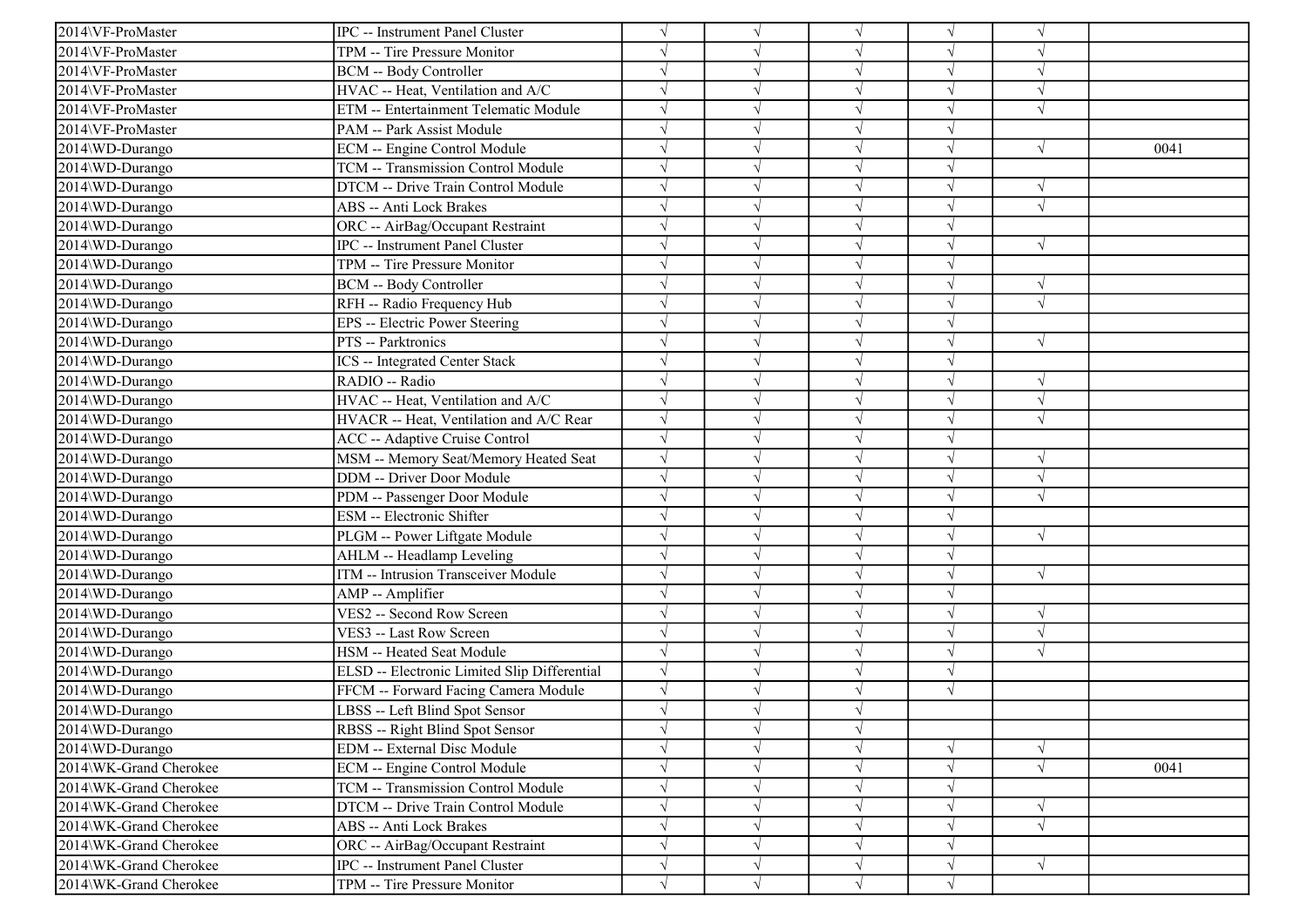| 2014\WK-Grand Cherokee                 |                                              |            |            |                          | V          | $\sqrt{ }$    |  |
|----------------------------------------|----------------------------------------------|------------|------------|--------------------------|------------|---------------|--|
| 2014\WK-Grand Cherokee                 | <b>BCM -- Body Controller</b>                |            |            | $\sqrt{ }$<br>$\sqrt{ }$ | V          | $\sqrt{ }$    |  |
| 2014\WK-Grand Cherokee                 | RFH -- Radio Frequency Hub                   | $\sqrt{ }$ |            | $\sqrt{ }$               | $\sqrt{}$  |               |  |
|                                        | EPS -- Electric Power Steering               |            |            |                          |            |               |  |
| 2014\WK-Grand Cherokee                 | PTS -- Parktronics                           |            |            | $\sqrt{ }$               |            | $\sqrt{ }$    |  |
| 2014\WK-Grand Cherokee                 | ICS -- Integrated Center Stack               |            |            | $\sqrt{ }$               | V          |               |  |
| 2014\WK-Grand Cherokee                 | RADIO -- Radio                               |            |            | $\sqrt{ }$               |            | $\sqrt{ }$    |  |
| 2014\WK-Grand Cherokee                 | HVAC -- Heat, Ventilation and A/C            |            |            | $\sqrt{ }$               | J          | $\sqrt{ }$    |  |
| 2014\WK-Grand Cherokee                 | AFLS -- Adaptive Front Lighting System       | $\sqrt{ }$ |            | $\sqrt{ }$               | V          |               |  |
| 2014\WK-Grand Cherokee                 | <b>ACC</b> -- Adaptive Cruise Control        |            |            | $\sqrt{ }$               | V          |               |  |
| 2014\WK-Grand Cherokee                 | SCCM -- Steering Column Control Module       |            |            | $\sqrt{ }$               | $\sqrt{}$  |               |  |
| 2014\WK-Grand Cherokee                 | MSM -- Memory Seat/Memory Heated Seat        |            |            | $\sqrt{}$                | J          | $\sqrt{ }$    |  |
| 2014\WK-Grand Cherokee                 | <b>DDM</b> -- Driver Door Module             |            |            | $\sqrt{ }$               |            | $\sqrt{ }$    |  |
| 2014\WK-Grand Cherokee                 | PDM -- Passenger Door Module                 |            |            | $\sqrt{ }$               | V          | $\sqrt{ }$    |  |
| 2014\WK-Grand Cherokee                 | <b>ESM</b> -- Electronic Shifter             |            |            | $\sqrt{ }$               | V          |               |  |
| 2014\WK-Grand Cherokee                 | PLGM -- Power Liftgate Module                |            |            | $\sqrt{ }$               | V          | $\sqrt{ }$    |  |
| 2014\WK-Grand Cherokee                 | ITM -- Intrusion Transceiver Module          |            |            | $\sqrt{ }$               |            | $\sqrt{2}$    |  |
| 2014\WK-Grand Cherokee                 | VES2 -- Second Row Screen                    |            |            | $\sqrt{ }$               | J          | $\sqrt{ }$    |  |
| 2014\WK-Grand Cherokee                 | VES3 -- Last Row Screen                      |            |            | $\sqrt{ }$               |            | $\sqrt{ }$    |  |
| 2014\WK-Grand Cherokee                 | HSM -- Heated Seat Module                    | $\sqrt{ }$ |            | $\sqrt{ }$               | V          | $\sqrt{ }$    |  |
| 2014\WK-Grand Cherokee                 | <b>ADCM</b> -- Active Damping Control Module | $\sqrt{}$  |            | $\sqrt{ }$               | V          |               |  |
| 2014\WK-Grand Cherokee                 | <b>ASCM -- Air Suspension Control Module</b> | $\sqrt{}$  |            | $\sqrt{ }$               | V          |               |  |
| 2014\WK-Grand Cherokee                 | ELSD -- Electronic Limited Slip Differential | $\sqrt{}$  |            | $\sqrt{ }$               | $\sqrt{}$  |               |  |
| 2014\WK-Grand Cherokee                 | FFCM -- Forward Facing Camera Module         |            |            | $\sqrt{ }$               | $\sqrt{ }$ |               |  |
| 2014\WK-Grand Cherokee                 | LBSS -- Left Blind Spot Sensor               |            |            | $\sqrt{ }$               |            |               |  |
| 2014\WK-Grand Cherokee                 | RBSS -- Right Blind Spot Sensor              | $\sqrt{}$  |            | $\sqrt{ }$               |            |               |  |
| 2014\WK-Grand Cherokee                 | <b>EDM</b> -- External Disc Module           |            |            | $\sqrt{ }$               | $\sqrt{}$  | $\sqrt{ }$    |  |
| 2014\ZD-Viper (Post-2013)              | ECM -- Engine Control Module                 |            |            | $\sqrt{ }$               | $\sqrt{ }$ | $\sqrt{ }$    |  |
| 2014\ZD-Viper (Post-2013)              | ABS -- Anti Lock Brakes                      |            |            | $\sqrt{ }$               | V          | $\sqrt{ }$    |  |
| 2014\ZD-Viper (Post-2013)              | ORC -- AirBag/Occupant Restraint             |            |            | $\sqrt{ }$               |            | $\mathcal{N}$ |  |
| 2014\ZD-Viper (Post-2013)              | IPC -- Instrument Panel Cluster              |            |            | $\sqrt{ }$               |            | $\sqrt{ }$    |  |
| 2014\ZD-Viper (Post-2013)              | TPM -- Tire Pressure Monitor                 |            |            | $\sqrt{ }$               | V          |               |  |
| 2014\ZD-Viper (Post-2013)              | BCM -- Body Controller                       |            |            | $\sqrt{ }$               | V          | $\sqrt{ }$    |  |
| 2014\ZD-Viper (Post-2013)              | RFH -- Radio Frequency Hub                   |            |            | $\sqrt{ }$               | V          | $\sqrt{ }$    |  |
| $2014\overline{2}D$ -Viper (Post-2013) | <b>ICS</b> -- Integrated Center Stack        | $\sqrt{ }$ |            | $\sqrt{ }$               | $\sqrt{}$  | $\sqrt{ }$    |  |
| 2014\ZD-Viper (Post-2013)              | RADIO -- Radio                               |            |            | $\sqrt{ }$               |            |               |  |
| $2014\Omega$ -Viper (Post-2013)        | HVAC -- Heat, Ventilation and A/C            |            |            |                          |            |               |  |
| 2014\ZD-Viper (Post-2013)              | SCCM -- Steering Column Control Module       | $\sqrt{}$  | $\sqrt{}$  | $\sqrt{}$                | $\sqrt{}$  |               |  |
| 2014\ZD-Viper (Post-2013)              | DDM -- Driver Door Module                    |            |            | $\sqrt{ }$               | $\sqrt{}$  | $\sqrt{ }$    |  |
| $2014\overline{2}D$ -Viper (Post-2013) | PDM -- Passenger Door Module                 | $\sqrt{}$  |            | $\sqrt{ }$               | V          | $\sqrt{ }$    |  |
| 2014\ZD-Viper (Post-2013)              | OCM -- Occupant Classification               |            |            | $\sqrt{ }$               | V          |               |  |
| $2014\Delta$ D-Viper (Post-2013)       | AMP -- Amplifier                             |            |            | $\sqrt{ }$               |            |               |  |
| $2014\,\text{ZD-Viper}$ (Post-2013)    | <b>ADCM</b> -- Active Damping Control Module | $\sqrt{}$  |            | $\sqrt{ }$               | V          |               |  |
| 2015\4C                                | <b>ECM</b> -- Engine Control Module          | $\sqrt{}$  | $\sqrt{ }$ | $\sqrt{ }$               | V          | $\sqrt{ }$    |  |
| 2015\4C                                | TCM -- Transmission Control Module           | $\sqrt{}$  | $\sqrt{ }$ | $\sqrt{ }$               | V          |               |  |
| 2015\4C                                | ABS -- Anti Lock Brakes                      | $\sqrt{}$  | $\sqrt{ }$ | $\sqrt{ }$               | $\sqrt{}$  | $\sqrt{}$     |  |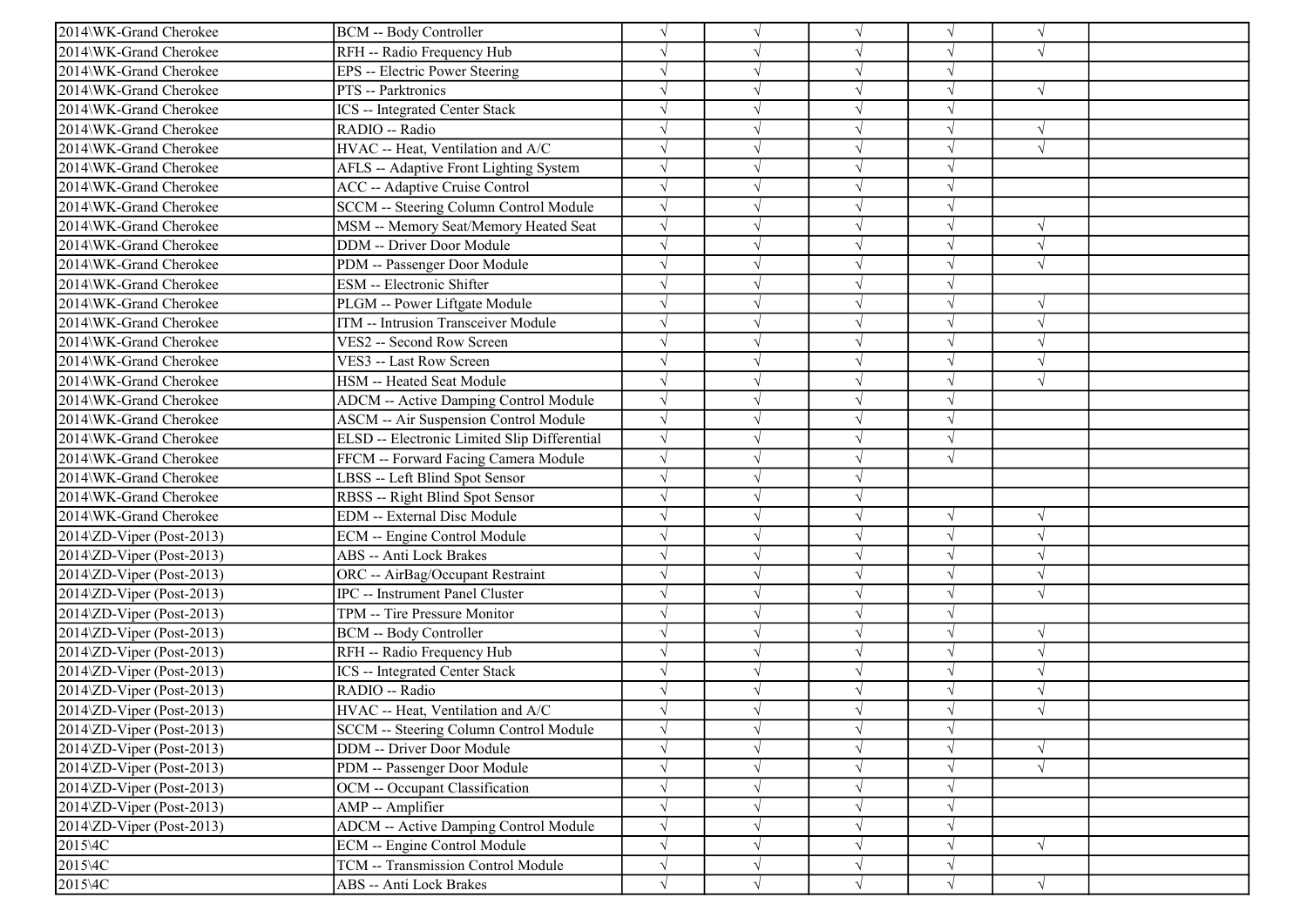| $2015\text{AC}$   | ORC -- AirBag/Occupant Restraint       | V         |           | $\sqrt{}$  |            |            |      |
|-------------------|----------------------------------------|-----------|-----------|------------|------------|------------|------|
| 2015\4C           | <b>IPC</b> -- Instrument Panel Cluster | $\sqrt{}$ |           | $\sqrt{ }$ |            | $\sqrt{ }$ |      |
| 2015\4C           | TPM -- Tire Pressure Monitor           | $\sqrt{}$ |           | $\sqrt{}$  | J          |            |      |
| 2015\4C           | <b>BCM -- Body Controller</b>          |           |           | $\sqrt{}$  |            | $\sqrt{ }$ |      |
| 2015\4C           | PAM -- Park Assist Module              |           |           | $\sqrt{}$  |            |            |      |
| 2015\BF-Fiat 500L | ECM -- Engine Control Module           | $\sqrt{}$ |           | $\sqrt{}$  |            | $\sqrt{ }$ |      |
| 2015\BF-Fiat 500L | TCM -- Transmission Control Module     | $\sqrt{}$ |           | $\sqrt{ }$ |            | $\sqrt{ }$ |      |
| 2015\BF-Fiat 500L | <b>ABS</b> -- Anti Lock Brakes         | $\sqrt{}$ |           | $\sqrt{ }$ |            |            |      |
| 2015\BF-Fiat 500L | ORC -- AirBag/Occupant Restraint       | $\sqrt{}$ |           | $\sqrt{ }$ |            |            |      |
| 2015\BF-Fiat 500L | <b>IPC</b> -- Instrument Panel Cluster |           |           | $\sqrt{ }$ |            | $\sqrt{ }$ |      |
| 2015\BF-Fiat 500L | <b>BCM -- Body Controller</b>          |           |           | $\sqrt{}$  |            | $\sqrt{ }$ |      |
| 2015\BF-Fiat 500L | EPS -- Electric Power Steering         |           |           | $\sqrt{}$  |            |            |      |
| 2015\BF-Fiat 500L | HVAC -- Heat, Ventilation and A/C      | $\sqrt{}$ |           | $\sqrt{}$  |            | $\sqrt{ }$ |      |
| 2015\BF-Fiat 500L | ETM -- Entertainment Telematic Module  | $\sqrt{}$ |           | $\sqrt{}$  |            | $\sqrt{ }$ |      |
| 2015\BF-Fiat 500L | PAM -- Park Assist Module              |           |           | $\sqrt{}$  |            |            |      |
| 2015\BF-Fiat 500L | ESM -- Electronic Shifter              |           |           | $\sqrt{}$  |            | $\sqrt{ }$ |      |
| 2015\BU-Renegade  | ECM -- Engine Control Module           |           |           | $\sqrt{ }$ |            | $\sqrt{ }$ |      |
| 2015\BU-Renegade  | TCM -- Transmission Control Module     |           |           | $\sqrt{}$  |            |            |      |
| 2015\BU-Renegade  | DTCM -- Drive Train Control Module     | $\sqrt{}$ |           | $\sqrt{}$  |            |            |      |
| 2015\BU-Renegade  | <b>ABS</b> -- Anti Lock Brakes         | $\sqrt{}$ |           | $\sqrt{ }$ |            | $\sqrt{ }$ |      |
| 2015\BU-Renegade  | ORC -- AirBag/Occupant Restraint       | $\sqrt{}$ |           | $\sqrt{ }$ | $\sqrt{ }$ |            |      |
| 2015\BU-Renegade  | IPC -- Instrument Panel Cluster        | $\sqrt{}$ |           | $\sqrt{}$  | $\sqrt{ }$ | $\sqrt{ }$ |      |
| 2015\BU-Renegade  | BCM -- Body Controller                 |           |           | $\sqrt{ }$ |            | $\sqrt{ }$ |      |
| 2015\BU-Renegade  | RFH -- Radio Frequency Hub             | $\sqrt{}$ |           | $\sqrt{}$  |            | $\sqrt{ }$ |      |
| 2015\BU-Renegade  | ESL -- Electronic Steering Lock        |           |           | $\sqrt{}$  | $\sqrt{}$  |            |      |
| 2015\BU-Renegade  | EPS -- Electric Power Steering         |           |           | $\sqrt{ }$ |            |            |      |
| 2015\BU-Renegade  | HVAC -- Heat, Ventilation and A/C      | $\sqrt{}$ |           | $\sqrt{}$  |            | $\sqrt{ }$ |      |
| 2015\BU-Renegade  | ETM -- Entertainment Telematic Module  | $\sqrt{}$ |           | $\sqrt{}$  |            | $\sqrt{ }$ |      |
| 2015\BU-Renegade  | ACC -- Adaptive Cruise Control         |           |           | $\sqrt{ }$ |            |            |      |
| 2015\BU-Renegade  | PAM -- Park Assist Module              |           |           | $\sqrt{}$  |            |            |      |
| 2015\BU-Renegade  | <b>ESM</b> -- Electronic Shifter       | $\sqrt{}$ |           | $\sqrt{}$  | J          | $\sqrt{ }$ |      |
| 2015\BU-Renegade  | AMP -- Amplifier                       | V         |           | $\sqrt{ }$ |            | $\sqrt{ }$ |      |
| 2015\BU-Renegade  | CSWM -- Comfort Seat Wheel Module      | $\sqrt{}$ |           | $\sqrt{ }$ |            | $\sqrt{ }$ |      |
| 2015\BU-Renegade  | LBSS -- Left Blind Spot Sensor         | $\sqrt{}$ |           | $\sqrt{ }$ |            | $\sqrt{ }$ |      |
| 2015\BU-Renegade  | RBSS -- Right Blind Spot Sensor        |           |           | $\sqrt{}$  |            | $\sqrt{ }$ |      |
| 2015\BU-Renegade  | HALF -- Haptical Lane Feedback         |           |           |            |            |            |      |
| 2015\BU-Renegade  | RRM -- Radio Receiver Module           | $\sqrt{}$ | $\sqrt{}$ | $\sqrt{}$  | $\sqrt{}$  | $\sqrt{ }$ |      |
| 2015\BU-Renegade  | TTM -- Trailer tow module              | $\sqrt{}$ |           | $\sqrt{}$  |            |            |      |
| 2015\D2-Ram Truck | ECM -- Engine Control Module           | $\sqrt{}$ |           | $\sqrt{ }$ |            | $\sqrt{ }$ | 0041 |
| 2015\D2-Ram Truck | TCM -- Transmission Control Module     | $\sqrt{}$ |           | $\sqrt{}$  |            | $\sqrt{ }$ |      |
| 2015\D2-Ram Truck | DTCM -- Drive Train Control Module     |           |           | $\sqrt{}$  |            |            |      |
| 2015\D2-Ram Truck | ABS -- Anti Lock Brakes                | $\sqrt{}$ |           | $\sqrt{ }$ |            | $\sqrt{ }$ |      |
| 2015\D2-Ram Truck | ORC -- AirBag/Occupant Restraint       | $\sqrt{}$ |           | $\sqrt{}$  |            | $\sqrt{}$  |      |
| 2015\D2-Ram Truck | <b>IPC</b> -- Instrument Panel Cluster | $\sqrt{}$ |           | $\sqrt{}$  | V          | $\sqrt{ }$ |      |
| 2015\D2-Ram Truck | <b>BCM -- Body Controller</b>          | $\sqrt{}$ | $\sqrt{}$ | $\sqrt{ }$ | $\sqrt{}$  | $\sqrt{ }$ |      |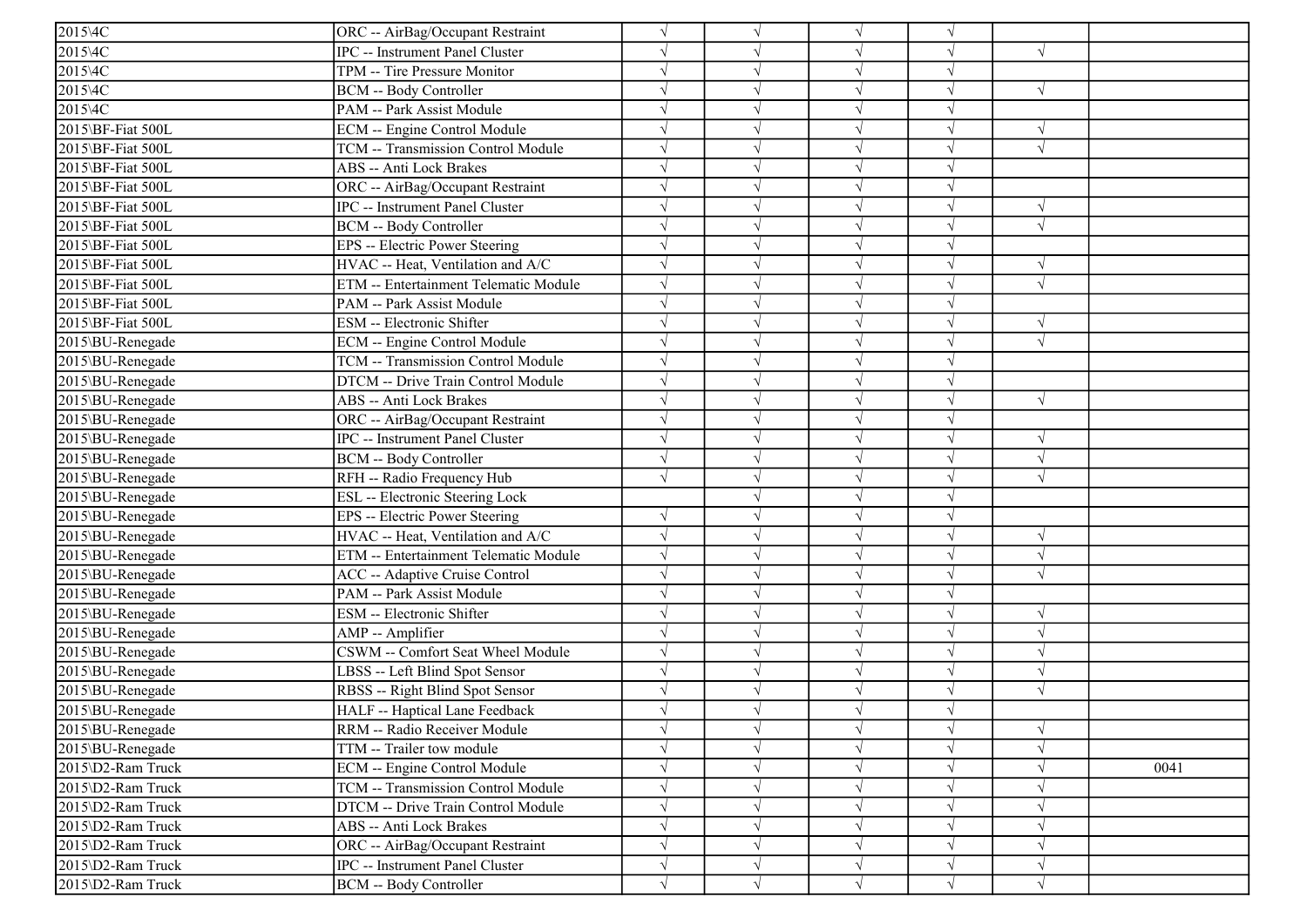| 2015\D2-Ram Truck | RFH -- Radio Frequency Hub                    |            |            | $\sqrt{ }$ | V          |            |  |
|-------------------|-----------------------------------------------|------------|------------|------------|------------|------------|--|
| 2015\D2-Ram Truck | PTS -- Parktronics                            |            |            | $\sqrt{ }$ | V          | $\sqrt{ }$ |  |
| 2015\D2-Ram Truck | <b>ICS</b> -- Integrated Center Stack         | $\sqrt{ }$ |            | $\sqrt{ }$ | $\sqrt{}$  | $\sqrt{ }$ |  |
| 2015\D2-Ram Truck | RADIO -- Radio                                |            |            | $\sqrt{ }$ |            |            |  |
| 2015\D2-Ram Truck | SCCM -- Steering Column Control Module        | $\sqrt{}$  |            | $\sqrt{ }$ | V          |            |  |
| 2015\D2-Ram Truck | MSM -- Memory Seat/Memory Heated Seat         | $\sqrt{}$  |            | $\sqrt{ }$ |            | $\sqrt{ }$ |  |
| 2015\D2-Ram Truck | <b>DDM</b> -- Driver Door Module              |            |            | $\sqrt{ }$ | J          | $\sqrt{ }$ |  |
| 2015\D2-Ram Truck | PDM -- Passenger Door Module                  | $\sqrt{}$  |            | $\sqrt{ }$ | V          | $\sqrt{ }$ |  |
| 2015\D2-Ram Truck | AMP -- Amplifier                              |            |            | $\sqrt{ }$ | $\sqrt{}$  |            |  |
| 2015\D2-Ram Truck | HSM -- Heated Seat Module                     |            |            | $\sqrt{ }$ |            | $\sqrt{ }$ |  |
| 2015\D2-Ram Truck | ITBM -- Integrated Trailer Brake Module       |            |            | $\sqrt{}$  | $\sqrt{ }$ |            |  |
| 2015\D2-Ram Truck | <b>ASCM -- Air Suspension Control Module</b>  |            |            | $\sqrt{ }$ | $\sqrt{}$  |            |  |
| 2015\D2-Ram Truck | DCU -- Dosing Control Unit                    |            |            | $\sqrt{ }$ |            |            |  |
| 2015\D2-Ram Truck | VSIM -- Vehicle System Interface Module       | $\sqrt{}$  |            | $\sqrt{ }$ | $\sqrt{ }$ | $\sqrt{ }$ |  |
| 2015\D2-Ram Truck | VGT -- Variable Geometry Turbo                |            |            | $\sqrt{ }$ |            |            |  |
| 2015\D2-Ram Truck | <b>EDM</b> -- External Disc Module            |            |            | $\sqrt{ }$ | V          | $\sqrt{ }$ |  |
| 2015\DD-Ram Truck | <b>ECM</b> -- Engine Control Module           |            |            | $\sqrt{ }$ | $\sqrt{}$  | $\sqrt{ }$ |  |
| 2015\DD-Ram Truck | TCM -- Transmission Control Module            |            |            | $\sqrt{ }$ |            | $\sqrt{2}$ |  |
| 2015\DD-Ram Truck | DTCM -- Drive Train Control Module            |            |            | $\sqrt{ }$ | V          | $\sqrt{2}$ |  |
| 2015\DD-Ram Truck | <b>ABS</b> -- Anti Lock Brakes                | $\sqrt{ }$ |            | $\sqrt{ }$ | V          | $\sqrt{ }$ |  |
| 2015\DD-Ram Truck | ORC -- AirBag/Occupant Restraint              | $\sqrt{ }$ |            | $\sqrt{ }$ |            | $\sqrt{ }$ |  |
| 2015\DD-Ram Truck | <b>IPC</b> -- Instrument Panel Cluster        |            |            | $\sqrt{ }$ | $\sqrt{ }$ | $\sqrt{ }$ |  |
| 2015\DD-Ram Truck | <b>BCM -- Body Controller</b>                 |            |            | $\sqrt{ }$ |            | $\sqrt{ }$ |  |
| 2015\DD-Ram Truck | RFH -- Radio Frequency Hub                    |            |            | $\sqrt{ }$ |            | $\sqrt{2}$ |  |
| 2015\DD-Ram Truck | PTS -- Parktronics                            | $\sqrt{}$  |            | $\sqrt{ }$ | $\sqrt{ }$ | $\sqrt{ }$ |  |
| 2015\DD-Ram Truck | ICS -- Integrated Center Stack                |            |            | $\sqrt{ }$ |            | $\sqrt{ }$ |  |
| 2015\DD-Ram Truck | RADIO -- Radio                                |            |            | $\sqrt{ }$ |            | $\sqrt{ }$ |  |
| 2015\DD-Ram Truck | HVAC -- Heat, Ventilation and A/C             |            |            | $\sqrt{ }$ | V          | $\sqrt{ }$ |  |
| 2015\DD-Ram Truck | <b>SCCM -- Steering Column Control Module</b> |            |            | $\sqrt{ }$ |            |            |  |
| 2015\DD-Ram Truck | MSM -- Memory Seat/Memory Heated Seat         |            |            | $\sqrt{ }$ |            | $\sqrt{ }$ |  |
| 2015\DD-Ram Truck | DDM -- Driver Door Module                     | $\sqrt{ }$ |            | $\sqrt{ }$ | V          | $\sqrt{ }$ |  |
| 2015\DD-Ram Truck | PDM -- Passenger Door Module                  | $\sqrt{ }$ |            | $\sqrt{ }$ | J          | $\sqrt{ }$ |  |
| 2015\DD-Ram Truck | AMP -- Amplifier                              |            |            | $\sqrt{ }$ | $\sqrt{}$  |            |  |
| 2015\DD-Ram Truck | HSM -- Heated Seat Module                     |            |            | $\sqrt{ }$ | $\sqrt{ }$ | $\sqrt{ }$ |  |
| 2015\DD-Ram Truck | ITBM -- Integrated Trailer Brake Module       |            |            | $\sqrt{ }$ | $\sqrt{}$  |            |  |
| 2015\DD-Ram Truck | DCU -- Dosing Control Unit                    |            |            |            |            |            |  |
| 2015\DD-Ram Truck | VSIM -- Vehicle System Interface Module       | $\sqrt{}$  | $\sqrt{ }$ | $\sqrt{}$  | $\sqrt{ }$ | $\sqrt{}$  |  |
| 2015\DD-Ram Truck | VGT -- Variable Geometry Turbo                | $\sqrt{}$  |            | $\sqrt{ }$ |            |            |  |
| 2015\DD-Ram Truck | <b>EDM</b> -- External Disc Module            | $\sqrt{}$  |            | $\sqrt{ }$ |            | $\sqrt{ }$ |  |
| 2015\DJ-Ram Truck | <b>ECM</b> -- Engine Control Module           |            |            | $\sqrt{ }$ | $\sqrt{}$  | $\sqrt{ }$ |  |
| 2015\DJ-Ram Truck | TCM -- Transmission Control Module            |            |            | $\sqrt{ }$ |            | $\sqrt{ }$ |  |
| 2015\DJ-Ram Truck | DTCM -- Drive Train Control Module            | $\sqrt{}$  |            | $\sqrt{ }$ | V          | $\sqrt{ }$ |  |
| 2015\DJ-Ram Truck | ABS -- Anti Lock Brakes                       |            |            | $\sqrt{ }$ |            | $\sqrt{ }$ |  |
| 2015\DJ-Ram Truck | IPC -- Instrument Panel Cluster               | $\sqrt{}$  | N          | $\sqrt{ }$ | $\sqrt{}$  | $\sqrt{ }$ |  |
| 2015\DJ-Ram Truck | <b>BCM -- Body Controller</b>                 | $\sqrt{}$  | $\sqrt{}$  | $\sqrt{ }$ | $\sqrt{}$  | $\sqrt{}$  |  |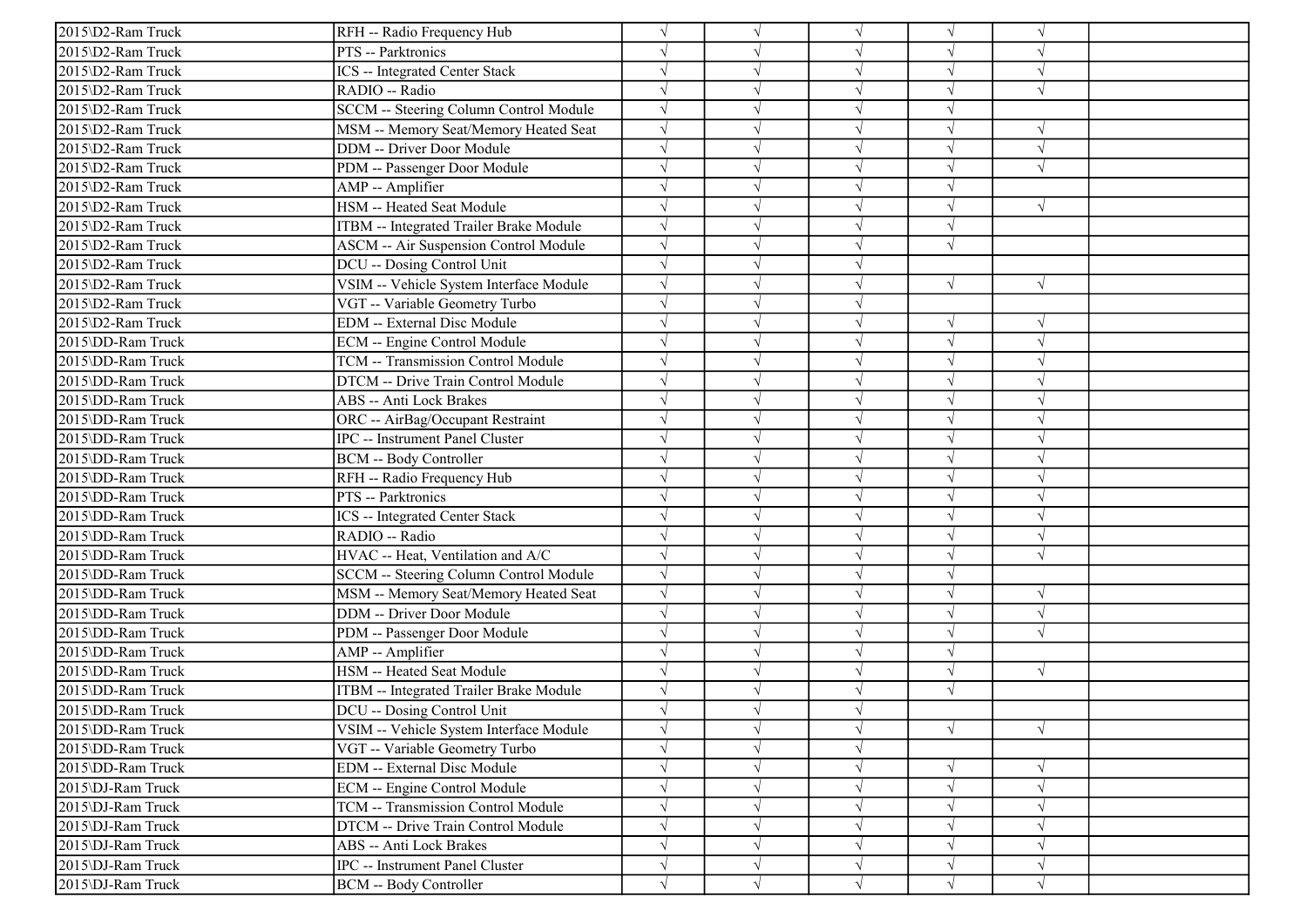| 2015\DJ-Ram Truck | RFH -- Radio Frequency Hub                   |            |            | $\sqrt{ }$ | V          | $\gamma$      |  |
|-------------------|----------------------------------------------|------------|------------|------------|------------|---------------|--|
| 2015\DJ-Ram Truck | PTS -- Parktronics                           |            |            | $\sqrt{ }$ | V          | $\sqrt{ }$    |  |
| 2015\DJ-Ram Truck | <b>ICS</b> -- Integrated Center Stack        | $\sqrt{}$  |            | $\sqrt{ }$ | $\sqrt{}$  | $\sqrt{ }$    |  |
| 2015\DJ-Ram Truck | RADIO -- Radio                               |            |            | $\sqrt{ }$ |            |               |  |
| 2015\DJ-Ram Truck | HVAC -- Heat, Ventilation and A/C            | $\sqrt{}$  |            | $\sqrt{ }$ | J          | $\sqrt{ }$    |  |
| 2015\DJ-Ram Truck | SCCM -- Steering Column Control Module       | $\sqrt{ }$ |            | $\sqrt{ }$ |            |               |  |
| 2015\DJ-Ram Truck | MSM -- Memory Seat/Memory Heated Seat        | $\sqrt{ }$ |            | $\sqrt{ }$ | V          | $\sqrt{ }$    |  |
| 2015\DJ-Ram Truck | <b>DDM</b> -- Driver Door Module             | $\sqrt{ }$ |            | $\sqrt{ }$ | V          | $\sqrt{ }$    |  |
| 2015\DJ-Ram Truck | PDM -- Passenger Door Module                 | $\sqrt{}$  |            | $\sqrt{ }$ | $\sqrt{}$  | $\sqrt{ }$    |  |
| 2015\DJ-Ram Truck | FDCM -- Final Drive Control/All Wheel Drive  |            |            | $\sqrt{ }$ |            |               |  |
| 2015\DJ-Ram Truck | AMP -- Amplifier                             |            |            | $\sqrt{ }$ | $\sqrt{ }$ |               |  |
| 2015\DJ-Ram Truck | HSM -- Heated Seat Module                    |            |            | $\sqrt{ }$ |            | $\sqrt{ }$    |  |
| 2015\DJ-Ram Truck | ITBM -- Integrated Trailer Brake Module      |            |            | $\sqrt{ }$ | V          |               |  |
| 2015\DJ-Ram Truck | <b>ASCM -- Air Suspension Control Module</b> | $\sqrt{}$  |            | $\sqrt{ }$ | $\sqrt{ }$ |               |  |
| 2015\DJ-Ram Truck | DCU -- Dosing Control Unit                   |            |            | $\sqrt{ }$ |            |               |  |
| 2015\DJ-Ram Truck | VSIM -- Vehicle System Interface Module      |            |            | $\sqrt{ }$ | √          | $\sqrt{ }$    |  |
| 2015\DJ-Ram Truck | VGT -- Variable Geometry Turbo               |            |            | $\sqrt{ }$ |            |               |  |
| 2015\DJ-Ram Truck | <b>EDM</b> -- External Disc Module           |            |            | $\sqrt{ }$ | N          | $\sqrt{ }$    |  |
| 2015\DP-Ram Truck | <b>ECM</b> -- Engine Control Module          |            |            | $\sqrt{ }$ | V          | $\sqrt{ }$    |  |
| 2015\DP-Ram Truck | TCM -- Transmission Control Module           | $\sqrt{ }$ |            | $\sqrt{ }$ | V          | $\sqrt{ }$    |  |
| 2015\DP-Ram Truck | DTCM -- Drive Train Control Module           |            |            | $\sqrt{ }$ |            | $\sqrt{ }$    |  |
| 2015\DP-Ram Truck | <b>ABS</b> -- Anti Lock Brakes               |            |            | $\sqrt{ }$ | $\sqrt{ }$ | $\sqrt{ }$    |  |
| 2015\DP-Ram Truck | ORC -- AirBag/Occupant Restraint             |            |            | $\sqrt{ }$ |            | $\sqrt{ }$    |  |
| 2015\DP-Ram Truck | <b>IPC</b> -- Instrument Panel Cluster       |            |            | $\sqrt{ }$ |            | $\sqrt{ }$    |  |
| 2015\DP-Ram Truck | <b>BCM</b> -- Body Controller                |            |            | $\sqrt{ }$ | $\sqrt{}$  | $\sqrt{ }$    |  |
| 2015\DP-Ram Truck | RFH -- Radio Frequency Hub                   |            |            | $\sqrt{ }$ |            | $\sqrt{ }$    |  |
| 2015\DP-Ram Truck | PTS -- Parktronics                           |            |            | $\sqrt{ }$ | V          | $\sqrt{ }$    |  |
| 2015\DP-Ram Truck | <b>ICS</b> -- Integrated Center Stack        |            |            | $\sqrt{ }$ | J          | $\sqrt{ }$    |  |
| 2015\DP-Ram Truck | RADIO -- Radio                               |            |            | $\sqrt{ }$ |            | $\mathcal{A}$ |  |
| 2015\DP-Ram Truck | HVAC -- Heat, Ventilation and A/C            |            |            | $\sqrt{ }$ |            | $\sqrt{ }$    |  |
| 2015\DP-Ram Truck | SCCM -- Steering Column Control Module       | $\sqrt{}$  |            | $\sqrt{ }$ | V          |               |  |
| 2015\DP-Ram Truck | MSM -- Memory Seat/Memory Heated Seat        | $\sqrt{ }$ |            | $\sqrt{ }$ | V          | $\sqrt{ }$    |  |
| 2015\DP-Ram Truck | <b>DDM</b> -- Driver Door Module             | $\sqrt{}$  |            | $\sqrt{ }$ | V          | $\sqrt{ }$    |  |
| 2015\DP-Ram Truck | PDM -- Passenger Door Module                 | $\sqrt{ }$ |            | $\sqrt{ }$ | $\sqrt{}$  | $\sqrt{ }$    |  |
| 2015\DP-Ram Truck | AMP -- Amplifier                             |            |            | $\sqrt{ }$ |            |               |  |
| 2015\DP-Ram Truck | HSM -- Heated Seat Module                    |            |            |            |            | $\sqrt{ }$    |  |
| 2015\DP-Ram Truck | ITBM -- Integrated Trailer Brake Module      | $\sqrt{}$  | $\sqrt{ }$ | $\sqrt{}$  | $\sqrt{}$  |               |  |
| 2015\DP-Ram Truck | VSIM -- Vehicle System Interface Module      | $\sqrt{}$  |            | $\sqrt{ }$ | $\sqrt{}$  | $\sqrt{ }$    |  |
| 2015\DP-Ram Truck | VGT -- Variable Geometry Turbo               | $\sqrt{}$  |            | $\sqrt{ }$ |            |               |  |
| 2015\DP-Ram Truck | <b>EDM</b> -- External Disc Module           |            |            | $\sqrt{ }$ |            | $\sqrt{ }$    |  |
| 2015\DS-Ram Truck | ECM -- Engine Control Module                 |            |            | $\sqrt{ }$ | $\sqrt{}$  | $\sqrt{ }$    |  |
| 2015\DS-Ram Truck | TCM -- Transmission Control Module           | $\sqrt{}$  |            | $\sqrt{ }$ | V          |               |  |
| 2015\DS-Ram Truck | DTCM -- Drive Train Control Module           |            |            | $\sqrt{ }$ |            | $\sqrt{ }$    |  |
| 2015\DS-Ram Truck | <b>ABS</b> -- Anti Lock Brakes               | $\sqrt{}$  | $\sqrt{ }$ | $\sqrt{ }$ | V          | $\sqrt{ }$    |  |
| 2015\DS-Ram Truck | ORC -- AirBag/Occupant Restraint             | $\sqrt{}$  | $\sqrt{}$  | $\sqrt{ }$ | $\sqrt{}$  | $\sqrt{}$     |  |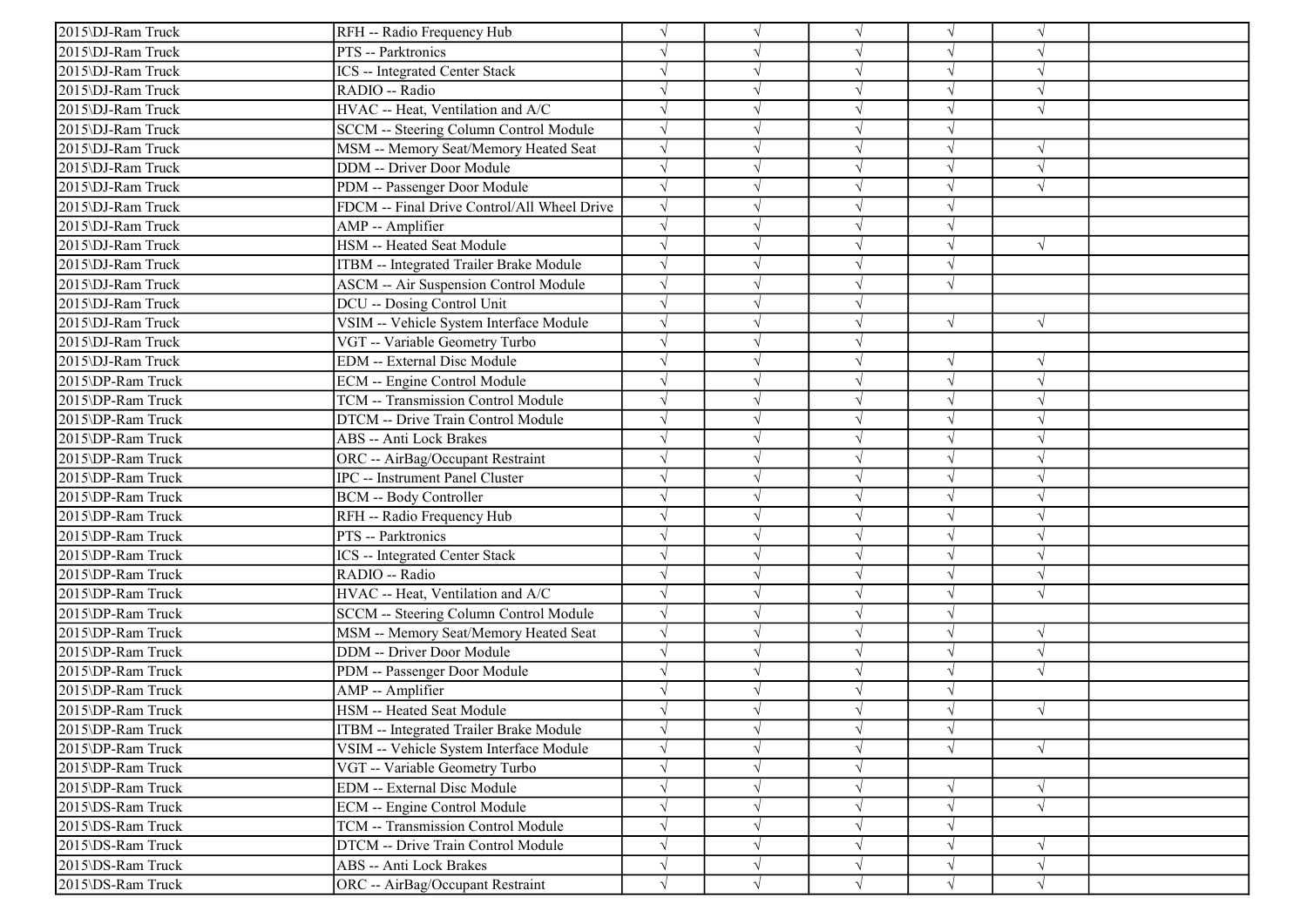| 2015\DS-Ram Truck | IPC -- Instrument Panel Cluster         |            |            | $\sqrt{ }$ |            | $\sqrt{ }$ |  |
|-------------------|-----------------------------------------|------------|------------|------------|------------|------------|--|
| 2015\DS-Ram Truck | <b>BCM -- Body Controller</b>           |            |            | $\sqrt{ }$ |            | $\sqrt{ }$ |  |
| 2015\DS-Ram Truck | RFH -- Radio Frequency Hub              |            |            | $\sqrt{ }$ | $\sqrt{}$  | $\sqrt{ }$ |  |
| 2015\DS-Ram Truck | EPS -- Electric Power Steering          |            |            | $\sqrt{}$  |            |            |  |
| 2015\DS-Ram Truck | PTS -- Parktronics                      |            |            | $\sqrt{ }$ | $\sqrt{}$  | $\sqrt{ }$ |  |
| 2015\DS-Ram Truck | ICS -- Integrated Center Stack          |            |            | $\sqrt{ }$ |            | $\sqrt{ }$ |  |
| 2015\DS-Ram Truck | RADIO -- Radio                          |            |            | $\sqrt{ }$ | V          | $\sqrt{ }$ |  |
| 2015\DS-Ram Truck | HVAC -- Heat, Ventilation and A/C       | $\sqrt{ }$ |            | $\sqrt{ }$ | J          | $\sqrt{ }$ |  |
| 2015\DS-Ram Truck | SCCM -- Steering Column Control Module  |            |            | $\sqrt{ }$ | $\sqrt{}$  |            |  |
| 2015\DS-Ram Truck | MSM -- Memory Seat/Memory Heated Seat   |            |            | $\sqrt{ }$ | $\sqrt{ }$ |            |  |
| 2015\DS-Ram Truck | DDM -- Driver Door Module               |            |            | $\sqrt{}$  | $\sqrt{ }$ | $\sqrt{ }$ |  |
| 2015\DS-Ram Truck | PDM -- Passenger Door Module            |            |            | $\sqrt{ }$ |            | $\sqrt{ }$ |  |
| 2015\DS-Ram Truck | ESM -- Electronic Shifter               |            |            | $\sqrt{ }$ | V          |            |  |
| 2015\DS-Ram Truck | AMP -- Amplifier                        |            |            | $\sqrt{ }$ | $\sqrt{}$  |            |  |
| 2015\DS-Ram Truck | HSM -- Heated Seat Module               |            |            | $\sqrt{ }$ | J          | $\sqrt{ }$ |  |
| 2015\DS-Ram Truck | ITBM -- Integrated Trailer Brake Module |            |            | $\sqrt{ }$ |            |            |  |
| 2015\DS-Ram Truck | ASCM -- Air Suspension Control Module   |            |            | $\sqrt{ }$ | J          |            |  |
| 2015\DS-Ram Truck | VSIM -- Vehicle System Interface Module |            |            | $\sqrt{}$  |            | $\sqrt{ }$ |  |
| 2015\DS-Ram Truck | EDM -- External Disc Module             |            |            | $\sqrt{ }$ | J          | $\sqrt{ }$ |  |
| 2015\DX-Ram Truck | ECM -- Engine Control Module            |            |            | $\sqrt{ }$ | V          | $\sqrt{ }$ |  |
| 2015\DX-Ram Truck | TCM -- Transmission Control Module      |            |            | $\sqrt{ }$ |            | $\sqrt{ }$ |  |
| 2015\DX-Ram Truck | DTCM -- Drive Train Control Module      |            |            | $\sqrt{ }$ |            | $\sqrt{ }$ |  |
| 2015\DX-Ram Truck | ABS -- Anti Lock Brakes                 |            |            | $\sqrt{ }$ |            | $\sqrt{ }$ |  |
| 2015\DX-Ram Truck | ORC -- AirBag/Occupant Restraint        |            |            | $\sqrt{ }$ |            | $\sqrt{ }$ |  |
| 2015\DX-Ram Truck | IPC -- Instrument Panel Cluster         |            | $\sqrt{ }$ | $\sqrt{ }$ | $\sqrt{}$  | $\sqrt{ }$ |  |
| 2015\DX-Ram Truck | <b>BCM -- Body Controller</b>           |            |            | $\sqrt{ }$ |            | $\sqrt{ }$ |  |
| 2015\DX-Ram Truck | RFH -- Radio Frequency Hub              |            |            | $\sqrt{ }$ |            | $\sqrt{ }$ |  |
| 2015\DX-Ram Truck | EPS -- Electric Power Steering          |            |            | $\sqrt{ }$ | V          |            |  |
| 2015\DX-Ram Truck | PTS -- Parktronics                      |            |            | $\sqrt{}$  |            | $\sqrt{ }$ |  |
| 2015\DX-Ram Truck | ICS -- Integrated Center Stack          |            |            | $\sqrt{ }$ |            | $\sqrt{ }$ |  |
| 2015\DX-Ram Truck | RADIO -- Radio                          |            |            | $\sqrt{ }$ | J          | $\sqrt{ }$ |  |
| 2015\DX-Ram Truck | SCCM -- Steering Column Control Module  | $\sqrt{ }$ |            | $\sqrt{ }$ | J          |            |  |
| 2015\DX-Ram Truck | MSM -- Memory Seat/Memory Heated Seat   | $\sqrt{ }$ |            | $\sqrt{ }$ | V          | $\sqrt{ }$ |  |
| 2015\DX-Ram Truck | DDM -- Driver Door Module               |            |            | $\sqrt{ }$ | $\sqrt{}$  | $\sqrt{ }$ |  |
| 2015\DX-Ram Truck | PDM -- Passenger Door Module            |            |            | $\sqrt{ }$ |            | $\sqrt{ }$ |  |
| 2015\DX-Ram Truck | ESM -- Electronic Shifter               |            |            |            |            |            |  |
| 2015\DX-Ram Truck | AMP -- Amplifier                        |            | $\sqrt{ }$ | $\sqrt{ }$ | $\sqrt{}$  |            |  |
| 2015\DX-Ram Truck | HSM -- Heated Seat Module               |            |            | $\sqrt{ }$ | V          | $\sqrt{ }$ |  |
| 2015\DX-Ram Truck | ITBM -- Integrated Trailer Brake Module |            | $\sqrt{ }$ | $\sqrt{ }$ | $\sqrt{}$  |            |  |
| 2015\DX-Ram Truck | ASCM -- Air Suspension Control Module   |            |            | $\sqrt{ }$ | $\sqrt{ }$ |            |  |
| 2015\DX-Ram Truck | DCU -- Dosing Control Unit              |            |            | $\sqrt{}$  |            |            |  |
| 2015\DX-Ram Truck | VSIM -- Vehicle System Interface Module | $\sqrt{}$  |            | $\sqrt{ }$ | $\sqrt{ }$ | $\sqrt{ }$ |  |
| 2015\DX-Ram Truck | VGT -- Variable Geometry Turbo          |            | $\sqrt{ }$ | $\sqrt{}$  |            |            |  |
| 2015\DX-Ram Truck | EDM -- External Disc Module             | $\sqrt{ }$ | $\sqrt{}$  | $\sqrt{ }$ | √          | $\sqrt{ }$ |  |
| 2015\FF-500       | ECM -- Engine Control Module            | $\sqrt{ }$ | $\sqrt{ }$ | $\sqrt{ }$ | $\sqrt{ }$ | $\sqrt{ }$ |  |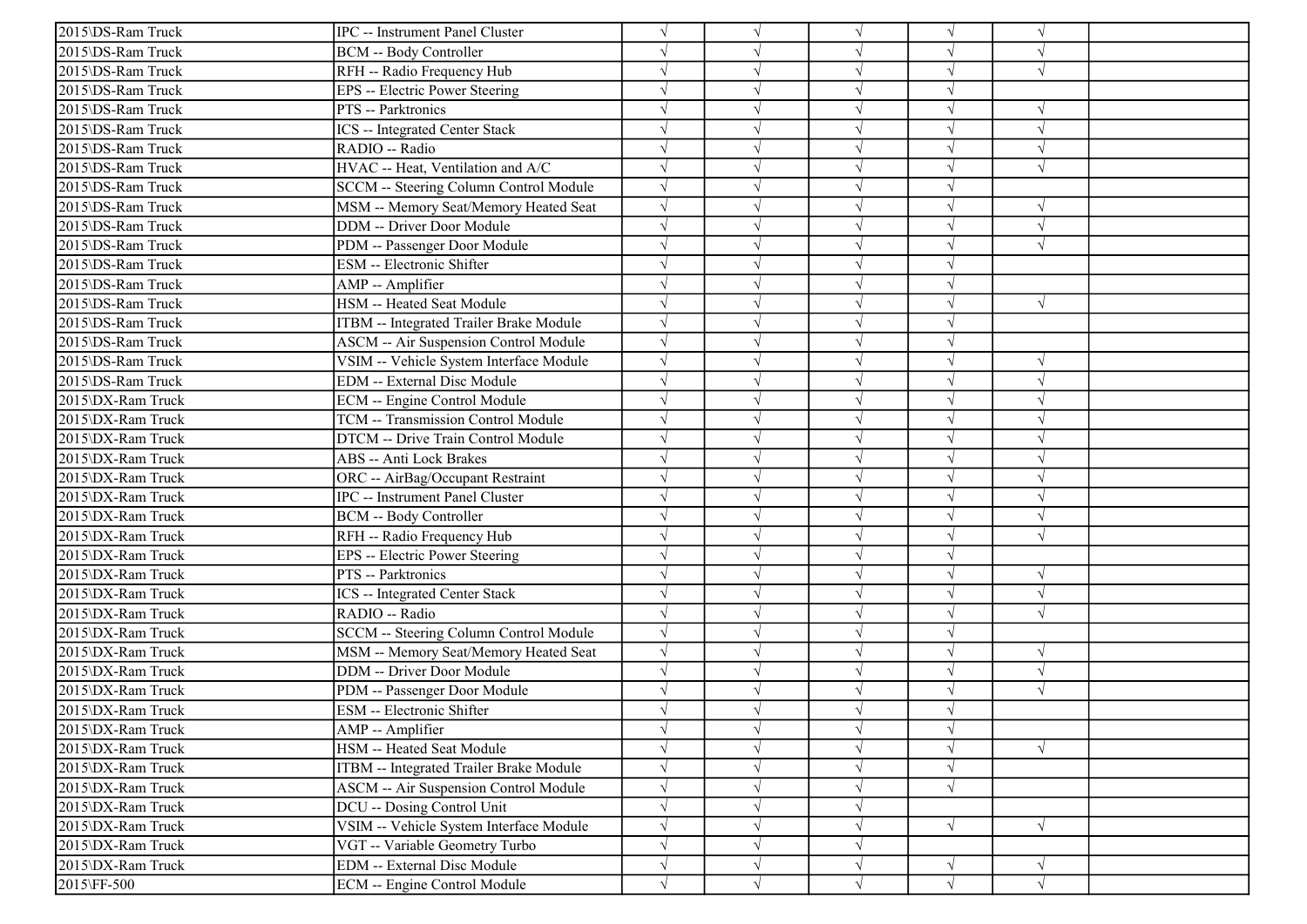| $\sqrt{}$<br>$\sqrt{ }$<br>$\sqrt{ }$<br>$\sqrt{ }$<br>2015\FF-500<br>ABS -- Anti Lock Brakes<br>$\sqrt{}$<br>$\sqrt{ }$<br>$\sqrt{ }$<br>$\sqrt{ }$<br>$\sqrt{ }$<br>2015\FF-500<br>$\sqrt{}$<br>ORC -- AirBag/Occupant Restraint<br>$\sqrt{}$<br>$\sqrt{}$<br>$\sqrt{ }$<br>2015\FF-500<br>IPC -- Instrument Panel Cluster<br>$\sqrt{ }$<br>$\sqrt{}$<br>$\sqrt{ }$<br>TPM -- Tire Pressure Monitor<br>$\sqrt{ }$<br>2015\FF-500<br>$\sqrt{}$<br>$\sqrt{ }$<br>$\sqrt{ }$<br>2015\FF-500<br>$\sqrt{ }$<br>$\sqrt{ }$<br>BCM -- Body Controller<br>2015\FF-500<br>EPS -- Electric Power Steering<br>$\sqrt{}$<br>$\sqrt{ }$<br>$\sqrt{ }$<br>$\sqrt{ }$<br>$\sqrt{ }$<br>2015\FF-500<br>PTS -- Parktronics<br>$\sqrt{}$<br>$\sqrt{ }$<br>2015\FF-500<br>RADIO -- Radio<br>$\sqrt{ }$<br>$\sqrt{ }$<br>$\sqrt{ }$<br>V<br>$\sqrt{ }$<br>$\sqrt{ }$<br>2015\FF-500<br>HVAC -- Heat, Ventilation and A/C<br>$\sqrt{ }$<br>$\sqrt{}$<br>$\sqrt{ }$<br>$\sqrt{ }$<br>$\sqrt{ }$<br>$\sqrt{}$<br>$\sqrt{ }$<br>$\sqrt{ }$<br>2015\FF-500<br>EVCU -- Electronic Vehicle Control Unit<br>$\sqrt{ }$<br>0022<br>$\sqrt{ }$<br>2015\FF-500<br>ESM -- Electronic Shifter<br>0018, 0025, 0024, 0040,<br>$\sqrt{ }$<br>$\sqrt{ }$<br>$\sqrt{}$<br>$\sqrt{ }$<br>$\sqrt{}$<br>2015\FF-500<br><b>BPCM</b> -- Battery Pack Control Module<br>0045, 0019<br>2015\FF-500<br>EAC -- Electric A/C Compressor<br>$\sqrt{ }$<br>$\sqrt{ }$<br>$\sqrt{ }$<br>$\sqrt{ }$<br>OBCM -- On Board Charging Module<br>$\sqrt{}$<br>2015\FF-500<br>$\sqrt{}$<br>$\sqrt{ }$<br>$\sqrt{ }$<br>2015\FF-500<br>CTM -- Convergence Telematic Module<br>$\sqrt{ }$<br>$\sqrt{}$<br>$\sqrt{ }$<br>$\sqrt{ }$<br>$\sqrt{ }$<br>VTM -- Vehicle Tracking Module<br>2015\FF-500<br>$\sqrt{ }$<br>$\sqrt{ }$<br>$\sqrt{}$<br>$\sqrt{ }$<br>$\sqrt{ }$<br>$\sqrt{}$<br>2015\FF-500<br>RBC -- Regenerative Brake Controller<br>$\sqrt{}$<br>$\sqrt{}$<br>$\sqrt{}$<br>2015\FF-500<br>PIM -- Power Inverter Module<br>$\sqrt{ }$<br>$\sqrt{ }$<br>$\sqrt{}$<br>$\sqrt{}$<br>ECM -- Engine Control Module<br>$\sqrt{ }$<br>$\sqrt{ }$<br>2015\J8-Wrangler<br>$\sqrt{ }$<br>V<br>$\sqrt{ }$<br>TCM -- Transmission Control Module<br>$\sqrt{}$<br>$\sqrt{ }$<br>$\sqrt{}$<br>2015\J8-Wrangler<br>2015\J8-Wrangler<br>ABS -- Anti Lock Brakes<br>$\sqrt{}$<br>$\sqrt{}$<br>$\sqrt{}$<br>0002, 0005<br>$\sqrt{ }$<br>$\sqrt{ }$<br>2015\J8-Wrangler<br>ORC -- AirBag/Occupant Restraint<br>$\sqrt{}$<br>$\sqrt{ }$<br>$\sqrt{}$<br>$\sqrt{ }$<br>MIC/CCN -- Mechanical Instrument Cluster<br>2015\J8-Wrangler<br>$\sqrt{ }$<br>$\sqrt{}$<br>$\sqrt{ }$<br>V<br>$\sqrt{ }$<br>2015\J8-Wrangler<br>$\sqrt{}$<br>$\sqrt{ }$<br>$\sqrt{ }$<br>WCM/TPMS -- Wireless Control<br>$\sqrt{}$<br>$\sqrt{ }$<br>2015\J8-Wrangler<br>SAS -- Steering Angle Sensor<br>RADIO -- Radio<br>2015\J8-Wrangler<br>$\sqrt{ }$<br>$\sqrt{ }$<br>$\sqrt{ }$<br>V<br>HVAC -- Heat, Ventilation and A/C<br>$\sqrt{}$<br>$\sqrt{}$<br>$\sqrt{ }$<br>2015\J8-Wrangler<br>$\sqrt{ }$<br>V<br>2015\J8-Wrangler<br>ESM -- Electronic Shifter<br>$\sqrt{}$<br>$\sqrt{}$<br>$\sqrt{ }$<br>$\sqrt{ }$<br>V<br>2015\JC-Journey<br>ECM -- Engine Control Module<br>$\sqrt{ }$<br>$\sqrt{ }$<br>$\sqrt{}$<br>$\sqrt{ }$<br>0041<br>$\sqrt{ }$<br>$\sqrt{}$<br>$\sqrt{}$<br>2015\JC-Journey<br>TCM -- Transmission Control Module<br>$\sqrt{}$<br>$\sqrt{}$<br>$\sqrt{ }$<br>2015\JC-Journey<br>$\sqrt{ }$<br>DTCM -- Drive Train Control Module<br>$\sqrt{ }$<br>$\sqrt{ }$<br>$2015\text{UC-Journey}$<br>ABS -- Anti Lock Brakes<br>$\sqrt{ }$<br>$\sqrt{}$<br>$\sqrt{ }$<br>$\sqrt{}$<br>$\sqrt{ }$<br>$\sqrt{}$<br>2015\JC-Journey<br>ORC -- AirBag/Occupant Restraint<br>$\sqrt{}$<br>$\sqrt{}$<br>V<br>2015\JC-Journey<br>IPC -- Instrument Panel Cluster<br>$\sqrt{}$<br>$\sqrt{}$<br>V<br>$\sqrt{ }$<br>$\sqrt{ }$<br>2015\JC-Journey<br>TPM -- Tire Pressure Monitor<br>$\sqrt{}$<br>$\sqrt{}$<br>$\sqrt{}$<br>$\sqrt{}$<br><b>BCM -- Body Controller</b><br>2015\JC-Journey<br>$\sqrt{}$<br>$\sqrt{}$<br>$\sqrt{}$<br>$\sqrt{ }$<br>V<br>TGW -- Telematic Gateway Radio<br>2015\JC-Journey<br>$\sqrt{}$<br>$\sqrt{ }$<br>$\sqrt{ }$<br>$\sqrt{}$<br>$\sqrt{ }$<br>2015\JC-Journey<br>RFH -- Radio Frequency Hub<br>$\sqrt{ }$<br>V<br>PTS -- Parktronics<br>2015\JC-Journey<br>$\sqrt{}$<br>$\sqrt{}$<br>$\sqrt{}$<br>$\sqrt{}$<br>V<br>ICS -- Integrated Center Stack<br>$\sqrt{}$<br>2015\JC-Journey<br>$\sqrt{ }$<br>$\sqrt{ }$<br>$\sqrt{ }$<br>$\sqrt{ }$ |             |                                    |  |  |                         |
|-------------------------------------------------------------------------------------------------------------------------------------------------------------------------------------------------------------------------------------------------------------------------------------------------------------------------------------------------------------------------------------------------------------------------------------------------------------------------------------------------------------------------------------------------------------------------------------------------------------------------------------------------------------------------------------------------------------------------------------------------------------------------------------------------------------------------------------------------------------------------------------------------------------------------------------------------------------------------------------------------------------------------------------------------------------------------------------------------------------------------------------------------------------------------------------------------------------------------------------------------------------------------------------------------------------------------------------------------------------------------------------------------------------------------------------------------------------------------------------------------------------------------------------------------------------------------------------------------------------------------------------------------------------------------------------------------------------------------------------------------------------------------------------------------------------------------------------------------------------------------------------------------------------------------------------------------------------------------------------------------------------------------------------------------------------------------------------------------------------------------------------------------------------------------------------------------------------------------------------------------------------------------------------------------------------------------------------------------------------------------------------------------------------------------------------------------------------------------------------------------------------------------------------------------------------------------------------------------------------------------------------------------------------------------------------------------------------------------------------------------------------------------------------------------------------------------------------------------------------------------------------------------------------------------------------------------------------------------------------------------------------------------------------------------------------------------------------------------------------------------------------------------------------------------------------------------------------------------------------------------------------------------------------------------------------------------------------------------------------------------------------------------------------------------------------------------------------------------------------------------------------------------------------------------------------------------------------------------------------------------------------------------------------------------------------------------------------------------------------------------------------------------------------------------------------------------------------------------------------------------------------------------------------------------------------------------------------------------------------------------------------------------------------------------------------------------------------------------------------------------------------------------------------------------------------------------------------------------------------------------------------------------------------------------------------------------------------------------------------------------------------------------------------------------------------------------------------------------------------|-------------|------------------------------------|--|--|-------------------------|
|                                                                                                                                                                                                                                                                                                                                                                                                                                                                                                                                                                                                                                                                                                                                                                                                                                                                                                                                                                                                                                                                                                                                                                                                                                                                                                                                                                                                                                                                                                                                                                                                                                                                                                                                                                                                                                                                                                                                                                                                                                                                                                                                                                                                                                                                                                                                                                                                                                                                                                                                                                                                                                                                                                                                                                                                                                                                                                                                                                                                                                                                                                                                                                                                                                                                                                                                                                                                                                                                                                                                                                                                                                                                                                                                                                                                                                                                                                                                                                                                                                                                                                                                                                                                                                                                                                                                                                                                                                                                                     | 2015\FF-500 | TCM -- Transmission Control Module |  |  |                         |
|                                                                                                                                                                                                                                                                                                                                                                                                                                                                                                                                                                                                                                                                                                                                                                                                                                                                                                                                                                                                                                                                                                                                                                                                                                                                                                                                                                                                                                                                                                                                                                                                                                                                                                                                                                                                                                                                                                                                                                                                                                                                                                                                                                                                                                                                                                                                                                                                                                                                                                                                                                                                                                                                                                                                                                                                                                                                                                                                                                                                                                                                                                                                                                                                                                                                                                                                                                                                                                                                                                                                                                                                                                                                                                                                                                                                                                                                                                                                                                                                                                                                                                                                                                                                                                                                                                                                                                                                                                                                                     |             |                                    |  |  |                         |
|                                                                                                                                                                                                                                                                                                                                                                                                                                                                                                                                                                                                                                                                                                                                                                                                                                                                                                                                                                                                                                                                                                                                                                                                                                                                                                                                                                                                                                                                                                                                                                                                                                                                                                                                                                                                                                                                                                                                                                                                                                                                                                                                                                                                                                                                                                                                                                                                                                                                                                                                                                                                                                                                                                                                                                                                                                                                                                                                                                                                                                                                                                                                                                                                                                                                                                                                                                                                                                                                                                                                                                                                                                                                                                                                                                                                                                                                                                                                                                                                                                                                                                                                                                                                                                                                                                                                                                                                                                                                                     |             |                                    |  |  |                         |
|                                                                                                                                                                                                                                                                                                                                                                                                                                                                                                                                                                                                                                                                                                                                                                                                                                                                                                                                                                                                                                                                                                                                                                                                                                                                                                                                                                                                                                                                                                                                                                                                                                                                                                                                                                                                                                                                                                                                                                                                                                                                                                                                                                                                                                                                                                                                                                                                                                                                                                                                                                                                                                                                                                                                                                                                                                                                                                                                                                                                                                                                                                                                                                                                                                                                                                                                                                                                                                                                                                                                                                                                                                                                                                                                                                                                                                                                                                                                                                                                                                                                                                                                                                                                                                                                                                                                                                                                                                                                                     |             |                                    |  |  |                         |
|                                                                                                                                                                                                                                                                                                                                                                                                                                                                                                                                                                                                                                                                                                                                                                                                                                                                                                                                                                                                                                                                                                                                                                                                                                                                                                                                                                                                                                                                                                                                                                                                                                                                                                                                                                                                                                                                                                                                                                                                                                                                                                                                                                                                                                                                                                                                                                                                                                                                                                                                                                                                                                                                                                                                                                                                                                                                                                                                                                                                                                                                                                                                                                                                                                                                                                                                                                                                                                                                                                                                                                                                                                                                                                                                                                                                                                                                                                                                                                                                                                                                                                                                                                                                                                                                                                                                                                                                                                                                                     |             |                                    |  |  |                         |
|                                                                                                                                                                                                                                                                                                                                                                                                                                                                                                                                                                                                                                                                                                                                                                                                                                                                                                                                                                                                                                                                                                                                                                                                                                                                                                                                                                                                                                                                                                                                                                                                                                                                                                                                                                                                                                                                                                                                                                                                                                                                                                                                                                                                                                                                                                                                                                                                                                                                                                                                                                                                                                                                                                                                                                                                                                                                                                                                                                                                                                                                                                                                                                                                                                                                                                                                                                                                                                                                                                                                                                                                                                                                                                                                                                                                                                                                                                                                                                                                                                                                                                                                                                                                                                                                                                                                                                                                                                                                                     |             |                                    |  |  |                         |
|                                                                                                                                                                                                                                                                                                                                                                                                                                                                                                                                                                                                                                                                                                                                                                                                                                                                                                                                                                                                                                                                                                                                                                                                                                                                                                                                                                                                                                                                                                                                                                                                                                                                                                                                                                                                                                                                                                                                                                                                                                                                                                                                                                                                                                                                                                                                                                                                                                                                                                                                                                                                                                                                                                                                                                                                                                                                                                                                                                                                                                                                                                                                                                                                                                                                                                                                                                                                                                                                                                                                                                                                                                                                                                                                                                                                                                                                                                                                                                                                                                                                                                                                                                                                                                                                                                                                                                                                                                                                                     |             |                                    |  |  |                         |
|                                                                                                                                                                                                                                                                                                                                                                                                                                                                                                                                                                                                                                                                                                                                                                                                                                                                                                                                                                                                                                                                                                                                                                                                                                                                                                                                                                                                                                                                                                                                                                                                                                                                                                                                                                                                                                                                                                                                                                                                                                                                                                                                                                                                                                                                                                                                                                                                                                                                                                                                                                                                                                                                                                                                                                                                                                                                                                                                                                                                                                                                                                                                                                                                                                                                                                                                                                                                                                                                                                                                                                                                                                                                                                                                                                                                                                                                                                                                                                                                                                                                                                                                                                                                                                                                                                                                                                                                                                                                                     |             |                                    |  |  |                         |
|                                                                                                                                                                                                                                                                                                                                                                                                                                                                                                                                                                                                                                                                                                                                                                                                                                                                                                                                                                                                                                                                                                                                                                                                                                                                                                                                                                                                                                                                                                                                                                                                                                                                                                                                                                                                                                                                                                                                                                                                                                                                                                                                                                                                                                                                                                                                                                                                                                                                                                                                                                                                                                                                                                                                                                                                                                                                                                                                                                                                                                                                                                                                                                                                                                                                                                                                                                                                                                                                                                                                                                                                                                                                                                                                                                                                                                                                                                                                                                                                                                                                                                                                                                                                                                                                                                                                                                                                                                                                                     |             |                                    |  |  |                         |
|                                                                                                                                                                                                                                                                                                                                                                                                                                                                                                                                                                                                                                                                                                                                                                                                                                                                                                                                                                                                                                                                                                                                                                                                                                                                                                                                                                                                                                                                                                                                                                                                                                                                                                                                                                                                                                                                                                                                                                                                                                                                                                                                                                                                                                                                                                                                                                                                                                                                                                                                                                                                                                                                                                                                                                                                                                                                                                                                                                                                                                                                                                                                                                                                                                                                                                                                                                                                                                                                                                                                                                                                                                                                                                                                                                                                                                                                                                                                                                                                                                                                                                                                                                                                                                                                                                                                                                                                                                                                                     |             |                                    |  |  |                         |
|                                                                                                                                                                                                                                                                                                                                                                                                                                                                                                                                                                                                                                                                                                                                                                                                                                                                                                                                                                                                                                                                                                                                                                                                                                                                                                                                                                                                                                                                                                                                                                                                                                                                                                                                                                                                                                                                                                                                                                                                                                                                                                                                                                                                                                                                                                                                                                                                                                                                                                                                                                                                                                                                                                                                                                                                                                                                                                                                                                                                                                                                                                                                                                                                                                                                                                                                                                                                                                                                                                                                                                                                                                                                                                                                                                                                                                                                                                                                                                                                                                                                                                                                                                                                                                                                                                                                                                                                                                                                                     |             |                                    |  |  |                         |
|                                                                                                                                                                                                                                                                                                                                                                                                                                                                                                                                                                                                                                                                                                                                                                                                                                                                                                                                                                                                                                                                                                                                                                                                                                                                                                                                                                                                                                                                                                                                                                                                                                                                                                                                                                                                                                                                                                                                                                                                                                                                                                                                                                                                                                                                                                                                                                                                                                                                                                                                                                                                                                                                                                                                                                                                                                                                                                                                                                                                                                                                                                                                                                                                                                                                                                                                                                                                                                                                                                                                                                                                                                                                                                                                                                                                                                                                                                                                                                                                                                                                                                                                                                                                                                                                                                                                                                                                                                                                                     |             |                                    |  |  |                         |
|                                                                                                                                                                                                                                                                                                                                                                                                                                                                                                                                                                                                                                                                                                                                                                                                                                                                                                                                                                                                                                                                                                                                                                                                                                                                                                                                                                                                                                                                                                                                                                                                                                                                                                                                                                                                                                                                                                                                                                                                                                                                                                                                                                                                                                                                                                                                                                                                                                                                                                                                                                                                                                                                                                                                                                                                                                                                                                                                                                                                                                                                                                                                                                                                                                                                                                                                                                                                                                                                                                                                                                                                                                                                                                                                                                                                                                                                                                                                                                                                                                                                                                                                                                                                                                                                                                                                                                                                                                                                                     |             |                                    |  |  | 0023, 0042, 0033, 0020, |
|                                                                                                                                                                                                                                                                                                                                                                                                                                                                                                                                                                                                                                                                                                                                                                                                                                                                                                                                                                                                                                                                                                                                                                                                                                                                                                                                                                                                                                                                                                                                                                                                                                                                                                                                                                                                                                                                                                                                                                                                                                                                                                                                                                                                                                                                                                                                                                                                                                                                                                                                                                                                                                                                                                                                                                                                                                                                                                                                                                                                                                                                                                                                                                                                                                                                                                                                                                                                                                                                                                                                                                                                                                                                                                                                                                                                                                                                                                                                                                                                                                                                                                                                                                                                                                                                                                                                                                                                                                                                                     |             |                                    |  |  |                         |
|                                                                                                                                                                                                                                                                                                                                                                                                                                                                                                                                                                                                                                                                                                                                                                                                                                                                                                                                                                                                                                                                                                                                                                                                                                                                                                                                                                                                                                                                                                                                                                                                                                                                                                                                                                                                                                                                                                                                                                                                                                                                                                                                                                                                                                                                                                                                                                                                                                                                                                                                                                                                                                                                                                                                                                                                                                                                                                                                                                                                                                                                                                                                                                                                                                                                                                                                                                                                                                                                                                                                                                                                                                                                                                                                                                                                                                                                                                                                                                                                                                                                                                                                                                                                                                                                                                                                                                                                                                                                                     |             |                                    |  |  |                         |
|                                                                                                                                                                                                                                                                                                                                                                                                                                                                                                                                                                                                                                                                                                                                                                                                                                                                                                                                                                                                                                                                                                                                                                                                                                                                                                                                                                                                                                                                                                                                                                                                                                                                                                                                                                                                                                                                                                                                                                                                                                                                                                                                                                                                                                                                                                                                                                                                                                                                                                                                                                                                                                                                                                                                                                                                                                                                                                                                                                                                                                                                                                                                                                                                                                                                                                                                                                                                                                                                                                                                                                                                                                                                                                                                                                                                                                                                                                                                                                                                                                                                                                                                                                                                                                                                                                                                                                                                                                                                                     |             |                                    |  |  |                         |
|                                                                                                                                                                                                                                                                                                                                                                                                                                                                                                                                                                                                                                                                                                                                                                                                                                                                                                                                                                                                                                                                                                                                                                                                                                                                                                                                                                                                                                                                                                                                                                                                                                                                                                                                                                                                                                                                                                                                                                                                                                                                                                                                                                                                                                                                                                                                                                                                                                                                                                                                                                                                                                                                                                                                                                                                                                                                                                                                                                                                                                                                                                                                                                                                                                                                                                                                                                                                                                                                                                                                                                                                                                                                                                                                                                                                                                                                                                                                                                                                                                                                                                                                                                                                                                                                                                                                                                                                                                                                                     |             |                                    |  |  |                         |
|                                                                                                                                                                                                                                                                                                                                                                                                                                                                                                                                                                                                                                                                                                                                                                                                                                                                                                                                                                                                                                                                                                                                                                                                                                                                                                                                                                                                                                                                                                                                                                                                                                                                                                                                                                                                                                                                                                                                                                                                                                                                                                                                                                                                                                                                                                                                                                                                                                                                                                                                                                                                                                                                                                                                                                                                                                                                                                                                                                                                                                                                                                                                                                                                                                                                                                                                                                                                                                                                                                                                                                                                                                                                                                                                                                                                                                                                                                                                                                                                                                                                                                                                                                                                                                                                                                                                                                                                                                                                                     |             |                                    |  |  |                         |
|                                                                                                                                                                                                                                                                                                                                                                                                                                                                                                                                                                                                                                                                                                                                                                                                                                                                                                                                                                                                                                                                                                                                                                                                                                                                                                                                                                                                                                                                                                                                                                                                                                                                                                                                                                                                                                                                                                                                                                                                                                                                                                                                                                                                                                                                                                                                                                                                                                                                                                                                                                                                                                                                                                                                                                                                                                                                                                                                                                                                                                                                                                                                                                                                                                                                                                                                                                                                                                                                                                                                                                                                                                                                                                                                                                                                                                                                                                                                                                                                                                                                                                                                                                                                                                                                                                                                                                                                                                                                                     |             |                                    |  |  |                         |
|                                                                                                                                                                                                                                                                                                                                                                                                                                                                                                                                                                                                                                                                                                                                                                                                                                                                                                                                                                                                                                                                                                                                                                                                                                                                                                                                                                                                                                                                                                                                                                                                                                                                                                                                                                                                                                                                                                                                                                                                                                                                                                                                                                                                                                                                                                                                                                                                                                                                                                                                                                                                                                                                                                                                                                                                                                                                                                                                                                                                                                                                                                                                                                                                                                                                                                                                                                                                                                                                                                                                                                                                                                                                                                                                                                                                                                                                                                                                                                                                                                                                                                                                                                                                                                                                                                                                                                                                                                                                                     |             |                                    |  |  |                         |
|                                                                                                                                                                                                                                                                                                                                                                                                                                                                                                                                                                                                                                                                                                                                                                                                                                                                                                                                                                                                                                                                                                                                                                                                                                                                                                                                                                                                                                                                                                                                                                                                                                                                                                                                                                                                                                                                                                                                                                                                                                                                                                                                                                                                                                                                                                                                                                                                                                                                                                                                                                                                                                                                                                                                                                                                                                                                                                                                                                                                                                                                                                                                                                                                                                                                                                                                                                                                                                                                                                                                                                                                                                                                                                                                                                                                                                                                                                                                                                                                                                                                                                                                                                                                                                                                                                                                                                                                                                                                                     |             |                                    |  |  |                         |
|                                                                                                                                                                                                                                                                                                                                                                                                                                                                                                                                                                                                                                                                                                                                                                                                                                                                                                                                                                                                                                                                                                                                                                                                                                                                                                                                                                                                                                                                                                                                                                                                                                                                                                                                                                                                                                                                                                                                                                                                                                                                                                                                                                                                                                                                                                                                                                                                                                                                                                                                                                                                                                                                                                                                                                                                                                                                                                                                                                                                                                                                                                                                                                                                                                                                                                                                                                                                                                                                                                                                                                                                                                                                                                                                                                                                                                                                                                                                                                                                                                                                                                                                                                                                                                                                                                                                                                                                                                                                                     |             |                                    |  |  |                         |
|                                                                                                                                                                                                                                                                                                                                                                                                                                                                                                                                                                                                                                                                                                                                                                                                                                                                                                                                                                                                                                                                                                                                                                                                                                                                                                                                                                                                                                                                                                                                                                                                                                                                                                                                                                                                                                                                                                                                                                                                                                                                                                                                                                                                                                                                                                                                                                                                                                                                                                                                                                                                                                                                                                                                                                                                                                                                                                                                                                                                                                                                                                                                                                                                                                                                                                                                                                                                                                                                                                                                                                                                                                                                                                                                                                                                                                                                                                                                                                                                                                                                                                                                                                                                                                                                                                                                                                                                                                                                                     |             |                                    |  |  |                         |
|                                                                                                                                                                                                                                                                                                                                                                                                                                                                                                                                                                                                                                                                                                                                                                                                                                                                                                                                                                                                                                                                                                                                                                                                                                                                                                                                                                                                                                                                                                                                                                                                                                                                                                                                                                                                                                                                                                                                                                                                                                                                                                                                                                                                                                                                                                                                                                                                                                                                                                                                                                                                                                                                                                                                                                                                                                                                                                                                                                                                                                                                                                                                                                                                                                                                                                                                                                                                                                                                                                                                                                                                                                                                                                                                                                                                                                                                                                                                                                                                                                                                                                                                                                                                                                                                                                                                                                                                                                                                                     |             |                                    |  |  |                         |
|                                                                                                                                                                                                                                                                                                                                                                                                                                                                                                                                                                                                                                                                                                                                                                                                                                                                                                                                                                                                                                                                                                                                                                                                                                                                                                                                                                                                                                                                                                                                                                                                                                                                                                                                                                                                                                                                                                                                                                                                                                                                                                                                                                                                                                                                                                                                                                                                                                                                                                                                                                                                                                                                                                                                                                                                                                                                                                                                                                                                                                                                                                                                                                                                                                                                                                                                                                                                                                                                                                                                                                                                                                                                                                                                                                                                                                                                                                                                                                                                                                                                                                                                                                                                                                                                                                                                                                                                                                                                                     |             |                                    |  |  |                         |
|                                                                                                                                                                                                                                                                                                                                                                                                                                                                                                                                                                                                                                                                                                                                                                                                                                                                                                                                                                                                                                                                                                                                                                                                                                                                                                                                                                                                                                                                                                                                                                                                                                                                                                                                                                                                                                                                                                                                                                                                                                                                                                                                                                                                                                                                                                                                                                                                                                                                                                                                                                                                                                                                                                                                                                                                                                                                                                                                                                                                                                                                                                                                                                                                                                                                                                                                                                                                                                                                                                                                                                                                                                                                                                                                                                                                                                                                                                                                                                                                                                                                                                                                                                                                                                                                                                                                                                                                                                                                                     |             |                                    |  |  |                         |
|                                                                                                                                                                                                                                                                                                                                                                                                                                                                                                                                                                                                                                                                                                                                                                                                                                                                                                                                                                                                                                                                                                                                                                                                                                                                                                                                                                                                                                                                                                                                                                                                                                                                                                                                                                                                                                                                                                                                                                                                                                                                                                                                                                                                                                                                                                                                                                                                                                                                                                                                                                                                                                                                                                                                                                                                                                                                                                                                                                                                                                                                                                                                                                                                                                                                                                                                                                                                                                                                                                                                                                                                                                                                                                                                                                                                                                                                                                                                                                                                                                                                                                                                                                                                                                                                                                                                                                                                                                                                                     |             |                                    |  |  |                         |
|                                                                                                                                                                                                                                                                                                                                                                                                                                                                                                                                                                                                                                                                                                                                                                                                                                                                                                                                                                                                                                                                                                                                                                                                                                                                                                                                                                                                                                                                                                                                                                                                                                                                                                                                                                                                                                                                                                                                                                                                                                                                                                                                                                                                                                                                                                                                                                                                                                                                                                                                                                                                                                                                                                                                                                                                                                                                                                                                                                                                                                                                                                                                                                                                                                                                                                                                                                                                                                                                                                                                                                                                                                                                                                                                                                                                                                                                                                                                                                                                                                                                                                                                                                                                                                                                                                                                                                                                                                                                                     |             |                                    |  |  |                         |
|                                                                                                                                                                                                                                                                                                                                                                                                                                                                                                                                                                                                                                                                                                                                                                                                                                                                                                                                                                                                                                                                                                                                                                                                                                                                                                                                                                                                                                                                                                                                                                                                                                                                                                                                                                                                                                                                                                                                                                                                                                                                                                                                                                                                                                                                                                                                                                                                                                                                                                                                                                                                                                                                                                                                                                                                                                                                                                                                                                                                                                                                                                                                                                                                                                                                                                                                                                                                                                                                                                                                                                                                                                                                                                                                                                                                                                                                                                                                                                                                                                                                                                                                                                                                                                                                                                                                                                                                                                                                                     |             |                                    |  |  |                         |
|                                                                                                                                                                                                                                                                                                                                                                                                                                                                                                                                                                                                                                                                                                                                                                                                                                                                                                                                                                                                                                                                                                                                                                                                                                                                                                                                                                                                                                                                                                                                                                                                                                                                                                                                                                                                                                                                                                                                                                                                                                                                                                                                                                                                                                                                                                                                                                                                                                                                                                                                                                                                                                                                                                                                                                                                                                                                                                                                                                                                                                                                                                                                                                                                                                                                                                                                                                                                                                                                                                                                                                                                                                                                                                                                                                                                                                                                                                                                                                                                                                                                                                                                                                                                                                                                                                                                                                                                                                                                                     |             |                                    |  |  |                         |
|                                                                                                                                                                                                                                                                                                                                                                                                                                                                                                                                                                                                                                                                                                                                                                                                                                                                                                                                                                                                                                                                                                                                                                                                                                                                                                                                                                                                                                                                                                                                                                                                                                                                                                                                                                                                                                                                                                                                                                                                                                                                                                                                                                                                                                                                                                                                                                                                                                                                                                                                                                                                                                                                                                                                                                                                                                                                                                                                                                                                                                                                                                                                                                                                                                                                                                                                                                                                                                                                                                                                                                                                                                                                                                                                                                                                                                                                                                                                                                                                                                                                                                                                                                                                                                                                                                                                                                                                                                                                                     |             |                                    |  |  |                         |
|                                                                                                                                                                                                                                                                                                                                                                                                                                                                                                                                                                                                                                                                                                                                                                                                                                                                                                                                                                                                                                                                                                                                                                                                                                                                                                                                                                                                                                                                                                                                                                                                                                                                                                                                                                                                                                                                                                                                                                                                                                                                                                                                                                                                                                                                                                                                                                                                                                                                                                                                                                                                                                                                                                                                                                                                                                                                                                                                                                                                                                                                                                                                                                                                                                                                                                                                                                                                                                                                                                                                                                                                                                                                                                                                                                                                                                                                                                                                                                                                                                                                                                                                                                                                                                                                                                                                                                                                                                                                                     |             |                                    |  |  |                         |
|                                                                                                                                                                                                                                                                                                                                                                                                                                                                                                                                                                                                                                                                                                                                                                                                                                                                                                                                                                                                                                                                                                                                                                                                                                                                                                                                                                                                                                                                                                                                                                                                                                                                                                                                                                                                                                                                                                                                                                                                                                                                                                                                                                                                                                                                                                                                                                                                                                                                                                                                                                                                                                                                                                                                                                                                                                                                                                                                                                                                                                                                                                                                                                                                                                                                                                                                                                                                                                                                                                                                                                                                                                                                                                                                                                                                                                                                                                                                                                                                                                                                                                                                                                                                                                                                                                                                                                                                                                                                                     |             |                                    |  |  |                         |
|                                                                                                                                                                                                                                                                                                                                                                                                                                                                                                                                                                                                                                                                                                                                                                                                                                                                                                                                                                                                                                                                                                                                                                                                                                                                                                                                                                                                                                                                                                                                                                                                                                                                                                                                                                                                                                                                                                                                                                                                                                                                                                                                                                                                                                                                                                                                                                                                                                                                                                                                                                                                                                                                                                                                                                                                                                                                                                                                                                                                                                                                                                                                                                                                                                                                                                                                                                                                                                                                                                                                                                                                                                                                                                                                                                                                                                                                                                                                                                                                                                                                                                                                                                                                                                                                                                                                                                                                                                                                                     |             |                                    |  |  |                         |
|                                                                                                                                                                                                                                                                                                                                                                                                                                                                                                                                                                                                                                                                                                                                                                                                                                                                                                                                                                                                                                                                                                                                                                                                                                                                                                                                                                                                                                                                                                                                                                                                                                                                                                                                                                                                                                                                                                                                                                                                                                                                                                                                                                                                                                                                                                                                                                                                                                                                                                                                                                                                                                                                                                                                                                                                                                                                                                                                                                                                                                                                                                                                                                                                                                                                                                                                                                                                                                                                                                                                                                                                                                                                                                                                                                                                                                                                                                                                                                                                                                                                                                                                                                                                                                                                                                                                                                                                                                                                                     |             |                                    |  |  |                         |
|                                                                                                                                                                                                                                                                                                                                                                                                                                                                                                                                                                                                                                                                                                                                                                                                                                                                                                                                                                                                                                                                                                                                                                                                                                                                                                                                                                                                                                                                                                                                                                                                                                                                                                                                                                                                                                                                                                                                                                                                                                                                                                                                                                                                                                                                                                                                                                                                                                                                                                                                                                                                                                                                                                                                                                                                                                                                                                                                                                                                                                                                                                                                                                                                                                                                                                                                                                                                                                                                                                                                                                                                                                                                                                                                                                                                                                                                                                                                                                                                                                                                                                                                                                                                                                                                                                                                                                                                                                                                                     |             |                                    |  |  |                         |
|                                                                                                                                                                                                                                                                                                                                                                                                                                                                                                                                                                                                                                                                                                                                                                                                                                                                                                                                                                                                                                                                                                                                                                                                                                                                                                                                                                                                                                                                                                                                                                                                                                                                                                                                                                                                                                                                                                                                                                                                                                                                                                                                                                                                                                                                                                                                                                                                                                                                                                                                                                                                                                                                                                                                                                                                                                                                                                                                                                                                                                                                                                                                                                                                                                                                                                                                                                                                                                                                                                                                                                                                                                                                                                                                                                                                                                                                                                                                                                                                                                                                                                                                                                                                                                                                                                                                                                                                                                                                                     |             |                                    |  |  |                         |
|                                                                                                                                                                                                                                                                                                                                                                                                                                                                                                                                                                                                                                                                                                                                                                                                                                                                                                                                                                                                                                                                                                                                                                                                                                                                                                                                                                                                                                                                                                                                                                                                                                                                                                                                                                                                                                                                                                                                                                                                                                                                                                                                                                                                                                                                                                                                                                                                                                                                                                                                                                                                                                                                                                                                                                                                                                                                                                                                                                                                                                                                                                                                                                                                                                                                                                                                                                                                                                                                                                                                                                                                                                                                                                                                                                                                                                                                                                                                                                                                                                                                                                                                                                                                                                                                                                                                                                                                                                                                                     |             |                                    |  |  |                         |
|                                                                                                                                                                                                                                                                                                                                                                                                                                                                                                                                                                                                                                                                                                                                                                                                                                                                                                                                                                                                                                                                                                                                                                                                                                                                                                                                                                                                                                                                                                                                                                                                                                                                                                                                                                                                                                                                                                                                                                                                                                                                                                                                                                                                                                                                                                                                                                                                                                                                                                                                                                                                                                                                                                                                                                                                                                                                                                                                                                                                                                                                                                                                                                                                                                                                                                                                                                                                                                                                                                                                                                                                                                                                                                                                                                                                                                                                                                                                                                                                                                                                                                                                                                                                                                                                                                                                                                                                                                                                                     |             |                                    |  |  |                         |
|                                                                                                                                                                                                                                                                                                                                                                                                                                                                                                                                                                                                                                                                                                                                                                                                                                                                                                                                                                                                                                                                                                                                                                                                                                                                                                                                                                                                                                                                                                                                                                                                                                                                                                                                                                                                                                                                                                                                                                                                                                                                                                                                                                                                                                                                                                                                                                                                                                                                                                                                                                                                                                                                                                                                                                                                                                                                                                                                                                                                                                                                                                                                                                                                                                                                                                                                                                                                                                                                                                                                                                                                                                                                                                                                                                                                                                                                                                                                                                                                                                                                                                                                                                                                                                                                                                                                                                                                                                                                                     |             |                                    |  |  |                         |
|                                                                                                                                                                                                                                                                                                                                                                                                                                                                                                                                                                                                                                                                                                                                                                                                                                                                                                                                                                                                                                                                                                                                                                                                                                                                                                                                                                                                                                                                                                                                                                                                                                                                                                                                                                                                                                                                                                                                                                                                                                                                                                                                                                                                                                                                                                                                                                                                                                                                                                                                                                                                                                                                                                                                                                                                                                                                                                                                                                                                                                                                                                                                                                                                                                                                                                                                                                                                                                                                                                                                                                                                                                                                                                                                                                                                                                                                                                                                                                                                                                                                                                                                                                                                                                                                                                                                                                                                                                                                                     |             |                                    |  |  |                         |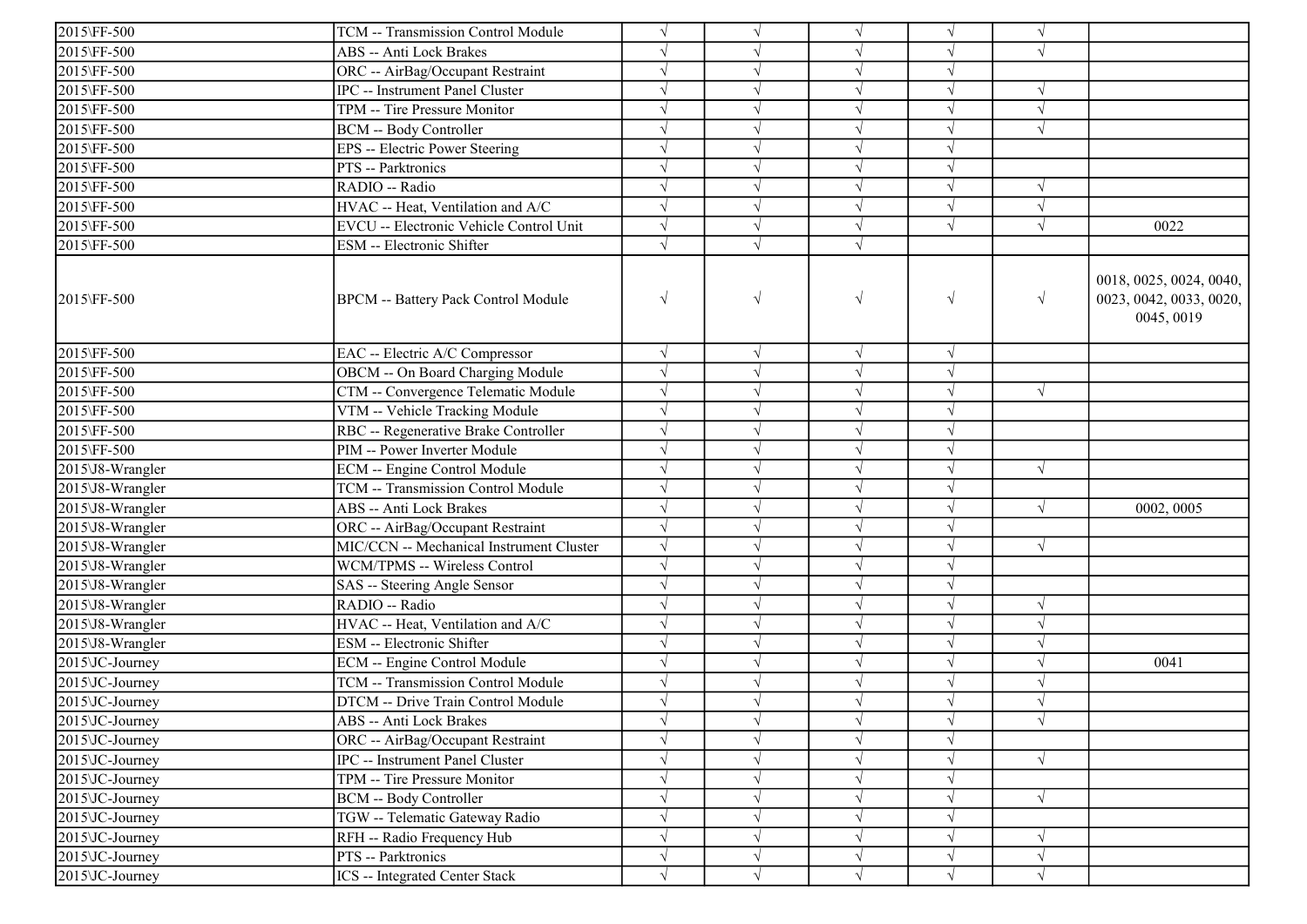| 2015\JC-Journey              | HVAC -- Heat, Ventilation and A/C                         | $\sqrt{}$  | $\sqrt{}$  | $\sqrt{}$  | $\sqrt{ }$ | $\sqrt{ }$ |            |
|------------------------------|-----------------------------------------------------------|------------|------------|------------|------------|------------|------------|
| 2015\JC-Journey              | SCCM -- Steering Column Control Module                    | $\sqrt{ }$ |            | $\sqrt{ }$ | J          |            |            |
| 2015 JC-Journey              | DDM -- Driver Door Module                                 | $\sqrt{ }$ |            | $\sqrt{}$  | $\sqrt{}$  | $\sqrt{ }$ |            |
| 2015\JC-Journey              | PDM -- Passenger Door Module                              | $\sqrt{ }$ |            | $\sqrt{}$  | $\sqrt{}$  | $\sqrt{ }$ |            |
| $2015\overline{U}C$ -Journey | ITM -- Intrusion Transceiver Module                       | $\sqrt{ }$ |            | $\sqrt{ }$ |            | $\sqrt{ }$ |            |
| 2015\JC-Journey              |                                                           | $\sqrt{ }$ |            | V          |            |            |            |
| 2015\JC-Journey              | AMP -- Amplifier<br>HFM -- Hands Free Module              | $\sqrt{ }$ |            | $\sqrt{}$  | V          |            |            |
|                              |                                                           |            |            |            | J          |            |            |
| 2015\JC-Journey              | VES3 -- Last Row Screen                                   | $\sqrt{ }$ |            | $\sqrt{}$  |            | $\sqrt{ }$ |            |
| 2015\JC-Journey              | HSM -- Heated Seat Module                                 | $\sqrt{ }$ | $\sqrt{}$  | $\sqrt{}$  | $\sqrt{}$  | $\sqrt{ }$ |            |
| 2015\JC-Journey              | <b>EPPM</b> -- Electronic Pedestrian Protection<br>Module | $\sqrt{ }$ | $\sqrt{ }$ | $\sqrt{}$  | $\sqrt{}$  |            |            |
| 2015\JC-Journey              | VTM -- Vehicle Tracking Module                            | $\sqrt{ }$ | $\sqrt{}$  | $\sqrt{}$  | $\sqrt{}$  |            |            |
| 2015\JF-Freemont             | ECM -- Engine Control Module                              | $\sqrt{ }$ |            | $\sqrt{}$  | $\sqrt{}$  | $\sqrt{ }$ | 0041       |
| 2015\JF-Freemont             | TCM -- Transmission Control Module                        | $\sqrt{}$  |            | $\sqrt{ }$ | $\sqrt{ }$ | $\sqrt{ }$ |            |
| 2015\JF-Freemont             | DTCM -- Drive Train Control Module                        | $\sqrt{ }$ |            | $\sqrt{}$  | $\sqrt{}$  | $\sqrt{ }$ |            |
| 2015\JF-Freemont             | ABS -- Anti Lock Brakes                                   | $\sqrt{ }$ |            | $\sqrt{ }$ | J          | $\sqrt{ }$ |            |
| 2015\JF-Freemont             | ORC -- AirBag/Occupant Restraint                          | $\sqrt{ }$ |            | $\sqrt{}$  | V          |            |            |
| 2015\JF-Freemont             | <b>IPC</b> -- Instrument Panel Cluster                    | $\sqrt{ }$ | $\sqrt{}$  | $\sqrt{}$  | $\sqrt{ }$ | $\sqrt{ }$ |            |
| 2015\JF-Freemont             | TPM -- Tire Pressure Monitor                              | $\sqrt{}$  | $\sqrt{}$  | $\sqrt{}$  | V          |            |            |
| 2015\JF-Freemont             | <b>BCM -- Body Controller</b>                             | $\sqrt{}$  |            | $\sqrt{ }$ | V          | $\sqrt{ }$ |            |
| 2015\JF-Freemont             | TGW -- Telematic Gateway Radio                            | $\sqrt{ }$ |            | $\sqrt{}$  | $\sqrt{}$  |            |            |
| 2015\JF-Freemont             | RFH -- Radio Frequency Hub                                | $\sqrt{ }$ |            | $\sqrt{}$  |            | $\sqrt{ }$ |            |
| 2015\JF-Freemont             | PTS -- Parktronics                                        | $\sqrt{ }$ |            | $\sqrt{}$  |            | $\sqrt{ }$ |            |
| 2015\JF-Freemont             | HVAC -- Heat, Ventilation and A/C                         | $\sqrt{ }$ | V          | $\sqrt{}$  | J          | $\sqrt{ }$ |            |
| 2015\JF-Freemont             | SCCM -- Steering Column Control Module                    | $\sqrt{ }$ |            | $\sqrt{}$  | V          |            |            |
| 2015\JF-Freemont             | <b>DDM</b> -- Driver Door Module                          | $\sqrt{ }$ |            | $\sqrt{ }$ | $\sqrt{}$  | $\sqrt{ }$ |            |
| 2015\JF-Freemont             | PDM -- Passenger Door Module                              | $\sqrt{ }$ |            | $\sqrt{ }$ | $\sqrt{ }$ | $\sqrt{ }$ |            |
| 2015\JF-Freemont             | ITM -- Intrusion Transceiver Module                       | $\sqrt{ }$ |            | $\sqrt{ }$ | $\sqrt{ }$ | $\sqrt{ }$ |            |
| 2015\JF-Freemont             | AMP -- Amplifier                                          | $\sqrt{ }$ |            | $\sqrt{}$  | V          |            |            |
| 2015\JF-Freemont             | HFM -- Hands Free Module                                  | $\sqrt{ }$ | V          | $\sqrt{}$  | $\sqrt{ }$ |            |            |
| 2015\JF-Freemont             | VES3 -- Last Row Screen                                   | $\sqrt{ }$ | V          | $\sqrt{}$  | $\sqrt{ }$ | $\sqrt{ }$ |            |
| 2015\JF-Freemont             | HSM -- Heated Seat Module                                 | $\sqrt{}$  | $\sqrt{}$  | $\sqrt{}$  | $\sqrt{}$  | $\sqrt{ }$ |            |
|                              | EPPM -- Electronic Pedestrian Protection                  |            |            |            |            |            |            |
| 2015\JF-Freemont             | Module                                                    | $\sqrt{ }$ | $\sqrt{ }$ | $\sqrt{}$  | $\sqrt{}$  |            |            |
| 2015\JF-Freemont             | VTM -- Vehicle Tracking Module                            | $\sqrt{ }$ | V          | V          | $\sqrt{ }$ |            |            |
| 2015\JK-Wrangler             | ECM -- Engine Control Module                              | $\sqrt{ }$ |            | $\sqrt{}$  | $\sqrt{}$  | $\sqrt{ }$ |            |
| 2015\JK-Wrangler             | TCM -- Transmission Control Module                        | $\sqrt{ }$ | $\sqrt{ }$ | $\sqrt{ }$ | $\sqrt{ }$ |            |            |
| 2015\JK-Wrangler             | ABS -- Anti Lock Brakes                                   | $\sqrt{}$  |            | $\sqrt{}$  |            | $\sqrt{ }$ | 0002, 0005 |
| 2015\JK-Wrangler             | ORC -- AirBag/Occupant Restraint                          | $\sqrt{ }$ |            |            |            |            |            |
| 2015\JK-Wrangler             | MIC/CCN -- Mechanical Instrument Cluster                  | $\sqrt{ }$ |            |            |            | $\sqrt{ }$ |            |
| 2015\JK-Wrangler             | TPM -- Tire Pressure Monitor                              | $\sqrt{ }$ |            | V          | V          |            |            |
| 2015\JK-Wrangler             | CGW -- Central Gateway                                    | $\sqrt{ }$ |            | $\sqrt{}$  | V          | $\sqrt{ }$ | 0003       |
| 2015\JK-Wrangler             | WCM/TPMS -- Wireless Control                              | $\sqrt{ }$ |            | $\sqrt{}$  | $\sqrt{}$  |            |            |
| 2015\JK-Wrangler             | SAS -- Steering Angle Sensor                              | $\sqrt{}$  | $\sqrt{}$  | $\sqrt{}$  | $\sqrt{ }$ |            |            |
| 2015\JK-Wrangler             | RADIO -- Radio                                            | $\sqrt{ }$ | $\sqrt{ }$ | $\sqrt{ }$ | $\sqrt{ }$ | $\sqrt{ }$ |            |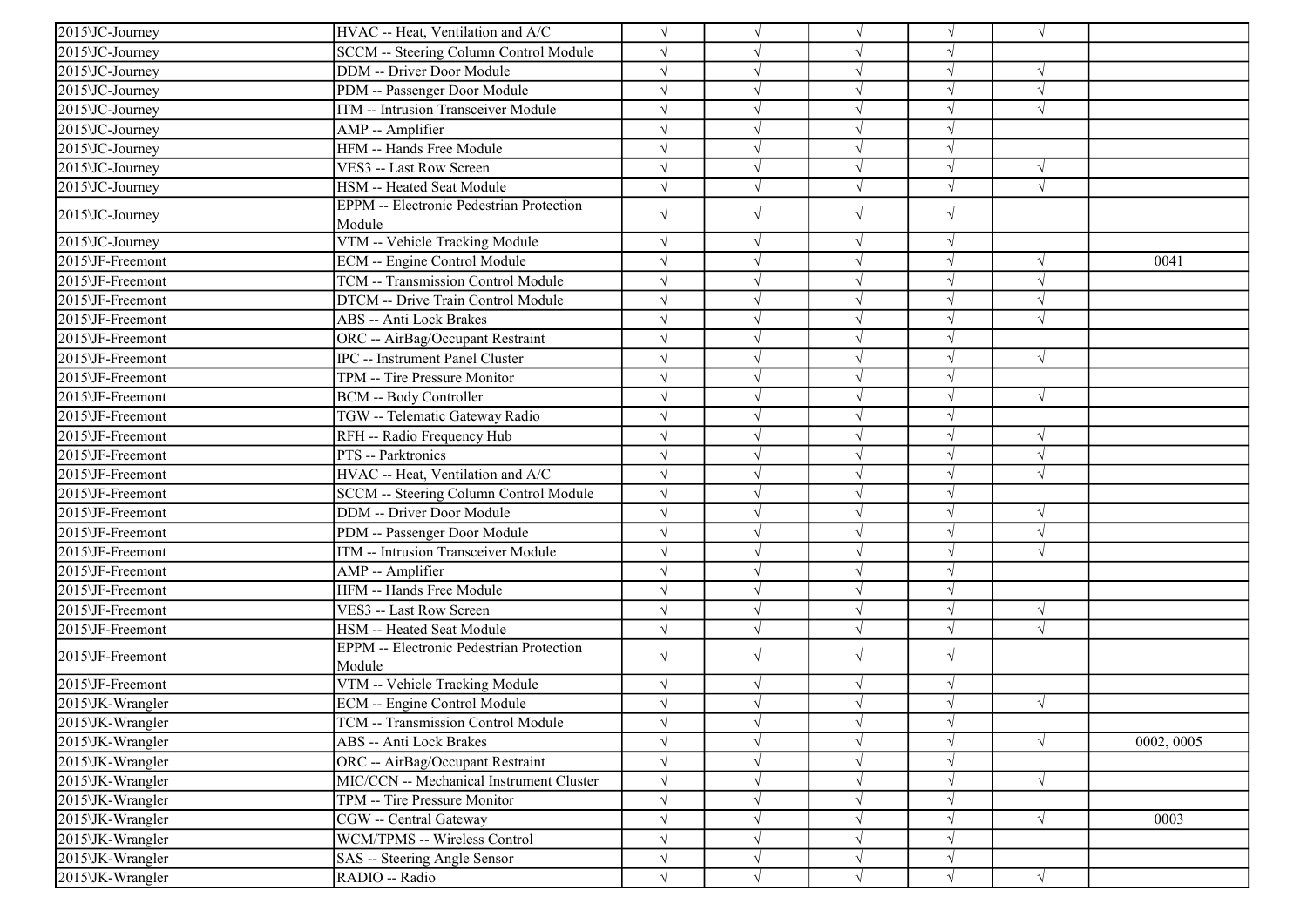| 2015\JK-Wrangler | HVAC -- Heat, Ventilation and A/C           |            |            | $\sqrt{ }$ | $\sqrt{ }$ | $\sqrt{ }$ |            |
|------------------|---------------------------------------------|------------|------------|------------|------------|------------|------------|
| 2015\JK-Wrangler | ESM -- Electronic Shifter                   |            |            | $\sqrt{ }$ | V          | $\sqrt{ }$ |            |
| 2015\JK-Wrangler | ASBS -- Automatic Sway Bar System           |            |            | $\sqrt{ }$ | $\sqrt{}$  |            |            |
| 2015\JK-Wrangler | ITM -- Intrusion Transceiver Module         |            |            | $\sqrt{ }$ |            | $\sqrt{ }$ |            |
| 2015\JK-Wrangler | AMP -- Amplifier                            |            |            | $\sqrt{ }$ | J          |            |            |
| 2015\JK-Wrangler | HFM -- Hands Free Module                    |            |            | $\sqrt{ }$ | J          | $\sqrt{ }$ |            |
| 2015\KK-Liberty  | ECM -- Engine Control Module                |            |            | $\sqrt{ }$ | $\sqrt{ }$ | $\sqrt{ }$ | 0041       |
| 2015\KK-Liberty  | TCM -- Transmission Control Module          |            |            | $\sqrt{ }$ | V          |            |            |
| 2015\KK-Liberty  | ABS -- Anti Lock Brakes                     |            |            | $\sqrt{ }$ | $\sqrt{ }$ | $\sqrt{ }$ | 0002, 0005 |
| 2015\KK-Liberty  | ORC -- AirBag/Occupant Restraint            |            |            | $\sqrt{ }$ | J          |            |            |
| 2015\KK-Liberty  | MIC/CCN -- Mechanical Instrument Cluster    |            |            | $\sqrt{}$  | V          | $\sqrt{ }$ |            |
| 2015\KK-Liberty  | CGW -- Central Gateway                      |            |            | $\sqrt{ }$ |            | $\sqrt{ }$ | 0003       |
| 2015\KK-Liberty  | WCM/TPMS -- Wireless Control                |            |            | $\sqrt{ }$ | V          |            |            |
| 2015\KK-Liberty  | SAS -- Steering Angle Sensor                |            |            | $\sqrt{ }$ | $\sqrt{ }$ |            |            |
| 2015\KK-Liberty  | PTS -- Parktronics                          |            |            | $\sqrt{ }$ | V          | $\sqrt{ }$ |            |
| 2015\KK-Liberty  | RADIO -- Radio                              |            |            | $\sqrt{ }$ |            | $\sqrt{ }$ |            |
| 2015\KK-Liberty  | HVAC -- Heat, Ventilation and A/C           |            |            | $\sqrt{ }$ |            | $\sqrt{ }$ |            |
| 2015\KK-Liberty  | MSM -- Memory Seat/Memory Heated Seat       |            |            | $\sqrt{ }$ |            | $\sqrt{ }$ |            |
| 2015\KK-Liberty  | DMFL -- Door Module Front Left              |            |            | $\sqrt{ }$ | $\sqrt{}$  | $\sqrt{ }$ |            |
| 2015\KK-Liberty  | ESM -- Electronic Shifter                   | $\sqrt{ }$ |            | $\sqrt{ }$ | V          | $\sqrt{ }$ |            |
| 2015\KK-Liberty  | FDCM -- Final Drive Control/All Wheel Drive | $\sqrt{ }$ |            | $\sqrt{ }$ | $\sqrt{ }$ | $\sqrt{ }$ |            |
| 2015\KK-Liberty  | OCM -- Occupant Classification              |            |            | $\sqrt{ }$ | $\sqrt{ }$ |            |            |
| 2015\KK-Liberty  | SUNR -- Sunroof                             |            |            | $\sqrt{ }$ | J          |            |            |
| 2015\KK-Liberty  | ITM -- Intrusion Transceiver Module         |            |            | $\sqrt{ }$ | $\sqrt{ }$ | $\sqrt{ }$ |            |
| 2015\KK-Liberty  | AMP -- Amplifier                            |            | $\sqrt{ }$ | $\sqrt{ }$ | $\sqrt{ }$ |            |            |
| 2015\KK-Liberty  | HFM -- Hands Free Module                    |            |            | $\sqrt{ }$ | V          | $\sqrt{ }$ |            |
| 2015\KL-Cherokee | ECM -- Engine Control Module                |            |            | $\sqrt{ }$ | V          | $\sqrt{ }$ | 0041       |
| 2015\KL-Cherokee | TCM -- Transmission Control Module          |            |            | $\sqrt{ }$ | $\sqrt{}$  |            |            |
| 2015\KL-Cherokee | DTCM -- Drive Train Control Module          |            |            | $\sqrt{ }$ | J          | $\sqrt{ }$ |            |
| 2015\KL-Cherokee | ABS -- Anti Lock Brakes                     |            |            | $\sqrt{ }$ |            | $\sqrt{ }$ |            |
| 2015\KL-Cherokee | ORC -- AirBag/Occupant Restraint            |            |            | $\sqrt{ }$ | V          | $\sqrt{ }$ |            |
| 2015\KL-Cherokee | <b>IPC</b> -- Instrument Panel Cluster      |            |            | $\sqrt{ }$ | $\sqrt{ }$ | $\sqrt{ }$ |            |
| 2015\KL-Cherokee | EPB -- Electrical Parking Brake             |            |            | $\sqrt{ }$ | $\sqrt{ }$ |            |            |
| 2015\KL-Cherokee | <b>BCM -- Body Controller</b>               |            |            | $\sqrt{ }$ | $\sqrt{ }$ | $\sqrt{ }$ |            |
| 2015\KL-Cherokee | RFH -- Radio Frequency Hub                  |            |            | $\sqrt{ }$ |            | $\sqrt{ }$ |            |
| 2015\KL-Cherokee | ESL -- Electronic Steering Lock             |            |            | N          | J          |            |            |
| 2015\KL-Cherokee | EPS -- Electric Power Steering              |            | $\sqrt{ }$ | $\sqrt{}$  | $\sqrt{}$  |            |            |
| 2015\KL-Cherokee | ICS -- Integrated Center Stack              |            |            | $\sqrt{ }$ | V          | $\sqrt{ }$ |            |
| 2015\KL-Cherokee | RADIO -- Radio                              |            | $\sqrt{ }$ | $\sqrt{ }$ | V          | $\sqrt{ }$ |            |
| 2015\KL-Cherokee | HVAC -- Heat, Ventilation and A/C           |            |            | $\sqrt{ }$ | $\sqrt{ }$ | $\sqrt{ }$ |            |
| 2015\KL-Cherokee | ACC -- Adaptive Cruise Control              |            |            | $\sqrt{}$  | $\sqrt{}$  |            |            |
| 2015\KL-Cherokee | PTU -- Power Transfer Unit                  |            |            | $\sqrt{ }$ |            |            |            |
| 2015\KL-Cherokee | SCCM -- Steering Column Control Module      |            | $\sqrt{ }$ | $\sqrt{ }$ | V          | $\sqrt{ }$ |            |
| 2015\KL-Cherokee | MSM -- Memory Seat/Memory Heated Seat       | $\sqrt{}$  | $\sqrt{ }$ | $\sqrt{ }$ | $\sqrt{ }$ |            |            |
| 2015\KL-Cherokee | DDM -- Driver Door Module                   | $\sqrt{}$  | $\sqrt{ }$ | $\sqrt{ }$ | $\sqrt{ }$ | $\sqrt{ }$ |            |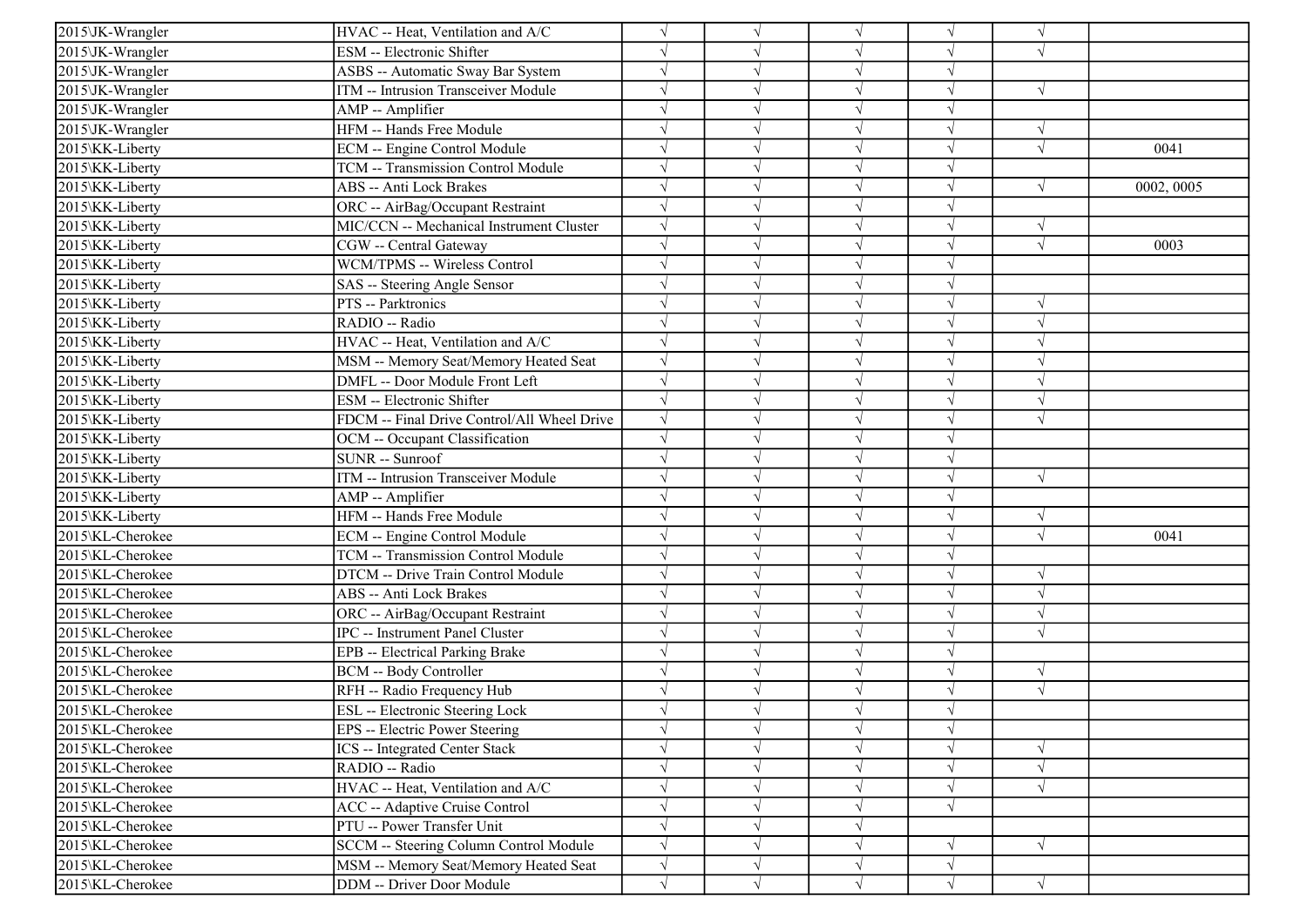| 2015\KL-Cherokee   | PDM -- Passenger Door Module                 |           |            | $\sqrt{ }$ | V          | $\gamma$   |      |
|--------------------|----------------------------------------------|-----------|------------|------------|------------|------------|------|
| 2015\KL-Cherokee   | PAM -- Park Assist Module                    |           |            | $\sqrt{ }$ | V          | $\sqrt{ }$ |      |
| 2015\KL-Cherokee   | ESM -- Electronic Shifter                    |           |            | $\sqrt{}$  | $\sqrt{}$  | $\sqrt{ }$ |      |
| 2015\KL-Cherokee   | PLGM -- Power Liftgate Module                |           |            | $\sqrt{ }$ |            | $\sqrt{ }$ |      |
| 2015\KL-Cherokee   | OCM -- Occupant Classification               |           |            | $\sqrt{ }$ | V          |            |      |
| 2015\KL-Cherokee   | AHLM -- Headlamp Leveling                    |           |            | $\sqrt{ }$ | V          |            |      |
| 2015\KL-Cherokee   | AMP -- Amplifier                             |           |            | $\sqrt{ }$ | V          |            |      |
| 2015\KL-Cherokee   | CSWM -- Comfort Seat Wheel Module            |           |            | $\sqrt{ }$ | V          | $\sqrt{ }$ |      |
| 2015\KL-Cherokee   | FFCM -- Forward Facing Camera Module         |           |            | $\sqrt{ }$ | $\sqrt{ }$ |            |      |
| 2015\KL-Cherokee   | LBSS -- Left Blind Spot Sensor               |           |            | $\sqrt{ }$ | J          |            |      |
| 2015\KL-Cherokee   | RBSS -- Right Blind Spot Sensor              |           |            | $\sqrt{}$  | $\sqrt{ }$ |            |      |
| 2015\KL-Cherokee   | RDM -- Rear Drive Module                     |           |            | $\sqrt{ }$ |            |            |      |
| 2015\KL-Cherokee   | DTV -- Digital Television                    |           |            | $\sqrt{ }$ | $\sqrt{ }$ | $\sqrt{ }$ |      |
| 2015\LA-Challenger | ECM -- Engine Control Module                 |           |            | $\sqrt{ }$ | V          | $\sqrt{ }$ |      |
| 2015\LA-Challenger | TCM -- Transmission Control Module           |           |            | $\sqrt{ }$ | V          |            |      |
| 2015\LA-Challenger | ABS -- Anti Lock Brakes                      |           |            | $\sqrt{ }$ | J          | $\sqrt{ }$ | 0001 |
| 2015\LA-Challenger | ORC -- AirBag/Occupant Restraint             |           |            | $\sqrt{ }$ |            |            |      |
| 2015\LA-Challenger | <b>IPC</b> -- Instrument Panel Cluster       |           |            | $\sqrt{ }$ |            | $\sqrt{ }$ |      |
| 2015\LA-Challenger | TPM -- Tire Pressure Monitor                 |           |            | $\sqrt{ }$ | V          |            |      |
| 2015\LA-Challenger | <b>BCM -- Body Controller</b>                |           |            | $\sqrt{ }$ | V          | $\sqrt{ }$ |      |
| 2015\LA-Challenger | RFH -- Radio Frequency Hub                   |           |            | $\sqrt{ }$ | V          | $\sqrt{ }$ |      |
| 2015\LA-Challenger | EPS -- Electric Power Steering               |           |            | $\sqrt{ }$ | V          |            |      |
| 2015\LA-Challenger | PTS -- Parktronics                           |           |            | $\sqrt{ }$ | J          |            |      |
| 2015\LA-Challenger | ICS -- Integrated Center Stack               |           |            | $\sqrt{ }$ | $\sqrt{ }$ | $\sqrt{ }$ |      |
| 2015\LA-Challenger | RADIO -- Radio                               |           | $\sqrt{ }$ | $\sqrt{ }$ | V          | $\sqrt{ }$ |      |
| 2015\LA-Challenger | HVAC -- Heat, Ventilation and A/C            |           |            | $\sqrt{ }$ | J          | $\sqrt{ }$ |      |
| 2015\LA-Challenger | ACC -- Adaptive Cruise Control               |           |            | $\sqrt{ }$ | V          |            |      |
| 2015\LA-Challenger | SCCM -- Steering Column Control Module       |           |            | $\sqrt{}$  | $\sqrt{}$  |            |      |
| 2015\LA-Challenger | MSM -- Memory Seat/Memory Heated Seat        |           |            | $\sqrt{ }$ |            | $\sqrt{ }$ |      |
| 2015\LA-Challenger | DDM -- Driver Door Module                    |           |            | $\sqrt{ }$ |            | $\sqrt{ }$ |      |
| 2015\LA-Challenger | PDM -- Passenger Door Module                 |           |            | $\sqrt{ }$ | V          | $\sqrt{ }$ |      |
| 2015\LA-Challenger | ESM -- Electronic Shifter                    |           |            | $\sqrt{ }$ | V          | $\sqrt{ }$ |      |
| 2015\LA-Challenger | AMP -- Amplifier                             |           |            | $\sqrt{ }$ | V          |            |      |
| 2015\LA-Challenger | HSM -- Heated Seat Module                    |           |            | $\sqrt{ }$ | $\sqrt{ }$ | $\sqrt{ }$ |      |
| 2015\LA-Challenger | <b>ADCM -- Active Damping Control Module</b> |           |            | $\sqrt{ }$ |            |            |      |
| 2015\LA-Challenger | LBSS -- Left Blind Spot Sensor               |           |            | N          |            |            |      |
| 2015\LA-Challenger | RBSS -- Right Blind Spot Sensor              |           | $\sqrt{}$  | $\sqrt{ }$ | $\sqrt{}$  |            |      |
| 2015\LD-Charger    | ECM -- Engine Control Module                 |           |            | $\sqrt{ }$ | V          | $\sqrt{ }$ |      |
| 2015\LD-Charger    | TCM -- Transmission Control Module           |           | V          | $\sqrt{}$  | V          |            |      |
| 2015\LD-Charger    | DTCM -- Drive Train Control Module           |           |            | $\sqrt{}$  | V          | $\sqrt{ }$ |      |
| 2015\LD-Charger    | ABS -- Anti Lock Brakes                      |           |            | $\sqrt{ }$ |            | $\sqrt{ }$ | 0001 |
| 2015\LD-Charger    | ORC -- AirBag/Occupant Restraint             |           | $\sqrt{ }$ | $\sqrt{ }$ | V          |            |      |
| 2015\LD-Charger    | IPC -- Instrument Panel Cluster              |           | V          | $\sqrt{ }$ | V          | $\sqrt{ }$ |      |
| 2015\LD-Charger    | TPM -- Tire Pressure Monitor                 | $\sqrt{}$ | $\sqrt{}$  | $\sqrt{}$  | V          |            |      |
| 2015\LD-Charger    | <b>BCM -- Body Controller</b>                | $\sqrt{}$ | $\sqrt{ }$ | $\sqrt{ }$ | $\sqrt{}$  | $\sqrt{}$  |      |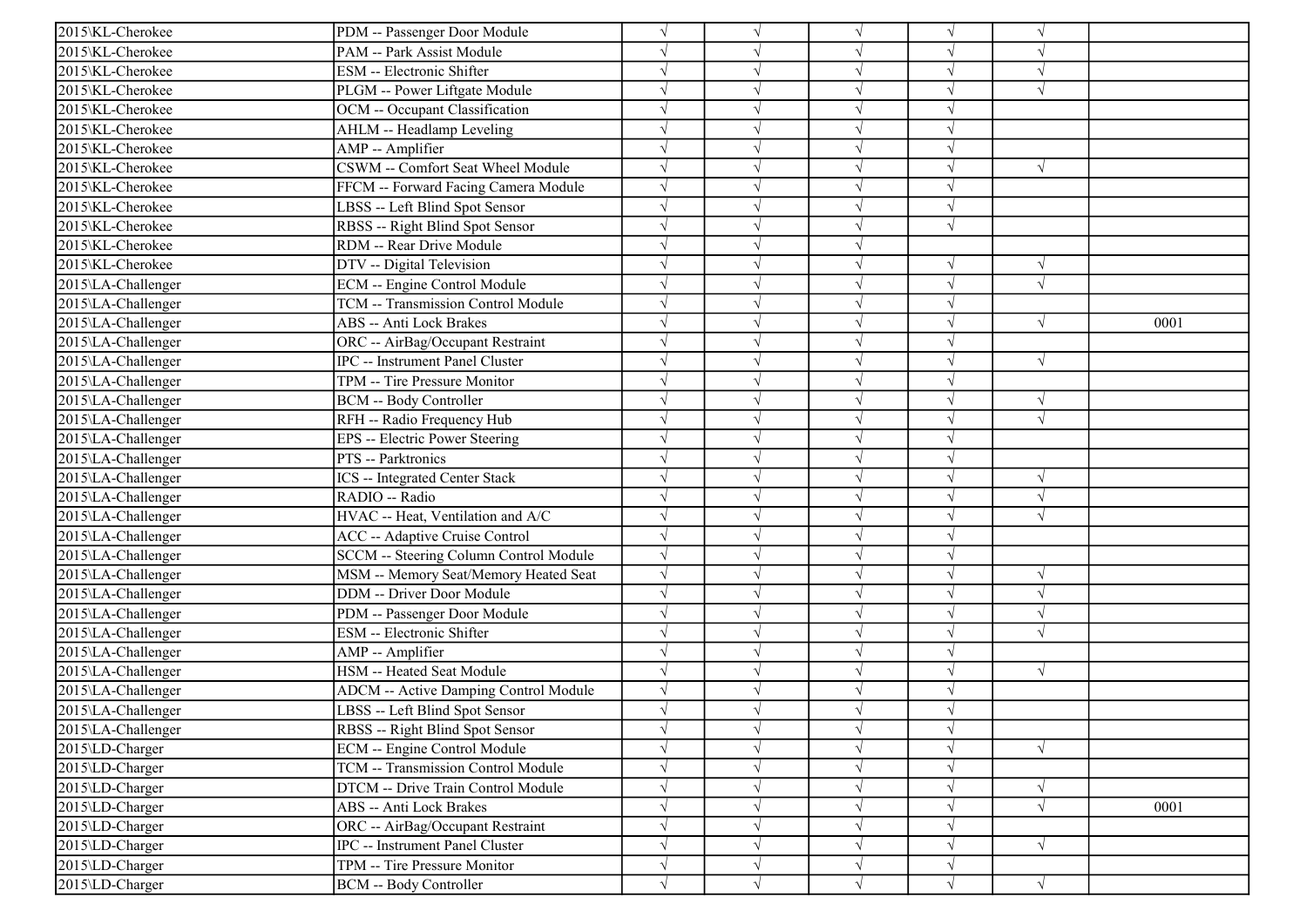| 2015\LD-Charger                                | RFH -- Radio Frequency Hub                   | $\sqrt{ }$ |           | $\sqrt{ }$ |            | $\sqrt{ }$ |      |
|------------------------------------------------|----------------------------------------------|------------|-----------|------------|------------|------------|------|
| 2015\LD-Charger                                | EPS -- Electric Power Steering               | $\sqrt{ }$ |           |            |            |            |      |
| 2015\LD-Charger                                | PTS -- Parktronics                           | $\sqrt{ }$ |           |            |            |            |      |
| 2015\LD-Charger                                | <b>ICS</b> -- Integrated Center Stack        | $\sqrt{}$  |           |            |            |            |      |
| 2015\LD-Charger                                | RADIO -- Radio                               | $\sqrt{ }$ |           | $\sqrt{ }$ |            | $\sqrt{ }$ |      |
| 2015\LD-Charger                                | HVAC -- Heat, Ventilation and A/C            | $\sqrt{ }$ |           |            |            | $\sqrt{}$  |      |
| 2015\LD-Charger                                | SCCM -- Steering Column Control Module       | $\sqrt{ }$ |           |            |            |            |      |
| 2015\LD-Charger                                | MSM -- Memory Seat/Memory Heated Seat        | $\sqrt{ }$ |           | $\sqrt{ }$ |            | $\sqrt{ }$ |      |
| 2015\LD-Charger                                | DDM -- Driver Door Module                    | $\sqrt{ }$ |           | $\sqrt{ }$ | J          | $\sqrt{ }$ |      |
| 2015\LD-Charger                                | PDM -- Passenger Door Module                 | $\sqrt{ }$ |           | $\sqrt{ }$ | $\sqrt{ }$ | $\sqrt{ }$ |      |
| 2015\LD-Charger                                | ESM -- Electronic Shifter                    | $\sqrt{ }$ | J         | $\sqrt{}$  |            | $\sqrt{ }$ |      |
| 2015\LD-Charger                                | ITM -- Intrusion Transceiver Module          | $\sqrt{ }$ |           |            |            | $\sqrt{ }$ |      |
| 2015\LD-Charger                                | AMP -- Amplifier                             | $\sqrt{ }$ |           | $\sqrt{2}$ |            |            |      |
| 2015\LD-Charger                                | HSM -- Heated Seat Module                    | $\sqrt{ }$ | J         | $\sqrt{2}$ |            | $\sqrt{ }$ |      |
| 2015\LD-Charger                                | <b>ADCM</b> -- Active Damping Control Module | $\sqrt{ }$ |           |            |            |            |      |
| 2015\LD-Charger                                | VSIM -- Vehicle System Interface Module      | $\sqrt{ }$ |           | $\sqrt{ }$ | $\sqrt{ }$ | $\sqrt{ }$ |      |
| 2015\LD-Charger                                | FFCM -- Forward Facing Camera Module         | $\sqrt{ }$ |           | $\sqrt{ }$ |            |            |      |
| 2015\LD-Charger                                | LBSS -- Left Blind Spot Sensor               | $\sqrt{ }$ |           |            |            |            |      |
| 2015\LD-Charger                                | RBSS -- Right Blind Spot Sensor              | $\sqrt{}$  |           |            |            |            |      |
| 2015\LX-300, Charger, Magnum, Grand            | ECM -- Engine Control Module                 | $\sqrt{ }$ | $\sqrt{}$ | $\sqrt{ }$ | $\sqrt{}$  | $\sqrt{ }$ | 0041 |
| Voyager                                        |                                              |            |           |            |            |            |      |
| 2015\LX-300, Charger, Magnum, Grand<br>Voyager | TCM -- Transmission Control Module           | $\sqrt{ }$ | $\sqrt{}$ | $\sqrt{ }$ | $\sqrt{}$  |            |      |
| 2015\LX-300, Charger, Magnum, Grand<br>Voyager | DTCM -- Drive Train Control Module           | $\sqrt{ }$ | $\sqrt{}$ | $\sqrt{2}$ | $\sqrt{}$  | $\sqrt{ }$ |      |
| 2015\LX-300, Charger, Magnum, Grand<br>Voyager | ABS -- Anti Lock Brakes                      | $\sqrt{ }$ | $\sqrt{}$ | $\sqrt{ }$ | $\sqrt{}$  | $\sqrt{ }$ | 0001 |
| 2015\LX-300, Charger, Magnum, Grand<br>Voyager | ORC -- AirBag/Occupant Restraint             | $\sqrt{ }$ | $\sqrt{}$ | $\sqrt{ }$ | $\sqrt{}$  |            |      |
| 2015\LX-300, Charger, Magnum, Grand<br>Voyager | <b>IPC</b> -- Instrument Panel Cluster       | $\sqrt{ }$ | $\sqrt{}$ | $\sqrt{}$  | $\sqrt{}$  | $\sqrt{ }$ |      |
| 2015\LX-300, Charger, Magnum, Grand<br>Voyager | TPM -- Tire Pressure Monitor                 | $\sqrt{ }$ | $\sqrt{}$ | $\sqrt{}$  | $\sqrt{}$  |            |      |
| 2015\LX-300, Charger, Magnum, Grand<br>Voyager | BCM -- Body Controller                       | $\sqrt{ }$ | $\sqrt{}$ | $\sqrt{}$  | $\sqrt{}$  | $\sqrt{ }$ |      |
| 2015\LX-300, Charger, Magnum, Grand<br>Voyager | RFH -- Radio Frequency Hub                   | $\sqrt{}$  | $\sqrt{}$ | $\sqrt{}$  | $\sqrt{}$  | $\sqrt{ }$ |      |
| 2015\LX-300, Charger, Magnum, Grand<br>Voyager | EPS -- Electric Power Steering               | $\sqrt{ }$ | $\sqrt{}$ | $\sqrt{}$  | $\sqrt{}$  |            |      |
| 2015\LX-300, Charger, Magnum, Grand<br>Voyager | PTS -- Parktronics                           | $\sqrt{ }$ | $\sqrt{}$ | $\sqrt{}$  | $\sqrt{}$  |            |      |
| 2015\LX-300, Charger, Magnum, Grand<br>Voyager | <b>ICS</b> -- Integrated Center Stack        | $\sqrt{ }$ | $\sqrt{}$ | $\sqrt{}$  | $\sqrt{}$  | $\sqrt{ }$ |      |
| 2015\LX-300, Charger, Magnum, Grand<br>Voyager | RADIO -- Radio                               | $\sqrt{ }$ | $\sqrt{}$ | $\sqrt{}$  | $\sqrt{}$  | $\sqrt{ }$ |      |
| 2015\LX-300, Charger, Magnum, Grand<br>Voyager | HVAC -- Heat, Ventilation and A/C            | $\sqrt{}$  | $\sqrt{}$ | $\sqrt{}$  | $\sqrt{}$  | $\sqrt{ }$ |      |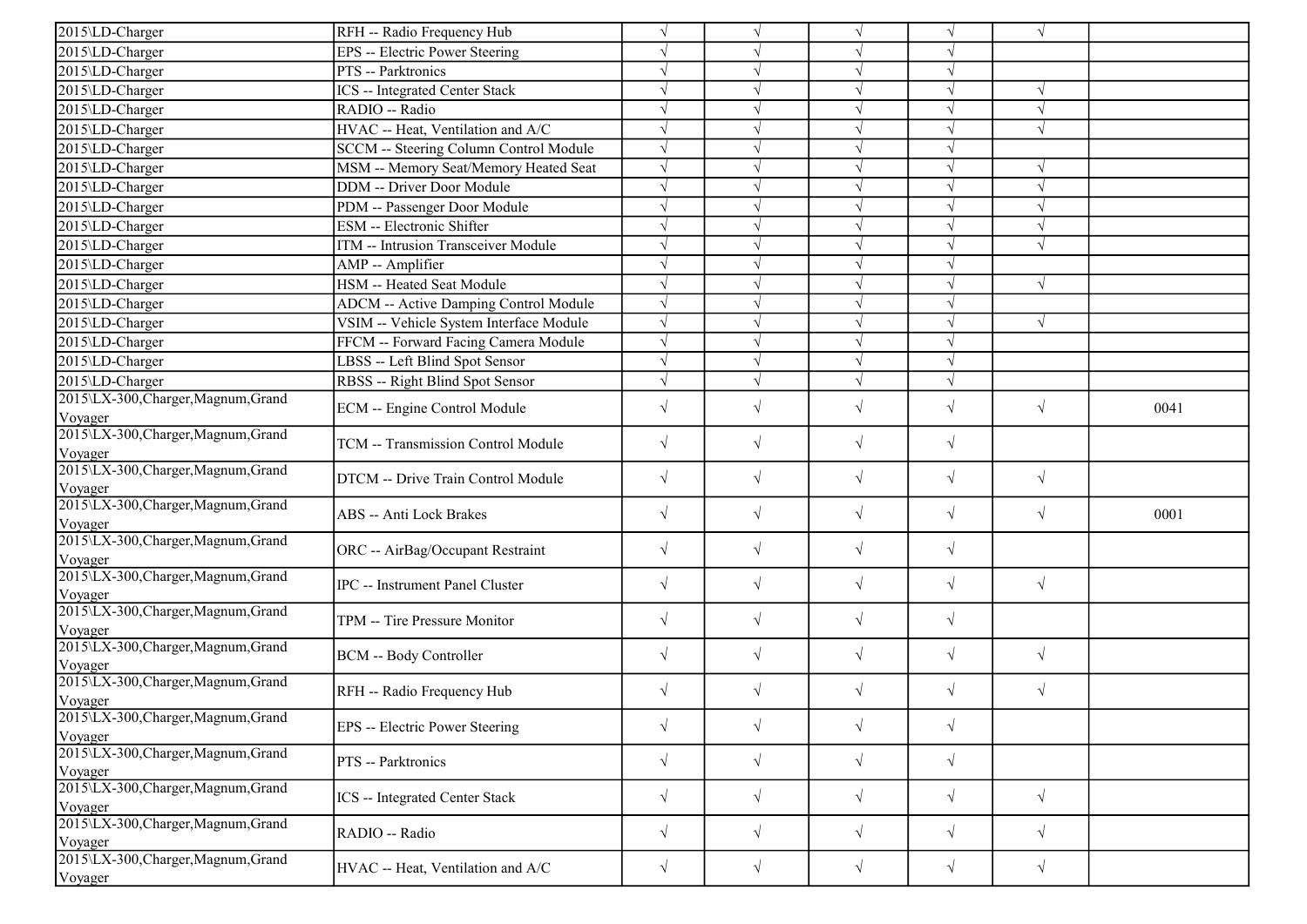| 2015\LX-300, Charger, Magnum, Grand<br>Voyager            | AFLS -- Adaptive Front Lighting System      | $\sqrt{}$  | $\sqrt{ }$ | $\sqrt{}$  | $\sqrt{}$ | $\sqrt{ }$ |            |
|-----------------------------------------------------------|---------------------------------------------|------------|------------|------------|-----------|------------|------------|
| 2015\LX-300, Charger, Magnum, Grand                       |                                             | $\sqrt{}$  | $\sqrt{ }$ | $\sqrt{ }$ | $\sqrt{}$ |            |            |
| Voyager                                                   | ACC -- Adaptive Cruise Control              |            |            |            |           |            |            |
| 2015\LX-300, Charger, Magnum, Grand<br>Voyager            | SCCM -- Steering Column Control Module      | $\sqrt{}$  | $\sqrt{ }$ | $\sqrt{ }$ | $\sqrt{}$ |            |            |
| 2015\LX-300, Charger, Magnum, Grand<br>Voyager            | MSM -- Memory Seat/Memory Heated Seat       | $\sqrt{}$  | $\sqrt{}$  | $\sqrt{ }$ | $\sqrt{}$ | $\sqrt{ }$ |            |
| 2015\LX-300, Charger, Magnum, Grand<br>Voyager            | DDM -- Driver Door Module                   | $\sqrt{}$  | $\sqrt{ }$ | $\sqrt{}$  | $\sqrt{}$ | $\sqrt{ }$ |            |
| 2015\LX-300, Charger, Magnum, Grand                       | PDM -- Passenger Door Module                | $\sqrt{}$  | $\sqrt{ }$ | $\sqrt{}$  | $\sqrt{}$ | $\sqrt{ }$ |            |
| Voyager<br>2015\LX-300, Charger, Magnum, Grand<br>Voyager | ESM -- Electronic Shifter                   | $\sqrt{}$  | $\sqrt{ }$ | $\sqrt{}$  | $\sqrt{}$ | $\sqrt{ }$ |            |
| 2015\LX-300, Charger, Magnum, Grand<br>Voyager            | ITM -- Intrusion Transceiver Module         | $\sqrt{}$  | $\sqrt{}$  | $\sqrt{}$  | $\sqrt{}$ | $\sqrt{ }$ |            |
| 2015\LX-300, Charger, Magnum, Grand<br>Voyager            | AMP -- Amplifier                            | $\sqrt{}$  | $\sqrt{}$  | $\sqrt{ }$ | $\sqrt{}$ |            |            |
| 2015\LX-300, Charger, Magnum, Grand<br>Voyager            | HSM -- Heated Seat Module                   | $\sqrt{}$  | $\sqrt{}$  | $\sqrt{}$  | $\sqrt{}$ | $\sqrt{ }$ |            |
| 2015\LX-300, Charger, Magnum, Grand<br>Voyager            | ADCM -- Active Damping Control Module       | $\sqrt{}$  | $\sqrt{ }$ | $\sqrt{}$  | $\sqrt{}$ |            |            |
| 2015\LX-300, Charger, Magnum, Grand<br>Voyager            | FFCM -- Forward Facing Camera Module        | $\sqrt{}$  | $\sqrt{ }$ | $\sqrt{}$  | $\sqrt{}$ |            |            |
| 2015\LX-300, Charger, Magnum, Grand<br>Voyager            | RBSS -- Right Blind Spot Sensor             | $\sqrt{}$  | $\sqrt{ }$ | $\sqrt{}$  | $\sqrt{}$ |            |            |
| 2015\MK-Compass,Patriot                                   | ECM -- Engine Control Module                |            | $\sqrt{ }$ | $\sqrt{}$  | $\sqrt{}$ | $\sqrt{ }$ |            |
| 2015\MK-Compass,Patriot                                   | <b>TCM -- Transmission Control Module</b>   | $\sqrt{ }$ | $\sqrt{ }$ | $\sqrt{ }$ | $\sqrt{}$ | $\sqrt{ }$ |            |
| 2015\MK-Compass,Patriot                                   | ABS -- Anti Lock Brakes                     |            |            | $\sqrt{ }$ | V         | $\sqrt{ }$ | 0002, 0005 |
| 2015\MK-Compass,Patriot                                   | ORC -- AirBag/Occupant Restraint            |            |            | $\sqrt{ }$ |           |            |            |
| 2015\MK-Compass,Patriot                                   | MIC/CCN -- Mechanical Instrument Cluster    |            |            | $\sqrt{ }$ | $\sqrt{}$ | $\sqrt{ }$ |            |
| 2015\MK-Compass,Patriot                                   | CGW -- Central Gateway                      |            |            | $\sqrt{ }$ | $\sqrt{}$ | $\sqrt{ }$ | 0003       |
| 2015\MK-Compass,Patriot                                   | WCM/TPMS -- Wireless Control                |            |            | $\sqrt{ }$ |           |            |            |
| 2015\MK-Compass,Patriot                                   | SAS -- Steering Angle Sensor                |            | $\sqrt{ }$ | $\sqrt{}$  | $\sqrt{}$ |            |            |
| 2015\MK-Compass,Patriot                                   | RADIO -- Radio                              |            |            | $\sqrt{ }$ | $\sqrt{}$ | $\sqrt{ }$ |            |
| 2015\MK-Compass,Patriot                                   | HVAC -- Heat, Ventilation and A/C           |            |            | $\sqrt{}$  | V         | $\sqrt{ }$ |            |
| 2015\MK-Compass,Patriot                                   | FDCM -- Final Drive Control/All Wheel Drive |            |            | $\sqrt{ }$ | V         | $\sqrt{ }$ |            |
| 2015\MK-Compass,Patriot                                   | ITM -- Intrusion Transceiver Module         |            |            | $\sqrt{}$  |           |            |            |
| 2015\MK-Compass,Patriot                                   | AMP -- Amplifier                            |            | $\sqrt{}$  | V          | V         |            |            |
| 2015\MK-Compass, Patriot                                  | HFM -- Hands Free Module                    |            |            | $\sqrt{}$  |           | $\sqrt{ }$ |            |
| 2015\NY-Ypsilon                                           | ECM -- Engine Control Module                |            |            | V          |           | $\sqrt{ }$ |            |
| 2015\NY-Ypsilon                                           | TCM -- Transmission Control Module          |            |            | $\sqrt{ }$ |           | $\sqrt{ }$ |            |
| 2015\NY-Ypsilon                                           | ABS -- Anti Lock Brakes                     |            | $\sqrt{ }$ | $\sqrt{ }$ |           | $\sqrt{ }$ |            |
| 2015\NY-Ypsilon                                           | ORC -- AirBag/Occupant Restraint            |            | $\sqrt{ }$ | $\sqrt{ }$ |           | $\sqrt{ }$ |            |
| 2015\NY-Ypsilon                                           | IPC -- Instrument Panel Cluster             |            | $\sqrt{ }$ | $\sqrt{ }$ | $\sqrt{}$ | $\sqrt{ }$ | 0043       |
| 2015\NY-Ypsilon                                           | BCM -- Body Controller                      |            | $\sqrt{ }$ | $\sqrt{}$  | $\sqrt{}$ | $\sqrt{ }$ |            |
| 2015\NY-Ypsilon                                           | EPS -- Electric Power Steering              | $\sqrt{ }$ | $\sqrt{ }$ | $\sqrt{ }$ | $\sqrt{}$ |            |            |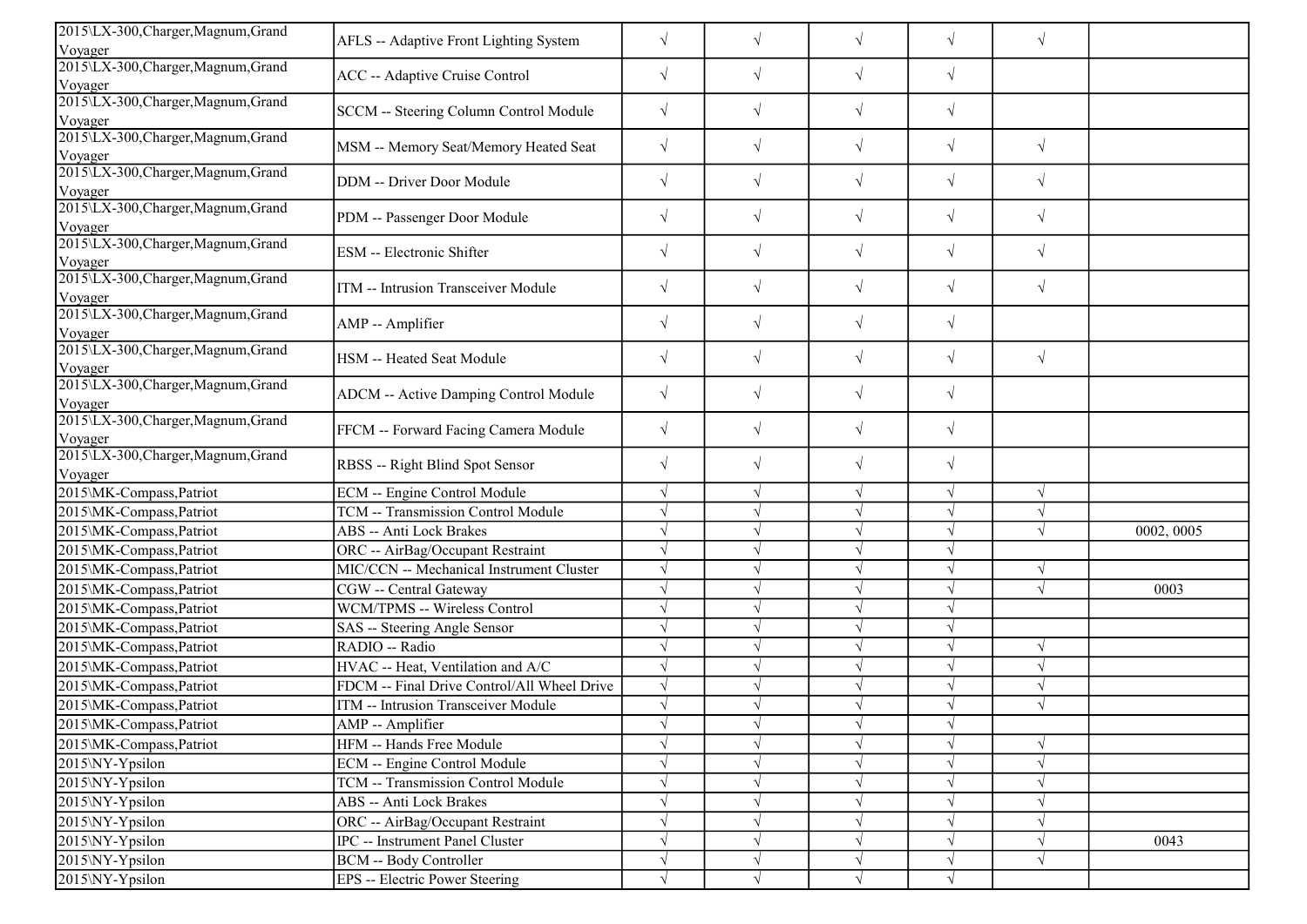| 2015\NY-Ypsilon                | HVAC -- Heat, Ventilation and A/C                                   | $\sqrt{}$  |            | $\sqrt{ }$               | $\sqrt{ }$ | $\sqrt{ }$ |           |
|--------------------------------|---------------------------------------------------------------------|------------|------------|--------------------------|------------|------------|-----------|
| 2015\NY-Ypsilon                | AHM -- Additional Heater Module                                     |            |            | $\sqrt{ }$               |            |            |           |
| 2015\PF-Dart                   | ECM -- Engine Control Module                                        | $\sqrt{ }$ |            | $\sqrt{ }$               |            | $\sqrt{ }$ |           |
| 2015\PF-Dart                   | TCM -- Transmission Control Module                                  | $\sqrt{}$  |            | $\sqrt{ }$               | $\sqrt{}$  | $\sqrt{ }$ |           |
| 2015\PF-Dart                   | ABS -- Anti Lock Brakes                                             |            |            | V                        |            | $\sqrt{ }$ |           |
| 2015\PF-Dart                   |                                                                     |            |            | $\sqrt{ }$               |            |            |           |
|                                | ORC -- AirBag/Occupant Restraint<br>IPC -- Instrument Panel Cluster | $\sqrt{}$  |            | $\sqrt{ }$               | $\sqrt{}$  | $\sqrt{ }$ |           |
| 2015\PF-Dart                   |                                                                     | $\sqrt{}$  |            |                          |            | $\sqrt{ }$ |           |
| 2015\PF-Dart                   | <b>BCM -- Body Controller</b>                                       | $\sqrt{}$  |            | $\sqrt{ }$               |            | $\sqrt{ }$ |           |
| 2015\PF-Dart                   | RFH -- Radio Frequency Hub                                          | $\sqrt{}$  |            | $\sqrt{ }$<br>$\sqrt{ }$ | V          |            |           |
| 2015\PF-Dart                   | EPS -- Electric Power Steering                                      |            |            |                          |            |            |           |
| 2015\PF-Dart                   | <b>ICS</b> -- Integrated Center Stack                               |            |            | $\sqrt{ }$               |            |            |           |
| 2015\PF-Dart                   | RADIO -- Radio                                                      |            |            | $\sqrt{ }$               |            | $\sqrt{ }$ |           |
| 2015\PF-Dart                   | HVAC -- Heat, Ventilation and A/C                                   |            |            | $\sqrt{ }$               |            | $\sqrt{ }$ |           |
| 2015\PF-Dart                   | SCCM -- Steering Column Control Module                              |            |            | $\sqrt{ }$               |            |            |           |
| 2015\PF-Dart                   | PAM -- Park Assist Module                                           | $\sqrt{}$  |            | $\sqrt{ }$               | V          |            |           |
| 2015\PF-Dart                   | ESM -- Electronic Shifter                                           | $\sqrt{}$  |            | $\sqrt{}$                | $\sqrt{}$  |            |           |
| 2015\PF-Dart                   | OCM -- Occupant Classification                                      |            |            | $\sqrt{ }$               |            |            |           |
| 2015\PF-Dart                   | CSWM -- Comfort Seat Wheel Module                                   | $\sqrt{}$  |            | $\sqrt{ }$               | J          | $\sqrt{ }$ |           |
| 2015\PF-Dart                   | CTM -- Convergence Telematic Module                                 | $\sqrt{}$  |            | $\sqrt{ }$               |            |            |           |
| 2015\PF-Dart                   | LBSS -- Left Blind Spot Sensor                                      | $\sqrt{}$  |            | $\sqrt{ }$               | V          | $\sqrt{ }$ |           |
| 2015\PF-Dart                   | RBSS -- Right Blind Spot Sensor                                     | $\sqrt{ }$ |            | $\sqrt{ }$               | $\sqrt{ }$ | $\sqrt{ }$ |           |
| 2015\PF-Dart                   | EDM -- External Disc Module                                         | $\sqrt{ }$ |            | $\sqrt{ }$               |            | $\sqrt{ }$ |           |
| 2015\RT-Caravan,Town & Country | ECM -- Engine Control Module                                        | $\sqrt{}$  |            | $\sqrt{ }$               | V          | $\sqrt{ }$ |           |
| 2015\RT-Caravan,Town & Country | TCM -- Transmission Control Module                                  | $\sqrt{ }$ |            | $\sqrt{ }$               | $\sqrt{ }$ | $\sqrt{ }$ |           |
| 2015\RT-Caravan,Town & Country | ABS -- Anti Lock Brakes                                             |            |            | $\sqrt{ }$               | V          | $\sqrt{ }$ | 0001,0002 |
| 2015\RT-Caravan,Town & Country | ORC -- AirBag/Occupant Restraint                                    | $\sqrt{}$  |            | $\sqrt{ }$               | V          |            |           |
| 2015\RT-Caravan,Town & Country | MIC/CCN -- Mechanical Instrument Cluster                            | $\sqrt{}$  |            | $\sqrt{ }$               | V          | $\sqrt{ }$ |           |
| 2015\RT-Caravan,Town & Country | TPM -- Tire Pressure Monitor                                        | $\sqrt{ }$ |            | $\sqrt{ }$               | V          |            |           |
| 2015\RT-Caravan,Town & Country | CGW -- Central Gateway                                              |            |            | $\sqrt{ }$               | V          | $\sqrt{ }$ | 0003      |
| 2015\RT-Caravan,Town & Country | WCM/TPMS -- Wireless Control                                        |            |            | V                        |            | $\sqrt{ }$ |           |
| 2015\RT-Caravan,Town & Country | SAS -- Steering Angle Sensor                                        | $\sqrt{}$  |            | $\sqrt{ }$               | V          |            |           |
| 2015\RT-Caravan,Town & Country | PTS -- Parktronics                                                  | $\sqrt{}$  |            | $\sqrt{ }$               | V          | $\sqrt{ }$ |           |
| 2015\RT-Caravan,Town & Country | RADIO -- Radio                                                      | $\sqrt{}$  |            | $\sqrt{ }$               | J          | $\sqrt{ }$ |           |
| 2015\RT-Caravan,Town & Country | HVAC -- Heat, Ventilation and A/C                                   | $\sqrt{}$  |            | $\sqrt{ }$               | $\sqrt{}$  | $\sqrt{ }$ |           |
| 2015\RT-Caravan,Town & Country | MSM -- Memory Seat/Memory Heated Seat                               | $\sqrt{}$  |            | $\sqrt{ }$               | $\sqrt{ }$ | $\sqrt{ }$ |           |
| 2015\RT-Caravan,Town & Country | DMRL -- Rear Door Module (Left)                                     |            |            |                          |            | $\sqrt{ }$ |           |
| 2015\RT-Caravan,Town & Country | DMRR -- Rear Door Module (Right)                                    | $\sqrt{}$  | V          | $\sqrt{ }$               | $\sqrt{ }$ | $\sqrt{ }$ |           |
| 2015\RT-Caravan,Town & Country | DMFR -- Door Module Front Right                                     | $\sqrt{}$  |            | $\sqrt{}$                | V          | $\sqrt{ }$ |           |
| 2015\RT-Caravan,Town & Country | DMFL -- Door Module Front Left                                      | $\sqrt{}$  |            | V                        |            | $\sqrt{ }$ |           |
| 2015\RT-Caravan,Town & Country | PSDMR -- Power Sliding Doors (Right)                                | $\sqrt{}$  |            | $\sqrt{}$                |            |            |           |
| 2015\RT-Caravan,Town & Country | PSDML -- Power Sliding Doors (Left)                                 | $\sqrt{}$  |            | $\sqrt{}$                | V          |            |           |
| 2015\RT-Caravan,Town & Country | PLGM -- Power Liftgate Module                                       | $\sqrt{}$  |            | V                        |            | $\sqrt{ }$ |           |
| 2015\RT-Caravan,Town & Country | FSM -- Fold Stow Module                                             | $\sqrt{ }$ |            | $\sqrt{ }$               | V          | $\sqrt{ }$ |           |
| 2015\RT-Caravan,Town & Country | SUNR -- Sunroof                                                     | $\sqrt{}$  | V          | $\sqrt{ }$               | V          | $\sqrt{ }$ |           |
| 2015\RT-Caravan,Town & Country | HIDT -- High Intensity Discharge Translator                         | $\sqrt{ }$ | $\sqrt{ }$ | $\sqrt{ }$               | $\sqrt{ }$ | $\sqrt{ }$ |           |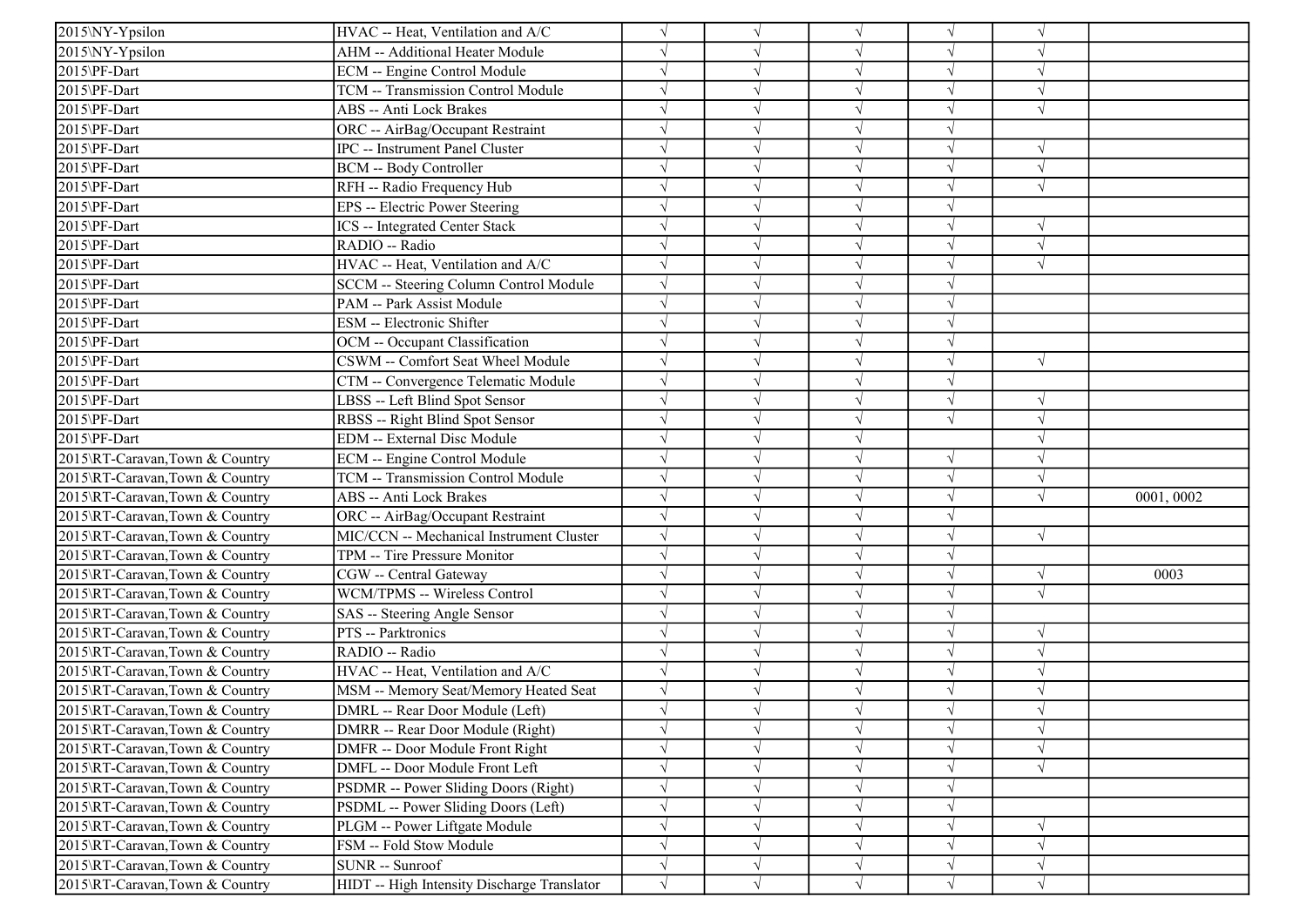| 2015\RT-Caravan,Town & Country | AHBM -- Automatic High Beam                               |            |            | $\sqrt{ }$ | V          | $\gamma$   |            |
|--------------------------------|-----------------------------------------------------------|------------|------------|------------|------------|------------|------------|
| 2015\RT-Caravan,Town & Country | ITM -- Intrusion Transceiver Module                       |            |            | $\sqrt{ }$ | V          | $\sqrt{ }$ |            |
| 2015\RT-Caravan,Town & Country | DVD -- DVD Changer                                        |            |            | $\sqrt{ }$ | $\sqrt{}$  |            |            |
| 2015\RT-Caravan,Town & Country | AMP -- Amplifier                                          |            |            | $\sqrt{ }$ |            |            |            |
| 2015\RT-Caravan,Town & Country | HFM -- Hands Free Module                                  |            |            | $\sqrt{ }$ | $\sqrt{}$  | $\sqrt{ }$ |            |
| 2015\RT-Caravan,Town & Country | VES2 -- Second Row Screen                                 |            |            | $\sqrt{ }$ | $\sqrt{}$  | $\sqrt{ }$ |            |
| 2015\RT-Caravan,Town & Country | VES3 -- Last Row Screen                                   |            |            | $\sqrt{ }$ | V          | $\sqrt{ }$ |            |
| 2015\RT-Caravan,Town & Country | HSM -- Heated Seat Module                                 | $\sqrt{ }$ | $\sqrt{ }$ | $\sqrt{ }$ | $\sqrt{ }$ | $\sqrt{ }$ |            |
| 2015\RT-Caravan,Town & Country | PEM -- Passive Entry Module                               | $\sqrt{ }$ |            | $\sqrt{ }$ | $\sqrt{}$  |            |            |
| 2015\RT-Caravan,Town & Country | <b>EPPM</b> -- Electronic Pedestrian Protection<br>Module | $\sqrt{}$  | $\sqrt{ }$ | $\sqrt{}$  | $\sqrt{}$  |            |            |
| 2015\RT-Caravan,Town & Country | LBSS -- Left Blind Spot Sensor                            | $\sqrt{ }$ | $\sqrt{ }$ | $\sqrt{ }$ | $\sqrt{}$  |            |            |
| 2015\UF-200                    | ECM -- Engine Control Module                              | $\sqrt{}$  |            | $\sqrt{ }$ | $\sqrt{ }$ | $\sqrt{ }$ |            |
| 2015\UF-200                    | <b>TCM -- Transmission Control Module</b>                 | $\sqrt{ }$ |            | $\sqrt{ }$ | $\sqrt{}$  |            |            |
| 2015\UF-200                    | DTCM -- Drive Train Control Module                        |            |            | $\sqrt{ }$ | J          | $\sqrt{ }$ |            |
| 2015\UF-200                    | <b>ABS -- Anti Lock Brakes</b>                            |            |            | $\sqrt{ }$ |            | $\sqrt{ }$ |            |
| 2015\UF-200                    | ORC -- AirBag/Occupant Restraint                          |            |            | $\sqrt{ }$ | V          | $\sqrt{ }$ |            |
| 2015\UF-200                    | <b>IPC</b> -- Instrument Panel Cluster                    |            |            | $\sqrt{ }$ | V          | $\sqrt{ }$ |            |
| 2015\UF-200                    | EPB -- Electrical Parking Brake                           |            |            | $\sqrt{ }$ | $\sqrt{ }$ |            |            |
| 2015\UF-200                    | <b>BCM -- Body Controller</b>                             |            |            | $\sqrt{ }$ | $\sqrt{ }$ | $\sqrt{ }$ |            |
| 2015\UF-200                    | RFH -- Radio Frequency Hub                                |            |            | $\sqrt{ }$ |            | $\sqrt{ }$ |            |
| 2015\UF-200                    | EPS -- Electric Power Steering                            |            |            | $\sqrt{ }$ |            |            |            |
| 2015\UF-200                    | <b>ICS</b> -- Integrated Center Stack                     | $\sqrt{}$  |            | $\sqrt{ }$ | V          | $\sqrt{ }$ |            |
| 2015\UF-200                    | RADIO -- Radio                                            |            |            | $\sqrt{ }$ | $\sqrt{ }$ | $\sqrt{ }$ |            |
| 2015\UF-200                    | HVAC -- Heat, Ventilation and A/C                         |            |            | $\sqrt{ }$ | $\sqrt{}$  | $\sqrt{ }$ |            |
| 2015\UF-200                    | <b>ACC</b> -- Adaptive Cruise Control                     | $\sqrt{ }$ |            | $\sqrt{ }$ | $\sqrt{}$  |            |            |
| 2015\UF-200                    | PTU -- Power Transfer Unit                                |            |            | $\sqrt{ }$ |            |            |            |
| 2015\UF-200                    | SCCM -- Steering Column Control Module                    | $\sqrt{}$  |            | $\sqrt{}$  | $\sqrt{ }$ |            |            |
| 2015\UF-200                    | MSM -- Memory Seat/Memory Heated Seat                     |            |            | $\sqrt{ }$ | $\sqrt{}$  |            |            |
| 2015\UF-200                    | DDM -- Driver Door Module                                 |            |            | $\sqrt{ }$ | V          | $\sqrt{ }$ |            |
| 2015\UF-200                    | PDM -- Passenger Door Module                              |            |            | $\sqrt{ }$ | V          | $\sqrt{ }$ |            |
| 2015\UF-200                    | PAM -- Park Assist Module                                 |            |            | $\sqrt{ }$ |            | $\sqrt{ }$ |            |
| 2015\UF-200                    | <b>ESM</b> -- Electronic Shifter                          |            |            | $\sqrt{ }$ |            |            |            |
| 2015\UF-200                    | OCM -- Occupant Classification                            |            |            | $\sqrt{ }$ |            |            |            |
| 2015\UF-200                    | AMP -- Amplifier                                          |            |            | V          |            |            |            |
| 2015\UF-200                    | CSWM -- Comfort Seat Wheel Module                         |            |            | $\sqrt{ }$ |            | $\sqrt{ }$ |            |
| 2015\UF-200                    | FFCM -- Forward Facing Camera Module                      | $\sqrt{}$  | $\sqrt{}$  | $\sqrt{ }$ | $\sqrt{ }$ |            |            |
| 2015\UF-200                    | LBSS -- Left Blind Spot Sensor                            | $\sqrt{}$  |            | $\sqrt{ }$ | $\sqrt{}$  |            |            |
| 2015\UF-200                    | RBSS -- Right Blind Spot Sensor                           | $\sqrt{}$  |            | $\sqrt{ }$ | $\sqrt{}$  |            |            |
| 2015\UF-200                    | RRM -- Radio Receiver Module                              |            | $\sqrt{ }$ | $\sqrt{}$  | $\sqrt{}$  |            |            |
| 2015\VF-ProMaster              | ECM -- Engine Control Module                              |            | $\sqrt{ }$ | $\sqrt{ }$ | V          | $\sqrt{ }$ | 0011, 0041 |
| 2015\VF-ProMaster              | TCM -- Transmission Control Module                        | $\sqrt{}$  | $\sqrt{}$  | $\sqrt{ }$ | $\sqrt{}$  | $\sqrt{ }$ |            |
| 2015\VF-ProMaster              | <b>ABS</b> -- Anti Lock Brakes                            | $\sqrt{}$  |            | $\sqrt{}$  | $\sqrt{}$  | $\sqrt{ }$ |            |
| 2015\VF-ProMaster              | ORC -- AirBag/Occupant Restraint                          | $\sqrt{}$  | $\sqrt{ }$ | $\sqrt{}$  | $\sqrt{}$  |            |            |
| 2015\VF-ProMaster              | IPC -- Instrument Panel Cluster                           | $\sqrt{}$  | $\sqrt{}$  | $\sqrt{ }$ | $\sqrt{}$  | $\sqrt{ }$ |            |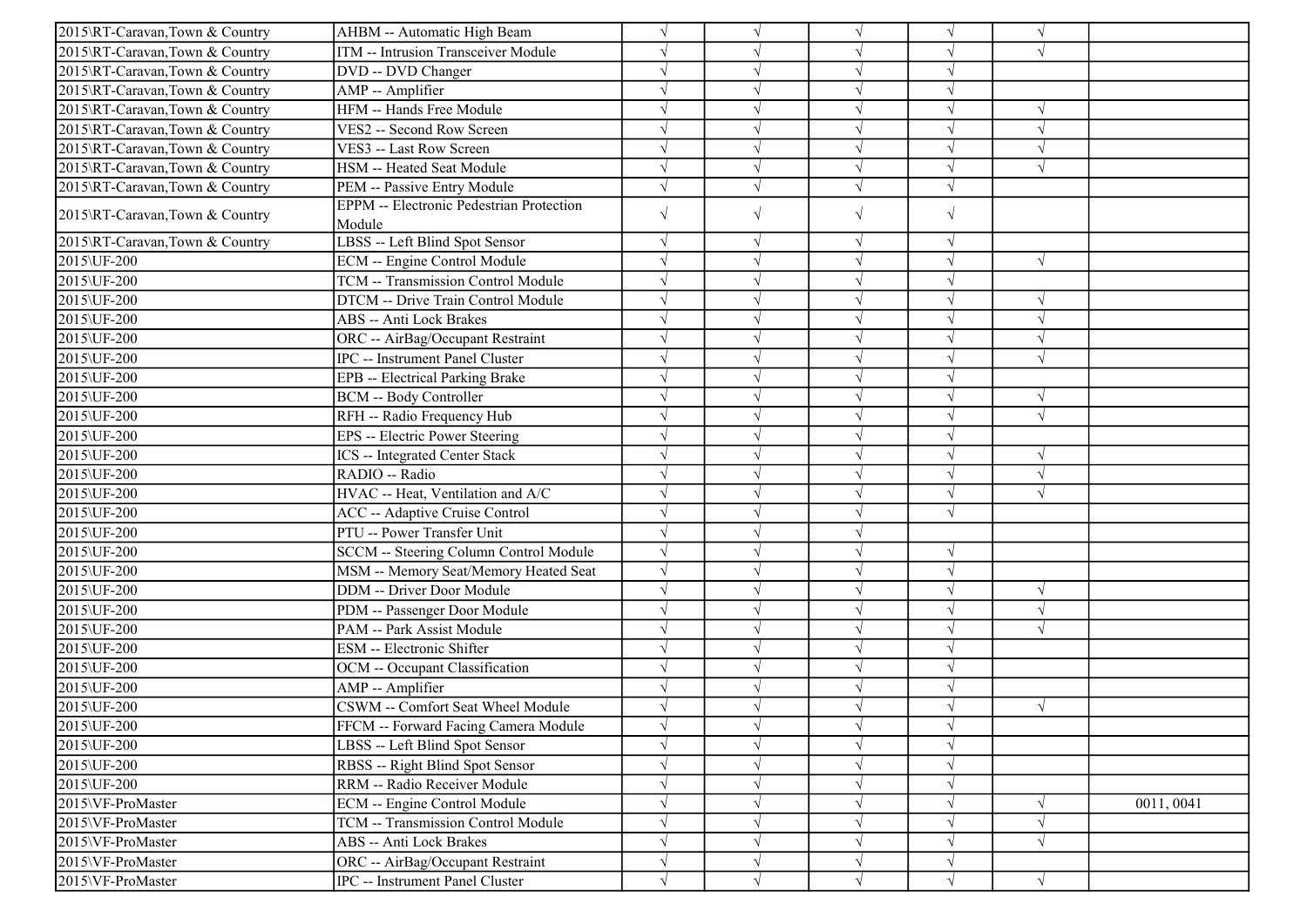| 2015\VF-ProMaster      | TPM -- Tire Pressure Monitor            |            |            | $\sqrt{ }$ | V          | $\gamma$      |  |
|------------------------|-----------------------------------------|------------|------------|------------|------------|---------------|--|
| 2015\VF-ProMaster      | <b>BCM -- Body Controller</b>           |            |            | $\sqrt{ }$ | V          | $\sqrt{ }$    |  |
| 2015\VF-ProMaster      | HVAC -- Heat, Ventilation and A/C       |            |            | $\sqrt{ }$ | $\sqrt{}$  | $\sqrt{ }$    |  |
| 2015\VF-ProMaster      | ETM -- Entertainment Telematic Module   |            |            | $\sqrt{ }$ |            |               |  |
| 2015\VF-ProMaster      | PAM -- Park Assist Module               |            |            | $\sqrt{ }$ | V          |               |  |
| 2015\VM-ProMaster City | ECM -- Engine Control Module            |            |            | $\sqrt{ }$ | $\sqrt{}$  | $\sqrt{ }$    |  |
| 2015\VM-ProMaster City | <b>ABS</b> -- Anti Lock Brakes          |            |            | $\sqrt{ }$ | J          | $\sqrt{ }$    |  |
| 2015\VM-ProMaster City | ORC -- AirBag/Occupant Restraint        | $\sqrt{ }$ |            | $\sqrt{ }$ | V          |               |  |
| 2015\VM-ProMaster City | <b>IPC</b> -- Instrument Panel Cluster  |            |            | $\sqrt{ }$ | $\sqrt{ }$ | $\sqrt{ }$    |  |
| 2015\VM-ProMaster City | TPM -- Tire Pressure Monitor            |            |            | $\sqrt{ }$ |            | $\mathcal{N}$ |  |
| 2015\VM-ProMaster City | <b>BCM</b> -- Body Controller           |            |            | $\sqrt{ }$ | V          | $\sqrt{ }$    |  |
| 2015\VM-ProMaster City | RADIO -- Radio                          |            |            | $\sqrt{ }$ |            | $\sqrt{2}$    |  |
| 2015\VM-ProMaster City | HVAC -- Heat, Ventilation and A/C       |            |            | $\sqrt{ }$ | V          | $\sqrt{ }$    |  |
| 2015\VM-ProMaster City | ETM -- Entertainment Telematic Module   |            |            | $\sqrt{ }$ | $\sqrt{}$  | $\sqrt{ }$    |  |
| 2015\VM-ProMaster City | PAM -- Park Assist Module               |            |            | $\sqrt{ }$ | V          |               |  |
| 2015\VM-ProMaster City | ESM -- Electronic Shifter               |            |            | $\sqrt{ }$ | J          | $\sqrt{ }$    |  |
| 2015\VM-ProMaster City | TTM -- Trailer tow module               |            |            | $\sqrt{ }$ |            |               |  |
| 2015\WD-Durango        | ECM -- Engine Control Module            |            |            | $\sqrt{ }$ |            | $\sqrt{ }$    |  |
| 2015\WD-Durango        | TCM -- Transmission Control Module      |            |            | $\sqrt{ }$ | V          |               |  |
| 2015\WD-Durango        | DTCM -- Drive Train Control Module      | $\sqrt{ }$ |            | $\sqrt{ }$ | V          | $\sqrt{ }$    |  |
| 2015\WD-Durango        | ABS -- Anti Lock Brakes                 |            |            | $\sqrt{ }$ |            | $\sqrt{ }$    |  |
| 2015\WD-Durango        | ORC -- AirBag/Occupant Restraint        |            |            | $\sqrt{ }$ | V          |               |  |
| 2015\WD-Durango        | IPC -- Instrument Panel Cluster         |            |            | $\sqrt{ }$ | J          | $\sqrt{ }$    |  |
| 2015\WD-Durango        | TPM -- Tire Pressure Monitor            |            |            | $\sqrt{ }$ |            |               |  |
| 2015\WD-Durango        | <b>BCM -- Body Controller</b>           |            |            | $\sqrt{ }$ | $\sqrt{ }$ | $\sqrt{ }$    |  |
| 2015\WD-Durango        | RFH -- Radio Frequency Hub              |            |            | $\sqrt{ }$ |            | $\sqrt{ }$    |  |
| 2015\WD-Durango        | EPS -- Electric Power Steering          |            |            | $\sqrt{ }$ | $\sqrt{}$  |               |  |
| 2015\WD-Durango        | PTS -- Parktronics                      |            |            | $\sqrt{ }$ | J          | $\sqrt{ }$    |  |
| 2015\WD-Durango        | <b>ICS</b> -- Integrated Center Stack   |            |            | $\sqrt{ }$ |            |               |  |
| 2015\WD-Durango        | RADIO -- Radio                          |            |            | $\sqrt{ }$ |            | $\sqrt{ }$    |  |
| 2015\WD-Durango        | HVAC -- Heat, Ventilation and A/C       | $\sqrt{ }$ |            | $\sqrt{ }$ | V          | $\sqrt{ }$    |  |
| 2015\WD-Durango        | HVACR -- Heat, Ventilation and A/C Rear |            |            | $\sqrt{ }$ | J          | $\sqrt{ }$    |  |
| 2015\WD-Durango        | <b>ACC</b> -- Adaptive Cruise Control   | $\sqrt{ }$ |            | $\sqrt{ }$ | V          |               |  |
| 2015\WD-Durango        | SCCM -- Steering Column Control Module  | $\sqrt{ }$ |            | $\sqrt{ }$ | $\sqrt{}$  |               |  |
| 2015\WD-Durango        | MSM -- Memory Seat/Memory Heated Seat   |            |            | $\sqrt{ }$ |            | $\sqrt{ }$    |  |
| 2015\WD-Durango        | DDM -- Driver Door Module               |            |            |            |            | $\sqrt{ }$    |  |
| 2015\WD-Durango        | PDM -- Passenger Door Module            | $\sqrt{ }$ | $\sqrt{}$  | $\sqrt{}$  | $\sqrt{}$  | $\sqrt{}$     |  |
| 2015\WD-Durango        | ESM -- Electronic Shifter               |            |            | $\sqrt{ }$ | $\sqrt{ }$ |               |  |
| 2015\WD-Durango        | PLGM -- Power Liftgate Module           |            |            | $\sqrt{}$  | $\sqrt{ }$ | $\sqrt{}$     |  |
| 2015\WD-Durango        | AHLM -- Headlamp Leveling               |            |            | $\sqrt{}$  | V          |               |  |
| 2015\WD-Durango        | ITM -- Intrusion Transceiver Module     |            |            | $\sqrt{ }$ | J          | $\sqrt{ }$    |  |
| 2015\WD-Durango        | AMP -- Amplifier                        |            |            | $\sqrt{ }$ | V          |               |  |
| 2015\WD-Durango        | VES2 -- Second Row Screen               |            |            | $\sqrt{ }$ | V          | $\sqrt{ }$    |  |
| 2015\WD-Durango        | VES3 -- Last Row Screen                 | $\sqrt{}$  | $\sqrt{ }$ | $\sqrt{}$  | $\sqrt{}$  | $\sqrt{ }$    |  |
| 2015\WD-Durango        | <b>HSM</b> -- Heated Seat Module        | $\sqrt{}$  | $\sqrt{}$  | $\sqrt{}$  | $\sqrt{}$  | $\sqrt{}$     |  |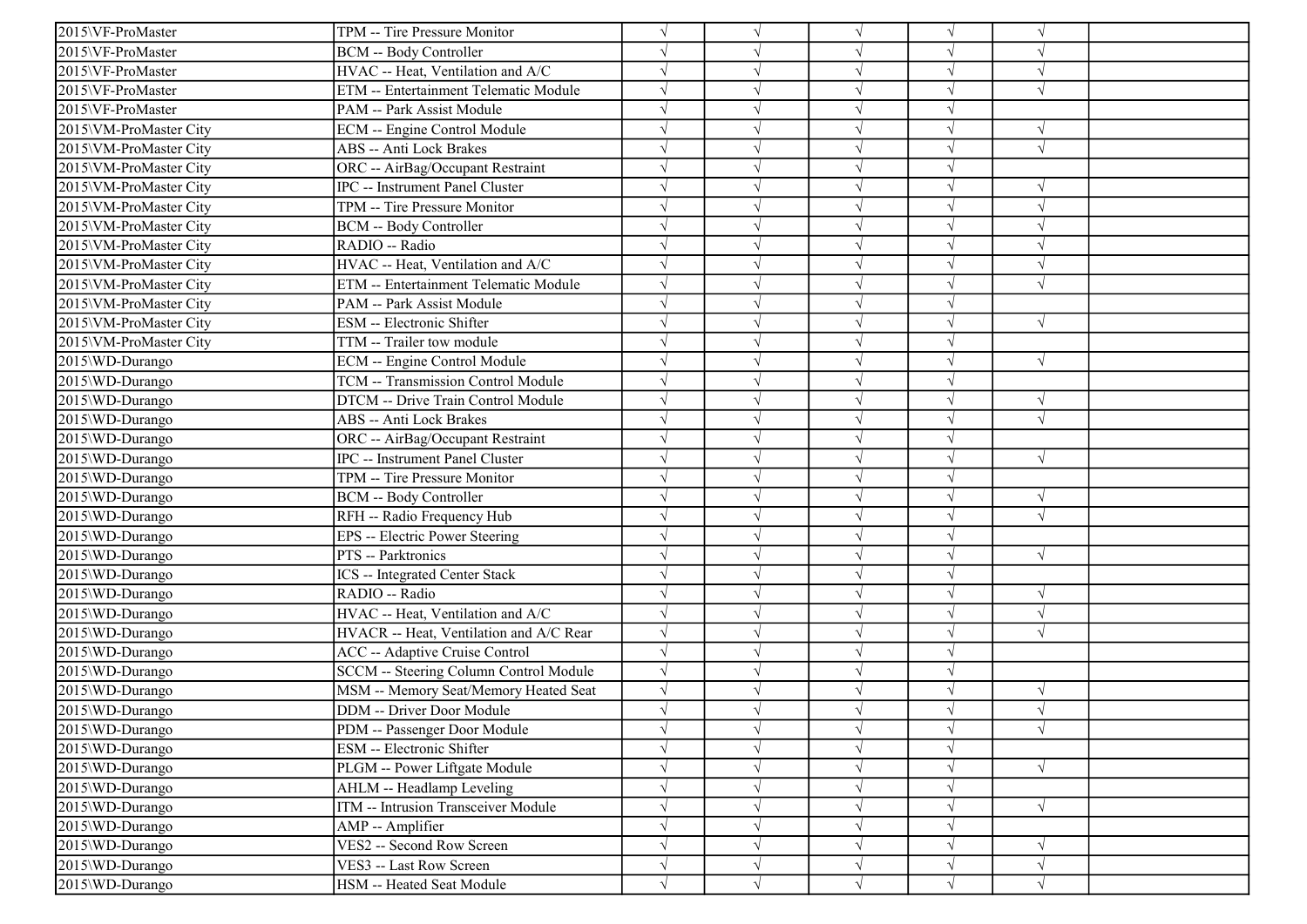| 2015\WD-Durango                   | FFCM -- Forward Facing Camera Module         | $\sqrt{ }$ |           | $\sqrt{ }$ | $\sqrt{ }$ |            |  |
|-----------------------------------|----------------------------------------------|------------|-----------|------------|------------|------------|--|
| 2015\WD-Durango                   | LBSS -- Left Blind Spot Sensor               | $\sqrt{ }$ |           | $\sqrt{}$  |            |            |  |
| 2015\WD-Durango                   | RBSS -- Right Blind Spot Sensor              | $\sqrt{ }$ |           | $\sqrt{}$  |            |            |  |
| 2015\WD-Durango                   | EDM -- External Disc Module                  |            |           | $\sqrt{}$  |            |            |  |
| 2015\WK-Grand Cherokee            | ECM -- Engine Control Module                 | $\sqrt{ }$ |           | $\sqrt{ }$ | J          | $\sqrt{ }$ |  |
| 2015\WK-Grand Cherokee            | TCM -- Transmission Control Module           | $\sqrt{ }$ |           | $\sqrt{}$  | J          |            |  |
| 2015\WK-Grand Cherokee            | DTCM -- Drive Train Control Module           | $\sqrt{ }$ |           | $\sqrt{ }$ | V          | $\sqrt{ }$ |  |
| 2015\WK-Grand Cherokee            | ABS -- Anti Lock Brakes                      | $\sqrt{ }$ |           | $\sqrt{ }$ | $\sqrt{}$  | $\sqrt{ }$ |  |
| 2015\WK-Grand Cherokee            | ORC -- AirBag/Occupant Restraint             | $\sqrt{ }$ |           | $\sqrt{ }$ | $\sqrt{ }$ |            |  |
| 2015\WK-Grand Cherokee            | IPC -- Instrument Panel Cluster              |            |           | $\sqrt{ }$ |            | $\sqrt{ }$ |  |
| 2015\WK-Grand Cherokee            | TPM -- Tire Pressure Monitor                 | $\sqrt{ }$ |           | $\sqrt{}$  | J          |            |  |
| 2015\WK-Grand Cherokee            | <b>BCM -- Body Controller</b>                |            |           | $\sqrt{}$  | V          | $\sqrt{ }$ |  |
| 2015\WK-Grand Cherokee            | RFH -- Radio Frequency Hub                   | $\sqrt{ }$ |           | $\sqrt{ }$ | V          | $\sqrt{ }$ |  |
| 2015\WK-Grand Cherokee            | EPS -- Electric Power Steering               | $\sqrt{ }$ |           | $\sqrt{ }$ | V          |            |  |
| 2015\WK-Grand Cherokee            | PTS -- Parktronics                           | $\sqrt{ }$ |           | $\sqrt{ }$ | J          | $\sqrt{ }$ |  |
| 2015\WK-Grand Cherokee            | <b>ICS</b> -- Integrated Center Stack        |            |           | $\sqrt{ }$ |            |            |  |
| 2015\WK-Grand Cherokee            | RADIO -- Radio                               | $\sqrt{ }$ |           | $\sqrt{ }$ |            | $\sqrt{ }$ |  |
| 2015\WK-Grand Cherokee            | HVAC -- Heat, Ventilation and A/C            | $\sqrt{ }$ |           | V          |            | $\sqrt{ }$ |  |
| 2015\WK-Grand Cherokee            | AFLS -- Adaptive Front Lighting System       | $\sqrt{}$  |           | $\sqrt{}$  | $\sqrt{}$  |            |  |
| 2015\WK-Grand Cherokee            | <b>ACC</b> -- Adaptive Cruise Control        | $\sqrt{ }$ |           | $\sqrt{ }$ | J          |            |  |
| 2015\WK-Grand Cherokee            | SCCM -- Steering Column Control Module       | $\sqrt{ }$ |           | $\sqrt{ }$ | $\sqrt{ }$ |            |  |
| 2015\WK-Grand Cherokee            | MSM -- Memory Seat/Memory Heated Seat        | $\sqrt{ }$ |           | $\sqrt{ }$ | $\sqrt{ }$ | $\sqrt{ }$ |  |
| 2015\WK-Grand Cherokee            | DDM -- Driver Door Module                    | $\sqrt{ }$ |           | $\sqrt{}$  |            | $\sqrt{ }$ |  |
| 2015\WK-Grand Cherokee            | PDM -- Passenger Door Module                 | $\sqrt{ }$ |           | $\sqrt{}$  |            | $\sqrt{ }$ |  |
| 2015\WK-Grand Cherokee            | ESM -- Electronic Shifter                    | $\sqrt{ }$ |           | $\sqrt{ }$ | $\sqrt{ }$ |            |  |
| 2015\WK-Grand Cherokee            | PLGM -- Power Liftgate Module                | $\sqrt{ }$ |           | $\sqrt{}$  | V          | $\sqrt{ }$ |  |
| 2015\WK-Grand Cherokee            | ITM -- Intrusion Transceiver Module          | $\sqrt{ }$ |           | $\sqrt{ }$ | J          | $\sqrt{ }$ |  |
| 2015\WK-Grand Cherokee            | AMP -- Amplifier                             | $\sqrt{ }$ |           | $\sqrt{ }$ | $\sqrt{}$  |            |  |
| 2015\WK-Grand Cherokee            | VES2 -- Second Row Screen                    |            |           | $\sqrt{}$  |            | $\sqrt{ }$ |  |
| 2015\WK-Grand Cherokee            | VES3 -- Last Row Screen                      | $\sqrt{ }$ |           | $\sqrt{}$  |            | $\sqrt{ }$ |  |
| 2015\WK-Grand Cherokee            | HSM -- Heated Seat Module                    | $\sqrt{ }$ |           | $\sqrt{}$  | J          | $\sqrt{ }$ |  |
| 2015\WK-Grand Cherokee            | ADCM -- Active Damping Control Module        | $\sqrt{ }$ |           | $\sqrt{}$  | V          |            |  |
| 2015\WK-Grand Cherokee            | <b>ASCM -- Air Suspension Control Module</b> | $\sqrt{ }$ |           | $\sqrt{ }$ | $\sqrt{}$  |            |  |
| 2015\WK-Grand Cherokee            | ELSD -- Electronic Limited Slip Differential | $\sqrt{ }$ |           | $\sqrt{ }$ | $\sqrt{ }$ |            |  |
| 2015\WK-Grand Cherokee            | FFCM -- Forward Facing Camera Module         | $\sqrt{ }$ |           | $\sqrt{}$  | $\sqrt{ }$ |            |  |
| 2015\WK-Grand Cherokee            | LBSS -- Left Blind Spot Sensor               |            |           |            |            |            |  |
| 2015\WK-Grand Cherokee            | RBSS -- Right Blind Spot Sensor              | $\sqrt{}$  | $\sqrt{}$ | $\sqrt{}$  |            |            |  |
| 2015\WK-Grand Cherokee            | EDM -- External Disc Module                  | $\sqrt{ }$ |           | $\sqrt{}$  |            | $\sqrt{ }$ |  |
| 2015\WK-Grand Cherokee            | ANC -- Active Noise Cancelation              | $\sqrt{ }$ |           | $\sqrt{}$  | $\sqrt{ }$ |            |  |
| $2015\text{ZD-Viper}$ (Post-2013) | ECM -- Engine Control Module                 | $\sqrt{ }$ |           | $\sqrt{}$  | V          | $\sqrt{ }$ |  |
| $2015\text{ZD-Viper}$ (Post-2013) | ABS -- Anti Lock Brakes                      | $\sqrt{ }$ |           | $\sqrt{}$  |            | $\sqrt{ }$ |  |
| $2015\text{ZD-Viper}$ (Post-2013) | ORC -- AirBag/Occupant Restraint             | $\sqrt{ }$ |           | $\sqrt{}$  | J          | $\sqrt{ }$ |  |
| $2015\text{ZD-Viper}$ (Post-2013) | IPC -- Instrument Panel Cluster              | $\sqrt{}$  |           | $\sqrt{}$  | V          | $\sqrt{ }$ |  |
| $2015\text{ZD-Viper}$ (Post-2013) | TPM -- Tire Pressure Monitor                 | $\sqrt{}$  |           | $\sqrt{ }$ | $\sqrt{ }$ |            |  |
| $2015\text{ZD-Viper}$ (Post-2013) | BCM -- Body Controller                       | $\sqrt{}$  | $\sqrt{}$ | $\sqrt{}$  | $\sqrt{}$  | $\sqrt{}$  |  |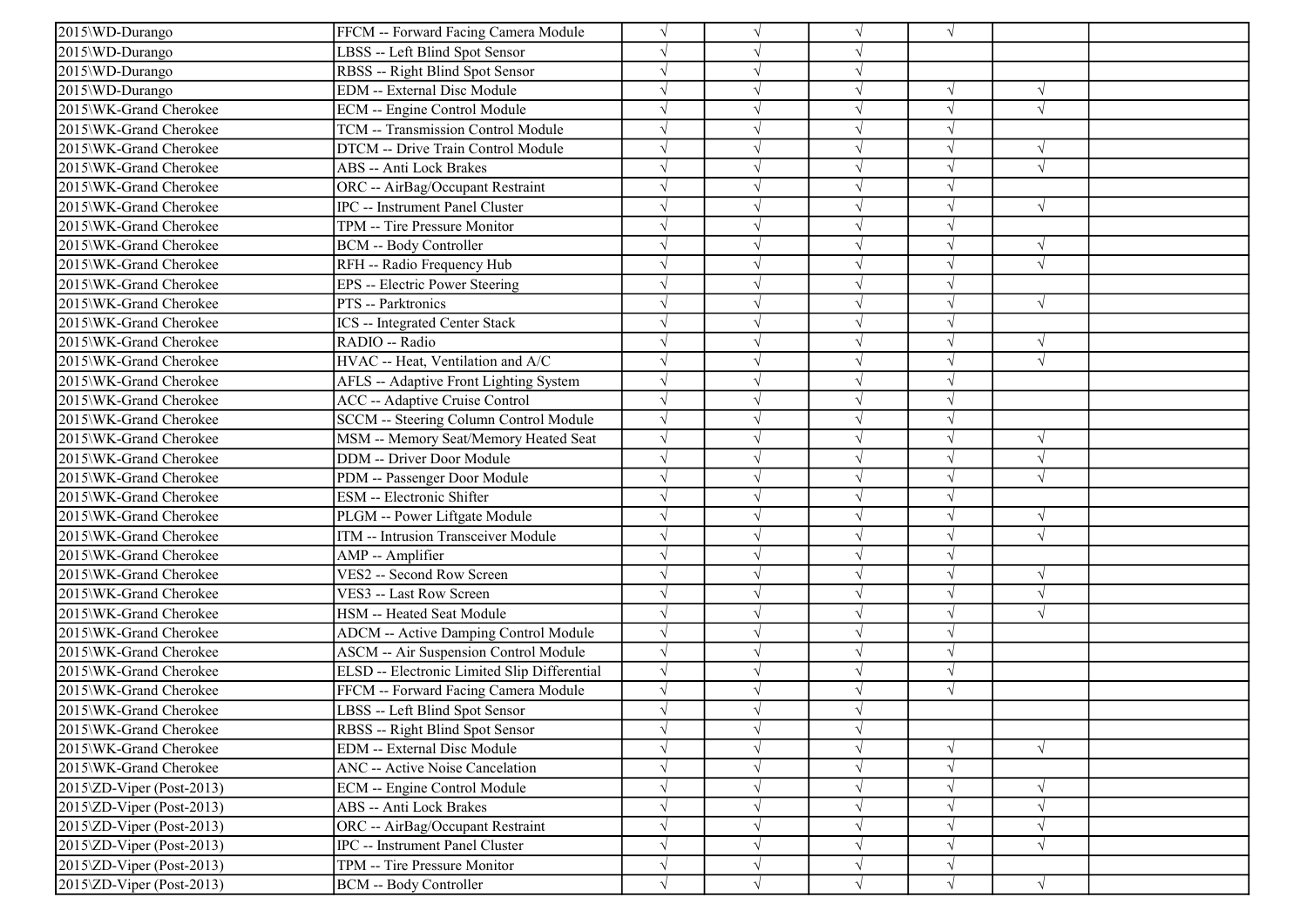| $2015\text{ZD-Viper}$ (Post-2013)               | RFH -- Radio Frequency Hub                   | $\sqrt{}$  |            |            |            |            |            |
|-------------------------------------------------|----------------------------------------------|------------|------------|------------|------------|------------|------------|
| 2015\ZD-Viper (Post-2013)                       | <b>ICS</b> -- Integrated Center Stack        | $\sqrt{ }$ |            | $\sqrt{ }$ |            |            |            |
| 2015\ZD-Viper (Post-2013)                       | RADIO -- Radio                               | $\sqrt{ }$ |            |            |            | $\sqrt{}$  |            |
| 2015\ZD-Viper (Post-2013)                       | HVAC -- Heat, Ventilation and A/C            | $\sqrt{ }$ |            |            |            |            |            |
| 2015\ZD-Viper (Post-2013)                       | SCCM -- Steering Column Control Module       | $\sqrt{ }$ |            |            |            |            |            |
| 2015\ZD-Viper (Post-2013)                       | DDM -- Driver Door Module                    | $\sqrt{}$  |            | $\sqrt{ }$ |            | V          |            |
| 2015\ZD-Viper (Post-2013)                       | PDM -- Passenger Door Module                 | $\sqrt{ }$ |            |            |            | V          |            |
| 2015\ZD-Viper (Post-2013)                       | OCM -- Occupant Classification               | $\sqrt{ }$ |            |            |            |            |            |
| 2015\ZD-Viper (Post-2013)                       | AMP -- Amplifier                             | $\sqrt{ }$ |            | $\sqrt{ }$ |            |            |            |
| $\overline{2015}$ $\text{ZD-Viper}$ (Post-2013) | <b>ADCM</b> -- Active Damping Control Module | $\sqrt{ }$ |            |            |            |            |            |
| 2016\4C                                         | <b>ECM</b> -- Engine Control Module          | $\sqrt{ }$ |            |            |            | $\sqrt{ }$ |            |
| 2016\4C                                         | TCM -- Transmission Control Module           | $\sqrt{}$  |            |            |            |            |            |
| 2016\4C                                         | <b>BCM -- Body Controller</b>                | $\sqrt{ }$ |            | $\sqrt{ }$ |            | $\sqrt{ }$ |            |
| 2016\4C                                         | PAM -- Park Assist Module                    | $\sqrt{}$  |            |            |            |            |            |
| 2016\4C                                         | TPM -- Tire Pressure Monitor                 | $\sqrt{ }$ |            | $\sqrt{ }$ |            |            |            |
| 2016\4C                                         | ABS -- Anti Lock Brakes                      | $\sqrt{ }$ |            |            |            | $\sqrt{ }$ |            |
| 2016\4C                                         | ORC -- AirBag/Occupant Restraint             | $\sqrt{ }$ |            |            |            |            |            |
| 2016\4C                                         | IPC -- Instrument Panel Cluster              | $\sqrt{ }$ |            |            |            | V          |            |
| 2016\B1-Renegade                                | ESM -- Electronic Shifter                    | $\sqrt{ }$ |            | $\sqrt{ }$ |            | N          |            |
| 2016\B1-Renegade                                | RFH -- Radio Frequency Hub                   | $\sqrt{ }$ |            | $\sqrt{ }$ | $\sqrt{ }$ | $\sqrt{ }$ |            |
| 2016\B1-Renegade                                | ESL -- Electronic Steering Lock              |            |            | $\sqrt{ }$ | $\sqrt{ }$ |            |            |
| 2016\B1-Renegade                                | PAM -- Park Assist Module                    | $\sqrt{ }$ |            | $\sqrt{}$  |            |            |            |
| 2016\B1-Renegade                                | ETM -- Entertainment Telematic Module        | $\sqrt{ }$ |            |            |            | $\sqrt{ }$ |            |
| 2016\B1-Renegade                                | RRM -- Radio Receiver Module                 | $\sqrt{ }$ |            | $\sqrt{ }$ |            | $\sqrt{ }$ |            |
| 2016\B1-Renegade                                | ECM -- Engine Control Module                 | $\sqrt{ }$ |            | $\sqrt{ }$ |            | V          | 0039, 0041 |
| 2016\B1-Renegade                                | TCM -- Transmission Control Module           | $\sqrt{ }$ |            |            |            |            |            |
| 2016\B1-Renegade                                | IPC -- Instrument Panel Cluster              | $\sqrt{ }$ |            | $\sqrt{ }$ | $\sqrt{}$  | $\sqrt{ }$ |            |
| 2016\B1-Renegade                                | ORC -- AirBag/Occupant Restraint             | $\sqrt{ }$ |            |            |            |            |            |
| 2016\B1-Renegade                                | ACC -- Adaptive Cruise Control               | $\sqrt{ }$ |            |            |            | V          |            |
| 2016\B1-Renegade                                | ABS -- Anti Lock Brakes                      | $\sqrt{}$  |            |            |            | $\sqrt{}$  |            |
| 2016\B1-Renegade                                | EPS -- Electric Power Steering               | $\sqrt{}$  |            | $\sqrt{ }$ |            |            |            |
| 2016\B1-Renegade                                | CSWM -- Comfort Seat Wheel Module            | $\sqrt{ }$ | ٦I         |            |            | $\sqrt{ }$ |            |
| 2016\B1-Renegade                                | DTCM -- Drive Train Control Module           | $\sqrt{ }$ |            | $\sqrt{ }$ |            |            |            |
| 2016\B1-Renegade                                | <b>BCM -- Body Controller</b>                | $\sqrt{ }$ |            | $\sqrt{ }$ |            | $\sqrt{ }$ |            |
| 2016\B1-Renegade                                | AMP -- Amplifier                             | $\sqrt{ }$ |            |            |            | $\sqrt{ }$ |            |
| 2016\B1-Renegade                                | LBSS -- Left Blind Spot Sensor               | $\sqrt{ }$ |            |            |            |            |            |
| 2016\B1-Renegade                                | TTM -- Trailer tow module                    | $\sqrt{ }$ | $\sqrt{ }$ | $\sqrt{ }$ |            |            |            |
| 2016\B1-Renegade                                | RBSS -- Right Blind Spot Sensor              | $\sqrt{}$  |            |            |            |            |            |
| 2016\B1-Renegade                                | HVAC -- Heat, Ventilation and A/C            | $\sqrt{}$  |            |            |            |            |            |
| 2016\BF-Fiat 500L                               | HVAC -- Heat, Ventilation and A/C            | $\sqrt{}$  |            |            |            |            |            |
| 2016\BF-Fiat 500L                               | TCM -- Transmission Control Module           | $\sqrt{}$  |            |            |            |            |            |
| 2016\BF-Fiat 500L                               | TPM -- Tire Pressure Monitor                 | $\sqrt{ }$ |            |            |            | $\sqrt{ }$ |            |
| 2016\BF-Fiat 500L                               | ECM -- Engine Control Module                 | $\sqrt{ }$ |            |            |            | V          |            |
| 2016\BF-Fiat 500L                               | PAM -- Park Assist Module                    | $\sqrt{}$  |            | V          | $\sqrt{ }$ |            |            |
| 2016\BF-Fiat 500L                               | EPS -- Electric Power Steering               | $\sqrt{ }$ | V          | $\sqrt{ }$ | $\sqrt{ }$ |            |            |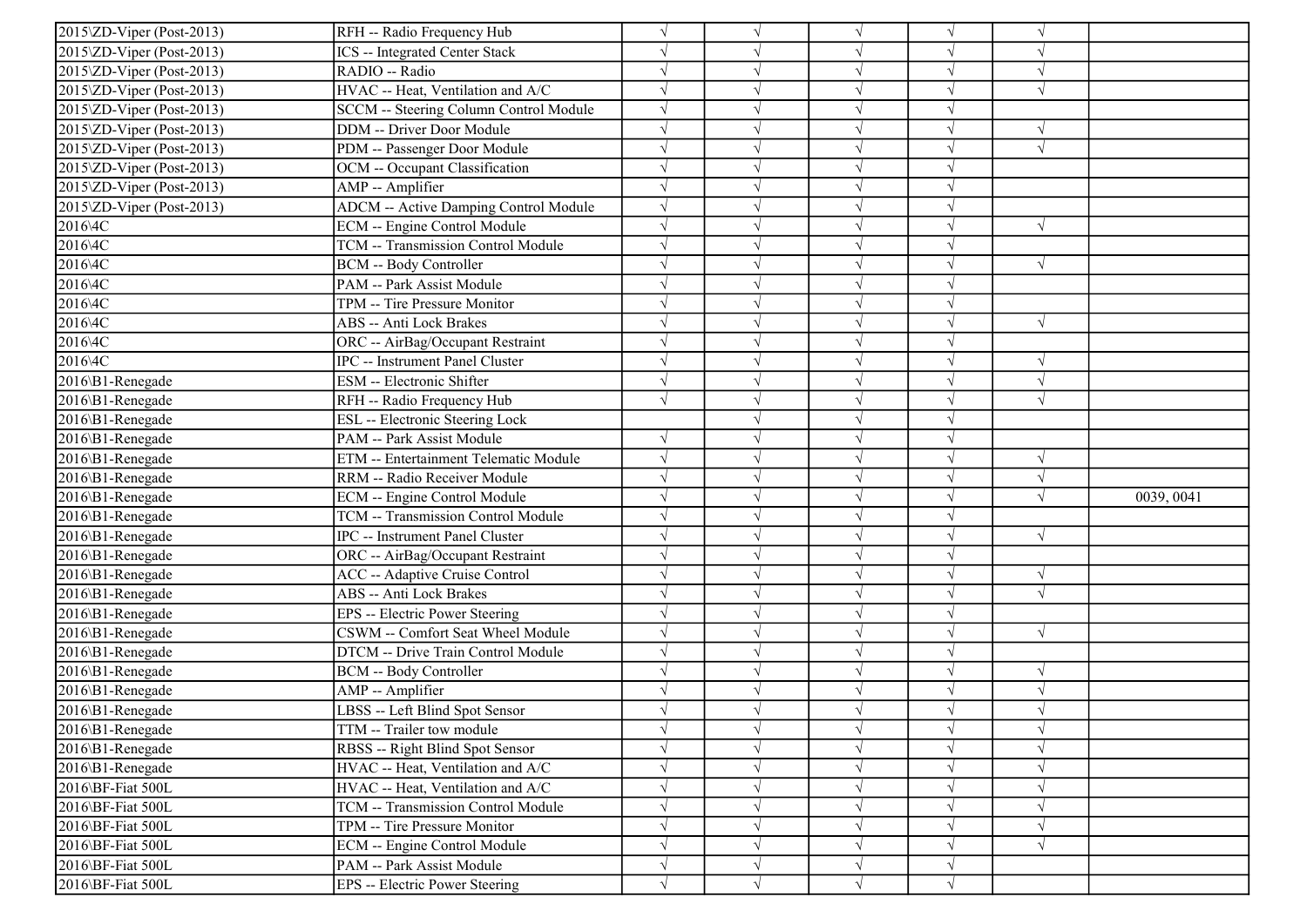| 2016\BF-Fiat 500L | ABS -- Anti Lock Brakes               |            |            | $\sqrt{ }$ | V          |            |                        |
|-------------------|---------------------------------------|------------|------------|------------|------------|------------|------------------------|
| 2016\BF-Fiat 500L | ETM -- Entertainment Telematic Module |            |            | $\sqrt{ }$ | V          | $\sqrt{ }$ |                        |
| 2016\BF-Fiat 500L | ORC -- AirBag/Occupant Restraint      |            |            | $\sqrt{ }$ | $\sqrt{}$  |            |                        |
| 2016\BF-Fiat 500L | BCM -- Body Controller                |            |            | $\sqrt{ }$ |            |            |                        |
| 2016\BF-Fiat 500L | ESM -- Electronic Shifter             |            |            | $\sqrt{ }$ | J          | $\sqrt{ }$ |                        |
| 2016\BF-Fiat 500L | IPC -- Instrument Panel Cluster       |            |            | $\sqrt{ }$ | V          | $\sqrt{ }$ |                        |
| 2016\BQ-Renegade  | ETM -- Entertainment Telematic Module | $\sqrt{ }$ |            | $\sqrt{ }$ | V          | $\sqrt{ }$ |                        |
| 2016\BQ-Renegade  | ESL -- Electronic Steering Lock       |            |            | $\sqrt{ }$ | J          |            |                        |
| 2016\BQ-Renegade  | LBSS -- Left Blind Spot Sensor        |            |            | $\sqrt{ }$ | $\sqrt{ }$ | $\sqrt{ }$ |                        |
| 2016\BQ-Renegade  | AMP -- Amplifier                      |            |            | $\sqrt{ }$ | J          | $\sqrt{ }$ |                        |
| 2016\BQ-Renegade  | RRM -- Radio Receiver Module          |            |            | $\sqrt{}$  | J          | $\sqrt{ }$ |                        |
| 2016\BQ-Renegade  | RBSS -- Right Blind Spot Sensor       |            |            | $\sqrt{ }$ |            | $\sqrt{ }$ |                        |
| 2016\BQ-Renegade  | ACC -- Adaptive Cruise Control        |            |            | $\sqrt{ }$ | V          | $\sqrt{ }$ |                        |
| 2016\BQ-Renegade  | TCM -- Transmission Control Module    |            |            | $\sqrt{ }$ | V          |            |                        |
| 2016\BQ-Renegade  | EPS -- Electric Power Steering        |            |            | $\sqrt{ }$ | V          |            |                        |
| 2016\BQ-Renegade  | ABS -- Anti Lock Brakes               |            |            | $\sqrt{}$  |            | $\sqrt{ }$ |                        |
| 2016\BQ-Renegade  | DTCM -- Drive Train Control Module    |            |            | $\sqrt{ }$ |            |            |                        |
| 2016\BQ-Renegade  | BCM -- Body Controller                |            |            | $\sqrt{ }$ |            | $\sqrt{ }$ |                        |
| 2016\BQ-Renegade  | CSWM -- Comfort Seat Wheel Module     |            |            | $\sqrt{ }$ | $\sqrt{}$  | $\sqrt{ }$ |                        |
| 2016\BQ-Renegade  | ORC -- AirBag/Occupant Restraint      | $\sqrt{ }$ |            | $\sqrt{ }$ | J          |            |                        |
| 2016\BQ-Renegade  | PAM -- Park Assist Module             | $\sqrt{ }$ |            | $\sqrt{ }$ | J          |            |                        |
| 2016\BQ-Renegade  | ESM -- Electronic Shifter             |            |            | $\sqrt{}$  | $\sqrt{ }$ |            |                        |
| 2016\BQ-Renegade  | ECM -- Engine Control Module          |            |            | $\sqrt{ }$ | J          |            | 0041, 0039, 0039, 0041 |
| 2016\BQ-Renegade  | TTM -- Trailer tow module             |            |            | $\sqrt{ }$ | V          | $\sqrt{ }$ |                        |
| 2016\BQ-Renegade  | HVAC -- Heat, Ventilation and A/C     |            |            | $\sqrt{ }$ | J          | $\sqrt{ }$ |                        |
| 2016\BQ-Renegade  | IPC -- Instrument Panel Cluster       |            |            | $\sqrt{ }$ | V          | $\sqrt{ }$ |                        |
| 2016\BQ-Renegade  | RFH -- Radio Frequency Hub            |            |            | $\sqrt{ }$ | V          | $\sqrt{ }$ |                        |
| 2016\BU-Renegade  | ECM -- Engine Control Module          |            |            | $\sqrt{}$  | $\sqrt{}$  | $\sqrt{ }$ | 0041, 0039, 0039, 0041 |
| 2016\BU-Renegade  | TCM -- Transmission Control Module    |            |            | $\sqrt{ }$ |            |            |                        |
| 2016\BU-Renegade  | HALF -- Haptical Lane Feedback        |            |            | $\sqrt{ }$ |            |            |                        |
| 2016\BU-Renegade  | ESM -- Electronic Shifter             |            |            | $\sqrt{ }$ | J          | $\sqrt{ }$ |                        |
| 2016\BU-Renegade  | RFH -- Radio Frequency Hub            |            |            | $\sqrt{ }$ | V          | $\sqrt{ }$ |                        |
| 2016\BU-Renegade  | RRM -- Radio Receiver Module          |            |            | $\sqrt{ }$ | $\sqrt{}$  | $\sqrt{ }$ |                        |
| 2016\BU-Renegade  | RBSS -- Right Blind Spot Sensor       | $\sqrt{ }$ |            | $\sqrt{ }$ | $\sqrt{ }$ | $\sqrt{ }$ |                        |
| 2016\BU-Renegade  | HVAC -- Heat, Ventilation and A/C     |            |            | $\sqrt{ }$ |            | $\sqrt{ }$ |                        |
| 2016\BU-Renegade  | ABS -- Anti Lock Brakes               |            |            |            |            | $\sqrt{ }$ |                        |
| 2016\BU-Renegade  | ESL -- Electronic Steering Lock       |            | $\sqrt{}$  | $\sqrt{}$  | $\sqrt{ }$ |            |                        |
| 2016\BU-Renegade  | PAM -- Park Assist Module             |            |            | $\sqrt{ }$ | $\sqrt{ }$ |            |                        |
| 2016\BU-Renegade  | AMP -- Amplifier                      | $\sqrt{}$  |            | $\sqrt{}$  | $\sqrt{ }$ | $\sqrt{ }$ |                        |
| 2016\BU-Renegade  | DTCM -- Drive Train Control Module    |            |            | $\sqrt{}$  | V          |            |                        |
| 2016\BU-Renegade  | LBSS -- Left Blind Spot Sensor        |            |            | $\sqrt{}$  | $\sqrt{}$  | $\sqrt{ }$ |                        |
| 2016\BU-Renegade  | EPS -- Electric Power Steering        | $\sqrt{}$  | V          | $\sqrt{ }$ | V          |            |                        |
| 2016\BU-Renegade  | ACC -- Adaptive Cruise Control        | $\sqrt{}$  | V          | $\sqrt{ }$ | V          | $\sqrt{ }$ |                        |
| 2016\BU-Renegade  | <b>BCM -- Body Controller</b>         | $\sqrt{}$  | V          | $\sqrt{}$  | V          | $\sqrt{ }$ |                        |
| 2016\BU-Renegade  | IPC -- Instrument Panel Cluster       | $\sqrt{}$  | $\sqrt{ }$ | $\sqrt{}$  | $\sqrt{}$  | $\sqrt{ }$ |                        |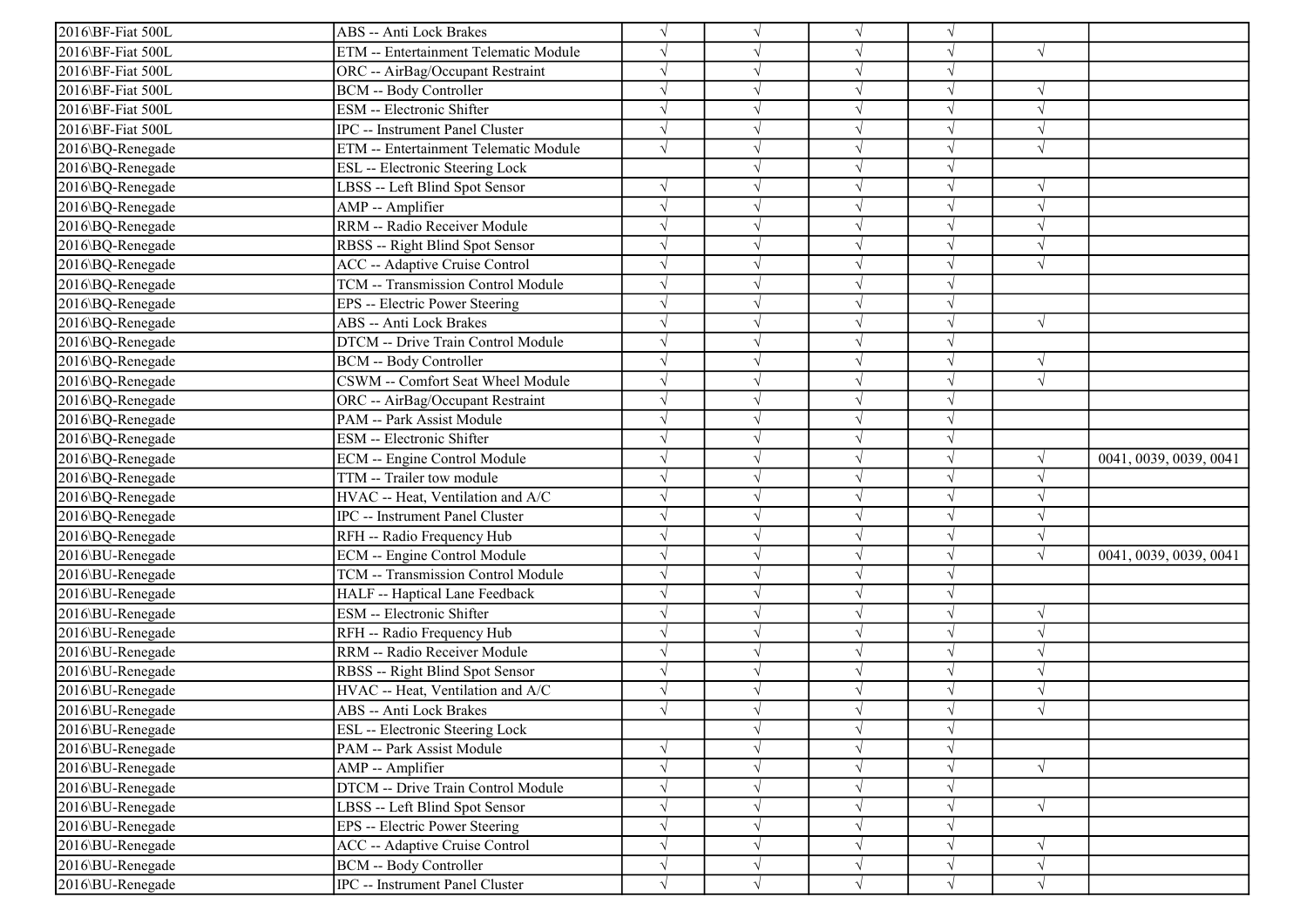| 2016\BU-Renegade  | CSWM -- Comfort Seat Wheel Module       | $\sqrt{ }$ |            | $\sqrt{ }$ | $\sqrt{}$  | $\sqrt{ }$ |      |
|-------------------|-----------------------------------------|------------|------------|------------|------------|------------|------|
| 2016\BU-Renegade  | ETM -- Entertainment Telematic Module   |            |            | $\sqrt{ }$ |            | $\sqrt{ }$ |      |
| 2016\BU-Renegade  | ORC -- AirBag/Occupant Restraint        |            |            | $\sqrt{ }$ |            |            |      |
| 2016\BU-Renegade  | TTM -- Trailer tow module               |            |            | $\sqrt{}$  |            | $\sqrt{ }$ |      |
| 2016\D2-Ram Truck | PDM -- Passenger Door Module            |            |            | V          |            | $\sqrt{ }$ |      |
| 2016\D2-Ram Truck | RADIO -- Radio                          |            |            | $\sqrt{ }$ |            | $\sqrt{ }$ |      |
| 2016\D2-Ram Truck | AMP -- Amplifier                        |            |            | $\sqrt{ }$ | J          |            |      |
| 2016\D2-Ram Truck | ORC -- AirBag/Occupant Restraint        |            |            | $\sqrt{ }$ |            | $\sqrt{ }$ |      |
| 2016\D2-Ram Truck | DDM -- Driver Door Module               |            |            | $\sqrt{ }$ |            | $\sqrt{ }$ |      |
| 2016\D2-Ram Truck | SCCM -- Steering Column Control Module  |            |            | $\sqrt{}$  |            |            |      |
| 2016\D2-Ram Truck | ECM -- Engine Control Module            |            |            | V          |            | $\sqrt{ }$ | 0041 |
| 2016\D2-Ram Truck | ICS -- Integrated Center Stack          |            |            | $\sqrt{ }$ | V          | $\sqrt{ }$ |      |
| 2016\D2-Ram Truck | ASCM -- Air Suspension Control Module   |            |            | $\sqrt{ }$ |            |            |      |
| 2016\D2-Ram Truck | IPC -- Instrument Panel Cluster         |            |            | $\sqrt{}$  | V          | $\sqrt{ }$ |      |
| 2016\D2-Ram Truck | RFH -- Radio Frequency Hub              |            |            | $\sqrt{ }$ |            | $\sqrt{ }$ |      |
| 2016\D2-Ram Truck | <b>BCM -- Body Controller</b>           |            |            | $\sqrt{ }$ |            | $\sqrt{ }$ |      |
| 2016\D2-Ram Truck | HVAC -- Heat, Ventilation and A/C       |            |            | V          |            | $\sqrt{ }$ |      |
| 2016\D2-Ram Truck | DCU -- Dosing Control Unit              |            |            | $\sqrt{}$  |            |            |      |
| 2016\D2-Ram Truck | HSM -- Heated Seat Module               |            |            | $\sqrt{ }$ | V          | $\sqrt{ }$ |      |
| 2016\D2-Ram Truck | VSIM -- Vehicle System Interface Module |            |            | $\sqrt{ }$ |            | $\sqrt{ }$ |      |
| 2016\D2-Ram Truck | MSM -- Memory Seat/Memory Heated Seat   |            |            | $\sqrt{ }$ | $\sqrt{}$  | $\sqrt{ }$ |      |
| 2016\D2-Ram Truck | ABS -- Anti Lock Brakes                 |            |            | $\sqrt{ }$ | $\sqrt{ }$ | $\sqrt{ }$ |      |
| 2016\D2-Ram Truck | VGT -- Variable Geometry Turbo          |            |            | $\sqrt{ }$ |            |            |      |
| 2016\D2-Ram Truck | TCM -- Transmission Control Module      |            |            | $\sqrt{}$  |            | $\sqrt{ }$ |      |
| 2016\D2-Ram Truck | EDM -- External Disc Module             |            |            | $\sqrt{ }$ |            | $\sqrt{ }$ |      |
| 2016\D2-Ram Truck | ITBM -- Integrated Trailer Brake Module |            |            | $\sqrt{ }$ |            |            |      |
| 2016\D2-Ram Truck | PTS -- Parktronics                      |            |            | $\sqrt{ }$ | $\sqrt{}$  | $\sqrt{ }$ |      |
| 2016\DD-Ram Truck | HSM -- Heated Seat Module               |            |            | $\sqrt{ }$ |            |            |      |
| 2016\DD-Ram Truck | PTS -- Parktronics                      |            |            | $\sqrt{ }$ |            |            |      |
| 2016\DD-Ram Truck | ICS -- Integrated Center Stack          |            |            | V          |            | $\sqrt{ }$ |      |
| 2016\DD-Ram Truck | TCM -- Transmission Control Module      |            |            | $\sqrt{ }$ |            | $\sqrt{ }$ |      |
| 2016\DD-Ram Truck | ITBM -- Integrated Trailer Brake Module | J          |            | $\sqrt{ }$ | V          |            |      |
| 2016\DD-Ram Truck | RFH -- Radio Frequency Hub              |            |            | $\sqrt{ }$ | $\sqrt{}$  | $\sqrt{ }$ |      |
| 2016\DD-Ram Truck | ABS -- Anti Lock Brakes                 |            |            | $\sqrt{ }$ | $\sqrt{ }$ | $\sqrt{ }$ |      |
| 2016\DD-Ram Truck | DCU -- Dosing Control Unit              |            |            | $\sqrt{ }$ |            |            |      |
| 2016\DD-Ram Truck | DDM -- Driver Door Module               |            |            |            |            | $\sqrt{ }$ |      |
| 2016\DD-Ram Truck | VSIM -- Vehicle System Interface Module |            | $\sqrt{ }$ | $\sqrt{ }$ | V          | $\sqrt{ }$ |      |
| 2016\DD-Ram Truck | DTCM -- Drive Train Control Module      | $\sqrt{ }$ |            | $\sqrt{ }$ | V          | $\sqrt{ }$ |      |
| 2016\DD-Ram Truck | <b>BCM -- Body Controller</b>           |            |            | $\sqrt{}$  |            | $\sqrt{ }$ |      |
| 2016\DD-Ram Truck | IPC -- Instrument Panel Cluster         |            |            | $\sqrt{}$  |            |            |      |
| 2016\DD-Ram Truck | ECM -- Engine Control Module            |            |            | $\sqrt{ }$ |            | $\sqrt{ }$ | 0041 |
| 2016\DD-Ram Truck | HVAC -- Heat, Ventilation and A/C       |            |            | $\sqrt{ }$ | V          | $\sqrt{ }$ |      |
| 2016\DD-Ram Truck | MSM -- Memory Seat/Memory Heated Seat   | $\sqrt{}$  | $\sqrt{ }$ | $\sqrt{}$  | $\sqrt{}$  | $\sqrt{ }$ |      |
| 2016\DD-Ram Truck | VGT -- Variable Geometry Turbo          | $\sqrt{ }$ | $\sqrt{ }$ | $\sqrt{ }$ |            |            |      |
| 2016\DD-Ram Truck | AMP -- Amplifier                        | $\sqrt{ }$ | $\sqrt{}$  | $\sqrt{ }$ | $\sqrt{ }$ |            |      |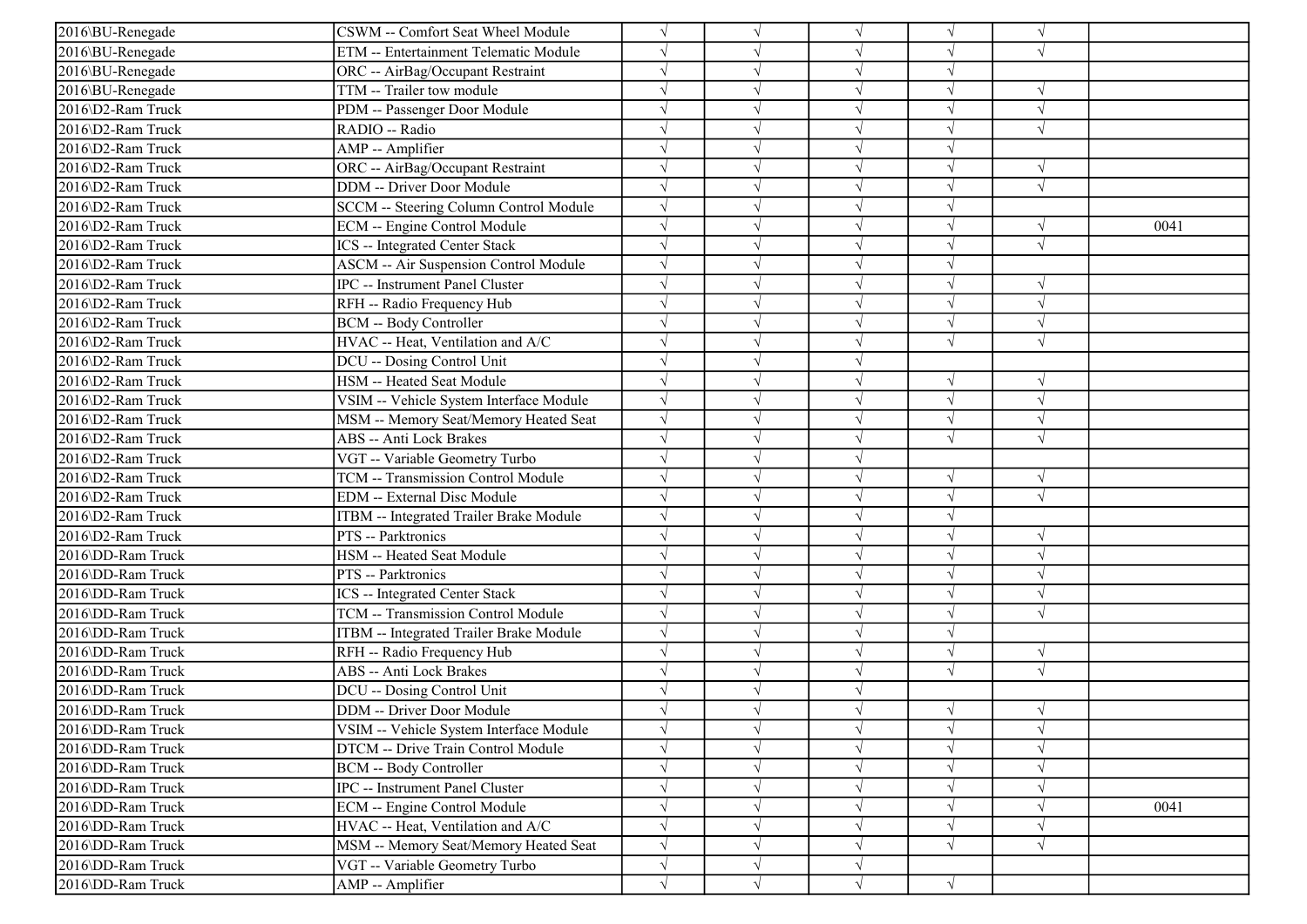| 2016\DD-Ram Truck                | SCCM -- Steering Column Control Module       | $\sqrt{}$  |            | $\sqrt{ }$ | $\sqrt{}$  |                          |      |
|----------------------------------|----------------------------------------------|------------|------------|------------|------------|--------------------------|------|
| 2016\DD-Ram Truck                | PDM -- Passenger Door Module                 | $\sqrt{ }$ |            | $\sqrt{ }$ | V          | $\sqrt{ }$               |      |
| 2016\DD-Ram Truck                | <b>EDM</b> -- External Disc Module           |            |            | $\sqrt{ }$ |            | $\sqrt{2}$               |      |
| 2016\DD-Ram Truck                | ORC -- AirBag/Occupant Restraint             |            |            | $\sqrt{ }$ |            | $\sqrt{ }$               |      |
| 2016\DD-Ram Truck                | RADIO -- Radio                               |            |            | $\sqrt{ }$ |            | $\sqrt{ }$               |      |
| 2016\DF-Ram 3500 Cab Chassis 10K | HVAC -- Heat, Ventilation and A/C            |            |            | $\sqrt{ }$ | J          | $\sqrt{ }$               |      |
| 2016\DF-Ram 3500 Cab Chassis 10K | VGT -- Variable Geometry Turbo               |            |            | $\sqrt{ }$ |            |                          |      |
| 2016\DF-Ram 3500 Cab Chassis 10K | PTS -- Parktronics                           |            |            | $\sqrt{ }$ | $\sqrt{}$  | $\sqrt{ }$               |      |
| 2016\DF-Ram 3500 Cab Chassis 10K | <b>ABS</b> -- Anti Lock Brakes               |            |            | $\sqrt{ }$ |            | $\sqrt{2}$               |      |
| 2016\DF-Ram 3500 Cab Chassis 10K | <b>DDM</b> -- Driver Door Module             |            |            | $\sqrt{ }$ |            | $\sqrt{ }$               |      |
| 2016\DF-Ram 3500 Cab Chassis 10K | HSM -- Heated Seat Module                    |            |            | $\sqrt{ }$ |            |                          |      |
| 2016\DF-Ram 3500 Cab Chassis 10K | IPC -- Instrument Panel Cluster              |            |            | $\sqrt{ }$ | V          | $\sqrt{ }$               |      |
| 2016\DF-Ram 3500 Cab Chassis 10K | RFH -- Radio Frequency Hub                   |            |            | $\sqrt{ }$ | V          | $\sqrt{ }$               |      |
| 2016\DF-Ram 3500 Cab Chassis 10K | DTCM -- Drive Train Control Module           |            |            | $\sqrt{ }$ |            | $\sqrt{ }$               |      |
| 2016\DF-Ram 3500 Cab Chassis 10K | MSM -- Memory Seat/Memory Heated Seat        |            |            | $\sqrt{ }$ | J          | $\sqrt{ }$               |      |
| 2016\DF-Ram 3500 Cab Chassis 10K | SCCM -- Steering Column Control Module       |            |            | $\sqrt{ }$ |            |                          |      |
| 2016\DF-Ram 3500 Cab Chassis 10K | AMP -- Amplifier                             |            |            | $\sqrt{ }$ |            |                          |      |
| 2016\DF-Ram 3500 Cab Chassis 10K | DCU -- Dosing Control Unit                   |            |            | $\sqrt{ }$ |            |                          |      |
| 2016\DF-Ram 3500 Cab Chassis 10K | TCM -- Transmission Control Module           |            |            | $\sqrt{ }$ | V          | $\sqrt{ }$               |      |
| 2016\DF-Ram 3500 Cab Chassis 10K | RADIO -- Radio                               |            |            | $\sqrt{ }$ | V          | $\overline{\mathcal{N}}$ |      |
| 2016\DF-Ram 3500 Cab Chassis 10K | ITBM -- Integrated Trailer Brake Module      | $\sqrt{ }$ |            | $\sqrt{ }$ | $\sqrt{}$  |                          |      |
| 2016\DF-Ram 3500 Cab Chassis 10K | <b>ICS</b> -- Integrated Center Stack        |            |            | $\sqrt{ }$ | J          | $\mathcal{A}$            |      |
| 2016\DF-Ram 3500 Cab Chassis 10K | PDM -- Passenger Door Module                 |            |            | $\sqrt{ }$ |            | $\sqrt{ }$               |      |
| 2016\DF-Ram 3500 Cab Chassis 10K | VSIM -- Vehicle System Interface Module      |            |            | $\sqrt{ }$ |            | $\sqrt{2}$               |      |
| 2016\DF-Ram 3500 Cab Chassis 10K | <b>EDM</b> -- External Disc Module           |            |            | $\sqrt{ }$ |            | $\mathcal{A}$            |      |
| 2016\DF-Ram 3500 Cab Chassis 10K | ORC -- AirBag/Occupant Restraint             |            |            | $\sqrt{ }$ |            | $\sqrt{ }$               |      |
| 2016\DF-Ram 3500 Cab Chassis 10K | ECM -- Engine Control Module                 |            |            | $\sqrt{ }$ | V          | $\sqrt{2}$               | 0041 |
| 2016\DJ-Ram Truck                | <b>ABS</b> -- Anti Lock Brakes               |            |            | $\sqrt{ }$ |            |                          |      |
| 2016\DJ-Ram Truck                | ICS -- Integrated Center Stack               |            |            | $\sqrt{ }$ |            | $\sqrt{ }$               |      |
| 2016\DJ-Ram Truck                | RFH -- Radio Frequency Hub                   |            |            | $\sqrt{ }$ |            | $\mathcal{N}$            |      |
| 2016\DJ-Ram Truck                | PDM -- Passenger Door Module                 |            |            | $\sqrt{ }$ |            | $\sqrt{2}$               |      |
| 2016\DJ-Ram Truck                | SCCM -- Steering Column Control Module       | $\sqrt{}$  |            | $\sqrt{ }$ | V          |                          |      |
| 2016\DJ-Ram Truck                | ITBM -- Integrated Trailer Brake Module      | $\sqrt{ }$ |            | $\sqrt{ }$ | V          |                          |      |
| 2016\DJ-Ram Truck                | VSIM -- Vehicle System Interface Module      |            |            | $\sqrt{ }$ |            | $\sqrt{ }$               |      |
| 2016\DJ-Ram Truck                | AMP -- Amplifier                             |            |            | $\sqrt{ }$ |            |                          |      |
| 2016\DJ-Ram Truck                | FDCM -- Final Drive Control/All Wheel Drive  |            |            |            |            |                          |      |
| 2016\DJ-Ram Truck                | HVAC -- Heat, Ventilation and A/C            |            | $\sqrt{ }$ | $\sqrt{ }$ | $\sqrt{}$  | $\sqrt{ }$               |      |
| 2016\DJ-Ram Truck                | <b>IPC</b> -- Instrument Panel Cluster       | $\sqrt{}$  |            | $\sqrt{}$  | $\sqrt{ }$ | $\sqrt{ }$               |      |
| 2016\DJ-Ram Truck                | DCU -- Dosing Control Unit                   | $\sqrt{ }$ |            | $\sqrt{ }$ |            |                          |      |
| 2016\DJ-Ram Truck                | <b>ASCM -- Air Suspension Control Module</b> |            |            | $\sqrt{ }$ |            |                          |      |
| 2016\DJ-Ram Truck                | <b>TCM -- Transmission Control Module</b>    | $\sqrt{}$  |            | $\sqrt{ }$ | $\sqrt{ }$ | $\sqrt{ }$               |      |
| 2016\DJ-Ram Truck                | <b>BCM -- Body Controller</b>                | $\sqrt{}$  |            | $\sqrt{ }$ | $\sqrt{}$  | $\sqrt{ }$               |      |
| 2016\DJ-Ram Truck                | VGT -- Variable Geometry Turbo               | $\sqrt{}$  | $\sqrt{ }$ | $\sqrt{ }$ |            |                          |      |
| 2016\DJ-Ram Truck                | HSM -- Heated Seat Module                    | $\sqrt{ }$ | $\sqrt{ }$ | $\sqrt{ }$ | V          | $\sqrt{ }$               |      |
| 2016\DJ-Ram Truck                | <b>ECM</b> -- Engine Control Module          | $\sqrt{}$  | $\sqrt{}$  | $\sqrt{ }$ | $\sqrt{}$  | $\sqrt{ }$               | 0041 |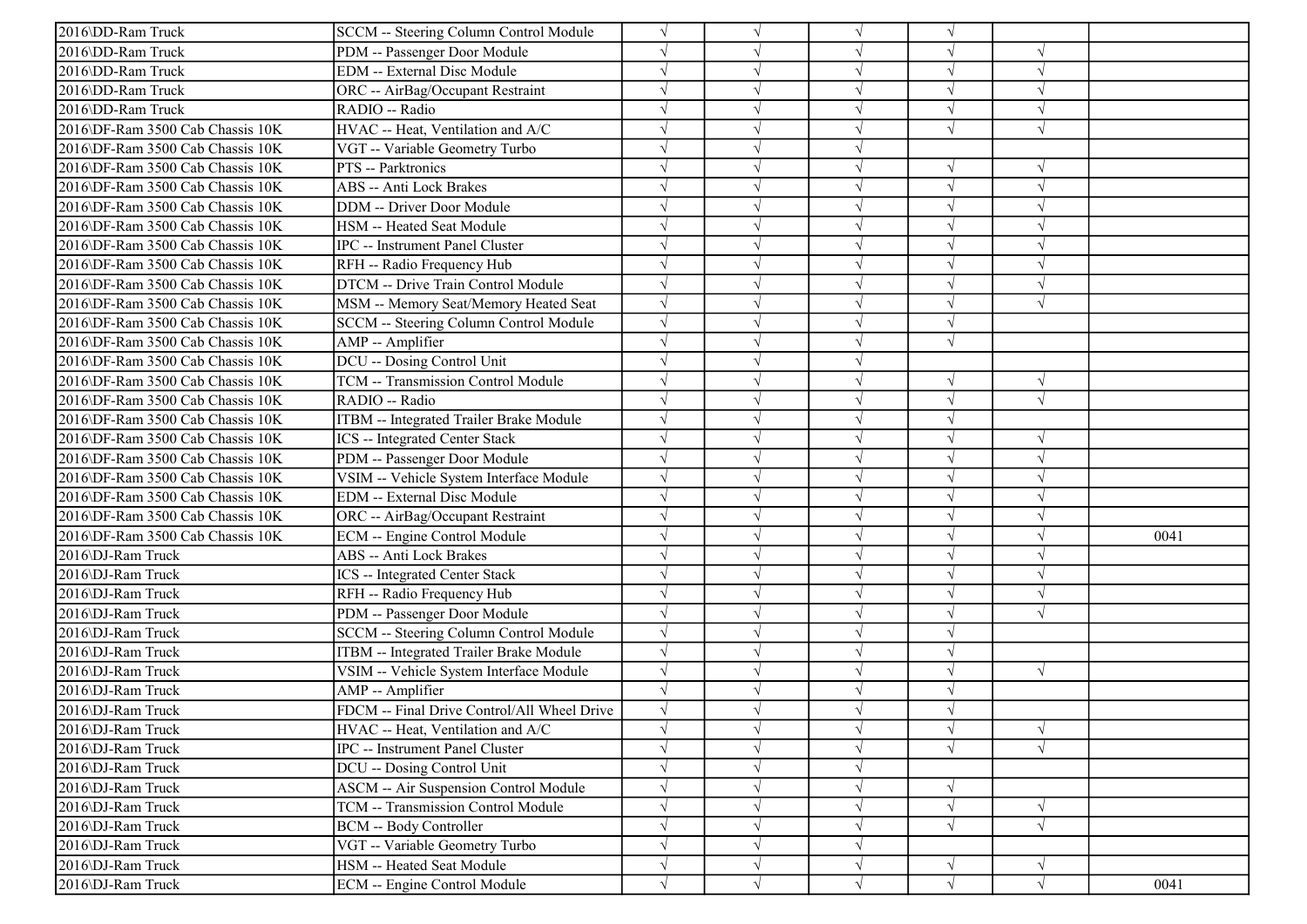| 2016\DJ-Ram Truck | EDM -- External Disc Module             |            |            | $\sqrt{ }$ | V          |               |      |
|-------------------|-----------------------------------------|------------|------------|------------|------------|---------------|------|
| 2016\DJ-Ram Truck | RADIO -- Radio                          |            |            | $\sqrt{ }$ | V          | $\sqrt{ }$    |      |
| 2016\DJ-Ram Truck | ORC -- AirBag/Occupant Restraint        |            |            | $\sqrt{ }$ | $\sqrt{}$  | $\sqrt{ }$    |      |
| 2016\DJ-Ram Truck | MSM -- Memory Seat/Memory Heated Seat   |            |            | $\sqrt{ }$ |            |               |      |
| 2016\DJ-Ram Truck | <b>DDM</b> -- Driver Door Module        |            |            | $\sqrt{ }$ | J          | $\sqrt{ }$    |      |
| 2016\DJ-Ram Truck | PTS -- Parktronics                      |            |            | $\sqrt{ }$ |            | $\sqrt{2}$    |      |
| 2016\DP-Ram Truck | <b>DDM</b> -- Driver Door Module        |            |            | $\sqrt{ }$ | V          | $\mathcal{A}$ |      |
| 2016\DP-Ram Truck | HSM -- Heated Seat Module               | $\sqrt{}$  |            | $\sqrt{ }$ | V          | $\sqrt{ }$    |      |
| 2016\DP-Ram Truck | RADIO -- Radio                          |            |            | $\sqrt{ }$ | $\sqrt{ }$ | $\sqrt{ }$    |      |
| 2016\DP-Ram Truck | PDM -- Passenger Door Module            |            |            | $\sqrt{ }$ | $\sqrt{ }$ | $\sqrt{2}$    |      |
| 2016\DP-Ram Truck | DCU -- Dosing Control Unit              |            |            | $\sqrt{ }$ |            |               |      |
| 2016\DP-Ram Truck | <b>ECM</b> -- Engine Control Module     |            |            | $\sqrt{ }$ |            | $\sqrt{ }$    | 0041 |
| 2016\DP-Ram Truck | <b>ABS</b> -- Anti Lock Brakes          |            |            | $\sqrt{ }$ | V          | $\sqrt{ }$    |      |
| 2016\DP-Ram Truck | PTS -- Parktronics                      |            |            | $\sqrt{ }$ | $\sqrt{}$  | $\sqrt{ }$    |      |
| 2016\DP-Ram Truck | TCM -- Transmission Control Module      |            |            | $\sqrt{ }$ | V          | $\sqrt{ }$    |      |
| 2016\DP-Ram Truck | <b>ICS</b> -- Integrated Center Stack   |            |            | $\sqrt{ }$ | J          | $\sqrt{ }$    |      |
| 2016\DP-Ram Truck | VGT -- Variable Geometry Turbo          |            |            | $\sqrt{ }$ |            |               |      |
| 2016\DP-Ram Truck | RFH -- Radio Frequency Hub              |            |            | $\sqrt{ }$ |            | $\sqrt{ }$    |      |
| 2016\DP-Ram Truck | HVAC -- Heat, Ventilation and A/C       |            |            | $\sqrt{ }$ | V          | $\sqrt{ }$    |      |
| 2016\DP-Ram Truck | <b>BCM -- Body Controller</b>           |            |            | $\sqrt{ }$ | V          | $\sqrt{ }$    |      |
| 2016\DP-Ram Truck | <b>IPC</b> -- Instrument Panel Cluster  |            |            | $\sqrt{ }$ |            | $\sqrt{ }$    |      |
| 2016\DP-Ram Truck | VSIM -- Vehicle System Interface Module | $\sqrt{}$  |            | $\sqrt{ }$ | $\sqrt{ }$ | $\sqrt{ }$    |      |
| 2016\DP-Ram Truck | DTCM -- Drive Train Control Module      |            |            | $\sqrt{ }$ |            | $\sqrt{ }$    |      |
| 2016\DP-Ram Truck | MSM -- Memory Seat/Memory Heated Seat   |            |            | $\sqrt{ }$ |            | $\sqrt{ }$    |      |
| 2016\DP-Ram Truck | ITBM -- Integrated Trailer Brake Module | $\sqrt{}$  |            | $\sqrt{ }$ | $\sqrt{}$  |               |      |
| 2016\DP-Ram Truck | AMP -- Amplifier                        |            |            | $\sqrt{ }$ | V          |               |      |
| 2016\DP-Ram Truck | ORC -- AirBag/Occupant Restraint        |            |            | $\sqrt{ }$ | V          | $\sqrt{ }$    |      |
| 2016\DP-Ram Truck | <b>EDM</b> -- External Disc Module      |            |            | $\sqrt{ }$ | $\sqrt{}$  | $\sqrt{ }$    |      |
| 2016\DS-Ram Truck | AMP -- Amplifier                        |            |            | $\sqrt{ }$ |            |               |      |
| 2016\DS-Ram Truck | EPS -- Electric Power Steering          |            |            | $\sqrt{ }$ |            |               |      |
| 2016\DS-Ram Truck | <b>IPC</b> -- Instrument Panel Cluster  | $\sqrt{ }$ |            | $\sqrt{ }$ | V          | $\sqrt{ }$    |      |
| 2016\DS-Ram Truck | RFH -- Radio Frequency Hub              |            |            | $\sqrt{ }$ | J          | $\sqrt{ }$    |      |
| 2016\DS-Ram Truck | PTS -- Parktronics                      |            |            | $\sqrt{ }$ | V          | $\sqrt{ }$    |      |
| 2016\DS-Ram Truck | MSM -- Memory Seat/Memory Heated Seat   | $\sqrt{ }$ |            | $\sqrt{ }$ | $\sqrt{}$  | $\sqrt{ }$    |      |
| 2016\DS-Ram Truck | <b>ESM</b> -- Electronic Shifter        |            |            | $\sqrt{ }$ |            |               |      |
| 2016\DS-Ram Truck | <b>BCM -- Body Controller</b>           |            |            |            |            | $\sqrt{ }$    |      |
| 2016\DS-Ram Truck | DDM -- Driver Door Module               | $\sqrt{}$  | $\sqrt{ }$ | $\sqrt{}$  | $\sqrt{}$  | $\sqrt{}$     |      |
| 2016\DS-Ram Truck | SCCM -- Steering Column Control Module  |            |            | $\sqrt{ }$ | V          |               |      |
| 2016\DS-Ram Truck | ECM -- Engine Control Module            |            |            | $\sqrt{ }$ | V          | $\sqrt{ }$    |      |
| 2016\DS-Ram Truck | HSM -- Heated Seat Module               |            |            | $\sqrt{ }$ |            | $\sqrt{ }$    |      |
| 2016\DS-Ram Truck | TCM -- Transmission Control Module      |            |            | $\sqrt{ }$ |            |               |      |
| 2016\DS-Ram Truck | HVAC -- Heat, Ventilation and A/C       |            |            | $\sqrt{ }$ | V          | $\sqrt{ }$    |      |
| 2016\DS-Ram Truck | ABS -- Anti Lock Brakes                 |            |            | $\sqrt{ }$ |            | $\sqrt{ }$    |      |
| 2016\DS-Ram Truck | VSIM -- Vehicle System Interface Module | $\sqrt{}$  | $\sqrt{ }$ | $\sqrt{ }$ | V          | $\sqrt{ }$    |      |
| 2016\DS-Ram Truck | <b>EDM</b> -- External Disc Module      | $\sqrt{}$  | $\sqrt{}$  | $\sqrt{ }$ | $\sqrt{ }$ | $\sqrt{}$     |      |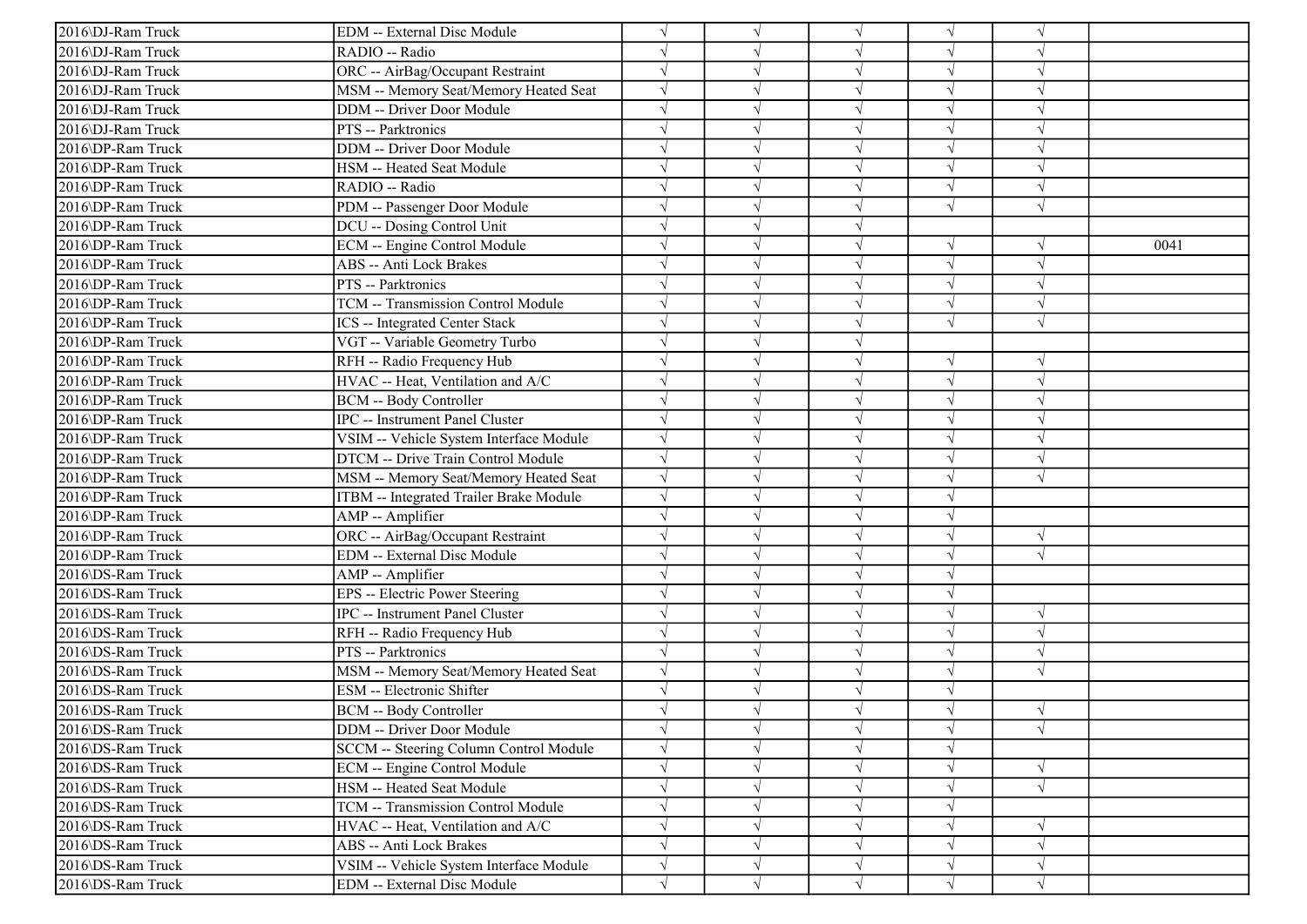| 2016\DS-Ram Truck | ICS -- Integrated Center Stack               | $\sqrt{}$  |           | $\sqrt{ }$ | $\sqrt{ }$ | N          |                  |
|-------------------|----------------------------------------------|------------|-----------|------------|------------|------------|------------------|
| 2016\DS-Ram Truck | PDM -- Passenger Door Module                 | $\sqrt{ }$ |           | $\sqrt{ }$ | J          | $\sqrt{ }$ |                  |
| 2016\DS-Ram Truck | RADIO -- Radio                               |            |           | $\sqrt{ }$ | $\sqrt{}$  | $\sqrt{ }$ |                  |
| 2016\DS-Ram Truck | <b>ASCM -- Air Suspension Control Module</b> |            |           | $\sqrt{ }$ |            |            |                  |
| 2016\DS-Ram Truck | DTCM -- Drive Train Control Module           | $\sqrt{}$  |           | $\sqrt{ }$ | J          | $\sqrt{ }$ |                  |
| 2016\DS-Ram Truck | ITBM -- Integrated Trailer Brake Module      | $\sqrt{}$  |           | $\sqrt{ }$ | V          |            |                  |
| 2016\DX-Ram Truck | TCM -- Transmission Control Module           |            |           | $\sqrt{ }$ | V          | $\sqrt{ }$ |                  |
| 2016\DX-Ram Truck | <b>DDM</b> -- Driver Door Module             | $\sqrt{}$  |           | $\sqrt{ }$ | $\sqrt{}$  | $\sqrt{ }$ |                  |
| 2016\DX-Ram Truck | MSM -- Memory Seat/Memory Heated Seat        | $\sqrt{ }$ |           | $\sqrt{ }$ | $\sqrt{ }$ | $\sqrt{ }$ |                  |
| 2016\DX-Ram Truck | DCU -- Dosing Control Unit                   |            |           | $\sqrt{ }$ |            |            |                  |
| 2016\DX-Ram Truck | SCCM -- Steering Column Control Module       |            |           | $\sqrt{}$  | V          |            |                  |
| 2016\DX-Ram Truck | ORC -- AirBag/Occupant Restraint             |            |           | $\sqrt{ }$ | V          | $\sqrt{ }$ |                  |
| 2016\DX-Ram Truck | RFH -- Radio Frequency Hub                   |            |           | $\sqrt{ }$ | V          | $\sqrt{ }$ |                  |
| 2016\DX-Ram Truck | IPC -- Instrument Panel Cluster              |            |           | $\sqrt{ }$ | V          | $\sqrt{ }$ |                  |
| 2016\DX-Ram Truck | HVAC -- Heat, Ventilation and A/C            |            |           | $\sqrt{ }$ | J          | $\sqrt{ }$ |                  |
| 2016\DX-Ram Truck | <b>ASCM -- Air Suspension Control Module</b> |            |           | $\sqrt{ }$ | $\sqrt{}$  |            |                  |
| 2016\DX-Ram Truck | VGT -- Variable Geometry Turbo               |            |           | $\sqrt{ }$ |            |            |                  |
| 2016\DX-Ram Truck | PTS -- Parktronics                           |            |           | $\sqrt{ }$ |            | $\sqrt{ }$ |                  |
| 2016\DX-Ram Truck | VSIM -- Vehicle System Interface Module      | $\sqrt{}$  |           | $\sqrt{ }$ | $\sqrt{}$  | $\sqrt{ }$ |                  |
| 2016\DX-Ram Truck | BCM -- Body Controller                       | $\sqrt{}$  |           | $\sqrt{ }$ | J          | $\sqrt{ }$ |                  |
| 2016\DX-Ram Truck | EPS -- Electric Power Steering               | $\sqrt{ }$ |           | $\sqrt{ }$ | $\sqrt{ }$ |            |                  |
| 2016\DX-Ram Truck | EDM -- External Disc Module                  |            |           | $\sqrt{ }$ | $\sqrt{ }$ | $\sqrt{ }$ |                  |
| 2016\DX-Ram Truck | ITBM -- Integrated Trailer Brake Module      |            |           | $\sqrt{ }$ |            |            |                  |
| 2016\DX-Ram Truck | ECM -- Engine Control Module                 |            |           | $\sqrt{ }$ | V          | $\sqrt{ }$ |                  |
| 2016\DX-Ram Truck | DTCM -- Drive Train Control Module           |            |           | $\sqrt{ }$ | J          | $\sqrt{ }$ |                  |
| 2016\DX-Ram Truck | RADIO -- Radio                               |            |           | $\sqrt{ }$ | J          | $\sqrt{ }$ |                  |
| 2016\DX-Ram Truck | ABS -- Anti Lock Brakes                      |            |           | $\sqrt{ }$ | J          | $\sqrt{ }$ |                  |
| 2016\DX-Ram Truck | HSM -- Heated Seat Module                    |            |           | $\sqrt{ }$ | $\sqrt{}$  | $\sqrt{ }$ |                  |
| 2016\DX-Ram Truck | ESM -- Electronic Shifter                    |            |           | $\sqrt{ }$ |            |            |                  |
| 2016\DX-Ram Truck | PDM -- Passenger Door Module                 |            |           | $\sqrt{ }$ |            | $\sqrt{ }$ |                  |
| 2016\DX-Ram Truck | ICS -- Integrated Center Stack               | $\sqrt{}$  |           | $\sqrt{ }$ | J          | $\sqrt{ }$ |                  |
| 2016\DX-Ram Truck | AMP -- Amplifier                             |            |           | $\sqrt{ }$ | $\sqrt{ }$ |            |                  |
| 2016\FB-500X      | <b>ECM</b> -- Engine Control Module          |            |           | $\sqrt{ }$ | $\sqrt{ }$ | $\sqrt{ }$ | 0041, 0039, 0039 |
| 2016\FB-500X      | HALF -- Haptical Lane Feedback               |            |           | $\sqrt{ }$ | $\sqrt{ }$ |            |                  |
| 2016\FB-500X      | <b>BCM -- Body Controller</b>                |            |           | $\sqrt{ }$ |            | $\sqrt{ }$ |                  |
| 2016\FB-500X      | LBSS -- Left Blind Spot Sensor               |            |           |            |            | $\sqrt{ }$ |                  |
| 2016\FB-500X      | ETM -- Entertainment Telematic Module        | $\sqrt{}$  | $\sqrt{}$ | $\sqrt{}$  | $\sqrt{ }$ | $\sqrt{ }$ |                  |
| 2016\FB-500X      | TCM -- Transmission Control Module           |            |           | $\sqrt{ }$ | $\sqrt{ }$ |            |                  |
| 2016\FB-500X      | RFH -- Radio Frequency Hub                   |            |           | $\sqrt{ }$ | $\sqrt{ }$ | $\sqrt{ }$ |                  |
| 2016\FB-500X      | CSWM -- Comfort Seat Wheel Module            |            |           | $\sqrt{ }$ | V          | $\sqrt{ }$ |                  |
| 2016\FB-500X      | DTCM -- Drive Train Control Module           |            |           | $\sqrt{}$  |            |            |                  |
| 2016\FB-500X      | ACC -- Adaptive Cruise Control               | $\sqrt{}$  |           | $\sqrt{ }$ | V          | $\sqrt{ }$ |                  |
| 2016\FB-500X      | EPS -- Electric Power Steering               | $\sqrt{}$  |           | $\sqrt{ }$ | V          |            |                  |
| 2016\FB-500X      | IPC -- Instrument Panel Cluster              | $\sqrt{}$  | N         | $\sqrt{}$  | $\sqrt{ }$ | $\sqrt{ }$ |                  |
| 2016\FB-500X      | ESM -- Electronic Shifter                    | $\sqrt{}$  | $\sqrt{}$ | $\sqrt{ }$ | $\sqrt{ }$ | $\sqrt{ }$ |                  |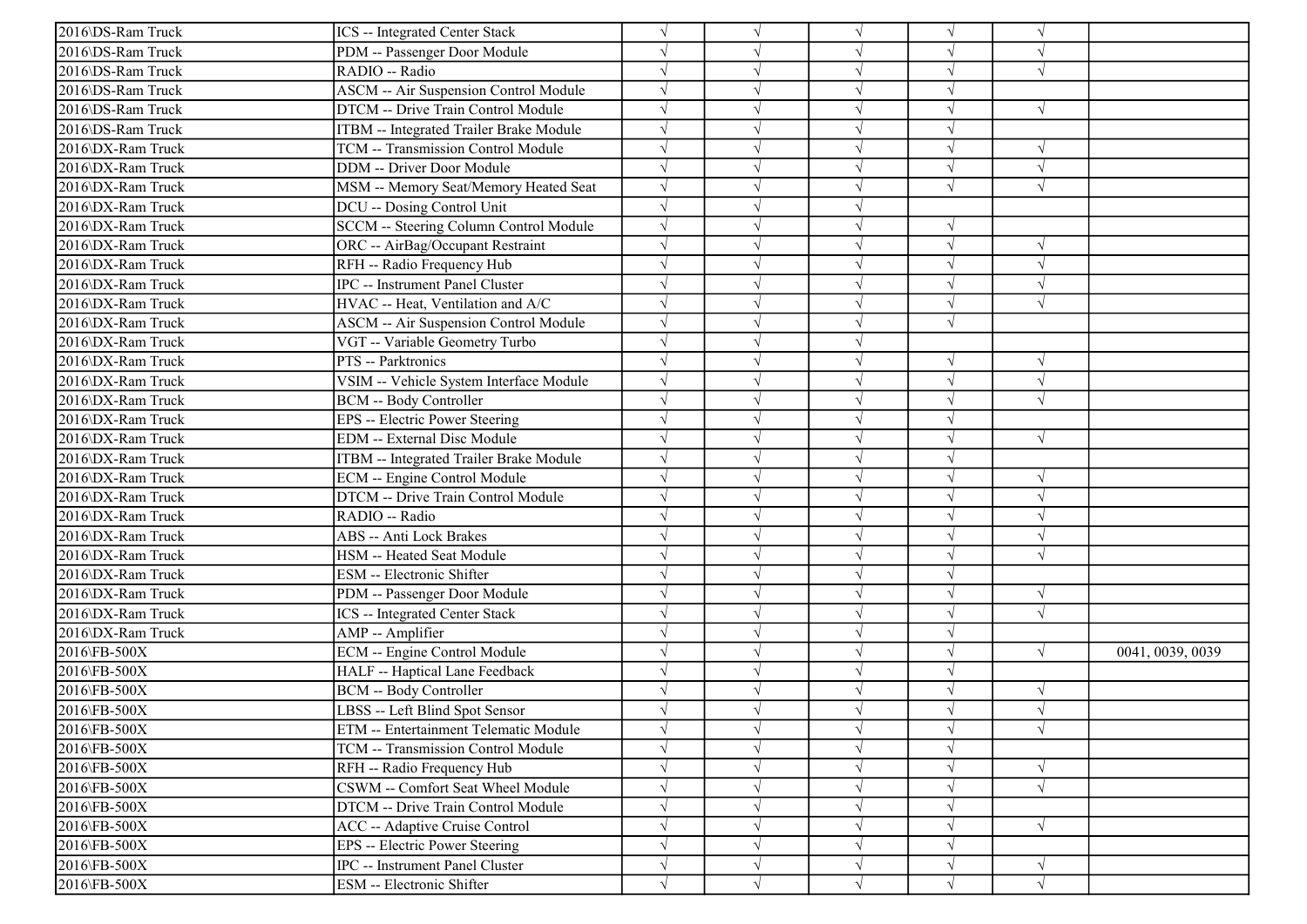| 2016\FB-500X<br>ESL -- Electronic Steering Lock<br>2016\FB-500X<br>HVAC -- Heat, Ventilation and A/C<br>$\sqrt{}$<br>$\sqrt{ }$<br>$\sqrt{ }$<br>RRM -- Radio Receiver Module<br>$\sqrt{ }$<br>2016\FB-500X<br>$\sqrt{}$<br>$\sqrt{ }$<br>2016\FB-500X<br>PAM -- Park Assist Module<br>$\sqrt{ }$ |                                                                  |
|---------------------------------------------------------------------------------------------------------------------------------------------------------------------------------------------------------------------------------------------------------------------------------------------------|------------------------------------------------------------------|
|                                                                                                                                                                                                                                                                                                   |                                                                  |
|                                                                                                                                                                                                                                                                                                   |                                                                  |
|                                                                                                                                                                                                                                                                                                   |                                                                  |
|                                                                                                                                                                                                                                                                                                   |                                                                  |
| $\sqrt{ }$<br>2016\FB-500X<br>$\sqrt{ }$<br>AMP -- Amplifier<br>$\sqrt{ }$                                                                                                                                                                                                                        |                                                                  |
| RBSS -- Right Blind Spot Sensor<br>2016\FB-500X<br>$\sqrt{}$<br>$\sqrt{ }$                                                                                                                                                                                                                        |                                                                  |
| 2016\FB-500X<br>ORC -- AirBag/Occupant Restraint<br>$\sqrt{ }$                                                                                                                                                                                                                                    |                                                                  |
| EVCU -- Electronic Vehicle Control Unit<br>2016\FF-500<br>$\sqrt{ }$<br>$\sqrt{ }$<br>V<br>$\sqrt{ }$                                                                                                                                                                                             | 0022                                                             |
| 2016\FF-500<br>$\sqrt{ }$<br>TPM -- Tire Pressure Monitor<br>$\sqrt{ }$<br>$\sqrt{ }$                                                                                                                                                                                                             |                                                                  |
| 2016\FF-500<br>TCM -- Transmission Control Module<br>$\sqrt{ }$<br>$\sqrt{ }$<br>$\sqrt{ }$<br>J                                                                                                                                                                                                  |                                                                  |
| $\sqrt{ }$<br>2016\FF-500<br>$\sqrt{}$<br>RBC -- Regenerative Brake Controller                                                                                                                                                                                                                    |                                                                  |
| 2016\FF-500<br>ECM -- Engine Control Module<br>$\sqrt{ }$<br>$\sqrt{ }$<br>$\sqrt{ }$                                                                                                                                                                                                             |                                                                  |
| 2016\FF-500<br>OBCM -- On Board Charging Module<br>$\sqrt{ }$<br>$\sqrt{ }$                                                                                                                                                                                                                       |                                                                  |
| 2016\FF-500<br>PTS -- Parktronics<br>$\sqrt{}$                                                                                                                                                                                                                                                    |                                                                  |
| 2016\FF-500<br>ABS -- Anti Lock Brakes<br>$\sqrt{}$<br>$\sqrt{ }$<br>$\sqrt{ }$                                                                                                                                                                                                                   |                                                                  |
| $\sqrt{ }$<br>2016\FF-500<br>PIM -- Power Inverter Module                                                                                                                                                                                                                                         |                                                                  |
| 2016\FF-500<br>$\sqrt{}$<br>EAC -- Electric A/C Compressor                                                                                                                                                                                                                                        |                                                                  |
| 2016\FF-500<br>ESM -- Electronic Shifter<br>$\sqrt{}$                                                                                                                                                                                                                                             |                                                                  |
| $\sqrt{ }$<br>$\sqrt{ }$<br>$\sqrt{}$<br>2016\FF-500<br>HVAC -- Heat, Ventilation and A/C<br>$\sqrt{ }$                                                                                                                                                                                           |                                                                  |
| 2016\FF-500<br>EPS -- Electric Power Steering<br>$\sqrt{ }$<br>$\sqrt{ }$<br>$\sqrt{ }$                                                                                                                                                                                                           |                                                                  |
|                                                                                                                                                                                                                                                                                                   |                                                                  |
| $\sqrt{ }$<br>$\sqrt{ }$<br>$\sqrt{ }$                                                                                                                                                                                                                                                            |                                                                  |
| $\sqrt{}$<br>2016\FF-500<br>VTM -- Vehicle Tracking Module<br>$\sqrt{ }$<br>2016\FF-500<br><b>IPC</b> -- Instrument Panel Cluster<br>$\sqrt{ }$<br>$\sqrt{ }$                                                                                                                                     |                                                                  |
| $\sqrt{ }$<br>$\sqrt{}$<br>$\sqrt{ }$<br>$\sqrt{ }$<br>2016\FF-500<br><b>BPCM -- Battery Pack Control Module</b>                                                                                                                                                                                  | 0018, 0025, 0024, 0040,<br>0023, 0042, 0033, 0020,<br>0045, 0019 |
| 2016\FF-500<br>ETM -- Entertainment Telematic Module<br>$\sqrt{ }$<br>$\sqrt{ }$<br>$\sqrt{ }$<br>$\sqrt{ }$<br>$\sqrt{ }$                                                                                                                                                                        |                                                                  |
| $\sqrt{}$<br>$\sqrt{ }$<br>$\sqrt{}$<br>2016\FF-500<br><b>BCM -- Body Controller</b>                                                                                                                                                                                                              |                                                                  |
| 2016\FF-500<br>ORC -- AirBag/Occupant Restraint<br>$\sqrt{}$<br>$\sqrt{ }$                                                                                                                                                                                                                        |                                                                  |
| RADIO -- Radio<br>2016\J8-Wrangler<br>$\sqrt{ }$<br>$\sqrt{ }$                                                                                                                                                                                                                                    |                                                                  |
| ORC -- AirBag/Occupant Restraint<br>$\sqrt{ }$<br>2016\J8-Wrangler<br>$\sqrt{ }$<br>$\sqrt{ }$                                                                                                                                                                                                    |                                                                  |
| HVAC -- Heat, Ventilation and A/C<br>$\sqrt{ }$<br>$\sqrt{ }$<br>2016\J8-Wrangler<br>$\sqrt{ }$<br>$\sqrt{ }$<br>$\sqrt{ }$                                                                                                                                                                       |                                                                  |
| $\sqrt{ }$<br>$\sqrt{ }$<br>MIC/CCN -- Mechanical Instrument Cluster<br>2016\J8-Wrangler<br>$\sqrt{ }$                                                                                                                                                                                            |                                                                  |
| ESM -- Electronic Shifter<br>$\sqrt{}$<br>$\sqrt{ }$<br>2016\J8-Wrangler<br>$\sqrt{}$                                                                                                                                                                                                             |                                                                  |
| $\sqrt{}$<br>2016\J8-Wrangler<br>SAS -- Steering Angle Sensor                                                                                                                                                                                                                                     |                                                                  |
| 2016\J8-Wrangler<br>ABS -- Anti Lock Brakes<br>$\sqrt{}$<br>$\sqrt{ }$<br>V<br>V<br>V                                                                                                                                                                                                             | 0002, 0005                                                       |
| 2016\J8-Wrangler<br>WCM/TPMS -- Wireless Control<br>$\sqrt{}$<br>$\sqrt{ }$<br>$\sqrt{}$                                                                                                                                                                                                          |                                                                  |
| 2016\J8-Wrangler<br>$\sqrt{}$<br>CGW -- Central Gateway<br>$\sqrt{}$<br>$\sqrt{ }$                                                                                                                                                                                                                | 0003                                                             |
| $\sqrt{}$<br>ECM -- Engine Control Module<br>2016\J8-Wrangler                                                                                                                                                                                                                                     | 0015, 0014, 0032, 0044                                           |
| 2016\JC-Journey<br>HVAC -- Heat, Ventilation and A/C<br>$\sqrt{ }$<br>$\sqrt{ }$<br>V                                                                                                                                                                                                             |                                                                  |
| HSM -- Heated Seat Module<br>$\sqrt{}$<br>2016\JC-Journey<br>V                                                                                                                                                                                                                                    |                                                                  |
| RFH -- Radio Frequency Hub<br>$\sqrt{}$<br>2016\JC-Journey<br>V                                                                                                                                                                                                                                   |                                                                  |
| 2016\JC-Journey<br>ORC -- AirBag/Occupant Restraint<br>$\sqrt{}$<br>$\sqrt{ }$<br>$\sqrt{ }$<br>$\sqrt{}$                                                                                                                                                                                         |                                                                  |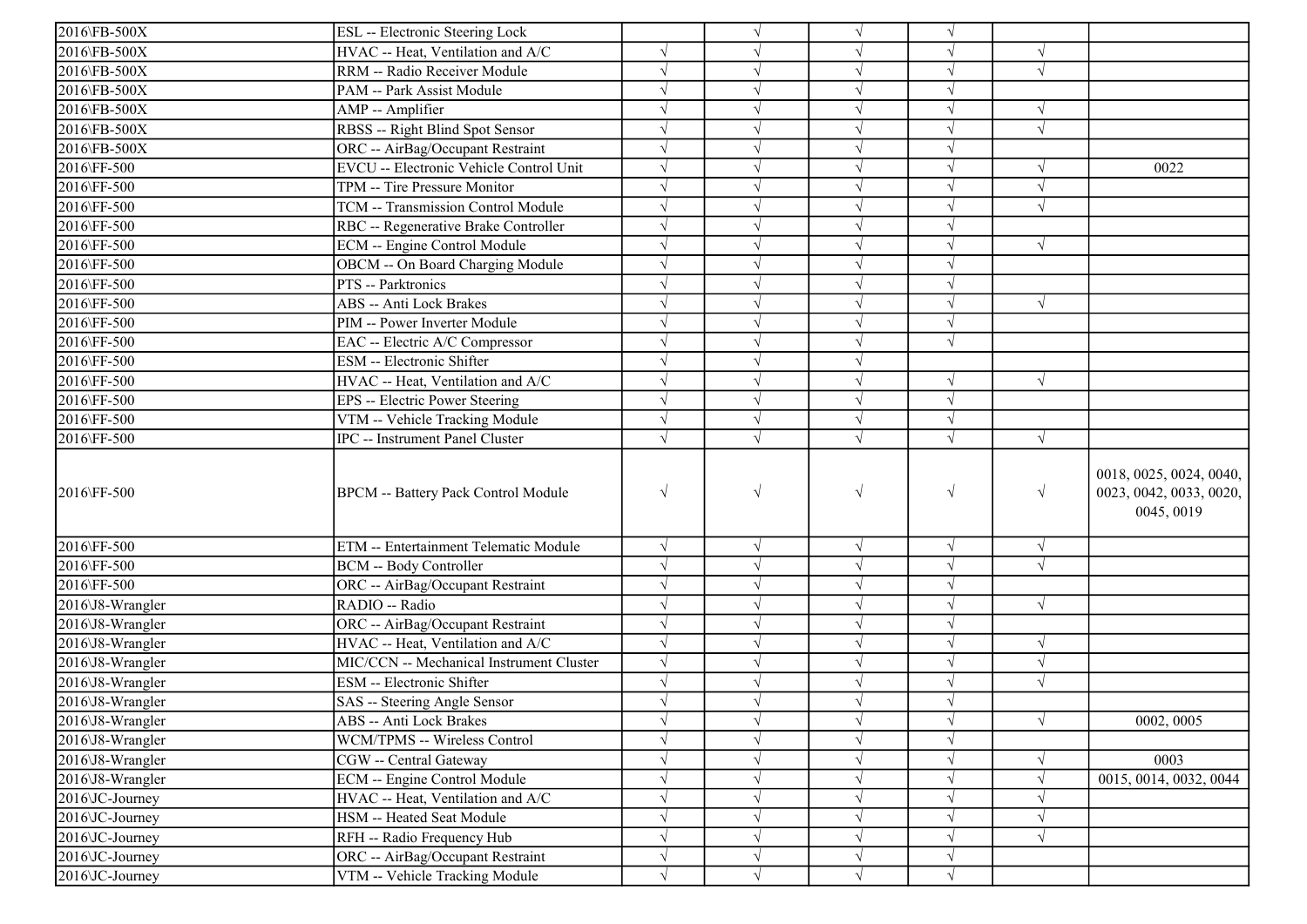| 2016\JC-Journey  | PDM -- Passenger Door Module                              | $\sqrt{}$              | V          | $\sqrt{}$  | $\sqrt{ }$ | $\sqrt{ }$ |                        |
|------------------|-----------------------------------------------------------|------------------------|------------|------------|------------|------------|------------------------|
| 2016\JC-Journey  | ITM -- Intrusion Transceiver Module                       | $\sqrt{}$              |            | $\sqrt{}$  | V          | $\sqrt{ }$ |                        |
| 2016\JC-Journey  | SCCM -- Steering Column Control Module                    | $\sqrt{}$              |            | $\sqrt{ }$ | J          |            |                        |
| 2016\JC-Journey  | DTCM -- Drive Train Control Module                        | $\sqrt{}$              |            | $\sqrt{ }$ | $\sqrt{}$  | $\sqrt{ }$ |                        |
| 2016\JC-Journey  | HFM -- Hands Free Module                                  |                        |            | $\sqrt{ }$ |            |            |                        |
| 2016\JC-Journey  | TGW -- Telematic Gateway Radio                            | $\sqrt{}$              |            | $\sqrt{}$  |            |            |                        |
| 2016\JC-Journey  | VES3 -- Last Row Screen                                   | $\sqrt{}$              |            | $\sqrt{}$  | $\sqrt{}$  | $\sqrt{ }$ |                        |
| 2016\JC-Journey  | TCM -- Transmission Control Module                        | $\sqrt{ }$             |            | $\sqrt{ }$ | V          | $\sqrt{ }$ |                        |
| 2016\JC-Journey  | <b>ICS</b> -- Integrated Center Stack                     | $\sqrt{ }$             |            | $\sqrt{ }$ | $\sqrt{}$  | $\sqrt{ }$ |                        |
| 2016\JC-Journey  | <b>IPC</b> -- Instrument Panel Cluster                    | $\sqrt{}$              |            | $\sqrt{ }$ | $\sqrt{ }$ | $\sqrt{ }$ |                        |
| 2016\JC-Journey  | <b>BCM</b> -- Body Controller                             |                        |            | $\sqrt{}$  | $\sqrt{}$  | $\sqrt{ }$ |                        |
| 2016\JC-Journey  | <b>EPPM</b> -- Electronic Pedestrian Protection           | $\sqrt{}$              | $\sqrt{ }$ | $\sqrt{}$  | $\sqrt{}$  |            |                        |
|                  | Module                                                    | $\sqrt{ }$             |            |            | $\sqrt{ }$ |            |                        |
| 2016\JC-Journey  | ECM -- Engine Control Module                              |                        | $\sqrt{ }$ | $\sqrt{ }$ | $\sqrt{}$  | $\sqrt{ }$ | 0041                   |
| 2016\JC-Journey  | TPM -- Tire Pressure Monitor                              | $\sqrt{}$<br>$\sqrt{}$ |            | $\sqrt{}$  |            |            |                        |
| 2016\JC-Journey  | <b>DDM</b> -- Driver Door Module                          | $\sqrt{ }$             |            | $\sqrt{}$  | J          | $\sqrt{ }$ |                        |
| 2016\JC-Journey  | PTS -- Parktronics                                        |                        |            | $\sqrt{}$  | J          | $\sqrt{ }$ |                        |
| 2016 JC-Journey  | <b>ABS</b> -- Anti Lock Brakes                            | $\sqrt{}$              |            | $\sqrt{ }$ | V          | $\sqrt{ }$ |                        |
| 2016\JC-Journey  | AMP -- Amplifier                                          | $\sqrt{}$              |            | $\sqrt{ }$ | $\sqrt{}$  |            |                        |
| 2016\JF-Freemont | DTCM -- Drive Train Control Module                        | $\sqrt{}$              |            | $\sqrt{ }$ | $\sqrt{}$  | $\sqrt{ }$ |                        |
| 2016\JF-Freemont | RFH -- Radio Frequency Hub                                | $\sqrt{}$              |            | $\sqrt{}$  | $\sqrt{}$  | $\sqrt{ }$ |                        |
| 2016\JF-Freemont | HSM -- Heated Seat Module                                 |                        |            | $\sqrt{}$  |            | $\sqrt{ }$ |                        |
| 2016\JF-Freemont | <b>BCM -- Body Controller</b>                             | $\sqrt{}$              |            | $\sqrt{}$  | $\sqrt{}$  | $\sqrt{ }$ |                        |
| 2016\JF-Freemont | <b>EPPM</b> -- Electronic Pedestrian Protection<br>Module | $\sqrt{}$              | $\sqrt{}$  | $\sqrt{}$  | $\sqrt{}$  |            |                        |
| 2016\JF-Freemont | HFM -- Hands Free Module                                  | $\sqrt{ }$             |            | $\sqrt{ }$ | V          |            |                        |
| 2016\JF-Freemont | SCCM -- Steering Column Control Module                    | $\sqrt{}$              |            | $\sqrt{ }$ | $\sqrt{}$  |            |                        |
| 2016\JF-Freemont | ITM -- Intrusion Transceiver Module                       | $\sqrt{}$              |            | $\sqrt{ }$ | $\sqrt{}$  | $\sqrt{ }$ |                        |
| 2016\JF-Freemont | TCM -- Transmission Control Module                        | $\sqrt{ }$             |            | $\sqrt{ }$ | J          | $\sqrt{ }$ |                        |
| 2016\JF-Freemont | <b>ECM</b> -- Engine Control Module                       | $\sqrt{ }$             |            | $\sqrt{ }$ | $\sqrt{}$  | $\sqrt{ }$ | 0041                   |
| 2016\JF-Freemont | DDM -- Driver Door Module                                 | $\sqrt{}$              |            | $\sqrt{ }$ | $\sqrt{ }$ | $\sqrt{ }$ |                        |
| 2016\JF-Freemont | VTM -- Vehicle Tracking Module                            | $\sqrt{}$              |            | $\sqrt{ }$ | J          |            |                        |
| 2016\JF-Freemont | AMP -- Amplifier                                          | $\sqrt{ }$             |            | $\sqrt{ }$ | J          |            |                        |
| 2016\JF-Freemont | <b>ICS</b> -- Integrated Center Stack                     |                        |            | $\sqrt{}$  | V          | $\sqrt{ }$ |                        |
| 2016\JF-Freemont | PDM -- Passenger Door Module                              | $\sqrt{}$              |            | $\sqrt{ }$ | V          | $\sqrt{ }$ |                        |
| 2016\JF-Freemont | TPM -- Tire Pressure Monitor                              | $\sqrt{}$              |            | $\sqrt{}$  | $\sqrt{}$  |            |                        |
| 2016\JF-Freemont | TGW -- Telematic Gateway Radio                            | $\sqrt{ }$             | $\sqrt{ }$ | $\sqrt{}$  | $\sqrt{ }$ |            |                        |
| 2016\JF-Freemont | IPC -- Instrument Panel Cluster                           |                        |            | $\sqrt{}$  |            | $\sqrt{ }$ |                        |
| 2016\JF-Freemont | VES3 -- Last Row Screen                                   | $\sqrt{}$              |            | $\sqrt{}$  |            | $\sqrt{ }$ |                        |
| 2016\JF-Freemont | <b>ABS -- Anti Lock Brakes</b>                            |                        |            |            |            | $\sqrt{ }$ |                        |
| 2016\JF-Freemont | PTS -- Parktronics                                        | $\sqrt{}$              |            | $\sqrt{}$  | V          | $\sqrt{ }$ |                        |
| 2016\JF-Freemont | HVAC -- Heat, Ventilation and A/C                         | $\sqrt{}$              |            | $\sqrt{}$  |            | $\sqrt{ }$ |                        |
| 2016\JK-Wrangler | <b>ECM</b> -- Engine Control Module                       | $\sqrt{}$              |            | $\sqrt{ }$ | V          | $\sqrt{ }$ | 0015, 0014, 0032, 0044 |
| 2016\JK-Wrangler | TCM -- Transmission Control Module                        | $\sqrt{}$              |            | $\sqrt{}$  | $\sqrt{ }$ |            |                        |
| 2016\JK-Wrangler | HVAC -- Heat, Ventilation and A/C                         | $\sqrt{ }$             | $\sqrt{ }$ | $\sqrt{ }$ | $\sqrt{ }$ | $\sqrt{ }$ |                        |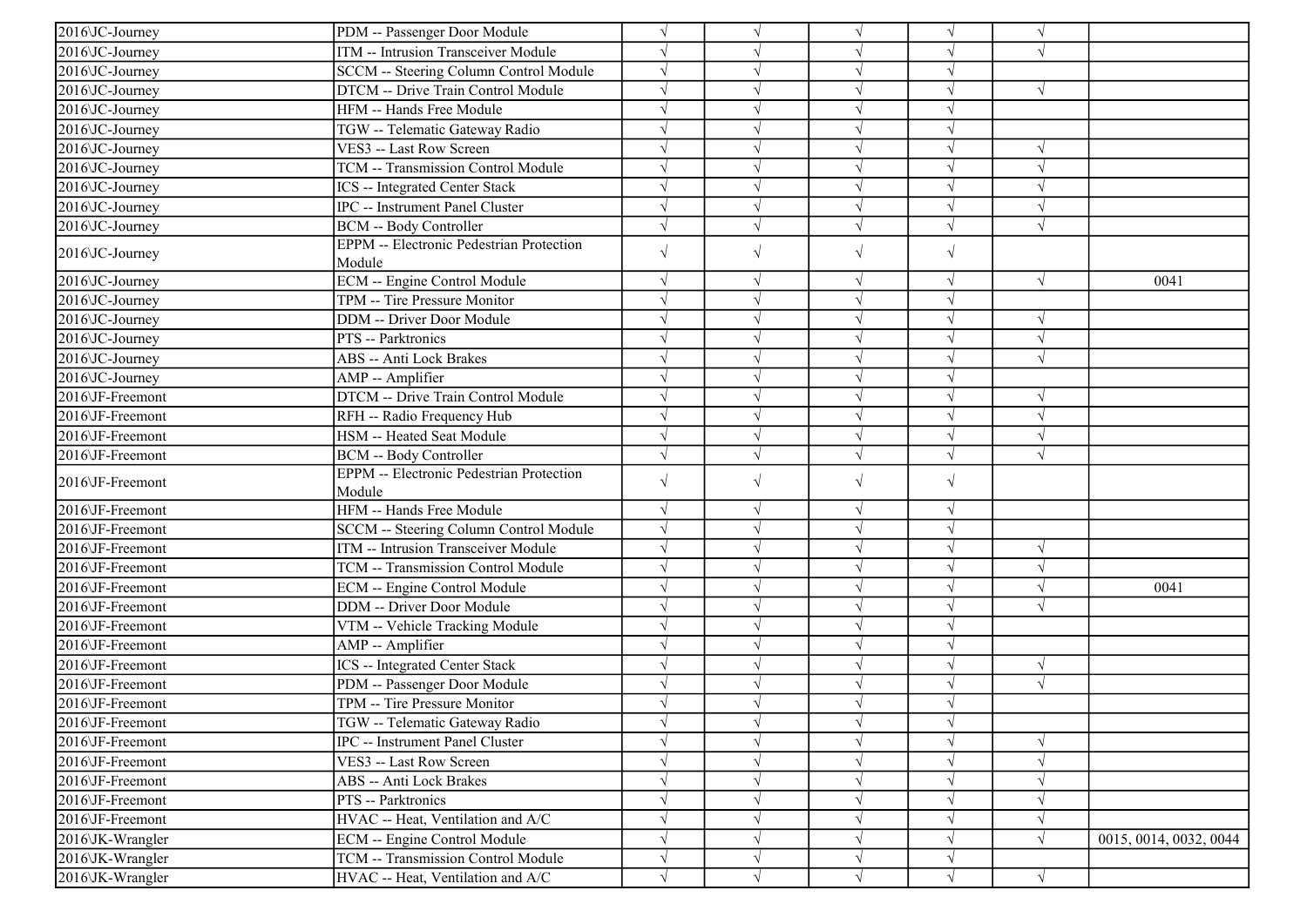| 2016\JK-Wrangler | ABS -- Anti Lock Brakes                  |            | $\sqrt{ }$ | $\sqrt{ }$ | $\sqrt{ }$ | $\sqrt{ }$ | 0002, 0005 |
|------------------|------------------------------------------|------------|------------|------------|------------|------------|------------|
| 2016\JK-Wrangler | TPM -- Tire Pressure Monitor             |            |            | $\sqrt{ }$ | V          |            |            |
| 2016\JK-Wrangler | MIC/CCN -- Mechanical Instrument Cluster |            |            | $\sqrt{ }$ | V          | $\sqrt{ }$ |            |
| 2016\JK-Wrangler | ORC -- AirBag/Occupant Restraint         |            |            | $\sqrt{ }$ | $\sqrt{}$  |            |            |
| 2016\JK-Wrangler | AMP -- Amplifier                         |            |            | $\sqrt{ }$ |            |            |            |
| 2016\JK-Wrangler | CGW -- Central Gateway                   |            |            | $\sqrt{ }$ |            | $\sqrt{ }$ | 0003       |
| 2016\JK-Wrangler | WCM/TPMS -- Wireless Control             |            |            | $\sqrt{ }$ | J          |            |            |
| 2016\JK-Wrangler | ASBS -- Automatic Sway Bar System        |            |            | $\sqrt{ }$ | V          |            |            |
| 2016\JK-Wrangler | ITM -- Intrusion Transceiver Module      |            |            | $\sqrt{ }$ | V          | $\sqrt{ }$ |            |
| 2016\JK-Wrangler | HFM -- Hands Free Module                 |            |            | $\sqrt{ }$ | $\sqrt{}$  | $\sqrt{ }$ |            |
| 2016\JK-Wrangler | RADIO -- Radio                           |            |            | $\sqrt{ }$ |            | $\sqrt{ }$ |            |
| 2016\JK-Wrangler | ESM -- Electronic Shifter                |            |            | $\sqrt{}$  |            | $\sqrt{ }$ |            |
| 2016\JK-Wrangler | SAS -- Steering Angle Sensor             |            |            | $\sqrt{ }$ | V          |            |            |
| 2016\KL-Cherokee | ESM -- Electronic Shifter                |            |            | $\sqrt{ }$ | V          | $\sqrt{ }$ |            |
| 2016\KL-Cherokee | DTV -- Digital Television                |            |            | $\sqrt{ }$ | V          | $\sqrt{ }$ |            |
| 2016\KL-Cherokee | IPC -- Instrument Panel Cluster          |            |            | $\sqrt{ }$ | V          | $\sqrt{ }$ |            |
| 2016\KL-Cherokee | FFCM -- Forward Facing Camera Module     |            |            | $\sqrt{ }$ |            |            |            |
| 2016\KL-Cherokee | PAM -- Park Assist Module                |            |            | $\sqrt{ }$ | J          | $\sqrt{ }$ |            |
| 2016\KL-Cherokee | LBSS -- Left Blind Spot Sensor           |            |            | $\sqrt{ }$ |            |            |            |
| 2016\KL-Cherokee | HVAC -- Heat, Ventilation and A/C        |            |            | $\sqrt{ }$ | V          | $\sqrt{ }$ |            |
| 2016\KL-Cherokee | ICS -- Integrated Center Stack           |            |            | $\sqrt{ }$ | V          | $\sqrt{ }$ |            |
| 2016\KL-Cherokee | EPS -- Electric Power Steering           |            |            | $\sqrt{ }$ | $\sqrt{ }$ |            |            |
| 2016\KL-Cherokee | EDM -- External Disc Module              |            |            | $\sqrt{}$  |            | $\sqrt{ }$ |            |
| 2016\KL-Cherokee | DTCM -- Drive Train Control Module       |            |            | $\sqrt{}$  | $\sqrt{ }$ | $\sqrt{ }$ |            |
| 2016\KL-Cherokee | OCM -- Occupant Classification           |            |            | $\sqrt{ }$ | $\sqrt{ }$ |            |            |
| 2016\KL-Cherokee | PTU -- Power Transfer Unit               |            |            | $\sqrt{ }$ |            |            |            |
| 2016\KL-Cherokee | ACC -- Adaptive Cruise Control           |            |            | $\sqrt{ }$ | $\sqrt{ }$ |            |            |
| 2016\KL-Cherokee | PLGM -- Power Liftgate Module            |            |            | $\sqrt{ }$ | $\sqrt{ }$ | $\sqrt{ }$ |            |
| 2016\KL-Cherokee | ORC -- AirBag/Occupant Restraint         |            |            | $\sqrt{ }$ | $\sqrt{}$  | $\sqrt{ }$ |            |
| 2016\KL-Cherokee | <b>BCM -- Body Controller</b>            |            |            | $\sqrt{ }$ |            | $\sqrt{ }$ |            |
| 2016\KL-Cherokee | AMP -- Amplifier                         |            |            | $\sqrt{ }$ | J          |            |            |
| 2016\KL-Cherokee | TCM -- Transmission Control Module       |            |            | $\sqrt{ }$ | J          |            |            |
| 2016\KL-Cherokee | MSM -- Memory Seat/Memory Heated Seat    | $\sqrt{ }$ |            | $\sqrt{ }$ | ٦I         |            |            |
| 2016\KL-Cherokee | CSWM -- Comfort Seat Wheel Module        | $\sqrt{ }$ |            | $\sqrt{ }$ | $\sqrt{ }$ | $\sqrt{ }$ |            |
| 2016\KL-Cherokee | DDM -- Driver Door Module                |            |            | $\sqrt{ }$ | J          | $\sqrt{ }$ |            |
| 2016\KL-Cherokee | EPB -- Electrical Parking Brake          |            |            | $\sqrt{ }$ | $\sqrt{ }$ |            |            |
| 2016\KL-Cherokee | ESL -- Electronic Steering Lock          |            | $\sqrt{}$  | $\sqrt{}$  | $\sqrt{ }$ |            |            |
| 2016\KL-Cherokee | SCCM -- Steering Column Control Module   |            | $\sqrt{ }$ | $\sqrt{ }$ | $\sqrt{ }$ | $\sqrt{ }$ |            |
| 2016\KL-Cherokee | PDM -- Passenger Door Module             |            |            | $\sqrt{ }$ | V          | $\sqrt{ }$ |            |
| 2016\KL-Cherokee | ECM -- Engine Control Module             |            |            | $\sqrt{}$  | $\sqrt{ }$ | $\sqrt{ }$ | 0041       |
| 2016\KL-Cherokee | RADIO -- Radio                           |            |            | $\sqrt{ }$ | $\sqrt{ }$ | $\sqrt{ }$ |            |
| 2016\KL-Cherokee | RFH -- Radio Frequency Hub               |            |            | $\sqrt{ }$ | V          | $\sqrt{ }$ |            |
| 2016\KL-Cherokee | ABS -- Anti Lock Brakes                  |            | $\sqrt{ }$ | $\sqrt{ }$ | $\sqrt{}$  | $\sqrt{ }$ |            |
| 2016\KL-Cherokee | RDM -- Rear Drive Module                 | $\sqrt{}$  | $\sqrt{ }$ | $\sqrt{ }$ |            |            |            |
| 2016\KL-Cherokee | RBSS -- Right Blind Spot Sensor          | $\sqrt{}$  | $\sqrt{ }$ | $\sqrt{ }$ | $\sqrt{ }$ |            |            |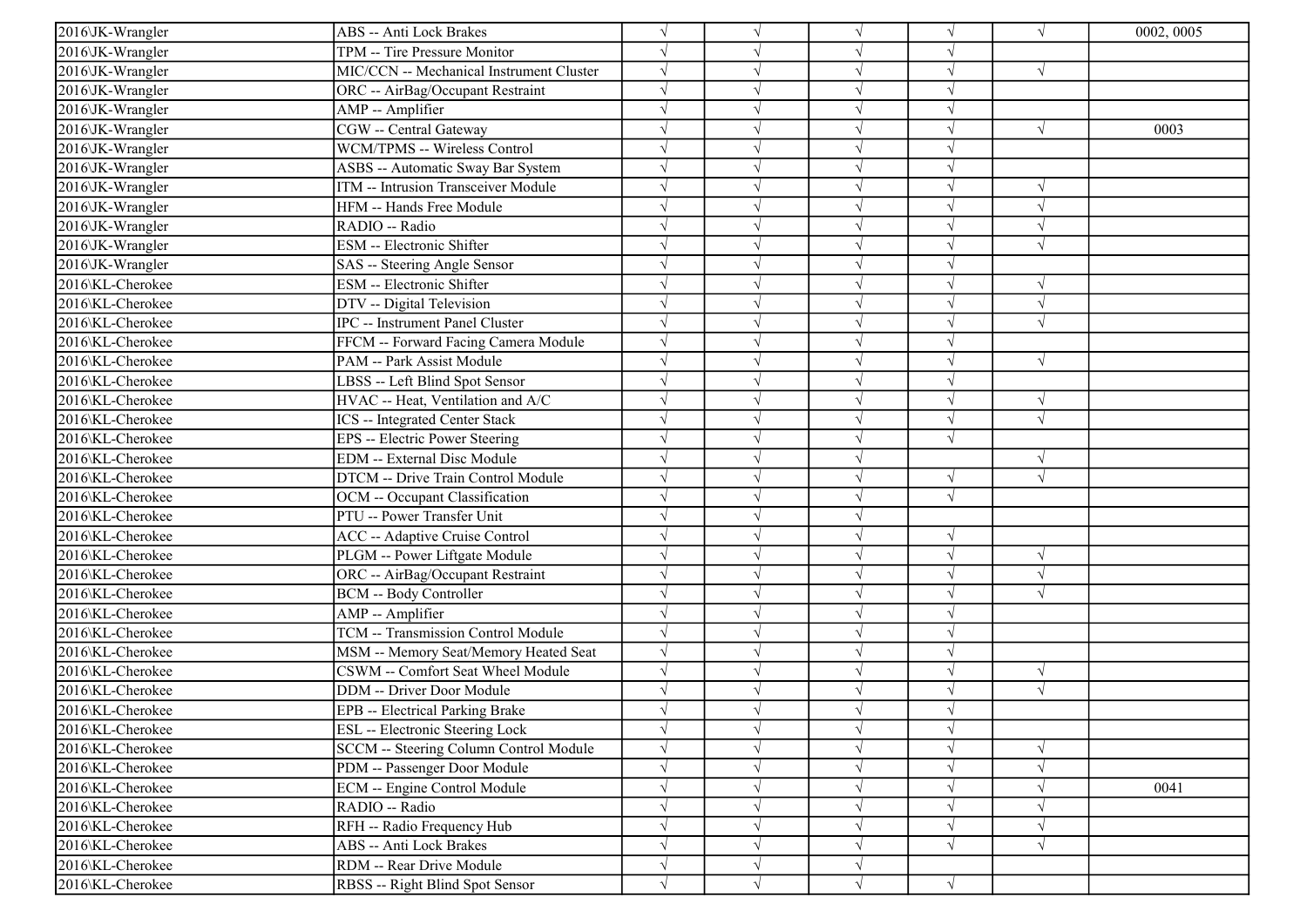| 2016\LA-Challenger | <b>ACC</b> -- Adaptive Cruise Control        |            |            | $\sqrt{ }$ |            |               |      |
|--------------------|----------------------------------------------|------------|------------|------------|------------|---------------|------|
| 2016\LA-Challenger | TPM -- Tire Pressure Monitor                 |            |            | $\sqrt{ }$ | V          |               |      |
| 2016\LA-Challenger | EPS -- Electric Power Steering               |            |            | $\sqrt{}$  | $\sqrt{}$  |               |      |
| 2016\LA-Challenger | HSM -- Heated Seat Module                    |            |            | $\sqrt{ }$ |            | $\sqrt{ }$    |      |
| 2016\LA-Challenger | SCCM -- Steering Column Control Module       | $\sqrt{}$  |            | $\sqrt{}$  |            |               |      |
| 2016\LA-Challenger | LBSS -- Left Blind Spot Sensor               |            |            | $\sqrt{ }$ | J          |               |      |
| 2016\LA-Challenger | <b>BCM -- Body Controller</b>                |            |            | $\sqrt{ }$ | V          | $\sqrt{ }$    |      |
| 2016\LA-Challenger | ORC -- AirBag/Occupant Restraint             | $\sqrt{ }$ |            | $\sqrt{ }$ | V          |               |      |
| 2016\LA-Challenger | RBSS -- Right Blind Spot Sensor              |            |            | $\sqrt{ }$ | J          |               |      |
| 2016\LA-Challenger | TCM -- Transmission Control Module           |            |            | $\sqrt{ }$ | $\sqrt{ }$ |               |      |
| 2016\LA-Challenger | <b>ABS</b> -- Anti Lock Brakes               |            |            | $\sqrt{ }$ | V          | $\sqrt{ }$    | 0001 |
| 2016\LA-Challenger | MSM -- Memory Seat/Memory Heated Seat        |            |            | $\sqrt{ }$ |            | $\sqrt{2}$    |      |
| 2016\LA-Challenger | <b>IPC</b> -- Instrument Panel Cluster       |            |            | $\sqrt{ }$ | V          | $\sqrt{ }$    |      |
| 2016\LA-Challenger | <b>ESM</b> -- Electronic Shifter             |            |            | $\sqrt{ }$ | V          | $\sqrt{ }$    |      |
| 2016\LA-Challenger | <b>ICS</b> -- Integrated Center Stack        |            |            | $\sqrt{ }$ | V          | $\sqrt{ }$    |      |
| 2016\LA-Challenger | AMP -- Amplifier                             |            |            | $\sqrt{ }$ |            | $\sqrt{ }$    |      |
| 2016\LA-Challenger | RADIO -- Radio                               |            |            | $\sqrt{ }$ | J          | $\sqrt{ }$    |      |
| 2016\LA-Challenger | <b>ADCM</b> -- Active Damping Control Module |            |            | $\sqrt{ }$ |            |               |      |
| 2016\LA-Challenger | HVAC -- Heat, Ventilation and A/C            | $\sqrt{}$  |            | $\sqrt{ }$ | V          | $\sqrt{ }$    |      |
| 2016\LA-Challenger | <b>DDM</b> -- Driver Door Module             | $\sqrt{ }$ |            | $\sqrt{ }$ | V          | $\sqrt{ }$    |      |
| 2016\LA-Challenger | PDM -- Passenger Door Module                 | $\sqrt{ }$ |            | $\sqrt{ }$ | V          | $\sqrt{ }$    |      |
| 2016\LA-Challenger | ECM -- Engine Control Module                 | $\sqrt{}$  |            | $\sqrt{ }$ | V          | $\sqrt{ }$    | 0041 |
| 2016\LA-Challenger | PTS -- Parktronics                           |            |            | $\sqrt{ }$ | J          | $\sqrt{ }$    |      |
| 2016\LD-Charger    | TPM -- Tire Pressure Monitor                 |            |            | $\sqrt{ }$ |            |               |      |
| 2016\LD-Charger    | RFH -- Radio Frequency Hub                   |            |            | $\sqrt{ }$ | $\sqrt{ }$ | $\sqrt{ }$    |      |
| 2016\LD-Charger    | LBSS -- Left Blind Spot Sensor               |            |            | $\sqrt{ }$ | V          |               |      |
| 2016\LD-Charger    | PTS -- Parktronics                           |            |            | $\sqrt{ }$ | V          | $\sqrt{ }$    |      |
| 2016\LD-Charger    | IPC -- Instrument Panel Cluster              |            |            | $\sqrt{ }$ | V          | $\sqrt{ }$    |      |
| 2016\LD-Charger    | ITM -- Intrusion Transceiver Module          |            |            | $\sqrt{ }$ |            | $\mathcal{N}$ |      |
| 2016\LD-Charger    | HSM -- Heated Seat Module                    |            |            | $\sqrt{ }$ |            | $\sqrt{ }$    |      |
| 2016\LD-Charger    | SCCM -- Steering Column Control Module       | $\sqrt{}$  |            | $\sqrt{ }$ | V          |               |      |
| 2016\LD-Charger    | <b>ACC</b> -- Adaptive Cruise Control        |            |            | $\sqrt{ }$ | V          |               |      |
| 2016\LD-Charger    | EPS -- Electric Power Steering               | $\sqrt{ }$ |            | $\sqrt{ }$ | $\sqrt{}$  |               |      |
| 2016\LD-Charger    | <b>ADCM</b> -- Active Damping Control Module | $\sqrt{ }$ |            | $\sqrt{ }$ | $\sqrt{}$  |               |      |
| 2016\LD-Charger    | VSIM -- Vehicle System Interface Module      |            |            | $\sqrt{ }$ | اد         | $\sqrt{ }$    |      |
| 2016\LD-Charger    | AMP -- Amplifier                             |            |            |            |            |               |      |
| 2016\LD-Charger    | DSM -- Display Screen Module                 |            | $\sqrt{}$  | $\sqrt{}$  | $\sqrt{}$  |               |      |
| 2016\LD-Charger    | ESM -- Electronic Shifter                    |            |            | $\sqrt{ }$ | V          | $\sqrt{ }$    |      |
| 2016\LD-Charger    | RADIO -- Radio                               |            |            | $\sqrt{ }$ |            | $\sqrt{ }$    |      |
| 2016\LD-Charger    | <b>ICS</b> -- Integrated Center Stack        |            |            | $\sqrt{ }$ |            | $\sqrt{ }$    |      |
| 2016\LD-Charger    | DTCM -- Drive Train Control Module           |            |            | $\sqrt{}$  |            | $\sqrt{ }$    |      |
| 2016\LD-Charger    | TCM -- Transmission Control Module           |            |            | $\sqrt{ }$ | V          |               |      |
| 2016\LD-Charger    | HVAC -- Heat, Ventilation and A/C            |            | $\sqrt{ }$ | $\sqrt{ }$ | V          | $\sqrt{ }$    |      |
| 2016\LD-Charger    | ORC -- AirBag/Occupant Restraint             | $\sqrt{}$  | $\sqrt{ }$ | $\sqrt{ }$ | V          |               |      |
| 2016\LD-Charger    | <b>ECM</b> -- Engine Control Module          | $\sqrt{}$  | $\sqrt{}$  | $\sqrt{}$  | $\sqrt{}$  | $\sqrt{}$     | 0041 |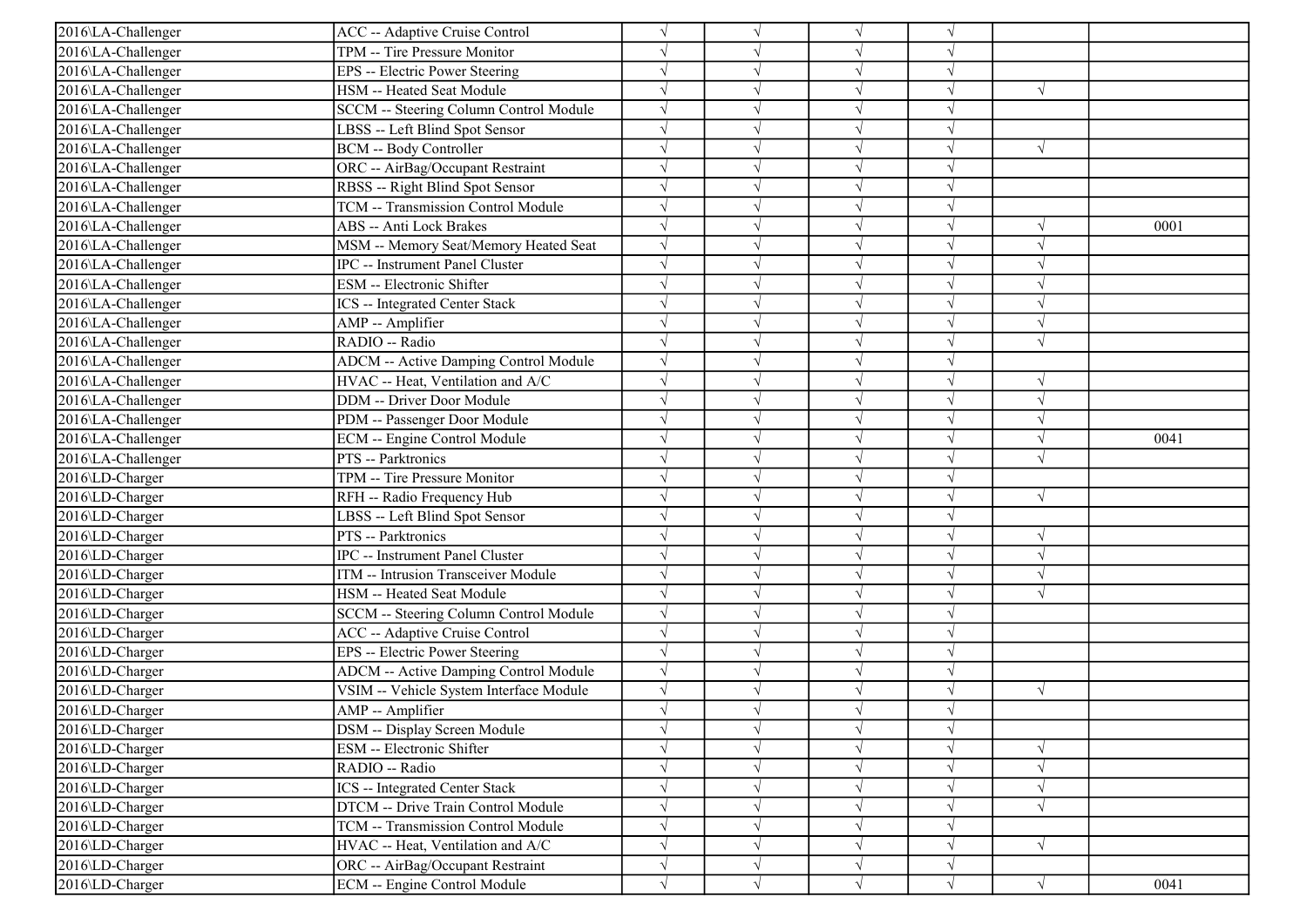| 2016\LD-Charger                                | <b>BCM</b> -- Body Controller                | $\sqrt{ }$ | $\sqrt{ }$ | $\sqrt{ }$ | $\sqrt{ }$ | $\sqrt{ }$ |      |
|------------------------------------------------|----------------------------------------------|------------|------------|------------|------------|------------|------|
| 2016\LD-Charger                                | ABS -- Anti Lock Brakes                      | $\sqrt{ }$ |            |            |            |            | 0001 |
| 2016\LD-Charger                                | DDM -- Driver Door Module                    | $\sqrt{ }$ |            |            |            |            |      |
| 2016\LD-Charger                                | MSM -- Memory Seat/Memory Heated Seat        | $\sqrt{ }$ | V          | $\sqrt{ }$ |            | $\sqrt{ }$ |      |
| 2016\LD-Charger                                | PDM -- Passenger Door Module                 | $\sqrt{ }$ |            |            |            | $\sqrt{ }$ |      |
| 2016\LD-Charger                                | FFCM -- Forward Facing Camera Module         | $\sqrt{ }$ |            | $\sqrt{ }$ |            |            |      |
| 2016\LD-Charger                                | RBSS -- Right Blind Spot Sensor              | $\sqrt{ }$ | $\sqrt{ }$ | $\sqrt{ }$ | $\sqrt{ }$ |            |      |
| 2016\LX-300, Charger, Magnum, Grand<br>Voyager | RADIO -- Radio                               | $\sqrt{ }$ | $\sqrt{}$  | $\sqrt{ }$ | $\sqrt{}$  | $\sqrt{ }$ |      |
| 2016\LX-300, Charger, Magnum, Grand<br>Voyager | HVAC -- Heat, Ventilation and A/C            | $\sqrt{ }$ | $\sqrt{}$  | $\sqrt{}$  | $\sqrt{}$  | $\sqrt{ }$ |      |
| 2016\LX-300, Charger, Magnum, Grand<br>Voyager | EPS -- Electric Power Steering               | $\sqrt{ }$ | $\sqrt{ }$ | $\sqrt{}$  | $\sqrt{}$  |            |      |
| 2016\LX-300, Charger, Magnum, Grand<br>Voyager | <b>BCM</b> -- Body Controller                | $\sqrt{ }$ | $\sqrt{}$  | $\sqrt{}$  | $\sqrt{}$  | $\sqrt{ }$ |      |
| 2016\LX-300, Charger, Magnum, Grand<br>Voyager | DDM -- Driver Door Module                    | $\sqrt{ }$ | $\sqrt{}$  | $\sqrt{}$  | $\sqrt{}$  | $\sqrt{ }$ |      |
| 2016\LX-300, Charger, Magnum, Grand<br>Voyager | ECM -- Engine Control Module                 | $\sqrt{ }$ | $\sqrt{}$  | $\sqrt{}$  | $\sqrt{}$  | $\sqrt{ }$ | 0041 |
| 2016\LX-300, Charger, Magnum, Grand<br>Voyager | <b>ADCM</b> -- Active Damping Control Module | $\sqrt{ }$ | $\sqrt{}$  | $\sqrt{}$  | $\sqrt{}$  |            |      |
| 2016\LX-300, Charger, Magnum, Grand<br>Voyager | AFLS -- Adaptive Front Lighting System       | $\sqrt{ }$ | $\sqrt{2}$ | $\sqrt{ }$ | $\sqrt{}$  | $\sqrt{ }$ |      |
| 2016\LX-300, Charger, Magnum, Grand<br>Voyager | DTCM -- Drive Train Control Module           | $\sqrt{ }$ | $\sqrt{}$  | $\sqrt{ }$ | $\sqrt{ }$ | $\sqrt{ }$ |      |
| 2016\LX-300, Charger, Magnum, Grand<br>Voyager | TPM -- Tire Pressure Monitor                 | $\sqrt{ }$ | $\sqrt{}$  | $\sqrt{}$  | $\sqrt{}$  |            |      |
| 2016\LX-300, Charger, Magnum, Grand<br>Voyager | ABS -- Anti Lock Brakes                      | $\sqrt{}$  | $\sqrt{}$  | $\sqrt{}$  | $\sqrt{}$  | $\sqrt{ }$ | 0001 |
| 2016\LX-300, Charger, Magnum, Grand<br>Voyager | PDM -- Passenger Door Module                 | $\sqrt{ }$ | $\sqrt{}$  | $\sqrt{}$  | $\sqrt{}$  | $\sqrt{ }$ |      |
| 2016\LX-300, Charger, Magnum, Grand<br>Voyager | SCCM -- Steering Column Control Module       | $\sqrt{ }$ | $\sqrt{}$  | $\sqrt{}$  | $\sqrt{}$  |            |      |
| 2016\LX-300, Charger, Magnum, Grand<br>Voyager | ACC -- Adaptive Cruise Control               | $\sqrt{ }$ | $\sqrt{}$  | $\sqrt{}$  | $\sqrt{}$  |            |      |
| 2016\LX-300, Charger, Magnum, Grand<br>Voyager | ICS -- Integrated Center Stack               | $\sqrt{ }$ | $\sqrt{}$  | $\sqrt{}$  | $\sqrt{}$  | $\sqrt{ }$ |      |
| 2016\LX-300, Charger, Magnum, Grand<br>Voyager | AMP -- Amplifier                             | $\sqrt{}$  | $\sqrt{}$  | $\sqrt{ }$ | $\sqrt{}$  | $\sqrt{ }$ |      |
| 2016\LX-300, Charger, Magnum, Grand<br>Voyager | RFH -- Radio Frequency Hub                   | $\sqrt{}$  | $\sqrt{}$  | $\sqrt{}$  | $\sqrt{}$  | $\sqrt{ }$ |      |
| 2016\LX-300, Charger, Magnum, Grand<br>Voyager | HSM -- Heated Seat Module                    | $\sqrt{ }$ | $\sqrt{}$  | $\sqrt{}$  | $\sqrt{}$  | $\sqrt{ }$ |      |
| 2016\LX-300, Charger, Magnum, Grand<br>Voyager | PTS -- Parktronics                           | $\sqrt{ }$ | $\sqrt{}$  | $\sqrt{}$  | $\sqrt{}$  | $\sqrt{ }$ |      |
| 2016\LX-300, Charger, Magnum, Grand<br>Voyager | TCM -- Transmission Control Module           | $\sqrt{ }$ | $\sqrt{ }$ | $\sqrt{}$  | $\sqrt{ }$ |            |      |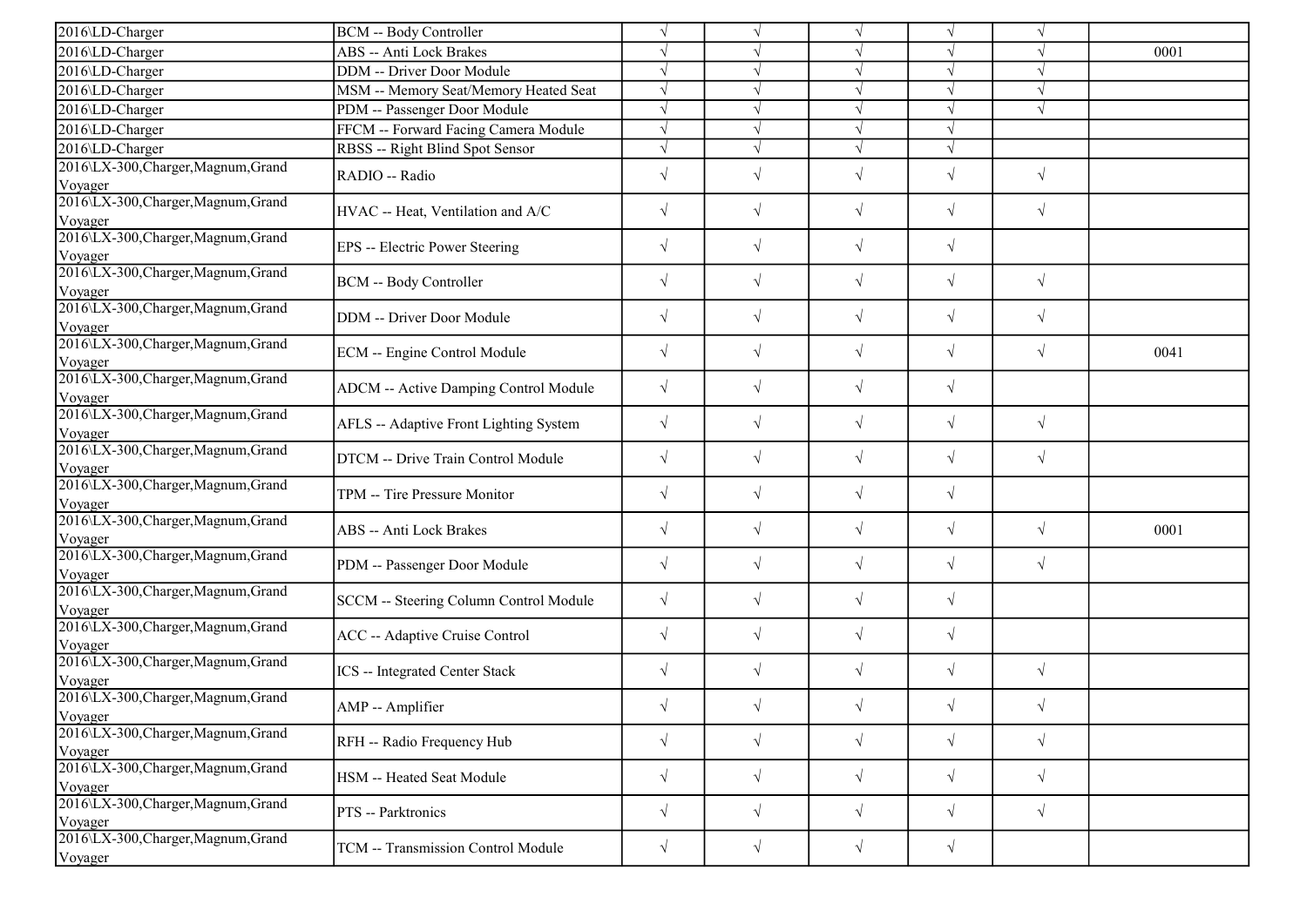| 2016\LX-300, Charger, Magnum, Grand<br>$\sqrt{}$<br>$\sqrt{}$<br>$\sqrt{}$<br>$\sqrt{}$<br>LBSS -- Left Blind Spot Sensor<br>Voyager<br>2016\LX-300, Charger, Magnum, Grand<br>$\sqrt{ }$<br>$\sqrt{ }$<br>$\sqrt{ }$<br>$\sqrt{}$<br>RBSS -- Right Blind Spot Sensor<br>Voyager<br>2016\LX-300, Charger, Magnum, Grand<br>$\sqrt{ }$<br>$\sqrt{}$<br>$\sqrt{}$<br>$\sqrt{ }$<br>$\sqrt{ }$<br>ITM -- Intrusion Transceiver Module<br>Voyager<br>2016\LX-300, Charger, Magnum, Grand<br>$\sqrt{}$<br>$\sqrt{}$<br>$\sqrt{}$<br>$\sqrt{}$<br>$\sqrt{ }$<br>ESM -- Electronic Shifter<br>Voyager<br>2016\LX-300, Charger, Magnum, Grand<br>$\sqrt{}$<br>$\sqrt{}$<br>$\sqrt{}$<br>$\sqrt{ }$<br>$\sqrt{ }$<br>MSM -- Memory Seat/Memory Heated Seat<br>Voyager<br>2016\LX-300, Charger, Magnum, Grand<br>$\sqrt{ }$<br>$\sqrt{}$<br>$\sqrt{}$<br>$\sqrt{}$<br>$\sqrt{ }$<br>IPC -- Instrument Panel Cluster<br>Voyager<br>2016\LX-300, Charger, Magnum, Grand<br>$\sqrt{ }$<br>$\sqrt{}$<br>$\sqrt{}$<br>$\sqrt{}$<br>FFCM -- Forward Facing Camera Module<br>Voyager<br>2016\MK-Compass, Patriot<br>$\sqrt{ }$<br>$\sqrt{}$<br>ORC -- AirBag/Occupant Restraint<br>$\sqrt{ }$<br>$\sqrt{ }$<br>FDCM -- Final Drive Control/All Wheel Drive<br>$\sqrt{}$<br>$\sqrt{ }$<br>2016\MK-Compass,Patriot<br>$\sqrt{ }$<br>$\sqrt{ }$<br>2016\MK-Compass,Patriot<br>RADIO -- Radio<br>$\sqrt{ }$<br>$\sqrt{ }$<br>V<br>TCM -- Transmission Control Module<br>$\sqrt{ }$<br>$\sqrt{ }$<br>2016\MK-Compass,Patriot<br>$\sqrt{ }$ |
|----------------------------------------------------------------------------------------------------------------------------------------------------------------------------------------------------------------------------------------------------------------------------------------------------------------------------------------------------------------------------------------------------------------------------------------------------------------------------------------------------------------------------------------------------------------------------------------------------------------------------------------------------------------------------------------------------------------------------------------------------------------------------------------------------------------------------------------------------------------------------------------------------------------------------------------------------------------------------------------------------------------------------------------------------------------------------------------------------------------------------------------------------------------------------------------------------------------------------------------------------------------------------------------------------------------------------------------------------------------------------------------------------------------------------------------------------------------------------------------------------------------------|
|                                                                                                                                                                                                                                                                                                                                                                                                                                                                                                                                                                                                                                                                                                                                                                                                                                                                                                                                                                                                                                                                                                                                                                                                                                                                                                                                                                                                                                                                                                                      |
|                                                                                                                                                                                                                                                                                                                                                                                                                                                                                                                                                                                                                                                                                                                                                                                                                                                                                                                                                                                                                                                                                                                                                                                                                                                                                                                                                                                                                                                                                                                      |
|                                                                                                                                                                                                                                                                                                                                                                                                                                                                                                                                                                                                                                                                                                                                                                                                                                                                                                                                                                                                                                                                                                                                                                                                                                                                                                                                                                                                                                                                                                                      |
|                                                                                                                                                                                                                                                                                                                                                                                                                                                                                                                                                                                                                                                                                                                                                                                                                                                                                                                                                                                                                                                                                                                                                                                                                                                                                                                                                                                                                                                                                                                      |
|                                                                                                                                                                                                                                                                                                                                                                                                                                                                                                                                                                                                                                                                                                                                                                                                                                                                                                                                                                                                                                                                                                                                                                                                                                                                                                                                                                                                                                                                                                                      |
|                                                                                                                                                                                                                                                                                                                                                                                                                                                                                                                                                                                                                                                                                                                                                                                                                                                                                                                                                                                                                                                                                                                                                                                                                                                                                                                                                                                                                                                                                                                      |
|                                                                                                                                                                                                                                                                                                                                                                                                                                                                                                                                                                                                                                                                                                                                                                                                                                                                                                                                                                                                                                                                                                                                                                                                                                                                                                                                                                                                                                                                                                                      |
|                                                                                                                                                                                                                                                                                                                                                                                                                                                                                                                                                                                                                                                                                                                                                                                                                                                                                                                                                                                                                                                                                                                                                                                                                                                                                                                                                                                                                                                                                                                      |
|                                                                                                                                                                                                                                                                                                                                                                                                                                                                                                                                                                                                                                                                                                                                                                                                                                                                                                                                                                                                                                                                                                                                                                                                                                                                                                                                                                                                                                                                                                                      |
|                                                                                                                                                                                                                                                                                                                                                                                                                                                                                                                                                                                                                                                                                                                                                                                                                                                                                                                                                                                                                                                                                                                                                                                                                                                                                                                                                                                                                                                                                                                      |
|                                                                                                                                                                                                                                                                                                                                                                                                                                                                                                                                                                                                                                                                                                                                                                                                                                                                                                                                                                                                                                                                                                                                                                                                                                                                                                                                                                                                                                                                                                                      |
|                                                                                                                                                                                                                                                                                                                                                                                                                                                                                                                                                                                                                                                                                                                                                                                                                                                                                                                                                                                                                                                                                                                                                                                                                                                                                                                                                                                                                                                                                                                      |
| $\sqrt{ }$<br>2016\MK-Compass,Patriot<br>SAS -- Steering Angle Sensor<br>J                                                                                                                                                                                                                                                                                                                                                                                                                                                                                                                                                                                                                                                                                                                                                                                                                                                                                                                                                                                                                                                                                                                                                                                                                                                                                                                                                                                                                                           |
| 2016\MK-Compass,Patriot<br><b>ABS</b> -- Anti Lock Brakes<br>0002, 0005<br>$\sqrt{ }$<br>$\sqrt{ }$<br>V                                                                                                                                                                                                                                                                                                                                                                                                                                                                                                                                                                                                                                                                                                                                                                                                                                                                                                                                                                                                                                                                                                                                                                                                                                                                                                                                                                                                             |
| 2016\MK-Compass,Patriot<br>ECM -- Engine Control Module<br>$\sqrt{ }$<br>$\sqrt{ }$<br>$\sqrt{2}$<br>V                                                                                                                                                                                                                                                                                                                                                                                                                                                                                                                                                                                                                                                                                                                                                                                                                                                                                                                                                                                                                                                                                                                                                                                                                                                                                                                                                                                                               |
| 2016\MK-Compass,Patriot<br>HFM -- Hands Free Module<br>$\sqrt{}$<br>$\sqrt{}$<br>$\sqrt{2}$                                                                                                                                                                                                                                                                                                                                                                                                                                                                                                                                                                                                                                                                                                                                                                                                                                                                                                                                                                                                                                                                                                                                                                                                                                                                                                                                                                                                                          |
| ITM -- Intrusion Transceiver Module<br>2016\MK-Compass,Patriot<br>$\sqrt{ }$<br>$\mathcal{A}$                                                                                                                                                                                                                                                                                                                                                                                                                                                                                                                                                                                                                                                                                                                                                                                                                                                                                                                                                                                                                                                                                                                                                                                                                                                                                                                                                                                                                        |
| 2016\MK-Compass,Patriot<br>HVAC -- Heat, Ventilation and A/C<br>$\sqrt{ }$<br>$\sqrt{2}$                                                                                                                                                                                                                                                                                                                                                                                                                                                                                                                                                                                                                                                                                                                                                                                                                                                                                                                                                                                                                                                                                                                                                                                                                                                                                                                                                                                                                             |
| 2016\MK-Compass,Patriot<br>CGW -- Central Gateway<br>$\sqrt{ }$<br>J<br>$\sqrt{2}$<br>0003                                                                                                                                                                                                                                                                                                                                                                                                                                                                                                                                                                                                                                                                                                                                                                                                                                                                                                                                                                                                                                                                                                                                                                                                                                                                                                                                                                                                                           |
| 2016\MK-Compass,Patriot<br>WCM/TPMS -- Wireless Control<br>$\sqrt{ }$<br>J                                                                                                                                                                                                                                                                                                                                                                                                                                                                                                                                                                                                                                                                                                                                                                                                                                                                                                                                                                                                                                                                                                                                                                                                                                                                                                                                                                                                                                           |
| $\sqrt{ }$<br>2016\MK-Compass,Patriot<br>$\sqrt{ }$<br>AMP -- Amplifier<br>$\sqrt{}$                                                                                                                                                                                                                                                                                                                                                                                                                                                                                                                                                                                                                                                                                                                                                                                                                                                                                                                                                                                                                                                                                                                                                                                                                                                                                                                                                                                                                                 |
| MIC/CCN -- Mechanical Instrument Cluster<br>$\sqrt{}$<br>2016\MK-Compass,Patriot<br>$\sqrt{ }$<br>$\sqrt{ }$<br>$\sqrt{ }$                                                                                                                                                                                                                                                                                                                                                                                                                                                                                                                                                                                                                                                                                                                                                                                                                                                                                                                                                                                                                                                                                                                                                                                                                                                                                                                                                                                           |
| 2016\NY-Ypsilon<br><b>IPC</b> -- Instrument Panel Cluster<br>$\sqrt{ }$<br>0043<br>$\sqrt{}$<br>$\sqrt{2}$                                                                                                                                                                                                                                                                                                                                                                                                                                                                                                                                                                                                                                                                                                                                                                                                                                                                                                                                                                                                                                                                                                                                                                                                                                                                                                                                                                                                           |
| $\sqrt{}$<br>ECM -- Engine Control Module<br>2016\NY-Ypsilon<br>$\sqrt{}$<br>$\sqrt{ }$                                                                                                                                                                                                                                                                                                                                                                                                                                                                                                                                                                                                                                                                                                                                                                                                                                                                                                                                                                                                                                                                                                                                                                                                                                                                                                                                                                                                                              |
| ORC -- AirBag/Occupant Restraint<br>$\sqrt{ }$<br>$\sqrt{ }$<br>2016\NY-Ypsilon<br>$\sqrt{ }$                                                                                                                                                                                                                                                                                                                                                                                                                                                                                                                                                                                                                                                                                                                                                                                                                                                                                                                                                                                                                                                                                                                                                                                                                                                                                                                                                                                                                        |
| <b>AHM -- Additional Heater Module</b><br>2016\NY-Ypsilon<br>$\sqrt{ }$<br>$\sqrt{ }$<br>V                                                                                                                                                                                                                                                                                                                                                                                                                                                                                                                                                                                                                                                                                                                                                                                                                                                                                                                                                                                                                                                                                                                                                                                                                                                                                                                                                                                                                           |
| <b>TCM -- Transmission Control Module</b><br>2016\NY-Ypsilon<br>$\sqrt{}$<br>$\sqrt{ }$<br>$\sqrt{ }$<br>$\sqrt{ }$                                                                                                                                                                                                                                                                                                                                                                                                                                                                                                                                                                                                                                                                                                                                                                                                                                                                                                                                                                                                                                                                                                                                                                                                                                                                                                                                                                                                  |
| $\sqrt{}$<br>2016\NY-Ypsilon<br>EPS -- Electric Power Steering<br>$\sqrt{ }$<br>$\sqrt{}$                                                                                                                                                                                                                                                                                                                                                                                                                                                                                                                                                                                                                                                                                                                                                                                                                                                                                                                                                                                                                                                                                                                                                                                                                                                                                                                                                                                                                            |
| 2016\NY-Ypsilon<br><b>BCM -- Body Controller</b><br>$\sqrt{ }$<br>$\sqrt{ }$                                                                                                                                                                                                                                                                                                                                                                                                                                                                                                                                                                                                                                                                                                                                                                                                                                                                                                                                                                                                                                                                                                                                                                                                                                                                                                                                                                                                                                         |
| HVAC -- Heat, Ventilation and A/C<br>$\sqrt{ }$<br>2016\NY-Ypsilon<br>$\sqrt{ }$                                                                                                                                                                                                                                                                                                                                                                                                                                                                                                                                                                                                                                                                                                                                                                                                                                                                                                                                                                                                                                                                                                                                                                                                                                                                                                                                                                                                                                     |
| 2016\PF-Dart<br>CTM -- Convergence Telematic Module<br>$\sqrt{ }$<br>V                                                                                                                                                                                                                                                                                                                                                                                                                                                                                                                                                                                                                                                                                                                                                                                                                                                                                                                                                                                                                                                                                                                                                                                                                                                                                                                                                                                                                                               |
| 2016\PF-Dart<br>RADIO -- Radio<br>$\sqrt{ }$<br>$\sqrt{ }$<br>$\sqrt{ }$<br>V                                                                                                                                                                                                                                                                                                                                                                                                                                                                                                                                                                                                                                                                                                                                                                                                                                                                                                                                                                                                                                                                                                                                                                                                                                                                                                                                                                                                                                        |
| 2016\PF-Dart<br><b>ABS</b> -- Anti Lock Brakes<br>$\sqrt{ }$<br>$\sqrt{ }$                                                                                                                                                                                                                                                                                                                                                                                                                                                                                                                                                                                                                                                                                                                                                                                                                                                                                                                                                                                                                                                                                                                                                                                                                                                                                                                                                                                                                                           |
| 2016\PF-Dart<br>$\sqrt{}$<br><b>ECM</b> -- Engine Control Module<br>$\sqrt{ }$<br>$\sqrt{}$<br>$\sqrt{ }$                                                                                                                                                                                                                                                                                                                                                                                                                                                                                                                                                                                                                                                                                                                                                                                                                                                                                                                                                                                                                                                                                                                                                                                                                                                                                                                                                                                                            |
| 2016\PF-Dart<br>PAM -- Park Assist Module<br>$\sqrt{ }$<br>V                                                                                                                                                                                                                                                                                                                                                                                                                                                                                                                                                                                                                                                                                                                                                                                                                                                                                                                                                                                                                                                                                                                                                                                                                                                                                                                                                                                                                                                         |
| $\sqrt{}$<br>2016\PF-Dart<br>CSWM -- Comfort Seat Wheel Module<br>$\sqrt{ }$<br>$\sqrt{}$<br>$\sqrt{ }$                                                                                                                                                                                                                                                                                                                                                                                                                                                                                                                                                                                                                                                                                                                                                                                                                                                                                                                                                                                                                                                                                                                                                                                                                                                                                                                                                                                                              |
| 2016\PF-Dart<br>SCCM -- Steering Column Control Module<br>$\sqrt{ }$<br>V<br>$\sqrt{ }$                                                                                                                                                                                                                                                                                                                                                                                                                                                                                                                                                                                                                                                                                                                                                                                                                                                                                                                                                                                                                                                                                                                                                                                                                                                                                                                                                                                                                              |
| OCM -- Occupant Classification<br>2016\PF-Dart<br>$\sqrt{}$<br>$\sqrt{ }$<br>$\sqrt{}$<br>$\sqrt{ }$                                                                                                                                                                                                                                                                                                                                                                                                                                                                                                                                                                                                                                                                                                                                                                                                                                                                                                                                                                                                                                                                                                                                                                                                                                                                                                                                                                                                                 |
| RFH -- Radio Frequency Hub<br>$\sqrt{ }$<br>2016\PF-Dart<br>$\sqrt{}$<br>$\sqrt{}$<br>$\sqrt{}$<br>$\sqrt{}$                                                                                                                                                                                                                                                                                                                                                                                                                                                                                                                                                                                                                                                                                                                                                                                                                                                                                                                                                                                                                                                                                                                                                                                                                                                                                                                                                                                                         |
| 2016\PF-Dart<br>EPS -- Electric Power Steering<br>$\sqrt{}$<br>$\sqrt{}$<br>$\sqrt{ }$<br>$\sqrt{}$                                                                                                                                                                                                                                                                                                                                                                                                                                                                                                                                                                                                                                                                                                                                                                                                                                                                                                                                                                                                                                                                                                                                                                                                                                                                                                                                                                                                                  |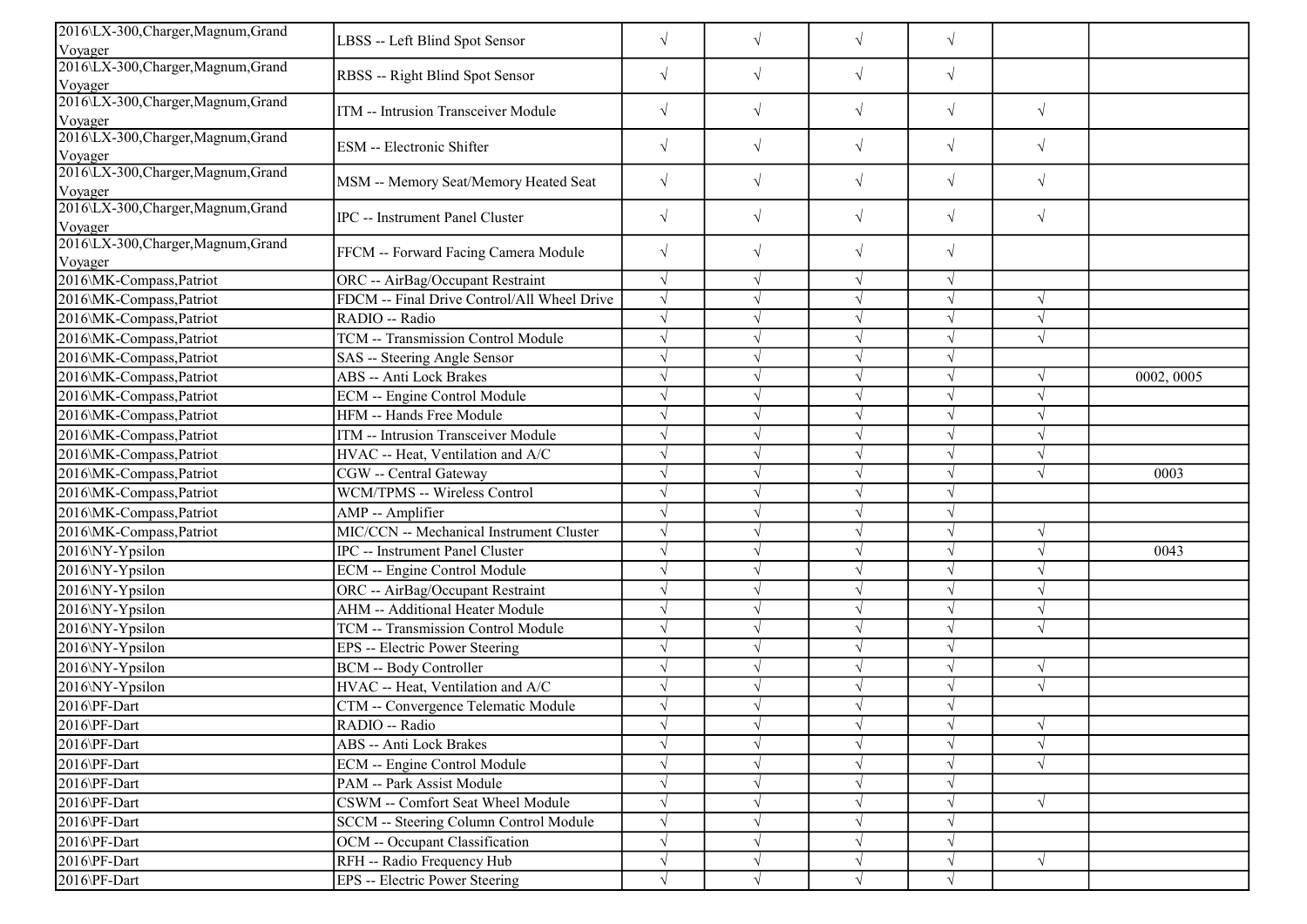| 2016\PF-Dart                   | <b>BCM -- Body Controller</b>                   |            |            | $\sqrt{ }$ | $\sqrt{ }$ |            |           |
|--------------------------------|-------------------------------------------------|------------|------------|------------|------------|------------|-----------|
| 2016\PF-Dart                   | <b>EDM</b> -- External Disc Module              | $\sqrt{}$  |            | $\sqrt{}$  |            |            |           |
| 2016\PF-Dart                   | RBSS -- Right Blind Spot Sensor                 | $\sqrt{}$  |            | $\sqrt{}$  | J          | $\sqrt{ }$ |           |
| 2016\PF-Dart                   | HVAC -- Heat, Ventilation and A/C               |            |            | V          |            |            |           |
| 2016\PF-Dart                   | IPC -- Instrument Panel Cluster                 | $\sqrt{}$  |            | $\sqrt{ }$ | J          | $\sqrt{ }$ |           |
| 2016\PF-Dart                   | ORC -- AirBag/Occupant Restraint                | $\sqrt{}$  |            | $\sqrt{ }$ | $\sqrt{}$  |            |           |
| 2016\PF-Dart                   | AMP -- Amplifier                                | $\sqrt{}$  |            | V          | V          |            |           |
| 2016\PF-Dart                   | TCM -- Transmission Control Module              | $\sqrt{ }$ |            | $\sqrt{ }$ | $\sqrt{}$  | $\sqrt{ }$ |           |
| 2016\PF-Dart                   | ESM -- Electronic Shifter                       | $\sqrt{}$  |            | $\sqrt{ }$ | $\sqrt{}$  |            |           |
| 2016\PF-Dart                   | <b>ICS</b> -- Integrated Center Stack           |            |            | $\sqrt{ }$ |            | $\sqrt{ }$ |           |
| 2016\PF-Dart                   | LBSS -- Left Blind Spot Sensor                  |            |            | $\sqrt{}$  | J          | $\sqrt{ }$ |           |
| 2016\RT-Caravan,Town & Country | PSDMR -- Power Sliding Doors (Right)            |            |            | $\sqrt{}$  |            |            |           |
| 2016\RT-Caravan,Town & Country | TPM -- Tire Pressure Monitor                    | $\sqrt{}$  |            | $\sqrt{}$  | V          |            |           |
| 2016\RT-Caravan,Town & Country | SAS -- Steering Angle Sensor                    | $\sqrt{}$  |            | $\sqrt{ }$ | V          |            |           |
| 2016\RT-Caravan,Town & Country | ORC -- AirBag/Occupant Restraint                | $\sqrt{}$  |            | $\sqrt{}$  | J          |            |           |
| 2016\RT-Caravan,Town & Country | ECM -- Engine Control Module                    |            |            | $\sqrt{}$  |            | $\sqrt{ }$ |           |
| 2016\RT-Caravan,Town & Country | DVD -- DVD Changer                              | $\sqrt{}$  |            | $\sqrt{}$  |            |            |           |
| 2016\RT-Caravan,Town & Country | MIC/CCN -- Mechanical Instrument Cluster        | $\sqrt{}$  |            | $\sqrt{}$  |            | $\sqrt{ }$ |           |
| 2016\RT-Caravan,Town & Country | PEM -- Passive Entry Module                     | $\sqrt{ }$ |            | $\sqrt{ }$ | J          |            |           |
| 2016\RT-Caravan,Town & Country | DMFL -- Door Module Front Left                  | $\sqrt{ }$ |            | $\sqrt{ }$ | $\sqrt{}$  | $\sqrt{ }$ |           |
| 2016\RT-Caravan,Town & Country | VES2 -- Second Row Screen                       | $\sqrt{}$  |            | $\sqrt{ }$ | $\sqrt{}$  | $\sqrt{ }$ |           |
| 2016\RT-Caravan,Town & Country | RADIO -- Radio                                  | $\sqrt{}$  |            | $\sqrt{}$  | $\sqrt{ }$ | $\sqrt{ }$ |           |
| 2016\RT-Caravan,Town & Country | HIDT -- High Intensity Discharge Translator     | $\sqrt{ }$ |            | $\sqrt{}$  |            | $\sqrt{ }$ |           |
| 2016\RT-Caravan,Town & Country | PSDML -- Power Sliding Doors (Left)             |            |            | $\sqrt{}$  | J          |            |           |
| 2016\RT-Caravan,Town & Country | <b>EPPM</b> -- Electronic Pedestrian Protection | $\sqrt{}$  | $\sqrt{ }$ | $\sqrt{}$  | $\sqrt{}$  |            |           |
|                                | Module                                          |            |            |            |            |            |           |
| 2016\RT-Caravan,Town & Country | DMRL -- Rear Door Module (Left)                 | $\sqrt{}$  |            | $\sqrt{ }$ | $\sqrt{ }$ | $\sqrt{ }$ |           |
| 2016\RT-Caravan,Town & Country | HFM -- Hands Free Module                        | $\sqrt{}$  |            | $\sqrt{ }$ | J          | $\sqrt{ }$ |           |
| 2016\RT-Caravan,Town & Country | VES3 -- Last Row Screen                         |            |            | $\sqrt{}$  | V          | $\sqrt{ }$ |           |
| 2016\RT-Caravan,Town & Country | HVAC -- Heat, Ventilation and A/C               |            |            | $\sqrt{}$  | V          | $\sqrt{ }$ |           |
| 2016\RT-Caravan,Town & Country | AMP -- Amplifier                                |            |            | $\sqrt{ }$ | V          |            |           |
| 2016\RT-Caravan,Town & Country | DMFR -- Door Module Front Right                 | $\sqrt{}$  |            | $\sqrt{ }$ | $\sqrt{}$  | $\sqrt{ }$ |           |
| 2016\RT-Caravan,Town & Country | TCM -- Transmission Control Module              |            |            | $\sqrt{ }$ |            | $\sqrt{ }$ |           |
| 2016\RT-Caravan,Town & Country | CGW -- Central Gateway                          |            |            | $\sqrt{}$  |            | $\sqrt{ }$ | 0003      |
| 2016\RT-Caravan,Town & Country | WCM/TPMS -- Wireless Control                    | V          |            | V          |            | $\sqrt{ }$ |           |
| 2016\RT-Caravan,Town & Country | FSM -- Fold Stow Module                         |            |            |            | V          | $\sqrt{ }$ |           |
| 2016\RT-Caravan,Town & Country | ABS -- Anti Lock Brakes                         | $\sqrt{}$  | $\sqrt{ }$ | $\sqrt{}$  | $\sqrt{}$  | $\sqrt{ }$ | 0001,0002 |
| 2016\RT-Caravan,Town & Country | DMRR -- Rear Door Module (Right)                | $\sqrt{}$  |            | $\sqrt{}$  |            |            |           |
| 2016\RT-Caravan,Town & Country | <b>SUNR</b> -- Sunroof                          |            |            | $\sqrt{}$  | V          | $\sqrt{ }$ |           |
| 2016\RT-Caravan,Town & Country | ITM -- Intrusion Transceiver Module             | $\sqrt{}$  |            | $\sqrt{}$  | $\sqrt{ }$ | $\sqrt{ }$ |           |
| 2016\UF-200                    | OCM -- Occupant Classification                  | $\sqrt{}$  |            | V          | $\sqrt{ }$ |            |           |
| 2016\UF-200                    | PTU -- Power Transfer Unit                      | $\sqrt{}$  |            | $\sqrt{}$  |            |            |           |
| 2016\UF-200                    | <b>EPB</b> -- Electrical Parking Brake          | $\sqrt{}$  |            | $\sqrt{}$  | $\sqrt{ }$ |            |           |
| 2016\UF-200                    | MSM -- Memory Seat/Memory Heated Seat           | $\sqrt{}$  |            | $\sqrt{}$  | $\sqrt{ }$ |            |           |
| 2016\UF-200                    | PDM -- Passenger Door Module                    | $\sqrt{}$  | $\sqrt{}$  | $\sqrt{ }$ | $\sqrt{}$  | $\sqrt{ }$ |           |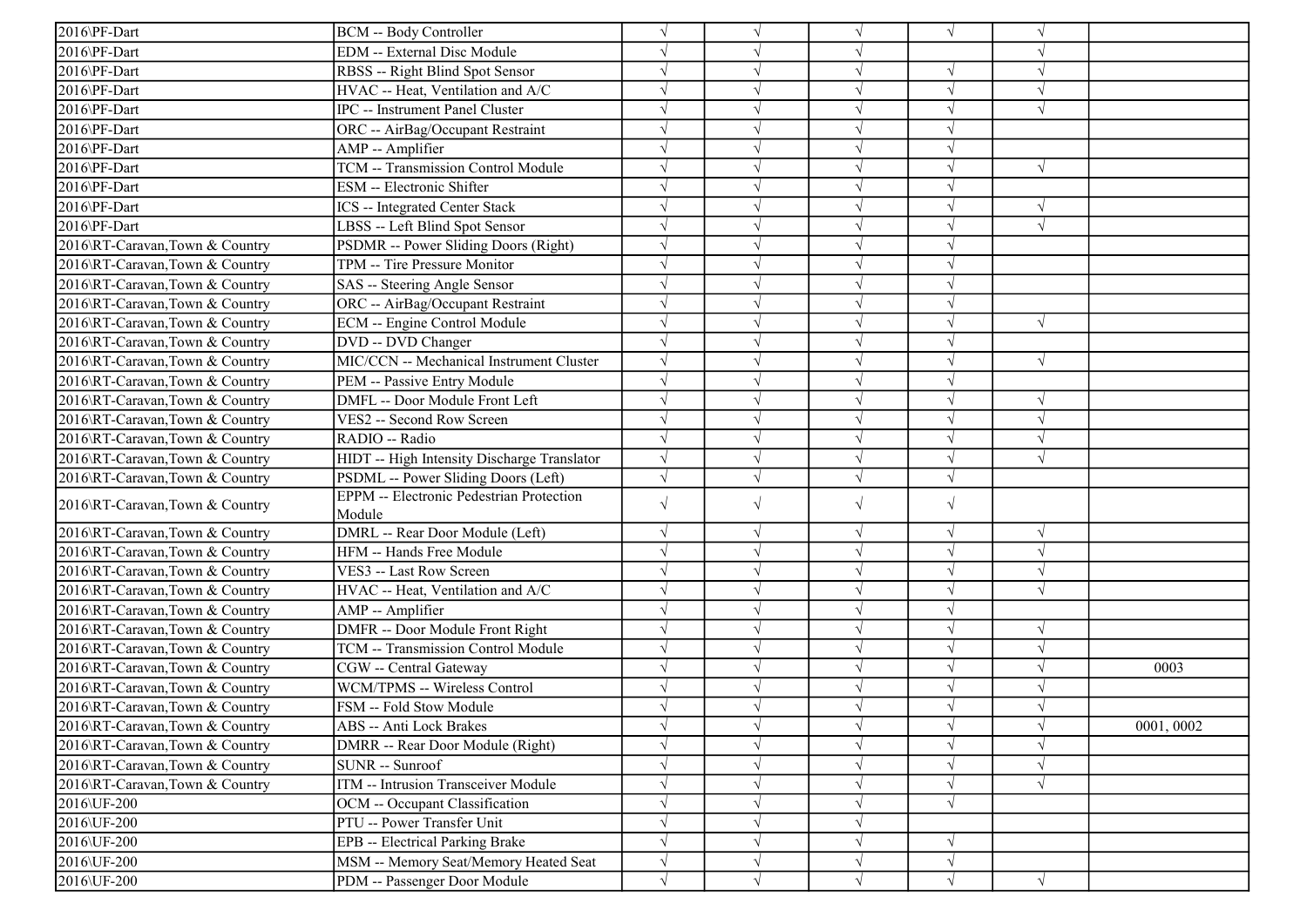| 2016\UF-200            | <b>IPC</b> -- Instrument Panel Cluster |            |            | $\sqrt{ }$ | V          | $\sqrt{ }$ |            |
|------------------------|----------------------------------------|------------|------------|------------|------------|------------|------------|
| 2016\UF-200            | FFCM -- Forward Facing Camera Module   | $\sqrt{}$  |            | $\sqrt{ }$ | J          |            |            |
| 2016\UF-200            | SCCM -- Steering Column Control Module | $\sqrt{}$  |            | $\sqrt{ }$ | $\sqrt{}$  |            |            |
| 2016\UF-200            | TCM -- Transmission Control Module     |            |            | $\sqrt{ }$ |            |            |            |
| 2016\UF-200            | CSWM -- Comfort Seat Wheel Module      |            |            | $\sqrt{ }$ | J          | $\sqrt{ }$ |            |
| 2016\UF-200            | LBSS -- Left Blind Spot Sensor         |            |            | $\sqrt{ }$ | V          |            |            |
| 2016\UF-200            | EPS -- Electric Power Steering         |            |            | $\sqrt{ }$ | V          |            |            |
| 2016\UF-200            | <b>ACC</b> -- Adaptive Cruise Control  |            |            | $\sqrt{ }$ | J          |            |            |
| 2016\UF-200            | ICS -- Integrated Center Stack         |            |            | $\sqrt{ }$ | $\sqrt{ }$ | $\sqrt{ }$ |            |
| 2016\UF-200            | RRM -- Radio Receiver Module           |            |            | $\sqrt{ }$ |            |            |            |
| 2016\UF-200            | RBSS -- Right Blind Spot Sensor        |            |            | $\sqrt{}$  | J          |            |            |
| 2016\UF-200            | ECM -- Engine Control Module           |            |            | $\sqrt{ }$ | V          | $\sqrt{ }$ |            |
| 2016\UF-200            | DDM -- Driver Door Module              |            |            | $\sqrt{ }$ | V          | $\sqrt{ }$ |            |
| 2016\UF-200            | AMP -- Amplifier                       |            |            | $\sqrt{ }$ | V          |            |            |
| 2016\UF-200            | RFH -- Radio Frequency Hub             |            |            | $\sqrt{ }$ | J          | $\sqrt{ }$ |            |
| 2016\UF-200            | ABS -- Anti Lock Brakes                |            |            | $\sqrt{}$  |            | $\sqrt{ }$ |            |
| 2016\UF-200            | RADIO -- Radio                         |            |            | $\sqrt{ }$ |            | $\sqrt{ }$ |            |
| 2016\UF-200            | PAM -- Park Assist Module              |            |            | $\sqrt{ }$ |            | $\sqrt{ }$ |            |
| 2016\UF-200            | ESM -- Electronic Shifter              |            |            | $\sqrt{ }$ | $\sqrt{}$  |            |            |
| 2016\UF-200            | ORC -- AirBag/Occupant Restraint       | $\sqrt{}$  |            | $\sqrt{ }$ | J          | $\sqrt{ }$ |            |
| 2016\UF-200            | HVAC -- Heat, Ventilation and A/C      | $\sqrt{}$  |            | $\sqrt{ }$ | $\sqrt{ }$ | $\sqrt{ }$ |            |
| 2016\UF-200            | <b>BCM -- Body Controller</b>          |            |            | $\sqrt{ }$ | $\sqrt{ }$ | $\sqrt{ }$ |            |
| 2016\UF-200            | DTCM -- Drive Train Control Module     |            |            | $\sqrt{ }$ |            | $\sqrt{ }$ |            |
| 2016\VF-ProMaster      | PAM -- Park Assist Module              |            |            | $\sqrt{ }$ | V          |            |            |
| 2016\VF-ProMaster      | IPC -- Instrument Panel Cluster        |            |            | $\sqrt{ }$ | $\sqrt{ }$ | $\sqrt{ }$ |            |
| 2016\VF-ProMaster      | RADIO -- Radio                         |            |            | $\sqrt{ }$ | V          | $\sqrt{ }$ |            |
| 2016\VF-ProMaster      | ECM -- Engine Control Module           |            |            | $\sqrt{ }$ | $\sqrt{}$  | $\sqrt{ }$ | 0011, 0041 |
| 2016\VF-ProMaster      | ETM -- Entertainment Telematic Module  |            |            | $\sqrt{ }$ | $\sqrt{}$  | $\sqrt{ }$ |            |
| 2016\VF-ProMaster      | TPM -- Tire Pressure Monitor           |            |            | $\sqrt{ }$ |            |            |            |
| 2016\VF-ProMaster      | <b>BCM -- Body Controller</b>          |            |            | $\sqrt{ }$ |            | $\sqrt{ }$ |            |
| 2016\VF-ProMaster      | HVAC -- Heat, Ventilation and A/C      | $\sqrt{ }$ |            | $\sqrt{ }$ | J          | $\sqrt{ }$ |            |
| 2016\VF-ProMaster      | TCM -- Transmission Control Module     |            |            | $\sqrt{ }$ | V          | $\sqrt{ }$ |            |
| 2016\VF-ProMaster      | ORC -- AirBag/Occupant Restraint       | $\sqrt{}$  |            | $\sqrt{ }$ | $\sqrt{ }$ |            |            |
| 2016\VM-ProMaster City | ECM -- Engine Control Module           |            |            | $\sqrt{ }$ | $\sqrt{ }$ | $\sqrt{ }$ |            |
| 2016\VM-ProMaster City | TCM -- Transmission Control Module     |            |            | $\sqrt{ }$ |            |            |            |
| 2016\VM-ProMaster City | ABS -- Anti Lock Brakes                |            |            |            |            | $\sqrt{ }$ |            |
| 2016\VM-ProMaster City | HVAC -- Heat, Ventilation and A/C      | $\sqrt{}$  | $\sqrt{ }$ | $\sqrt{}$  | $\sqrt{ }$ | $\sqrt{ }$ |            |
| 2016\VM-ProMaster City | BCM -- Body Controller                 |            |            | $\sqrt{ }$ | V          | $\sqrt{ }$ |            |
| 2016\VM-ProMaster City | RADIO -- Radio                         |            |            | $\sqrt{ }$ | V          | $\sqrt{ }$ |            |
| 2016\VM-ProMaster City | TTM -- Trailer tow module              |            |            | $\sqrt{ }$ | J          |            |            |
| 2016\VM-ProMaster City | ORC -- AirBag/Occupant Restraint       |            |            | $\sqrt{ }$ |            |            |            |
| 2016\VM-ProMaster City | ETM -- Entertainment Telematic Module  | $\sqrt{}$  |            | $\sqrt{ }$ | V          | $\sqrt{ }$ |            |
| 2016\VM-ProMaster City | IPC -- Instrument Panel Cluster        | $\sqrt{}$  |            | $\sqrt{ }$ | V          | $\sqrt{ }$ |            |
| 2016\VM-ProMaster City | ESM -- Electronic Shifter              | $\sqrt{}$  | V          | $\sqrt{}$  | V          | $\sqrt{ }$ |            |
| 2016\VM-ProMaster City | TPM -- Tire Pressure Monitor           | $\sqrt{}$  | $\sqrt{ }$ | $\sqrt{ }$ | $\sqrt{ }$ | $\sqrt{ }$ |            |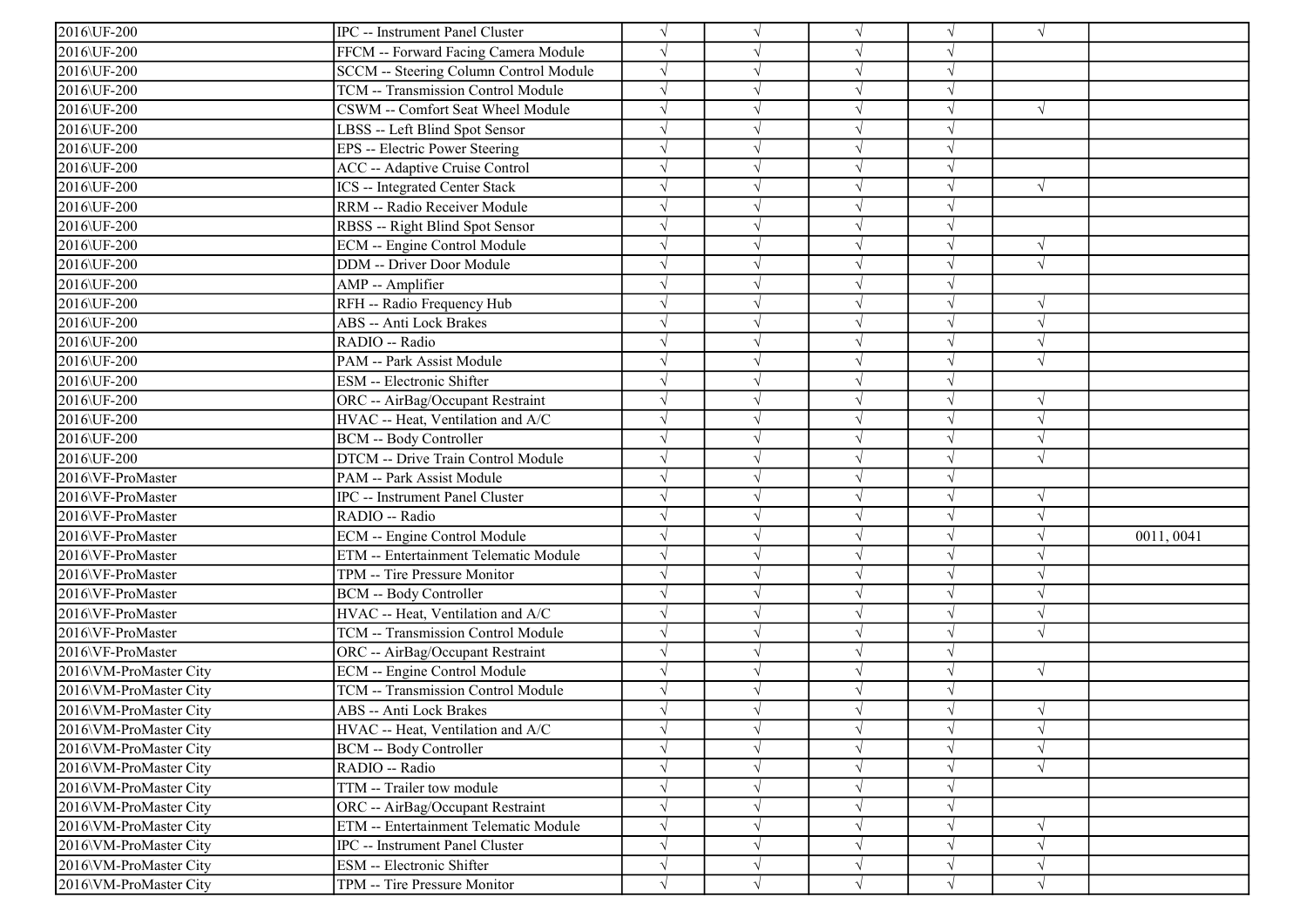| 2016\VM-ProMaster City | PAM -- Park Assist Module                    | $\sqrt{}$  |            | $\sqrt{ }$ | $\sqrt{ }$ |            |      |
|------------------------|----------------------------------------------|------------|------------|------------|------------|------------|------|
| 2016\WD-Durango        | HSM -- Heated Seat Module                    |            |            | $\sqrt{ }$ | V          |            |      |
| 2016\WD-Durango        | PDM -- Passenger Door Module                 |            |            | $\sqrt{ }$ | J          | $\sqrt{ }$ |      |
| 2016\WD-Durango        | <b>ICS</b> -- Integrated Center Stack        | $\sqrt{}$  |            | $\sqrt{ }$ | $\sqrt{}$  | $\sqrt{ }$ |      |
| 2016\WD-Durango        | <b>BCM -- Body Controller</b>                |            |            | $\sqrt{ }$ |            | $\sqrt{2}$ |      |
| 2016\WD-Durango        | LBSS -- Left Blind Spot Sensor               |            |            | V          |            |            |      |
| 2016\WD-Durango        | VES3 -- Last Row Screen                      | $\sqrt{}$  |            | $\sqrt{ }$ | V          | $\sqrt{ }$ |      |
| 2016\WD-Durango        | SCCM -- Steering Column Control Module       | $\sqrt{ }$ |            | $\sqrt{ }$ | J          |            |      |
| 2016\WD-Durango        | IPC -- Instrument Panel Cluster              | $\sqrt{ }$ |            | $\sqrt{ }$ | V          | $\sqrt{ }$ |      |
| 2016\WD-Durango        | ITM -- Intrusion Transceiver Module          | $\sqrt{}$  |            | $\sqrt{ }$ | V          | $\sqrt{ }$ |      |
| 2016\WD-Durango        | PLGM -- Power Liftgate Module                |            |            | $\sqrt{ }$ |            | $\sqrt{ }$ |      |
| 2016\WD-Durango        | <b>ACC</b> -- Adaptive Cruise Control        |            |            | $\sqrt{ }$ |            |            |      |
| 2016\WD-Durango        | AHLM -- Headlamp Leveling                    |            |            | $\sqrt{ }$ |            |            |      |
| 2016\WD-Durango        | TCM -- Transmission Control Module           |            |            | $\sqrt{ }$ | V          |            |      |
| 2016\WD-Durango        | ABS -- Anti Lock Brakes                      | $\sqrt{}$  |            | $\sqrt{ }$ | V          | $\sqrt{ }$ |      |
| 2016\WD-Durango        | RFH -- Radio Frequency Hub                   | $\sqrt{}$  |            | $\sqrt{ }$ | V          | $\sqrt{ }$ |      |
| 2016\WD-Durango        | ELSD -- Electronic Limited Slip Differential | $\sqrt{}$  |            | $\sqrt{ }$ |            |            |      |
| 2016\WD-Durango        | HVACR -- Heat, Ventilation and A/C Rear      | $\sqrt{}$  |            | $\sqrt{ }$ |            | $\sqrt{ }$ |      |
| 2016\WD-Durango        | HVAC -- Heat, Ventilation and A/C            | $\sqrt{}$  |            | $\sqrt{ }$ |            | $\sqrt{ }$ |      |
| 2016\WD-Durango        | VES2 -- Second Row Screen                    | $\sqrt{}$  |            | $\sqrt{ }$ | J          | $\sqrt{2}$ |      |
| 2016\WD-Durango        | ORC -- AirBag/Occupant Restraint             | $\sqrt{ }$ |            | $\sqrt{ }$ | V          |            |      |
| 2016\WD-Durango        | EDM -- External Disc Module                  | $\sqrt{ }$ |            | $\sqrt{ }$ | $\sqrt{ }$ | $\sqrt{ }$ |      |
| 2016\WD-Durango        | DDM -- Driver Door Module                    |            |            | $\sqrt{}$  |            | $\sqrt{ }$ |      |
| 2016\WD-Durango        | PTS -- Parktronics                           | $\sqrt{ }$ |            | $\sqrt{ }$ | J          | $\sqrt{ }$ |      |
| 2016\WD-Durango        | MSM -- Memory Seat/Memory Heated Seat        | $\sqrt{ }$ |            | $\sqrt{ }$ | V          | $\sqrt{ }$ |      |
| 2016\WD-Durango        | EPS -- Electric Power Steering               |            |            | $\sqrt{ }$ | V          |            |      |
| 2016\WD-Durango        | ECM -- Engine Control Module                 | $\sqrt{}$  |            | $\sqrt{ }$ | V          | $\sqrt{ }$ | 0041 |
| 2016\WD-Durango        | FFCM -- Forward Facing Camera Module         | $\sqrt{}$  |            | $\sqrt{ }$ | V          |            |      |
| 2016\WD-Durango        | AMP -- Amplifier                             |            |            | $\sqrt{ }$ | $\sqrt{ }$ |            |      |
| 2016\WD-Durango        | RBSS -- Right Blind Spot Sensor              |            |            | V          |            |            |      |
| 2016\WD-Durango        | RADIO -- Radio                               |            |            | $\sqrt{ }$ | J          | $\sqrt{ }$ |      |
| 2016\WD-Durango        | ESM -- Electronic Shifter                    | $\sqrt{ }$ |            | $\sqrt{ }$ | V          |            |      |
| 2016\WK-Grand Cherokee | TCM -- Transmission Control Module           | $\sqrt{}$  |            | $\sqrt{ }$ | ٦I         |            |      |
| 2016\WK-Grand Cherokee | DDM -- Driver Door Module                    | $\sqrt{}$  |            | $\sqrt{ }$ | V          | $\sqrt{ }$ |      |
| 2016\WK-Grand Cherokee | MSM -- Memory Seat/Memory Heated Seat        | $\sqrt{}$  |            | $\sqrt{ }$ | V          | $\sqrt{ }$ |      |
| 2016\WK-Grand Cherokee | ADCM -- Active Damping Control Module        |            |            |            |            |            |      |
| 2016\WK-Grand Cherokee | ABS -- Anti Lock Brakes                      | $\sqrt{}$  | V          | $\sqrt{}$  | $\sqrt{ }$ | $\sqrt{}$  |      |
| 2016\WK-Grand Cherokee | ORC -- AirBag/Occupant Restraint             | $\sqrt{}$  |            | $\sqrt{ }$ | $\sqrt{ }$ |            |      |
| 2016\WK-Grand Cherokee | TPM -- Tire Pressure Monitor                 |            |            | V          | V          |            |      |
| 2016\WK-Grand Cherokee | AFLS -- Adaptive Front Lighting System       | $\sqrt{}$  |            | $\sqrt{}$  | V          |            |      |
| 2016\WK-Grand Cherokee | PTS -- Parktronics                           | $\sqrt{}$  |            | $\sqrt{ }$ | V          | $\sqrt{ }$ |      |
| 2016\WK-Grand Cherokee | RADIO -- Radio                               |            |            | $\sqrt{ }$ |            | $\sqrt{ }$ |      |
| 2016\WK-Grand Cherokee | RFH -- Radio Frequency Hub                   | $\sqrt{}$  |            | $\sqrt{ }$ |            | $\sqrt{ }$ |      |
| 2016\WK-Grand Cherokee | ELSD -- Electronic Limited Slip Differential | $\sqrt{}$  | V          | $\sqrt{}$  | V          |            |      |
| 2016\WK-Grand Cherokee | ACC -- Adaptive Cruise Control               | $\sqrt{}$  | $\sqrt{ }$ | $\sqrt{ }$ | $\sqrt{ }$ |            |      |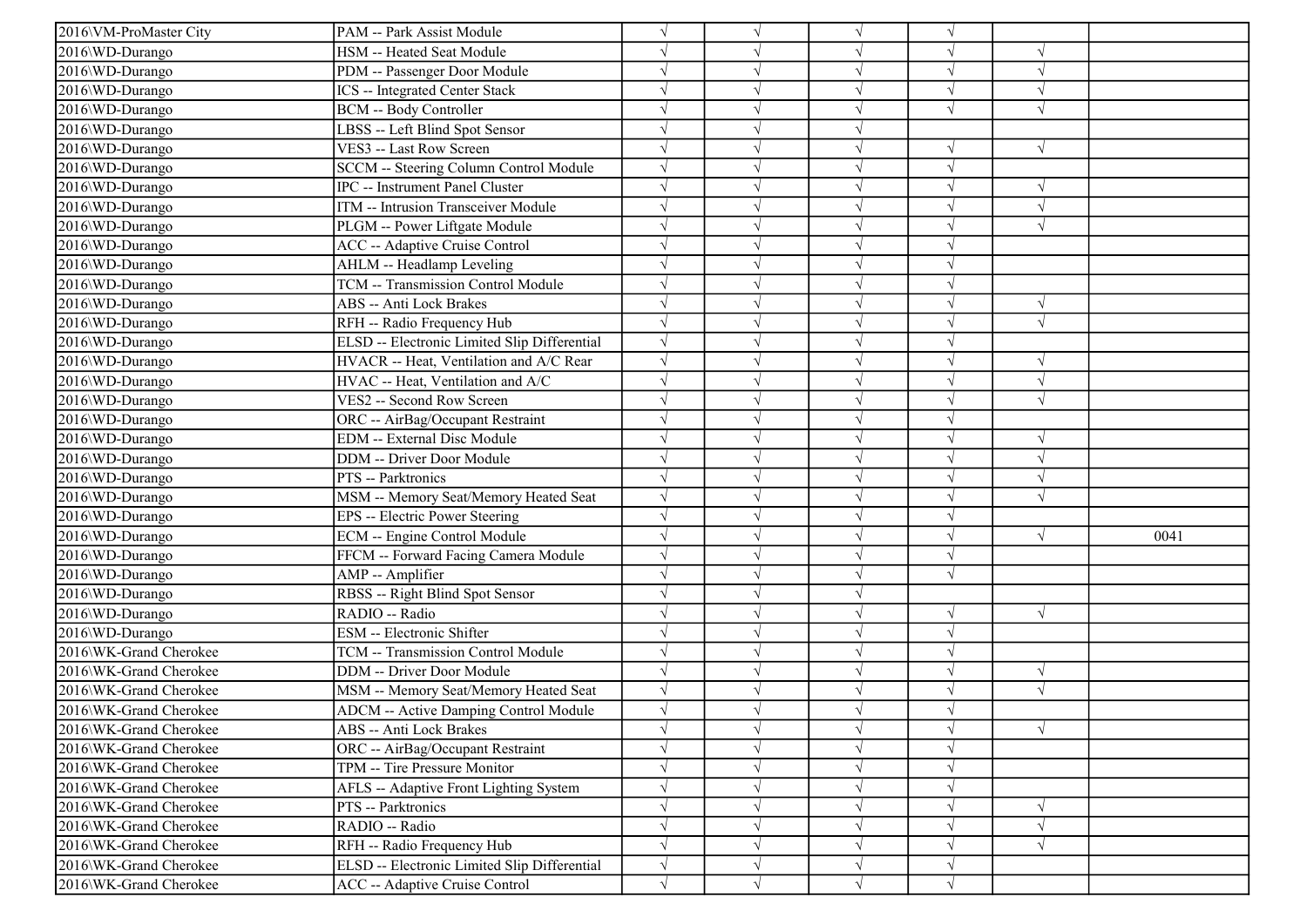| 2016\WK-Grand Cherokee                 | EPS -- Electric Power Steering               |            |               | $\sqrt{ }$ | $\sqrt{}$  |               |      |
|----------------------------------------|----------------------------------------------|------------|---------------|------------|------------|---------------|------|
| 2016\WK-Grand Cherokee                 | RBSS -- Right Blind Spot Sensor              | $\sqrt{ }$ |               | $\sqrt{ }$ |            |               |      |
| 2016\WK-Grand Cherokee                 | <b>EDM</b> -- External Disc Module           |            |               | $\sqrt{ }$ | V          | $\sqrt{ }$    |      |
| 2016\WK-Grand Cherokee                 | VES3 -- Last Row Screen                      |            |               | $\sqrt{ }$ |            |               |      |
| 2016\WK-Grand Cherokee                 | DTV -- Digital Television                    |            |               | $\sqrt{ }$ | J          | $\sqrt{ }$    |      |
| 2016\WK-Grand Cherokee                 | <b>IPC</b> -- Instrument Panel Cluster       |            |               | $\sqrt{ }$ |            | $\sqrt{2}$    |      |
| 2016\WK-Grand Cherokee                 | ECM -- Engine Control Module                 |            |               | $\sqrt{ }$ | J          | $\mathcal{A}$ | 0041 |
| 2016\WK-Grand Cherokee                 | HSM -- Heated Seat Module                    | $\sqrt{ }$ |               | $\sqrt{ }$ | V          | $\sqrt{ }$    |      |
| 2016\WK-Grand Cherokee                 | <b>ESM</b> -- Electronic Shifter             |            |               | $\sqrt{ }$ | $\sqrt{}$  | $\sqrt{ }$    |      |
| 2016\WK-Grand Cherokee                 | FFCM -- Forward Facing Camera Module         |            |               | $\sqrt{ }$ |            |               |      |
| 2016\WK-Grand Cherokee                 | PLGM -- Power Liftgate Module                |            |               | $\sqrt{ }$ | V          | $\sqrt{ }$    |      |
| 2016\WK-Grand Cherokee                 | <b>ANC</b> -- Active Noise Cancelation       |            |               | $\sqrt{ }$ |            |               |      |
| 2016\WK-Grand Cherokee                 | DTCM -- Drive Train Control Module           |            |               | $\sqrt{ }$ | $\sqrt{}$  | $\sqrt{ }$    |      |
| 2016\WK-Grand Cherokee                 | <b>BCM -- Body Controller</b>                |            |               | $\sqrt{ }$ | V          | $\sqrt{ }$    |      |
| 2016\WK-Grand Cherokee                 | PDM -- Passenger Door Module                 |            |               | $\sqrt{ }$ | V          | $\sqrt{ }$    |      |
| 2016\WK-Grand Cherokee                 | AMP -- Amplifier                             |            |               | $\sqrt{ }$ |            | $\sqrt{ }$    |      |
| 2016\WK-Grand Cherokee                 | <b>ASCM -- Air Suspension Control Module</b> |            |               | $\sqrt{ }$ | J          |               |      |
| 2016\WK-Grand Cherokee                 | LBSS -- Left Blind Spot Sensor               |            |               | $\sqrt{ }$ |            |               |      |
| 2016\WK-Grand Cherokee                 | VES2 -- Second Row Screen                    | $\sqrt{ }$ |               | $\sqrt{ }$ | V          | $\sqrt{ }$    |      |
| 2016\WK-Grand Cherokee                 | SCCM -- Steering Column Control Module       | $\sqrt{ }$ |               | $\sqrt{ }$ | V          |               |      |
| 2016\WK-Grand Cherokee                 | HVAC -- Heat, Ventilation and A/C            | $\sqrt{ }$ |               | $\sqrt{ }$ | V          | $\sqrt{ }$    |      |
| 2016\WK-Grand Cherokee                 | ITM -- Intrusion Transceiver Module          |            |               | $\sqrt{ }$ | $\sqrt{ }$ | $\sqrt{ }$    |      |
| 2016\ZD-Viper (Post-2013)              | TPM -- Tire Pressure Monitor                 |            |               | $\sqrt{ }$ | J          |               |      |
| 2016\ZD-Viper (Post-2013)              | ORC -- AirBag/Occupant Restraint             |            |               | $\sqrt{ }$ |            | $\sqrt{ }$    |      |
| 2016\ZD-Viper (Post-2013)              | <b>ECM</b> -- Engine Control Module          | $\sqrt{}$  |               | $\sqrt{ }$ | $\sqrt{ }$ | $\sqrt{ }$    |      |
| 2016\ZD-Viper (Post-2013)              | AMP -- Amplifier                             |            |               | $\sqrt{ }$ | V          |               |      |
| 2016\ZD-Viper (Post-2013)              | <b>ICS</b> -- Integrated Center Stack        |            |               | $\sqrt{ }$ | V          | $\sqrt{ }$    |      |
| 2016\ZD-Viper (Post-2013)              | <b>DDM</b> -- Driver Door Module             |            |               | $\sqrt{ }$ | V          | $\sqrt{ }$    |      |
| 2016\ZD-Viper (Post-2013)              | RFH -- Radio Frequency Hub                   |            |               | $\sqrt{ }$ |            | $\mathcal{N}$ |      |
| 2016\ZD-Viper (Post-2013)              | PDM -- Passenger Door Module                 |            |               | $\sqrt{ }$ |            | $\sqrt{ }$    |      |
| 2016\ZD-Viper (Post-2013)              | <b>ABS</b> -- Anti Lock Brakes               | $\sqrt{ }$ |               | $\sqrt{ }$ | V          | $\sqrt{ }$    |      |
| 2016\ZD-Viper (Post-2013)              | OCM -- Occupant Classification               |            |               | $\sqrt{ }$ | V          |               |      |
| 2016\ZD-Viper (Post-2013)              | <b>IPC</b> -- Instrument Panel Cluster       |            |               | $\sqrt{ }$ | V          | $\sqrt{ }$    |      |
| 2016\ZD-Viper (Post-2013)              | HVAC -- Heat, Ventilation and A/C            | $\sqrt{ }$ |               | $\sqrt{ }$ | $\sqrt{}$  | $\sqrt{ }$    |      |
| 2016\ZD-Viper (Post-2013)              | SCCM -- Steering Column Control Module       |            |               | $\sqrt{ }$ |            |               |      |
| $2016\Omega$ -Viper (Post-2013)        | <b>BCM -- Body Controller</b>                |            |               |            |            | $\sqrt{ }$    |      |
| $2016\overline{Z}D$ -Viper (Post-2013) | RADIO -- Radio                               | $\sqrt{ }$ | $\sqrt{ }$    | $\sqrt{}$  | $\sqrt{}$  | $\sqrt{}$     |      |
| $2016\Omega$ -Viper (Post-2013)        | <b>ADCM</b> -- Active Damping Control Module |            |               | $\sqrt{ }$ | $\sqrt{ }$ |               |      |
| 2017\4C                                | ORC -- AirBag/Occupant Restraint             |            |               | $\sqrt{ }$ | $\sqrt{ }$ |               |      |
| 2017\4C                                | <b>ABS</b> -- Anti Lock Brakes               |            |               | $\sqrt{ }$ | $\sqrt{}$  | $\sqrt{}$     |      |
| 2017\4C                                | PAM -- Park Assist Module                    |            |               | $\sqrt{}$  |            |               |      |
| 2017\4C                                | <b>ECM</b> -- Engine Control Module          | $\sqrt{}$  |               | $\sqrt{ }$ | V          | $\sqrt{ }$    |      |
| 2017\4C                                | IPC -- Instrument Panel Cluster              | $\sqrt{}$  |               | $\sqrt{ }$ |            | $\sqrt{ }$    |      |
| 2017\4C                                | <b>TCM -- Transmission Control Module</b>    | $\sqrt{}$  | $\mathcal{N}$ | $\sqrt{ }$ | $\sqrt{}$  |               |      |
| 2017\4C                                | <b>BCM -- Body Controller</b>                | $\sqrt{}$  | $\sqrt{ }$    | $\sqrt{ }$ | $\sqrt{}$  | $\sqrt{}$     |      |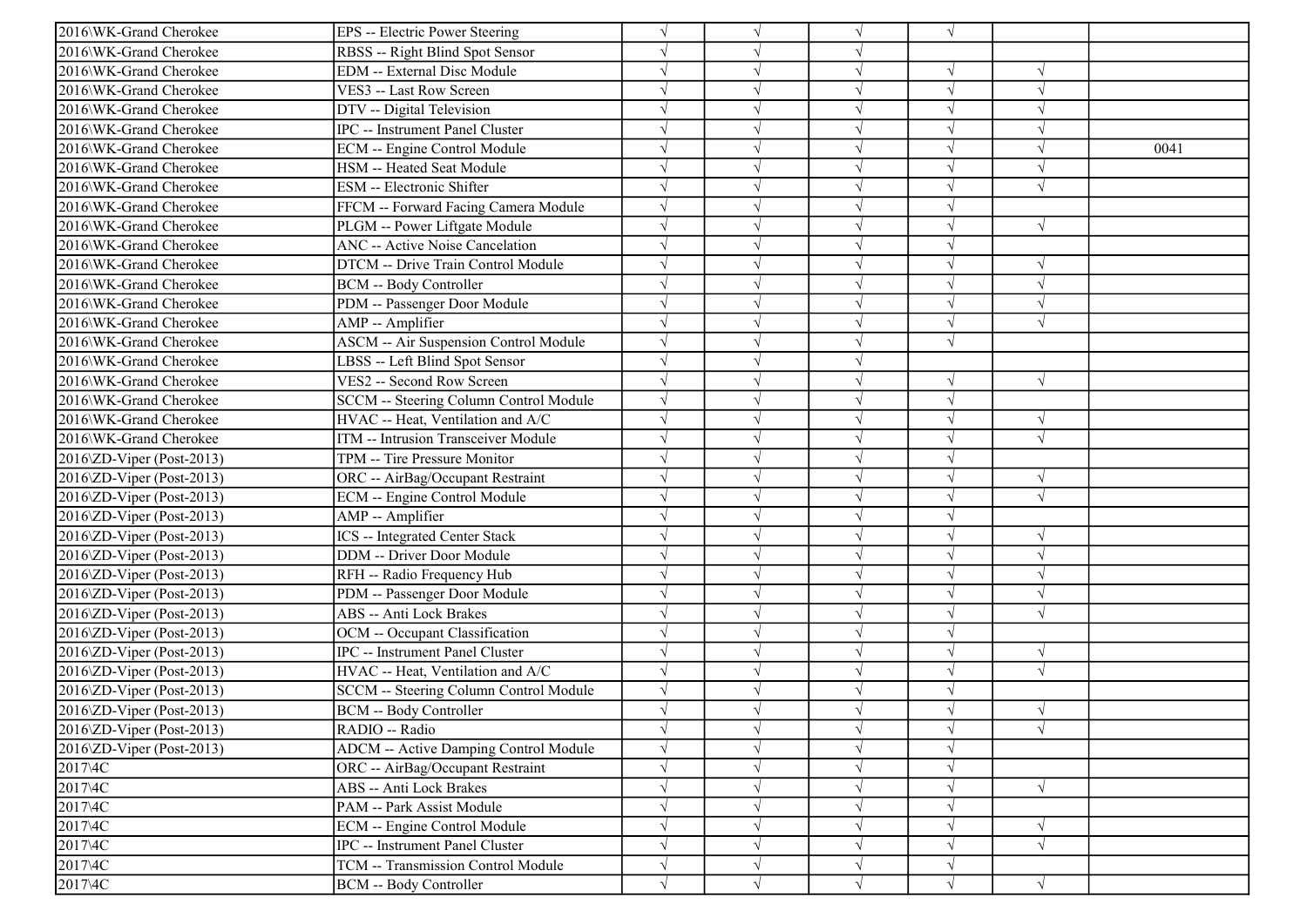| 2017\4C             | TPM -- Tire Pressure Monitor           | $\sqrt{ }$ |            |               |            |            |                  |
|---------------------|----------------------------------------|------------|------------|---------------|------------|------------|------------------|
| 2017\B1-Renegade    | <b>ACC</b> -- Adaptive Cruise Control  | $\sqrt{ }$ |            | $\sqrt{ }$    |            | $\sqrt{ }$ |                  |
| $2017$ \B1-Renegade | PAM -- Park Assist Module              | $\sqrt{ }$ |            |               |            |            |                  |
| 2017\B1-Renegade    | LBSS -- Left Blind Spot Sensor         |            |            |               |            |            |                  |
| 2017\B1-Renegade    | TCM -- Transmission Control Module     | $\sqrt{ }$ |            |               |            |            |                  |
| 2017\B1-Renegade    | CSWM -- Comfort Seat Wheel Module      | $\sqrt{ }$ |            |               |            | $\sqrt{ }$ |                  |
| 2017\B1-Renegade    | TTM -- Trailer tow module              | $\sqrt{ }$ |            |               |            | $\sqrt{ }$ |                  |
| 2017\B1-Renegade    | <b>EPS</b> -- Electric Power Steering  | $\sqrt{ }$ |            | $\sqrt{ }$    |            |            |                  |
| 2017\B1-Renegade    | AMP -- Amplifier                       | $\sqrt{ }$ |            | $\sqrt{ }$    |            | $\sqrt{ }$ |                  |
| 2017\B1-Renegade    | ECM -- Engine Control Module           | $\sqrt{ }$ |            | $\sqrt{ }$    |            |            | 0041, 0039, 0039 |
| 2017\B1-Renegade    | ETM -- Entertainment Telematic Module  | $\sqrt{ }$ |            |               |            | $\sqrt{ }$ |                  |
| 2017\B1-Renegade    | <b>BCM -- Body Controller</b>          | $\sqrt{ }$ |            |               |            |            |                  |
| 2017\B1-Renegade    | RRM -- Radio Receiver Module           | $\sqrt{ }$ |            | $\mathcal{N}$ |            | $\sqrt{ }$ |                  |
| 2017\B1-Renegade    | ESM -- Electronic Shifter              | $\sqrt{ }$ |            |               |            | $\sqrt{ }$ |                  |
| 2017\B1-Renegade    | DTCM -- Drive Train Control Module     | $\sqrt{ }$ |            |               |            |            |                  |
| 2017\B1-Renegade    | IPC -- Instrument Panel Cluster        |            |            |               |            | $\sqrt{ }$ |                  |
| 2017\B1-Renegade    | HALF -- Haptical Lane Feedback         | $\sqrt{ }$ |            |               |            |            |                  |
| 2017\B1-Renegade    | <b>ABS</b> -- Anti Lock Brakes         | $\sqrt{ }$ |            |               |            | $\sqrt{ }$ |                  |
| 2017\B1-Renegade    | RFH -- Radio Frequency Hub             | $\sqrt{}$  |            | $\sqrt{ }$    |            | N          |                  |
| 2017\B1-Renegade    | ORC -- AirBag/Occupant Restraint       | $\sqrt{ }$ |            | $\sqrt{ }$    |            |            |                  |
| 2017\B1-Renegade    | RBSS -- Right Blind Spot Sensor        | $\sqrt{ }$ |            | $\sqrt{ }$    |            | $\sqrt{ }$ |                  |
| 2017\B1-Renegade    | ESL -- Electronic Steering Lock        |            |            | $\sqrt{ }$    |            |            |                  |
| 2017\BF-Fiat 500L   | PAM -- Park Assist Module              | $\sqrt{ }$ |            |               |            |            |                  |
| 2017\BF-Fiat 500L   | HVAC -- Heat, Ventilation and A/C      | $\sqrt{ }$ |            | $\sqrt{ }$    |            | $\sqrt{ }$ |                  |
| 2017\BF-Fiat 500L   | TPM -- Tire Pressure Monitor           | $\sqrt{ }$ |            | $\sqrt{ }$    |            | $\sqrt{ }$ |                  |
| 2017\BF-Fiat 500L   | <b>ABS</b> -- Anti Lock Brakes         | $\sqrt{ }$ |            |               |            |            |                  |
| 2017\BF-Fiat 500L   | ECM -- Engine Control Module           | $\sqrt{ }$ |            | $\sqrt{ }$    |            | $\sqrt{ }$ |                  |
| 2017\BF-Fiat 500L   | EPS -- Electric Power Steering         | $\sqrt{ }$ |            |               |            |            |                  |
| 2017\BF-Fiat 500L   | TCM -- Transmission Control Module     | $\sqrt{ }$ |            |               |            |            |                  |
| 2017\BF-Fiat 500L   | ESM -- Electronic Shifter              | $\sqrt{ }$ |            | $\sqrt{ }$    |            | $\sqrt{}$  |                  |
| 2017\BF-Fiat 500L   | <b>BCM -- Body Controller</b>          | $\sqrt{ }$ |            | $\sqrt{ }$    |            | N          |                  |
| 2017\BF-Fiat 500L   | ETM -- Entertainment Telematic Module  | $\sqrt{ }$ |            |               |            | $\sqrt{ }$ |                  |
| 2017\BF-Fiat 500L   | <b>IPC</b> -- Instrument Panel Cluster | $\sqrt{}$  |            | $\sqrt{ }$    |            | $\sqrt{ }$ |                  |
| 2017\BF-Fiat 500L   | ORC -- AirBag/Occupant Restraint       | $\sqrt{ }$ |            | $\sqrt{ }$    |            |            |                  |
| 2017\BU-Renegade    | RRM -- Radio Receiver Module           | $\sqrt{ }$ |            |               |            | $\sqrt{ }$ |                  |
| 2017\BU-Renegade    | ORC -- AirBag/Occupant Restraint       |            |            |               |            |            |                  |
| 2017\BU-Renegade    | HVAC -- Heat, Ventilation and A/C      | $\sqrt{}$  | $\sqrt{}$  | $\sqrt{ }$    |            | $\sqrt{ }$ |                  |
| 2017\BU-Renegade    | EPS -- Electric Power Steering         | $\sqrt{}$  |            |               |            |            |                  |
| 2017\BU-Renegade    | TCM -- Transmission Control Module     | $\sqrt{}$  |            | $\sqrt{ }$    |            |            |                  |
| 2017\BU-Renegade    | LBSS -- Left Blind Spot Sensor         | $\sqrt{}$  |            | $\sqrt{ }$    |            | $\sqrt{ }$ |                  |
| 2017\BU-Renegade    | DTCM -- Drive Train Control Module     | $\sqrt{ }$ |            | $\sqrt{ }$    |            |            |                  |
| 2017\BU-Renegade    | <b>ESL</b> -- Electronic Steering Lock |            |            | $\sqrt{ }$    |            |            |                  |
| 2017\BU-Renegade    | AMP -- Amplifier                       | $\sqrt{}$  |            | V             |            | $\sqrt{}$  |                  |
| 2017\BU-Renegade    | ABS -- Anti Lock Brakes                | $\sqrt{}$  |            | $\sqrt{ }$    | $\sqrt{ }$ | $\sqrt{ }$ |                  |
| 2017\BU-Renegade    | ECM -- Engine Control Module           | $\sqrt{}$  | $\sqrt{ }$ | $\sqrt{ }$    | $\sqrt{}$  | $\sqrt{ }$ | 0041, 0039, 0041 |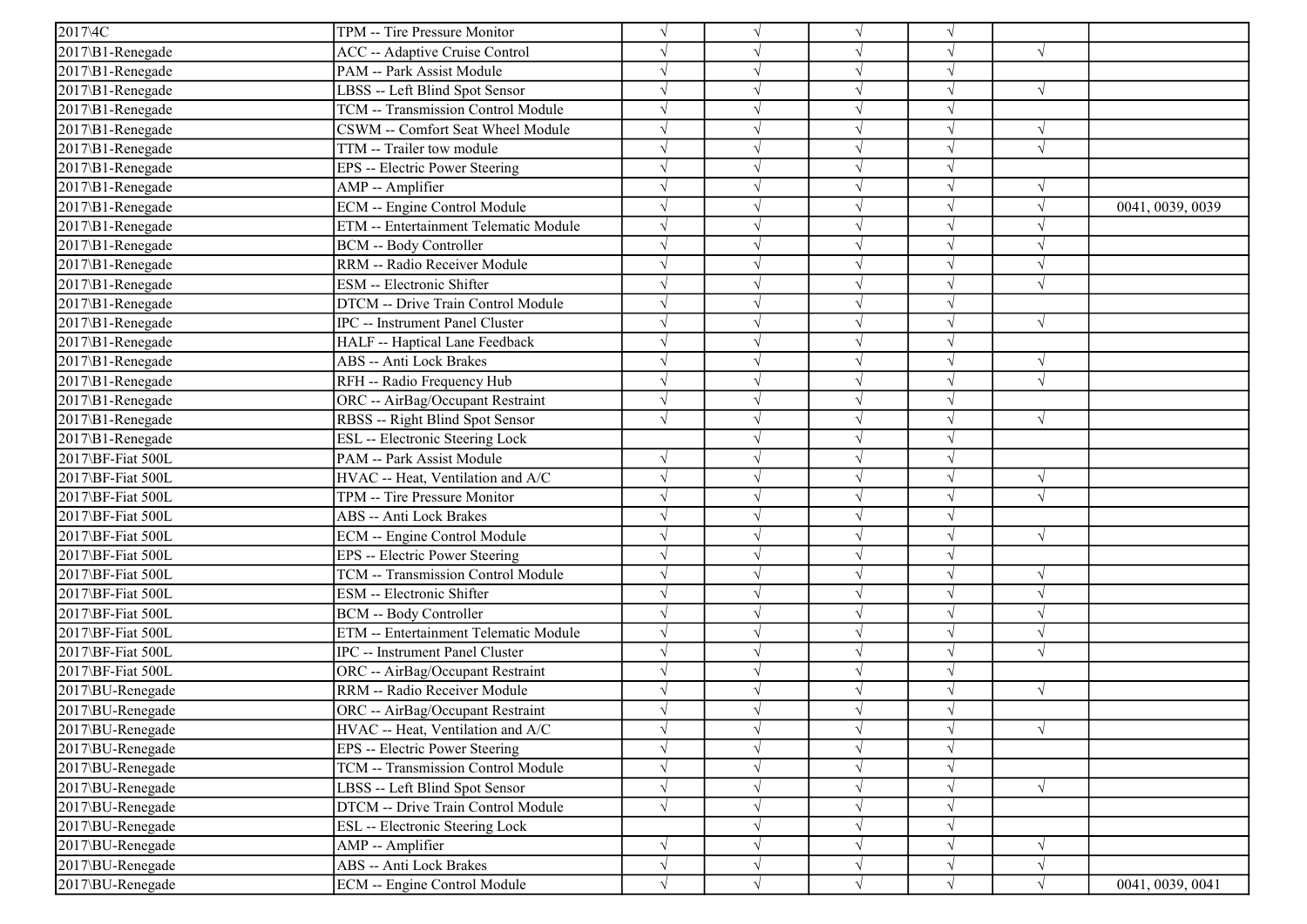| 2017\BU-Renegade  | RFH -- Radio Frequency Hub              |            |            | $\sqrt{ }$ |            | $\sqrt{ }$ |      |
|-------------------|-----------------------------------------|------------|------------|------------|------------|------------|------|
| 2017\BU-Renegade  | HALF -- Haptical Lane Feedback          |            |            | $\sqrt{ }$ |            |            |      |
| 2017\BU-Renegade  | ETM -- Entertainment Telematic Module   |            |            | $\sqrt{ }$ | $\sqrt{}$  | $\sqrt{ }$ |      |
| 2017\BU-Renegade  | IPC -- Instrument Panel Cluster         |            |            | V          |            |            |      |
| 2017\BU-Renegade  | ESM -- Electronic Shifter               |            |            | $\sqrt{ }$ |            | $\sqrt{ }$ |      |
| 2017\BU-Renegade  | BCM -- Body Controller                  |            |            | $\sqrt{}$  |            | $\sqrt{ }$ |      |
| 2017\BU-Renegade  | TTM -- Trailer tow module               |            |            | $\sqrt{ }$ |            | $\sqrt{ }$ |      |
| 2017\BU-Renegade  | ACC -- Adaptive Cruise Control          |            |            | $\sqrt{ }$ | J          | $\sqrt{ }$ |      |
| 2017\BU-Renegade  | PAM -- Park Assist Module               |            |            | $\sqrt{ }$ |            |            |      |
| 2017\BU-Renegade  | RBSS -- Right Blind Spot Sensor         |            |            | $\sqrt{ }$ |            | $\sqrt{ }$ |      |
| 2017\D2-Ram Truck | AMP -- Amplifier                        |            |            | $\sqrt{}$  |            |            |      |
| 2017\D2-Ram Truck | SCCM -- Steering Column Control Module  |            |            | $\sqrt{}$  |            |            |      |
| 2017\D2-Ram Truck | HSM -- Heated Seat Module               |            |            | $\sqrt{ }$ | V          | $\sqrt{ }$ |      |
| 2017\D2-Ram Truck | ABS -- Anti Lock Brakes                 |            |            | $\sqrt{ }$ | V          | $\sqrt{ }$ |      |
| 2017\D2-Ram Truck | PTS -- Parktronics                      |            |            | $\sqrt{ }$ |            | $\sqrt{ }$ |      |
| 2017\D2-Ram Truck | TCM -- Transmission Control Module      |            |            | $\sqrt{}$  |            | $\sqrt{ }$ |      |
| 2017\D2-Ram Truck | ASCM -- Air Suspension Control Module   |            |            | $\sqrt{ }$ |            |            |      |
| 2017\D2-Ram Truck | MSM -- Memory Seat/Memory Heated Seat   |            |            | $\sqrt{}$  |            | $\sqrt{ }$ |      |
| 2017\D2-Ram Truck | VSIM -- Vehicle System Interface Module | $\sqrt{ }$ |            | $\sqrt{}$  | J          | $\sqrt{ }$ |      |
| 2017\D2-Ram Truck | <b>ICS</b> -- Integrated Center Stack   |            |            | $\sqrt{ }$ | J          | $\sqrt{ }$ |      |
| 2017\D2-Ram Truck | ECM -- Engine Control Module            |            |            | $\sqrt{ }$ |            | $\sqrt{ }$ | 0041 |
| 2017\D2-Ram Truck | ORC -- AirBag/Occupant Restraint        |            |            | $\sqrt{ }$ | $\sqrt{}$  | $\sqrt{ }$ |      |
| 2017\D2-Ram Truck | <b>BCM -- Body Controller</b>           |            |            | $\sqrt{ }$ | $\sqrt{ }$ | $\sqrt{ }$ |      |
| 2017\D2-Ram Truck | HVAC -- Heat, Ventilation and A/C       |            |            | $\sqrt{ }$ |            | $\sqrt{ }$ |      |
| 2017\D2-Ram Truck | VGT -- Variable Geometry Turbo          |            |            | $\sqrt{ }$ |            |            |      |
| 2017\D2-Ram Truck | RADIO -- Radio                          |            |            | $\sqrt{ }$ | $\sqrt{}$  | $\sqrt{ }$ |      |
| 2017\D2-Ram Truck | RFH -- Radio Frequency Hub              |            |            | $\sqrt{ }$ | $\sqrt{}$  | $\sqrt{ }$ |      |
| 2017\D2-Ram Truck | DCU -- Dosing Control Unit              |            |            | $\sqrt{ }$ |            |            |      |
| 2017\D2-Ram Truck | DTCM -- Drive Train Control Module      |            |            | $\sqrt{}$  | $\sqrt{ }$ | $\sqrt{ }$ |      |
| 2017\D2-Ram Truck | EDM -- External Disc Module             |            |            | $\sqrt{ }$ |            | $\sqrt{ }$ |      |
| 2017\D2-Ram Truck | ITBM -- Integrated Trailer Brake Module |            |            | $\sqrt{ }$ | V          |            |      |
| 2017\D2-Ram Truck | IPC -- Instrument Panel Cluster         |            |            | $\sqrt{ }$ | J          | $\sqrt{ }$ |      |
| 2017\D2-Ram Truck | PDM -- Passenger Door Module            |            |            | $\sqrt{ }$ |            | $\sqrt{ }$ |      |
| 2017\D2-Ram Truck | DDM -- Driver Door Module               |            |            | $\sqrt{ }$ | $\sqrt{}$  | $\sqrt{ }$ |      |
| 2017\DD-Ram Truck | SCCM -- Steering Column Control Module  |            |            | $\sqrt{}$  |            |            |      |
| 2017\DD-Ram Truck | ECM -- Engine Control Module            |            |            |            |            | $\sqrt{ }$ | 0041 |
| 2017\DD-Ram Truck | DTCM -- Drive Train Control Module      |            | $\sqrt{ }$ | $\sqrt{ }$ | $\sqrt{}$  | $\sqrt{ }$ |      |
| 2017\DD-Ram Truck | DDM -- Driver Door Module               |            |            | $\sqrt{ }$ |            | $\sqrt{ }$ |      |
| 2017\DD-Ram Truck | HSM -- Heated Seat Module               |            |            | $\sqrt{ }$ |            | $\sqrt{ }$ |      |
| 2017\DD-Ram Truck | EDM -- External Disc Module             |            |            | $\sqrt{}$  |            | $\sqrt{ }$ |      |
| 2017\DD-Ram Truck | MSM -- Memory Seat/Memory Heated Seat   |            |            | $\sqrt{}$  |            | $\sqrt{ }$ |      |
| 2017\DD-Ram Truck | AMP -- Amplifier                        |            |            | $\sqrt{}$  | V          |            |      |
| 2017\DD-Ram Truck | RADIO -- Radio                          |            |            | $\sqrt{}$  | V          | $\sqrt{ }$ |      |
| 2017\DD-Ram Truck | DCU -- Dosing Control Unit              | $\sqrt{ }$ | $\sqrt{}$  | $\sqrt{ }$ |            |            |      |
| 2017\DD-Ram Truck | RFH -- Radio Frequency Hub              | $\sqrt{ }$ | $\sqrt{ }$ | $\sqrt{ }$ | $\sqrt{ }$ | $\sqrt{}$  |      |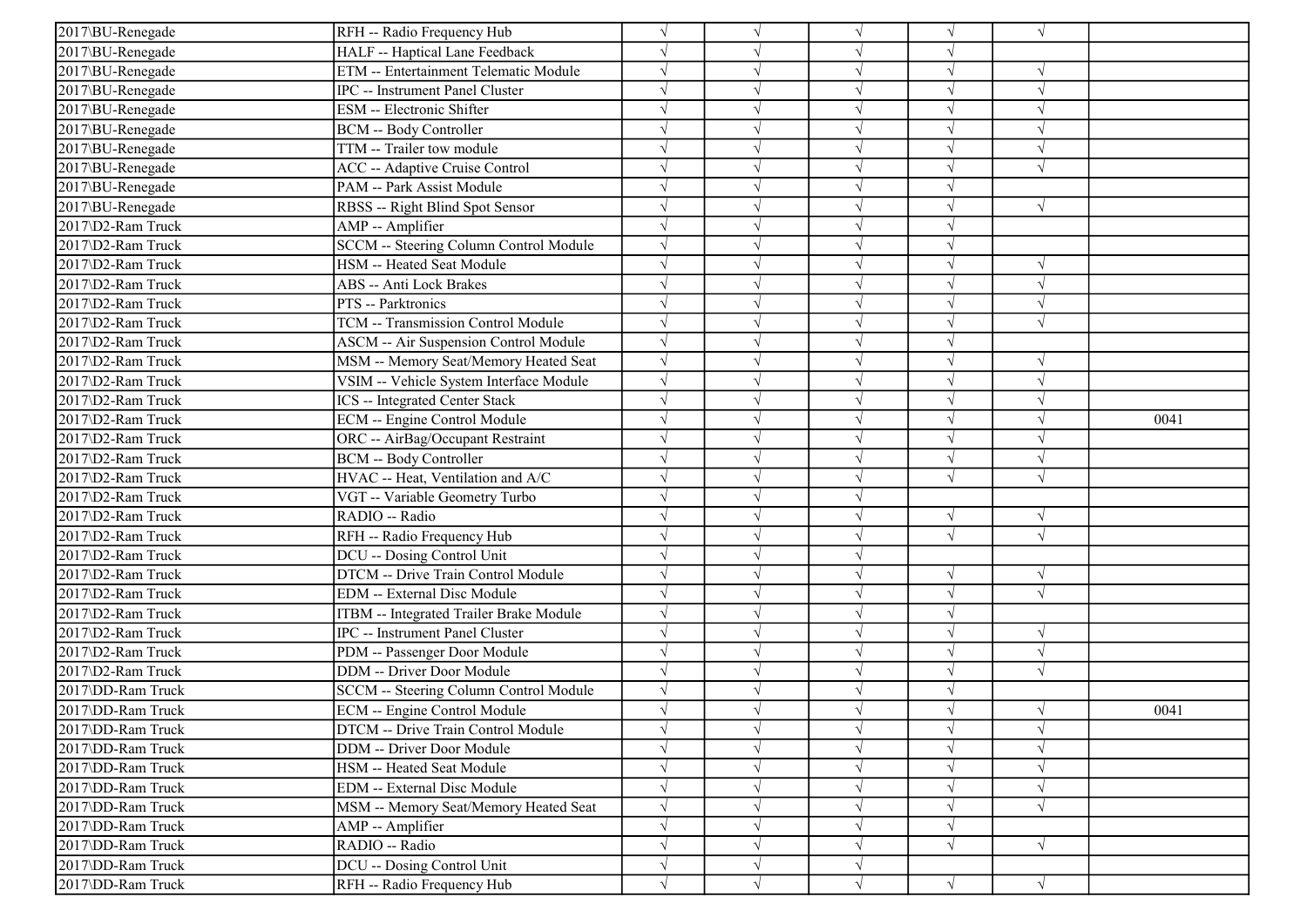| 2017\DD-Ram Truck                | HVAC -- Heat, Ventilation and A/C            |            |            | $\sqrt{ }$ | V          | $\sqrt{ }$ |      |
|----------------------------------|----------------------------------------------|------------|------------|------------|------------|------------|------|
| 2017\DD-Ram Truck                | TCM -- Transmission Control Module           |            |            | $\sqrt{ }$ | $\sqrt{ }$ | $\sqrt{ }$ |      |
| 2017\DD-Ram Truck                | PDM -- Passenger Door Module                 |            |            | $\sqrt{ }$ | $\sqrt{ }$ | $\sqrt{ }$ |      |
| 2017\DD-Ram Truck                | VGT -- Variable Geometry Turbo               |            |            | V          |            |            |      |
| 2017\DD-Ram Truck                | ABS -- Anti Lock Brakes                      |            |            | $\sqrt{ }$ | $\sqrt{}$  | $\sqrt{ }$ |      |
| 2017\DD-Ram Truck                | IPC -- Instrument Panel Cluster              |            |            | $\sqrt{ }$ | $\sqrt{}$  | $\sqrt{ }$ |      |
| 2017\DD-Ram Truck                | ORC -- AirBag/Occupant Restraint             |            |            | $\sqrt{ }$ | J          | $\sqrt{ }$ |      |
| 2017\DD-Ram Truck                | ICS -- Integrated Center Stack               |            | $\sqrt{ }$ | $\sqrt{ }$ | $\sqrt{}$  | $\sqrt{ }$ |      |
| 2017\DD-Ram Truck                | ITBM -- Integrated Trailer Brake Module      |            |            | $\sqrt{ }$ | $\sqrt{ }$ |            |      |
| 2017\DD-Ram Truck                | <b>BCM -- Body Controller</b>                |            |            | $\sqrt{ }$ | $\sqrt{ }$ |            |      |
| 2017\DD-Ram Truck                | PTS -- Parktronics                           |            |            | $\sqrt{ }$ | $\sqrt{ }$ | $\sqrt{ }$ |      |
| 2017\DF-Ram 3500 Cab Chassis 10K | EDM -- External Disc Module                  |            |            | $\sqrt{ }$ |            | $\sqrt{ }$ |      |
| 2017\DF-Ram 3500 Cab Chassis 10K | TCM -- Transmission Control Module           |            |            | $\sqrt{ }$ | $\sqrt{}$  | $\sqrt{ }$ |      |
| 2017\DF-Ram 3500 Cab Chassis 10K | DCU -- Dosing Control Unit                   |            | $\sqrt{ }$ | $\sqrt{ }$ |            |            |      |
| 2017\DF-Ram 3500 Cab Chassis 10K | <b>IPC</b> -- Instrument Panel Cluster       |            |            | $\sqrt{ }$ | $\sqrt{}$  | $\sqrt{ }$ |      |
| 2017\DF-Ram 3500 Cab Chassis 10K | DTCM -- Drive Train Control Module           |            |            | $\sqrt{ }$ | J          | $\sqrt{ }$ |      |
| 2017\DF-Ram 3500 Cab Chassis 10K | <b>BCM</b> -- Body Controller                |            |            | $\sqrt{ }$ | J          | $\sqrt{ }$ |      |
| 2017\DF-Ram 3500 Cab Chassis 10K | MSM -- Memory Seat/Memory Heated Seat        |            |            | $\sqrt{}$  |            | $\sqrt{ }$ |      |
| 2017\DF-Ram 3500 Cab Chassis 10K | <b>ECM</b> -- Engine Control Module          | $\sqrt{ }$ |            | $\sqrt{ }$ | J          | $\sqrt{ }$ | 0041 |
| 2017\DF-Ram 3500 Cab Chassis 10K | SCCM -- Steering Column Control Module       | $\sqrt{ }$ | $\sqrt{ }$ | $\sqrt{ }$ | V          |            |      |
| 2017\DF-Ram 3500 Cab Chassis 10K | ORC -- AirBag/Occupant Restraint             |            |            | $\sqrt{ }$ | J          | $\sqrt{ }$ |      |
| 2017\DF-Ram 3500 Cab Chassis 10K | ABS -- Anti Lock Brakes                      |            |            | $\sqrt{ }$ | $\sqrt{}$  | $\sqrt{ }$ |      |
| 2017\DF-Ram 3500 Cab Chassis 10K | ICS -- Integrated Center Stack               |            |            | $\sqrt{ }$ |            | $\sqrt{ }$ |      |
| 2017\DF-Ram 3500 Cab Chassis 10K | RFH -- Radio Frequency Hub                   |            |            | $\sqrt{ }$ |            | $\sqrt{ }$ |      |
| 2017\DF-Ram 3500 Cab Chassis 10K | VSIM -- Vehicle System Interface Module      |            | $\sqrt{ }$ | $\sqrt{ }$ | $\sqrt{}$  | $\sqrt{ }$ |      |
| 2017\DF-Ram 3500 Cab Chassis 10K | HVAC -- Heat, Ventilation and A/C            |            |            | $\sqrt{ }$ | √          | $\sqrt{ }$ |      |
| 2017\DF-Ram 3500 Cab Chassis 10K | VGT -- Variable Geometry Turbo               |            |            | $\sqrt{ }$ |            |            |      |
| 2017\DF-Ram 3500 Cab Chassis 10K | ITBM -- Integrated Trailer Brake Module      |            |            | $\sqrt{ }$ | $\sqrt{}$  |            |      |
| 2017\DF-Ram 3500 Cab Chassis 10K | HSM -- Heated Seat Module                    |            |            | $\sqrt{ }$ | $\sqrt{ }$ | $\sqrt{ }$ |      |
| 2017\DF-Ram 3500 Cab Chassis 10K | PTS -- Parktronics                           |            |            | $\sqrt{ }$ |            | $\sqrt{ }$ |      |
| 2017\DF-Ram 3500 Cab Chassis 10K | RADIO -- Radio                               |            |            | $\sqrt{ }$ | V          | $\sqrt{ }$ |      |
| 2017\DF-Ram 3500 Cab Chassis 10K | DDM -- Driver Door Module                    |            |            | $\sqrt{ }$ | J          | $\sqrt{ }$ |      |
| 2017\DF-Ram 3500 Cab Chassis 10K | AMP -- Amplifier                             |            |            | $\sqrt{ }$ | $\sqrt{}$  |            |      |
| 2017\DJ-Ram Truck                | RFH -- Radio Frequency Hub                   |            |            | $\sqrt{ }$ | $\sqrt{}$  | $\sqrt{ }$ |      |
| 2017\DJ-Ram Truck                | HSM -- Heated Seat Module                    |            |            | $\sqrt{ }$ | $\sqrt{ }$ | $\sqrt{ }$ |      |
| 2017\DJ-Ram Truck                | VGT -- Variable Geometry Turbo               |            |            |            |            |            |      |
| 2017\DJ-Ram Truck                | PDM -- Passenger Door Module                 |            | $\sqrt{ }$ | $\sqrt{ }$ | $\sqrt{}$  | $\sqrt{ }$ |      |
| 2017\DJ-Ram Truck                | <b>BCM -- Body Controller</b>                |            |            | $\sqrt{ }$ | $\sqrt{}$  | $\sqrt{ }$ |      |
| 2017\DJ-Ram Truck                | DCU -- Dosing Control Unit                   |            | $\sqrt{ }$ | $\sqrt{ }$ |            |            |      |
| 2017\DJ-Ram Truck                | DDM -- Driver Door Module                    |            |            | $\sqrt{ }$ |            | $\sqrt{ }$ |      |
| 2017\DJ-Ram Truck                | DTCM -- Drive Train Control Module           |            |            | $\sqrt{}$  | J          | $\sqrt{ }$ |      |
| 2017\DJ-Ram Truck                | ORC -- AirBag/Occupant Restraint             |            |            | $\sqrt{}$  | V          | $\sqrt{ }$ |      |
| 2017\DJ-Ram Truck                | ABS -- Anti Lock Brakes                      |            | $\sqrt{ }$ | $\sqrt{}$  | V          | $\sqrt{ }$ |      |
| 2017\DJ-Ram Truck                | AMP -- Amplifier                             |            | $\sqrt{ }$ | $\sqrt{ }$ | $\sqrt{}$  |            |      |
| 2017\DJ-Ram Truck                | <b>ASCM -- Air Suspension Control Module</b> | $\sqrt{}$  | $\sqrt{ }$ | $\sqrt{ }$ | $\sqrt{}$  |            |      |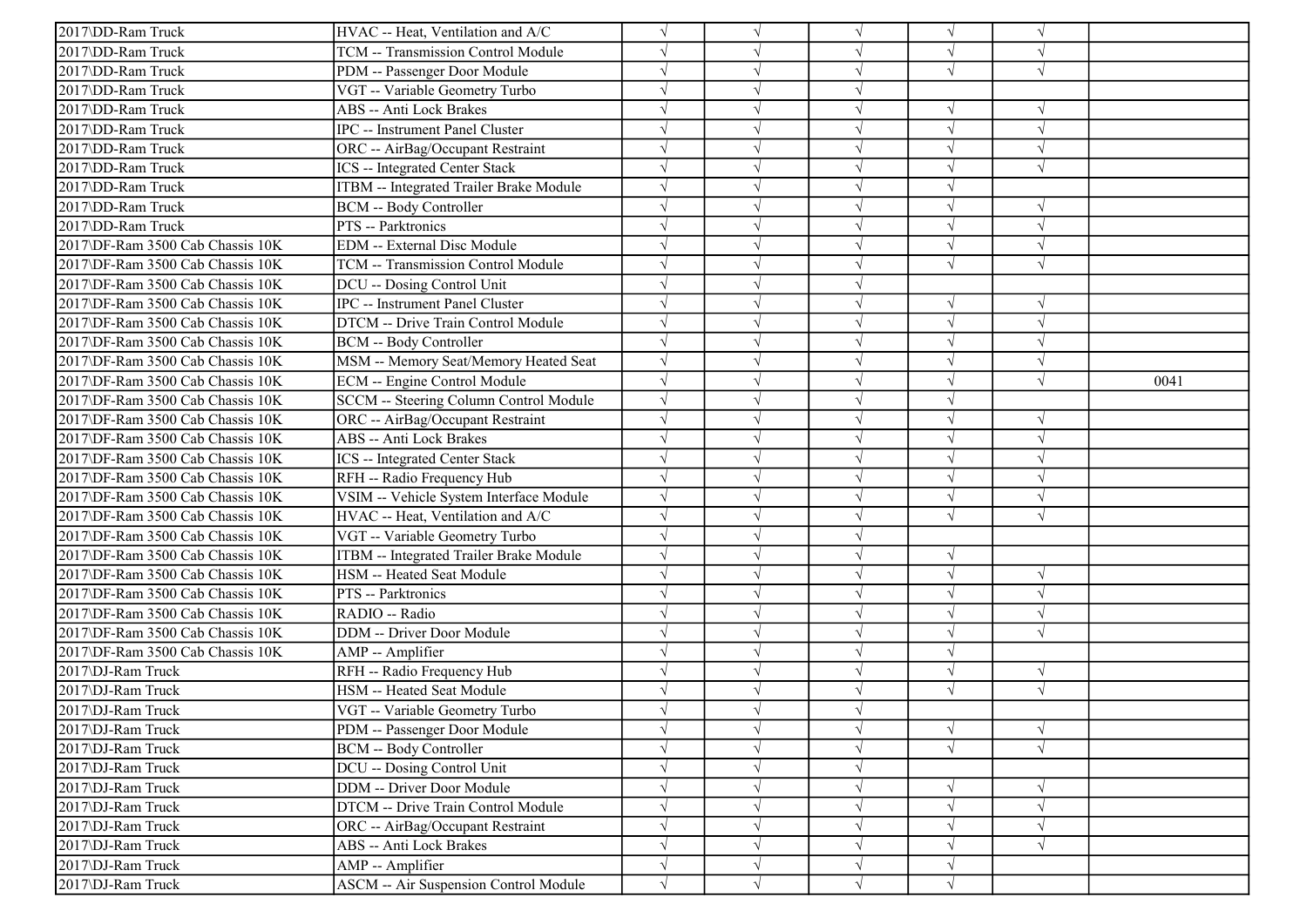| 2017\DJ-Ram Truck | VSIM -- Vehicle System Interface Module     | $\sqrt{ }$ | $\sqrt{ }$ | $\sqrt{ }$ | $\sqrt{}$  | $\sqrt{ }$ |      |
|-------------------|---------------------------------------------|------------|------------|------------|------------|------------|------|
| 2017\DJ-Ram Truck | MSM -- Memory Seat/Memory Heated Seat       |            |            | $\sqrt{ }$ |            | $\sqrt{ }$ |      |
| 2017\DJ-Ram Truck | ECM -- Engine Control Module                |            |            | $\sqrt{ }$ |            | $\sqrt{ }$ | 0041 |
| 2017\DJ-Ram Truck | ITBM -- Integrated Trailer Brake Module     |            |            | $\sqrt{ }$ | $\sqrt{}$  |            |      |
| 2017\DJ-Ram Truck | IPC -- Instrument Panel Cluster             |            |            | $\sqrt{}$  |            |            |      |
| 2017\DJ-Ram Truck | HVAC -- Heat, Ventilation and A/C           |            |            | V          |            | $\sqrt{ }$ |      |
| 2017\DJ-Ram Truck | SCCM -- Steering Column Control Module      |            |            | $\sqrt{}$  | J          |            |      |
| 2017\DJ-Ram Truck | RADIO -- Radio                              |            |            | $\sqrt{ }$ |            | N          |      |
| 2017\DJ-Ram Truck | <b>ICS</b> -- Integrated Center Stack       |            |            | $\sqrt{ }$ |            | $\sqrt{ }$ |      |
| 2017\DJ-Ram Truck | EDM -- External Disc Module                 |            |            | $\sqrt{ }$ | J          | $\sqrt{ }$ |      |
| 2017\DJ-Ram Truck | TCM -- Transmission Control Module          |            |            | $\sqrt{ }$ |            |            |      |
| 2017\DJ-Ram Truck | PTS -- Parktronics                          |            |            | $\sqrt{ }$ |            | $\sqrt{ }$ |      |
| 2017\DJ-Ram Truck | FDCM -- Final Drive Control/All Wheel Drive |            |            | $\sqrt{}$  |            |            |      |
| 2017\DP-Ram Truck | MSM -- Memory Seat/Memory Heated Seat       |            |            | V          |            |            |      |
| 2017\DP-Ram Truck | ICS -- Integrated Center Stack              |            |            | $\sqrt{ }$ | V          | $\sqrt{ }$ |      |
| 2017\DP-Ram Truck | ABS -- Anti Lock Brakes                     |            |            | $\sqrt{}$  | $\sqrt{}$  | $\sqrt{ }$ |      |
| 2017\DP-Ram Truck | HSM -- Heated Seat Module                   |            |            | $\sqrt{}$  |            |            |      |
| 2017\DP-Ram Truck | VSIM -- Vehicle System Interface Module     |            |            | $\sqrt{ }$ |            | $\sqrt{ }$ |      |
| 2017\DP-Ram Truck | ECM -- Engine Control Module                |            |            | $\sqrt{ }$ |            | $\sqrt{ }$ | 0041 |
| 2017\DP-Ram Truck | RFH -- Radio Frequency Hub                  |            |            | $\sqrt{ }$ |            |            |      |
| 2017\DP-Ram Truck | EDM -- External Disc Module                 |            |            | $\sqrt{ }$ | $\sqrt{ }$ | $\sqrt{ }$ |      |
| 2017\DP-Ram Truck | <b>BCM -- Body Controller</b>               |            |            | $\sqrt{ }$ | $\sqrt{}$  | $\sqrt{ }$ |      |
| 2017\DP-Ram Truck | DTCM -- Drive Train Control Module          |            |            | $\sqrt{ }$ |            | $\sqrt{ }$ |      |
| 2017\DP-Ram Truck | PDM -- Passenger Door Module                |            |            | $\sqrt{ }$ | $\sqrt{ }$ | $\sqrt{ }$ |      |
| 2017\DP-Ram Truck | ORC -- AirBag/Occupant Restraint            |            |            | $\sqrt{ }$ | $\sqrt{ }$ | $\sqrt{ }$ |      |
| 2017\DP-Ram Truck | DCU -- Dosing Control Unit                  |            |            | $\sqrt{ }$ |            |            |      |
| 2017\DP-Ram Truck | VGT -- Variable Geometry Turbo              |            |            | $\sqrt{ }$ |            |            |      |
| 2017\DP-Ram Truck | HVAC -- Heat, Ventilation and A/C           |            |            | $\sqrt{ }$ | $\sqrt{}$  | $\sqrt{ }$ |      |
| 2017\DP-Ram Truck | TCM -- Transmission Control Module          |            |            | $\sqrt{ }$ | V          | $\sqrt{ }$ |      |
| 2017\DP-Ram Truck | DDM -- Driver Door Module                   |            |            | $\sqrt{}$  |            | $\sqrt{ }$ |      |
| 2017\DP-Ram Truck | PTS -- Parktronics                          |            |            | $\sqrt{ }$ |            | $\sqrt{ }$ |      |
| 2017\DP-Ram Truck | ITBM -- Integrated Trailer Brake Module     | $\sqrt{ }$ |            | $\sqrt{ }$ | V          |            |      |
| 2017\DP-Ram Truck | IPC -- Instrument Panel Cluster             |            |            | $\sqrt{ }$ | J          | $\sqrt{ }$ |      |
| 2017\DP-Ram Truck | SCCM -- Steering Column Control Module      | $\sqrt{ }$ |            | $\sqrt{ }$ | $\sqrt{ }$ |            |      |
| 2017\DP-Ram Truck | RADIO -- Radio                              |            |            | $\sqrt{ }$ | V          | $\sqrt{ }$ |      |
| 2017\DS-Ram Truck | HSM -- Heated Seat Module                   |            |            |            |            | $\sqrt{ }$ |      |
| 2017\DS-Ram Truck | AMP -- Amplifier                            |            | $\sqrt{}$  | $\sqrt{}$  | $\sqrt{}$  |            |      |
| 2017\DS-Ram Truck | ECM -- Engine Control Module                |            | $\sqrt{}$  | $\sqrt{ }$ | $\sqrt{}$  | $\sqrt{ }$ | 0041 |
| 2017\DS-Ram Truck | HVAC -- Heat, Ventilation and A/C           |            |            | $\sqrt{ }$ |            | $\sqrt{ }$ |      |
| 2017\DS-Ram Truck | RADIO -- Radio                              |            | $\sqrt{ }$ | $\sqrt{}$  | $\sqrt{}$  | $\sqrt{ }$ |      |
| 2017\DS-Ram Truck | DDM -- Driver Door Module                   |            |            | $\sqrt{}$  | $\sqrt{}$  | $\sqrt{}$  |      |
| 2017\DS-Ram Truck | SCCM -- Steering Column Control Module      |            |            | $\sqrt{ }$ |            |            |      |
| 2017\DS-Ram Truck | ASCM -- Air Suspension Control Module       | $\sqrt{}$  |            | $\sqrt{}$  | V          |            |      |
| 2017\DS-Ram Truck | PDM -- Passenger Door Module                | $\sqrt{}$  | $\sqrt{}$  | $\sqrt{ }$ | $\sqrt{}$  | $\sqrt{}$  |      |
| 2017\DS-Ram Truck | EDM -- External Disc Module                 | $\sqrt{ }$ | $\sqrt{ }$ | $\sqrt{ }$ | $\sqrt{ }$ | $\sqrt{ }$ |      |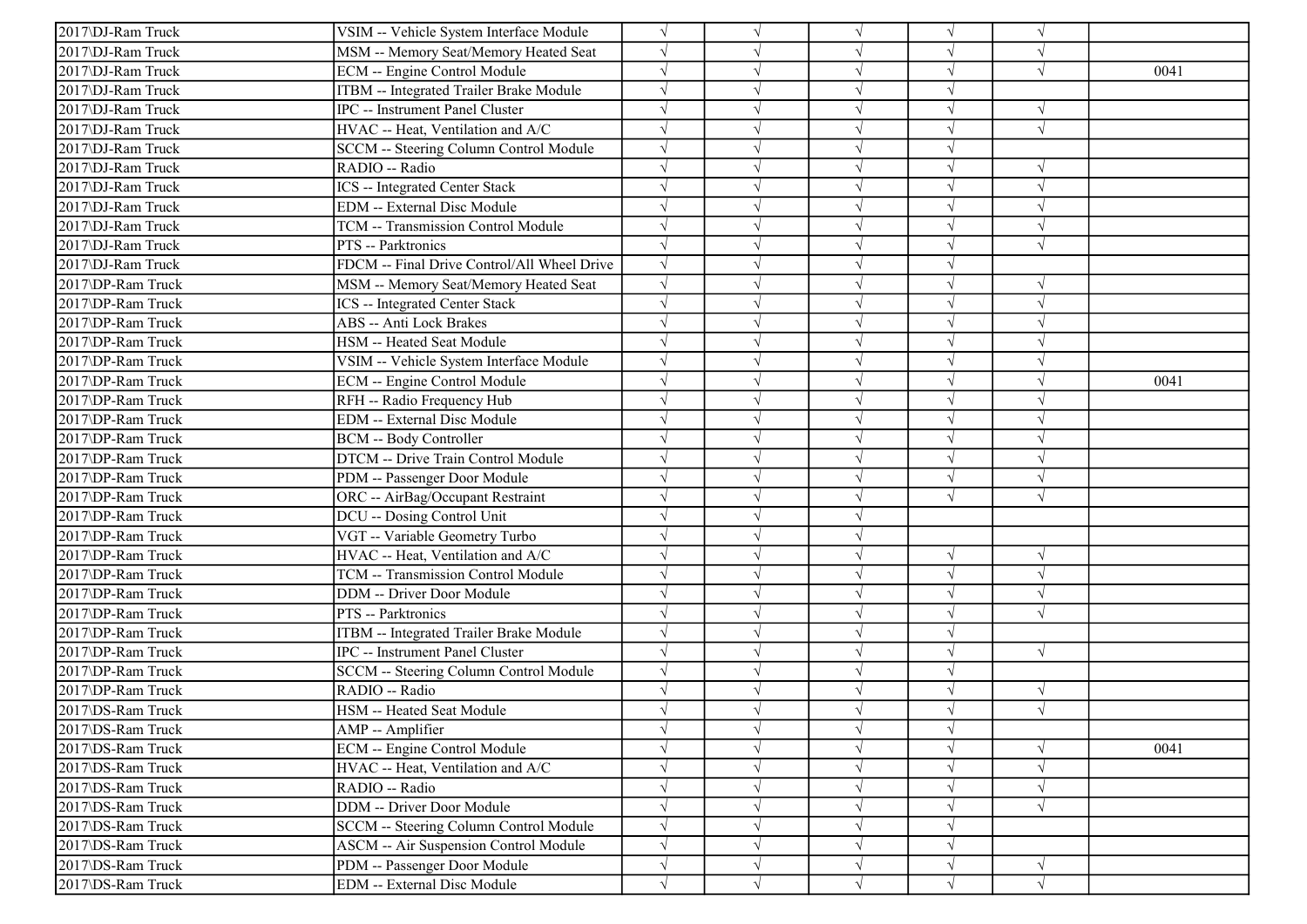| 2017\DS-Ram Truck | ITBM -- Integrated Trailer Brake Module   |           |            | $\sqrt{ }$ |            |            |  |
|-------------------|-------------------------------------------|-----------|------------|------------|------------|------------|--|
| 2017\DS-Ram Truck | MSM -- Memory Seat/Memory Heated Seat     |           |            | $\sqrt{ }$ | V          | $\sqrt{ }$ |  |
| 2017\DS-Ram Truck | ABS -- Anti Lock Brakes                   |           |            | $\sqrt{ }$ | $\sqrt{}$  | $\sqrt{ }$ |  |
| 2017\DS-Ram Truck | EPS -- Electric Power Steering            |           |            | V          |            |            |  |
| 2017\DS-Ram Truck | RFH -- Radio Frequency Hub                |           |            | $\sqrt{ }$ | J          | $\sqrt{ }$ |  |
| 2017\DS-Ram Truck | <b>BCM -- Body Controller</b>             |           |            | $\sqrt{}$  |            | $\sqrt{ }$ |  |
| 2017\DS-Ram Truck | IPC -- Instrument Panel Cluster           |           |            | $\sqrt{ }$ |            | $\sqrt{ }$ |  |
| 2017\DS-Ram Truck | ICS -- Integrated Center Stack            |           |            | $\sqrt{ }$ | J          | $\sqrt{ }$ |  |
| 2017\DS-Ram Truck | ORC -- AirBag/Occupant Restraint          |           |            | $\sqrt{ }$ |            | $\sqrt{ }$ |  |
| 2017\DS-Ram Truck | VSIM -- Vehicle System Interface Module   |           |            | $\sqrt{ }$ |            | $\sqrt{ }$ |  |
| 2017\DS-Ram Truck | <b>TCM -- Transmission Control Module</b> |           |            | $\sqrt{ }$ | J          |            |  |
| 2017\DS-Ram Truck | PTS -- Parktronics                        |           |            | $\sqrt{}$  |            | $\sqrt{ }$ |  |
| 2017\DS-Ram Truck | ESM -- Electronic Shifter                 |           |            | $\sqrt{}$  | V          |            |  |
| 2017\DS-Ram Truck | DTCM -- Drive Train Control Module        |           | $\sqrt{ }$ | $\sqrt{ }$ | $\sqrt{}$  | $\sqrt{ }$ |  |
| 2017\DX-Ram Truck | <b>BCM -- Body Controller</b>             |           |            | $\sqrt{ }$ |            | $\sqrt{ }$ |  |
| 2017\DX-Ram Truck | EDM -- External Disc Module               |           |            | $\sqrt{}$  |            |            |  |
| 2017\DX-Ram Truck | PTS -- Parktronics                        |           |            | $\sqrt{ }$ |            | $\sqrt{ }$ |  |
| 2017\DX-Ram Truck | <b>IPC</b> -- Instrument Panel Cluster    |           |            | $\sqrt{ }$ |            | $\sqrt{ }$ |  |
| 2017\DX-Ram Truck | PDM -- Passenger Door Module              |           |            | $\sqrt{ }$ | J          | $\sqrt{ }$ |  |
| 2017\DX-Ram Truck | ORC -- AirBag/Occupant Restraint          |           |            | $\sqrt{ }$ | V          | $\sqrt{ }$ |  |
| 2017\DX-Ram Truck | DDM -- Driver Door Module                 |           |            | $\sqrt{ }$ |            | $\sqrt{ }$ |  |
| 2017\DX-Ram Truck | EPS -- Electric Power Steering            |           |            | $\sqrt{ }$ | $\sqrt{}$  |            |  |
| 2017\DX-Ram Truck | ABS -- Anti Lock Brakes                   |           |            | $\sqrt{ }$ | J          | $\sqrt{ }$ |  |
| 2017\DX-Ram Truck | RADIO -- Radio                            |           |            | $\sqrt{ }$ |            | $\sqrt{ }$ |  |
| 2017\DX-Ram Truck | DTCM -- Drive Train Control Module        |           |            | $\sqrt{ }$ | J          | $\sqrt{ }$ |  |
| 2017\DX-Ram Truck | MSM -- Memory Seat/Memory Heated Seat     |           |            | $\sqrt{ }$ |            | $\sqrt{ }$ |  |
| 2017\DX-Ram Truck | HSM -- Heated Seat Module                 |           |            | $\sqrt{ }$ |            | $\sqrt{ }$ |  |
| 2017\DX-Ram Truck | AMP -- Amplifier                          |           |            | $\sqrt{ }$ | V          |            |  |
| 2017\DX-Ram Truck | HVAC -- Heat, Ventilation and A/C         |           |            | $\sqrt{}$  |            | $\sqrt{ }$ |  |
| 2017\DX-Ram Truck | ECM -- Engine Control Module              |           |            | $\sqrt{ }$ |            | $\sqrt{ }$ |  |
| 2017\DX-Ram Truck | ICS -- Integrated Center Stack            |           |            | $\sqrt{ }$ | J          | $\sqrt{ }$ |  |
| 2017\DX-Ram Truck | ASCM -- Air Suspension Control Module     |           |            | $\sqrt{ }$ | J          |            |  |
| 2017\DX-Ram Truck | RFH -- Radio Frequency Hub                |           |            | $\sqrt{ }$ | V          | $\sqrt{ }$ |  |
| 2017\DX-Ram Truck | SCCM -- Steering Column Control Module    |           |            | $\sqrt{ }$ | $\sqrt{}$  |            |  |
| 2017\DX-Ram Truck | ESM -- Electronic Shifter                 |           |            | $\sqrt{}$  |            |            |  |
| 2017\DX-Ram Truck | TCM -- Transmission Control Module        |           |            |            |            | $\sqrt{ }$ |  |
| 2017\DX-Ram Truck | VSIM -- Vehicle System Interface Module   |           | $\sqrt{ }$ | $\sqrt{}$  | $\sqrt{ }$ | $\sqrt{ }$ |  |
| 2017\DX-Ram Truck | DCU -- Dosing Control Unit                |           |            | $\sqrt{ }$ |            |            |  |
| 2017\DX-Ram Truck | ITBM -- Integrated Trailer Brake Module   |           |            | $\sqrt{ }$ | $\sqrt{}$  |            |  |
| 2017\FB-500X      | ORC -- AirBag/Occupant Restraint          |           |            | $\sqrt{ }$ | $\sqrt{}$  |            |  |
| 2017\FB-500X      | ESL -- Electronic Steering Lock           |           |            | $\sqrt{}$  |            |            |  |
| 2017\FB-500X      | TCM -- Transmission Control Module        | V         |            | $\sqrt{ }$ | V          |            |  |
| 2017\FB-500X      | ACC -- Adaptive Cruise Control            |           |            | V          |            | $\sqrt{ }$ |  |
| 2017\FB-500X      | CSWM -- Comfort Seat Wheel Module         | $\sqrt{}$ | $\sqrt{}$  | $\sqrt{ }$ | V          | $\sqrt{ }$ |  |
| 2017\FB-500X      | RBSS -- Right Blind Spot Sensor           | $\sqrt{}$ | $\sqrt{}$  | $\sqrt{ }$ | $\sqrt{}$  | $\sqrt{ }$ |  |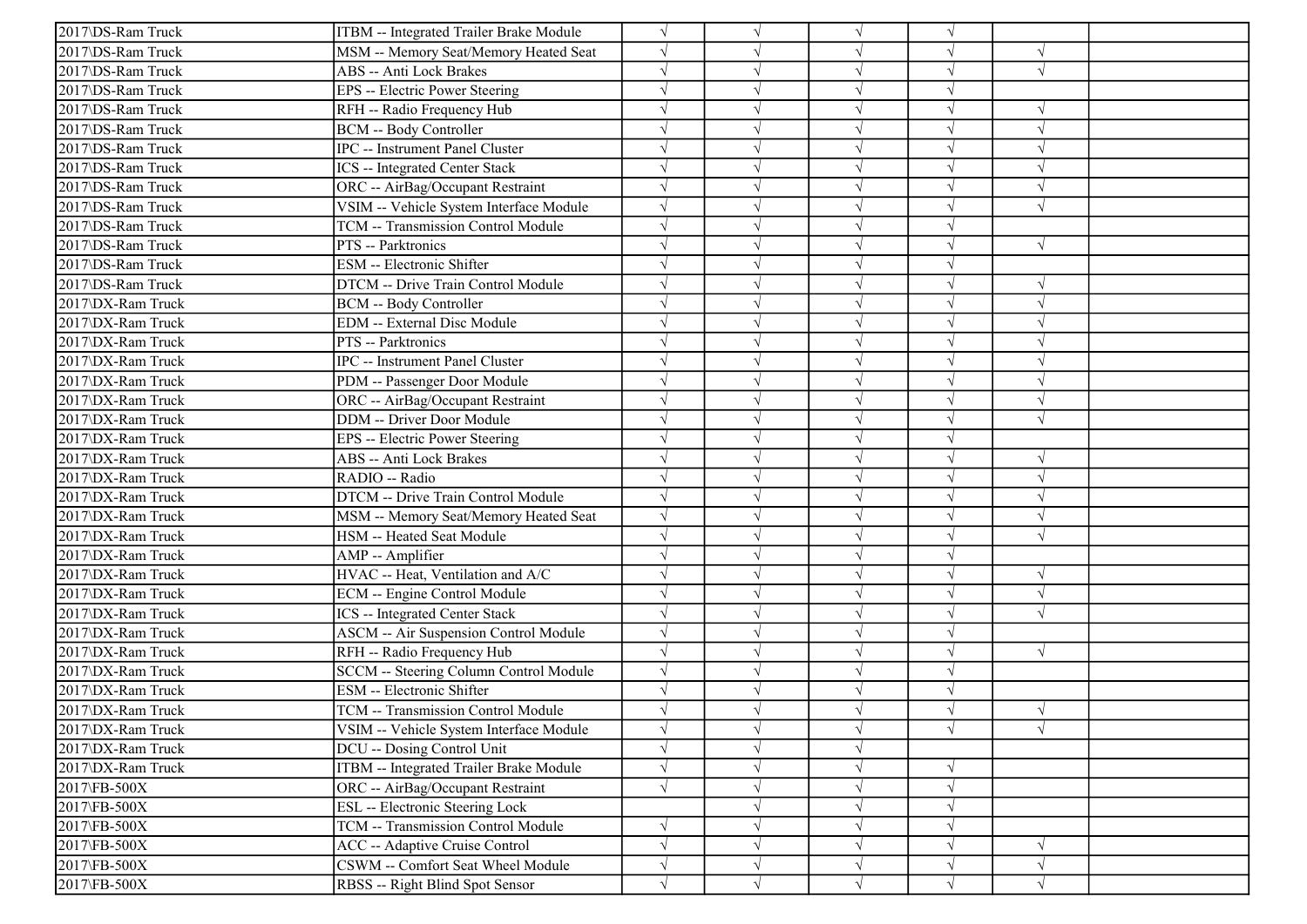| <b>BCM -- Body Controller</b><br>$\sqrt{ }$<br>$\sqrt{ }$<br>$\sqrt{ }$<br>2017\FB-500X<br>ABS -- Anti Lock Brakes<br>$\sqrt{ }$<br>$\sqrt{ }$<br>V<br>2017\FB-500X<br>HVAC -- Heat, Ventilation and A/C<br>$\sqrt{ }$<br>V<br>$\sqrt{ }$<br>2017\FB-500X<br>DTCM -- Drive Train Control Module<br>$\sqrt{ }$<br>$\sqrt{ }$<br>$\sqrt{}$<br>2017\FB-500X<br>ECM -- Engine Control Module<br>$\sqrt{ }$<br>2017\FB-500X<br>IPC -- Instrument Panel Cluster<br>$\sqrt{ }$<br>2017\FB-500X<br>RRM -- Radio Receiver Module<br>$\sqrt{ }$<br>$\sqrt{}$<br>$\sqrt{ }$<br>$\sqrt{}$<br>2017\FB-500X<br>RFH -- Radio Frequency Hub<br>$\sqrt{ }$<br>2017\FB-500X<br>AMP -- Amplifier<br>$\sqrt{ }$<br>J<br>$\sqrt{ }$<br>$\sqrt{ }$<br>$\sqrt{ }$<br>$\sqrt{ }$<br>2017\FB-500X<br>EPS -- Electric Power Steering<br>$\sqrt{ }$<br>$\sqrt{}$<br>2017\FB-500X<br>PAM -- Park Assist Module<br>$\sqrt{}$<br>2017\FB-500X<br>ETM -- Entertainment Telematic Module<br>$\sqrt{ }$<br>2017\FB-500X<br>ESM -- Electronic Shifter<br>$\sqrt{ }$<br>$\sqrt{ }$<br>$\sqrt{ }$<br>2017\FB-500X<br>$\sqrt{ }$<br>$\sqrt{ }$<br>LBSS -- Left Blind Spot Sensor<br>$\sqrt{ }$<br>2017\FB-500X<br>HALF -- Haptical Lane Feedback<br>$\sqrt{ }$<br>V<br>$\sqrt{ }$<br>2017\FF-500<br>PIM -- Power Inverter Module<br>$\sqrt{}$<br>$\sqrt{ }$<br>$\sqrt{}$<br>2017\FF-500<br>OBCM -- On Board Charging Module<br>$\sqrt{ }$<br>J<br>$\sqrt{}$<br>$\sqrt{ }$<br>$\sqrt{ }$<br>$\sqrt{ }$<br>2017\FF-500<br>HVAC -- Heat, Ventilation and A/C<br>$\sqrt{ }$<br>$\sqrt{ }$<br>2017\FF-500<br>PTS -- Parktronics<br>$\sqrt{ }$<br>$\sqrt{ }$<br>$\sqrt{}$<br>$\sqrt{ }$<br>2017\FF-500<br><b>BPCM</b> -- Battery Pack Control Module<br>2017\FF-500<br>ETM -- Entertainment Telematic Module<br>$\sqrt{}$<br>$\sqrt{}$<br>$\sqrt{}$<br>$\sqrt{}$<br>$\sqrt{ }$<br>2017\FF-500<br>EVCU -- Electronic Vehicle Control Unit<br>$\sqrt{ }$<br>0022<br>V<br>$\sqrt{ }$<br>2017\FF-500<br>ABS -- Anti Lock Brakes<br>$\sqrt{ }$<br>$\sqrt{ }$<br>$\sqrt{ }$<br>$\sqrt{}$<br>$\sqrt{ }$<br>2017\FF-500<br>TPM -- Tire Pressure Monitor<br>$\sqrt{}$<br>$\sqrt{ }$<br>$\sqrt{ }$<br>$\sqrt{ }$<br>2017\FF-500<br>VTM -- Vehicle Tracking Module<br>$\sqrt{ }$<br>$\sqrt{ }$<br>2017\FF-500<br>TCM -- Transmission Control Module<br>$\sqrt{}$<br>$\sqrt{ }$<br>2017\FF-500<br>IPC -- Instrument Panel Cluster<br>$\sqrt{ }$<br>$\sqrt{ }$<br>$\sqrt{}$<br>2017\FF-500<br>$\sqrt{ }$<br>$\sqrt{ }$<br>EAC -- Electric A/C Compressor<br>$\sqrt{}$<br>2017\FF-500<br>EPS -- Electric Power Steering<br>$\sqrt{ }$<br>$\sqrt{ }$<br>2017\FF-500<br>ORC -- AirBag/Occupant Restraint<br>$\sqrt{ }$<br>$\sqrt{ }$<br>$\sqrt{ }$<br>ESM -- Electronic Shifter<br>$\overline{\sqrt{ }}$<br>2017\FF-500<br>2017\FF-500<br>RBC -- Regenerative Brake Controller<br>$\sqrt{ }$<br>2017\FF-500<br>BCM -- Body Controller<br>$\sqrt{}$<br>$\sqrt{}$<br>$\sqrt{ }$<br>$\sqrt{}$<br>$\sqrt{ }$<br>$\sqrt{}$<br>$\sqrt{ }$<br>$\sqrt{}$<br>MIC/CCN -- Mechanical Instrument Cluster<br>2017\J8-Wrangler<br>V<br>$\sqrt{ }$<br>2017\J8-Wrangler<br>ABS -- Anti Lock Brakes<br>$\sqrt{ }$<br>$\sqrt{ }$<br>$\sqrt{}$<br>TCM -- Transmission Control Module<br>2017\J8-Wrangler<br>$\sqrt{ }$<br>CGW -- Central Gateway<br>2017\J8-Wrangler<br>$\sqrt{}$<br>$\sqrt{ }$<br>0003<br>$\sqrt{ }$<br>2017\J8-Wrangler<br>SAS -- Steering Angle Sensor<br>$\sqrt{ }$<br>RADIO -- Radio<br>$\sqrt{ }$<br>$\sqrt{ }$<br>2017\J8-Wrangler<br>$\sqrt{ }$<br>ORC -- AirBag/Occupant Restraint<br>2017\J8-Wrangler<br>$\sqrt{}$<br>$\sqrt{ }$<br>$\sqrt{ }$<br>V<br>$\sqrt{ }$<br>$\sqrt{ }$<br>$\sqrt{}$ |                  |                           |  |  |                                                                  |
|------------------------------------------------------------------------------------------------------------------------------------------------------------------------------------------------------------------------------------------------------------------------------------------------------------------------------------------------------------------------------------------------------------------------------------------------------------------------------------------------------------------------------------------------------------------------------------------------------------------------------------------------------------------------------------------------------------------------------------------------------------------------------------------------------------------------------------------------------------------------------------------------------------------------------------------------------------------------------------------------------------------------------------------------------------------------------------------------------------------------------------------------------------------------------------------------------------------------------------------------------------------------------------------------------------------------------------------------------------------------------------------------------------------------------------------------------------------------------------------------------------------------------------------------------------------------------------------------------------------------------------------------------------------------------------------------------------------------------------------------------------------------------------------------------------------------------------------------------------------------------------------------------------------------------------------------------------------------------------------------------------------------------------------------------------------------------------------------------------------------------------------------------------------------------------------------------------------------------------------------------------------------------------------------------------------------------------------------------------------------------------------------------------------------------------------------------------------------------------------------------------------------------------------------------------------------------------------------------------------------------------------------------------------------------------------------------------------------------------------------------------------------------------------------------------------------------------------------------------------------------------------------------------------------------------------------------------------------------------------------------------------------------------------------------------------------------------------------------------------------------------------------------------------------------------------------------------------------------------------------------------------------------------------------------------------------------------------------------------------------------------------------------------------------------------------------------------------------------------------------------------------------------------------------------------------------------------------------------------------------------------------|------------------|---------------------------|--|--|------------------------------------------------------------------|
|                                                                                                                                                                                                                                                                                                                                                                                                                                                                                                                                                                                                                                                                                                                                                                                                                                                                                                                                                                                                                                                                                                                                                                                                                                                                                                                                                                                                                                                                                                                                                                                                                                                                                                                                                                                                                                                                                                                                                                                                                                                                                                                                                                                                                                                                                                                                                                                                                                                                                                                                                                                                                                                                                                                                                                                                                                                                                                                                                                                                                                                                                                                                                                                                                                                                                                                                                                                                                                                                                                                                                                                                                                          | 2017\FB-500X     |                           |  |  |                                                                  |
|                                                                                                                                                                                                                                                                                                                                                                                                                                                                                                                                                                                                                                                                                                                                                                                                                                                                                                                                                                                                                                                                                                                                                                                                                                                                                                                                                                                                                                                                                                                                                                                                                                                                                                                                                                                                                                                                                                                                                                                                                                                                                                                                                                                                                                                                                                                                                                                                                                                                                                                                                                                                                                                                                                                                                                                                                                                                                                                                                                                                                                                                                                                                                                                                                                                                                                                                                                                                                                                                                                                                                                                                                                          |                  |                           |  |  |                                                                  |
|                                                                                                                                                                                                                                                                                                                                                                                                                                                                                                                                                                                                                                                                                                                                                                                                                                                                                                                                                                                                                                                                                                                                                                                                                                                                                                                                                                                                                                                                                                                                                                                                                                                                                                                                                                                                                                                                                                                                                                                                                                                                                                                                                                                                                                                                                                                                                                                                                                                                                                                                                                                                                                                                                                                                                                                                                                                                                                                                                                                                                                                                                                                                                                                                                                                                                                                                                                                                                                                                                                                                                                                                                                          |                  |                           |  |  |                                                                  |
|                                                                                                                                                                                                                                                                                                                                                                                                                                                                                                                                                                                                                                                                                                                                                                                                                                                                                                                                                                                                                                                                                                                                                                                                                                                                                                                                                                                                                                                                                                                                                                                                                                                                                                                                                                                                                                                                                                                                                                                                                                                                                                                                                                                                                                                                                                                                                                                                                                                                                                                                                                                                                                                                                                                                                                                                                                                                                                                                                                                                                                                                                                                                                                                                                                                                                                                                                                                                                                                                                                                                                                                                                                          |                  |                           |  |  |                                                                  |
|                                                                                                                                                                                                                                                                                                                                                                                                                                                                                                                                                                                                                                                                                                                                                                                                                                                                                                                                                                                                                                                                                                                                                                                                                                                                                                                                                                                                                                                                                                                                                                                                                                                                                                                                                                                                                                                                                                                                                                                                                                                                                                                                                                                                                                                                                                                                                                                                                                                                                                                                                                                                                                                                                                                                                                                                                                                                                                                                                                                                                                                                                                                                                                                                                                                                                                                                                                                                                                                                                                                                                                                                                                          |                  |                           |  |  | 0041, 0039, 0039                                                 |
|                                                                                                                                                                                                                                                                                                                                                                                                                                                                                                                                                                                                                                                                                                                                                                                                                                                                                                                                                                                                                                                                                                                                                                                                                                                                                                                                                                                                                                                                                                                                                                                                                                                                                                                                                                                                                                                                                                                                                                                                                                                                                                                                                                                                                                                                                                                                                                                                                                                                                                                                                                                                                                                                                                                                                                                                                                                                                                                                                                                                                                                                                                                                                                                                                                                                                                                                                                                                                                                                                                                                                                                                                                          |                  |                           |  |  |                                                                  |
|                                                                                                                                                                                                                                                                                                                                                                                                                                                                                                                                                                                                                                                                                                                                                                                                                                                                                                                                                                                                                                                                                                                                                                                                                                                                                                                                                                                                                                                                                                                                                                                                                                                                                                                                                                                                                                                                                                                                                                                                                                                                                                                                                                                                                                                                                                                                                                                                                                                                                                                                                                                                                                                                                                                                                                                                                                                                                                                                                                                                                                                                                                                                                                                                                                                                                                                                                                                                                                                                                                                                                                                                                                          |                  |                           |  |  |                                                                  |
|                                                                                                                                                                                                                                                                                                                                                                                                                                                                                                                                                                                                                                                                                                                                                                                                                                                                                                                                                                                                                                                                                                                                                                                                                                                                                                                                                                                                                                                                                                                                                                                                                                                                                                                                                                                                                                                                                                                                                                                                                                                                                                                                                                                                                                                                                                                                                                                                                                                                                                                                                                                                                                                                                                                                                                                                                                                                                                                                                                                                                                                                                                                                                                                                                                                                                                                                                                                                                                                                                                                                                                                                                                          |                  |                           |  |  |                                                                  |
|                                                                                                                                                                                                                                                                                                                                                                                                                                                                                                                                                                                                                                                                                                                                                                                                                                                                                                                                                                                                                                                                                                                                                                                                                                                                                                                                                                                                                                                                                                                                                                                                                                                                                                                                                                                                                                                                                                                                                                                                                                                                                                                                                                                                                                                                                                                                                                                                                                                                                                                                                                                                                                                                                                                                                                                                                                                                                                                                                                                                                                                                                                                                                                                                                                                                                                                                                                                                                                                                                                                                                                                                                                          |                  |                           |  |  |                                                                  |
|                                                                                                                                                                                                                                                                                                                                                                                                                                                                                                                                                                                                                                                                                                                                                                                                                                                                                                                                                                                                                                                                                                                                                                                                                                                                                                                                                                                                                                                                                                                                                                                                                                                                                                                                                                                                                                                                                                                                                                                                                                                                                                                                                                                                                                                                                                                                                                                                                                                                                                                                                                                                                                                                                                                                                                                                                                                                                                                                                                                                                                                                                                                                                                                                                                                                                                                                                                                                                                                                                                                                                                                                                                          |                  |                           |  |  |                                                                  |
|                                                                                                                                                                                                                                                                                                                                                                                                                                                                                                                                                                                                                                                                                                                                                                                                                                                                                                                                                                                                                                                                                                                                                                                                                                                                                                                                                                                                                                                                                                                                                                                                                                                                                                                                                                                                                                                                                                                                                                                                                                                                                                                                                                                                                                                                                                                                                                                                                                                                                                                                                                                                                                                                                                                                                                                                                                                                                                                                                                                                                                                                                                                                                                                                                                                                                                                                                                                                                                                                                                                                                                                                                                          |                  |                           |  |  |                                                                  |
|                                                                                                                                                                                                                                                                                                                                                                                                                                                                                                                                                                                                                                                                                                                                                                                                                                                                                                                                                                                                                                                                                                                                                                                                                                                                                                                                                                                                                                                                                                                                                                                                                                                                                                                                                                                                                                                                                                                                                                                                                                                                                                                                                                                                                                                                                                                                                                                                                                                                                                                                                                                                                                                                                                                                                                                                                                                                                                                                                                                                                                                                                                                                                                                                                                                                                                                                                                                                                                                                                                                                                                                                                                          |                  |                           |  |  |                                                                  |
|                                                                                                                                                                                                                                                                                                                                                                                                                                                                                                                                                                                                                                                                                                                                                                                                                                                                                                                                                                                                                                                                                                                                                                                                                                                                                                                                                                                                                                                                                                                                                                                                                                                                                                                                                                                                                                                                                                                                                                                                                                                                                                                                                                                                                                                                                                                                                                                                                                                                                                                                                                                                                                                                                                                                                                                                                                                                                                                                                                                                                                                                                                                                                                                                                                                                                                                                                                                                                                                                                                                                                                                                                                          |                  |                           |  |  |                                                                  |
|                                                                                                                                                                                                                                                                                                                                                                                                                                                                                                                                                                                                                                                                                                                                                                                                                                                                                                                                                                                                                                                                                                                                                                                                                                                                                                                                                                                                                                                                                                                                                                                                                                                                                                                                                                                                                                                                                                                                                                                                                                                                                                                                                                                                                                                                                                                                                                                                                                                                                                                                                                                                                                                                                                                                                                                                                                                                                                                                                                                                                                                                                                                                                                                                                                                                                                                                                                                                                                                                                                                                                                                                                                          |                  |                           |  |  |                                                                  |
|                                                                                                                                                                                                                                                                                                                                                                                                                                                                                                                                                                                                                                                                                                                                                                                                                                                                                                                                                                                                                                                                                                                                                                                                                                                                                                                                                                                                                                                                                                                                                                                                                                                                                                                                                                                                                                                                                                                                                                                                                                                                                                                                                                                                                                                                                                                                                                                                                                                                                                                                                                                                                                                                                                                                                                                                                                                                                                                                                                                                                                                                                                                                                                                                                                                                                                                                                                                                                                                                                                                                                                                                                                          |                  |                           |  |  |                                                                  |
|                                                                                                                                                                                                                                                                                                                                                                                                                                                                                                                                                                                                                                                                                                                                                                                                                                                                                                                                                                                                                                                                                                                                                                                                                                                                                                                                                                                                                                                                                                                                                                                                                                                                                                                                                                                                                                                                                                                                                                                                                                                                                                                                                                                                                                                                                                                                                                                                                                                                                                                                                                                                                                                                                                                                                                                                                                                                                                                                                                                                                                                                                                                                                                                                                                                                                                                                                                                                                                                                                                                                                                                                                                          |                  |                           |  |  |                                                                  |
|                                                                                                                                                                                                                                                                                                                                                                                                                                                                                                                                                                                                                                                                                                                                                                                                                                                                                                                                                                                                                                                                                                                                                                                                                                                                                                                                                                                                                                                                                                                                                                                                                                                                                                                                                                                                                                                                                                                                                                                                                                                                                                                                                                                                                                                                                                                                                                                                                                                                                                                                                                                                                                                                                                                                                                                                                                                                                                                                                                                                                                                                                                                                                                                                                                                                                                                                                                                                                                                                                                                                                                                                                                          |                  |                           |  |  |                                                                  |
|                                                                                                                                                                                                                                                                                                                                                                                                                                                                                                                                                                                                                                                                                                                                                                                                                                                                                                                                                                                                                                                                                                                                                                                                                                                                                                                                                                                                                                                                                                                                                                                                                                                                                                                                                                                                                                                                                                                                                                                                                                                                                                                                                                                                                                                                                                                                                                                                                                                                                                                                                                                                                                                                                                                                                                                                                                                                                                                                                                                                                                                                                                                                                                                                                                                                                                                                                                                                                                                                                                                                                                                                                                          |                  |                           |  |  |                                                                  |
|                                                                                                                                                                                                                                                                                                                                                                                                                                                                                                                                                                                                                                                                                                                                                                                                                                                                                                                                                                                                                                                                                                                                                                                                                                                                                                                                                                                                                                                                                                                                                                                                                                                                                                                                                                                                                                                                                                                                                                                                                                                                                                                                                                                                                                                                                                                                                                                                                                                                                                                                                                                                                                                                                                                                                                                                                                                                                                                                                                                                                                                                                                                                                                                                                                                                                                                                                                                                                                                                                                                                                                                                                                          |                  |                           |  |  |                                                                  |
|                                                                                                                                                                                                                                                                                                                                                                                                                                                                                                                                                                                                                                                                                                                                                                                                                                                                                                                                                                                                                                                                                                                                                                                                                                                                                                                                                                                                                                                                                                                                                                                                                                                                                                                                                                                                                                                                                                                                                                                                                                                                                                                                                                                                                                                                                                                                                                                                                                                                                                                                                                                                                                                                                                                                                                                                                                                                                                                                                                                                                                                                                                                                                                                                                                                                                                                                                                                                                                                                                                                                                                                                                                          |                  |                           |  |  | 0018, 0025, 0024, 0040,<br>0023, 0042, 0033, 0020,<br>0045, 0019 |
|                                                                                                                                                                                                                                                                                                                                                                                                                                                                                                                                                                                                                                                                                                                                                                                                                                                                                                                                                                                                                                                                                                                                                                                                                                                                                                                                                                                                                                                                                                                                                                                                                                                                                                                                                                                                                                                                                                                                                                                                                                                                                                                                                                                                                                                                                                                                                                                                                                                                                                                                                                                                                                                                                                                                                                                                                                                                                                                                                                                                                                                                                                                                                                                                                                                                                                                                                                                                                                                                                                                                                                                                                                          |                  |                           |  |  |                                                                  |
|                                                                                                                                                                                                                                                                                                                                                                                                                                                                                                                                                                                                                                                                                                                                                                                                                                                                                                                                                                                                                                                                                                                                                                                                                                                                                                                                                                                                                                                                                                                                                                                                                                                                                                                                                                                                                                                                                                                                                                                                                                                                                                                                                                                                                                                                                                                                                                                                                                                                                                                                                                                                                                                                                                                                                                                                                                                                                                                                                                                                                                                                                                                                                                                                                                                                                                                                                                                                                                                                                                                                                                                                                                          |                  |                           |  |  |                                                                  |
|                                                                                                                                                                                                                                                                                                                                                                                                                                                                                                                                                                                                                                                                                                                                                                                                                                                                                                                                                                                                                                                                                                                                                                                                                                                                                                                                                                                                                                                                                                                                                                                                                                                                                                                                                                                                                                                                                                                                                                                                                                                                                                                                                                                                                                                                                                                                                                                                                                                                                                                                                                                                                                                                                                                                                                                                                                                                                                                                                                                                                                                                                                                                                                                                                                                                                                                                                                                                                                                                                                                                                                                                                                          |                  |                           |  |  |                                                                  |
|                                                                                                                                                                                                                                                                                                                                                                                                                                                                                                                                                                                                                                                                                                                                                                                                                                                                                                                                                                                                                                                                                                                                                                                                                                                                                                                                                                                                                                                                                                                                                                                                                                                                                                                                                                                                                                                                                                                                                                                                                                                                                                                                                                                                                                                                                                                                                                                                                                                                                                                                                                                                                                                                                                                                                                                                                                                                                                                                                                                                                                                                                                                                                                                                                                                                                                                                                                                                                                                                                                                                                                                                                                          |                  |                           |  |  |                                                                  |
|                                                                                                                                                                                                                                                                                                                                                                                                                                                                                                                                                                                                                                                                                                                                                                                                                                                                                                                                                                                                                                                                                                                                                                                                                                                                                                                                                                                                                                                                                                                                                                                                                                                                                                                                                                                                                                                                                                                                                                                                                                                                                                                                                                                                                                                                                                                                                                                                                                                                                                                                                                                                                                                                                                                                                                                                                                                                                                                                                                                                                                                                                                                                                                                                                                                                                                                                                                                                                                                                                                                                                                                                                                          |                  |                           |  |  |                                                                  |
|                                                                                                                                                                                                                                                                                                                                                                                                                                                                                                                                                                                                                                                                                                                                                                                                                                                                                                                                                                                                                                                                                                                                                                                                                                                                                                                                                                                                                                                                                                                                                                                                                                                                                                                                                                                                                                                                                                                                                                                                                                                                                                                                                                                                                                                                                                                                                                                                                                                                                                                                                                                                                                                                                                                                                                                                                                                                                                                                                                                                                                                                                                                                                                                                                                                                                                                                                                                                                                                                                                                                                                                                                                          |                  |                           |  |  |                                                                  |
|                                                                                                                                                                                                                                                                                                                                                                                                                                                                                                                                                                                                                                                                                                                                                                                                                                                                                                                                                                                                                                                                                                                                                                                                                                                                                                                                                                                                                                                                                                                                                                                                                                                                                                                                                                                                                                                                                                                                                                                                                                                                                                                                                                                                                                                                                                                                                                                                                                                                                                                                                                                                                                                                                                                                                                                                                                                                                                                                                                                                                                                                                                                                                                                                                                                                                                                                                                                                                                                                                                                                                                                                                                          |                  |                           |  |  |                                                                  |
|                                                                                                                                                                                                                                                                                                                                                                                                                                                                                                                                                                                                                                                                                                                                                                                                                                                                                                                                                                                                                                                                                                                                                                                                                                                                                                                                                                                                                                                                                                                                                                                                                                                                                                                                                                                                                                                                                                                                                                                                                                                                                                                                                                                                                                                                                                                                                                                                                                                                                                                                                                                                                                                                                                                                                                                                                                                                                                                                                                                                                                                                                                                                                                                                                                                                                                                                                                                                                                                                                                                                                                                                                                          |                  |                           |  |  |                                                                  |
|                                                                                                                                                                                                                                                                                                                                                                                                                                                                                                                                                                                                                                                                                                                                                                                                                                                                                                                                                                                                                                                                                                                                                                                                                                                                                                                                                                                                                                                                                                                                                                                                                                                                                                                                                                                                                                                                                                                                                                                                                                                                                                                                                                                                                                                                                                                                                                                                                                                                                                                                                                                                                                                                                                                                                                                                                                                                                                                                                                                                                                                                                                                                                                                                                                                                                                                                                                                                                                                                                                                                                                                                                                          |                  |                           |  |  |                                                                  |
|                                                                                                                                                                                                                                                                                                                                                                                                                                                                                                                                                                                                                                                                                                                                                                                                                                                                                                                                                                                                                                                                                                                                                                                                                                                                                                                                                                                                                                                                                                                                                                                                                                                                                                                                                                                                                                                                                                                                                                                                                                                                                                                                                                                                                                                                                                                                                                                                                                                                                                                                                                                                                                                                                                                                                                                                                                                                                                                                                                                                                                                                                                                                                                                                                                                                                                                                                                                                                                                                                                                                                                                                                                          |                  |                           |  |  |                                                                  |
|                                                                                                                                                                                                                                                                                                                                                                                                                                                                                                                                                                                                                                                                                                                                                                                                                                                                                                                                                                                                                                                                                                                                                                                                                                                                                                                                                                                                                                                                                                                                                                                                                                                                                                                                                                                                                                                                                                                                                                                                                                                                                                                                                                                                                                                                                                                                                                                                                                                                                                                                                                                                                                                                                                                                                                                                                                                                                                                                                                                                                                                                                                                                                                                                                                                                                                                                                                                                                                                                                                                                                                                                                                          |                  |                           |  |  |                                                                  |
|                                                                                                                                                                                                                                                                                                                                                                                                                                                                                                                                                                                                                                                                                                                                                                                                                                                                                                                                                                                                                                                                                                                                                                                                                                                                                                                                                                                                                                                                                                                                                                                                                                                                                                                                                                                                                                                                                                                                                                                                                                                                                                                                                                                                                                                                                                                                                                                                                                                                                                                                                                                                                                                                                                                                                                                                                                                                                                                                                                                                                                                                                                                                                                                                                                                                                                                                                                                                                                                                                                                                                                                                                                          |                  |                           |  |  |                                                                  |
|                                                                                                                                                                                                                                                                                                                                                                                                                                                                                                                                                                                                                                                                                                                                                                                                                                                                                                                                                                                                                                                                                                                                                                                                                                                                                                                                                                                                                                                                                                                                                                                                                                                                                                                                                                                                                                                                                                                                                                                                                                                                                                                                                                                                                                                                                                                                                                                                                                                                                                                                                                                                                                                                                                                                                                                                                                                                                                                                                                                                                                                                                                                                                                                                                                                                                                                                                                                                                                                                                                                                                                                                                                          |                  |                           |  |  |                                                                  |
|                                                                                                                                                                                                                                                                                                                                                                                                                                                                                                                                                                                                                                                                                                                                                                                                                                                                                                                                                                                                                                                                                                                                                                                                                                                                                                                                                                                                                                                                                                                                                                                                                                                                                                                                                                                                                                                                                                                                                                                                                                                                                                                                                                                                                                                                                                                                                                                                                                                                                                                                                                                                                                                                                                                                                                                                                                                                                                                                                                                                                                                                                                                                                                                                                                                                                                                                                                                                                                                                                                                                                                                                                                          |                  |                           |  |  |                                                                  |
|                                                                                                                                                                                                                                                                                                                                                                                                                                                                                                                                                                                                                                                                                                                                                                                                                                                                                                                                                                                                                                                                                                                                                                                                                                                                                                                                                                                                                                                                                                                                                                                                                                                                                                                                                                                                                                                                                                                                                                                                                                                                                                                                                                                                                                                                                                                                                                                                                                                                                                                                                                                                                                                                                                                                                                                                                                                                                                                                                                                                                                                                                                                                                                                                                                                                                                                                                                                                                                                                                                                                                                                                                                          |                  |                           |  |  | 0002, 0005                                                       |
|                                                                                                                                                                                                                                                                                                                                                                                                                                                                                                                                                                                                                                                                                                                                                                                                                                                                                                                                                                                                                                                                                                                                                                                                                                                                                                                                                                                                                                                                                                                                                                                                                                                                                                                                                                                                                                                                                                                                                                                                                                                                                                                                                                                                                                                                                                                                                                                                                                                                                                                                                                                                                                                                                                                                                                                                                                                                                                                                                                                                                                                                                                                                                                                                                                                                                                                                                                                                                                                                                                                                                                                                                                          |                  |                           |  |  |                                                                  |
|                                                                                                                                                                                                                                                                                                                                                                                                                                                                                                                                                                                                                                                                                                                                                                                                                                                                                                                                                                                                                                                                                                                                                                                                                                                                                                                                                                                                                                                                                                                                                                                                                                                                                                                                                                                                                                                                                                                                                                                                                                                                                                                                                                                                                                                                                                                                                                                                                                                                                                                                                                                                                                                                                                                                                                                                                                                                                                                                                                                                                                                                                                                                                                                                                                                                                                                                                                                                                                                                                                                                                                                                                                          |                  |                           |  |  |                                                                  |
|                                                                                                                                                                                                                                                                                                                                                                                                                                                                                                                                                                                                                                                                                                                                                                                                                                                                                                                                                                                                                                                                                                                                                                                                                                                                                                                                                                                                                                                                                                                                                                                                                                                                                                                                                                                                                                                                                                                                                                                                                                                                                                                                                                                                                                                                                                                                                                                                                                                                                                                                                                                                                                                                                                                                                                                                                                                                                                                                                                                                                                                                                                                                                                                                                                                                                                                                                                                                                                                                                                                                                                                                                                          |                  |                           |  |  |                                                                  |
|                                                                                                                                                                                                                                                                                                                                                                                                                                                                                                                                                                                                                                                                                                                                                                                                                                                                                                                                                                                                                                                                                                                                                                                                                                                                                                                                                                                                                                                                                                                                                                                                                                                                                                                                                                                                                                                                                                                                                                                                                                                                                                                                                                                                                                                                                                                                                                                                                                                                                                                                                                                                                                                                                                                                                                                                                                                                                                                                                                                                                                                                                                                                                                                                                                                                                                                                                                                                                                                                                                                                                                                                                                          |                  |                           |  |  |                                                                  |
|                                                                                                                                                                                                                                                                                                                                                                                                                                                                                                                                                                                                                                                                                                                                                                                                                                                                                                                                                                                                                                                                                                                                                                                                                                                                                                                                                                                                                                                                                                                                                                                                                                                                                                                                                                                                                                                                                                                                                                                                                                                                                                                                                                                                                                                                                                                                                                                                                                                                                                                                                                                                                                                                                                                                                                                                                                                                                                                                                                                                                                                                                                                                                                                                                                                                                                                                                                                                                                                                                                                                                                                                                                          |                  |                           |  |  |                                                                  |
|                                                                                                                                                                                                                                                                                                                                                                                                                                                                                                                                                                                                                                                                                                                                                                                                                                                                                                                                                                                                                                                                                                                                                                                                                                                                                                                                                                                                                                                                                                                                                                                                                                                                                                                                                                                                                                                                                                                                                                                                                                                                                                                                                                                                                                                                                                                                                                                                                                                                                                                                                                                                                                                                                                                                                                                                                                                                                                                                                                                                                                                                                                                                                                                                                                                                                                                                                                                                                                                                                                                                                                                                                                          | 2017\J8-Wrangler | ESM -- Electronic Shifter |  |  |                                                                  |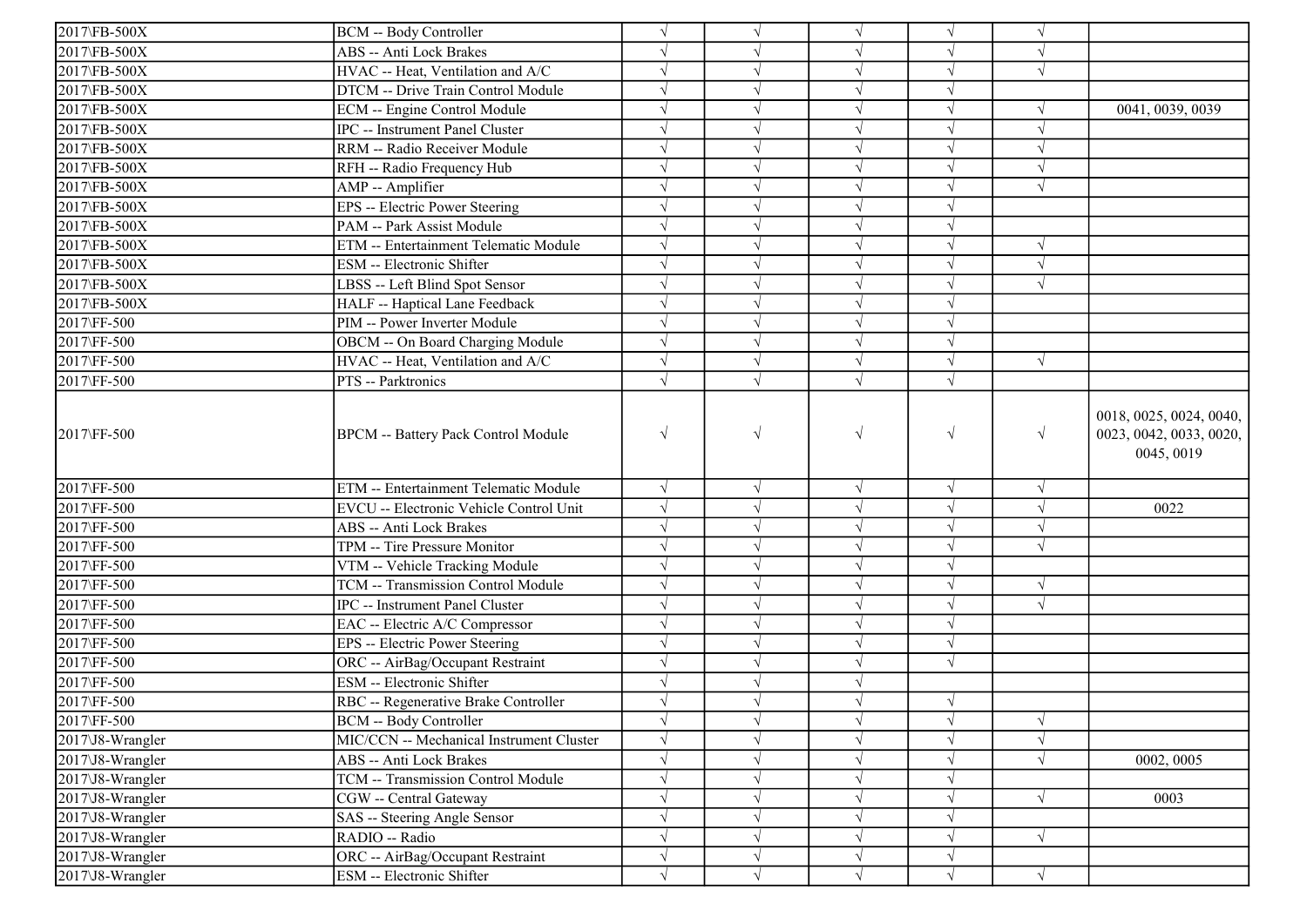| 2017\J8-Wrangler  | ECM -- Engine Control Module                              | $\sqrt{ }$ |            | $\sqrt{}$  | V          | $\sqrt{ }$ | 0015, 0014, 0032, 0044 |
|-------------------|-----------------------------------------------------------|------------|------------|------------|------------|------------|------------------------|
| 2017\J8-Wrangler  | WCM/TPMS -- Wireless Control                              | $\sqrt{ }$ |            | $\sqrt{}$  | V          |            |                        |
| 2017\JC-Journey   | SCCM -- Steering Column Control Module                    | $\sqrt{}$  |            | $\sqrt{}$  | $\sqrt{}$  |            |                        |
| 2017 JC-Journey   | PTS -- Parktronics                                        |            |            | V          |            |            |                        |
| 2017 JC-Journey   | RFH -- Radio Frequency Hub                                | $\sqrt{ }$ |            | $\sqrt{}$  | J          | $\sqrt{ }$ |                        |
| 2017\JC-Journey   | HVAC -- Heat, Ventilation and A/C                         | $\sqrt{ }$ |            | $\sqrt{}$  | J          | $\sqrt{ }$ |                        |
| 2017\JC-Journey   | TPM -- Tire Pressure Monitor                              | $\sqrt{ }$ |            | $\sqrt{ }$ | J          |            |                        |
| 2017\JC-Journey   | <b>EPPM</b> -- Electronic Pedestrian Protection<br>Module | $\sqrt{}$  | $\sqrt{}$  | $\sqrt{}$  | $\sqrt{}$  |            |                        |
| 2017\JC-Journey   | HFM -- Hands Free Module                                  | $\sqrt{ }$ | N          | $\sqrt{ }$ | $\sqrt{ }$ |            |                        |
| 2017\JC-Journey   | IPC -- Instrument Panel Cluster                           | $\sqrt{ }$ |            | $\sqrt{}$  | J          | $\sqrt{ }$ |                        |
| 2017\JC-Journey   | ITM -- Intrusion Transceiver Module                       | $\sqrt{ }$ |            | $\sqrt{ }$ | V          | $\sqrt{ }$ |                        |
| 2017\JC-Journey   | TCM -- Transmission Control Module                        | $\sqrt{ }$ |            | $\sqrt{ }$ | $\sqrt{ }$ | $\sqrt{ }$ |                        |
| 2017\JC-Journey   | PDM -- Passenger Door Module                              | $\sqrt{ }$ |            | $\sqrt{}$  | $\sqrt{}$  | $\sqrt{2}$ |                        |
| 2017\JC-Journey   | HSM -- Heated Seat Module                                 |            |            | $\sqrt{}$  |            | $\sqrt{ }$ |                        |
| 2017\JC-Journey   | DDM -- Driver Door Module                                 | $\sqrt{ }$ |            | $\sqrt{ }$ | V          | $\sqrt{ }$ |                        |
| 2017\JC-Journey   | <b>ABS</b> -- Anti Lock Brakes                            | $\sqrt{ }$ |            | $\sqrt{}$  | V          | $\sqrt{ }$ |                        |
| 2017\JC-Journey   | TGW -- Telematic Gateway Radio                            |            |            | $\sqrt{}$  | V          |            |                        |
| 2017\JC-Journey   | AMP -- Amplifier                                          | $\sqrt{ }$ |            | $\sqrt{ }$ | V          |            |                        |
| 2017\JC-Journey   | DTCM -- Drive Train Control Module                        | $\sqrt{ }$ |            | $\sqrt{}$  | $\sqrt{}$  | $\sqrt{ }$ |                        |
| $2017$ VC-Journey | VES3 -- Last Row Screen                                   |            |            | $\sqrt{}$  |            | $\sqrt{ }$ |                        |
| 2017\JC-Journey   | <b>BCM -- Body Controller</b>                             | $\sqrt{ }$ |            | $\sqrt{ }$ |            | $\sqrt{ }$ |                        |
| 2017\JC-Journey   | VTM -- Vehicle Tracking Module                            | $\sqrt{ }$ |            | $\sqrt{}$  | J          |            |                        |
| 2017\JC-Journey   | ORC -- AirBag/Occupant Restraint                          | $\sqrt{ }$ |            | $\sqrt{ }$ | V          |            |                        |
| 2017\JC-Journey   | ECM -- Engine Control Module                              | $\sqrt{}$  |            | $\sqrt{ }$ | V          | $\sqrt{ }$ | 0041                   |
| 2017\JF-Freemont  | BCM -- Body Controller                                    | $\sqrt{ }$ |            | $\sqrt{ }$ | $\sqrt{ }$ | $\sqrt{ }$ |                        |
| 2017\JF-Freemont  | HSM -- Heated Seat Module                                 | $\sqrt{ }$ |            | $\sqrt{}$  |            | $\sqrt{ }$ |                        |
| 2017\JF-Freemont  | ICS -- Integrated Center Stack                            | $\sqrt{ }$ |            | $\sqrt{}$  | V          | $\sqrt{ }$ |                        |
| 2017\JF-Freemont  | AMP -- Amplifier                                          | $\sqrt{ }$ |            | $\sqrt{}$  | $\sqrt{ }$ |            |                        |
| 2017\JF-Freemont  | RFH -- Radio Frequency Hub                                | $\sqrt{ }$ |            | $\sqrt{}$  | V          | $\sqrt{ }$ |                        |
| 2017\JF-Freemont  | ORC -- AirBag/Occupant Restraint                          | $\sqrt{ }$ |            | $\sqrt{}$  | V          |            |                        |
| 2017\JF-Freemont  | IPC -- Instrument Panel Cluster                           | $\sqrt{ }$ |            | $\sqrt{ }$ | J          | $\sqrt{ }$ |                        |
| 2017\JF-Freemont  | TGW -- Telematic Gateway Radio                            | $\sqrt{ }$ |            | $\sqrt{ }$ |            |            |                        |
| 2017\JF-Freemont  | VTM -- Vehicle Tracking Module                            | $\sqrt{ }$ |            | $\sqrt{ }$ | J          |            |                        |
| 2017\JF-Freemont  | <b>ITM</b> -- Intrusion Transceiver Module                | $\sqrt{ }$ |            | $\sqrt{ }$ |            | $\sqrt{ }$ |                        |
| 2017\JF-Freemont  | TPM -- Tire Pressure Monitor                              | $\sqrt{ }$ |            | $\sqrt{ }$ | V          |            |                        |
| 2017\JF-Freemont  | DTCM -- Drive Train Control Module                        | $\sqrt{}$  | $\sqrt{ }$ | $\sqrt{ }$ | $\sqrt{}$  | $\sqrt{}$  |                        |
| 2017\JF-Freemont  | ECM -- Engine Control Module                              | $\sqrt{ }$ |            | $\sqrt{ }$ |            | $\sqrt{ }$ | 0041                   |
| 2017\JF-Freemont  | SCCM -- Steering Column Control Module                    | $\sqrt{ }$ |            | $\sqrt{}$  | J          |            |                        |
| 2017\JF-Freemont  | PTS -- Parktronics                                        | $\sqrt{}$  |            | $\sqrt{ }$ | V          | $\sqrt{ }$ |                        |
| 2017\JF-Freemont  | VES3 -- Last Row Screen                                   | $\sqrt{ }$ |            | $\sqrt{}$  | V          | $\sqrt{ }$ |                        |
| 2017\JF-Freemont  | DDM -- Driver Door Module                                 | $\sqrt{}$  | V          | $\sqrt{}$  | $\sqrt{ }$ | $\sqrt{ }$ |                        |
| 2017\JF-Freemont  | HVAC -- Heat, Ventilation and A/C                         | $\sqrt{}$  |            | $\sqrt{ }$ | $\sqrt{ }$ | $\sqrt{ }$ |                        |
| 2017\JF-Freemont  | PDM -- Passenger Door Module                              | $\sqrt{}$  |            | $\sqrt{}$  | $\sqrt{ }$ | $\sqrt{ }$ |                        |
| 2017\JF-Freemont  | ABS -- Anti Lock Brakes                                   | $\sqrt{ }$ | $\sqrt{ }$ | $\sqrt{ }$ | $\sqrt{ }$ | $\sqrt{}$  |                        |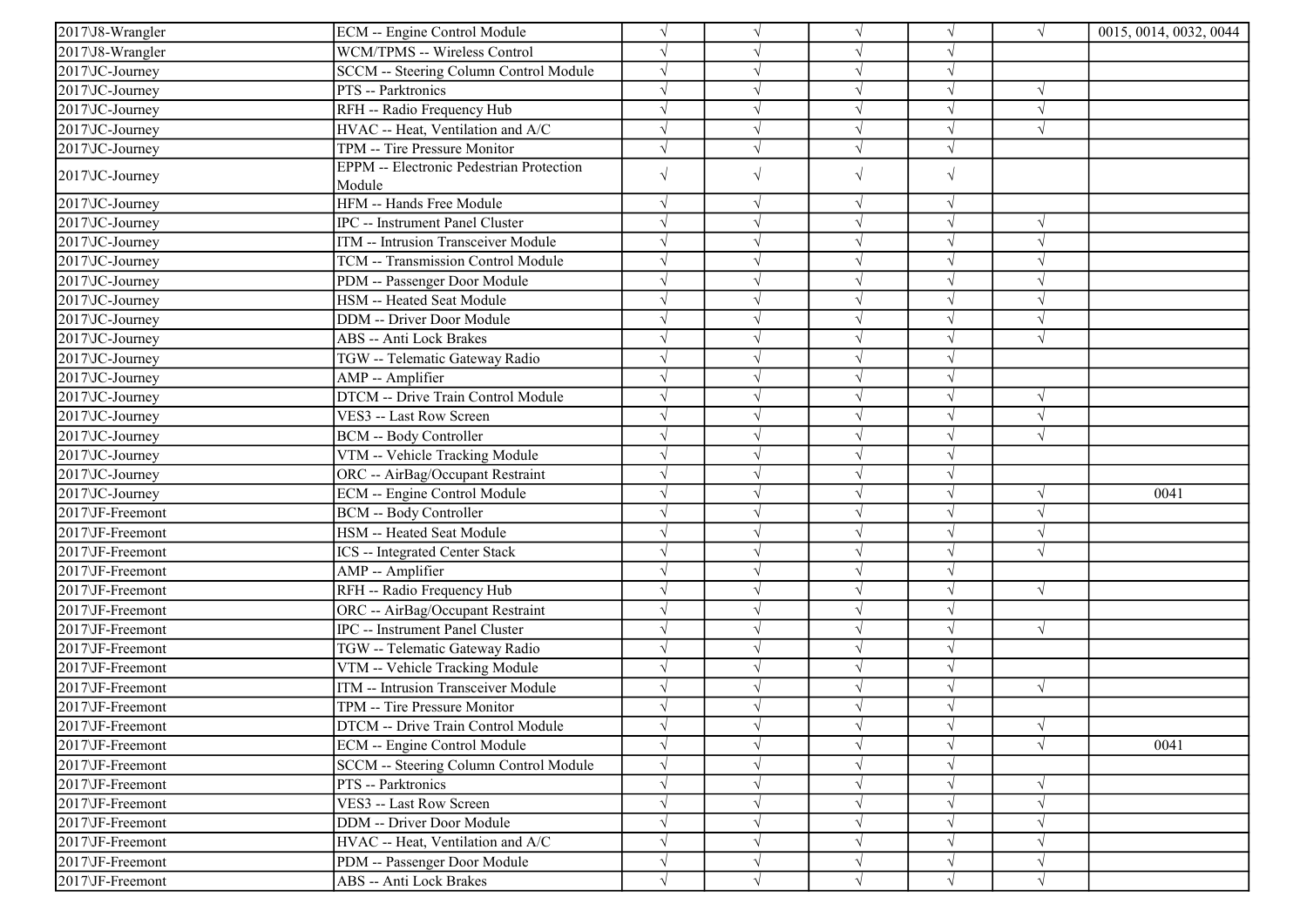| <b>EPPM</b> -- Electronic Pedestrian Protection<br>$\sqrt{ }$<br>$\sqrt{}$<br>$\sqrt{}$<br>$\sqrt{ }$<br>2017\JF-Freemont<br>Module<br>HFM -- Hands Free Module<br>2017\JF-Freemont<br>$\sqrt{ }$<br>$\sqrt{ }$<br>$\sqrt{ }$<br>$\sqrt{ }$<br>$\sqrt{}$<br>2017\JK-Wrangler<br>SAS -- Steering Angle Sensor<br>V<br>ORC -- AirBag/Occupant Restraint<br>2017\JK-Wrangler<br>$\sqrt{ }$<br>$\sqrt{}$<br>$\sqrt{ }$<br>ITM -- Intrusion Transceiver Module<br>2017\JK-Wrangler<br>$\sqrt{ }$<br>$\sqrt{ }$<br>$\sqrt{}$<br>V<br>2017\JK-Wrangler<br>ASBS -- Automatic Sway Bar System<br>$\sqrt{ }$<br>$\sqrt{}$<br>J<br>2017\JK-Wrangler<br>WCM/TPMS -- Wireless Control<br>$\sqrt{ }$<br>$\sqrt{}$<br>$\sqrt{}$<br>2017\JK-Wrangler<br>TPM -- Tire Pressure Monitor<br>$\sqrt{}$<br>2017\JK-Wrangler<br>MIC/CCN -- Mechanical Instrument Cluster<br>$\sqrt{ }$<br>$\sqrt{}$<br>$\sqrt{ }$<br>J<br>2017\JK-Wrangler<br>TCM -- Transmission Control Module<br>$\sqrt{ }$<br>$\sqrt{}$<br>V<br>2017\JK-Wrangler<br>ESM -- Electronic Shifter<br>$\sqrt{ }$<br>$\sqrt{ }$<br>$\sqrt{ }$<br>V<br>2017\JK-Wrangler<br>AMP -- Amplifier<br>$\sqrt{ }$<br>$\sqrt{}$<br>J<br>2017\JK-Wrangler<br><b>ABS</b> -- Anti Lock Brakes<br>$\sqrt{ }$<br>$\sqrt{ }$<br>$\sqrt{ }$<br>0002, 0005<br>$\sqrt{ }$<br>2017\JK-Wrangler<br>RADIO -- Radio<br>$\sqrt{ }$<br>J<br>$\sqrt{2}$<br>$\sqrt{}$<br>HFM -- Hands Free Module<br>2017\JK-Wrangler<br>$\sqrt{ }$<br>$\sqrt{ }$<br>V |
|--------------------------------------------------------------------------------------------------------------------------------------------------------------------------------------------------------------------------------------------------------------------------------------------------------------------------------------------------------------------------------------------------------------------------------------------------------------------------------------------------------------------------------------------------------------------------------------------------------------------------------------------------------------------------------------------------------------------------------------------------------------------------------------------------------------------------------------------------------------------------------------------------------------------------------------------------------------------------------------------------------------------------------------------------------------------------------------------------------------------------------------------------------------------------------------------------------------------------------------------------------------------------------------------------------------------------------------------------------------------------------------------------------------------------------------------------------------------|
|                                                                                                                                                                                                                                                                                                                                                                                                                                                                                                                                                                                                                                                                                                                                                                                                                                                                                                                                                                                                                                                                                                                                                                                                                                                                                                                                                                                                                                                                    |
|                                                                                                                                                                                                                                                                                                                                                                                                                                                                                                                                                                                                                                                                                                                                                                                                                                                                                                                                                                                                                                                                                                                                                                                                                                                                                                                                                                                                                                                                    |
|                                                                                                                                                                                                                                                                                                                                                                                                                                                                                                                                                                                                                                                                                                                                                                                                                                                                                                                                                                                                                                                                                                                                                                                                                                                                                                                                                                                                                                                                    |
|                                                                                                                                                                                                                                                                                                                                                                                                                                                                                                                                                                                                                                                                                                                                                                                                                                                                                                                                                                                                                                                                                                                                                                                                                                                                                                                                                                                                                                                                    |
|                                                                                                                                                                                                                                                                                                                                                                                                                                                                                                                                                                                                                                                                                                                                                                                                                                                                                                                                                                                                                                                                                                                                                                                                                                                                                                                                                                                                                                                                    |
|                                                                                                                                                                                                                                                                                                                                                                                                                                                                                                                                                                                                                                                                                                                                                                                                                                                                                                                                                                                                                                                                                                                                                                                                                                                                                                                                                                                                                                                                    |
|                                                                                                                                                                                                                                                                                                                                                                                                                                                                                                                                                                                                                                                                                                                                                                                                                                                                                                                                                                                                                                                                                                                                                                                                                                                                                                                                                                                                                                                                    |
|                                                                                                                                                                                                                                                                                                                                                                                                                                                                                                                                                                                                                                                                                                                                                                                                                                                                                                                                                                                                                                                                                                                                                                                                                                                                                                                                                                                                                                                                    |
|                                                                                                                                                                                                                                                                                                                                                                                                                                                                                                                                                                                                                                                                                                                                                                                                                                                                                                                                                                                                                                                                                                                                                                                                                                                                                                                                                                                                                                                                    |
|                                                                                                                                                                                                                                                                                                                                                                                                                                                                                                                                                                                                                                                                                                                                                                                                                                                                                                                                                                                                                                                                                                                                                                                                                                                                                                                                                                                                                                                                    |
|                                                                                                                                                                                                                                                                                                                                                                                                                                                                                                                                                                                                                                                                                                                                                                                                                                                                                                                                                                                                                                                                                                                                                                                                                                                                                                                                                                                                                                                                    |
|                                                                                                                                                                                                                                                                                                                                                                                                                                                                                                                                                                                                                                                                                                                                                                                                                                                                                                                                                                                                                                                                                                                                                                                                                                                                                                                                                                                                                                                                    |
|                                                                                                                                                                                                                                                                                                                                                                                                                                                                                                                                                                                                                                                                                                                                                                                                                                                                                                                                                                                                                                                                                                                                                                                                                                                                                                                                                                                                                                                                    |
|                                                                                                                                                                                                                                                                                                                                                                                                                                                                                                                                                                                                                                                                                                                                                                                                                                                                                                                                                                                                                                                                                                                                                                                                                                                                                                                                                                                                                                                                    |
|                                                                                                                                                                                                                                                                                                                                                                                                                                                                                                                                                                                                                                                                                                                                                                                                                                                                                                                                                                                                                                                                                                                                                                                                                                                                                                                                                                                                                                                                    |
|                                                                                                                                                                                                                                                                                                                                                                                                                                                                                                                                                                                                                                                                                                                                                                                                                                                                                                                                                                                                                                                                                                                                                                                                                                                                                                                                                                                                                                                                    |
| $\sqrt{ }$<br>$\sqrt{}$<br>2017\JK-Wrangler<br>ECM -- Engine Control Module<br>0015, 0014, 0032, 0044<br>V                                                                                                                                                                                                                                                                                                                                                                                                                                                                                                                                                                                                                                                                                                                                                                                                                                                                                                                                                                                                                                                                                                                                                                                                                                                                                                                                                         |
| 2017\JK-Wrangler<br>HVAC -- Heat, Ventilation and A/C<br>$\sqrt{ }$<br>$\sqrt{}$<br>V<br>$\sqrt{ }$                                                                                                                                                                                                                                                                                                                                                                                                                                                                                                                                                                                                                                                                                                                                                                                                                                                                                                                                                                                                                                                                                                                                                                                                                                                                                                                                                                |
| 2017\KL-Cherokee<br>EPS -- Electric Power Steering<br>$\sqrt{ }$<br>$\sqrt{}$<br>V                                                                                                                                                                                                                                                                                                                                                                                                                                                                                                                                                                                                                                                                                                                                                                                                                                                                                                                                                                                                                                                                                                                                                                                                                                                                                                                                                                                 |
| 2017\KL-Cherokee<br>$\sqrt{}$<br>RBSS -- Right Blind Spot Sensor<br>$\sqrt{}$<br>J                                                                                                                                                                                                                                                                                                                                                                                                                                                                                                                                                                                                                                                                                                                                                                                                                                                                                                                                                                                                                                                                                                                                                                                                                                                                                                                                                                                 |
| 2017\KL-Cherokee<br>SCCM -- Steering Column Control Module<br>$\sqrt{ }$<br>$\sqrt{ }$<br>$\sqrt{ }$                                                                                                                                                                                                                                                                                                                                                                                                                                                                                                                                                                                                                                                                                                                                                                                                                                                                                                                                                                                                                                                                                                                                                                                                                                                                                                                                                               |
| 2017\KL-Cherokee<br>LBSS -- Left Blind Spot Sensor<br>$\sqrt{ }$<br>$\sqrt{}$                                                                                                                                                                                                                                                                                                                                                                                                                                                                                                                                                                                                                                                                                                                                                                                                                                                                                                                                                                                                                                                                                                                                                                                                                                                                                                                                                                                      |
| TCM -- Transmission Control Module<br>$\sqrt{ }$<br>2017\KL-Cherokee<br>$\sqrt{}$<br>J                                                                                                                                                                                                                                                                                                                                                                                                                                                                                                                                                                                                                                                                                                                                                                                                                                                                                                                                                                                                                                                                                                                                                                                                                                                                                                                                                                             |
| 2017\KL-Cherokee<br>$\sqrt{ }$<br>MSM -- Memory Seat/Memory Heated Seat<br>$\sqrt{ }$<br>V                                                                                                                                                                                                                                                                                                                                                                                                                                                                                                                                                                                                                                                                                                                                                                                                                                                                                                                                                                                                                                                                                                                                                                                                                                                                                                                                                                         |
| 2017\KL-Cherokee<br>$\sqrt{ }$<br>PLGM -- Power Liftgate Module<br>$\sqrt{ }$<br>J<br>$\sqrt{ }$                                                                                                                                                                                                                                                                                                                                                                                                                                                                                                                                                                                                                                                                                                                                                                                                                                                                                                                                                                                                                                                                                                                                                                                                                                                                                                                                                                   |
| $\sqrt{ }$<br>2017\KL-Cherokee<br>AMP -- Amplifier<br>$\sqrt{ }$<br>$\sqrt{ }$                                                                                                                                                                                                                                                                                                                                                                                                                                                                                                                                                                                                                                                                                                                                                                                                                                                                                                                                                                                                                                                                                                                                                                                                                                                                                                                                                                                     |
| FFCM -- Forward Facing Camera Module<br>$\sqrt{ }$<br>$\sqrt{}$<br>$\sqrt{ }$<br>2017\KL-Cherokee                                                                                                                                                                                                                                                                                                                                                                                                                                                                                                                                                                                                                                                                                                                                                                                                                                                                                                                                                                                                                                                                                                                                                                                                                                                                                                                                                                  |
| OCM -- Occupant Classification<br>2017\KL-Cherokee<br>$\sqrt{ }$<br>$\sqrt{}$<br>$\sqrt{ }$                                                                                                                                                                                                                                                                                                                                                                                                                                                                                                                                                                                                                                                                                                                                                                                                                                                                                                                                                                                                                                                                                                                                                                                                                                                                                                                                                                        |
| RDM -- Rear Drive Module<br>$\sqrt{ }$<br>$\sqrt{}$<br>2017\KL-Cherokee                                                                                                                                                                                                                                                                                                                                                                                                                                                                                                                                                                                                                                                                                                                                                                                                                                                                                                                                                                                                                                                                                                                                                                                                                                                                                                                                                                                            |
| $\sqrt{}$<br>2017\KL-Cherokee<br><b>ABS</b> -- Anti Lock Brakes<br>$\sqrt{ }$<br>$\sqrt{ }$<br>V                                                                                                                                                                                                                                                                                                                                                                                                                                                                                                                                                                                                                                                                                                                                                                                                                                                                                                                                                                                                                                                                                                                                                                                                                                                                                                                                                                   |
| 2017\KL-Cherokee<br>DTV -- Digital Television<br>$\sqrt{ }$<br>$\sqrt{}$<br>$\sqrt{ }$<br>V                                                                                                                                                                                                                                                                                                                                                                                                                                                                                                                                                                                                                                                                                                                                                                                                                                                                                                                                                                                                                                                                                                                                                                                                                                                                                                                                                                        |
| 2017\KL-Cherokee<br>$\sqrt{ }$<br>$\sqrt{ }$<br>$\sqrt{}$<br>$\sqrt{ }$<br><b>BCM -- Body Controller</b>                                                                                                                                                                                                                                                                                                                                                                                                                                                                                                                                                                                                                                                                                                                                                                                                                                                                                                                                                                                                                                                                                                                                                                                                                                                                                                                                                           |
| 2017\KL-Cherokee<br>ORC -- AirBag/Occupant Restraint<br>$\sqrt{ }$<br>$\sqrt{}$<br>$\sqrt{}$<br>$\sqrt{ }$                                                                                                                                                                                                                                                                                                                                                                                                                                                                                                                                                                                                                                                                                                                                                                                                                                                                                                                                                                                                                                                                                                                                                                                                                                                                                                                                                         |
| 2017\KL-Cherokee<br>PAM -- Park Assist Module<br>V                                                                                                                                                                                                                                                                                                                                                                                                                                                                                                                                                                                                                                                                                                                                                                                                                                                                                                                                                                                                                                                                                                                                                                                                                                                                                                                                                                                                                 |
| 2017\KL-Cherokee<br>DTCM -- Drive Train Control Module<br>$\sqrt{ }$                                                                                                                                                                                                                                                                                                                                                                                                                                                                                                                                                                                                                                                                                                                                                                                                                                                                                                                                                                                                                                                                                                                                                                                                                                                                                                                                                                                               |
| $\sqrt{}$<br>2017\KL-Cherokee<br>$\sqrt{ }$<br>AHLM -- Headlamp Leveling<br>$\sqrt{ }$                                                                                                                                                                                                                                                                                                                                                                                                                                                                                                                                                                                                                                                                                                                                                                                                                                                                                                                                                                                                                                                                                                                                                                                                                                                                                                                                                                             |
| EDM -- External Disc Module<br>$\sqrt{ }$<br>2017\KL-Cherokee<br>$\sqrt{ }$<br>$\sqrt{}$                                                                                                                                                                                                                                                                                                                                                                                                                                                                                                                                                                                                                                                                                                                                                                                                                                                                                                                                                                                                                                                                                                                                                                                                                                                                                                                                                                           |
| $\sqrt{ }$<br>$\sqrt{}$<br>2017\KL-Cherokee<br>IPC -- Instrument Panel Cluster<br>$\sqrt{}$<br>V                                                                                                                                                                                                                                                                                                                                                                                                                                                                                                                                                                                                                                                                                                                                                                                                                                                                                                                                                                                                                                                                                                                                                                                                                                                                                                                                                                   |
| $\sqrt{ }$<br>2017\KL-Cherokee<br>EPB -- Electrical Parking Brake<br>$\sqrt{ }$                                                                                                                                                                                                                                                                                                                                                                                                                                                                                                                                                                                                                                                                                                                                                                                                                                                                                                                                                                                                                                                                                                                                                                                                                                                                                                                                                                                    |
| ESM -- Electronic Shifter<br>2017\KL-Cherokee<br>$\sqrt{ }$<br>$\sqrt{ }$                                                                                                                                                                                                                                                                                                                                                                                                                                                                                                                                                                                                                                                                                                                                                                                                                                                                                                                                                                                                                                                                                                                                                                                                                                                                                                                                                                                          |
| PDM -- Passenger Door Module<br>2017\KL-Cherokee<br>$\sqrt{ }$<br>$\sqrt{ }$<br>$\sqrt{ }$<br>$\sqrt{ }$<br>V                                                                                                                                                                                                                                                                                                                                                                                                                                                                                                                                                                                                                                                                                                                                                                                                                                                                                                                                                                                                                                                                                                                                                                                                                                                                                                                                                      |
| HVAC -- Heat, Ventilation and A/C<br>$\sqrt{}$<br>2017\KL-Cherokee<br>$\sqrt{ }$<br>$\sqrt{}$<br>V                                                                                                                                                                                                                                                                                                                                                                                                                                                                                                                                                                                                                                                                                                                                                                                                                                                                                                                                                                                                                                                                                                                                                                                                                                                                                                                                                                 |
| 2017\KL-Cherokee<br>CSWM -- Comfort Seat Wheel Module<br>$\sqrt{}$<br>$\sqrt{ }$<br>$\sqrt{ }$<br>V                                                                                                                                                                                                                                                                                                                                                                                                                                                                                                                                                                                                                                                                                                                                                                                                                                                                                                                                                                                                                                                                                                                                                                                                                                                                                                                                                                |
| 2017\KL-Cherokee<br>PTU -- Power Transfer Unit<br>$\sqrt{}$<br>$\sqrt{ }$<br>V                                                                                                                                                                                                                                                                                                                                                                                                                                                                                                                                                                                                                                                                                                                                                                                                                                                                                                                                                                                                                                                                                                                                                                                                                                                                                                                                                                                     |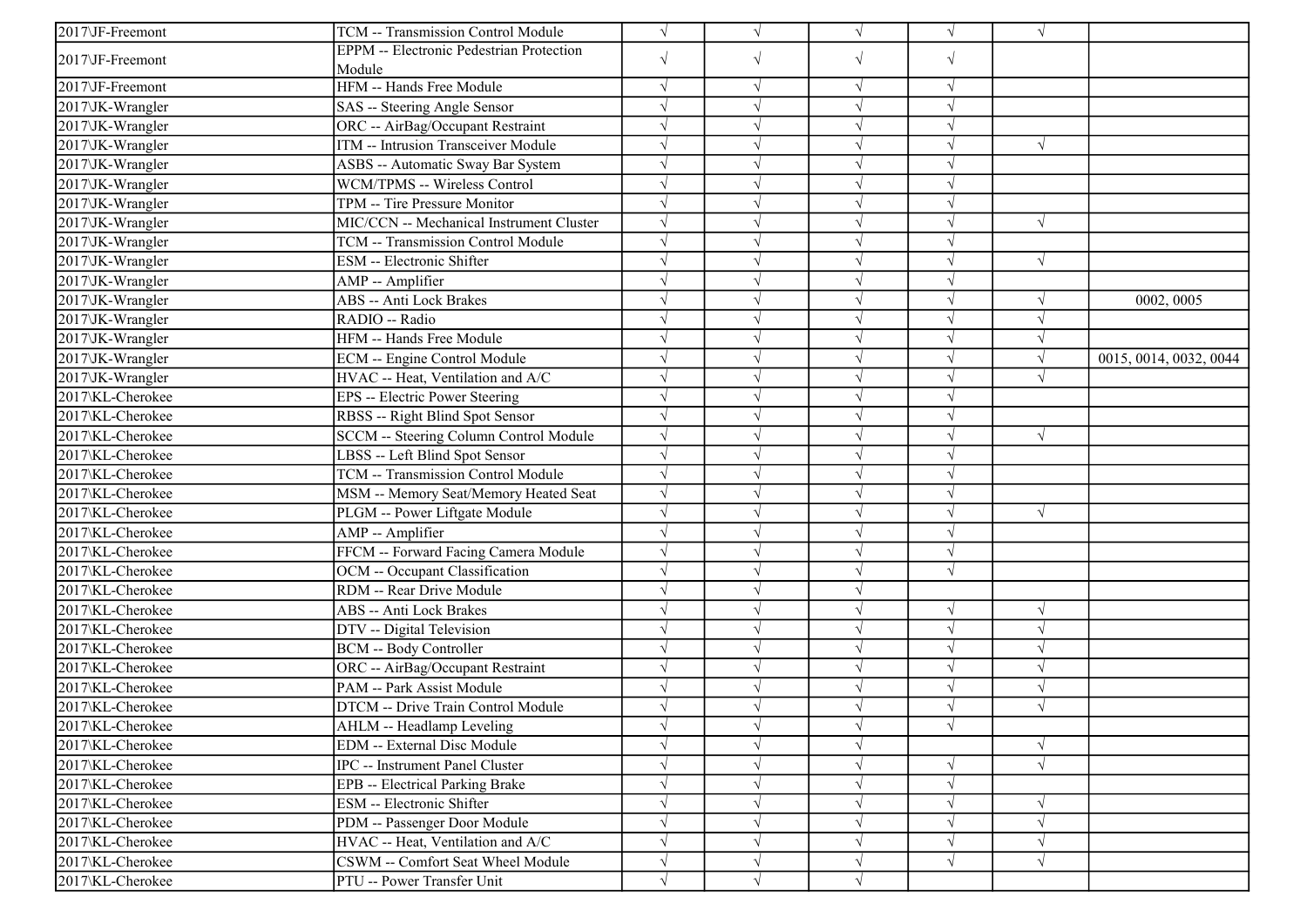|                    |                                              | $\sqrt{}$  |            |            |           |            |      |
|--------------------|----------------------------------------------|------------|------------|------------|-----------|------------|------|
| 2017\KL-Cherokee   | ESL -- Electronic Steering Lock              |            | $\sqrt{ }$ | $\sqrt{ }$ | $\sqrt{}$ |            |      |
| 2017\KL-Cherokee   | <b>ICS</b> -- Integrated Center Stack        |            |            | $\sqrt{ }$ |           |            |      |
| 2017\KL-Cherokee   | ECM -- Engine Control Module                 |            |            | $\sqrt{ }$ | J         | $\sqrt{ }$ | 0041 |
| 2017\KL-Cherokee   | RADIO -- Radio                               |            |            | $\sqrt{}$  | $\sqrt{}$ | $\sqrt{ }$ |      |
| 2017\KL-Cherokee   | RFH -- Radio Frequency Hub                   |            |            | $\sqrt{}$  |           |            |      |
| 2017\KL-Cherokee   | ACC -- Adaptive Cruise Control               |            |            | $\sqrt{}$  |           |            |      |
| 2017\LA-Challenger | <b>ABS</b> -- Anti Lock Brakes               | $\sqrt{ }$ |            | $\sqrt{ }$ | $\sqrt{}$ | $\sqrt{ }$ | 0001 |
| 2017\LA-Challenger | RBSS -- Right Blind Spot Sensor              | V          |            | $\sqrt{ }$ |           |            |      |
| 2017\LA-Challenger | <b>ESM</b> -- Electronic Shifter             | $\sqrt{ }$ |            | $\sqrt{ }$ | J         | $\sqrt{ }$ |      |
| 2017\LA-Challenger | TPM -- Tire Pressure Monitor                 | $\sqrt{}$  |            | $\sqrt{ }$ |           |            |      |
| 2017\LA-Challenger | SCCM -- Steering Column Control Module       |            |            | $\sqrt{ }$ |           |            |      |
| 2017\LA-Challenger | EPS -- Electric Power Steering               |            |            | $\sqrt{}$  |           |            |      |
| 2017\LA-Challenger | LBSS -- Left Blind Spot Sensor               |            |            | $\sqrt{ }$ | V         |            |      |
| 2017\LA-Challenger | <b>ICS</b> -- Integrated Center Stack        |            |            | $\sqrt{}$  |           | $\sqrt{ }$ |      |
| 2017\LA-Challenger | TCM -- Transmission Control Module           |            |            | $\sqrt{ }$ |           |            |      |
| 2017\LA-Challenger | ORC -- AirBag/Occupant Restraint             |            |            | $\sqrt{}$  | J         |            |      |
| 2017\LA-Challenger | DTCM -- Drive Train Control Module           |            |            | $\sqrt{}$  |           | $\sqrt{ }$ |      |
| 2017\LA-Challenger | ADCM -- Active Damping Control Module        | $\sqrt{ }$ |            | $\sqrt{}$  |           |            |      |
| 2017\LA-Challenger | <b>ACC</b> -- Adaptive Cruise Control        |            |            | $\sqrt{}$  |           |            |      |
| 2017\LA-Challenger | AMP -- Amplifier                             | $\sqrt{}$  |            | $\sqrt{ }$ | V         |            |      |
| 2017\LA-Challenger | HVAC -- Heat, Ventilation and A/C            |            |            | $\sqrt{ }$ |           | $\sqrt{ }$ |      |
| 2017\LA-Challenger | PDM -- Passenger Door Module                 |            |            | $\sqrt{ }$ |           | $\sqrt{ }$ |      |
| 2017\LA-Challenger | RADIO -- Radio                               |            |            | $\sqrt{ }$ |           |            |      |
| 2017\LA-Challenger | MSM -- Memory Seat/Memory Heated Seat        |            |            | $\sqrt{ }$ |           | $\sqrt{ }$ |      |
| 2017\LA-Challenger | RFH -- Radio Frequency Hub                   |            |            | $\sqrt{}$  |           | $\sqrt{ }$ |      |
| 2017\LA-Challenger | ECM -- Engine Control Module                 |            |            | $\sqrt{}$  |           | $\sqrt{ }$ | 0041 |
| 2017\LA-Challenger | IPC -- Instrument Panel Cluster              | $\sqrt{}$  |            | $\sqrt{ }$ |           | $\sqrt{ }$ |      |
| 2017\LA-Challenger | <b>BCM -- Body Controller</b>                |            |            | $\sqrt{ }$ |           | $\sqrt{ }$ |      |
| 2017\LA-Challenger | HSM -- Heated Seat Module                    |            |            | $\sqrt{ }$ | J         | $\sqrt{ }$ |      |
| 2017\LA-Challenger | DDM -- Driver Door Module                    |            |            | $\sqrt{ }$ |           |            |      |
| 2017\LA-Challenger | PTS -- Parktronics                           |            |            | $\sqrt{ }$ |           | $\sqrt{ }$ |      |
| 2017\LD-Charger    | TCM -- Transmission Control Module           | $\sqrt{}$  |            | $\sqrt{ }$ | V         |            |      |
| 2017\LD-Charger    | ICS -- Integrated Center Stack               | V          |            | $\sqrt{ }$ |           | $\sqrt{ }$ |      |
| 2017\LD-Charger    | ECM -- Engine Control Module                 | $\sqrt{}$  |            | $\sqrt{ }$ | $\sqrt{}$ | $\sqrt{ }$ | 0041 |
| 2017\LD-Charger    | <b>ADCM</b> -- Active Damping Control Module | $\sqrt{}$  |            | $\sqrt{ }$ | V         |            |      |
| 2017\LD-Charger    | ABS -- Anti Lock Brakes                      | N          |            | $\sqrt{ }$ |           | $\sqrt{ }$ | 0001 |
| 2017\LD-Charger    | BCM -- Body Controller                       | $\sqrt{}$  | $\sqrt{}$  | $\sqrt{}$  | $\sqrt{}$ | $\sqrt{ }$ |      |
| 2017\LD-Charger    | DTCM -- Drive Train Control Module           | $\sqrt{}$  | V          | $\sqrt{}$  | $\sqrt{}$ | $\sqrt{ }$ |      |
| 2017\LD-Charger    | AMP -- Amplifier                             |            |            | $\sqrt{}$  |           |            |      |
| 2017\LD-Charger    | PTS -- Parktronics                           | $\sqrt{}$  |            | $\sqrt{}$  | $\sqrt{}$ | $\sqrt{}$  |      |
| 2017\LD-Charger    | ESM -- Electronic Shifter                    | $\sqrt{}$  |            | $\sqrt{}$  | V         | $\sqrt{ }$ |      |
| 2017\LD-Charger    | DSM -- Display Screen Module                 |            |            | $\sqrt{ }$ |           |            |      |
| 2017\LD-Charger    | EPS -- Electric Power Steering               | $\sqrt{}$  |            | $\sqrt{}$  | $\sqrt{}$ |            |      |
| 2017\LD-Charger    | MSM -- Memory Seat/Memory Heated Seat        | $\sqrt{}$  | V          | $\sqrt{ }$ | $\sqrt{}$ | $\sqrt{}$  |      |
| 2017\LD-Charger    | RFH -- Radio Frequency Hub                   | $\sqrt{}$  | $\sqrt{ }$ | $\sqrt{ }$ | $\sqrt{}$ | $\sqrt{ }$ |      |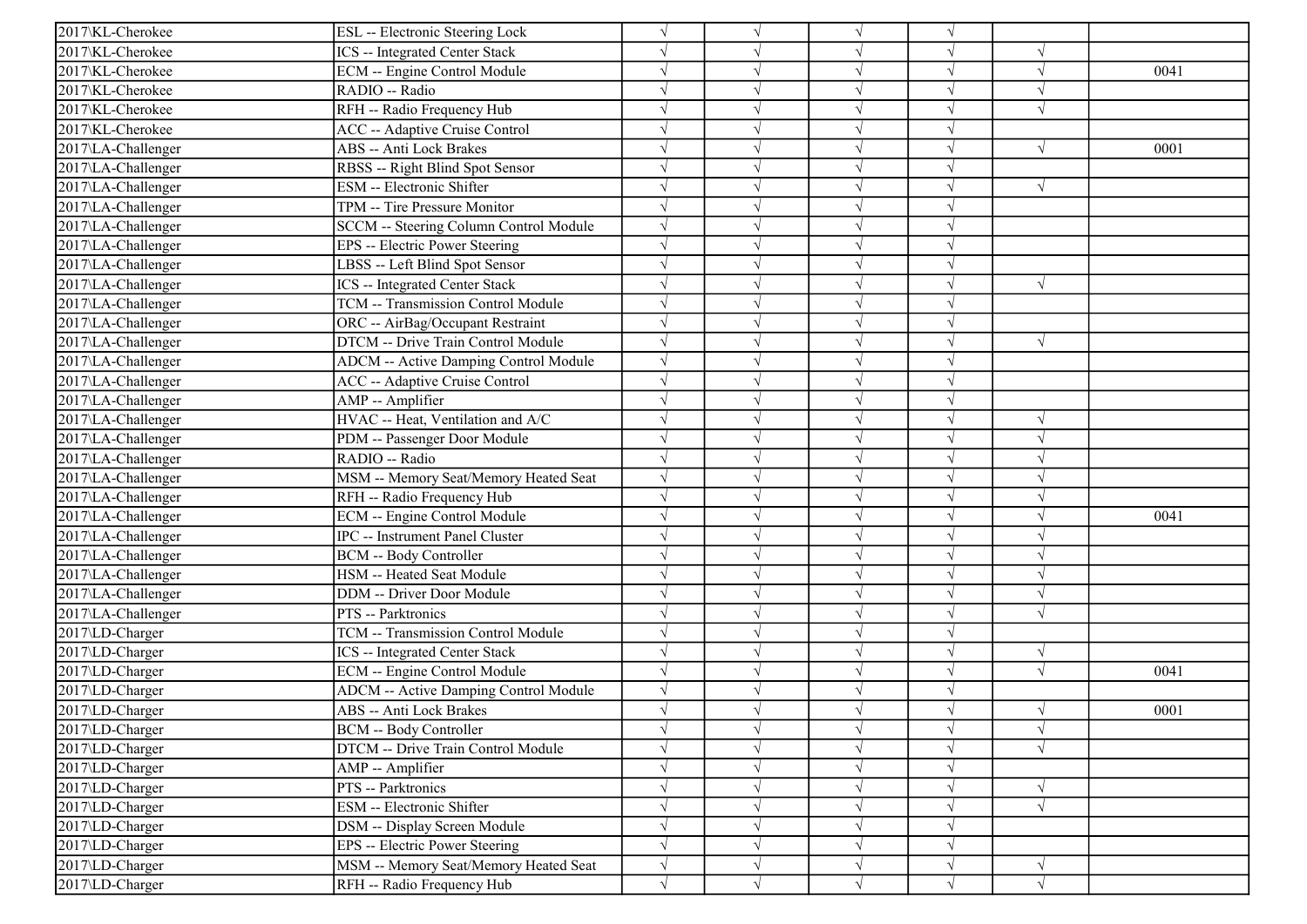| 2017\LD-Charger                                | DDM -- Driver Door Module               | $\sqrt{ }$ | $\sqrt{}$  | $\sqrt{ }$            |            | $\sqrt{ }$ |  |
|------------------------------------------------|-----------------------------------------|------------|------------|-----------------------|------------|------------|--|
| 2017\LD-Charger                                | LBSS -- Left Blind Spot Sensor          | $\sqrt{}$  |            |                       |            |            |  |
| 2017\LD-Charger                                | PDM -- Passenger Door Module            | $\sqrt{ }$ |            | $\sqrt{ }$            | $\sqrt{ }$ | $\sqrt{ }$ |  |
| 2017\LD-Charger                                | RBSS -- Right Blind Spot Sensor         | $\sqrt{ }$ | J          | $\sqrt{ }$            |            |            |  |
| 2017\LD-Charger                                | IPC -- Instrument Panel Cluster         | $\sqrt{ }$ |            |                       |            | $\sqrt{ }$ |  |
| 2017\LD-Charger                                | ACC -- Adaptive Cruise Control          | $\sqrt{ }$ |            | $\sqrt{2}$            |            |            |  |
| 2017\LD-Charger                                | SCCM -- Steering Column Control Module  | $\sqrt{ }$ | J          | $\sqrt{}$             |            |            |  |
| 2017\LD-Charger                                | RADIO -- Radio                          | $\sqrt{ }$ |            | N                     |            | $\sqrt{ }$ |  |
| 2017\LD-Charger                                | HVAC -- Heat, Ventilation and A/C       | $\sqrt{ }$ |            | $\sqrt{ }$            | $\sqrt{ }$ | $\sqrt{ }$ |  |
| 2017\LD-Charger                                | VSIM -- Vehicle System Interface Module | $\sqrt{ }$ | J          | $\sqrt{ }$            |            | $\sqrt{ }$ |  |
| 2017\LD-Charger                                | FFCM -- Forward Facing Camera Module    | $\sqrt{ }$ |            | $\sqrt{ }$            |            |            |  |
| 2017\LD-Charger                                | ORC -- AirBag/Occupant Restraint        | $\sqrt{}$  |            | $\overline{\sqrt{ }}$ |            |            |  |
| 2017\LD-Charger                                | TPM -- Tire Pressure Monitor            | $\sqrt{ }$ | $\sqrt{ }$ | $\sqrt{}$             | $\sqrt{ }$ |            |  |
| 2017\LD-Charger                                | ITM -- Intrusion Transceiver Module     | $\sqrt{ }$ | $\sqrt{ }$ | $\sqrt{ }$            | $\sqrt{ }$ | $\sqrt{ }$ |  |
| 2017\LX-300, Charger, Magnum, Grand            |                                         |            |            |                       |            |            |  |
| Voyager                                        | TCM -- Transmission Control Module      | $\sqrt{}$  | $\sqrt{ }$ | $\sqrt{ }$            | $\sqrt{}$  |            |  |
| 2017\LX-300, Charger, Magnum, Grand            | IPC -- Instrument Panel Cluster         | $\sqrt{}$  | $\sqrt{}$  | $\sqrt{}$             | $\sqrt{}$  | $\sqrt{ }$ |  |
| Voyager                                        |                                         |            |            |                       |            |            |  |
| 2017\LX-300, Charger, Magnum, Grand            | HSM -- Heated Seat Module               | $\sqrt{ }$ | $\sqrt{}$  | $\sqrt{}$             | $\sqrt{ }$ | $\sqrt{ }$ |  |
| Voyager                                        |                                         |            |            |                       |            |            |  |
| 2017\LX-300, Charger, Magnum, Grand            | DTCM -- Drive Train Control Module      | $\sqrt{ }$ | $\sqrt{}$  | $\sqrt{}$             | $\sqrt{}$  | $\sqrt{ }$ |  |
| Voyager                                        |                                         |            |            |                       |            |            |  |
| 2017\LX-300, Charger, Magnum, Grand            | PTS -- Parktronics                      | $\sqrt{ }$ | $\sqrt{}$  | $\sqrt{}$             | $\sqrt{}$  | $\sqrt{ }$ |  |
| Voyager<br>2017\LX-300, Charger, Magnum, Grand |                                         |            |            |                       |            |            |  |
| Voyager                                        | SCCM -- Steering Column Control Module  | $\sqrt{ }$ | $\sqrt{}$  | $\sqrt{}$             | $\sqrt{}$  |            |  |
| 2017\LX-300, Charger, Magnum, Grand            |                                         |            |            |                       |            |            |  |
| Voyager                                        | RBSS -- Right Blind Spot Sensor         | $\sqrt{ }$ | $\sqrt{ }$ | $\sqrt{}$             | $\sqrt{}$  |            |  |
| 2017\LX-300, Charger, Magnum, Grand            | RADIO -- Radio                          | $\sqrt{ }$ | $\sqrt{}$  | $\sqrt{}$             | $\sqrt{}$  | $\sqrt{ }$ |  |
| Voyager                                        |                                         |            |            |                       |            |            |  |
| 2017\LX-300, Charger, Magnum, Grand            | HVAC -- Heat, Ventilation and A/C       | $\sqrt{ }$ | $\sqrt{}$  | $\sqrt{}$             | $\sqrt{}$  | $\sqrt{ }$ |  |
| Voyager                                        |                                         |            |            |                       |            |            |  |
| 2017\LX-300, Charger, Magnum, Grand            | LBSS -- Left Blind Spot Sensor          | $\sqrt{ }$ | $\sqrt{}$  | $\sqrt{}$             | $\sqrt{}$  |            |  |
| Voyager<br>2017\LX-300, Charger, Magnum, Grand |                                         |            |            |                       |            |            |  |
|                                                | DDM -- Driver Door Module               | $\sqrt{ }$ | $\sqrt{ }$ | $\sqrt{ }$            | $\sqrt{}$  | $\sqrt{ }$ |  |
| Voyager<br>2017\LX-300, Charger, Magnum, Grand |                                         |            |            |                       |            |            |  |
| Voyager                                        | ICS -- Integrated Center Stack          | $\sqrt{ }$ | $\sqrt{}$  | $\sqrt{2}$            | $\sqrt{ }$ | $\sqrt{ }$ |  |
| 2017\LX-300, Charger, Magnum, Grand            |                                         |            |            |                       |            |            |  |
| Voyager                                        | EPS -- Electric Power Steering          | $\sqrt{ }$ | $\sqrt{}$  | $\sqrt{}$             | $\sqrt{}$  |            |  |
| 2017\LX-300, Charger, Magnum, Grand            | RFH -- Radio Frequency Hub              | $\sqrt{ }$ | $\sqrt{}$  | $\sqrt{}$             | $\sqrt{}$  | $\sqrt{ }$ |  |
| Voyager                                        |                                         |            |            |                       |            |            |  |
| 2017\LX-300, Charger, Magnum, Grand            | ITM -- Intrusion Transceiver Module     | $\sqrt{ }$ | $\sqrt{}$  | $\sqrt{}$             | $\sqrt{}$  | $\sqrt{ }$ |  |
| Voyager                                        |                                         |            |            |                       |            |            |  |
| 2017\LX-300, Charger, Magnum, Grand            | TPM -- Tire Pressure Monitor            | $\sqrt{}$  | $\sqrt{}$  | $\sqrt{}$             | $\sqrt{}$  |            |  |
| Voyager<br>2017\LX-300, Charger, Magnum, Grand |                                         |            |            |                       |            |            |  |
|                                                | ADCM -- Active Damping Control Module   | $\sqrt{}$  | $\sqrt{}$  | $\sqrt{}$             | $\sqrt{}$  |            |  |
| Voyager                                        |                                         |            |            |                       |            |            |  |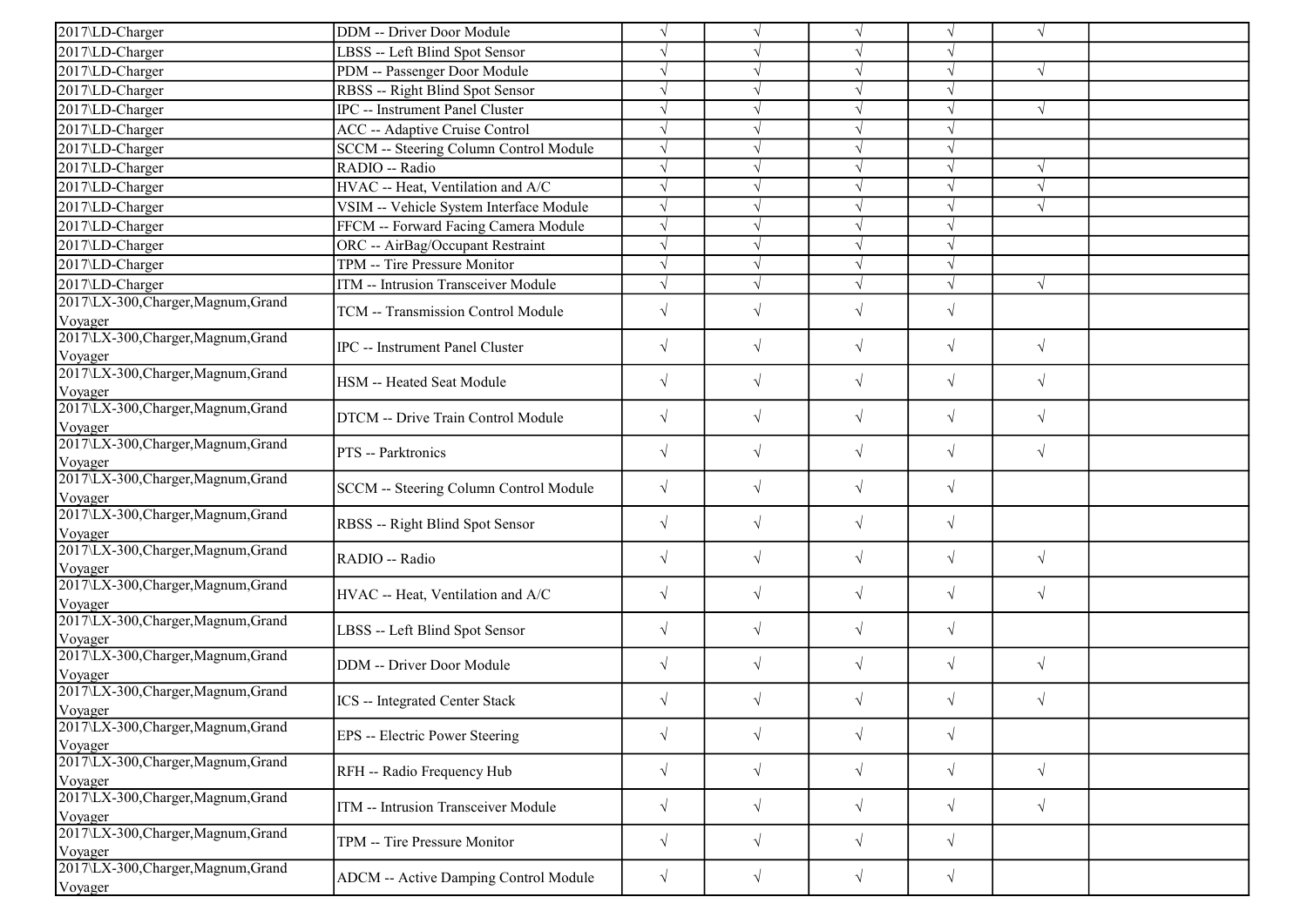| 2017\LX-300, Charger, Magnum, Grand<br>Voyager            | FFCM -- Forward Facing Camera Module   | $\sqrt{}$  | $\sqrt{}$  | $\sqrt{}$  | $\sqrt{}$ |            |                        |
|-----------------------------------------------------------|----------------------------------------|------------|------------|------------|-----------|------------|------------------------|
| 2017\LX-300, Charger, Magnum, Grand                       |                                        |            |            |            |           |            |                        |
| Voyager                                                   | MSM -- Memory Seat/Memory Heated Seat  | $\sqrt{}$  | $\sqrt{ }$ | $\sqrt{ }$ | $\sqrt{}$ | $\sqrt{}$  |                        |
| 2017\LX-300, Charger, Magnum, Grand                       | ACC -- Adaptive Cruise Control         | $\sqrt{}$  | $\sqrt{}$  | $\sqrt{ }$ | $\sqrt{}$ |            |                        |
| Voyager                                                   |                                        |            |            |            |           |            |                        |
| 2017\LX-300, Charger, Magnum, Grand<br>Voyager            | ORC -- AirBag/Occupant Restraint       | $\sqrt{ }$ | $\sqrt{}$  | $\sqrt{}$  | $\sqrt{}$ |            |                        |
| 2017\LX-300, Charger, Magnum, Grand<br>Voyager            | ESM -- Electronic Shifter              | $\sqrt{}$  | $\sqrt{ }$ | $\sqrt{}$  | $\sqrt{}$ | $\sqrt{ }$ |                        |
| 2017\LX-300, Charger, Magnum, Grand                       | AMP -- Amplifier                       | $\sqrt{}$  | $\sqrt{ }$ | $\sqrt{}$  | $\sqrt{}$ |            |                        |
| Voyager<br>2017\LX-300, Charger, Magnum, Grand<br>Voyager | <b>BCM</b> -- Body Controller          | $\sqrt{}$  | $\sqrt{ }$ | $\sqrt{ }$ | $\sqrt{}$ | $\sqrt{ }$ |                        |
| 2017\LX-300, Charger, Magnum, Grand<br>Voyager            | ECM -- Engine Control Module           | $\sqrt{}$  | $\sqrt{ }$ | $\sqrt{ }$ | $\sqrt{}$ | $\sqrt{ }$ | 0041                   |
| 2017\LX-300, Charger, Magnum, Grand<br>Voyager            | AFLS -- Adaptive Front Lighting System | $\sqrt{}$  | $\sqrt{ }$ | $\sqrt{}$  | $\sqrt{}$ | $\sqrt{}$  |                        |
| 2017\LX-300, Charger, Magnum, Grand<br>Voyager            | PDM -- Passenger Door Module           | $\sqrt{}$  | $\sqrt{ }$ | $\sqrt{}$  | $\sqrt{}$ | $\sqrt{ }$ |                        |
| 2017\M1-551                                               | OCM -- Occupant Classification         | $\sqrt{}$  | $\sqrt{ }$ | $\sqrt{}$  | $\sqrt{}$ |            |                        |
| 2017\M1-551                                               | DTV -- Digital Television              | J          | $\sqrt{ }$ | $\sqrt{}$  | $\sqrt{}$ | $\sqrt{ }$ |                        |
| 2017\M1-551                                               | ESM -- Electronic Shifter              |            |            | $\sqrt{ }$ | $\sqrt{}$ |            |                        |
| 2017\M1-551                                               | ABS -- Anti Lock Brakes                |            |            | $\sqrt{ }$ | V         | $\sqrt{ }$ |                        |
| 2017\M1-551                                               | TCM -- Transmission Control Module     |            |            | $\sqrt{ }$ |           | $\sqrt{ }$ |                        |
| 2017\M1-551                                               | RBSS -- Right Blind Spot Sensor        |            |            | $\sqrt{ }$ |           |            |                        |
| 2017\M1-551                                               | ESL -- Electronic Steering Lock        |            |            | $\sqrt{ }$ | $\sqrt{}$ |            |                        |
| 2017\M1-551                                               | LBSS -- Left Blind Spot Sensor         | $\sqrt{ }$ |            | $\sqrt{ }$ | V         |            |                        |
| 2017\M1-551                                               | ECM -- Engine Control Module           | $\sqrt{ }$ | $\sqrt{ }$ | $\sqrt{ }$ | $\sqrt{}$ | $\sqrt{ }$ | 0041, 0014, 0039, 0041 |
| 2017\M1-551                                               | TTM -- Trailer tow module              |            |            | $\sqrt{ }$ | V         | $\sqrt{ }$ |                        |
| 2017\M1-551                                               | ETM -- Entertainment Telematic Module  |            |            | $\sqrt{ }$ |           | $\sqrt{ }$ |                        |
| 2017\M1-551                                               | RFH -- Radio Frequency Hub             |            |            | $\sqrt{}$  |           | $\sqrt{ }$ |                        |
| 2017\M1-551                                               | ORC -- AirBag/Occupant Restraint       |            | $\sqrt{ }$ | $\sqrt{}$  | V         | $\sqrt{ }$ |                        |
| 2017\M1-551                                               | DTCM -- Drive Train Control Module     |            |            | $\sqrt{}$  | V         |            |                        |
| 2017\M1-551                                               | HVAC -- Heat, Ventilation and A/C      |            | $\sqrt{ }$ | $\sqrt{}$  | $\sqrt{}$ | $\sqrt{ }$ |                        |
| 2017\M1-551                                               | <b>BCM -- Body Controller</b>          |            |            | $\sqrt{}$  |           | $\sqrt{ }$ |                        |
| 2017\M1-551                                               | PAM -- Park Assist Module              |            |            | $\sqrt{}$  |           |            |                        |
| 2017\M1-551                                               | MSM -- Memory Seat/Memory Heated Seat  | $\sqrt{ }$ | √          | $\sqrt{ }$ | $\sqrt{}$ | $\sqrt{ }$ |                        |
| 2017\M1-551                                               | PLGM -- Power Liftgate Module          |            |            | $\sqrt{}$  |           | $\sqrt{ }$ |                        |
| 2017\M1-551                                               | IPC -- Instrument Panel Cluster        |            |            |            |           | $\sqrt{}$  |                        |
| 2017\M1-551                                               | CSWM -- Comfort Seat Wheel Module      | $\sqrt{ }$ | $\sqrt{ }$ | $\sqrt{ }$ |           | $\sqrt{ }$ |                        |
| 2017\M1-551                                               | FFCM -- Forward Facing Camera Module   |            |            | $\sqrt{ }$ |           |            |                        |
| 2017\M1-551                                               | <b>ICS</b> -- Integrated Center Stack  |            |            | $\sqrt{ }$ |           | $\sqrt{ }$ |                        |
| 2017\M1-551                                               | EPS -- Electric Power Steering         |            | $\sqrt{ }$ | $\sqrt{ }$ | $\sqrt{}$ |            |                        |
| 2017\M1-551                                               | AMP -- Amplifier                       |            | $\sqrt{ }$ | $\sqrt{}$  | V         | $\sqrt{ }$ |                        |
| 2017\M1-551                                               | RRM -- Radio Receiver Module           | $\sqrt{}$  | $\sqrt{ }$ | $\sqrt{ }$ | $\sqrt{}$ | $\sqrt{ }$ |                        |
| 2017\M1-551                                               | ACC -- Adaptive Cruise Control         | $\sqrt{}$  | $\sqrt{}$  | $\sqrt{}$  | $\sqrt{}$ | $\sqrt{}$  |                        |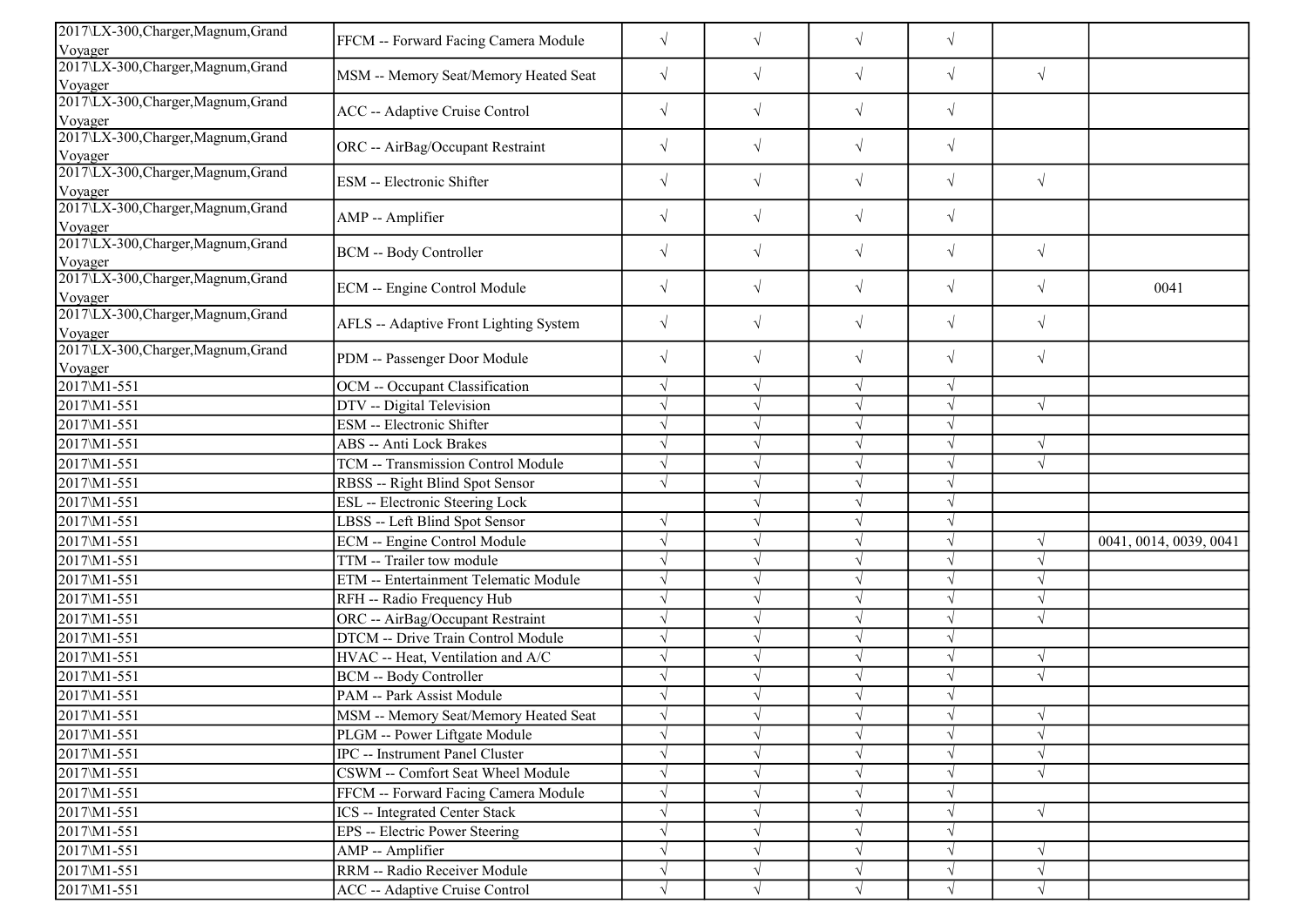| 2017\M4-553 | TTM -- Trailer tow module             | N                     |            | V             |            |            |                        |
|-------------|---------------------------------------|-----------------------|------------|---------------|------------|------------|------------------------|
| 2017\M4-553 | <b>BCM -- Body Controller</b>         | $\sqrt{}$             |            | $\sqrt{}$     |            | $\sqrt{ }$ |                        |
| 2017\M4-553 | PAM -- Park Assist Module             | $\sqrt{}$             |            |               |            |            |                        |
| 2017\M4-553 | LBSS -- Left Blind Spot Sensor        |                       |            |               |            |            |                        |
| 2017\M4-553 | ICS -- Integrated Center Stack        | $\sqrt{}$             |            |               |            | $\sqrt{ }$ |                        |
| 2017\M4-553 | ESM -- Electronic Shifter             | $\sqrt{}$             |            | N             |            |            |                        |
| 2017\M4-553 | ETM -- Entertainment Telematic Module | $\sqrt{ }$            |            | $\mathcal{A}$ | $\sqrt{ }$ | $\sqrt{ }$ |                        |
| 2017\M4-553 | ORC -- AirBag/Occupant Restraint      | $\sqrt{}$             |            | $\sqrt{ }$    |            | $\sqrt{ }$ |                        |
| 2017\M4-553 | DTCM -- Drive Train Control Module    | $\sqrt{ }$            |            | $\sqrt{ }$    |            |            |                        |
| 2017\M4-553 | CSWM -- Comfort Seat Wheel Module     |                       |            |               |            |            |                        |
| 2017\M4-553 | TCM -- Transmission Control Module    | $\sqrt{}$             |            | V             |            | $\sqrt{ }$ |                        |
| 2017\M4-553 | EPS -- Electric Power Steering        | $\sqrt{}$             |            |               |            |            |                        |
| 2017\M4-553 | ECM -- Engine Control Module          | $\sqrt{2}$            |            |               |            |            | 0041, 0014, 0039, 0041 |
| 2017\M4-553 | IPC -- Instrument Panel Cluster       | $\sqrt{}$             |            | $\sqrt{ }$    | $\sqrt{ }$ | $\sqrt{ }$ |                        |
| 2017\M4-553 | <b>ACC</b> -- Adaptive Cruise Control | $\sqrt{ }$            |            | $\sqrt{ }$    |            | $\sqrt{ }$ |                        |
| 2017\M4-553 | RBSS -- Right Blind Spot Sensor       | $\sqrt{ }$            |            |               |            |            |                        |
| 2017\M4-553 | ESL -- Electronic Steering Lock       |                       |            |               |            |            |                        |
| 2017\M4-553 | DTV -- Digital Television             | $\sqrt{ }$            |            |               |            | $\sqrt{ }$ |                        |
| 2017\M4-553 | FFCM -- Forward Facing Camera Module  | $\sqrt{}$             |            | N             | $\sqrt{}$  |            |                        |
| 2017\M4-553 | PLGM -- Power Liftgate Module         | $\sqrt{ }$            |            | $\sqrt{ }$    | $\sqrt{}$  | $\sqrt{ }$ |                        |
| 2017\M4-553 | AMP -- Amplifier                      | $\sqrt{}$             |            | $\sqrt{ }$    |            | $\sqrt{ }$ |                        |
| 2017\M4-553 | RFH -- Radio Frequency Hub            | $\sqrt{}$             |            | $\sqrt{ }$    |            | $\sqrt{ }$ |                        |
| 2017\M4-553 | HVAC -- Heat, Ventilation and A/C     |                       |            |               |            | $\sqrt{ }$ |                        |
| 2017\M4-553 | RRM -- Radio Receiver Module          | $\sqrt{}$             |            |               |            | $\sqrt{ }$ |                        |
| 2017\M4-553 | OCM -- Occupant Classification        | $\sqrt{}$             |            | V             |            |            |                        |
| 2017\M4-553 | MSM -- Memory Seat/Memory Heated Seat | $\sqrt{}$             |            |               |            | $\sqrt{ }$ |                        |
| 2017\M6-556 | RBSS -- Right Blind Spot Sensor       | $\sqrt{}$             |            | $\sqrt{ }$    |            |            |                        |
| 2017\M6-556 | EPS -- Electric Power Steering        | $\sqrt{}$             |            |               |            |            |                        |
| 2017\M6-556 | LBSS -- Left Blind Spot Sensor        |                       |            |               |            |            |                        |
| 2017\M6-556 | FFCM -- Forward Facing Camera Module  | $\sqrt{}$             |            | N             |            |            |                        |
| 2017\M6-556 | ETM -- Entertainment Telematic Module | $\sqrt{}$             |            |               |            | $\sqrt{ }$ |                        |
| 2017\M6-556 | CSWM -- Comfort Seat Wheel Module     | $\sqrt{ }$            |            |               |            | $\sqrt{ }$ |                        |
| 2017\M6-556 | MSM -- Memory Seat/Memory Heated Seat | $\overline{\sqrt{ }}$ |            | $\sqrt{ }$    |            | $\sqrt{ }$ |                        |
| 2017\M6-556 | RFH -- Radio Frequency Hub            | $\sqrt{}$             |            | $\sqrt{ }$    |            | $\sqrt{ }$ |                        |
| 2017\M6-556 | <b>ICS</b> -- Integrated Center Stack | $\sqrt{}$             |            |               |            | $\sqrt{ }$ |                        |
| 2017\M6-556 | DTCM -- Drive Train Control Module    |                       |            |               |            |            |                        |
| 2017\M6-556 | TCM -- Transmission Control Module    | $\sqrt{}$             | $\sqrt{}$  | $\sqrt{}$     | $\sqrt{}$  |            |                        |
| 2017\M6-556 | IPC -- Instrument Panel Cluster       | $\sqrt{}$             |            | V             |            |            |                        |
| 2017\M6-556 | PLGM -- Power Liftgate Module         | $\sqrt{}$             |            | $\sqrt{}$     |            | $\sqrt{ }$ |                        |
| 2017\M6-556 | ECM -- Engine Control Module          | $\sqrt{}$             |            | $\sqrt{}$     |            | $\sqrt{ }$ | 0041, 0014, 0039, 0041 |
| 2017\M6-556 | HVAC -- Heat, Ventilation and A/C     |                       |            |               |            |            |                        |
| 2017\M6-556 | OCM -- Occupant Classification        | $\sqrt{}$             |            | V             |            |            |                        |
| 2017\M6-556 | ORC -- AirBag/Occupant Restraint      | $\sqrt{}$             |            | V             |            | $\sqrt{ }$ |                        |
| 2017\M6-556 | DTV -- Digital Television             | $\sqrt{}$             |            | V             | $\sqrt{}$  | $\sqrt{ }$ |                        |
| 2017\M6-556 | ESM -- Electronic Shifter             | $\sqrt{}$             | $\sqrt{ }$ | $\sqrt{ }$    | $\sqrt{}$  |            |                        |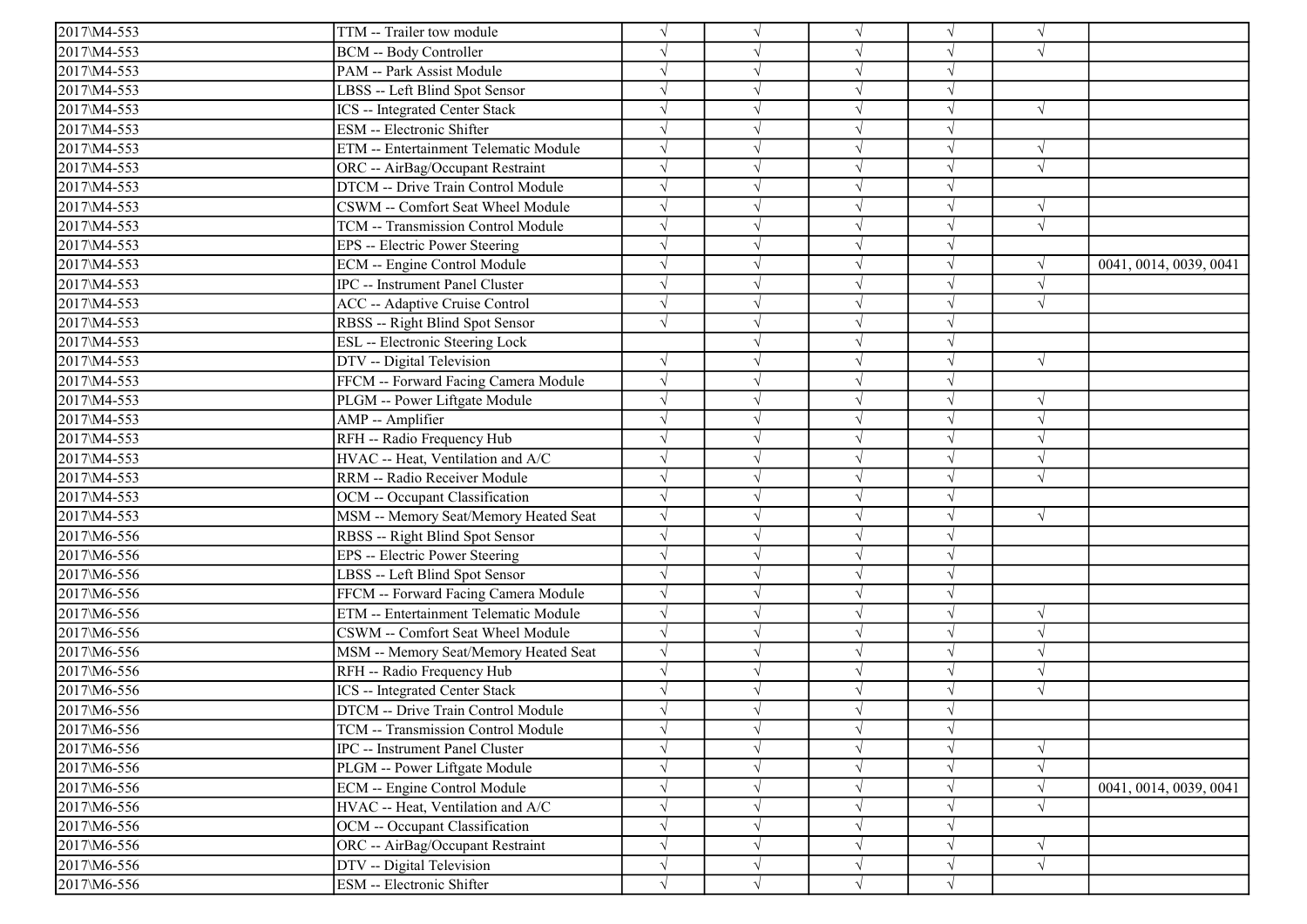| 2017\M6-556              | TTM -- Trailer tow module                   | $\sqrt{}$  | V          | $\sqrt{ }$    |            | $\sqrt{ }$ |                                       |
|--------------------------|---------------------------------------------|------------|------------|---------------|------------|------------|---------------------------------------|
| 2017\M6-556              | RRM -- Radio Receiver Module                | $\sqrt{ }$ |            |               |            |            |                                       |
| 2017\M6-556              | PAM -- Park Assist Module                   | $\sqrt{}$  |            | $\sqrt{ }$    |            |            |                                       |
| 2017\M6-556              | <b>ESL</b> -- Electronic Steering Lock      |            |            | $\sqrt{ }$    |            |            |                                       |
| 2017\M6-556              | <b>ACC</b> -- Adaptive Cruise Control       |            |            |               |            |            |                                       |
| 2017\M6-556              | AMP -- Amplifier                            | $\sqrt{ }$ |            | $\sqrt{ }$    |            | $\sqrt{ }$ |                                       |
| 2017\M6-556              | <b>BCM -- Body Controller</b>               | $\sqrt{ }$ |            | $\sqrt{ }$    |            | $\sqrt{}$  |                                       |
| 2017\MK-Compass, Patriot | SAS -- Steering Angle Sensor                | $\sqrt{ }$ |            | V             |            |            |                                       |
| 2017\MK-Compass, Patriot | CGW -- Central Gateway                      | $\sqrt{ }$ | $\sqrt{ }$ | $\sqrt{ }$    | $\sqrt{ }$ | $\sqrt{ }$ | 0003                                  |
| 2017\MK-Compass,Patriot  | AMP -- Amplifier                            | $\sqrt{ }$ | $\sqrt{}$  | $\sqrt{ }$    | $\sqrt{ }$ |            |                                       |
| 2017\MK-Compass, Patriot | <b>ABS -- Anti Lock Brakes</b>              | $\sqrt{}$  | $\sqrt{}$  | $\sqrt{}$     | $\sqrt{}$  | $\sqrt{ }$ | 0029, 0005, 0002, 0027,<br>0005, 0029 |
| 2017\MK-Compass, Patriot | TCM -- Transmission Control Module          | $\sqrt{ }$ | $\sqrt{}$  | $\sqrt{ }$    | $\sqrt{ }$ | $\sqrt{ }$ |                                       |
| 2017\MK-Compass, Patriot | FDCM -- Final Drive Control/All Wheel Drive | $\sqrt{ }$ | V          | $\sqrt{ }$    | $\sqrt{ }$ | $\sqrt{ }$ |                                       |
| 2017\MK-Compass, Patriot | WCM/TPMS -- Wireless Control                | $\sqrt{ }$ |            | $\sqrt{ }$    |            |            |                                       |
| 2017\MK-Compass,Patriot  | MIC/CCN -- Mechanical Instrument Cluster    | $\sqrt{}$  |            | $\sqrt{ }$    |            | $\sqrt{ }$ |                                       |
| 2017\MK-Compass,Patriot  | HVAC -- Heat, Ventilation and A/C           | $\sqrt{ }$ |            | $\sqrt{2}$    |            | $\sqrt{ }$ |                                       |
| 2017\MK-Compass, Patriot | ECM -- Engine Control Module                | $\sqrt{ }$ |            | $\sqrt{ }$    |            | $\sqrt{ }$ | 0012, 0036, 0053                      |
| 2017\MK-Compass,Patriot  | ITM -- Intrusion Transceiver Module         | $\sqrt{ }$ |            | $\mathcal{N}$ |            | $\sqrt{ }$ |                                       |
| 2017\MK-Compass, Patriot | RADIO -- Radio                              | $\sqrt{ }$ |            | $\mathcal{N}$ |            | $\sqrt{ }$ |                                       |
| 2017\MK-Compass, Patriot | ORC -- AirBag/Occupant Restraint            | $\sqrt{}$  |            |               |            |            |                                       |
| 2017\MK-Compass, Patriot | HFM -- Hands Free Module                    | $\sqrt{ }$ |            | $\sqrt{ }$    |            | $\sqrt{ }$ |                                       |
| 2017\MP-552              | TCM -- Transmission Control Module          |            |            |               |            |            |                                       |
| 2017\MP-552              | IPC -- Instrument Panel Cluster             | $\sqrt{ }$ |            |               |            | $\sqrt{ }$ |                                       |
| 2017\MP-552              | DTCM -- Drive Train Control Module          | $\sqrt{ }$ |            | $\sqrt{ }$    |            |            |                                       |
| 2017\MP-552              | LBSS -- Left Blind Spot Sensor              | $\sqrt{ }$ |            | $\mathcal{L}$ |            |            |                                       |
| 2017\MP-552              | DTV -- Digital Television                   | $\sqrt{ }$ |            | $\sqrt{ }$    | $\sqrt{ }$ | $\sqrt{ }$ |                                       |
| 2017\MP-552              | PLGM -- Power Liftgate Module               | $\sqrt{ }$ |            | $\sqrt{ }$    | $\sqrt{ }$ | $\sqrt{ }$ |                                       |
| 2017\MP-552              | CSWM -- Comfort Seat Wheel Module           | $\sqrt{ }$ |            |               |            | $\sqrt{ }$ |                                       |
| 2017\MP-552              | AMP -- Amplifier                            | $\sqrt{ }$ |            | $\sqrt{ }$    |            | $\sqrt{ }$ |                                       |
| 2017\MP-552              | <b>ECM</b> -- Engine Control Module         | $\sqrt{ }$ | $\sqrt{}$  | $\sqrt{ }$    |            | $\sqrt{ }$ | 0041, 0014, 0039, 0041                |
| 2017\MP-552              | OCM -- Occupant Classification              | $\sqrt{ }$ |            | $\sqrt{ }$    |            |            |                                       |
| 2017\MP-552              | TTM -- Trailer tow module                   | $\sqrt{ }$ | $\sqrt{}$  | $\sqrt{ }$    |            | $\sqrt{ }$ |                                       |
| 2017\MP-552              | FFCM -- Forward Facing Camera Module        | $\sqrt{}$  |            | $\sqrt{ }$    |            |            |                                       |
| 2017\MP-552              | ESM -- Electronic Shifter                   |            |            |               |            |            |                                       |
| 2017\MP-552              | RBSS -- Right Blind Spot Sensor             | $\sqrt{}$  |            |               |            |            |                                       |
| 2017\MP-552              | ABS -- Anti Lock Brakes                     | $\sqrt{}$  |            |               |            | $\sqrt{ }$ |                                       |
| 2017\MP-552              | RRM -- Radio Receiver Module                | $\sqrt{}$  |            |               |            | $\sqrt{ }$ |                                       |
| 2017\MP-552              | EPS -- Electric Power Steering              | $\sqrt{ }$ |            |               |            |            |                                       |
| 2017\MP-552              | <b>ICS</b> -- Integrated Center Stack       | $\sqrt{}$  |            | $\sqrt{ }$    |            | $\sqrt{ }$ |                                       |
| 2017\MP-552              | RFH -- Radio Frequency Hub                  | $\sqrt{}$  |            | $\sqrt{ }$    |            | $\sqrt{ }$ |                                       |
| 2017\MP-552              | <b>BCM -- Body Controller</b>               | $\sqrt{ }$ |            | $\sqrt{ }$    |            | $\sqrt{ }$ |                                       |
| 2017\MP-552              | <b>ACC</b> -- Adaptive Cruise Control       | $\sqrt{}$  | V          | $\sqrt{ }$    |            | $\sqrt{ }$ |                                       |
| 2017\MP-552              | ORC -- AirBag/Occupant Restraint            | $\sqrt{}$  | $\sqrt{ }$ | $\sqrt{ }$    | $\sqrt{ }$ | $\sqrt{ }$ |                                       |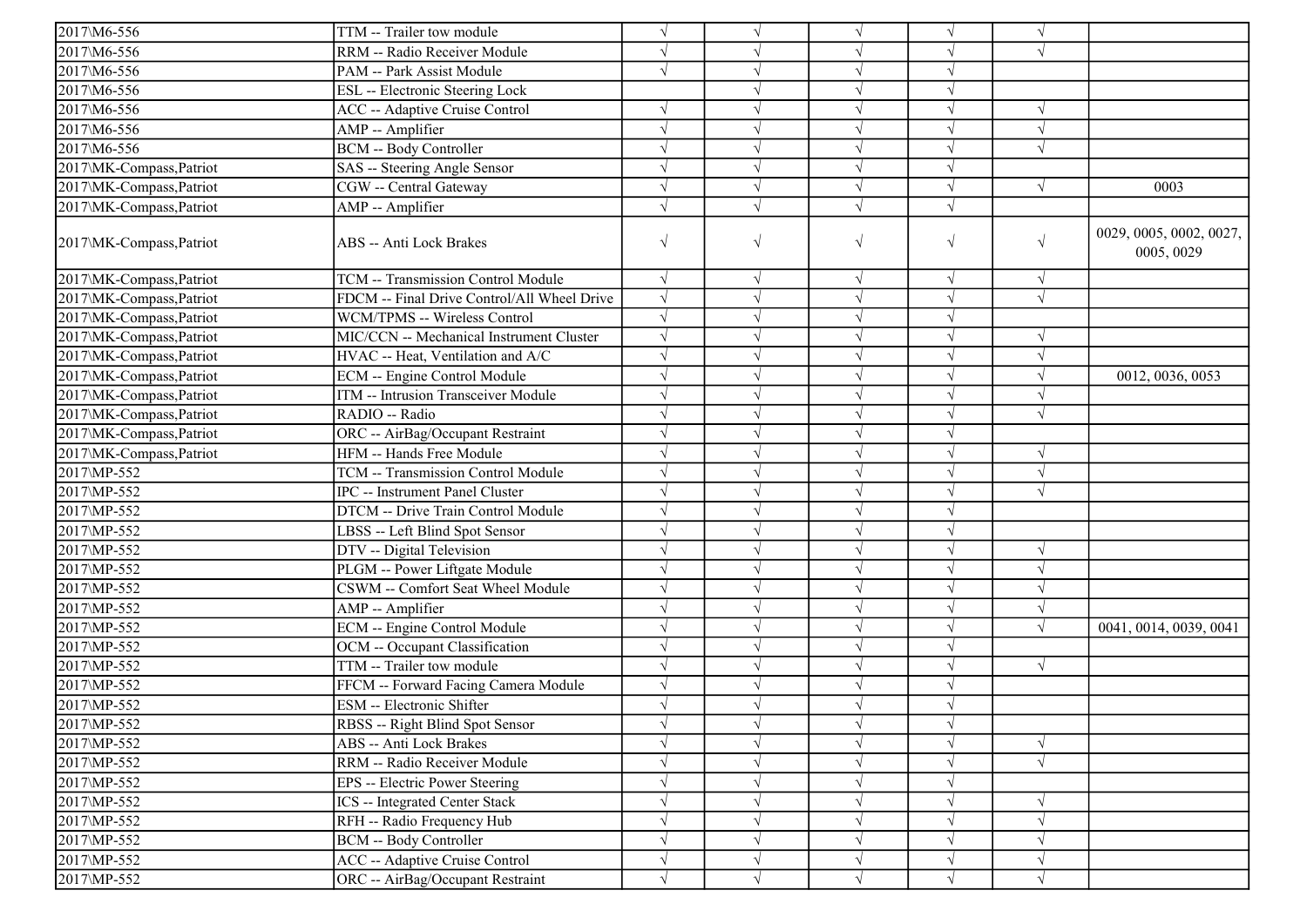| 2017\MP-552                     | ESL -- Electronic Steering Lock                 |            |            | $\sqrt{ }$    | $\sqrt{}$  |            |           |
|---------------------------------|-------------------------------------------------|------------|------------|---------------|------------|------------|-----------|
| 2017\MP-552                     | HVAC -- Heat, Ventilation and A/C               | $\sqrt{ }$ |            |               |            | $\sqrt{ }$ |           |
| 2017\MP-552                     | MSM -- Memory Seat/Memory Heated Seat           | $\sqrt{ }$ |            |               |            | $\sqrt{ }$ |           |
| 2017\MP-552                     | PAM -- Park Assist Module                       | $\sqrt{ }$ |            |               |            |            |           |
| 2017\PD-Neon                    | ACC -- Adaptive Cruise Control                  | $\sqrt{ }$ |            |               |            | $\sqrt{ }$ |           |
| 2017\PD-Neon                    | ORC -- AirBag/Occupant Restraint                | $\sqrt{ }$ |            |               | $\sqrt{}$  |            |           |
| 2017\PD-Neon                    | ECM -- Engine Control Module                    | $\sqrt{ }$ |            |               | $\sqrt{ }$ | $\sqrt{ }$ |           |
| 2017\PD-Neon                    | ABS -- Anti Lock Brakes                         | $\sqrt{ }$ |            | $\sqrt{ }$    |            | $\sqrt{ }$ |           |
| 2017\PD-Neon                    | IPC -- Instrument Panel Cluster                 | $\sqrt{ }$ |            |               |            | $\sqrt{ }$ |           |
| 2017\PD-Neon                    | AHM -- Additional Heater Module                 | $\sqrt{ }$ |            |               |            |            |           |
| 2017\PD-Neon                    | RRM -- Radio Receiver Module                    | $\sqrt{ }$ |            |               |            | $\sqrt{ }$ |           |
| 2017\PD-Neon                    | ESM -- Electronic Shifter                       | $\sqrt{ }$ |            |               | $\sqrt{}$  | $\sqrt{ }$ |           |
| 2017\PD-Neon                    | ETM -- Entertainment Telematic Module           | $\sqrt{ }$ | J          |               | $\sqrt{ }$ | $\sqrt{ }$ |           |
| 2017\PD-Neon                    | TCM -- Transmission Control Module              | $\sqrt{ }$ |            | $\sqrt{ }$    |            |            |           |
| 2017\PD-Neon                    | PAM -- Park Assist Module                       | $\sqrt{}$  |            |               |            |            |           |
| 2017\PD-Neon                    | EPS -- Electric Power Steering                  | $\sqrt{ }$ |            |               |            |            |           |
| 2017\PD-Neon                    | HVAC -- Heat, Ventilation and A/C               | $\sqrt{ }$ |            |               |            | $\sqrt{ }$ |           |
| 2017\PD-Neon                    | BCM -- Body Controller                          | $\sqrt{ }$ |            | $\sqrt{ }$    | $\sqrt{ }$ | $\sqrt{ }$ |           |
| 2017\RT-Caravan,Town & Country  | SUNR -- Sunroof                                 | $\sqrt{ }$ |            |               | $\sqrt{ }$ | $\sqrt{ }$ |           |
| 2017\RT-Caravan,Town & Country  | PEM -- Passive Entry Module                     | $\sqrt{ }$ |            | $\sqrt{ }$    | $\sqrt{}$  |            |           |
| 2017\RT-Caravan,Town & Country  | VES2 -- Second Row Screen                       | $\sqrt{ }$ |            |               | $\sqrt{}$  | $\sqrt{ }$ |           |
| 2017\RT-Caravan,Town & Country  | AMP -- Amplifier                                | $\sqrt{ }$ |            | $\mathcal{N}$ |            |            |           |
| 2017\RT-Caravan,Town & Country  | HFM -- Hands Free Module                        | $\sqrt{ }$ |            | $\sqrt{ }$    |            | $\sqrt{ }$ |           |
| 2017\RT-Caravan,Town & Country  | PLGM -- Power Liftgate Module                   | $\sqrt{ }$ |            | $\sqrt{ }$    |            | $\sqrt{ }$ |           |
| 2017\RT-Caravan,Town & Country  | DMFL -- Door Module Front Left                  | $\sqrt{ }$ |            |               |            | $\sqrt{ }$ |           |
| 2017\RT-Caravan,Town & Country  | HVAC -- Heat, Ventilation and A/C               | $\sqrt{ }$ |            |               |            | $\sqrt{ }$ |           |
| 2017\RT-Caravan,Town & Country  | TPM -- Tire Pressure Monitor                    | $\sqrt{}$  |            |               |            |            |           |
| 2017\RT-Caravan,Town & Country  | ABS -- Anti Lock Brakes                         | $\sqrt{ }$ |            |               |            | $\sqrt{ }$ | 0001,0002 |
|                                 | <b>EPPM</b> -- Electronic Pedestrian Protection |            |            | $\sqrt{ }$    | $\sqrt{ }$ |            |           |
| 2017\RT-Caravan,Town & Country  | Module                                          | $\sqrt{ }$ | $\sqrt{}$  |               |            |            |           |
| 2017\RT-Caravan,Town & Country  | RADIO -- Radio                                  | $\sqrt{ }$ |            | $\sqrt{ }$    | $\sqrt{}$  | $\sqrt{ }$ |           |
| 2017\RT-Caravan,Town & Country  | DMRR -- Rear Door Module (Right)                | $\sqrt{}$  |            |               |            | $\sqrt{ }$ |           |
| 2017\RT-Caravan,Town & Country  | FSM -- Fold Stow Module                         | $\sqrt{ }$ |            |               |            | $\sqrt{ }$ |           |
| 2017\RT-Caravan,Town & Country  | DVD -- DVD Changer                              | $\sqrt{ }$ |            |               | $\sqrt{}$  |            |           |
| 2017\RT-Caravan,Town & Country  | WCM/TPMS -- Wireless Control                    | $\sqrt{ }$ |            | $\sqrt{ }$    | $\sqrt{}$  | $\sqrt{ }$ |           |
| 2017\RT-Caravan,Town & Country  | DMRL -- Rear Door Module (Left)                 | $\sqrt{ }$ |            |               | V          | $\sqrt{ }$ |           |
| 2017\RT-Caravan,Town & Country  | ORC -- AirBag/Occupant Restraint                | $\sqrt{ }$ | $\sqrt{ }$ | $\sqrt{ }$    | $\sqrt{}$  |            |           |
| 2017\RT-Caravan,Town & Country  | DMFR -- Door Module Front Right                 | $\sqrt{ }$ |            |               |            | $\sqrt{ }$ |           |
| 2017\RT-Caravan,Town & Country  | MIC/CCN -- Mechanical Instrument Cluster        | $\sqrt{ }$ |            | $\sqrt{ }$    |            | $\sqrt{ }$ |           |
| 2017\RT-Caravan,Town & Country  | ITM -- Intrusion Transceiver Module             | $\sqrt{ }$ | $\sqrt{ }$ | $\sqrt{}$     | V          | $\sqrt{ }$ |           |
| 2017\RT-Caravan,Town & Country  | TCM -- Transmission Control Module              | $\sqrt{}$  | √          | $\sqrt{ }$    | $\sqrt{}$  | $\sqrt{ }$ |           |
| 2017\RT-Caravan, Town & Country | PSDMR -- Power Sliding Doors (Right)            | $\sqrt{ }$ |            | V             |            |            |           |
| 2017\RT-Caravan,Town & Country  | ECM -- Engine Control Module                    | $\sqrt{ }$ |            | $\sqrt{ }$    | $\sqrt{}$  | $\sqrt{ }$ |           |
| 2017\RT-Caravan,Town & Country  | SAS -- Steering Angle Sensor                    | $\sqrt{ }$ | V          | $\sqrt{ }$    | $\sqrt{}$  |            |           |
| 2017\RT-Caravan,Town & Country  | HIDT -- High Intensity Discharge Translator     | $\sqrt{ }$ | $\sqrt{ }$ | $\sqrt{ }$    | $\sqrt{}$  | $\sqrt{ }$ |           |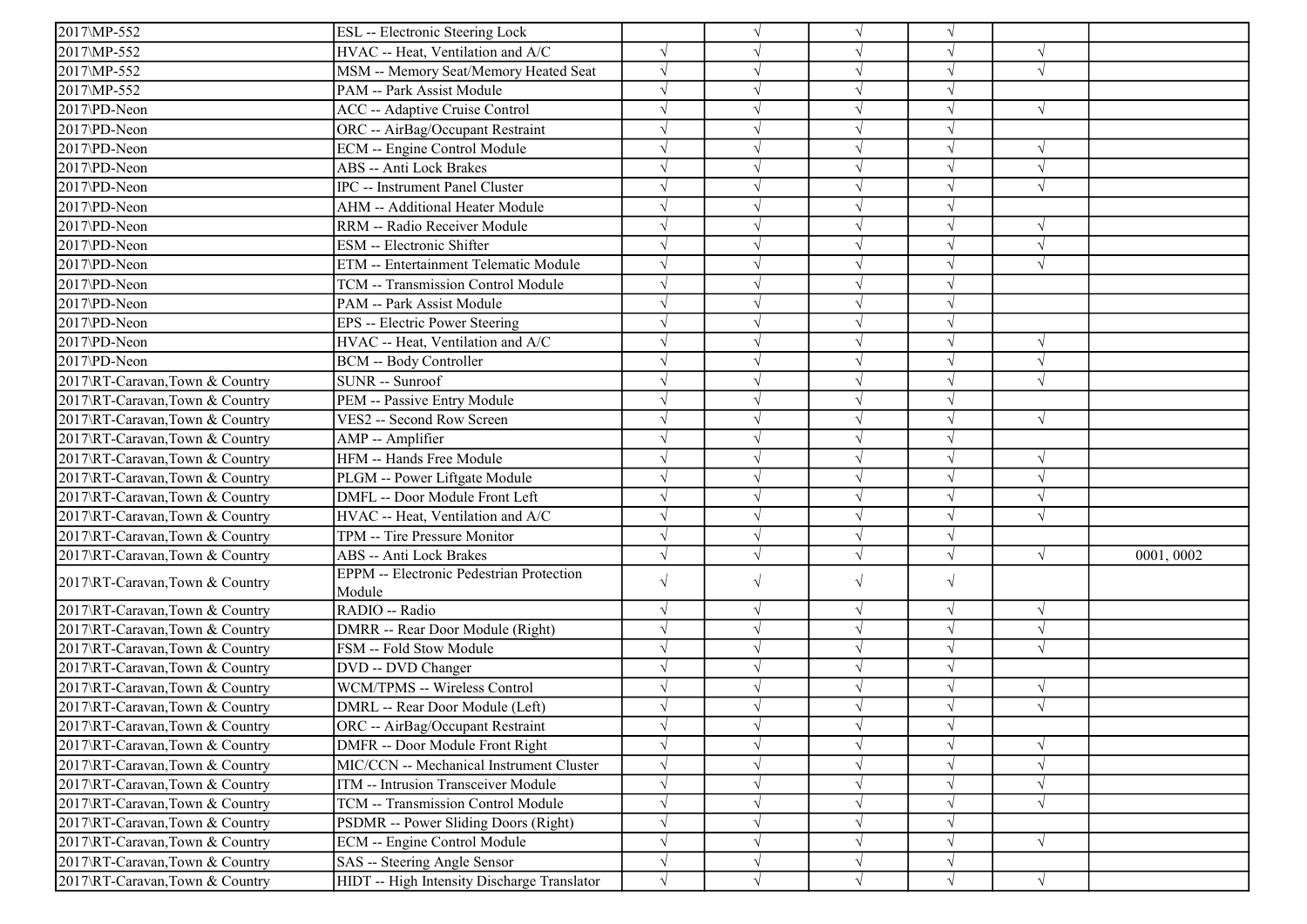| 2017\RT-Caravan,Town & Country | CGW -- Central Gateway                     | $\sqrt{ }$ |            | $\sqrt{ }$ |                       | $\sqrt{ }$ | 0003                                              |
|--------------------------------|--------------------------------------------|------------|------------|------------|-----------------------|------------|---------------------------------------------------|
| 2017\RT-Caravan,Town & Country | VES3 -- Last Row Screen                    |            |            |            | $\sqrt{}$             | $\sqrt{ }$ |                                                   |
| 2017\RU                        | VRM -- Video Routing Module                | $\sqrt{}$  | $\sqrt{}$  | $\sqrt{ }$ | $\sqrt{}$             |            |                                                   |
| 2017\RU                        | TCM -- Transmission Control Module         | $\sqrt{}$  |            |            | $\sqrt{}$             |            |                                                   |
| 2017\RU                        | FFCM -- Forward Facing Camera Module       | $\sqrt{ }$ | $\sqrt{}$  | $\sqrt{ }$ | $\sqrt{}$             |            |                                                   |
| 2017\RU                        | <b>BPCM -- Battery Pack Control Module</b> | $\sqrt{}$  | V          | $\sqrt{}$  | $\sqrt{}$             | $\sqrt{ }$ | 0018, 0019, 0020, 0023,<br>0024, 0025, 0033, 0045 |
| 2017\RU                        | DSM -- Display Screen Module               | $\sqrt{ }$ | $\sqrt{ }$ | $\sqrt{ }$ | $\sqrt{}$             |            |                                                   |
| 2017\RU                        | AHCP -- Auxiliary Hybrid Control Processor | $\sqrt{}$  | $\sqrt{}$  | $\sqrt{ }$ |                       |            |                                                   |
| 2017\RU                        | ECM -- Engine Control Module               | $\sqrt{}$  |            | $\sqrt{ }$ |                       | $\sqrt{ }$ | 0041                                              |
| $2017$ <sub>k</sub> U          | DMRR -- Rear Door Module (Right)           | $\sqrt{}$  |            |            | $\sqrt{}$             | $\sqrt{ }$ |                                                   |
| 2017\RU                        | MSM -- Memory Seat/Memory Heated Seat      | $\sqrt{}$  |            | $\sqrt{}$  | $\sqrt{}$             |            |                                                   |
| 2017\RU                        | APM -- Adjustable Pedal Module             |            |            |            |                       |            |                                                   |
| $2017$ <sub>k</sub> U          | <b>ICS</b> -- Integrated Center Stack      | $\sqrt{}$  |            | $\sqrt{ }$ | $\overline{\sqrt{} }$ | $\sqrt{ }$ |                                                   |
| $2017$ <sub>RU</sub>           | AMP -- Amplifier                           | $\sqrt{}$  |            |            | $\sqrt{}$             | $\sqrt{ }$ |                                                   |
| $2017$ <sub>RU</sub>           | EAC -- Electric A/C Compressor             | $\sqrt{ }$ |            | $\sqrt{ }$ | $\sqrt{ }$            |            |                                                   |
| $2017\times$                   | PSDML -- Power Sliding Doors (Left)        | $\sqrt{}$  |            | $\sqrt{ }$ | $\sqrt{}$             | $\sqrt{ }$ |                                                   |
| 2017\RU                        | HSM -- Heated Seat Module                  | $\sqrt{}$  |            | $\sqrt{ }$ | $\sqrt{ }$            | $\sqrt{ }$ |                                                   |
| 2017\RU                        | ABSO -- Anti Lock Brakes OBD               | $\sqrt{}$  |            |            |                       | $\sqrt{ }$ |                                                   |
| 2017\RU                        | RFH -- Radio Frequency Hub                 | $\sqrt{}$  |            | $\sqrt{}$  | $\sqrt{}$             | $\sqrt{ }$ |                                                   |
| 2017\RU                        | HVACR -- Heat, Ventilation and A/C Rear    | $\sqrt{}$  |            |            |                       | $\sqrt{ }$ |                                                   |
| 2017\RU                        | <b>ACC</b> -- Adaptive Cruise Control      | $\sqrt{}$  |            | $\sqrt{ }$ |                       |            |                                                   |
| $2017$ <sub>RU</sub>           | <b>ANC</b> -- Active Noise Cancelation     | $\sqrt{}$  |            | $\sqrt{ }$ | $\sqrt{}$             | $\sqrt{ }$ |                                                   |
| $2017$ <sub>RU</sub>           | CVPM -- Central vision processing module   | $\sqrt{}$  |            | $\sqrt{}$  | $\sqrt{ }$            |            |                                                   |
| 2017\RU                        | EBBM -- Electronic Brake Booster Module    | $\sqrt{}$  |            |            |                       |            |                                                   |
| 2017\RU                        | HVAC -- Heat, Ventilation and A/C          | $\sqrt{ }$ |            | $\sqrt{ }$ | $\sqrt{}$             | $\sqrt{ }$ |                                                   |
| $2017$ <sub>RU</sub>           | MSMP -- Memory Seat Module - Passenger     | $\sqrt{}$  |            | $\sqrt{ }$ | $\sqrt{}$             |            |                                                   |
| $2017$ $\overline{RU}$         | PTS -- Parktronics                         | $\sqrt{}$  | V          | $\sqrt{}$  | $\sqrt{}$             | $\sqrt{ }$ |                                                   |
| 2017\RU                        | RADIO -- Radio                             | $\sqrt{}$  |            | $\sqrt{ }$ | $\sqrt{}$             | $\sqrt{ }$ |                                                   |
| $2017$ RU                      | OCM -- Occupant Classification             | $\sqrt{}$  |            | $\sqrt{ }$ | $\sqrt{}$             |            |                                                   |
| 2017\RU                        | EAM -- Emergency Assistance Module         | $\sqrt{}$  |            | $\sqrt{}$  | $\sqrt{}$             | $\sqrt{ }$ |                                                   |
| $\sqrt{2017}$ RU               | RBSS -- Right Blind Spot Sensor            | $\sqrt{}$  |            |            |                       |            |                                                   |
| 2017\RU                        | OBCM -- On Board Charging Module           | $\sqrt{}$  | V          | $\sqrt{ }$ | $\sqrt{}$             |            |                                                   |
| 2017\RU                        | SCCM -- Steering Column Control Module     | $\sqrt{}$  | $\sqrt{}$  | $\sqrt{ }$ | $\sqrt{}$             |            |                                                   |
| 2017\RU                        | LBSS -- Left Blind Spot Sensor             | $\sqrt{}$  |            |            |                       |            |                                                   |
| 2017\RU                        | PLGM -- Power Liftgate Module              | $\sqrt{}$  | $\sqrt{ }$ | $\sqrt{ }$ | $\sqrt{}$             | $\sqrt{ }$ |                                                   |
| 2017\RU                        | <b>BCM -- Body Controller</b>              | $\sqrt{}$  |            | $\sqrt{ }$ | $\sqrt{}$             | $\sqrt{ }$ |                                                   |
| 2017\RU                        | EDM -- External Disc Module                | $\sqrt{}$  |            |            |                       | V          |                                                   |
| $2017$ <sub>RU</sub>           | PSDMR -- Power Sliding Doors (Right)       | $\sqrt{}$  |            |            |                       | $\sqrt{ }$ |                                                   |
| 2017\RU                        | EPS -- Electric Power Steering             | $\sqrt{}$  |            |            |                       |            |                                                   |
| 2017\RU                        | IPC -- Instrument Panel Cluster            | $\sqrt{}$  |            |            |                       | V          |                                                   |
| 2017\RU                        | FSM -- Fold Stow Module                    | $\sqrt{}$  |            | $\sqrt{ }$ | $\sqrt{}$             | $\sqrt{}$  |                                                   |
| 2017\RU                        | ORC -- AirBag/Occupant Restraint           | $\sqrt{}$  | V          | $\sqrt{}$  | $\sqrt{}$             | $\sqrt{ }$ |                                                   |
| 2017\RU                        | <b>ESL</b> -- Electronic Steering Lock     |            |            |            |                       |            |                                                   |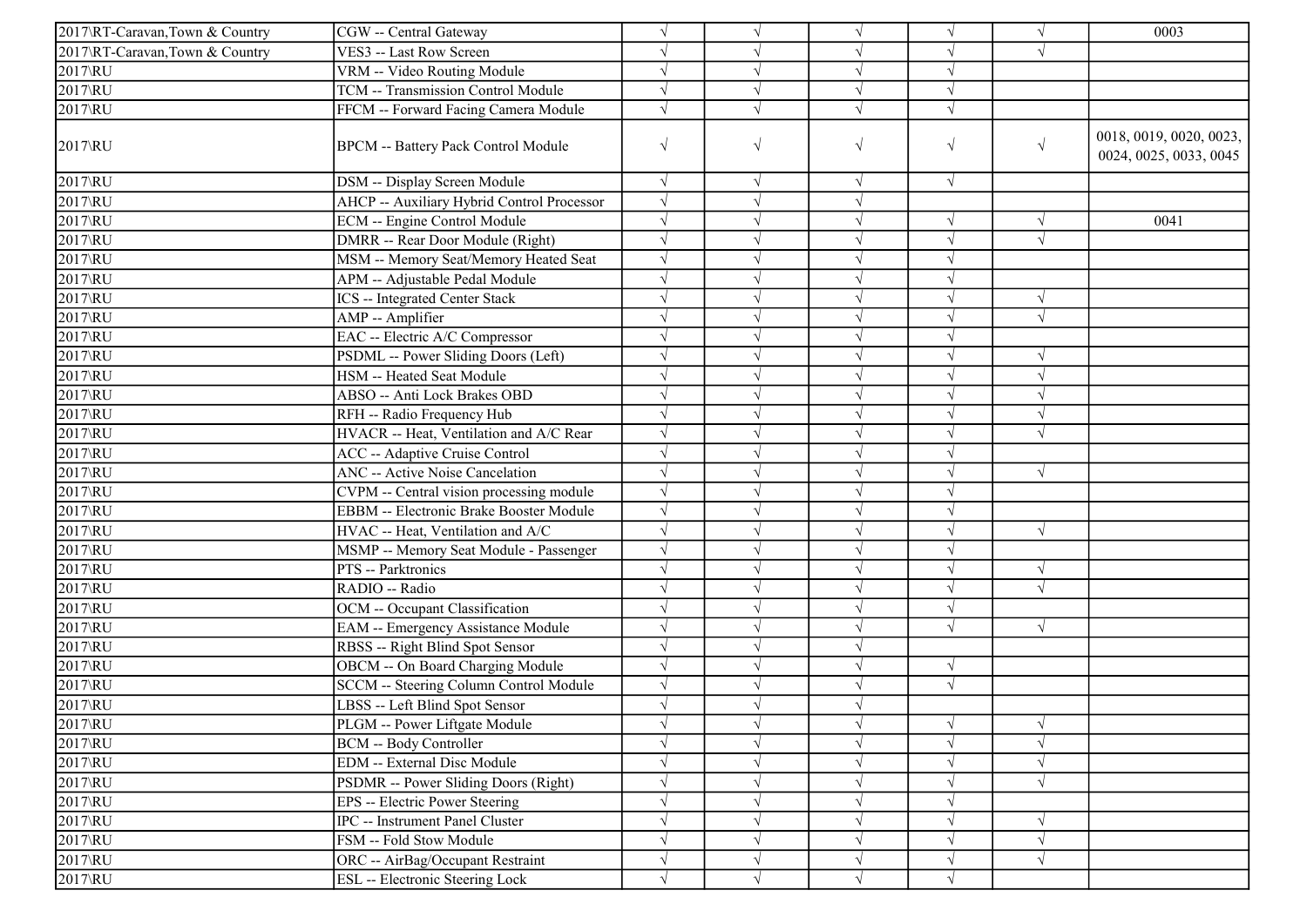| $2017$ <sub>RU</sub> | DDM -- Driver Door Module                      | $\sqrt{}$ |            | $\sqrt{ }$ | $\sqrt{}$  | $\sqrt{ }$ |            |
|----------------------|------------------------------------------------|-----------|------------|------------|------------|------------|------------|
| 2017\RU              | HCP -- Hybrid Control Processor                |           |            | $\sqrt{ }$ |            |            |            |
| $\overline{2017}$ RU | DMRL -- Rear Door Module (Left)                |           |            | $\sqrt{}$  |            |            |            |
| 2017\RU              | PDM -- Passenger Door Module                   |           |            | $\sqrt{}$  |            |            |            |
| 2017\RU              | ABS -- Anti Lock Brakes                        |           |            | $\sqrt{}$  |            |            |            |
| 2017\RU              | AHLM -- Headlamp Leveling                      | $\sqrt{}$ |            | $\sqrt{ }$ |            |            |            |
| 2017\RU              | <b>EOMR</b> -- Electronic Overhead Module Rear | $\sqrt{}$ |            | $\sqrt{ }$ |            | $\sqrt{ }$ |            |
| 2017\UF-200          | EPS -- Electric Power Steering                 | $\sqrt{}$ |            | $\sqrt{ }$ |            |            |            |
| 2017\UF-200          | RADIO -- Radio                                 |           |            | $\sqrt{}$  |            |            |            |
| 2017\UF-200          | <b>IPC</b> -- Instrument Panel Cluster         |           |            | $\sqrt{ }$ |            | $\sqrt{ }$ |            |
| 2017\UF-200          | RBSS -- Right Blind Spot Sensor                |           |            | $\sqrt{}$  |            |            |            |
| 2017\UF-200          | LBSS -- Left Blind Spot Sensor                 | $\sqrt{}$ |            | $\sqrt{}$  |            |            |            |
| 2017\UF-200          | ORC -- AirBag/Occupant Restraint               | $\sqrt{}$ |            | $\sqrt{ }$ | $\sqrt{}$  | $\sqrt{ }$ |            |
| 2017\UF-200          | RRM -- Radio Receiver Module                   | $\sqrt{}$ |            | $\sqrt{ }$ |            |            |            |
| 2017\UF-200          | ACC -- Adaptive Cruise Control                 | $\sqrt{}$ |            | $\sqrt{}$  |            |            |            |
| 2017\UF-200          | FFCM -- Forward Facing Camera Module           |           |            | $\sqrt{}$  |            |            |            |
| 2017\UF-200          | PTU -- Power Transfer Unit                     | $\sqrt{}$ |            | $\sqrt{}$  |            |            |            |
| 2017\UF-200          | SCCM -- Steering Column Control Module         | $\sqrt{}$ |            | $\sqrt{}$  | V          |            |            |
| 2017\UF-200          | PAM -- Park Assist Module                      | $\sqrt{}$ |            | $\sqrt{ }$ |            | $\sqrt{ }$ |            |
| 2017\UF-200          | MSM -- Memory Seat/Memory Heated Seat          | $\sqrt{}$ |            | $\sqrt{ }$ |            |            |            |
| 2017\UF-200          | ECM -- Engine Control Module                   | $\sqrt{}$ |            | $\sqrt{}$  | $\sqrt{}$  | $\sqrt{ }$ |            |
| 2017\UF-200          | PDM -- Passenger Door Module                   |           |            | $\sqrt{ }$ |            | $\sqrt{ }$ |            |
| 2017\UF-200          | CSWM -- Comfort Seat Wheel Module              |           |            | $\sqrt{}$  |            | $\sqrt{ }$ |            |
| 2017\UF-200          | EPB -- Electrical Parking Brake                | $\sqrt{}$ |            | $\sqrt{ }$ |            |            |            |
| 2017\UF-200          | AMP -- Amplifier                               |           |            | $\sqrt{}$  |            |            |            |
| 2017\UF-200          | TCM -- Transmission Control Module             |           |            | $\sqrt{ }$ |            |            |            |
| 2017\UF-200          | DTCM -- Drive Train Control Module             | $\sqrt{}$ |            | $\sqrt{}$  |            | $\sqrt{ }$ |            |
| 2017\UF-200          | BCM -- Body Controller                         |           |            | $\sqrt{ }$ |            | $\sqrt{ }$ |            |
| 2017\UF-200          | ESM -- Electronic Shifter                      |           |            | $\sqrt{ }$ |            |            |            |
| 2017\UF-200          | RFH -- Radio Frequency Hub                     | $\sqrt{}$ |            | $\sqrt{ }$ |            | $\sqrt{ }$ |            |
| 2017\UF-200          | <b>ICS</b> -- Integrated Center Stack          | $\sqrt{}$ |            | $\sqrt{}$  |            | $\sqrt{ }$ |            |
| 2017\UF-200          | OCM -- Occupant Classification                 | $\sqrt{}$ |            | $\sqrt{ }$ |            |            |            |
| 2017\UF-200          | ABS -- Anti Lock Brakes                        | $\sqrt{}$ |            | $\sqrt{ }$ |            | $\sqrt{ }$ |            |
| 2017\UF-200          | HVAC -- Heat, Ventilation and A/C              |           |            | $\sqrt{}$  |            |            |            |
| 2017\VF-ProMaster    | HVAC -- Heat, Ventilation and A/C              |           |            | $\sqrt{ }$ |            | $\sqrt{ }$ |            |
| 2017\VF-ProMaster    | IPC -- Instrument Panel Cluster                |           |            |            |            |            |            |
| 2017\VF-ProMaster    | BCM -- Body Controller                         | $\sqrt{}$ |            | $\sqrt{}$  | $\sqrt{}$  | $\sqrt{ }$ |            |
| 2017\VF-ProMaster    | ETM -- Entertainment Telematic Module          | $\sqrt{}$ |            | $\sqrt{ }$ | $\sqrt{}$  | $\sqrt{ }$ |            |
| 2017\VF-ProMaster    | ABS -- Anti Lock Brakes                        | $\sqrt{}$ |            | $\sqrt{}$  |            | $\sqrt{ }$ |            |
| 2017\VF-ProMaster    | EPB -- Electrical Parking Brake                |           |            | $\sqrt{}$  |            |            |            |
| 2017\VF-ProMaster    | TCM -- Transmission Control Module             | $\sqrt{}$ |            | $\sqrt{ }$ |            | $\sqrt{ }$ |            |
| 2017\VF-ProMaster    | ECM -- Engine Control Module                   | $\sqrt{}$ |            | $\sqrt{ }$ | $\sqrt{}$  | $\sqrt{ }$ | 0011, 0041 |
| 2017\VF-ProMaster    | RADIO -- Radio                                 | $\sqrt{}$ |            | $\sqrt{ }$ |            | $\sqrt{ }$ |            |
| 2017\VF-ProMaster    | PAM -- Park Assist Module                      | $\sqrt{}$ | $\sqrt{ }$ | $\sqrt{ }$ | $\sqrt{ }$ |            |            |
| 2017\VF-ProMaster    | TPM -- Tire Pressure Monitor                   | $\sqrt{}$ | $\sqrt{}$  | $\sqrt{ }$ | $\sqrt{ }$ | $\sqrt{ }$ |            |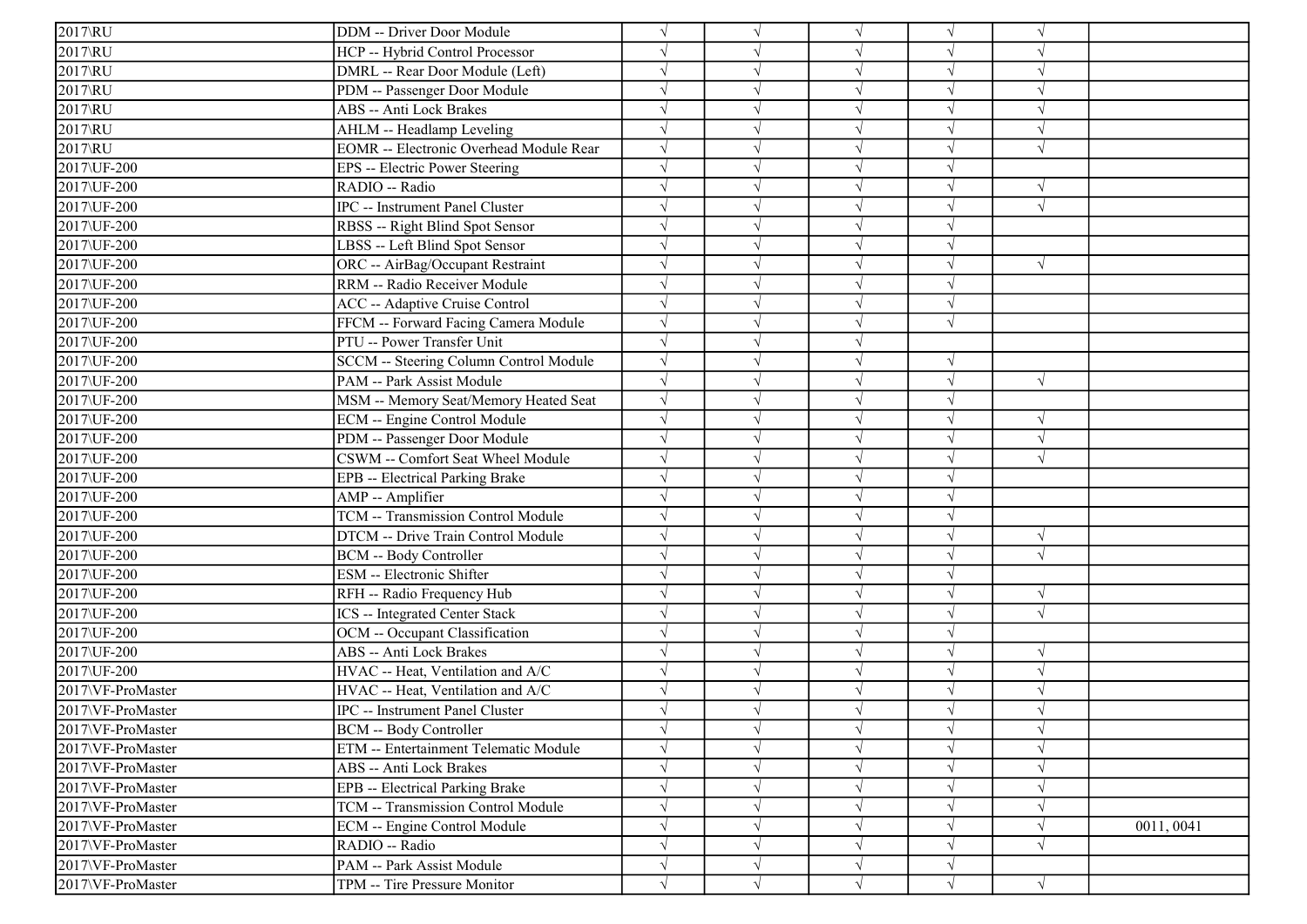| 2017\VF-ProMaster      | ORC -- AirBag/Occupant Restraint             |            | $\sqrt{ }$ | $\sqrt{ }$ | $\sqrt{}$ |            |      |
|------------------------|----------------------------------------------|------------|------------|------------|-----------|------------|------|
| 2017\VM-ProMaster City | HVAC -- Heat, Ventilation and A/C            |            |            | $\sqrt{ }$ |           | $\sqrt{ }$ |      |
| 2017\VM-ProMaster City | TTM -- Trailer tow module                    |            |            | $\sqrt{ }$ |           |            |      |
| 2017\VM-ProMaster City | ESM -- Electronic Shifter                    |            |            | $\sqrt{}$  |           | $\sqrt{ }$ |      |
| 2017\VM-ProMaster City | TCM -- Transmission Control Module           |            |            | V          |           |            |      |
| 2017\VM-ProMaster City | PAM -- Park Assist Module                    |            |            | $\sqrt{ }$ | V         |            |      |
| 2017\VM-ProMaster City | ABS -- Anti Lock Brakes                      |            |            | $\sqrt{ }$ | V         | $\sqrt{ }$ |      |
| 2017\VM-ProMaster City | RADIO -- Radio                               |            |            | $\sqrt{ }$ |           | $\sqrt{ }$ |      |
| 2017\VM-ProMaster City | ECM -- Engine Control Module                 |            |            | $\sqrt{ }$ |           | $\sqrt{ }$ |      |
| 2017\VM-ProMaster City | ORC -- AirBag/Occupant Restraint             |            |            | $\sqrt{}$  |           |            |      |
| 2017\VM-ProMaster City | IPC -- Instrument Panel Cluster              |            |            | V          |           | $\sqrt{ }$ |      |
| 2017\VM-ProMaster City | <b>BCM -- Body Controller</b>                |            |            | $\sqrt{}$  | V         | $\sqrt{ }$ |      |
| 2017\VM-ProMaster City | ETM -- Entertainment Telematic Module        |            |            | $\sqrt{ }$ |           | $\sqrt{ }$ |      |
| 2017\VM-ProMaster City | TPM -- Tire Pressure Monitor                 |            |            | $\sqrt{ }$ |           | $\sqrt{ }$ |      |
| 2017\WD-Durango        | ECM -- Engine Control Module                 |            |            | $\sqrt{}$  | J         | $\sqrt{ }$ | 0041 |
| 2017\WD-Durango        | EPS -- Electric Power Steering               |            |            | $\sqrt{}$  |           |            |      |
| 2017\WD-Durango        | <b>ICS</b> -- Integrated Center Stack        |            |            | V          |           | $\sqrt{ }$ |      |
| 2017\WD-Durango        | PLGM -- Power Liftgate Module                |            |            | $\sqrt{ }$ | J         | $\sqrt{ }$ |      |
| 2017\WD-Durango        | <b>BCM -- Body Controller</b>                |            |            | $\sqrt{ }$ |           | $\sqrt{ }$ |      |
| 2017\WD-Durango        | HVAC -- Heat, Ventilation and A/C            |            |            | $\sqrt{ }$ | $\sqrt{}$ | $\sqrt{ }$ |      |
| 2017\WD-Durango        | RBSS -- Right Blind Spot Sensor              |            |            | $\sqrt{ }$ |           |            |      |
| 2017\WD-Durango        | IPC -- Instrument Panel Cluster              |            |            | $\sqrt{ }$ |           |            |      |
| 2017\WD-Durango        | ABS -- Anti Lock Brakes                      |            |            | $\sqrt{ }$ |           | $\sqrt{ }$ |      |
| 2017\WD-Durango        | MSM -- Memory Seat/Memory Heated Seat        |            |            | $\sqrt{ }$ | J         | $\sqrt{ }$ |      |
| 2017\WD-Durango        | EDM -- External Disc Module                  |            |            | $\sqrt{ }$ |           | $\sqrt{ }$ |      |
| 2017\WD-Durango        | VES2 -- Second Row Screen                    |            |            | $\sqrt{}$  |           | $\sqrt{ }$ |      |
| 2017\WD-Durango        | HVACR -- Heat, Ventilation and A/C Rear      |            |            | $\sqrt{ }$ | $\sqrt{}$ | $\sqrt{ }$ |      |
| 2017\WD-Durango        | SCCM -- Steering Column Control Module       |            |            | $\sqrt{ }$ |           |            |      |
| 2017\WD-Durango        | LBSS -- Left Blind Spot Sensor               |            |            | $\sqrt{ }$ |           |            |      |
| 2017\WD-Durango        | TCM -- Transmission Control Module           |            |            | $\sqrt{ }$ | V         |            |      |
| 2017\WD-Durango        | AMP -- Amplifier                             |            |            | $\sqrt{ }$ |           |            |      |
| 2017\WD-Durango        | AHLM -- Headlamp Leveling                    |            |            | $\sqrt{ }$ | J         |            |      |
| 2017\WD-Durango        | ACC -- Adaptive Cruise Control               |            |            | $\sqrt{ }$ | $\sqrt{}$ |            |      |
| 2017\WD-Durango        | DDM -- Driver Door Module                    |            |            | $\sqrt{}$  |           | $\sqrt{ }$ |      |
| 2017\WD-Durango        | FFCM -- Forward Facing Camera Module         |            |            | V          |           |            |      |
| 2017\WD-Durango        | RFH -- Radio Frequency Hub                   |            |            |            |           | $\sqrt{ }$ |      |
| 2017\WD-Durango        | ELSD -- Electronic Limited Slip Differential |            | $\sqrt{}$  | $\sqrt{ }$ | V         |            |      |
| 2017\WD-Durango        | ITM -- Intrusion Transceiver Module          | V          |            | $\sqrt{ }$ | V         | $\sqrt{ }$ |      |
| 2017\WD-Durango        | PDM -- Passenger Door Module                 |            |            | $\sqrt{ }$ |           | $\sqrt{ }$ |      |
| 2017\WD-Durango        | ESM -- Electronic Shifter                    |            |            | $\sqrt{}$  |           | $\sqrt{ }$ |      |
| 2017\WD-Durango        | ORC -- AirBag/Occupant Restraint             |            |            | $\sqrt{ }$ |           |            |      |
| 2017\WD-Durango        | DTCM -- Drive Train Control Module           |            |            | $\sqrt{ }$ |           | $\sqrt{ }$ |      |
| 2017\WD-Durango        | HSM -- Heated Seat Module                    | $\sqrt{}$  | $\sqrt{ }$ | $\sqrt{ }$ | V         | $\sqrt{ }$ |      |
| 2017\WD-Durango        | VES3 -- Last Row Screen                      | $\sqrt{ }$ | $\sqrt{ }$ | $\sqrt{ }$ | $\sqrt{}$ | $\sqrt{ }$ |      |
| 2017\WD-Durango        | RADIO -- Radio                               | $\sqrt{ }$ | $\sqrt{ }$ | $\sqrt{ }$ | $\sqrt{}$ | $\sqrt{ }$ |      |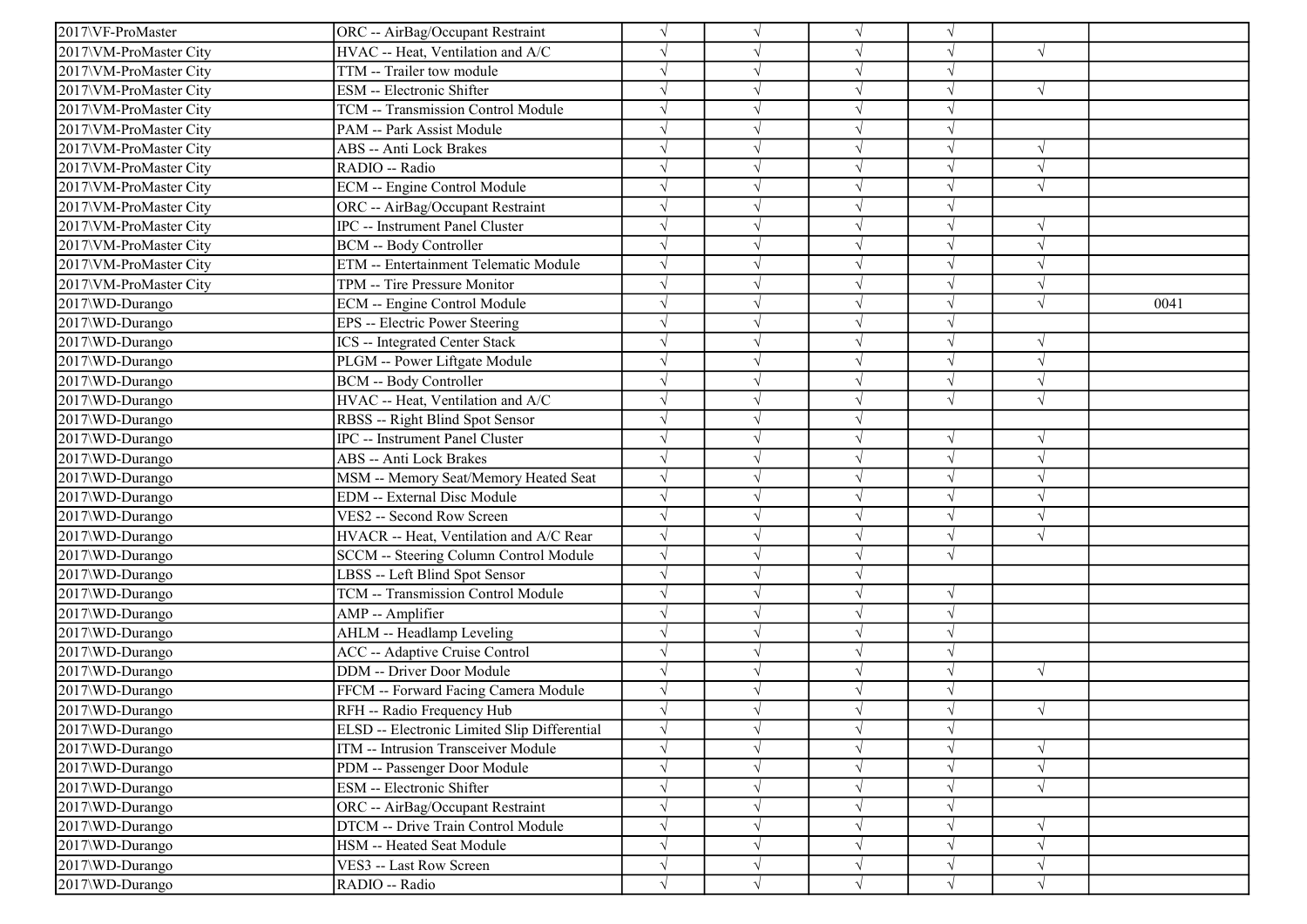| 2017\WK-Grand Cherokee                 | ESM -- Electronic Shifter                    |            |            | $\sqrt{ }$ | $\sqrt{}$  | $\sqrt{ }$    |  |
|----------------------------------------|----------------------------------------------|------------|------------|------------|------------|---------------|--|
| 2017\WK-Grand Cherokee                 | TCM -- Transmission Control Module           |            |            | $\sqrt{ }$ | V          |               |  |
| 2017\WK-Grand Cherokee                 | ECM -- Engine Control Module                 |            |            | $\sqrt{ }$ | $\sqrt{}$  | $\sqrt{ }$    |  |
| 2017\WK-Grand Cherokee                 | PDM -- Passenger Door Module                 |            |            | $\sqrt{ }$ |            |               |  |
| 2017\WK-Grand Cherokee                 | <b>EDM</b> -- External Disc Module           |            |            | $\sqrt{ }$ |            | $\sqrt{ }$    |  |
| 2017\WK-Grand Cherokee                 | RADIO -- Radio                               |            |            | $\sqrt{ }$ |            | $\sqrt{ }$    |  |
| 2017\WK-Grand Cherokee                 | DDM -- Driver Door Module                    |            |            | $\sqrt{ }$ | J          | $\mathcal{A}$ |  |
| 2017\WK-Grand Cherokee                 | ITM -- Intrusion Transceiver Module          | $\sqrt{ }$ |            | $\sqrt{ }$ | $\sqrt{}$  | $\sqrt{ }$    |  |
| 2017\WK-Grand Cherokee                 | EAM -- Emergency Assistance Module           |            |            | $\sqrt{ }$ | $\sqrt{ }$ | $\sqrt{ }$    |  |
| 2017\WK-Grand Cherokee                 | TPM -- Tire Pressure Monitor                 |            |            | $\sqrt{ }$ |            |               |  |
| 2017\WK-Grand Cherokee                 | ELSD -- Electronic Limited Slip Differential |            |            | $\sqrt{ }$ | J          |               |  |
| 2017\WK-Grand Cherokee                 | ACC -- Adaptive Cruise Control               |            |            | $\sqrt{ }$ |            |               |  |
| 2017\WK-Grand Cherokee                 | PTS -- Parktronics                           |            |            | $\sqrt{ }$ | $\sqrt{}$  | $\sqrt{ }$    |  |
| 2017\WK-Grand Cherokee                 | FFCM -- Forward Facing Camera Module         | $\sqrt{}$  |            | $\sqrt{ }$ | V          |               |  |
| 2017\WK-Grand Cherokee                 | EPS -- Electric Power Steering               | $\sqrt{ }$ |            | $\sqrt{ }$ | V          |               |  |
| 2017\WK-Grand Cherokee                 | <b>ASCM -- Air Suspension Control Module</b> |            |            | $\sqrt{ }$ |            |               |  |
| 2017\WK-Grand Cherokee                 | IPC -- Instrument Panel Cluster              |            |            | $\sqrt{ }$ | J          | $\sqrt{ }$    |  |
| 2017\WK-Grand Cherokee                 | HVAC -- Heat, Ventilation and A/C            |            |            | $\sqrt{ }$ |            | $\sqrt{ }$    |  |
| 2017\WK-Grand Cherokee                 | VES3 -- Last Row Screen                      |            |            | $\sqrt{ }$ | V          | $\sqrt{ }$    |  |
| 2017\WK-Grand Cherokee                 | DTV -- Digital Television                    | $\sqrt{ }$ |            | $\sqrt{ }$ | V          | $\sqrt{ }$    |  |
| 2017\WK-Grand Cherokee                 | VES2 -- Second Row Screen                    |            |            | $\sqrt{ }$ | V          | $\sqrt{ }$    |  |
| 2017\WK-Grand Cherokee                 | AMP -- Amplifier                             |            |            | $\sqrt{ }$ | $\sqrt{ }$ | $\sqrt{ }$    |  |
| 2017\WK-Grand Cherokee                 | PLGM -- Power Liftgate Module                |            |            | $\sqrt{ }$ | $\sqrt{ }$ | $\sqrt{ }$    |  |
| 2017\WK-Grand Cherokee                 | MSM -- Memory Seat/Memory Heated Seat        |            |            | $\sqrt{ }$ |            | $\sqrt{ }$    |  |
| 2017\WK-Grand Cherokee                 | RBSS -- Right Blind Spot Sensor              | $\sqrt{}$  |            | $\sqrt{ }$ |            |               |  |
| 2017\WK-Grand Cherokee                 | HSM -- Heated Seat Module                    |            |            | $\sqrt{ }$ |            | $\sqrt{ }$    |  |
| 2017\WK-Grand Cherokee                 | SCCM -- Steering Column Control Module       |            |            | $\sqrt{ }$ | $\sqrt{ }$ |               |  |
| 2017\WK-Grand Cherokee                 | AFLS -- Adaptive Front Lighting System       |            |            | $\sqrt{ }$ | $\sqrt{ }$ |               |  |
| 2017\WK-Grand Cherokee                 | DTCM -- Drive Train Control Module           |            |            | $\sqrt{ }$ |            | $\sqrt{ }$    |  |
| 2017\WK-Grand Cherokee                 | <b>ICS</b> -- Integrated Center Stack        |            |            | $\sqrt{ }$ |            | $\sqrt{ }$    |  |
| 2017\WK-Grand Cherokee                 | <b>ABS</b> -- Anti Lock Brakes               | $\sqrt{ }$ |            | $\sqrt{ }$ | $\sqrt{}$  | $\sqrt{ }$    |  |
| 2017\WK-Grand Cherokee                 | LBSS -- Left Blind Spot Sensor               |            |            | $\sqrt{ }$ |            |               |  |
| 2017\WK-Grand Cherokee                 | <b>ADCM -- Active Damping Control Module</b> | $\sqrt{}$  |            | $\sqrt{ }$ | $\sqrt{}$  |               |  |
| 2017\WK-Grand Cherokee                 | <b>BCM -- Body Controller</b>                |            |            | $\sqrt{ }$ | $\sqrt{}$  | $\sqrt{ }$    |  |
| 2017\WK-Grand Cherokee                 | ORC -- AirBag/Occupant Restraint             |            |            | $\sqrt{ }$ |            |               |  |
| 2017\WK-Grand Cherokee                 | RFH -- Radio Frequency Hub                   |            |            |            |            | $\sqrt{ }$    |  |
| 2017\ZD-Viper (Post-2013)              | ABS -- Anti Lock Brakes                      | $\sqrt{}$  | $\sqrt{}$  | $\sqrt{}$  | $\sqrt{}$  | $\sqrt{}$     |  |
| $2017\overline{2}D$ -Viper (Post-2013) | TPM -- Tire Pressure Monitor                 |            |            | $\sqrt{}$  | V          |               |  |
| 2017\ZD-Viper (Post-2013)              | PDM -- Passenger Door Module                 | $\sqrt{}$  |            | $\sqrt{}$  | $\sqrt{}$  | $\sqrt{}$     |  |
| 2017\ZD-Viper (Post-2013)              | OCM -- Occupant Classification               |            |            | $\sqrt{}$  | V          |               |  |
| 2017\ZD-Viper (Post-2013)              | DDM -- Driver Door Module                    |            |            | $\sqrt{}$  | V          | $\sqrt{ }$    |  |
| $2017\text{ZD-Viper}$ (Post-2013)      | IPC -- Instrument Panel Cluster              | $\sqrt{}$  |            | $\sqrt{ }$ | V          | $\sqrt{ }$    |  |
| 2017\ZD-Viper (Post-2013)              | <b>ICS</b> -- Integrated Center Stack        | $\sqrt{}$  | V          | $\sqrt{ }$ |            | $\sqrt{ }$    |  |
| 2017\ZD-Viper (Post-2013)              | ORC -- AirBag/Occupant Restraint             | $\sqrt{}$  | $\sqrt{ }$ | $\sqrt{}$  | V          | $\sqrt{ }$    |  |
| 2017\ZD-Viper (Post-2013)              | RFH -- Radio Frequency Hub                   | $\sqrt{}$  | $\sqrt{ }$ | $\sqrt{ }$ | $\sqrt{}$  | $\sqrt{}$     |  |